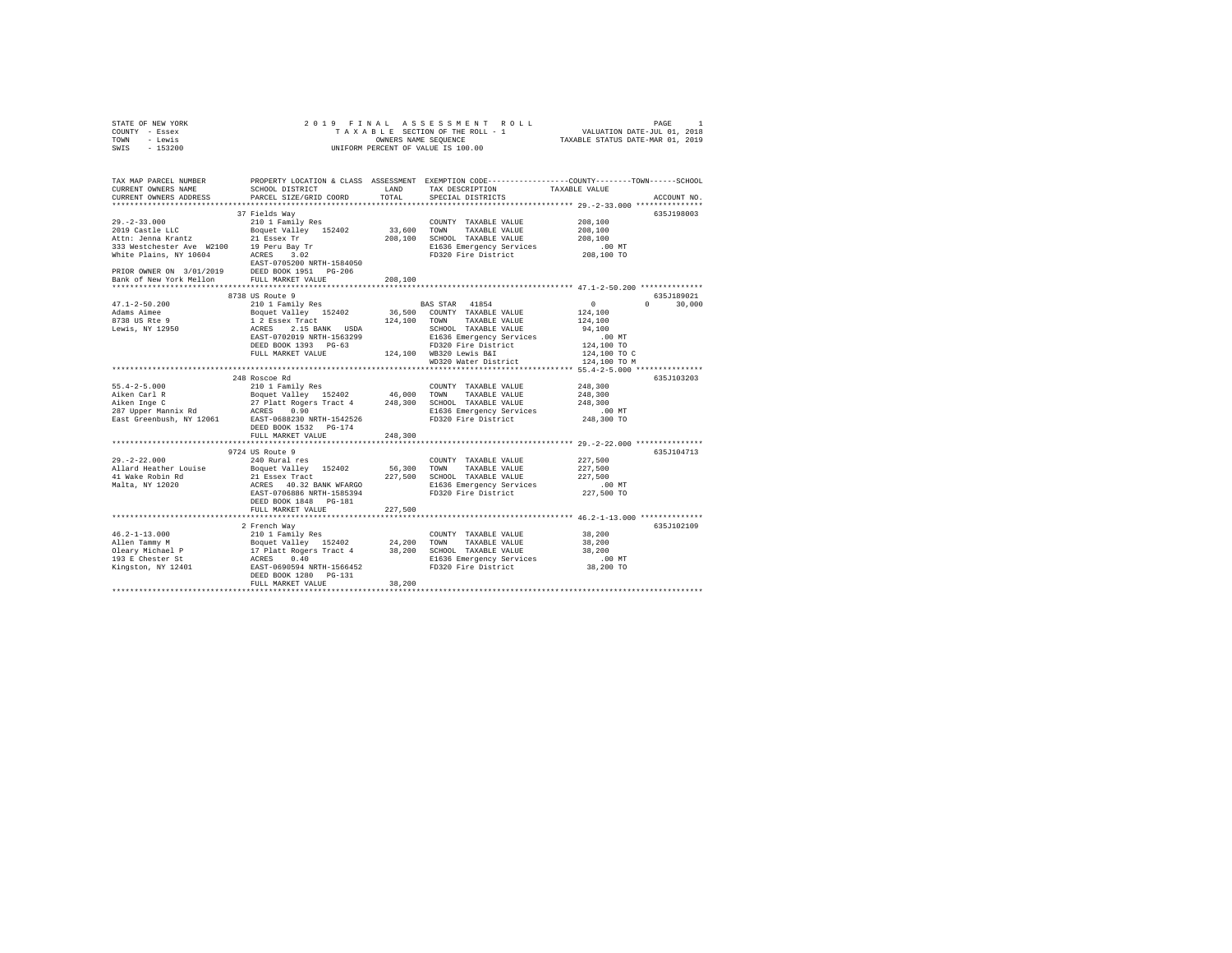| STATE OF NEW YORK                                 |                                                                                                                                                                                                                                                                                                                                                                                                                                               |         |                                                                         |                                                      |               |  |  |  |
|---------------------------------------------------|-----------------------------------------------------------------------------------------------------------------------------------------------------------------------------------------------------------------------------------------------------------------------------------------------------------------------------------------------------------------------------------------------------------------------------------------------|---------|-------------------------------------------------------------------------|------------------------------------------------------|---------------|--|--|--|
| COUNTY - Essex                                    |                                                                                                                                                                                                                                                                                                                                                                                                                                               |         |                                                                         |                                                      |               |  |  |  |
| TOWN - Lewis                                      |                                                                                                                                                                                                                                                                                                                                                                                                                                               |         |                                                                         |                                                      |               |  |  |  |
| SWIS - 153200                                     |                                                                                                                                                                                                                                                                                                                                                                                                                                               |         | UNIFORM PERCENT OF VALUE IS 100.00                                      |                                                      |               |  |  |  |
|                                                   |                                                                                                                                                                                                                                                                                                                                                                                                                                               |         |                                                                         |                                                      |               |  |  |  |
|                                                   |                                                                                                                                                                                                                                                                                                                                                                                                                                               |         |                                                                         |                                                      |               |  |  |  |
|                                                   |                                                                                                                                                                                                                                                                                                                                                                                                                                               |         |                                                                         |                                                      |               |  |  |  |
|                                                   |                                                                                                                                                                                                                                                                                                                                                                                                                                               |         |                                                                         |                                                      |               |  |  |  |
|                                                   | TAX MAP PARCEL NUMBER   PROPERTY LOCATION & CLASS ASSESSMENT EXEMPTION CODE--------------COUNTY-------TOWN-----SCHOOL                                                                                                                                                                                                                                                                                                                         |         |                                                                         |                                                      |               |  |  |  |
| CURRENT OWNERS NAME                               | SCHOOL DISTRICT                                                                                                                                                                                                                                                                                                                                                                                                                               | LAND    | TAX DESCRIPTION                                                         | TAXABLE VALUE                                        |               |  |  |  |
| CURRENT OWNERS ADDRESS                            | PARCEL SIZE/GRID COORD                                                                                                                                                                                                                                                                                                                                                                                                                        | TOTAL   | SPECIAL DISTRICTS                                                       |                                                      | ACCOUNT NO.   |  |  |  |
|                                                   |                                                                                                                                                                                                                                                                                                                                                                                                                                               |         |                                                                         |                                                      |               |  |  |  |
|                                                   | 9111 US Route 9                                                                                                                                                                                                                                                                                                                                                                                                                               |         |                                                                         |                                                      | 635J193001    |  |  |  |
| $38.3 - 1 - 6.200$                                |                                                                                                                                                                                                                                                                                                                                                                                                                                               |         |                                                                         |                                                      | $0 \t 30,000$ |  |  |  |
| Anderson Gail R                                   |                                                                                                                                                                                                                                                                                                                                                                                                                                               |         |                                                                         |                                                      |               |  |  |  |
|                                                   |                                                                                                                                                                                                                                                                                                                                                                                                                                               |         |                                                                         |                                                      |               |  |  |  |
| 9111 US Rte 9<br>Lewis, NY 12950                  |                                                                                                                                                                                                                                                                                                                                                                                                                                               |         |                                                                         |                                                      |               |  |  |  |
|                                                   |                                                                                                                                                                                                                                                                                                                                                                                                                                               |         |                                                                         |                                                      |               |  |  |  |
|                                                   |                                                                                                                                                                                                                                                                                                                                                                                                                                               |         |                                                                         |                                                      |               |  |  |  |
|                                                   |                                                                                                                                                                                                                                                                                                                                                                                                                                               |         |                                                                         |                                                      |               |  |  |  |
|                                                   |                                                                                                                                                                                                                                                                                                                                                                                                                                               |         |                                                                         |                                                      |               |  |  |  |
|                                                   |                                                                                                                                                                                                                                                                                                                                                                                                                                               |         |                                                                         |                                                      |               |  |  |  |
|                                                   | 521 Deerhead Rd                                                                                                                                                                                                                                                                                                                                                                                                                               |         |                                                                         |                                                      | 635J189013    |  |  |  |
|                                                   | 210 1 Family Res                                                                                                                                                                                                                                                                                                                                                                                                                              |         | BAS STAR 41854                                                          | $\sim$ 0 $\sim$ 0                                    | $0 \t 30,000$ |  |  |  |
| 38.2-1-14.001<br>38.2-1-14.001<br>Anderson John E |                                                                                                                                                                                                                                                                                                                                                                                                                                               |         |                                                                         |                                                      |               |  |  |  |
|                                                   |                                                                                                                                                                                                                                                                                                                                                                                                                                               |         |                                                                         | 160,700                                              |               |  |  |  |
| Anderson Deborah L                                |                                                                                                                                                                                                                                                                                                                                                                                                                                               |         |                                                                         | 160,700                                              |               |  |  |  |
| 521 Deerhead Reber Rd<br>Lewis, NY 12950          |                                                                                                                                                                                                                                                                                                                                                                                                                                               |         |                                                                         | 130,700                                              |               |  |  |  |
|                                                   |                                                                                                                                                                                                                                                                                                                                                                                                                                               |         |                                                                         | .00 MT                                               |               |  |  |  |
|                                                   |                                                                                                                                                                                                                                                                                                                                                                                                                                               |         |                                                                         | 160,700 TO                                           |               |  |  |  |
|                                                   |                                                                                                                                                                                                                                                                                                                                                                                                                                               |         |                                                                         |                                                      |               |  |  |  |
|                                                   |                                                                                                                                                                                                                                                                                                                                                                                                                                               |         |                                                                         |                                                      |               |  |  |  |
|                                                   |                                                                                                                                                                                                                                                                                                                                                                                                                                               |         |                                                                         |                                                      |               |  |  |  |
|                                                   | 265 Fox Run Rd<br>210 1 Family Res                                                                                                                                                                                                                                                                                                                                                                                                            |         | <b>BAS STAR</b> 41854                                                   |                                                      | 635J105004    |  |  |  |
| $55.2 - 1 - 28.000$                               |                                                                                                                                                                                                                                                                                                                                                                                                                                               |         |                                                                         | $\sim$ 0                                             | $0 \t 30,000$ |  |  |  |
|                                                   | $\begin{tabular}{l c c c c c} \multicolumn{2}{c}{\textbf{Andrade Gilbert C}} & \multicolumn{2}{c}{\textbf{Bogueu V} \: \textbf{Valley}} & \textbf{152402} & \textbf{39,600}\quad \textbf{COUNT} & \textbf{Y14784E} \:\textbf{VALUE} \\ \multicolumn{2}{c}{\textbf{Andrade Jaca} \: \textbf{Gal} & \textbf{29} \: \textbf{P1att Regerer Tract 4}} & \textbf{161,600} & \textbf{TOWAN} & \textbf{TXABLE VALUE} \\ \multicolumn{2}{c}{\textbf{2$ |         |                                                                         | 161,600                                              |               |  |  |  |
|                                                   |                                                                                                                                                                                                                                                                                                                                                                                                                                               |         |                                                                         | 161,600                                              |               |  |  |  |
|                                                   |                                                                                                                                                                                                                                                                                                                                                                                                                                               |         | SCHOOL TAXABLE VALUE                                                    | 131,600                                              |               |  |  |  |
|                                                   |                                                                                                                                                                                                                                                                                                                                                                                                                                               |         | E1636 Emergency Services<br>FD320 Fire District                         | .00 MT                                               |               |  |  |  |
|                                                   | EAST-0693455 NRTH-1545534                                                                                                                                                                                                                                                                                                                                                                                                                     |         |                                                                         | 161,600 TO                                           |               |  |  |  |
|                                                   | DEED BOOK 970 PG-92                                                                                                                                                                                                                                                                                                                                                                                                                           |         |                                                                         |                                                      |               |  |  |  |
|                                                   |                                                                                                                                                                                                                                                                                                                                                                                                                                               |         |                                                                         |                                                      |               |  |  |  |
|                                                   | FULL MARKET VALUE                                                                                                                                                                                                                                                                                                                                                                                                                             | 161,600 |                                                                         |                                                      |               |  |  |  |
|                                                   |                                                                                                                                                                                                                                                                                                                                                                                                                                               |         |                                                                         |                                                      |               |  |  |  |
|                                                   | 181 Cutting Rd                                                                                                                                                                                                                                                                                                                                                                                                                                |         |                                                                         |                                                      | 635J178545    |  |  |  |
|                                                   |                                                                                                                                                                                                                                                                                                                                                                                                                                               |         |                                                                         | $\sim$ 0                                             | $0 \t 30,000$ |  |  |  |
|                                                   | $\begin{tabular}{l c c c c c} \hline 56.1-2-6.000 & \multicolumn{3}{c }{\mbox{\small\bf 10 1 mm11y Res}} & \multicolumn{3}{c }{\mbox{\small\bf 10 1 mm1y Res}} & \multicolumn{3}{c }{\mbox{\small\bf 10 1 mm1y Res}} & \multicolumn{3}{c }{\mbox{\small\bf 10 1 mm1y Res}} & \multicolumn{3}{c }{\mbox{\small\bf 10 1 mm1y Res}} & \multicolumn{3}{c }{\mbox{\small\bf 10 1 mm1y Res}} & \multicolumn{3}{c }{\mbox{\small\$                   |         |                                                                         | 120,800                                              |               |  |  |  |
|                                                   |                                                                                                                                                                                                                                                                                                                                                                                                                                               |         |                                                                         | 120,800                                              |               |  |  |  |
|                                                   |                                                                                                                                                                                                                                                                                                                                                                                                                                               |         | SCHOOL TAXABLE VALUE                                                    | 90,800                                               |               |  |  |  |
|                                                   |                                                                                                                                                                                                                                                                                                                                                                                                                                               |         | SCHOOL TAXABLE VALUE<br>E1636 Emergency Services<br>FD320 Fire District | $.00$ MT                                             |               |  |  |  |
|                                                   |                                                                                                                                                                                                                                                                                                                                                                                                                                               |         |                                                                         |                                                      |               |  |  |  |
|                                                   | DEED BOOK 984 PG-97                                                                                                                                                                                                                                                                                                                                                                                                                           |         |                                                                         | 120,800 TO                                           |               |  |  |  |
|                                                   | FULL MARKET VALUE                                                                                                                                                                                                                                                                                                                                                                                                                             | 120,800 |                                                                         |                                                      |               |  |  |  |
|                                                   |                                                                                                                                                                                                                                                                                                                                                                                                                                               |         |                                                                         | *********************** 57.1-3-10.200 ************** |               |  |  |  |
|                                                   |                                                                                                                                                                                                                                                                                                                                                                                                                                               |         |                                                                         |                                                      | 635J178557    |  |  |  |
|                                                   |                                                                                                                                                                                                                                                                                                                                                                                                                                               |         |                                                                         |                                                      |               |  |  |  |
|                                                   |                                                                                                                                                                                                                                                                                                                                                                                                                                               |         |                                                                         |                                                      |               |  |  |  |
|                                                   |                                                                                                                                                                                                                                                                                                                                                                                                                                               |         |                                                                         |                                                      |               |  |  |  |
|                                                   |                                                                                                                                                                                                                                                                                                                                                                                                                                               |         |                                                                         | .00 MT                                               |               |  |  |  |
|                                                   |                                                                                                                                                                                                                                                                                                                                                                                                                                               |         |                                                                         | 22,900 TO                                            |               |  |  |  |
|                                                   |                                                                                                                                                                                                                                                                                                                                                                                                                                               |         |                                                                         |                                                      |               |  |  |  |
|                                                   |                                                                                                                                                                                                                                                                                                                                                                                                                                               |         |                                                                         |                                                      |               |  |  |  |
|                                                   | EAST-0723540 NRTH-1546864                                                                                                                                                                                                                                                                                                                                                                                                                     |         |                                                                         |                                                      |               |  |  |  |
|                                                   | DEED BOOK 1817 PG-315                                                                                                                                                                                                                                                                                                                                                                                                                         |         |                                                                         |                                                      |               |  |  |  |
|                                                   | FULL MARKET VALUE                                                                                                                                                                                                                                                                                                                                                                                                                             | 22,900  |                                                                         |                                                      |               |  |  |  |
|                                                   |                                                                                                                                                                                                                                                                                                                                                                                                                                               |         |                                                                         |                                                      |               |  |  |  |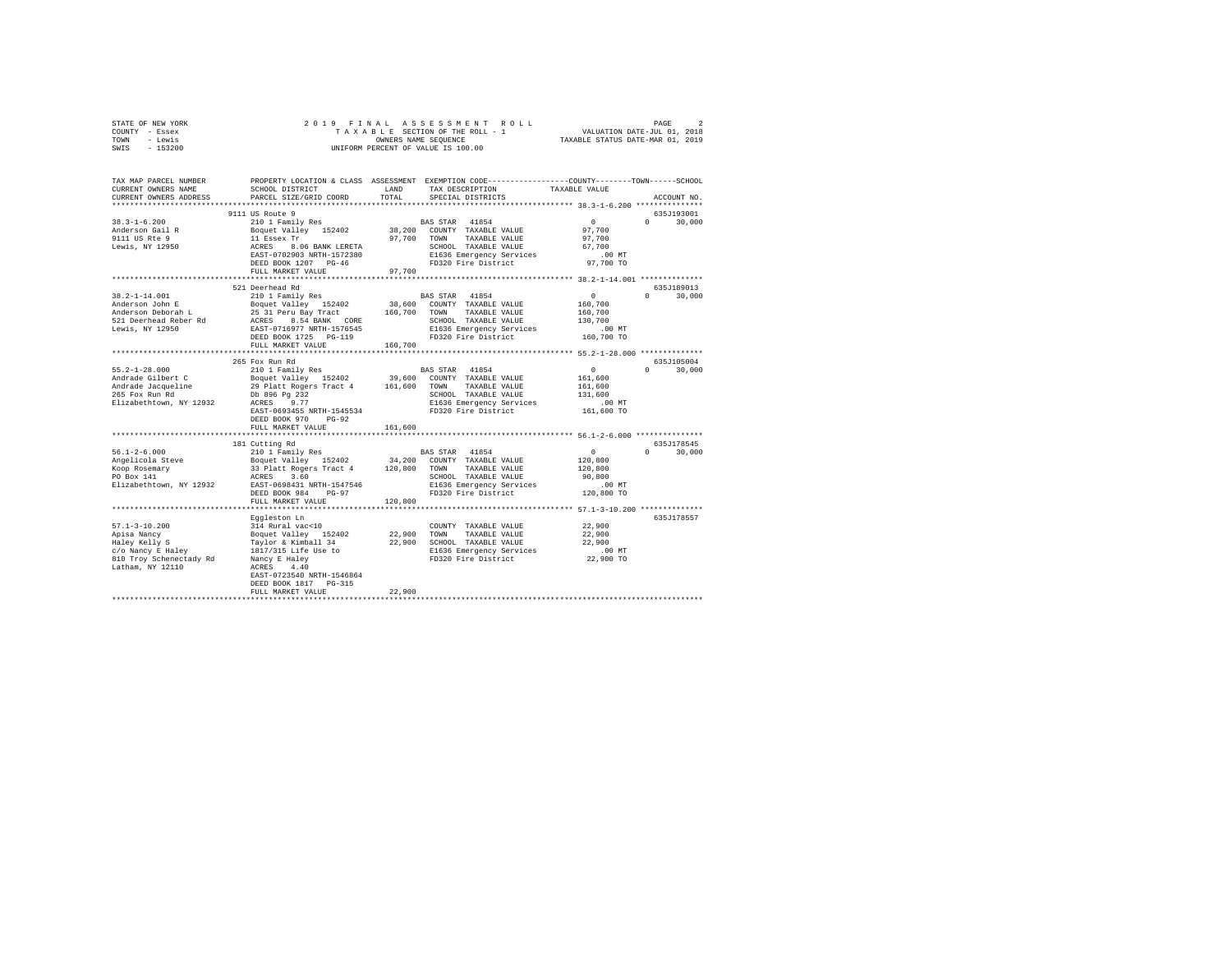| STATE OF NEW YORK<br>COUNTY - Essex                                                                                                                                                                                                                                                                                                                                                               | 2019 FINAL                                                                                               |                      | ASSESSMENT ROLL<br>TAXABLE SECTION OF THE ROLL - 1 | 3<br>PAGE<br>VALUATION DATE-JUL 01, 2018                                                       |  |  |  |  |
|---------------------------------------------------------------------------------------------------------------------------------------------------------------------------------------------------------------------------------------------------------------------------------------------------------------------------------------------------------------------------------------------------|----------------------------------------------------------------------------------------------------------|----------------------|----------------------------------------------------|------------------------------------------------------------------------------------------------|--|--|--|--|
| TOWN<br>- Lewis                                                                                                                                                                                                                                                                                                                                                                                   |                                                                                                          | OWNERS NAME SEQUENCE |                                                    | TAXABLE STATUS DATE-MAR 01, 2019                                                               |  |  |  |  |
| SWIS<br>$-153200$                                                                                                                                                                                                                                                                                                                                                                                 | UNIFORM PERCENT OF VALUE IS 100.00                                                                       |                      |                                                    |                                                                                                |  |  |  |  |
|                                                                                                                                                                                                                                                                                                                                                                                                   |                                                                                                          |                      |                                                    |                                                                                                |  |  |  |  |
| TAX MAP PARCEL NUMBER                                                                                                                                                                                                                                                                                                                                                                             |                                                                                                          |                      |                                                    | PROPERTY LOCATION & CLASS ASSESSMENT EXEMPTION CODE---------------COUNTY-------TOWN-----SCHOOL |  |  |  |  |
| CURRENT OWNERS NAME                                                                                                                                                                                                                                                                                                                                                                               | SCHOOL DISTRICT                                                                                          | LAND                 | TAX DESCRIPTION                                    | TAXABLE VALUE                                                                                  |  |  |  |  |
| CURRENT OWNERS ADDRESS                                                                                                                                                                                                                                                                                                                                                                            | PARCEL SIZE/GRID COORD                                                                                   | TOTAL                | SPECIAL DISTRICTS                                  | ACCOUNT NO.                                                                                    |  |  |  |  |
|                                                                                                                                                                                                                                                                                                                                                                                                   |                                                                                                          |                      |                                                    |                                                                                                |  |  |  |  |
|                                                                                                                                                                                                                                                                                                                                                                                                   | Carlott Rd                                                                                               |                      |                                                    | 635J190019                                                                                     |  |  |  |  |
| $46.4 - 1 - 6.400$                                                                                                                                                                                                                                                                                                                                                                                | 311 Res vac land                                                                                         |                      | COUNTY TAXABLE VALUE                               | 21,700                                                                                         |  |  |  |  |
| Archibold Judith M                                                                                                                                                                                                                                                                                                                                                                                | Boquet Valley 152402                                                                                     | 21,700               | TOWN<br>TAXABLE VALUE                              | 21,700                                                                                         |  |  |  |  |
| 14 Saratoga Farm Rd                                                                                                                                                                                                                                                                                                                                                                               | 22 Platt Rogers Tr 4<br>ACRES 3.20                                                                       | 21,700               | SCHOOL TAXABLE VALUE                               | 21,700                                                                                         |  |  |  |  |
| Ballston Spa, NY 12020                                                                                                                                                                                                                                                                                                                                                                            | ACRES 3.20                                                                                               |                      | E1636 Emergency Services                           | .00MT                                                                                          |  |  |  |  |
|                                                                                                                                                                                                                                                                                                                                                                                                   | EAST-0691731 NRTH-1557583                                                                                |                      | FD320 Fire District                                | 21,700 TO                                                                                      |  |  |  |  |
|                                                                                                                                                                                                                                                                                                                                                                                                   | DEED BOOK 947 PG-305                                                                                     |                      |                                                    |                                                                                                |  |  |  |  |
|                                                                                                                                                                                                                                                                                                                                                                                                   | FULL MARKET VALUE                                                                                        | 21,700               |                                                    |                                                                                                |  |  |  |  |
|                                                                                                                                                                                                                                                                                                                                                                                                   |                                                                                                          | *************        |                                                    |                                                                                                |  |  |  |  |
|                                                                                                                                                                                                                                                                                                                                                                                                   | 495 Moss Rd                                                                                              |                      |                                                    | 635J105005                                                                                     |  |  |  |  |
| $38.4 - 1 - 26.000$                                                                                                                                                                                                                                                                                                                                                                               | 270 Mfg housing                                                                                          |                      | COUNTY TAXABLE VALUE                               | 41,200                                                                                         |  |  |  |  |
| Armstrong Michael J                                                                                                                                                                                                                                                                                                                                                                               | Boquet Valley 152402                                                                                     | 34,400               | TOWN<br>TAXABLE VALUE                              | 41,200                                                                                         |  |  |  |  |
| Raino Lisa JC                                                                                                                                                                                                                                                                                                                                                                                     | 18 Peru Bay Tract<br>ACRES 3.80                                                                          | 41,200               | SCHOOL TAXABLE VALUE                               | 41,200                                                                                         |  |  |  |  |
| 71 Chesterfield St                                                                                                                                                                                                                                                                                                                                                                                |                                                                                                          |                      | E1636 Emergency Services                           | .00 MT                                                                                         |  |  |  |  |
| Keeseville, NY 12944                                                                                                                                                                                                                                                                                                                                                                              | EAST-0712375 NRTH-1571606                                                                                |                      | FD320 Fire District                                | 41,200 TO                                                                                      |  |  |  |  |
|                                                                                                                                                                                                                                                                                                                                                                                                   | DEED BOOK 1914 PG-31                                                                                     |                      |                                                    |                                                                                                |  |  |  |  |
|                                                                                                                                                                                                                                                                                                                                                                                                   | FULL MARKET VALUE                                                                                        | 41,200               |                                                    |                                                                                                |  |  |  |  |
|                                                                                                                                                                                                                                                                                                                                                                                                   |                                                                                                          |                      |                                                    |                                                                                                |  |  |  |  |
|                                                                                                                                                                                                                                                                                                                                                                                                   | Reber Rd                                                                                                 |                      |                                                    | 635J180016                                                                                     |  |  |  |  |
| $29.4 - 1 - 22.000$                                                                                                                                                                                                                                                                                                                                                                               | 314 Rural vac<10                                                                                         |                      | COUNTY TAXABLE VALUE                               | 4,200<br>4,200                                                                                 |  |  |  |  |
| Arnold Eric J<br>Arnold Pamela R                                                                                                                                                                                                                                                                                                                                                                  | Boquet Valley 152402<br>66 Essex Tract                                                                   | 4,200<br>4,200       | TAXABLE VALUE<br>TOWN                              | 4,200                                                                                          |  |  |  |  |
| 605 Reber Rd                                                                                                                                                                                                                                                                                                                                                                                      | 6.06ac                                                                                                   |                      | SCHOOL TAXABLE VALUE<br>E1636 Emergency Services   | $.00$ MT                                                                                       |  |  |  |  |
| Willsboro, NY 12996                                                                                                                                                                                                                                                                                                                                                                               | ACRES 4.20                                                                                               |                      | FD320 Fire District                                | 4,200 TO                                                                                       |  |  |  |  |
|                                                                                                                                                                                                                                                                                                                                                                                                   | EAST-0720402 NRTH-1583756                                                                                |                      |                                                    |                                                                                                |  |  |  |  |
|                                                                                                                                                                                                                                                                                                                                                                                                   | DEED BOOK 1301 PG-128                                                                                    |                      |                                                    |                                                                                                |  |  |  |  |
|                                                                                                                                                                                                                                                                                                                                                                                                   | FULL MARKET VALUE                                                                                        | 4,200                |                                                    |                                                                                                |  |  |  |  |
|                                                                                                                                                                                                                                                                                                                                                                                                   |                                                                                                          |                      |                                                    |                                                                                                |  |  |  |  |
|                                                                                                                                                                                                                                                                                                                                                                                                   | 59 Osawentha Dr                                                                                          |                      |                                                    | 635J178536                                                                                     |  |  |  |  |
| $47.1 - 1 - 31.000$                                                                                                                                                                                                                                                                                                                                                                               | 312 Vac w/imprv                                                                                          |                      | COUNTY TAXABLE VALUE                               | 12,400                                                                                         |  |  |  |  |
| Arnold Joan                                                                                                                                                                                                                                                                                                                                                                                       | Boquet Valley 152402 900                                                                                 |                      | TAXABLE VALUE<br>TOWN                              | 12,400                                                                                         |  |  |  |  |
| 758 Javelin Way                                                                                                                                                                                                                                                                                                                                                                                   |                                                                                                          |                      | 12,400 SCHOOL TAXABLE VALUE                        | 12,400                                                                                         |  |  |  |  |
| 758 Javellin 112                                                                                                                                                                                                                                                                                                                                                                                  | 14 Platt Rogers Tract 4<br>ACRES 0.90                                                                    |                      | E1636 Emergency Services                           | .00 MT                                                                                         |  |  |  |  |
|                                                                                                                                                                                                                                                                                                                                                                                                   | EAST-0701013 NRTH-1561062                                                                                |                      | FD320 Fire District                                | 12,400 TO                                                                                      |  |  |  |  |
| EAST-0701013 NRTH-1561062<br>PRIOR OWNER ON 3/01/2019 DEED BOOK 1946 PG-49<br>MTGLO Investors LP RULL MARKET VALUE                                                                                                                                                                                                                                                                                |                                                                                                          |                      | WB320 Lewis B&I                                    | 12,400 TO C                                                                                    |  |  |  |  |
| MTGLQ Investors LP                                                                                                                                                                                                                                                                                                                                                                                | FULL MARKET VALUE                                                                                        |                      | 12,400 WD320 Water District                        | 12,400 TO M                                                                                    |  |  |  |  |
|                                                                                                                                                                                                                                                                                                                                                                                                   |                                                                                                          |                      |                                                    |                                                                                                |  |  |  |  |
|                                                                                                                                                                                                                                                                                                                                                                                                   | 61 Osawentha Dr                                                                                          |                      |                                                    | 635J101114                                                                                     |  |  |  |  |
| $47.1 - 1 - 34.000$                                                                                                                                                                                                                                                                                                                                                                               | 210 1 Family Res                                                                                         |                      | COUNTY TAXABLE VALUE                               | 158,400                                                                                        |  |  |  |  |
| Arnold Joan                                                                                                                                                                                                                                                                                                                                                                                       | --- - ------- ---- -- --<br>Boquet Valley 152402 32,400<br>14 Platt Rogers Tract 4 158,400<br>ACRES 0.50 |                      | TOWN<br>TAXABLE VALUE                              | 158,400                                                                                        |  |  |  |  |
| 758 Javelin Way                                                                                                                                                                                                                                                                                                                                                                                   |                                                                                                          |                      | 158,400 SCHOOL TAXABLE VALUE                       | 158,400                                                                                        |  |  |  |  |
| $P_{20}$ Javesson $$                                                                                                                                                                                                                                                                                                                                                                              |                                                                                                          |                      | E1636 Emergency Services                           | $.00$ MT                                                                                       |  |  |  |  |
|                                                                                                                                                                                                                                                                                                                                                                                                   |                                                                                                          |                      | FD320 Fire District                                | 158,400 TO                                                                                     |  |  |  |  |
| $\begin{tabular}{ll} \texttt{PRTOR} & \texttt{u.-u} & \texttt{u.034} \\ \texttt{PRTOR} & \texttt{SNR} \texttt{TR} - \texttt{1560926} \\ \texttt{DRED BOR} & \texttt{DOR} \texttt{1946} & \texttt{PG} - \texttt{49} \\ \texttt{MTGLO} & \texttt{INPQ} \texttt{C} & \texttt{FUL} \texttt{MARKET} \texttt{var} \texttt{ir} \\ \texttt{HUL} & \texttt{MARKET} \texttt{var} \texttt{ir} \end{tabular}$ |                                                                                                          |                      | WB320 Lewis B&I                                    | 158,400 TO C                                                                                   |  |  |  |  |
|                                                                                                                                                                                                                                                                                                                                                                                                   |                                                                                                          |                      | 158,400 WD320 Water District                       | 158,400 TO M                                                                                   |  |  |  |  |
|                                                                                                                                                                                                                                                                                                                                                                                                   |                                                                                                          |                      |                                                    | *******************                                                                            |  |  |  |  |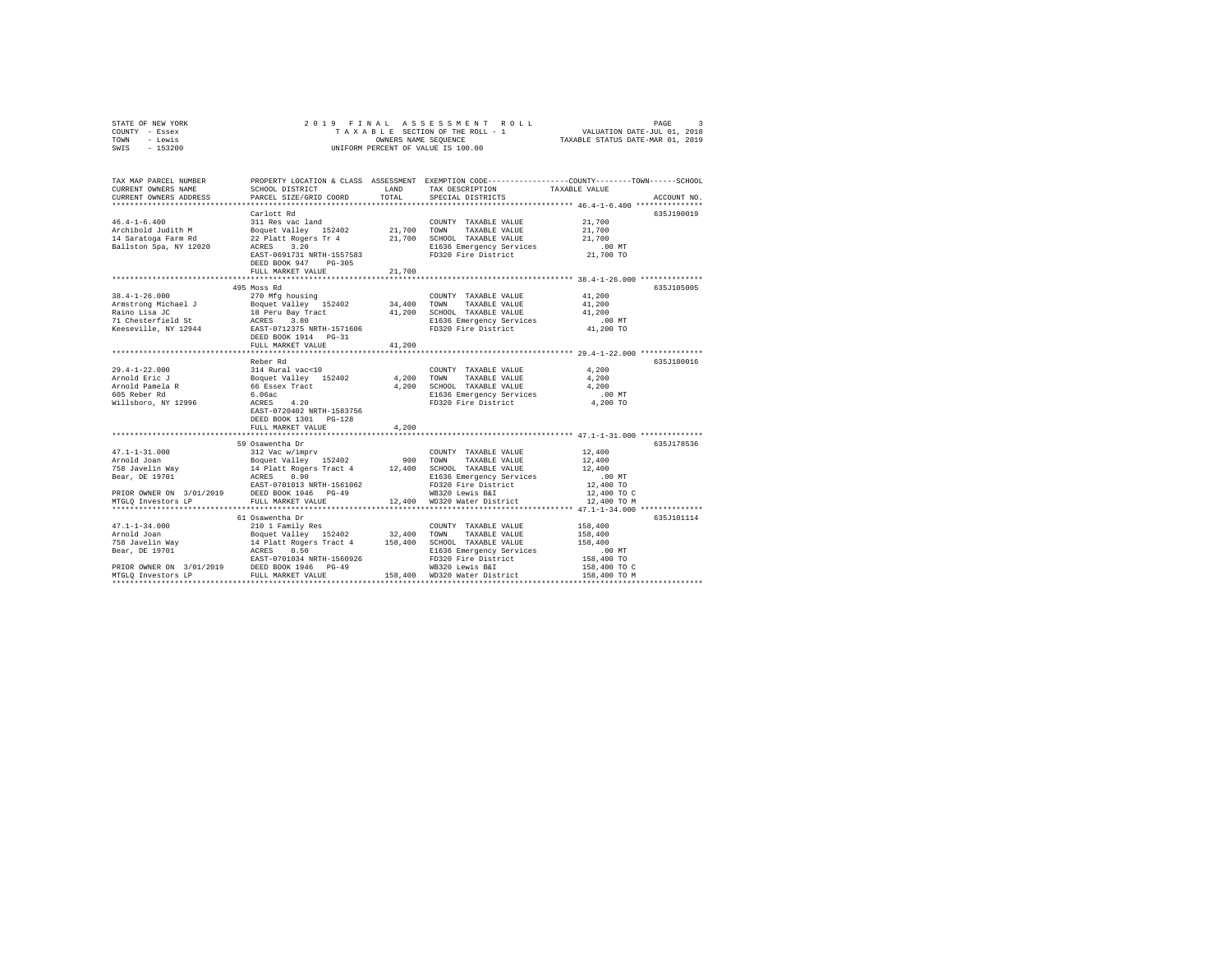| STATE OF NEW YORK<br>COUNTY - Essex<br>TOWN<br>- Lewis<br>$-153200$<br>SWIS                                                                                                                             | 2019 FINAL                                                                                                                                                                                                                                                                                                                                        | OWNERS NAME SEQUENCE                   | ASSESSMENT<br>ROLL<br>TAXABLE SECTION OF THE ROLL - 1<br>UNIFORM PERCENT OF VALUE IS 100.00                                                                                                                                                                                                                                                 | VALUATION DATE-JUL 01, 2018<br>TAXABLE STATUS DATE-MAR 01, 2019                                                                                                         | PAGE                                           |
|---------------------------------------------------------------------------------------------------------------------------------------------------------------------------------------------------------|---------------------------------------------------------------------------------------------------------------------------------------------------------------------------------------------------------------------------------------------------------------------------------------------------------------------------------------------------|----------------------------------------|---------------------------------------------------------------------------------------------------------------------------------------------------------------------------------------------------------------------------------------------------------------------------------------------------------------------------------------------|-------------------------------------------------------------------------------------------------------------------------------------------------------------------------|------------------------------------------------|
| TAX MAP PARCEL NUMBER<br>CURRENT OWNERS NAME<br>CURRENT OWNERS ADDRESS<br>*************************                                                                                                     | SCHOOL DISTRICT<br>PARCEL SIZE/GRID COORD                                                                                                                                                                                                                                                                                                         | LAND<br>TOTAL                          | PROPERTY LOCATION & CLASS ASSESSMENT EXEMPTION CODE---------------COUNTY-------TOWN------SCHOOL<br>TAX DESCRIPTION<br>SPECIAL DISTRICTS                                                                                                                                                                                                     | TAXABLE VALUE                                                                                                                                                           | ACCOUNT NO.                                    |
|                                                                                                                                                                                                         |                                                                                                                                                                                                                                                                                                                                                   |                                        |                                                                                                                                                                                                                                                                                                                                             |                                                                                                                                                                         |                                                |
| $47.2 - 1 - 36.000$<br>Arsenault Philip<br>1003 Ctv Rte 10<br>PO Box 57<br>Lewis, NY 12950                                                                                                              | Hyde Rd<br>322 Rural vac>10<br>Boquet Valley 152402<br>Boquet Valley 152402<br>38 Platt Rogers<br>40ac<br>ACRES 21.40<br>EAST-0718234 NRTH-1560732<br>DEED BOOK 1079 PG-178                                                                                                                                                                       | 15,700<br>15,700                       | COUNTY TAXABLE VALUE<br>TOWN<br>TAXABLE VALUE<br>SCHOOL TAXABLE VALUE<br>E1636 Emergency Services<br>FD320 Fire District                                                                                                                                                                                                                    | 15,700<br>15,700<br>15,700<br>$.00$ MT<br>15,700 TO                                                                                                                     | 635J100108                                     |
|                                                                                                                                                                                                         | FULL MARKET VALUE                                                                                                                                                                                                                                                                                                                                 | 15,700                                 |                                                                                                                                                                                                                                                                                                                                             |                                                                                                                                                                         |                                                |
|                                                                                                                                                                                                         |                                                                                                                                                                                                                                                                                                                                                   |                                        |                                                                                                                                                                                                                                                                                                                                             |                                                                                                                                                                         |                                                |
| $47.3 - 2 - 3.000$<br>Arsenault Philip<br>Arsenault Marilyn<br>1003 Cty Rte 10<br>PO Box 57<br>Lewis, NY 12950<br>$47.13 - 2 - 18.000$<br>Arsenault Philip E<br>1003 County Route 10<br>Lewis, NY 12950 | 1003 County Route 10<br>210 1 Family Res<br>Boquet Valley 152402<br>2 Platt Rogers Tract 1<br>4ac<br>ACRES 5.80<br>EAST-0702483 NRTH-1558397<br>DEED BOOK 435<br>PG-212<br>FULL MARKET VALUE<br>8562 US Route 9<br>311 Res vac land<br>Boquet Valley 152402<br>2 Platt Rogers Tract 1<br>Db 887 Pg 100<br>ACRES 0.10<br>EAST-0701339 NRTH-1558830 | 127,900<br>127,900<br>11,700<br>11,700 | BAS STAR 41854<br>36,400 COUNTY TAXABLE VALUE<br>TOWN<br>TAXABLE VALUE<br>SCHOOL TAXABLE VALUE<br>E1636 Emergency Services<br>FD320 Fire District<br>WB320 Lewis B&I<br>WD320 Water District<br>COUNTY TAXABLE VALUE<br>TOWN<br>TAXABLE VALUE<br>SCHOOL TAXABLE VALUE<br>E1636 Emergency Services<br>FD320 Fire District<br>WB320 Lewis B&I | $\circ$<br>127,900<br>127,900<br>97,900<br>$.00$ MT<br>127,900 TO<br>127,900 TO C<br>127,900 TO M<br>11,700<br>11,700<br>11,700<br>$.00$ MT<br>11,700 TO<br>11,700 TO C | 635J100109<br>$\Omega$<br>30,000<br>635J105305 |
|                                                                                                                                                                                                         | DEED BOOK 1768 PG-307<br>FULL MARKET VALUE                                                                                                                                                                                                                                                                                                        | 11,700                                 | WD320 Water District                                                                                                                                                                                                                                                                                                                        | 11,700 TO M                                                                                                                                                             |                                                |
|                                                                                                                                                                                                         |                                                                                                                                                                                                                                                                                                                                                   |                                        |                                                                                                                                                                                                                                                                                                                                             |                                                                                                                                                                         |                                                |
| $47.13 - 2 - 19.000$<br>Arsenault Philip E<br>Arsenault Marilyn M<br>PO Box 57<br>Lewis, NY 12950                                                                                                       | County Route 10<br>311 Res vac land<br>Boquet Valley 152402<br>2 Platt Rogers Tract 1<br>ACRES 0.35<br>EAST-0701268 NRTH-1558709<br>DEED BOOK 1627 PG-203<br>FULL MARKET VALUE                                                                                                                                                                    | 3,000<br>3.000                         | COUNTY TAXABLE VALUE<br>TOWN<br>TAXABLE VALUE<br>SCHOOL TAXABLE VALUE<br>E1636 Emergency Services<br>FD320 Fire District<br>WB320 Lewis B&I<br>3,000 WD320 Water District                                                                                                                                                                   | 3.000<br>3,000<br>3.000<br>.00 MT<br>3,000 TO<br>3,000 TO C<br>3,000 TO M                                                                                               | 635J101002                                     |
|                                                                                                                                                                                                         |                                                                                                                                                                                                                                                                                                                                                   |                                        |                                                                                                                                                                                                                                                                                                                                             |                                                                                                                                                                         |                                                |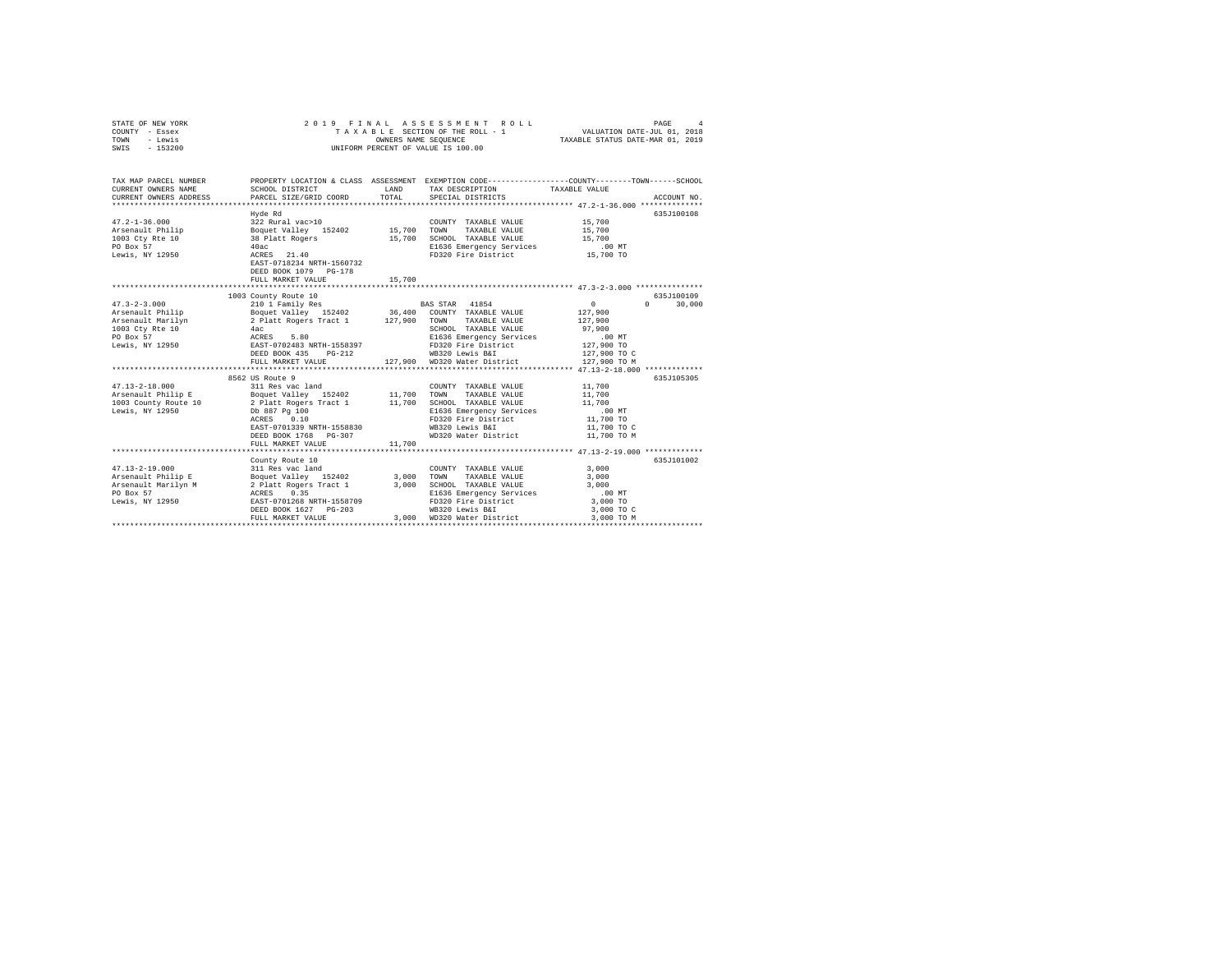| STATE OF NEW YORK | 2019 FINAL ASSESSMENT ROLL         | PAGE                             |
|-------------------|------------------------------------|----------------------------------|
| COUNTY - Essex    | TAXABLE SECTION OF THE ROLL - 1    | VALUATION DATE-JUL 01, 2018      |
| TOWN<br>- Lewis   | OWNERS NAME SEOUENCE               | TAXABLE STATUS DATE-MAR 01, 2019 |
| $-153200$<br>SWIS | UNIFORM PERCENT OF VALUE IS 100.00 |                                  |

| TAX MAP PARCEL NUMBER<br>CURRENT OWNERS NAME<br>CURRENT OWNERS ADDRESS<br>************************* | SCHOOL DISTRICT<br>PARCEL SIZE/GRID COORD     | LAND<br>TOTAL | PROPERTY LOCATION & CLASS ASSESSMENT EXEMPTION CODE----------------COUNTY-------TOWN-----SCHOOL<br>TAX DESCRIPTION<br>SPECIAL DISTRICTS | TAXABLE VALUE | ACCOUNT NO. |
|-----------------------------------------------------------------------------------------------------|-----------------------------------------------|---------------|-----------------------------------------------------------------------------------------------------------------------------------------|---------------|-------------|
|                                                                                                     | 963 County Route 10                           |               |                                                                                                                                         |               | 635J101308  |
| $47.13 - 2 - 23.000$                                                                                | 210 1 Family Res                              |               | COUNTY TAXABLE VALUE                                                                                                                    | 87,400        |             |
|                                                                                                     |                                               |               |                                                                                                                                         | 87,400        |             |
|                                                                                                     |                                               |               |                                                                                                                                         | 87,400        |             |
|                                                                                                     |                                               |               |                                                                                                                                         | .00MT         |             |
|                                                                                                     |                                               |               |                                                                                                                                         | 87,400 TO     |             |
|                                                                                                     | DEED BOOK 989<br>$PG-98$                      |               | FD320 Fire District<br>WB320 Lewis B&I                                                                                                  | 87,400 TO C   |             |
|                                                                                                     | FULL MARKET VALUE                             |               | 87,400 WD320 Water District                                                                                                             | 87,400 TO M   |             |
|                                                                                                     |                                               |               |                                                                                                                                         |               |             |
|                                                                                                     | Hale Hill Ln                                  |               |                                                                                                                                         |               | 6379978518  |
| $38.1 - 1 - 8.000$                                                                                  | 314 Rural vac<10                              |               | COUNTY TAXABLE VALUE                                                                                                                    | 5,400         |             |
| Arthur Dennis                                                                                       |                                               |               | 5,400 TOWN TAXABLE VALUE                                                                                                                | 5,400         |             |
| 476 Moss Rd                                                                                         | Boquet Valley 152402<br>Essex Tract Lot 15&18 |               | 5,400 SCHOOL TAXABLE VALUE                                                                                                              | 5,400         |             |
| Lewis, NY 12950                                                                                     | ACRES 3.29                                    |               |                                                                                                                                         | $.00$ MT      |             |
|                                                                                                     | EAST-0704003 NRTH-1580776                     |               | E1636 Emergency Services<br>FD320 Fire District                                                                                         | 5,400 TO      |             |
|                                                                                                     | DEED BOOK 1618 PG-116                         |               |                                                                                                                                         |               |             |
|                                                                                                     | FULL MARKET VALUE                             | 5,400         |                                                                                                                                         |               |             |
|                                                                                                     |                                               |               |                                                                                                                                         |               |             |
|                                                                                                     | Hale Hill Ln                                  |               |                                                                                                                                         |               | 6379979039  |
| $38.1 - 1 - 32.000$                                                                                 |                                               |               | COUNTY TAXABLE VALUE                                                                                                                    |               |             |
| Arthur Dennis                                                                                       |                                               |               |                                                                                                                                         |               |             |
| 476 Moss Rd                                                                                         |                                               |               |                                                                                                                                         |               |             |
| Lewis, NY 12950                                                                                     |                                               |               | E1636 Emergency Services                                                                                                                | $.00$ MT      |             |
|                                                                                                     | EAST-0703936 NRTH-1580191                     |               | FD320 Fire District                                                                                                                     | 4,500 TO      |             |
|                                                                                                     | DEED BOOK 1618 PG-116                         |               |                                                                                                                                         |               |             |
|                                                                                                     | FULL MARKET VALUE                             | 4,500         |                                                                                                                                         |               |             |
|                                                                                                     |                                               |               |                                                                                                                                         |               |             |
|                                                                                                     | Fox Run Rd                                    |               |                                                                                                                                         |               | 635J100110  |
| $55.2 - 1 - 17.110$                                                                                 | 322 Rural vac>10                              |               | COUNTY TAXABLE VALUE                                                                                                                    | 40,600        |             |
|                                                                                                     |                                               |               |                                                                                                                                         |               |             |
|                                                                                                     |                                               |               |                                                                                                                                         |               |             |
|                                                                                                     |                                               |               |                                                                                                                                         |               |             |
|                                                                                                     | EAST-0694960 NRTH-1548731                     |               | FD320 Fire District                                                                                                                     | 40,600 TO     |             |
|                                                                                                     | DEED BOOK 1534 PG-82                          |               |                                                                                                                                         |               |             |
|                                                                                                     | FULL MARKET VALUE                             | 40,600        |                                                                                                                                         |               |             |
|                                                                                                     |                                               |               |                                                                                                                                         |               |             |
|                                                                                                     | 370 Fox Run Rd                                |               |                                                                                                                                         |               | 635Z000004  |
| $55.2 - 1 - 17.131$                                                                                 | 312 Vac w/imprv                               |               | COUNTY TAXABLE VALUE                                                                                                                    | 35,700        |             |
|                                                                                                     |                                               |               |                                                                                                                                         | 35,700        |             |
|                                                                                                     |                                               |               | 35,600 TOWN TAXABLE VALUE<br>35,700 SCHOOL TAXABLE VALUE                                                                                | 35,700        |             |
|                                                                                                     |                                               |               |                                                                                                                                         |               |             |
|                                                                                                     | EAST-0694016 NRTH-1548203                     |               | E1636 Emergency Services .00 MT<br>FD320 Fire District  35,700 TO                                                                       |               |             |
|                                                                                                     | DEED BOOK 1534 PG-82                          |               |                                                                                                                                         |               |             |
|                                                                                                     | FULL MARKET VALUE                             | 35,700        |                                                                                                                                         |               |             |
|                                                                                                     |                                               |               |                                                                                                                                         |               |             |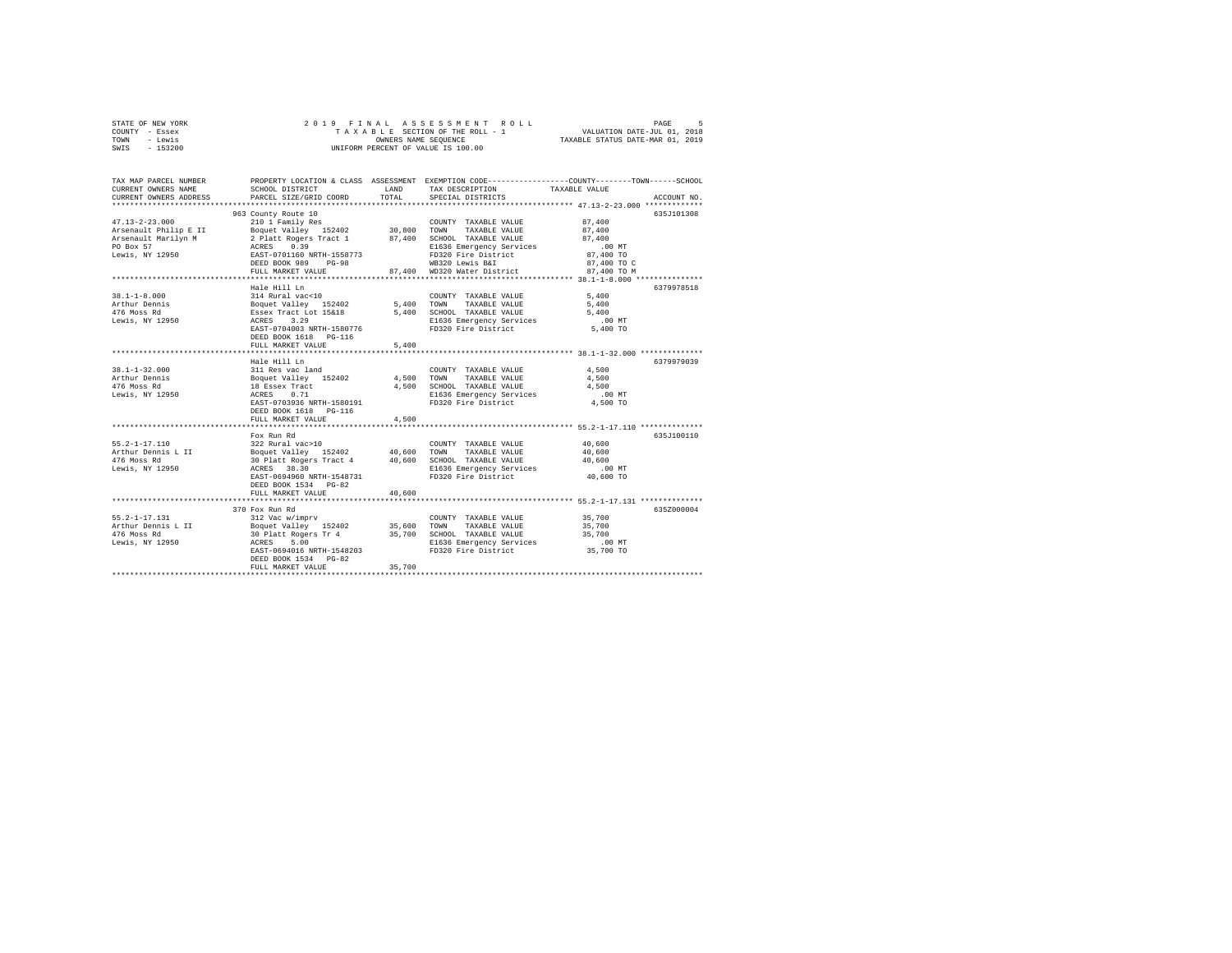| STATE OF NEW YORK<br>COUNTY - Essex<br>TOWN - Lewis<br>SWIS - 153200                                                                                                                                                                                                                                                                                                                                         |                                                    |         | OWNERS NAME SEQUENCE<br>UNIFORM PERCENT OF VALUE IS 100.00                                              | $\begin{tabular}{ccccc} 2 & 0 & 1 & 9 & F\wr\text{N} & A\wr\text{L} & A\subseteq S & S\subseteq S & S\subseteq M\to N & D\cap S \\ & T & A\lor A\lor B\sqcup E & S\text{ECTCON OF THE ROLL} & -1 & & \text{VALUATION DATE–JUL D1, 2018 \\ & \text{OWMERE-SNAME SET UP} & 0 & 0.00 & TAXABLE STATE-MAR 01, 2019 \\ \end{tabular}$ |
|--------------------------------------------------------------------------------------------------------------------------------------------------------------------------------------------------------------------------------------------------------------------------------------------------------------------------------------------------------------------------------------------------------------|----------------------------------------------------|---------|---------------------------------------------------------------------------------------------------------|----------------------------------------------------------------------------------------------------------------------------------------------------------------------------------------------------------------------------------------------------------------------------------------------------------------------------------|
| TAX MAP PARCEL NUMBER<br>CURRENT OWNERS NAME<br>CURRENT OWNERS ADDRESS PARCEL SIZE/GRID COORD TOTAL                                                                                                                                                                                                                                                                                                          | SCHOOL DISTRICT LAND                               |         | TAX DESCRIPTION<br>SPECIAL DISTRICTS                                                                    | PROPERTY LOCATION & CLASS ASSESSMENT EXEMPTION CODE---------------COUNTY-------TOWN-----SCHOOL<br>TAXABLE VALUE<br>ACCOUNT NO.                                                                                                                                                                                                   |
|                                                                                                                                                                                                                                                                                                                                                                                                              | 476 Moss Rd                                        |         |                                                                                                         | 635J105113                                                                                                                                                                                                                                                                                                                       |
|                                                                                                                                                                                                                                                                                                                                                                                                              |                                                    |         |                                                                                                         |                                                                                                                                                                                                                                                                                                                                  |
|                                                                                                                                                                                                                                                                                                                                                                                                              |                                                    |         |                                                                                                         |                                                                                                                                                                                                                                                                                                                                  |
|                                                                                                                                                                                                                                                                                                                                                                                                              |                                                    |         |                                                                                                         |                                                                                                                                                                                                                                                                                                                                  |
|                                                                                                                                                                                                                                                                                                                                                                                                              |                                                    |         |                                                                                                         |                                                                                                                                                                                                                                                                                                                                  |
|                                                                                                                                                                                                                                                                                                                                                                                                              | EAST-0712967 NRTH-1571274<br>DEED BOOK 1380 PG-140 |         |                                                                                                         |                                                                                                                                                                                                                                                                                                                                  |
|                                                                                                                                                                                                                                                                                                                                                                                                              | FULL MARKET VALUE                                  | 117,900 |                                                                                                         |                                                                                                                                                                                                                                                                                                                                  |
|                                                                                                                                                                                                                                                                                                                                                                                                              |                                                    |         |                                                                                                         | 635J104408                                                                                                                                                                                                                                                                                                                       |
| $\begin{tabular}{lcccc} 46.2--1-7.100 & & & 111. \text{Seventy in} & & & & \text{RAS STRR} & 41634 \\ \text{Ashline Betweeny A} & 270\ \text{Mg} \text{ housing} & 25,000\ \text{COUNTY} & 74 X A B L E V A L U E & 34,100 \\ \text{Ashline Betweeny A} & 17 \ \text{Platt. Rogers} & 72.71 & & & \\ 11. \text{Seventy In} & 17 \ \text{Platt. Rogers} & 2.71 & & & \\ 25,000\ \text{CONTYT} & 74 X A B L E$ |                                                    |         |                                                                                                         | $0 \t 30.000$                                                                                                                                                                                                                                                                                                                    |
|                                                                                                                                                                                                                                                                                                                                                                                                              |                                                    |         |                                                                                                         |                                                                                                                                                                                                                                                                                                                                  |
|                                                                                                                                                                                                                                                                                                                                                                                                              |                                                    |         |                                                                                                         |                                                                                                                                                                                                                                                                                                                                  |
|                                                                                                                                                                                                                                                                                                                                                                                                              |                                                    |         |                                                                                                         |                                                                                                                                                                                                                                                                                                                                  |
|                                                                                                                                                                                                                                                                                                                                                                                                              |                                                    |         |                                                                                                         |                                                                                                                                                                                                                                                                                                                                  |
|                                                                                                                                                                                                                                                                                                                                                                                                              |                                                    |         |                                                                                                         |                                                                                                                                                                                                                                                                                                                                  |
|                                                                                                                                                                                                                                                                                                                                                                                                              |                                                    |         |                                                                                                         |                                                                                                                                                                                                                                                                                                                                  |
|                                                                                                                                                                                                                                                                                                                                                                                                              |                                                    |         |                                                                                                         |                                                                                                                                                                                                                                                                                                                                  |
|                                                                                                                                                                                                                                                                                                                                                                                                              | 9154 US Route 9                                    |         |                                                                                                         | 635J100914                                                                                                                                                                                                                                                                                                                       |
| $38.3 - 1 - 18.200$                                                                                                                                                                                                                                                                                                                                                                                          | 210 1 Family Res                                   |         | COUNTY TAXABLE VALUE 86,500                                                                             |                                                                                                                                                                                                                                                                                                                                  |
|                                                                                                                                                                                                                                                                                                                                                                                                              |                                                    |         |                                                                                                         | 86,500                                                                                                                                                                                                                                                                                                                           |
|                                                                                                                                                                                                                                                                                                                                                                                                              |                                                    |         |                                                                                                         | 86,500                                                                                                                                                                                                                                                                                                                           |
|                                                                                                                                                                                                                                                                                                                                                                                                              |                                                    |         | E1636 Emergency Services<br>FD320 Fire District                                                         | 00 MT.<br>86,500 TO                                                                                                                                                                                                                                                                                                              |
|                                                                                                                                                                                                                                                                                                                                                                                                              | DEED BOOK 1631 PG-100                              |         |                                                                                                         |                                                                                                                                                                                                                                                                                                                                  |
|                                                                                                                                                                                                                                                                                                                                                                                                              | FULL MARKET VALUE                                  | 86,500  |                                                                                                         |                                                                                                                                                                                                                                                                                                                                  |
|                                                                                                                                                                                                                                                                                                                                                                                                              |                                                    |         |                                                                                                         |                                                                                                                                                                                                                                                                                                                                  |
|                                                                                                                                                                                                                                                                                                                                                                                                              | 8712 US Route 9                                    |         |                                                                                                         | 635J102205                                                                                                                                                                                                                                                                                                                       |
|                                                                                                                                                                                                                                                                                                                                                                                                              |                                                    |         |                                                                                                         | 37,500                                                                                                                                                                                                                                                                                                                           |
|                                                                                                                                                                                                                                                                                                                                                                                                              |                                                    |         |                                                                                                         | 37,500                                                                                                                                                                                                                                                                                                                           |
|                                                                                                                                                                                                                                                                                                                                                                                                              |                                                    |         |                                                                                                         | 37,500                                                                                                                                                                                                                                                                                                                           |
|                                                                                                                                                                                                                                                                                                                                                                                                              |                                                    |         | ACRES 2.80<br>EAST-O701885 NRTH-1562618 . PD320 Fire District<br>DEED BOOK 915 PG-344 . WB320 Lewis B&I | $.00$ MT                                                                                                                                                                                                                                                                                                                         |
|                                                                                                                                                                                                                                                                                                                                                                                                              |                                                    |         |                                                                                                         | 37,500 TO                                                                                                                                                                                                                                                                                                                        |
|                                                                                                                                                                                                                                                                                                                                                                                                              |                                                    |         |                                                                                                         | 37,500 TO C                                                                                                                                                                                                                                                                                                                      |
|                                                                                                                                                                                                                                                                                                                                                                                                              |                                                    |         | FULL MARKET VALUE 37,500 WD320 Water District                                                           | 37,500 TO M                                                                                                                                                                                                                                                                                                                      |
|                                                                                                                                                                                                                                                                                                                                                                                                              |                                                    |         |                                                                                                         |                                                                                                                                                                                                                                                                                                                                  |
|                                                                                                                                                                                                                                                                                                                                                                                                              | US Route 9                                         |         |                                                                                                         | 635J181003<br>200                                                                                                                                                                                                                                                                                                                |
|                                                                                                                                                                                                                                                                                                                                                                                                              |                                                    |         |                                                                                                         | 200                                                                                                                                                                                                                                                                                                                              |
|                                                                                                                                                                                                                                                                                                                                                                                                              |                                                    |         |                                                                                                         | 200                                                                                                                                                                                                                                                                                                                              |
|                                                                                                                                                                                                                                                                                                                                                                                                              |                                                    |         |                                                                                                         | $.00$ MT                                                                                                                                                                                                                                                                                                                         |
|                                                                                                                                                                                                                                                                                                                                                                                                              |                                                    |         |                                                                                                         | 200 TO                                                                                                                                                                                                                                                                                                                           |
|                                                                                                                                                                                                                                                                                                                                                                                                              |                                                    |         |                                                                                                         |                                                                                                                                                                                                                                                                                                                                  |
|                                                                                                                                                                                                                                                                                                                                                                                                              |                                                    |         | FULL MARKET VALUE 200 WD320 Water District                                                              | 200 TO C<br>200 TO M                                                                                                                                                                                                                                                                                                             |
|                                                                                                                                                                                                                                                                                                                                                                                                              |                                                    |         |                                                                                                         |                                                                                                                                                                                                                                                                                                                                  |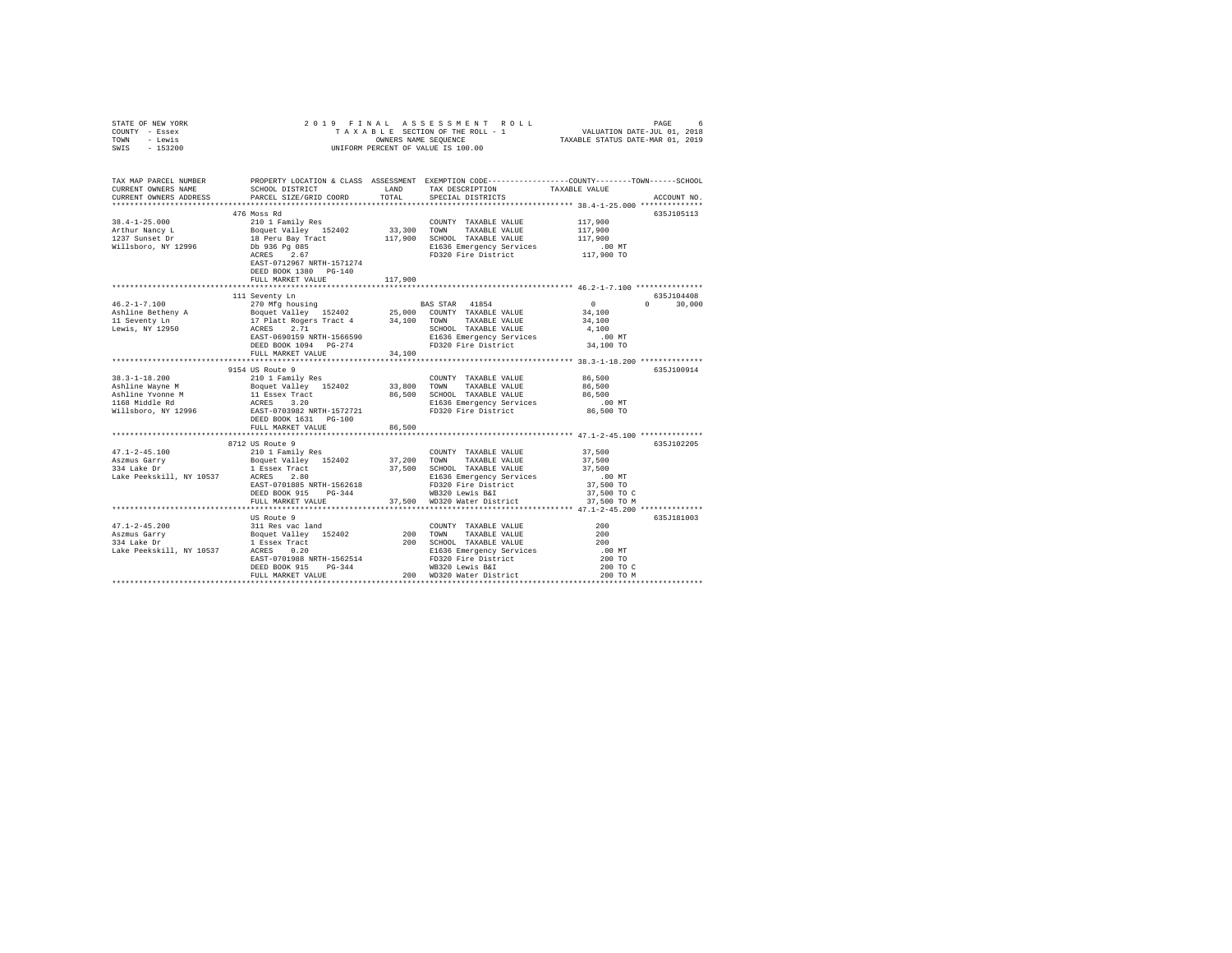|      | STATE OF NEW YORK |  |  |  | 2019 FINAL ASSESSMENT ROLL         |  |                                  | PAGE |  |
|------|-------------------|--|--|--|------------------------------------|--|----------------------------------|------|--|
|      | COUNTY - Essex    |  |  |  | TAXABLE SECTION OF THE ROLL - 1    |  | VALUATION DATE-JUL 01, 2018      |      |  |
| TOWN | - Lewis           |  |  |  | OWNERS NAME SEOUENCE               |  | TAXABLE STATUS DATE-MAR 01, 2019 |      |  |
| SWIS | $-153200$         |  |  |  | UNIFORM PERCENT OF VALUE IS 100.00 |  |                                  |      |  |

| TAX MAP PARCEL NUMBER<br>CURRENT OWNERS NAME        | SCHOOL DISTRICT                                        | LAND        | PROPERTY LOCATION & CLASS ASSESSMENT EXEMPTION CODE----------------COUNTY-------TOWN------SCHOOL<br>TAX DESCRIPTION | TAXABLE VALUE                                    |                    |
|-----------------------------------------------------|--------------------------------------------------------|-------------|---------------------------------------------------------------------------------------------------------------------|--------------------------------------------------|--------------------|
| CURRENT OWNERS ADDRESS<br>************************* | PARCEL SIZE/GRID COORD                                 | TOTAL       | SPECIAL DISTRICTS                                                                                                   |                                                  | ACCOUNT NO.        |
|                                                     | 27 Cutting Rd                                          |             |                                                                                                                     |                                                  | 635J179004         |
| $55.2 - 1 - 24.200$                                 | 240 Rural res                                          |             | COUNTY TAXABLE VALUE                                                                                                | 99,600                                           |                    |
| > ב-∠ ב-Attri Cynthia<br>הם יירה ב-Attri            | Boquet Valley 152402                                   | 40,100 TOWN | TAXABLE VALUE                                                                                                       | 99,600                                           |                    |
|                                                     | 30 Platt Rogers Tract 4 99,600                         |             | SCHOOL TAXABLE VALUE                                                                                                | 99,600                                           |                    |
| Elizabethtown, NY 12932                             | ACRES 12.00 BANK21STMTG                                |             | E1636 Emergency Services                                                                                            | $.00$ MT                                         |                    |
|                                                     | EAST-0694411 NRTH-1547675                              |             | FD320 Fire District                                                                                                 | 99,600 TO                                        |                    |
|                                                     | DEED BOOK 1085 PG-107                                  |             |                                                                                                                     |                                                  |                    |
|                                                     | FULL MARKET VALUE                                      | 99,600      |                                                                                                                     |                                                  |                    |
|                                                     |                                                        |             |                                                                                                                     |                                                  |                    |
|                                                     | 349 Fox Run Rd                                         |             |                                                                                                                     |                                                  | 635J186010         |
| $55.2 - 2 - 4.000$                                  | 312 Vac w/imprv                                        |             | COUNTY TAXABLE VALUE                                                                                                | 23,500                                           |                    |
| Attri Cynthia J                                     | Boquet Valley 152402                                   | 22,600      | TOWN<br>TAXABLE VALUE                                                                                               | 23,500                                           |                    |
| 344 Fox Run Rd                                      | Platt Rogers Tract 4                                   | 23,500      | SCHOOL TAXABLE VALUE                                                                                                | 23,500                                           |                    |
| Elizabethtown, NY 12932                             | ACRES 5.00 BANK21STMTG                                 |             | E1636 Emergency Services                                                                                            | $.00$ MT                                         |                    |
|                                                     | EAST-0693773 NRTH-1547581                              |             | FD320 Fire District                                                                                                 | 23,500 TO                                        |                    |
|                                                     | DEED BOOK 1085 PG-107                                  |             |                                                                                                                     |                                                  |                    |
|                                                     | FULL MARKET VALUE                                      | 23,500      |                                                                                                                     |                                                  |                    |
|                                                     |                                                        |             |                                                                                                                     |                                                  |                    |
|                                                     | Hulbert Rd                                             |             |                                                                                                                     |                                                  | 635Z008011         |
| $47.2 - 2 - 6.120$<br>Aubin Leslie                  | 322 Rural vac>10                                       |             | COUNTY TAXABLE VALUE<br>9.600 TOWN<br>TAXABLE VALUE                                                                 | 9,600<br>9,600                                   |                    |
| Aubin Linnie                                        | Poquet Valley 152402<br>35 Platt Rogers<br>ACRES 11.00 | 9.600       | SCHOOL TAXABLE VALUE                                                                                                | 9.600                                            |                    |
| 5225 Main St                                        |                                                        |             | E1636 Emergency Services                                                                                            | $.00$ MT                                         |                    |
| Huntington, VT 05462                                | EAST-0713654 NRTH-1561599                              |             | FD320 Fire District                                                                                                 | 9,600 TO                                         |                    |
|                                                     | DEED BOOK 1558 PG-34                                   |             |                                                                                                                     |                                                  |                    |
|                                                     | FULL MARKET VALUE                                      | 9,600       |                                                                                                                     |                                                  |                    |
|                                                     |                                                        |             |                                                                                                                     |                                                  |                    |
|                                                     | 69 Hulbert Rd                                          |             |                                                                                                                     |                                                  | 635J100113         |
| $47.2 - 1 - 56.000$                                 | 260 Seasonal res                                       |             | COUNTY TAXABLE VALUE                                                                                                | 45,800                                           |                    |
| Aubin Leslie A                                      |                                                        | 32,400      | TOWN<br>TAXABLE VALUE                                                                                               | 45,800                                           |                    |
| c/o Claude & Sonja Aubin                            | Boquet Valley 152402<br>152402 35 Platt Rogers         | 45,800      | SCHOOL TAXABLE VALUE                                                                                                | 45,800                                           |                    |
| 53 Water St                                         | ACRES<br>1.80                                          |             | E1636 Emergency Services                                                                                            | .00 MT                                           |                    |
| Elizabethtown, NY 12932                             | EAST-0713802 NRTH-1563113                              |             | FD320 Fire District                                                                                                 | 45,800 TO                                        |                    |
|                                                     | DEED BOOK 1152 PG-274                                  |             |                                                                                                                     |                                                  |                    |
|                                                     | FULL MARKET VALUE                                      | 45,800      |                                                                                                                     |                                                  |                    |
|                                                     |                                                        |             |                                                                                                                     | ******************* 47.1-1-2.100 *************** |                    |
|                                                     | 77 Pulsifer Ln                                         |             |                                                                                                                     |                                                  | 635J101712         |
| $47.1 - 1 - 2.100$                                  | 270 Mfg housing                                        |             | ENH STAR 41834                                                                                                      | $\mathbf{0}$                                     | $\Omega$<br>30,300 |
| Aubin Patricia A                                    | Boquet Valley 152402                                   | 25,000      | COUNTY TAXABLE VALUE                                                                                                | 30,300                                           |                    |
| PO Box 533                                          | 15 Platt Rogers<br>1260/66 Easement                    | 30,300      | TOWN<br>TAXABLE VALUE                                                                                               | 30,300<br>$\sim$ 0                               |                    |
| Lewis, NY 12950                                     | 0.43<br>ACRES                                          |             | SCHOOL TAXABLE VALUE<br>E1636 Emergency Services                                                                    | .00MT                                            |                    |
|                                                     | EAST-0699831 NRTH-1568056                              |             | FD320 Fire District                                                                                                 | 30,300 TO                                        |                    |
|                                                     | DEED BOOK 804<br>PG-167                                |             |                                                                                                                     |                                                  |                    |
|                                                     | FULL MARKET VALUE                                      | 30,300      |                                                                                                                     |                                                  |                    |
|                                                     |                                                        |             |                                                                                                                     |                                                  |                    |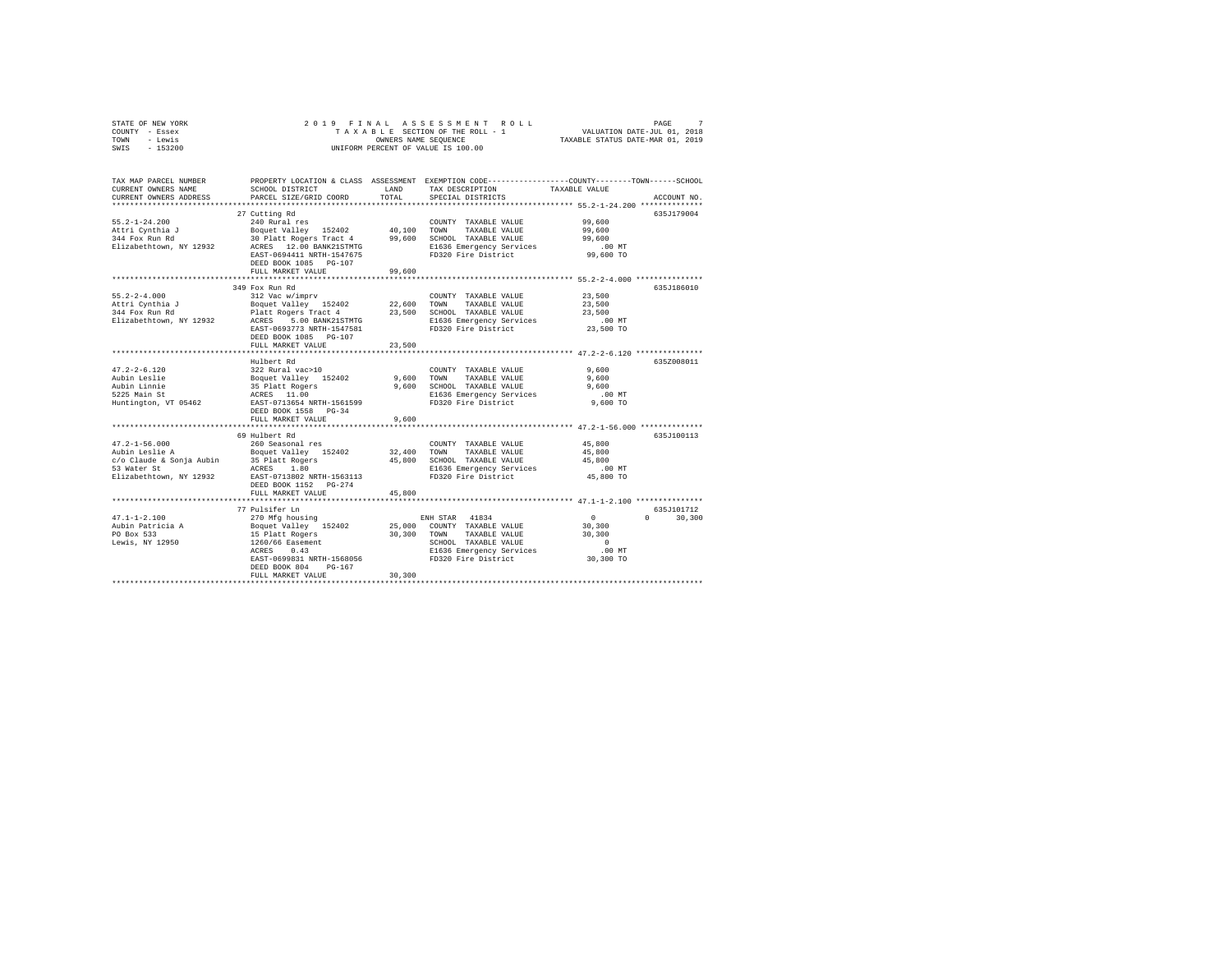| STATE OF NEW YORK | 2019 FINAL ASSESSMENT ROLL         | 8<br>PAGE                        |
|-------------------|------------------------------------|----------------------------------|
| COUNTY - Essex    | TAXABLE SECTION OF THE ROLL - 1    | VALUATION DATE-JUL 01, 2018      |
| TOWN<br>- Lewis   | OWNERS NAME SEOUENCE               | TAXABLE STATUS DATE-MAR 01, 2019 |
| - 153200<br>SWIS  | UNIFORM PERCENT OF VALUE IS 100.00 |                                  |

| TAX MAP PARCEL NUMBER<br>CURRENT OWNERS NAME<br>CURRENT OWNERS ADDRESS                        | SCHOOL DISTRICT<br>PARCEL SIZE/GRID COORD                                                                                                                                                                                                                                                                                                                                                                                                                                                | LAND<br>TOTAL          | TAX DESCRIPTION TAXABLE VALUE<br>SPECIAL DISTRICTS                                                                                                                  | PROPERTY LOCATION & CLASS ASSESSMENT EXEMPTION CODE----------------COUNTY-------TOWN------SCHOOL<br>ACCOUNT NO.                  |
|-----------------------------------------------------------------------------------------------|------------------------------------------------------------------------------------------------------------------------------------------------------------------------------------------------------------------------------------------------------------------------------------------------------------------------------------------------------------------------------------------------------------------------------------------------------------------------------------------|------------------------|---------------------------------------------------------------------------------------------------------------------------------------------------------------------|----------------------------------------------------------------------------------------------------------------------------------|
| $47.2 - 1 - 14.000$<br>Aubin Tammie<br>Aubin Administration<br>Lewis, NY 12950                | 322 Moss Rd<br>210 1 Family Res<br>210 1 Family Res 152402 32,400 COUNTY TAXABLE VALUE<br>2 Peru Bay Tract 100,600 TOWN TAXABLE VALUE<br>2 Peru Bay Tract 100,600 TOWN TAXABLE VALUE<br>EAST-0712363 RETH-1567538 E1636 Emergency Services<br>DEED BOOK 1489 PG-215 FD320 Fir<br>FULL MARKET VALUE                                                                                                                                                                                       | 100,600                | BAS STAR 41854<br>E1636 Emergency Services<br>FD320 Fire District                                                                                                   | 635J100201<br>0<br>$\Omega$ and $\Omega$<br>30,000<br>100,600<br>100,600<br>70,600<br>$.00$ MT<br>100,600 TO                     |
| $56.1 - 2 - 12.000$<br>Aubin Wendy<br>Aubin Alan<br>257 Cutting Rd<br>Elizabethtown, NY 12932 | 257 Cutting Rd<br>210 1 Family Res<br>Boquet Valley 152402 31,600 COUNTY TAXABLE VALUE<br>33 Platt Rogers Tract 4 93,100 TOWN TAXABLE VALUE<br>ACRES 1.00<br>EAST-0700111 NRTH-1546501<br>DEED BOOK 1188 PG-48<br>FULL MARKET VALUE                                                                                                                                                                                                                                                      | 93,100<br>************ | ENH STAR 41834<br>SCHOOL TAXABLE VALUE 24,400<br>E1636 Emergency Services .00 MT<br>E1636 Emergency Services<br>FD320 Fire District 93,100 TO                       | 635J174022<br>$\sim$ 0<br>$\cap$<br>68,700<br>93,100<br>93,100<br>********************************** 47.2-2-6.200 ************** |
| $47.2 - 2 - 6.200$<br>Aubin Wesley<br>Aubin Wesley<br>PO Box 558<br>Lewis, NY 12950           | 68 Hulbert Rd<br>$\begin{tabular}{lcccccc}312\text{ Vac w/imprv} & & & & \text{COUNTY TAXABLE VALUE} & & & 35,400\\ \text{Boguet Valley} & 152402 & & 32,400 & \text{TOWIN} & \text{TAXABLE VALUE} & & 35,400\\ 35 & 36 \text{ Platt Rogers} & & 35,400 & \text{SCHOOL} & \text{TAXABLE VALUE} & & 35,400\\ \text{ACRES} & 17,50 & & 35,400 & \text{SCHOOL} & \text{TAXABLE VALUE} & & 35,400\\ \end{tabular}$<br>EAST-0713628 NRTH-1562458<br>DEED BOOK 1556 PG-37<br>FULL MARKET VALUE | 35,400                 | FD320 Fire District 35,400 TO                                                                                                                                       | 635Z008010                                                                                                                       |
| $38.4 - 1 - 28.000$<br>Bailey Dan H<br>PO Box 498<br>Lewis, NY 12950                          | 415 Moss Rd<br>EAST-0712309 NRTH-1569763<br>DEED BOOK 1881   PG-313<br>FULL MARKET VALUE                                                                                                                                                                                                                                                                                                                                                                                                 | 95,900                 | COUNTY TAXABLE VALUE<br>TAXABLE VALUE<br>FD320 Fire District                                                                                                        | 635J103511<br>95,900<br>95,900<br>95,900 TO                                                                                      |
| $47.13 - 4 - 17.000$<br>Baker Ronald J Jr<br>27 Point Rd<br>Willsboro, NY 12996               | 86 Osawentha Dr<br>270 Mfg housing<br>Boquet Valley 152402 34,600<br>14 Platt Rogers Tract 4 35,000<br>ACRES 0.80<br>EAST-0700943 NRTH-1560552<br>DEED BOOK 1428 PG-143<br>FULL MARKET VALUE                                                                                                                                                                                                                                                                                             | 35,000                 | COUNTY TAXABLE VALUE<br>TAXABLE VALUE<br>TOWN<br>SCHOOL TAXABLE VALUE<br>E1636 Emergency Services<br>FD320 Fire District<br>WB320 Lewis B&I<br>WD320 Water District | 635J174009<br>35,000<br>35,000<br>35,000<br>$.00$ MT<br>35,000 TO<br>35,000 TO C<br>35,000 TO M                                  |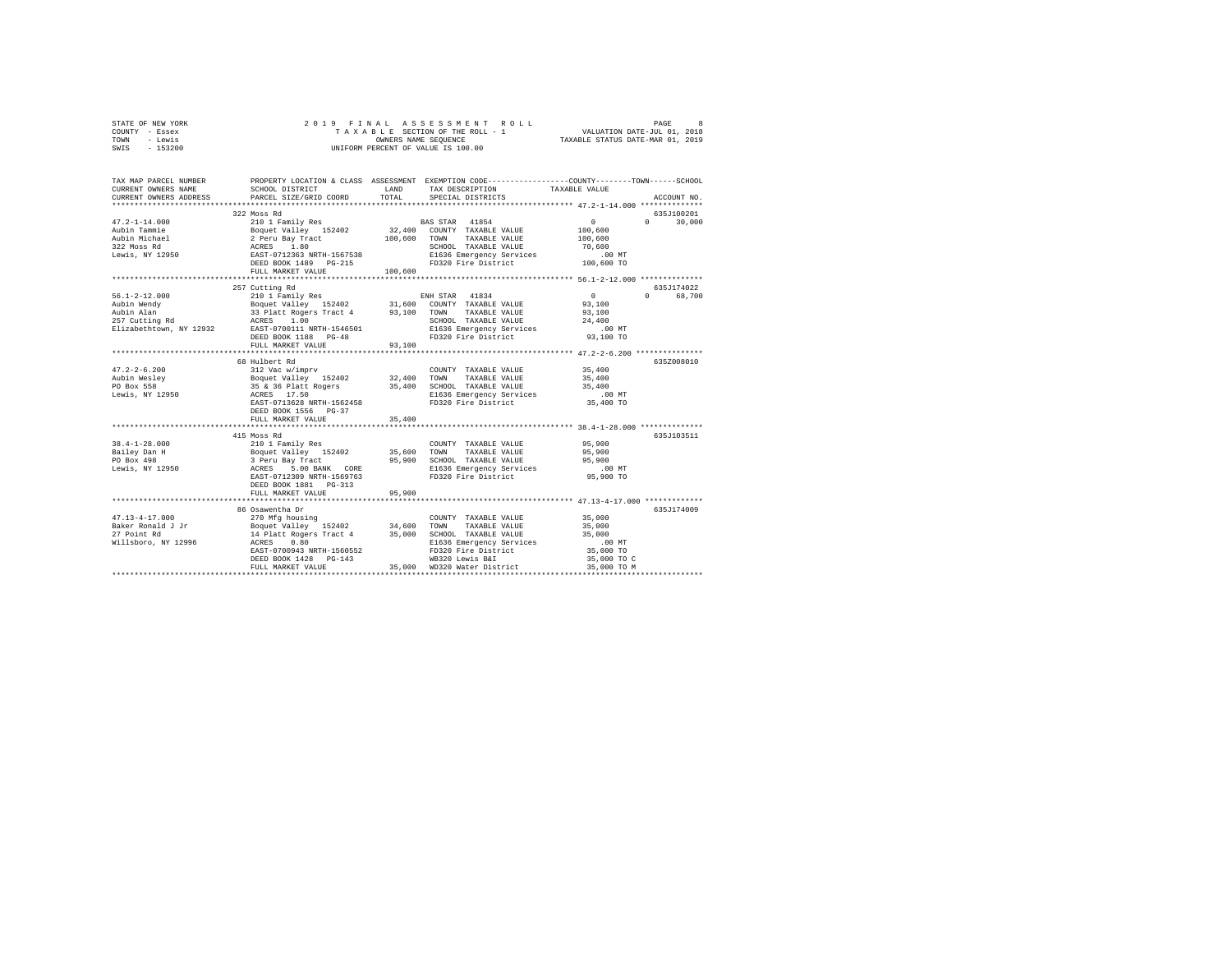| STATE OF NEW YORK                          | 2019 FINAL                                                     |         | ASSESSMENT ROLL                                                                                 | PAGE          | 9           |  |  |
|--------------------------------------------|----------------------------------------------------------------|---------|-------------------------------------------------------------------------------------------------|---------------|-------------|--|--|
| COUNTY - Essex                             | VALUATION DATE-JUL 01, 2018<br>TAXABLE SECTION OF THE ROLL - 1 |         |                                                                                                 |               |             |  |  |
| TOWN<br>- Lewis                            | TAXABLE STATUS DATE-MAR 01, 2019<br>OWNERS NAME SEQUENCE       |         |                                                                                                 |               |             |  |  |
| $-153200$<br>SWIS                          |                                                                |         | UNIFORM PERCENT OF VALUE IS 100.00                                                              |               |             |  |  |
|                                            |                                                                |         |                                                                                                 |               |             |  |  |
|                                            |                                                                |         |                                                                                                 |               |             |  |  |
|                                            |                                                                |         |                                                                                                 |               |             |  |  |
| TAX MAP PARCEL NUMBER                      |                                                                |         | PROPERTY LOCATION & CLASS ASSESSMENT EXEMPTION CODE---------------COUNTY-------TOWN------SCHOOL |               |             |  |  |
| CURRENT OWNERS NAME                        | SCHOOL DISTRICT                                                | LAND    | TAX DESCRIPTION                                                                                 | TAXABLE VALUE |             |  |  |
| CURRENT OWNERS ADDRESS                     | PARCEL SIZE/GRID COORD                                         | TOTAL   | SPECIAL DISTRICTS                                                                               |               | ACCOUNT NO. |  |  |
|                                            |                                                                |         |                                                                                                 |               |             |  |  |
|                                            | Brainards Forge Rd                                             |         |                                                                                                 |               | 635J103701  |  |  |
| $56.2 - 3 - 20.000$                        | 322 Rural vac>10                                               |         | COUNTY TAXABLE VALUE                                                                            | 73,500        |             |  |  |
| Bamberger Marie A                          | Boquet Valley 152402                                           | 73,500  | TOWN<br>TAXABLE VALUE                                                                           | 73,500        |             |  |  |
| Mitchell Simon J                           | 32 & 35 Mccormicks                                             | 73,500  | SCHOOL TAXABLE VALUE                                                                            | 73,500        |             |  |  |
| c/o Ann M Mitchell                         | 1867/120 Life Use To                                           |         | E1636 Emergency Services                                                                        | $.00$ MT      |             |  |  |
| 488 Brainards Forge Rd                     | Ann M Mitchell                                                 |         | FD320 Fire District                                                                             | 73,500 TO     |             |  |  |
| Westport, NY 12993                         | ACRES 80.60                                                    |         |                                                                                                 |               |             |  |  |
|                                            | EAST-0716569 NRTH-1546319                                      |         |                                                                                                 |               |             |  |  |
|                                            | DEED BOOK 1867 PG-120                                          |         |                                                                                                 |               |             |  |  |
|                                            | FULL MARKET VALUE                                              | 73,500  |                                                                                                 |               |             |  |  |
|                                            |                                                                |         |                                                                                                 |               |             |  |  |
|                                            | 9469 US Route 9                                                |         |                                                                                                 |               | 635J179007  |  |  |
| $38.1 - 1 - 24.100$                        | 210 1 Family Res                                               |         | COUNTY TAXABLE VALUE                                                                            | 105,600       |             |  |  |
| Bank of America NA                         | Boquet Valley 152402                                           | 33,500  | TOWN<br>TAXABLE VALUE                                                                           | 105,600       |             |  |  |
| Attn: Stephanie Sue                        | Essex Tract Lot 18                                             | 105,600 | SCHOOL TAXABLE VALUE                                                                            | 105,600       |             |  |  |
| 14405 Walters Rd                           | 2.90 BANK CORE<br>ACRES                                        |         | E1636 Emergency Services                                                                        | $.00$ MT      |             |  |  |
| Houston, TX 77014                          | EAST-0706034 NRTH-1580094                                      |         | FD320 Fire District                                                                             | 105,600 TO    |             |  |  |
|                                            | DEED BOOK 1939 PG-302                                          |         |                                                                                                 |               |             |  |  |
|                                            | FULL MARKET VALUE                                              | 105,600 |                                                                                                 |               |             |  |  |
|                                            |                                                                |         |                                                                                                 |               |             |  |  |
|                                            | 498 Moss Rd                                                    |         |                                                                                                 |               | 635J105108  |  |  |
| 38.4-1-24.110                              | 314 Rural vac<10                                               |         | COUNTY TAXABLE VALUE                                                                            | 23,900        |             |  |  |
| Barber Debra V                             | Boquet Valley 152402                                           | 23,900  | TOWN<br>TAXABLE VALUE                                                                           | 23,900        |             |  |  |
| 19 Golf Course Rd                          | 18 Peru Bay Tract                                              | 23,900  | SCHOOL TAXABLE VALUE                                                                            | 23,900        |             |  |  |
| Malone, NY 12953                           | ACRES 5.43                                                     |         | E1636 Emergency Services                                                                        | $.00$ MT      |             |  |  |
|                                            |                                                                |         | FD320 Fire District                                                                             | 23,900 TO     |             |  |  |
|                                            | EAST-0713086 NRTH-1571528                                      |         |                                                                                                 |               |             |  |  |
|                                            | DEED BOOK 943 PG-274                                           |         |                                                                                                 |               |             |  |  |
|                                            | FULL MARKET VALUE                                              | 23,900  |                                                                                                 |               |             |  |  |
|                                            |                                                                |         |                                                                                                 |               |             |  |  |
|                                            | Redmond Rd                                                     |         |                                                                                                 |               | 635J100204  |  |  |
| $47.4 - 1 - 2.000$                         | 322 Rural vac>10                                               |         | COUNTY TAXABLE VALUE                                                                            | 51,100        |             |  |  |
| Bardon William E (Estate                   | Boquet Valley 152402                                           | 51,100  | TAXABLE VALUE<br>TOWN                                                                           | 51,100        |             |  |  |
| c/o Margaret N Bardon                      | 5 Platt Rogers Tract 1                                         | 51,100  | SCHOOL TAXABLE VALUE                                                                            | 51,100        |             |  |  |
| 98 Maryland St                             | ACRES 57.50                                                    |         | E1636 Emergency Services                                                                        | .00MT         |             |  |  |
| Marshfield, MA 02050                       | EAST-0709372 NRTH-1557631                                      |         | FD320 Fire District                                                                             | 51,100 TO     |             |  |  |
|                                            | DEED BOOK 1459 PG-324                                          |         |                                                                                                 |               |             |  |  |
|                                            | FULL MARKET VALUE                                              | 51,100  |                                                                                                 |               |             |  |  |
|                                            |                                                                |         |                                                                                                 |               |             |  |  |
|                                            | 980 County Route 10                                            |         |                                                                                                 |               | 635J104002  |  |  |
| $47.13 - 2 - 25.000$                       | 210 1 Family Res                                               |         | COUNTY TAXABLE VALUE                                                                            | 102,100       |             |  |  |
| Barney Craig                               | Boquet Valley 152402                                           | 36,900  | TOWN<br>TAXABLE VALUE                                                                           | 102,100       |             |  |  |
| Barney Marleen                             | 2 Platt Rogers Tract 1                                         | 102,100 | SCHOOL TAXABLE VALUE                                                                            | 102,100       |             |  |  |
| 980 County Route 10                        | ACRES 1.92 BANK CORE                                           |         | E1636 Emergency Services                                                                        | $.00$ MT      |             |  |  |
| Lewis, NY 12950                            | EAST-0701450 NRTH-1558413                                      |         | FD320 Fire District                                                                             | 102,100 TO    |             |  |  |
|                                            | DEED BOOK 1946 PG-206                                          |         | WB320 Lewis B&I                                                                                 | 102,100 TO C  |             |  |  |
| PRIOR OWNER ON 3/01/2019 FULL MARKET VALUE |                                                                |         | 102,100 WD320 Water District                                                                    | 102,100 TO M  |             |  |  |
| Pulsifer Philip                            |                                                                |         |                                                                                                 |               |             |  |  |
|                                            |                                                                |         |                                                                                                 |               |             |  |  |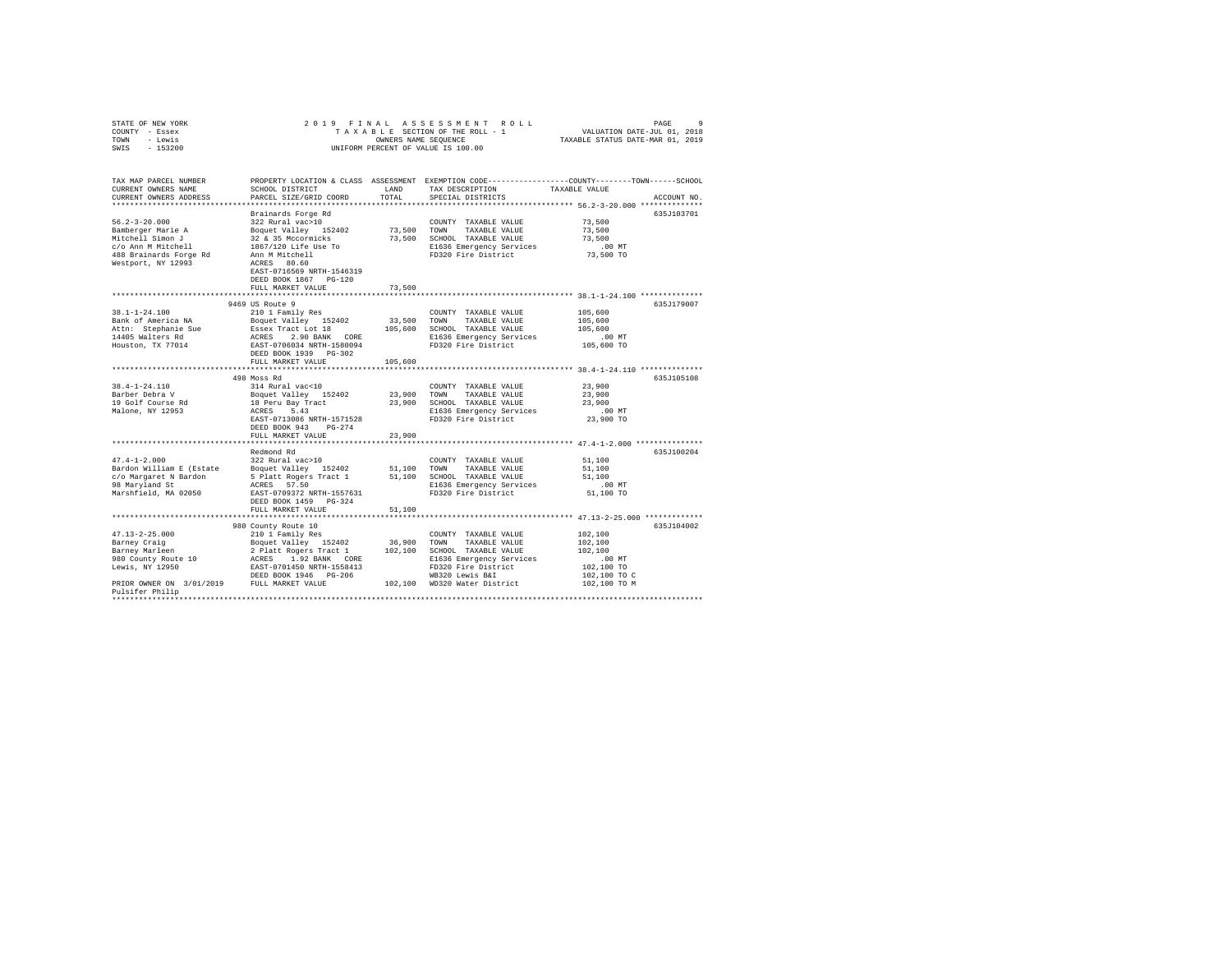| STATE OF NEW YORK                                                   |                                      |          | 2019 FINAL ASSESSMENT ROLL                                   |                                  | 10<br>PAGE         |
|---------------------------------------------------------------------|--------------------------------------|----------|--------------------------------------------------------------|----------------------------------|--------------------|
| COUNTY<br>- Essex                                                   |                                      |          | TAXABLE SECTION OF THE ROLL - 1 WALUATION DATE-JUL 01, 2018  |                                  |                    |
| - Lewis<br>TOWN                                                     |                                      |          | OWNERS NAME SEOUENCE                                         | TAXABLE STATUS DATE-MAR 01, 2019 |                    |
| $-153200$<br>SWIS                                                   |                                      |          | UNIFORM PERCENT OF VALUE IS 100.00                           |                                  |                    |
|                                                                     |                                      |          |                                                              |                                  |                    |
|                                                                     |                                      |          |                                                              |                                  |                    |
|                                                                     |                                      |          |                                                              |                                  |                    |
| TAX MAP PARCEL NUMBER                                               | PROPERTY LOCATION & CLASS ASSESSMENT |          | EXEMPTION CODE-----------------COUNTY-------TOWN------SCHOOL |                                  |                    |
| CURRENT OWNERS NAME                                                 | SCHOOL DISTRICT                      | LAND     | TAX DESCRIPTION                                              | TAXABLE VALUE                    |                    |
| CURRENT OWNERS ADDRESS                                              | PARCEL SIZE/GRID COORD               |          | TOTAL SPECIAL DISTRICTS                                      |                                  | ACCOUNT NO.        |
|                                                                     |                                      |          |                                                              |                                  |                    |
|                                                                     | 140 Moss Rd                          |          |                                                              |                                  | 635J100115         |
| $47.2 - 1 - 15.000$                                                 | 240 Rural res                        |          | VET COM CT 41131                                             | 25,000<br>25,000                 | $\Omega$           |
| Bashaw Harry 6. (1994) Boquet Valley 152402 56,800 VET DIS CT 41141 |                                      |          |                                                              | 6,755 6,755 0                    |                    |
| Bashaw Christel                                                     | 2 Peru Bay Tract                     |          | 135,100 ENH STAR 41834                                       | 0                                | 68,700<br>$\Omega$ |
| 140 Moss Rd                                                         | 35ac                                 |          | COUNTY TAXABLE VALUE                                         | 103,345                          |                    |
| Lewis, NY 12950-9707                                                | ACRES 50.30                          |          | TAXABLE VALUE<br>TOWN                                        | 103,345                          |                    |
|                                                                     | EAST-0711094 NRTH-1567795            |          | TAXABLE VALUE<br>SCHOOL                                      | 66,400                           |                    |
|                                                                     | DEED BOOK 604<br>$PG-282$            |          | E1636 Emergency Services .00 MT                              |                                  |                    |
|                                                                     | FULL MARKET VALUE                    |          | 135,100 FD320 Fire District                                  | 135,100 TO                       |                    |
|                                                                     |                                      |          |                                                              |                                  |                    |
|                                                                     | 8546 US Route 9                      |          |                                                              |                                  | 635J100207         |
| 47 13-2-28 000                                                      | 210 1 Family Res                     | RAS STAR | 41854                                                        |                                  | 0.30.000           |

|                         | 8546 US Route 9                                                       |                          |                                    | 635.7100207 |        |
|-------------------------|-----------------------------------------------------------------------|--------------------------|------------------------------------|-------------|--------|
| 47.13-2-28.000          | 210 1 Family Res                                                      | BAS STAR 41854           | $\sim$ 0                           | $\Omega$    | 30,000 |
| Bashaw Lawrence V Jr    | Boguet Valley 152402 34,600 COUNTY TAXABLE VALUE                      |                          | 97,300                             |             |        |
| Bashaw Patricia N       | 2 Platt Rogers Tract 1 97,300 TOWN                                    |                          | 97,300<br>TAXABLE VALUE            |             |        |
| PO Box 561              | 0.80<br>ACRES                                                         | SCHOOL TAXABLE VALUE     | 67,300                             |             |        |
| Lewis, NY 12950         | EAST-0701000 NRTH-1558531                                             |                          | .00 MT<br>E1636 Emergency Services |             |        |
|                         | DEED BOOK 1037 PG-14                                                  | FD320 Fire District      | 97,300 TO                          |             |        |
|                         | FULL MARKET VALUE                                                     |                          | 97,300 WB320 Lewis B&I 97,300 TO C |             |        |
|                         |                                                                       |                          | WD320 Water District 97.300 TO M   |             |        |
|                         |                                                                       |                          |                                    |             |        |
|                         | 408 Fox Run Rd                                                        |                          |                                    | 635.T100206 |        |
| $55.2 - 1 - 9.000$      | 210 1 Family Res                                                      | ENH STAR 41834           | $\sim$ 0                           | 0 68.700    |        |
| Bashaw Lawrence V Jr    | Boquet Valley 152402 32,100 COUNTY TAXABLE VALUE                      |                          | 188,300                            |             |        |
| Brelia Sarah L          | 30 Platt Rogers Tract 4 188,300 TOWN TAXABLE VALUE                    |                          | 188,300                            |             |        |
| PO Box 561              | $1884/148$ Life Use To                                                |                          | SCHOOL TAXABLE VALUE<br>119,600    |             |        |
| Elizabethtown, NY 12932 | Lawrence & Stella Bashaw                                              | E1636 Emergency Services | .00MT                              |             |        |
|                         | 1.50<br>ACRES                                                         |                          | FD320 Fire District 188,300 TO     |             |        |
|                         | EAST-0694110 NRTH-1549164                                             |                          |                                    |             |        |
|                         | DEED BOOK 1884 PG-148                                                 |                          |                                    |             |        |
|                         | FULL MARKET VALUE                                                     | 188,300                  |                                    |             |        |
|                         |                                                                       |                          |                                    |             |        |
|                         | Fox Run Rd                                                            |                          |                                    | 635Z000003  |        |
| $55.2 - 1 - 17.120$     | 314 Rural vac<10                                                      | COUNTY TAXABLE VALUE     | 22,000                             |             |        |
|                         | Bashaw Lawrence V Jr       Boquet Valley 152402         22,000   TOWN |                          | 22,000<br>TAXABLE VALUE            |             |        |
| Brelia Sarah L          | 30 Platt Rogers Tr 4 22.000 SCHOOL TAXABLE VALUE                      |                          | 22,000                             |             |        |
| PO Box 561              | 1884/148 Life Use To                                                  | E1636 Emergency Services | .00MT                              |             |        |
| Elizabethtown, NY 12932 | Lawrence & Stella Bashaw                                              |                          | FD320 Fire District<br>22,000 TO   |             |        |
|                         | 3.46<br>ACRES                                                         |                          |                                    |             |        |
|                         | EAST-0693965 NRTH-1548814                                             |                          |                                    |             |        |
|                         | DEED BOOK 1884 PG-148                                                 |                          |                                    |             |        |
|                         | FULL MARKET VALUE                                                     | 22,000                   |                                    |             |        |
|                         |                                                                       |                          |                                    |             |        |
|                         |                                                                       |                          |                                    |             |        |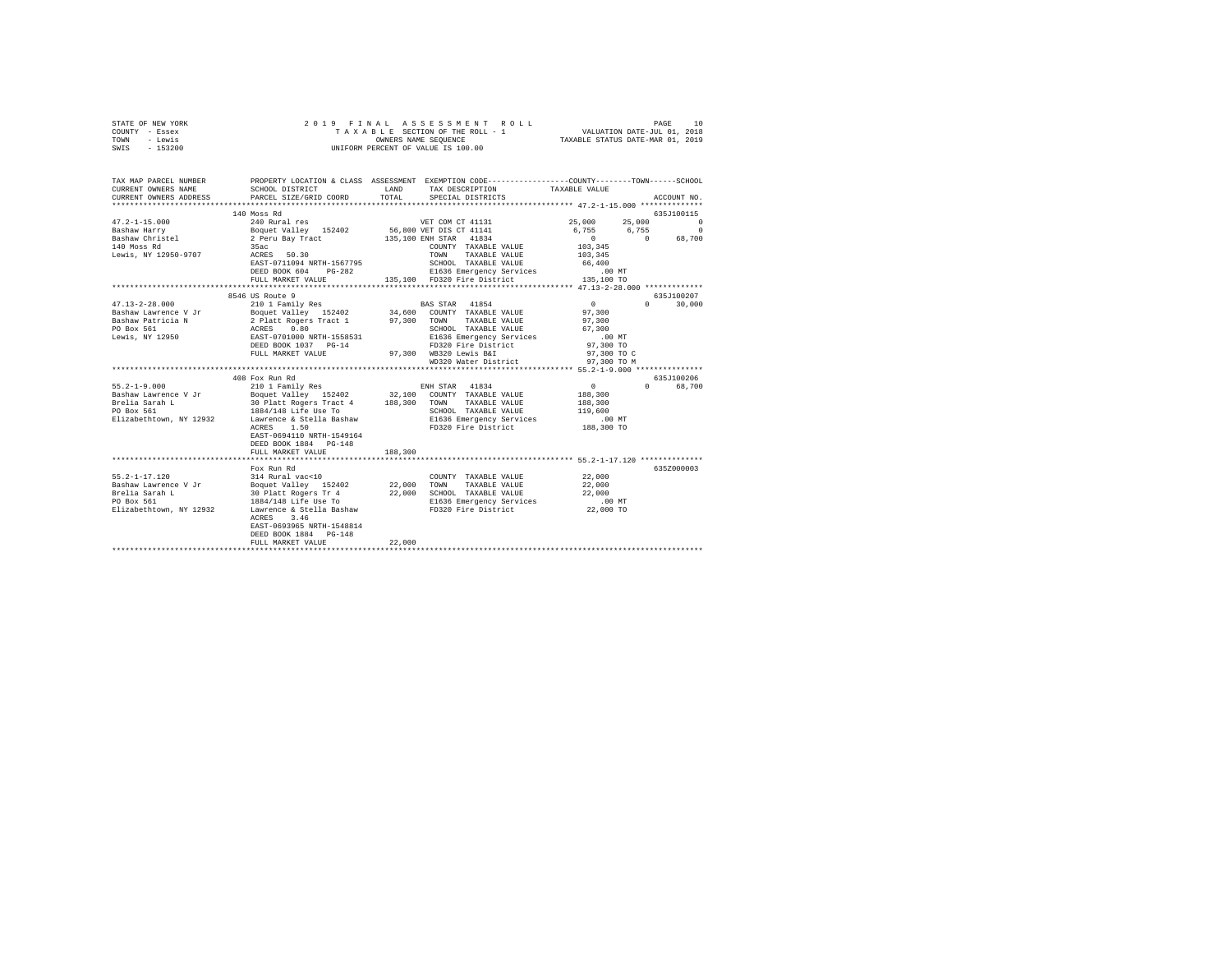| STATE OF NEW YORK                                                                                                                                                                                                                            |                      |         |                      |                                                                                                               |               |
|----------------------------------------------------------------------------------------------------------------------------------------------------------------------------------------------------------------------------------------------|----------------------|---------|----------------------|---------------------------------------------------------------------------------------------------------------|---------------|
| COUNTY - Essex                                                                                                                                                                                                                               |                      |         |                      |                                                                                                               |               |
| TOWN - Lewis                                                                                                                                                                                                                                 |                      |         |                      |                                                                                                               |               |
| SWIS - 153200                                                                                                                                                                                                                                |                      |         |                      |                                                                                                               |               |
|                                                                                                                                                                                                                                              |                      |         |                      |                                                                                                               |               |
|                                                                                                                                                                                                                                              |                      |         |                      |                                                                                                               |               |
|                                                                                                                                                                                                                                              |                      |         |                      |                                                                                                               |               |
| TAX MAP PARCEL NUMBER PROPERTY LOCATION & CLASS ASSESSMENT EXEMPTION CODE---------------COUNTY-------TOWN------SCHOOL<br>CURRENT OWNERS NAME SCHOOL DISTRICT LAND TAX DESCRIPTION TAVARELE VALUE                                             |                      |         |                      |                                                                                                               |               |
|                                                                                                                                                                                                                                              |                      |         |                      |                                                                                                               |               |
| CURRENT OWNERS ADDRESS PARCEL SIZE/GRID COORD                                                                                                                                                                                                |                      | TOTAL   | SPECIAL DISTRICTS    |                                                                                                               | ACCOUNT NO.   |
|                                                                                                                                                                                                                                              |                      |         |                      |                                                                                                               |               |
|                                                                                                                                                                                                                                              |                      |         |                      |                                                                                                               | 635J103715    |
|                                                                                                                                                                                                                                              |                      |         |                      |                                                                                                               | $0 \t 30,000$ |
|                                                                                                                                                                                                                                              |                      |         |                      |                                                                                                               |               |
|                                                                                                                                                                                                                                              |                      |         |                      |                                                                                                               |               |
|                                                                                                                                                                                                                                              |                      |         |                      |                                                                                                               |               |
|                                                                                                                                                                                                                                              |                      |         |                      |                                                                                                               |               |
|                                                                                                                                                                                                                                              |                      |         |                      |                                                                                                               |               |
|                                                                                                                                                                                                                                              |                      |         |                      |                                                                                                               |               |
|                                                                                                                                                                                                                                              |                      |         |                      |                                                                                                               |               |
|                                                                                                                                                                                                                                              |                      |         |                      |                                                                                                               |               |
| 3619 US Route 9<br>2011 I Raser Tramily Res<br>2011 I Raser Tramily Res<br>2019 US Route 9<br>29,500 COUNTY TAXABLE VALUE 202,800<br>29,500 COUNTY TAXABLE VALUE 202,800<br>29,500 COUNTY TAXABLE VALUE 202,800<br>202,800 EAST-0701526 NRTH |                      |         |                      |                                                                                                               |               |
|                                                                                                                                                                                                                                              | 213 Fox Run Rd       |         |                      |                                                                                                               | 6352005004    |
|                                                                                                                                                                                                                                              |                      |         |                      |                                                                                                               |               |
|                                                                                                                                                                                                                                              |                      |         |                      |                                                                                                               |               |
|                                                                                                                                                                                                                                              |                      |         |                      |                                                                                                               |               |
|                                                                                                                                                                                                                                              |                      |         |                      |                                                                                                               |               |
|                                                                                                                                                                                                                                              |                      |         |                      |                                                                                                               |               |
|                                                                                                                                                                                                                                              |                      |         |                      |                                                                                                               |               |
|                                                                                                                                                                                                                                              |                      |         |                      |                                                                                                               |               |
|                                                                                                                                                                                                                                              | FULL MARKET VALUE    |         |                      | SCHOOL TAXABLE VALUE 71,200<br>139,900 E1636 Emergency Services 1.00 MT<br>200 TD320 Fire District 139,900 TO |               |
|                                                                                                                                                                                                                                              |                      |         |                      |                                                                                                               |               |
|                                                                                                                                                                                                                                              |                      |         |                      |                                                                                                               |               |
|                                                                                                                                                                                                                                              | 229 Fox Run Rd       |         |                      |                                                                                                               | 635Z011002    |
| 55.2-1-29.120<br>Bashaw Oril R                                                                                                                                                                                                               | 311 Res vac land     |         | COUNTY TAXABLE VALUE | 25,900                                                                                                        |               |
|                                                                                                                                                                                                                                              |                      |         |                      |                                                                                                               |               |
|                                                                                                                                                                                                                                              |                      |         |                      |                                                                                                               |               |
| 19.2−1−29.1200 NO.41 Mest variables with the state of the Marker Valley (19.400 NO.412 Mest variables with the Society of Taxables (19.9 platt Rogers 19.9 Mest 25,900 NORM TAXABLE VALUE 25,900 NAMBLE VALUE 25,900 NAMBLE V                |                      |         |                      |                                                                                                               |               |
|                                                                                                                                                                                                                                              |                      |         |                      |                                                                                                               |               |
|                                                                                                                                                                                                                                              | DEED BOOK 1639 PG-48 |         |                      |                                                                                                               |               |
|                                                                                                                                                                                                                                              | FULL MARKET VALUE    | 25,900  |                      |                                                                                                               |               |
|                                                                                                                                                                                                                                              |                      |         |                      |                                                                                                               |               |
|                                                                                                                                                                                                                                              |                      |         |                      |                                                                                                               | 635J199004    |
|                                                                                                                                                                                                                                              |                      |         |                      |                                                                                                               |               |
|                                                                                                                                                                                                                                              |                      |         |                      |                                                                                                               |               |
|                                                                                                                                                                                                                                              |                      |         |                      |                                                                                                               |               |
|                                                                                                                                                                                                                                              |                      |         |                      |                                                                                                               |               |
|                                                                                                                                                                                                                                              |                      |         |                      |                                                                                                               |               |
|                                                                                                                                                                                                                                              |                      |         |                      |                                                                                                               |               |
|                                                                                                                                                                                                                                              |                      |         |                      |                                                                                                               |               |
|                                                                                                                                                                                                                                              | FULL MARKET VALUE    | 192,900 |                      |                                                                                                               |               |
|                                                                                                                                                                                                                                              |                      |         |                      |                                                                                                               |               |
|                                                                                                                                                                                                                                              | 116 Cutting Rd       |         |                      |                                                                                                               | 635J180029    |
|                                                                                                                                                                                                                                              |                      |         |                      |                                                                                                               | 0 68,700      |
|                                                                                                                                                                                                                                              |                      |         |                      |                                                                                                               |               |
|                                                                                                                                                                                                                                              |                      |         |                      |                                                                                                               |               |
|                                                                                                                                                                                                                                              |                      |         |                      |                                                                                                               |               |
|                                                                                                                                                                                                                                              |                      |         |                      |                                                                                                               |               |
|                                                                                                                                                                                                                                              |                      |         |                      |                                                                                                               |               |
|                                                                                                                                                                                                                                              | DEED BOOK 729 PG-126 |         |                      |                                                                                                               |               |
|                                                                                                                                                                                                                                              | FULL MARKET VALUE    | 126,400 |                      |                                                                                                               |               |
|                                                                                                                                                                                                                                              |                      |         |                      |                                                                                                               |               |
|                                                                                                                                                                                                                                              |                      |         |                      |                                                                                                               |               |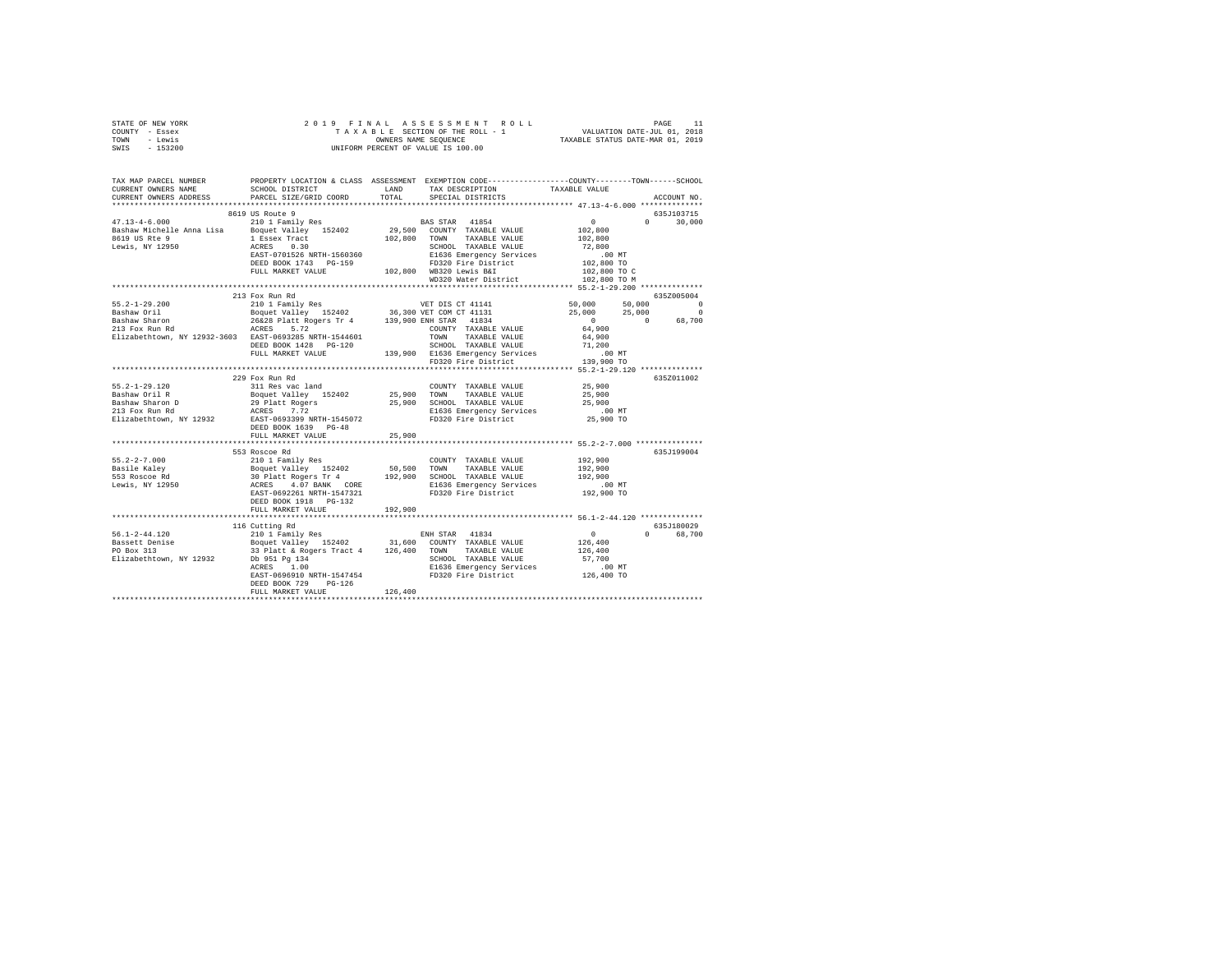|      | STATE OF NEW YORK |  |  |  | 2019 FINAL ASSESSMENT ROLL         |                                  | PAGE |  |
|------|-------------------|--|--|--|------------------------------------|----------------------------------|------|--|
|      | COUNTY - Essex    |  |  |  | TAXABLE SECTION OF THE ROLL - 1    | VALUATION DATE-JUL 01, 2018      |      |  |
| TOWN | - Lewis           |  |  |  | OWNERS NAME SEOUENCE               | TAXABLE STATUS DATE-MAR 01, 2019 |      |  |
| SWIS | $-153200$         |  |  |  | UNIFORM PERCENT OF VALUE IS 100.00 |                                  |      |  |

| SCHOOL DISTRICT                                                                                     | LAND                                                                                                 | TAX DESCRIPTION                                                                                                                                                                                                                                   |                                                                                                                                                                                                                                                                                                                                                                                                    |                                                                                                                                                                                                                                                                                                                                                                                                                                                                                                                                                                                                                                                                                                                                                                                                                 |
|-----------------------------------------------------------------------------------------------------|------------------------------------------------------------------------------------------------------|---------------------------------------------------------------------------------------------------------------------------------------------------------------------------------------------------------------------------------------------------|----------------------------------------------------------------------------------------------------------------------------------------------------------------------------------------------------------------------------------------------------------------------------------------------------------------------------------------------------------------------------------------------------|-----------------------------------------------------------------------------------------------------------------------------------------------------------------------------------------------------------------------------------------------------------------------------------------------------------------------------------------------------------------------------------------------------------------------------------------------------------------------------------------------------------------------------------------------------------------------------------------------------------------------------------------------------------------------------------------------------------------------------------------------------------------------------------------------------------------|
|                                                                                                     |                                                                                                      |                                                                                                                                                                                                                                                   |                                                                                                                                                                                                                                                                                                                                                                                                    | ACCOUNT NO.                                                                                                                                                                                                                                                                                                                                                                                                                                                                                                                                                                                                                                                                                                                                                                                                     |
|                                                                                                     |                                                                                                      |                                                                                                                                                                                                                                                   |                                                                                                                                                                                                                                                                                                                                                                                                    | 635J195003                                                                                                                                                                                                                                                                                                                                                                                                                                                                                                                                                                                                                                                                                                                                                                                                      |
| Boquet Valley 152402<br>14 Platt Rogers Tr 4<br>DEED BOOK 1912 PG-101<br>FULL MARKET VALUE          |                                                                                                      |                                                                                                                                                                                                                                                   | $\sim$ 0<br>47,800<br>47,800                                                                                                                                                                                                                                                                                                                                                                       | $0 \qquad \qquad$<br>30,000                                                                                                                                                                                                                                                                                                                                                                                                                                                                                                                                                                                                                                                                                                                                                                                     |
|                                                                                                     |                                                                                                      |                                                                                                                                                                                                                                                   |                                                                                                                                                                                                                                                                                                                                                                                                    | 635J105413                                                                                                                                                                                                                                                                                                                                                                                                                                                                                                                                                                                                                                                                                                                                                                                                      |
| 210 1 Family Res<br>Boquet Valley 152402<br>DEED BOOK 759 PG-50                                     |                                                                                                      | TAXABLE VALUE<br>SCHOOL TAXABLE VALUE                                                                                                                                                                                                             | $\sim$ 0<br>152,200<br>152,200<br>122,200<br>.00 MT<br>152,200 TO                                                                                                                                                                                                                                                                                                                                  | 30,000<br>$\Omega$                                                                                                                                                                                                                                                                                                                                                                                                                                                                                                                                                                                                                                                                                                                                                                                              |
|                                                                                                     |                                                                                                      |                                                                                                                                                                                                                                                   |                                                                                                                                                                                                                                                                                                                                                                                                    |                                                                                                                                                                                                                                                                                                                                                                                                                                                                                                                                                                                                                                                                                                                                                                                                                 |
| 251 Hyde Rd<br>DEED BOOK 1873    PG-212                                                             |                                                                                                      | COUNTY TAXABLE VALUE<br>TAXABLE VALUE                                                                                                                                                                                                             | 98,400<br>98,400<br>98,400 TO                                                                                                                                                                                                                                                                                                                                                                      | 635J101801                                                                                                                                                                                                                                                                                                                                                                                                                                                                                                                                                                                                                                                                                                                                                                                                      |
|                                                                                                     |                                                                                                      |                                                                                                                                                                                                                                                   |                                                                                                                                                                                                                                                                                                                                                                                                    |                                                                                                                                                                                                                                                                                                                                                                                                                                                                                                                                                                                                                                                                                                                                                                                                                 |
| 667 Mitchell Rd<br>910 Priv forest<br>DEED BOOK 1597 PG-142                                         |                                                                                                      | COUNTY TAXABLE VALUE<br>TAXABLE VALUE                                                                                                                                                                                                             | 108,100<br>108,100<br>108,100<br>108,100 TO                                                                                                                                                                                                                                                                                                                                                        | 635J100408                                                                                                                                                                                                                                                                                                                                                                                                                                                                                                                                                                                                                                                                                                                                                                                                      |
| FULL MARKET VALUE                                                                                   | 108,100                                                                                              |                                                                                                                                                                                                                                                   |                                                                                                                                                                                                                                                                                                                                                                                                    |                                                                                                                                                                                                                                                                                                                                                                                                                                                                                                                                                                                                                                                                                                                                                                                                                 |
| 672 Mitchell Hill Rd<br>210 1 Family Res<br>ACRES 7.92<br>DEED BOOK 1383 PG-98<br>FULL MARKET VALUE | 87,800                                                                                               | COUNTY TAXABLE VALUE                                                                                                                                                                                                                              | 87,800<br>87,800<br>87,800                                                                                                                                                                                                                                                                                                                                                                         | 635J104715                                                                                                                                                                                                                                                                                                                                                                                                                                                                                                                                                                                                                                                                                                                                                                                                      |
|                                                                                                     | PARCEL SIZE/GRID COORD<br>256 Wells Hill Rd<br>130 Moss Rd<br>FULL MARKET VALUE<br>FULL MARKET VALUE | TOTAL<br>ACRES 2.00<br>EAST-0697848 NRTH-1562922<br>Lewis, NY 12950 EAST-0710727 NRTH-1566559<br>EAST-0714544 NRTH-1559309<br>98,400<br>702 Mitchell Hill Rd<br>Elizabethtown, NY 12932<br>EAST-0693781 NRTH-1557656<br>EAST-0694112 NRTH-1555210 | SPECIAL DISTRICTS<br>47,800<br>BAS STAR 41854<br>35,000 COUNTY TAXABLE VALUE<br>152,200<br>210 1 Family Res 52402<br>Boquet Valley 152402 34,100 TOWN<br>34 Platt Rogers 98,400 SCHOO<br>ACRES 4.70 BANKFLAGSTA E1636<br>910 FLAV 101-80<br>Boquet Valley 152402 107,900 TOWN TAXABLE VALUE<br>22 Platt Rogers Tract 4 108,100 SCHOOL TAXABLE VALUE<br>21 Rd ACRES 170.00 E1635 Emergency Services | PROPERTY LOCATION & CLASS ASSESSMENT EXEMPTION CODE----------------COUNTY-------TOWN------SCHOOL<br>TAXABLE VALUE<br>270 Mfg housing 320 BAS STAR 41854<br>Boquet Valley 152402 32,600 COUNTY TAXABLE VALUE<br>14 Platt Rogers Tr 4 47,800 TOWN TAXABLE VALUE<br>SCHOOL TAXABLE VALUE $17,800$<br>E1636 Emergency Services .00 MT<br>E1636 Emergency Services<br>FD320 Fire District 47,800 TO<br>E1636 Emergency Services<br>FD320 Fire District<br>98,400 SCHOOL TAXABLE VALUE 98,400<br>E1636 Emergency Services .00 MT<br>FD320 Fire District<br>E1636 Emergency Services .00 MT<br>FD320 Fire District<br>Boquet Valley 152402 37,400 TOWN TAXABLE VALUE<br>22&31 Platt Rogers Tr 4 87,800 SCHOOL TAXABLE VALUE<br>E1636 Emergency Services .00 MT<br>FD320 Fire District 87,800 TO<br>FD320 Fire District |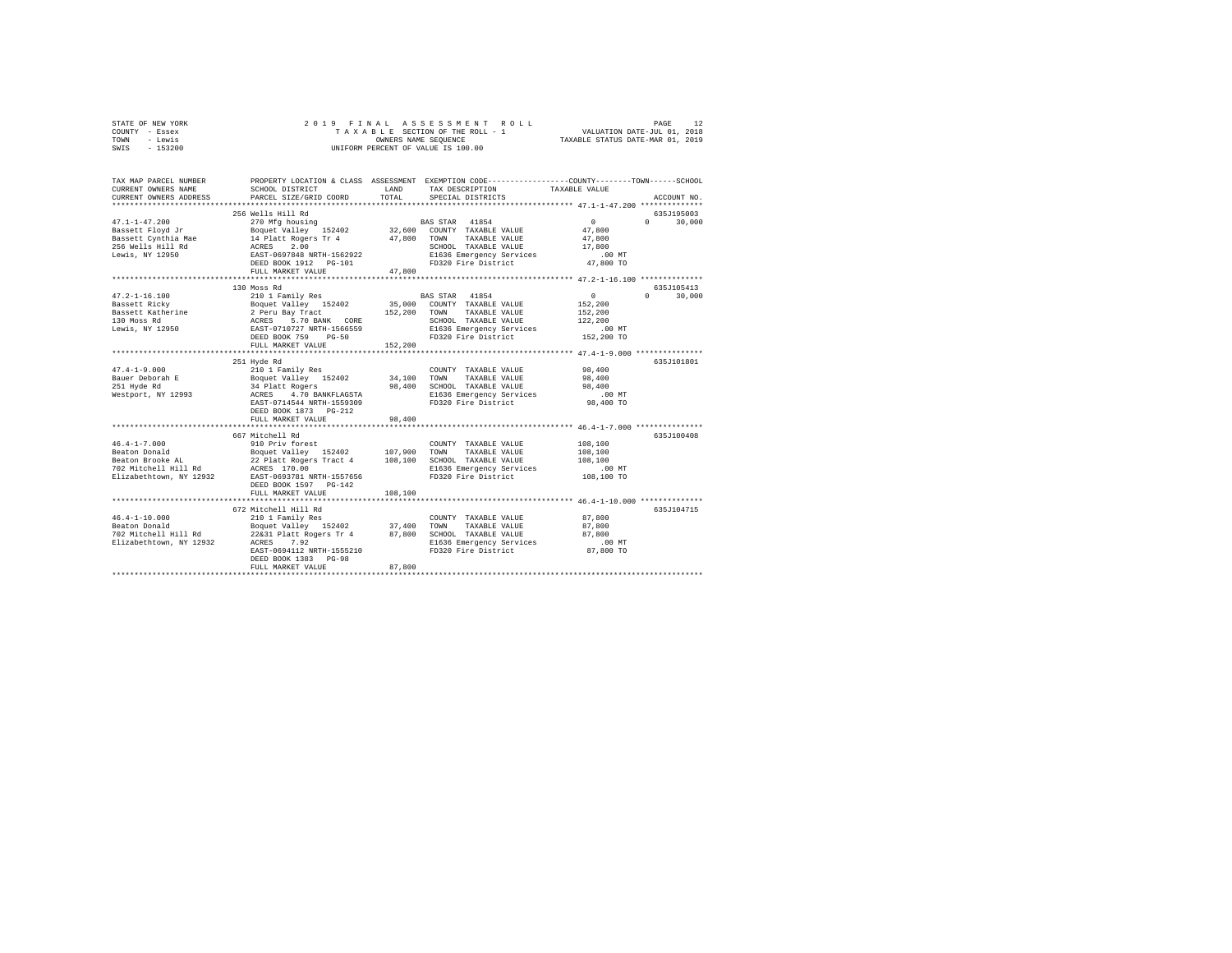| STATE OF NEW YORK |           |  | 2019 FINAL ASSESSMENT ROLL         |                                  | PAGE                        |  |
|-------------------|-----------|--|------------------------------------|----------------------------------|-----------------------------|--|
| COUNTY - Essex    |           |  | TAXABLE SECTION OF THE ROLL - 1    |                                  | VALUATION DATE-JUL 01, 2018 |  |
| TOWN              | - Lewis   |  | OWNERS NAME SEOUENCE               | TAXABLE STATUS DATE-MAR 01, 2019 |                             |  |
| SWIS              | $-153200$ |  | UNIFORM PERCENT OF VALUE IS 100.00 |                                  |                             |  |

| TAX MAP PARCEL NUMBER<br>CURRENT OWNERS NAME<br>CURRENT OWNERS ADDRESS                                                                                                                               | SCHOOL DISTRICT<br>PARCEL SIZE/GRID COORD                                                                                                                                                                 | LAND<br>TOTAL | TAX DESCRIPTION<br>SPECIAL DISTRICTS                                                                                     | PROPERTY LOCATION & CLASS ASSESSMENT EXEMPTION CODE----------------COUNTY-------TOWN------SCHOOL<br>TAXABLE VALUE<br>ACCOUNT NO. |
|------------------------------------------------------------------------------------------------------------------------------------------------------------------------------------------------------|-----------------------------------------------------------------------------------------------------------------------------------------------------------------------------------------------------------|---------------|--------------------------------------------------------------------------------------------------------------------------|----------------------------------------------------------------------------------------------------------------------------------|
|                                                                                                                                                                                                      | ***************************<br>702 Mitchell Hill Rd                                                                                                                                                       |               |                                                                                                                          | 635J176004                                                                                                                       |
| $46.4 - 1 - 11.200$<br>Beaton Donald<br>Beaton Brooke A<br>702 Mitchell Hill Rd<br>Elizabethtown, NY 12932 EAST-0694613 NRTH-1554994                                                                 | 210 1 Family Res<br>DEED BOOK 830<br>$PG-47$<br>FULL MARKET VALUE                                                                                                                                         | 189,000       | BAS STAR 41854<br>SCHOOL TAXABLE VALUE<br>E1636 Emergency Services<br>FD320 Fire District 189,000 TO                     | $\sim$ 0<br>$0 \t 30,000$<br>189,000<br>189,000<br>159,000<br>$.00$ MT                                                           |
| $55.2 - 1 - 1.000$<br>Beaton Donald F<br>Beaton James B<br>Beaton James B<br>c/o Donald Beaton<br>702 Mitchell Hill Rd<br>FAST-0684696 NRTH-1551076<br>Elizabethtown, NY 12932 DEED BOOK 1105 PG-228 | 287 Old Military Ln<br>312 Vac w/imprv<br>Boquet Valley 152402<br>30 Omt Twp 1<br>ACRES 148.89                                                                                                            | 93,600 TOWN   | COUNTY TAXABLE VALUE<br>TAXABLE VALUE<br>95,600 SCHOOL TAXABLE VALUE<br>E1636 Emergency Services<br>FD320 Fire District  | 635.T100209<br>95,600<br>95,600<br>95,600<br>.00 MT<br>95,600 TO                                                                 |
|                                                                                                                                                                                                      | FULL MARKET VALUE                                                                                                                                                                                         | 95,600        |                                                                                                                          |                                                                                                                                  |
|                                                                                                                                                                                                      | 80 Seventy Ln                                                                                                                                                                                             |               |                                                                                                                          | 635J197006                                                                                                                       |
| Lewis, NY 12950                                                                                                                                                                                      | EAST-0691188 NRTH-1566513<br>DEED BOOK 1130 PG-183<br>FULL MARKET VALUE                                                                                                                                   | 235,500       | E1636 Emergency Services<br>FD320 Fire District                                                                          | $\circ$<br>$0 \qquad \qquad$<br>68,700<br>235,500<br>235,500<br>166,800<br>$.00$ MT<br>235,500 TO                                |
| $46.4 - 1 - 3.200$<br>Beaton James B<br>Beaton Robert<br>PO Box 474<br>Lewis, NY 12950                                                                                                               | Blood Hill Rd<br>322 Rural vac>10<br>322 Kutal VaC210<br>Boquet Valley 152402 11,200<br>32 Omt Twp 1 11,200<br>ACRES 13.70<br>EAST-0683370 NRTH-1554881<br>DEED BOOK 915<br>$PG-91$                       |               | COUNTY TAXABLE VALUE<br>TOWN<br>TAXABLE VALUE<br>SCHOOL TAXABLE VALUE<br>E1636 Emergency Services<br>FD320 Fire District | 635J189008<br>11,200<br>11,200<br>11,200<br>$.00$ MT<br>11,200 TO                                                                |
|                                                                                                                                                                                                      | FULL MARKET VALUE                                                                                                                                                                                         | 11,200        |                                                                                                                          | ********************************* 46.4-1-6.150 ***************                                                                   |
| $46.4 - 1 - 6.150$<br>Beaton James B<br>Beaton Robert<br>PO Box 474<br>Lewis, NY 12950                                                                                                               | Carlott Rd<br>311 Res vac land<br>Boquet Valley 152402 16,900 TOWN<br>22 Platt & Rogers Tr 4 16,900 SCHOC<br>ACRES 3.26<br>EAST-0691409 NRTH-1558242 179320<br>DEED BOOK 1022 PG-177<br>FULL MARKET VALUE | 16,900        | COUNTY TAXABLE VALUE<br>TAXABLE VALUE<br>16,900 SCHOOL TAXABLE VALUE<br>E1636 Emergency Services<br>FD320 Fire District  | 635J191013<br>16,900<br>16,900<br>16,900<br>$.00$ MT<br>16,900 TO                                                                |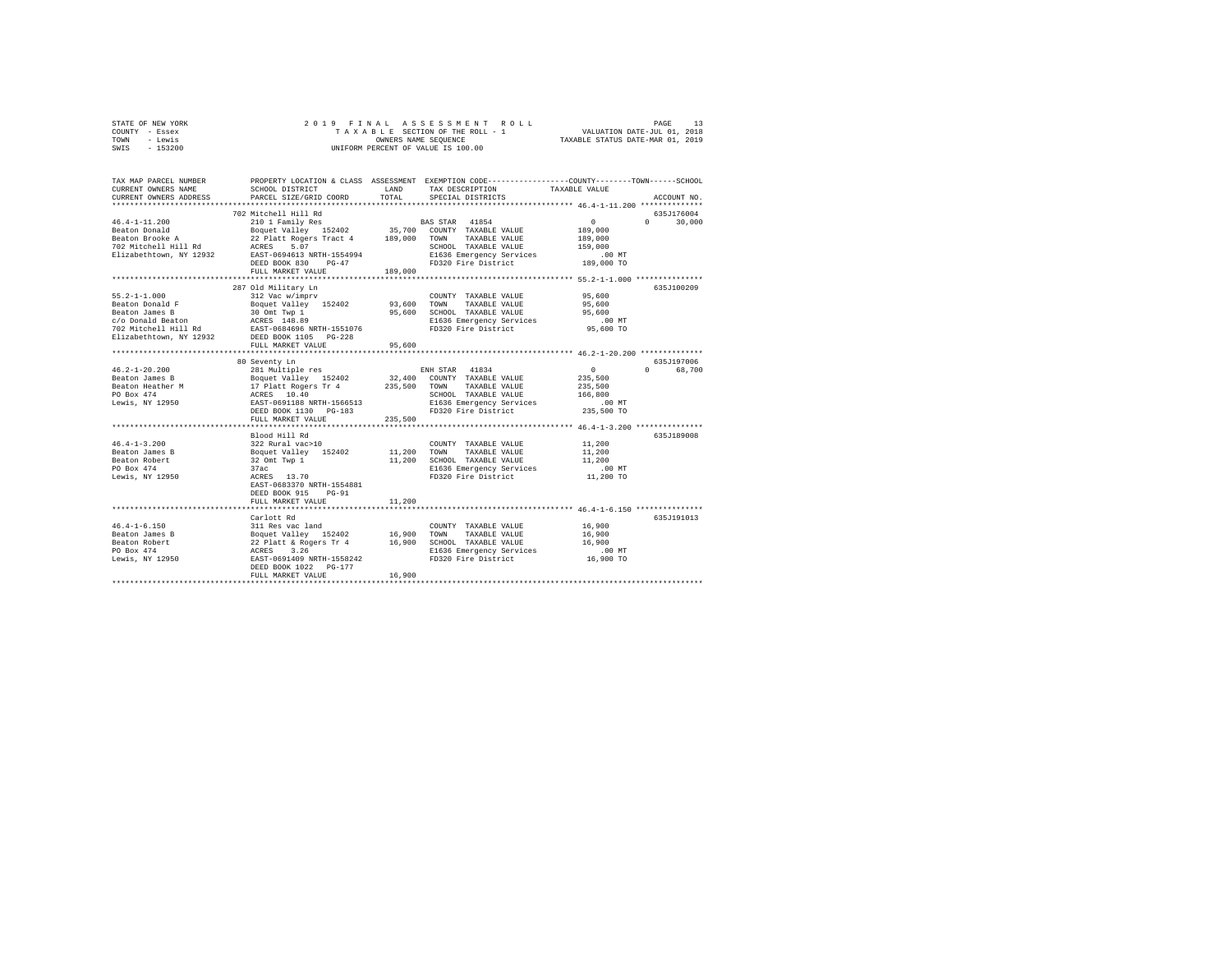| STATE OF NEW YORK       | 2019 FINAL                   |                      | ASSESSMENT<br>ROLL                 | 14<br>PAGE                                                                                     |
|-------------------------|------------------------------|----------------------|------------------------------------|------------------------------------------------------------------------------------------------|
| COUNTY - Essex          |                              |                      | TAXABLE SECTION OF THE ROLL - 1    | VALUATION DATE-JUL 01, 2018<br>TAXABLE STATUS DATE-MAR 01, 2019                                |
| - Lewis<br>TOWN         |                              | OWNERS NAME SEQUENCE |                                    |                                                                                                |
| SWIS<br>$-153200$       |                              |                      | UNIFORM PERCENT OF VALUE IS 100.00 |                                                                                                |
| TAX MAP PARCEL NUMBER   |                              |                      |                                    | PROPERTY LOCATION & CLASS ASSESSMENT EXEMPTION CODE---------------COUNTY-------TOWN-----SCHOOL |
| CURRENT OWNERS NAME     | SCHOOL DISTRICT              | LAND                 | TAX DESCRIPTION                    | TAXABLE VALUE                                                                                  |
| CURRENT OWNERS ADDRESS  | PARCEL SIZE/GRID COORD       | TOTAL                | SPECIAL DISTRICTS                  | ACCOUNT NO.                                                                                    |
|                         |                              |                      |                                    |                                                                                                |
|                         | 569 Blood Hill Rd            |                      |                                    | 635J190013                                                                                     |
| $46.4 - 1 - 6.300$      | 210 1 Family Res             |                      | COUNTY TAXABLE VALUE               | 182,700                                                                                        |
| Beaton Margaret C       | Boquet Valley 152402         | 34,700               | TOWN<br>TAXABLE VALUE              | 182,700                                                                                        |
| Alexander Robert C      | 22 Platt Rogers Tr 4         | 182,700              | SCHOOL TAXABLE VALUE               | 182,700                                                                                        |
| PO Box 456              | 4.05<br>ACRES                |                      | E1636 Emergency Services           | $.00$ MT                                                                                       |
| Lewis, NY 12950         | EAST-0691983 NRTH-1556655    |                      | FD320 Fire District                | 182,700 TO                                                                                     |
|                         | DEED BOOK 1800 PG-153        |                      |                                    |                                                                                                |
|                         | FULL MARKET VALUE            | 182,700              |                                    |                                                                                                |
|                         | ************************     | ***********          |                                    | ******************** 47.3-2-15.200 **************                                              |
|                         | 1214 County Route 10         |                      |                                    | 635J186003                                                                                     |
| $47.3 - 2 - 15.200$     | 240 Rural res                |                      | COUNTY TAXABLE VALUE               | 252,300                                                                                        |
| Beaton Robert           | Boquet Valley 152402         | 84,800               | TOWN<br>TAXABLE VALUE              | 252,300                                                                                        |
| Beaton Audrey           | 6 Platt Rogers Tract 1       | 252,300              | SCHOOL TAXABLE VALUE               | 252,300                                                                                        |
| 681 Mitchell Hill Rd    | ACRES 73.10                  |                      | E1636 Emergency Services           | $.00$ MT                                                                                       |
| Elizabethtown, NY 12932 | EAST-0705661 NRTH-1556219    |                      | FD320 Fire District                | 252,300 TO                                                                                     |
|                         | DEED BOOK 1818 PG-103        |                      |                                    |                                                                                                |
|                         | FULL MARKET VALUE            | 252,300              |                                    |                                                                                                |
|                         | **************************** | **********           |                                    | ********************************* 46.4-1-11.100 **************                                 |
|                         | 701 Mitchell Hill Rd         |                      |                                    | 635L101602                                                                                     |
| $46.4 - 1 - 11.100$     | 312 Vac w/imprv              |                      | COUNTY TAXABLE VALUE               | 27,800                                                                                         |
| Beaton Robert O         | Boquet Valley 152402         | 19,500               | TOWN<br>TAXABLE VALUE              | 27,800                                                                                         |
| 681 Mitchell Hill Rd    | 22 Platt Rogers Tract 4      | 27,800               | SCHOOL TAXABLE VALUE               | 27,800                                                                                         |
| Elizabethtown, NY 12932 | ACRES 1.00                   |                      | E1636 Emergency Services           | .00MT                                                                                          |
|                         | EAST-0694725 NRTH-1555401    |                      | FD320 Fire District                | 27,800 TO                                                                                      |
|                         | DEED BOOK 1531 PG-5          |                      |                                    |                                                                                                |
|                         | FULL MARKET VALUE            | 27,800               |                                    |                                                                                                |
|                         |                              |                      |                                    | ************ 46.4-1-12.000 ***************                                                     |
|                         | 681 Mitchell Hill Rd         |                      |                                    | 635J102803                                                                                     |
| $46.4 - 1 - 12.000$     | 240 Rural res                |                      | BAS STAR 41854                     | $^{\circ}$<br>$\Omega$<br>30,000                                                               |
| Beaton Robert 0         | Boquet Valley 152402         | 45,600               | COUNTY TAXABLE VALUE               | 248,300                                                                                        |
| 681 Mitchell Hill Rd    | 22 Platt Rogers Tract 4      | 248,300              | TOWN<br>TAXABLE VALUE              | 248,300                                                                                        |
| Elizabethtown, NY 12932 | Survey K Kratz Map 3236      |                      | SCHOOL TAXABLE VALUE               | 218,300                                                                                        |
|                         | ACRES 17.53                  |                      | E1636 Emergency Services           | .00MT                                                                                          |
|                         | EAST-0694588 NRTH-1555835    |                      | FD320 Fire District                | 248,300 TO                                                                                     |
|                         | DEED BOOK 1354 PG-216        |                      |                                    |                                                                                                |
|                         | FULL MARKET VALUE            | 248,300              |                                    |                                                                                                |
|                         |                              |                      |                                    | ********************************** 46.2-2-2.000 ****************                               |
|                         | 38 Clark Ln                  |                      |                                    | 635Z004001                                                                                     |
| $46.2 - 2 - 2.000$      | 210 1 Family Res             |                      | COUNTY TAXABLE VALUE               | 44,400                                                                                         |
| Beaton Taylor A         | Boquet Valley 152402         | 34,400               | TOWN<br>TAXABLE VALUE              | 44,400                                                                                         |
| 672 Mitchell Hill Rd    | 21 Platt Rogers Tract 4      | 44,400               | SCHOOL TAXABLE VALUE               | 44,400                                                                                         |
| Elizabethtown, NY 12932 | ACRES<br>9.14                |                      | E1636 Emergency Services           | $.00$ MT                                                                                       |
|                         | EAST-0695735 NRTH-1560094    |                      | FD320 Fire District                | 44,400 TO                                                                                      |
|                         | DEED BOOK 1806 PG-178        |                      |                                    |                                                                                                |
|                         | FULL MARKET VALUE            | 44,400               |                                    |                                                                                                |
|                         |                              |                      |                                    |                                                                                                |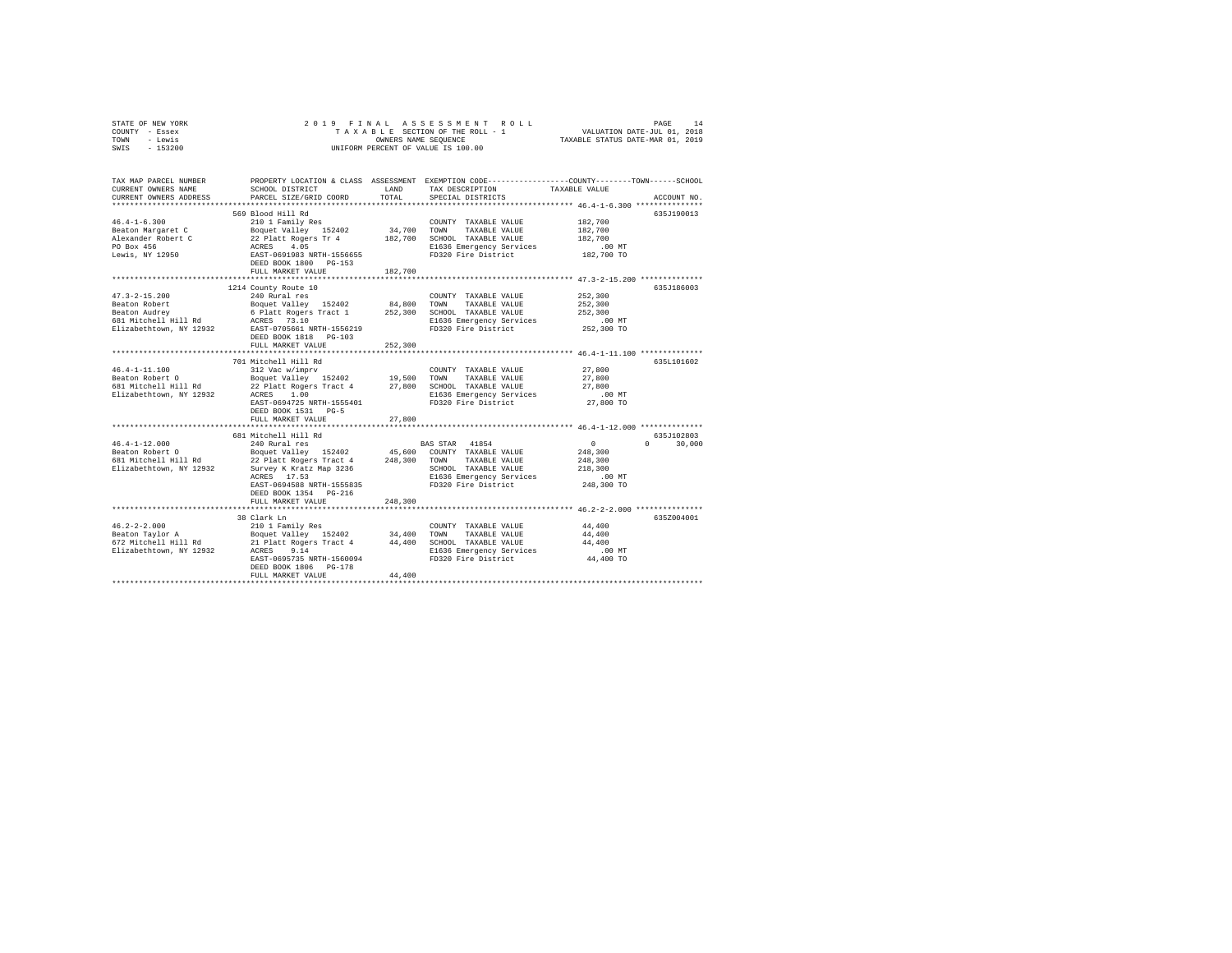|                | STATE OF NEW YORK |  | 2019 FINAL ASSESSMENT ROLL         |                                  | PAGE                        | 15 |
|----------------|-------------------|--|------------------------------------|----------------------------------|-----------------------------|----|
| COUNTY - Essex |                   |  | TAXABLE SECTION OF THE ROLL - 1    |                                  | VALUATION DATE-JUL 01, 2018 |    |
| TOWN           | - Lewis           |  | OWNERS NAME SEOUENCE               | TAXABLE STATUS DATE-MAR 01, 2019 |                             |    |
| SWIS           | $-153200$         |  | UNIFORM PERCENT OF VALUE IS 100.00 |                                  |                             |    |

| TAX MAP PARCEL NUMBER<br>CURRENT OWNERS NAME<br>CURRENT OWNERS ADDRESS<br>**********************                                                                                                                                             | SCHOOL DISTRICT<br>PARCEL SIZE/GRID COORD<br>***********************            | LAND<br>TOTAL | PROPERTY LOCATION & CLASS ASSESSMENT EXEMPTION CODE---------------COUNTY-------TOWN-----SCHOOL<br>TAX DESCRIPTION<br>SPECIAL DISTRICTS | TAXABLE VALUE | ACCOUNT NO                      |
|----------------------------------------------------------------------------------------------------------------------------------------------------------------------------------------------------------------------------------------------|---------------------------------------------------------------------------------|---------------|----------------------------------------------------------------------------------------------------------------------------------------|---------------|---------------------------------|
|                                                                                                                                                                                                                                              |                                                                                 |               |                                                                                                                                        |               |                                 |
|                                                                                                                                                                                                                                              | 76 Moss Rd                                                                      |               |                                                                                                                                        |               | 635J100302                      |
| $47.2 - 1 - 17.000$                                                                                                                                                                                                                          | 270 Mfg housing                                                                 |               | COUNTY TAXABLE VALUE                                                                                                                   | 41,900        |                                 |
| Beaton Thomas A                                                                                                                                                                                                                              | Boquet Valley 152402 32,300                                                     |               | TOWN<br>TAXABLE VALUE                                                                                                                  | 41,900        |                                 |
| Beaton Cathy J                                                                                                                                                                                                                               | 36 Platt Rogers                                                                 | 41,900        | SCHOOL TAXABLE VALUE                                                                                                                   | 41,900        |                                 |
| 5599 US Rte 9                                                                                                                                                                                                                                | ACRES<br>1.70                                                                   |               | E1636 Emergency Services                                                                                                               | $.00$ MT      |                                 |
| New Russia, NY 12964                                                                                                                                                                                                                         | EAST-0710604 NRTH-1565200                                                       |               | FD320 Fire District                                                                                                                    | 41,900 TO     |                                 |
|                                                                                                                                                                                                                                              | DEED BOOK 1356 PG-203                                                           |               |                                                                                                                                        |               |                                 |
|                                                                                                                                                                                                                                              | FULL MARKET VALUE                                                               | 41,900        |                                                                                                                                        |               |                                 |
|                                                                                                                                                                                                                                              | ******************************                                                  |               |                                                                                                                                        |               |                                 |
|                                                                                                                                                                                                                                              | 9617 US Route 9                                                                 |               |                                                                                                                                        |               | 635J175001                      |
| $38.1 - 1 - 12.000$                                                                                                                                                                                                                          | 240 Rural res                                                                   |               | BAS STAR 41854                                                                                                                         | $\sim$ 0      | $\Omega$<br>30,000              |
| Behm Keith                                                                                                                                                                                                                                   | Boquet Valley 152402                                                            |               | 58,600 COUNTY TAXABLE VALUE                                                                                                            | 263,200       |                                 |
| Behm Sarah                                                                                                                                                                                                                                   |                                                                                 | 263,200       | TAXABLE VALUE<br>TOWN                                                                                                                  | 263,200       |                                 |
| Behm Saran<br>9617 US Route 9                                                                                                                                                                                                                | Essex Tract Peru Bay Tr<br>ACRES 45.00 BANK WFARGO<br>EAST-0705365 NRTH-1583123 |               | SCHOOL TAXABLE VALUE                                                                                                                   | 233,200       |                                 |
| Lewis, NY 12950                                                                                                                                                                                                                              |                                                                                 |               | E1636 Emergency Services                                                                                                               | .00 MT        |                                 |
|                                                                                                                                                                                                                                              | DEED BOOK 1546 PG-100                                                           |               | FD320 Fire District                                                                                                                    | 263,200 TO    |                                 |
|                                                                                                                                                                                                                                              | FULL MARKET VALUE                                                               | 263,200       |                                                                                                                                        |               |                                 |
|                                                                                                                                                                                                                                              |                                                                                 |               |                                                                                                                                        |               |                                 |
|                                                                                                                                                                                                                                              | 49 Pulsifer Ln                                                                  |               |                                                                                                                                        |               | 635Z011007                      |
|                                                                                                                                                                                                                                              |                                                                                 |               |                                                                                                                                        | 25,400        |                                 |
|                                                                                                                                                                                                                                              |                                                                                 |               |                                                                                                                                        | 25,400        |                                 |
|                                                                                                                                                                                                                                              |                                                                                 |               |                                                                                                                                        | 25,400        |                                 |
|                                                                                                                                                                                                                                              |                                                                                 |               |                                                                                                                                        | $.00$ MT      |                                 |
|                                                                                                                                                                                                                                              |                                                                                 |               |                                                                                                                                        | 25,400 TO     |                                 |
|                                                                                                                                                                                                                                              | DEED BOOK 1662 PG-180                                                           |               |                                                                                                                                        |               |                                 |
|                                                                                                                                                                                                                                              | FULL MARKET VALUE                                                               | 25,400        |                                                                                                                                        |               |                                 |
|                                                                                                                                                                                                                                              |                                                                                 |               |                                                                                                                                        |               |                                 |
|                                                                                                                                                                                                                                              | 25 Sandys Way                                                                   |               |                                                                                                                                        |               | 635Z011008                      |
| $47.1 - 4 - 10.000$                                                                                                                                                                                                                          | 270 Mfg housing                                                                 |               | COUNTY TAXABLE VALUE                                                                                                                   | 48,100        |                                 |
|                                                                                                                                                                                                                                              |                                                                                 |               | TOWN<br>TAXABLE VALUE                                                                                                                  | 48,100        |                                 |
|                                                                                                                                                                                                                                              |                                                                                 |               | 48,100 SCHOOL TAXABLE VALUE                                                                                                            | 48,100        |                                 |
| 47.1-4-10.000<br>Pelanger Kenly A 15 Platt Rogers Tr 4 48,100<br>2010 10 15 Platt Rogers Tr 4 48,100<br>207 Old Warren Rd 15 Platt Rogers 102<br>207 Old Warren Rd 16CRES 102<br>20200 RATH=1567154<br>20200 RATH=1567154<br>20200 RATH=1567 |                                                                                 |               | SCHOOL TAXABLE VALUE<br>E1636 Emergency Services                                                                                       | $.00$ MT      |                                 |
|                                                                                                                                                                                                                                              |                                                                                 |               | FD320 Fire District                                                                                                                    | 48,100 TO     |                                 |
|                                                                                                                                                                                                                                              |                                                                                 |               |                                                                                                                                        |               |                                 |
|                                                                                                                                                                                                                                              | FULL MARKET VALUE                                                               | 48,100        |                                                                                                                                        |               |                                 |
|                                                                                                                                                                                                                                              |                                                                                 |               |                                                                                                                                        |               |                                 |
|                                                                                                                                                                                                                                              | 684 Moss Rd                                                                     |               |                                                                                                                                        |               | 635Z001006                      |
| $38.4 - 1 - 12.300$                                                                                                                                                                                                                          | 210 1 Family Res                                                                |               | BAS STAR 41854                                                                                                                         | $\circ$       | $\Omega$ and $\Omega$<br>30,000 |
| Benway Alexander A                                                                                                                                                                                                                           |                                                                                 |               |                                                                                                                                        | 102,200       |                                 |
| 684 Moss Rd                                                                                                                                                                                                                                  | Boquet Valley 152402<br>24 & 25 Peru Bay Tract<br>ACRES 3.69 BANK CORE          |               | 34,300 COUNTY TAXABLE VALUE<br>102,200 TOWN TAXABLE VALUE                                                                              | 102,200       |                                 |
| Lewis, NY 12950                                                                                                                                                                                                                              |                                                                                 |               | SCHOOL TAXABLE VALUE                                                                                                                   | 72,200        |                                 |
|                                                                                                                                                                                                                                              | EAST-0714865 NRTH-1575034                                                       |               | E1636 Emergency Services                                                                                                               | $.00$ MT      |                                 |
|                                                                                                                                                                                                                                              | DEED BOOK 1583 PG-101                                                           |               | FD320 Fire District 102,200 TO                                                                                                         |               |                                 |
|                                                                                                                                                                                                                                              | FULL MARKET VALUE                                                               | 102,200       |                                                                                                                                        |               |                                 |
|                                                                                                                                                                                                                                              |                                                                                 |               |                                                                                                                                        |               |                                 |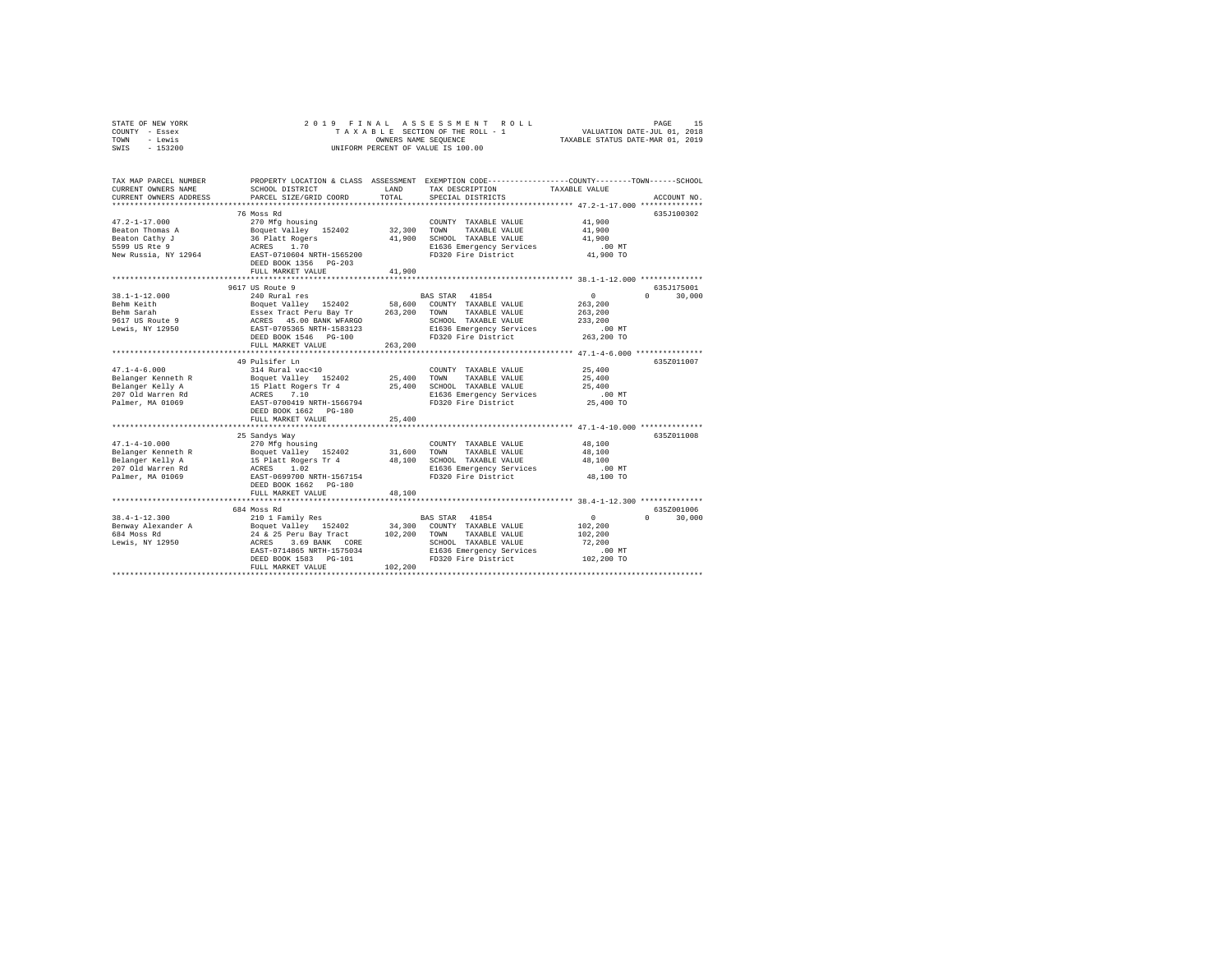| STATE OF NEW YORK<br>COUNTY - Essex<br>TOWN<br>- Lewis<br>SWIS - 153200 |                                                                                                                     |             | 2019 FINAL ASSESSMENT ROLL<br>TAXABLE SECTION OF THE ROLL - 1<br>OWNERS NAME SEQUENCE<br>UNIFORM PERCENT OF VALUE IS 100.00 | VALUATION DATE-JUL 01, 2018<br>TAXABLE STATUS DATE-MAR 01, 2019 | PAGE<br>16                  |
|-------------------------------------------------------------------------|---------------------------------------------------------------------------------------------------------------------|-------------|-----------------------------------------------------------------------------------------------------------------------------|-----------------------------------------------------------------|-----------------------------|
| TAX MAP PARCEL NUMBER<br>CURRENT OWNERS NAME                            | PROPERTY LOCATION & CLASS ASSESSMENT EXEMPTION CODE-----------------COUNTY-------TOWN-----SCHOOL<br>SCHOOL DISTRICT | LAND        | TAX DESCRIPTION                                                                                                             | TAXABLE VALUE                                                   |                             |
| CURRENT OWNERS ADDRESS                                                  | PARCEL SIZE/GRID COORD                                                                                              | TOTAL       | SPECIAL DISTRICTS                                                                                                           |                                                                 | ACCOUNT NO.                 |
|                                                                         |                                                                                                                     |             |                                                                                                                             |                                                                 |                             |
| $38.1 - 1 - 15.300$                                                     | 40 Hale Hill Ln                                                                                                     |             |                                                                                                                             | 141,900                                                         | 635J176008                  |
| Benway Dakota                                                           | 240 Rural res                                                                                                       | 39,900 TOWN | COUNTY TAXABLE VALUE<br>TAXABLE VALUE                                                                                       | 141,900                                                         |                             |
| 40 Hale Hill Ln                                                         | Eoquet Valley 152402<br>18 19 Essex Tract<br>ACRES 10.10                                                            |             | 141,900 SCHOOL TAXABLE VALUE                                                                                                | 141,900                                                         |                             |
| Lewis, NY 12950                                                         |                                                                                                                     |             | E1636 Emergency Services                                                                                                    | $.00$ MT                                                        |                             |
|                                                                         | EAST-0705494 NRTH-1581093                                                                                           |             | FD320 Fire District                                                                                                         | 141,900 TO                                                      |                             |
|                                                                         | DEED BOOK 1842 PG-81                                                                                                |             |                                                                                                                             |                                                                 |                             |
|                                                                         | FULL MARKET VALUE                                                                                                   | 141,900     |                                                                                                                             |                                                                 |                             |
|                                                                         |                                                                                                                     |             |                                                                                                                             |                                                                 |                             |
|                                                                         | 51 Birch Trail Wav                                                                                                  |             |                                                                                                                             |                                                                 | 635J100701                  |
|                                                                         |                                                                                                                     |             |                                                                                                                             | 198,900                                                         |                             |
|                                                                         |                                                                                                                     |             |                                                                                                                             | 198,900                                                         |                             |
|                                                                         |                                                                                                                     |             |                                                                                                                             | 198,900                                                         |                             |
|                                                                         |                                                                                                                     |             | E1636 Emergency Services                                                                                                    | .00 MT<br>198,900 TO                                            |                             |
|                                                                         |                                                                                                                     |             | FD320 Fire District                                                                                                         |                                                                 |                             |
| Lake Placid, NY 12946                                                   | EAST-0696215 NRTH-1561012<br>DEED BOOK 1849 PG-166                                                                  |             |                                                                                                                             |                                                                 |                             |
|                                                                         | FULL MARKET VALUE                                                                                                   | 198,900     |                                                                                                                             |                                                                 |                             |
|                                                                         |                                                                                                                     |             |                                                                                                                             |                                                                 |                             |
|                                                                         | US Route 9                                                                                                          |             |                                                                                                                             |                                                                 | 635J100301                  |
| $47.1 - 2 - 17.100$                                                     | 322 Rural vac>10                                                                                                    |             | COUNTY TAXABLE VALUE                                                                                                        | 32,100                                                          |                             |
| Bergeron Gerard (Estate                                                 | Boquet Valley 152402 32,100 TOWN TAXABLE VALUE                                                                      |             |                                                                                                                             | 32,100                                                          |                             |
| Pratt Sabrina M                                                         | 2&3 Platt Rogers Tract 1 32,100 SCHOOL TAXABLE VALUE                                                                |             |                                                                                                                             | 32,100                                                          |                             |
| 3683 E 17th St                                                          | 1241/149 Release Of                                                                                                 |             | E1636 Emergency Services                                                                                                    | $.00$ MT                                                        |                             |
| Idaho Falls, ID 83406                                                   | Estate Tax Lien<br>ACRES 19.70                                                                                      |             | FD320 Fire District                                                                                                         | 32,100 TO                                                       |                             |
|                                                                         |                                                                                                                     |             | WB320 Lewis B&I                                                                                                             | 32,100 TO C                                                     |                             |
|                                                                         | EAST-0702199 NRTH-1559795                                                                                           |             | WD320 Water District                                                                                                        | 32,100 TO M                                                     |                             |
|                                                                         | DEED BOOK 1848 PG-45                                                                                                |             |                                                                                                                             |                                                                 |                             |
|                                                                         | FULL MARKET VALUE                                                                                                   | 32,100      |                                                                                                                             |                                                                 |                             |
|                                                                         | ***************************                                                                                         |             | *********************************** 47.1-2-23.000 **************                                                            |                                                                 |                             |
| $47.1 - 2 - 23.000$                                                     | 8632 US Route 9<br>210 1 Family Res                                                                                 |             | AGED ALL 41800                                                                                                              | 47.150                                                          | 635J100215                  |
|                                                                         | Boquet Valley 152402                                                                                                |             | $36,600$ ENH STAR $41834$                                                                                                   | $\sim$ 0<br>$\sim$ 0                                            | $47,150$ $47,150$<br>47.150 |
| Bergeron Joan<br>PO Box 55                                              |                                                                                                                     |             | 94.300 COUNTY TAXABLE VALUE                                                                                                 | 47.150                                                          |                             |
| Lewis, NY 12950-0055                                                    | 1 Essex Tract<br>ACRES 1.60                                                                                         |             | TOWN TAXABLE VALUE                                                                                                          | 47,150                                                          |                             |
|                                                                         | EAST-0701999 NRTH-1560630                                                                                           |             | SCHOOL TAXABLE VALUE                                                                                                        | $\sim$ 0                                                        |                             |
|                                                                         | DEED BOOK 403 PG-070                                                                                                |             | E1636 Emergency Services                                                                                                    | .00 MT                                                          |                             |
|                                                                         | FULL MARKET VALUE                                                                                                   |             | 94,300 FD320 Fire District                                                                                                  | 94,300 TO                                                       |                             |
|                                                                         |                                                                                                                     |             | WB320 Lewis B&I                                                                                                             | 94,300 TO C                                                     |                             |
|                                                                         |                                                                                                                     |             | WD320 Water District                                                                                                        | 94,300 TO M                                                     |                             |
|                                                                         |                                                                                                                     |             |                                                                                                                             | ********************************                                |                             |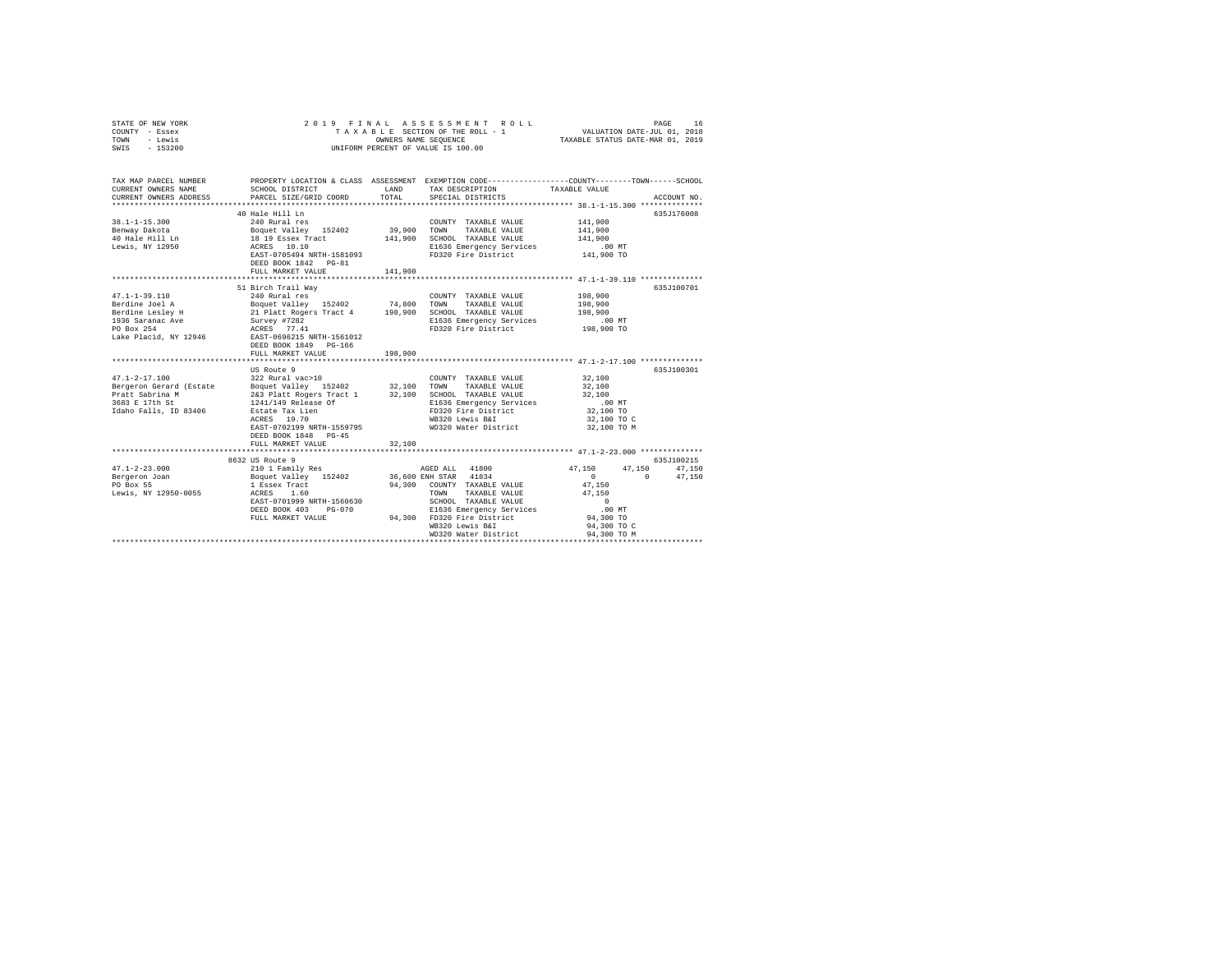| STATE OF NEW YORK                               | 2019 FINAL                |                      | ASSESSMENT ROLL                                                                               |                                  | 17<br>PAGE  |
|-------------------------------------------------|---------------------------|----------------------|-----------------------------------------------------------------------------------------------|----------------------------------|-------------|
| COUNTY - Essex                                  |                           |                      | TAXABLE SECTION OF THE ROLL - 1                                                               | VALUATION DATE-JUL 01, 2018      |             |
| - Lewis<br>TOWN                                 |                           | OWNERS NAME SEQUENCE |                                                                                               | TAXABLE STATUS DATE-MAR 01, 2019 |             |
| SWIS<br>$-153200$                               |                           |                      | UNIFORM PERCENT OF VALUE IS 100.00                                                            |                                  |             |
|                                                 |                           |                      |                                                                                               |                                  |             |
|                                                 |                           |                      |                                                                                               |                                  |             |
|                                                 |                           |                      |                                                                                               |                                  |             |
| TAX MAP PARCEL NUMBER                           |                           |                      | PROPERTY LOCATION & CLASS ASSESSMENT EXEMPTION CODE--------------COUNTY-------TOWN-----SCHOOL |                                  |             |
| CURRENT OWNERS NAME                             | SCHOOL DISTRICT           | LAND<br>TOTAL        | TAX DESCRIPTION                                                                               | TAXABLE VALUE                    |             |
| CURRENT OWNERS ADDRESS                          | PARCEL SIZE/GRID COORD    |                      | SPECIAL DISTRICTS                                                                             |                                  | ACCOUNT NO. |
|                                                 |                           |                      |                                                                                               |                                  |             |
|                                                 | 191 Fox Run Rd            |                      |                                                                                               |                                  | 635J102615  |
| $55.2 - 1 - 29.110$                             | 281 Multiple res          |                      | COUNTY TAXABLE VALUE                                                                          | 424,600                          |             |
| Bergin William                                  | Boquet Valley 152402      | 225,300 TOWN         | TAXABLE VALUE                                                                                 | 424,600                          |             |
| Sheby Morris                                    | 26 29 Platt Rogers Tr 4   |                      | 424,600 SCHOOL TAXABLE VALUE                                                                  | 424,600                          |             |
| 51 Lindner Pl                                   | Db 990 Pg 326 (Agreement) |                      | E1636 Emergency Services                                                                      | $.00$ MT                         |             |
| Malverne, NY 11565                              | ACRES 217.46              |                      | FD320 Fire District                                                                           | 424,600 TO                       |             |
|                                                 | EAST-0693664 NRTH-1544056 |                      |                                                                                               |                                  |             |
|                                                 | DEED BOOK 1887 PG-39      |                      |                                                                                               |                                  |             |
|                                                 | FULL MARKET VALUE         | 424,600              |                                                                                               |                                  |             |
|                                                 |                           |                      |                                                                                               |                                  |             |
|                                                 | Fox Run Rd                |                      |                                                                                               |                                  | 635J103613  |
| $55.2 - 1 - 23.000$                             | 314 Rural vac<10          |                      | COUNTY TAXABLE VALUE                                                                          | 200                              |             |
| Berthiaume Vern                                 | Boquet Valley 152402      |                      | 200 TOWN<br>TAXABLE VALUE                                                                     | 200                              |             |
| Berthiaume Diane                                | 29 Platt Rogers Tract 4   |                      | 200 SCHOOL TAXABLE VALUE                                                                      | 200                              |             |
| 784 Columbus-Smith Rd                           | 29 Plat<br>ACRES<br>0.20  |                      | E1636 Emergency Services                                                                      | $.00$ MT                         |             |
| Salisbury, VT 05769                             | EAST-0693943 NRTH-1547169 |                      | FD320 Fire District                                                                           | 200 TO                           |             |
|                                                 | DEED BOOK 1396 PG-65      |                      |                                                                                               |                                  |             |
|                                                 | FULL MARKET VALUE         | 200                  |                                                                                               |                                  |             |
|                                                 |                           |                      |                                                                                               |                                  |             |
|                                                 | Denton Rd                 |                      |                                                                                               |                                  | 635J179036  |
| $55.2 - 2 - 2.000$                              | 314 Rural vac<10          |                      | COUNTY TAXABLE VALUE                                                                          | 8,200                            |             |
| Berthiaume Vern                                 | Boquet Valley 152402      | 8,200 TOWN           | TAXABLE VALUE                                                                                 | 8,200                            |             |
| Berthiaume Diane                                | 30 Platt Rogers Tract 4   |                      | 8,200 SCHOOL TAXABLE VALUE                                                                    | 8,200                            |             |
| 784 Columbus-Smith Rd                           | ACRES<br>9.00             |                      | E1636 Emergency Services                                                                      | $.00$ MT                         |             |
| Salisbury, VT 05769                             | EAST-0692400 NRTH-1548961 |                      | FD320 Fire District                                                                           | 8,200 TO                         |             |
|                                                 |                           |                      |                                                                                               |                                  |             |
|                                                 | DEED BOOK 1396 PG-65      |                      |                                                                                               |                                  |             |
|                                                 | FULL MARKET VALUE         | 8,200                |                                                                                               |                                  |             |
|                                                 |                           |                      |                                                                                               |                                  |             |
|                                                 | 369 Fox Run Rd            |                      |                                                                                               |                                  | 635J101004  |
| $55.2 - 2 - 9.000$                              | 260 Seasonal res          |                      | COUNTY TAXABLE VALUE                                                                          | 132,700                          |             |
| Berthiaume Vern                                 | Boquet Valley 152402      | 64,200               | TOWN<br>TAXABLE VALUE                                                                         | 132,700                          |             |
| Berthiaume Diane                                | 30 Platt Rogers Tract 4   |                      | 132,700 SCHOOL TAXABLE VALUE                                                                  | 132,700                          |             |
| 784 Columbus-Smith Rd                           | ACRES 56.12               |                      | E1636 Emergency Services                                                                      | $.00$ MT                         |             |
| Salisbury, VT 05769                             | EAST-0692481 NRTH-1548186 |                      | FD320 Fire District                                                                           | 132,700 TO                       |             |
|                                                 | DEED BOOK 1396 PG-65      |                      |                                                                                               |                                  |             |
|                                                 | FULL MARKET VALUE         | 132,700              |                                                                                               |                                  |             |
|                                                 |                           |                      |                                                                                               |                                  |             |
|                                                 | 8 Discovery Way           |                      |                                                                                               |                                  | 635J174018  |
| $47.3 - 2 - 9.110$                              | 312 Vac w/imprv           |                      | COUNTY TAXABLE VALUE                                                                          | 52,900                           |             |
| Bessette Todd                                   | Boquet Valley 152402      | 51,100               | TOWN<br>TAXABLE VALUE                                                                         | 52,900                           |             |
| 1221 County Rte 10                              | 6 Platt Rogers Tract 1    |                      | 52,900 SCHOOL TAXABLE VALUE                                                                   | 52,900                           |             |
| Lewis, NY 12950                                 | ACRES 30.00               |                      | E1636 Emergency Services                                                                      | $.00$ MT                         |             |
|                                                 | EAST-0707049 NRTH-1557642 |                      | FD320 Fire District                                                                           | 52,900 TO                        |             |
| MAY BE SUBJECT TO PAYMENT DEED BOOK 1373 PG-245 |                           |                      |                                                                                               |                                  |             |
| UNDER AGDIST LAW TIL 2025                       | FULL MARKET VALUE         | 52,900               |                                                                                               |                                  |             |
|                                                 |                           |                      |                                                                                               |                                  |             |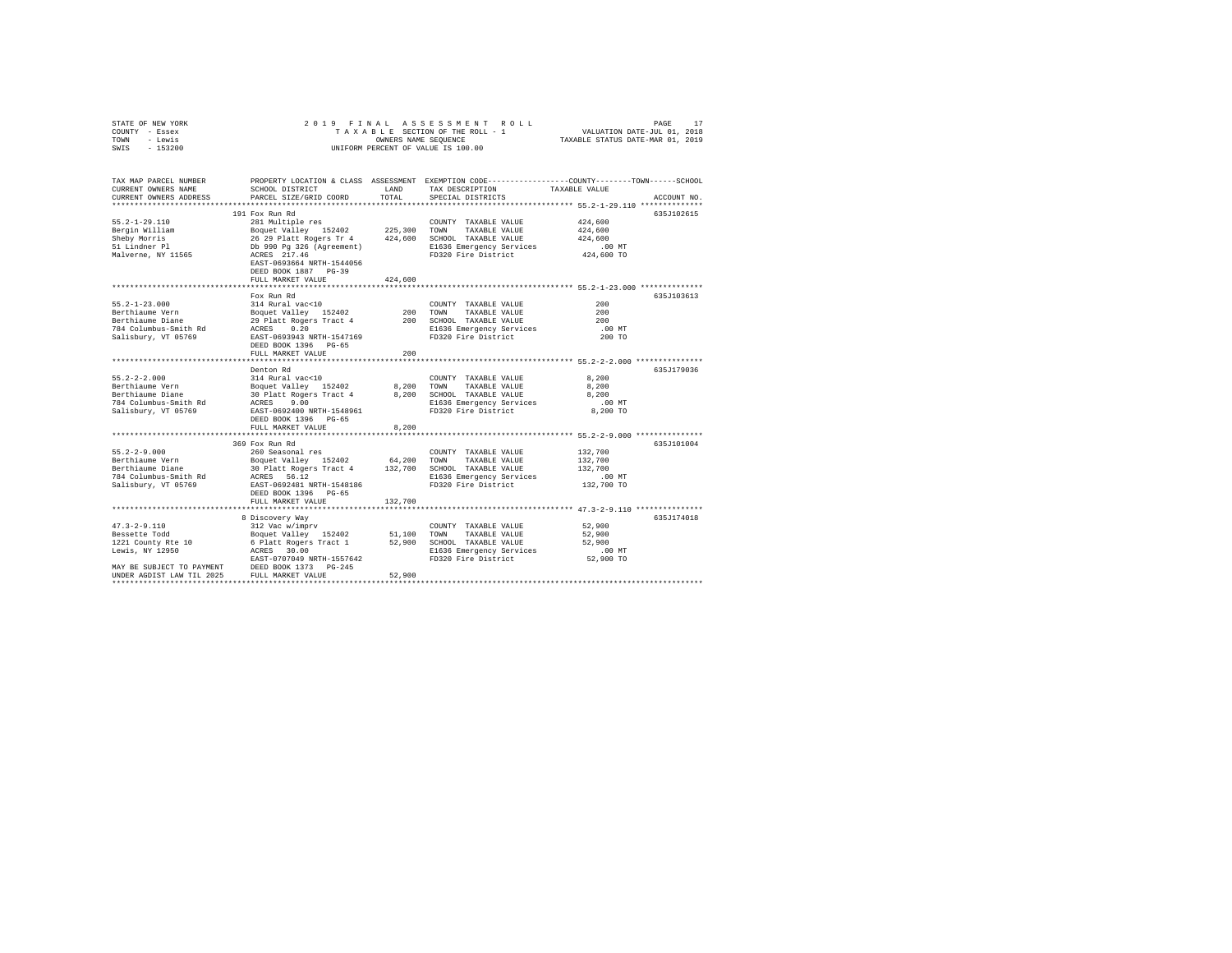| COUNTY - Essex                                                                                                        |                                                                                                                                                                                                                                          |         |                                                                                                                                                                                                                                               |                                                   |               |
|-----------------------------------------------------------------------------------------------------------------------|------------------------------------------------------------------------------------------------------------------------------------------------------------------------------------------------------------------------------------------|---------|-----------------------------------------------------------------------------------------------------------------------------------------------------------------------------------------------------------------------------------------------|---------------------------------------------------|---------------|
| TOWN - Lewis                                                                                                          |                                                                                                                                                                                                                                          |         |                                                                                                                                                                                                                                               |                                                   |               |
| SWIS - 153200                                                                                                         |                                                                                                                                                                                                                                          |         | UNIFORM PERCENT OF VALUE IS 100.00                                                                                                                                                                                                            |                                                   |               |
|                                                                                                                       |                                                                                                                                                                                                                                          |         |                                                                                                                                                                                                                                               |                                                   |               |
|                                                                                                                       |                                                                                                                                                                                                                                          |         |                                                                                                                                                                                                                                               |                                                   |               |
|                                                                                                                       |                                                                                                                                                                                                                                          |         |                                                                                                                                                                                                                                               |                                                   |               |
| TAX MAP PARCEL NUMBER PROPERTY LOCATION & CLASS ASSESSMENT EXEMPTION CODE---------------COUNTY-------TOWN------SCHOOL |                                                                                                                                                                                                                                          |         |                                                                                                                                                                                                                                               |                                                   |               |
| CURRENT OWNERS NAME                                                                                                   | SCHOOL DISTRICT                                                                                                                                                                                                                          |         | LAND TAX DESCRIPTION                                                                                                                                                                                                                          | TAXABLE VALUE                                     |               |
| CURRENT OWNERS ADDRESS                                                                                                | PARCEL SIZE/GRID COORD                                                                                                                                                                                                                   | TOTAL   | SPECIAL DISTRICTS                                                                                                                                                                                                                             |                                                   | ACCOUNT NO.   |
|                                                                                                                       |                                                                                                                                                                                                                                          |         |                                                                                                                                                                                                                                               | ******************** 47.3-2-10.100 ************** |               |
|                                                                                                                       | 1221 County Route 10                                                                                                                                                                                                                     |         |                                                                                                                                                                                                                                               |                                                   | 635J177010    |
| $47.3 - 2 - 10.100$                                                                                                   |                                                                                                                                                                                                                                          |         | $\texttt{Z1U}$ 1 Family Res<br>Boquet Valley 152402 37,100 TOWN TAXABLE VALUE Boquet Valley 152402 37,100 TOWN TAXABLE VALUE ACRES<br>$\texttt{CFS}$ 6.60 BANK CORE 265,100 SCROOL TAXABLE VALUE<br>ACRES 6.60 BANK CORE E1636 Emergency Serv | 265,100                                           |               |
|                                                                                                                       |                                                                                                                                                                                                                                          |         |                                                                                                                                                                                                                                               | 265,100                                           |               |
| Bessette Todd W<br>Bessette Dawn M                                                                                    |                                                                                                                                                                                                                                          |         |                                                                                                                                                                                                                                               | 265,100                                           |               |
| 1221 County Route 10                                                                                                  |                                                                                                                                                                                                                                          |         |                                                                                                                                                                                                                                               | $.00$ MT                                          |               |
| Lewis, NY 12950                                                                                                       |                                                                                                                                                                                                                                          |         |                                                                                                                                                                                                                                               | 265,100 TO                                        |               |
|                                                                                                                       |                                                                                                                                                                                                                                          |         |                                                                                                                                                                                                                                               |                                                   |               |
| MAY BE SUBJECT TO PAYMENT FULL MARKET VALUE                                                                           |                                                                                                                                                                                                                                          | 265,100 |                                                                                                                                                                                                                                               |                                                   |               |
| UNDER AGDIST LAW TIL 2021                                                                                             |                                                                                                                                                                                                                                          |         |                                                                                                                                                                                                                                               |                                                   |               |
|                                                                                                                       |                                                                                                                                                                                                                                          |         |                                                                                                                                                                                                                                               |                                                   |               |
|                                                                                                                       |                                                                                                                                                                                                                                          |         |                                                                                                                                                                                                                                               |                                                   | 635J105104    |
|                                                                                                                       | 205 Cutting Rd                                                                                                                                                                                                                           |         |                                                                                                                                                                                                                                               | $\sim$ 0                                          |               |
|                                                                                                                       |                                                                                                                                                                                                                                          |         |                                                                                                                                                                                                                                               |                                                   | $0 \t 30.000$ |
|                                                                                                                       |                                                                                                                                                                                                                                          |         |                                                                                                                                                                                                                                               | 116,400                                           |               |
|                                                                                                                       |                                                                                                                                                                                                                                          |         |                                                                                                                                                                                                                                               | 116,400                                           |               |
|                                                                                                                       |                                                                                                                                                                                                                                          |         |                                                                                                                                                                                                                                               | 86,400                                            |               |
|                                                                                                                       |                                                                                                                                                                                                                                          |         |                                                                                                                                                                                                                                               | $.00$ MT                                          |               |
|                                                                                                                       |                                                                                                                                                                                                                                          |         |                                                                                                                                                                                                                                               | 116,400 TO                                        |               |
|                                                                                                                       | FULL MARKET VALUE                                                                                                                                                                                                                        | 116,400 |                                                                                                                                                                                                                                               |                                                   |               |
|                                                                                                                       |                                                                                                                                                                                                                                          |         |                                                                                                                                                                                                                                               |                                                   |               |
|                                                                                                                       | 87 Wells Hill Rd                                                                                                                                                                                                                         |         |                                                                                                                                                                                                                                               |                                                   | 635J105106    |
| $46.2 - 1 - 32.000$                                                                                                   | 210 1 Family Res                                                                                                                                                                                                                         |         | BAS STAR 41854                                                                                                                                                                                                                                | $\mathbf{0}$                                      | $0 \t 30,000$ |
| Bettis Deborah A                                                                                                      |                                                                                                                                                                                                                                          |         |                                                                                                                                                                                                                                               | 64,300                                            |               |
| 87 Wells Hill Rd                                                                                                      |                                                                                                                                                                                                                                          |         |                                                                                                                                                                                                                                               | 64,300                                            |               |
| Lewis, NY 12950                                                                                                       |                                                                                                                                                                                                                                          |         |                                                                                                                                                                                                                                               | 34,300                                            |               |
|                                                                                                                       | Note that the Handley 152402<br>Boquet Valley 152402<br>16 Platt Rogers Tract 4 64,300 TOWN TAXABLE VALUE<br>ACRES 1.00 COUNTY TAXABLE VALUE<br>REST-0694227 NRTH-1564984 SCHOOL TAXABLE VALUE<br>EAST-0694227 NRTH-1564984 SI636 Emerge |         |                                                                                                                                                                                                                                               | $.00$ MT                                          |               |
|                                                                                                                       | DEED BOOK 1427    PG-133                                                                                                                                                                                                                 |         |                                                                                                                                                                                                                                               | 64,300 TO                                         |               |
|                                                                                                                       |                                                                                                                                                                                                                                          |         | SCHOOL TAXABLE VALUE<br>E1636 Emergency Services<br>FD320 Fire District                                                                                                                                                                       |                                                   |               |
|                                                                                                                       | FULL MARKET VALUE                                                                                                                                                                                                                        | 64,300  |                                                                                                                                                                                                                                               |                                                   |               |
|                                                                                                                       |                                                                                                                                                                                                                                          |         |                                                                                                                                                                                                                                               | ******************** 47.2-1-62.000 ************** |               |
|                                                                                                                       | 8 Christmas Tree Ln                                                                                                                                                                                                                      |         |                                                                                                                                                                                                                                               |                                                   | 635J100303    |
| $47.2 - 1 - 62.000$                                                                                                   | 210 1 Family Res                                                                                                                                                                                                                         |         | COUNTY TAXABLE VALUE                                                                                                                                                                                                                          | 89,500                                            |               |
|                                                                                                                       |                                                                                                                                                                                                                                          |         | 24,200 TOWN TAXABLE VALUE<br>89,500 SCHOOL TAXABLE VALUE                                                                                                                                                                                      | 89,500                                            |               |
|                                                                                                                       |                                                                                                                                                                                                                                          |         |                                                                                                                                                                                                                                               | 89,500                                            |               |
|                                                                                                                       |                                                                                                                                                                                                                                          |         |                                                                                                                                                                                                                                               |                                                   |               |
|                                                                                                                       |                                                                                                                                                                                                                                          |         | E1636 Emergency Services .00 MT<br>FD320 Fire District  89,500 TO                                                                                                                                                                             |                                                   |               |
|                                                                                                                       |                                                                                                                                                                                                                                          |         |                                                                                                                                                                                                                                               |                                                   |               |
|                                                                                                                       | FULL MARKET VALUE                                                                                                                                                                                                                        | 89,500  |                                                                                                                                                                                                                                               |                                                   |               |
|                                                                                                                       |                                                                                                                                                                                                                                          |         |                                                                                                                                                                                                                                               |                                                   |               |
|                                                                                                                       | 8582 US Route 9                                                                                                                                                                                                                          |         |                                                                                                                                                                                                                                               |                                                   | 635J103409    |
| $47.13 - 2 - 8.000$                                                                                                   |                                                                                                                                                                                                                                          |         |                                                                                                                                                                                                                                               | $\sim$ 0                                          | $0 \t30.000$  |
| Bhist Raje<br>234 Redmond Rd                                                                                          | EXAMPLE VALUE NAMES AND THE MANUS CONSIDER THE SAMPLE VALUE AND A PARABLE VALUE AND A PARABLE VALUE AND A PARABLE VALUE AND A PARABLE VALUE AND A PARABLE VALUE AND A PARABLE VALUE AND A PARABLE VALUE AND A PARABLE VALUE AN           |         |                                                                                                                                                                                                                                               | 79.600                                            |               |
|                                                                                                                       |                                                                                                                                                                                                                                          |         |                                                                                                                                                                                                                                               | 79,600                                            |               |
| Lewis, NY 12950                                                                                                       |                                                                                                                                                                                                                                          |         |                                                                                                                                                                                                                                               | 49,600                                            |               |
|                                                                                                                       |                                                                                                                                                                                                                                          |         |                                                                                                                                                                                                                                               | $.00$ MT                                          |               |
|                                                                                                                       | DEED BOOK 1592 PG-84                                                                                                                                                                                                                     |         | E1636 Emergency Services<br>FD320 Fire District<br>70.600 MD320 Louis BLI                                                                                                                                                                     | 79,600 TO                                         |               |
|                                                                                                                       | FULL MARKET VALUE                                                                                                                                                                                                                        |         | 79,600 WB320 Lewis B&I                                                                                                                                                                                                                        | 79,600 TO C                                       |               |
|                                                                                                                       |                                                                                                                                                                                                                                          |         | WD320 Water District                                                                                                                                                                                                                          | 79,600 TO M                                       |               |
|                                                                                                                       |                                                                                                                                                                                                                                          |         |                                                                                                                                                                                                                                               | *********************                             |               |
|                                                                                                                       |                                                                                                                                                                                                                                          |         |                                                                                                                                                                                                                                               |                                                   |               |

STATE OF NEW YORK 2 0 1 9 F I N A L A S S E S S M E N T R O L L PAGE 18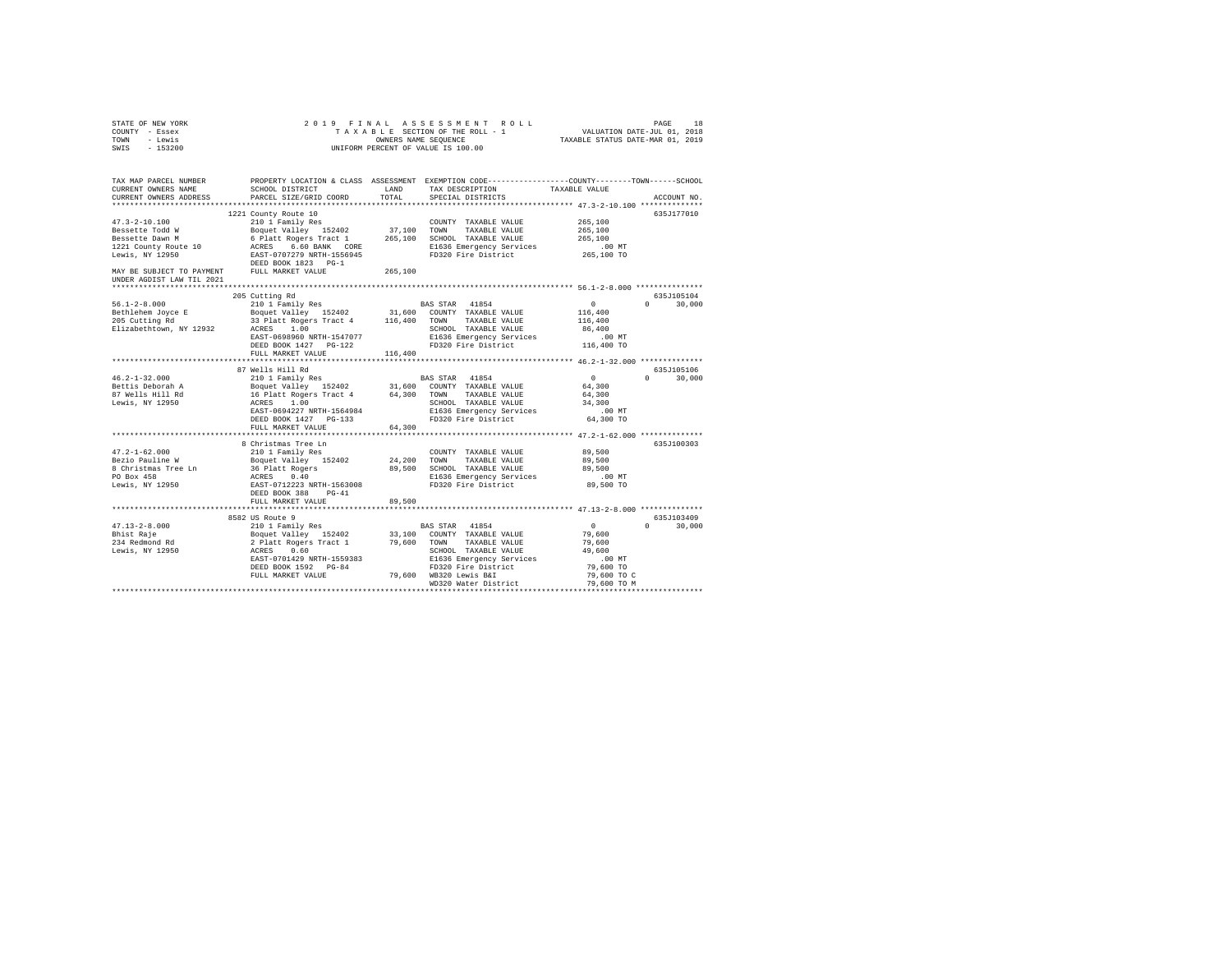| STATE OF NEW YORK<br>COUNTY<br>- Essex<br>- Lewis<br>TOWN<br>$-153200$<br>SWIS |                                                                                         |      | 2019 FINAL ASSESSMENT ROLL<br>TAXABLE SECTION OF THE ROLL - 1<br>OWNERS NAME SEOUENCE<br>UNIFORM PERCENT OF VALUE IS 100.00 | TAXABLE STATUS DATE-MAR 01, 2019 | 19<br>PAGE<br>VALUATION DATE-JUL 01, 2018 |
|--------------------------------------------------------------------------------|-----------------------------------------------------------------------------------------|------|-----------------------------------------------------------------------------------------------------------------------------|----------------------------------|-------------------------------------------|
| TAX MAP PARCEL NUMBER<br>CURRENT OWNERS NAME<br>CURRENT OWNERS ADDRESS         | PROPERTY LOCATION & CLASS ASSESSMENT<br>SCHOOL DISTRICT<br>PARCEL SIZE/GRID COORD TOTAL | LAND | EXEMPTION CODE----------------COUNTY-------TOWN------SCHOOL<br>TAX DESCRIPTION<br>SPECIAL DISTRICTS                         | TAXABLE VALUE                    | ACCOUNT NO.                               |
| 00 1 1 00 000                                                                  | 445 Moss Rd                                                                             |      |                                                                                                                             | 0.05338                          | 635.T100403                               |

| $38.4 - 1 - 27.002$<br>Bianco Dean M<br>445 Moss Rd<br>Lewis, NY 12950                                   | 210 1 Family Res<br>Boquet Valley 152402<br>18 Peru Bay Tract<br>7.10 BANK LERETA<br>ACRES<br>EAST-0712514 NRTH-1570727<br>DEED BOOK 1873 PG-58<br>FULL MARKET VALUE                                      | COUNTY TAXABLE VALUE<br>37,500<br>TOWN<br>TAXABLE VALUE<br>125,400<br>SCHOOL TAXABLE VALUE<br>E1636 Emergency Services<br>FD320 Fire District<br>125,400                                            | 125,400<br>125,400<br>125,400<br>.00MT<br>125,400 TO                                               |
|----------------------------------------------------------------------------------------------------------|-----------------------------------------------------------------------------------------------------------------------------------------------------------------------------------------------------------|-----------------------------------------------------------------------------------------------------------------------------------------------------------------------------------------------------|----------------------------------------------------------------------------------------------------|
| $38.1 - 1 - 25.210$<br>Bigelow Frank<br>Bigelow Christina M<br>9423 US Rt 9<br>Lewis, NY 12950           | 9423 US Route 9<br>210 1 Family Res<br>Essex Tract Lot 18<br>3.21<br>ACRES<br>EAST-0705785 NRTH-1579060<br>DEED BOOK 990<br>$PG-129$<br>FULL MARKET VALUE                                                 | BAS STAR 41854<br>Boquet Valley 152402 33,800 COUNTY TAXABLE VALUE<br>165,100<br>TOWN<br>TAXABLE VALUE<br>SCHOOL TAXABLE VALUE<br>E1636 Emergency Services<br>FD320 Fire District<br>165,100        | 635J179015<br>30,000<br>$^{\circ}$<br>0<br>165,100<br>165,100<br>135,100<br>.00MT<br>165,100 TO    |
| $47.13 - 4 - 8.000$<br>Bigelow Gaylen M<br>6 Crescent Dr<br>Plattsburgh, NY 12901                        | 8607 US Route 9<br>210 1 Family Res<br>Boquet Valley 152402<br>1 14 Essex Tract<br>Platt Rogers<br>File 11283<br>0.50<br>ACRES<br>EAST-0701428 NRTH-1560134<br>DEED BOOK 1213 PG-195<br>FULL MARKET VALUE | COUNTY TAXABLE VALUE<br>32,400<br>TOWN<br>TAXABLE VALUE<br>116,600<br>SCHOOL TAXABLE VALUE<br>E1636 Emergency Services<br>FD320 Fire District<br>WB320 Lewis B&I<br>WD320 Water District<br>116,600 | 635J100313<br>116,600<br>116,600<br>116,600<br>.00MT<br>116,600 TO<br>116,600 TO C<br>116,600 TO M |
| $29. -2 - 27.400$<br>Bigelow Kenneth<br>Bigelow Jessica<br>35 Fields Way<br>PO Box 44<br>Lewis, NY 12950 | 35 Fields Way<br>210 1 Family Res<br>Boquet Vallev 152402<br>37 Essex Tract<br>Lot D<br>ACRES<br>4.06<br>EAST-0705608 NRTH-1583981<br>DEED BOOK 1762 PG-242<br>FULL MARKET VALUE                          | COUNTY TAXABLE VALUE<br>34,700<br>TAXABLE VALUE<br>TOWN<br>118,000<br>SCHOOL TAXABLE VALUE<br>E1636 Emergency Services<br>FD320 Fire District<br>118,000                                            | 635Z004011<br>118,000<br>118,000<br>118,000<br>$.00$ MT<br>118,000 TO                              |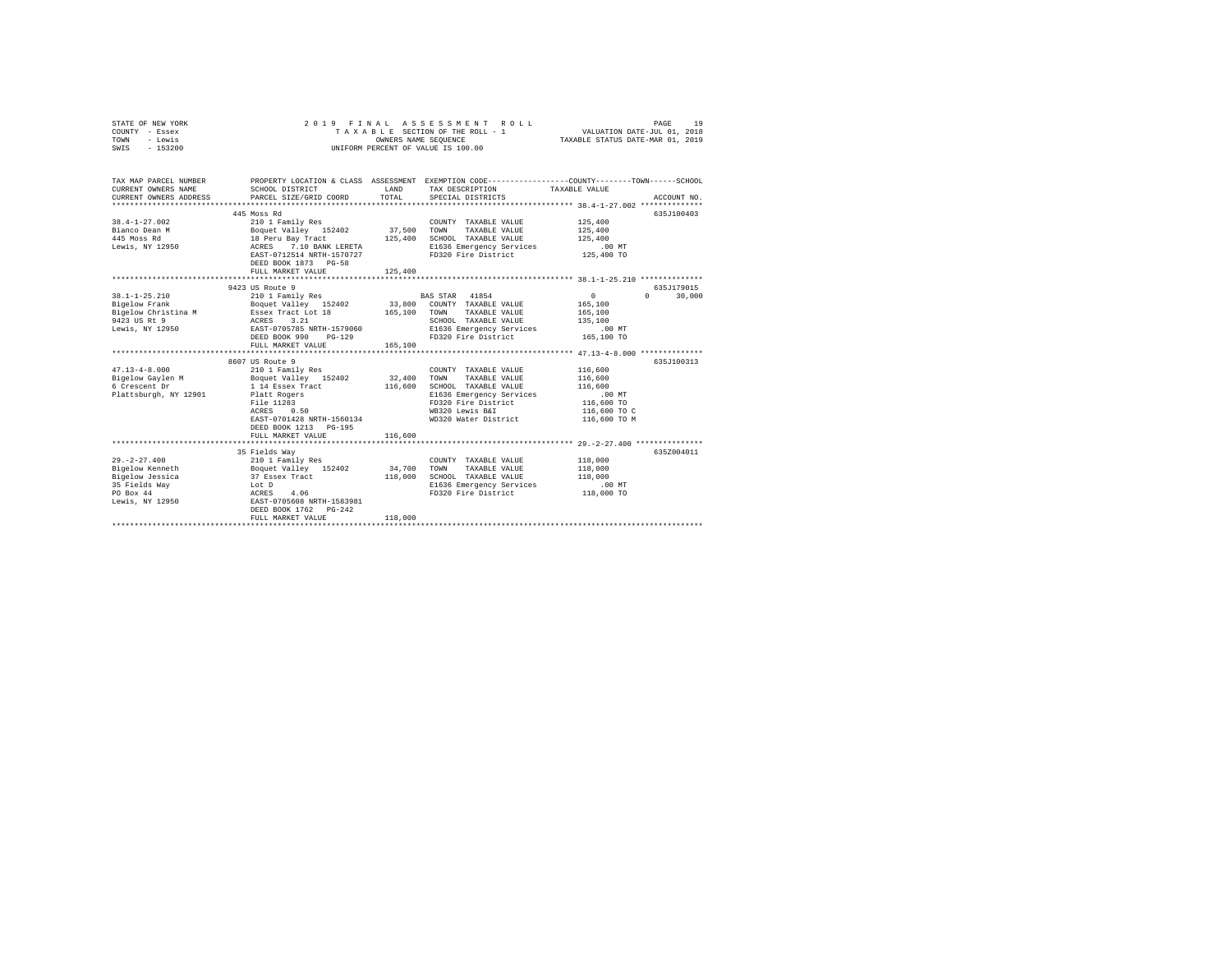| STATE OF NEW YORK                                                                                                                                                                                                                                                                                                                                                                                                 |                              |        |                               |                                                                                                                       |             |
|-------------------------------------------------------------------------------------------------------------------------------------------------------------------------------------------------------------------------------------------------------------------------------------------------------------------------------------------------------------------------------------------------------------------|------------------------------|--------|-------------------------------|-----------------------------------------------------------------------------------------------------------------------|-------------|
| COUNTY - Essex                                                                                                                                                                                                                                                                                                                                                                                                    |                              |        |                               |                                                                                                                       |             |
| TOWN - Lewis                                                                                                                                                                                                                                                                                                                                                                                                      |                              |        |                               |                                                                                                                       |             |
| SWIS - 153200                                                                                                                                                                                                                                                                                                                                                                                                     |                              |        |                               |                                                                                                                       |             |
|                                                                                                                                                                                                                                                                                                                                                                                                                   |                              |        |                               |                                                                                                                       |             |
|                                                                                                                                                                                                                                                                                                                                                                                                                   |                              |        |                               |                                                                                                                       |             |
|                                                                                                                                                                                                                                                                                                                                                                                                                   |                              |        |                               |                                                                                                                       |             |
|                                                                                                                                                                                                                                                                                                                                                                                                                   |                              |        |                               | TAX MAP PARCEL NUMBER PROPERTY LOCATION & CLASS ASSESSMENT EXEMPTION CODE--------------COUNTY--------TOWN------SCHOOL |             |
| CURRENT OWNERS NAME                                                                                                                                                                                                                                                                                                                                                                                               | SCHOOL DISTRICT LAND         |        | TAX DESCRIPTION TAXABLE VALUE |                                                                                                                       |             |
| CURRENT OWNERS ADDRESS                                                                                                                                                                                                                                                                                                                                                                                            | PARCEL SIZE/GRID COORD TOTAL |        | SPECIAL DISTRICTS             |                                                                                                                       | ACCOUNT NO. |
|                                                                                                                                                                                                                                                                                                                                                                                                                   |                              |        |                               |                                                                                                                       |             |
|                                                                                                                                                                                                                                                                                                                                                                                                                   | 8522 US Route 9              |        |                               | 635J100315                                                                                                            |             |
|                                                                                                                                                                                                                                                                                                                                                                                                                   |                              |        |                               | $0 \t 30,000$                                                                                                         |             |
|                                                                                                                                                                                                                                                                                                                                                                                                                   |                              |        |                               |                                                                                                                       |             |
|                                                                                                                                                                                                                                                                                                                                                                                                                   |                              |        |                               |                                                                                                                       |             |
|                                                                                                                                                                                                                                                                                                                                                                                                                   |                              |        |                               |                                                                                                                       |             |
|                                                                                                                                                                                                                                                                                                                                                                                                                   |                              |        |                               |                                                                                                                       |             |
|                                                                                                                                                                                                                                                                                                                                                                                                                   |                              |        |                               |                                                                                                                       |             |
|                                                                                                                                                                                                                                                                                                                                                                                                                   |                              |        |                               |                                                                                                                       |             |
|                                                                                                                                                                                                                                                                                                                                                                                                                   |                              |        |                               |                                                                                                                       |             |
| $\begin{tabular}{l c c c c} \multicolumn{1}{c}{\textbf{47.13--2-32.000}} & \multicolumn{1}{c}{\textbf{52.20}} & \multicolumn{1}{c}{\textbf{52.20}} & \multicolumn{1}{c}{\textbf{52.20}} & \multicolumn{1}{c}{\textbf{52.20}} & \multicolumn{1}{c}{\textbf{52.20}} & \multicolumn{1}{c}{\textbf{52.20}} & \multicolumn{1}{c}{\textbf{52.20}} & \multicolumn{1}{c}{\textbf{52.20}} & \multicolumn{1}{c}{\textbf{52$ |                              |        |                               |                                                                                                                       |             |
|                                                                                                                                                                                                                                                                                                                                                                                                                   |                              |        |                               |                                                                                                                       | 635J104614  |
|                                                                                                                                                                                                                                                                                                                                                                                                                   |                              |        |                               |                                                                                                                       |             |
|                                                                                                                                                                                                                                                                                                                                                                                                                   |                              |        |                               |                                                                                                                       |             |
|                                                                                                                                                                                                                                                                                                                                                                                                                   |                              |        |                               |                                                                                                                       |             |
|                                                                                                                                                                                                                                                                                                                                                                                                                   |                              |        |                               |                                                                                                                       |             |
|                                                                                                                                                                                                                                                                                                                                                                                                                   |                              |        |                               |                                                                                                                       |             |
|                                                                                                                                                                                                                                                                                                                                                                                                                   |                              |        |                               |                                                                                                                       |             |
|                                                                                                                                                                                                                                                                                                                                                                                                                   | DEED BOOK 1848 PG-49         |        |                               |                                                                                                                       |             |
|                                                                                                                                                                                                                                                                                                                                                                                                                   | FULL MARKET VALUE            | 52,700 |                               |                                                                                                                       |             |
|                                                                                                                                                                                                                                                                                                                                                                                                                   |                              |        |                               |                                                                                                                       |             |
|                                                                                                                                                                                                                                                                                                                                                                                                                   |                              |        |                               |                                                                                                                       | 635Z000024  |
|                                                                                                                                                                                                                                                                                                                                                                                                                   |                              |        |                               |                                                                                                                       |             |
|                                                                                                                                                                                                                                                                                                                                                                                                                   |                              |        |                               |                                                                                                                       |             |
|                                                                                                                                                                                                                                                                                                                                                                                                                   |                              |        |                               |                                                                                                                       |             |
|                                                                                                                                                                                                                                                                                                                                                                                                                   |                              |        |                               |                                                                                                                       |             |
|                                                                                                                                                                                                                                                                                                                                                                                                                   |                              |        |                               |                                                                                                                       |             |
|                                                                                                                                                                                                                                                                                                                                                                                                                   |                              |        |                               |                                                                                                                       |             |
|                                                                                                                                                                                                                                                                                                                                                                                                                   | FULL MARKET VALUE            | 32,200 |                               |                                                                                                                       |             |
|                                                                                                                                                                                                                                                                                                                                                                                                                   |                              |        |                               |                                                                                                                       |             |
|                                                                                                                                                                                                                                                                                                                                                                                                                   | 45 Osawentha Dr              |        |                               | 635J100304                                                                                                            |             |
| $\begin{tabular}{l c c c c c} \multicolumn{3}{c}{\textbf{47.13--1-6.000}} & \multicolumn{3}{c}{\textbf{49.13--1-6.000}} & \multicolumn{3}{c}{\textbf{50.13--1-6.000}} & \multicolumn{3}{c}{\textbf{50.13--1-6.000}} & \multicolumn{3}{c}{\textbf{50.13--1-6.000}} & \multicolumn{3}{c}{\textbf{63.13--10030}} & \multicolumn{3}{c}{\textbf{63.13--10030}} & \multicolumn{3}{c}{\$                                 |                              |        |                               |                                                                                                                       |             |
|                                                                                                                                                                                                                                                                                                                                                                                                                   |                              |        |                               |                                                                                                                       |             |
|                                                                                                                                                                                                                                                                                                                                                                                                                   |                              |        |                               |                                                                                                                       |             |
|                                                                                                                                                                                                                                                                                                                                                                                                                   |                              |        |                               |                                                                                                                       |             |
|                                                                                                                                                                                                                                                                                                                                                                                                                   |                              |        |                               |                                                                                                                       |             |
|                                                                                                                                                                                                                                                                                                                                                                                                                   |                              |        |                               |                                                                                                                       |             |
|                                                                                                                                                                                                                                                                                                                                                                                                                   |                              |        |                               |                                                                                                                       |             |
|                                                                                                                                                                                                                                                                                                                                                                                                                   |                              |        |                               |                                                                                                                       |             |
|                                                                                                                                                                                                                                                                                                                                                                                                                   |                              |        |                               |                                                                                                                       |             |
|                                                                                                                                                                                                                                                                                                                                                                                                                   |                              |        |                               |                                                                                                                       |             |
|                                                                                                                                                                                                                                                                                                                                                                                                                   |                              |        |                               |                                                                                                                       |             |
|                                                                                                                                                                                                                                                                                                                                                                                                                   | Goff Rd                      |        |                               | 635J178015                                                                                                            |             |
|                                                                                                                                                                                                                                                                                                                                                                                                                   |                              |        |                               |                                                                                                                       |             |
|                                                                                                                                                                                                                                                                                                                                                                                                                   |                              |        |                               |                                                                                                                       |             |
|                                                                                                                                                                                                                                                                                                                                                                                                                   |                              |        |                               |                                                                                                                       |             |
|                                                                                                                                                                                                                                                                                                                                                                                                                   |                              |        |                               |                                                                                                                       |             |
|                                                                                                                                                                                                                                                                                                                                                                                                                   |                              |        |                               |                                                                                                                       |             |
|                                                                                                                                                                                                                                                                                                                                                                                                                   |                              |        |                               |                                                                                                                       |             |
|                                                                                                                                                                                                                                                                                                                                                                                                                   |                              |        |                               |                                                                                                                       |             |
|                                                                                                                                                                                                                                                                                                                                                                                                                   |                              |        |                               |                                                                                                                       |             |
|                                                                                                                                                                                                                                                                                                                                                                                                                   |                              |        |                               |                                                                                                                       |             |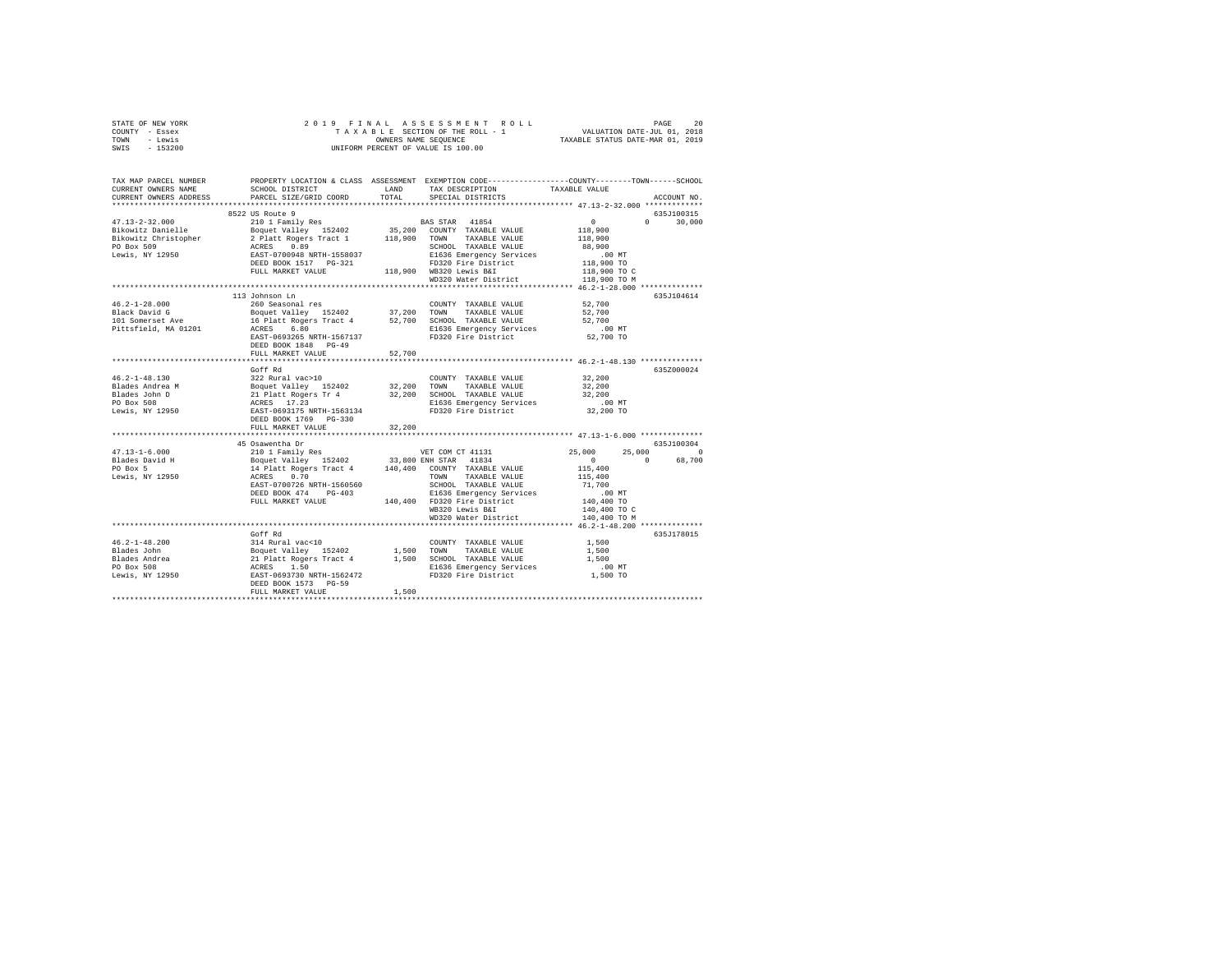|                | STATE OF NEW YORK |  |  |  |  | 2019 FINAL ASSESSMENT ROLL         |  |  |                                  | PAGE | 21 |
|----------------|-------------------|--|--|--|--|------------------------------------|--|--|----------------------------------|------|----|
| COUNTY - Essex |                   |  |  |  |  | TAXABLE SECTION OF THE ROLL - 1    |  |  | VALUATION DATE-JUL 01, 2018      |      |    |
| TOWN - Lewis   |                   |  |  |  |  | OWNERS NAME SEOUENCE               |  |  | TAXABLE STATUS DATE-MAR 01, 2019 |      |    |
| SWIS           | - 153200          |  |  |  |  | UNIFORM PERCENT OF VALUE IS 100.00 |  |  |                                  |      |    |
|                |                   |  |  |  |  |                                    |  |  |                                  |      |    |
|                |                   |  |  |  |  |                                    |  |  |                                  |      |    |

| TAX MAP PARCEL NUMBER<br>CURRENT OWNERS NAME<br>CURRENT OWNERS ADDRESS | SCHOOL DISTRICT<br>PARCEL SIZE/GRID COORD                                                                   | LAND<br>TOTAL           | PROPERTY LOCATION & CLASS ASSESSMENT EXEMPTION CODE----------------COUNTY-------TOWN------SCHOOL<br>TAX DESCRIPTION TAXABLE VALUE<br>SPECIAL DISTRICTS |                                              | ACCOUNT NO.        |
|------------------------------------------------------------------------|-------------------------------------------------------------------------------------------------------------|-------------------------|--------------------------------------------------------------------------------------------------------------------------------------------------------|----------------------------------------------|--------------------|
|                                                                        |                                                                                                             |                         |                                                                                                                                                        |                                              |                    |
|                                                                        | 83 Goff Rd                                                                                                  |                         |                                                                                                                                                        |                                              | 635Z000025         |
| $46.2 - 1 - 48.140$                                                    | 240 Rural res                                                                                               |                         | BAS STAR 41854                                                                                                                                         | $\sim$ 0                                     | $0 \t 30,000$      |
| Blades John D                                                          | Export US = 152402 = 45,300<br>21 Platt Rogers Tr 4 = 266,600<br>ACRES = 18.80<br>EAST-0693825 NRTH-1563110 |                         | COUNTY TAXABLE VALUE                                                                                                                                   | 266,600                                      |                    |
| Blades Andrea M                                                        |                                                                                                             |                         | 266,600 TOWN TAXABLE VALUE                                                                                                                             | 266,600                                      |                    |
| PO Box 508                                                             |                                                                                                             |                         | SCHOOL TAXABLE VALUE                                                                                                                                   | 236,600                                      |                    |
| Lewis, NY 12950                                                        | DEED BOOK 1583 PG-106                                                                                       |                         | E1636 Emergency Services<br>FD320 Fire District                                                                                                        | .00 MT<br>266,600 TO                         |                    |
|                                                                        | FULL MARKET VALUE                                                                                           | 266,600                 |                                                                                                                                                        |                                              |                    |
|                                                                        |                                                                                                             | *********************** |                                                                                                                                                        | *************** 46.2-1-6.000 *************** |                    |
|                                                                        | 90 Wriggly Way                                                                                              |                         |                                                                                                                                                        |                                              | 635.7102805        |
| $46.2 - 1 - 6.000$                                                     | 260 Seasonal res                                                                                            |                         | COUNTY TAXABLE VALUE                                                                                                                                   | 70.500                                       |                    |
| Blair Anthony M                                                        |                                                                                                             |                         |                                                                                                                                                        | 70,500                                       |                    |
| Blair Jack G                                                           |                                                                                                             |                         |                                                                                                                                                        | 70,500                                       |                    |
| 4630 Cascade Rd                                                        |                                                                                                             |                         | E1636 Emergency Services                                                                                                                               | .00 MT                                       |                    |
| Lake Placid, NY 12946                                                  | EAST-0688383 NRTH-1566741                                                                                   |                         | FD320 Fire District                                                                                                                                    | 70,500 TO                                    |                    |
|                                                                        | DEED BOOK 1663 PG-8                                                                                         |                         |                                                                                                                                                        |                                              |                    |
|                                                                        | FULL MARKET VALUE                                                                                           | 70,500                  |                                                                                                                                                        |                                              |                    |
|                                                                        | 621 Steele Woods Rd                                                                                         |                         |                                                                                                                                                        |                                              | 635J104410         |
| $56.2 - 3 - 11.000$                                                    | 240 Rural res                                                                                               |                         | AGED ALL 41800                                                                                                                                         | 47.450 47.450                                | 47.450             |
| Blanchard Scott E                                                      | Boquet Valley 152402 43,400 ENH STAR 41834                                                                  |                         |                                                                                                                                                        | $0 \qquad \qquad$                            | 47,450<br>$\Omega$ |
| Blanchard Gordon R                                                     | 39 Mc Cormick                                                                                               |                         | 94,900 COUNTY TAXABLE VALUE                                                                                                                            | 47.450                                       |                    |
| c/o Donna Shambo                                                       | 1848/30 Life Use To                                                                                         |                         | TOWN<br>TAXABLE VALUE                                                                                                                                  | 47.450                                       |                    |
| 621 Steele Woods Rd                                                    | Donna Shambo                                                                                                |                         | SCHOOL TAXABLE VALUE                                                                                                                                   | $\sim$ 0                                     |                    |
| Westport, NY 12993                                                     | ACRES 15.60                                                                                                 |                         | E1636 Emergency Services                                                                                                                               | .00 MT                                       |                    |
|                                                                        | EAST-0714853 NRTH-1550395                                                                                   |                         | FD320 Fire District                                                                                                                                    | 94,900 TO                                    |                    |
|                                                                        | DEED BOOK 1848 PG-30                                                                                        |                         |                                                                                                                                                        |                                              |                    |
|                                                                        | FULL MARKET VALUE                                                                                           | 94,900                  |                                                                                                                                                        |                                              |                    |
|                                                                        | 199 Blood Hill Rd                                                                                           |                         |                                                                                                                                                        |                                              | 635J102814         |
| $55.2 - 1 - 4.000$                                                     | 240 Rural res                                                                                               |                         | COUNTY TAXABLE VALUE                                                                                                                                   | 597,200                                      |                    |
| Blood Hill Road Farm LLC                                               |                                                                                                             |                         |                                                                                                                                                        | 597,200                                      |                    |
| 700 Oak Tree Rd                                                        | Boquet Valley 152402 87,700 TOWN TAXABLE VALUE<br>24&25 Platt Rogers Tr 4 597,200 SCHOOL TAXABLE VALUE      |                         |                                                                                                                                                        | 597,200                                      |                    |
| PO Box 622                                                             | ACRES 104.80                                                                                                |                         | E1636 Emergency Services                                                                                                                               | .00 MT                                       |                    |
| Palisades, NY 10964                                                    | EAST-0687367 NRTH-1549982                                                                                   |                         | FD320 Fire District                                                                                                                                    | 597,200 TO                                   |                    |
|                                                                        | DEED BOOK 1681 PG-316                                                                                       |                         |                                                                                                                                                        |                                              |                    |
|                                                                        | FULL MARKET VALUE                                                                                           | 597,200<br>.            | *********************************** 46.2-1-7.210 ***************                                                                                       |                                              |                    |
|                                                                        |                                                                                                             |                         |                                                                                                                                                        |                                              | 635.T187014        |
| $46.2 - 1 - 7.210$                                                     | 29 Brookside Wav<br>210 1 Family Res                                                                        |                         | COUNTY TAXABLE VALUE                                                                                                                                   | 181,100                                      |                    |
|                                                                        |                                                                                                             |                         |                                                                                                                                                        | 181,100                                      |                    |
|                                                                        |                                                                                                             |                         |                                                                                                                                                        | 181,100                                      |                    |
|                                                                        |                                                                                                             |                         | E1636 Emergency Services                                                                                                                               | .00 MT                                       |                    |
|                                                                        |                                                                                                             |                         | FD320 Fire District                                                                                                                                    | 181,100 TO                                   |                    |
|                                                                        | DEED BOOK 1820 PG-23                                                                                        |                         |                                                                                                                                                        |                                              |                    |
|                                                                        | FULL MARKET VALUE                                                                                           | 181,100                 |                                                                                                                                                        |                                              |                    |
|                                                                        |                                                                                                             |                         |                                                                                                                                                        |                                              |                    |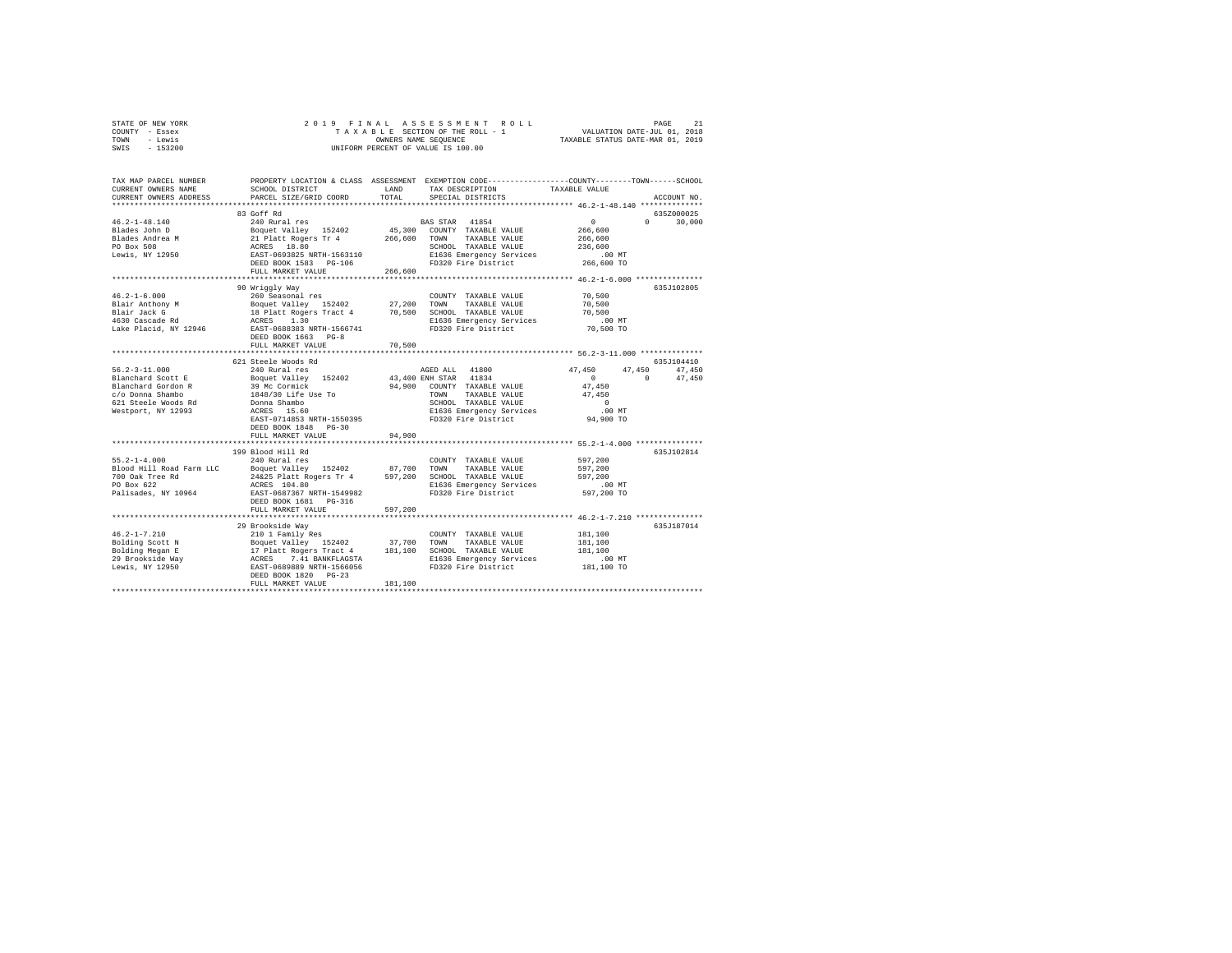|      | STATE OF NEW YORK |  |  |  |                                    |  |                                 | 2019 FINAL ASSESSMENT ROLL |                                  | PAGE | 22 |
|------|-------------------|--|--|--|------------------------------------|--|---------------------------------|----------------------------|----------------------------------|------|----|
|      | COUNTY - Essex    |  |  |  |                                    |  | TAXABLE SECTION OF THE ROLL - 1 |                            | VALUATION DATE-JUL 01, 2018      |      |    |
| TOWN | - Lewis           |  |  |  | OWNERS NAME SEOUENCE               |  |                                 |                            | TAXABLE STATUS DATE-MAR 01, 2019 |      |    |
| SWIS | $-153200$         |  |  |  | UNIFORM PERCENT OF VALUE IS 100.00 |  |                                 |                            |                                  |      |    |

| TAX MAP PARCEL NUMBER<br>CURRENT OWNERS NAME<br>CURRENT OWNERS ADDRESS                                            | SCHOOL DISTRICT<br>PARCEL SIZE/GRID COORD                                                                                                                                     | <b>T.AND</b><br>TOTAL         | PROPERTY LOCATION & CLASS ASSESSMENT EXEMPTION CODE----------------COUNTY-------TOWN------SCHOOL<br>TAX DESCRIPTION<br>SPECIAL DISTRICTS | TAXABLE VALUE                                       | ACCOUNT NO.                                  |
|-------------------------------------------------------------------------------------------------------------------|-------------------------------------------------------------------------------------------------------------------------------------------------------------------------------|-------------------------------|------------------------------------------------------------------------------------------------------------------------------------------|-----------------------------------------------------|----------------------------------------------|
| *********************                                                                                             |                                                                                                                                                                               |                               |                                                                                                                                          |                                                     |                                              |
| $56.1 - 2 - 41.000$<br>Boone Joseph E<br>Boone Margaret<br>7964 US Rte 9                                          | 7964 US Route 9<br>210 1 Family Res<br>Boquet Valley 152402<br>33 Platt Rogers Tract 4<br>ACRES<br>8.90                                                                       | 183,800                       | VET COM CT 41131<br>38,900 ENH STAR 41834<br>COUNTY TAXABLE VALUE<br>TAXABLE VALUE<br>TOWN                                               | 25,000<br>25,000<br>$\Omega$<br>158,800<br>158,800  | 635J100308<br>$\Omega$<br>$\Omega$<br>68,700 |
| Elizabethtown, NY 12932-9613 EAST-0700268 NRTH-1544422                                                            | DEED BOOK 360<br>$PG-90$<br>FULL MARKET VALUE                                                                                                                                 |                               | SCHOOL TAXABLE VALUE<br>E1636 Emergency Services<br>183,800 FD320 Fire District                                                          | 115,100<br>$.00$ MT<br>183,800 TO                   |                                              |
|                                                                                                                   | **************************                                                                                                                                                    |                               |                                                                                                                                          | ***************** 56.1-2-39.000 **************      |                                              |
| $56.1 - 2 - 39.000$<br>Boone Patricia M<br>7130 Golden View Pl<br>Lake Worth, FL 33467                            | US Route 9<br>314 Rural vac<10<br>Boquet Valley 152402<br>33 Platt Rogers Tract 4<br>6.70<br>ACRES<br>EAST-0700248 NRTH-1545649<br>DEED BOOK 1060 PG-295                      | 25,100 TOWN                   | COUNTY TAXABLE VALUE<br>TAXABLE VALUE<br>25,100 SCHOOL TAXABLE VALUE<br>E1636 Emergency Services<br>FD320 Fire District                  | 25,100<br>25,100<br>25,100<br>$.00$ MT<br>25,100 TO | 635J105111                                   |
|                                                                                                                   | FULL MARKET VALUE                                                                                                                                                             | 25,100                        |                                                                                                                                          |                                                     |                                              |
|                                                                                                                   |                                                                                                                                                                               |                               |                                                                                                                                          | *************** 57.1-3-13.000 *************         | 635J104802                                   |
| $57.1 - 3 - 13.000$<br>Boquet Land Trust<br>244 Wadhams Heights Ln<br>Westport, NY 12993                          | Pierce Ln<br>314 Rural vac<10<br>Boquet Valley 152402<br>37 & 40 Taylor & Kimball<br>4.6ac<br>ACRES<br>2.70<br>EAST-0721489 NRTH-1548689                                      | 2,700<br>2,700                | COUNTY TAXABLE VALUE<br>TOWN<br>TAXABLE VALUE<br>SCHOOL TAXABLE VALUE<br>E1636 Emergency Services<br>FD320 Fire District                 | 2,700<br>2,700<br>2,700<br>.00 MT<br>2,700 TO       |                                              |
|                                                                                                                   | DEED BOOK 1659 PG-317<br>FULL MARKET VALUE<br>****************************                                                                                                    | 2,700                         |                                                                                                                                          |                                                     |                                              |
|                                                                                                                   | US Route 9                                                                                                                                                                    |                               |                                                                                                                                          |                                                     | 635J104912                                   |
| $56.1 - 2 - 34.111$<br>Boquet River Forests LLC<br>c/o Fountains Forestry<br>PO Box 1002<br>Tupper Lake, NY 12986 | 322 Rural vac>10<br>Boquet Valley 152402<br>33 Platt Rogers Tract 4<br>Successor<br>Testamentary Trustee<br>ACRES 45.58<br>EAST-0701107 NRTH-1545536<br>DEED BOOK 1800 PG-214 |                               | COUNTY TAXABLE VALUE<br>56,500 TOWN<br>TAXABLE VALUE<br>56,500 SCHOOL TAXABLE VALUE<br>E1636 Emergency Services<br>FD320 Fire District   | 56,500<br>56,500<br>56,500<br>$.00$ MT<br>56.500 TO |                                              |
|                                                                                                                   | FULL MARKET VALUE                                                                                                                                                             | 56,500                        |                                                                                                                                          |                                                     |                                              |
| $56.1 - 2 - 34.112$                                                                                               | ***********************<br>Steele Woods Rd<br>322 Rural vac>10                                                                                                                |                               | ***************************** 56.1-2-34.112 ************<br>COUNTY TAXABLE VALUE                                                         | 139,100                                             | 635Z008003                                   |
| Boquet River Forests LLC<br>c/o Fountains Forestry Inc<br>PO Box 1002<br>Tupper Lake, NY 12986                    | Boquet Valley 152402<br>9 Platt Rogers Tract 1<br>ACRES 195.02<br>EAST-0702756 NRTH-1546812<br>DEED BOOK 1534 PG-103<br>FULL MARKET VALUE                                     | 139,100<br>139,100<br>139,100 | TOWN<br>TAXABLE VALUE<br>SCHOOL TAXABLE VALUE<br>E1636 Emergency Services<br>FD320 Fire District                                         | 139,100<br>139,100<br>.00MT<br>139,100 TO           |                                              |
|                                                                                                                   |                                                                                                                                                                               |                               |                                                                                                                                          |                                                     |                                              |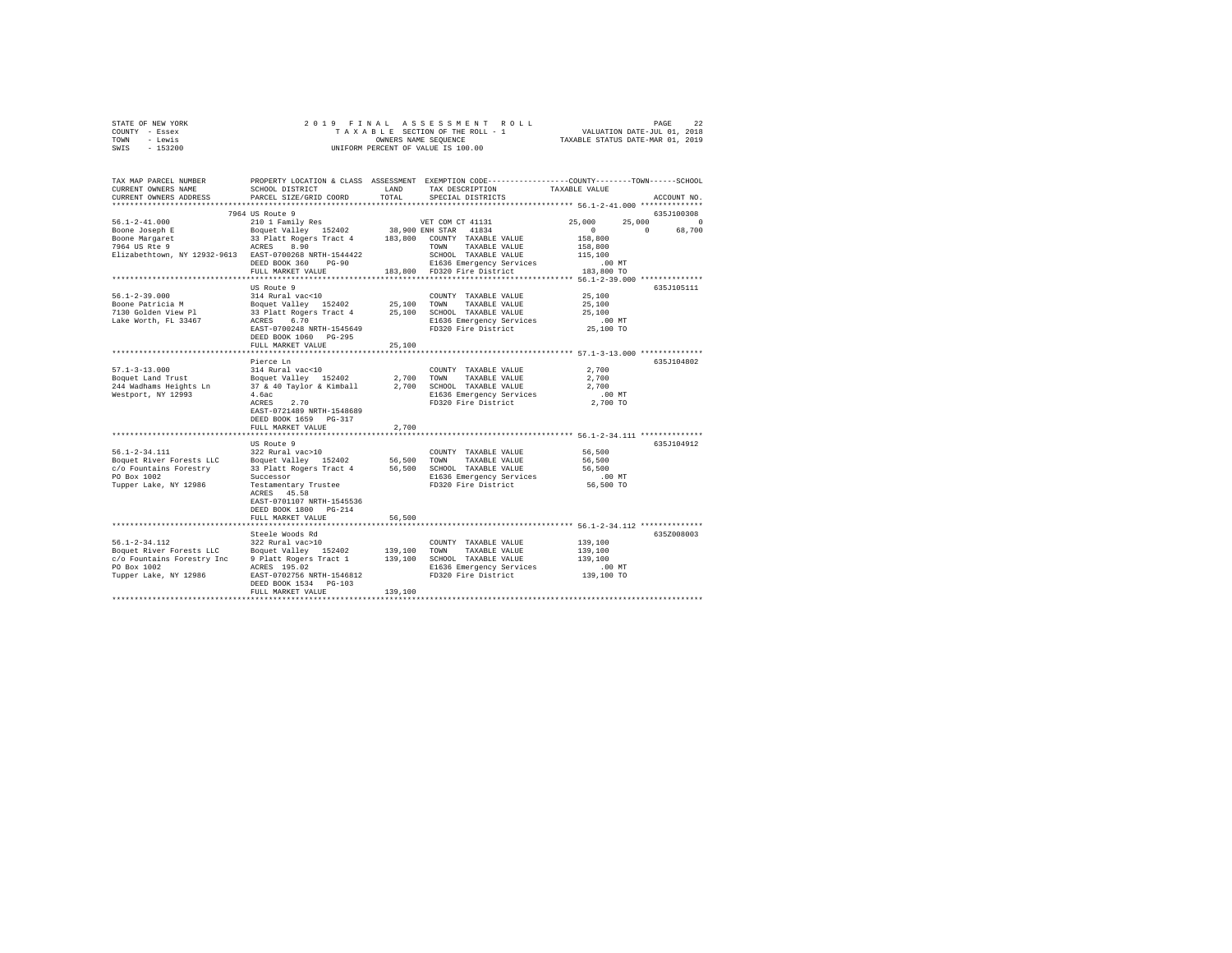| STATE OF NEW YORK<br>COUNTY - Essex<br>TOWN - Lewis<br>SWIS - 153200                                                                                                  | 2019 FINAL                                                                                                                                                                                                                       |               | PAGE 23 בDAL ASSESSMENT ROLL PAGE 23<br>TAXABLE SECTION OF THE ROLL - 1 VALUATION DATE-JUL 01, 2018<br>OWNERS NAME SEQUENCE TAXABLE STATUS DATE-MAR 01, 2019<br>OWNERS NAME SEQUENCE<br>UNIFORM PERCENT OF VALUE IS 100.00 |                                                                                   |                             |
|-----------------------------------------------------------------------------------------------------------------------------------------------------------------------|----------------------------------------------------------------------------------------------------------------------------------------------------------------------------------------------------------------------------------|---------------|----------------------------------------------------------------------------------------------------------------------------------------------------------------------------------------------------------------------------|-----------------------------------------------------------------------------------|-----------------------------|
| TAX MAP PARCEL NUMBER PROPERTY LOCATION & CLASS ASSESSMENT EXEMPTION CODE---------------COUNTY-------TOWN-----SCHOOL<br>CURRENT OWNERS NAME<br>CURRENT OWNERS ADDRESS | SCHOOL DISTRICT<br>PARCEL SIZE/GRID COORD                                                                                                                                                                                        | LAND<br>TOTAL | TAX DESCRIPTION<br>SPECIAL DISTRICTS                                                                                                                                                                                       | TAXABLE VALUE                                                                     | ACCOUNT NO.                 |
| $39.3 - 3 - 3.112$<br>Borden Asa<br>Borden Sarah<br>95 Deerwood Trl<br>Lake Placid, NY 12946                                                                          | 1357 Stowersville Rd<br>240 Rural res<br>Boquet Valley 152402<br>6 Peru Bay Tract<br>Survey #7250<br>ACRES 26.00 BANK LERETA<br>EAST-0721721 NRTH-1570987<br>DEED BOOK 1835 PG-267<br>FULL MARKET VALUE                          | 132,000       | COUNTY TAXABLE VALUE<br>46,000 TOWN TAXABLE VALUE<br>132,000 SCHOOL TAXABLE VALUE<br>E1636 Emergency Services<br>FD320 Fire District                                                                                       | 132,000<br>132,000<br>132,000<br>.00 MT<br>132,000 TO                             | 635Z017002                  |
|                                                                                                                                                                       | 108 Blood Hill Rd                                                                                                                                                                                                                |               |                                                                                                                                                                                                                            | $\sim$ 0                                                                          | 635J103009<br>$0 \t 30.000$ |
| Elizabethtown, NY 12932-0957 EAST-0689352 NRTH-1548406                                                                                                                | DEED BOOK 1355 PG-292                                                                                                                                                                                                            |               | SCHOOL TAXABLE VALUE<br>E1636 Emergency Services<br>FD320 Fire District                                                                                                                                                    | 283,800<br>283,800<br>253,800<br>.00 MT<br>283,800 TO                             |                             |
|                                                                                                                                                                       | FULL MARKET VALUE                                                                                                                                                                                                                | 283,800       |                                                                                                                                                                                                                            |                                                                                   |                             |
| $47.1 - 2 - 17.200$<br>Bowman Tabitha M<br>8610 US Rte 9<br>Lewis, NY 12950                                                                                           | 8610 US Route 9<br>220 2 Family Res<br>Boquet Valley 152402 36,300 TOWN TAXABLE VALUE<br>2&3 Platt Rogers Tr<br>Apt 1&2<br>ACRES 1.31<br>EAST-0701746 NRTH-1559958<br>DEED BOOK 1451 PG-42<br>FULL MARKET VALUE                  | 90,900        | COUNTY TAXABLE VALUE<br>90,900 SCHOOL TAXABLE VALUE<br>E1636 Emergency Services<br>FD320 Fire District<br>FD320 Fire District<br>WB320 Lewis B&I<br>WD320 Water District                                                   | 90,900<br>90,900<br>90,900<br>$.00$ MT<br>90,900 TO<br>90,900 TO C<br>90,900 TO M | 635Z001002                  |
|                                                                                                                                                                       | 48 Clark Ln                                                                                                                                                                                                                      |               |                                                                                                                                                                                                                            |                                                                                   | 635Z013003                  |
| $46.2 - 2 - 6.200$<br>Bridge Justin R<br>48 Clark Ln<br>Elizabethtown, NY 12932                                                                                       | 210 1 Family Res<br>Extra 1 ramary Research 152402<br>Boquet Valley 152402 35,500 COUNTY TAXABLE VALUE<br>21 Platt Rogers Tract 4 140,900 TOWN TAXABLE VALUE<br>ACRES 4.94<br>EAST-0696663 NRTH-1559352<br>DEED BOOK 1718 PG-251 |               | <b>BAS STAR</b> 41854<br>SCHOOL TAXABLE VALUE<br>E1636 Emergency Services<br>FD320 Fire District                                                                                                                           | $\sim$ 0<br>140,900<br>140,900<br>110,900<br>$.00$ MT<br>140,900 TO               | $0 \t 30.000$               |
|                                                                                                                                                                       | FULL MARKET VALUE                                                                                                                                                                                                                | 140,900       |                                                                                                                                                                                                                            |                                                                                   |                             |
| $46.2 - 2 - 4.000$<br>Bridge Robert<br>Bridge Sheila M<br>49 Clark Ln<br>Elizabethtown, NY 12932 EAST-0697147 NRTH-1559604                                            | Clark Ln<br>311 Res vac land<br>Boquet Valley 152402 23,400 TOWN TAXABLE VALUE<br>21 Platt Rogers Tr 4 23,400 SCHOOL TAXABLE VALUE<br>ACRES 4.88 2000 R1636 Emergency Services<br>DEED BOOK 1198 PG-53                           |               | COUNTY TAXABLE VALUE<br>E1636 Emergency Services<br>FD320 Fire District                                                                                                                                                    | 23,400<br>23,400<br>23,400<br>$.00$ MT<br>23,400 TO                               | 635J199006                  |
|                                                                                                                                                                       | FULL MARKET VALUE                                                                                                                                                                                                                | 23,400        |                                                                                                                                                                                                                            |                                                                                   |                             |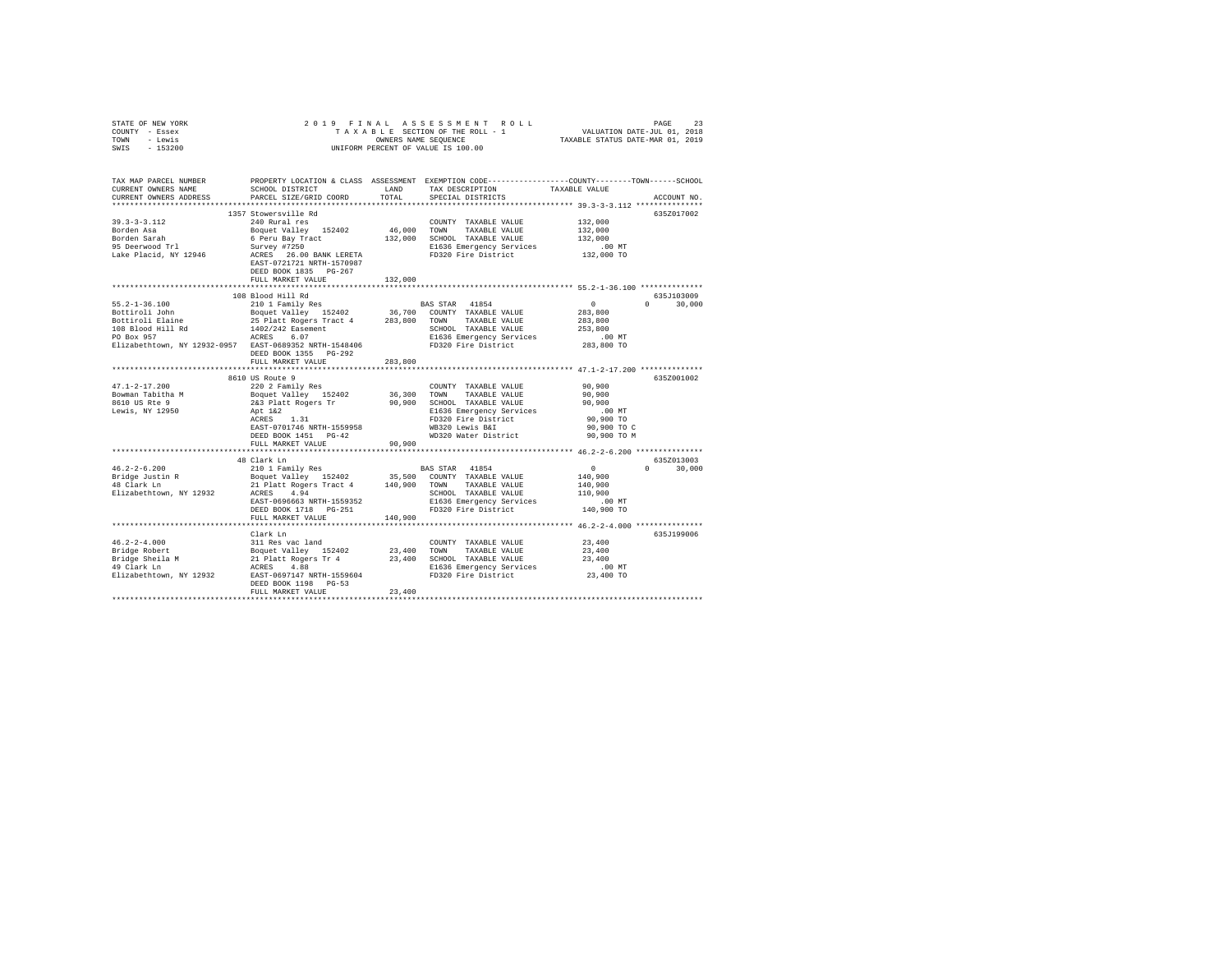| STATE OF NEW YORK | 2019 FINAL ASSESSMENT ROLL         | 2.4<br>PAGE                      |
|-------------------|------------------------------------|----------------------------------|
| COUNTY - Essex    | TAXABLE SECTION OF THE ROLL - 1    | VALUATION DATE-JUL 01, 2018      |
| TOWN<br>- Lewis   | OWNERS NAME SEOUENCE               | TAXABLE STATUS DATE-MAR 01, 2019 |
| SWIS - 153200     | UNIFORM PERCENT OF VALUE IS 100.00 |                                  |

| TAX MAP PARCEL NUMBER<br>CURRENT OWNERS NAME                                                                                                                                                                                                                                                                                                                                                                                                     | SCHOOL DISTRICT                                                             | LAND<br>TOTAL | PROPERTY LOCATION & CLASS ASSESSMENT EXEMPTION CODE---------------COUNTY-------TOWN-----SCHOOL<br>TAX DESCRIPTION                                                                                                 | TAXABLE VALUE                                                                            |                          |
|--------------------------------------------------------------------------------------------------------------------------------------------------------------------------------------------------------------------------------------------------------------------------------------------------------------------------------------------------------------------------------------------------------------------------------------------------|-----------------------------------------------------------------------------|---------------|-------------------------------------------------------------------------------------------------------------------------------------------------------------------------------------------------------------------|------------------------------------------------------------------------------------------|--------------------------|
| CURRENT OWNERS ADDRESS                                                                                                                                                                                                                                                                                                                                                                                                                           | PARCEL SIZE/GRID COORD                                                      |               | SPECIAL DISTRICTS                                                                                                                                                                                                 |                                                                                          | ACCOUNT NO.              |
|                                                                                                                                                                                                                                                                                                                                                                                                                                                  | 49 Clark Ln                                                                 |               |                                                                                                                                                                                                                   |                                                                                          | 635J197002               |
| $46.2 - 2 - 5.000$<br>46.2-2-3.000<br>Bridge Robert<br>Bridge Sheila M<br>49 Clark Ln<br>Elizabethtown, NY 12932 EAST-0697188 NRTH-1559284                                                                                                                                                                                                                                                                                                       | 210 1 Family Res                                                            |               | BAS STAR 41854<br>206,500 كانت السبب 206,500 كانت المسبب 206,500 SCHOOL TAXABLE VALUE<br>SCHOOL TAXABLE VALUE 176,500 MT<br>EL636 Emergency Services 106,500 TO                                                   | $\sim$ 0<br>206,500<br>206,500                                                           | $0 \t 30,000$            |
|                                                                                                                                                                                                                                                                                                                                                                                                                                                  | FULL MARKET VALUE                                                           | 206,500       |                                                                                                                                                                                                                   |                                                                                          |                          |
|                                                                                                                                                                                                                                                                                                                                                                                                                                                  | **********************                                                      |               |                                                                                                                                                                                                                   |                                                                                          |                          |
| $47.2 - 1 - 29.000$<br>$\begin{tabular}{l c c c c c} \hline \texttt{w} & \texttt{a} & \texttt{a} & \texttt{a} & \texttt{a} & \texttt{a} & \texttt{a} & \texttt{a} & \texttt{a} & \texttt{a} & \texttt{a} & \texttt{a} & \texttt{a} & \texttt{a} & \texttt{a} & \texttt{a} & \texttt{a} & \texttt{a} & \texttt{a} & \texttt{a} & \texttt{a} & \texttt{a} & \texttt{a} & \texttt{a} & \texttt{a} & \texttt{a} & \texttt{a} & \texttt{a} & \texttt$ | 87 Mason Rd<br>281 Multiple res<br>Hulbert Rd                               |               | VET WAR CT 41121<br>${\tt DEED\ BOOK\ 602}\ {\tt PG-175}\ {\tt SCHODL\ TAXABLE\ VALUE}\ {\tt 251,800}\ {\tt FUL\ MARKET\ VALUE}\ {\tt 320,500\ E1636\ Emergency\ Services}\ {\tt .00\ MT}$<br>FD320 Fire District | 15,000 15,000 0<br>$16,025$ $16,025$ 0<br>0 0 68,700<br>289,475<br>289,475<br>320,500 TO | 635J105203<br>635J105202 |
| $\begin{tabular}{lcccc} 47.2-1-40.000 & & & & & & & & & & & & & & & & & & & 17,700 \\ \texttt{Brinchmann Richard} & & & & & & & & & & & & & & & & & & 17,700 \\ \texttt{Brinchmann Richard} & & & & & & & & & & & & & 17,700 & & & & & & & & 17,700 \\ \texttt{Brinchmann Xeen} & & & & & & & & & & & 17,700 & & & & & & & & & 17,700 \\ \texttt{Brichckmann Xeen} & & & & & & & & & & & 17,700 & & & & & & & & 17,700 \\$                       | EAST-0717407 NRTH-1564035<br>DEED BOOK 602<br>$PG-175$<br>FULL MARKET VALUE | 17,700        |                                                                                                                                                                                                                   |                                                                                          |                          |
|                                                                                                                                                                                                                                                                                                                                                                                                                                                  |                                                                             |               |                                                                                                                                                                                                                   |                                                                                          |                          |
|                                                                                                                                                                                                                                                                                                                                                                                                                                                  | DEED BOOK 558 PG-190<br>FULL MARKET VALUE                                   |               | E1636 Emergency Services<br>FD320 Fire District<br>WB320 Lewis B&I<br>70,600 WD320 Water District                                                                                                                 | 70,600<br>70,600<br>70,600<br>00 MT.<br>70,600 TO<br>70,600 TO C<br>70,600 TO M          | 635J101204               |
|                                                                                                                                                                                                                                                                                                                                                                                                                                                  |                                                                             |               |                                                                                                                                                                                                                   |                                                                                          |                          |
| $\begin{tabular}{l c c c c c} \multicolumn{4}{c c c} \multicolumn{4}{c c c} \multicolumn{4}{c c} \multicolumn{4}{c c} \multicolumn{4}{c c} \multicolumn{4}{c c} \multicolumn{4}{c c} \multicolumn{4}{c c} \multicolumn{4}{c c} \multicolumn{4}{c c} \multicolumn{4}{c c} \multicolumn{4}{c c} \multicolumn{4}{c c} \multicolumn{4}{c c} \multicolumn{4}{c c} \multicolumn{4}{c c} \multicolumn{4}{c c} \multicolumn{4}{c c}$                     |                                                                             |               |                                                                                                                                                                                                                   |                                                                                          | 635J101812               |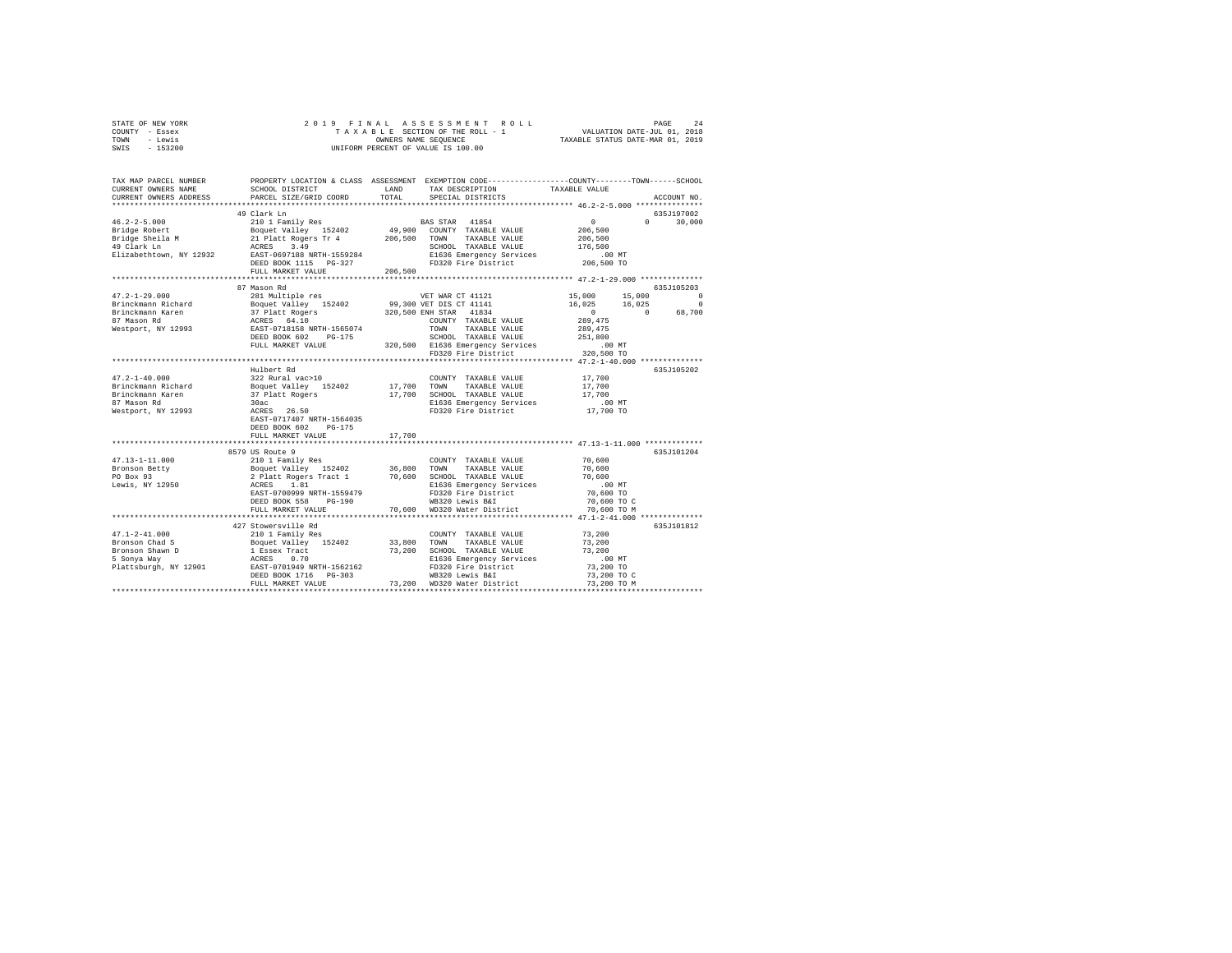| STATE OF NEW YORK | 2019 FINAL ASSESSMENT ROLL         | 25<br>PAGE                       |
|-------------------|------------------------------------|----------------------------------|
| COUNTY - Essex    | TAXABLE SECTION OF THE ROLL - 1    | VALUATION DATE-JUL 01, 2018      |
| TOWN<br>- Lewis   | OWNERS NAME SEOUENCE               | TAXABLE STATUS DATE-MAR 01, 2019 |
| $-153200$<br>SWIS | UNIFORM PERCENT OF VALUE IS 100.00 |                                  |

| TAX MAP PARCEL NUMBER<br>CURRENT OWNERS NAME<br>CURRENT OWNERS ADDRESS | PROPERTY LOCATION & CLASS ASSESSMENT EXEMPTION CODE----------------COUNTY-------TOWN-----SCHOOL<br>SCHOOL DISTRICT<br>PARCEL SIZE/GRID COORD                                                                                                                                                                                                                                                                                                                                             | LAND<br>TOTAL | TAX DESCRIPTION TAXABLE VALUE<br>SPECIAL DISTRICTS                                                                 |                                                                                                                                                                                                                                                                                                                   | ACCOUNT NO.                           |
|------------------------------------------------------------------------|------------------------------------------------------------------------------------------------------------------------------------------------------------------------------------------------------------------------------------------------------------------------------------------------------------------------------------------------------------------------------------------------------------------------------------------------------------------------------------------|---------------|--------------------------------------------------------------------------------------------------------------------|-------------------------------------------------------------------------------------------------------------------------------------------------------------------------------------------------------------------------------------------------------------------------------------------------------------------|---------------------------------------|
| $47.13 - 1 - 3.000$                                                    | 21 Osawentha Dr<br>210 1 Family Res<br>$\begin{tabular}{l c c c c c c} \hline 47.13-1-3.000 & 210 & 17 \& 210 & 17 \& 210 & 17 \& 210 & 17 \& 210 & 17 \& 210 & 17 \& 210 & 210 \\\hline 2000 & 2000 & 2000 & 2000 & 2000 & 2000 & 2000 & 2000 & 2000 & 2000 & 2000 & 2000 & 2000 & 2000 & 2000 & 2000 & 2000 & 2000 & $<br>116,300 TO 221 116,300 TO 2011 116,300 TO 2011 116,300 TO 2<br>FULL MARKET VALUE 116,300 TO 2012 116,300 TO 2011 116,300 TO 2                                |               | AGED ALL 41800                                                                                                     | 58,150 58,150                                                                                                                                                                                                                                                                                                     | 635J101205<br>58,150<br>$0 \t 58,150$ |
|                                                                        | 281 Hyde Rd<br>$\begin{array}{lcccc} 47.2-1-60.000 & 210 & 1\text{ Family Res} & \text{ENH STAR} & 41834 \\ \text{Bromson Nancy J} & \text{Boguet Valley} & 152402 & 33,200 & \text{COUNT TAXABLE VALUE} \\ 281 Hyde Red & 34 Platt Rogers & 95,000 & \text{TONNT TAXABLE VALUE} \\ \text{Westport, NY 12993 & \text{ACKBS} & 2.60 & \text{SCHOOL TAXABLE VALUE} \\ \end{array}$<br>EAST-0714896 NRTH-1559457<br>DEED BOOK 1415    PG-124<br>FULL MARKET VALUE                           | 95,000        | ENH STAR 41834<br>SCHOOL TAXABLE VALUE 26,300<br>E1636 Emergency Services 0.00 MT<br>FD320 Fire District 95,000 TO | $\sim$ 0 $\sim$ 0 $\sim$ 0 $\sim$ 0 $\sim$ 0 $\sim$ 0 $\sim$ 0 $\sim$ 0 $\sim$ 0 $\sim$ 0 $\sim$ 0 $\sim$ 0 $\sim$ 0 $\sim$ 0 $\sim$ 0 $\sim$ 0 $\sim$ 0 $\sim$ 0 $\sim$ 0 $\sim$ 0 $\sim$ 0 $\sim$ 0 $\sim$ 0 $\sim$ 0 $\sim$ 0 $\sim$ 0 $\sim$ 0 $\sim$ 0 $\sim$ 0 $\sim$ 0 $\sim$ 0 $\sim$<br>95,000<br>95,000 | 635J100405<br>$\Omega$<br>68,700      |
|                                                                        | 8872 US Route 9<br>$\begin{array}{lcccccc} 47.1-2-2.000 & 27.700 & 27.000 & 27.000 & 27.000 & 27.000 & 27.000 & 27.000 & 27.000 & 27.000 & 27.000 & 27.000 & 27.000 & 28.000 & 29.000 & 29.000 & 29.000 & 29.000 & 20.000 & 20.000 & 20.000 & 20.000 & 20.000 & 20.000 & 26.000 & 26.0$<br>EAST-0701372 NRTH-1566439<br>DEED BOOK 1106 PG-203<br>FULL MARKET VALUE                                                                                                                       | 26,700        | FD320 Fire District 26.700 TO                                                                                      |                                                                                                                                                                                                                                                                                                                   | 635J103908                            |
|                                                                        | 7958 US Route 9<br>56.1–2–42.000 //2008 //2008 //3008 //3008 //3008 //3008 //3008 //3008 //3008 //3008 //3008 //3008 //3008 //300<br>Brooks James R //3008 //3008 //3008 //3008 //3008 //3008 //3008 //3008 //3008 //3008 //3008 //3008 //3008 //300<br>DEED BOOK 1938 PG-293<br>PULL MARKET VALUE 200,000 PD320 Fire District 200,000 TO PO20 COMP 200,000 PD320 Fire District 200,000 TO PO20 COMP 200,000 PD320 Fire District 200,000 TO PO20 COMP 200,000 PD320 Fire District 200,00 |               | ***************************** 56.1-2-42.000 **************<br>AP902 Pro Rata tax C<br>AP903 Pro Rata tax T         | 4.70 MT<br>4.65 MT                                                                                                                                                                                                                                                                                                | 635J103004                            |
|                                                                        |                                                                                                                                                                                                                                                                                                                                                                                                                                                                                          |               |                                                                                                                    |                                                                                                                                                                                                                                                                                                                   |                                       |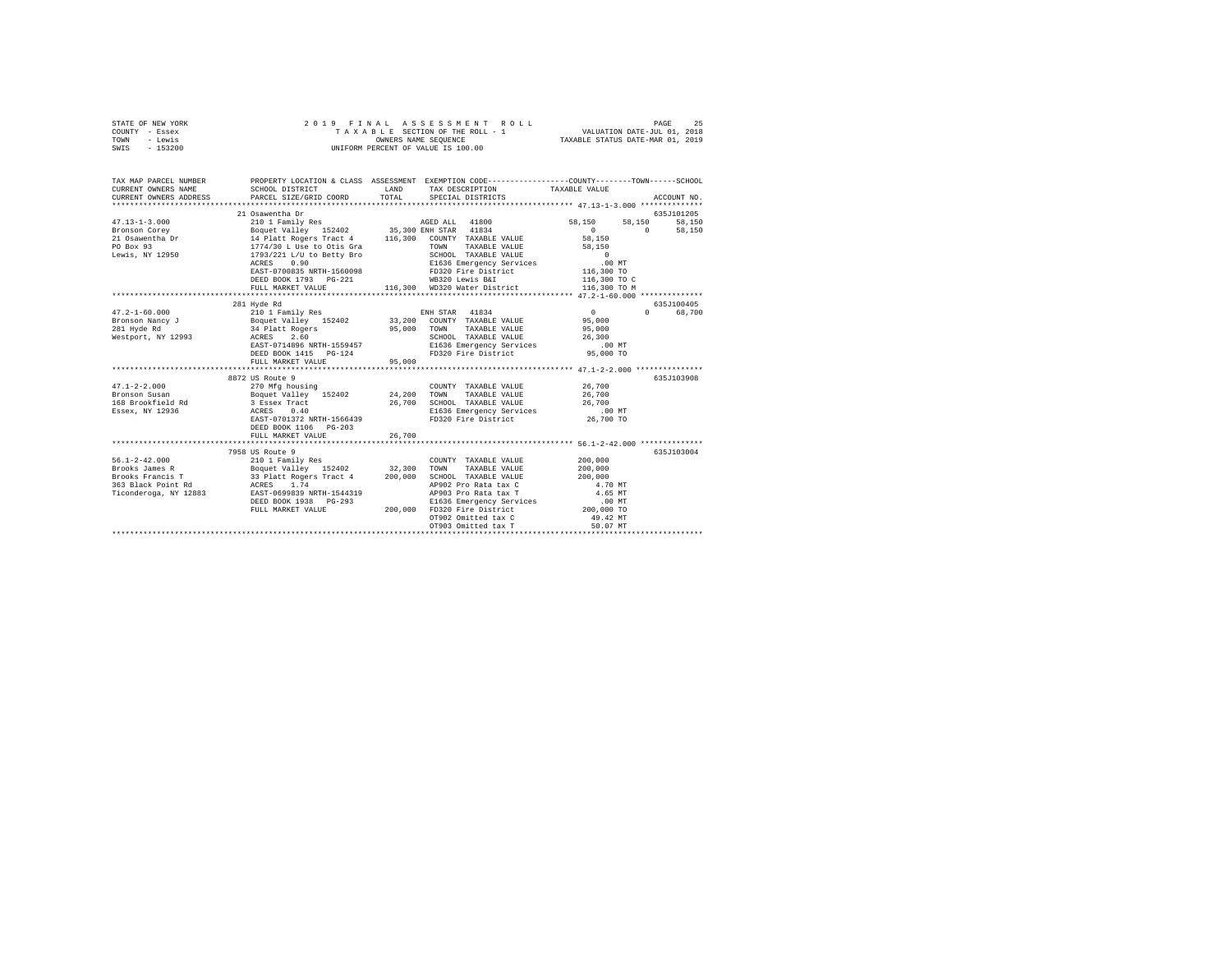|      | STATE OF NEW YORK     |                                      |      | 2019 FINAL ASSESSMENT ROLL                                   |                                  | PAGE                        | 26 |
|------|-----------------------|--------------------------------------|------|--------------------------------------------------------------|----------------------------------|-----------------------------|----|
|      | COUNTY - Essex        |                                      |      | TAXABLE SECTION OF THE ROLL - 1                              |                                  | VALUATION DATE-JUL 01, 2018 |    |
| TOWN | - Lewis               |                                      |      | OWNERS NAME SEOUENCE                                         | TAXABLE STATUS DATE-MAR 01, 2019 |                             |    |
| SWIS | $-153200$             |                                      |      | UNIFORM PERCENT OF VALUE IS 100.00                           |                                  |                             |    |
|      |                       |                                      |      |                                                              |                                  |                             |    |
|      |                       |                                      |      |                                                              |                                  |                             |    |
|      |                       |                                      |      |                                                              |                                  |                             |    |
|      | TAX MAP PARCEL NUMBER | PROPERTY LOCATION & CLASS ASSESSMENT |      | EXEMPTION CODE-----------------COUNTY-------TOWN------SCHOOL |                                  |                             |    |
|      | CURRENT OWNERS NAME   | SCHOOL DISTRICT                      | LAND | TAX DESCRIPTION                                              | TAXABLE VALUE                    |                             |    |

| CURRENT OWNERS ADDRESS  | PARCEL SIZE/GRID COORD                                                                 | TOTAL      | SPECIAL DISTRICTS                               | ACCOUNT NO.                                         |
|-------------------------|----------------------------------------------------------------------------------------|------------|-------------------------------------------------|-----------------------------------------------------|
|                         |                                                                                        |            |                                                 |                                                     |
| $47.3 - 1 - 10.000$     | 8391 US Route 9<br>210 1 Family Res                                                    |            | VET WAR CT 41121                                | 635J100414<br>15,000<br>15,000<br>$\Omega$          |
| Brown Karen             | Boquet Valley 152402<br>2 Platt Rogers Tract 1<br>ACRES 2.15                           |            | 32,800 COUNTY TAXABLE VALUE                     | 194,300                                             |
| Sweatt George           |                                                                                        | 209,300    | TOWN<br>TAXABLE VALUE                           | 194,300                                             |
| 8391 US Route 9         |                                                                                        |            | SCHOOL TAXABLE VALUE                            | 209,300                                             |
| Elizabethtown, NY 12932 | EAST-0700376 NRTH-1554998                                                              |            | E1636 Emergency Services                        | $.00$ MT                                            |
|                         | DEED BOOK 1778 PG-329<br>FULL MARKET VALUE                                             | 209,300    | FD320 Fire District 209,300 TO                  |                                                     |
|                         |                                                                                        |            |                                                 |                                                     |
|                         | Fox Run Rd                                                                             |            |                                                 | 635J102906                                          |
| $47.3 - 1 - 2.100$      | 311 Res vac land                                                                       |            | COUNTY TAXABLE VALUE                            | 22,500                                              |
| Brown Karen A           | Boquet Valley 152402                                                                   | 22,500     | TOWN<br>TAXABLE VALUE                           | 22,500                                              |
| Sweatt George H         | 22 Platt Rogers Tract 4<br>ACRES 4.00                                                  | 22,500     | SCHOOL TAXABLE VALUE                            | 22,500                                              |
| 8391 US Rte 9           |                                                                                        |            | E1636 Emergency Services<br>FD320 Fire District | .00 MT                                              |
| Elizabethtown, NY 12932 | EAST-0697486 NRTH-1558053<br>DEED BOOK 1593 PG-269                                     |            |                                                 | 22,500 TO                                           |
|                         | FULL MARKET VALUE                                                                      | 22,500     |                                                 |                                                     |
|                         |                                                                                        |            |                                                 |                                                     |
|                         | 8555 US Route 9                                                                        |            |                                                 | 635J105114                                          |
| $47.13 - 1 - 17.000$    | 220 2 Family Res                                                                       |            | COUNTY TAXABLE VALUE                            | 71,000                                              |
| Brown Karen A           | Boquet Valley 152402 33,100                                                            |            | TOWN<br>TAXABLE VALUE                           | 71,000                                              |
| Sweatt George H         | 2 Platt Rogers Tract 1                                                                 | 71,000     | SCHOOL TAXABLE VALUE                            | 71,000                                              |
| 8391 US Rte 9           | Apt 1&2                                                                                |            | E1636 Emergency Services                        | $.00$ MT                                            |
| Elizabethtown, NY 12932 | ACRES<br>0.60                                                                          |            | FD320 Fire District                             | 71,000 TO                                           |
|                         | EAST-0700863 NRTH-1558875                                                              |            | WB320 Lewis B&I                                 | 71,000 TO C                                         |
|                         | DEED BOOK 1570 PG-74                                                                   |            | WD320 Water District                            | 71,000 TO M                                         |
|                         | FULL MARKET VALUE                                                                      | 71,000     |                                                 |                                                     |
|                         | ***********************                                                                | ********** |                                                 | *********************** 37.-2-47.000 ************** |
|                         | Seventy Ln                                                                             |            |                                                 | 635J105301                                          |
| $37. - 2 - 47.000$      | 314 Rural vac<10                                                                       |            | COUNTY TAXABLE VALUE                            | 400                                                 |
| Brown Ronald R          | Soquet Valley 152402 400<br>4 South Tract Stowers Sur 400<br>1762/129 Release Est Tx L |            | TOWN<br>TAXABLE VALUE                           | 400                                                 |
| PO Box 14               |                                                                                        |            | SCHOOL TAXABLE VALUE                            | 400                                                 |
| Lewis, NY 12950         |                                                                                        |            | E1636 Emergency Services                        | $.00$ MT                                            |
|                         | 0.17<br>ACRES                                                                          |            | FD320 Fire District                             | 400 TO                                              |
|                         | EAST-0689478 NRTH-1570565                                                              |            |                                                 |                                                     |
|                         | DEED BOOK 889<br>$PG-45$                                                               |            |                                                 |                                                     |
|                         | FULL MARKET VALUE                                                                      | 400        |                                                 |                                                     |
|                         |                                                                                        |            |                                                 |                                                     |
|                         | 384 Fox Run Rd                                                                         |            |                                                 | 635J199007                                          |
| $55.2 - 1 - 17.200$     | 210 1 Family Res                                                                       |            | BAS STAR 41854                                  | $\circ$<br>$\cap$<br>30,000                         |
| Bruce Chantell          |                                                                                        |            | 37,400 COUNTY TAXABLE VALUE                     | 113,200                                             |
| 384 Fox Run Rd          | Boquet Valley 152402<br>30 Platt Rogers Tr 4                                           | 113,200    | TOWN<br>TAXABLE VALUE                           | 113,200                                             |
| Elizabethtown, NY 12932 | ACRES 6.97 BANK DFCU                                                                   |            | SCHOOL TAXABLE VALUE                            | 83,200                                              |
|                         | EAST-0694334 NRTH-1548610                                                              |            | E1636 Emergency Services                        | $.00$ MT                                            |
|                         | DEED BOOK 1627 PG-18                                                                   |            | FD320 Fire District 113,200 TO                  |                                                     |
|                         | FULL MARKET VALUE                                                                      | 113,200    |                                                 |                                                     |
|                         |                                                                                        |            |                                                 |                                                     |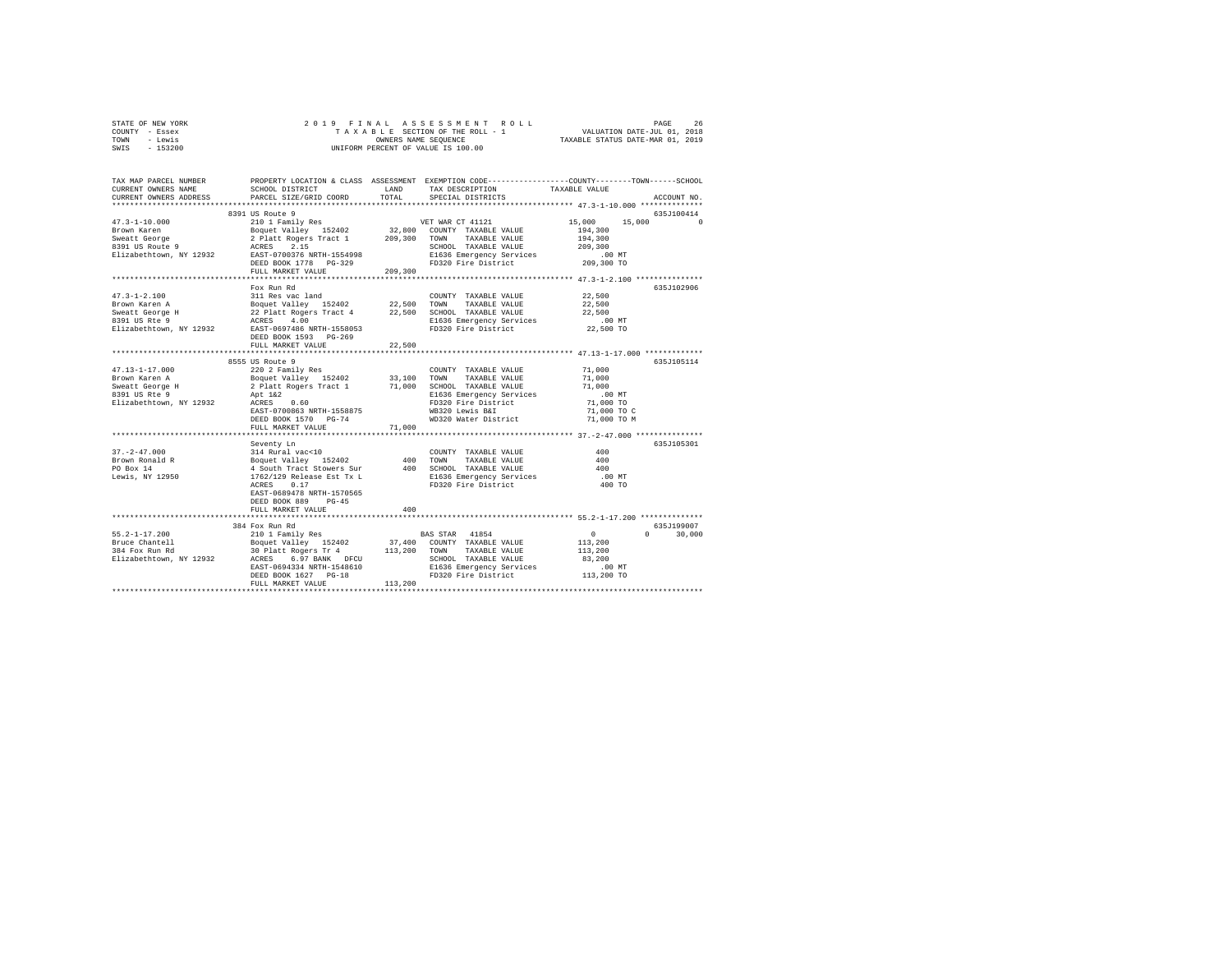| STATE OF NEW YORK | 2019 FINAL ASSESSMENT ROLL         | 27<br>PAGE                       |
|-------------------|------------------------------------|----------------------------------|
| COUNTY - Essex    | TAXABLE SECTION OF THE ROLL - 1    | VALUATION DATE-JUL 01, 2018      |
| TOWN<br>- Lewis   | OWNERS NAME SEOUENCE               | TAXABLE STATUS DATE-MAR 01, 2019 |
| $-153200$<br>SWIS | UNIFORM PERCENT OF VALUE IS 100.00 |                                  |

| TAX MAP PARCEL NUMBER<br>CURRENT OWNERS NAME<br>CURRENT OWNERS ADDRESS                                                                                                                                                 | SCHOOL DISTRICT<br>PARCEL SIZE/GRID COORD                                                                             | LAND<br>TOTAL | PROPERTY LOCATION & CLASS ASSESSMENT EXEMPTION CODE----------------COUNTY-------TOWN-----SCHOOL<br>TAX DESCRIPTION<br>SPECIAL DISTRICTS | TAXABLE VALUE            | ACCOUNT NO.                 |
|------------------------------------------------------------------------------------------------------------------------------------------------------------------------------------------------------------------------|-----------------------------------------------------------------------------------------------------------------------|---------------|-----------------------------------------------------------------------------------------------------------------------------------------|--------------------------|-----------------------------|
|                                                                                                                                                                                                                        |                                                                                                                       |               |                                                                                                                                         |                          |                             |
|                                                                                                                                                                                                                        | 122 Cutting Rd                                                                                                        |               |                                                                                                                                         |                          | 635J186006                  |
|                                                                                                                                                                                                                        |                                                                                                                       |               |                                                                                                                                         |                          | $0 \t 30,000$               |
|                                                                                                                                                                                                                        |                                                                                                                       |               |                                                                                                                                         | 15,000 15,000<br>136,600 | $\circ$                     |
| Elizabethtown, NY 12932 ACRES 1.00 BANK PNYMAC                                                                                                                                                                         |                                                                                                                       |               | TOWN<br>TAXABLE VALUE                                                                                                                   |                          |                             |
|                                                                                                                                                                                                                        | EAST-0697081 NRTH-1547467                                                                                             |               | SCHOOL TAXABLE VALUE                                                                                                                    | 136,600<br>121,600       |                             |
|                                                                                                                                                                                                                        | DEED BOOK 1701    PG-310                                                                                              |               |                                                                                                                                         |                          |                             |
|                                                                                                                                                                                                                        | FULL MARKET VALUE                                                                                                     |               | 151,600 FD320 Fire District                                                                                                             |                          |                             |
|                                                                                                                                                                                                                        |                                                                                                                       |               |                                                                                                                                         |                          |                             |
|                                                                                                                                                                                                                        | 581 Blood Hill Rd                                                                                                     |               |                                                                                                                                         |                          | 635J190012                  |
| $46.4 - 1 - 6.200$                                                                                                                                                                                                     | 210 1 Family Res                                                                                                      |               | COUNTY TAXABLE VALUE                                                                                                                    | 190,200                  |                             |
| Buehler Paul F                                                                                                                                                                                                         | Boquet Valley 152402 33,400 TOWN                                                                                      |               | TAXABLE VALUE                                                                                                                           | 190,200                  |                             |
|                                                                                                                                                                                                                        |                                                                                                                       |               |                                                                                                                                         | 190,200                  |                             |
| Darney-Buehler Jessica A 22 Platt Rogers Tr 4 190,200 SCHOOL TAXABLE VALUE<br>PO Box 794 ACRES 2.76 BANK WFARGO 2016 El636 Emergency Services<br>Elizabethtown, NY 12932 EAST-0692192 NRTH-1556355 FD320 Fire District |                                                                                                                       |               |                                                                                                                                         | $.00$ MT<br>190,200 TO   |                             |
|                                                                                                                                                                                                                        | DEED BOOK 1844    PG-152                                                                                              |               |                                                                                                                                         |                          |                             |
|                                                                                                                                                                                                                        | FULL MARKET VALUE                                                                                                     | 190,200       |                                                                                                                                         |                          |                             |
|                                                                                                                                                                                                                        |                                                                                                                       |               |                                                                                                                                         |                          |                             |
|                                                                                                                                                                                                                        | 150 Muzzy Rd                                                                                                          |               |                                                                                                                                         |                          | 635J196002                  |
| $47.1 - 1 - 47.130$                                                                                                                                                                                                    |                                                                                                                       |               |                                                                                                                                         | $\sim$ 0                 | $0 \qquad \qquad$<br>30,000 |
| Burdo Stephen E<br>150 Muzzy Rd                                                                                                                                                                                        |                                                                                                                       |               |                                                                                                                                         | 197,300                  |                             |
|                                                                                                                                                                                                                        |                                                                                                                       |               |                                                                                                                                         | 197,300                  |                             |
| Elizabethtown, NY 12932                                                                                                                                                                                                |                                                                                                                       |               |                                                                                                                                         | 167,300                  |                             |
|                                                                                                                                                                                                                        | EAST-0698049 NRTH-1562337                                                                                             |               | E1636 Emergency Services                                                                                                                | 00 MT.<br>197,300 TO     |                             |
|                                                                                                                                                                                                                        | DEED BOOK 1305 PG-75                                                                                                  | 197,300       | FD320 Fire District                                                                                                                     |                          |                             |
|                                                                                                                                                                                                                        | FULL MARKET VALUE                                                                                                     |               |                                                                                                                                         |                          |                             |
|                                                                                                                                                                                                                        | Moss Rd                                                                                                               |               |                                                                                                                                         |                          | 635Z000020                  |
| $38.4 - 1 - 22.300$                                                                                                                                                                                                    | 314 Rural vac<10                                                                                                      |               | COUNTY TAXABLE VALUE                                                                                                                    | 17,300                   |                             |
| Burke Blanche C                                                                                                                                                                                                        |                                                                                                                       |               | TOWN<br>TAXABLE VALUE                                                                                                                   | 17,300                   |                             |
| Burke Dinn.<br>Deerhead Corners<br>The Mo Pha 9                                                                                                                                                                        |                                                                                                                       |               | 17,300 SCHOOL TAXABLE VALUE                                                                                                             | 17,300                   |                             |
|                                                                                                                                                                                                                        |                                                                                                                       |               | E1636 Emergency Services .00 MT                                                                                                         |                          |                             |
| Lewis, NY 12950                                                                                                                                                                                                        | 314 Autat valley 152402 17,300<br>21 Peru Bay Tract 17,300<br>21 Peru Bay Tract 17,300<br>21 Peru Bay 3<br>ACRES 3.70 |               | FD320 Fire District                                                                                                                     | 17,300 TO                |                             |
|                                                                                                                                                                                                                        | EAST-0713191 NRTH-1572607                                                                                             |               |                                                                                                                                         |                          |                             |
|                                                                                                                                                                                                                        | DEED BOOK 1307 PG-95                                                                                                  |               |                                                                                                                                         |                          |                             |
|                                                                                                                                                                                                                        | FULL MARKET VALUE                                                                                                     | 17,300        |                                                                                                                                         |                          |                             |
|                                                                                                                                                                                                                        | Moss Rd                                                                                                               |               |                                                                                                                                         |                          | 635Z002008                  |
|                                                                                                                                                                                                                        |                                                                                                                       |               |                                                                                                                                         | 39,300                   |                             |
|                                                                                                                                                                                                                        |                                                                                                                       |               | TAXABLE VALUE                                                                                                                           | 39,300                   |                             |
|                                                                                                                                                                                                                        |                                                                                                                       |               |                                                                                                                                         | 39,300                   |                             |
|                                                                                                                                                                                                                        |                                                                                                                       |               | E1636 Emergency Services<br>FD320 Fire District 39,300 TO                                                                               |                          |                             |
|                                                                                                                                                                                                                        |                                                                                                                       |               |                                                                                                                                         |                          |                             |
| Lewis, NY 12950                                                                                                                                                                                                        | DEED BOOK 1307 PG-72                                                                                                  |               |                                                                                                                                         |                          |                             |
|                                                                                                                                                                                                                        | FULL MARKET VALUE                                                                                                     | 39,300        |                                                                                                                                         |                          |                             |
|                                                                                                                                                                                                                        |                                                                                                                       |               |                                                                                                                                         |                          |                             |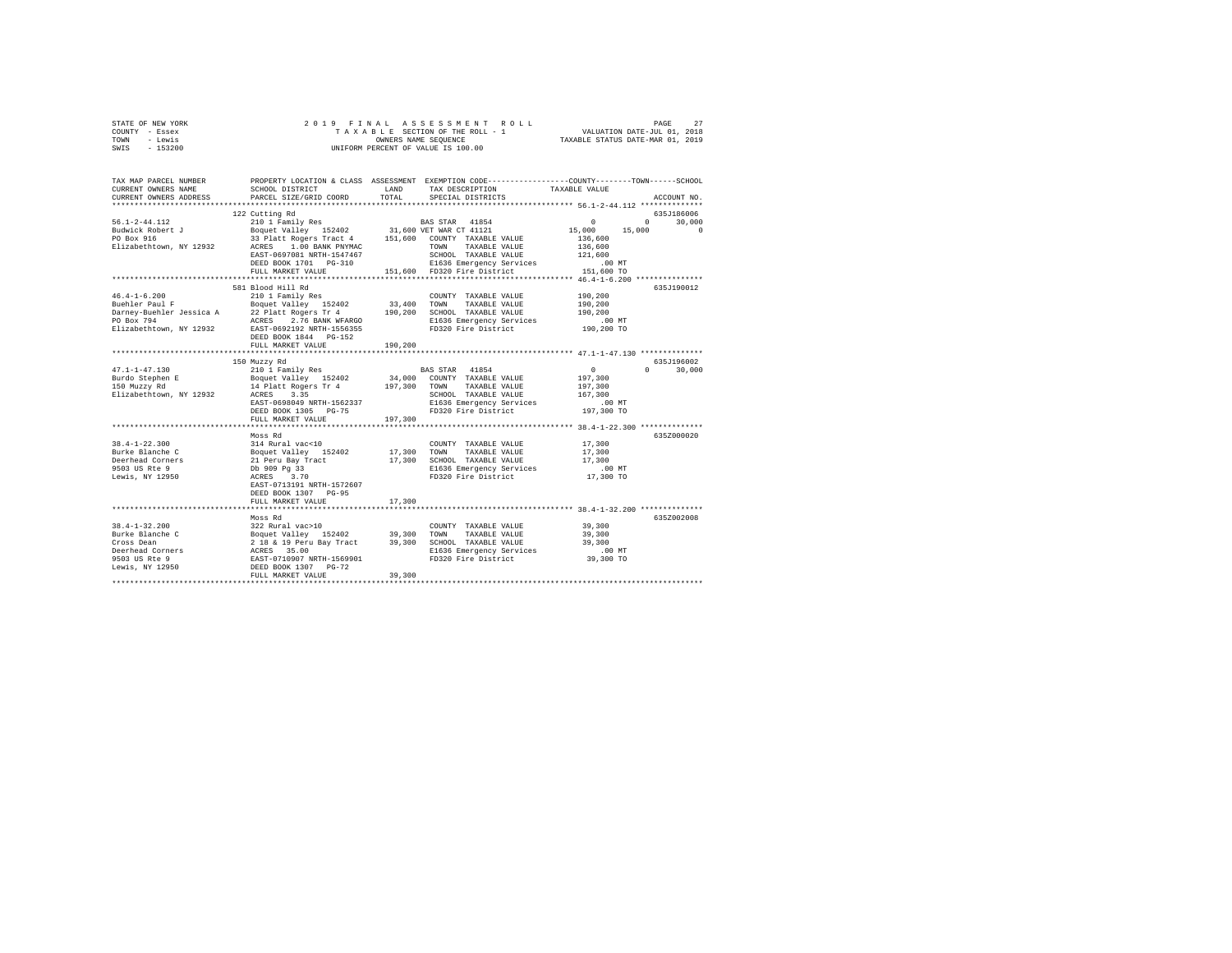|      | STATE OF NEW YORK |  |  | 2019 FINAL ASSESSMENT ROLL         |                                  | PAGE                        | 28 |
|------|-------------------|--|--|------------------------------------|----------------------------------|-----------------------------|----|
|      | COUNTY - Essex    |  |  | TAXABLE SECTION OF THE ROLL - 1    |                                  | VALUATION DATE-JUL 01, 2018 |    |
| TOWN | - Lewis           |  |  | OWNERS NAME SEOUENCE               | TAXABLE STATUS DATE-MAR 01, 2019 |                             |    |
| SWIS | - 153200          |  |  | UNIFORM PERCENT OF VALUE IS 100.00 |                                  |                             |    |

| TAX MAP PARCEL NUMBER<br>CURRENT OWNERS NAME<br>CURRENT OWNERS ADDRESS                                                | SCHOOL DISTRICT<br>PARCEL SIZE/GRID COORD                                                                                                                                                                                                                                                                            | LAND<br>TOTAL                | TAX DESCRIPTION<br>SPECIAL DISTRICTS                                                                                     | PROPERTY LOCATION & CLASS ASSESSMENT EXEMPTION CODE---------------COUNTY-------TOWN-----SCHOOL<br>TAXABLE VALUE<br>ACCOUNT NO.              |
|-----------------------------------------------------------------------------------------------------------------------|----------------------------------------------------------------------------------------------------------------------------------------------------------------------------------------------------------------------------------------------------------------------------------------------------------------------|------------------------------|--------------------------------------------------------------------------------------------------------------------------|---------------------------------------------------------------------------------------------------------------------------------------------|
|                                                                                                                       |                                                                                                                                                                                                                                                                                                                      |                              |                                                                                                                          |                                                                                                                                             |
| $46.4 - 1 - 22.000$<br>Burz Brant L<br>Burz Leonard W                                                                 | 163 Denton Rd<br>240 Rural res<br>Boquet Valley 152402<br>31 Platt Rogers Tract 4 118,800                                                                                                                                                                                                                            |                              | COUNTY TAXABLE VALUE<br>65,600 TOWN TAXABLE VALUE<br>SCHOOL TAXABLE VALUE                                                | 635J100506<br>118,800<br>118,800<br>118,800                                                                                                 |
| c/o Herman Burz<br>3 Canterbury Rd<br>Yonkers, NY 10704-3003                                                          | ACRES 59.00<br>EAST-0692116 NRTH-1553324<br>DEED BOOK 1239 PG-171<br>FULL MARKET VALUE                                                                                                                                                                                                                               | 118,800                      | E1636 Emergency Services<br>FD320 Fire District                                                                          | $.00$ MT<br>118,800 TO                                                                                                                      |
|                                                                                                                       |                                                                                                                                                                                                                                                                                                                      |                              |                                                                                                                          | *********************************** 46.4-1-23.000 ***************                                                                           |
| $46.4 - 1 - 23.000$<br>Burz Brant L<br>Burz Leonard W<br>c/o Herman Burz<br>3 Canterbury Rd<br>Yonkers, NY 10704-3003 | Denton Rd<br>910 Priv forest<br>Boquet Valley 152402<br>Boquet Valley 152402<br>31 Platt Rogers Tract 4<br>ACRES 50.00<br>EAST-0692064 NRTH-1554171<br>DEED BOOK 1239 PG-185                                                                                                                                         | 30,000<br>30,000             | COUNTY TAXABLE VALUE<br>TAXABLE VALUE<br>TOWN<br>SCHOOL TAXABLE VALUE<br>E1636 Emergency Services<br>FD320 Fire District | 635J105204<br>30,000<br>30,000<br>30,000<br>.00 MT<br>30,000 TO                                                                             |
|                                                                                                                       | FULL MARKET VALUE                                                                                                                                                                                                                                                                                                    | 30,000                       |                                                                                                                          |                                                                                                                                             |
|                                                                                                                       |                                                                                                                                                                                                                                                                                                                      |                              |                                                                                                                          |                                                                                                                                             |
| $47.13 - 4 - 12.000$<br>Calkins Betty<br>8 Osawentha Dr<br>PO Box 100<br>Lewis, NY 12950                              | 8 Osawentha Dr<br>270 Mfg housing<br>Boquet Valley 152402 29,500 COUNTY TAXABLE VALUE<br>22 plt Rogers 1762/45 eas 32,500 TOWNY TAXABLE VALUE<br>1334/65 Life use to SCHOOL TAXABLE VALUE<br>8 SCHOOL TAXABLE VALUE<br>1636 Emergency Services<br>ACRES<br>0.30<br>EAST-0701165 NRTH-1559963<br>DEED BOOK 1334 PG-65 |                              | ENH STAR 41834<br>E1636 Emergency Services<br>FD320 Fire District<br>WB320 Lewis B&I<br>WD320 Water District             | 635J105315<br>$\Omega$ and $\Omega$<br>32,500<br>$\sim$<br>32,500<br>32,500<br>$\sim$ 0<br>.00MT<br>32,500 TO<br>32,500 TO C<br>32,500 TO M |
|                                                                                                                       | FULL MARKET VALUE                                                                                                                                                                                                                                                                                                    | 32,500                       |                                                                                                                          |                                                                                                                                             |
| $55.2 - 1 - 3.200$<br>Campbell Nancy Duff<br>1713 Q St NW<br>Washington, DC 20009                                     | 127 Blood Hill Rd<br>240 Rural res<br>Boquet Valley 152402<br>25 Platt Rogers Tr 4<br>ACRES 40.00<br>EAST-0687680 NRTH-1548793<br>DEED BOOK 1931    PG-90<br>FULL MARKET VALUE                                                                                                                                       | 63,800<br>262,500<br>262,500 | COUNTY TAXABLE VALUE<br>TOWN<br>TAXABLE VALUE<br>SCHOOL TAXABLE VALUE<br>E1636 Emergency Services<br>FD320 Fire District | 635J191007<br>262,500<br>262,500<br>262,500<br>$.00$ MT<br>262,500 TO                                                                       |
|                                                                                                                       |                                                                                                                                                                                                                                                                                                                      |                              |                                                                                                                          |                                                                                                                                             |
| $47.3 - 2 - 10.200$<br>Canabush Rock                                                                                  | 1213 County Route 10<br>210 1 Family Res<br>Boquet Valley 152402<br>DEED BOOK 1048 PG-231<br>FULL MARKET VALUE                                                                                                                                                                                                       | 27,800<br>55,200             | COUNTY TAXABLE VALUE<br>TOWN<br>TAXABLE VALUE<br>E1636 Emergency Services<br>FD320 Fire District                         | 635J189017<br>55,200<br>55,200<br>55,200<br>$.00$ MT<br>55,200 TO                                                                           |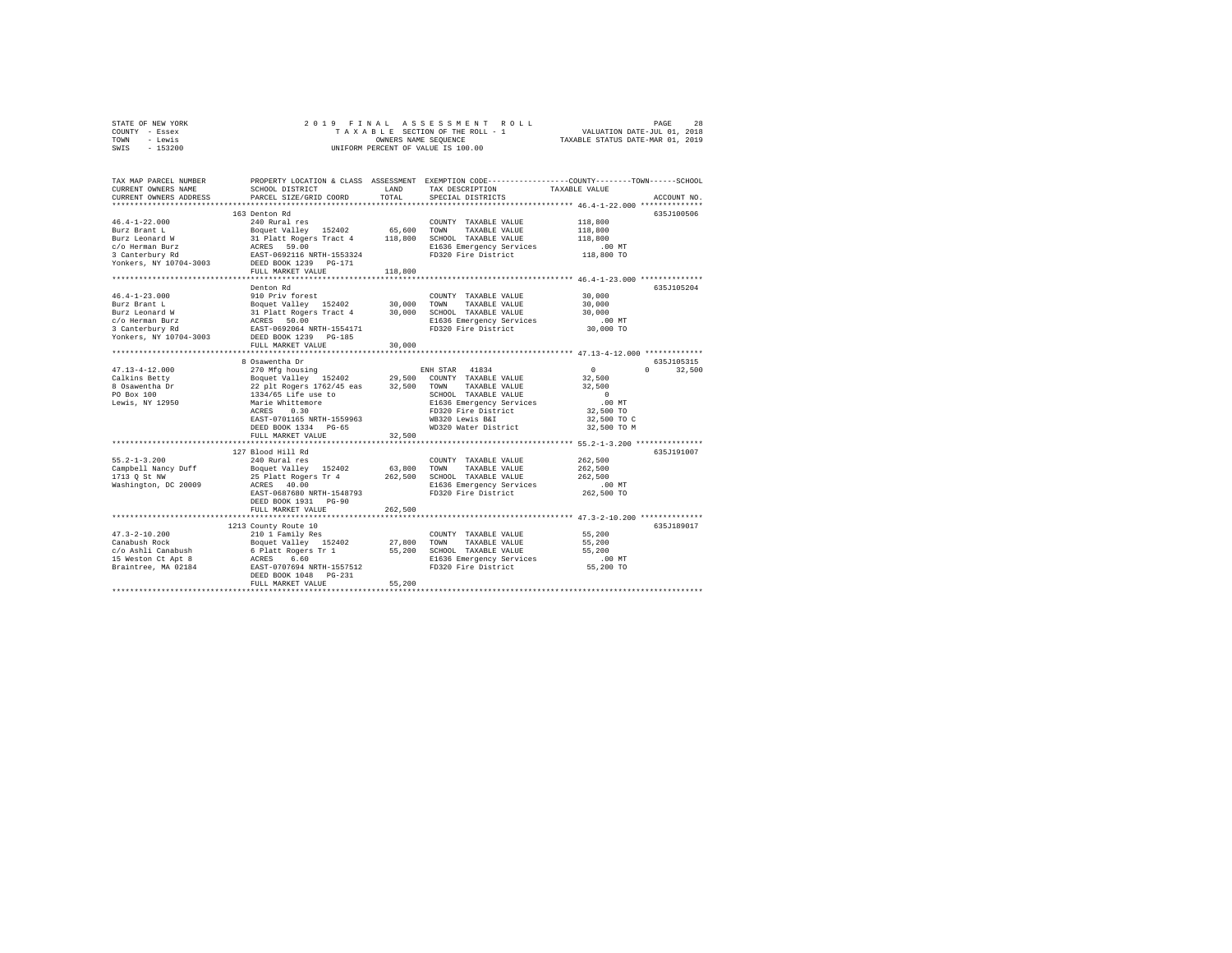| STATE OF NEW YORK<br>COUNTY - Essex<br>TOWN - Lewis<br>$-153200$<br>SWIS                                                                           | 2019 FINAL<br>OWNERS NAME SEQUENCE<br>UNIFORM PERCENT OF VALUE IS 100.00                               |         |                                                                                                                                                                                                          |               |               |
|----------------------------------------------------------------------------------------------------------------------------------------------------|--------------------------------------------------------------------------------------------------------|---------|----------------------------------------------------------------------------------------------------------------------------------------------------------------------------------------------------------|---------------|---------------|
| TAX MAP PARCEL NUMBER PROPERTY LOCATION & CLASS ASSESSMENT EXEMPTION CODE---------------COUNTY-------TOWN------SCHOOL<br>CURRENT OWNERS NAME       | SCHOOL DISTRICT LAND                                                                                   |         | TAX DESCRIPTION                                                                                                                                                                                          | TAXABLE VALUE |               |
| CURRENT OWNERS ADDRESS<br>*************************                                                                                                | PARCEL SIZE/GRID COORD                                                                                 | TOTAL   | SPECIAL DISTRICTS                                                                                                                                                                                        |               | ACCOUNT NO.   |
|                                                                                                                                                    | 9581 US Route 9                                                                                        |         |                                                                                                                                                                                                          |               | 635J177009    |
| $38.1 - 1 - 13.000$                                                                                                                                | 240 Rural res                                                                                          |         | BAS STAR 41854                                                                                                                                                                                           | $\sim$ 0      | $0 \t 30,000$ |
| Canavan Daniel S                                                                                                                                   | Boquet Valley 152402                                                                                   |         | 44,300 COUNTY TAXABLE VALUE                                                                                                                                                                              | 205,900       |               |
| Smith Lanita L                                                                                                                                     | 19 33 Essex Tract                                                                                      |         | 205,900 TOWN TAXABLE VALUE                                                                                                                                                                               | 205,900       |               |
| PO Box 804                                                                                                                                         | Peru Bay Tract                                                                                         |         |                                                                                                                                                                                                          | 175,900       |               |
| Elizabethtown, NY 12932                                                                                                                            | ACRES 19.00                                                                                            |         | E1636 Emergency Services                                                                                                                                                                                 | $.00$ MT      |               |
|                                                                                                                                                    |                                                                                                        |         |                                                                                                                                                                                                          | 205,900 TO    |               |
|                                                                                                                                                    | DEED BOOK 1723 PG-324                                                                                  | 205,900 |                                                                                                                                                                                                          |               |               |
|                                                                                                                                                    | FULL MARKET VALUE                                                                                      |         |                                                                                                                                                                                                          |               |               |
|                                                                                                                                                    | 270 Wells Hill Rd                                                                                      |         |                                                                                                                                                                                                          |               | 635J101306    |
| $47.1 - 1 - 46.000$                                                                                                                                | 210 1 Family Res                                                                                       |         | COUNTY TAXABLE VALUE                                                                                                                                                                                     | 156,000       |               |
|                                                                                                                                                    |                                                                                                        |         |                                                                                                                                                                                                          | 156,000       |               |
| Canavan Lanita<br>PO Box 804                                                                                                                       | Eoquet Valley 152402 31,600 TOWN TAXABLE VALUE<br>14 Platt Rogers Tract 4 156,000 SCHOOL TAXABLE VALUE |         |                                                                                                                                                                                                          | 156,000       |               |
| Elizabethtown, NY 12932                                                                                                                            | ACRES 1.00                                                                                             |         | E1636 Emergency Services<br>FD320 Fire District                                                                                                                                                          | $.00$ MT      |               |
|                                                                                                                                                    | EAST-0698200 NRTH-1562744                                                                              |         |                                                                                                                                                                                                          | 156,000 TO    |               |
|                                                                                                                                                    | DEED BOOK 1157 PG-320                                                                                  |         |                                                                                                                                                                                                          |               |               |
|                                                                                                                                                    | FULL MARKET VALUE                                                                                      | 156,000 |                                                                                                                                                                                                          |               |               |
|                                                                                                                                                    | 8565 US Route 9                                                                                        |         |                                                                                                                                                                                                          |               | 635J100213    |
| $47.13 - 1 - 14.000$                                                                                                                               |                                                                                                        |         |                                                                                                                                                                                                          | 88,000        |               |
| Candido Michael                                                                                                                                    |                                                                                                        |         |                                                                                                                                                                                                          | 88,000        |               |
|                                                                                                                                                    |                                                                                                        |         | COUNTY TAXABLE VALUE<br>482 Det row bldg<br>2 Platt Rogers Tract 1 30,600 TOWN TAXABLE VALUE<br>2 Platt Rogers Tract 1 88,000 SCHOOL TAXABLE VALUE<br>2 Platt Rogers Tract 1 88,000 SCHOOL TAXAELE VALUE | 88,000        |               |
| Candido Kim M<br>PO Box 468                                                                                                                        | $1.5ac$<br>ACRES $1.25$                                                                                |         | E1636 Emergency Services                                                                                                                                                                                 | .00 MT        |               |
| Lewis, NY 12950                                                                                                                                    |                                                                                                        |         | FD320 Fire District                                                                                                                                                                                      | 88,000 TO     |               |
|                                                                                                                                                    | EAST-0700831 NRTH-1559210                                                                              |         | WB320 Lewis B&I                                                                                                                                                                                          | 88,000 TO C   |               |
|                                                                                                                                                    | DEED BOOK 1299 PG-17                                                                                   |         | WD320 Water District                                                                                                                                                                                     | 88,000 TO M   |               |
|                                                                                                                                                    | FULL MARKET VALUE                                                                                      | 88,000  |                                                                                                                                                                                                          |               |               |
|                                                                                                                                                    | 593 Roscoe Rd                                                                                          |         |                                                                                                                                                                                                          |               | 635J199005    |
| $55.2 - 2 - 5.000$                                                                                                                                 | 240 Rural res                                                                                          |         | BAS STAR 41854                                                                                                                                                                                           | $\sim$ 0      | $0 \t 30,000$ |
| Cannamela David A                                                                                                                                  | Boquet Valley 152402 56,900 COUNTY TAXABLE VALUE<br>30 Platt Rogers Tr 4 223,500 TOWN TAXABLE VALUE    |         |                                                                                                                                                                                                          | 223,500       |               |
| Cannamela Patricia A<br>593 Roscoe Rd                                                                                                              |                                                                                                        |         |                                                                                                                                                                                                          | 223,500       |               |
|                                                                                                                                                    | ACRES 12.87                                                                                            |         | SCHOOL TAXABLE VALUE                                                                                                                                                                                     | 193,500       |               |
| Elizabethtown, NY 12932                                                                                                                            | EAST-0693292 NRTH-1547583                                                                              |         | E1636 Emergency Services                                                                                                                                                                                 | $.00$ MT      |               |
|                                                                                                                                                    | DEED BOOK 1189 PG-50                                                                                   |         | FD320 Fire District                                                                                                                                                                                      | 223,500 TO    |               |
|                                                                                                                                                    | FULL MARKET VALUE                                                                                      | 223,500 |                                                                                                                                                                                                          |               |               |
|                                                                                                                                                    |                                                                                                        |         |                                                                                                                                                                                                          |               | 635J103501    |
| $56.2 - 3 - 3.110$                                                                                                                                 | 1558 County Route 10<br>210 1 Family Res                                                               |         | COUNTY TAXABLE VALUE                                                                                                                                                                                     | 92,000        |               |
| Capital Communications FCU Boquet Valley 152402 30,600 TOWN TAXABLE VALUE                                                                          |                                                                                                        |         |                                                                                                                                                                                                          | 92,000        |               |
|                                                                                                                                                    |                                                                                                        |         | 92,000 SCHOOL TAXABLE VALUE                                                                                                                                                                              | 92,000        |               |
|                                                                                                                                                    |                                                                                                        |         | E1636 Emergency Services                                                                                                                                                                                 | $.00$ MT      |               |
| Athr: Lisa Roddy<br>4 Minners Cir<br>4 Minners Cir<br>2006 10.89 EAST-0713438 NRTH-1551798<br>2007 113438 NRTH-1551798<br>2007 123438 NRTH-1551798 |                                                                                                        |         | FD320 Fire District                                                                                                                                                                                      | 92,000 TO     |               |
|                                                                                                                                                    | DEED BOOK 1894 PG-274                                                                                  |         |                                                                                                                                                                                                          |               |               |
|                                                                                                                                                    | FULL MARKET VALUE                                                                                      | 92,000  |                                                                                                                                                                                                          |               |               |
|                                                                                                                                                    |                                                                                                        |         |                                                                                                                                                                                                          |               |               |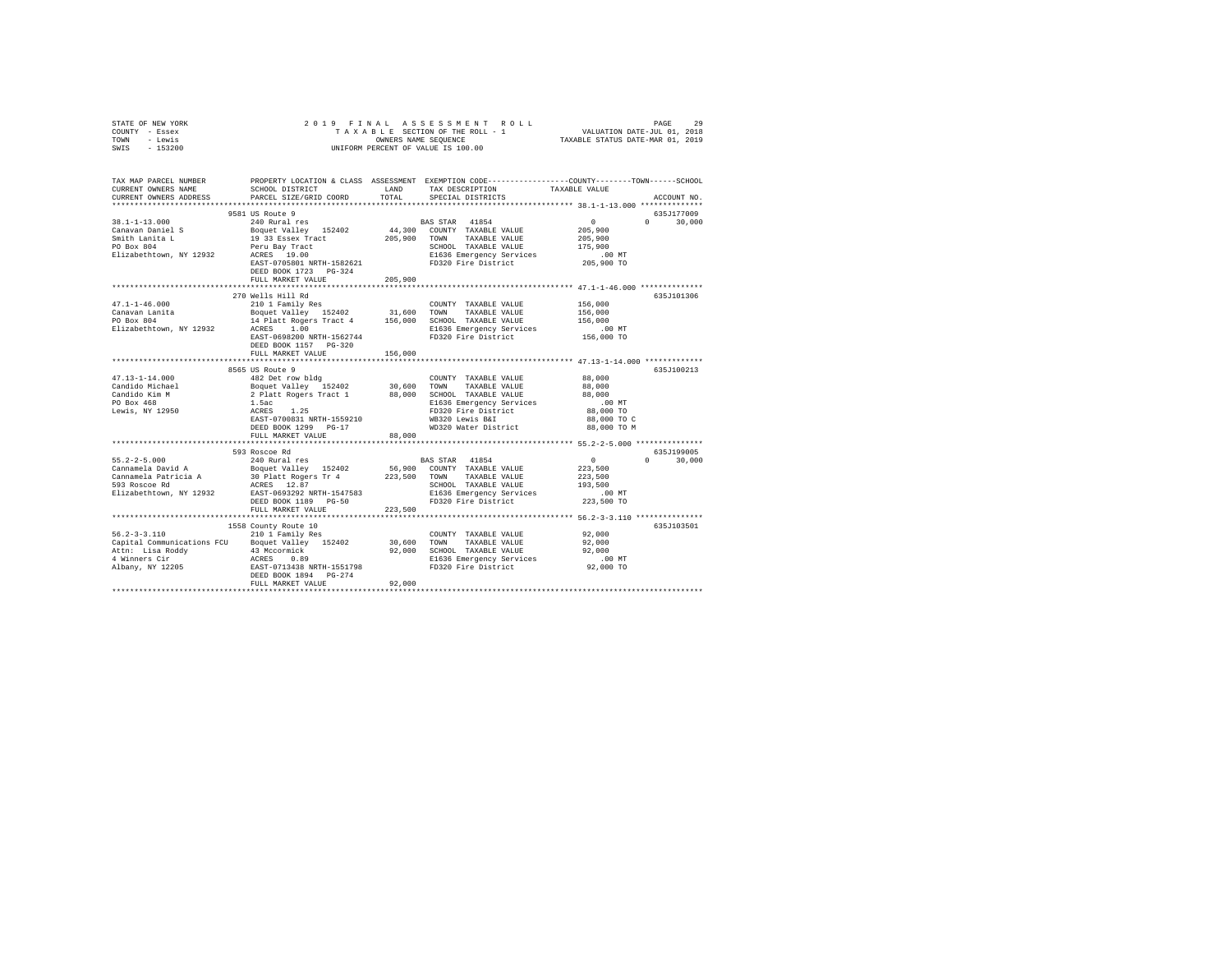| STATE OF NEW YORK<br>- Essex<br>COUNTY<br>- Lewis<br>TOWN |                           |            | 2019 FINAL ASSESSMENT ROLL<br>TAXABLE SECTION OF THE ROLL - 1<br>OWNERS NAME SEQUENCE | VALUATION DATE-JUL 01, 2018<br>TAXABLE STATUS DATE-MAR 01, 2019 | 30<br>PAGE  |
|-----------------------------------------------------------|---------------------------|------------|---------------------------------------------------------------------------------------|-----------------------------------------------------------------|-------------|
| $-153200$<br>SWIS                                         |                           |            | UNIFORM PERCENT OF VALUE IS 100.00                                                    |                                                                 |             |
|                                                           |                           |            |                                                                                       |                                                                 |             |
|                                                           |                           |            |                                                                                       |                                                                 |             |
| TAX MAP PARCEL NUMBER                                     | PROPERTY LOCATION & CLASS | ASSESSMENT | EXEMPTION CODE-----------------COUNTY-------TOWN------SCHOOL                          |                                                                 |             |
| CURRENT OWNERS NAME                                       | SCHOOL DISTRICT           | LAND       | TAX DESCRIPTION                                                                       | TAXABLE VALUE                                                   |             |
| CURRENT OWNERS ADDRESS                                    | PARCEL SIZE/GRID COORD    | TOTAL      | SPECIAL DISTRICTS                                                                     |                                                                 | ACCOUNT NO. |
|                                                           |                           |            |                                                                                       |                                                                 |             |
|                                                           | 1559 County Route 10      |            |                                                                                       |                                                                 | 6357019003  |
| $56.2 - 3 - 3.120$                                        | 312 Vac w/imprv           |            | TAXABLE VALUE<br>COUNTY                                                               | 30,200                                                          |             |
| Capital Communications FCU                                | Boquet Valley 152402      | 20,000     | TOWN<br>TAXABLE VALUE                                                                 | 30,200                                                          |             |
| Attn: Lisa Roddy                                          | 43 Mccormick              | 30,200     | SCHOOL TAXABLE VALUE                                                                  | 30,200                                                          |             |
| 4 Winners Cir                                             | ACRES 1.46                |            | E1636 Emergency Services                                                              | .00 MT                                                          |             |
| Albany, NY 12205                                          | EAST-0713580 NRTH-1551920 |            | FD320 Fire District                                                                   | 30.200 TO                                                       |             |

| Albany, NY 12205               | EAST-0713580 NRTH-1551920<br>DEED BOOK 1440 PG-255<br>FULL MARKET VALUE                                        | FD320 Fire District<br>30, 200 |                                 | 30,200 TO         |                             |  |
|--------------------------------|----------------------------------------------------------------------------------------------------------------|--------------------------------|---------------------------------|-------------------|-----------------------------|--|
|                                |                                                                                                                |                                |                                 |                   |                             |  |
|                                | 29 Cutting Rd                                                                                                  |                                |                                 |                   | 635J191008                  |  |
| 55.2-1-19.220                  |                                                                                                                |                                | COUNTY TAXABLE VALUE            | 84,700            |                             |  |
| Carlough Jerry D               | 210 1 Family Res COUNTY<br>Boquet Valley 152402 33,500 TOWN                                                    |                                | TAXABLE VALUE                   | 84,700            |                             |  |
| Carlough Lynnann               |                                                                                                                | 84,700 SCHOOL TAXABLE VALUE    |                                 | 84,700            |                             |  |
| 4 Dorsman Dr                   | 30 Platt Rogers Tr 4<br>ACRES 2.89                                                                             |                                | E1636 Emergency Services        | $.00$ MT          |                             |  |
|                                | Clifton Park, NY 12065 EAST-0694912 NRTH-1548170                                                               |                                | FD320 Fire District             | 84,700 TO         |                             |  |
|                                | DEED BOOK 974 PG-232                                                                                           |                                |                                 |                   |                             |  |
|                                | FULL MARKET VALUE                                                                                              | 84,700                         |                                 |                   |                             |  |
|                                |                                                                                                                |                                |                                 |                   |                             |  |
|                                | 8530 US Route 9                                                                                                |                                |                                 |                   | 635.T103102                 |  |
| 47.13-2-30.031                 |                                                                                                                |                                | COUNTY TAXABLE VALUE            | 99.400            |                             |  |
| Carson Kevin J                 | 210 1 Family Res<br>Boquet Valley 152402 36,200 TOWN<br>2 Platt Rogers Tract 1 99,400 SCHOOL                   |                                | TAXABLE VALUE                   | 99,400            |                             |  |
| 49 Greenough Rd                |                                                                                                                |                                | SCHOOL TAXABLE VALUE            | 99,400            |                             |  |
|                                | North Hudson, NY 12855 $\overline{ACRES}$ 1.20 BANK LERETA                                                     |                                | E1636 Emergency Services        | .00 MT            |                             |  |
|                                | EAST-0700992 NRTH-1558168                                                                                      |                                | FD320 Fire District             | 99,400 TO         |                             |  |
|                                | DEED BOOK 1294 PG-198                                                                                          |                                | WB320 Lewis B&I                 | 99,400 TO C       |                             |  |
|                                | FULL MARKET VALUE                                                                                              | 99,400 WD320 Water District    |                                 | 99,400 TO M       |                             |  |
|                                |                                                                                                                |                                |                                 |                   |                             |  |
| $47.2 - 1 - 58.120$            | 41 Hulbert Rd                                                                                                  |                                |                                 | $0 \qquad \qquad$ | 635Z005001<br>$0 \t 30.000$ |  |
| Cassavaugh Andrew J            |                                                                                                                |                                |                                 | 158,000           |                             |  |
|                                | Cassavaugh Jennifer Law South Cassavaugh Jennifer Law South Cassavaugh Jennifer Law South State Law South Cass |                                | TAXABLE VALUE                   | 158,000           |                             |  |
| 41 Hulbert Rd                  | ACRES 4.14                                                                                                     |                                | SCHOOL TAXABLE VALUE            | 128,000           |                             |  |
|                                | Westport, NY 12993 EAST-0713170 NRTH-1563320                                                                   |                                | E1636 Emergency Services .00 MT |                   |                             |  |
|                                | DEED BOOK 1404 PG-145                                                                                          |                                | FD320 Fire District 158,000 TO  |                   |                             |  |
|                                | FULL MARKET VALUE 158,000                                                                                      |                                |                                 |                   |                             |  |
|                                |                                                                                                                |                                |                                 |                   |                             |  |
|                                | 159 Hulbert Rd                                                                                                 |                                |                                 |                   | 635.T100513                 |  |
| $47.2 - 1 - 41.000$            |                                                                                                                |                                |                                 | $\sim$ 0          | $0 \t 30.000$               |  |
| Cassavaugh Carmen R            |                                                                                                                |                                |                                 | 142,000           |                             |  |
| 159 Hulbert Rd                 | 37 Platt Rogers 142,000 TOWN                                                                                   |                                | TAXABLE VALUE                   | 142,000           |                             |  |
| Westport, NY 12993 ACRES 58.60 |                                                                                                                |                                | SCHOOL TAXABLE VALUE            | 112,000           |                             |  |
|                                | EAST-0716345 NRTH-1563158                                                                                      |                                | E1636 Emergency Services .00 MT |                   |                             |  |
|                                | DEED BOOK 1035 PG-264                                                                                          |                                | FD320 Fire District             | 142,000 TO        |                             |  |
|                                | FULL MARKET VALUE                                                                                              | 142,000                        |                                 |                   |                             |  |
|                                |                                                                                                                |                                |                                 |                   |                             |  |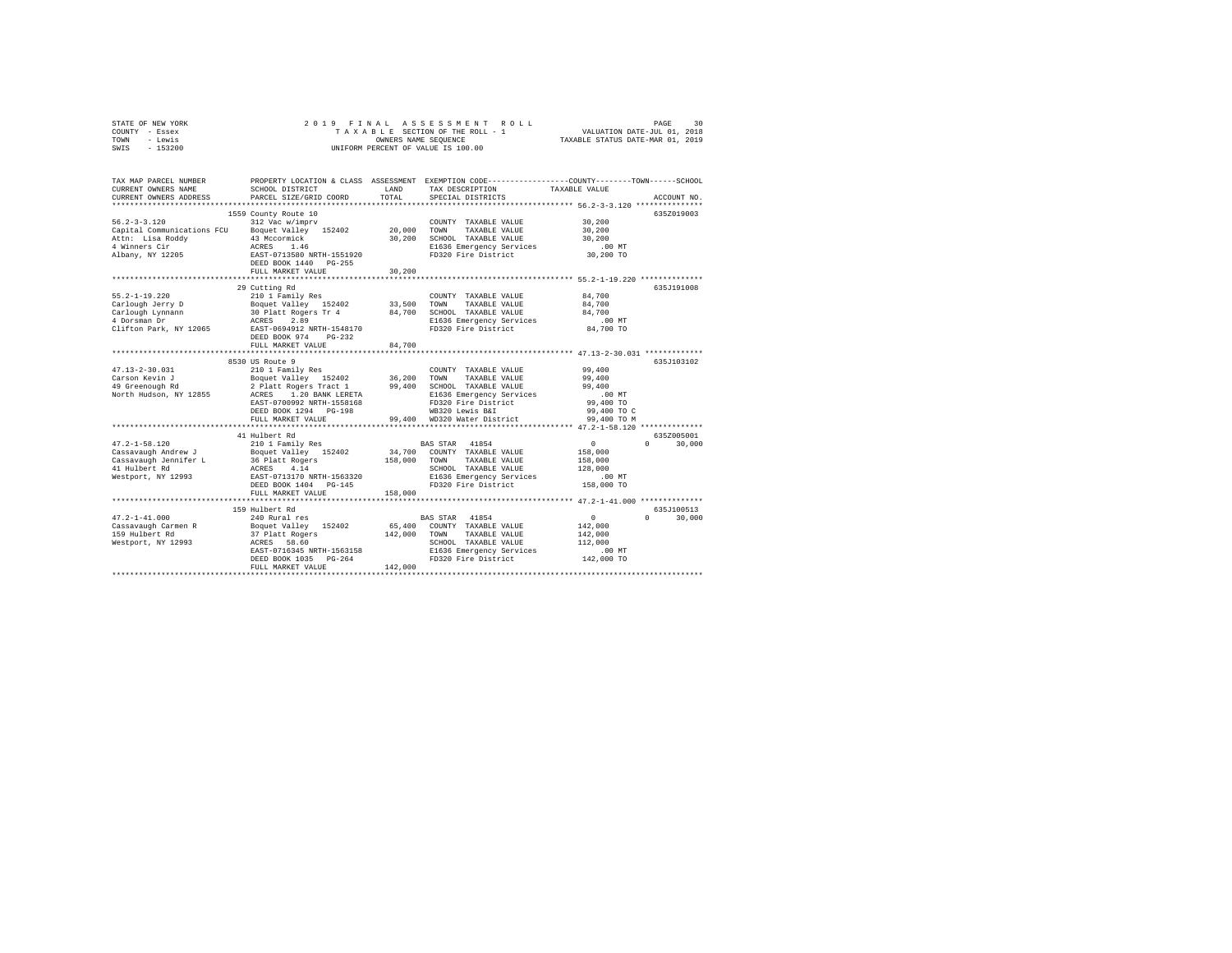| STATE OF NEW YORK      | 2019 FINAL                                                                |         | ASSESSMENT ROLL                                                                                 |               |             |  |  |
|------------------------|---------------------------------------------------------------------------|---------|-------------------------------------------------------------------------------------------------|---------------|-------------|--|--|
| COUNTY - Essex         | PAGE 31<br>VALUATION DATE-JUL 01, 2018<br>TAXABLE SECTION OF THE ROLL - 1 |         |                                                                                                 |               |             |  |  |
| TOWN<br>- Lewis        | TAXABLE STATUS DATE-MAR 01, 2019<br>OWNERS NAME SEQUENCE                  |         |                                                                                                 |               |             |  |  |
| $-153200$<br>SWIS      | UNIFORM PERCENT OF VALUE IS 100.00                                        |         |                                                                                                 |               |             |  |  |
|                        |                                                                           |         |                                                                                                 |               |             |  |  |
|                        |                                                                           |         |                                                                                                 |               |             |  |  |
| TAX MAP PARCEL NUMBER  |                                                                           |         | PROPERTY LOCATION & CLASS ASSESSMENT EXEMPTION CODE---------------COUNTY-------TOWN------SCHOOL |               |             |  |  |
| CURRENT OWNERS NAME    | SCHOOL DISTRICT                                                           | LAND    | TAX DESCRIPTION                                                                                 | TAXABLE VALUE |             |  |  |
|                        |                                                                           |         |                                                                                                 |               |             |  |  |
| CURRENT OWNERS ADDRESS | PARCEL SIZE/GRID COORD                                                    | TOTAL   | SPECIAL DISTRICTS                                                                               |               | ACCOUNT NO. |  |  |
|                        |                                                                           |         |                                                                                                 |               |             |  |  |
|                        | Hulbert Rd                                                                |         |                                                                                                 |               | 635J178541  |  |  |
| $47.2 - 1 - 42.000$    | 314 Rural vac<10                                                          |         | COUNTY TAXABLE VALUE                                                                            | 19,800        |             |  |  |
| Cassavaugh Carmen R    | Boquet Valley 152402                                                      | 19,800  | TOWN<br>TAXABLE VALUE                                                                           | 19,800        |             |  |  |
| 159 Hulbert Rd         | 37 Platt Rogers                                                           |         | 19,800 SCHOOL TAXABLE VALUE                                                                     | 19,800        |             |  |  |
| Westport, NY 12993     | ACRES 1.30                                                                |         | E1636 Emergency Services                                                                        | $.00$ MT      |             |  |  |
|                        | EAST-0715840 NRTH-1563316                                                 |         | FD320 Fire District                                                                             | 19,800 TO     |             |  |  |
|                        | DEED BOOK 1035 PG-264                                                     |         |                                                                                                 |               |             |  |  |
|                        | FULL MARKET VALUE                                                         | 19,800  |                                                                                                 |               |             |  |  |
|                        |                                                                           |         |                                                                                                 |               |             |  |  |
|                        | 51 Hulbert Rd                                                             |         |                                                                                                 |               | 635J174012  |  |  |
| $47.2 - 1 - 55.000$    | 210 1 Family Res                                                          |         | ENH STAR 41834                                                                                  | 0             | 0 68,700    |  |  |
| Cassavaugh Eugene      | Boquet Valley 152402                                                      |         | 32,900 COUNTY TAXABLE VALUE                                                                     | 110,100       |             |  |  |
|                        |                                                                           |         |                                                                                                 |               |             |  |  |
| Cassavaugh Isabel      | 35 & 36 Platt Rogers                                                      |         | 110,100 TOWN TAXABLE VALUE                                                                      | 110,100       |             |  |  |
| 51 Hulbert Rd          | ACRES 2.30                                                                |         | SCHOOL TAXABLE VALUE                                                                            | 41,400        |             |  |  |
| Westport, NY 12993     | EAST-0713526 NRTH-1563234                                                 |         | E1636 Emergency Services                                                                        | $.00$ MT      |             |  |  |
|                        | DEED BOOK 555 PG-142                                                      |         | FD320 Fire District                                                                             | 110,100 TO    |             |  |  |
|                        | FULL MARKET VALUE                                                         | 110,100 |                                                                                                 |               |             |  |  |
|                        |                                                                           |         |                                                                                                 |               |             |  |  |
|                        | Hulbert Rd                                                                |         |                                                                                                 |               | 635Z005002  |  |  |
| $47.2 - 1 - 58.131$    | 314 Rural vac<10                                                          |         | COUNTY TAXABLE VALUE                                                                            | 1,400         |             |  |  |
| Cassavaugh Eugene      | Boquet Valley 152402<br>36 Platt Rogers                                   | 1,400   | TOWN<br>TAXABLE VALUE                                                                           | 1,400         |             |  |  |
| Aubin Sonja            |                                                                           |         | 1,400 SCHOOL TAXABLE VALUE                                                                      | 1,400         |             |  |  |
| 51 Hulbert Rd          |                                                                           |         | E1636 Emergency Services                                                                        | $.00$ MT      |             |  |  |
| Westport, NY 12993     | 1438/323<br>ACRES 1.42                                                    |         | FD320 Fire District                                                                             | 1,400 TO      |             |  |  |
|                        | EAST-0713291 NRTH-1563535                                                 |         |                                                                                                 |               |             |  |  |
|                        | DEED BOOK 1435 PG-218                                                     |         |                                                                                                 |               |             |  |  |
|                        | FULL MARKET VALUE                                                         | 1,400   |                                                                                                 |               |             |  |  |
|                        |                                                                           |         |                                                                                                 |               |             |  |  |
|                        | Hulbert Rd                                                                |         |                                                                                                 |               | 635Z015004  |  |  |
| $47.2 - 1 - 58.133$    | 314 Rural vac<10                                                          |         | COUNTY TAXABLE VALUE                                                                            | 2,400         |             |  |  |
|                        |                                                                           |         |                                                                                                 |               |             |  |  |
| Cassavaugh Eugene      | Boquet Valley 152402                                                      | 2,400   | TOWN<br>TAXABLE VALUE                                                                           | 2,400         |             |  |  |
| Aubin Sonja            | 36 Platt Rogers                                                           | 2,400   | SCHOOL TAXABLE VALUE                                                                            | 2,400         |             |  |  |
| 51 Hulbert Rd          | 1438/323<br>ACRES 2.44                                                    |         | E1636 Emergency Services                                                                        | .00 MT        |             |  |  |
| Westport, NY 12993     |                                                                           |         | FD320 Fire District                                                                             | 2,400 TO      |             |  |  |
|                        | EAST-0713705 NRTH-1563429                                                 |         |                                                                                                 |               |             |  |  |
|                        | DEED BOOK 1435 PG-218                                                     |         |                                                                                                 |               |             |  |  |
|                        | FULL MARKET VALUE                                                         | 2,400   |                                                                                                 |               |             |  |  |
|                        |                                                                           |         |                                                                                                 |               |             |  |  |
|                        | 122 Hulbert Rd                                                            |         |                                                                                                 |               | 635J100704  |  |  |
| $47.2 - 2 - 6.110$     | 322 Rural vac>10                                                          |         | COUNTY TAXABLE VALUE                                                                            | 54,000        |             |  |  |
| Cassavaugh Eugene      | Boquet Valley 152402                                                      | 54,000  | TOWN<br>TAXABLE VALUE                                                                           | 54,000        |             |  |  |
| Aubin Sonja            | 35 & 36 Platt Rogers                                                      |         | 54,000 SCHOOL TAXABLE VALUE                                                                     | 54,000        |             |  |  |
| 51 Hulbert Rd          | 1438/323                                                                  |         | E1636 Emergency Services                                                                        | .00MT         |             |  |  |
| Westport, NY 12993     | ACRES 60.00                                                               |         | FD320 Fire District                                                                             | 54,000 TO     |             |  |  |
|                        | EAST-0714738 NRTH-1562108                                                 |         |                                                                                                 |               |             |  |  |
|                        | DEED BOOK 1435 PG-218                                                     |         |                                                                                                 |               |             |  |  |
|                        | FULL MARKET VALUE                                                         | 54,000  |                                                                                                 |               |             |  |  |
|                        |                                                                           |         |                                                                                                 |               |             |  |  |
|                        |                                                                           |         |                                                                                                 |               |             |  |  |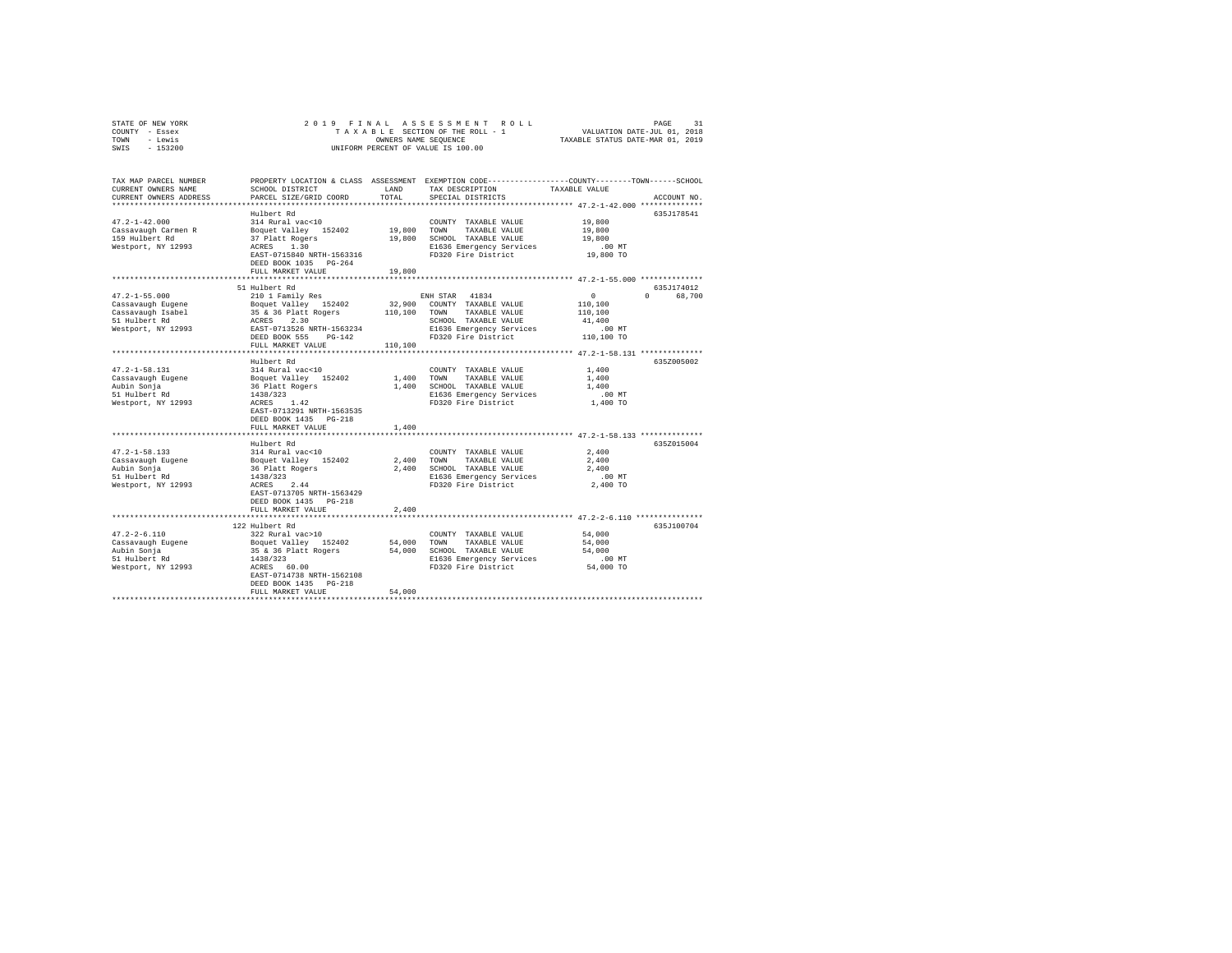| STATE OF NEW YORK                    | 2019 FINAL                                   |                   | ASSESSMENT ROLL                                                                                  |                                                                 | 32<br>PAGE            |
|--------------------------------------|----------------------------------------------|-------------------|--------------------------------------------------------------------------------------------------|-----------------------------------------------------------------|-----------------------|
| COUNTY - Essex                       |                                              |                   | TAXABLE SECTION OF THE ROLL - 1                                                                  |                                                                 |                       |
| TOWN<br>- Lewis                      |                                              |                   | OWNERS NAME SEQUENCE                                                                             | VALUATION DATE-JUL 01, 2018<br>TAXABLE STATUS DATE-MAR 01, 2019 |                       |
| $-153200$<br>SWIS                    |                                              |                   | UNIFORM PERCENT OF VALUE IS 100.00                                                               |                                                                 |                       |
|                                      |                                              |                   |                                                                                                  |                                                                 |                       |
| TAX MAP PARCEL NUMBER                |                                              |                   | PROPERTY LOCATION & CLASS ASSESSMENT EXEMPTION CODE----------------COUNTY-------TOWN------SCHOOL |                                                                 |                       |
| CURRENT OWNERS NAME                  | SCHOOL DISTRICT                              | LAND              | TAX DESCRIPTION                                                                                  | TAXABLE VALUE                                                   |                       |
| CURRENT OWNERS ADDRESS               | PARCEL SIZE/GRID COORD                       | TOTAL             | SPECIAL DISTRICTS                                                                                |                                                                 | ACCOUNT NO.           |
|                                      |                                              |                   |                                                                                                  |                                                                 |                       |
|                                      | Hulbert Rd                                   |                   |                                                                                                  |                                                                 | 635Z006003            |
| $47.2 - 3 - 1.000$                   | 314 Rural vac<10                             |                   | COUNTY TAXABLE VALUE                                                                             | 1,200                                                           |                       |
| Cassavaugh Eugene                    | Boquet Valley 152402                         | 1,200 TOWN        | TAXABLE VALUE                                                                                    | 1,200                                                           |                       |
| Aubin Sonja                          | Platt Rogers                                 |                   | 1,200 SCHOOL TAXABLE VALUE                                                                       | 1,200                                                           |                       |
| 51 Hulbert Rd                        | 1438/313                                     |                   | E1636 Emergency Services                                                                         | .00 MT                                                          |                       |
| Westport, NY 12993                   | ACRES 1.20                                   |                   | FD320 Fire District                                                                              | 1,200 TO                                                        |                       |
|                                      | EAST-0714710 NRTH-1563852                    |                   |                                                                                                  |                                                                 |                       |
|                                      | DEED BOOK 1435 PG-218                        |                   |                                                                                                  |                                                                 |                       |
|                                      | FULL MARKET VALUE                            | 1,200             |                                                                                                  |                                                                 |                       |
|                                      |                                              |                   |                                                                                                  | ************ 47.2-3-2.000 ****************                      |                       |
|                                      | 115 Hulbert Rd                               |                   |                                                                                                  |                                                                 | 635Z006002            |
| $47.2 - 3 - 2.000$                   | 312 Vac w/imprv                              |                   | COUNTY TAXABLE VALUE                                                                             | 24,000                                                          |                       |
| Cassavaugh Eugene                    | Boquet Valley 152402                         | 23,900            | TOWN<br>TAXABLE VALUE                                                                            | 24,000                                                          |                       |
| 51 Hulbert Rd                        | Platt Rogers                                 | 24,000            | SCHOOL TAXABLE VALUE                                                                             | 24,000                                                          |                       |
| Westport, NY 12993                   | ACRES 5.40                                   |                   | E1636 Emergency Services<br>FD320 Fire District                                                  | $.00$ MT                                                        |                       |
|                                      | EAST-0714880 NRTH-1563240                    |                   |                                                                                                  | 24,000 TO                                                       |                       |
|                                      | FULL MARKET VALUE                            | 24,000            |                                                                                                  |                                                                 |                       |
|                                      |                                              |                   |                                                                                                  |                                                                 |                       |
|                                      | 321 Wells Hill Rd                            |                   |                                                                                                  |                                                                 | 635Z008007            |
| $47.1 - 3 - 3.000$                   | 260 Seasonal res                             |                   | COUNTY TAXABLE VALUE                                                                             | 20,600                                                          |                       |
| Cassavaugh Glen                      | Boquet Valley 152402                         | 20,100            | TOWN<br>TAXABLE VALUE                                                                            | 20,600                                                          |                       |
| 321 Wells Hill Rd                    | 14 Platt Rogers Tract                        | 20,600            | SCHOOL TAXABLE VALUE                                                                             | 20,600                                                          |                       |
| Lewis, NY 12950                      | ACRES<br>1.63                                |                   | E1636 Emergency Services                                                                         | $.00$ MT                                                        |                       |
|                                      | EAST-0699370 NRTH-1562810                    |                   | FD320 Fire District                                                                              | 20,600 TO                                                       |                       |
|                                      | DEED BOOK 1815 PG-211                        |                   |                                                                                                  |                                                                 |                       |
|                                      | FULL MARKET VALUE                            | 20,600            |                                                                                                  |                                                                 |                       |
|                                      |                                              |                   |                                                                                                  |                                                                 |                       |
|                                      | Hulbert Rd                                   |                   |                                                                                                  |                                                                 | 635J197003            |
| $47.2 - 3 - 3.000$                   | 311 Res vac land                             |                   | COUNTY TAXABLE VALUE                                                                             | 23,900                                                          |                       |
| Cassavaugh Julie A                   | Boquet Valley 152402                         | 23,900            | TOWN<br>TAXABLE VALUE                                                                            | 23,900                                                          |                       |
| 101 Hulburt Rd                       | 35 Platt Rogers                              | 23,900            | SCHOOL TAXABLE VALUE                                                                             | 23,900                                                          |                       |
| Westport, NY 12993                   | ACRES 5.40                                   |                   | E1636 Emergency Services<br>FD320 Fire District                                                  | $.00$ MT                                                        |                       |
|                                      | EAST-0714561 NRTH-1563191                    |                   |                                                                                                  | 23,900 TO                                                       |                       |
|                                      | DEED BOOK 1705 PG-265                        |                   |                                                                                                  |                                                                 |                       |
|                                      | FULL MARKET VALUE                            | 23,900            |                                                                                                  |                                                                 |                       |
|                                      | 101 Hulbert Rd                               |                   |                                                                                                  |                                                                 | 635J100603            |
|                                      |                                              |                   |                                                                                                  | $\circ$                                                         | $\Omega$ and $\Omega$ |
| $47.2 - 3 - 4.000$                   | 210 1 Family Res                             |                   | BAS STAR 41854                                                                                   |                                                                 | 30,000                |
| Cassavaugh Julie A<br>101 Hulburt Rd | Boquet Valley 152402<br>35 & 36 Platt Rogers | 32,600<br>127,500 | COUNTY TAXABLE VALUE<br>TOWN TAXABLE VALUE                                                       | 127,500<br>127,500                                              |                       |
| Westport, NY 12993                   | ACRES<br>2.00                                |                   |                                                                                                  | 97.500                                                          |                       |
|                                      | EAST-0714548 NRTH-1563771                    |                   | SCHOOL TAXABLE VALUE<br>E1636 Emergency Services                                                 | .00MT                                                           |                       |
|                                      | DEED BOOK 1705 PG-265                        |                   | FD320 Fire District                                                                              | 127,500 TO                                                      |                       |
|                                      | FULL MARKET VALUE                            | 127,500           |                                                                                                  |                                                                 |                       |
|                                      |                                              |                   |                                                                                                  |                                                                 |                       |
|                                      |                                              |                   |                                                                                                  |                                                                 |                       |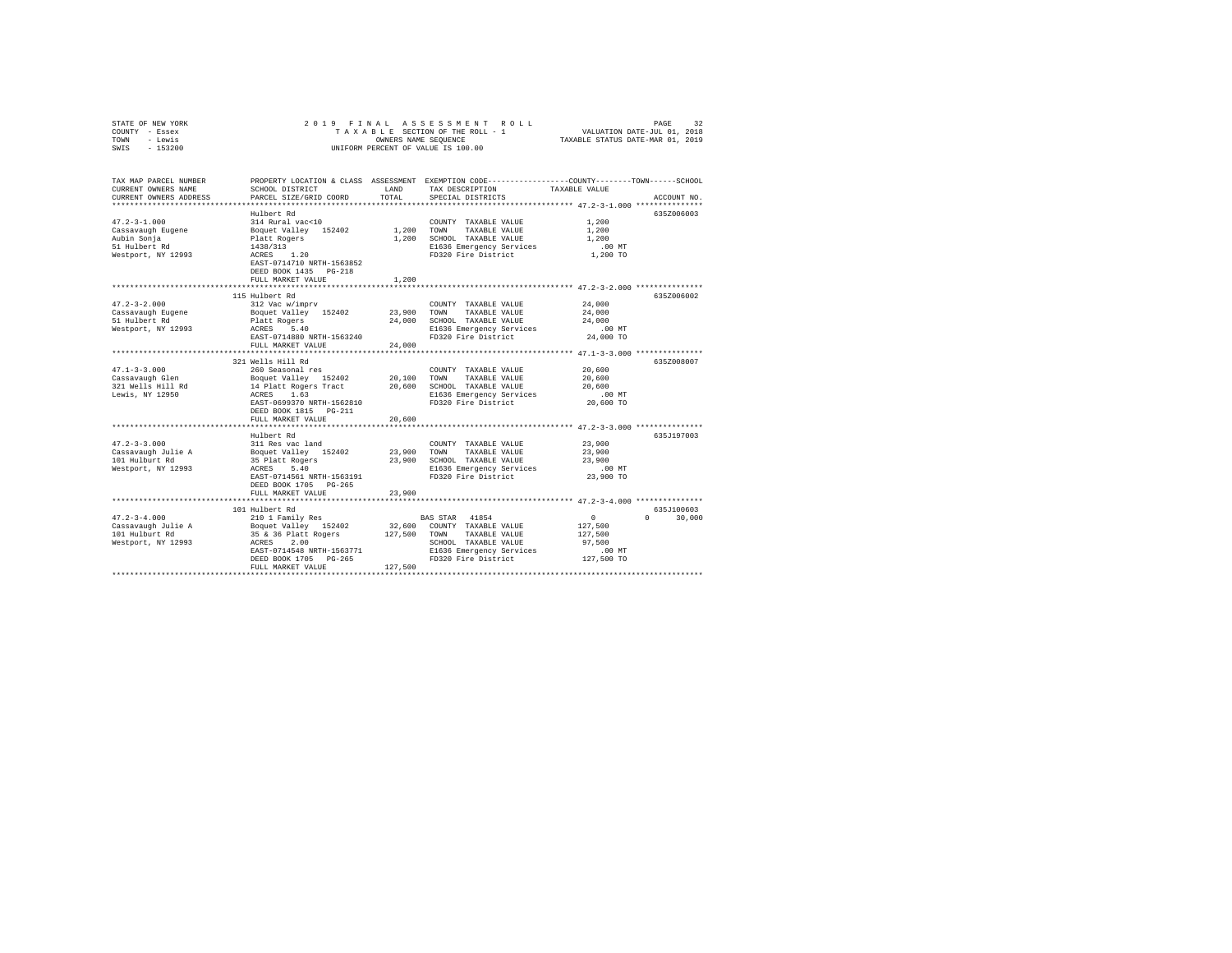| TOWN<br>- Lewis<br>SWIS - 153200                                                                                                                                                                                              | UNIFORM PERCENT OF VALUE IS 100.00                                                             | TAXABLE STATUS DATE-MAR 01, 2019 |                                                                |                                                        |               |
|-------------------------------------------------------------------------------------------------------------------------------------------------------------------------------------------------------------------------------|------------------------------------------------------------------------------------------------|----------------------------------|----------------------------------------------------------------|--------------------------------------------------------|---------------|
| TAX MAP PARCEL NUMBER                                                                                                                                                                                                         | PROPERTY LOCATION & CLASS ASSESSMENT EXEMPTION CODE---------------COUNTY-------TOWN-----SCHOOL |                                  |                                                                |                                                        |               |
| CURRENT OWNERS NAME                                                                                                                                                                                                           | SCHOOL DISTRICT                                                                                | LAND                             | TAX DESCRIPTION                                                | TAXABLE VALUE                                          |               |
| CURRENT OWNERS ADDRESS                                                                                                                                                                                                        | PARCEL SIZE/GRID COORD                                                                         | TOTAL                            | SPECIAL DISTRICTS                                              |                                                        | ACCOUNT NO.   |
|                                                                                                                                                                                                                               | 9177 US Route 9                                                                                |                                  |                                                                |                                                        | 635J188009    |
| $38.3 - 1 - 42.000$                                                                                                                                                                                                           | 220 2 Family Res                                                                               |                                  | COUNTY TAXABLE VALUE                                           | 157,400                                                |               |
| Cassavaugh Tanner A                                                                                                                                                                                                           |                                                                                                | 38,600 TOWN                      | TAXABLE VALUE                                                  | 157,400                                                |               |
| Cassavaugh Morgyn L                                                                                                                                                                                                           | Boquet Valley 152402<br>11 & 12 Essex Tract<br>ACRES 8.50 BANK GFNB&T                          |                                  | 157,400 SCHOOL TAXABLE VALUE                                   | 157,400                                                |               |
| 9177 US Route 9                                                                                                                                                                                                               |                                                                                                |                                  | E1636 Emergency Services                                       | .00 MT                                                 |               |
| Lewis, NY 12950                                                                                                                                                                                                               | EAST-0704191 NRTH-1573811                                                                      |                                  | FD320 Fire District                                            | 157,400 TO                                             |               |
|                                                                                                                                                                                                                               | DEED BOOK 1904 PG-209                                                                          |                                  |                                                                |                                                        |               |
|                                                                                                                                                                                                                               | FULL MARKET VALUE                                                                              | 157,400                          |                                                                |                                                        |               |
|                                                                                                                                                                                                                               | Carlott Rd                                                                                     |                                  |                                                                |                                                        | 635.T190020   |
| $46.4 - 1 - 6.500$                                                                                                                                                                                                            | 314 Rural vac<10                                                                               |                                  | COUNTY TAXABLE VALUE                                           | 21,500                                                 |               |
| Cassimeris Lynne U                                                                                                                                                                                                            | Boquet Valley 152402                                                                           | 21,500                           | TOWN<br>TAXABLE VALUE                                          | 21,500                                                 |               |
| 1708 Watkins St                                                                                                                                                                                                               | 22 Platt Rogers Tr 4 21,500<br>ACRES 2.99                                                      |                                  | SCHOOL TAXABLE VALUE                                           | 21,500                                                 |               |
| Bethlehem, PA 18017                                                                                                                                                                                                           |                                                                                                |                                  | E1636 Emergency Services                                       | .00MT                                                  |               |
|                                                                                                                                                                                                                               | EAST-0691721 NRTH-1557349                                                                      |                                  | FD320 Fire District                                            | 21,500 TO                                              |               |
|                                                                                                                                                                                                                               | DEED BOOK 947 PG-307                                                                           |                                  |                                                                |                                                        |               |
|                                                                                                                                                                                                                               | FULL MARKET VALUE<br>*************************                                                 | 21,500                           | ******************************** 29.4-1-15.000 *************** |                                                        |               |
|                                                                                                                                                                                                                               | 937 Reber Rd                                                                                   |                                  |                                                                |                                                        | 635J178513    |
| $29.4 - 1 - 15.000$                                                                                                                                                                                                           | 312 Vac w/imprv                                                                                |                                  | COUNTY TAXABLE VALUE                                           | 57,800                                                 |               |
| Chabert Nicholas G                                                                                                                                                                                                            | Willsboro 155201                                                                               | 44,800 TOWN                      | TAXABLE VALUE                                                  | 57,800                                                 |               |
| 15 Brookside Ln                                                                                                                                                                                                               | 69 Peru Bay Tract                                                                              | 57,800                           | SCHOOL TAXABLE VALUE                                           | 57,800                                                 |               |
| Dobbs Ferry, NY 10522                                                                                                                                                                                                         | 40ac                                                                                           |                                  | E1636 Emergency Services                                       | $.00$ MT                                               |               |
|                                                                                                                                                                                                                               | ACRES 43.50                                                                                    |                                  | FD320 Fire District                                            | 57,800 TO                                              |               |
|                                                                                                                                                                                                                               | EAST-0719212 NRTH-1588097<br>DEED BOOK 1706 PG-26                                              |                                  | WB320 Lewis B&I<br>WD320 Water District                        | 57,800 TO C<br>57,800 TO M                             |               |
|                                                                                                                                                                                                                               | FULL MARKET VALUE                                                                              | 57,800                           |                                                                |                                                        |               |
|                                                                                                                                                                                                                               |                                                                                                |                                  |                                                                |                                                        |               |
|                                                                                                                                                                                                                               | Moss Rd                                                                                        |                                  |                                                                |                                                        | 635J101408    |
| $38.4 - 1 - 7.000$                                                                                                                                                                                                            | 322 Rural vac>10                                                                               |                                  | COUNTY TAXABLE VALUE                                           | 60,000                                                 |               |
|                                                                                                                                                                                                                               |                                                                                                |                                  |                                                                | 60,000                                                 |               |
| University of the services of the services of the services of the services of the services of the services of the services of the services of the services of the services of the services of the services of the services of |                                                                                                |                                  |                                                                | 60,000                                                 |               |
|                                                                                                                                                                                                                               |                                                                                                |                                  |                                                                | $.00$ MT                                               |               |
| Lake George, NY 12845-6918 EAST-0712700 NRTH-1573739                                                                                                                                                                          | DEED BOOK 971 PG-342                                                                           |                                  | FD320 Fire District                                            | 60,000 TO                                              |               |
|                                                                                                                                                                                                                               | FULL MARKET VALUE                                                                              | 60,000                           |                                                                |                                                        |               |
|                                                                                                                                                                                                                               | *************************                                                                      |                                  |                                                                | ************************* 55.2-1-26.000 ************** |               |
|                                                                                                                                                                                                                               | 556 Roscoe Rd                                                                                  |                                  |                                                                |                                                        | 635J175011    |
| $55.2 - 1 - 26.000$                                                                                                                                                                                                           | 240 Rural res                                                                                  |                                  | BAS STAR 41854                                                 | $\sim$ 0                                               | $0 \t 30.000$ |
| Chapla John Life Us                                                                                                                                                                                                           | 240 Kurai 150<br>Boquet Valley 152402 72,400 COUNTY<br>29 Platt Rogers Tract 4 136,000 TOWN    |                                  | 72,400 COUNTY TAXABLE VALUE                                    | 136,000                                                |               |
| Walsh Heather<br>556 Roscoe Rd                                                                                                                                                                                                |                                                                                                |                                  | TAXABLE VALUE                                                  | 136,000                                                |               |
|                                                                                                                                                                                                                               | 1911/315 Life Use To<br>1911/315 Life one<br>John Chapla<br>- 25.20                            |                                  | SCHOOL TAXABLE VALUE                                           | 106,000                                                |               |
| Elizabethtown, NY 12932                                                                                                                                                                                                       |                                                                                                |                                  | E1636 Emergency Services<br>FD320 Fire District                | .00 MT<br>136,000 TO                                   |               |
|                                                                                                                                                                                                                               | EAST-0692662 NRTH-1546159                                                                      |                                  |                                                                |                                                        |               |
|                                                                                                                                                                                                                               | DEED BOOK 1911    PG-315                                                                       |                                  |                                                                |                                                        |               |
|                                                                                                                                                                                                                               | FULL MARKET VALUE                                                                              | 136,000                          |                                                                |                                                        |               |
|                                                                                                                                                                                                                               |                                                                                                |                                  |                                                                |                                                        |               |

STATE OF NEW YORK 2 0 1 9 F I N A L A S S E S S M E N T R O L L PAGE 33 COUNTY - Essex T A X A B L E SECTION OF THE ROLL - 1 VALUATION DATE-JUL 01, 2018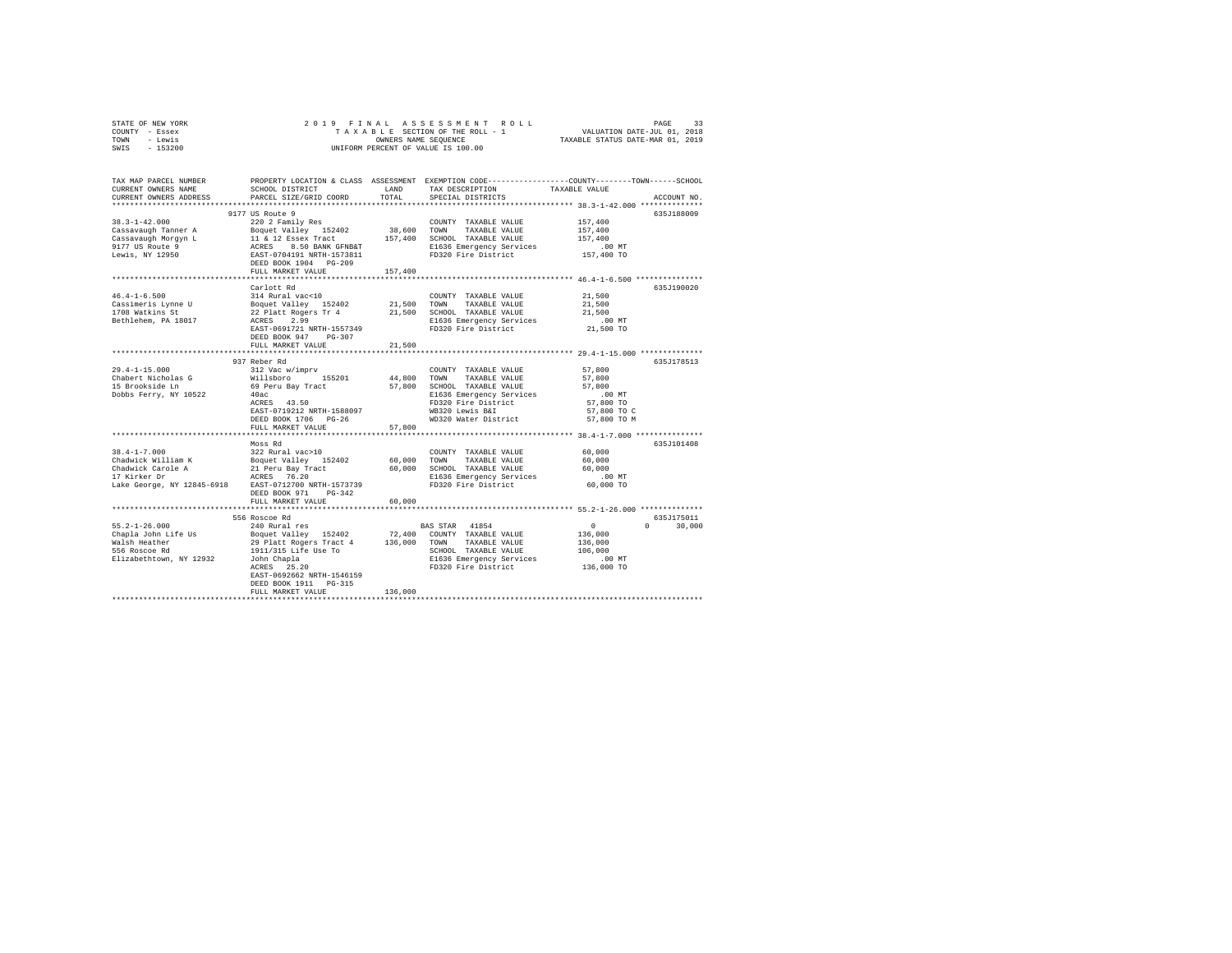| STATE OF NEW YORK<br>COUNTY - Essex<br>TOWN<br>- Lewis<br>SWIS - 153200                                                                                                                                                                  | 2019 FINAL                                                                                                                                                                                                                                                                                                                                                                            | OWNERS NAME SEOUENCE                             | ASSESSMENT ROLL<br>TAXABLE SECTION OF THE ROLL - 1<br>UNIFORM PERCENT OF VALUE IS 100.00                                                                                                                                                             | PAGE<br>VALUATION DATE-JUL 01, 2018<br>TAXABLE STATUS DATE-MAR 01, 2019                                                                    | 34 |
|------------------------------------------------------------------------------------------------------------------------------------------------------------------------------------------------------------------------------------------|---------------------------------------------------------------------------------------------------------------------------------------------------------------------------------------------------------------------------------------------------------------------------------------------------------------------------------------------------------------------------------------|--------------------------------------------------|------------------------------------------------------------------------------------------------------------------------------------------------------------------------------------------------------------------------------------------------------|--------------------------------------------------------------------------------------------------------------------------------------------|----|
| TAX MAP PARCEL NUMBER<br>CURRENT OWNERS NAME<br>CURRENT OWNERS ADDRESS                                                                                                                                                                   | SCHOOL DISTRICT<br>PARCEL SIZE/GRID COORD                                                                                                                                                                                                                                                                                                                                             | LAND<br>TOTAL                                    | TAX DESCRIPTION<br>SPECIAL DISTRICTS                                                                                                                                                                                                                 | PROPERTY LOCATION & CLASS ASSESSMENT EXEMPTION CODE---------------COUNTY-------TOWN------SCHOOL<br>TAXABLE VALUE<br>ACCOUNT NO.            |    |
|                                                                                                                                                                                                                                          |                                                                                                                                                                                                                                                                                                                                                                                       |                                                  |                                                                                                                                                                                                                                                      |                                                                                                                                            |    |
|                                                                                                                                                                                                                                          | 8583 US Route 9                                                                                                                                                                                                                                                                                                                                                                       |                                                  |                                                                                                                                                                                                                                                      | 635J102107                                                                                                                                 |    |
| $47.13 - 1 - 10.000$<br>Chapuk Amy E<br>PO Box 901<br>Elizabethtown, NY 12932                                                                                                                                                            | 210 1 Family Res<br>Boquet Valley 152402<br>2 Platt Rogers Tract 1<br>1244/117 Release Of Lien<br>ACRES 1.30<br>EAST-0701134 NRTH-1559620<br>DEED BOOK 1739 PG-66<br>FULL MARKET VALUE                                                                                                                                                                                                |                                                  | BAS STAR 41854<br>36,300 COUNTY TAXABLE VALUE<br>124,900 TOWN TAXABLE VALUE<br>SCHOOL TAXABLE VALUE<br>E1636 Emergency Services<br>FD320 Fire District<br>WB320 Lewis B&I<br>124,900 WD320 Water District                                            | 0<br>$\mathbf{a}$<br>30,000<br>124,900<br>124,900<br>94,900<br>$.00$ MT<br>124,900 TO<br>124,900 TO C<br>124,900 TO M                      |    |
|                                                                                                                                                                                                                                          |                                                                                                                                                                                                                                                                                                                                                                                       |                                                  |                                                                                                                                                                                                                                                      |                                                                                                                                            |    |
| $38.2 - 1 - 22.000$<br>Charette Edward G<br>Charette Betty J<br>308 S Washington Hwy Trlr 32 ACRES 4.00<br>Ashland, VA 23005<br>$47.1 - 1 - 39.200$<br>Christian Daniel E<br>Christian Judith P<br>8 Clark Ln<br>Elizabethtown, NY 12932 | 49 Deerhead Rd<br>314 Rural vac<10<br>Boquet Valley 152402<br>28 & 33 Peru Bay Tract 22,500<br>EAST-0708038 NRTH-1579845<br>DEED BOOK 1237 PG-285<br>FULL MARKET VALUE<br>8 Clark Ln<br>210 1 Family Res<br>Boquet Valley 152402<br>21 Platt Rogers Tract 4<br>Cole Lot Subdivision<br>Lot 2<br>ACRES 5.00<br>EAST-0697373 NRTH-1560162<br>DEED BOOK 1644 PG-173<br>FULL MARKET VALUE | 22,500<br>22,500<br>35,600<br>106,200<br>106,200 | COUNTY TAXABLE VALUE<br>TOWN<br>TAXABLE VALUE<br>SCHOOL TAXABLE VALUE<br>E1636 Emergency Services<br>FD320 Fire District<br>COUNTY TAXABLE VALUE<br>TOWN<br>TAXABLE VALUE<br>SCHOOL TAXABLE VALUE<br>E1636 Emergency Services<br>FD320 Fire District | 635J104013<br>22,500<br>22,500<br>22,500<br>$.00$ MT<br>22,500 TO<br>635Z000015<br>106,200<br>106,200<br>106,200<br>$.00$ MT<br>106,200 TO |    |
| $47.1 - 1 - 39.300$<br>Christian Daniel E<br>Christian Judith P<br>8 Clark Rd<br>Elizabethtown, NY 12932                                                                                                                                 | ************************<br>Muzzy Rd<br>311 Res vac land<br>Boquet Valley 152402<br>21 Platt Rogers Tract 4<br>Cole Lot Subdivision<br>Lot 2<br>ACRES<br>3.20<br>EAST-0697590 NRTH-1559572<br>DEED BOOK 1369 PG-79<br>FULL MARKET VALUE<br>***********************                                                                                                                    | 21,700<br>21,700<br>21,700                       | COUNTY TAXABLE VALUE<br>TAXABLE VALUE<br>TOWN<br>SCHOOL TAXABLE VALUE<br>E1636 Emergency Services<br>FD320 Fire District                                                                                                                             | ********************************** 47.1-1-39.300 **************<br>635Z000016<br>21,700<br>21,700<br>21,700<br>$.00$ MT<br>21,700 TO       |    |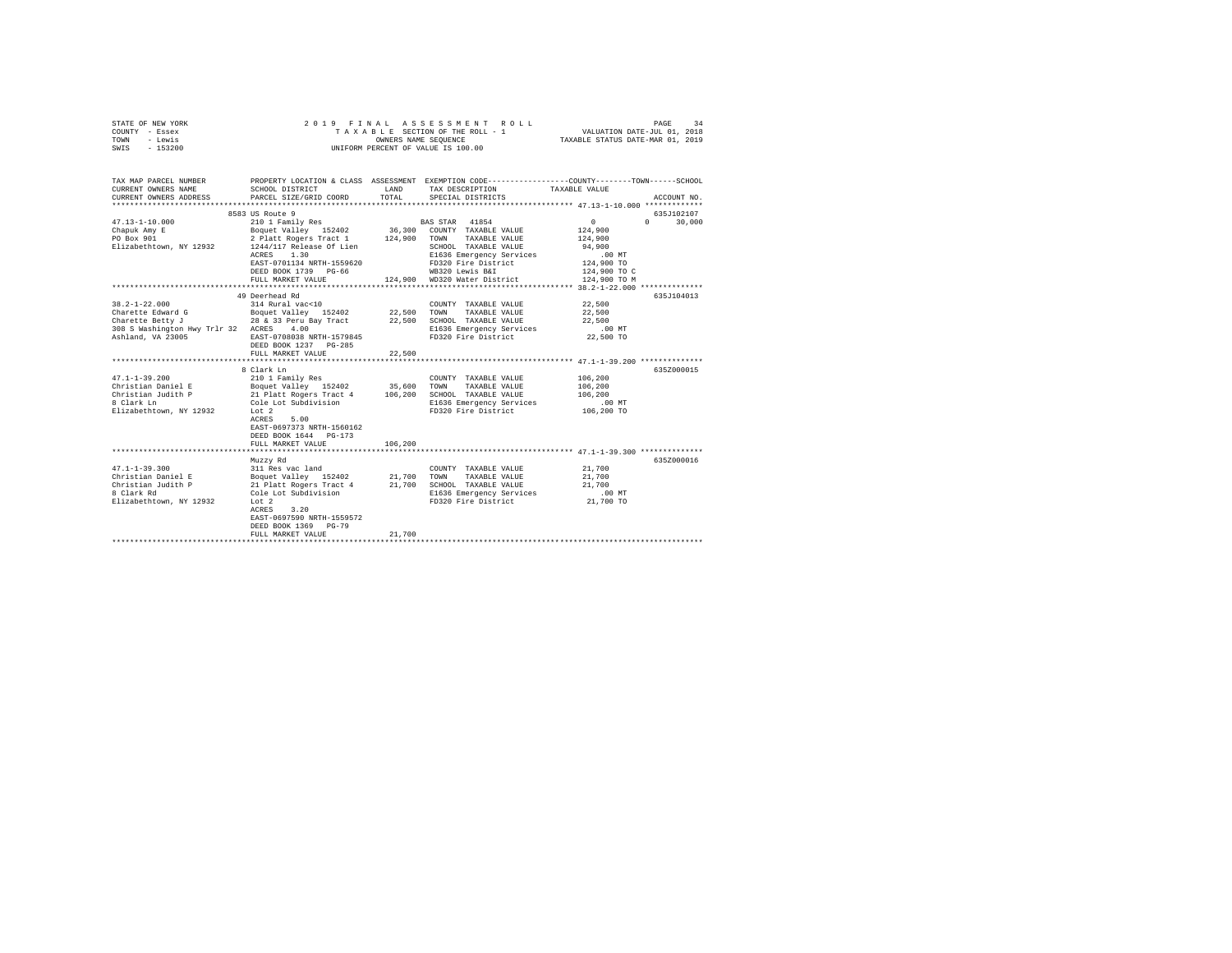| STATE OF NEW YORK<br>- Essex<br>COUNTY<br>- Lewis<br>TOWN<br>$-153200$<br>SWIS                      |                                                                                                                                        |                    | 2019 FINAL ASSESSMENT ROLL<br>TAXABLE SECTION OF THE ROLL - 1<br>OWNERS NAME SEOUENCE<br>UNIFORM PERCENT OF VALUE IS 100.00    | VALUATION DATE-JUL 01, 2018<br>TAXABLE STATUS DATE-MAR 01, 2019 | 35<br>PAGE  |
|-----------------------------------------------------------------------------------------------------|----------------------------------------------------------------------------------------------------------------------------------------|--------------------|--------------------------------------------------------------------------------------------------------------------------------|-----------------------------------------------------------------|-------------|
| TAX MAP PARCEL NUMBER<br>CURRENT OWNERS NAME                                                        | PROPERTY LOCATION & CLASS<br>SCHOOL DISTRICT<br>CURRENT OWNERS ADDRESS PARCEL SIZE/GRID COORD TOTAL                                    | ASSESSMENT<br>LAND | EXEMPTION CODE-----------------COUNTY-------TOWN------SCHOOL<br>TAX DESCRIPTION<br>SPECIAL DISTRICTS                           | TAXABLE VALUE                                                   | ACCOUNT NO. |
| $47.1 - 1 - 4.251$<br>Christian Gloria A<br>Christian Danny E<br>1010 Patch Dr<br>Newport, NC 28570 | 317 Wells Hill Rd<br>210 1 Family Res<br>Boquet Valley 152402<br>14 Platt Rogers Tract 4<br>1.32<br>ACRES<br>EAST-0699169 NRTH-1562735 | 31,900<br>95,800   | COUNTY<br>TAXABLE VALUE<br>TOWN<br>TAXABLE VALUE<br>SCHOOL<br>TAXABLE VALUE<br>E1636 Emergency Services<br>FD320 Fire District | 95,800<br>95,800<br>95,800<br>.00MT<br>95,800 TO                | 635J193004  |

| NCWPOLL, NG 20JIU                                                    | DEED BOOK 1498 PG-110<br>FULL MARKET VALUE                                                                                                                                              | 95,800  |                                                                                                                                                                                                                      | .                             |             |
|----------------------------------------------------------------------|-----------------------------------------------------------------------------------------------------------------------------------------------------------------------------------------|---------|----------------------------------------------------------------------------------------------------------------------------------------------------------------------------------------------------------------------|-------------------------------|-------------|
| $47.3 - 1 - 23.000$<br>PO Box 109A<br>Elizabethtown, NY 12932        | 687 Fox Run Rd<br>210 1 Family Res<br>Christian Todd M Boquet Valley 152402 34,400 TOWN<br>ACRES 3.78<br>EAST-0696500 NRTH-1555023<br>DEED BOOK 1063 PG-162<br>FULL MARKET VALUE 82,000 |         | COUNTY TAXABLE VALUE 82,000<br>TAXABLE VALUE<br>82,000<br>Lot 1 Platt Rogers Tr 1 82,000 SCHOOL TAXABLE VALUE<br>E1636 Emergency Services<br>FD320 Fire District                                                     | 82,000<br>.00 MT<br>82,000 TO | 635J188005  |
| $56.1 - 2 - 36.100$<br>Clark F Thomas                                | 8121 US Route 9<br>210 1 Family Res<br>Boquet Valley 152402 37,800 TOWN<br>EAST-0700282 NRTH-1548290<br>DEED BOOK 1756 PG-197<br>FULL MARKET VALUE                                      | 197,900 | COUNTY TAXABLE VALUE 197,900<br>TAXABLE VALUE 197,900<br>9 Platt Rogers Tract 1 197,900 SCHOOL TAXABLE VALUE 197,900<br>Rock City Falls, NY 12863 ACRES 7.54 Bl636 Emergency Services 197,900<br>FD320 Fire District | .00 MT<br>197,900 TO          | 635.7102914 |
| Clark Herbert<br>PO Box 477<br>Lewis, NY 12950                       | Wells Hill Rd<br>$47.1 - 1 - 45.100$ $322$ Rural vac > 10<br>Boquet Valley 152402 32,800 TOWN<br>ACRES 33.17<br>EAST-0698087 NRTH-1563678<br>DEED BOOK 1518 PG-9                        |         | COUNTY TAXABLE VALUE 32.800<br>TAXABLE VALUE 32,800<br>14 Platt Rogers Tract 4 32,800 SCHOOL TAXABLE VALUE 32,800<br>E1636 Emergency Services<br>FD320 Fire District                                                 | .00MT<br>32,800 TO            | 635J100511  |
| $38.4 - 1 - 37.200$<br>Clark Herbert J<br>239 Mason Rd<br>PO Box 477 | Moss Rd<br>314 Rural vac<10<br>Boquet Valley 152402 14,900 TOWN<br>ACRES 1.26<br>DEED BOOK 1594 PG-48<br>14,900<br>FULL MARKET VALUE                                                    |         | COUNTY TAXABLE VALUE<br>TAXABLE VALUE<br>Peru Bay Tract Lot 1 14,900 SCHOOL TAXABLE VALUE 14,900<br>E1636 Emergency Services<br>FD320 Fire District 14,900 TO                                                        | 14,900<br>14,900<br>$.00$ MT  | 635.7179019 |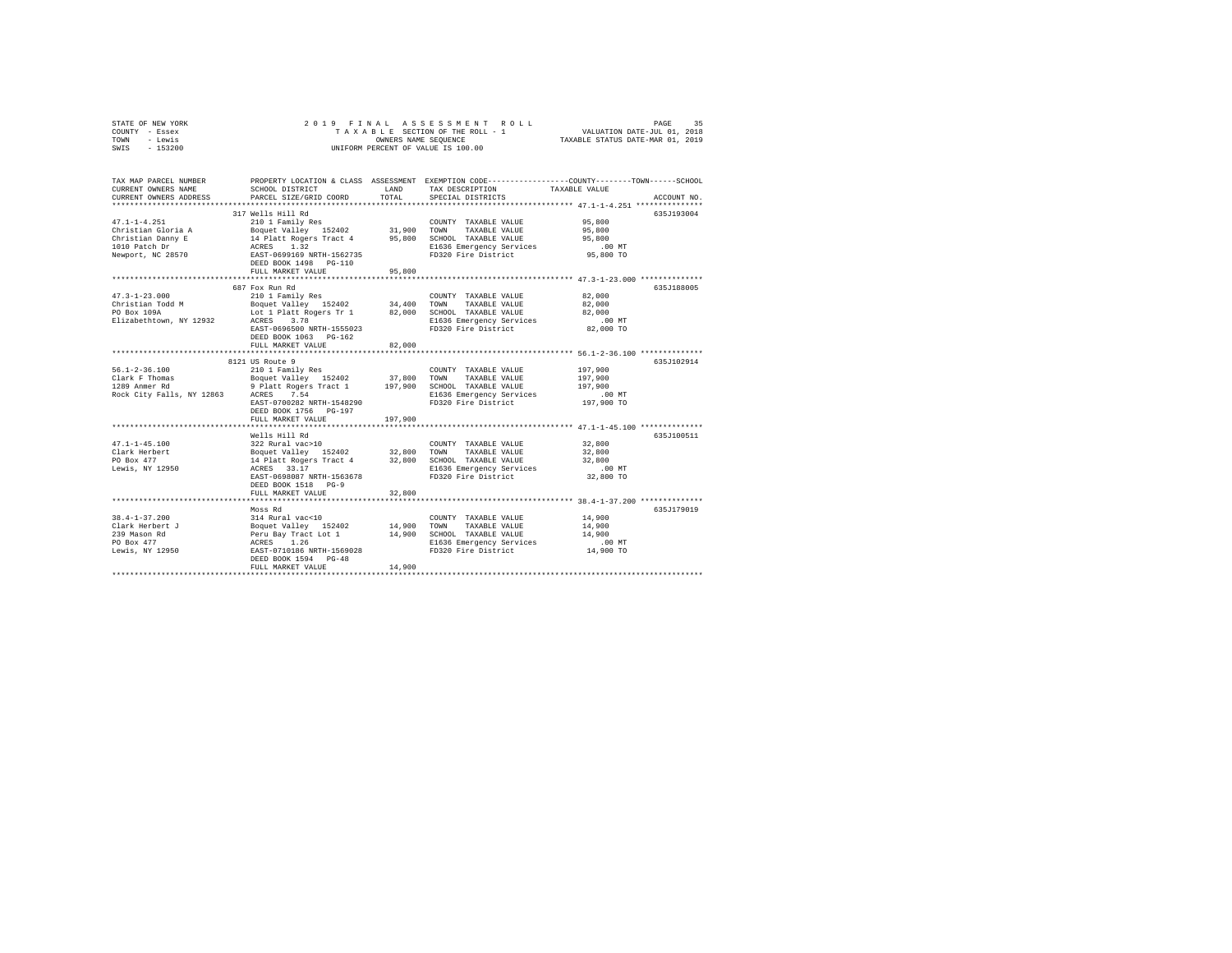|                | STATE OF NEW YORK |  |  | 2019 FINAL ASSESSMENT ROLL         |  |                                  | PAGE | 36 |
|----------------|-------------------|--|--|------------------------------------|--|----------------------------------|------|----|
| COUNTY - Essex |                   |  |  | TAXABLE SECTION OF THE ROLL - 1    |  | VALUATION DATE-JUL 01, 2018      |      |    |
| TOWN           | - Lewis           |  |  | OWNERS NAME SEOUENCE               |  | TAXABLE STATUS DATE-MAR 01, 2019 |      |    |
| SWTS           | - 153200          |  |  | UNIFORM PERCENT OF VALUE IS 100.00 |  |                                  |      |    |
|                |                   |  |  |                                    |  |                                  |      |    |

| TAX MAP PARCEL NUMBER  |                                                                                     |             | PROPERTY LOCATION & CLASS ASSESSMENT EXEMPTION CODE---------------COUNTY-------TOWN------SCHOOL                                                                                                                                      |                     |                                 |
|------------------------|-------------------------------------------------------------------------------------|-------------|--------------------------------------------------------------------------------------------------------------------------------------------------------------------------------------------------------------------------------------|---------------------|---------------------------------|
| CURRENT OWNERS NAME    | SCHOOL DISTRICT                                                                     | LAND        | TAX DESCRIPTION                                                                                                                                                                                                                      | TAXABLE VALUE       |                                 |
| CURRENT OWNERS ADDRESS | PARCEL SIZE/GRID COORD                                                              | TOTAL       | SPECIAL DISTRICTS                                                                                                                                                                                                                    |                     | ACCOUNT NO.                     |
|                        |                                                                                     |             |                                                                                                                                                                                                                                      |                     |                                 |
|                        | Hyde Rd                                                                             |             |                                                                                                                                                                                                                                      |                     | 635.T103714                     |
| $47.4 - 1 - 29.000$    | 311 Res vac land                                                                    |             | COUNTY TAXABLE VALUE 20,800                                                                                                                                                                                                          |                     |                                 |
| Clark Herbert J        | Boquet Valley 152402                                                                |             | 20,800 TOWN TAXABLE VALUE                                                                                                                                                                                                            | 20,800              |                                 |
| PO Box 477             | Boquet Valley 152402<br>5 Platt Rogers                                              |             | 20,800 SCHOOL TAXABLE VALUE                                                                                                                                                                                                          | 20,800              |                                 |
| Lewis, NY 12950        | ACRES 2.30                                                                          |             | E1636 Emergency Services<br>FD320 Fire District                                                                                                                                                                                      | $.00$ MT            |                                 |
|                        | EAST-0710241 NRTH-1556313                                                           |             |                                                                                                                                                                                                                                      | 20,800 TO           |                                 |
|                        | DEED BOOK 1454 PG-187                                                               |             |                                                                                                                                                                                                                                      |                     |                                 |
|                        | FULL MARKET VALUE                                                                   | 20,800      |                                                                                                                                                                                                                                      |                     |                                 |
|                        |                                                                                     |             |                                                                                                                                                                                                                                      |                     |                                 |
|                        | 243 Mason Rd                                                                        |             |                                                                                                                                                                                                                                      |                     | 635J191020                      |
| $48.1 - 2 - 6.000$     | 240 Rural res                                                                       |             | BAS STAR 41854                                                                                                                                                                                                                       | $\sim$ 0            | 30,000<br>$\cap$                |
| Clark Herbert J        | Boquet Valley 152402 60,700 COUNTY TAXABLE VALUE                                    |             |                                                                                                                                                                                                                                      | 183,900             |                                 |
| PO Box 477             |                                                                                     |             | TAXABLE VALUE                                                                                                                                                                                                                        | 183,900             |                                 |
| Lewis, NY 12950        | 40 Platt & Rogers 183,900 TOWN<br>ACRES 49.20 SCHOO                                 |             | SCHOOL TAXABLE VALUE                                                                                                                                                                                                                 | 153,900             |                                 |
|                        | EAST-0721125 NRTH-1566948                                                           |             | E1636 Emergency Services .00 MT                                                                                                                                                                                                      |                     |                                 |
|                        | DEED BOOK 1138 PG-306                                                               |             | FD320 Fire District                                                                                                                                                                                                                  | 183,900 TO          |                                 |
|                        | FULL MARKET VALUE                                                                   | 183,900     |                                                                                                                                                                                                                                      |                     |                                 |
|                        |                                                                                     |             |                                                                                                                                                                                                                                      |                     |                                 |
|                        | 169 Seventy Ln                                                                      |             |                                                                                                                                                                                                                                      |                     | 635.1102614                     |
| $46.2 - 1 - 26.000$    | 210 1 Family Res                                                                    |             | BAS STAR 41854                                                                                                                                                                                                                       | $\mathbf{0}$        | 30,000<br>$\Omega$ and $\Omega$ |
| Clark Ralph            |                                                                                     |             |                                                                                                                                                                                                                                      |                     |                                 |
| 169 Seventy Ln         |                                                                                     |             | 210 1 Family Res 210 22,600 COUNTY TAXABLE VALUE 55,000<br>17 Platt Rogers Tract 4 55,000 TOWN TAXABLE VALUE 55,000<br>17 Platt Rogers Tract 4 55,000 TOWN TAXABLE VALUE 55,000<br>RATE-0689314 NRTH-1567905 BCHOOL TAXABLE VALUE 25 |                     |                                 |
| PO Box 6               |                                                                                     |             |                                                                                                                                                                                                                                      |                     |                                 |
| Lewis, NY 12950        |                                                                                     |             |                                                                                                                                                                                                                                      | $.00$ MT            |                                 |
|                        |                                                                                     |             |                                                                                                                                                                                                                                      | 55,000 TO           |                                 |
|                        | FULL MARKET VALUE                                                                   | 55,000      |                                                                                                                                                                                                                                      |                     |                                 |
|                        |                                                                                     |             |                                                                                                                                                                                                                                      |                     |                                 |
|                        | Redmond Rd                                                                          |             |                                                                                                                                                                                                                                      |                     | 635J192004                      |
| $47.4 - 1 - 7.120$     | 314 Rural vac<10                                                                    |             | COUNTY TAXABLE VALUE                                                                                                                                                                                                                 | 23,500              |                                 |
| Cline Todd G           |                                                                                     |             | TAXABLE VALUE                                                                                                                                                                                                                        | 23,500              |                                 |
| 423 2nd St             |                                                                                     |             | 23,500 SCHOOL TAXABLE VALUE                                                                                                                                                                                                          | 23,500              |                                 |
| Cushing, OK 74023      | Boquet Valley 152402 23,500 TOWN<br>4 Platt Rogers 23,500 SCHOC<br>ACRES 8.00 B1636 |             | E1636 Emergency Services                                                                                                                                                                                                             | .00 MT              |                                 |
|                        | EAST-0709672 NRTH-1560830                                                           |             | FD320 Fire District                                                                                                                                                                                                                  | 23,500 TO           |                                 |
|                        | DEED BOOK 1469 PG-87                                                                |             |                                                                                                                                                                                                                                      |                     |                                 |
|                        | FULL MARKET VALUE                                                                   | 23,500      |                                                                                                                                                                                                                                      |                     |                                 |
|                        |                                                                                     |             |                                                                                                                                                                                                                                      |                     |                                 |
|                        | 906 Stowersville Rd                                                                 |             |                                                                                                                                                                                                                                      |                     | 635J104706                      |
| $47.2 - 1 - 51.100$    | 210 1 Family Res                                                                    |             | COUNTY TAXABLE VALUE                                                                                                                                                                                                                 | 50,000              |                                 |
| Coffin Deborah         |                                                                                     | 32,700 TOWN | TAXABLE VALUE                                                                                                                                                                                                                        | 50,000              |                                 |
| 1018 Curtis St         |                                                                                     |             | 50,000 SCHOOL TAXABLE VALUE                                                                                                                                                                                                          | 50,000              |                                 |
| Albany, CA 94706       | Boquet Valley 152402<br>36 Platt Rogers<br>ACRES 2.10                               |             | E1636 Emergency Services                                                                                                                                                                                                             |                     |                                 |
|                        | EAST-0713026 NRTH-1563545                                                           |             | FD320 Fire District                                                                                                                                                                                                                  | 00 MT.<br>50,000 TO |                                 |
|                        | DEED BOOK 1462 PG-162                                                               |             |                                                                                                                                                                                                                                      |                     |                                 |
|                        | FULL MARKET VALUE                                                                   | 50,000      |                                                                                                                                                                                                                                      |                     |                                 |
|                        |                                                                                     |             |                                                                                                                                                                                                                                      |                     |                                 |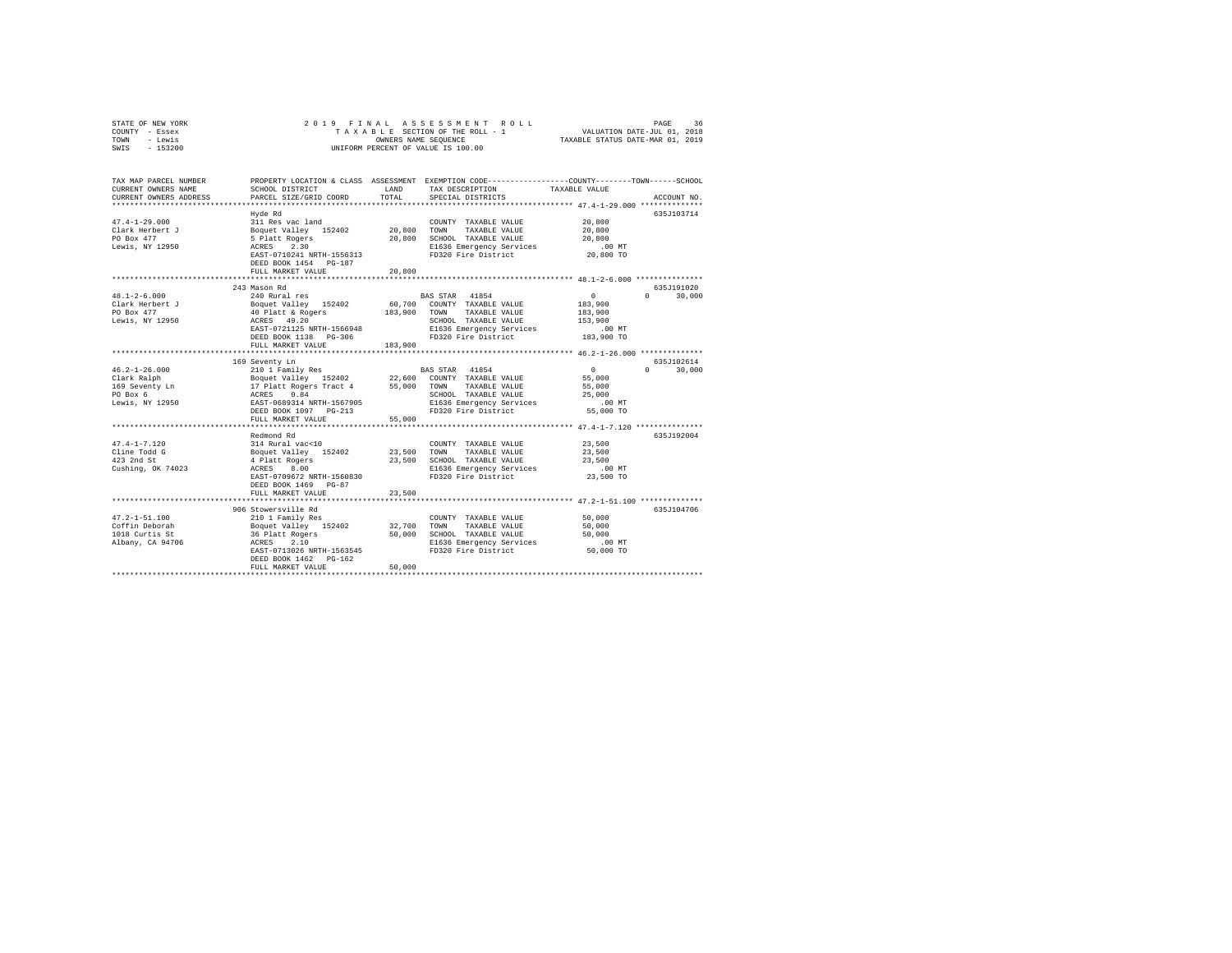| STATE OF NEW YORK | 2019 FINAL ASSESSMENT ROLL         | 37<br>PAGE                       |
|-------------------|------------------------------------|----------------------------------|
| COUNTY - Essex    | TAXABLE SECTION OF THE ROLL - 1    | VALUATION DATE-JUL 01, 2018      |
| TOWN<br>- Lewis   | OWNERS NAME SEOUENCE               | TAXABLE STATUS DATE-MAR 01, 2019 |
| $-153200$<br>SWIS | UNIFORM PERCENT OF VALUE IS 100.00 |                                  |

| TAX MAP PARCEL NUMBER<br>CURRENT OWNERS NAME                                | SCHOOL DISTRICT                                                                                                                                                | LAND       | TAX DESCRIPTION                                 | PROPERTY LOCATION & CLASS ASSESSMENT EXEMPTION CODE---------------COUNTY-------TOWN------SCHOOL<br>TAXABLE VALUE |
|-----------------------------------------------------------------------------|----------------------------------------------------------------------------------------------------------------------------------------------------------------|------------|-------------------------------------------------|------------------------------------------------------------------------------------------------------------------|
| CURRENT OWNERS ADDRESS                                                      | PARCEL SIZE/GRID COORD                                                                                                                                         | TOTAL      | SPECIAL DISTRICTS                               | ACCOUNT NO.                                                                                                      |
|                                                                             | 1558 County Route 10                                                                                                                                           |            |                                                 | 635Z019004                                                                                                       |
| $56.2 - 3 - 3.130$                                                          | 312 Vac w/imprv                                                                                                                                                |            | COUNTY TAXABLE VALUE                            | 5,900                                                                                                            |
| Coffin Linda L                                                              | Boquet Valley 152402                                                                                                                                           | 5,800 TOWN | TAXABLE VALUE                                   | 5,900                                                                                                            |
| 1558 CR 10                                                                  | 43 Mccormick                                                                                                                                                   |            | 5,900 SCHOOL TAXABLE VALUE                      | 5,900                                                                                                            |
| Lewis, NY 12950                                                             | ACRES 0.10                                                                                                                                                     |            | E1636 Emergency Services                        | $.00$ MT                                                                                                         |
|                                                                             |                                                                                                                                                                |            | FD320 Fire District                             | 5,900 TO                                                                                                         |
| EAST-0713485 NRTH-1551628<br>PRIOR OWNER ON 3/01/2019 DEED BOOK 1947 PG-290 |                                                                                                                                                                |            |                                                 |                                                                                                                  |
| Capital Communications FCU FULL MARKET VALUE                                |                                                                                                                                                                | 5,900      |                                                 |                                                                                                                  |
|                                                                             |                                                                                                                                                                |            |                                                 | ******************************** 56.2-3-3.211 **************                                                     |
|                                                                             | County Route 10                                                                                                                                                |            |                                                 | 635J187001                                                                                                       |
| $56.2 - 3 - 3.211$                                                          | 105 Vac farmland                                                                                                                                               |            | COUNTY TAXABLE VALUE                            | 29,200                                                                                                           |
| Coffin Linda L                                                              | Boquet Valley 152402                                                                                                                                           | 29,200     | TOWN<br>TAXABLE VALUE                           | 29,200                                                                                                           |
| 1793 Lakeshore Rd                                                           | 40 42 43 Mccormick<br>ACRES 26.50                                                                                                                              | 29,200     | SCHOOL TAXABLE VALUE                            | 29,200                                                                                                           |
| Essex, NY 12936                                                             |                                                                                                                                                                |            | E1636 Emergency Services<br>FD320 Fire District | $.00$ MT                                                                                                         |
|                                                                             | EAST-0712833 NRTH-1551756                                                                                                                                      |            |                                                 | 29,200 TO                                                                                                        |
|                                                                             | DEED BOOK 1500 PG-267                                                                                                                                          |            |                                                 |                                                                                                                  |
|                                                                             | FULL MARKET VALUE                                                                                                                                              | 29,200     |                                                 |                                                                                                                  |
|                                                                             |                                                                                                                                                                |            |                                                 |                                                                                                                  |
|                                                                             | 1568 County Route 10                                                                                                                                           |            |                                                 | 635J103412                                                                                                       |
| $56.2 - 3 - 4.000$                                                          | 270 Mfg housing                                                                                                                                                |            | COUNTY TAXABLE VALUE                            | 30,500                                                                                                           |
| Coffin Linda L                                                              | Boquet Valley 152402                                                                                                                                           | 29,500     | TOWN<br>TAXABLE VALUE                           | 30,500                                                                                                           |
| 1558 CR 10                                                                  | 40 & 43 Mccormick<br>ACRES 0.78                                                                                                                                | 30,500     | SCHOOL TAXABLE VALUE                            | 30,500                                                                                                           |
| Lewis, NY 12950                                                             |                                                                                                                                                                |            | E1636 Emergency Services                        | $.00$ MT                                                                                                         |
|                                                                             | EAST-0713575 NRTH-1551712                                                                                                                                      |            | FD320 Fire District                             | 30,500 TO                                                                                                        |
| PRIOR OWNER ON 3/01/2019 DEED BOOK 1947 PG-290                              |                                                                                                                                                                |            |                                                 |                                                                                                                  |
| Capital Communications FCU                                                  | FULL MARKET VALUE<br>**********************                                                                                                                    | 30,500     |                                                 |                                                                                                                  |
|                                                                             |                                                                                                                                                                |            |                                                 | *************************** 47.13-2-14.000 *************                                                         |
| $47.13 - 2 - 14.000$                                                        | 2 Fire House Ln<br>220 2 Family Res                                                                                                                            |            | BAS STAR 41854                                  | 635J100212<br>$\sim$ 0<br>$0 \t 30.000$                                                                          |
| Cole Lisa K                                                                 |                                                                                                                                                                |            | 27,000 COUNTY TAXABLE VALUE                     | 84,900                                                                                                           |
| 2 Firehouse Ln                                                              | 2007 - Maniley 152402 27,000 COUNTY TAXABLE VALUE<br>2 Platt Rogers Tract 1 84,900 TOUNTY TAXABLE VALUE<br>2 ACRES 0.20 BANK LERETA 24,900 TOUNN TAXABLE VALUE |            |                                                 | 84,900                                                                                                           |
| Lewis, NY 12950                                                             |                                                                                                                                                                |            | SCHOOL TAXABLE VALUE                            | 54,900                                                                                                           |
|                                                                             | EAST-0701212 NRTH-1559129                                                                                                                                      |            | E1636 Emergency Services                        | .00 MT                                                                                                           |
|                                                                             | DEED BOOK 1898 PG-272                                                                                                                                          |            | FD320 Fire District                             | 84,900 TO                                                                                                        |
|                                                                             | FULL MARKET VALUE                                                                                                                                              |            | 84.900 WB320 Lewis B&I                          | 84,900 TO C                                                                                                      |
|                                                                             |                                                                                                                                                                |            | WD320 Water District                            | 84,900 TO M                                                                                                      |
|                                                                             | **********************************                                                                                                                             |            |                                                 | **************** 38.1-1-21.100 **************                                                                    |
|                                                                             | 15 Pine Wood Way                                                                                                                                               |            |                                                 | 635J174007                                                                                                       |
| $38.1 - 1 - 21.100$                                                         |                                                                                                                                                                |            | BAS STAR 41854                                  | $\circ$<br>30,000<br>$\Omega$                                                                                    |
| Colegrove Tina M                                                            | 210 1 Family Res<br>Boquet Valley 152402                                                                                                                       |            | 34,400 COUNTY TAXABLE VALUE                     | 147,200                                                                                                          |
| 15 Pinewood Way                                                             | 14 Essex Tract                                                                                                                                                 |            | 147,200 TOWN TAXABLE VALUE                      | 147,200                                                                                                          |
| Lewis, NY 12950                                                             | Bldg <sub>2</sub>                                                                                                                                              |            | SCHOOL TAXABLE VALUE                            | 117,200                                                                                                          |
|                                                                             | 3.9ac                                                                                                                                                          |            | E1636 Emergency Services                        | .00 MT                                                                                                           |
|                                                                             | 3.80<br>ACRES                                                                                                                                                  |            | FD320 Fire District                             | 147,200 TO                                                                                                       |
|                                                                             | EAST-0706388 NRTH-1578460                                                                                                                                      |            |                                                 |                                                                                                                  |
|                                                                             | DEED BOOK 1359 PG-96                                                                                                                                           |            |                                                 |                                                                                                                  |
|                                                                             | FULL MARKET VALUE                                                                                                                                              | 147,200    |                                                 |                                                                                                                  |
|                                                                             |                                                                                                                                                                |            |                                                 |                                                                                                                  |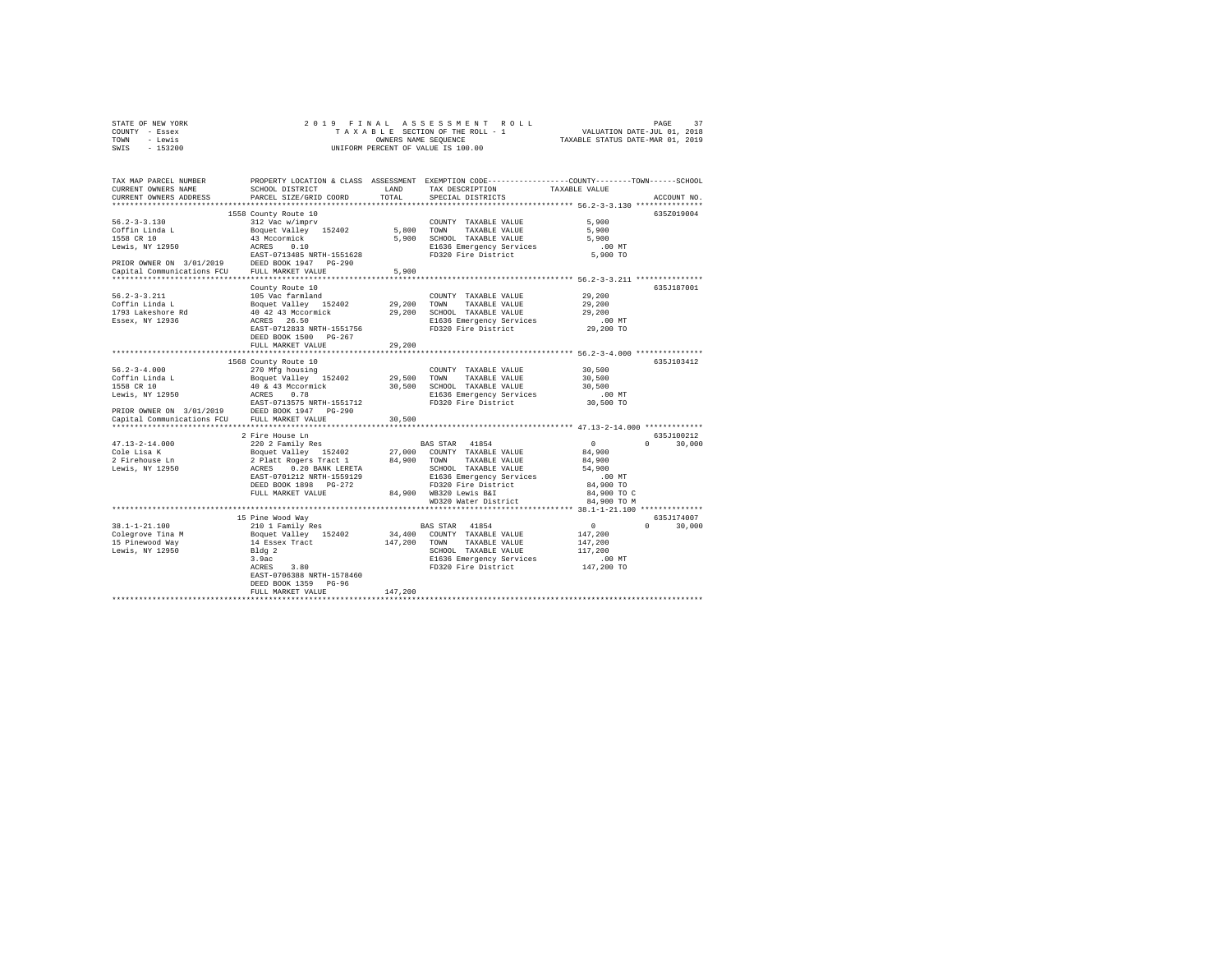| STATE OF NEW YORK | 2019 FINAL ASSESSMENT ROLL         | 38<br>PAGE                       |
|-------------------|------------------------------------|----------------------------------|
| COUNTY - Essex    | TAXABLE SECTION OF THE ROLL - 1    | VALUATION DATE-JUL 01, 2018      |
| TOWN<br>- Lewis   | OWNERS NAME SEOUENCE               | TAXABLE STATUS DATE-MAR 01, 2019 |
| $-153200$<br>SWIS | UNIFORM PERCENT OF VALUE IS 100.00 |                                  |

| TAX MAP PARCEL NUMBER<br>CURRENT OWNERS NAME<br>CURRENT OWNERS ADDRESS | SCHOOL DISTRICT<br>PARCEL SIZE/GRID COORD                                                                   | LAND<br>TOTAL | PROPERTY LOCATION & CLASS ASSESSMENT EXEMPTION CODE----------------COUNTY-------TOWN-----SCHOOL<br>TAX DESCRIPTION<br>SPECIAL DISTRICTS | TAXABLE VALUE | ACCOUNT NO.        |
|------------------------------------------------------------------------|-------------------------------------------------------------------------------------------------------------|---------------|-----------------------------------------------------------------------------------------------------------------------------------------|---------------|--------------------|
|                                                                        | 23 Discovery Way                                                                                            |               |                                                                                                                                         |               | 635Z007008         |
| $47.3 - 2 - 9.300$                                                     | 210 1 Family Res                                                                                            |               | VET COM CT 41131                                                                                                                        | 25,000        | 25,000<br>$\Omega$ |
| Collins Malcolm V                                                      | Boquet Valley 152402 34,600 BAS STAR 41854                                                                  |               |                                                                                                                                         | $\Omega$      | 30,000<br>$\Omega$ |
| Collins Suzanne D<br>Do Dov 475                                        |                                                                                                             |               |                                                                                                                                         | 243.200       |                    |
|                                                                        | Fiatt Rogers Tract 1 268,200 COUNTY TAXABLE VALUE ACRES 4.01 BAKELS AND TOWN TAXABLE VALUE REST 100 2011 11 |               |                                                                                                                                         | 243,200       |                    |
| Lewis, NY 12950                                                        |                                                                                                             |               |                                                                                                                                         | 238,200       |                    |
|                                                                        | DEED BOOK 1514   PG-116                                                                                     |               | E1636 Emergency Services                                                                                                                | $.00$ MT      |                    |
|                                                                        | FULL MARKET VALUE                                                                                           |               | 268,200 FD320 Fire District                                                                                                             | 268,200 TO    |                    |
|                                                                        | ***********************                                                                                     |               |                                                                                                                                         |               |                    |
|                                                                        | US Route 9                                                                                                  |               |                                                                                                                                         |               | 635J190009         |
| $29.2 - 1 - 21.001$                                                    | 322 Rural vac>10                                                                                            |               | COUNTY TAXABLE VALUE                                                                                                                    | 14,300        |                    |
| Connor Richard Malcolm Sr Trus Boquet Valley 152402                    |                                                                                                             |               | 14,300 TOWN<br>TAXABLE VALUE                                                                                                            | 14,300        |                    |
| 275 Shoreline Dr                                                       | 77 Peru Bay Tract                                                                                           |               | 14,300 SCHOOL TAXABLE VALUE                                                                                                             | 14,300        |                    |
| New Bern, NC 28562                                                     | ACRES 11.70                                                                                                 |               | E1636 Emergency Services                                                                                                                | .00 MT        |                    |
|                                                                        | EAST-0718976 NRTH-1591839                                                                                   |               | FD320 Fire District                                                                                                                     | 14,300 TO     |                    |
|                                                                        | DEED BOOK 1740 PG-112                                                                                       |               |                                                                                                                                         |               |                    |
|                                                                        | FULL MARKET VALUE                                                                                           | 14,300        |                                                                                                                                         |               |                    |
|                                                                        |                                                                                                             |               |                                                                                                                                         |               |                    |
|                                                                        | 13 Deerhead Rd                                                                                              |               |                                                                                                                                         |               | 635J102807         |
| $38.2 - 1 - 1.000$                                                     | 240 Rural res                                                                                               |               | BAS STAR 41854                                                                                                                          | $\sim$ 0      | $\Omega$<br>30,000 |
| Connor Tate M                                                          | Boquet Valley 152402                                                                                        |               | 71,100 COUNTY TAXABLE VALUE                                                                                                             | 201,700       |                    |
| 13 Deerhead-Reber Rd                                                   | 33 38 Peru Bay Tract 201,700 TOWN                                                                           |               | TAXABLE VALUE                                                                                                                           | 201,700       |                    |
| Lewis, NY 12950                                                        | ACRES 76.66                                                                                                 |               | SCHOOL TAXABLE VALUE                                                                                                                    | 171,700       |                    |
|                                                                        | EAST-0707665 NRTH-1581358                                                                                   |               | E1636 Emergency Services                                                                                                                | .00 MT        |                    |
|                                                                        | DEED BOOK 1738 PG-83                                                                                        |               | FD320 Fire District                                                                                                                     | 201,700 TO    |                    |
|                                                                        | FULL MARKET VALUE                                                                                           | 201,700       |                                                                                                                                         |               |                    |
|                                                                        |                                                                                                             |               |                                                                                                                                         |               |                    |
|                                                                        | 211 Goff Rd                                                                                                 |               |                                                                                                                                         |               | 6351100803         |
| $47.1 - 1 - 42.000$                                                    | 270 Mfg housing                                                                                             |               | COUNTY TAXABLE VALUE                                                                                                                    | 89,800        |                    |
| Coolidge John C                                                        |                                                                                                             |               | TOWN<br>TAXABLE VALUE                                                                                                                   | 89,800        |                    |
| Eversole Brenda                                                        |                                                                                                             |               | SCHOOL TAXABLE VALUE                                                                                                                    | 89,800        |                    |
| PO Box 425                                                             |                                                                                                             |               | E1636 Emergency Services                                                                                                                | $.00$ MT      |                    |
| Otis, MA 02153                                                         | Boquet Valley 152402 84,600<br>Platt Rogers Tr 4 Lot 21 89,800<br>ACRES 58.98<br>EAST-0696560 NRTH-1563244  |               | FD320 Fire District                                                                                                                     | 89,800 TO     |                    |
|                                                                        | DEED BOOK 1897 PG-118                                                                                       |               |                                                                                                                                         |               |                    |
|                                                                        | FULL MARKET VALUE                                                                                           | 89,800        |                                                                                                                                         |               |                    |
|                                                                        |                                                                                                             |               |                                                                                                                                         |               |                    |
|                                                                        | 25 Cornwright Ln                                                                                            |               |                                                                                                                                         |               | 635J100815         |
| $56.2 - 3 - 23.000$                                                    | 240 Rural res                                                                                               |               | ENH STAR 41834                                                                                                                          | $\circ$       | $\Omega$<br>68,700 |
| Cornwright George E                                                    | Boquet Valley 152402<br>35 36 & Mccormick                                                                   |               | 99,300 COUNTY TAXABLE VALUE                                                                                                             | 168,600       |                    |
| 25 Cornwright Ln                                                       |                                                                                                             | 168,600       | TOWN<br>TAXABLE VALUE                                                                                                                   | 168,600       |                    |
| Westport, NY 12993                                                     | ACRES 103.21                                                                                                |               | SCHOOL TAXABLE VALUE                                                                                                                    | 99,900        |                    |
|                                                                        | EAST-0715372 NRTH-1547823                                                                                   |               | E1636 Emergency Services                                                                                                                | $.00$ MT      |                    |
| MAY BE SUBJECT TO PAYMENT                                              | DEED BOOK 1529 PG-188                                                                                       |               | FD320 Fire District 168,600 TO                                                                                                          |               |                    |
|                                                                        | FULL MARKET VALUE                                                                                           | 168,600       |                                                                                                                                         |               |                    |
|                                                                        |                                                                                                             |               |                                                                                                                                         |               |                    |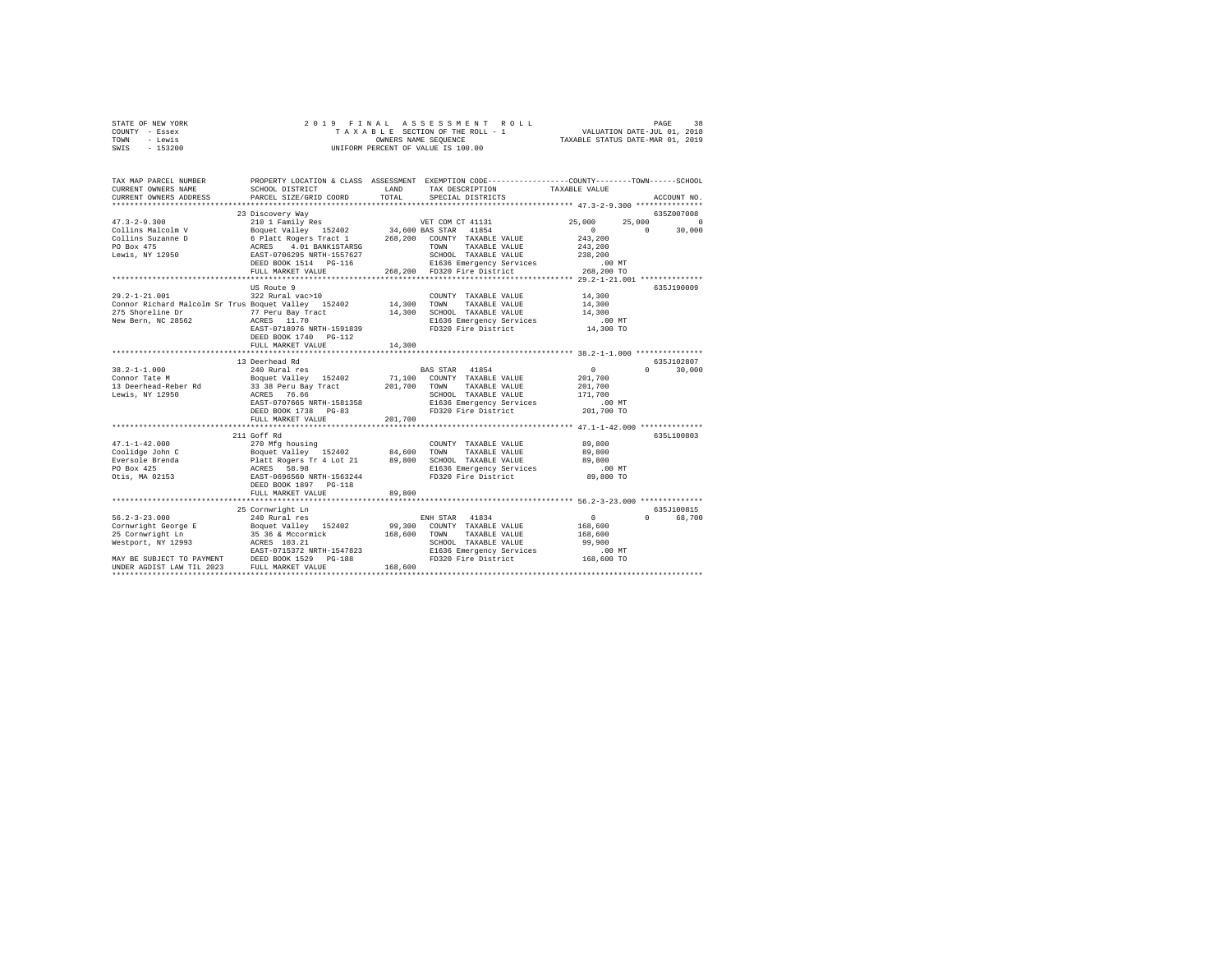| STATE OF NEW YORK<br>COUNTY - Essex<br>TOWN<br>- Lewis<br>SWIS<br>$-153200$                      | 2019 FINAL                                                                                                                                                                                                                        | OWNERS NAME SEQUENCE         | ASSESSMENT ROLL<br>TAXABLE SECTION OF THE ROLL - 1<br>UNIFORM PERCENT OF VALUE IS 100.00                                                               | VALUATION DATE-JUL 01, 2018<br>TAXABLE STATUS DATE-MAR 01, 2019   | 39<br>PAGE                  |
|--------------------------------------------------------------------------------------------------|-----------------------------------------------------------------------------------------------------------------------------------------------------------------------------------------------------------------------------------|------------------------------|--------------------------------------------------------------------------------------------------------------------------------------------------------|-------------------------------------------------------------------|-----------------------------|
| TAX MAP PARCEL NUMBER<br>CURRENT OWNERS NAME<br>CURRENT OWNERS ADDRESS                           | SCHOOL DISTRICT<br>PARCEL SIZE/GRID COORD                                                                                                                                                                                         | LAND<br>TOTAL                | PROPERTY LOCATION & CLASS ASSESSMENT EXEMPTION CODE---------------COUNTY-------TOWN------SCHOOL<br>TAX DESCRIPTION<br>SPECIAL DISTRICTS                | TAXABLE VALUE                                                     | ACCOUNT NO.                 |
| $47.1 - 1 - 33.200$<br>Cornwright Todd W<br>Cornwright Laurie A<br>PO Box 486<br>Lewis, NY 12950 | 320 Wells Hill Rd<br>210 1 Family Res<br>Boquet Valley 152402<br>14 Platt Rog<br>ACRES 3.46<br>EAST-0699312 NRTH-1562134<br>DEED BOOK 1333 PG-317<br>FULL MARKET VALUE                                                            | 288,800                      | BAS STAR 41854<br>38,500 COUNTY TAXABLE VALUE<br>288,800 TOWN TAXABLE VALUE<br>SCHOOL TAXABLE VALUE<br>E1636 Emergency Services<br>FD320 Fire District | $\sim$<br>288,800<br>288,800<br>258,800<br>$.00$ MT<br>288,800 TO | 635Z003004<br>$0 \t 30.000$ |
| $47.1 - 1 - 25.110$<br>Cornwright William<br>PO Box 63<br>Lewis, NY 12950                        | 361 Wells Hill Rd<br>312 Vac w/imprv<br>Boquet Valley 152402 75,000<br>14 Platt Rogers Tract 4 84,000<br>ACRES 82.45<br>EAST-0700005 NRTH-1563615<br>DEED BOOK 1212 PG-246<br>FULL MARKET VALUE                                   | 84,000                       | COUNTY TAXABLE VALUE<br>TOWN<br>TAXABLE VALUE<br>SCHOOL TAXABLE VALUE<br>E1636 Emergency Services<br>FD320 Fire District                               | 84,000<br>84,000<br>84,000<br>$.00$ MT<br>84,000 TO               | 635J100904                  |
| $47.1 - 1 - 33.110$<br>Cornwright William H<br>PO Box 63<br>Lewis, NY 12950                      | Wells Hill Rd<br>314 Rural vac<10<br>Boquet Valley 152402<br>14 Platt Rogers Tract 4<br>Life Use Wh & Barbara<br>Cornwright By 1177/268<br>ACRES 26.12<br>EAST-0699637 NRTH-1561847<br>DEED BOOK 1177 PG-268<br>FULL MARKET VALUE | 37,100<br>37,100<br>37,100   | COUNTY TAXABLE VALUE<br>TOWN<br>TAXABLE VALUE<br>SCHOOL TAXABLE VALUE<br>E1636 Emergency Services<br>FD320 Fire District                               | 37,100<br>37,100<br>37,100<br>$.00$ MT<br>37,100 TO               | 635J100908                  |
| $47.1 - 2 - 25.200$<br>Cornwright William H<br>Cornwright Elizabeth M<br>Lewis, NY 12950         | 474 Stowersville Rd<br>210 1 Family Res<br>Boquet Valley 152402<br>1 Essex Tract<br>3.18ac<br>3.27 BANK LERETA<br>ACRES<br>EAST-0703090 NRTH-1561733<br>DEED BOOK 818<br>$PG-49$<br>FULL MARKET VALUE                             | 56,300<br>257,700<br>257,700 | COUNTY TAXABLE VALUE<br>TOWN<br>TAXABLE VALUE<br>SCHOOL TAXABLE VALUE<br>E1636 Emergency Services<br>FD320 Fire District                               | 257,700<br>257,700<br>257,700<br>.00 MT<br>257,700 TO             | 635J185002                  |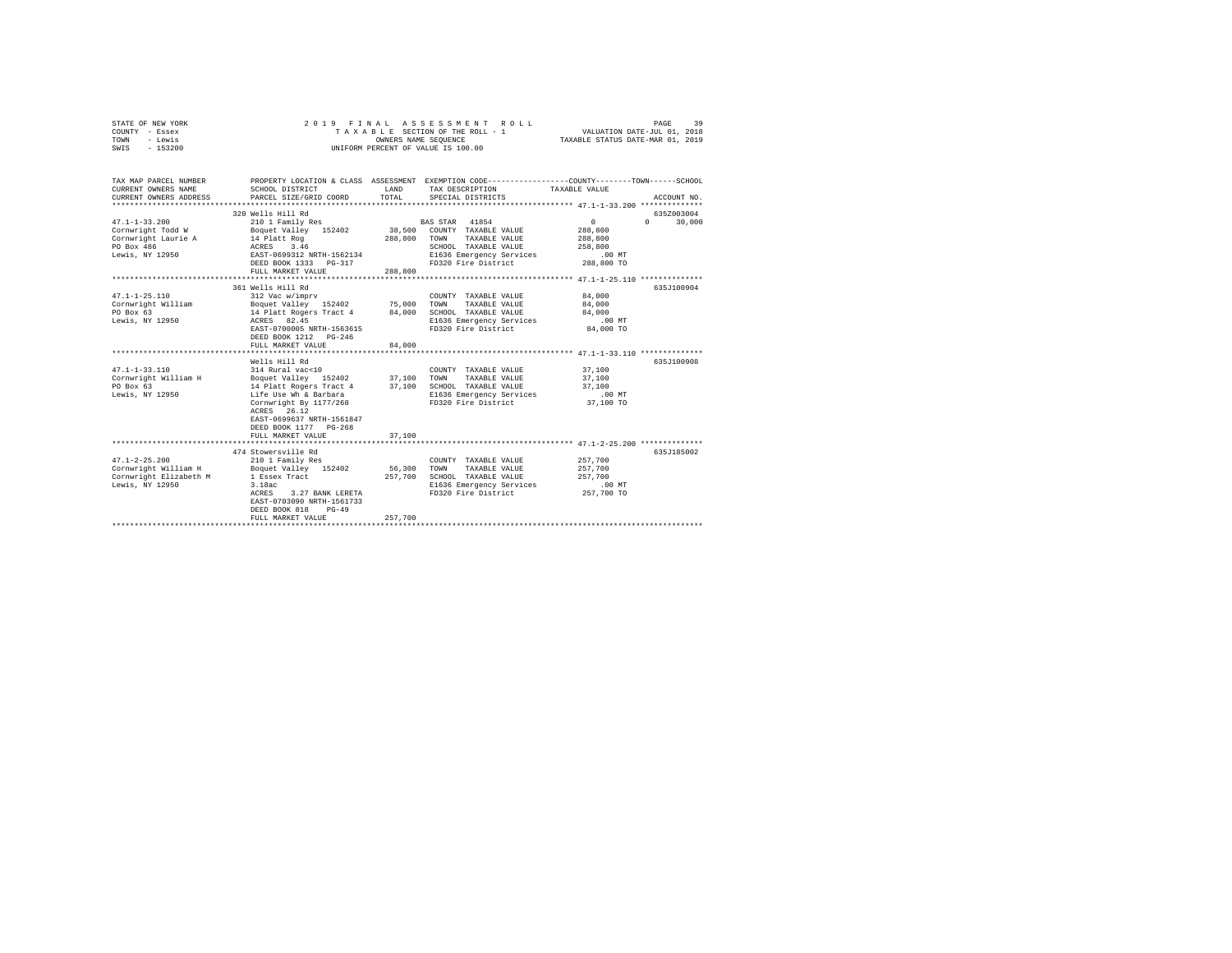| STATE OF NEW YORK | 2019 FINAL ASSESSMENT ROLL         | 40<br>PAGE                       |
|-------------------|------------------------------------|----------------------------------|
| COUNTY - Essex    | TAXABLE SECTION OF THE ROLL - 1    | VALUATION DATE-JUL 01, 2018      |
| TOWN<br>- Lewis   | OWNERS NAME SEOUENCE               | TAXABLE STATUS DATE-MAR 01, 2019 |
| $-153200$<br>SWIS | UNIFORM PERCENT OF VALUE IS 100.00 |                                  |

| TAX MAP PARCEL NUMBER<br>CURRENT OWNERS NAME         | SCHOOL DISTRICT                                                                              | LAND                               | PROPERTY LOCATION & CLASS ASSESSMENT EXEMPTION CODE----------------COUNTY-------TOWN------SCHOOL<br>TAX DESCRIPTION | TAXABLE VALUE                                |                    |
|------------------------------------------------------|----------------------------------------------------------------------------------------------|------------------------------------|---------------------------------------------------------------------------------------------------------------------|----------------------------------------------|--------------------|
| CURRENT OWNERS ADDRESS<br>************************** | PARCEL SIZE/GRID COORD                                                                       | TOTAL                              | SPECIAL DISTRICTS                                                                                                   |                                              | ACCOUNT NO.        |
|                                                      | 682 Stowersville Rd                                                                          |                                    |                                                                                                                     |                                              | 635J100202         |
| $47.2 - 1 - 31.000$                                  | 441 Fuel Store&D                                                                             |                                    | COUNTY TAXABLE VALUE                                                                                                | 227,800                                      |                    |
| Countryside Mqmnt Corp                               | Boquet Valley 152402                                                                         | 33,500                             | TOWN<br>TAXABLE VALUE                                                                                               | 227,800                                      |                    |
| 58 Riverside Dr                                      | 4 Platt Rogers                                                                               | 227,800                            | SCHOOL TAXABLE VALUE                                                                                                | 227,800                                      |                    |
| PO Box 335                                           | ACRES 4.39                                                                                   |                                    | E1636 Emergency Services                                                                                            | .00MT                                        |                    |
| Fultonville, NY 12072                                | EAST-0708284 NRTH-1561038                                                                    |                                    | FD320 Fire District                                                                                                 | 227,800 TO                                   |                    |
|                                                      | DEED BOOK 1154<br>$PG-203$                                                                   |                                    | WB320 Lewis B&I                                                                                                     | 227,800 TO C                                 |                    |
|                                                      | FULL MARKET VALUE                                                                            | 227,800                            | WD320 Water District                                                                                                | 227,800 TO M                                 |                    |
|                                                      | ************************                                                                     |                                    |                                                                                                                     |                                              |                    |
|                                                      | Cornwright Ln                                                                                |                                    |                                                                                                                     |                                              | 635J103003         |
| $56.2 - 3 - 21.000$                                  | 322 Rural vac>10                                                                             |                                    | COUNTY TAXABLE VALUE                                                                                                | 10,900                                       |                    |
| Coventry Mavis                                       | Boquet Valley 152402                                                                         | 10,900 TOWN                        | TAXABLE VALUE                                                                                                       | 10,900                                       |                    |
| Kunz John                                            | 34 & 35 Mccormicks                                                                           | 10,900                             | SCHOOL TAXABLE VALUE                                                                                                | 10,900                                       |                    |
| 5668 Mapleton Dr                                     | ACRES 16.40                                                                                  |                                    | E1636 Emergency Services                                                                                            | .00 MT                                       |                    |
| Utica, NY 13502-2242                                 | EAST-0717417 NRTH-1548007                                                                    |                                    | FD320 Fire District                                                                                                 | 10,900 TO                                    |                    |
|                                                      | DEED BOOK 1493 PG-228                                                                        |                                    |                                                                                                                     |                                              |                    |
|                                                      | FULL MARKET VALUE                                                                            | 10,900                             |                                                                                                                     |                                              |                    |
|                                                      |                                                                                              |                                    |                                                                                                                     | ************ 47.2-1-12.100 **********        |                    |
|                                                      | 169 Moss Rd                                                                                  |                                    |                                                                                                                     |                                              | 635J101503         |
| $47.2 - 1 - 12.100$                                  | 210 1 Family Res                                                                             |                                    | ENH STAR 41834                                                                                                      | $\mathbf{0}$                                 | 68,700<br>$\Omega$ |
| Cox Diana M                                          | Boquet Valley 152402<br>1 Peru Bay Tract<br>ACRES 4.03 BANK CORE                             |                                    | 26,000 COUNTY TAXABLE VALUE                                                                                         | 124,900                                      |                    |
| Cox Gary J                                           |                                                                                              | 124,900                            | TOWN<br>TAXABLE VALUE                                                                                               | 124,900                                      |                    |
| 169 Moss Rd                                          |                                                                                              |                                    | SCHOOL TAXABLE VALUE                                                                                                | 56,200                                       |                    |
| Lewis, NY 12950-9707 EAST-0710017 NRTH-1566886       |                                                                                              |                                    | E1636 Emergency Services                                                                                            | $.00$ MT                                     |                    |
|                                                      | DEED BOOK 1265 PG-56                                                                         |                                    | FD320 Fire District                                                                                                 | 124,900 TO                                   |                    |
|                                                      | FULL MARKET VALUE<br>*****************************                                           | 124,900<br>*********************** |                                                                                                                     |                                              |                    |
|                                                      |                                                                                              |                                    |                                                                                                                     | *************** 47.2-1-59.120 ************** |                    |
|                                                      | 274 Hyde Rd                                                                                  |                                    |                                                                                                                     |                                              | 635K174016         |
| $47.2 - 1 - 59.120$                                  | 270 Mfg housing                                                                              |                                    | BAS STAR 41854                                                                                                      | $\overline{0}$                               | $\Omega$<br>30,000 |
| Crandall Jamie A                                     | Boquet Valley 152402                                                                         | 32,600<br>80,900                   | COUNTY TAXABLE VALUE<br>TAXABLE VALUE                                                                               | 80,900                                       |                    |
| Crandall Catherine A<br>274 Hyde Rd                  | 34 Platt Rogers<br>ACRES 2.00 BAM<br>2.00 BANK21STMTG                                        |                                    | TOWN<br>SCHOOL TAXABLE VALUE                                                                                        | 80,900<br>50,900                             |                    |
| Westport, NY 12993                                   | EAST-0715127 NRTH-1559071                                                                    |                                    | E1636 Emergency Services                                                                                            | .00 MT                                       |                    |
|                                                      | DEED BOOK 1737 PG-114                                                                        |                                    | FD320 Fire District                                                                                                 | 80,900 TO                                    |                    |
|                                                      | FULL MARKET VALUE                                                                            | 80,900                             |                                                                                                                     |                                              |                    |
|                                                      |                                                                                              |                                    |                                                                                                                     |                                              |                    |
|                                                      | 81 Hulbert Rd                                                                                |                                    |                                                                                                                     |                                              | 635J100514         |
| $47.2 - 1 - 57.000$                                  | 210 1 Family Res                                                                             |                                    | BAS STAR 41854                                                                                                      | $\sim$ 0                                     | $\cap$<br>30,000   |
| Crandall Joel A                                      |                                                                                              | 32,700                             | COUNTY TAXABLE VALUE                                                                                                | 133,000                                      |                    |
| Crandall Lori M                                      |                                                                                              | 133,000                            | TOWN<br>TAXABLE VALUE                                                                                               | 133,000                                      |                    |
| 81 Hulbert Rd                                        | Boquet Valley 152402<br>35 Platt Rogers<br>ACRES 2.10 BANK CORE<br>EAST-0714166 NRTH-1563146 |                                    | SCHOOL TAXABLE VALUE                                                                                                | 103,000                                      |                    |
| Westport, NY 12993                                   |                                                                                              |                                    | E1636 Emergency Services                                                                                            | $.00$ MT                                     |                    |
|                                                      | DEED BOOK 1262 PG-152                                                                        |                                    | FD320 Fire District                                                                                                 | 133,000 TO                                   |                    |
|                                                      | FULL MARKET VALUE                                                                            | 133,000                            |                                                                                                                     |                                              |                    |
|                                                      |                                                                                              |                                    |                                                                                                                     |                                              |                    |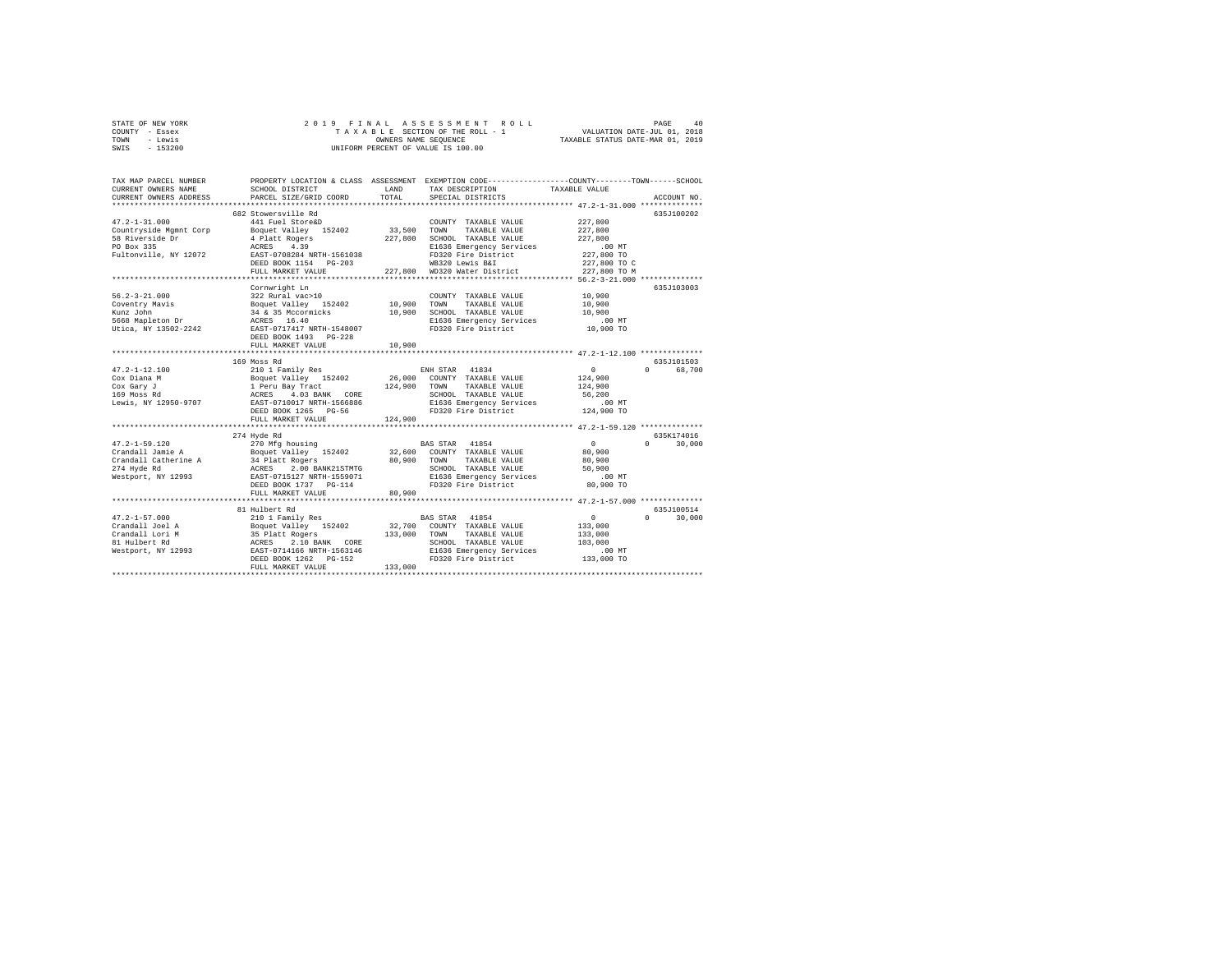| STATE OF NEW YORK   |                                                                                                                                                                                                                                                                                                                                                                                                          |        |                      |                    |               |
|---------------------|----------------------------------------------------------------------------------------------------------------------------------------------------------------------------------------------------------------------------------------------------------------------------------------------------------------------------------------------------------------------------------------------------------|--------|----------------------|--------------------|---------------|
| COUNTY - Essex      |                                                                                                                                                                                                                                                                                                                                                                                                          |        |                      |                    |               |
| TOWN - Lewis        |                                                                                                                                                                                                                                                                                                                                                                                                          |        |                      |                    |               |
| SWIS - 153200       |                                                                                                                                                                                                                                                                                                                                                                                                          |        |                      |                    |               |
|                     |                                                                                                                                                                                                                                                                                                                                                                                                          |        |                      |                    |               |
|                     | TAX MAP PARCEL NUMBER<br>CURRENT ONNERS NAME SCHOOL DISTRICT WARRELL DESCRIPTION ONE--------------CHONTY-------TOWN------SCHOOL<br>CURRENT ONNERS ADDRESS PARCEL SIZE/GRID COORD TOTAL SPECIAL DISTRICTS TAXABLE VALUE ACCOUNT NO.                                                                                                                                                                       |        |                      |                    |               |
|                     |                                                                                                                                                                                                                                                                                                                                                                                                          |        |                      |                    |               |
|                     |                                                                                                                                                                                                                                                                                                                                                                                                          |        |                      |                    |               |
|                     |                                                                                                                                                                                                                                                                                                                                                                                                          |        |                      |                    |               |
|                     | 137 Hulbert Rd                                                                                                                                                                                                                                                                                                                                                                                           |        |                      |                    | 635J101001    |
|                     |                                                                                                                                                                                                                                                                                                                                                                                                          |        |                      |                    | 0 68,700      |
|                     |                                                                                                                                                                                                                                                                                                                                                                                                          |        |                      |                    |               |
|                     |                                                                                                                                                                                                                                                                                                                                                                                                          |        |                      |                    |               |
|                     |                                                                                                                                                                                                                                                                                                                                                                                                          |        |                      |                    |               |
|                     | $\begin{tabular}{l c c c c} \multicolumn{3}{c c c} \multicolumn{3}{c c c} \multicolumn{3}{c c c} \multicolumn{3}{c c c} \multicolumn{3}{c c c} \multicolumn{3}{c c c} \multicolumn{3}{c c c} \multicolumn{3}{c c c} \multicolumn{3}{c c c} \multicolumn{3}{c c c} \multicolumn{3}{c c c} \multicolumn{3}{c c c} \multicolumn{3}{c c c} \multicolumn{3}{c c c} \multicolumn{3}{c c c} \multicolumn{3}{c $ |        |                      |                    |               |
|                     |                                                                                                                                                                                                                                                                                                                                                                                                          |        |                      |                    |               |
|                     | FULL MARKET VALUE 110,400                                                                                                                                                                                                                                                                                                                                                                                |        |                      |                    |               |
|                     |                                                                                                                                                                                                                                                                                                                                                                                                          |        |                      |                    |               |
|                     |                                                                                                                                                                                                                                                                                                                                                                                                          |        |                      |                    |               |
|                     | 226 Hulbert Rd                                                                                                                                                                                                                                                                                                                                                                                           |        |                      |                    | 635J192002    |
| $47.2 - 1 - 33.200$ | 240 Rural res                                                                                                                                                                                                                                                                                                                                                                                            |        | COUNTY TAXABLE VALUE | 348,400<br>348,400 |               |
|                     |                                                                                                                                                                                                                                                                                                                                                                                                          |        |                      |                    |               |
|                     |                                                                                                                                                                                                                                                                                                                                                                                                          |        |                      |                    |               |
|                     |                                                                                                                                                                                                                                                                                                                                                                                                          |        |                      |                    |               |
|                     |                                                                                                                                                                                                                                                                                                                                                                                                          |        |                      |                    |               |
|                     |                                                                                                                                                                                                                                                                                                                                                                                                          |        |                      |                    |               |
|                     | FULL MARKET VALUE 348,400                                                                                                                                                                                                                                                                                                                                                                                |        |                      |                    |               |
|                     |                                                                                                                                                                                                                                                                                                                                                                                                          |        |                      |                    |               |
|                     | $\begin{tabular}{l c c c c c} \multicolumn{4}{c c c c} \multicolumn{4}{c c c} \multicolumn{4}{c c c} \multicolumn{4}{c c c} \multicolumn{4}{c c c} \multicolumn{4}{c c c} \multicolumn{4}{c c c} \multicolumn{4}{c c c} \multicolumn{4}{c c c} \multicolumn{4}{c c c} \multicolumn{4}{c c c} \multicolumn{4}{c c c} \multicolumn{4}{c c c} \multicolumn{4}{c c c} \multicolumn{4}{c c c} \multicolumn{$  |        |                      |                    | 635J105109    |
|                     |                                                                                                                                                                                                                                                                                                                                                                                                          |        |                      |                    | $0 \t 30.000$ |
|                     |                                                                                                                                                                                                                                                                                                                                                                                                          |        |                      |                    |               |
|                     |                                                                                                                                                                                                                                                                                                                                                                                                          |        |                      |                    |               |
|                     |                                                                                                                                                                                                                                                                                                                                                                                                          |        |                      |                    |               |
|                     |                                                                                                                                                                                                                                                                                                                                                                                                          |        |                      |                    |               |
|                     |                                                                                                                                                                                                                                                                                                                                                                                                          |        |                      |                    |               |
|                     |                                                                                                                                                                                                                                                                                                                                                                                                          |        |                      |                    |               |
|                     |                                                                                                                                                                                                                                                                                                                                                                                                          |        |                      |                    |               |
|                     |                                                                                                                                                                                                                                                                                                                                                                                                          |        |                      |                    |               |
|                     |                                                                                                                                                                                                                                                                                                                                                                                                          |        |                      |                    |               |
|                     |                                                                                                                                                                                                                                                                                                                                                                                                          |        |                      |                    |               |
|                     |                                                                                                                                                                                                                                                                                                                                                                                                          |        |                      |                    |               |
|                     |                                                                                                                                                                                                                                                                                                                                                                                                          |        |                      |                    |               |
|                     |                                                                                                                                                                                                                                                                                                                                                                                                          |        |                      |                    |               |
|                     | $\begin{tabular}{l c c c c c} \multicolumn{4}{c c c c} \multicolumn{4}{c c c} \multicolumn{4}{c c c} \multicolumn{4}{c c c} \multicolumn{4}{c c c} \multicolumn{4}{c c c} \multicolumn{4}{c c c} \multicolumn{4}{c c c} \multicolumn{4}{c c c} \multicolumn{4}{c c c} \multicolumn{4}{c c c} \multicolumn{4}{c c c} \multicolumn{4}{c c c} \multicolumn{4}{c c c} \multicolumn{4}{c c c} \multicolumn{$  |        |                      |                    |               |
|                     |                                                                                                                                                                                                                                                                                                                                                                                                          |        |                      |                    |               |
|                     |                                                                                                                                                                                                                                                                                                                                                                                                          |        |                      |                    |               |
|                     |                                                                                                                                                                                                                                                                                                                                                                                                          |        |                      |                    |               |
|                     |                                                                                                                                                                                                                                                                                                                                                                                                          |        |                      |                    |               |
|                     |                                                                                                                                                                                                                                                                                                                                                                                                          |        |                      |                    |               |
|                     |                                                                                                                                                                                                                                                                                                                                                                                                          |        |                      |                    |               |
|                     | 219 Moss Rd                                                                                                                                                                                                                                                                                                                                                                                              |        |                      |                    | 635Z000018    |
|                     |                                                                                                                                                                                                                                                                                                                                                                                                          |        |                      |                    |               |
|                     |                                                                                                                                                                                                                                                                                                                                                                                                          |        |                      |                    |               |
|                     |                                                                                                                                                                                                                                                                                                                                                                                                          |        |                      |                    |               |
|                     |                                                                                                                                                                                                                                                                                                                                                                                                          |        |                      |                    |               |
|                     |                                                                                                                                                                                                                                                                                                                                                                                                          |        |                      |                    |               |
|                     |                                                                                                                                                                                                                                                                                                                                                                                                          |        |                      |                    |               |
|                     |                                                                                                                                                                                                                                                                                                                                                                                                          |        |                      |                    |               |
|                     | EAST-0710440 NRTH-1569154<br>DEED BOOK 1307 PG-78<br>FULL MARKET VALUE                                                                                                                                                                                                                                                                                                                                   | 39,400 |                      |                    |               |
|                     |                                                                                                                                                                                                                                                                                                                                                                                                          |        |                      |                    |               |
|                     |                                                                                                                                                                                                                                                                                                                                                                                                          |        |                      |                    |               |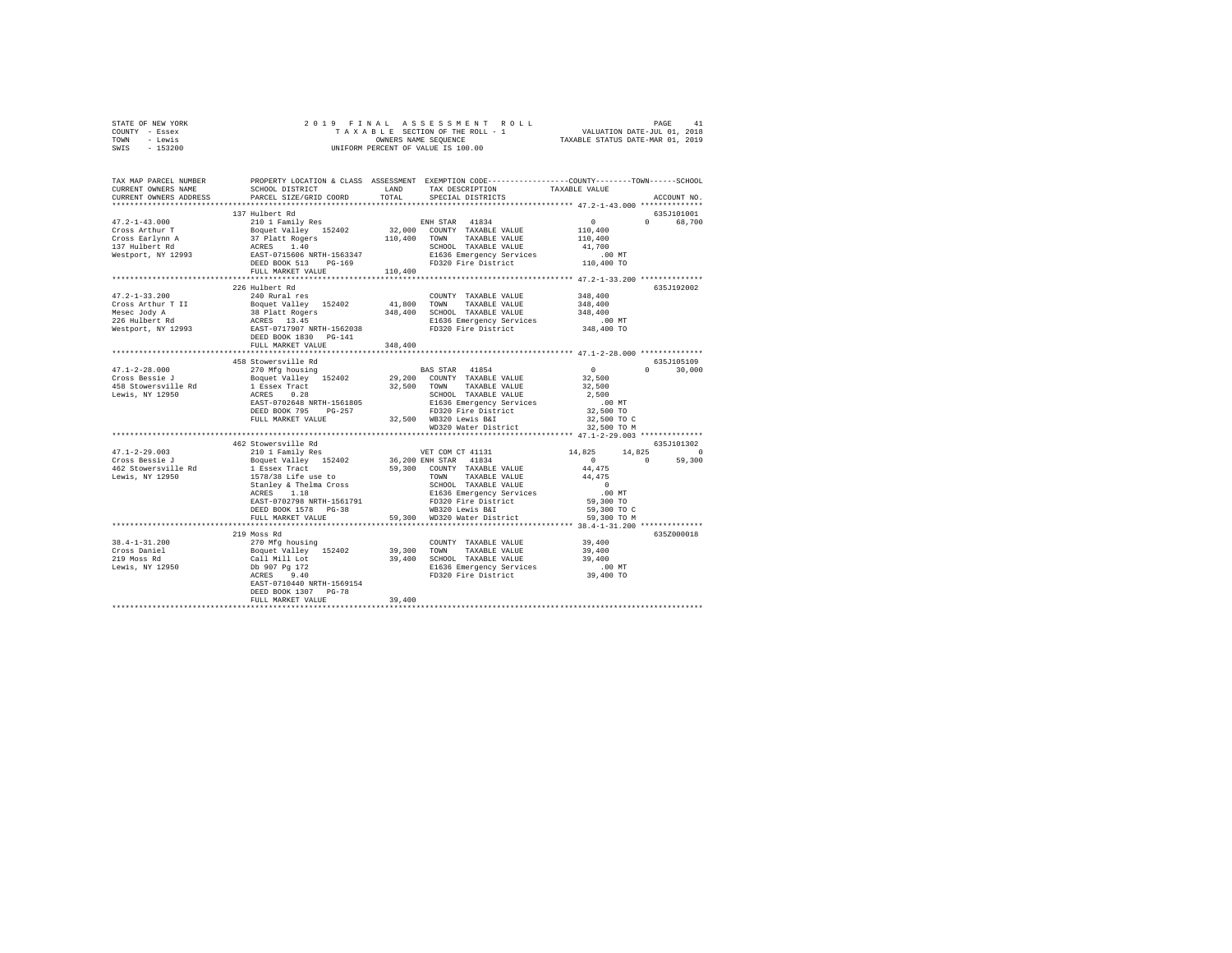|      | STATE OF NEW YORK |  | 2019 FINAL ASSESSMENT ROLL         | 42<br>PAGE                       |  |
|------|-------------------|--|------------------------------------|----------------------------------|--|
|      | COUNTY - Essex    |  | TAXABLE SECTION OF THE ROLL - 1    | VALUATION DATE-JUL 01, 2018      |  |
| TOWN | - Lewis           |  | OWNERS NAME SEOUENCE               | TAXABLE STATUS DATE-MAR 01, 2019 |  |
| SWIS | - 153200          |  | UNIFORM PERCENT OF VALUE IS 100.00 |                                  |  |

| TAX MAP PARCEL NUMBER<br>CURRENT OWNERS NAME<br>CURRENT OWNERS ADDRESS                                                                                                         | SCHOOL DISTRICT<br>PARCEL SIZE/GRID COORD                                                                                                                                                                                                                                                                              | LAND<br>TOTAL         | PROPERTY LOCATION & CLASS ASSESSMENT EXEMPTION CODE---------------COUNTY-------TOWN-----SCHOOL<br>TAX DESCRIPTION<br>SPECIAL DISTRICTS                                                                | TAXABLE VALUE                                                                                       | ACCOUNT NO.                                   |
|--------------------------------------------------------------------------------------------------------------------------------------------------------------------------------|------------------------------------------------------------------------------------------------------------------------------------------------------------------------------------------------------------------------------------------------------------------------------------------------------------------------|-----------------------|-------------------------------------------------------------------------------------------------------------------------------------------------------------------------------------------------------|-----------------------------------------------------------------------------------------------------|-----------------------------------------------|
| $38.4 - 1 - 32.100$<br>Cross Dean<br>Deerhead Corners<br>9503 US Rte 9<br>Lewis, NY 12950                                                                                      | Moss Rd<br>910 Priv forest<br>Prophet Valley 152402 65,300<br>2,18&19 Peru Bay Tract 65,300<br>ACRES 135.00<br>EAST-0711217 NRTH-1571469<br>DEED BOOK 1398 PG-239<br>FULL MARKET VALUE                                                                                                                                 | 65,300                | COUNTY TAXABLE VALUE<br>65,300 TOWN TAXABLE VALUE<br>SCHOOL TAXABLE VALUE<br>E1636 Emergency Services<br>FD320 Fire District                                                                          | 65,300<br>65,300<br>65,300<br>.00 MT<br>65,300 TO                                                   | 635.7101011                                   |
| $38.1 - 1 - 16.000$<br>Cross Dean A<br>c/o Blanche Cross Burke<br>9503 US Route 9<br>Lewis, NY 12950                                                                           | 9503 US Route 9<br>210 1 Family Res<br>Boquet Valley 152402<br>18 & 33 Peru Bay Tract<br>1671/238 Life Use to<br>Blanche Cross Burke<br>ACRES 1.43<br>EAST-0706384 NRTH-1580788<br>DEED BOOK 1671 PG-238<br>FULL MARKET VALUE                                                                                          | 121,400               | ENH STAR 41834<br>32,000 COUNTY TAXABLE VALUE<br>121,400 TOWN TAXABLE VALUE<br>SCHOOL TAXABLE VALUE<br>E1636 Emergency Services<br>FD320 Fire District                                                | $\sim$ 0<br>121,400<br>121,400<br>52,700<br>$.00$ MT<br>121,400 TO                                  | 635J100507<br>0 68,700                        |
| $38.4 - 1 - 8.112$<br>Cross Dean A<br>Deerhead Corners<br>9503 US Rte 9<br>Lewis, NY 12950                                                                                     | Deerhead Rd<br>The Hamman Hotel COUNTY TAXABLE VALUE<br>1991 - Example 1992 152402<br>27,700 TOWN TAXABLE VALUE<br>27,700 SCHOOL TAXABLE VALUE<br>27,700 SCHOOL TAXABLE VALUE<br>27,700 SCHOOL TAXABLE VALUE<br>27,700 SCHOOL TAXABLE VALUE<br>EAST-0712218 NRTH-1575541<br>DEED BOOK 1398 PG-235<br>FULL MARKET VALUE | ***********<br>27,700 | FD320 Fire District                                                                                                                                                                                   | 27,700<br>27,700<br>27,700<br>$.00$ MT<br>27,700 TO                                                 | 635J191006                                    |
| $38.1 - 1 - 15.200$<br>38.1-1-15.200<br>Cross Dean Arthur<br>9503 US Route 9 18 Boquet Valley 152402<br>1983 US Route 9 33 Peru Bay Tract<br>Lewis, NY 12950 33 Peru Bay Tract | Hale Hill Ln<br>314 Rural vac<10<br>ACRES 9.70<br>EAST-0706162 NRTH-1580961<br>DEED BOOK 1876 PG-25<br>FULL MARKET VALUE                                                                                                                                                                                               | 25,400                | ******************************** 38.1-1-15.200 ***************<br>COUNTY TAXABLE VALUE<br>25,400 TOWN TAXABLE VALUE<br>25,400 SCHOOL TAXABLE VALUE<br>E1636 Emergency Services<br>FD320 Fire District | 25,400<br>25,400<br>25,400<br>$.00$ MT<br>$25,400$ TO<br>************* 38.4-1-22.500 ************** | 635J178502                                    |
| $38.4 - 1 - 22.500$<br>Cross Debrah M<br>523 Moss Rd<br>Lewis, NY 12950                                                                                                        | 523 Moss Rd<br>210 1 Family Res<br>210 1 Family Res<br>Boquet Valley 152402<br>21 Peru Bay Tract<br>Db 909 Pg 33<br>ACRES 9.10<br>EAST-0712395 NRTH-1572341<br>DEED BOOK 1307 PG-84<br>FULL MARKET VALUE                                                                                                               | 119,100               | BAS STAR 41854<br>39,100 COUNTY TAXABLE VALUE<br>119,100 TOWN TAXABLE VALUE<br>SCHOOL TAXABLE VALUE<br>E1636 Emergency Services<br>FD320 Fire District                                                | $\sim$ 0<br>119,100<br>119,100<br>89,100<br>$.00$ MT<br>119,100 TO                                  | 635Z000022<br>$\Omega$ and $\Omega$<br>30,000 |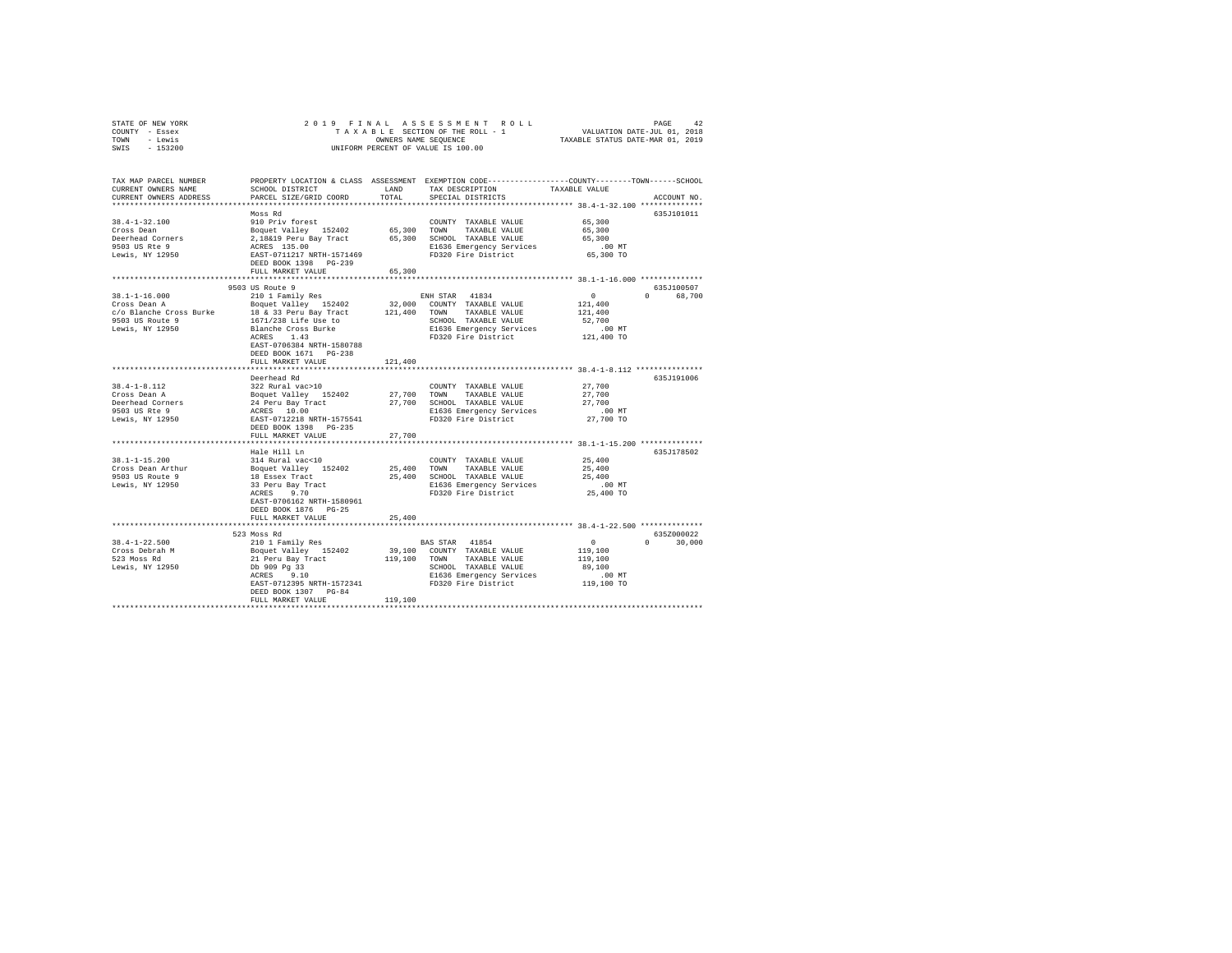| STATE OF NEW YORK | 2019 FINAL ASSESSMENT ROLL         | PAGE                             |
|-------------------|------------------------------------|----------------------------------|
| COUNTY - Essex    | TAXABLE SECTION OF THE ROLL - 1    | VALUATION DATE-JUL 01, 2018      |
| TOWN<br>- Lewis   | OWNERS NAME SEOUENCE               | TAXABLE STATUS DATE-MAR 01, 2019 |
| $-153200$<br>SWIS | UNIFORM PERCENT OF VALUE IS 100.00 |                                  |

| TAX MAP PARCEL NUMBER<br>CURRENT OWNERS NAME<br>CURRENT OWNERS ADDRESS                       | SCHOOL DISTRICT<br>PARCEL SIZE/GRID COORD                                                                                                                                                                                                                                                                                                                                                                                                                             | LAND<br>TOTAL. | PROPERTY LOCATION & CLASS ASSESSMENT EXEMPTION CODE---------------COUNTY-------TOWN------SCHOOL<br>TAX DESCRIPTION TAXABLE VALUE<br>SPECIAL DISTRICTS                                                                                   |                                                          | ACCOUNT NO.                 |
|----------------------------------------------------------------------------------------------|-----------------------------------------------------------------------------------------------------------------------------------------------------------------------------------------------------------------------------------------------------------------------------------------------------------------------------------------------------------------------------------------------------------------------------------------------------------------------|----------------|-----------------------------------------------------------------------------------------------------------------------------------------------------------------------------------------------------------------------------------------|----------------------------------------------------------|-----------------------------|
|                                                                                              | 12 French Way<br>EAST-0690355 NRTH-1566559<br>DEED BOOK 509<br>$PG-58$<br>FULL MARKET VALUE                                                                                                                                                                                                                                                                                                                                                                           | 41,100         | E1636 Emergency Services .00 MT<br>FD320 Fire District 41,100 TO                                                                                                                                                                        | 41,100<br>41,100<br>41,100                               | 635J101111                  |
|                                                                                              | 81 Wells Hill Rd                                                                                                                                                                                                                                                                                                                                                                                                                                                      |                |                                                                                                                                                                                                                                         |                                                          | 635.7103505                 |
| $46.2 - 1 - 31.000$<br>Cross Jane<br>PO Box 507<br>Lewis, NY 12950                           | 270 Mfg housing<br>Boquet Valley 152402 31,600 COUNTY TAXABLE VALUE<br>16 Platt Rogers Tract 4 36,300 TOWN TAXABLE VALUE<br>ACRES 1.00 COUNTY TAXABLE VALUE<br>EAST-0693969 NRTH-1564977<br>DEED BOOK 808<br>$PG-39$<br>FULL MARKET VALUE                                                                                                                                                                                                                             | 36,300         | BAS STAR 41854<br>SCHOOL TAXABLE VALUE 6,300<br>E1636 Emergency Services<br>FD320 Fire District 36,300 TO                                                                                                                               | $\sim$ 0<br>36,300<br>36,300<br>.00 MT                   | $0 \qquad \qquad$<br>30,000 |
|                                                                                              | ***********************<br>8641 US Route 9                                                                                                                                                                                                                                                                                                                                                                                                                            |                |                                                                                                                                                                                                                                         | ****************** 47.1-1-29.100 **********              | 635J100906                  |
| $47.1 - 1 - 29.100$<br>47.1-1-1.<br>Cross Kaylee R<br>487 Stowersville Rd<br>Lewis, NY 12950 | $\text{Rd} \begin{tabular}{lcccc} \texttt{310} & \texttt{Family Res} & \texttt{COUNT} & \texttt{TXXABLE} & \texttt{VALUE} & \texttt{173,300} \\ \texttt{Boolean} & \texttt{B210} & \texttt{Family Res} & \texttt{11,500} & \texttt{TONN} & \texttt{TXXABLE} & \texttt{VALUE} & \texttt{173,300} \\ \texttt{B210} & \texttt{B210} & \texttt{12,500} & \texttt{173,300} & \texttt{SCHOOL} & \texttt{TXXABLE} & \texttt{VALUE} & \texttt{17$<br>DEED BOOK 1928    PG-175 |                | FD320 Fire District<br>WB320 Lewis B&I                                                                                                                                                                                                  | . 00 MT<br>173,300 TO<br>173,300 TO C                    |                             |
|                                                                                              | FULL MARKET VALUE                                                                                                                                                                                                                                                                                                                                                                                                                                                     |                | 173,300 WD320 Water District                                                                                                                                                                                                            | 173,300 TO M                                             |                             |
|                                                                                              | 8899 US Route 9<br>EAST-0701202 NRTH-1567353<br>DEED BOOK 1942 PG-86<br>FULL MARKET VALUE                                                                                                                                                                                                                                                                                                                                                                             |                | COUNTY TAXABLE VALUE<br>TAXABLE VALUE<br>77,500 SCHOOL TAXABLE VALUE 77,500<br>E1636 Emergency Services .00 MT<br>FD320 Fire District                                                                                                   | 77.500<br>77,500<br>77,500 TO                            | 635J102606                  |
|                                                                                              |                                                                                                                                                                                                                                                                                                                                                                                                                                                                       | 77,500         |                                                                                                                                                                                                                                         |                                                          |                             |
| $47.1 - 2 - 21.000$<br>Cross Thomas<br>487 Stowersville Rd<br>Lewis, NY 12950                | 8630 US Route 9<br>210 1 Family Res<br>Boquet Valley 152402 32,400 TOWN<br>1 Essex Tract 50,800 SCHOO<br>ACRES 0.50<br>EAST-0702027 NRTH-1560513<br>$PG-6$<br>DEED BOOK 979<br>FULL MARKET VALUE                                                                                                                                                                                                                                                                      | 50,800         | COUNTY TAXABLE VALUE<br>TAXABLE VALUE<br>50,800 SCHOOL TAXABLE VALUE<br>SCHOOL INAMENT MAIL TO BOOK 2000 100 MT<br>FD320 Fire District 50,800 TO<br>WB320 Lewis Bar<br>WB320 Water District 50,800 TO<br>WB320 Water District 50,800 TO | 50,800<br>50,800<br>50,800<br>50,800 TO C<br>50,800 TO M | 635J103508                  |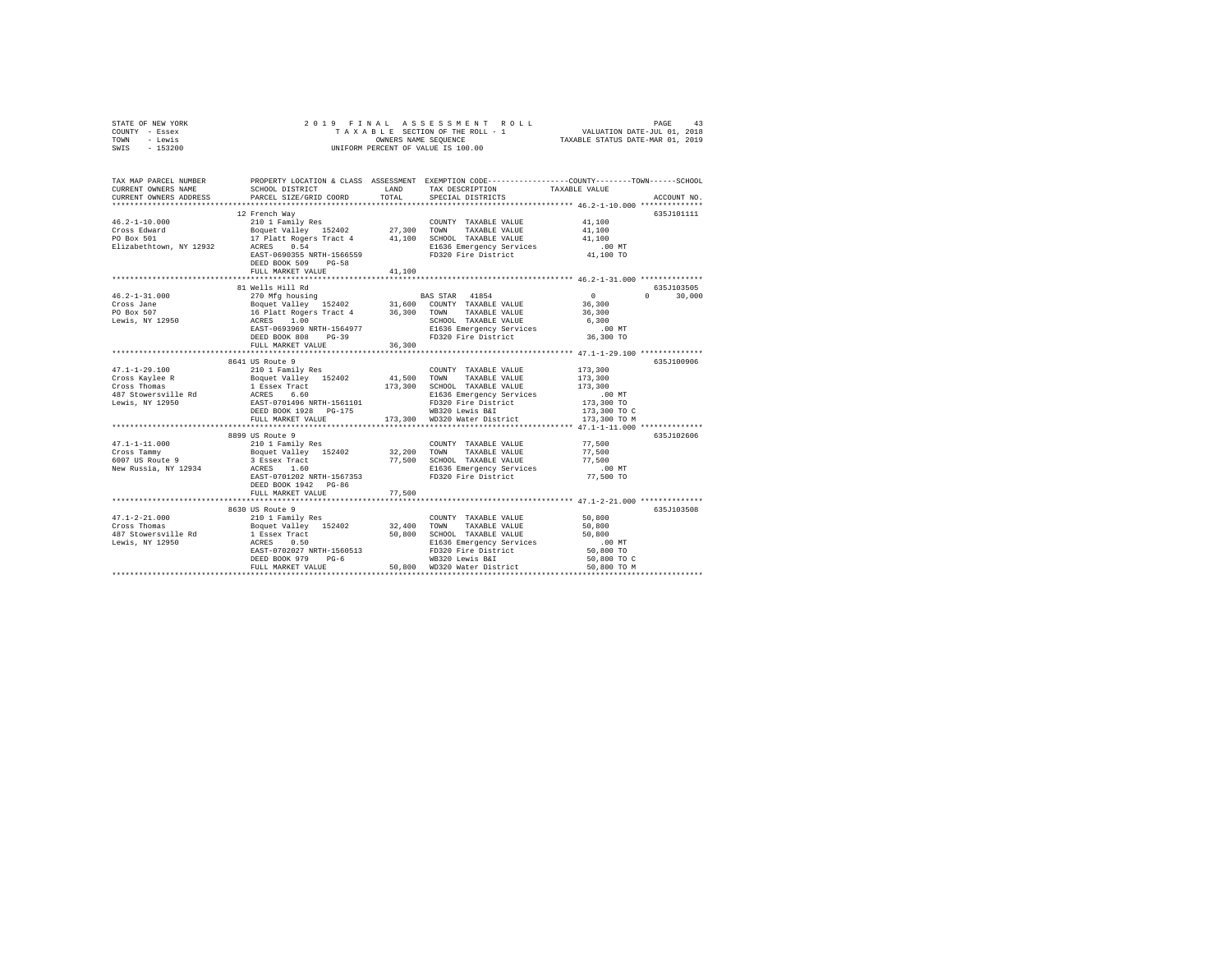| STATE OF NEW YORK<br>COUNTY - Essex<br>- Lewis<br>TOWN<br>$-153200$<br>SWIS                                                                                                                                                                 | 2019 FINAL                                                    |             | R O L L<br>ASSESSMENT<br>TAXABLE SECTION OF THE ROLL - 1<br>OWNERS NAME SEQUENCE<br>UNIFORM PERCENT OF VALUE IS 100.00 | VALUATION DATE-JUL 01, 2018<br>TAXABLE STATUS DATE-MAR 01, 2019 | PAGE<br>44                  |
|---------------------------------------------------------------------------------------------------------------------------------------------------------------------------------------------------------------------------------------------|---------------------------------------------------------------|-------------|------------------------------------------------------------------------------------------------------------------------|-----------------------------------------------------------------|-----------------------------|
|                                                                                                                                                                                                                                             |                                                               |             |                                                                                                                        |                                                                 |                             |
| TAX MAP PARCEL NUMBER<br>CURRENT OWNERS NAME                                                                                                                                                                                                | SCHOOL DISTRICT                                               | LAND        | PROPERTY LOCATION & CLASS ASSESSMENT EXEMPTION CODE----------------COUNTY-------TOWN------SCHOOL<br>TAX DESCRIPTION    | TAXABLE VALUE                                                   |                             |
| CURRENT OWNERS ADDRESS                                                                                                                                                                                                                      | PARCEL SIZE/GRID COORD                                        | TOTAL       | SPECIAL DISTRICTS                                                                                                      |                                                                 | ACCOUNT NO.                 |
|                                                                                                                                                                                                                                             | 487 Stowersville Rd                                           |             |                                                                                                                        |                                                                 | 635J103107                  |
| $47.1 - 2 - 35.000$                                                                                                                                                                                                                         | 210 1 Family Res                                              |             | BAS STAR 41854                                                                                                         | $\sim$ 0                                                        | $\Omega$<br>30,000          |
| Cross Thomas                                                                                                                                                                                                                                | Boquet Valley 152402                                          |             | 38,300 COUNTY TAXABLE VALUE                                                                                            | 202,400                                                         |                             |
| Cross Vanessa                                                                                                                                                                                                                               | 1 Essex Tract<br>1 Essex Tract<br>ACRES 3.25                  |             | 202,400 TOWN TAXABLE VALUE                                                                                             | 202,400                                                         |                             |
| 487 Stowersville Rd                                                                                                                                                                                                                         |                                                               |             | SCHOOL TAXABLE VALUE                                                                                                   | 172,400                                                         |                             |
| Lewis, NY 12950                                                                                                                                                                                                                             | EAST-0703415 NRTH-1562210                                     |             | E1636 Emergency Services<br>FD320 Fire District                                                                        | .00MT                                                           |                             |
|                                                                                                                                                                                                                                             | DEED BOOK 1078 PG-315                                         |             |                                                                                                                        | 202,400 TO                                                      |                             |
|                                                                                                                                                                                                                                             | FULL MARKET VALUE                                             | 202,400     |                                                                                                                        |                                                                 |                             |
|                                                                                                                                                                                                                                             | 125 Seventy Ln                                                |             |                                                                                                                        |                                                                 | 635J102706                  |
| $46.2 - 1 - 9.100$                                                                                                                                                                                                                          | 210 1 Family Res                                              |             | COUNTY TAXABLE VALUE                                                                                                   | 53,700                                                          |                             |
| Cross Tracy C                                                                                                                                                                                                                               |                                                               | 21,000 TOWN | TAXABLE VALUE                                                                                                          | 53,700                                                          |                             |
| 125 Seventy Ln                                                                                                                                                                                                                              | Boquet Valley 152402 21,000<br>17 Platt Rogers Tract 4 53,700 |             | SCHOOL TAXABLE VALUE                                                                                                   | 53,700                                                          |                             |
| Lewis, NY 12950                                                                                                                                                                                                                             | ACRES 0.62                                                    |             | E1636 Emergency Services                                                                                               | $.00$ MT                                                        |                             |
|                                                                                                                                                                                                                                             | EAST-0689972 NRTH-1566863                                     |             | FD320 Fire District                                                                                                    | 53,700 TO                                                       |                             |
|                                                                                                                                                                                                                                             | DEED BOOK 1806 PG-52                                          |             |                                                                                                                        |                                                                 |                             |
|                                                                                                                                                                                                                                             | FULL MARKET VALUE                                             | 53,700      |                                                                                                                        |                                                                 |                             |
|                                                                                                                                                                                                                                             |                                                               |             |                                                                                                                        |                                                                 |                             |
|                                                                                                                                                                                                                                             | 185 Moss Rd                                                   |             |                                                                                                                        |                                                                 | 635J187002                  |
| $47.2 - 1 - 12.200$<br>Cross Vanessa                                                                                                                                                                                                        | 210 1 Family Res<br>Boquet Valley 152402                      | 24,300      | COUNTY TAXABLE VALUE<br>TOWN<br>TAXABLE VALUE                                                                          | 107,300<br>107,300                                              |                             |
| 487 Stowersville Rd                                                                                                                                                                                                                         | 1 Peru Bay Tract                                              | 107,300     | SCHOOL TAXABLE VALUE                                                                                                   | 107,300                                                         |                             |
| Lewis, NY 12950                                                                                                                                                                                                                             | ACRES 1.77                                                    |             | E1636 Emergency Services                                                                                               | $.00$ MT                                                        |                             |
|                                                                                                                                                                                                                                             | EAST-0710025 NRTH-1567685                                     |             | FD320 Fire District                                                                                                    | 107,300 TO                                                      |                             |
|                                                                                                                                                                                                                                             | DEED BOOK 1887 PG-316                                         |             |                                                                                                                        |                                                                 |                             |
|                                                                                                                                                                                                                                             | FULL MARKET VALUE                                             | 107,300     |                                                                                                                        |                                                                 |                             |
|                                                                                                                                                                                                                                             |                                                               |             |                                                                                                                        |                                                                 |                             |
|                                                                                                                                                                                                                                             | 9764 US Route 9                                               |             |                                                                                                                        |                                                                 | 635J104807                  |
| $29. -2 - 21.000$                                                                                                                                                                                                                           | 312 Vac w/imprv                                               |             | COUNTY TAXABLE VALUE                                                                                                   | 34,600                                                          |                             |
| Cross Wyman                                                                                                                                                                                                                                 | Boquet Valley 152402                                          | 34,200      | TOWN<br>TAXABLE VALUE                                                                                                  | 34,600                                                          |                             |
| Cross Deborah<br>"""F" 7509<br>106 55W 750S                                                                                                                                                                                                 | 21 Essex Tract<br>ACRES 20.57                                 |             | 34,600 SCHOOL TAXABLE VALUE<br>E1636 Emergency Services                                                                | 34,600<br>$.00$ MT                                              |                             |
| Wolcottville, IN 46795                                                                                                                                                                                                                      | EAST-0706933 NRTH-1586419                                     |             | FD320 Fire District                                                                                                    | 34,600 TO                                                       |                             |
|                                                                                                                                                                                                                                             | DEED BOOK 1332 PG-62                                          |             |                                                                                                                        |                                                                 |                             |
|                                                                                                                                                                                                                                             | FULL MARKET VALUE                                             | 34,600      |                                                                                                                        |                                                                 |                             |
|                                                                                                                                                                                                                                             |                                                               |             |                                                                                                                        |                                                                 |                             |
|                                                                                                                                                                                                                                             | 9039 US Route 9                                               |             |                                                                                                                        |                                                                 | 635Z007012                  |
|                                                                                                                                                                                                                                             | 210 1 Family Res                                              |             | BAS STAR 41854                                                                                                         | $\sim$ 0                                                        | $0 \qquad \qquad$<br>30,000 |
|                                                                                                                                                                                                                                             | Boquet Valley 152402                                          | 35,300      | COUNTY TAXABLE VALUE                                                                                                   | 190,900                                                         |                             |
|                                                                                                                                                                                                                                             |                                                               | 190,900     | TOWN TAXABLE VALUE                                                                                                     | 190,900                                                         |                             |
| $\begin{tabular}{ll} 38.3-1-36.200 \\ \textbf{Crowningshield Brian A} & \textbf{Boguet Value} \\ \textbf{Crowningshield Rhonda L} & 4.58887 \textbf{Tract} \\ \textbf{ACRES} & 4.71 \\ \textbf{N-CT} & 0.701597 \textbf{NRT} \end{tabular}$ |                                                               |             | SCHOOL TAXABLE VALUE                                                                                                   | 160,900                                                         |                             |
|                                                                                                                                                                                                                                             | EAST-0701597 NRTH-1570603<br>DEED BOOK 1545 PG-207            |             | E1636 Emergency Services<br>FD320 Fire District                                                                        | .00MT<br>190,900 TO                                             |                             |
|                                                                                                                                                                                                                                             | FULL MARKET VALUE                                             | 190,900     |                                                                                                                        |                                                                 |                             |
|                                                                                                                                                                                                                                             |                                                               |             |                                                                                                                        |                                                                 |                             |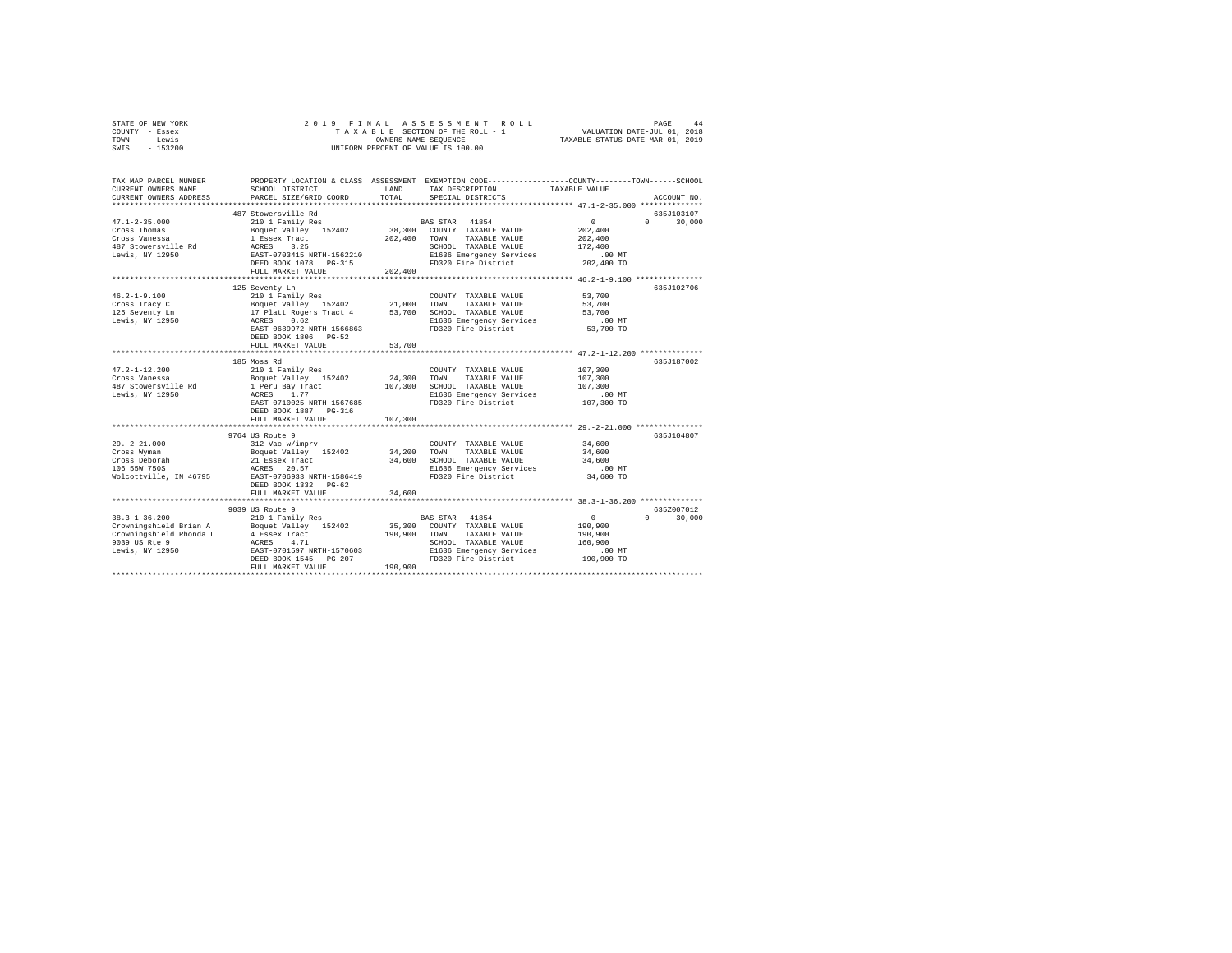| STATE OF NEW YORK |           |  | 2019 FINAL ASSESSMENT ROLL         |                                  | PAGE                        | 45 |
|-------------------|-----------|--|------------------------------------|----------------------------------|-----------------------------|----|
| COUNTY - Essex    |           |  | TAXABLE SECTION OF THE ROLL - 1    |                                  | VALUATION DATE-JUL 01, 2018 |    |
| TOWN              | - Lewis   |  | OWNERS NAME SEOUENCE               | TAXABLE STATUS DATE-MAR 01, 2019 |                             |    |
| SWIS              | $-153200$ |  | UNIFORM PERCENT OF VALUE IS 100.00 |                                  |                             |    |

| TAX MAP PARCEL NUMBER<br>CURRENT OWNERS NAME<br>CURRENT OWNERS ADDRESS | SCHOOL DISTRICT<br>PARCEL SIZE/GRID COORD          | LAND<br>TOTAL | PROPERTY LOCATION & CLASS ASSESSMENT EXEMPTION CODE---------------COUNTY-------TOWN-----SCHOOL<br>TAX DESCRIPTION<br>SPECIAL DISTRICTS | TAXABLE VALUE | ACCOUNT NO.        |
|------------------------------------------------------------------------|----------------------------------------------------|---------------|----------------------------------------------------------------------------------------------------------------------------------------|---------------|--------------------|
|                                                                        |                                                    |               |                                                                                                                                        |               |                    |
|                                                                        | 9037 US Route 9                                    |               |                                                                                                                                        |               | 635Z007013         |
| $38.3 - 1 - 36.300$                                                    | 210 1 Family Res                                   |               | COUNTY TAXABLE VALUE                                                                                                                   | 75,400        |                    |
| Crowningshield Brian A                                                 | Boquet Valley 152402                               | 31,900        | TOWN<br>TAXABLE VALUE                                                                                                                  | 75,400        |                    |
| Crowningshield Rhonda L                                                | 4 Essex Tract                                      | 75,400        | SCHOOL TAXABLE VALUE                                                                                                                   | 75,400        |                    |
| 9039 US Route 9                                                        | ACRES 1.28                                         |               | E1636 Emergency Services                                                                                                               | .00 MT        |                    |
| Lewis, NY 12950                                                        | EAST-0701820 NRTH-1570411                          |               | FD320 Fire District                                                                                                                    | 75,400 TO     |                    |
|                                                                        | DEED BOOK 1821 PG-190                              |               |                                                                                                                                        |               |                    |
|                                                                        | FULL MARKET VALUE                                  | 75,400        |                                                                                                                                        |               |                    |
|                                                                        |                                                    |               |                                                                                                                                        |               |                    |
|                                                                        | 9045 US Route 9                                    |               |                                                                                                                                        |               | 635J101307         |
| $38.3 - 1 - 36.100$                                                    | 210 1 Family Res                                   |               | ENH STAR 41834                                                                                                                         | $\circ$       | 68,700<br>$\Omega$ |
| Crowningshield Florence                                                | Boquet Valley 152402                               | 29,300        | COUNTY TAXABLE VALUE                                                                                                                   | 94,400        |                    |
| Crowningshield Harold                                                  | 4 Essex Tract                                      | 94,400        | TAXABLE VALUE<br>TOWN                                                                                                                  | 94,400        |                    |
| 9045 US Route 9                                                        | ACRES<br>0.76                                      |               | SCHOOL TAXABLE VALUE                                                                                                                   | 25,700        |                    |
| Lewis, NY 12950                                                        | EAST-0702073 NRTH-1570704                          |               | E1636 Emergency Services                                                                                                               | $.00$ MT      |                    |
|                                                                        | DEED BOOK 1623 PG-320                              |               | FD320 Fire District                                                                                                                    | 94,400 TO     |                    |
|                                                                        | FULL MARKET VALUE<br>************************      | 94,400        |                                                                                                                                        |               |                    |
|                                                                        |                                                    |               | ********************************** 38.2-1-19.100 **************                                                                        |               |                    |
| $38.2 - 1 - 19.100$                                                    | Deerhead Rd<br>322 Rural vac>10                    |               | COUNTY TAXABLE VALUE                                                                                                                   | 28,400        | 635J101401         |
| Crowningshield L Trust                                                 | Boquet Valley 152402                               | 28,400        | TOWN<br>TAXABLE VALUE                                                                                                                  | 28,400        |                    |
| Crowningshield C Trust                                                 | 28 Peru Bay Tract                                  | 28,400        | SCHOOL TAXABLE VALUE                                                                                                                   | 28,400        |                    |
| 3342 Lathrop Ave                                                       | ACRES 35.00                                        |               | E1636 Emergency Services                                                                                                               | .00 MT        |                    |
| Simi Valley, CA 93063                                                  | EAST-0709237 NRTH-1579012                          |               | FD320 Fire District                                                                                                                    | 28,400 TO     |                    |
|                                                                        | DEED BOOK 1079 PG-258                              |               |                                                                                                                                        |               |                    |
|                                                                        | FULL MARKET VALUE                                  | 28,400        |                                                                                                                                        |               |                    |
|                                                                        |                                                    |               |                                                                                                                                        |               |                    |
|                                                                        | 351 Deerhead Rd                                    |               |                                                                                                                                        |               | 635.T190011        |
| $38.4 - 1 - 8.120$                                                     | 210 1 Family Res                                   |               | ENH STAR 41834                                                                                                                         | $\circ$       | $\Omega$<br>68,700 |
| Crowningshield Leon R                                                  | Boquet Valley 152402                               | 38,600        | COUNTY TAXABLE VALUE                                                                                                                   | 93,700        |                    |
| Burke Blanche M                                                        | 24 Peru Bay Tract                                  | 93,700        | TAXABLE VALUE<br>TOWN                                                                                                                  | 93,700        |                    |
| c/o Wilma Crowningshield                                               | 1639/52-Life Use to                                |               | SCHOOL TAXABLE VALUE                                                                                                                   | 25,000        |                    |
| 351 Deerhead Reber Rd                                                  | Wilma R Crowningshield                             |               | E1636 Emergency Services                                                                                                               | .00 MT        |                    |
| Lewis, NY 12950-9706                                                   | 8.50<br>ACRES                                      |               | FD320 Fire District                                                                                                                    | 93,700 TO     |                    |
|                                                                        | EAST-0713379 NRTH-1576239                          |               |                                                                                                                                        |               |                    |
|                                                                        | DEED BOOK 1639 PG-52                               |               |                                                                                                                                        |               |                    |
|                                                                        | FULL MARKET VALUE                                  | 93,700        |                                                                                                                                        |               |                    |
|                                                                        | **************************                         | ************* |                                                                                                                                        |               |                    |
|                                                                        | Deerhead Rd                                        |               |                                                                                                                                        |               | 635J101405         |
| $38.2 - 1 - 11.100$                                                    | 321 Abandoned ag                                   |               | COUNTY TAXABLE VALUE                                                                                                                   | 44,500        |                    |
| Crowningshield Leon Trust                                              | Boquet Valley 152402                               | 44,500        | TOWN<br>TAXABLE VALUE                                                                                                                  | 44,500        |                    |
| Crowningshield C Trust                                                 | 25 & 31 Peru Bay Tract                             | 44,500        | SCHOOL TAXABLE VALUE                                                                                                                   | 44,500        |                    |
| 3342 Lathrop Ave                                                       | 41.00<br>ACRES                                     |               | E1636 Emergency Services                                                                                                               | .00MT         |                    |
| Simi Valley, CA 93063                                                  | EAST-0715254 NRTH-1576330<br>DEED BOOK 1106 PG-199 |               | FD320 Fire District                                                                                                                    | 44,500 TO     |                    |
|                                                                        | FULL MARKET VALUE                                  | 44,500        |                                                                                                                                        |               |                    |
|                                                                        |                                                    |               |                                                                                                                                        |               |                    |
|                                                                        |                                                    |               |                                                                                                                                        |               |                    |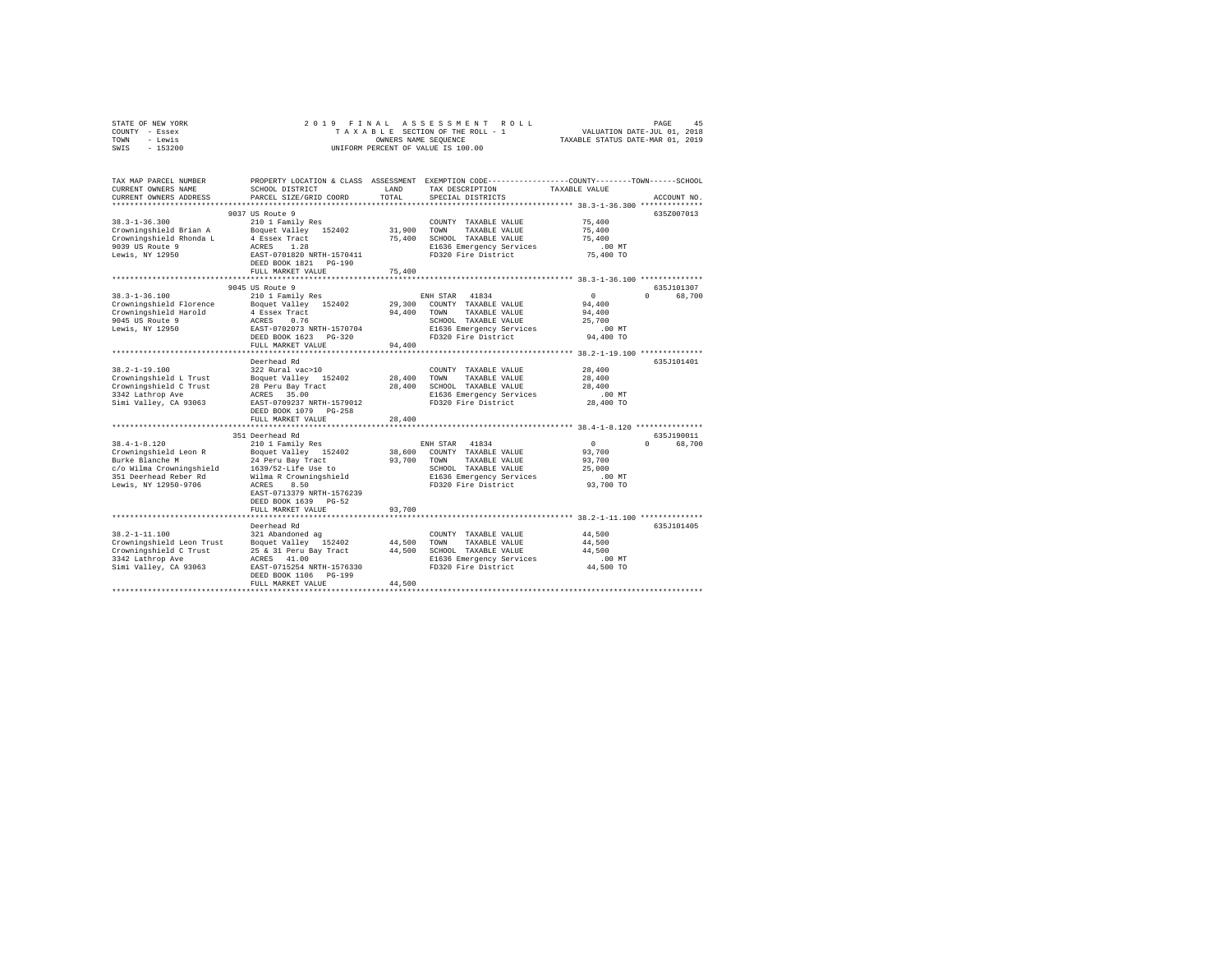| TOWN<br>- Lewis<br>$-153200$<br>SWIS                                                                                    |                                                                                                                                                                                               | OWNERS NAME SEQUENCE            | UNIFORM PERCENT OF VALUE IS 100.00                                                                                                                                     |                                                                           | TAXABLE STATUS DATE-MAR 01, 2019                     |
|-------------------------------------------------------------------------------------------------------------------------|-----------------------------------------------------------------------------------------------------------------------------------------------------------------------------------------------|---------------------------------|------------------------------------------------------------------------------------------------------------------------------------------------------------------------|---------------------------------------------------------------------------|------------------------------------------------------|
| TAX MAP PARCEL NUMBER<br>CURRENT OWNERS NAME<br>CURRENT OWNERS ADDRESS<br>***********************                       | PROPERTY LOCATION & CLASS ASSESSMENT EXEMPTION CODE---------------COUNTY-------TOWN------SCHOOL<br>SCHOOL DISTRICT<br>PARCEL SIZE/GRID COORD                                                  | LAND<br>TOTAL<br>************** | TAX DESCRIPTION<br>SPECIAL DISTRICTS<br>************************************** 38.2-1-17.000 **************                                                            | TAXABLE VALUE                                                             | ACCOUNT NO.                                          |
| $38.2 - 1 - 17.000$<br>Crowningshield Leon Trust<br>Crowningshield C Trust<br>3342 Lathrop Ave<br>Simi Valley, CA 93063 | Deerhead Rd<br>322 Rural vac>10<br>Boquet Valley 152402<br>28 Peru Bay Tract<br>9ac<br>ACRES 10.00<br>EAST-0708658 NRTH-1577993                                                               | 27,700<br>27,700                | COUNTY TAXABLE VALUE<br>TOWN<br>TAXABLE VALUE<br>SCHOOL TAXABLE VALUE<br>E1636 Emergency Services<br>FD320 Fire District                                               | 27,700<br>27,700<br>27,700<br>$.00$ MT<br>27,700 TO                       | 635J101315                                           |
|                                                                                                                         | DEED BOOK 1079 PG-258<br>FULL MARKET VALUE<br>*************************                                                                                                                       | 27,700                          |                                                                                                                                                                        | ************************* 38.2-1-18.000 **************                    |                                                      |
| $38.2 - 1 - 18.000$<br>Crowningshield Leon Trust<br>Crowningshield C Trust<br>3342 Lathrop Ave<br>Simi Valley, CA 93063 | Deerhead Rd<br>314 Rural vac<10<br>Boquet Valley 152402<br>28 Peru Bay Tract<br>9.5ac<br>ACRES<br>5.50<br>EAST-0708866 NRTH-1578752<br>DEED BOOK 1079 PG-258<br>FULL MARKET VALUE             | 16,800<br>16,800<br>16,800      | COUNTY TAXABLE VALUE<br>TOWN<br>TAXABLE VALUE<br>SCHOOL TAXABLE VALUE<br>E1636 Emergency Services<br>FD320 Fire District                                               | 16,800<br>16,800<br>16,800<br>.00MT<br>16,800 TO                          | 635J101314                                           |
|                                                                                                                         | ********************                                                                                                                                                                          |                                 |                                                                                                                                                                        | ********************** 38.4-1-8.111 ***************                       |                                                      |
| $38.4 - 1 - 8.111$<br>Crowningshield Leon Trust<br>Crowningshield C Trust<br>3342 Lathrop Ave<br>Simi Valley, CA 93063  | Deerhead Rd<br>322 Rural vac>10<br>Boquet Valley 152402<br>24 Peru Bay Tract<br>ACRES 84.70<br>EAST-0712996 NRTH-1574970<br>DEED BOOK 1106 PG-199<br>FULL MARKET VALUE                        | 78,400<br>78,400<br>78,400      | COUNTY TAXABLE VALUE<br>TAXABLE VALUE<br>TOWN<br>SCHOOL TAXABLE VALUE<br>E1636 Emergency Services<br>FD320 Fire District                                               | 78,400<br>78,400<br>78,400<br>$.00$ MT<br>78,400 TO                       | 635J101406                                           |
|                                                                                                                         |                                                                                                                                                                                               |                                 |                                                                                                                                                                        |                                                                           | ****** 38.4-1-12.100 **************                  |
| $38.4 - 1 - 12.100$<br>Crowningshield Mary Ann<br>432 Deerhead Rd<br>Lewis, NY 12950                                    | 432 Deerhead Rd<br>240 Rural res<br>Boquet Valley 152402<br>24 & 25 Peru Bay Tract<br>25ac<br>ACRES 22.00<br>EAST-0715295 NRTH-1575050<br>DEED BOOK 456<br>$PG-120$<br>FULL MARKET VALUE      | 157,000                         | AGED ALL 41800<br>47,100 ENH STAR<br>41834<br>COUNTY TAXABLE VALUE<br>TOWN<br>TAXABLE VALUE<br>SCHOOL TAXABLE VALUE<br>E1636 Emergency Services<br>FD320 Fire District | 78,500<br>$\Omega$<br>78,500<br>78,500<br>9,800<br>$.00$ MT<br>157,000 TO | 635J101402<br>78,500<br>78,500<br>$\Omega$<br>68,700 |
|                                                                                                                         | *******************                                                                                                                                                                           | 157,000                         |                                                                                                                                                                        | ******************************** 47.4-1-1.100 ***************             |                                                      |
| $47.4 - 1 - 1.100$<br>Crowningshield Michael J<br>Crowningshield Bette F<br>PO Box 569<br>Lewis, NY 12950               | 99 Redmond Rd<br>210 1 Family Res<br>Boquet Valley 152402<br>4 Platt Rogers Tract 1<br>ACRES 10.00 BANK PNYMAC<br>EAST-0708282 NRTH-1558644<br>DEED BOOK 993<br>$PG-260$<br>FULL MARKET VALUE | 39,800<br>252,300<br>252,300    | 41854<br><b>BAS STAR</b><br>COUNTY TAXABLE VALUE<br>TOWN<br>TAXABLE VALUE<br>SCHOOL TAXABLE VALUE<br>E1636 Emergency Services<br>FD320 Fire District                   | $\circ$<br>252,300<br>252,300<br>222,300<br>$.00$ $MT$<br>252,300 TO      | 635J101715<br>30,000<br>$\Omega$                     |

STATE OF NEW YORK 2 0 1 9 F I N A L A S S E S S M E N T R O L L PAGE 46 COUNTY - Essex T A X A B L E SECTION OF THE ROLL - 1 VALUATION DATE-JUL 01, 2018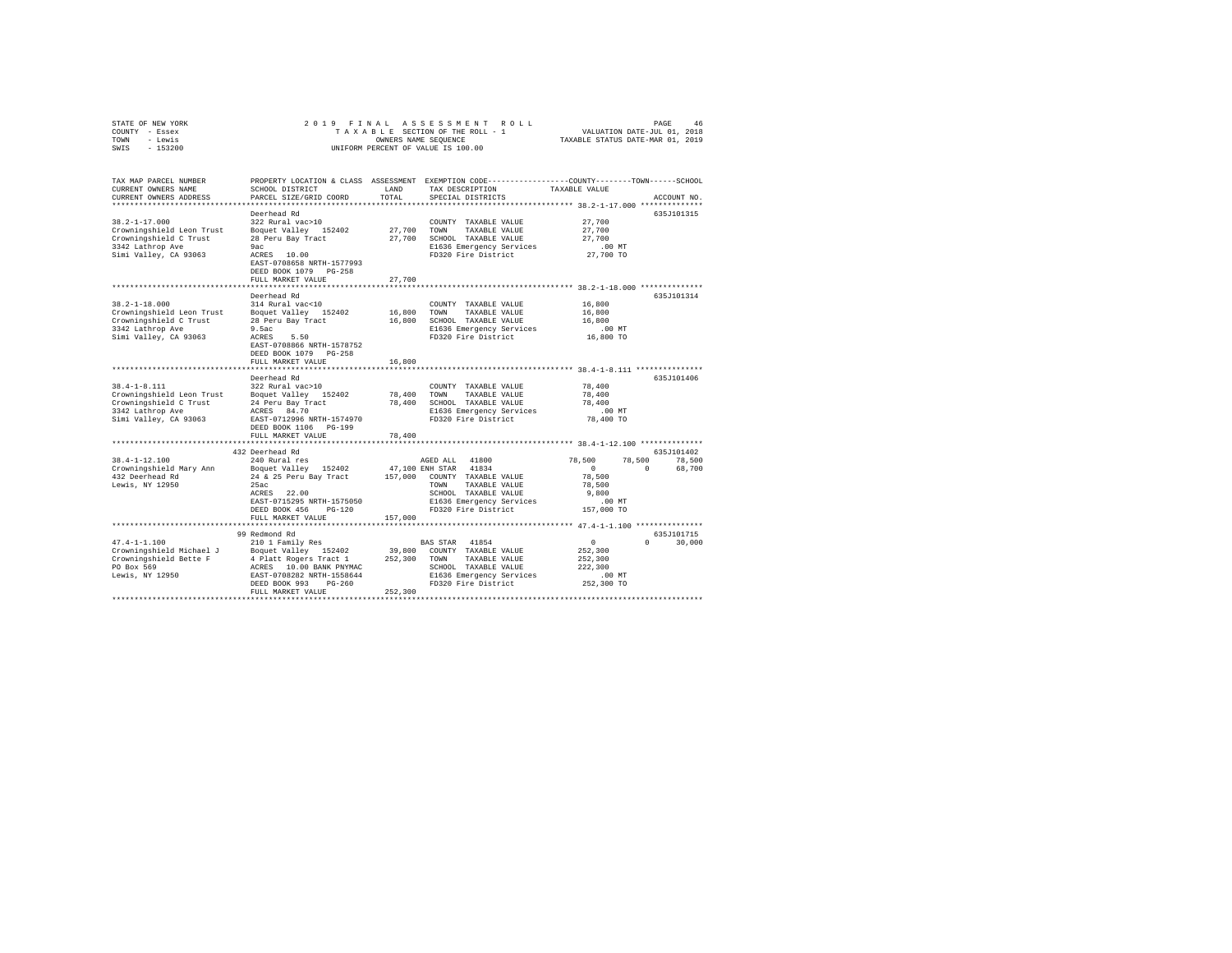| STATE OF NEW YORK<br>COUNTY - Essex             | 2019 FINAL                                     |                  | ASSESSMENT<br>ROLL<br>TAXABLE SECTION OF THE ROLL - 1                                           | VALUATION DATE-JUL 01, 2018                   | PAGE<br>47           |
|-------------------------------------------------|------------------------------------------------|------------------|-------------------------------------------------------------------------------------------------|-----------------------------------------------|----------------------|
| TOWN<br>- Lewis<br>SWIS<br>$-153200$            |                                                |                  | OWNERS NAME SEQUENCE<br>UNIFORM PERCENT OF VALUE IS 100.00                                      | TAXABLE STATUS DATE-MAR 01, 2019              |                      |
|                                                 |                                                |                  |                                                                                                 |                                               |                      |
| TAX MAP PARCEL NUMBER                           |                                                |                  | PROPERTY LOCATION & CLASS ASSESSMENT EXEMPTION CODE---------------COUNTY-------TOWN------SCHOOL |                                               |                      |
| CURRENT OWNERS NAME<br>CURRENT OWNERS ADDRESS   | SCHOOL DISTRICT<br>PARCEL SIZE/GRID COORD      | LAND<br>TOTAL    | TAX DESCRIPTION                                                                                 | TAXABLE VALUE                                 |                      |
| ***********************                         |                                                |                  | SPECIAL DISTRICTS                                                                               |                                               | ACCOUNT NO.          |
|                                                 | 37 Osawentha Dr                                |                  |                                                                                                 |                                               | 635J102004           |
| $47.13 - 1 - 5.000$                             | 210 1 Family Res                               |                  | 41854<br><b>BAS STAR</b>                                                                        | $\cap$<br>$\circ$                             | 30,000               |
| Crowningshield Theresa J                        | Boquet Valley 152402                           |                  | 31,000 COUNTY TAXABLE VALUE                                                                     | 131,500                                       |                      |
| 37 Osawentha Dr                                 | 14 Platt Rogers Tract 4                        | 131,500          | TAXABLE VALUE<br>TOWN                                                                           | 131,500                                       |                      |
| PO Box 89                                       | 0.40<br>ACRES<br>EAST-0700799 NRTH-1560428     |                  | SCHOOL TAXABLE VALUE                                                                            | 101,500                                       |                      |
| Lewis, NY 12950                                 | DEED BOOK 1103 PG-280                          |                  | E1636 Emergency Services<br>FD320 Fire District                                                 | $.00$ MT<br>131,500 TO                        |                      |
|                                                 | FULL MARKET VALUE                              |                  | 131,500 WB320 Lewis B&I                                                                         | 131,500 TO C                                  |                      |
|                                                 |                                                |                  | WD320 Water District                                                                            | 131,500 TO M                                  |                      |
|                                                 |                                                |                  |                                                                                                 |                                               |                      |
|                                                 | Deerhead Rd                                    |                  |                                                                                                 |                                               | 635J178519           |
| $38.2 - 1 - 2.000$                              | 314 Rural vac<10                               |                  | COUNTY TAXABLE VALUE                                                                            | 15,100                                        |                      |
| Crowningshield Trust<br>c/o Leon Crowningshield | Boquet Valley 152402<br>33 & 38 Peru Bay Tract | 15,100<br>15,100 | TOWN<br>TAXABLE VALUE<br>SCHOOL TAXABLE VALUE                                                   | 15,100<br>15,100                              |                      |
| 3342 Lathrop Ave                                | ACRES 20.90                                    |                  | E1636 Emergency Services                                                                        | $.00$ MT                                      |                      |
| Simi Valley, CA 93063                           | EAST-0708842 NRTH-1581107                      |                  | FD320 Fire District                                                                             | 15,100 TO                                     |                      |
|                                                 | DEED BOOK 1871 PG-298                          |                  |                                                                                                 |                                               |                      |
|                                                 | FULL MARKET VALUE                              | 15,100           |                                                                                                 |                                               |                      |
|                                                 |                                                |                  |                                                                                                 |                                               |                      |
|                                                 | 375 Deerhead Rd                                |                  |                                                                                                 |                                               | 635J187012<br>$\cap$ |
| $38.4 - 1 - 8.200$<br>Crowningshield Wilford    | 240 Rural res<br>Boquet Valley 152402          |                  | VET WAR CT 41121<br>46,300 ENH STAR 41834                                                       | 15,000<br>15,000<br>$\Omega$<br>$^{\circ}$    | 68,700               |
| Crowningshield Donalda                          | 24 Peru Bay Tract                              |                  | 168,400 COUNTY TAXABLE VALUE                                                                    | 153,400                                       |                      |
| 375 Deerhead Reber Rd                           | ACRES 20.43                                    |                  | TOWN<br>TAXABLE VALUE                                                                           | 153,400                                       |                      |
| Lewis, NY 12950                                 | EAST-0713992 NRTH-1576279                      |                  | SCHOOL TAXABLE VALUE                                                                            | 99,700                                        |                      |
|                                                 | $PG-331$<br>DEED BOOK 873                      |                  | E1636 Emergency Services                                                                        | $.00$ MT                                      |                      |
|                                                 | FULL MARKET VALUE                              |                  | 168,400 FD320 Fire District                                                                     | 168,400 TO                                    |                      |
|                                                 | Deerhead Rd                                    |                  |                                                                                                 |                                               | 635J101409           |
| $38.4 - 1 - 9.000$                              | 314 Rural vac<10                               |                  | COUNTY TAXABLE VALUE                                                                            | 700                                           |                      |
| Crowningshield Wilford G                        | Boquet Valley 152402                           | 700              | TOWN<br>TAXABLE VALUE                                                                           | 700                                           |                      |
| Crowningshield Donalda B                        | 24 Peru Bay Tract<br>ACRES 0.70                | 700              | SCHOOL TAXABLE VALUE                                                                            | 700                                           |                      |
| 375 Deerhead-Reber Rd                           | ACRES 0.70                                     |                  | E1636 Emergency Services                                                                        | $.00$ MT                                      |                      |
| Lewis, NY 12950                                 | EAST-0713509 NRTH-1575712                      |                  | FD320 Fire District                                                                             | 700 TO                                        |                      |
|                                                 | DEED BOOK 1730 PG-245                          | 700              |                                                                                                 |                                               |                      |
|                                                 | FULL MARKET VALUE                              |                  |                                                                                                 | **************** 38.4-1-21.000 ************** |                      |
|                                                 | Moss Rd                                        |                  |                                                                                                 |                                               | 635J101407           |
| $38.4 - 1 - 21.000$                             | 910 Priv forest                                |                  | COUNTY TAXABLE VALUE                                                                            | 70,400                                        |                      |
| Crowningshield Wilford G                        | Boquet Valley 152402                           | 70,400           | TOWN<br>TAXABLE VALUE                                                                           | 70,400                                        |                      |
| Crowningshield Donalda D                        | 17 Peru Bay Tract                              | 70,400           | SCHOOL TAXABLE VALUE                                                                            | 70,400                                        |                      |
| 375 Deerhead Reber Rd                           | Db 951 Pg 148 (Corr Deed)                      |                  | E1636 Emergency Services                                                                        | $.00$ MT                                      |                      |
| Lewis, NY 12950                                 | ACRES 102.60<br>EAST-0714053 NRTH-1571152      |                  | FD320 Fire District                                                                             | 70,400 TO                                     |                      |
|                                                 | DEED BOOK 951<br>$PG-148$                      |                  |                                                                                                 |                                               |                      |
|                                                 | FULL MARKET VALUE                              | 70,400           |                                                                                                 |                                               |                      |
|                                                 |                                                |                  |                                                                                                 |                                               |                      |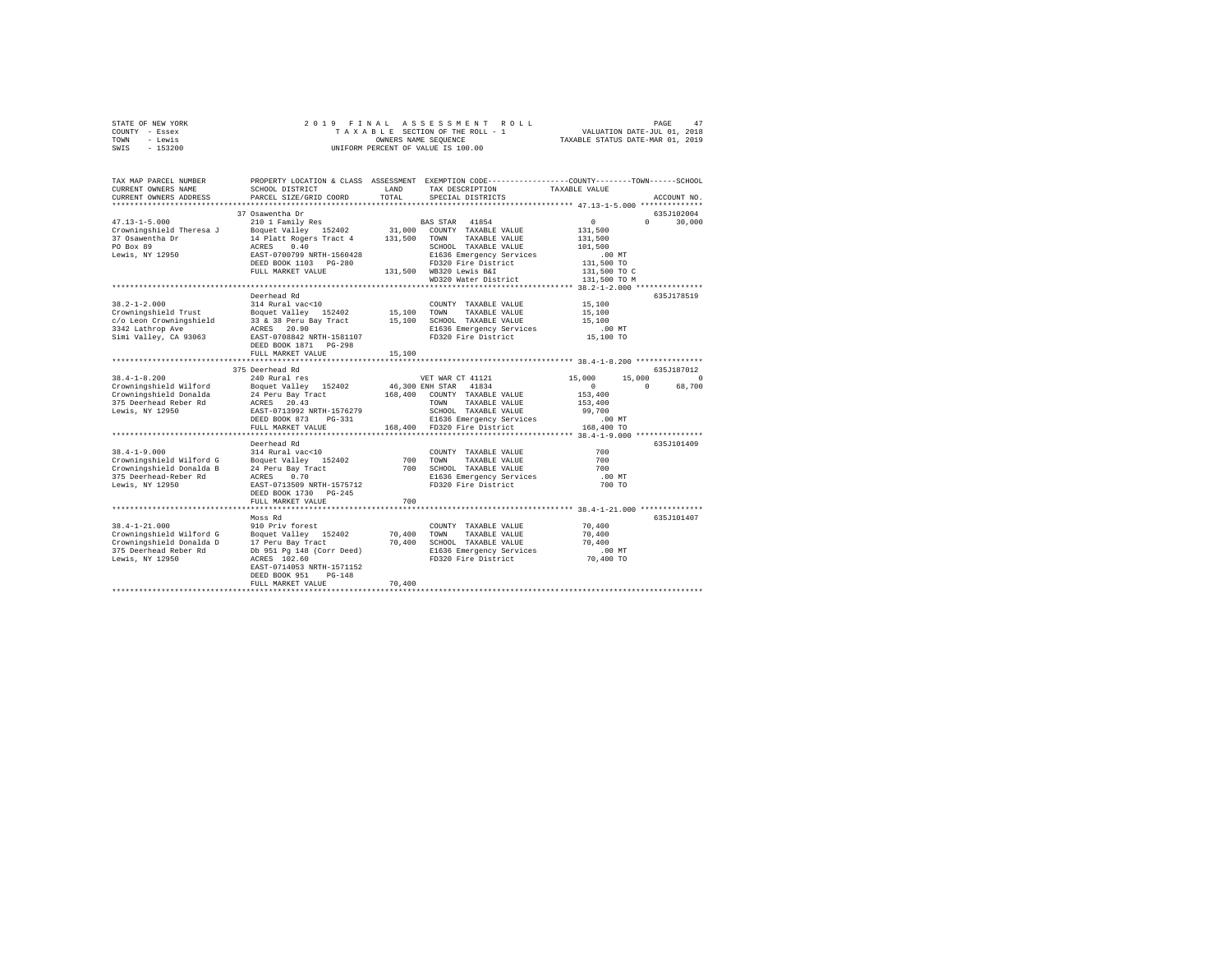| STATE OF NEW YORK                   | 2019 FINAL                                                                                     |         | ASSESSMENT ROLL                                                                                |                             | PAGE<br>48                      |  |  |
|-------------------------------------|------------------------------------------------------------------------------------------------|---------|------------------------------------------------------------------------------------------------|-----------------------------|---------------------------------|--|--|
| COUNTY - Essex                      |                                                                                                |         | TAXABLE SECTION OF THE ROLL - 1                                                                | VALUATION DATE-JUL 01, 2018 |                                 |  |  |
| - Lewis<br>TOWN                     | TAXABLE STATUS DATE-MAR 01, 2019<br>OWNERS NAME SEQUENCE<br>UNIFORM PERCENT OF VALUE IS 100.00 |         |                                                                                                |                             |                                 |  |  |
| SWIS<br>$-153200$                   |                                                                                                |         |                                                                                                |                             |                                 |  |  |
|                                     |                                                                                                |         |                                                                                                |                             |                                 |  |  |
|                                     |                                                                                                |         |                                                                                                |                             |                                 |  |  |
| TAX MAP PARCEL NUMBER               |                                                                                                |         | PROPERTY LOCATION & CLASS ASSESSMENT EXEMPTION CODE---------------COUNTY-------TOWN-----SCHOOL |                             |                                 |  |  |
| CURRENT OWNERS NAME                 | SCHOOL DISTRICT                                                                                | LAND    | TAX DESCRIPTION                                                                                | TAXABLE VALUE               |                                 |  |  |
| CURRENT OWNERS ADDRESS              | PARCEL SIZE/GRID COORD                                                                         | TOTAL   | SPECIAL DISTRICTS                                                                              |                             | ACCOUNT NO.                     |  |  |
|                                     |                                                                                                |         |                                                                                                |                             |                                 |  |  |
|                                     | 568 Moss Rd                                                                                    |         |                                                                                                |                             | 635Z000021                      |  |  |
| $38.4 - 1 - 22.400$                 | 322 Rural vac>10                                                                               |         |                                                                                                | 38,000                      |                                 |  |  |
|                                     |                                                                                                |         | COUNTY TAXABLE VALUE<br>TOWN                                                                   | 38,000                      |                                 |  |  |
| Crowningshield Wilford G            | Boquet Valley 152402                                                                           | 38,000  | TAXABLE VALUE                                                                                  | 38,000                      |                                 |  |  |
| Crowningshield Donalda D            | 21 Peru Bay Tract                                                                              | 38,000  | SCHOOL TAXABLE VALUE                                                                           |                             |                                 |  |  |
| 375 Deerhead Reber Rd               | Db 909 Pg 33                                                                                   |         | E1636 Emergency Services                                                                       | $.00$ MT                    |                                 |  |  |
| Lewis, NY 12950                     | ACRES 37.80                                                                                    |         | FD320 Fire District                                                                            | 38,000 TO                   |                                 |  |  |
|                                     | EAST-0713752 NRTH-1572605                                                                      |         |                                                                                                |                             |                                 |  |  |
|                                     | DEED BOOK 1307 PG-89                                                                           |         |                                                                                                |                             |                                 |  |  |
|                                     | FULL MARKET VALUE                                                                              | 38,000  |                                                                                                |                             |                                 |  |  |
|                                     |                                                                                                |         |                                                                                                |                             |                                 |  |  |
|                                     | 395 Deerhead Rd                                                                                |         |                                                                                                |                             | 635J100112                      |  |  |
| 38.4-1-11.000                       | 210 1 Family Res                                                                               |         | VET WAR CT 41121                                                                               | 14,550<br>14,550            | $\circ$                         |  |  |
| Crumley William                     | Boquet Valley 152402                                                                           |         | 34,600 ENH STAR 41834                                                                          | $\sim$ 0<br>$\Omega$        | 68,700                          |  |  |
| Crumley Barbara                     | 24 Peru Bay Tract                                                                              |         | 97,000 COUNTY TAXABLE VALUE                                                                    | 82,450                      |                                 |  |  |
| 395 Deerhead-Reber Rd               | ACRES 4.00                                                                                     |         | TOWN<br>TAXABLE VALUE                                                                          | 82,450                      |                                 |  |  |
| Lewis, NY 12950                     | EAST-0714356 NRTH-1575766                                                                      |         | SCHOOL TAXABLE VALUE                                                                           | 28,300                      |                                 |  |  |
|                                     | DEED BOOK 848 PG-181                                                                           |         | E1636 Emergency Services                                                                       | $.00$ MT                    |                                 |  |  |
|                                     | FULL MARKET VALUE                                                                              |         | 97,000 FD320 Fire District                                                                     | 97,000 TO                   |                                 |  |  |
|                                     |                                                                                                |         |                                                                                                |                             |                                 |  |  |
|                                     | 11 Discovery Way                                                                               |         |                                                                                                |                             | 635Z019002                      |  |  |
| $47.3 - 2 - 9.120$                  | 210 1 Family Res                                                                               |         | COUNTY TAXABLE VALUE                                                                           | 104,900                     |                                 |  |  |
| Cumm Renee                          | Boquet Valley 152402                                                                           | 34,600  | TAXABLE VALUE<br>TOWN                                                                          | 104,900                     |                                 |  |  |
| 11 Discovery Way                    | 6 Platt Rogers Tract 1<br>ACRES 4.02                                                           | 104,900 | SCHOOL TAXABLE VALUE                                                                           | 104,900                     |                                 |  |  |
| 11 Discovery nuj<br>Lewis, NY 12950 |                                                                                                |         | E1636 Emergency Services                                                                       | $.00$ MT                    |                                 |  |  |
|                                     | EAST-0706110 NRTH-1557277                                                                      |         | FD320 Fire District                                                                            | 104,900 TO                  |                                 |  |  |
| MAY BE SUBJECT TO PAYMENT           | DEED BOOK 1929 PG-312                                                                          |         |                                                                                                |                             |                                 |  |  |
| UNDER AGDIST LAW TIL 2025           | FULL MARKET VALUE                                                                              | 104,900 |                                                                                                |                             |                                 |  |  |
|                                     |                                                                                                |         |                                                                                                |                             |                                 |  |  |
|                                     | 135 Ray Woods Rd                                                                               |         |                                                                                                |                             | 635J102206                      |  |  |
| $56.1 - 2 - 29.000$                 | 210 1 Family Res                                                                               |         | 41854<br>BAS STAR                                                                              | $\Omega$                    | $\Omega$ and $\Omega$<br>30,000 |  |  |
| Curran Scott                        | Boquet Valley 152402 60,800 COUNTY TAXABLE VALUE                                               |         |                                                                                                | 277,500                     |                                 |  |  |
| Curran Susan                        |                                                                                                |         | TOWN<br>TAXABLE VALUE                                                                          | 277,500                     |                                 |  |  |
| PO Box 453                          | 728 Platt Rogers Tract 1 277,500<br>ACRES 6.62<br>EAST-0702486 NRTH-1551686                    |         | SCHOOL TAXABLE VALUE                                                                           | 247.500                     |                                 |  |  |
| Lewis, NY 12950                     |                                                                                                |         | E1636 Emergency Services                                                                       | $.00$ MT                    |                                 |  |  |
|                                     | DEED BOOK 967 PG-170                                                                           |         | FD320 Fire District                                                                            | 277,500 TO                  |                                 |  |  |
|                                     | FULL MARKET VALUE                                                                              | 277,500 |                                                                                                |                             |                                 |  |  |
|                                     |                                                                                                |         |                                                                                                |                             |                                 |  |  |
|                                     | 74 Cutting Rd                                                                                  |         |                                                                                                |                             | 635J101413                      |  |  |
| $55.2 - 1 - 19.110$                 | 240 Rural res                                                                                  |         | COUNTY TAXABLE VALUE                                                                           | 205,400                     |                                 |  |  |
| Cutting Farm LLC                    | Boquet Valley 152402                                                                           | 84,100  | TOWN<br>TAXABLE VALUE                                                                          | 205,400                     |                                 |  |  |
| 161 Madison Ave 8NE                 | 29&30 Platt Rogers Tr 4                                                                        | 205,400 | SCHOOL TAXABLE VALUE                                                                           | 205,400                     |                                 |  |  |
| New York, NY 10016                  | ACRES 58.46                                                                                    |         | E1636 Emergency Services                                                                       | $.00$ MT                    |                                 |  |  |
|                                     | EAST-0695895 NRTH-1546601                                                                      |         | FD320 Fire District                                                                            | 205,400 TO                  |                                 |  |  |
|                                     | DEED BOOK 1683 PG-70                                                                           |         |                                                                                                |                             |                                 |  |  |
|                                     | FULL MARKET VALUE                                                                              | 205,400 |                                                                                                |                             |                                 |  |  |
|                                     |                                                                                                |         |                                                                                                |                             |                                 |  |  |
|                                     |                                                                                                |         |                                                                                                |                             |                                 |  |  |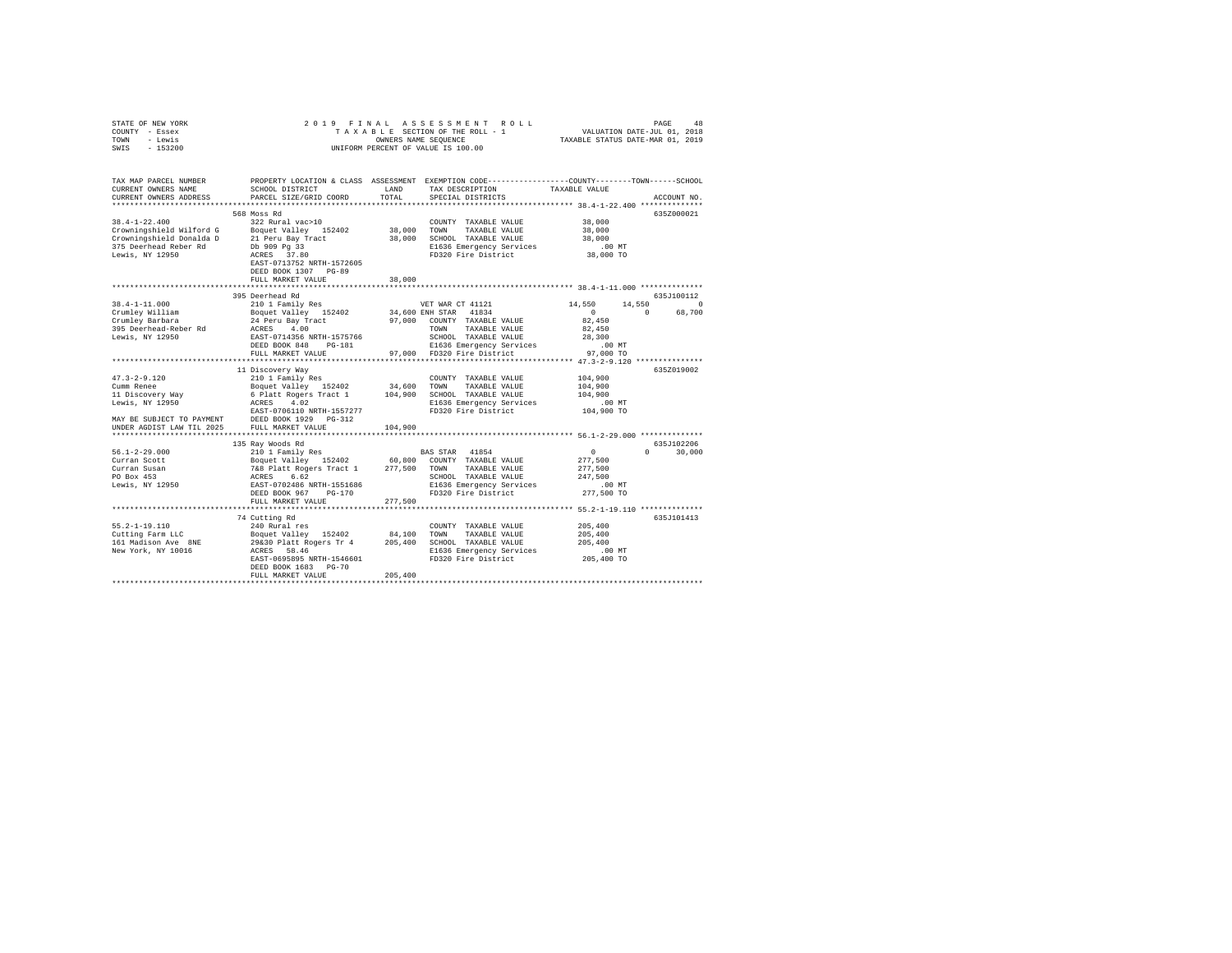| STATE OF NEW YORK<br>COUNTY - Essex<br>TOWN<br>- Lewis<br>$-153200$<br>SWIS                          | 2019 FINAL                                                                           | OWNERS NAME SEQUENCE | ASSESSMENT<br>ROLL<br>TAXABLE SECTION OF THE ROLL - 1<br>UNIFORM PERCENT OF VALUE IS 100.00                                             | VALUATION DATE-JUL 01, 2018<br>TAXABLE STATUS DATE-MAR 01, 2019 | PAGE     | 49          |
|------------------------------------------------------------------------------------------------------|--------------------------------------------------------------------------------------|----------------------|-----------------------------------------------------------------------------------------------------------------------------------------|-----------------------------------------------------------------|----------|-------------|
| TAX MAP PARCEL NUMBER<br>CURRENT OWNERS NAME<br>CURRENT OWNERS ADDRESS<br>************************** | SCHOOL DISTRICT<br>PARCEL SIZE/GRID COORD                                            | LAND<br>TOTAL        | PROPERTY LOCATION & CLASS ASSESSMENT EXEMPTION CODE---------------COUNTY-------TOWN------SCHOOL<br>TAX DESCRIPTION<br>SPECIAL DISTRICTS | TAXABLE VALUE                                                   |          | ACCOUNT NO. |
|                                                                                                      |                                                                                      |                      |                                                                                                                                         |                                                                 |          |             |
| $55.2 - 1 - 20.000$                                                                                  | Cutting Rd<br>322 Rural vac>10                                                       |                      | COUNTY TAXABLE VALUE                                                                                                                    | 32,200                                                          |          | 635J101414  |
| Cutting Farm LLC                                                                                     | Boquet Valley 152402                                                                 | 32,200               | TAXABLE VALUE<br>TOWN                                                                                                                   | 32,200                                                          |          |             |
| 161 Madison Ave 8NE                                                                                  | 29 Platt Rogers Tract 4                                                              | 32,200               | SCHOOL TAXABLE VALUE                                                                                                                    | 32,200                                                          |          |             |
| New York, NY 10016                                                                                   | 1348/201 Life Use To                                                                 |                      | E1636 Emergency Services                                                                                                                | $.00$ MT                                                        |          |             |
|                                                                                                      | Evelyn P Cutting<br>ACRES 54.40<br>EAST-0695909 NRTH-1544946<br>DEED BOOK 1683 PG-70 |                      | FD320 Fire District                                                                                                                     | 32,200 TO                                                       |          |             |
|                                                                                                      | FULL MARKET VALUE                                                                    | 32,200               |                                                                                                                                         |                                                                 |          |             |
|                                                                                                      | 1169 County Route 10                                                                 |                      |                                                                                                                                         |                                                                 |          | 635J103214  |
| $47.3 - 2 - 15.100$                                                                                  | 210 1 Family Res                                                                     |                      | AGED ALL 41800                                                                                                                          | 30,900                                                          | 30,900   | 30,900      |
| Daby Donald                                                                                          | Boquet Valley 152402                                                                 |                      | 34,100 ENH STAR 41834                                                                                                                   | $\Omega$                                                        | $\Omega$ | 30,900      |
| Daby Dianna                                                                                          | 6 Platt Rogers Tract 1                                                               |                      | 61,800 COUNTY TAXABLE VALUE                                                                                                             | 30,900                                                          |          |             |
| PO Box 534                                                                                           | Life Use Mildred E Mason                                                             |                      | TAXABLE VALUE<br>TOWN                                                                                                                   | 30,900                                                          |          |             |
| Lewis, NY 12950                                                                                      | By 1200/156                                                                          |                      | SCHOOL TAXABLE VALUE                                                                                                                    | $\Omega$                                                        |          |             |
|                                                                                                      | ACRES<br>3.50                                                                        |                      | E1636 Emergency Services                                                                                                                | $.00$ MT                                                        |          |             |
|                                                                                                      | EAST-0705728 NRTH-1557274<br>DEED BOOK 1200 PG-156<br>FULL MARKET VALUE              | 61,800               | FD320 Fire District                                                                                                                     | 61,800 TO                                                       |          |             |
|                                                                                                      |                                                                                      |                      |                                                                                                                                         |                                                                 |          |             |
|                                                                                                      | 75 Cutting Rd                                                                        |                      |                                                                                                                                         |                                                                 |          | 635J101412  |
| $55.2 - 1 - 18.100$                                                                                  | 240 Rural res                                                                        |                      | VETWAR CTS 41120                                                                                                                        | 15,000                                                          | 15,000   | $\Omega$    |
| Daffinee Raymond W Trust                                                                             | Boquet Valley 152402                                                                 |                      | 42,700 COUNTY TAXABLE VALUE                                                                                                             | 406,400                                                         |          |             |
| Weider Loretta M Trust                                                                               | 30 Platt Rogers Tract 4                                                              | 421,400              | TAXABLE VALUE<br>TOWN                                                                                                                   | 406,400                                                         |          |             |
| 75 Cutting Rd<br>Elizabethtown, NY 12932                                                             | ACRES 14.57<br>EAST-0695948 NRTH-1547944                                             |                      | SCHOOL TAXABLE VALUE<br>E1636 Emergency Services                                                                                        | 421,400<br>.00MT                                                |          |             |
|                                                                                                      | DEED BOOK 1671 PG-214                                                                |                      | FD320 Fire District                                                                                                                     | 421,400 TO                                                      |          |             |
|                                                                                                      | FULL MARKET VALUE                                                                    | 421,400              |                                                                                                                                         |                                                                 |          |             |
|                                                                                                      |                                                                                      |                      |                                                                                                                                         |                                                                 |          |             |
|                                                                                                      | Cutting Rd                                                                           |                      |                                                                                                                                         |                                                                 |          | 635Z012001  |
| $55.2 - 1 - 19.120$                                                                                  | 322 Rural vac>10                                                                     |                      | COUNTY TAXABLE VALUE                                                                                                                    | 26,700                                                          |          |             |
| Daffinee Raymond W Trust                                                                             | Boquet Valley 152402                                                                 | 26,700               | TOWN<br>TAXABLE VALUE                                                                                                                   | 26,700                                                          |          |             |
| Weider Loretta M Trust                                                                               | 30 Platt Rogers Tr 4                                                                 | 26,700               | SCHOOL TAXABLE VALUE                                                                                                                    | 26,700                                                          |          |             |
| 75 Cutting Rd                                                                                        | ACRES 10.63                                                                          |                      | E1636 Emergency Services                                                                                                                | .00MT                                                           |          |             |
| Elizabethtown, NY 12932                                                                              | EAST-0695320 NRTH-1547820<br>DEED BOOK 1671 PG-214<br>FULL MARKET VALUE              | 26,700               | FD320 Fire District                                                                                                                     | 26,700 TO                                                       |          |             |
|                                                                                                      | *************************                                                            |                      |                                                                                                                                         |                                                                 |          |             |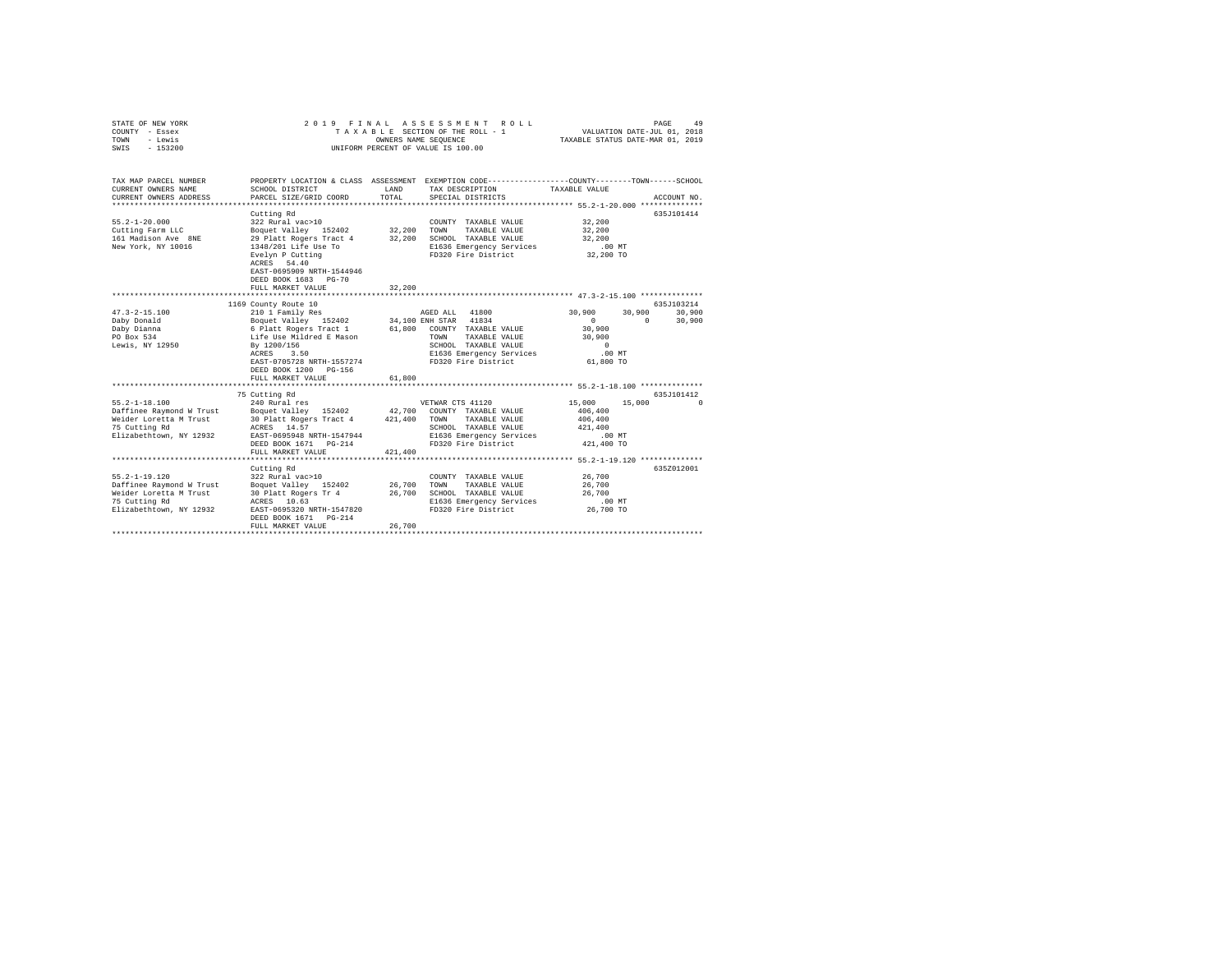| STATE OF NEW YORK                   | 2019 FINAL                                                 | ASSESSMENT ROLL                                                                                 | PAGE 50<br>VALUATION DATE-JUL 01, 2018 |
|-------------------------------------|------------------------------------------------------------|-------------------------------------------------------------------------------------------------|----------------------------------------|
| COUNTY - Essex                      |                                                            | TAXABLE SECTION OF THE ROLL - 1                                                                 |                                        |
| TOWN<br>- Lewis                     |                                                            | OWNERS NAME SEQUENCE                                                                            | TAXABLE STATUS DATE-MAR 01, 2019       |
| SWIS<br>$-153200$                   |                                                            | UNIFORM PERCENT OF VALUE IS 100.00                                                              |                                        |
| TAX MAP PARCEL NUMBER               |                                                            | PROPERTY LOCATION & CLASS ASSESSMENT EXEMPTION CODE---------------COUNTY-------TOWN------SCHOOL |                                        |
| CURRENT OWNERS NAME                 | SCHOOL DISTRICT                                            | LAND<br>TAX DESCRIPTION                                                                         | TAXABLE VALUE                          |
| CURRENT OWNERS ADDRESS              | PARCEL SIZE/GRID COORD                                     | TOTAL<br>SPECIAL DISTRICTS                                                                      | ACCOUNT NO.                            |
|                                     |                                                            |                                                                                                 |                                        |
|                                     | 1711 County Route 10                                       |                                                                                                 | 635J103012                             |
| $56.2 - 3 - 25.000$                 | 210 1 Family Res                                           | VET COM CT 41131                                                                                | 17,650<br>17,650<br>$\sim$ 0           |
| Daly Robert T                       | Boquet Valley 152402                                       | 31,900 ENH STAR 41834                                                                           | $\sim$ 0<br>$\Omega$<br>68,700         |
| 1711 County Rte 10                  |                                                            | 70,600 COUNTY TAXABLE VALUE                                                                     | 52,950                                 |
| PO Box 461                          | 36 38 Mccormick<br>ACRES 1.30<br>EAST-0715746 NRTH-1549619 | TOWN<br>TAXABLE VALUE                                                                           | 52,950                                 |
| Lewis, NY 12950                     |                                                            | SCHOOL TAXABLE VALUE                                                                            | 1,900                                  |
|                                     | DEED BOOK 855 PG-255                                       | E1636 Emergency Services                                                                        | $.00$ MT                               |
|                                     | FULL MARKET VALUE                                          | 70,600 FD320 Fire District                                                                      | 70,600 TO                              |
|                                     |                                                            |                                                                                                 |                                        |
|                                     | 645 Hyde Rd                                                |                                                                                                 | 635J103211                             |
| $48.1 - 2 - 2.000$                  | 210 1 Family Res                                           | BAS STAR 41854                                                                                  | $\sim$ 0<br>$\Omega$<br>30,000         |
| Daniels George                      | Boquet Valley 152402                                       | 38,800 COUNTY TAXABLE VALUE                                                                     | 192,700                                |
| Daniels Penny                       | 39 & 40 Platt Rogers                                       | 192,700<br>TOWN TAXABLE VALUE                                                                   | 192,700                                |
| 645 Hyde Rd                         | 10ac                                                       | SCHOOL TAXABLE VALUE                                                                            | 162,700                                |
| Westport, NY 12993                  | ACRES<br>8.80                                              | E1636 Emergency Services                                                                        | .00MT                                  |
|                                     | EAST-0721433 NRTH-1565735                                  | FD320 Fire District                                                                             | 192,700 TO                             |
|                                     | DEED BOOK 877 PG-89                                        |                                                                                                 |                                        |
|                                     | FULL MARKET VALUE                                          | 192,700                                                                                         |                                        |
|                                     | Wadhams Heights Ln                                         |                                                                                                 | 635Z008014                             |
| $56.2 - 3 - 18.220$                 | 311 Res vac land                                           | COUNTY TAXABLE VALUE                                                                            | 25,300                                 |
| Davis Harry A                       | Boquet Valley 152402                                       | 25,300<br>TAXABLE VALUE<br>TOWN                                                                 | 25,300                                 |
| PO Box D4                           | 30 33 McCormicks                                           | 25,300<br>SCHOOL TAXABLE VALUE                                                                  | 25,300                                 |
| Elizabethtown, NY 12932             | ACRES 6.99                                                 | E1636 Emergency Services                                                                        | $.00$ MT                               |
|                                     | EAST-0719287 NRTH-1546065                                  | FD320 Fire District                                                                             | 25,300 TO                              |
|                                     | DEED BOOK 1577 PG-277                                      |                                                                                                 |                                        |
|                                     | FULL MARKET VALUE                                          | 25,300                                                                                          |                                        |
|                                     |                                                            |                                                                                                 |                                        |
|                                     | 2049 County Route 10                                       |                                                                                                 | 635J179041                             |
| $57.1 - 3 - 4.200$                  | $215$ 1 Fam Res w/                                         | ENH STAR 41834                                                                                  | $\sim$ 0<br>0 68,700                   |
| Davis Lyman G                       | Boquet Valley 152402                                       | 48,100 COUNTY TAXABLE VALUE                                                                     | 200,800                                |
| Davis Faylene                       | 39 Taylor & Kimball                                        | 200,800<br>TOWN<br>TAXABLE VALUE                                                                | 200,800                                |
| 2049 County Rte 10                  | ACRES 21.60                                                | SCHOOL TAXABLE VALUE                                                                            | 132,100                                |
| Westport, NY 12993                  | EAST-0723685 NRTH-1550629                                  | E1636 Emergency Services                                                                        | $.00$ MT                               |
|                                     | DEED BOOK 713 PG-135                                       | FD320 Fire District                                                                             | 200,800 TO                             |
|                                     | FULL MARKET VALUE                                          | 200,800                                                                                         |                                        |
|                                     |                                                            |                                                                                                 |                                        |
|                                     | Hyde Rd                                                    |                                                                                                 | 635J101506                             |
| $47.4 - 1 - 6.000$                  | 311 Res vac land                                           | AG DIST C 41720                                                                                 | 200<br>200<br>200                      |
| Davis Rodney C                      |                                                            | Boquet Valley 152402 30,700 COUNTY TAXABLE VALUE                                                | 30,500                                 |
| 213 Hyde Rd                         | 5 Platt Rogers                                             | 30,700<br>TOWN TAXABLE VALUE                                                                    | 30,500                                 |
| Westport, NY 12993-9631 ACRES 14.60 |                                                            | SCHOOL TAXABLE VALUE                                                                            | 30,500                                 |
|                                     | EAST-0712134 NRTH-1557952                                  | E1636 Emergency Services                                                                        | $.00$ MT                               |
|                                     | MAY BE SUBJECT TO PAYMENT DEED BOOK 1318 PG-268            | FD320 Fire District                                                                             | 30,700 TO                              |
| UNDER AGDIST LAW TIL 2023           | FULL MARKET VALUE                                          | 30,700                                                                                          |                                        |
|                                     |                                                            |                                                                                                 |                                        |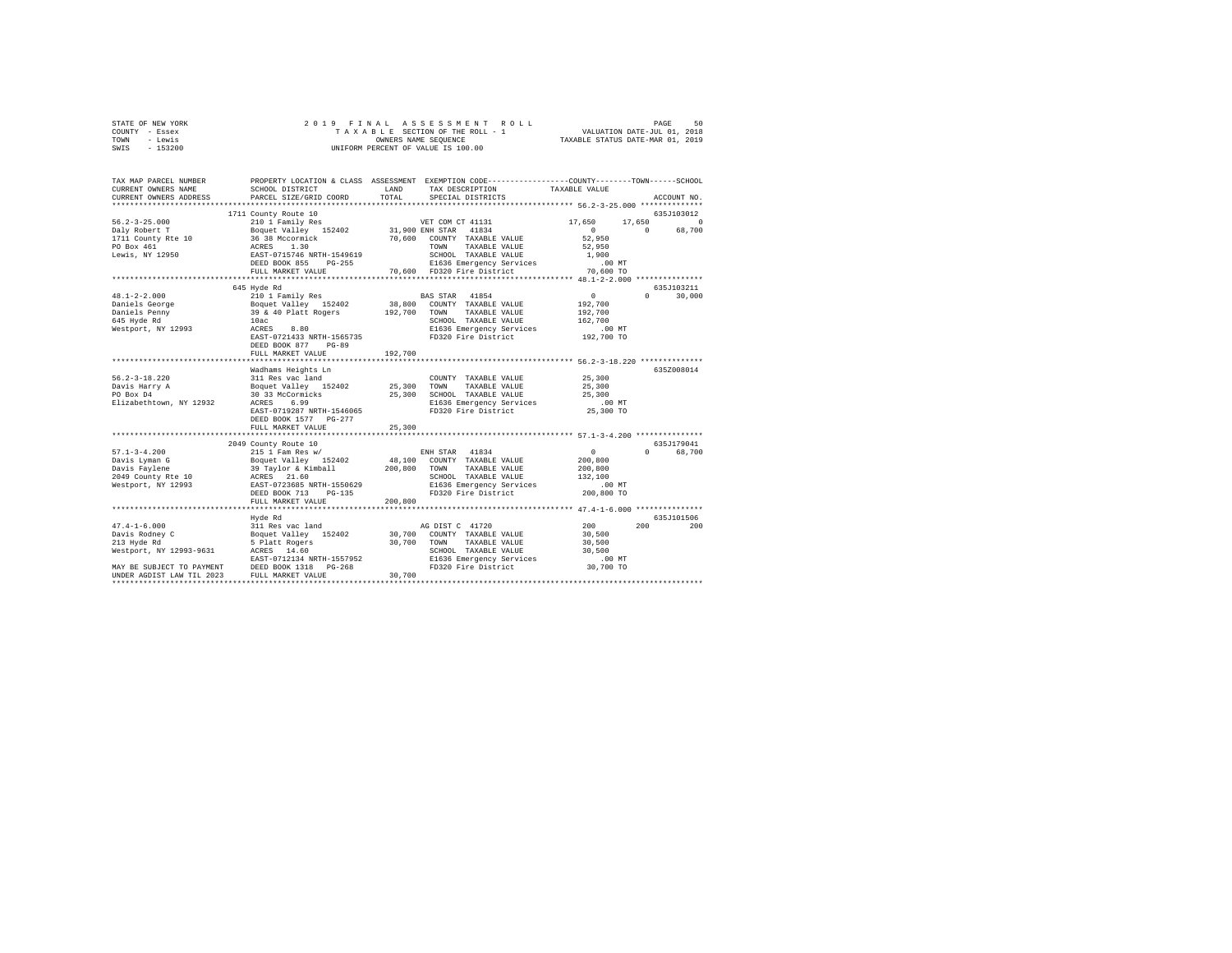| STATE OF NEW YORK |         |  |  |  | 2019 FINAL ASSESSMENT ROLL         |                                  | PAGE                        | 51 |
|-------------------|---------|--|--|--|------------------------------------|----------------------------------|-----------------------------|----|
| COUNTY - Essex    |         |  |  |  | TAXABLE SECTION OF THE ROLL - 1    |                                  | VALUATION DATE-JUL 01, 2018 |    |
| TOWN              | - Lewis |  |  |  | OWNERS NAME SEOUENCE               | TAXABLE STATUS DATE-MAR 01, 2019 |                             |    |
| SWIS - 153200     |         |  |  |  | UNIFORM PERCENT OF VALUE IS 100.00 |                                  |                             |    |

| TAX MAP PARCEL NUMBER<br>CURRENT OWNERS NAME<br>CURRENT OWNERS ADDRESS                                  | SCHOOL DISTRICT<br>PARCEL SIZE/GRID COORD                                                                                                                                                                             | <b>T.AND</b><br>TOTAL      | PROPERTY LOCATION & CLASS ASSESSMENT EXEMPTION CODE---------------COUNTY-------TOWN-----SCHOOL<br>TAX DESCRIPTION<br>SPECIAL DISTRICTS                                                                    | TAXABLE VALUE                                                                                               | ACCOUNT NO.                                              |
|---------------------------------------------------------------------------------------------------------|-----------------------------------------------------------------------------------------------------------------------------------------------------------------------------------------------------------------------|----------------------------|-----------------------------------------------------------------------------------------------------------------------------------------------------------------------------------------------------------|-------------------------------------------------------------------------------------------------------------|----------------------------------------------------------|
| $47.4 - 1 - 10.100$<br>Davis Rodney C<br>Davis Jason R<br>213 Hyde Rd<br>Westport, NY 12993             | 177 Hyde Rd<br>210 1 Family Res<br>Boquet Valley 152402<br>34 Platt Rogers<br>ACRES 3.10<br>EAST-0712923 NRTH-1558207<br>DEED BOOK 1318 PG-273<br>FULL MARKET VALUE                                                   | 33,700<br>64,200<br>64,200 | COUNTY TAXABLE VALUE<br>TOWN<br>TAXABLE VALUE<br>SCHOOL TAXABLE VALUE<br>E1636 Emergency Services<br>FD320 Fire District                                                                                  | 64,200<br>64,200<br>64,200<br>$.00$ MT<br>64,200 TO<br>******************* 47.4-1-10.200 **************     | 635J101507                                               |
| $47.4 - 1 - 10.200$<br>Davis Rodney C<br>213 Hyde Rd<br>Westport, NY 12993<br>UNDER AGDIST LAW TIL 2023 | 213 Hyde Rd<br>240 Rural res<br>Boquet Valley 152402<br>5 Platt Rogers<br>ACRES 86.70<br>EAST-0714161 NRTH-1558232<br>MAY BE SUBJECT TO PAYMENT DEED BOOK 1318 PG-268<br>FULL MARKET VALUE                            |                            | VET COM CT 41131<br>110,100 AG DIST C 41720<br>212,000 ENH STAR 41834<br>COUNTY TAXABLE VALUE<br>TOWN<br>TAXABLE VALUE<br>SCHOOL TAXABLE VALUE<br>212,000 E1636 Emergency Services<br>FD320 Fire District | 25,000<br>25,000<br>31,238<br>31,238<br>$\sim$ 0<br>155.762<br>155,762<br>112,062<br>$.00$ MT<br>212,000 TO | 635Z003001<br>$^{\circ}$<br>31,238<br>$\Omega$<br>68,700 |
| $55.2 - 1 - 3.100$<br>Day Geoffrey<br>VanDerveeken Emily<br>101 Mineola Dr<br>Syracuse, NY 13224        | 107 Blood Hill Rd<br>240 Rural res<br>Boquet Valley 152402<br>25 Platt Rogers Tract 4 260,500<br>ACRES 38.73 BANK LERETA<br>EAST-0687652 NRTH-1548079<br>DEED BOOK 1857 PG-90<br>FULL MARKET VALUE                    | 55,500<br>260,500          | COUNTY TAXABLE VALUE<br>TOWN<br>TAXABLE VALUE<br>SCHOOL TAXABLE VALUE<br>E1636 Emergency Services<br>FD320 Fire District                                                                                  | 260,500<br>260,500<br>260,500<br>$.00$ MT<br>260,500 TO                                                     | 635J103611                                               |
| $47.4 - 1 - 11.000$<br>De Lise Timothy Charles<br>28 Lighthouse Rd<br>Plattsburgh, NY 12901             | **************************<br>County Route 10<br>105 Vac farmland<br>Boquet Valley 152402<br>34 Platt Rogers Tract 1 45,800<br>ACRES 51.50<br>EAST-0714654 NRTH-1555684<br>DEED BOOK 1691 PG-221<br>FULL MARKET VALUE | 45,800<br>45,800           | COUNTY TAXABLE VALUE<br>TOWN<br>TAXABLE VALUE<br>SCHOOL TAXABLE VALUE<br>E1636 Emergency Services<br>FD320 Fire District                                                                                  | ******************** 47.4-1-11.000 **************<br>45,800<br>45,800<br>45,800<br>.00 MT<br>45,800 TO      | 635J100806                                               |
| $47.4 - 1 - 24.000$<br>De Lise Timothy Charles<br>28 Lighthouse Rd<br>Plattsburgh, NY 12901             | Hurley Rd<br>322 Rural vac>10<br>Boquet Valley 152402<br>Gore Taylor & Kimball<br>ACRES 35.25<br>ACRES 35.25<br>EAST-0716142 NRTH-1555851<br>DEED BOOK 1691 PG-221<br>FULL MARKET VALUE                               | 22,600<br>22,600<br>22,600 | ********************************* 47.4-1-24.000 **************<br>COUNTY TAXABLE VALUE<br>TAXABLE VALUE<br>TOWN<br>SCHOOL TAXABLE VALUE<br>E1636 Emergency Services<br>FD320 Fire District                | 22,600<br>22,600<br>22,600<br>$.00$ MT<br>22,600 TO                                                         | 635J100811                                               |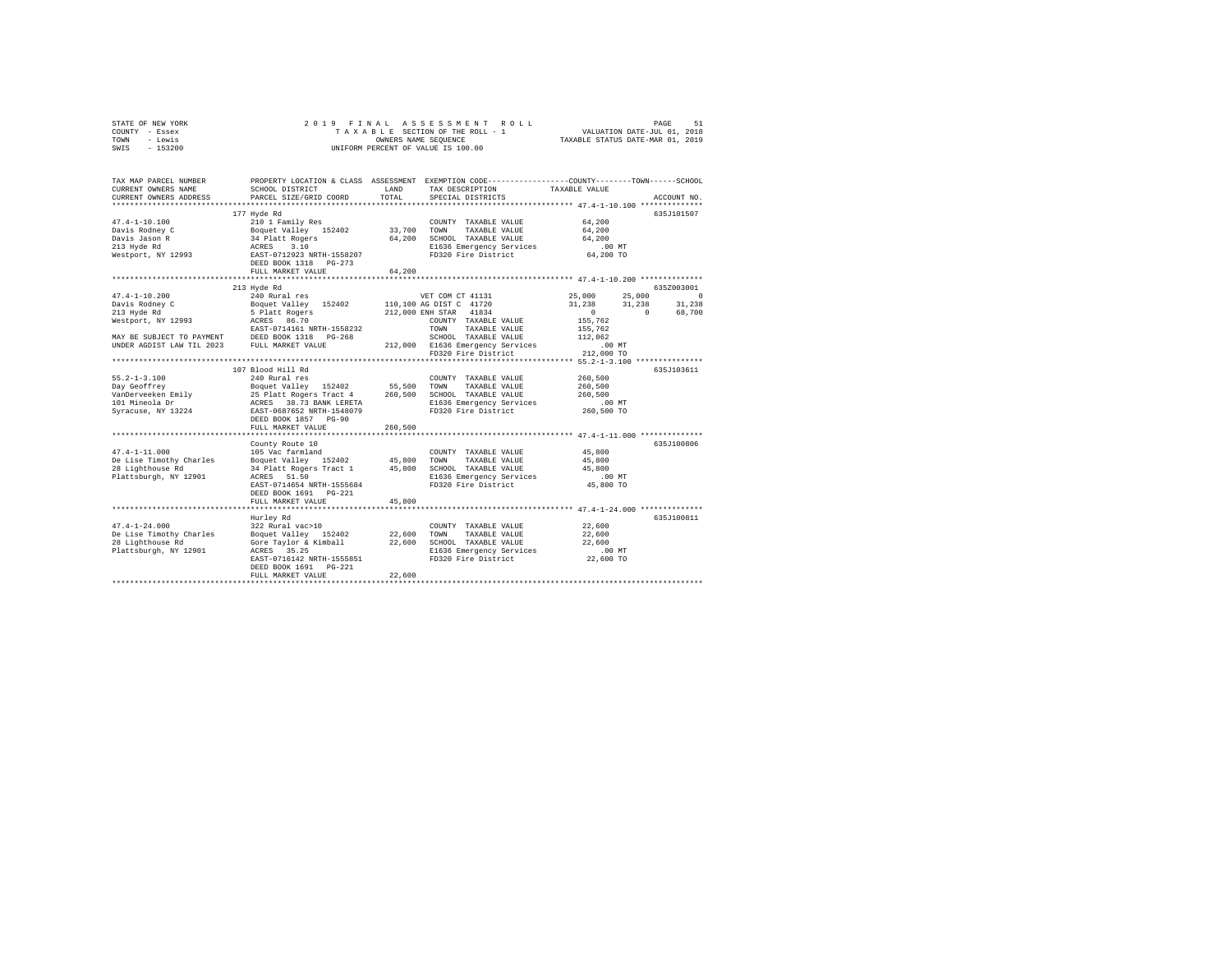| STATE OF NEW YORK                                                                                                                                                                                                                                                                                                                                                                                             |                              |        |                             |                                 |             |
|---------------------------------------------------------------------------------------------------------------------------------------------------------------------------------------------------------------------------------------------------------------------------------------------------------------------------------------------------------------------------------------------------------------|------------------------------|--------|-----------------------------|---------------------------------|-------------|
| COUNTY - Essex                                                                                                                                                                                                                                                                                                                                                                                                |                              |        |                             |                                 |             |
| TOWN - Lewis                                                                                                                                                                                                                                                                                                                                                                                                  |                              |        |                             |                                 |             |
| SWIS - 153200                                                                                                                                                                                                                                                                                                                                                                                                 |                              |        |                             |                                 |             |
|                                                                                                                                                                                                                                                                                                                                                                                                               |                              |        |                             |                                 |             |
|                                                                                                                                                                                                                                                                                                                                                                                                               |                              |        |                             |                                 |             |
|                                                                                                                                                                                                                                                                                                                                                                                                               |                              |        |                             |                                 |             |
| TAX MAP PARCEL NUMBER PROPERTY LOCATION & CLASS ASSESSMENT EXEMPTION CODE---------------COUNTY-------TOWN-----SCHOOL                                                                                                                                                                                                                                                                                          |                              |        |                             |                                 |             |
| CURRENT OWNERS NAME                                                                                                                                                                                                                                                                                                                                                                                           | SCHOOL DISTRICT              | LAND   | TAX DESCRIPTION             | TAXABLE VALUE                   |             |
| CURRENT OWNERS ADDRESS                                                                                                                                                                                                                                                                                                                                                                                        | PARCEL SIZE/GRID COORD       | TOTAL  | SPECIAL DISTRICTS           |                                 | ACCOUNT NO. |
|                                                                                                                                                                                                                                                                                                                                                                                                               |                              |        |                             |                                 |             |
|                                                                                                                                                                                                                                                                                                                                                                                                               |                              |        |                             |                                 | 635J178508  |
|                                                                                                                                                                                                                                                                                                                                                                                                               | Hurley Rd                    |        |                             |                                 |             |
| $47.4 - 1 - 27.100$                                                                                                                                                                                                                                                                                                                                                                                           | 322 Rural vac>10             |        | COUNTY TAXABLE VALUE        | 16,600                          |             |
| De Lise Timothy Charles Boquet Valley 152402 16,600 TOWN TAXABLE VALUE                                                                                                                                                                                                                                                                                                                                        |                              |        |                             | 16,600                          |             |
| 28 Lighthouse Rd                                                                                                                                                                                                                                                                                                                                                                                              | 45 Mccormicks Patent         |        | 16,600 SCHOOL TAXABLE VALUE | 16,600                          |             |
| Plattsburgh, NY 12901                                                                                                                                                                                                                                                                                                                                                                                         | 49 T&k Patent<br>ACRES 23.25 |        |                             |                                 |             |
|                                                                                                                                                                                                                                                                                                                                                                                                               |                              |        |                             |                                 |             |
|                                                                                                                                                                                                                                                                                                                                                                                                               | EAST-0715310 NRTH-1554553    |        |                             |                                 |             |
|                                                                                                                                                                                                                                                                                                                                                                                                               | DEED BOOK 1691 PG-221        |        |                             |                                 |             |
|                                                                                                                                                                                                                                                                                                                                                                                                               | FULL MARKET VALUE            | 16,600 |                             |                                 |             |
|                                                                                                                                                                                                                                                                                                                                                                                                               |                              |        |                             |                                 |             |
|                                                                                                                                                                                                                                                                                                                                                                                                               | 1112 County Route 10         |        |                             |                                 | 635J101702  |
| $47.3 - 2 - 6.000$                                                                                                                                                                                                                                                                                                                                                                                            | 240 Rural res                |        | COUNTY TAXABLE VALUE 84,500 |                                 |             |
| Degroff Cheri L                                                                                                                                                                                                                                                                                                                                                                                               |                              |        |                             | 84,500                          |             |
| Degroff Jeremy A<br>4 Kellog Way                                                                                                                                                                                                                                                                                                                                                                              |                              |        |                             | 84,500                          |             |
|                                                                                                                                                                                                                                                                                                                                                                                                               |                              |        |                             |                                 |             |
| Elizabethtown, NY 12932 ACRES 11.40 BANK CORE                                                                                                                                                                                                                                                                                                                                                                 |                              |        |                             | .00 MT<br>84,500 TO             |             |
|                                                                                                                                                                                                                                                                                                                                                                                                               |                              |        |                             |                                 |             |
|                                                                                                                                                                                                                                                                                                                                                                                                               | EAST-0704313 NRTH-1556756    |        |                             |                                 |             |
|                                                                                                                                                                                                                                                                                                                                                                                                               | DEED BOOK 1797    PG-21      |        |                             |                                 |             |
|                                                                                                                                                                                                                                                                                                                                                                                                               | FULL MARKET VALUE            | 84,500 |                             |                                 |             |
|                                                                                                                                                                                                                                                                                                                                                                                                               |                              |        |                             |                                 |             |
|                                                                                                                                                                                                                                                                                                                                                                                                               | Wadhams Heights Ln           |        |                             |                                 | 635J192008  |
| $56.2 - 3 - 18.210$                                                                                                                                                                                                                                                                                                                                                                                           |                              |        |                             | 23,900                          |             |
| Delia Charles                                                                                                                                                                                                                                                                                                                                                                                                 |                              |        |                             | 23,900                          |             |
|                                                                                                                                                                                                                                                                                                                                                                                                               |                              |        |                             | 23,900                          |             |
| Delia Lisa<br>137 Woods Rd                                                                                                                                                                                                                                                                                                                                                                                    |                              |        |                             |                                 |             |
| Port Jervis, NY 12771                                                                                                                                                                                                                                                                                                                                                                                         |                              |        |                             | 00 MT.<br>23,900 TO             |             |
|                                                                                                                                                                                                                                                                                                                                                                                                               | DEED BOOK 1572 PG-80         |        |                             |                                 |             |
|                                                                                                                                                                                                                                                                                                                                                                                                               | FULL MARKET VALUE            | 23,900 |                             |                                 |             |
|                                                                                                                                                                                                                                                                                                                                                                                                               |                              |        |                             |                                 |             |
|                                                                                                                                                                                                                                                                                                                                                                                                               | 174 Wadhams Heights Ln       |        |                             |                                 | 635J178549  |
|                                                                                                                                                                                                                                                                                                                                                                                                               |                              |        |                             |                                 | 25,000 0    |
|                                                                                                                                                                                                                                                                                                                                                                                                               |                              |        |                             |                                 |             |
|                                                                                                                                                                                                                                                                                                                                                                                                               |                              |        |                             | $0$ 0 68,700<br>27,885 27,885 0 |             |
|                                                                                                                                                                                                                                                                                                                                                                                                               |                              |        |                             |                                 |             |
|                                                                                                                                                                                                                                                                                                                                                                                                               |                              |        |                             |                                 |             |
|                                                                                                                                                                                                                                                                                                                                                                                                               |                              |        |                             |                                 |             |
|                                                                                                                                                                                                                                                                                                                                                                                                               |                              |        |                             |                                 |             |
|                                                                                                                                                                                                                                                                                                                                                                                                               |                              |        |                             |                                 |             |
|                                                                                                                                                                                                                                                                                                                                                                                                               |                              |        |                             |                                 |             |
|                                                                                                                                                                                                                                                                                                                                                                                                               |                              |        |                             |                                 |             |
|                                                                                                                                                                                                                                                                                                                                                                                                               |                              |        |                             |                                 |             |
|                                                                                                                                                                                                                                                                                                                                                                                                               | Mason Rd                     |        |                             |                                 | 635J100306  |
|                                                                                                                                                                                                                                                                                                                                                                                                               |                              |        |                             |                                 |             |
|                                                                                                                                                                                                                                                                                                                                                                                                               |                              |        |                             |                                 |             |
| $\begin{array}{cccc} 48.1-2-1.100 & 322 \; \text{Rural vac}>10 & \text{COUNT T AXABLE VALUE} & 42,600 \\ \text{Dening John} & 392 \; \text{Rural vac}>10 & 152402 & 42,600 \; \text{TONNT XXABLE VALUE} & 42,600 \\ 4 \; \text{High St} & 39 \; \text{&} \; 40 \; \text{Platt Royal XASLE VALUE} & 42,600 \; \text{SCHOOL TAXABLE VALUE} & 42,600 \\ \text{FDi Box 6} & 43.9 \; \text{&} \; 42.9 \; \text{&}$ |                              |        |                             |                                 |             |
|                                                                                                                                                                                                                                                                                                                                                                                                               |                              |        |                             |                                 |             |
|                                                                                                                                                                                                                                                                                                                                                                                                               |                              |        |                             |                                 |             |
|                                                                                                                                                                                                                                                                                                                                                                                                               |                              |        |                             |                                 |             |
|                                                                                                                                                                                                                                                                                                                                                                                                               | EAST-0722188 NRTH-1567472    |        |                             |                                 |             |
|                                                                                                                                                                                                                                                                                                                                                                                                               | DEED BOOK 1775 PG-317        |        |                             |                                 |             |
|                                                                                                                                                                                                                                                                                                                                                                                                               | FULL MARKET VALUE            | 42,600 |                             |                                 |             |
|                                                                                                                                                                                                                                                                                                                                                                                                               |                              |        |                             |                                 |             |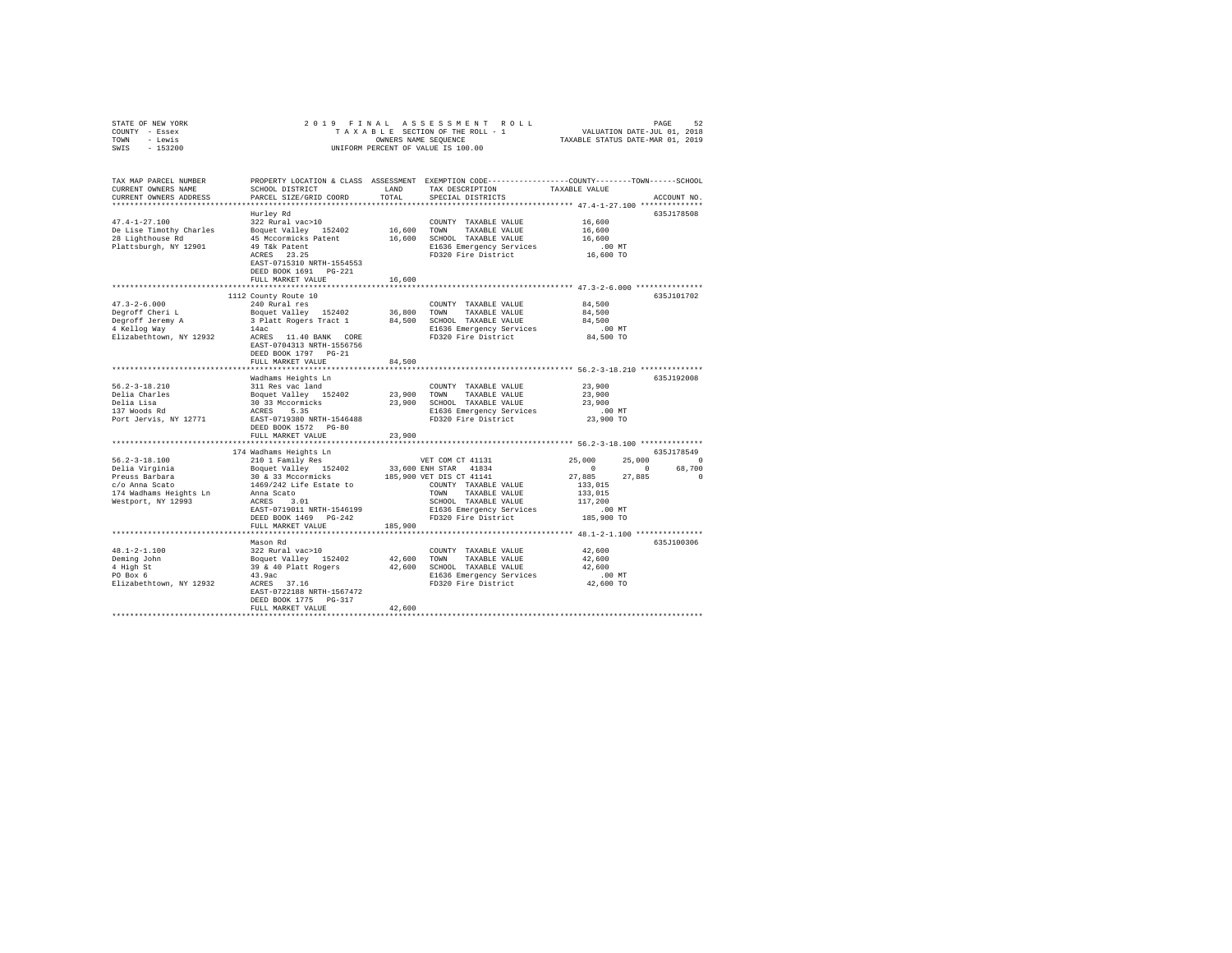| STATE OF NEW YORK | 2019 FINAL ASSESSMENT ROLL         | 53<br>PAGE                       |
|-------------------|------------------------------------|----------------------------------|
| COUNTY - Essex    | TAXABLE SECTION OF THE ROLL - 1    | VALUATION DATE-JUL 01, 2018      |
| TOWN<br>- Lewis   | OWNERS NAME SEOUENCE               | TAXABLE STATUS DATE-MAR 01, 2019 |
| $-153200$<br>SWIS | UNIFORM PERCENT OF VALUE IS 100.00 |                                  |

| TAX MAP PARCEL NUMBER<br>CURRENT OWNERS NAME<br>CURRENT OWNERS ADDRESS                                               | SCHOOL DISTRICT<br>PARCEL SIZE/GRID COORD                                                                                                                                                                                    | LAND<br>TOTAL                 | TAX DESCRIPTION<br>SPECIAL DISTRICTS                                                                                     | PROPERTY LOCATION & CLASS ASSESSMENT EXEMPTION CODE---------------COUNTY-------TOWN-----SCHOOL<br>TAXABLE VALUE<br>ACCOUNT NO.    |
|----------------------------------------------------------------------------------------------------------------------|------------------------------------------------------------------------------------------------------------------------------------------------------------------------------------------------------------------------------|-------------------------------|--------------------------------------------------------------------------------------------------------------------------|-----------------------------------------------------------------------------------------------------------------------------------|
| ***********************<br>$55.2 - 1 - 35.004$<br>Deming John<br>Deming Anita<br>PO Box 6<br>Elizabethtown, NY 12932 | Roscoe Rd<br>910 Priv forest<br>Boquet Valley 152402<br>25 Platt Rogers Tract 4<br>ACRES 208.80<br>EAST-0690583 NRTH-1549684<br>DEED BOOK 857 PG-10<br>FULL MARKET VALUE                                                     | 128,400<br>128,400<br>128,400 | COUNTY TAXABLE VALUE<br>TOWN<br>TAXABLE VALUE<br>SCHOOL TAXABLE VALUE<br>E1636 Emergency Services<br>FD320 Fire District | 635.7101212<br>128,400<br>128,400<br>128,400<br>.00MT<br>128,400 TO                                                               |
| $38.1 - 1 - 18.000$<br>Deming John A<br>Deming Anita L<br>PO Box 6<br>Elizabethtown, NY 12932                        | US Route 9<br>322 Rural vac>10<br>Boquet Valley 152402<br>28&33 Peru Bay Tract<br>Essex Tract<br>80ac<br>ACRES 99.02<br>EAST-0707143 NRTH-1579325<br>DEED BOOK 1514 PG-311<br>FULL MARKET VALUE                              | 86,300<br>86,300<br>86,300    | COUNTY TAXABLE VALUE<br>TOWN<br>TAXABLE VALUE<br>SCHOOL TAXABLE VALUE<br>E1636 Emergency Services<br>FD320 Fire District | 635J100711<br>86,300<br>86,300<br>86,300<br>.00 MT<br>86,300 TO                                                                   |
| $47.1 - 2 - 16.100$<br>Deming John A<br>Deming Anita L<br>PO Box 6<br>Elizabethtown, NY 12932                        | *********************<br>Stowersville Rd<br>910 Priv forest<br>Boquet Valley 152402<br>3 Platt Rogers Tract 1<br>Db 887 Pg 170<br>ACRES 277.00<br>EAST-0703946 NRTH-1559824<br>DEED BOOK 1514    PG-311<br>FULL MARKET VALUE | 162,500<br>162,500<br>162,500 | COUNTY TAXABLE VALUE<br>TOWN<br>TAXABLE VALUE<br>SCHOOL TAXABLE VALUE<br>E1636 Emergency Services<br>FD320 Fire District | ***************************** 47.1-2-16.100 **************<br>635J104215<br>162,500<br>162,500<br>162,500<br>.00MT<br>162,500 TO  |
| $47.2 - 1 - 26.000$<br>Deming John A<br>PO Box 6<br>Elizabethtown, NY 12932                                          | 1131 Stowersville Rd<br>240 Rural res<br>Boquet Valley 152402<br>37 & 40 Platt Rogers<br>1651/105-Boundary Line Ag<br>ACRES 489.30<br>EAST-0718868 NRTH-1567092<br>DEED BOOK 1651 PG-110<br>FULL MARKET VALUE                | 268,700<br>268,700<br>268,700 | COUNTY TAXABLE VALUE<br>TOWN<br>TAXABLE VALUE<br>SCHOOL TAXABLE VALUE<br>E1636 Emergency Services<br>FD320 Fire District | 635J101615<br>268,700<br>268,700<br>268,700<br>.00MT<br>268,700 TO                                                                |
| $47.4 - 1 - 37.000$<br>Deming John A<br>4 High St<br>PO Box 6<br>Elizabethtown, NY 12932                             | 386 Hurley Rd<br>322 Rural vac>10<br>Boquet Valley 152402<br>34 Platt Rogers Patent<br>ACRES 16.27<br>EAST-0717380 NRTH-1558938<br>DEED BOOK 1712 PG-213<br>FULL MARKET VALUE                                                | 31,700<br>31,700<br>31,700    | COUNTY TAXABLE VALUE<br>TOWN<br>TAXABLE VALUE<br>SCHOOL TAXABLE VALUE<br>E1636 Emergency Services<br>FD320 Fire District | ********************************** 47.4-1-37.000 **************<br>635J104903<br>31,700<br>31,700<br>31,700<br>.00MT<br>31,700 TO |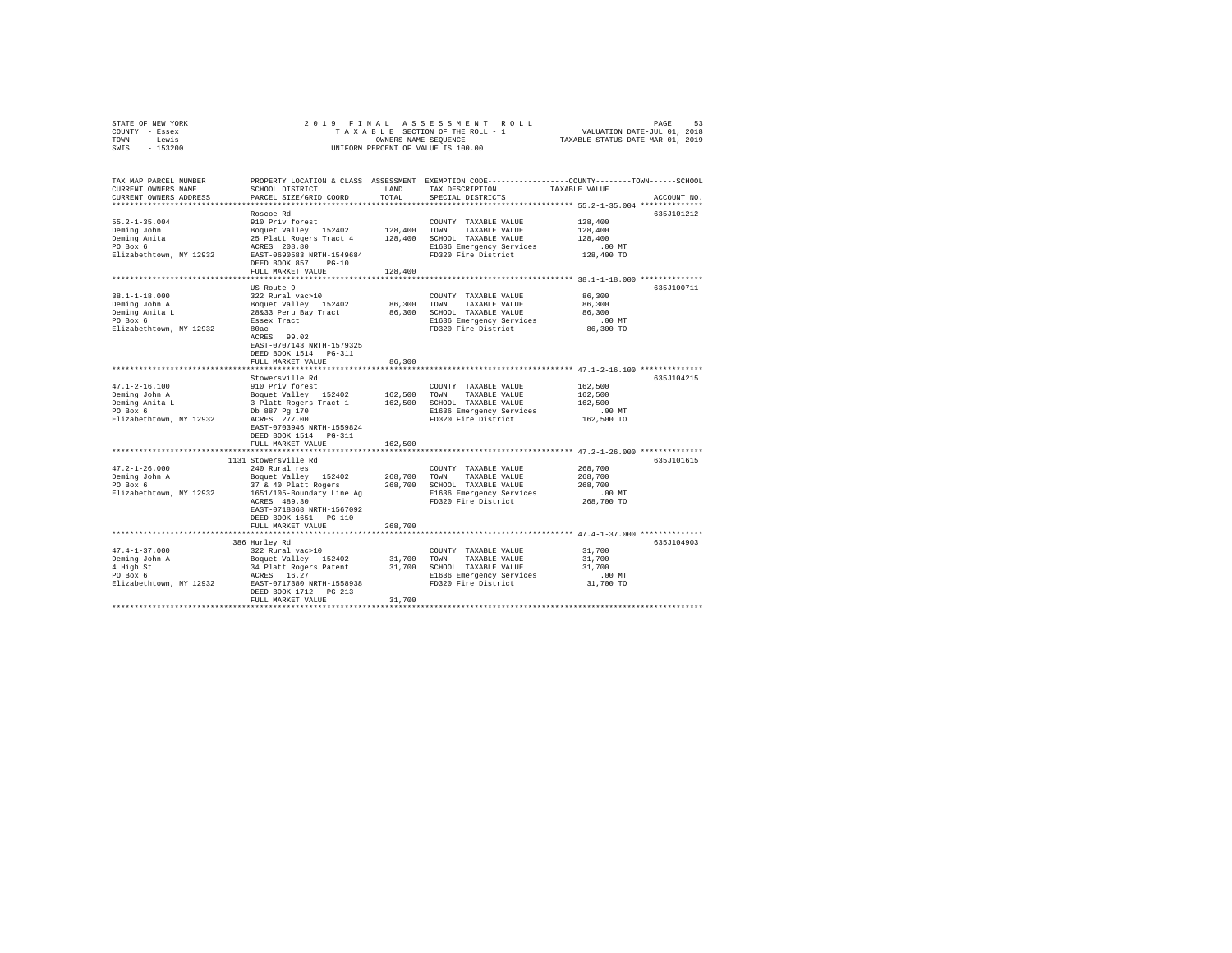| STATE OF NEW YORK |  |  | 2019 FINAL ASSESSMENT ROLL         |                                  | PAGE | 54 |
|-------------------|--|--|------------------------------------|----------------------------------|------|----|
| COUNTY - Essex    |  |  | TAXABLE SECTION OF THE ROLL - 1    | VALUATION DATE-JUL 01, 2018      |      |    |
| TOWN<br>siwe.T    |  |  | OWNERS NAME SEOUENCE               | TAXABLE STATUS DATE-MAR 01, 2019 |      |    |
| $-153200$<br>SWIS |  |  | UNIFORM PERCENT OF VALUE IS 100.00 |                                  |      |    |

| TAX MAP PARCEL NUMBER<br>CURRENT OWNERS NAME<br>CURRENT OWNERS ADDRESS | SCHOOL DISTRICT<br>PARCEL SIZE/GRID COORD                                        | LAND<br>TOTAL | PROPERTY LOCATION & CLASS ASSESSMENT EXEMPTION CODE---------------COUNTY-------TOWN-----SCHOOL<br>TAX DESCRIPTION<br>SPECIAL DISTRICTS | TAXABLE VALUE                             | ACCOUNT NO  |
|------------------------------------------------------------------------|----------------------------------------------------------------------------------|---------------|----------------------------------------------------------------------------------------------------------------------------------------|-------------------------------------------|-------------|
|                                                                        | Cutting Rd                                                                       |               |                                                                                                                                        |                                           | 635J179030  |
| $55.2 - 1 - 19.211$                                                    | 314 Rural vac<10                                                                 |               | COUNTY TAXABLE VALUE                                                                                                                   | 21,600                                    |             |
| Deming John A                                                          |                                                                                  |               | TOWN<br>TAXABLE VALUE                                                                                                                  | 21,600                                    |             |
| Deming Anita L                                                         | Boquet Valley 152402 21,600<br>30 Platt Rogers Tract 4 21,600                    |               | SCHOOL TAXABLE VALUE                                                                                                                   | 21,600                                    |             |
| PO Box 6                                                               | ACRES<br>3.12                                                                    |               | E1636 Emergency Services                                                                                                               | $.00$ MT                                  |             |
| Elizabethtown, NY 12932                                                | EAST-0694880 NRTH-1547934                                                        |               | FD320 Fire District                                                                                                                    | 21,600 TO                                 |             |
|                                                                        | DEED BOOK 951<br>$PG-319$                                                        |               |                                                                                                                                        |                                           |             |
|                                                                        | FULL MARKET VALUE                                                                | 21,600        |                                                                                                                                        |                                           |             |
|                                                                        |                                                                                  |               |                                                                                                                                        |                                           |             |
|                                                                        | Jeffrey Way                                                                      |               |                                                                                                                                        |                                           | 635.T190005 |
| $47.1 - 2 - 50.120$                                                    | 311 Res vac land                                                                 |               | COUNTY TAXABLE VALUE                                                                                                                   | 20,700                                    |             |
| Deno Grant M                                                           | Boquet Valley 152402                                                             | 20,700 TOWN   | TAXABLE VALUE                                                                                                                          | 20,700                                    |             |
| 243 Margaret St Apt C                                                  | 1 Essex Tract                                                                    |               | 20.700 SCHOOL TAXABLE VALUE                                                                                                            | 20,700                                    |             |
| Plattsburgh, NY 12901                                                  | 4 Beaver Meadow Estates                                                          |               | E1636 Emergency Services                                                                                                               | .00 MT                                    |             |
|                                                                        | 2.21<br>ACRES                                                                    |               | FD320 Fire District                                                                                                                    | 20,700 TO                                 |             |
|                                                                        | EAST-0702622 NRTH-1563264                                                        |               | WB320 Lewis B&I                                                                                                                        | 20,700 TO C                               |             |
|                                                                        | DEED BOOK 1836 PG-247                                                            |               | WD320 Water District                                                                                                                   | 20,700 TO M                               |             |
|                                                                        | FULL MARKET VALUE                                                                | 20,700        |                                                                                                                                        |                                           |             |
|                                                                        | ************************************                                             |               |                                                                                                                                        |                                           |             |
|                                                                        | Pulsifer Ln                                                                      |               |                                                                                                                                        |                                           | 635J189002  |
| $47.1 - 4 - 3.000$                                                     | 311 Res vac land                                                                 |               | COUNTY TAXABLE VALUE                                                                                                                   | 15,600                                    |             |
| Denton Allan                                                           | Boquet Valley 152402 15,600                                                      |               | TOWN<br>TAXABLE VALUE                                                                                                                  | 15,600                                    |             |
| Denton Janet                                                           | 15 Platt Rogers Tr 4<br>ACRES 1.00                                               | 15,600        | SCHOOL TAXABLE VALUE                                                                                                                   | 15,600                                    |             |
| 39 Pulsifer Ln                                                         |                                                                                  |               | E1636 Emergency Services<br>FD320 Fire District                                                                                        | .00MT                                     |             |
| Lewis, NY 12950                                                        | EAST-0700374 NRTH-1567222                                                        |               |                                                                                                                                        | 15,600 TO                                 |             |
|                                                                        | DEED BOOK 914<br>$PG-195$                                                        |               |                                                                                                                                        |                                           |             |
|                                                                        | FULL MARKET VALUE<br>**************************                                  | 15,600        |                                                                                                                                        |                                           |             |
|                                                                        | 39 Pulsifer Ln                                                                   |               |                                                                                                                                        |                                           | 635J101514  |
| $47.1 - 4 - 4.000$                                                     | 210 1 Family Res                                                                 |               | BAS STAR 41854                                                                                                                         | $\mathbf{0}$<br>$\Omega$                  | 30,000      |
| Denton Allen                                                           | Boquet Valley 152402                                                             |               | 29,700 COUNTY TAXABLE VALUE                                                                                                            | 108,900                                   |             |
| Denton Janet                                                           | 15 Platt Rogers                                                                  | 108,900       | TAXABLE VALUE<br>TOWN                                                                                                                  | 108,900                                   |             |
| 39 Pulsifer Ln                                                         | ACRES<br>0.80                                                                    |               | SCHOOL TAXABLE VALUE                                                                                                                   | 78,900                                    |             |
| Lewis, NY 12950                                                        | EAST-0700483 NRTH-1567278                                                        |               | E1636 Emergency Services                                                                                                               | $.00$ MT                                  |             |
|                                                                        | DEED BOOK 475<br>PG-486                                                          |               | FD320 Fire District                                                                                                                    | 108,900 TO                                |             |
|                                                                        | FULL MARKET VALUE                                                                | 108,900       |                                                                                                                                        |                                           |             |
|                                                                        |                                                                                  |               |                                                                                                                                        | ************** 47.1-4-5.000 ************* |             |
|                                                                        | Pulsifer Ln                                                                      |               |                                                                                                                                        |                                           | 635Z000017  |
| $47.1 - 4 - 5.000$                                                     | 311 Res vac land                                                                 |               | COUNTY TAXABLE VALUE                                                                                                                   | 8,300                                     |             |
| Denton Allen                                                           |                                                                                  | 8,300         | TOWN<br>TAXABLE VALUE                                                                                                                  | 8,300                                     |             |
| Denton Janet                                                           |                                                                                  | 8,300         | SCHOOL TAXABLE VALUE                                                                                                                   | 8,300                                     |             |
| 39 Pulsifer Ln                                                         |                                                                                  |               | E1636 Emergency Services                                                                                                               | $.00$ MT                                  |             |
| Lewis, NY 12950                                                        | Boquet Valley 152402<br>3 Essex Tract<br>ACRES 0.50<br>EAST-0700581 NRTH-1567314 |               | FD320 Fire District                                                                                                                    | 8,300 TO                                  |             |
|                                                                        | DEED BOOK 1239 PG-238                                                            |               |                                                                                                                                        |                                           |             |
|                                                                        | FULL MARKET VALUE                                                                | 8,300         |                                                                                                                                        |                                           |             |
|                                                                        |                                                                                  |               |                                                                                                                                        |                                           |             |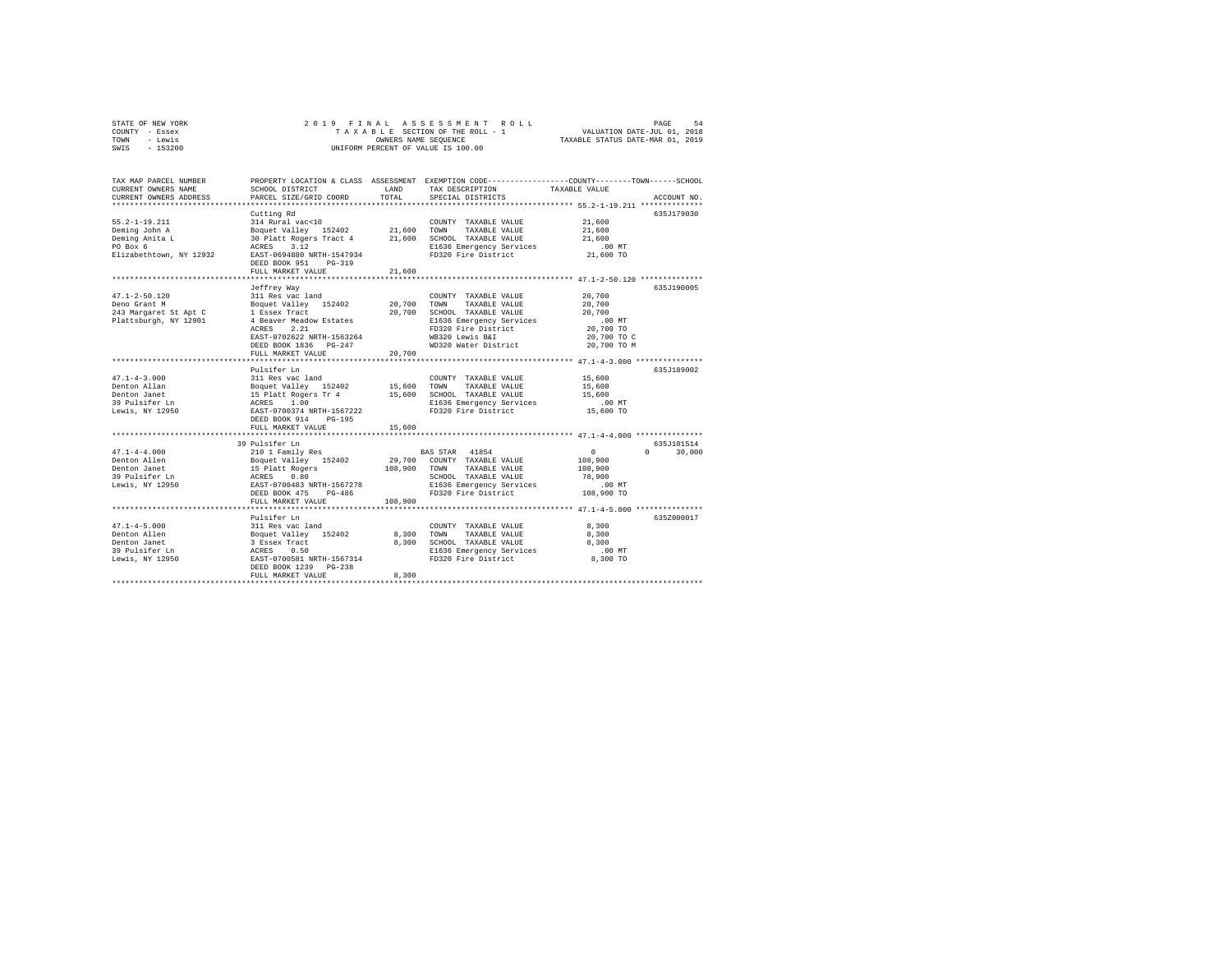| TAX MAP PARCEL NUMBER<br>PROPERTY LOCATION & CLASS ASSESSMENT EXEMPTION CODE---------------COUNTY-------TOWN------SCHOOL<br>CURRENT OWNERS NAME<br>SCHOOL DISTRICT<br>LAND TAX DESCRIPTION<br>TAXABLE VALUE<br>TOTAL<br>PARCEL SIZE/GRID COORD<br>CURRENT OWNERS ADDRESS<br>SPECIAL DISTRICTS<br>ACCOUNT NO.<br>635Z011006<br>Sandys Way<br>312 Vac w/imprv<br>35,200<br>$47.1 - 4 - 8.000$<br>COUNTY TAXABLE VALUE<br>312 Vac w/imprv<br>Boquet Valley 152402 33,000 TOWN TAXABLE VALUE<br>15 Platt Rogers Tr 4 35,200 SCHOOL TAXABLE VALUE<br>ACRES 18.49 BANK1STARSG B1636 EMETGENCY SEVICES<br>EAST-069487 RRTH-1566464 FD320 Fire District<br>Denton Andrew J<br>35,200<br>Denton Andrea L<br>35,200<br>27 Sandys Way<br>E1636 Emergency Services<br>$.00$ MT<br>E1636 Emergency Services<br>FD320 Fire District<br>35,200 TO<br>Lewis, NY 12950<br>DEED BOOK 1662    PG-174<br>FULL MARKET VALUE<br>35,200<br>635Z008001<br>27 Sandys Way<br>210 1 Family Res<br>$47.1 - 4 - 9.000$<br>BAS STAR 41854<br>$\Omega$<br>$\Omega$ and $\Omega$<br>30,000<br>210 1 Family Res 152402 134,200<br>Boquet Valley 152402 34,200<br>15 Platt Rogers Tr 4 167,400<br>ACRES 3.59 BANKISTARSG<br>EAST-0699735 NRTH-1566810<br>34,200 COUNTY TAXABLE VALUE<br>Denton Andrew J<br>167,400<br>Denton Andrea L<br>TOWN TAXABLE VALUE<br>167,400<br>27 Sandys Way<br>SCHOOL TAXABLE VALUE<br>137,400<br>Lewis, NY 12950<br>E1636 Emergency Services<br>.00 MT<br>FD320 Fire District<br>167,400 TO<br>DEED BOOK 1532 PG-126<br>167,400<br>FULL MARKET VALUE<br>8603 US Route 9<br>635J185004<br>210 1 Family Res<br>17,300 17,300 0<br>$47.13 - 4 - 9.200$<br>VET COM CT 41131<br>Boquet Valley 152402 30,400 VET DIS CT 41141<br>Platt Rogers Tracts 1 & 4 69,200 ENR STAR 41834<br>ACRES 0.36 BANK LERETA 40 COUNTY TAXABLE VALUE<br>EAST-0701372 NRTH-1560013 TOWN TAXABLE VALUE<br>$17,300$ $17,300$<br>Denton Edwin R<br>$\sim$ 0<br>$\sim$ 0<br>0 68,700<br>Denton Carolyn L<br>8603 US Rte 9<br>34,600<br>COUNTY TAXABLE VALUE<br>Lewis, NY 12950<br>TOWN TAXABLE VALUE<br>34,600<br>DEED BOOK 1523 PG-200<br>SCHOOL TAXABLE VALUE<br>500<br>69,200 E1636 Emergency Services<br>.00MT<br>FULL MARKET VALUE<br>FD320 Fire District<br>69,200 TO<br>WB320 Lewis B&I<br>69,200 TO C<br>69,200 TO M<br>WD320 Water District<br>635J188002<br>41 Moss Rd<br>$47.2 - 1 - 66.000$<br>311 Res vac land<br>Boquet Valley 152402<br>36 Platt Rogers<br>ACRES 8.88<br>COUNTY TAXABLE VALUE<br>8,925<br>Denton Kevin<br>8,925 TOWN TAXABLE VALUE<br>8,925<br>PO Box 513<br>8,925 SCHOOL TAXABLE VALUE<br>8,925<br>E1636 Emergency Services<br>$.00$ MT<br>FD320 Fire District<br>EAST-0710544 NRTH-1564097<br>8,925 TO<br>DEED BOOK 882 PG-335<br>CONSERVATION ESMT % 75.00<br>8.925<br>FULL MARKET VALUE | STATE OF NEW YORK<br>COUNTY - Essex<br>TOWN - Lewis<br>SWIS - 153200 | 2019 FINAL | ASSESSMENT ROLL<br>TAXABLE SECTION OF THE ROLL - 1<br>OWNERS NAME SEQUENCE<br>UNIFORM PERCENT OF VALUE IS 100.00 | VALUATION DATE-JUL 01, 2018<br>TAXABLE STATUS DATE-MAR 01, 2019 | PAGE<br>55 |
|------------------------------------------------------------------------------------------------------------------------------------------------------------------------------------------------------------------------------------------------------------------------------------------------------------------------------------------------------------------------------------------------------------------------------------------------------------------------------------------------------------------------------------------------------------------------------------------------------------------------------------------------------------------------------------------------------------------------------------------------------------------------------------------------------------------------------------------------------------------------------------------------------------------------------------------------------------------------------------------------------------------------------------------------------------------------------------------------------------------------------------------------------------------------------------------------------------------------------------------------------------------------------------------------------------------------------------------------------------------------------------------------------------------------------------------------------------------------------------------------------------------------------------------------------------------------------------------------------------------------------------------------------------------------------------------------------------------------------------------------------------------------------------------------------------------------------------------------------------------------------------------------------------------------------------------------------------------------------------------------------------------------------------------------------------------------------------------------------------------------------------------------------------------------------------------------------------------------------------------------------------------------------------------------------------------------------------------------------------------------------------------------------------------------------------------------------------------------------------------------------------------------------------------------------------------------------------------------------------------------------------------------------------------------------------------------------------------------------------------------------------------------------------------|----------------------------------------------------------------------|------------|------------------------------------------------------------------------------------------------------------------|-----------------------------------------------------------------|------------|
|                                                                                                                                                                                                                                                                                                                                                                                                                                                                                                                                                                                                                                                                                                                                                                                                                                                                                                                                                                                                                                                                                                                                                                                                                                                                                                                                                                                                                                                                                                                                                                                                                                                                                                                                                                                                                                                                                                                                                                                                                                                                                                                                                                                                                                                                                                                                                                                                                                                                                                                                                                                                                                                                                                                                                                                          |                                                                      |            |                                                                                                                  |                                                                 |            |
|                                                                                                                                                                                                                                                                                                                                                                                                                                                                                                                                                                                                                                                                                                                                                                                                                                                                                                                                                                                                                                                                                                                                                                                                                                                                                                                                                                                                                                                                                                                                                                                                                                                                                                                                                                                                                                                                                                                                                                                                                                                                                                                                                                                                                                                                                                                                                                                                                                                                                                                                                                                                                                                                                                                                                                                          |                                                                      |            |                                                                                                                  |                                                                 |            |
|                                                                                                                                                                                                                                                                                                                                                                                                                                                                                                                                                                                                                                                                                                                                                                                                                                                                                                                                                                                                                                                                                                                                                                                                                                                                                                                                                                                                                                                                                                                                                                                                                                                                                                                                                                                                                                                                                                                                                                                                                                                                                                                                                                                                                                                                                                                                                                                                                                                                                                                                                                                                                                                                                                                                                                                          |                                                                      |            |                                                                                                                  |                                                                 |            |
|                                                                                                                                                                                                                                                                                                                                                                                                                                                                                                                                                                                                                                                                                                                                                                                                                                                                                                                                                                                                                                                                                                                                                                                                                                                                                                                                                                                                                                                                                                                                                                                                                                                                                                                                                                                                                                                                                                                                                                                                                                                                                                                                                                                                                                                                                                                                                                                                                                                                                                                                                                                                                                                                                                                                                                                          |                                                                      |            |                                                                                                                  |                                                                 |            |
|                                                                                                                                                                                                                                                                                                                                                                                                                                                                                                                                                                                                                                                                                                                                                                                                                                                                                                                                                                                                                                                                                                                                                                                                                                                                                                                                                                                                                                                                                                                                                                                                                                                                                                                                                                                                                                                                                                                                                                                                                                                                                                                                                                                                                                                                                                                                                                                                                                                                                                                                                                                                                                                                                                                                                                                          |                                                                      |            |                                                                                                                  |                                                                 |            |
|                                                                                                                                                                                                                                                                                                                                                                                                                                                                                                                                                                                                                                                                                                                                                                                                                                                                                                                                                                                                                                                                                                                                                                                                                                                                                                                                                                                                                                                                                                                                                                                                                                                                                                                                                                                                                                                                                                                                                                                                                                                                                                                                                                                                                                                                                                                                                                                                                                                                                                                                                                                                                                                                                                                                                                                          |                                                                      |            |                                                                                                                  |                                                                 |            |
|                                                                                                                                                                                                                                                                                                                                                                                                                                                                                                                                                                                                                                                                                                                                                                                                                                                                                                                                                                                                                                                                                                                                                                                                                                                                                                                                                                                                                                                                                                                                                                                                                                                                                                                                                                                                                                                                                                                                                                                                                                                                                                                                                                                                                                                                                                                                                                                                                                                                                                                                                                                                                                                                                                                                                                                          |                                                                      |            |                                                                                                                  |                                                                 |            |
|                                                                                                                                                                                                                                                                                                                                                                                                                                                                                                                                                                                                                                                                                                                                                                                                                                                                                                                                                                                                                                                                                                                                                                                                                                                                                                                                                                                                                                                                                                                                                                                                                                                                                                                                                                                                                                                                                                                                                                                                                                                                                                                                                                                                                                                                                                                                                                                                                                                                                                                                                                                                                                                                                                                                                                                          |                                                                      |            |                                                                                                                  |                                                                 |            |
|                                                                                                                                                                                                                                                                                                                                                                                                                                                                                                                                                                                                                                                                                                                                                                                                                                                                                                                                                                                                                                                                                                                                                                                                                                                                                                                                                                                                                                                                                                                                                                                                                                                                                                                                                                                                                                                                                                                                                                                                                                                                                                                                                                                                                                                                                                                                                                                                                                                                                                                                                                                                                                                                                                                                                                                          |                                                                      |            |                                                                                                                  |                                                                 |            |
|                                                                                                                                                                                                                                                                                                                                                                                                                                                                                                                                                                                                                                                                                                                                                                                                                                                                                                                                                                                                                                                                                                                                                                                                                                                                                                                                                                                                                                                                                                                                                                                                                                                                                                                                                                                                                                                                                                                                                                                                                                                                                                                                                                                                                                                                                                                                                                                                                                                                                                                                                                                                                                                                                                                                                                                          |                                                                      |            |                                                                                                                  |                                                                 |            |
|                                                                                                                                                                                                                                                                                                                                                                                                                                                                                                                                                                                                                                                                                                                                                                                                                                                                                                                                                                                                                                                                                                                                                                                                                                                                                                                                                                                                                                                                                                                                                                                                                                                                                                                                                                                                                                                                                                                                                                                                                                                                                                                                                                                                                                                                                                                                                                                                                                                                                                                                                                                                                                                                                                                                                                                          |                                                                      |            |                                                                                                                  |                                                                 |            |
|                                                                                                                                                                                                                                                                                                                                                                                                                                                                                                                                                                                                                                                                                                                                                                                                                                                                                                                                                                                                                                                                                                                                                                                                                                                                                                                                                                                                                                                                                                                                                                                                                                                                                                                                                                                                                                                                                                                                                                                                                                                                                                                                                                                                                                                                                                                                                                                                                                                                                                                                                                                                                                                                                                                                                                                          |                                                                      |            |                                                                                                                  |                                                                 |            |
|                                                                                                                                                                                                                                                                                                                                                                                                                                                                                                                                                                                                                                                                                                                                                                                                                                                                                                                                                                                                                                                                                                                                                                                                                                                                                                                                                                                                                                                                                                                                                                                                                                                                                                                                                                                                                                                                                                                                                                                                                                                                                                                                                                                                                                                                                                                                                                                                                                                                                                                                                                                                                                                                                                                                                                                          |                                                                      |            |                                                                                                                  |                                                                 |            |
|                                                                                                                                                                                                                                                                                                                                                                                                                                                                                                                                                                                                                                                                                                                                                                                                                                                                                                                                                                                                                                                                                                                                                                                                                                                                                                                                                                                                                                                                                                                                                                                                                                                                                                                                                                                                                                                                                                                                                                                                                                                                                                                                                                                                                                                                                                                                                                                                                                                                                                                                                                                                                                                                                                                                                                                          |                                                                      |            |                                                                                                                  |                                                                 |            |
|                                                                                                                                                                                                                                                                                                                                                                                                                                                                                                                                                                                                                                                                                                                                                                                                                                                                                                                                                                                                                                                                                                                                                                                                                                                                                                                                                                                                                                                                                                                                                                                                                                                                                                                                                                                                                                                                                                                                                                                                                                                                                                                                                                                                                                                                                                                                                                                                                                                                                                                                                                                                                                                                                                                                                                                          |                                                                      |            |                                                                                                                  |                                                                 |            |
|                                                                                                                                                                                                                                                                                                                                                                                                                                                                                                                                                                                                                                                                                                                                                                                                                                                                                                                                                                                                                                                                                                                                                                                                                                                                                                                                                                                                                                                                                                                                                                                                                                                                                                                                                                                                                                                                                                                                                                                                                                                                                                                                                                                                                                                                                                                                                                                                                                                                                                                                                                                                                                                                                                                                                                                          |                                                                      |            |                                                                                                                  |                                                                 |            |
|                                                                                                                                                                                                                                                                                                                                                                                                                                                                                                                                                                                                                                                                                                                                                                                                                                                                                                                                                                                                                                                                                                                                                                                                                                                                                                                                                                                                                                                                                                                                                                                                                                                                                                                                                                                                                                                                                                                                                                                                                                                                                                                                                                                                                                                                                                                                                                                                                                                                                                                                                                                                                                                                                                                                                                                          |                                                                      |            |                                                                                                                  |                                                                 |            |
|                                                                                                                                                                                                                                                                                                                                                                                                                                                                                                                                                                                                                                                                                                                                                                                                                                                                                                                                                                                                                                                                                                                                                                                                                                                                                                                                                                                                                                                                                                                                                                                                                                                                                                                                                                                                                                                                                                                                                                                                                                                                                                                                                                                                                                                                                                                                                                                                                                                                                                                                                                                                                                                                                                                                                                                          |                                                                      |            |                                                                                                                  |                                                                 |            |
|                                                                                                                                                                                                                                                                                                                                                                                                                                                                                                                                                                                                                                                                                                                                                                                                                                                                                                                                                                                                                                                                                                                                                                                                                                                                                                                                                                                                                                                                                                                                                                                                                                                                                                                                                                                                                                                                                                                                                                                                                                                                                                                                                                                                                                                                                                                                                                                                                                                                                                                                                                                                                                                                                                                                                                                          |                                                                      |            |                                                                                                                  |                                                                 |            |
|                                                                                                                                                                                                                                                                                                                                                                                                                                                                                                                                                                                                                                                                                                                                                                                                                                                                                                                                                                                                                                                                                                                                                                                                                                                                                                                                                                                                                                                                                                                                                                                                                                                                                                                                                                                                                                                                                                                                                                                                                                                                                                                                                                                                                                                                                                                                                                                                                                                                                                                                                                                                                                                                                                                                                                                          |                                                                      |            |                                                                                                                  |                                                                 |            |
|                                                                                                                                                                                                                                                                                                                                                                                                                                                                                                                                                                                                                                                                                                                                                                                                                                                                                                                                                                                                                                                                                                                                                                                                                                                                                                                                                                                                                                                                                                                                                                                                                                                                                                                                                                                                                                                                                                                                                                                                                                                                                                                                                                                                                                                                                                                                                                                                                                                                                                                                                                                                                                                                                                                                                                                          |                                                                      |            |                                                                                                                  |                                                                 |            |
|                                                                                                                                                                                                                                                                                                                                                                                                                                                                                                                                                                                                                                                                                                                                                                                                                                                                                                                                                                                                                                                                                                                                                                                                                                                                                                                                                                                                                                                                                                                                                                                                                                                                                                                                                                                                                                                                                                                                                                                                                                                                                                                                                                                                                                                                                                                                                                                                                                                                                                                                                                                                                                                                                                                                                                                          |                                                                      |            |                                                                                                                  |                                                                 |            |
|                                                                                                                                                                                                                                                                                                                                                                                                                                                                                                                                                                                                                                                                                                                                                                                                                                                                                                                                                                                                                                                                                                                                                                                                                                                                                                                                                                                                                                                                                                                                                                                                                                                                                                                                                                                                                                                                                                                                                                                                                                                                                                                                                                                                                                                                                                                                                                                                                                                                                                                                                                                                                                                                                                                                                                                          |                                                                      |            |                                                                                                                  |                                                                 |            |
|                                                                                                                                                                                                                                                                                                                                                                                                                                                                                                                                                                                                                                                                                                                                                                                                                                                                                                                                                                                                                                                                                                                                                                                                                                                                                                                                                                                                                                                                                                                                                                                                                                                                                                                                                                                                                                                                                                                                                                                                                                                                                                                                                                                                                                                                                                                                                                                                                                                                                                                                                                                                                                                                                                                                                                                          |                                                                      |            |                                                                                                                  |                                                                 |            |
|                                                                                                                                                                                                                                                                                                                                                                                                                                                                                                                                                                                                                                                                                                                                                                                                                                                                                                                                                                                                                                                                                                                                                                                                                                                                                                                                                                                                                                                                                                                                                                                                                                                                                                                                                                                                                                                                                                                                                                                                                                                                                                                                                                                                                                                                                                                                                                                                                                                                                                                                                                                                                                                                                                                                                                                          |                                                                      |            |                                                                                                                  |                                                                 |            |
|                                                                                                                                                                                                                                                                                                                                                                                                                                                                                                                                                                                                                                                                                                                                                                                                                                                                                                                                                                                                                                                                                                                                                                                                                                                                                                                                                                                                                                                                                                                                                                                                                                                                                                                                                                                                                                                                                                                                                                                                                                                                                                                                                                                                                                                                                                                                                                                                                                                                                                                                                                                                                                                                                                                                                                                          |                                                                      |            |                                                                                                                  |                                                                 |            |
|                                                                                                                                                                                                                                                                                                                                                                                                                                                                                                                                                                                                                                                                                                                                                                                                                                                                                                                                                                                                                                                                                                                                                                                                                                                                                                                                                                                                                                                                                                                                                                                                                                                                                                                                                                                                                                                                                                                                                                                                                                                                                                                                                                                                                                                                                                                                                                                                                                                                                                                                                                                                                                                                                                                                                                                          |                                                                      |            |                                                                                                                  |                                                                 |            |
|                                                                                                                                                                                                                                                                                                                                                                                                                                                                                                                                                                                                                                                                                                                                                                                                                                                                                                                                                                                                                                                                                                                                                                                                                                                                                                                                                                                                                                                                                                                                                                                                                                                                                                                                                                                                                                                                                                                                                                                                                                                                                                                                                                                                                                                                                                                                                                                                                                                                                                                                                                                                                                                                                                                                                                                          |                                                                      |            |                                                                                                                  |                                                                 |            |
|                                                                                                                                                                                                                                                                                                                                                                                                                                                                                                                                                                                                                                                                                                                                                                                                                                                                                                                                                                                                                                                                                                                                                                                                                                                                                                                                                                                                                                                                                                                                                                                                                                                                                                                                                                                                                                                                                                                                                                                                                                                                                                                                                                                                                                                                                                                                                                                                                                                                                                                                                                                                                                                                                                                                                                                          |                                                                      |            |                                                                                                                  |                                                                 |            |
|                                                                                                                                                                                                                                                                                                                                                                                                                                                                                                                                                                                                                                                                                                                                                                                                                                                                                                                                                                                                                                                                                                                                                                                                                                                                                                                                                                                                                                                                                                                                                                                                                                                                                                                                                                                                                                                                                                                                                                                                                                                                                                                                                                                                                                                                                                                                                                                                                                                                                                                                                                                                                                                                                                                                                                                          |                                                                      |            |                                                                                                                  |                                                                 |            |
|                                                                                                                                                                                                                                                                                                                                                                                                                                                                                                                                                                                                                                                                                                                                                                                                                                                                                                                                                                                                                                                                                                                                                                                                                                                                                                                                                                                                                                                                                                                                                                                                                                                                                                                                                                                                                                                                                                                                                                                                                                                                                                                                                                                                                                                                                                                                                                                                                                                                                                                                                                                                                                                                                                                                                                                          |                                                                      |            |                                                                                                                  |                                                                 |            |
|                                                                                                                                                                                                                                                                                                                                                                                                                                                                                                                                                                                                                                                                                                                                                                                                                                                                                                                                                                                                                                                                                                                                                                                                                                                                                                                                                                                                                                                                                                                                                                                                                                                                                                                                                                                                                                                                                                                                                                                                                                                                                                                                                                                                                                                                                                                                                                                                                                                                                                                                                                                                                                                                                                                                                                                          |                                                                      |            |                                                                                                                  |                                                                 |            |
|                                                                                                                                                                                                                                                                                                                                                                                                                                                                                                                                                                                                                                                                                                                                                                                                                                                                                                                                                                                                                                                                                                                                                                                                                                                                                                                                                                                                                                                                                                                                                                                                                                                                                                                                                                                                                                                                                                                                                                                                                                                                                                                                                                                                                                                                                                                                                                                                                                                                                                                                                                                                                                                                                                                                                                                          |                                                                      |            |                                                                                                                  |                                                                 |            |
|                                                                                                                                                                                                                                                                                                                                                                                                                                                                                                                                                                                                                                                                                                                                                                                                                                                                                                                                                                                                                                                                                                                                                                                                                                                                                                                                                                                                                                                                                                                                                                                                                                                                                                                                                                                                                                                                                                                                                                                                                                                                                                                                                                                                                                                                                                                                                                                                                                                                                                                                                                                                                                                                                                                                                                                          | Lewis, NY 12950                                                      |            |                                                                                                                  |                                                                 |            |
|                                                                                                                                                                                                                                                                                                                                                                                                                                                                                                                                                                                                                                                                                                                                                                                                                                                                                                                                                                                                                                                                                                                                                                                                                                                                                                                                                                                                                                                                                                                                                                                                                                                                                                                                                                                                                                                                                                                                                                                                                                                                                                                                                                                                                                                                                                                                                                                                                                                                                                                                                                                                                                                                                                                                                                                          |                                                                      |            |                                                                                                                  |                                                                 |            |
|                                                                                                                                                                                                                                                                                                                                                                                                                                                                                                                                                                                                                                                                                                                                                                                                                                                                                                                                                                                                                                                                                                                                                                                                                                                                                                                                                                                                                                                                                                                                                                                                                                                                                                                                                                                                                                                                                                                                                                                                                                                                                                                                                                                                                                                                                                                                                                                                                                                                                                                                                                                                                                                                                                                                                                                          |                                                                      |            |                                                                                                                  |                                                                 |            |
|                                                                                                                                                                                                                                                                                                                                                                                                                                                                                                                                                                                                                                                                                                                                                                                                                                                                                                                                                                                                                                                                                                                                                                                                                                                                                                                                                                                                                                                                                                                                                                                                                                                                                                                                                                                                                                                                                                                                                                                                                                                                                                                                                                                                                                                                                                                                                                                                                                                                                                                                                                                                                                                                                                                                                                                          |                                                                      |            |                                                                                                                  |                                                                 |            |
|                                                                                                                                                                                                                                                                                                                                                                                                                                                                                                                                                                                                                                                                                                                                                                                                                                                                                                                                                                                                                                                                                                                                                                                                                                                                                                                                                                                                                                                                                                                                                                                                                                                                                                                                                                                                                                                                                                                                                                                                                                                                                                                                                                                                                                                                                                                                                                                                                                                                                                                                                                                                                                                                                                                                                                                          |                                                                      |            |                                                                                                                  |                                                                 |            |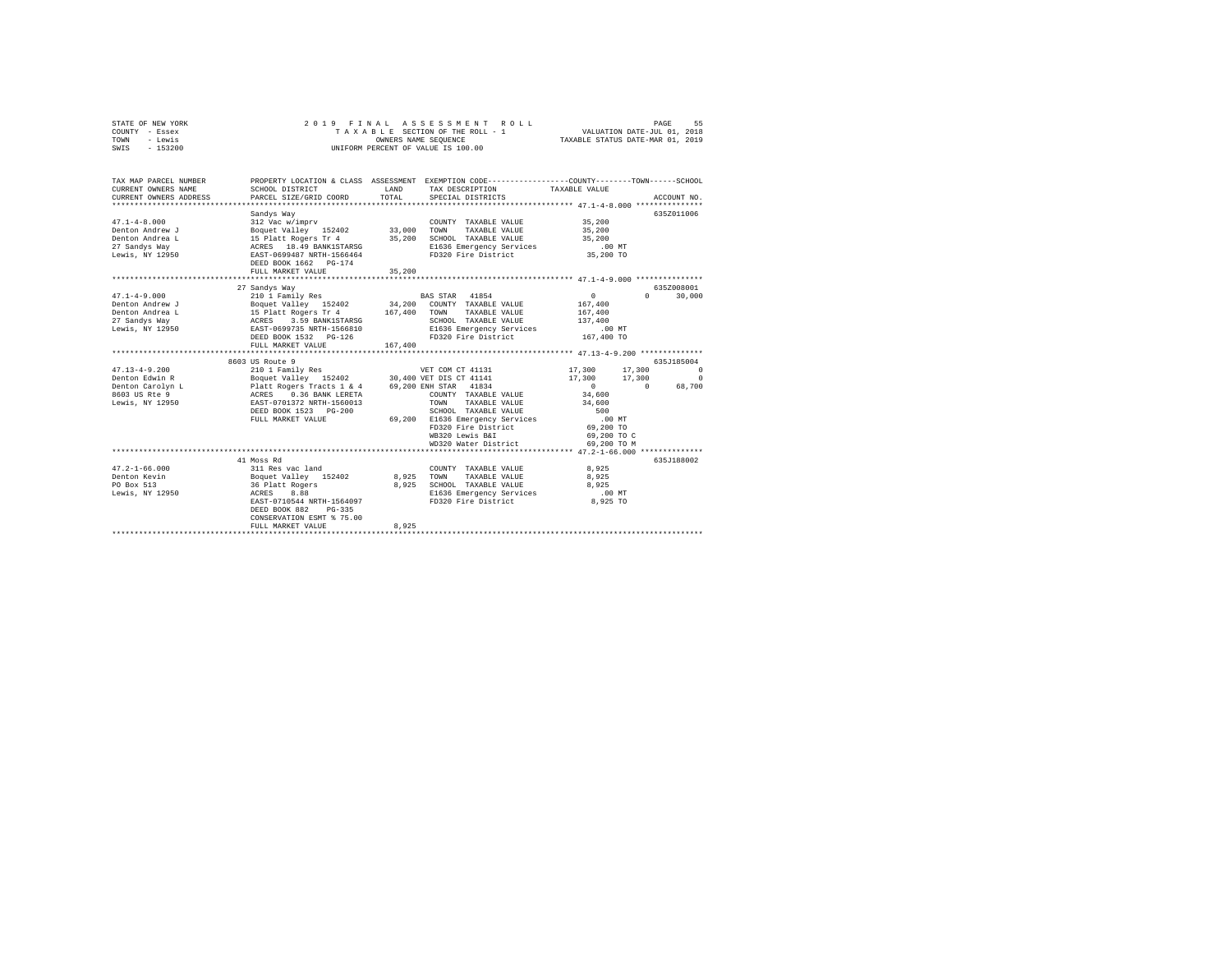| PROPERTY LOCATION & CLASS ASSESSMENT EXEMPTION CODE---------------COUNTY-------TOWN------SCHOOL<br>CURRENT OWNERS NAME<br>SCHOOL DISTRICT<br>LAND<br>TAX DESCRIPTION<br>TAXABLE VALUE<br>TOTAL<br>PARCEL SIZE/GRID COORD<br>SPECIAL DISTRICTS<br>ACCOUNT NO.<br>170 Redmond Rd<br>635J174020<br>$47.4 - 1 - 7.200$<br>$\circ$<br>0 <sup>1</sup><br>240 Rural res<br>BAS STAR 41854<br>30,000<br>38,900 COUNTY TAXABLE VALUE<br>Boquet Valley 152402<br>Platt Rogers 4<br>1807/28 BLA<br>220,000<br>Denton Kevin<br>Denton Colleen C<br>220,000 TOWN TAXABLE VALUE<br>220,000<br>PO Box 513<br>SCHOOL TAXABLE VALUE<br>190,000<br>ACRES 15.00 BANK M&TBNK<br>E1636 Emergency Services<br>Lewis, NY 12950<br>$.00$ MT<br>FD320 Fire District<br>220,000 TO<br>EAST-0709122 NRTH-1560484<br>DEED BOOK 1616 PG-29<br>220,000<br>FULL MARKET VALUE<br>US Route 9<br>635J100512<br>$47.1 - 1 - 13.000$<br>311 Res vac land<br>17,400<br>COUNTY TAXABLE VALUE<br>Denton Kimberley A<br>Boquet Valley 152402<br>17,400 TOWN TAXABLE VALUE<br>17,400<br>35 Vista Dr<br>3 Essex Tract<br>SCHOOL TAXABLE VALUE<br>17,400<br>17,400<br>Plattsburgh, NY 12901<br>ACRES 3.77<br>E1636 Emergency Services<br>$.00$ MT<br>EAST-0700838 NRTH-1566886<br>FD320 Fire District<br>17,400 TO<br>DEED BOOK 1569 PG-230<br>FULL MARKET VALUE<br>17,400<br>US Route 9<br>635J105415<br>322 Rural vac>10<br>38,100<br>COUNTY TAXABLE VALUE<br>47.1-1-9.000<br>Denton Kimberly Ann Boquet Valley 152402 38,100 TOWN TAXABLE VALUE<br>Stevens Brooke Denton 15 Platt Rogers Tract 4 38,100 SCHOOL TAXABLE VALUE<br>38,100<br>38,100<br>c/o Russell & Barbara Denton 1733/219 Life Use to Russ<br>E1636 Emergency Services<br>.00MT<br>FD320 Fire District<br>38,100 TO<br>DEED BOOK 1733 PG-219<br>FULL MARKET VALUE<br>38,100<br>**********************************<br>19 Pulsifer Ln<br>635J101604<br>210 1 Family Res<br>VET WAR CT 41121<br>15,000<br>15,000<br>$\sim$ 0<br>Denton Kimberly Ann and Boquet Valley 152402<br>34,300 ENH STAR 41834<br>68,700<br>$\Omega$<br>$\sim$ 0<br>Stevens Brooke Denton 3 Essex Tract<br>159,700 COUNTY TAXABLE VALUE<br>144,700<br>c/o Russell & Barbara Denton 1733/219 L Use to Russell<br>TOWN TAXABLE VALUE<br>144,700<br>SCHOOL TAXABLE VALUE<br>91,000<br>E1636 Emergency Services<br>.00MT<br>FD320 Fire District<br>159,700 TO<br>DEED BOOK 1733 PG-219<br>159,700<br>FULL MARKET VALUE | STATE OF NEW YORK<br>COUNTY - Essex<br>TOWN<br>- Lewis<br>SWIS - 153200 | OWNERS NAME SEOUENCE | 2019 FINAL ASSESSMENT ROLL<br>TAXABLE SECTION OF THE ROLL - 1<br>UNIFORM PERCENT OF VALUE IS 100.00 | VALUATION DATE-JUL 01, 2018<br>TAXABLE STATUS DATE-MAR 01, 2019 | PAGE<br>56 |
|----------------------------------------------------------------------------------------------------------------------------------------------------------------------------------------------------------------------------------------------------------------------------------------------------------------------------------------------------------------------------------------------------------------------------------------------------------------------------------------------------------------------------------------------------------------------------------------------------------------------------------------------------------------------------------------------------------------------------------------------------------------------------------------------------------------------------------------------------------------------------------------------------------------------------------------------------------------------------------------------------------------------------------------------------------------------------------------------------------------------------------------------------------------------------------------------------------------------------------------------------------------------------------------------------------------------------------------------------------------------------------------------------------------------------------------------------------------------------------------------------------------------------------------------------------------------------------------------------------------------------------------------------------------------------------------------------------------------------------------------------------------------------------------------------------------------------------------------------------------------------------------------------------------------------------------------------------------------------------------------------------------------------------------------------------------------------------------------------------------------------------------------------------------------------------------------------------------------------------------------------------------------------------------------------------------------------------------------------------------------------------------------------------------|-------------------------------------------------------------------------|----------------------|-----------------------------------------------------------------------------------------------------|-----------------------------------------------------------------|------------|
|                                                                                                                                                                                                                                                                                                                                                                                                                                                                                                                                                                                                                                                                                                                                                                                                                                                                                                                                                                                                                                                                                                                                                                                                                                                                                                                                                                                                                                                                                                                                                                                                                                                                                                                                                                                                                                                                                                                                                                                                                                                                                                                                                                                                                                                                                                                                                                                                                | TAX MAP PARCEL NUMBER                                                   |                      |                                                                                                     |                                                                 |            |
|                                                                                                                                                                                                                                                                                                                                                                                                                                                                                                                                                                                                                                                                                                                                                                                                                                                                                                                                                                                                                                                                                                                                                                                                                                                                                                                                                                                                                                                                                                                                                                                                                                                                                                                                                                                                                                                                                                                                                                                                                                                                                                                                                                                                                                                                                                                                                                                                                | CURRENT OWNERS ADDRESS                                                  |                      |                                                                                                     |                                                                 |            |
|                                                                                                                                                                                                                                                                                                                                                                                                                                                                                                                                                                                                                                                                                                                                                                                                                                                                                                                                                                                                                                                                                                                                                                                                                                                                                                                                                                                                                                                                                                                                                                                                                                                                                                                                                                                                                                                                                                                                                                                                                                                                                                                                                                                                                                                                                                                                                                                                                |                                                                         |                      |                                                                                                     |                                                                 |            |
|                                                                                                                                                                                                                                                                                                                                                                                                                                                                                                                                                                                                                                                                                                                                                                                                                                                                                                                                                                                                                                                                                                                                                                                                                                                                                                                                                                                                                                                                                                                                                                                                                                                                                                                                                                                                                                                                                                                                                                                                                                                                                                                                                                                                                                                                                                                                                                                                                |                                                                         |                      |                                                                                                     |                                                                 |            |
|                                                                                                                                                                                                                                                                                                                                                                                                                                                                                                                                                                                                                                                                                                                                                                                                                                                                                                                                                                                                                                                                                                                                                                                                                                                                                                                                                                                                                                                                                                                                                                                                                                                                                                                                                                                                                                                                                                                                                                                                                                                                                                                                                                                                                                                                                                                                                                                                                |                                                                         |                      |                                                                                                     |                                                                 |            |
|                                                                                                                                                                                                                                                                                                                                                                                                                                                                                                                                                                                                                                                                                                                                                                                                                                                                                                                                                                                                                                                                                                                                                                                                                                                                                                                                                                                                                                                                                                                                                                                                                                                                                                                                                                                                                                                                                                                                                                                                                                                                                                                                                                                                                                                                                                                                                                                                                |                                                                         |                      |                                                                                                     |                                                                 |            |
|                                                                                                                                                                                                                                                                                                                                                                                                                                                                                                                                                                                                                                                                                                                                                                                                                                                                                                                                                                                                                                                                                                                                                                                                                                                                                                                                                                                                                                                                                                                                                                                                                                                                                                                                                                                                                                                                                                                                                                                                                                                                                                                                                                                                                                                                                                                                                                                                                |                                                                         |                      |                                                                                                     |                                                                 |            |
|                                                                                                                                                                                                                                                                                                                                                                                                                                                                                                                                                                                                                                                                                                                                                                                                                                                                                                                                                                                                                                                                                                                                                                                                                                                                                                                                                                                                                                                                                                                                                                                                                                                                                                                                                                                                                                                                                                                                                                                                                                                                                                                                                                                                                                                                                                                                                                                                                |                                                                         |                      |                                                                                                     |                                                                 |            |
|                                                                                                                                                                                                                                                                                                                                                                                                                                                                                                                                                                                                                                                                                                                                                                                                                                                                                                                                                                                                                                                                                                                                                                                                                                                                                                                                                                                                                                                                                                                                                                                                                                                                                                                                                                                                                                                                                                                                                                                                                                                                                                                                                                                                                                                                                                                                                                                                                |                                                                         |                      |                                                                                                     |                                                                 |            |
|                                                                                                                                                                                                                                                                                                                                                                                                                                                                                                                                                                                                                                                                                                                                                                                                                                                                                                                                                                                                                                                                                                                                                                                                                                                                                                                                                                                                                                                                                                                                                                                                                                                                                                                                                                                                                                                                                                                                                                                                                                                                                                                                                                                                                                                                                                                                                                                                                |                                                                         |                      |                                                                                                     |                                                                 |            |
|                                                                                                                                                                                                                                                                                                                                                                                                                                                                                                                                                                                                                                                                                                                                                                                                                                                                                                                                                                                                                                                                                                                                                                                                                                                                                                                                                                                                                                                                                                                                                                                                                                                                                                                                                                                                                                                                                                                                                                                                                                                                                                                                                                                                                                                                                                                                                                                                                |                                                                         |                      |                                                                                                     |                                                                 |            |
|                                                                                                                                                                                                                                                                                                                                                                                                                                                                                                                                                                                                                                                                                                                                                                                                                                                                                                                                                                                                                                                                                                                                                                                                                                                                                                                                                                                                                                                                                                                                                                                                                                                                                                                                                                                                                                                                                                                                                                                                                                                                                                                                                                                                                                                                                                                                                                                                                |                                                                         |                      |                                                                                                     |                                                                 |            |
|                                                                                                                                                                                                                                                                                                                                                                                                                                                                                                                                                                                                                                                                                                                                                                                                                                                                                                                                                                                                                                                                                                                                                                                                                                                                                                                                                                                                                                                                                                                                                                                                                                                                                                                                                                                                                                                                                                                                                                                                                                                                                                                                                                                                                                                                                                                                                                                                                |                                                                         |                      |                                                                                                     |                                                                 |            |
|                                                                                                                                                                                                                                                                                                                                                                                                                                                                                                                                                                                                                                                                                                                                                                                                                                                                                                                                                                                                                                                                                                                                                                                                                                                                                                                                                                                                                                                                                                                                                                                                                                                                                                                                                                                                                                                                                                                                                                                                                                                                                                                                                                                                                                                                                                                                                                                                                |                                                                         |                      |                                                                                                     |                                                                 |            |
|                                                                                                                                                                                                                                                                                                                                                                                                                                                                                                                                                                                                                                                                                                                                                                                                                                                                                                                                                                                                                                                                                                                                                                                                                                                                                                                                                                                                                                                                                                                                                                                                                                                                                                                                                                                                                                                                                                                                                                                                                                                                                                                                                                                                                                                                                                                                                                                                                |                                                                         |                      |                                                                                                     |                                                                 |            |
|                                                                                                                                                                                                                                                                                                                                                                                                                                                                                                                                                                                                                                                                                                                                                                                                                                                                                                                                                                                                                                                                                                                                                                                                                                                                                                                                                                                                                                                                                                                                                                                                                                                                                                                                                                                                                                                                                                                                                                                                                                                                                                                                                                                                                                                                                                                                                                                                                |                                                                         |                      |                                                                                                     |                                                                 |            |
|                                                                                                                                                                                                                                                                                                                                                                                                                                                                                                                                                                                                                                                                                                                                                                                                                                                                                                                                                                                                                                                                                                                                                                                                                                                                                                                                                                                                                                                                                                                                                                                                                                                                                                                                                                                                                                                                                                                                                                                                                                                                                                                                                                                                                                                                                                                                                                                                                |                                                                         |                      |                                                                                                     |                                                                 |            |
|                                                                                                                                                                                                                                                                                                                                                                                                                                                                                                                                                                                                                                                                                                                                                                                                                                                                                                                                                                                                                                                                                                                                                                                                                                                                                                                                                                                                                                                                                                                                                                                                                                                                                                                                                                                                                                                                                                                                                                                                                                                                                                                                                                                                                                                                                                                                                                                                                |                                                                         |                      |                                                                                                     |                                                                 |            |
|                                                                                                                                                                                                                                                                                                                                                                                                                                                                                                                                                                                                                                                                                                                                                                                                                                                                                                                                                                                                                                                                                                                                                                                                                                                                                                                                                                                                                                                                                                                                                                                                                                                                                                                                                                                                                                                                                                                                                                                                                                                                                                                                                                                                                                                                                                                                                                                                                |                                                                         |                      |                                                                                                     |                                                                 |            |
|                                                                                                                                                                                                                                                                                                                                                                                                                                                                                                                                                                                                                                                                                                                                                                                                                                                                                                                                                                                                                                                                                                                                                                                                                                                                                                                                                                                                                                                                                                                                                                                                                                                                                                                                                                                                                                                                                                                                                                                                                                                                                                                                                                                                                                                                                                                                                                                                                |                                                                         |                      |                                                                                                     |                                                                 |            |
|                                                                                                                                                                                                                                                                                                                                                                                                                                                                                                                                                                                                                                                                                                                                                                                                                                                                                                                                                                                                                                                                                                                                                                                                                                                                                                                                                                                                                                                                                                                                                                                                                                                                                                                                                                                                                                                                                                                                                                                                                                                                                                                                                                                                                                                                                                                                                                                                                | $47.1 - 1 - 9.000$                                                      |                      |                                                                                                     |                                                                 |            |
|                                                                                                                                                                                                                                                                                                                                                                                                                                                                                                                                                                                                                                                                                                                                                                                                                                                                                                                                                                                                                                                                                                                                                                                                                                                                                                                                                                                                                                                                                                                                                                                                                                                                                                                                                                                                                                                                                                                                                                                                                                                                                                                                                                                                                                                                                                                                                                                                                |                                                                         |                      |                                                                                                     |                                                                 |            |
|                                                                                                                                                                                                                                                                                                                                                                                                                                                                                                                                                                                                                                                                                                                                                                                                                                                                                                                                                                                                                                                                                                                                                                                                                                                                                                                                                                                                                                                                                                                                                                                                                                                                                                                                                                                                                                                                                                                                                                                                                                                                                                                                                                                                                                                                                                                                                                                                                |                                                                         |                      |                                                                                                     |                                                                 |            |
|                                                                                                                                                                                                                                                                                                                                                                                                                                                                                                                                                                                                                                                                                                                                                                                                                                                                                                                                                                                                                                                                                                                                                                                                                                                                                                                                                                                                                                                                                                                                                                                                                                                                                                                                                                                                                                                                                                                                                                                                                                                                                                                                                                                                                                                                                                                                                                                                                |                                                                         |                      |                                                                                                     |                                                                 |            |
|                                                                                                                                                                                                                                                                                                                                                                                                                                                                                                                                                                                                                                                                                                                                                                                                                                                                                                                                                                                                                                                                                                                                                                                                                                                                                                                                                                                                                                                                                                                                                                                                                                                                                                                                                                                                                                                                                                                                                                                                                                                                                                                                                                                                                                                                                                                                                                                                                |                                                                         |                      |                                                                                                     |                                                                 |            |
|                                                                                                                                                                                                                                                                                                                                                                                                                                                                                                                                                                                                                                                                                                                                                                                                                                                                                                                                                                                                                                                                                                                                                                                                                                                                                                                                                                                                                                                                                                                                                                                                                                                                                                                                                                                                                                                                                                                                                                                                                                                                                                                                                                                                                                                                                                                                                                                                                |                                                                         |                      |                                                                                                     |                                                                 |            |
|                                                                                                                                                                                                                                                                                                                                                                                                                                                                                                                                                                                                                                                                                                                                                                                                                                                                                                                                                                                                                                                                                                                                                                                                                                                                                                                                                                                                                                                                                                                                                                                                                                                                                                                                                                                                                                                                                                                                                                                                                                                                                                                                                                                                                                                                                                                                                                                                                |                                                                         |                      |                                                                                                     |                                                                 |            |
|                                                                                                                                                                                                                                                                                                                                                                                                                                                                                                                                                                                                                                                                                                                                                                                                                                                                                                                                                                                                                                                                                                                                                                                                                                                                                                                                                                                                                                                                                                                                                                                                                                                                                                                                                                                                                                                                                                                                                                                                                                                                                                                                                                                                                                                                                                                                                                                                                |                                                                         |                      |                                                                                                     |                                                                 |            |
|                                                                                                                                                                                                                                                                                                                                                                                                                                                                                                                                                                                                                                                                                                                                                                                                                                                                                                                                                                                                                                                                                                                                                                                                                                                                                                                                                                                                                                                                                                                                                                                                                                                                                                                                                                                                                                                                                                                                                                                                                                                                                                                                                                                                                                                                                                                                                                                                                |                                                                         |                      |                                                                                                     |                                                                 |            |
|                                                                                                                                                                                                                                                                                                                                                                                                                                                                                                                                                                                                                                                                                                                                                                                                                                                                                                                                                                                                                                                                                                                                                                                                                                                                                                                                                                                                                                                                                                                                                                                                                                                                                                                                                                                                                                                                                                                                                                                                                                                                                                                                                                                                                                                                                                                                                                                                                |                                                                         |                      |                                                                                                     |                                                                 |            |
|                                                                                                                                                                                                                                                                                                                                                                                                                                                                                                                                                                                                                                                                                                                                                                                                                                                                                                                                                                                                                                                                                                                                                                                                                                                                                                                                                                                                                                                                                                                                                                                                                                                                                                                                                                                                                                                                                                                                                                                                                                                                                                                                                                                                                                                                                                                                                                                                                | $47.1 - 1 - 10.110$                                                     |                      |                                                                                                     |                                                                 |            |
|                                                                                                                                                                                                                                                                                                                                                                                                                                                                                                                                                                                                                                                                                                                                                                                                                                                                                                                                                                                                                                                                                                                                                                                                                                                                                                                                                                                                                                                                                                                                                                                                                                                                                                                                                                                                                                                                                                                                                                                                                                                                                                                                                                                                                                                                                                                                                                                                                |                                                                         |                      |                                                                                                     |                                                                 |            |
|                                                                                                                                                                                                                                                                                                                                                                                                                                                                                                                                                                                                                                                                                                                                                                                                                                                                                                                                                                                                                                                                                                                                                                                                                                                                                                                                                                                                                                                                                                                                                                                                                                                                                                                                                                                                                                                                                                                                                                                                                                                                                                                                                                                                                                                                                                                                                                                                                |                                                                         |                      |                                                                                                     |                                                                 |            |
|                                                                                                                                                                                                                                                                                                                                                                                                                                                                                                                                                                                                                                                                                                                                                                                                                                                                                                                                                                                                                                                                                                                                                                                                                                                                                                                                                                                                                                                                                                                                                                                                                                                                                                                                                                                                                                                                                                                                                                                                                                                                                                                                                                                                                                                                                                                                                                                                                |                                                                         |                      |                                                                                                     |                                                                 |            |
|                                                                                                                                                                                                                                                                                                                                                                                                                                                                                                                                                                                                                                                                                                                                                                                                                                                                                                                                                                                                                                                                                                                                                                                                                                                                                                                                                                                                                                                                                                                                                                                                                                                                                                                                                                                                                                                                                                                                                                                                                                                                                                                                                                                                                                                                                                                                                                                                                |                                                                         |                      |                                                                                                     |                                                                 |            |
|                                                                                                                                                                                                                                                                                                                                                                                                                                                                                                                                                                                                                                                                                                                                                                                                                                                                                                                                                                                                                                                                                                                                                                                                                                                                                                                                                                                                                                                                                                                                                                                                                                                                                                                                                                                                                                                                                                                                                                                                                                                                                                                                                                                                                                                                                                                                                                                                                |                                                                         |                      |                                                                                                     |                                                                 |            |
|                                                                                                                                                                                                                                                                                                                                                                                                                                                                                                                                                                                                                                                                                                                                                                                                                                                                                                                                                                                                                                                                                                                                                                                                                                                                                                                                                                                                                                                                                                                                                                                                                                                                                                                                                                                                                                                                                                                                                                                                                                                                                                                                                                                                                                                                                                                                                                                                                |                                                                         |                      |                                                                                                     |                                                                 |            |
|                                                                                                                                                                                                                                                                                                                                                                                                                                                                                                                                                                                                                                                                                                                                                                                                                                                                                                                                                                                                                                                                                                                                                                                                                                                                                                                                                                                                                                                                                                                                                                                                                                                                                                                                                                                                                                                                                                                                                                                                                                                                                                                                                                                                                                                                                                                                                                                                                |                                                                         |                      |                                                                                                     |                                                                 |            |
|                                                                                                                                                                                                                                                                                                                                                                                                                                                                                                                                                                                                                                                                                                                                                                                                                                                                                                                                                                                                                                                                                                                                                                                                                                                                                                                                                                                                                                                                                                                                                                                                                                                                                                                                                                                                                                                                                                                                                                                                                                                                                                                                                                                                                                                                                                                                                                                                                |                                                                         |                      |                                                                                                     |                                                                 |            |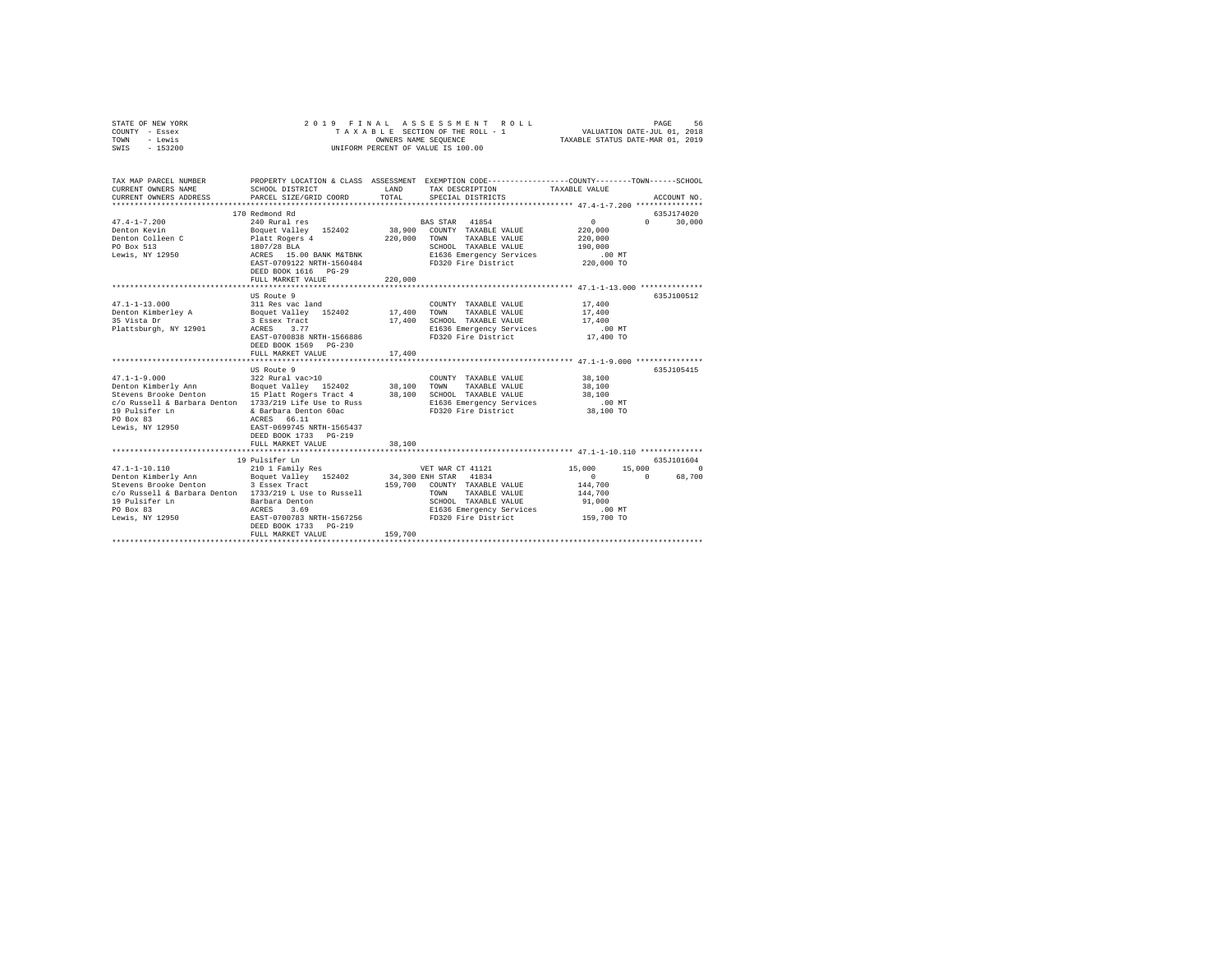| STATE OF NEW YORK |  |  |  | 2019 FINAL ASSESSMENT ROLL         |                                  | PAGE                        | 57 |
|-------------------|--|--|--|------------------------------------|----------------------------------|-----------------------------|----|
| COUNTY - Essex    |  |  |  | TAXABLE SECTION OF THE ROLL - 1    |                                  | VALUATION DATE-JUL 01, 2018 |    |
| TOWN<br>- Lewis   |  |  |  | OWNERS NAME SEOUENCE               | TAXABLE STATUS DATE-MAR 01, 2019 |                             |    |
| $-153200$<br>SWIS |  |  |  | UNIFORM PERCENT OF VALUE IS 100.00 |                                  |                             |    |

| TAX MAP PARCEL NUMBER<br>CURRENT OWNERS NAME              | SCHOOL DISTRICT                                                                                                                                 | LAND<br>TAX DESCRIPTION                                                                                                                                                                                                                  | PROPERTY LOCATION & CLASS ASSESSMENT EXEMPTION CODE----------------COUNTY-------TOWN------SCHOOL<br>TAXABLE VALUE |
|-----------------------------------------------------------|-------------------------------------------------------------------------------------------------------------------------------------------------|------------------------------------------------------------------------------------------------------------------------------------------------------------------------------------------------------------------------------------------|-------------------------------------------------------------------------------------------------------------------|
| CURRENT OWNERS ADDRESS<br>***********************         | PARCEL SIZE/GRID COORD                                                                                                                          | TOTAL<br>SPECIAL DISTRICTS                                                                                                                                                                                                               | ACCOUNT NO.                                                                                                       |
|                                                           | 128 Sandys Way                                                                                                                                  |                                                                                                                                                                                                                                          | 635J189001                                                                                                        |
| $47.1 - 1 - 1.120$<br>Denton Raymond L<br>Denton Joanne K |                                                                                                                                                 | NET WAR CT 41121<br>240 Rund Tes 152402 109,500 RNH STAR 41834<br>15 Platt Rogers Tr 4 206,800 COUNTY TAXABLE VALUE<br>15 Platt Rogers Tr 4 206,800 COUNTY TAXABLE VALUE<br>206,800 COUNTY TAXABLE VALUE<br>206,800 COUNTY TAXABLE VALUE | 15,000<br>15,000<br>$^{\circ}$<br>$\Omega$<br>$\Omega$<br>68,700<br>191,800                                       |
| 128 Sandys Way<br>PO Box 52                               |                                                                                                                                                 | SCHOOL TAXABLE VALUE                                                                                                                                                                                                                     | 191,800<br>138,100                                                                                                |
| Lewis, NY 12950                                           | FULL MARKET VALUE                                                                                                                               | E1636 Emergency Services<br>FD320 Fire District<br>206,800 FD320 Fire District                                                                                                                                                           | $.00$ MT<br>206,800 TO                                                                                            |
|                                                           |                                                                                                                                                 | ***********************                                                                                                                                                                                                                  | *************** 37.-2-48.000 ****************                                                                     |
| $37. - 2 - 48.000$                                        | 276 Seventy Ln<br>312 Vac w/imprv                                                                                                               | COUNTY TAXABLE VALUE                                                                                                                                                                                                                     | 635J102010<br>52,800                                                                                              |
| Denton Russell J                                          |                                                                                                                                                 | 47,700 TOWN<br>TAXABLE VALUE                                                                                                                                                                                                             | 52,800                                                                                                            |
| Denton Barbara A                                          |                                                                                                                                                 | 52,800<br>SCHOOL TAXABLE VALUE                                                                                                                                                                                                           | 52,800                                                                                                            |
| 19 Pulsifer Ln                                            |                                                                                                                                                 |                                                                                                                                                                                                                                          | .00 MT                                                                                                            |
| PO Box 83                                                 |                                                                                                                                                 | E1636 Emergency Services<br>FD320 Fire District                                                                                                                                                                                          | 52,800 TO                                                                                                         |
| Lewis, NY 12950                                           | Equal Valley 152402<br>4 South Tract Stowers Sur<br>Deming Survey Map 2770<br>ACRES 38.90<br>EAST-0690014 NRTH-1571142<br>DEED BOOK 1828 PG-204 |                                                                                                                                                                                                                                          |                                                                                                                   |
|                                                           | FULL MARKET VALUE<br>*************************                                                                                                  | 52,800<br>                                                                                                                                                                                                                               |                                                                                                                   |
|                                                           |                                                                                                                                                 |                                                                                                                                                                                                                                          | ************************ 47.1-1-10.120 **************                                                             |
|                                                           | 13 Pulsifer Ln                                                                                                                                  |                                                                                                                                                                                                                                          | 635Z002006                                                                                                        |
| $47.1 - 1 - 10.120$                                       | 270 Mfg housing                                                                                                                                 | COUNTY TAXABLE VALUE                                                                                                                                                                                                                     | 64,900                                                                                                            |
| Denton Russell J                                          | Boquet Valley 152402                                                                                                                            | 31,400 TOWN<br>TAXABLE VALUE                                                                                                                                                                                                             | 64,900                                                                                                            |
| Denton Barbara A                                          |                                                                                                                                                 | 64,900 SCHOOL TAXABLE VALUE                                                                                                                                                                                                              | 64,900                                                                                                            |
| 19 Pulsifer Ln                                            |                                                                                                                                                 | E1636 Emergency Services                                                                                                                                                                                                                 | $.00$ MT                                                                                                          |
| Lewis, NY 12950                                           |                                                                                                                                                 | FD320 Fire District                                                                                                                                                                                                                      | 64,900 TO                                                                                                         |
|                                                           | 3 Essex<br>ACRES 0.98<br>EAST-0701018 NRTH-1567329<br>DEED BOOK 1920 PG-212                                                                     |                                                                                                                                                                                                                                          |                                                                                                                   |
|                                                           | FULL MARKET VALUE                                                                                                                               | 64,900                                                                                                                                                                                                                                   |                                                                                                                   |
|                                                           |                                                                                                                                                 |                                                                                                                                                                                                                                          | ********************************* 47.1-2-42.000 ***************                                                   |
|                                                           | 423 Stowersville Rd                                                                                                                             |                                                                                                                                                                                                                                          | 635J101813                                                                                                        |
| $47.1 - 2 - 42.000$                                       | 486 Mini-mart                                                                                                                                   | COUNTY TAXABLE VALUE                                                                                                                                                                                                                     | 210,100                                                                                                           |
| Denton Russell J                                          | Boquet Valley 152402                                                                                                                            | 13,400 TOWN<br>TAXABLE VALUE                                                                                                                                                                                                             | 210,100                                                                                                           |
| Denton Barbara A                                          | 1 Essex Tract<br>Ste 1&2<br>ACRES 0.45<br>EAST-0701795 NRTH-1562176                                                                             | 210.100 SCHOOL TAXABLE VALUE                                                                                                                                                                                                             | 210,100                                                                                                           |
| PO Box 83                                                 |                                                                                                                                                 | E1636 Emergency Services<br>FD320 Fire District                                                                                                                                                                                          | .00 MT                                                                                                            |
| Lewis, NY 12950                                           |                                                                                                                                                 |                                                                                                                                                                                                                                          | 210,100 TO<br>210,100 TO C                                                                                        |
|                                                           |                                                                                                                                                 | WB320 Lewis B&I                                                                                                                                                                                                                          |                                                                                                                   |
|                                                           | DEED BOOK 1169 PG-47                                                                                                                            | WD320 Water District                                                                                                                                                                                                                     | 210,100 TO M                                                                                                      |
|                                                           | FULL MARKET VALUE                                                                                                                               | 210,100                                                                                                                                                                                                                                  |                                                                                                                   |
|                                                           |                                                                                                                                                 |                                                                                                                                                                                                                                          |                                                                                                                   |
|                                                           | 9 Sandys Way                                                                                                                                    |                                                                                                                                                                                                                                          | 635Z011009                                                                                                        |
| $47.1 - 4 - 7.000$                                        | 240 Rural res                                                                                                                                   | BAS STAR 41854                                                                                                                                                                                                                           | $\sim$ 0<br>$\Omega$<br>30,000                                                                                    |
| Denton Sandra L                                           | Export Nalley 152402<br>15 Platt Rogers Tr 4<br>ACRES 10.70                                                                                     | 40,400 COUNTY TAXABLE VALUE                                                                                                                                                                                                              | 126,100                                                                                                           |
| 9 Sandys Way                                              |                                                                                                                                                 | 126,100 TOWN<br>TAXABLE VALUE                                                                                                                                                                                                            | 126,100                                                                                                           |
| Lewis, NY 12950                                           |                                                                                                                                                 | SCHOOL TAXABLE VALUE                                                                                                                                                                                                                     | 96,100                                                                                                            |
|                                                           | EAST-0700124 NRTH-1566697                                                                                                                       |                                                                                                                                                                                                                                          |                                                                                                                   |
|                                                           | DEED BOOK 1662 PG-187                                                                                                                           |                                                                                                                                                                                                                                          |                                                                                                                   |
|                                                           | FULL MARKET VALUE                                                                                                                               | 126,100                                                                                                                                                                                                                                  |                                                                                                                   |
|                                                           |                                                                                                                                                 |                                                                                                                                                                                                                                          |                                                                                                                   |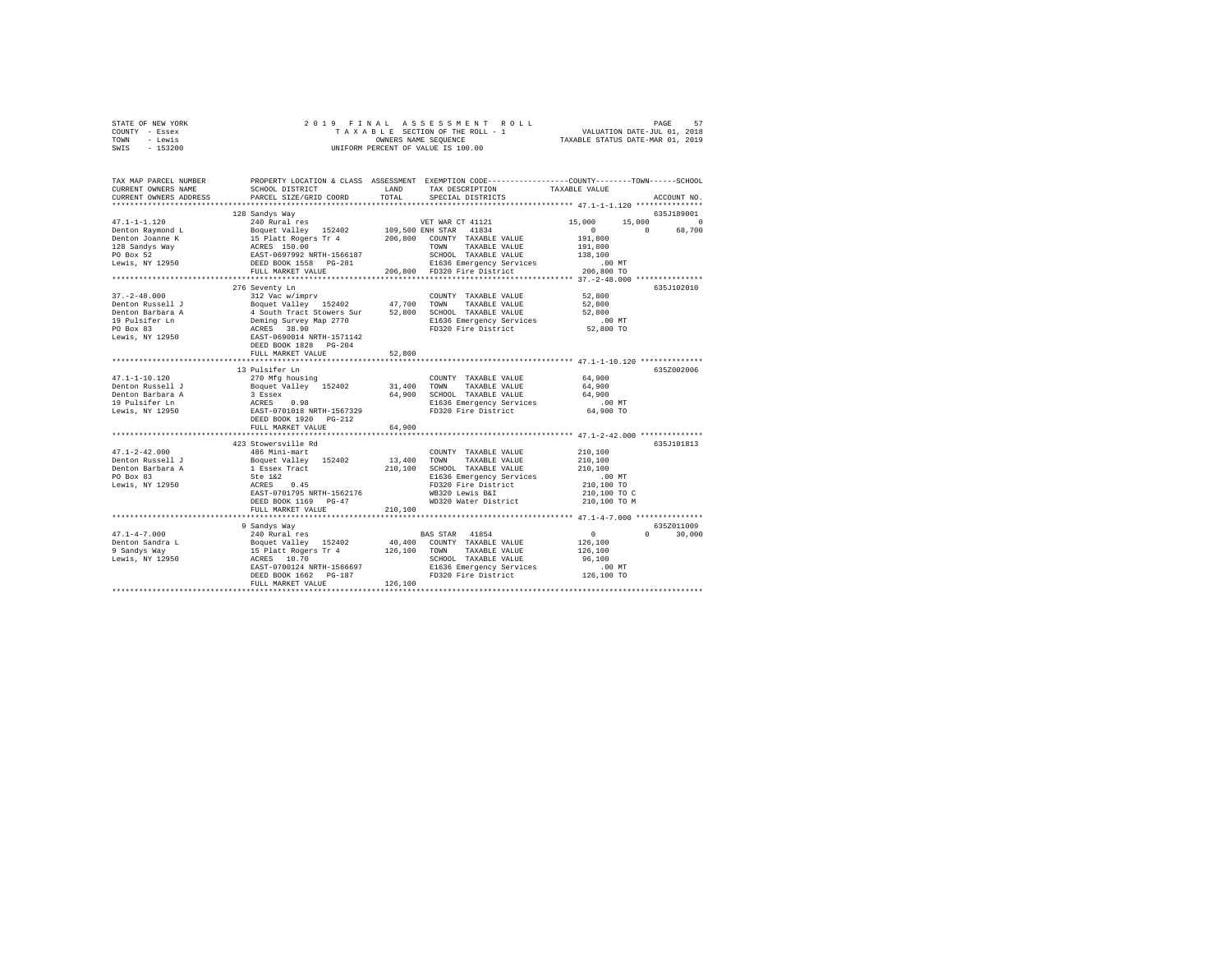| STATE OF NEW YORK           |                                                                                                                                                                                                                                                                                                                                                                                                                            |         |                              |               |               |
|-----------------------------|----------------------------------------------------------------------------------------------------------------------------------------------------------------------------------------------------------------------------------------------------------------------------------------------------------------------------------------------------------------------------------------------------------------------------|---------|------------------------------|---------------|---------------|
| COUNTY - Essex              |                                                                                                                                                                                                                                                                                                                                                                                                                            |         |                              |               |               |
| TOWN - Lewis                |                                                                                                                                                                                                                                                                                                                                                                                                                            |         |                              |               |               |
| SWIS - 153200               |                                                                                                                                                                                                                                                                                                                                                                                                                            |         |                              |               |               |
|                             |                                                                                                                                                                                                                                                                                                                                                                                                                            |         |                              |               |               |
|                             | TAX MAP PARCEL NUMBER PROPERTY LOCATION & CLASS ASSESSMENT EXEMPTION CODE---------------COUNTY-------TOWN------SCHOOL                                                                                                                                                                                                                                                                                                      |         |                              |               |               |
| CURRENT OWNERS NAME         | SCHOOL DISTRICT                                                                                                                                                                                                                                                                                                                                                                                                            | LAND    | TAX DESCRIPTION              | TAXABLE VALUE |               |
| CURRENT OWNERS ADDRESS      | PARCEL SIZE/GRID COORD                                                                                                                                                                                                                                                                                                                                                                                                     | TOTAL   | SPECIAL DISTRICTS            |               | ACCOUNT NO.   |
|                             |                                                                                                                                                                                                                                                                                                                                                                                                                            |         |                              |               |               |
|                             | 104 Blood Hill Rd                                                                                                                                                                                                                                                                                                                                                                                                          |         |                              |               | 635Z003006    |
|                             |                                                                                                                                                                                                                                                                                                                                                                                                                            |         |                              | $\sim$ 0      | $0 \t 30.000$ |
|                             |                                                                                                                                                                                                                                                                                                                                                                                                                            |         |                              | 349,100       |               |
|                             |                                                                                                                                                                                                                                                                                                                                                                                                                            |         |                              | 349,100       |               |
|                             |                                                                                                                                                                                                                                                                                                                                                                                                                            |         |                              | 319,100       |               |
|                             |                                                                                                                                                                                                                                                                                                                                                                                                                            |         |                              | .00 MT        |               |
|                             |                                                                                                                                                                                                                                                                                                                                                                                                                            |         |                              | 349,100 TO    |               |
|                             | FULL MARKET VALUE                                                                                                                                                                                                                                                                                                                                                                                                          | 349,100 |                              |               |               |
|                             |                                                                                                                                                                                                                                                                                                                                                                                                                            |         |                              |               |               |
|                             | 130 Cutting Rd                                                                                                                                                                                                                                                                                                                                                                                                             |         |                              |               | 635J189005    |
| $56.1 - 2 - 49.000$         | 210 1 Family Res                                                                                                                                                                                                                                                                                                                                                                                                           |         |                              | 91,200        |               |
|                             |                                                                                                                                                                                                                                                                                                                                                                                                                            |         |                              | 91,200        |               |
|                             |                                                                                                                                                                                                                                                                                                                                                                                                                            |         |                              | 91,200        |               |
|                             | COUNTY TAXABLE VALUE<br>33 Platt Rogers Tr 4 31,600 TOWN TAXABLE VALUE<br>33 Platt Rogers Tr 4 31,200 SCHOOL TAXABLE VALUE<br>ACRES 1.00 E1636 Emergency Services                                                                                                                                                                                                                                                          |         |                              | .00 MT        |               |
|                             |                                                                                                                                                                                                                                                                                                                                                                                                                            |         |                              | 91,200 TO     |               |
|                             |                                                                                                                                                                                                                                                                                                                                                                                                                            |         |                              |               |               |
|                             |                                                                                                                                                                                                                                                                                                                                                                                                                            |         |                              |               |               |
|                             |                                                                                                                                                                                                                                                                                                                                                                                                                            |         |                              |               |               |
|                             |                                                                                                                                                                                                                                                                                                                                                                                                                            |         |                              |               | 635J105403    |
| $47.1 - 2 - 46.000$         | 210 1 Family Res                                                                                                                                                                                                                                                                                                                                                                                                           |         |                              | $\sim$ 0      | $0 \t 30,000$ |
|                             | $\begin{tabular}{c c c} \multicolumn{1}{c}{2101} I-18m11y~\text{res} \\ \hline \texttt{Boguet Valley} & 152402 & 31,000 & \texttt{CONTY} & \texttt{TAXABLE VALUE} \\ \multicolumn{1}{c}{\texttt{RSERT} & 65,500} & \texttt{TONN} & \texttt{TAXABLE VALUE} \\ \multicolumn{1}{c}{\texttt{RSEST} -0701902} & \texttt{NRTH-1562816} & \texttt{SEIGOL TAXABLE VALUE} \\ \multicolumn{1}{c}{\texttt{RAST} -0701902} & \texttt{$ |         | BAS STAR 41854               |               |               |
| Deso Andrew E<br>PO Box 501 |                                                                                                                                                                                                                                                                                                                                                                                                                            |         |                              | 65,500        |               |
|                             |                                                                                                                                                                                                                                                                                                                                                                                                                            |         |                              | 65,500        |               |
| Lewis, NY 12950             |                                                                                                                                                                                                                                                                                                                                                                                                                            |         |                              | 35,500        |               |
|                             |                                                                                                                                                                                                                                                                                                                                                                                                                            |         |                              | $.00$ MT      |               |
|                             |                                                                                                                                                                                                                                                                                                                                                                                                                            |         |                              | 65,500 TO     |               |
|                             |                                                                                                                                                                                                                                                                                                                                                                                                                            |         |                              | 65,500 TO C   |               |
|                             |                                                                                                                                                                                                                                                                                                                                                                                                                            |         |                              | 65,500 TO M   |               |
|                             |                                                                                                                                                                                                                                                                                                                                                                                                                            |         |                              |               |               |
|                             | 736 Mitchell Hill Rd<br>240 Rural res                                                                                                                                                                                                                                                                                                                                                                                      |         |                              |               | 635J101905    |
| $47.3 - 1 - 20.111$         |                                                                                                                                                                                                                                                                                                                                                                                                                            |         | COUNTY TAXABLE VALUE 238.400 |               |               |
|                             |                                                                                                                                                                                                                                                                                                                                                                                                                            |         |                              | 238,400       |               |
|                             |                                                                                                                                                                                                                                                                                                                                                                                                                            |         |                              | 238,400       |               |
|                             | DiBartolomeo Robert<br>1990 - Andel Hely 152402<br>16,400 TOWN TAXABLE VALUE<br>1990 - 1990 F932402<br>1636 Emergency Services<br>1736 Mitchell Hill Rd<br>1990 P9329<br>20.75 BANK CORE<br>1990 - 1990 P9320 Fire District<br>2010 P9320 Fire D                                                                                                                                                                           |         |                              | .00 MT        |               |
|                             |                                                                                                                                                                                                                                                                                                                                                                                                                            |         |                              | 238,400 TO    |               |
|                             |                                                                                                                                                                                                                                                                                                                                                                                                                            |         |                              |               |               |
|                             | DEED BOOK 1783 PG-327                                                                                                                                                                                                                                                                                                                                                                                                      |         |                              |               |               |
|                             | FULL MARKET VALUE                                                                                                                                                                                                                                                                                                                                                                                                          | 238,400 |                              |               |               |
|                             |                                                                                                                                                                                                                                                                                                                                                                                                                            |         |                              |               |               |
|                             | 740 Mitchell Hill Rd                                                                                                                                                                                                                                                                                                                                                                                                       |         |                              |               | 635J196010    |
|                             |                                                                                                                                                                                                                                                                                                                                                                                                                            |         |                              | 46,300        |               |
|                             |                                                                                                                                                                                                                                                                                                                                                                                                                            |         |                              | 46,300        |               |
|                             |                                                                                                                                                                                                                                                                                                                                                                                                                            |         |                              | 46,300        |               |
|                             |                                                                                                                                                                                                                                                                                                                                                                                                                            |         |                              | $46,300$ TO   |               |
|                             |                                                                                                                                                                                                                                                                                                                                                                                                                            |         |                              |               |               |
|                             |                                                                                                                                                                                                                                                                                                                                                                                                                            |         |                              |               |               |
|                             | EAST-0695751 NRTH-1555184                                                                                                                                                                                                                                                                                                                                                                                                  |         |                              |               |               |
|                             | DEED BOOK 1818 PG-122                                                                                                                                                                                                                                                                                                                                                                                                      |         |                              |               |               |
|                             | FULL MARKET VALUE                                                                                                                                                                                                                                                                                                                                                                                                          | 46,300  |                              |               |               |
|                             |                                                                                                                                                                                                                                                                                                                                                                                                                            |         |                              |               |               |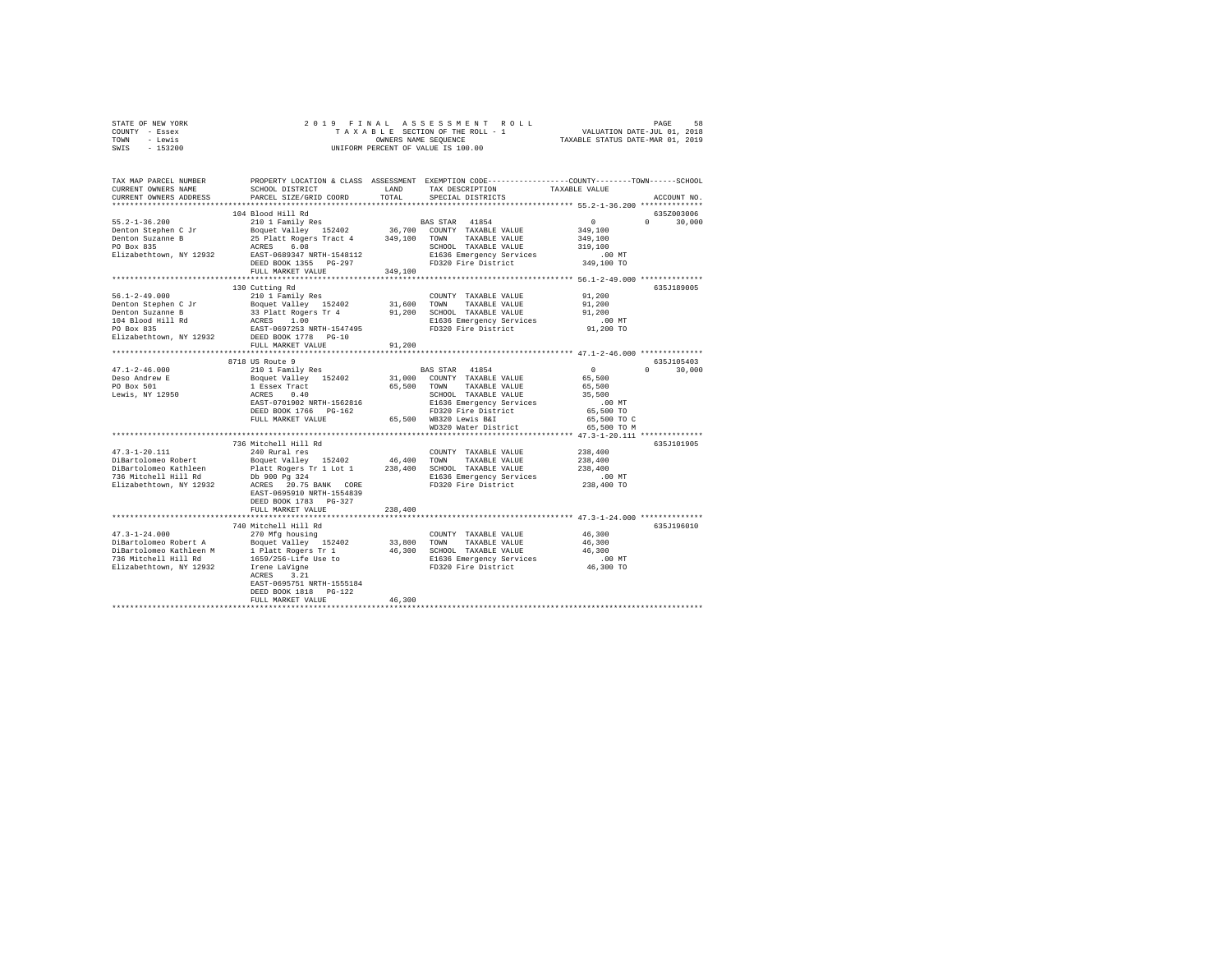| STATE OF NEW YORK<br>COUNTY - Essex<br>- Lewis<br>TOWN<br>$-153200$<br>SWIS |                                                             |             | 2019 FINAL ASSESSMENT ROLL<br>TAXABLE SECTION OF THE ROLL - 1<br>OWNERS NAME SEQUENCE<br>UNIFORM PERCENT OF VALUE IS 100.00 | VALUATION DATE-JUL 01, 2018<br>TAXABLE STATUS DATE-MAR 01, 2019 | 59<br>PAGE  |
|-----------------------------------------------------------------------------|-------------------------------------------------------------|-------------|-----------------------------------------------------------------------------------------------------------------------------|-----------------------------------------------------------------|-------------|
| TAX MAP PARCEL NUMBER<br>CURRENT OWNERS NAME                                | SCHOOL DISTRICT                                             | LAND        | PROPERTY LOCATION & CLASS ASSESSMENT EXEMPTION CODE---------------COUNTY-------TOWN------SCHOOL<br>TAX DESCRIPTION          | TAXABLE VALUE                                                   |             |
| CURRENT OWNERS ADDRESS                                                      | PARCEL SIZE/GRID COORD                                      | TOTAL       | SPECIAL DISTRICTS                                                                                                           |                                                                 | ACCOUNT NO. |
|                                                                             |                                                             |             |                                                                                                                             |                                                                 |             |
| $38.4 - 1 - 23.000$                                                         | Moss Rd<br>314 Rural vac<10                                 |             | COUNTY TAXABLE VALUE                                                                                                        | 22,700                                                          | 635J101805  |
| Dickerson Carol A                                                           | Boquet Valley 152402                                        | 22,700 TOWN | TAXABLE VALUE                                                                                                               | 22,700                                                          |             |
| 303 Reber Rd                                                                | 18 Peru Bay Tract                                           | 22,700      | SCHOOL TAXABLE VALUE                                                                                                        | 22,700                                                          |             |
| Willsboro, NY 12996                                                         | 5ac                                                         |             | E1636 Emergency Services                                                                                                    | $.00$ MT                                                        |             |
|                                                                             | ACRES 4.20                                                  |             | FD320 Fire District                                                                                                         | 22,700 TO                                                       |             |
|                                                                             | EAST-0712804 NRTH-1571750<br>DEED BOOK 1325 PG-48           |             |                                                                                                                             |                                                                 |             |
|                                                                             | FULL MARKET VALUE                                           | 22,700      |                                                                                                                             |                                                                 |             |
|                                                                             |                                                             |             |                                                                                                                             |                                                                 |             |
|                                                                             | Stowersville Rd                                             |             |                                                                                                                             |                                                                 | 635J195005  |
| $39.3 - 3 - 6.000$                                                          | 314 Rural vac<10                                            |             | COUNTY TAXABLE VALUE                                                                                                        | 300                                                             |             |
| Dickerson Darren<br>174 Reber Rd                                            | Boquet Valley 152402<br>14 Peru Bay Tract                   |             | 300 TOWN<br>TAXABLE VALUE<br>300 SCHOOL TAXABLE VALUE                                                                       | 300<br>300                                                      |             |
| Willsboro, NY 12996                                                         | 1203/177 Life Use To                                        |             | E1636 Emergency Services                                                                                                    | $.00$ MT                                                        |             |
|                                                                             | R&n Soper                                                   |             | FD320 Fire District                                                                                                         | 300 TO                                                          |             |
|                                                                             | ACRES 0.33                                                  |             |                                                                                                                             |                                                                 |             |
|                                                                             | EAST-0721926 NRTH-1573059                                   |             |                                                                                                                             |                                                                 |             |
|                                                                             | DEED BOOK 1203 PG-177<br>FULL MARKET VALUE                  | 300         |                                                                                                                             |                                                                 |             |
|                                                                             |                                                             |             |                                                                                                                             |                                                                 |             |
|                                                                             | 8545 US Route 9                                             |             |                                                                                                                             |                                                                 | 635J101606  |
| $47.13 - 1 - 19.000$                                                        | 210 1 Family Res                                            |             | VET WAR CT 41121                                                                                                            | 15,000<br>15,000                                                | $\sim$ 0    |
| Dickerson Gary A                                                            | Boquet Valley 152402                                        |             | 35,300 BAS STAR 41854                                                                                                       | $\Omega$<br>$\sim$ 0                                            | 30,000      |
| Dickerson Jean W<br>PO Box 58                                               | 2 Platt Rogers Tract 1<br>ACRES 0.90                        |             | 179,400 COUNTY TAXABLE VALUE<br>TOWN TAXABLE VALUE                                                                          | 164,400<br>164,400                                              |             |
| Lewis, NY 12950                                                             | EAST-0700784 NRTH-1558655                                   |             | SCHOOL TAXABLE VALUE                                                                                                        | 149,400                                                         |             |
|                                                                             | DEED BOOK 502<br>$PG-207$                                   |             | E1636 Emergency Services                                                                                                    | $.00$ MT                                                        |             |
|                                                                             | FULL MARKET VALUE                                           |             | 179,400 FD320 Fire District                                                                                                 | 179,400 TO                                                      |             |
|                                                                             |                                                             |             | WB320 Lewis B&I                                                                                                             | 179,400 TO C                                                    |             |
|                                                                             |                                                             |             | WD320 Water District<br>************************************* 47.13-1-20.000 *************                                  | 179,400 TO M                                                    |             |
|                                                                             | Fox Run Rd                                                  |             |                                                                                                                             |                                                                 | 635J104702  |
| $47.13 - 1 - 20.000$                                                        | 312 Vac w/imprv                                             |             | COUNTY TAXABLE VALUE                                                                                                        | 35,000                                                          |             |
| Dickerson Gary A                                                            | Boquet Valley 152402                                        |             | 28,300 TOWN TAXABLE VALUE                                                                                                   | 35,000                                                          |             |
| Dickerson Jean W                                                            | 2 Platt Rogers Tract 1<br>1409/127 Correction<br>ACRES 5.50 |             | 35,000 SCHOOL TAXABLE VALUE                                                                                                 | 35,000                                                          |             |
| 8545 US Rte 9                                                               |                                                             |             | E1636 Emergency Services                                                                                                    | .00 MT                                                          |             |
| PO Box 58<br>Lewis, NY 12950                                                | EAST-0700393 NRTH-1558595                                   |             | FD320 Fire District<br>WB320 Lewis B&I                                                                                      | 35,000 TO<br>35,000 TO C                                        |             |
|                                                                             | DEED BOOK 1409 PG-206                                       |             | WD320 Water District                                                                                                        | 35,000 TO M                                                     |             |
|                                                                             | FULL MARKET VALUE                                           | 35,000      |                                                                                                                             |                                                                 |             |
|                                                                             |                                                             |             |                                                                                                                             |                                                                 |             |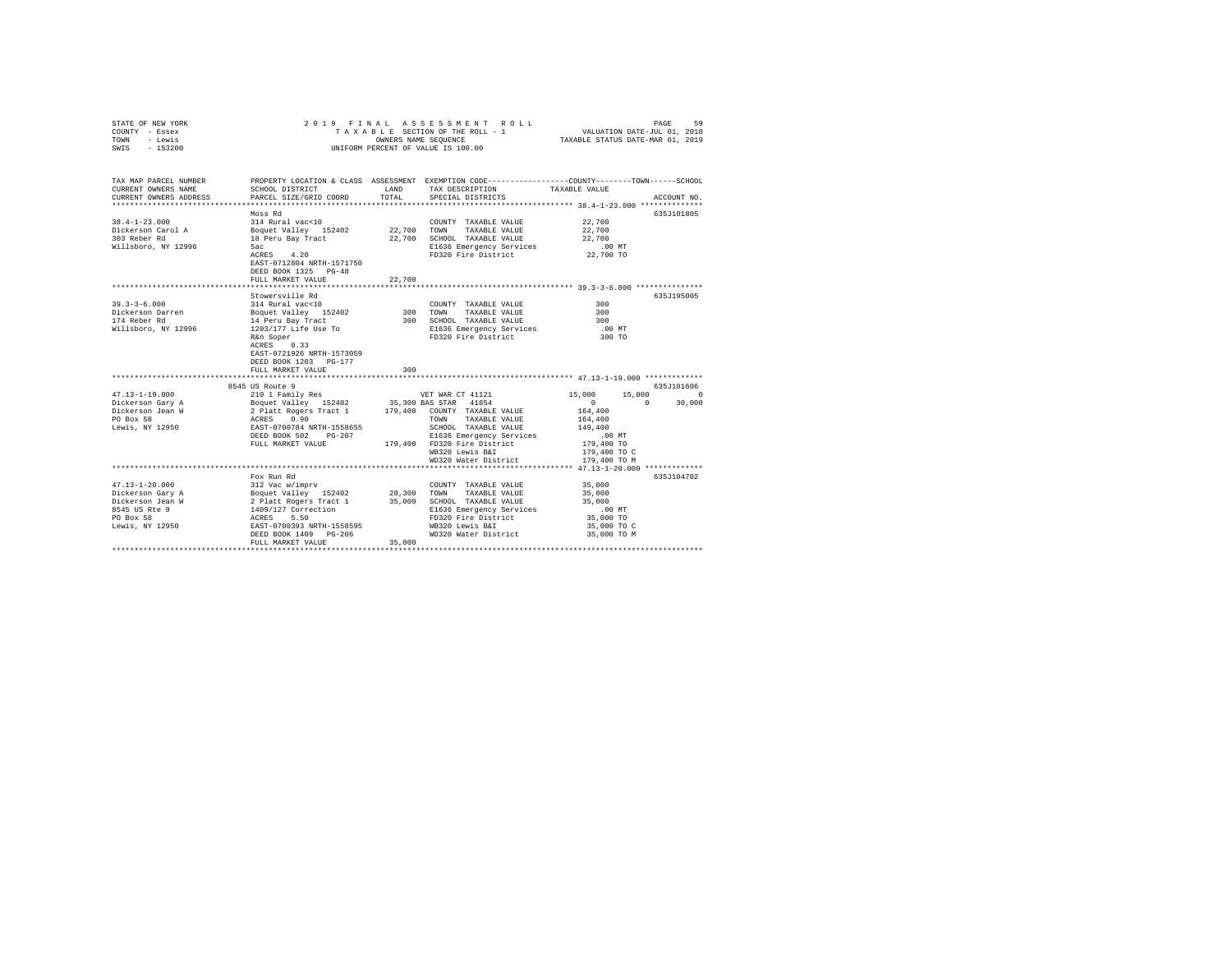| STATE OF NEW YORK       | 2019 FINAL                                               |             |                                                                                                 |                                                        |               |  |
|-------------------------|----------------------------------------------------------|-------------|-------------------------------------------------------------------------------------------------|--------------------------------------------------------|---------------|--|
| COUNTY - Essex          | TAXABLE SECTION OF THE ROLL - 1                          |             |                                                                                                 |                                                        |               |  |
| TOWN - Lewis            | TAXABLE STATUS DATE-MAR 01, 2019<br>OWNERS NAME SEQUENCE |             |                                                                                                 |                                                        |               |  |
| SWIS - 153200           |                                                          |             | UNIFORM PERCENT OF VALUE IS 100.00                                                              |                                                        |               |  |
|                         |                                                          |             |                                                                                                 |                                                        |               |  |
|                         |                                                          |             |                                                                                                 |                                                        |               |  |
| TAX MAP PARCEL NUMBER   |                                                          |             | PROPERTY LOCATION & CLASS ASSESSMENT EXEMPTION CODE---------------COUNTY-------TOWN------SCHOOL |                                                        |               |  |
| CURRENT OWNERS NAME     | SCHOOL DISTRICT                                          | LAND        | TAX DESCRIPTION                                                                                 | TAXABLE VALUE                                          |               |  |
| CURRENT OWNERS ADDRESS  | PARCEL SIZE/GRID COORD                                   | TOTAL       | SPECIAL DISTRICTS                                                                               |                                                        | ACCOUNT NO.   |  |
|                         |                                                          |             |                                                                                                 |                                                        |               |  |
|                         | US Route 9                                               |             |                                                                                                 |                                                        | 635J103512    |  |
| $29.4 - 1 - 17.000$     | 910 Priv forest                                          |             | COUNTY TAXABLE VALUE                                                                            | 46,700                                                 |               |  |
| Dickerson Glenn O       | Willsboro 155201                                         |             | 46.700 TOWN TAXABLE VALUE                                                                       | 46,700                                                 |               |  |
| Dickerson Clarence B    | 66 Peru Bay Tract                                        |             | 46,700 SCHOOL TAXABLE VALUE                                                                     | 46,700                                                 |               |  |
| 129 Northern Blvd       | ACRES 83.30                                              |             | E1636 Emergency Services                                                                        | $.00$ MT                                               |               |  |
| Hagaman, NY 12086       | EAST-0719695 NRTH-1584777<br>DEED BOOK 1160 PG-218       |             | FD320 Fire District                                                                             | 46,700 TO                                              |               |  |
|                         | FULL MARKET VALUE                                        | 46,700      |                                                                                                 |                                                        |               |  |
|                         |                                                          |             |                                                                                                 | ************************* 29.4-1-19.000 ************** |               |  |
|                         | US Route 9                                               |             |                                                                                                 |                                                        | 635J103514    |  |
| 29.4-1-19.000           | 910 Priv forest                                          |             | COUNTY TAXABLE VALUE                                                                            | 45,700                                                 |               |  |
| Dickerson Glenn O       | Willsboro 155201                                         |             | 45,700 TOWN<br>TAXABLE VALUE                                                                    | 45,700                                                 |               |  |
| Dickerson Clarence B    | 42 Peru Bay Tract                                        |             | 45,700 SCHOOL TAXABLE VALUE                                                                     | 45,700                                                 |               |  |
| 129 Northern Blvd       | ACRES 81.30                                              |             | E1636 Emergency Services                                                                        | .00 MT                                                 |               |  |
| Hagaman, NY 12086       | EAST-0718333 NRTH-1584589                                |             | FD320 Fire District                                                                             | 45,700 TO                                              |               |  |
|                         | DEED BOOK 1160 PG-218                                    |             |                                                                                                 |                                                        |               |  |
|                         | FULL MARKET VALUE                                        | 45,700      |                                                                                                 |                                                        |               |  |
|                         |                                                          |             |                                                                                                 |                                                        |               |  |
|                         | 1603 County Route 10                                     |             |                                                                                                 |                                                        | 635J191014    |  |
| $56.2 - 3 - 6.200$      | 210 1 Family Res                                         |             | BAS STAR 41854                                                                                  | $\overline{0}$                                         | $0 \t 30,000$ |  |
| Dickerson Larry         | Boquet Valley 152402                                     |             | 36,100 COUNTY TAXABLE VALUE                                                                     | 184,000                                                |               |  |
| Dickerson Jean          | 41 Mc Cormick                                            |             | 184,000 TOWN TAXABLE VALUE                                                                      | 184,000                                                |               |  |
| 1603 County Rte 10      | ACRES 5.50                                               |             | SCHOOL TAXABLE VALUE                                                                            | 154,000                                                |               |  |
| PO Box 22               | EAST-0714733 NRTH-1551786                                |             | E1636 Emergency Services                                                                        | $.00$ MT                                               |               |  |
| Lewis, NY 12950         | DEED BOOK 981 PG-216                                     |             | FD320 Fire District                                                                             | 184,000 TO                                             |               |  |
|                         | FULL MARKET VALUE                                        | 184,000     |                                                                                                 |                                                        |               |  |
|                         |                                                          |             |                                                                                                 |                                                        |               |  |
|                         | Hyde Rd                                                  |             |                                                                                                 |                                                        | 635J101610    |  |
| $47.2 - 1 - 35.100$     | 910 Priv forest                                          |             | COUNTY TAXABLE VALUE                                                                            | 67.200                                                 |               |  |
| Dickerson Larry L       | Boquet Valley 152402                                     | 67.200 TOWN | TAXABLE VALUE                                                                                   | 67,200                                                 |               |  |
| Levesque Brigitte M     | 38 Platt Rogers                                          |             | 67.200 SCHOOL TAXABLE VALUE                                                                     | 67,200                                                 |               |  |
| 29 Kimberly Ln          | 1413/313 Life Use To<br>Katharina Coonrod                |             | E1636 Emergency Services                                                                        | .00MT                                                  |               |  |
| Morrisonville, NY 12962 |                                                          |             | FD320 Fire District                                                                             | 67,200 TO                                              |               |  |
|                         | ACRES 124.40<br>EAST-0719343 NRTH-1560307                |             |                                                                                                 |                                                        |               |  |
|                         | DEED BOOK 1413 PG-313                                    |             |                                                                                                 |                                                        |               |  |
|                         | FULL MARKET VALUE                                        | 67,200      |                                                                                                 |                                                        |               |  |
|                         |                                                          |             |                                                                                                 |                                                        |               |  |
|                         | Hurley Rd                                                |             |                                                                                                 |                                                        | 635J101609    |  |
| $47.4 - 1 - 16.000$     | 322 Rural vac>10                                         |             | COUNTY TAXABLE VALUE                                                                            | 36,800                                                 |               |  |
| Dickerson Larry L       |                                                          | 36,800      | TOWN<br>TAXABLE VALUE                                                                           | 36,800                                                 |               |  |
| Levesque Brigitte M     | Boquet Valley 152402<br>38 Platt Rogers                  |             | 36,800 SCHOOL TAXABLE VALUE                                                                     | 36,800                                                 |               |  |
| 29 Kimberly Ln          | 1413/313 Life Use to                                     |             | E1636 Emergency Services                                                                        | .00 MT                                                 |               |  |
| Morrisonville, NY 12962 | Katharina Coonrod                                        |             | FD320 Fire District                                                                             | 36,800 TO                                              |               |  |
|                         | ACRES 35.40                                              |             |                                                                                                 |                                                        |               |  |
|                         | EAST-0719391 NRTH-1558667                                |             |                                                                                                 |                                                        |               |  |
|                         | DEED BOOK 1413 PG-313                                    |             |                                                                                                 |                                                        |               |  |
|                         | FULL MARKET VALUE                                        | 36,800      |                                                                                                 |                                                        |               |  |
|                         |                                                          |             |                                                                                                 |                                                        |               |  |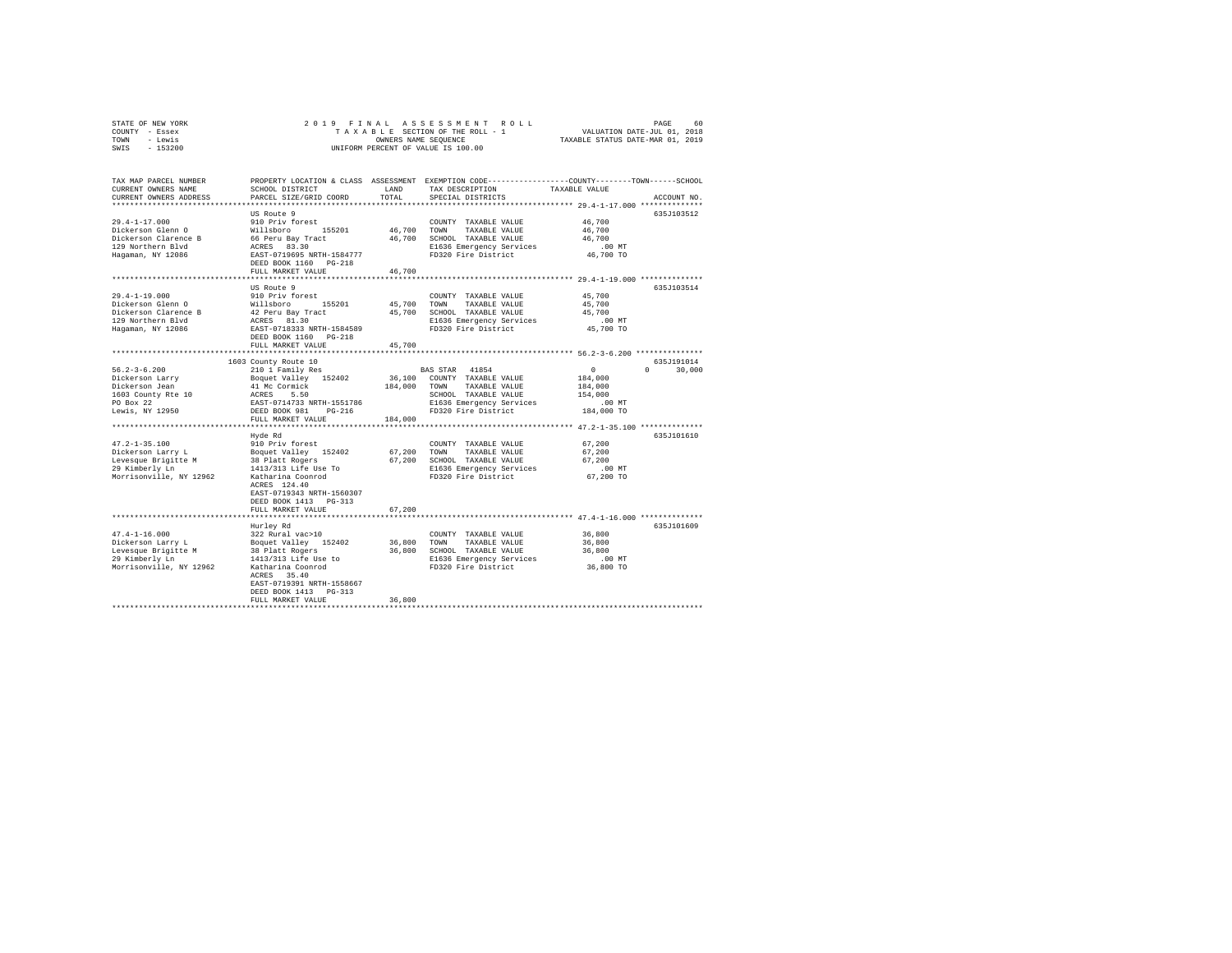| STATE OF NEW YORK       | 2019 FINAL                              |            | ASSESSMENT ROLL                    | PAGE<br>61                                                                                      |  |
|-------------------------|-----------------------------------------|------------|------------------------------------|-------------------------------------------------------------------------------------------------|--|
| COUNTY - Essex          |                                         |            | TAXABLE SECTION OF THE ROLL - 1    | VALUATION DATE-JUL 01, 2018                                                                     |  |
| - Lewis<br>TOWN         |                                         |            | OWNERS NAME SEQUENCE               | TAXABLE STATUS DATE-MAR 01, 2019                                                                |  |
| $-153200$<br>SWIS       |                                         |            | UNIFORM PERCENT OF VALUE IS 100.00 |                                                                                                 |  |
|                         |                                         |            |                                    |                                                                                                 |  |
|                         |                                         |            |                                    |                                                                                                 |  |
|                         |                                         |            |                                    |                                                                                                 |  |
| TAX MAP PARCEL NUMBER   |                                         |            |                                    | PROPERTY LOCATION & CLASS ASSESSMENT EXEMPTION CODE---------------COUNTY-------TOWN------SCHOOL |  |
| CURRENT OWNERS NAME     | SCHOOL DISTRICT                         | LAND       | TAX DESCRIPTION                    | TAXABLE VALUE                                                                                   |  |
| CURRENT OWNERS ADDRESS  | PARCEL SIZE/GRID COORD                  | TOTAL      | SPECIAL DISTRICTS                  | ACCOUNT NO.                                                                                     |  |
|                         |                                         |            |                                    |                                                                                                 |  |
|                         | Hyde Rd                                 |            |                                    | 635J101608                                                                                      |  |
| $48.1 - 2 - 5.000$      | 910 Priv forest                         |            | COUNTY TAXABLE VALUE               | 119,400                                                                                         |  |
| Dickerson Larry L       | Boquet Valley 152402<br>39 Platt Rogers | 119,400    | TOWN<br>TAXABLE VALUE              | 119,400                                                                                         |  |
| Levesque Brigitte M     |                                         | 119,400    | SCHOOL TAXABLE VALUE               | 119,400                                                                                         |  |
| 29 Kimberly Ln          | 1413/313 Life Use To                    |            | E1636 Emergency Services           | $.00$ MT                                                                                        |  |
| Morrisonville, NY 12962 | Katharina Coonrod                       |            | FD320 Fire District                | 119,400 TO                                                                                      |  |
|                         | ACRES 228.80                            |            |                                    |                                                                                                 |  |
|                         | EAST-0722263 NRTH-1561267               |            |                                    |                                                                                                 |  |
|                         | DEED BOOK 1413 PG-313                   |            |                                    |                                                                                                 |  |
|                         | FULL MARKET VALUE                       | 119,400    |                                    |                                                                                                 |  |
|                         |                                         |            |                                    |                                                                                                 |  |
|                         | 132 Hurley Rd                           |            |                                    | 635J101607                                                                                      |  |
| $48.3 - 2 - 4.000$      | 240 Rural res                           |            | COUNTY TAXABLE VALUE               | 165,400                                                                                         |  |
| Dickerson Larry L       | Boquet Valley 152402                    | 113,300    | TOWN<br>TAXABLE VALUE              | 165,400                                                                                         |  |
| Levesque Brigitte M     | 45 & 46 Taylor & Kimball                | 165,400    | SCHOOL TAXABLE VALUE               | 165,400                                                                                         |  |
| 29 Kimberly Ln          | 1413/313 Life Use To                    |            | E1636 Emergency Services           | $.00$ MT                                                                                        |  |
| Morrisonville, NY 12962 | Katharina Coonrod                       |            | FD320 Fire District                | 165,400 TO                                                                                      |  |
|                         | ACRES 142.40                            |            |                                    |                                                                                                 |  |
|                         | EAST-0721401 NRTH-1555031               |            |                                    |                                                                                                 |  |
|                         | DEED BOOK 1413 PG-313                   |            |                                    |                                                                                                 |  |
|                         | FULL MARKET VALUE                       | 165,400    |                                    |                                                                                                 |  |
|                         |                                         |            |                                    |                                                                                                 |  |
|                         | 1604 County Route 10                    |            |                                    | 635J195007                                                                                      |  |
| $56.2 - 3 - 3.220$      | 312 Vac w/imprv                         |            | COUNTY TAXABLE VALUE               | 123,800                                                                                         |  |
| Dickerson Larry L       | Boquet Valley 152402                    | 42,700     | TOWN<br>TAXABLE VALUE              | 123,800                                                                                         |  |
| Coonrod Katharina S     | 40 Mccormicks Pat                       | 123,800    | SCHOOL TAXABLE VALUE               | 123,800                                                                                         |  |
| PO Box 22               | 1491/46 Life Use to                     |            | E1636 Emergency Services           | .00MT                                                                                           |  |
| Lewis, NY 12950         | Katharina S Coonrod                     |            | FD320 Fire District                | 123,800 TO                                                                                      |  |
|                         | ACRES 37.33                             |            |                                    |                                                                                                 |  |
|                         | EAST-0713865 NRTH-1550929               |            |                                    |                                                                                                 |  |
|                         | DEED BOOK 1491 PG-46                    |            |                                    |                                                                                                 |  |
|                         | FULL MARKET VALUE                       | 123,800    |                                    |                                                                                                 |  |
|                         | **************************              | ********** |                                    |                                                                                                 |  |
|                         | Stowersville Rd                         |            |                                    | 635J103305                                                                                      |  |
| $39.3 - 3 - 3.111$      | 322 Rural vac>10                        |            | COUNTY TAXABLE VALUE               | 28,500                                                                                          |  |
| Dickerson Marshall      | Boquet Valley 152402                    | 28,500     | TOWN<br>TAXABLE VALUE              | 28,500                                                                                          |  |
| 6007 US Route 9         | 6 Peru Bay Tract                        | 28,500     | SCHOOL TAXABLE VALUE               | 28,500                                                                                          |  |
| New Russia, NY 12934    | 1405/49 Temporary Esmnt                 |            | E1636 Emergency Services           | $.00$ MT                                                                                        |  |
|                         | 1618/188-Road Taking                    |            | FD320 Fire District                | 28,500 TO                                                                                       |  |
|                         | ACRES 16.90                             |            |                                    |                                                                                                 |  |
|                         | EAST-0721323 NRTH-1569968               |            |                                    |                                                                                                 |  |
|                         | DEED BOOK 1842 PG-297                   |            |                                    |                                                                                                 |  |
|                         | FULL MARKET VALUE                       | 28,500     |                                    |                                                                                                 |  |
|                         |                                         |            |                                    |                                                                                                 |  |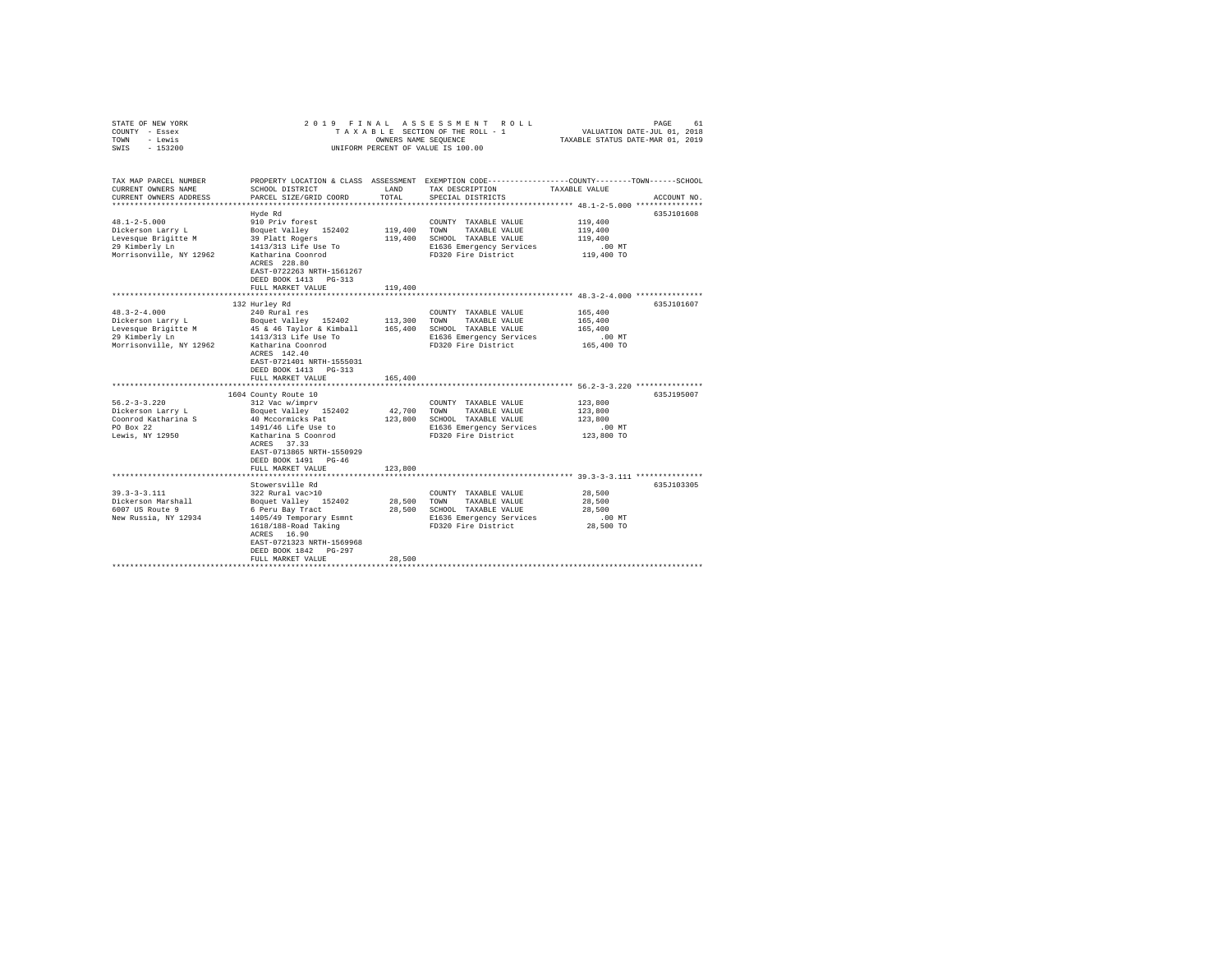| COUNTY - Essex<br>TOWN<br>- Lewis<br>SWIS<br>$-153200$                                                                                | TAXABLE SECTION OF THE ROLL - 1<br>UNIFORM PERCENT OF VALUE IS 100.00                                                                                                              | VALUATION DATE-JUL 01, 2018<br>TAXABLE STATUS DATE-MAR 01, 2019 |                                                                                                                                                   |                                                            |                  |                                    |
|---------------------------------------------------------------------------------------------------------------------------------------|------------------------------------------------------------------------------------------------------------------------------------------------------------------------------------|-----------------------------------------------------------------|---------------------------------------------------------------------------------------------------------------------------------------------------|------------------------------------------------------------|------------------|------------------------------------|
| TAX MAP PARCEL NUMBER<br>CURRENT OWNERS NAME<br>CURRENT OWNERS ADDRESS                                                                | SCHOOL DISTRICT<br>PARCEL SIZE/GRID COORD                                                                                                                                          | LAND<br>TOTAL                                                   | PROPERTY LOCATION & CLASS ASSESSMENT EXEMPTION CODE---------------COUNTY-------TOWN------SCHOOL<br>TAX DESCRIPTION<br>SPECIAL DISTRICTS           | TAXABLE VALUE                                              |                  | ACCOUNT NO.                        |
| $47.3 - 1 - 17.100$<br>Dickerson Marshall J III Boquet Valley 152402 85,100<br>Cross Tammy<br>6007 US Route 9<br>New Russia, NY 12964 | 618 Fox Run Rd<br>220 2 Family Res<br>1 Platt Rogers Tract 1 157,300<br>Apt 1&2<br>ACRES 98.00<br>EAST-0697468 NRTH-1553520<br>DEED BOOK 1906 PG-208<br>FULL MARKET VALUE          | 157,300                                                         | COUNTY TAXABLE VALUE<br>TAXABLE VALUE<br>TOWN<br>SCHOOL TAXABLE VALUE<br>E1636 Emergency Services<br>FD320 Fire District                          | 157,300<br>157,300<br>157,300<br>$.00$ MT<br>157,300 TO    |                  | 635J101305                         |
|                                                                                                                                       |                                                                                                                                                                                    |                                                                 |                                                                                                                                                   |                                                            |                  |                                    |
| $39.3 - 3 - 4.100$<br>Dickerson Mary Jo<br>Dickerson Marshall J III                                                                   | 1295 Stowersville Rd<br>281 Multiple res<br>Boquet Valley 152402<br>5 Peru Bay Tract                                                                                               |                                                                 | VET COM CT 41131<br>281,700 VET DIS CT 41141<br>418,900 ENH STAR 41834                                                                            | 25,000<br>50,000<br>$\sim$ 0                               | 25,000<br>50,000 | 635J101613<br>$\Omega$<br>0 68,700 |
| c/o Floyd & Myrna LaBombard<br>6007 US Route 9<br>New Russia, NY 12964                                                                | 1643/91-Life Use to Myrna<br>Floyd LaBombard<br>ACRES 416.63<br>EAST-0719337 NRTH-1571216<br>DEED BOOK 1643 PG-91<br>FULL MARKET VALUE                                             | 418,900                                                         | COUNTY TAXABLE VALUE<br>TOWN<br>TAXABLE VALUE<br>SCHOOL TAXABLE VALUE<br>E1636 Emergency Services<br>FD320 Fire District                          | 343,900<br>343,900<br>350,200<br>$.00$ MT<br>418,900 TO    |                  |                                    |
|                                                                                                                                       |                                                                                                                                                                                    |                                                                 |                                                                                                                                                   |                                                            |                  |                                    |
| $39.3 - 3 - 4.200$<br>Dickerson Maxwell<br>1217 Stowersville Rd<br>Westport, NY 12993                                                 | 1217 Stowersville Rd<br>240 Rural res<br>Boquet Valley 152402<br>5 Peru Bay Tract<br>1651/103-Boundary Line Ag<br>ACRES 16.70<br>EAST-0718499 NRTH-1568987<br>DEED BOOK 1374 PG-80 | 281,800                                                         | BAS STAR 41854<br>75,000 COUNTY TAXABLE VALUE<br>TAXABLE VALUE<br>TOWN<br>SCHOOL TAXABLE VALUE<br>E1636 Emergency Services<br>FD320 Fire District | 0<br>281,800<br>281,800<br>251,800<br>.00 MT<br>281,800 TO | $\Omega$         | 635Z004006<br>30,000               |
|                                                                                                                                       | FULL MARKET VALUE                                                                                                                                                                  | 281,800                                                         |                                                                                                                                                   |                                                            |                  |                                    |
| $29.4 - 1 - 16.000$<br>Dickerson William<br>Dickerson Maura<br>542 N Sycamore St<br>Fullerton, CA 92631                               | US Route 9<br>322 Rural vac>10<br>Willsboro 1552<br>69 Peru Bay Tract<br>155201<br>ACRES 43.50<br>EAST-0719410 NRTH-1586777<br>DEED BOOK 1028 PG-118<br>FULL MARKET VALUE          | 26,300<br>26,300<br>26,300                                      | COUNTY TAXABLE VALUE<br>TAXABLE VALUE<br>TOWN<br>SCHOOL TAXABLE VALUE<br>E1636 Emergency Services<br>FD320 Fire District                          | 26,300<br>26,300<br>26,300<br>$.00$ MT<br>26,300 TO        |                  | 635J178514                         |
|                                                                                                                                       |                                                                                                                                                                                    |                                                                 |                                                                                                                                                   |                                                            |                  |                                    |

STATE OF NEW YORK 2 0 1 9 F I N A L A S S E S S M E N T R O L L PAGE 62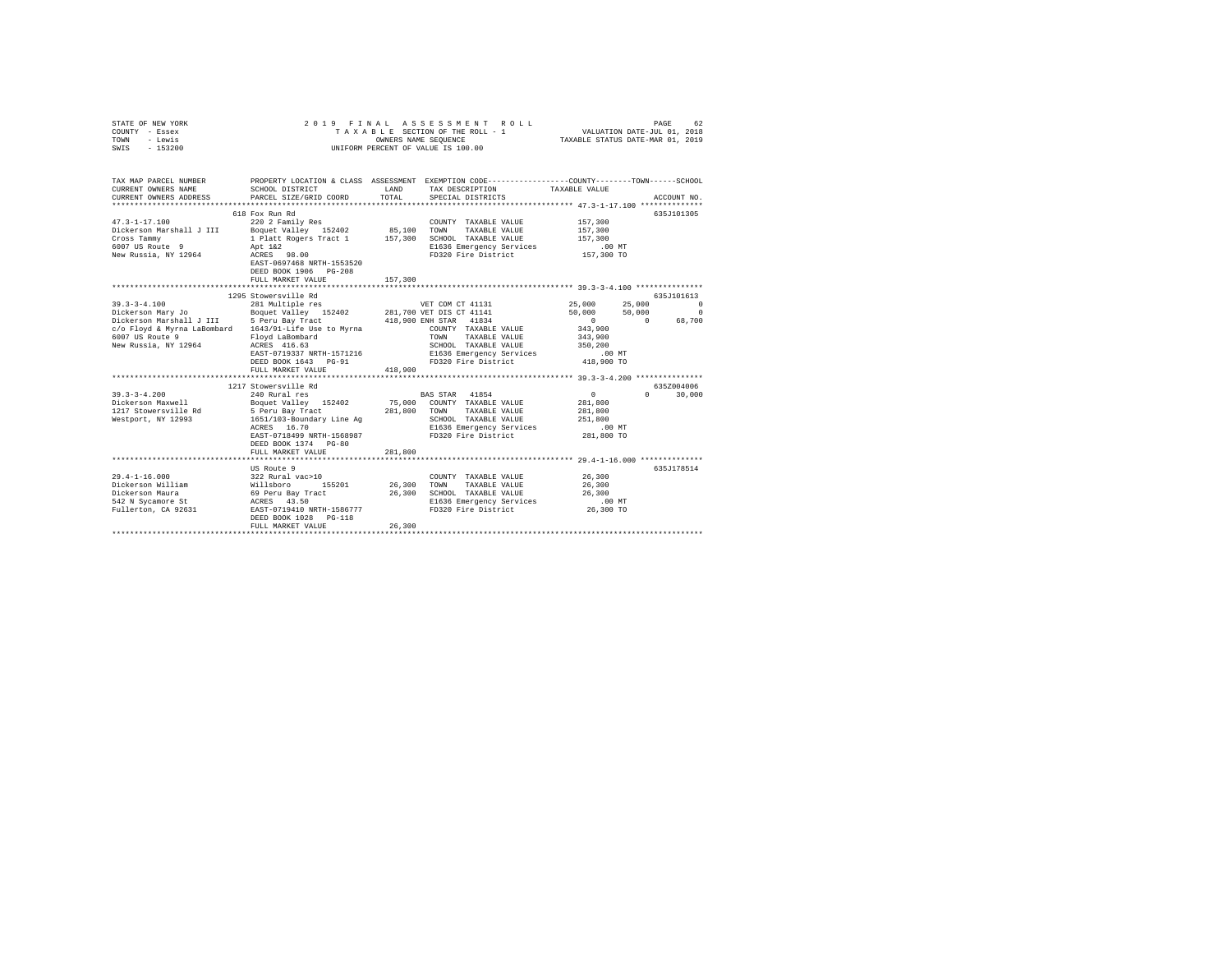| STATE OF NEW YORK | 2019 FINAL ASSESSMENT ROLL         | 63<br>PAGE                       |
|-------------------|------------------------------------|----------------------------------|
| COUNTY - Essex    | TAXABLE SECTION OF THE ROLL - 1    | VALUATION DATE-JUL 01, 2018      |
| TOWN<br>- Lewis   | OWNERS NAME SEOUENCE               | TAXABLE STATUS DATE-MAR 01, 2019 |
| $-153200$<br>SWIS | UNIFORM PERCENT OF VALUE IS 100.00 |                                  |

| TAX MAP PARCEL NUMBER<br>CURRENT OWNERS NAME<br>CURRENT OWNERS ADDRESS | SCHOOL DISTRICT<br>PARCEL SIZE/GRID COORD                                                                                                                                                                                               | LAND<br>TOTAL | PROPERTY LOCATION & CLASS ASSESSMENT EXEMPTION CODE---------------COUNTY-------TOWN-----SCHOOL<br>TAX DESCRIPTION<br>SPECIAL DISTRICTS | TAXABLE VALUE                        | ACCOUNT NO.        |
|------------------------------------------------------------------------|-----------------------------------------------------------------------------------------------------------------------------------------------------------------------------------------------------------------------------------------|---------------|----------------------------------------------------------------------------------------------------------------------------------------|--------------------------------------|--------------------|
| ***********************                                                | ****************************                                                                                                                                                                                                            |               |                                                                                                                                        |                                      |                    |
|                                                                        | 97 Cutting Rd                                                                                                                                                                                                                           |               |                                                                                                                                        |                                      | 635J189010         |
| $55.2 - 1 - 18.200$                                                    | 210 1 Family Res                                                                                                                                                                                                                        |               | BAS STAR 41854                                                                                                                         | $\Omega$                             | $\Omega$<br>30,000 |
| Dickinson Arthur L                                                     | Boquet Valley 152402                                                                                                                                                                                                                    |               | 34,000 COUNTY TAXABLE VALUE                                                                                                            | 188,200                              |                    |
| Dickinson Luanne K                                                     |                                                                                                                                                                                                                                         |               |                                                                                                                                        | 188,200                              |                    |
| 97 Cutting Rd                                                          | 30 Platt Rogers Tr 4 188, 200 TOWN TAXABLE VALUE<br>ACRES 3.40 3.40 SCHOOL TAXABLE VALUE                                                                                                                                                |               | SCHOOL TAXABLE VALUE                                                                                                                   | 158,200                              |                    |
| PO Box 342                                                             | EAST-0696297 NRTH-1547810<br>DEED BOOK 921 PG-331                                                                                                                                                                                       |               | E1636 Emergency Services                                                                                                               | $.00$ MT                             |                    |
| Elizabethtown, NY 12932                                                |                                                                                                                                                                                                                                         |               | FD320 Fire District                                                                                                                    | 188,200 TO                           |                    |
|                                                                        | FULL MARKET VALUE                                                                                                                                                                                                                       | 188,200       |                                                                                                                                        |                                      |                    |
|                                                                        |                                                                                                                                                                                                                                         |               |                                                                                                                                        |                                      |                    |
|                                                                        | 8571 US Route 9                                                                                                                                                                                                                         |               |                                                                                                                                        |                                      | 635J103205         |
| $47.13 - 1 - 12.000$                                                   | 210 1 Family Res                                                                                                                                                                                                                        |               | BAS STAR 41854                                                                                                                         | $\overline{0}$                       | 30,000<br>$\Omega$ |
| Disogra Nicholas                                                       |                                                                                                                                                                                                                                         |               |                                                                                                                                        | 151,000                              |                    |
| Disogra Karen                                                          |                                                                                                                                                                                                                                         |               |                                                                                                                                        | 151,000                              |                    |
| PO Box 84                                                              |                                                                                                                                                                                                                                         |               |                                                                                                                                        | 121,000                              |                    |
| Lewis, NY 12950                                                        | Boquet Valley 152402<br>2 Platt Rogers Tract 1 151,000 TOWN TAXABLE VALUE<br>2 Platt Rogers Tract 1 151,000 TOWN TAXABLE VALUE<br>RAEST-0700378 IRTH-1559351<br>BEST POOR 1203 PC-102<br>2 PD320 Fire District<br>2 PD320 Fire District |               | E1636 Emergency Services                                                                                                               | $.00$ MT                             |                    |
|                                                                        |                                                                                                                                                                                                                                         |               |                                                                                                                                        | 151,000 TO                           |                    |
|                                                                        | FULL MARKET VALUE                                                                                                                                                                                                                       |               | 151,000 WB320 Lewis B&I                                                                                                                | 151,000 TO C                         |                    |
|                                                                        |                                                                                                                                                                                                                                         |               | WD320 Water District                                                                                                                   | 151,000 TO M                         |                    |
|                                                                        | *******************************                                                                                                                                                                                                         |               |                                                                                                                                        | ********** 38.1-1-29.000 *********** |                    |
|                                                                        | 87 Hale Hill Ln                                                                                                                                                                                                                         |               |                                                                                                                                        |                                      | 6379979040         |
| $38.1 - 1 - 29.000$                                                    | 312 Vac w/imprv                                                                                                                                                                                                                         |               | COUNTY TAXABLE VALUE                                                                                                                   | 552,000                              |                    |
| Diversified Upstate Ent LLC Boquet Valley 152402                       |                                                                                                                                                                                                                                         | 38,400 TOWN   | TAXABLE VALUE                                                                                                                          | 552,000                              |                    |
| 1025 Thomas Jefferson St NW St 18 Essex Tract                          |                                                                                                                                                                                                                                         |               | 552,000 SCHOOL TAXABLE VALUE                                                                                                           | 552,000                              |                    |
| Washington, DC 20007                                                   | Bldg 1&2                                                                                                                                                                                                                                |               | E1636 Emergency Services                                                                                                               | $.00$ MT                             |                    |
|                                                                        | ACRES 8.26                                                                                                                                                                                                                              |               | FD320 Fire District                                                                                                                    | 552,000 TO                           |                    |
|                                                                        | EAST-0703924 NRTH-1579616                                                                                                                                                                                                               |               |                                                                                                                                        |                                      |                    |
|                                                                        | DEED BOOK 1802 PG-83                                                                                                                                                                                                                    |               |                                                                                                                                        |                                      |                    |
|                                                                        | FULL MARKET VALUE                                                                                                                                                                                                                       | 552,000       |                                                                                                                                        |                                      |                    |
|                                                                        |                                                                                                                                                                                                                                         |               |                                                                                                                                        |                                      |                    |
|                                                                        | 56 Hillman Ln                                                                                                                                                                                                                           |               |                                                                                                                                        |                                      | 635J102701         |
| $47.3 - 1 - 14.000$                                                    | 281 Multiple res                                                                                                                                                                                                                        |               | COUNTY TAXABLE VALUE                                                                                                                   | 255,500                              |                    |
| Dodd William H                                                         |                                                                                                                                                                                                                                         | 93,100 TOWN   | TAXABLE VALUE                                                                                                                          | 255,500                              |                    |
| Dodd Diane<br>6916 NYS Rte 9N                                          |                                                                                                                                                                                                                                         |               | 255,500 SCHOOL TAXABLE VALUE                                                                                                           | 255,500                              |                    |
| Westport, NY 12993                                                     | Boquet Valley 152402<br>8 Platt Rogers Tract 1<br>1258/301 Release Of Lien<br>ACRES 69.40                                                                                                                                               |               | E1636 Emergency Services<br>FD320 Fire District                                                                                        | $.00$ MT<br>255,500 TO               |                    |
|                                                                        | EAST-0698788 NRTH-1552302                                                                                                                                                                                                               |               |                                                                                                                                        |                                      |                    |
|                                                                        | DEED BOOK 1492 PG-133                                                                                                                                                                                                                   |               |                                                                                                                                        |                                      |                    |
|                                                                        | FULL MARKET VALUE                                                                                                                                                                                                                       | 255,500       |                                                                                                                                        |                                      |                    |
|                                                                        | *****************************                                                                                                                                                                                                           |               | ******************************** 46.4-1-6.130 ***************                                                                          |                                      |                    |
|                                                                        | 87 Carlott Rd                                                                                                                                                                                                                           |               |                                                                                                                                        |                                      | 635J191011         |
| $46.4 - 1 - 6.130$                                                     | 210 1 Family Res                                                                                                                                                                                                                        |               | COUNTY TAXABLE VALUE                                                                                                                   | 165,900                              |                    |
| Dolly Ryan                                                             | Boquet Valley 152402                                                                                                                                                                                                                    |               | 34,200 TOWN TAXABLE VALUE                                                                                                              | 165,900                              |                    |
|                                                                        | 22 Platt Rogers Tr 4 165,900 SCHOOL TAXABLE VALUE                                                                                                                                                                                       |               |                                                                                                                                        | 165,900                              |                    |
| Merrihew Chelsea<br>87 Carlott Rd<br>87 Carlott Rd                     | ACRES 3.56                                                                                                                                                                                                                              |               | E1636 Emergency Services                                                                                                               | $.00$ MT                             |                    |
| Elizabethtown, NY 12932                                                | EAST-0691798 NRTH-1558278                                                                                                                                                                                                               |               | FD320 Fire District                                                                                                                    | 165,900 TO                           |                    |
|                                                                        | DEED BOOK 1775 PG-181                                                                                                                                                                                                                   |               |                                                                                                                                        |                                      |                    |
|                                                                        | FULL MARKET VALUE                                                                                                                                                                                                                       | 165,900       |                                                                                                                                        |                                      |                    |
|                                                                        |                                                                                                                                                                                                                                         |               |                                                                                                                                        |                                      |                    |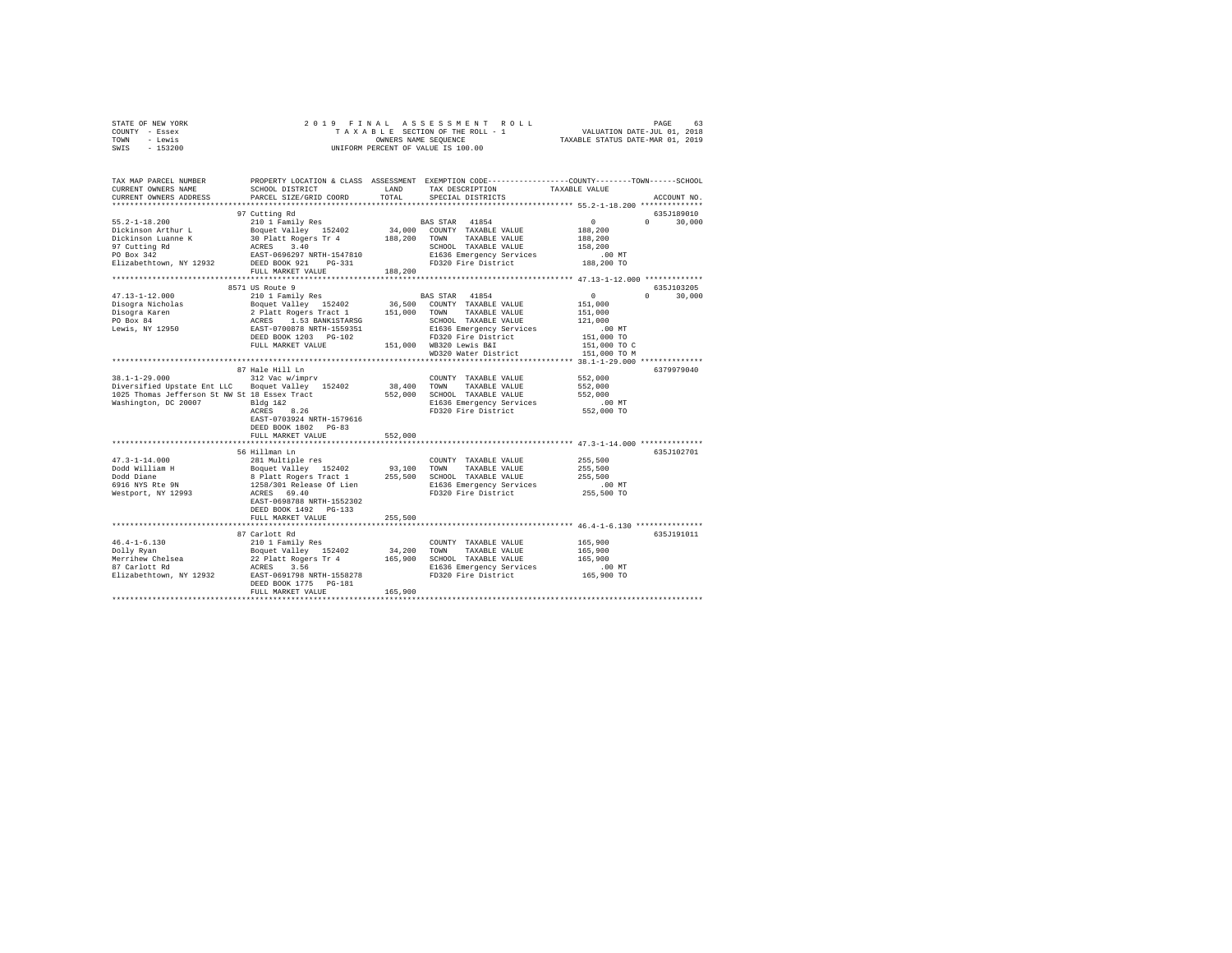| STATE OF NEW YORK | 2019 FINAL ASSESSMENT ROLL         | 64<br>PAGE                       |
|-------------------|------------------------------------|----------------------------------|
| COUNTY - Essex    | TAXABLE SECTION OF THE ROLL - 1    | VALUATION DATE-JUL 01, 2018      |
| TOWN<br>- Lewis   | OWNERS NAME SEOUENCE               | TAXABLE STATUS DATE-MAR 01, 2019 |
| SWIS - 153200     | UNIFORM PERCENT OF VALUE IS 100.00 |                                  |

| TAX MAP PARCEL NUMBER<br>CURRENT OWNERS NAME<br>CURRENT OWNERS ADDRESS | SCHOOL DISTRICT<br>PARCEL SIZE/GRID COORD                                                                                  | LAND<br>TOTAL        | PROPERTY LOCATION & CLASS ASSESSMENT EXEMPTION CODE----------------COUNTY-------TOWN-----SCHOOL<br>TAX DESCRIPTION<br>SPECIAL DISTRICTS | TAXABLE VALUE        | ACCOUNT NO.            |
|------------------------------------------------------------------------|----------------------------------------------------------------------------------------------------------------------------|----------------------|-----------------------------------------------------------------------------------------------------------------------------------------|----------------------|------------------------|
|                                                                        |                                                                                                                            |                      |                                                                                                                                         |                      |                        |
|                                                                        | 61 Goff Rd                                                                                                                 |                      |                                                                                                                                         |                      | 635J101711             |
| $46.2 - 1 - 48.110$                                                    | 210 1 Family Res                                                                                                           |                      | COUNTY TAXABLE VALUE                                                                                                                    | 87,700               |                        |
| Dorr Edward J                                                          |                                                                                                                            |                      |                                                                                                                                         | 87,700               |                        |
| Stenson-Dorr Barbara                                                   | Eoquet Valley 152402 35,600 TOWN TAXABLE VALUE<br>21 Platt Rogers Tract 4 87,700 SCHOOL TAXABLE VALUE<br>2018 - ACRES 5.00 |                      |                                                                                                                                         | 87,700               |                        |
| 1 Tameling Ave                                                         |                                                                                                                            |                      | E1636 Emergency Services                                                                                                                | $.00$ MT             |                        |
| Babylon, NY 11702 EAST-0693291 NRTH-1562432                            | DEED BOOK 1909 PG-109                                                                                                      |                      | FD320 Fire District                                                                                                                     | 87,700 TO            |                        |
|                                                                        | FULL MARKET VALUE                                                                                                          | 87,700               |                                                                                                                                         |                      |                        |
|                                                                        | ************************                                                                                                   | ******************** | ******************************** 47.1-2-22.000 ***************                                                                          |                      |                        |
|                                                                        | 8626 US Route 9                                                                                                            |                      |                                                                                                                                         |                      | 635J103812             |
| $47.1 - 2 - 22.000$                                                    | 210 1 Family Res                                                                                                           |                      | BAS STAR 41854                                                                                                                          | $\circ$              | $\mathbf{0}$<br>30,000 |
| Dougan Maureen P                                                       |                                                                                                                            |                      | 35,300 COUNTY TAXABLE VALUE                                                                                                             | 93,300               |                        |
| Cole Lisa K                                                            |                                                                                                                            | 93,300               | TOWN TAXABLE VALUE                                                                                                                      | 93,300               |                        |
| c/o James Pierce                                                       | Eoquet Valley 152402<br>1 Essex Tract<br>1594/195 Life Use to<br>3 Manes & Carol Pierce<br>ACRES 0.90                      |                      | SCHOOL TAXABLE VALUE                                                                                                                    | 63,300               |                        |
| PO Box 65                                                              |                                                                                                                            |                      | E1636 Emergency Services                                                                                                                | $.00$ MT             |                        |
| Lewis, NY 12950                                                        |                                                                                                                            |                      | FD320 Fire District<br>WB320 Lewis B&I                                                                                                  | 93,300 TO            |                        |
|                                                                        | EAST-0701805 NRTH-1560504                                                                                                  |                      |                                                                                                                                         | 93,300 TO C          |                        |
|                                                                        | DEED BOOK 1594 PG-195                                                                                                      |                      | WD320 Water District                                                                                                                    | 93,300 TO M          |                        |
|                                                                        | FULL MARKET VALUE                                                                                                          | 93,300               |                                                                                                                                         |                      |                        |
|                                                                        |                                                                                                                            |                      |                                                                                                                                         |                      |                        |
|                                                                        | 493 Stowersville Rd                                                                                                        |                      |                                                                                                                                         |                      | 635J101505             |
| $47.1 - 2 - 33.000$                                                    | 210 1 Family Res                                                                                                           |                      | COUNTY TAXABLE VALUE                                                                                                                    | 84,200               |                        |
|                                                                        |                                                                                                                            | 38,000               | TAXABLE VALUE<br>TOWN                                                                                                                   | 84,200               |                        |
|                                                                        |                                                                                                                            |                      | 84,200 SCHOOL TAXABLE VALUE                                                                                                             | 84,200               |                        |
|                                                                        |                                                                                                                            |                      | E1636 Emergency Services                                                                                                                | $.00$ MT             |                        |
|                                                                        |                                                                                                                            |                      | FD320 Fire District                                                                                                                     | 84,200 TO            |                        |
|                                                                        | DEED BOOK 701<br>$PG-280$                                                                                                  |                      |                                                                                                                                         |                      |                        |
|                                                                        | FULL MARKET VALUE                                                                                                          | 84,200               |                                                                                                                                         |                      |                        |
|                                                                        |                                                                                                                            |                      |                                                                                                                                         |                      |                        |
|                                                                        | 718 Fox Run Rd                                                                                                             |                      |                                                                                                                                         |                      | 635J101501             |
| $47.3 - 1 - 7.100$                                                     | 240 Rural res                                                                                                              |                      | BAS STAR 41854                                                                                                                          | $\sim$ 0             | $0 \t 30,000$          |
| Doyle Heidi D                                                          | Boquet Valley 152402 67,500 COUNTY TAXABLE VALUE<br>1 Platt Rogers Tract 1 169,100 TOWN TAXABLE VALUE                      |                      |                                                                                                                                         | 169,100              |                        |
| 718 Fox Run Rd                                                         |                                                                                                                            |                      |                                                                                                                                         | 169,100              |                        |
| Elizabethtown, NY 12932                                                | ACRES 62.30                                                                                                                |                      | SCHOOL TAXABLE VALUE                                                                                                                    | 139,100              |                        |
|                                                                        | EAST-0698056 NRTH-1555730                                                                                                  |                      | E1636 Emergency Services<br>FD320 Fire District                                                                                         | .00 MT<br>169,100 TO |                        |
|                                                                        | DEED BOOK 1432 PG-1<br>FULL MARKET VALUE                                                                                   | 169,100              |                                                                                                                                         |                      |                        |
|                                                                        |                                                                                                                            |                      |                                                                                                                                         |                      |                        |
|                                                                        | 1806 County Route 10                                                                                                       |                      |                                                                                                                                         |                      | 635J101806             |
| $56.2 - 3 - 15.000$                                                    | 240 Rural res                                                                                                              |                      | COUNTY TAXABLE VALUE                                                                                                                    | 263,700              |                        |
| Driscoll Mary                                                          | Boquet Valley 152402                                                                                                       | 111,200 TOWN         | TAXABLE VALUE                                                                                                                           | 263,700              |                        |
| 1806 County Route 10                                                   |                                                                                                                            |                      | 263,700 SCHOOL TAXABLE VALUE                                                                                                            | 263,700              |                        |
| Lewis, NY 12950                                                        | 34 & 37 Mccormicks<br>ACRES 112.70                                                                                         |                      | E1636 Emergency Services                                                                                                                | $.00$ MT             |                        |
|                                                                        | EAST-0718381 NRTH-1549202                                                                                                  |                      | FD320 Fire District                                                                                                                     | 263,700 TO           |                        |
|                                                                        | DEED BOOK 1448 PG-85                                                                                                       |                      |                                                                                                                                         |                      |                        |
|                                                                        | FULL MARKET VALUE                                                                                                          | 263,700              |                                                                                                                                         |                      |                        |
|                                                                        |                                                                                                                            |                      |                                                                                                                                         |                      |                        |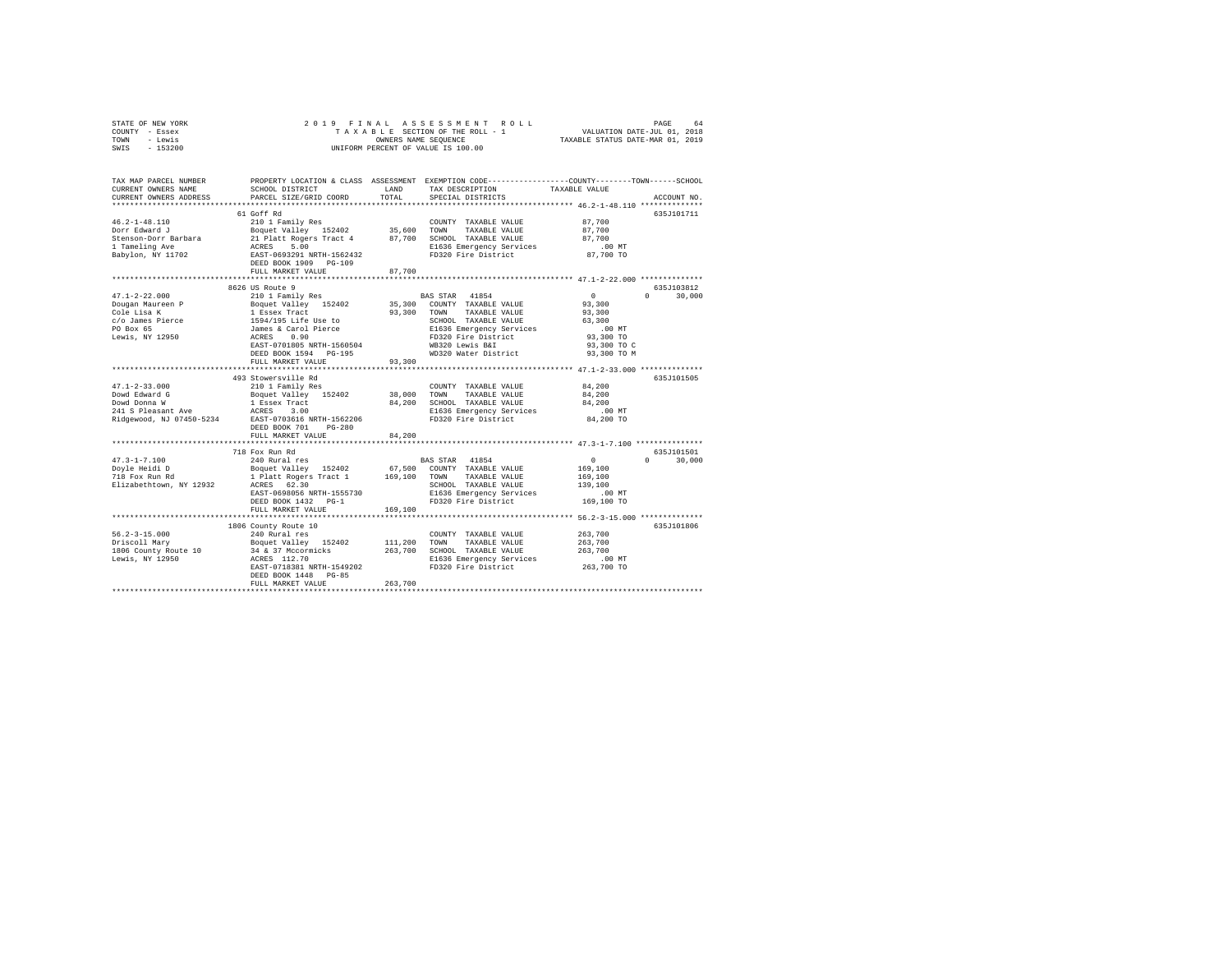| STATE OF NEW YORK                                                                                                                                                                                            | 2019 FINAL                                                                                                                                                                                                                             |                   |                                                                                                                                        |               |               |
|--------------------------------------------------------------------------------------------------------------------------------------------------------------------------------------------------------------|----------------------------------------------------------------------------------------------------------------------------------------------------------------------------------------------------------------------------------------|-------------------|----------------------------------------------------------------------------------------------------------------------------------------|---------------|---------------|
| COUNTY - Essex                                                                                                                                                                                               |                                                                                                                                                                                                                                        |                   | 19 FINAL ASSESSMENT ROLL 19 PAGE 65<br>TAXABLE SECTION OF THE ROLL - 1 VALUATION DATE-JUL 01, 2018<br>TAXABLE STATUS DATE-MAR 01, 2019 |               |               |
| TOWN - Lewis                                                                                                                                                                                                 |                                                                                                                                                                                                                                        |                   |                                                                                                                                        |               |               |
| SWIS - 153200                                                                                                                                                                                                |                                                                                                                                                                                                                                        |                   | UNIFORM PERCENT OF VALUE IS 100.00                                                                                                     |               |               |
|                                                                                                                                                                                                              |                                                                                                                                                                                                                                        |                   |                                                                                                                                        |               |               |
| TAX MAP PARCEL NUMBER                                                                                                                                                                                        |                                                                                                                                                                                                                                        |                   | PROPERTY LOCATION & CLASS ASSESSMENT EXEMPTION CODE---------------COUNTY-------TOWN------SCHOOL                                        |               |               |
| CURRENT OWNERS NAME                                                                                                                                                                                          | SCHOOL DISTRICT                                                                                                                                                                                                                        | LAND              | TAX DESCRIPTION                                                                                                                        | TAXABLE VALUE |               |
| CURRENT OWNERS ADDRESS                                                                                                                                                                                       | PARCEL SIZE/GRID COORD                                                                                                                                                                                                                 | TOTAL             | SPECIAL DISTRICTS                                                                                                                      |               | ACCOUNT NO.   |
|                                                                                                                                                                                                              |                                                                                                                                                                                                                                        |                   |                                                                                                                                        |               |               |
|                                                                                                                                                                                                              | 9 Fields Way                                                                                                                                                                                                                           |                   |                                                                                                                                        |               | 635Z004010    |
| $29. -2 - 27.210$                                                                                                                                                                                            | 240 Rural res                                                                                                                                                                                                                          |                   | COUNTY TAXABLE VALUE                                                                                                                   | 214,000       |               |
| Drummond Devin A                                                                                                                                                                                             | Boquet Valley 152402                                                                                                                                                                                                                   |                   | 55,800 TOWN TAXABLE VALUE                                                                                                              | 214,000       |               |
| Drummond Brianne L                                                                                                                                                                                           | 19 21 37 38 Essex Tract                                                                                                                                                                                                                |                   | 214,000 SCHOOL TAXABLE VALUE                                                                                                           | 214,000       |               |
|                                                                                                                                                                                                              | Lot A                                                                                                                                                                                                                                  |                   | E1636 Emergency Services                                                                                                               | $.00$ MT      |               |
| 9 Fields Way<br>Lewis, NY 12950                                                                                                                                                                              | Survey 7403                                                                                                                                                                                                                            |                   | FD320 Fire District                                                                                                                    | 214,000 TO    |               |
|                                                                                                                                                                                                              | ACRES 39.33 BANK CORE                                                                                                                                                                                                                  |                   |                                                                                                                                        |               |               |
|                                                                                                                                                                                                              | EAST-0705396 NRTH-1584862                                                                                                                                                                                                              |                   |                                                                                                                                        |               |               |
|                                                                                                                                                                                                              | DEED BOOK 1902 PG-266                                                                                                                                                                                                                  |                   |                                                                                                                                        |               |               |
|                                                                                                                                                                                                              | FULL MARKET VALUE                                                                                                                                                                                                                      | 214,000           |                                                                                                                                        |               |               |
|                                                                                                                                                                                                              | ****************************                                                                                                                                                                                                           | ***************** |                                                                                                                                        |               |               |
|                                                                                                                                                                                                              | 9687 US Route 9                                                                                                                                                                                                                        |                   |                                                                                                                                        |               | 635J198002    |
| $29. -2 - 25.200$                                                                                                                                                                                            | 210 1 Family Res                                                                                                                                                                                                                       |                   | BAS STAR 41854                                                                                                                         | $\sim$ 0      | $0 \t 30,000$ |
|                                                                                                                                                                                                              |                                                                                                                                                                                                                                        |                   |                                                                                                                                        | 217,600       |               |
| Drummond Jill H                                                                                                                                                                                              |                                                                                                                                                                                                                                        |                   |                                                                                                                                        |               |               |
|                                                                                                                                                                                                              |                                                                                                                                                                                                                                        |                   |                                                                                                                                        | 217,600       |               |
| Drummond Jeffrey A<br>9687 US Rte 9<br>Lewis, NY 12950                                                                                                                                                       | 210 1 Family Res 152402 36,000 COUNTY TAXABLE VALUE<br>BOQUET VALLEY 152402 217,600 TOWN TAXABLE VALUE<br>21 ESSE 5.38 BANK WFARGO STAND ITAXABLE VALUE<br>EAST-0705754 NRTH-1585513 SIG36 Emergency Services<br>FREE TO POST POSSES T |                   |                                                                                                                                        | 187,600       |               |
|                                                                                                                                                                                                              |                                                                                                                                                                                                                                        |                   |                                                                                                                                        | $.00$ MT      |               |
|                                                                                                                                                                                                              |                                                                                                                                                                                                                                        |                   |                                                                                                                                        | 217,600 TO    |               |
|                                                                                                                                                                                                              | FULL MARKET VALUE                                                                                                                                                                                                                      | 217,600           |                                                                                                                                        |               |               |
|                                                                                                                                                                                                              |                                                                                                                                                                                                                                        |                   |                                                                                                                                        |               |               |
|                                                                                                                                                                                                              | 39 Johnson Ln                                                                                                                                                                                                                          |                   |                                                                                                                                        |               | 635J102808    |
| $46.2 - 1 - 30.000$                                                                                                                                                                                          | 240 Rural res                                                                                                                                                                                                                          |                   | ENH STAR 41834                                                                                                                         | $\sim$ 0      | 0 68,700      |
| Dubay Ronald E                                                                                                                                                                                               |                                                                                                                                                                                                                                        |                   |                                                                                                                                        | 225,400       |               |
|                                                                                                                                                                                                              |                                                                                                                                                                                                                                        |                   |                                                                                                                                        | 225,400       |               |
| Dubay Suzanne C<br>39 Johnson Ln<br>10050                                                                                                                                                                    | Boquet Valley 152402 47,400 CONTY TAXABLE VALUE<br>16 Platt Rogers Tract 4 225,400 TOWN TAXABLE VALUE<br>25 ACRES 22.50 SCHOOL TAXABLE VALUE<br>25 EAST-0693562 NRTH-1565555 SI636 Emergency Services                                  |                   | SCHOOL TAXABLE VALUE                                                                                                                   | 156,700       |               |
| Lewis, NY 12950                                                                                                                                                                                              |                                                                                                                                                                                                                                        |                   | E1636 Emergency Services<br>FD320 Fire District                                                                                        | .00MT         |               |
|                                                                                                                                                                                                              | DEED BOOK 861 PG-135                                                                                                                                                                                                                   |                   |                                                                                                                                        | 225,400 TO    |               |
|                                                                                                                                                                                                              | FULL MARKET VALUE                                                                                                                                                                                                                      | 225,400           |                                                                                                                                        |               |               |
|                                                                                                                                                                                                              |                                                                                                                                                                                                                                        |                   |                                                                                                                                        |               |               |
|                                                                                                                                                                                                              | 261 Carlott Rd                                                                                                                                                                                                                         |                   |                                                                                                                                        |               | 635J180027    |
| $46.2 - 1 - 57.200$                                                                                                                                                                                          | 210 1 Family Res                                                                                                                                                                                                                       |                   | COUNTY TAXABLE VALUE                                                                                                                   | 80,600        |               |
| Dunsmore Barbara (Estate                                                                                                                                                                                     | Boquet Valley 152402                                                                                                                                                                                                                   | 33,800 TOWN       | TAXABLE VALUE                                                                                                                          | 80,600        |               |
| 6 Fox Run Rd                                                                                                                                                                                                 |                                                                                                                                                                                                                                        |                   | 20 Platt Rogers Tract 4 80,600 SCHOOL TAXABLE VALUE                                                                                    | 80,600        |               |
| Elizabethtown, NY 12932                                                                                                                                                                                      | ACRES 3.20                                                                                                                                                                                                                             |                   | E1636 Emergency Services                                                                                                               | .00 MT        |               |
|                                                                                                                                                                                                              | EAST-0690831 NRTH-1561841                                                                                                                                                                                                              |                   | FD320 Fire District                                                                                                                    | 80,600 TO     |               |
|                                                                                                                                                                                                              | DEED BOOK 1241 PG-21                                                                                                                                                                                                                   |                   |                                                                                                                                        |               |               |
|                                                                                                                                                                                                              | FULL MARKET VALUE                                                                                                                                                                                                                      | 80,600            |                                                                                                                                        |               |               |
|                                                                                                                                                                                                              |                                                                                                                                                                                                                                        |                   |                                                                                                                                        |               |               |
|                                                                                                                                                                                                              | Redmond Rd                                                                                                                                                                                                                             |                   |                                                                                                                                        |               | 635J192003    |
| $47.4 - 1 - 1.211$                                                                                                                                                                                           | 314 Rural vac<10                                                                                                                                                                                                                       |                   | COUNTY TAXABLE VALUE                                                                                                                   | 15,000        |               |
| 47.4-1-1.211<br>Puntley Christopher S<br>Doquet Valley 152402<br>C/O Lynn Duntley<br>77 Redmond Rd<br>Nona Duntley<br>Restport, NY 12993<br>Lynn & Nona Duntley<br>Westport, NY 12993<br>Lynn & Nona Duntley |                                                                                                                                                                                                                                        |                   |                                                                                                                                        | 15,000        |               |
|                                                                                                                                                                                                              |                                                                                                                                                                                                                                        |                   | 15,000 TOWN TAXABLE VALUE<br>15,000 SCHOOL TAXABLE VALUE                                                                               | 15,000        |               |
|                                                                                                                                                                                                              |                                                                                                                                                                                                                                        |                   |                                                                                                                                        | $.00$ MT      |               |
|                                                                                                                                                                                                              |                                                                                                                                                                                                                                        |                   | E1636 Emergency Services<br>FD320 Fire District                                                                                        | 15,000 TO     |               |
|                                                                                                                                                                                                              | ACRES 7.92                                                                                                                                                                                                                             |                   |                                                                                                                                        |               |               |
|                                                                                                                                                                                                              | EAST-0708722 NRTH-1559149                                                                                                                                                                                                              |                   |                                                                                                                                        |               |               |
|                                                                                                                                                                                                              | DEED BOOK 1555 PG-318                                                                                                                                                                                                                  |                   |                                                                                                                                        |               |               |
|                                                                                                                                                                                                              | FULL MARKET VALUE                                                                                                                                                                                                                      | 15,000            |                                                                                                                                        |               |               |
|                                                                                                                                                                                                              |                                                                                                                                                                                                                                        |                   |                                                                                                                                        |               |               |
|                                                                                                                                                                                                              |                                                                                                                                                                                                                                        |                   |                                                                                                                                        |               |               |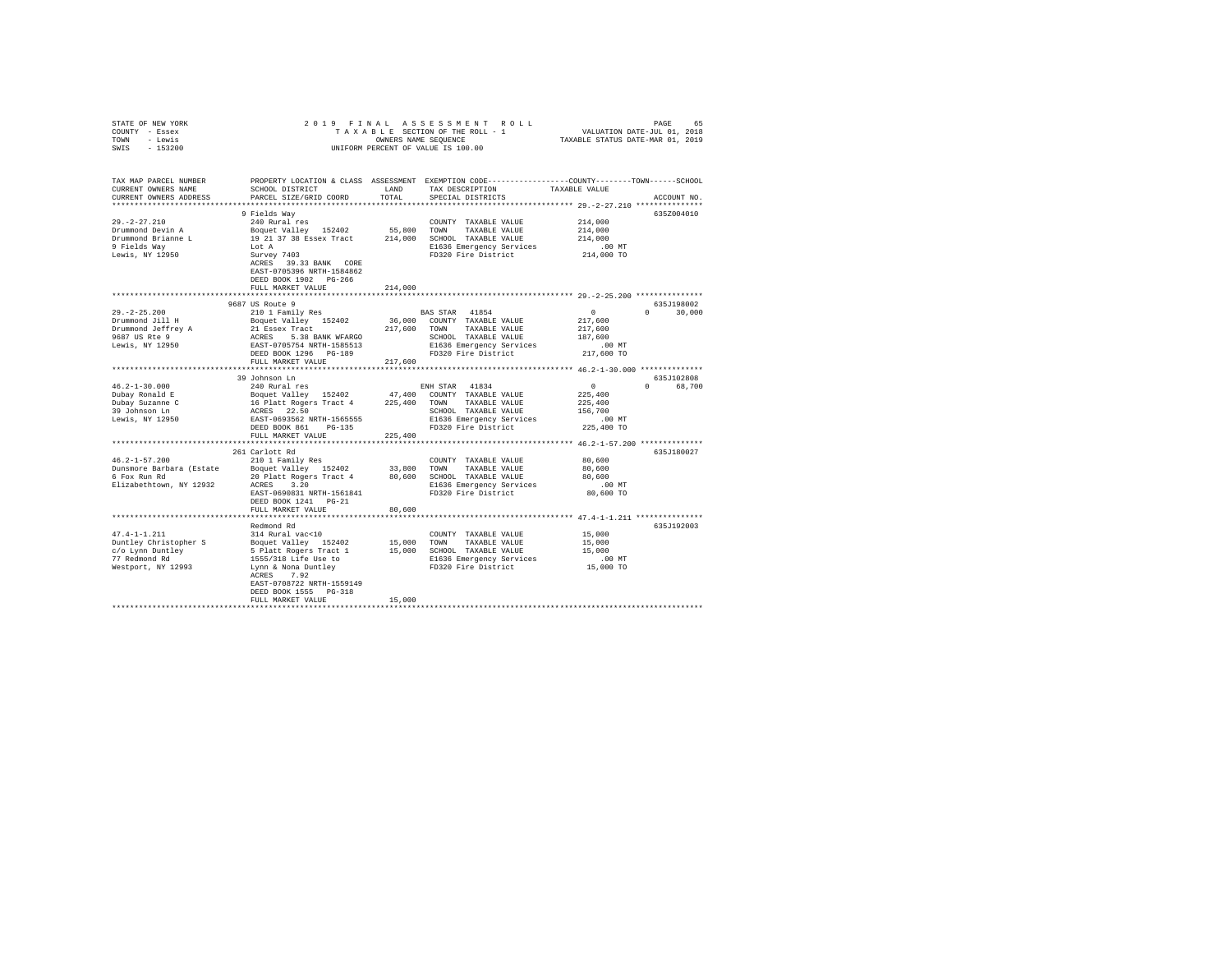| STATE OF NEW YORK | 2019 FINAL ASSESSMENT ROLL         | 66.<br>PAGE                      |
|-------------------|------------------------------------|----------------------------------|
| COUNTY - Essex    | TAXABLE SECTION OF THE ROLL - 1    | VALUATION DATE-JUL 01, 2018      |
| - Lewis<br>TOWN   | OWNERS NAME SEOUENCE               | TAXABLE STATUS DATE-MAR 01, 2019 |
| $-153200$<br>SWIS | UNIFORM PERCENT OF VALUE IS 100.00 |                                  |
|                   |                                    |                                  |

| TAX MAP PARCEL NUMBER<br>CURRENT OWNERS NAME<br>CURRENT OWNERS ADDRESS                                | SCHOOL DISTRICT<br>PARCEL SIZE/GRID COORD                                                                                                                                                                                                                                                                                      | LAND<br>TOTAL | PROPERTY LOCATION & CLASS ASSESSMENT EXEMPTION CODE----------------COUNTY-------TOWN------SCHOOL<br>TAX DESCRIPTION<br>SPECIAL DISTRICTS | TAXABLE VALUE                                                            | ACCOUNT NO.                      |
|-------------------------------------------------------------------------------------------------------|--------------------------------------------------------------------------------------------------------------------------------------------------------------------------------------------------------------------------------------------------------------------------------------------------------------------------------|---------------|------------------------------------------------------------------------------------------------------------------------------------------|--------------------------------------------------------------------------|----------------------------------|
| ***********************                                                                               |                                                                                                                                                                                                                                                                                                                                |               |                                                                                                                                          |                                                                          |                                  |
| $47.4 - 1 - 1.220$<br>Duntley Christopher S<br>82 Redmond Rd<br>PO Box 504<br>Lewis, NY 12950-0504    | 82 Redmond Rd<br>240 Rural res<br>Boquet Valley 152402<br>5 Platt Rogers Tr 1 94,700 TOWN<br>ACRES 10.39 SCHOO<br>FULL MARKET VALUE                                                                                                                                                                                            | 94,700        | BAS STAR 41854<br>BAS STAR 41854<br>40,100 COUNTY TAXABLE VALUE<br>TAXABLE VALUE<br>SCHOOL TAXABLE VALUE                                 | $0 \qquad \qquad$<br>94,700<br>94,700<br>64,700<br>$.00$ MT<br>94,700 TO | 635Z000012<br>$\Omega$<br>30,000 |
|                                                                                                       |                                                                                                                                                                                                                                                                                                                                |               |                                                                                                                                          |                                                                          |                                  |
| $47.4 - 1 - 1.230$                                                                                    | 77 Redmond Rd<br>240 Rural res<br>EAST-0708069 NRTH-1558131<br>DEED BOOK 1555 PG-315                                                                                                                                                                                                                                           |               | ENH STAR 41834<br>E1636 Emergency Services<br>FD320 Fire District                                                                        | $\sim$ 0<br>177,000<br>177,000<br>108,300<br>$.00$ MT<br>177,000 TO      | 635Z000013<br>68,700             |
|                                                                                                       | FULL MARKET VALUE                                                                                                                                                                                                                                                                                                              | 177,000       |                                                                                                                                          |                                                                          |                                  |
|                                                                                                       |                                                                                                                                                                                                                                                                                                                                |               |                                                                                                                                          |                                                                          |                                  |
| $56.1 - 2 - 48.120$<br>Duso Bernard H Jr<br>Duso Julia A<br>139 Cutting Rd<br>Elizabethtown, NY 12932 | 139 Cutting Rd<br>210 1 Family Res<br>210 1 Family Res = 82 SONG COUNTY TAXABLE VALUE<br>33 Platt Rogers Tract 4 106,500 TOWN TAXABLE VALUE<br>33 Platt Rogers Tract 4 106,500 TOWN TAXABLE VALUE<br>8CRES 340 SCHOOL TAXABLE VALUE<br>8EST-0697537 NRTH-1548035 E1636 Emergency<br>DEED BOOK 1334 PG-257<br>FULL MARKET VALUE | 106,500       | BAS STAR 41854<br>SCHOOL TAXABLE VALUE<br>E1636 Emergency Services<br>FD320 Fire District 106,500 TO                                     | $\sim$ 0<br>106,500<br>106,500<br>76,500<br>$.00$ MT                     | 635Z003005<br>$0 \t 30,000$      |
|                                                                                                       |                                                                                                                                                                                                                                                                                                                                |               |                                                                                                                                          |                                                                          |                                  |
|                                                                                                       | County Route 10<br>DEED BOOK 1940 PG-219                                                                                                                                                                                                                                                                                       |               | COUNTY TAXABLE VALUE<br>TAXABLE VALUE<br>6,500 SCHOOL TAXABLE VALUE<br>E1636 Emergency Services<br>FD320 Fire District                   | 6,500<br>6,500<br>6.500<br>$.00$ MT<br>6,500 TO<br>6,500 TO C            | 635J190015                       |
|                                                                                                       | FULL MARKET VALUE                                                                                                                                                                                                                                                                                                              |               | WB320 Lewis B&I<br>6,500 WD320 Water District                                                                                            | 6,500 TO M                                                               |                                  |
|                                                                                                       |                                                                                                                                                                                                                                                                                                                                |               | *********************************** 47.13-2-29.000 **************                                                                        |                                                                          |                                  |
|                                                                                                       | 8534 US Route 9                                                                                                                                                                                                                                                                                                                |               | COUNTY TAXABLE VALUE<br>TOWN<br>TAXABLE VALUE<br>SCHOOL TAXABLE VALUE                                                                    | 93,400<br>93,400<br>93,400                                               | 635J100615                       |
|                                                                                                       | EAST-0701023 NRTH-1558346<br>DEED BOOK 1155 PG-258<br>FULL MARKET VALUE                                                                                                                                                                                                                                                        | 93,400        | E1636 Emergency Services<br>FD320 Fire District<br>WB320 Lewis B&I<br>WD320 Water District                                               | $.00$ MT<br>93,400 TO<br>93,400 TO C<br>93,400 TO M                      |                                  |
|                                                                                                       |                                                                                                                                                                                                                                                                                                                                |               |                                                                                                                                          |                                                                          |                                  |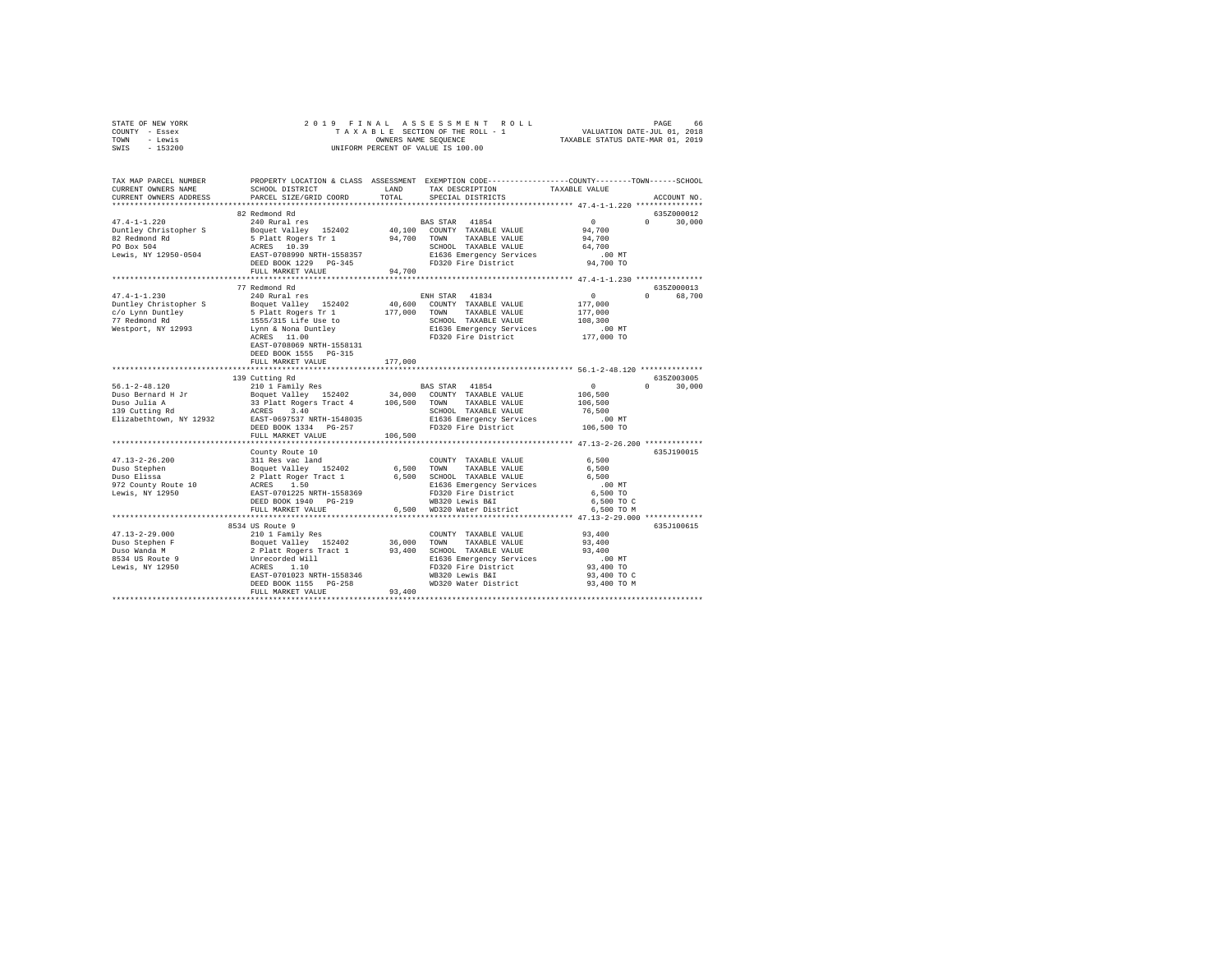| STATE OF NEW YORK            | 2019 FINAL                                                                                             |                      |                                                                                                |                      |             |
|------------------------------|--------------------------------------------------------------------------------------------------------|----------------------|------------------------------------------------------------------------------------------------|----------------------|-------------|
| COUNTY - Essex               |                                                                                                        |                      | TAXABLE SECTION OF THE ROLL - 1                                                                |                      |             |
| - Lewis<br>TOWN              |                                                                                                        | OWNERS NAME SEQUENCE |                                                                                                |                      |             |
| SWIS<br>$-153200$            |                                                                                                        |                      | UNIFORM PERCENT OF VALUE IS 100.00                                                             |                      |             |
|                              |                                                                                                        |                      |                                                                                                |                      |             |
|                              |                                                                                                        |                      |                                                                                                |                      |             |
|                              |                                                                                                        |                      |                                                                                                |                      |             |
| TAX MAP PARCEL NUMBER        |                                                                                                        |                      | PROPERTY LOCATION & CLASS ASSESSMENT EXEMPTION CODE---------------COUNTY-------TOWN-----SCHOOL |                      |             |
| CURRENT OWNERS NAME          | SCHOOL DISTRICT                                                                                        | LAND                 | TAX DESCRIPTION                                                                                | TAXABLE VALUE        |             |
| CURRENT OWNERS ADDRESS       | PARCEL SIZE/GRID COORD                                                                                 | TOTAL                | SPECIAL DISTRICTS                                                                              |                      | ACCOUNT NO. |
|                              |                                                                                                        |                      |                                                                                                |                      |             |
|                              | 972 County Route 10                                                                                    |                      |                                                                                                |                      | 635J101703  |
| $47.13 - 2 - 26.100$         | 210 1 Family Res                                                                                       |                      | BAS STAR 41854                                                                                 | $\sim$ 0<br>$\Omega$ | 30,000      |
| Duso Stephen F Jr            | Boquet Valley 152402                                                                                   |                      | 27,000 COUNTY TAXABLE VALUE                                                                    | 90,200               |             |
| Duso Elissa L                |                                                                                                        | 90,200 TOWN          | TAXABLE VALUE                                                                                  | 90,200               |             |
|                              |                                                                                                        |                      | SCHOOL TAXABLE VALUE                                                                           | 60,200               |             |
| PO Box 12<br>Lewis, NY 12950 | 2 Platt Rogers Tract 1<br>ACRES 0.20 BANKISTARSG<br>EAST-0701284 NRTH-1558542<br>DEED BOOK 1625 PG-313 |                      | E1636 Emergency Services                                                                       | .00MT                |             |
|                              |                                                                                                        |                      | FD320 Fire District                                                                            | 90,200 TO            |             |
|                              | FULL MARKET VALUE                                                                                      |                      | 90,200 WB320 Lewis B&I                                                                         | 90,200 TO C          |             |
|                              |                                                                                                        |                      |                                                                                                |                      |             |
|                              |                                                                                                        |                      | WD320 Water District                                                                           | 90,200 TO M          |             |
|                              |                                                                                                        |                      |                                                                                                |                      |             |
|                              | US Route 9                                                                                             |                      |                                                                                                |                      | 635J102006  |
| $56.1 - 2 - 22.000$          | 322 Rural vac>10                                                                                       |                      | COUNTY TAXABLE VALUE                                                                           | 30,600               |             |
| Dwight John K                | Boquet Valley 152402                                                                                   | 30,600 TOWN          | TAXABLE VALUE                                                                                  | 30,600               |             |
| 700 Crosswind Dr             | 8 Platt Rogers Tract 1 30,600                                                                          |                      | SCHOOL TAXABLE VALUE                                                                           | 30,600               |             |
| Charlotte, VT 05445          | ACRES 14.50                                                                                            |                      | E1636 Emergency Services                                                                       | 00 MT.<br>30,600 TO  |             |
|                              | EAST-0699468 NRTH-1551755                                                                              |                      | FD320 Fire District                                                                            |                      |             |
|                              | DEED BOOK 1583 PG-24                                                                                   |                      |                                                                                                |                      |             |
|                              | FULL MARKET VALUE                                                                                      | 30,600               |                                                                                                |                      |             |
|                              |                                                                                                        |                      |                                                                                                |                      |             |
|                              | 8263 US Route 9                                                                                        |                      |                                                                                                |                      | 635J102005  |
| $56.1 - 2 - 23.000$          | 210 1 Family Res                                                                                       |                      | COUNTY TAXABLE VALUE                                                                           | 154,800              |             |
| Dwight John K                | Boquet Valley 152402 30,700 TOWN                                                                       |                      | TAXABLE VALUE                                                                                  | 154,800              |             |
| 700 Crosswind Dr             | 8 Platt Rogers Tract 1 154,800 SCHOOL TAXABLE VALUE                                                    |                      |                                                                                                | 154,800              |             |
| Charlotte, VT 05445          | ACRES 0.90                                                                                             |                      | E1636 Emergency Services                                                                       | $.00$ MT             |             |
|                              | EAST-0699782 NRTH-1551783                                                                              |                      | FD320 Fire District                                                                            | 154,800 TO           |             |
|                              |                                                                                                        |                      |                                                                                                |                      |             |
|                              | DEED BOOK 1583    PG-24                                                                                |                      |                                                                                                |                      |             |
|                              | FULL MARKET VALUE                                                                                      | 154,800              |                                                                                                |                      |             |
|                              |                                                                                                        |                      |                                                                                                |                      |             |
|                              | 56 Johnson Ln                                                                                          |                      |                                                                                                |                      | 635J178529  |
| $46.2 - 1 - 34.000$          | 260 Seasonal res                                                                                       |                      | COUNTY TAXABLE VALUE                                                                           | 33,300               |             |
| Eckert Kevin B               | Boquet Valley 152402                                                                                   | 17,100 TOWN          | TAXABLE VALUE                                                                                  | 33,300               |             |
| Cannon William R             | 16 Platt Rogers<br>ACRES 0.10                                                                          |                      | 33,300 SCHOOL TAXABLE VALUE                                                                    | 33,300               |             |
| 8 Pearl St                   |                                                                                                        |                      | E1636 Emergency Services                                                                       | $.00$ MT             |             |
| Milford, CT 06460            | EAST-0694056 NRTH-1565666                                                                              |                      | FD320 Fire District                                                                            | 33,300 TO            |             |
|                              | DEED BOOK 815 PG-277                                                                                   |                      |                                                                                                |                      |             |
|                              | FULL MARKET VALUE                                                                                      | 33,300               |                                                                                                |                      |             |
|                              |                                                                                                        |                      |                                                                                                |                      |             |
|                              | 632 Moss Rd                                                                                            |                      |                                                                                                |                      | 635J104113  |
| $38.4 - 1 - 15.000$          | 312 Vac w/imprv                                                                                        |                      | COUNTY TAXABLE VALUE                                                                           | 41,200               |             |
| Eddy Foundation              | Boquet Valley 152402 34,700 TOWN                                                                       |                      | TAXABLE VALUE                                                                                  | 41,200               |             |
| PO Box 42                    |                                                                                                        |                      | 41,200 SCHOOL TAXABLE VALUE                                                                    | 41,200               |             |
|                              | 16 Peru Bay Tract<br>ACRES 21.40                                                                       |                      |                                                                                                | $.00$ MT             |             |
| Essex, NY 12936              |                                                                                                        |                      | E1636 Emergency Services<br>FD320 Fire District                                                | 41,200 TO            |             |
|                              | EAST-0714590 NRTH-1574114                                                                              |                      |                                                                                                |                      |             |
|                              | DEED BOOK 1408 PG-158                                                                                  |                      |                                                                                                |                      |             |
|                              | FULL MARKET VALUE                                                                                      | 41,200               |                                                                                                |                      |             |
|                              |                                                                                                        |                      |                                                                                                |                      |             |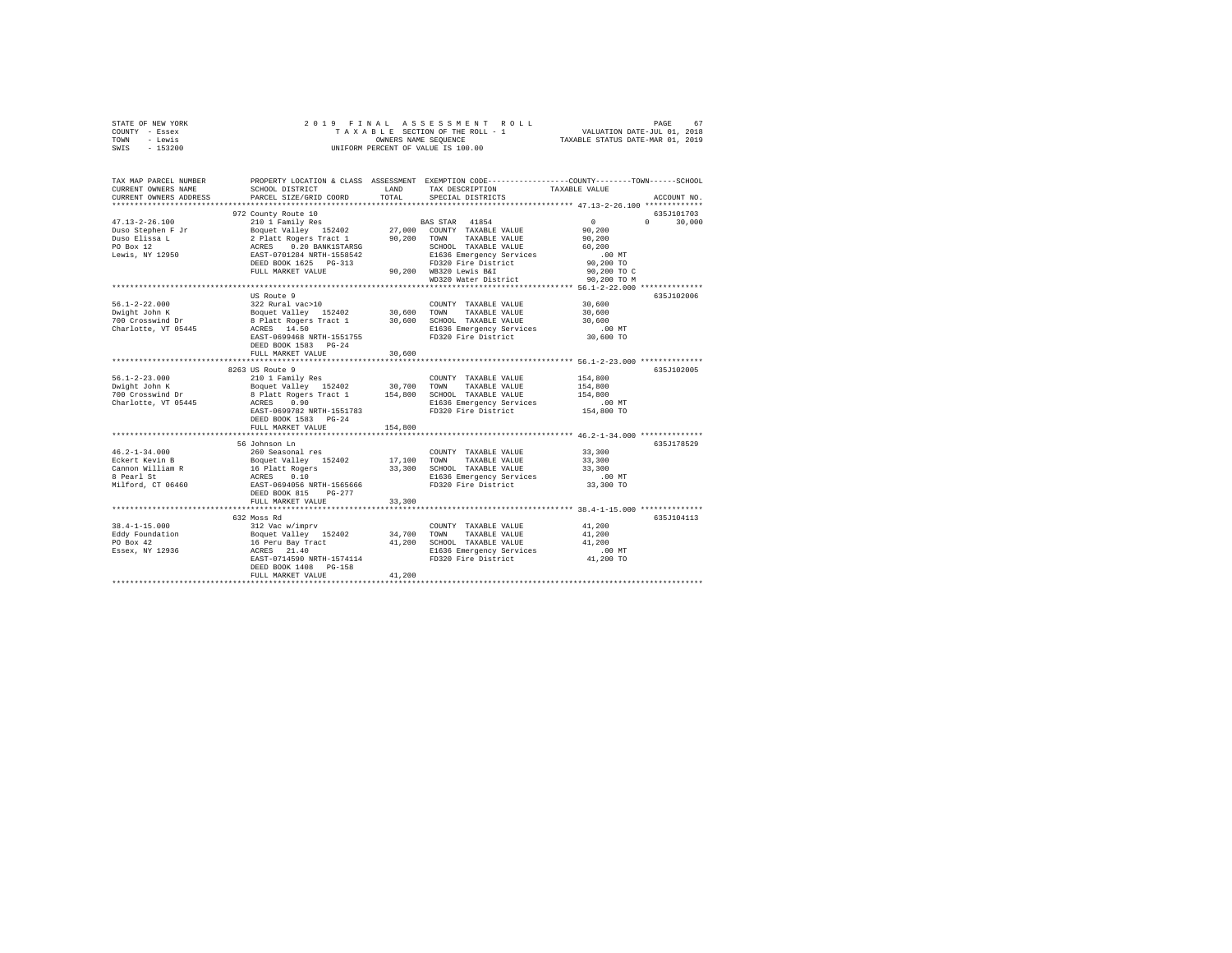| STATE OF NEW YORK | 2019 FINAL ASSESSMENT ROLL         | 68<br>PAGE                       |
|-------------------|------------------------------------|----------------------------------|
| COUNTY - Essex    | TAXABLE SECTION OF THE ROLL - 1    | VALUATION DATE-JUL 01, 2018      |
| TOWN<br>- Lewis   | OWNERS NAME SEOUENCE               | TAXABLE STATUS DATE-MAR 01, 2019 |
| $-153200$<br>SWIS | UNIFORM PERCENT OF VALUE IS 100.00 |                                  |

| TAX MAP PARCEL NUMBER<br>CURRENT OWNERS NAME                                                                      | SCHOOL DISTRICT                                                                                                                                                                                                                                                                             | <b>T.AND</b>          | PROPERTY LOCATION & CLASS ASSESSMENT EXEMPTION CODE---------------COUNTY-------TOWN-----SCHOOL<br>TAX DESCRIPTION                                                                                         | TAXABLE VALUE                                                                                      |                                    |
|-------------------------------------------------------------------------------------------------------------------|---------------------------------------------------------------------------------------------------------------------------------------------------------------------------------------------------------------------------------------------------------------------------------------------|-----------------------|-----------------------------------------------------------------------------------------------------------------------------------------------------------------------------------------------------------|----------------------------------------------------------------------------------------------------|------------------------------------|
| CURRENT OWNERS ADDRESS<br>************************                                                                | PARCEL SIZE/GRID COORD                                                                                                                                                                                                                                                                      | TOTAL                 | SPECIAL DISTRICTS                                                                                                                                                                                         |                                                                                                    | ACCOUNT NO.                        |
|                                                                                                                   | 729 Mitchell Hill Rd                                                                                                                                                                                                                                                                        |                       |                                                                                                                                                                                                           |                                                                                                    | 635Z012002                         |
| $47.3 - 1 - 21.200$<br>Eqqlefield Daniel<br>Eqqlefield Kaitlin<br>729 Mitchell Hill Rd<br>Elizabethtown, NY 12932 | 240 Rural res<br>Boquet Valley 152402<br>1 Platt Rogers Tract 1<br>1 Platt Ruggers<br>ACRES 10.00 BANK CORE<br>EAST-0695283 NRTH-1555599<br>DEED BOOK 1672 PG-116<br>FULL MARKET VALUE                                                                                                      | 273,700               | BAS STAR 41854<br>39,800 COUNTY TAXABLE VALUE<br>273,700 TOWN TAXABLE VALUE<br>SCHOOL TAXABLE VALUE<br>E1636 Emergency Services<br>FD320 Fire District                                                    | $\Omega$<br>273,700<br>273,700<br>243,700<br>$.00$ MT<br>273,700 TO                                | $\Omega$<br>30,000                 |
|                                                                                                                   | *************************                                                                                                                                                                                                                                                                   |                       |                                                                                                                                                                                                           |                                                                                                    |                                    |
| $47.13 - 2 - 37.100$<br>Eqqlefield Robert<br>Egglefield Debora<br>PO Box 506<br>Lewis, NY 12950                   | County Route 10<br>311 Res vac land<br>Boquet Valley 152402 13,300 TOWN TAXABLE VALUE<br>2 Platt Rogers Tract 1 13,300 SCHOOL TAXABLE VALUE<br>2 Db 968 Pg 3 21636 Emergency Services<br>2.38 PD320 Fire District<br>EAST-0702121 NRTH-1558629<br>DEED BOOK 984 PG-227<br>FULL MARKET VALUE | 13,300                | COUNTY TAXABLE VALUE<br>E1636 Emergency Services<br>WB320 Lewis B&I<br>WD320 Water District                                                                                                               | 13,300<br>13,300<br>13,300<br>$.00$ MT<br>13,300 TO<br>13,300 TO C<br>13,300 TO M                  | 635J100305                         |
|                                                                                                                   | 989 County Route 10                                                                                                                                                                                                                                                                         |                       |                                                                                                                                                                                                           |                                                                                                    | 635J191001                         |
| $47.13 - 2 - 37.200$<br>Eqqlefield Robert<br>Egglefield Debora<br>PO Box 506<br>Lewis, NY 12950                   | 210 1 Family Res<br>Boquet Valley 152402<br>2 Platt Rogers Tr<br>Db 968/205 Land Contract<br>ACRES 2.23 BANKRUSHMOR<br>EAST-0701775 NRTH-1558611<br>DEED BOOK 984<br>$PG-227$<br>FULL MARKET VALUE                                                                                          |                       | BAS STAR 41854<br>37,200 COUNTY TAXABLE VALUE<br>117,000 TOWN TAXABLE VALUE<br>SCHOOL TAXABLE VALUE<br>E1636 Emergency Services<br>FD320 Fire District<br>WB320 Lewis B&I<br>117,000 WD320 Water District | 0<br>117,000<br>117,000<br>87,000<br>$.00$ MT<br>117,000 TO<br>117,000 TO C<br>117,000 TO M        | $\Omega$<br>30,000                 |
|                                                                                                                   | ***************************                                                                                                                                                                                                                                                                 |                       |                                                                                                                                                                                                           |                                                                                                    |                                    |
| $47.13 - 4 - 3.200$<br>Elder Daniel H<br>Elder Lori Ann<br>PO Box 7<br>Lewis, NY 12950                            | 67 Osawentha Dr<br>210 1 Family Res<br>Boquet Valley 152402 34,100 COUNTY TAXABLE VALUE 14 Platt Rogers Tract 4 103,500 TOWN TAXABLE VALUE ACTES 0.74 SACTES 103,500 TOWN SCHOOL TAXABLE VALUE<br>DEED BOOK 1866 PG-176<br>FULL MARKET VALUE                                                |                       | <b>BAS STAR</b> 41854<br>SCHOOL TAXABLE VALUE<br>E1636 Emergency Services<br>FD320 Fire District<br>103,500 WB320 Lewis B&I<br>WD320 Water District                                                       | $\sim$ 0<br>103,500<br>103,500<br>73,500<br>$.00$ MT<br>103,500 TO<br>103,500 TO C<br>103,500 TO M | 635J181002<br>$\Omega$<br>30,000   |
|                                                                                                                   |                                                                                                                                                                                                                                                                                             |                       |                                                                                                                                                                                                           |                                                                                                    |                                    |
| $55. -2 - 16.000$<br>Elizabethtown Water Dept<br>PO Box 265<br>Elizabethtown, NY 12932                            | Old Military Ln<br>322 Rural vac>10<br>Boquet Valley 152402<br>24 Omt Twp 1<br>215500-000001-000<br>Source Of Supply<br>ACRES 49.50<br>EAST-0684989 NRTH-1542556<br>DEED BOOK 424 PG-146<br>FULL MARKET VALUE                                                                               | 48,800 TOWN<br>48,800 | TOWN OWN O 13572<br>48,800 COUNTY TAXABLE VALUE<br>TAXABLE VALUE<br>SCHOOL TAXABLE VALUE<br>E1636 Emergency Services<br>FD320 Fire District                                                               | 48,800<br>$\Omega$<br>48,800<br>48,800<br>00 MT.<br>48,800 TO                                      | 635N206011<br>$\Omega$<br>$\Omega$ |
|                                                                                                                   |                                                                                                                                                                                                                                                                                             |                       |                                                                                                                                                                                                           |                                                                                                    |                                    |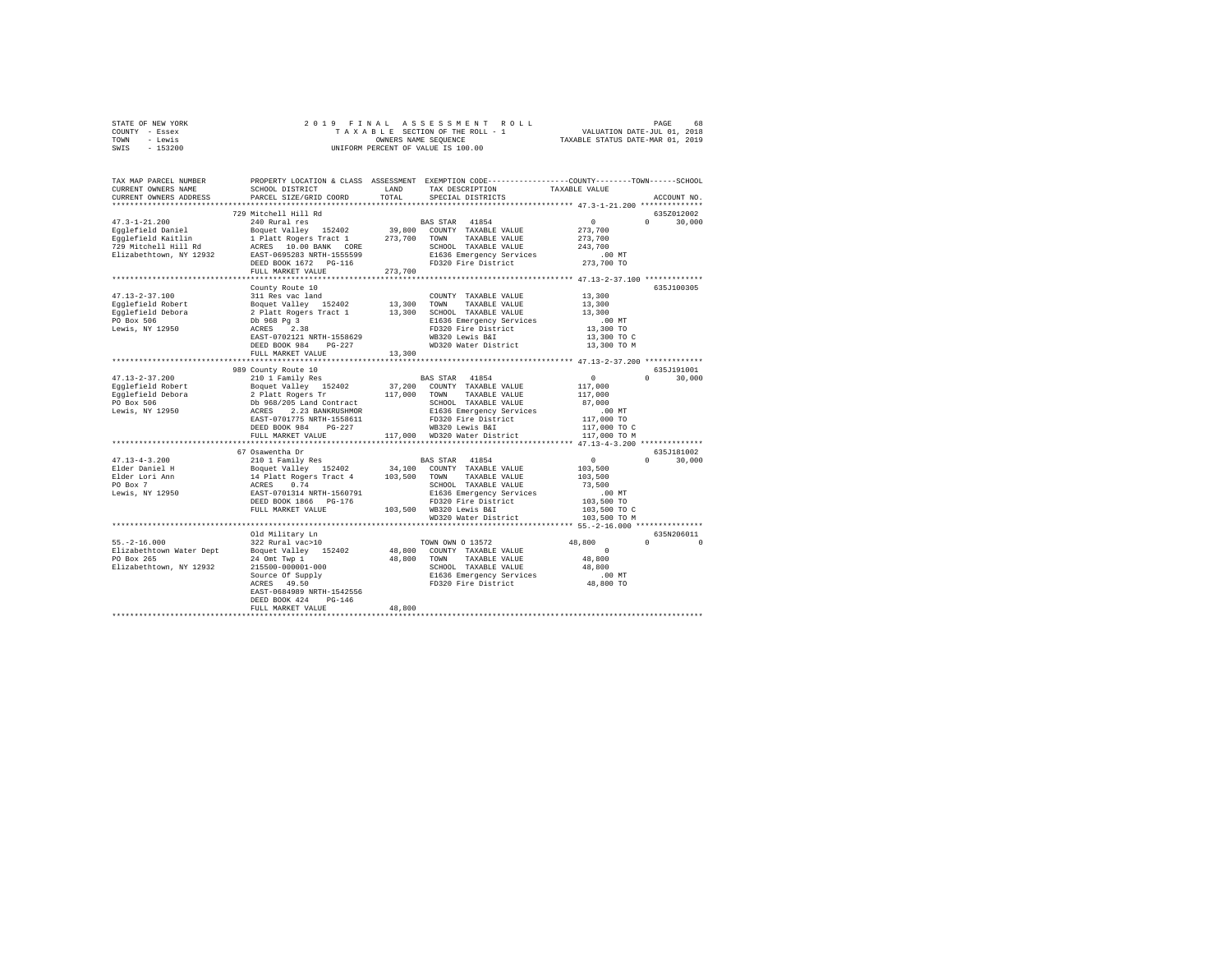| TAX MAP PARCEL NUMBER THE PROPERTY LOCATION & CLASS ASSESSMENT EXEMPTION CODE-------------COUNTY-------TOWN-----SCHOOL<br>CURRENT OWNERS NAME<br>SCHOOL DISTRICT<br>LAND<br>TAX DESCRIPTION<br>TAXABLE VALUE<br>CURRENT OWNERS ADDRESS<br>PARCEL SIZE/GRID COORD<br>TOTAL<br>SPECIAL DISTRICTS<br>ACCOUNT NO.<br>************************<br>741 Stowersville Rd<br>635J104908<br>220 2 Family Res<br>$47.2 - 1 - 13.000$<br>41,725<br>41,725<br>C TAX SALE 33201<br>$\Omega$<br>22,425 COUNTY TAXABLE VALUE<br>Boquet Valley 152402<br>Essex County<br>$\mathbf{r}$<br>American Comm Property 2013 4 Platt Rogers Tract 1 41,725<br>$\Omega$<br>TOWN<br>TAXABLE VALUE<br>PO Box 217<br>ACRES 0.82<br>SCHOOL TAXABLE VALUE<br>41,725<br>Elizabethtown, NY 12932<br>EAST-0709089 NRTH-1562429<br>E1636 Emergency Services<br>.00 MT<br>FD320 Fire District<br>0 <sub>T</sub><br>DEED BOOK 1882 PG-1<br>CONSERVATION ESMT % 25.00<br>41,725 EX<br>41.725<br>FULL MARKET VALUE<br>635K105508<br>Ray Woods Rd<br>$0 \qquad \qquad 0$<br>$47.3 - 2 - 16.000$<br>942 Co. reforest<br>12,300<br>CNTY REFOR 33302<br>Boquet Valley 152402 12,300<br>$\begin{array}{c} 0 \\ 0 \end{array}$<br>Essex County Govt Ctr<br>COUNTY TAXABLE VALUE<br>7551 Court St<br>6 Platt Rogers Tract 1<br>12,300<br>TAXABLE VALUE<br>12,300<br>TOWN<br>PO Box 217<br>SCHOOL TAXABLE VALUE<br>Reforestation<br>12,300<br>Elizabethtown, NY 12932<br>ACRES 15.50<br>E1636 Emergency Services<br>.00 MT<br>12,300 TO<br>EAST-0706068 NRTH-1555465<br>FD320 Fire District<br>DEED BOOK 194 PG-389<br>FULL MARKET VALUE<br>12,300<br>Ray Woods Rd<br>635K105503<br>$47.3 - 2 - 20.000$<br>$\mathfrak{a}$ and $\mathfrak{a}$<br>942 Co. reforest<br>CNTY REFOR 33302<br>154,600<br>$\Omega$<br>Boquet Valley 152402<br>154,600 COUNTY TAXABLE VALUE<br>Essex County Govt Ctr<br>$\sim$ 0<br>Boquet Valley 152402<br>7 Platt Rogers Tract 1<br>7551 Court St<br>154,600 TOWN<br>TAXABLE VALUE<br>154,600<br>PO Box 217<br>SCHOOL TAXABLE VALUE<br>154,600<br>Reforestation<br>Elizabethtown, NY 12932<br>ACRES 261.10<br>E1636 Emergency Services<br>$.00$ MT<br>EAST-0702998 NRTH-1554140<br>FD320 Fire District<br>154,600 TO<br>DEED BOOK 194 PG-389<br>FULL MARKET VALUE<br>154,600<br>635K105505<br>US Route 9<br>942 Co. reforest<br>$47.3 - 2 - 21.000$<br>CNTY REFOR 33302<br>12,300<br>$\cap$<br>$\Omega$<br>Essex County Govt Ctr<br>Boquet Valley 152402 12,300<br>1 Platt Rogers Tract 1 12,300<br>12,300 COUNTY TAXABLE VALUE<br>$\sim$ 0<br>12,300<br>7551 Court St<br>TOWN<br>TAXABLE VALUE<br>PO Box 217<br>Reforestation<br>SCHOOL TAXABLE VALUE<br>12,300<br>Elizabethtown, NY 12932<br>E1636 Emergency Services<br>ACRES 18.60<br>$.00$ MT<br>FD320 Fire District<br>EAST-0701165 NRTH-1552706<br>12,300 TO<br>DEED BOOK 202<br>PG-356<br>12,300<br>FULL MARKET VALUE | STATE OF NEW YORK<br>COUNTY - Essex<br>- Lewis<br>TOWN<br>SWIS - 153200 | 2019 FINAL | ASSESSMENT ROLL<br>TAXABLE SECTION OF THE ROLL - 1<br>OWNERS NAME SEQUENCE<br>UNIFORM PERCENT OF VALUE IS 100.00 | VALUATION DATE-JUL 01, 2018<br>TAXABLE STATUS DATE-MAR 01, 2019 | PAGE<br>69 |  |
|----------------------------------------------------------------------------------------------------------------------------------------------------------------------------------------------------------------------------------------------------------------------------------------------------------------------------------------------------------------------------------------------------------------------------------------------------------------------------------------------------------------------------------------------------------------------------------------------------------------------------------------------------------------------------------------------------------------------------------------------------------------------------------------------------------------------------------------------------------------------------------------------------------------------------------------------------------------------------------------------------------------------------------------------------------------------------------------------------------------------------------------------------------------------------------------------------------------------------------------------------------------------------------------------------------------------------------------------------------------------------------------------------------------------------------------------------------------------------------------------------------------------------------------------------------------------------------------------------------------------------------------------------------------------------------------------------------------------------------------------------------------------------------------------------------------------------------------------------------------------------------------------------------------------------------------------------------------------------------------------------------------------------------------------------------------------------------------------------------------------------------------------------------------------------------------------------------------------------------------------------------------------------------------------------------------------------------------------------------------------------------------------------------------------------------------------------------------------------------------------------------------------------------------------------------------------------------------------------------------------------------------------------------------------------------------------------------------------------------------------------------------------------------------------------------------------------------------------------------|-------------------------------------------------------------------------|------------|------------------------------------------------------------------------------------------------------------------|-----------------------------------------------------------------|------------|--|
|                                                                                                                                                                                                                                                                                                                                                                                                                                                                                                                                                                                                                                                                                                                                                                                                                                                                                                                                                                                                                                                                                                                                                                                                                                                                                                                                                                                                                                                                                                                                                                                                                                                                                                                                                                                                                                                                                                                                                                                                                                                                                                                                                                                                                                                                                                                                                                                                                                                                                                                                                                                                                                                                                                                                                                                                                                                          |                                                                         |            |                                                                                                                  |                                                                 |            |  |
|                                                                                                                                                                                                                                                                                                                                                                                                                                                                                                                                                                                                                                                                                                                                                                                                                                                                                                                                                                                                                                                                                                                                                                                                                                                                                                                                                                                                                                                                                                                                                                                                                                                                                                                                                                                                                                                                                                                                                                                                                                                                                                                                                                                                                                                                                                                                                                                                                                                                                                                                                                                                                                                                                                                                                                                                                                                          |                                                                         |            |                                                                                                                  |                                                                 |            |  |
|                                                                                                                                                                                                                                                                                                                                                                                                                                                                                                                                                                                                                                                                                                                                                                                                                                                                                                                                                                                                                                                                                                                                                                                                                                                                                                                                                                                                                                                                                                                                                                                                                                                                                                                                                                                                                                                                                                                                                                                                                                                                                                                                                                                                                                                                                                                                                                                                                                                                                                                                                                                                                                                                                                                                                                                                                                                          |                                                                         |            |                                                                                                                  |                                                                 |            |  |
|                                                                                                                                                                                                                                                                                                                                                                                                                                                                                                                                                                                                                                                                                                                                                                                                                                                                                                                                                                                                                                                                                                                                                                                                                                                                                                                                                                                                                                                                                                                                                                                                                                                                                                                                                                                                                                                                                                                                                                                                                                                                                                                                                                                                                                                                                                                                                                                                                                                                                                                                                                                                                                                                                                                                                                                                                                                          |                                                                         |            |                                                                                                                  |                                                                 |            |  |
|                                                                                                                                                                                                                                                                                                                                                                                                                                                                                                                                                                                                                                                                                                                                                                                                                                                                                                                                                                                                                                                                                                                                                                                                                                                                                                                                                                                                                                                                                                                                                                                                                                                                                                                                                                                                                                                                                                                                                                                                                                                                                                                                                                                                                                                                                                                                                                                                                                                                                                                                                                                                                                                                                                                                                                                                                                                          |                                                                         |            |                                                                                                                  |                                                                 |            |  |
|                                                                                                                                                                                                                                                                                                                                                                                                                                                                                                                                                                                                                                                                                                                                                                                                                                                                                                                                                                                                                                                                                                                                                                                                                                                                                                                                                                                                                                                                                                                                                                                                                                                                                                                                                                                                                                                                                                                                                                                                                                                                                                                                                                                                                                                                                                                                                                                                                                                                                                                                                                                                                                                                                                                                                                                                                                                          |                                                                         |            |                                                                                                                  |                                                                 |            |  |
|                                                                                                                                                                                                                                                                                                                                                                                                                                                                                                                                                                                                                                                                                                                                                                                                                                                                                                                                                                                                                                                                                                                                                                                                                                                                                                                                                                                                                                                                                                                                                                                                                                                                                                                                                                                                                                                                                                                                                                                                                                                                                                                                                                                                                                                                                                                                                                                                                                                                                                                                                                                                                                                                                                                                                                                                                                                          |                                                                         |            |                                                                                                                  |                                                                 |            |  |
|                                                                                                                                                                                                                                                                                                                                                                                                                                                                                                                                                                                                                                                                                                                                                                                                                                                                                                                                                                                                                                                                                                                                                                                                                                                                                                                                                                                                                                                                                                                                                                                                                                                                                                                                                                                                                                                                                                                                                                                                                                                                                                                                                                                                                                                                                                                                                                                                                                                                                                                                                                                                                                                                                                                                                                                                                                                          |                                                                         |            |                                                                                                                  |                                                                 |            |  |
|                                                                                                                                                                                                                                                                                                                                                                                                                                                                                                                                                                                                                                                                                                                                                                                                                                                                                                                                                                                                                                                                                                                                                                                                                                                                                                                                                                                                                                                                                                                                                                                                                                                                                                                                                                                                                                                                                                                                                                                                                                                                                                                                                                                                                                                                                                                                                                                                                                                                                                                                                                                                                                                                                                                                                                                                                                                          |                                                                         |            |                                                                                                                  |                                                                 |            |  |
|                                                                                                                                                                                                                                                                                                                                                                                                                                                                                                                                                                                                                                                                                                                                                                                                                                                                                                                                                                                                                                                                                                                                                                                                                                                                                                                                                                                                                                                                                                                                                                                                                                                                                                                                                                                                                                                                                                                                                                                                                                                                                                                                                                                                                                                                                                                                                                                                                                                                                                                                                                                                                                                                                                                                                                                                                                                          |                                                                         |            |                                                                                                                  |                                                                 |            |  |
|                                                                                                                                                                                                                                                                                                                                                                                                                                                                                                                                                                                                                                                                                                                                                                                                                                                                                                                                                                                                                                                                                                                                                                                                                                                                                                                                                                                                                                                                                                                                                                                                                                                                                                                                                                                                                                                                                                                                                                                                                                                                                                                                                                                                                                                                                                                                                                                                                                                                                                                                                                                                                                                                                                                                                                                                                                                          |                                                                         |            |                                                                                                                  |                                                                 |            |  |
|                                                                                                                                                                                                                                                                                                                                                                                                                                                                                                                                                                                                                                                                                                                                                                                                                                                                                                                                                                                                                                                                                                                                                                                                                                                                                                                                                                                                                                                                                                                                                                                                                                                                                                                                                                                                                                                                                                                                                                                                                                                                                                                                                                                                                                                                                                                                                                                                                                                                                                                                                                                                                                                                                                                                                                                                                                                          |                                                                         |            |                                                                                                                  |                                                                 |            |  |
|                                                                                                                                                                                                                                                                                                                                                                                                                                                                                                                                                                                                                                                                                                                                                                                                                                                                                                                                                                                                                                                                                                                                                                                                                                                                                                                                                                                                                                                                                                                                                                                                                                                                                                                                                                                                                                                                                                                                                                                                                                                                                                                                                                                                                                                                                                                                                                                                                                                                                                                                                                                                                                                                                                                                                                                                                                                          |                                                                         |            |                                                                                                                  |                                                                 |            |  |
|                                                                                                                                                                                                                                                                                                                                                                                                                                                                                                                                                                                                                                                                                                                                                                                                                                                                                                                                                                                                                                                                                                                                                                                                                                                                                                                                                                                                                                                                                                                                                                                                                                                                                                                                                                                                                                                                                                                                                                                                                                                                                                                                                                                                                                                                                                                                                                                                                                                                                                                                                                                                                                                                                                                                                                                                                                                          |                                                                         |            |                                                                                                                  |                                                                 |            |  |
|                                                                                                                                                                                                                                                                                                                                                                                                                                                                                                                                                                                                                                                                                                                                                                                                                                                                                                                                                                                                                                                                                                                                                                                                                                                                                                                                                                                                                                                                                                                                                                                                                                                                                                                                                                                                                                                                                                                                                                                                                                                                                                                                                                                                                                                                                                                                                                                                                                                                                                                                                                                                                                                                                                                                                                                                                                                          |                                                                         |            |                                                                                                                  |                                                                 |            |  |
|                                                                                                                                                                                                                                                                                                                                                                                                                                                                                                                                                                                                                                                                                                                                                                                                                                                                                                                                                                                                                                                                                                                                                                                                                                                                                                                                                                                                                                                                                                                                                                                                                                                                                                                                                                                                                                                                                                                                                                                                                                                                                                                                                                                                                                                                                                                                                                                                                                                                                                                                                                                                                                                                                                                                                                                                                                                          |                                                                         |            |                                                                                                                  |                                                                 |            |  |
|                                                                                                                                                                                                                                                                                                                                                                                                                                                                                                                                                                                                                                                                                                                                                                                                                                                                                                                                                                                                                                                                                                                                                                                                                                                                                                                                                                                                                                                                                                                                                                                                                                                                                                                                                                                                                                                                                                                                                                                                                                                                                                                                                                                                                                                                                                                                                                                                                                                                                                                                                                                                                                                                                                                                                                                                                                                          |                                                                         |            |                                                                                                                  |                                                                 |            |  |
|                                                                                                                                                                                                                                                                                                                                                                                                                                                                                                                                                                                                                                                                                                                                                                                                                                                                                                                                                                                                                                                                                                                                                                                                                                                                                                                                                                                                                                                                                                                                                                                                                                                                                                                                                                                                                                                                                                                                                                                                                                                                                                                                                                                                                                                                                                                                                                                                                                                                                                                                                                                                                                                                                                                                                                                                                                                          |                                                                         |            |                                                                                                                  |                                                                 |            |  |
|                                                                                                                                                                                                                                                                                                                                                                                                                                                                                                                                                                                                                                                                                                                                                                                                                                                                                                                                                                                                                                                                                                                                                                                                                                                                                                                                                                                                                                                                                                                                                                                                                                                                                                                                                                                                                                                                                                                                                                                                                                                                                                                                                                                                                                                                                                                                                                                                                                                                                                                                                                                                                                                                                                                                                                                                                                                          |                                                                         |            |                                                                                                                  |                                                                 |            |  |
|                                                                                                                                                                                                                                                                                                                                                                                                                                                                                                                                                                                                                                                                                                                                                                                                                                                                                                                                                                                                                                                                                                                                                                                                                                                                                                                                                                                                                                                                                                                                                                                                                                                                                                                                                                                                                                                                                                                                                                                                                                                                                                                                                                                                                                                                                                                                                                                                                                                                                                                                                                                                                                                                                                                                                                                                                                                          |                                                                         |            |                                                                                                                  |                                                                 |            |  |
|                                                                                                                                                                                                                                                                                                                                                                                                                                                                                                                                                                                                                                                                                                                                                                                                                                                                                                                                                                                                                                                                                                                                                                                                                                                                                                                                                                                                                                                                                                                                                                                                                                                                                                                                                                                                                                                                                                                                                                                                                                                                                                                                                                                                                                                                                                                                                                                                                                                                                                                                                                                                                                                                                                                                                                                                                                                          |                                                                         |            |                                                                                                                  |                                                                 |            |  |
|                                                                                                                                                                                                                                                                                                                                                                                                                                                                                                                                                                                                                                                                                                                                                                                                                                                                                                                                                                                                                                                                                                                                                                                                                                                                                                                                                                                                                                                                                                                                                                                                                                                                                                                                                                                                                                                                                                                                                                                                                                                                                                                                                                                                                                                                                                                                                                                                                                                                                                                                                                                                                                                                                                                                                                                                                                                          |                                                                         |            |                                                                                                                  |                                                                 |            |  |
|                                                                                                                                                                                                                                                                                                                                                                                                                                                                                                                                                                                                                                                                                                                                                                                                                                                                                                                                                                                                                                                                                                                                                                                                                                                                                                                                                                                                                                                                                                                                                                                                                                                                                                                                                                                                                                                                                                                                                                                                                                                                                                                                                                                                                                                                                                                                                                                                                                                                                                                                                                                                                                                                                                                                                                                                                                                          |                                                                         |            |                                                                                                                  |                                                                 |            |  |
|                                                                                                                                                                                                                                                                                                                                                                                                                                                                                                                                                                                                                                                                                                                                                                                                                                                                                                                                                                                                                                                                                                                                                                                                                                                                                                                                                                                                                                                                                                                                                                                                                                                                                                                                                                                                                                                                                                                                                                                                                                                                                                                                                                                                                                                                                                                                                                                                                                                                                                                                                                                                                                                                                                                                                                                                                                                          |                                                                         |            |                                                                                                                  |                                                                 |            |  |
|                                                                                                                                                                                                                                                                                                                                                                                                                                                                                                                                                                                                                                                                                                                                                                                                                                                                                                                                                                                                                                                                                                                                                                                                                                                                                                                                                                                                                                                                                                                                                                                                                                                                                                                                                                                                                                                                                                                                                                                                                                                                                                                                                                                                                                                                                                                                                                                                                                                                                                                                                                                                                                                                                                                                                                                                                                                          |                                                                         |            |                                                                                                                  |                                                                 |            |  |
|                                                                                                                                                                                                                                                                                                                                                                                                                                                                                                                                                                                                                                                                                                                                                                                                                                                                                                                                                                                                                                                                                                                                                                                                                                                                                                                                                                                                                                                                                                                                                                                                                                                                                                                                                                                                                                                                                                                                                                                                                                                                                                                                                                                                                                                                                                                                                                                                                                                                                                                                                                                                                                                                                                                                                                                                                                                          |                                                                         |            |                                                                                                                  |                                                                 |            |  |
|                                                                                                                                                                                                                                                                                                                                                                                                                                                                                                                                                                                                                                                                                                                                                                                                                                                                                                                                                                                                                                                                                                                                                                                                                                                                                                                                                                                                                                                                                                                                                                                                                                                                                                                                                                                                                                                                                                                                                                                                                                                                                                                                                                                                                                                                                                                                                                                                                                                                                                                                                                                                                                                                                                                                                                                                                                                          |                                                                         |            |                                                                                                                  |                                                                 |            |  |
|                                                                                                                                                                                                                                                                                                                                                                                                                                                                                                                                                                                                                                                                                                                                                                                                                                                                                                                                                                                                                                                                                                                                                                                                                                                                                                                                                                                                                                                                                                                                                                                                                                                                                                                                                                                                                                                                                                                                                                                                                                                                                                                                                                                                                                                                                                                                                                                                                                                                                                                                                                                                                                                                                                                                                                                                                                                          |                                                                         |            |                                                                                                                  |                                                                 |            |  |
|                                                                                                                                                                                                                                                                                                                                                                                                                                                                                                                                                                                                                                                                                                                                                                                                                                                                                                                                                                                                                                                                                                                                                                                                                                                                                                                                                                                                                                                                                                                                                                                                                                                                                                                                                                                                                                                                                                                                                                                                                                                                                                                                                                                                                                                                                                                                                                                                                                                                                                                                                                                                                                                                                                                                                                                                                                                          |                                                                         |            |                                                                                                                  |                                                                 |            |  |
|                                                                                                                                                                                                                                                                                                                                                                                                                                                                                                                                                                                                                                                                                                                                                                                                                                                                                                                                                                                                                                                                                                                                                                                                                                                                                                                                                                                                                                                                                                                                                                                                                                                                                                                                                                                                                                                                                                                                                                                                                                                                                                                                                                                                                                                                                                                                                                                                                                                                                                                                                                                                                                                                                                                                                                                                                                                          |                                                                         |            |                                                                                                                  |                                                                 |            |  |
|                                                                                                                                                                                                                                                                                                                                                                                                                                                                                                                                                                                                                                                                                                                                                                                                                                                                                                                                                                                                                                                                                                                                                                                                                                                                                                                                                                                                                                                                                                                                                                                                                                                                                                                                                                                                                                                                                                                                                                                                                                                                                                                                                                                                                                                                                                                                                                                                                                                                                                                                                                                                                                                                                                                                                                                                                                                          |                                                                         |            |                                                                                                                  |                                                                 |            |  |
|                                                                                                                                                                                                                                                                                                                                                                                                                                                                                                                                                                                                                                                                                                                                                                                                                                                                                                                                                                                                                                                                                                                                                                                                                                                                                                                                                                                                                                                                                                                                                                                                                                                                                                                                                                                                                                                                                                                                                                                                                                                                                                                                                                                                                                                                                                                                                                                                                                                                                                                                                                                                                                                                                                                                                                                                                                                          |                                                                         |            |                                                                                                                  |                                                                 |            |  |
|                                                                                                                                                                                                                                                                                                                                                                                                                                                                                                                                                                                                                                                                                                                                                                                                                                                                                                                                                                                                                                                                                                                                                                                                                                                                                                                                                                                                                                                                                                                                                                                                                                                                                                                                                                                                                                                                                                                                                                                                                                                                                                                                                                                                                                                                                                                                                                                                                                                                                                                                                                                                                                                                                                                                                                                                                                                          |                                                                         |            |                                                                                                                  |                                                                 |            |  |
|                                                                                                                                                                                                                                                                                                                                                                                                                                                                                                                                                                                                                                                                                                                                                                                                                                                                                                                                                                                                                                                                                                                                                                                                                                                                                                                                                                                                                                                                                                                                                                                                                                                                                                                                                                                                                                                                                                                                                                                                                                                                                                                                                                                                                                                                                                                                                                                                                                                                                                                                                                                                                                                                                                                                                                                                                                                          |                                                                         |            |                                                                                                                  |                                                                 |            |  |
|                                                                                                                                                                                                                                                                                                                                                                                                                                                                                                                                                                                                                                                                                                                                                                                                                                                                                                                                                                                                                                                                                                                                                                                                                                                                                                                                                                                                                                                                                                                                                                                                                                                                                                                                                                                                                                                                                                                                                                                                                                                                                                                                                                                                                                                                                                                                                                                                                                                                                                                                                                                                                                                                                                                                                                                                                                                          |                                                                         |            |                                                                                                                  |                                                                 |            |  |
|                                                                                                                                                                                                                                                                                                                                                                                                                                                                                                                                                                                                                                                                                                                                                                                                                                                                                                                                                                                                                                                                                                                                                                                                                                                                                                                                                                                                                                                                                                                                                                                                                                                                                                                                                                                                                                                                                                                                                                                                                                                                                                                                                                                                                                                                                                                                                                                                                                                                                                                                                                                                                                                                                                                                                                                                                                                          |                                                                         |            |                                                                                                                  |                                                                 |            |  |
|                                                                                                                                                                                                                                                                                                                                                                                                                                                                                                                                                                                                                                                                                                                                                                                                                                                                                                                                                                                                                                                                                                                                                                                                                                                                                                                                                                                                                                                                                                                                                                                                                                                                                                                                                                                                                                                                                                                                                                                                                                                                                                                                                                                                                                                                                                                                                                                                                                                                                                                                                                                                                                                                                                                                                                                                                                                          |                                                                         |            |                                                                                                                  |                                                                 |            |  |
|                                                                                                                                                                                                                                                                                                                                                                                                                                                                                                                                                                                                                                                                                                                                                                                                                                                                                                                                                                                                                                                                                                                                                                                                                                                                                                                                                                                                                                                                                                                                                                                                                                                                                                                                                                                                                                                                                                                                                                                                                                                                                                                                                                                                                                                                                                                                                                                                                                                                                                                                                                                                                                                                                                                                                                                                                                                          |                                                                         |            |                                                                                                                  |                                                                 |            |  |
|                                                                                                                                                                                                                                                                                                                                                                                                                                                                                                                                                                                                                                                                                                                                                                                                                                                                                                                                                                                                                                                                                                                                                                                                                                                                                                                                                                                                                                                                                                                                                                                                                                                                                                                                                                                                                                                                                                                                                                                                                                                                                                                                                                                                                                                                                                                                                                                                                                                                                                                                                                                                                                                                                                                                                                                                                                                          |                                                                         |            |                                                                                                                  |                                                                 |            |  |
|                                                                                                                                                                                                                                                                                                                                                                                                                                                                                                                                                                                                                                                                                                                                                                                                                                                                                                                                                                                                                                                                                                                                                                                                                                                                                                                                                                                                                                                                                                                                                                                                                                                                                                                                                                                                                                                                                                                                                                                                                                                                                                                                                                                                                                                                                                                                                                                                                                                                                                                                                                                                                                                                                                                                                                                                                                                          |                                                                         |            |                                                                                                                  |                                                                 |            |  |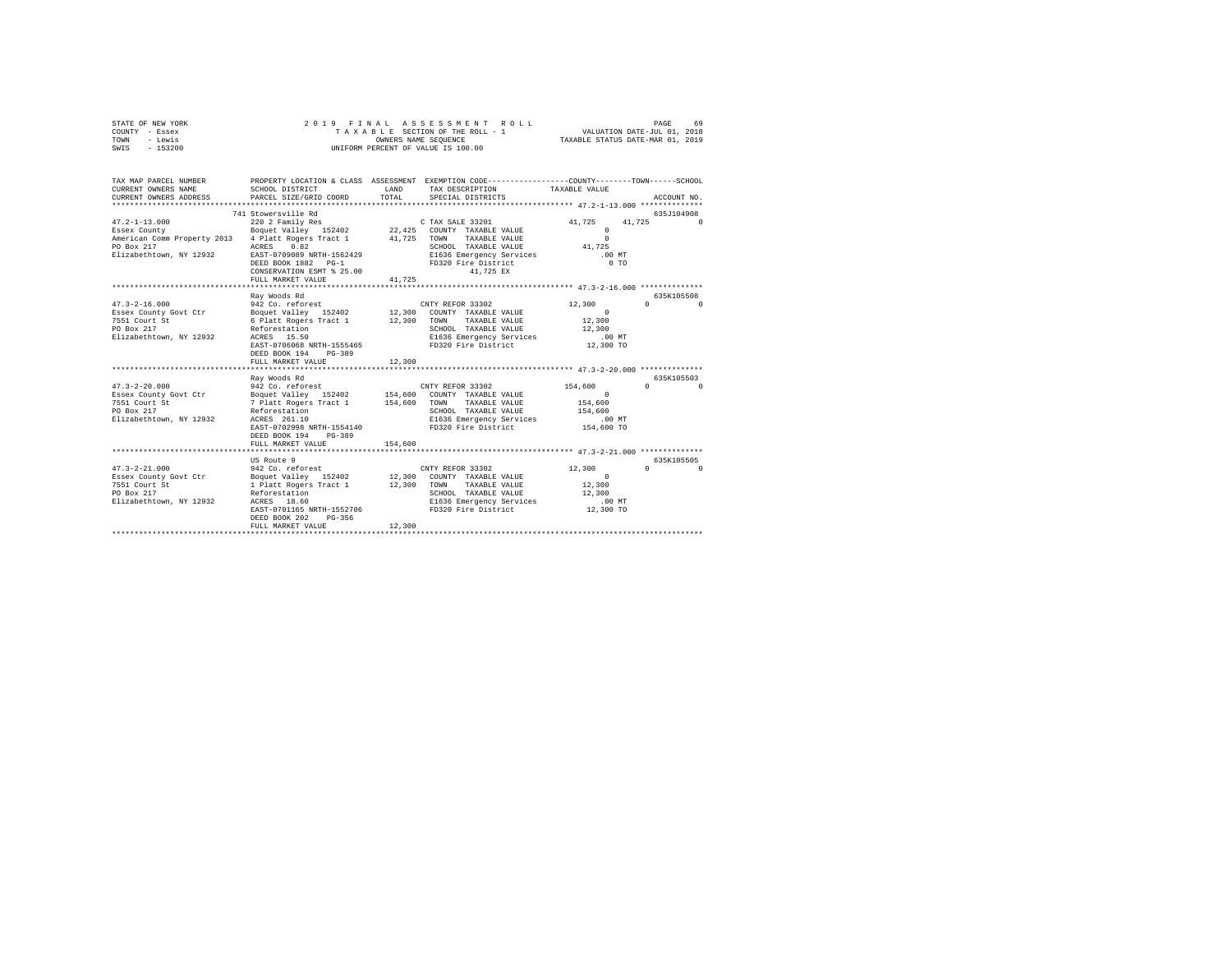| STATE OF NEW YORK<br>COUNTY - Essex<br>TOWN - Lewis<br>$-153200$ | 2019 FINAL                                                                         |             | 9 FINAL ASSESSMENT ROLL (2018)<br>TAXABLE SECTION OF THE ROLL - 1 (2018) VALUATION DATE-JUL (2018)<br>OWNERS NAME SEQUENCE (2019) TAXABLE STATUS DATE-MAR 01, 2019 |                     |                       |
|------------------------------------------------------------------|------------------------------------------------------------------------------------|-------------|--------------------------------------------------------------------------------------------------------------------------------------------------------------------|---------------------|-----------------------|
| SWIS                                                             |                                                                                    |             | UNIFORM PERCENT OF VALUE IS 100.00                                                                                                                                 |                     |                       |
| TAX MAP PARCEL NUMBER<br>CURRENT OWNERS NAME                     | SCHOOL DISTRICT                                                                    | LAND        | PROPERTY LOCATION & CLASS ASSESSMENT EXEMPTION CODE---------------COUNTY-------TOWN------SCHOOL<br>TAX DESCRIPTION                                                 | TAXABLE VALUE       |                       |
| CURRENT OWNERS ADDRESS                                           | PARCEL SIZE/GRID COORD                                                             | TOTAL       | SPECIAL DISTRICTS                                                                                                                                                  |                     | ACCOUNT NO.           |
|                                                                  |                                                                                    |             |                                                                                                                                                                    |                     |                       |
|                                                                  | US Route 9                                                                         |             |                                                                                                                                                                    |                     | 635K105506            |
| $47.3 - 2 - 22.000$<br>Essex County Govt Ctr                     | 942 Co. reforest<br>Boquet Valley 152402                                           |             | CNTY REFOR 33302<br>103,600 COUNTY TAXABLE VALUE                                                                                                                   | 103,600<br>$\Omega$ | $\Omega$<br>$\Omega$  |
| 7551 Court St                                                    | 1&2 Platt Rogers Tract 1                                                           |             | 103,600 TOWN TAXABLE VALUE                                                                                                                                         | 103,600             |                       |
| PO Box 217                                                       |                                                                                    |             | SCHOOL TAXABLE VALUE                                                                                                                                               | 103,600             |                       |
| Elizabethtown, NY 12932                                          | Reforestation<br>ACRES 159.20                                                      |             | E1636 Emergency Services                                                                                                                                           | $.00$ MT            |                       |
|                                                                  | EAST-0702160 NRTH-1556370                                                          |             | FD320 Fire District                                                                                                                                                | 103,600 TO          |                       |
|                                                                  | DEED BOOK 194 PG-389                                                               | 103,600     |                                                                                                                                                                    |                     |                       |
|                                                                  | FULL MARKET VALUE                                                                  |             |                                                                                                                                                                    |                     |                       |
|                                                                  | US Route 9                                                                         |             |                                                                                                                                                                    |                     | 635K105501            |
| $56.1 - 2 - 24.000$                                              | 942 Co. reforest                                                                   |             | CNTY REFOR 33302                                                                                                                                                   | 39,400              | $\Omega$ and $\Omega$ |
| Essex County Govt Ctr                                            | Boquet Valley 152402                                                               |             | 39,400 COUNTY TAXABLE VALUE                                                                                                                                        | $\sim$ 0            |                       |
| 7551 Court St<br>PO Box 217                                      | 8 Platt Rogers Tract 1                                                             | 39,400 TOWN | TAXABLE VALUE                                                                                                                                                      | 39,400              |                       |
| Elizabethtown, NY 12932                                          | Reforestation<br>ACRES 68.85                                                       |             | SCHOOL TAXABLE VALUE<br>E1636 Emergency Services                                                                                                                   | 39,400<br>$.00$ MT  |                       |
|                                                                  | EAST-0701126 NRTH-1551262                                                          |             | FD320 Fire District                                                                                                                                                | 39,400 TO           |                       |
|                                                                  | DEED BOOK 194 PG-389                                                               |             |                                                                                                                                                                    |                     |                       |
|                                                                  | FULL MARKET VALUE                                                                  | 39,400      |                                                                                                                                                                    |                     |                       |
|                                                                  |                                                                                    |             |                                                                                                                                                                    |                     |                       |
| $46.2 - 1 - 50.100$                                              | 62 Wells Hill Rd<br>240 Rural res                                                  |             |                                                                                                                                                                    | 102,700             | 635J102012            |
| Evans Thomas H                                                   | Boquet Valley 152402 33,100 TOWN TAXABLE VALUE                                     |             | COUNTY TAXABLE VALUE                                                                                                                                               | 102,700             |                       |
| 48 Dixon Rd                                                      | 16 Platt Rogers Tract 4                                                            |             | 102,700 SCHOOL TAXABLE VALUE                                                                                                                                       | 102,700             |                       |
| Queensbury, NY 12804                                             | ACRES 18.71                                                                        |             | E1636 Emergency Services                                                                                                                                           | .00MT               |                       |
|                                                                  | EAST-0693669 NRTH-1564086                                                          |             | FD320 Fire District                                                                                                                                                | 102,700 TO          |                       |
|                                                                  | DEED BOOK 1826    PG-121                                                           |             |                                                                                                                                                                    |                     |                       |
|                                                                  | FULL MARKET VALUE                                                                  | 102,700     |                                                                                                                                                                    |                     |                       |
|                                                                  | 469 Hurley Rd                                                                      |             |                                                                                                                                                                    |                     | 635J187009            |
| $47.2 - 1 - 59.112$                                              | 210 1 Family Res                                                                   |             | BAS STAR 41854                                                                                                                                                     | $\sim$ 0            | $0 \t 30.000$         |
| Evens Peter A                                                    |                                                                                    |             | 34,600 COUNTY TAXABLE VALUE                                                                                                                                        | 217,200             |                       |
| Evens Katrina                                                    | Boquet Valley 152402<br>34 Platt Rogers<br>ACRES 4.00<br>EAST-0715416 NRTH-1558998 |             | 217,200 TOWN<br>TAXABLE VALUE                                                                                                                                      | 217,200             |                       |
| $469$ Hurley Rd<br>Westport, NY 12993                            |                                                                                    |             | SCHOOL TAXABLE VALUE<br>E1636 Emergency Services                                                                                                                   | 187,200<br>$.00$ MT |                       |
|                                                                  | DEED BOOK 865 PG-330                                                               |             | FD320 Fire District                                                                                                                                                | 217,200 TO          |                       |
|                                                                  | FULL MARKET VALUE                                                                  | 217,200     |                                                                                                                                                                    |                     |                       |
|                                                                  |                                                                                    |             |                                                                                                                                                                    |                     |                       |
|                                                                  | Moss Rd                                                                            |             |                                                                                                                                                                    |                     | 635J179035            |
| 38.4-1-37.100                                                    | 314 Rural vac<10                                                                   |             | COUNTY TAXABLE VALUE                                                                                                                                               | 13,600              |                       |
| Everson Elizabeth A<br>3 Forester Ave #11                        | Boquet Valley 152402<br>Motts & Sw Part                                            | 13,600 TOWN | TAXABLE VALUE<br>13,600 SCHOOL TAXABLE VALUE                                                                                                                       | 13,600<br>13,600    |                       |
| Warwick, NY 10990                                                | Called Mill L                                                                      |             | E1636 Emergency Services                                                                                                                                           | .00MT               |                       |
|                                                                  | ACRES 0.70                                                                         |             | FD320 Fire District                                                                                                                                                | 13,600 TO           |                       |
|                                                                  | EAST-0710063 NRTH-1568097                                                          |             |                                                                                                                                                                    |                     |                       |
|                                                                  | DEED BOOK 965 PG-1                                                                 | 13,600      |                                                                                                                                                                    |                     |                       |
|                                                                  | FULL MARKET VALUE                                                                  |             |                                                                                                                                                                    |                     |                       |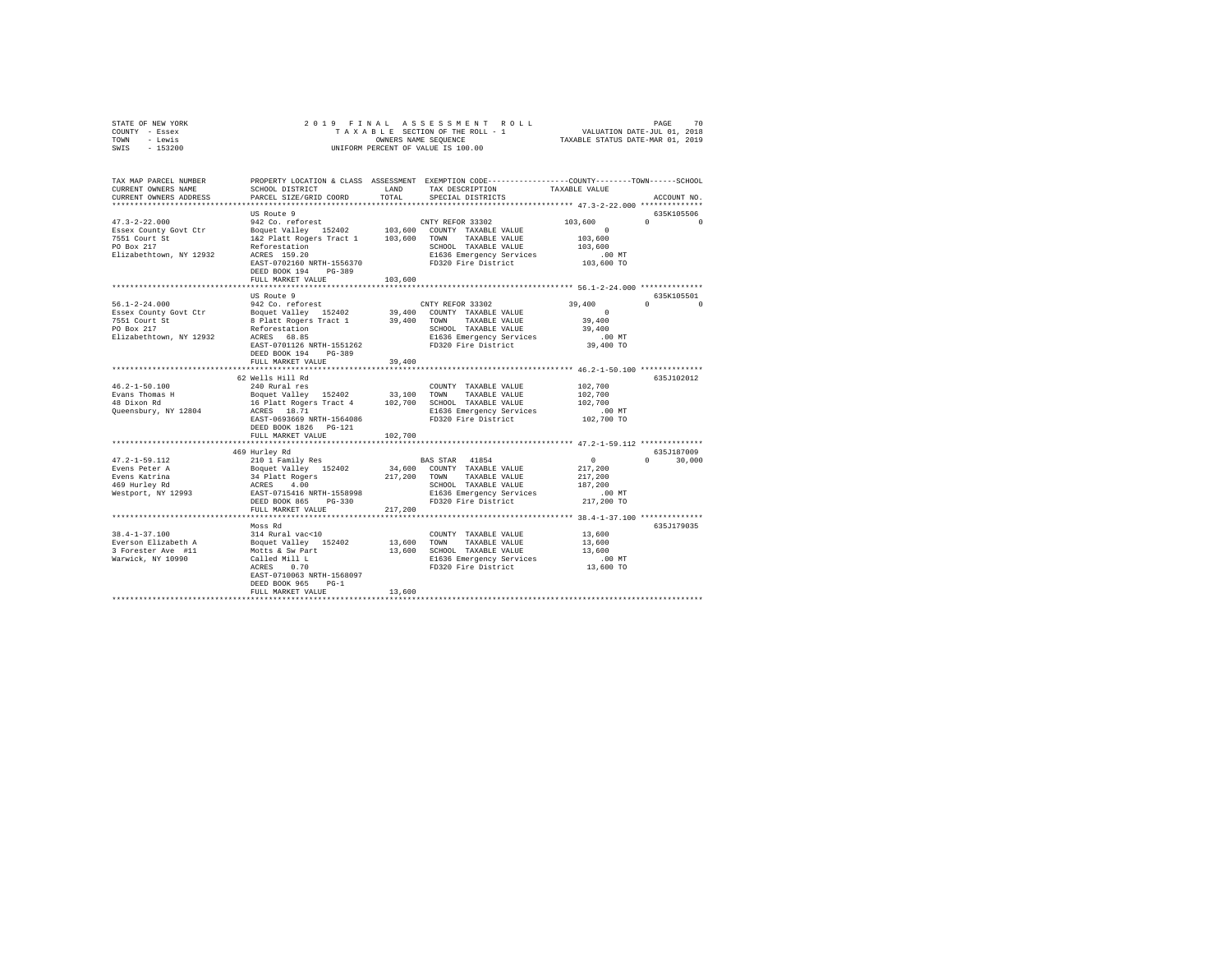| STATE OF NEW YORK<br>COUNTY - Essex<br>TOWN - Lewis<br>SWIS - 153200                                                                                                                                                                                                                                                                                                                                               | 2019 FINAL ASSESSMENT I<br>TAXABLE SECTION OF THE ROLL -<br>ONNERS NAME SEQUENCE<br>UNIFORM PERCENT OF VALUE IS 100.00                                                                                                                     |        | PAGE 71 באפר 19 באפר 19 באפר 19 באפר 19 באפר 19 באפר 19 באפר 19 באפר 19 באפר 19 באפר 19 באפר 19 באפר 19 באפר 1<br>TAXABLE SECTION OWNERS NAME SEQUENCE 1, 2019 באמר 19 באפר 19 באפר 19 באפר 19 באפר 19 באפר 19 באפר 19 באפר 19 ב |                                           |               |
|--------------------------------------------------------------------------------------------------------------------------------------------------------------------------------------------------------------------------------------------------------------------------------------------------------------------------------------------------------------------------------------------------------------------|--------------------------------------------------------------------------------------------------------------------------------------------------------------------------------------------------------------------------------------------|--------|----------------------------------------------------------------------------------------------------------------------------------------------------------------------------------------------------------------------------------|-------------------------------------------|---------------|
| TAX MAP PARCEL NUMBER PROPERTY LOCATION & CLASS ASSESSMENT EXEMPTION CODE--------------COUNTY-------TOWN------SCHOOL<br>CURRENT OWNERS NAME                                                                                                                                                                                                                                                                        | SCHOOL DISTRICT                                                                                                                                                                                                                            |        | LAND TAX DESCRIPTION                                                                                                                                                                                                             | TAXABLE VALUE                             |               |
| CURRENT OWNERS ADDRESS                                                                                                                                                                                                                                                                                                                                                                                             | PARCEL SIZE/GRID COORD                                                                                                                                                                                                                     | TOTAL  | SPECIAL DISTRICTS                                                                                                                                                                                                                |                                           | ACCOUNT NO.   |
|                                                                                                                                                                                                                                                                                                                                                                                                                    |                                                                                                                                                                                                                                            |        |                                                                                                                                                                                                                                  |                                           |               |
|                                                                                                                                                                                                                                                                                                                                                                                                                    | 77 Moss Rd                                                                                                                                                                                                                                 |        |                                                                                                                                                                                                                                  |                                           | 635.T103902   |
| $47.2 - 1 - 3.200$                                                                                                                                                                                                                                                                                                                                                                                                 |                                                                                                                                                                                                                                            |        |                                                                                                                                                                                                                                  |                                           |               |
|                                                                                                                                                                                                                                                                                                                                                                                                                    | 014 Rural vac<10<br>214 Rural vac<10<br>214 Rural vaccion 152402<br>215,000 TOWN TAXABLE VALUE 15,000 ROGEN 15,000<br>36 Platt Rogers 15,000 SCHOOL TAXABLE VALUE 15,000<br>21530 PD 210 First Patricks 20,000 TON<br>200 PD320 Fire Distr |        |                                                                                                                                                                                                                                  |                                           |               |
| Ewald Wendy S<br>81 Moss Rd<br>Lewis, NY 12950                                                                                                                                                                                                                                                                                                                                                                     |                                                                                                                                                                                                                                            |        |                                                                                                                                                                                                                                  |                                           |               |
|                                                                                                                                                                                                                                                                                                                                                                                                                    |                                                                                                                                                                                                                                            |        |                                                                                                                                                                                                                                  |                                           |               |
|                                                                                                                                                                                                                                                                                                                                                                                                                    | EAST-0710453 NRTH-1565014<br>DEED BOOK 1856 PG-247<br>FULL MARKET VALUE                                                                                                                                                                    | 15,000 | FD320 Fire District 15,000 TO                                                                                                                                                                                                    |                                           |               |
|                                                                                                                                                                                                                                                                                                                                                                                                                    |                                                                                                                                                                                                                                            |        |                                                                                                                                                                                                                                  |                                           |               |
|                                                                                                                                                                                                                                                                                                                                                                                                                    | 81 Moss Rd                                                                                                                                                                                                                                 |        |                                                                                                                                                                                                                                  |                                           | 635J105406    |
| $47.2 - 1 - 6.000$                                                                                                                                                                                                                                                                                                                                                                                                 | 210 1 Family Res                                                                                                                                                                                                                           |        | VET WAR CT 41121                                                                                                                                                                                                                 | 13,590 13,590 0                           |               |
|                                                                                                                                                                                                                                                                                                                                                                                                                    |                                                                                                                                                                                                                                            |        |                                                                                                                                                                                                                                  | $0 \t 0 \t 30,000$                        |               |
|                                                                                                                                                                                                                                                                                                                                                                                                                    |                                                                                                                                                                                                                                            |        |                                                                                                                                                                                                                                  | 77,010                                    |               |
|                                                                                                                                                                                                                                                                                                                                                                                                                    |                                                                                                                                                                                                                                            |        | TOWN TAXABLE VALUE                                                                                                                                                                                                               | 77,010                                    |               |
|                                                                                                                                                                                                                                                                                                                                                                                                                    |                                                                                                                                                                                                                                            |        | SCHOOL TAXABLE VALUE                                                                                                                                                                                                             | 60,600                                    |               |
|                                                                                                                                                                                                                                                                                                                                                                                                                    |                                                                                                                                                                                                                                            |        |                                                                                                                                                                                                                                  |                                           |               |
|                                                                                                                                                                                                                                                                                                                                                                                                                    | FULL MARKET VALUE 90,600                                                                                                                                                                                                                   |        |                                                                                                                                                                                                                                  |                                           |               |
|                                                                                                                                                                                                                                                                                                                                                                                                                    |                                                                                                                                                                                                                                            |        |                                                                                                                                                                                                                                  |                                           |               |
| $\begin{tabular}{l c c c c c} \hline $\tt*------$\tt 11.1-1-24.000$ & $\tt 8515\text{ US Route 9}$ & $\tt BAS\text{ STAR}$ & $41854$ \\ \hline $47.13-1-24.000$ & $270\text{ Mg} \text{ housing} $ & $\tt 82402$ & $15,900\text{ COUNT} $ & $\tt 74XABLE\text{ VALUE} $ \\ \hline \texttt{Bul} & $\tt 81\text{ Mose Rd}$ & $2\text{ plat Regers Trade} $ & $\tt 15,900\text{ COUNT} $ & $\tt 74XABLE\text{ VALUE}$ |                                                                                                                                                                                                                                            |        |                                                                                                                                                                                                                                  |                                           | 635J103704    |
|                                                                                                                                                                                                                                                                                                                                                                                                                    |                                                                                                                                                                                                                                            |        |                                                                                                                                                                                                                                  | $\sim$ 0                                  | $0 \t 15.900$ |
|                                                                                                                                                                                                                                                                                                                                                                                                                    |                                                                                                                                                                                                                                            |        |                                                                                                                                                                                                                                  | 15,900<br>15,900                          |               |
|                                                                                                                                                                                                                                                                                                                                                                                                                    |                                                                                                                                                                                                                                            |        |                                                                                                                                                                                                                                  |                                           |               |
|                                                                                                                                                                                                                                                                                                                                                                                                                    |                                                                                                                                                                                                                                            |        |                                                                                                                                                                                                                                  |                                           |               |
|                                                                                                                                                                                                                                                                                                                                                                                                                    |                                                                                                                                                                                                                                            |        |                                                                                                                                                                                                                                  |                                           |               |
|                                                                                                                                                                                                                                                                                                                                                                                                                    |                                                                                                                                                                                                                                            |        |                                                                                                                                                                                                                                  | $0$<br>.00 MT<br>15,900 TO<br>15,900 TO C |               |
|                                                                                                                                                                                                                                                                                                                                                                                                                    |                                                                                                                                                                                                                                            |        |                                                                                                                                                                                                                                  |                                           |               |
|                                                                                                                                                                                                                                                                                                                                                                                                                    | DEED BOOK 1605 PG-47                                                                                                                                                                                                                       |        | WD320 Water District                                                                                                                                                                                                             | 15,900 TO M                               |               |
|                                                                                                                                                                                                                                                                                                                                                                                                                    | FULL MARKET VALUE                                                                                                                                                                                                                          | 15,900 |                                                                                                                                                                                                                                  |                                           |               |
|                                                                                                                                                                                                                                                                                                                                                                                                                    | 8509 US Route 9                                                                                                                                                                                                                            |        |                                                                                                                                                                                                                                  |                                           | 635J181004    |
|                                                                                                                                                                                                                                                                                                                                                                                                                    |                                                                                                                                                                                                                                            |        |                                                                                                                                                                                                                                  | 22,100                                    |               |
|                                                                                                                                                                                                                                                                                                                                                                                                                    |                                                                                                                                                                                                                                            |        |                                                                                                                                                                                                                                  | 22,100                                    |               |
|                                                                                                                                                                                                                                                                                                                                                                                                                    |                                                                                                                                                                                                                                            |        |                                                                                                                                                                                                                                  | 22,100                                    |               |
|                                                                                                                                                                                                                                                                                                                                                                                                                    |                                                                                                                                                                                                                                            |        | E1636 Emergency Services<br>FD320 Fire District 22,100 TO                                                                                                                                                                        |                                           |               |
|                                                                                                                                                                                                                                                                                                                                                                                                                    | EAST-0700276 NRTH-1557697                                                                                                                                                                                                                  |        |                                                                                                                                                                                                                                  |                                           |               |
|                                                                                                                                                                                                                                                                                                                                                                                                                    | DEED BOOK 1605 PG-52                                                                                                                                                                                                                       |        | WB320 Lewis B&I<br>22,100 WD320 Water District                                                                                                                                                                                   | 22,100 TO C<br>22,100 TO M                |               |
|                                                                                                                                                                                                                                                                                                                                                                                                                    | FULL MARKET VALUE                                                                                                                                                                                                                          |        |                                                                                                                                                                                                                                  |                                           |               |
|                                                                                                                                                                                                                                                                                                                                                                                                                    |                                                                                                                                                                                                                                            |        |                                                                                                                                                                                                                                  |                                           |               |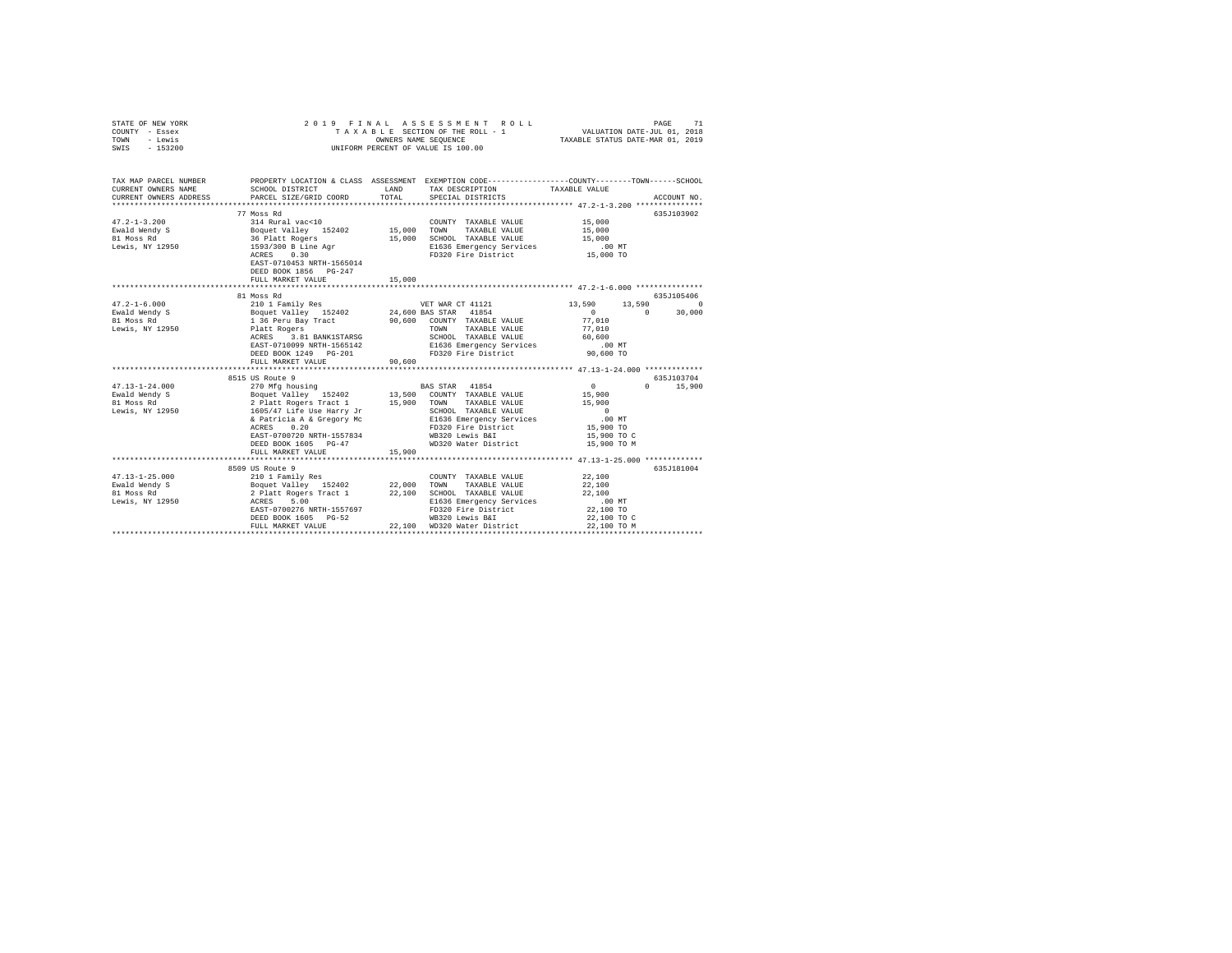| STATE OF NEW YORK |                      |  |  |  |  |  | 2019 FINAL ASSESSMENT ROLL         |  | PAGE                        | 72 |
|-------------------|----------------------|--|--|--|--|--|------------------------------------|--|-----------------------------|----|
| COUNTY - Essex    |                      |  |  |  |  |  | TAXABLE SECTION OF THE ROLL - 1    |  | VALUATION DATE-JUL 01, 2018 |    |
| TOWN<br>- Lewis   | OWNERS NAME SEOUENCE |  |  |  |  |  | TAXABLE STATUS DATE-MAR 01, 2019   |  |                             |    |
| $-153200$<br>SWIS |                      |  |  |  |  |  | UNIFORM PERCENT OF VALUE IS 100.00 |  |                             |    |

| TAX MAP PARCEL NUMBER<br>CURRENT OWNERS NAME<br>CURRENT OWNERS ADDRESS | SCHOOL DISTRICT<br>PARCEL SIZE/GRID COORD                                                                                       | LAND<br>TOTAL. | PROPERTY LOCATION & CLASS ASSESSMENT EXEMPTION CODE---------------COUNTY-------TOWN-----SCHOOL<br>TAX DESCRIPTION<br>SPECIAL DISTRICTS | TAXABLE VALUE                            | ACCOUNT NO.                     |
|------------------------------------------------------------------------|---------------------------------------------------------------------------------------------------------------------------------|----------------|----------------------------------------------------------------------------------------------------------------------------------------|------------------------------------------|---------------------------------|
|                                                                        |                                                                                                                                 |                |                                                                                                                                        |                                          |                                 |
|                                                                        | 8 Fire House Ln                                                                                                                 |                |                                                                                                                                        |                                          | 635J105110                      |
| $47.13 - 2 - 13.000$                                                   | 312 Vac w/imprv                                                                                                                 |                | COUNTY TAXABLE VALUE                                                                                                                   | 47,300                                   |                                 |
| Ewald Wendy S                                                          | Boquet Valley 152402 28,800 TOWN TAXABLE VALUE<br>2 Platt Rogers Tract 1 47,300 SCHOOL TAXABLE VALUE<br>2 PLOSE 1625 RESERVICES |                |                                                                                                                                        | 47,300                                   |                                 |
| 81 Moss Rd                                                             |                                                                                                                                 |                |                                                                                                                                        | 47,300                                   |                                 |
| Lewis, NY 12950                                                        |                                                                                                                                 |                | E1636 Emergency Services                                                                                                               | .00 MT                                   |                                 |
|                                                                        | EAST-0701339 NRTH-1559086                                                                                                       |                | FD320 Fire District                                                                                                                    | 47,300 TO                                |                                 |
|                                                                        | DEED BOOK 1650 PG-303                                                                                                           |                | WB320 Lewis B&I 47,300 TO C<br>47,300 WD320 Water District 47,300 TO M                                                                 |                                          |                                 |
|                                                                        | FULL MARKET VALUE                                                                                                               |                |                                                                                                                                        |                                          |                                 |
|                                                                        |                                                                                                                                 |                |                                                                                                                                        |                                          |                                 |
|                                                                        | 495 Roscoe Rd                                                                                                                   |                |                                                                                                                                        |                                          | 635J189003                      |
| $55.2 - 1 - 34.200$                                                    | 210 1 Family Res                                                                                                                |                | COUNTY TAXABLE VALUE                                                                                                                   | 273,700                                  |                                 |
| Faneve Holding LLC                                                     | Boquet Valley 152402 50,900 TOWN                                                                                                |                | TAXABLE VALUE                                                                                                                          | 273,700                                  |                                 |
| PO Box 171                                                             | 25 Platt Rogers Tr 4 273,700                                                                                                    |                | SCHOOL TAXABLE VALUE                                                                                                                   | 273,700                                  |                                 |
| Elizabethtown, NY 12932                                                | ACRES 4.50                                                                                                                      |                | E1636 Emergency Services                                                                                                               | . 00 MT                                  |                                 |
|                                                                        | EAST-0690910 NRTH-1547200                                                                                                       |                | FD320 Fire District                                                                                                                    | 273,700 TO                               |                                 |
| PRIOR OWNER ON 3/01/2019<br>Marvin Walter S III FULL MARKET VALUE      |                                                                                                                                 |                |                                                                                                                                        |                                          |                                 |
|                                                                        |                                                                                                                                 | 273,700        |                                                                                                                                        |                                          |                                 |
|                                                                        | ***************************                                                                                                     |                |                                                                                                                                        |                                          |                                 |
|                                                                        | US Route 9                                                                                                                      |                |                                                                                                                                        |                                          | 635J104611                      |
| $38.3 - 1 - 14.000$                                                    | 314 Rural vac<10                                                                                                                |                | COUNTY TAXABLE VALUE                                                                                                                   | 1,700                                    |                                 |
| Farrell Patrick W                                                      | Soquet Valley<br>11 Essex Tract<br>ACRES 0.74                                                                                   | 1,700 TOWN     | TAXABLE VALUE                                                                                                                          | 1,700                                    |                                 |
| 9106 US Route 9                                                        |                                                                                                                                 |                | 1,700 SCHOOL TAXABLE VALUE                                                                                                             | 1,700                                    |                                 |
| Lewis, NY 12950                                                        |                                                                                                                                 |                | E1636 Emergency Services<br>FD320 Fire District                                                                                        | $.00$ MT                                 |                                 |
|                                                                        | EAST-0702951 NRTH-1571802                                                                                                       |                |                                                                                                                                        | 1,700 TO                                 |                                 |
|                                                                        | DEED BOOK 1256 PG-176                                                                                                           |                |                                                                                                                                        |                                          |                                 |
|                                                                        | FULL MARKET VALUE                                                                                                               | 1,700          |                                                                                                                                        |                                          |                                 |
|                                                                        | 9106 US Route 9                                                                                                                 |                |                                                                                                                                        |                                          | 635J104610                      |
| $38.3 - 1 - 15.000$                                                    | 210 1 Family Res                                                                                                                |                | BAS STAR 41854                                                                                                                         | $\sim$ 0                                 | $\Omega$ and $\Omega$<br>30,000 |
|                                                                        |                                                                                                                                 |                |                                                                                                                                        | 98,600                                   |                                 |
|                                                                        |                                                                                                                                 |                |                                                                                                                                        | 98,600                                   |                                 |
| Lewis, NY 12950                                                        | ACRES<br>0.31                                                                                                                   |                | SCHOOL TAXABLE VALUE                                                                                                                   | 68,600                                   |                                 |
|                                                                        | EAST-0703029 NRTH-1571886                                                                                                       |                | E1636 Emergency Services                                                                                                               | $.00$ MT                                 |                                 |
|                                                                        | DEED BOOK 1255 PG-176                                                                                                           |                | FD320 Fire District                                                                                                                    | 98,600 TO                                |                                 |
|                                                                        | FULL MARKET VALUE                                                                                                               | 98,600         |                                                                                                                                        |                                          |                                 |
|                                                                        |                                                                                                                                 |                |                                                                                                                                        | ************ 47.1-2-53.000 ************* |                                 |
|                                                                        | 8754 US Route 9                                                                                                                 |                |                                                                                                                                        |                                          | 635J103414                      |
| $47.1 - 2 - 53.000$                                                    |                                                                                                                                 |                | BAS STAR 41854                                                                                                                         | $\sim$ 0                                 | $\Omega$<br>30,000              |
| Farrell Scott                                                          |                                                                                                                                 |                | 36,400 COUNTY TAXABLE VALUE                                                                                                            | 101,200                                  |                                 |
| Farrell Crystal                                                        | 210 1 Family Res<br>Boquet Valley 152402<br>2 Essex Tract<br>ACRES 1.40 BANK CORE<br>EAST-0702013 NRTH-1563629                  |                | 101,200 TOWN TAXABLE VALUE                                                                                                             | 101,200                                  |                                 |
| 8754 US Rte 9                                                          |                                                                                                                                 |                | SCHOOL TAXABLE VALUE                                                                                                                   | 71,200                                   |                                 |
| Lewis, NY 12950                                                        |                                                                                                                                 |                | E1636 Emergency Services                                                                                                               | $.00$ MT                                 |                                 |
|                                                                        | DEED BOOK 1084 PG-164                                                                                                           |                | FD320 Fire District                                                                                                                    | $101,200$ TO                             |                                 |
|                                                                        | FULL MARKET VALUE                                                                                                               |                | 101,200 WB320 Lewis B&I                                                                                                                | 101,200 TO C                             |                                 |
|                                                                        |                                                                                                                                 |                | WD320 Water District                                                                                                                   | 101,200 TO M                             |                                 |
|                                                                        |                                                                                                                                 |                |                                                                                                                                        |                                          |                                 |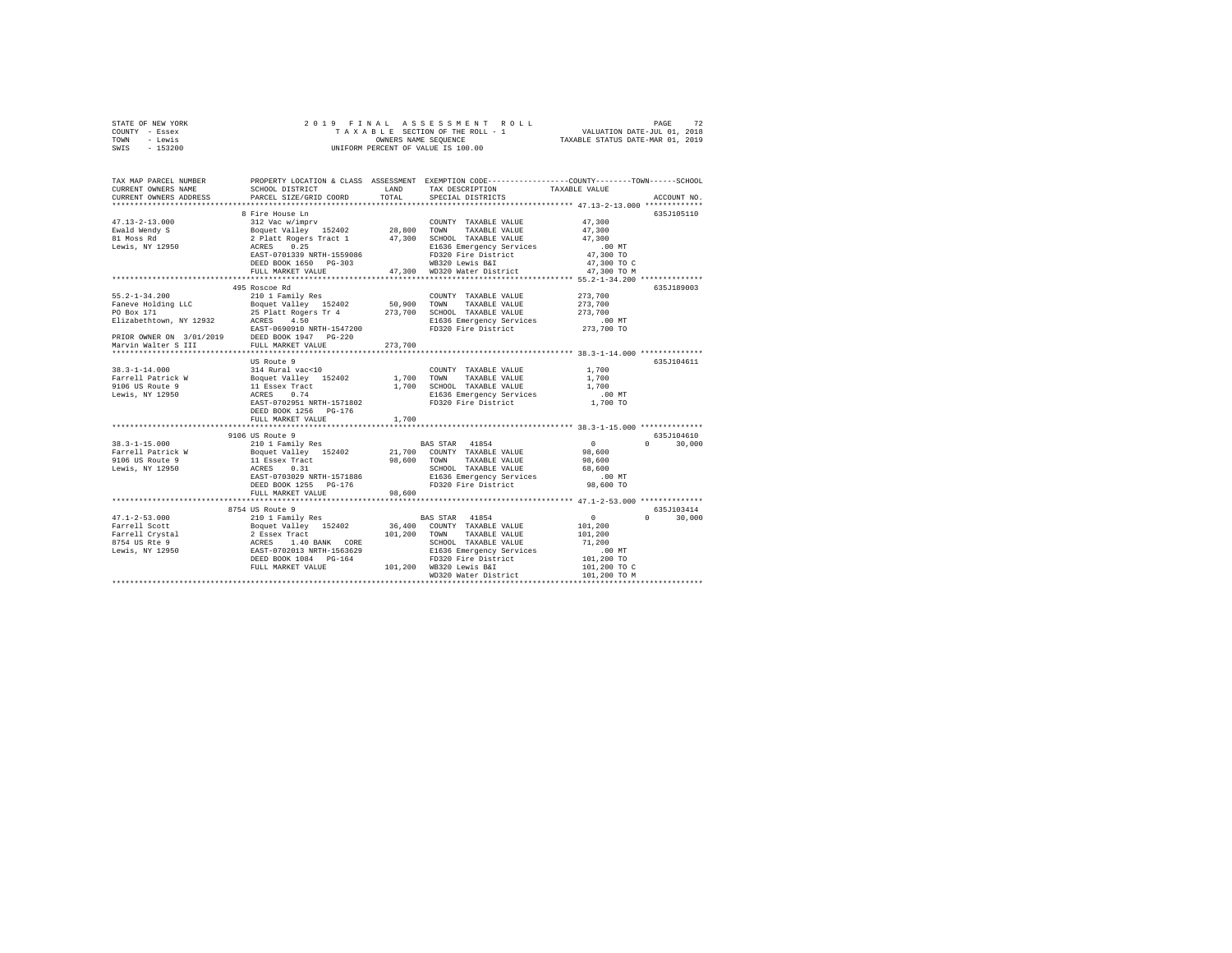| STATE OF NEW YORK | 2019 FINAL ASSESSMENT ROLL         | 73<br>PAGE                       |
|-------------------|------------------------------------|----------------------------------|
| COUNTY - Essex    | TAXABLE SECTION OF THE ROLL - 1    | VALUATION DATE-JUL 01, 2018      |
| TOWN<br>- Lewis   | OWNERS NAME SEOUENCE               | TAXABLE STATUS DATE-MAR 01, 2019 |
| $-153200$<br>SWIS | UNIFORM PERCENT OF VALUE IS 100.00 |                                  |

| TAX MAP PARCEL NUMBER<br>CURRENT OWNERS NAME<br>CURRENT OWNERS ADDRESS | SCHOOL DISTRICT<br>PARCEL SIZE/GRID COORD                                                                                                              | LAND<br>TOTAL. | PROPERTY LOCATION & CLASS ASSESSMENT EXEMPTION CODE----------------COUNTY-------TOWN-----SCHOOL<br>TAX DESCRIPTION<br>SPECIAL DISTRICTS | TAXABLE VALUE                                        | ACCOUNT NO.        |
|------------------------------------------------------------------------|--------------------------------------------------------------------------------------------------------------------------------------------------------|----------------|-----------------------------------------------------------------------------------------------------------------------------------------|------------------------------------------------------|--------------------|
|                                                                        |                                                                                                                                                        |                |                                                                                                                                         |                                                      |                    |
|                                                                        | Jeffrey Way                                                                                                                                            |                |                                                                                                                                         |                                                      | 635J190007         |
| $47.1 - 2 - 50.140$                                                    | 311 Res vac land                                                                                                                                       |                | COUNTY TAXABLE VALUE                                                                                                                    | 16,600                                               |                    |
| Fedorowicz Vincent                                                     | Boquet Valley 152402                                                                                                                                   | 16,600         | TOWN<br>TAXABLE VALUE                                                                                                                   | 16,600                                               |                    |
| Fedorowicz Christine                                                   | 1 Essex Tract                                                                                                                                          |                | 16,600 SCHOOL TAXABLE VALUE                                                                                                             | 16,600                                               |                    |
| 80 Slivko Rd                                                           | 6 Beaver Meadow Estates                                                                                                                                |                | E1636 Emergency Services                                                                                                                | $.00$ MT                                             |                    |
| Nassau, NY 12123                                                       | 2.01<br>ACRES                                                                                                                                          |                | FD320 Fire District                                                                                                                     | 16,600 TO                                            |                    |
|                                                                        | EAST-0702566 NRTH-1562883                                                                                                                              |                | WB320 Lewis B&I                                                                                                                         | 16,600 TO C                                          |                    |
|                                                                        | DEED BOOK 1619 PG-177                                                                                                                                  |                | WD320 Water District                                                                                                                    | 16,600 TO M                                          |                    |
|                                                                        | FULL MARKET VALUE<br>*************************                                                                                                         | 16,600         | ********************************* 47.1-1-28.200 ***************                                                                         |                                                      |                    |
|                                                                        |                                                                                                                                                        |                |                                                                                                                                         |                                                      |                    |
| $47.1 - 1 - 28.200$                                                    | 8677 US Route 9                                                                                                                                        |                |                                                                                                                                         |                                                      | 635J188007         |
|                                                                        | 270 Mfg housing                                                                                                                                        |                | COUNTY TAXABLE VALUE                                                                                                                    | 19,800                                               |                    |
| Feelev Kim                                                             | Boquet Valley 152402                                                                                                                                   | 16,200         | TAXABLE VALUE<br>TOWN                                                                                                                   | 19,800                                               |                    |
| Feeley Scott A                                                         | 1 Essex Tract<br>ACRES 0.30<br>EAST-0701547 NRTH-1561732                                                                                               | 19,800         | SCHOOL TAXABLE VALUE                                                                                                                    | 19,800                                               |                    |
| PO Box 466F                                                            |                                                                                                                                                        |                | E1636 Emergency Services<br>FD320 Fire District                                                                                         | $.00$ MT<br>19,800 TO                                |                    |
| Lewis, NY 12950                                                        |                                                                                                                                                        |                | WB320 Lewis B&I                                                                                                                         | 19,800 TO C                                          |                    |
|                                                                        | FULL MARKET VALUE                                                                                                                                      |                | 19,800 WD320 Water District                                                                                                             | 19,800 TO M                                          |                    |
|                                                                        |                                                                                                                                                        |                |                                                                                                                                         |                                                      |                    |
|                                                                        | 8608 US Route 9                                                                                                                                        |                |                                                                                                                                         |                                                      | 635J102712         |
| $47.1 - 2 - 18.000$                                                    | 210 1 Family Res                                                                                                                                       |                | COUNTY TAXABLE VALUE                                                                                                                    | 121,600                                              |                    |
| Feeley Scott                                                           |                                                                                                                                                        |                |                                                                                                                                         | 121,600                                              |                    |
| Feeley Kim                                                             | Boquet Valley 152402 18,700 TOWN TAXABLE VALUE<br>2 Platt Rogers Tract 1 121,600 SCHOOL TAXABLE VALUE<br>2 ACRES 0.08 2008 2008 21636 Emergency Servic |                |                                                                                                                                         | 121,600                                              |                    |
| 815 Stowersville Rd                                                    |                                                                                                                                                        |                | E1636 Emergency Services                                                                                                                | .00 MT                                               |                    |
| Lewis, NY 12950                                                        | EAST-0701582 NRTH-1560019                                                                                                                              |                | FD320 Fire District                                                                                                                     | 121,600 TO                                           |                    |
|                                                                        | DEED BOOK 1425 PG-277                                                                                                                                  |                | WB320 Lewis B&I                                                                                                                         | 121,600 TO C                                         |                    |
|                                                                        | FULL MARKET VALUE                                                                                                                                      | 121,600        | WD320 Water District                                                                                                                    | 121,600 TO M                                         |                    |
|                                                                        |                                                                                                                                                        |                |                                                                                                                                         | *********************** 47.13-2-1.000 ************** |                    |
|                                                                        | 8604 US Route 9                                                                                                                                        |                |                                                                                                                                         |                                                      | 635J103101         |
| $47.13 - 2 - 1.000$                                                    | 452 Nbh shop ctr                                                                                                                                       |                | COUNTY TAXABLE VALUE                                                                                                                    | 165,500                                              |                    |
| Feeley Scott                                                           |                                                                                                                                                        |                |                                                                                                                                         | 165,500                                              |                    |
| Feeley Kim                                                             |                                                                                                                                                        |                |                                                                                                                                         | 165,500                                              |                    |
| PO Box 466F                                                            | Boquet Valley 152402 11,000 TOWN TAXABLE VALUE<br>2 Platt Rogers Tract 1 165,500 SCHOOL TAXABLE VALUE<br>ACRES 0.40 ACRES 2010 E1636 Emergency Service |                | E1636 Emergency Services                                                                                                                | $.00$ MT                                             |                    |
| Lewis, NY 12950                                                        | EAST-0701569 NRTH-1559913                                                                                                                              |                | FD320 Fire District                                                                                                                     | 165,500 TO                                           |                    |
|                                                                        | DEED BOOK 1291 PG-28                                                                                                                                   |                | WB320 Lewis B&I                                                                                                                         | 165,500 TO C                                         |                    |
|                                                                        | FULL MARKET VALUE                                                                                                                                      |                | 165.500 WD320 Water District                                                                                                            | 165,500 TO M                                         |                    |
|                                                                        |                                                                                                                                                        |                |                                                                                                                                         |                                                      |                    |
|                                                                        | 815 Stowersville Rd                                                                                                                                    |                |                                                                                                                                         |                                                      | 635J188001         |
| $47.2 - 1 - 65.000$                                                    | 210 1 Family Res                                                                                                                                       |                | BAS STAR 41854                                                                                                                          | $\sim$ 0                                             | $\Omega$<br>30,000 |
| Feeley Scott A                                                         | Boquet Valley 152402<br>36 Platt Rogers                                                                                                                |                | 9,125 COUNTY TAXABLE VALUE                                                                                                              | 164,725                                              |                    |
| Feeley Kim M                                                           |                                                                                                                                                        | 164,725 TOWN   | TAXABLE VALUE                                                                                                                           | 164,725                                              |                    |
| 815 Stowersville Rd                                                    | ACRES 8.13 BANK LERETA<br>EAST-0710330 NRTH-1563588                                                                                                    |                | SCHOOL TAXABLE VALUE                                                                                                                    | 134,725                                              |                    |
| Lewis, NY 12950                                                        |                                                                                                                                                        |                | E1636 Emergency Services                                                                                                                | $.00$ MT                                             |                    |
|                                                                        | DEED BOOK 961 PG-285                                                                                                                                   |                | FD320 Fire District                                                                                                                     | 164,725 TO                                           |                    |
|                                                                        | CONSERVATION ESMT % 75.00                                                                                                                              |                |                                                                                                                                         |                                                      |                    |
|                                                                        | FULL MARKET VALUE                                                                                                                                      | 164,725        |                                                                                                                                         |                                                      |                    |
|                                                                        |                                                                                                                                                        |                |                                                                                                                                         |                                                      |                    |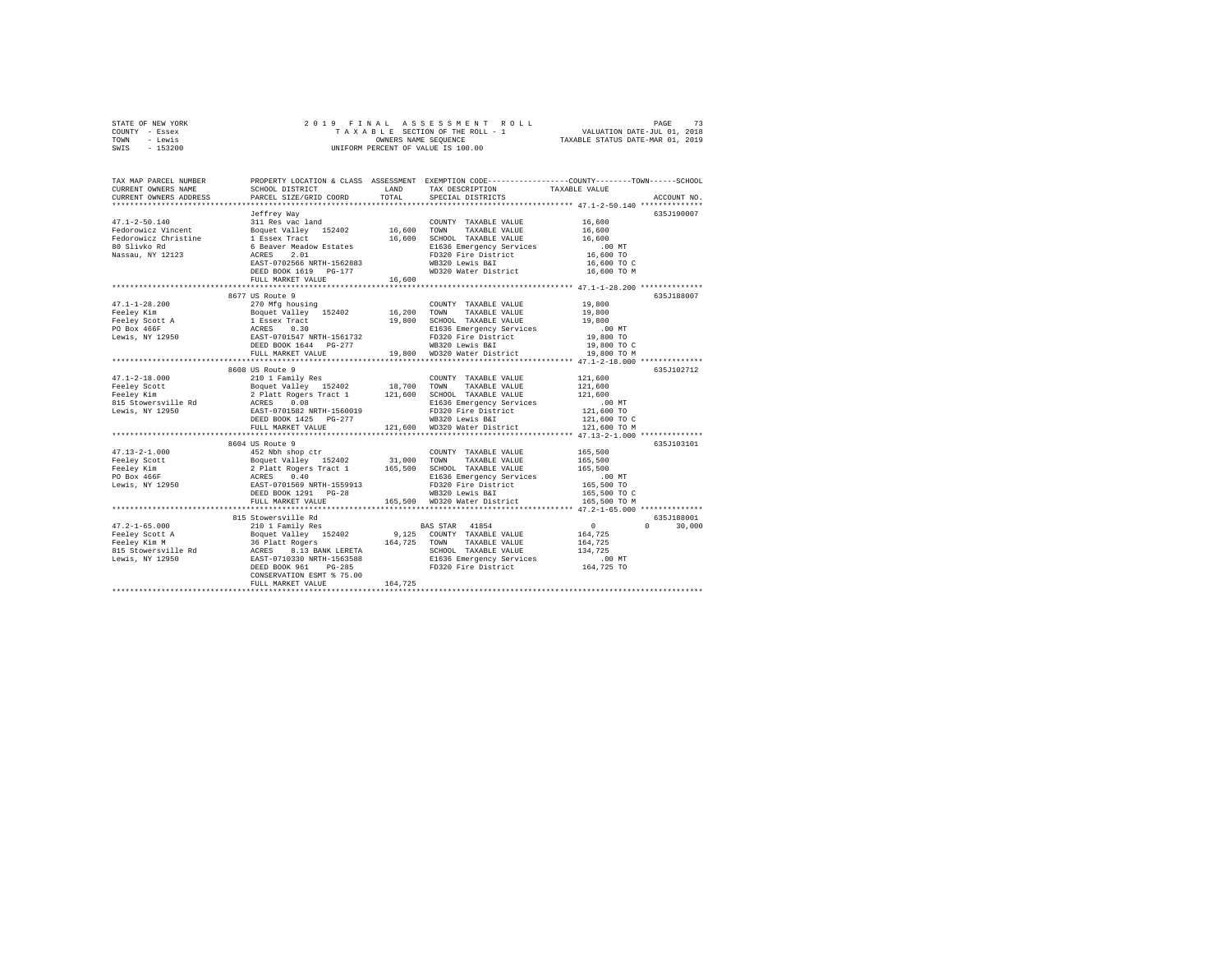| STATE OF NEW YORK               |                                                                                                                                                                         |         |                                                 |                                                                                                                       |  |
|---------------------------------|-------------------------------------------------------------------------------------------------------------------------------------------------------------------------|---------|-------------------------------------------------|-----------------------------------------------------------------------------------------------------------------------|--|
| COUNTY - Essex                  |                                                                                                                                                                         |         |                                                 |                                                                                                                       |  |
| TOWN - Lewis                    |                                                                                                                                                                         |         |                                                 |                                                                                                                       |  |
| SWIS - 153200                   |                                                                                                                                                                         |         |                                                 |                                                                                                                       |  |
|                                 |                                                                                                                                                                         |         |                                                 |                                                                                                                       |  |
|                                 |                                                                                                                                                                         |         |                                                 |                                                                                                                       |  |
|                                 |                                                                                                                                                                         |         |                                                 |                                                                                                                       |  |
|                                 |                                                                                                                                                                         |         |                                                 | TAX MAP PARCEL NUMBER PROPERTY LOCATION & CLASS ASSESSMENT EXEMPTION CODE---------------COUNTY-------TOWN------SCHOOL |  |
| CURRENT OWNERS NAME             | SCHOOL DISTRICT                                                                                                                                                         | LAND    | TAX DESCRIPTION                                 | TAXABLE VALUE                                                                                                         |  |
| CURRENT OWNERS ADDRESS          | PARCEL SIZE/GRID COORD                                                                                                                                                  | TOTAL   | SPECIAL DISTRICTS                               | ACCOUNT NO.                                                                                                           |  |
|                                 |                                                                                                                                                                         |         |                                                 |                                                                                                                       |  |
|                                 | 8286 US Route 9                                                                                                                                                         |         |                                                 | 635J100412                                                                                                            |  |
| $47.3 - 1 - 13.000$             | 457 Small Retail                                                                                                                                                        |         | COUNTY TAXABLE VALUE                            | 147,000                                                                                                               |  |
|                                 |                                                                                                                                                                         |         |                                                 | 147,000                                                                                                               |  |
| Feeley Scott A<br>Feeley Kim M  |                                                                                                                                                                         |         |                                                 | 147,000                                                                                                               |  |
| 815 Stowersville Rd             |                                                                                                                                                                         |         |                                                 |                                                                                                                       |  |
| Lewis, NY 12950                 |                                                                                                                                                                         |         | FD320 Fire District                             | .00 MT.<br>147,000 TO                                                                                                 |  |
|                                 | DEED BOOK 1648 PG-18                                                                                                                                                    |         |                                                 |                                                                                                                       |  |
|                                 | FULL MARKET VALUE                                                                                                                                                       | 147,000 |                                                 |                                                                                                                       |  |
|                                 |                                                                                                                                                                         |         |                                                 |                                                                                                                       |  |
|                                 | 147 Cutting Rd                                                                                                                                                          |         |                                                 | 635J101807                                                                                                            |  |
| 56.1-2-48.110                   | 240 Rural res                                                                                                                                                           |         | ENH STAR 41834                                  | $\sim$ 0<br>0 68,700                                                                                                  |  |
|                                 |                                                                                                                                                                         |         |                                                 |                                                                                                                       |  |
|                                 |                                                                                                                                                                         |         |                                                 |                                                                                                                       |  |
|                                 |                                                                                                                                                                         |         |                                                 |                                                                                                                       |  |
|                                 |                                                                                                                                                                         |         |                                                 |                                                                                                                       |  |
|                                 |                                                                                                                                                                         |         |                                                 |                                                                                                                       |  |
|                                 |                                                                                                                                                                         |         |                                                 |                                                                                                                       |  |
|                                 | FULL MARKET VALUE                                                                                                                                                       | 91,600  |                                                 |                                                                                                                       |  |
|                                 |                                                                                                                                                                         |         |                                                 |                                                                                                                       |  |
|                                 | US Route 9                                                                                                                                                              |         |                                                 | 635J189020                                                                                                            |  |
| $38.1 - 1 - 33.000$             | 314 Rural vac<10                                                                                                                                                        |         | COUNTY TAXABLE VALUE                            | $700$<br>$700$                                                                                                        |  |
|                                 |                                                                                                                                                                         |         |                                                 |                                                                                                                       |  |
|                                 |                                                                                                                                                                         |         |                                                 | 700                                                                                                                   |  |
|                                 |                                                                                                                                                                         |         |                                                 | .00 MT                                                                                                                |  |
|                                 |                                                                                                                                                                         |         |                                                 | 700 TO                                                                                                                |  |
|                                 | EAST-0704411 NRTH-1583435                                                                                                                                               |         |                                                 |                                                                                                                       |  |
|                                 | DEED BOOK 1856 PG-245                                                                                                                                                   |         |                                                 |                                                                                                                       |  |
|                                 | FULL MARKET VALUE                                                                                                                                                       | 700     |                                                 |                                                                                                                       |  |
|                                 |                                                                                                                                                                         |         |                                                 |                                                                                                                       |  |
|                                 | 357 Hyde Rd                                                                                                                                                             |         |                                                 | 635J103801                                                                                                            |  |
| $47.4 - 1 - 15.000$             |                                                                                                                                                                         |         |                                                 | 86,100                                                                                                                |  |
| Ferrara Vincent R               |                                                                                                                                                                         |         |                                                 | 86,100                                                                                                                |  |
|                                 |                                                                                                                                                                         |         |                                                 |                                                                                                                       |  |
| Ferrara Donna M<br>890 S 6th St | 260 Seasonal res 152402 (COUNTY TAXABLE VALUE)<br>Boguet Valley 152402 (61,500 TOWN TAXABLE VALUE)<br>24 Platt Eogers (66,100 SCHOOL TAXABLE VALUE)<br>2008 Platt Color |         |                                                 | 86,100                                                                                                                |  |
|                                 | ACRES 52.30                                                                                                                                                             |         | E1636 Emergency Services<br>FD320 Fire District | $.00$ MT                                                                                                              |  |
|                                 | Lindenhurst, NY 11757 EAST-0716716 NRTH-1559825                                                                                                                         |         |                                                 | 86,100 TO                                                                                                             |  |
|                                 |                                                                                                                                                                         |         |                                                 |                                                                                                                       |  |
|                                 | FULL MARKET VALUE                                                                                                                                                       | 86,100  |                                                 |                                                                                                                       |  |
|                                 | **************************                                                                                                                                              |         |                                                 | ************************ 29.4-1-13.200 **************                                                                 |  |
|                                 | 977 Reber Rd                                                                                                                                                            |         |                                                 | 635J185001                                                                                                            |  |
| $29.4 - 1 - 13.200$             | 312 Vac w/imprv                                                                                                                                                         |         | COUNTY TAXABLE VALUE                            | 38,800                                                                                                                |  |
|                                 |                                                                                                                                                                         |         |                                                 | 38,800                                                                                                                |  |
|                                 |                                                                                                                                                                         |         |                                                 | 38,800                                                                                                                |  |
|                                 |                                                                                                                                                                         |         |                                                 |                                                                                                                       |  |
|                                 |                                                                                                                                                                         |         |                                                 | 00 MT.<br>38,800 TO                                                                                                   |  |
|                                 |                                                                                                                                                                         |         |                                                 |                                                                                                                       |  |
|                                 | EAST-0718621 NRTH-1590804                                                                                                                                               |         |                                                 |                                                                                                                       |  |
|                                 | DEED BOOK 1684 PG-40                                                                                                                                                    |         |                                                 |                                                                                                                       |  |
|                                 | FULL MARKET VALUE                                                                                                                                                       | 38,800  |                                                 |                                                                                                                       |  |
|                                 |                                                                                                                                                                         |         |                                                 |                                                                                                                       |  |
|                                 |                                                                                                                                                                         |         |                                                 |                                                                                                                       |  |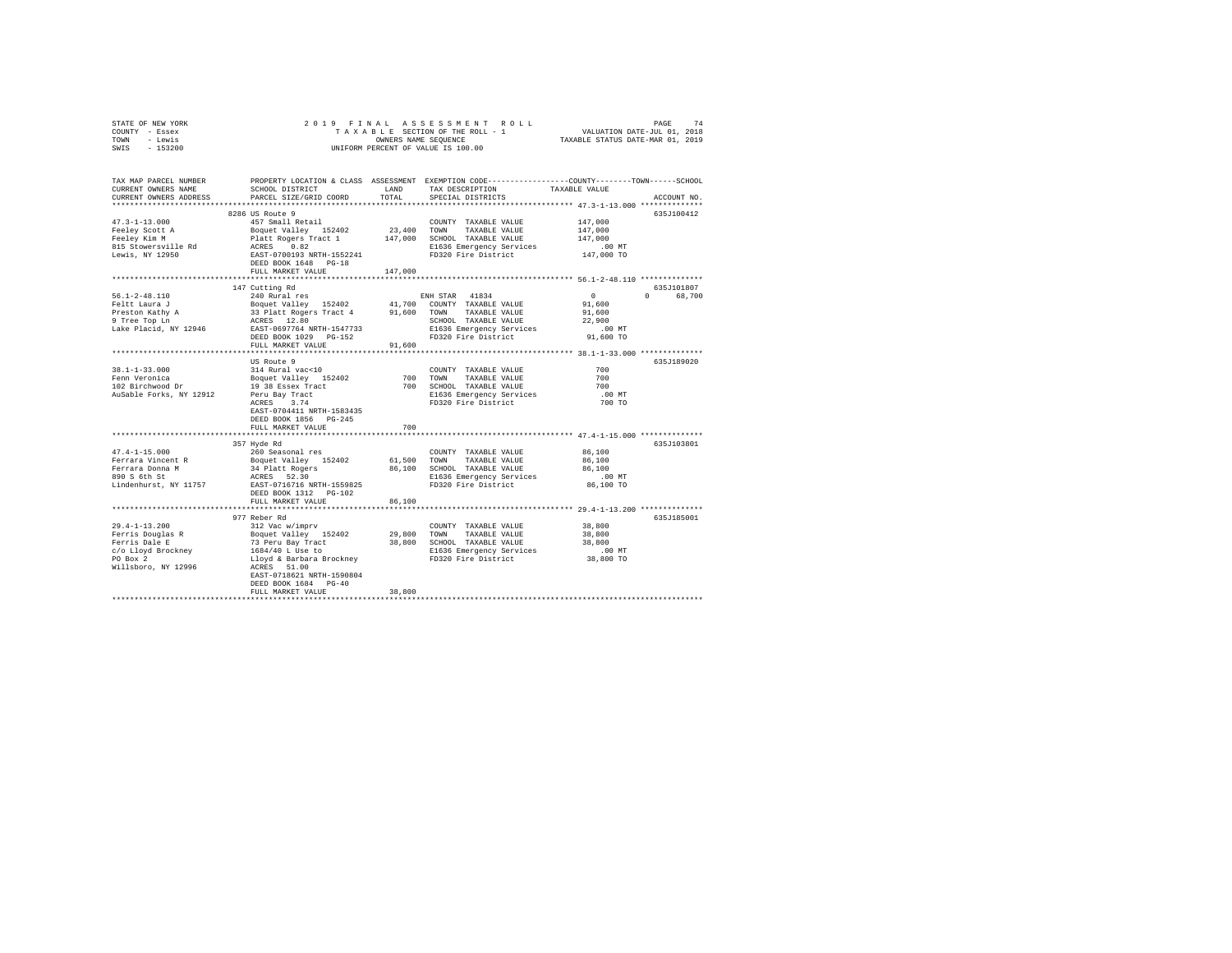| STATE OF NEW YORK                                                                                                                                                                                                                                                                                                                                                                                                                          |                              |         |                                                    |                      |               |
|--------------------------------------------------------------------------------------------------------------------------------------------------------------------------------------------------------------------------------------------------------------------------------------------------------------------------------------------------------------------------------------------------------------------------------------------|------------------------------|---------|----------------------------------------------------|----------------------|---------------|
| COUNTY - Essex                                                                                                                                                                                                                                                                                                                                                                                                                             |                              |         |                                                    |                      |               |
| TOWN - Lewis                                                                                                                                                                                                                                                                                                                                                                                                                               |                              |         |                                                    |                      |               |
| SWIS - 153200                                                                                                                                                                                                                                                                                                                                                                                                                              |                              |         |                                                    |                      |               |
|                                                                                                                                                                                                                                                                                                                                                                                                                                            |                              |         |                                                    |                      |               |
|                                                                                                                                                                                                                                                                                                                                                                                                                                            |                              |         |                                                    |                      |               |
| TAX MAP PARCEL NUMBER PROPERTY LOCATION & CLASS ASSESSMENT EXEMPTION CODE---------------COUNTY-------TOWN-----SCHOOL                                                                                                                                                                                                                                                                                                                       |                              |         |                                                    |                      |               |
| CURRENT OWNERS NAME                                                                                                                                                                                                                                                                                                                                                                                                                        |                              |         | SCHOOL DISTRICT LAND TAX DESCRIPTION TAXABLE VALUE |                      |               |
| CURRENT OWNERS ADDRESS                                                                                                                                                                                                                                                                                                                                                                                                                     | PARCEL SIZE/GRID COORD TOTAL |         | SPECIAL DISTRICTS                                  |                      | ACCOUNT NO.   |
|                                                                                                                                                                                                                                                                                                                                                                                                                                            |                              |         |                                                    |                      |               |
|                                                                                                                                                                                                                                                                                                                                                                                                                                            | 8351 US Route 9              |         |                                                    |                      | 635J101810    |
|                                                                                                                                                                                                                                                                                                                                                                                                                                            |                              |         |                                                    |                      | 0 68,700      |
|                                                                                                                                                                                                                                                                                                                                                                                                                                            |                              |         |                                                    |                      |               |
|                                                                                                                                                                                                                                                                                                                                                                                                                                            |                              |         |                                                    |                      |               |
|                                                                                                                                                                                                                                                                                                                                                                                                                                            |                              |         |                                                    |                      |               |
|                                                                                                                                                                                                                                                                                                                                                                                                                                            |                              |         |                                                    |                      |               |
|                                                                                                                                                                                                                                                                                                                                                                                                                                            |                              |         |                                                    |                      |               |
|                                                                                                                                                                                                                                                                                                                                                                                                                                            |                              |         |                                                    |                      |               |
| $\begin{tabular}{lcccc} $\tau_1,\;.\;,-\;.\;-\;\cdots$ & $\color{red}000$ & $\color{red}000$ & $\color{red}000$ & $\color{red}000$ & $\color{red}000$ & $\color{red}000$ & $\color{red}000$ & $\color{red}000$ & $\color{red}000$ & $\color{red}000$ & $\color{red}000$ & $\color{red}000$ & $\color{red}000$ & $\color{red}000$ & $\color{red}000$ & $\color{red}000$ & $\color{red}000$ & $\color{red}000$ & $\color{red}000$ & $\color$ |                              |         |                                                    |                      |               |
| 47.13-2-7.100<br>47.13-2-7.100<br>47.13-2-7.100<br>Elevix Christopher J<br>29.000<br>29.000<br>29.000<br>29.000<br>29.000<br>29.000<br>29.000<br>29.000<br>29.000<br>29.000<br>29.000<br>29.000<br>29.000<br>29.000<br>29.000<br>29.000<br>29.000                                                                                                                                                                                          |                              |         |                                                    |                      |               |
|                                                                                                                                                                                                                                                                                                                                                                                                                                            |                              |         |                                                    |                      |               |
|                                                                                                                                                                                                                                                                                                                                                                                                                                            |                              |         |                                                    |                      |               |
|                                                                                                                                                                                                                                                                                                                                                                                                                                            |                              |         |                                                    |                      |               |
|                                                                                                                                                                                                                                                                                                                                                                                                                                            |                              |         |                                                    |                      |               |
|                                                                                                                                                                                                                                                                                                                                                                                                                                            |                              |         |                                                    |                      |               |
|                                                                                                                                                                                                                                                                                                                                                                                                                                            |                              |         |                                                    |                      |               |
|                                                                                                                                                                                                                                                                                                                                                                                                                                            |                              |         |                                                    |                      |               |
|                                                                                                                                                                                                                                                                                                                                                                                                                                            |                              |         |                                                    |                      |               |
|                                                                                                                                                                                                                                                                                                                                                                                                                                            |                              |         |                                                    |                      |               |
|                                                                                                                                                                                                                                                                                                                                                                                                                                            |                              |         | WD320 Water District 142,900 TO M                  |                      |               |
|                                                                                                                                                                                                                                                                                                                                                                                                                                            |                              |         |                                                    |                      |               |
|                                                                                                                                                                                                                                                                                                                                                                                                                                            | US Route 9                   |         |                                                    |                      | 635L103604    |
|                                                                                                                                                                                                                                                                                                                                                                                                                                            |                              |         |                                                    | 31,600               |               |
|                                                                                                                                                                                                                                                                                                                                                                                                                                            |                              |         |                                                    | 31,600               |               |
|                                                                                                                                                                                                                                                                                                                                                                                                                                            |                              |         |                                                    | 31,600               |               |
|                                                                                                                                                                                                                                                                                                                                                                                                                                            |                              |         |                                                    |                      |               |
|                                                                                                                                                                                                                                                                                                                                                                                                                                            |                              |         |                                                    | .00 MT.<br>31,600 TO |               |
|                                                                                                                                                                                                                                                                                                                                                                                                                                            | EAST-0706840 NRTH-1588203    |         |                                                    |                      |               |
|                                                                                                                                                                                                                                                                                                                                                                                                                                            | DEED BOOK 1904 PG-57         |         |                                                    |                      |               |
|                                                                                                                                                                                                                                                                                                                                                                                                                                            | FULL MARKET VALUE            | 31,600  |                                                    |                      |               |
|                                                                                                                                                                                                                                                                                                                                                                                                                                            |                              |         |                                                    |                      |               |
|                                                                                                                                                                                                                                                                                                                                                                                                                                            | 9770 US Route 9              |         |                                                    |                      | 635Z018001    |
|                                                                                                                                                                                                                                                                                                                                                                                                                                            |                              |         |                                                    |                      | $0 \t 30,000$ |
|                                                                                                                                                                                                                                                                                                                                                                                                                                            |                              |         |                                                    |                      |               |
|                                                                                                                                                                                                                                                                                                                                                                                                                                            |                              |         |                                                    |                      |               |
|                                                                                                                                                                                                                                                                                                                                                                                                                                            |                              |         |                                                    |                      |               |
|                                                                                                                                                                                                                                                                                                                                                                                                                                            |                              |         |                                                    |                      |               |
|                                                                                                                                                                                                                                                                                                                                                                                                                                            |                              |         |                                                    |                      |               |
|                                                                                                                                                                                                                                                                                                                                                                                                                                            |                              |         |                                                    |                      |               |
|                                                                                                                                                                                                                                                                                                                                                                                                                                            | FULL MARKET VALUE            | 150,200 |                                                    |                      |               |
|                                                                                                                                                                                                                                                                                                                                                                                                                                            |                              |         |                                                    |                      |               |
|                                                                                                                                                                                                                                                                                                                                                                                                                                            | US Route 9                   |         |                                                    |                      | 635J103603    |
|                                                                                                                                                                                                                                                                                                                                                                                                                                            |                              |         |                                                    |                      |               |
|                                                                                                                                                                                                                                                                                                                                                                                                                                            |                              |         |                                                    |                      |               |
|                                                                                                                                                                                                                                                                                                                                                                                                                                            |                              |         |                                                    |                      |               |
|                                                                                                                                                                                                                                                                                                                                                                                                                                            |                              |         |                                                    |                      |               |
|                                                                                                                                                                                                                                                                                                                                                                                                                                            |                              |         |                                                    |                      |               |
|                                                                                                                                                                                                                                                                                                                                                                                                                                            |                              |         |                                                    |                      |               |
|                                                                                                                                                                                                                                                                                                                                                                                                                                            |                              |         |                                                    |                      |               |
|                                                                                                                                                                                                                                                                                                                                                                                                                                            | DEED BOOK 1904 PG-57         |         |                                                    |                      |               |
|                                                                                                                                                                                                                                                                                                                                                                                                                                            | FULL MARKET VALUE            | 65,500  |                                                    |                      |               |
|                                                                                                                                                                                                                                                                                                                                                                                                                                            |                              |         |                                                    |                      |               |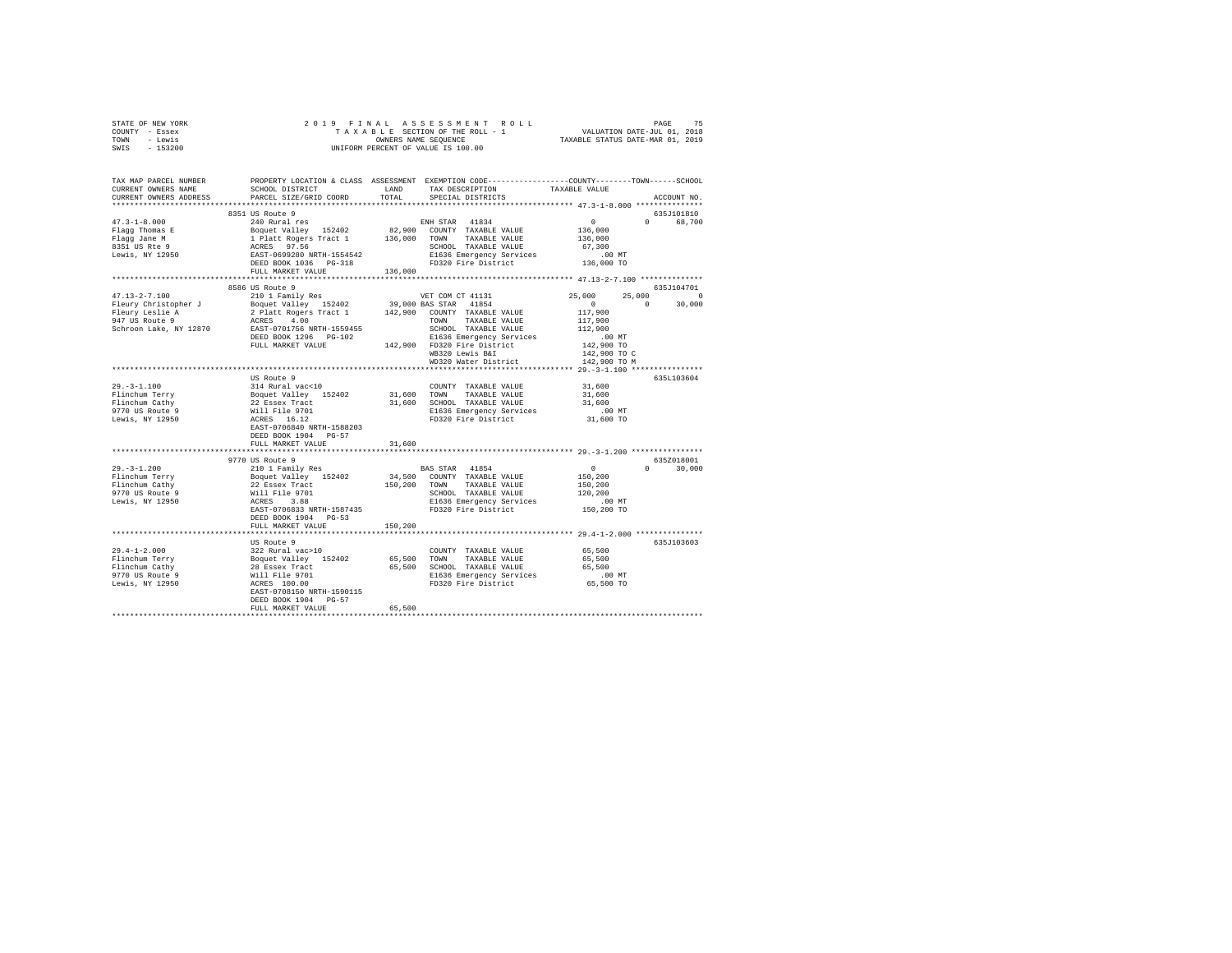| STATE OF NEW YORK<br>COUNTY - Essex<br>TOWN<br>- Lewis                                                         | 2019 FINAL<br>ASSESSMENT<br>ROLL<br>TAXABLE SECTION OF THE ROLL - 1<br>OWNERS NAME SEQUENCE |         |                                                                                                 | PAGE<br>76<br>VALUATION DATE-JUL 01, 2018<br>TAXABLE STATUS DATE-MAR 01, 2019 |             |
|----------------------------------------------------------------------------------------------------------------|---------------------------------------------------------------------------------------------|---------|-------------------------------------------------------------------------------------------------|-------------------------------------------------------------------------------|-------------|
| $-153200$<br>SWIS                                                                                              |                                                                                             |         | UNIFORM PERCENT OF VALUE IS 100.00                                                              |                                                                               |             |
| TAX MAP PARCEL NUMBER                                                                                          |                                                                                             |         | PROPERTY LOCATION & CLASS ASSESSMENT EXEMPTION CODE---------------COUNTY-------TOWN------SCHOOL |                                                                               |             |
| CURRENT OWNERS NAME                                                                                            | SCHOOL DISTRICT                                                                             | LAND    | TAX DESCRIPTION                                                                                 | TAXABLE VALUE                                                                 |             |
| CURRENT OWNERS ADDRESS<br>***********************                                                              | PARCEL SIZE/GRID COORD                                                                      | TOTAL   | SPECIAL DISTRICTS                                                                               |                                                                               | ACCOUNT NO. |
|                                                                                                                | US Route 9                                                                                  |         |                                                                                                 |                                                                               | 635J103602  |
| $29.4 - 1 - 3.000$                                                                                             | 322 Rural vac>10                                                                            |         | COUNTY TAXABLE VALUE                                                                            | 25,400                                                                        |             |
| Flinchum Terry                                                                                                 | Boquet Valley 152402                                                                        | 25,400  | TOWN<br>TAXABLE VALUE                                                                           | 25,400                                                                        |             |
| Flinchum Cathy                                                                                                 | 33 Essex Tract                                                                              | 25,400  | SCHOOL TAXABLE VALUE                                                                            | 25,400                                                                        |             |
| 9770 US Route 9                                                                                                | Will File 9701                                                                              |         | E1636 Emergency Services                                                                        | .00MT                                                                         |             |
| Lewis, NY 12950                                                                                                | ACRES 58.60                                                                                 |         | FD320 Fire District                                                                             | 25,400 TO                                                                     |             |
|                                                                                                                | EAST-0709043 NRTH-1588182                                                                   |         |                                                                                                 |                                                                               |             |
|                                                                                                                | DEED BOOK 1904 PG-57                                                                        |         |                                                                                                 |                                                                               |             |
|                                                                                                                | FULL MARKET VALUE                                                                           | 25,400  |                                                                                                 | ********************************** 47.13-1-34.000 *************               |             |
|                                                                                                                | 878 Fox Run Rd                                                                              |         |                                                                                                 |                                                                               | 635J101313  |
| $47.13 - 1 - 34.000$                                                                                           | 312 Vac w/imprv                                                                             |         | COUNTY TAXABLE VALUE                                                                            | 8,800                                                                         |             |
| Flynn Charmaine Griffiths                                                                                      | Boquet Valley 152402                                                                        | 8,800   | TOWN<br>TAXABLE VALUE                                                                           | 8,800                                                                         |             |
| Flynn Robert M                                                                                                 | 22 Platt Rogers Tract 4                                                                     | 8,800   | SCHOOL TAXABLE VALUE                                                                            | 8,800                                                                         |             |
| PO Box 540                                                                                                     | ACRES 0.20                                                                                  |         | E1636 Emergency Services                                                                        | $.00$ MT                                                                      |             |
| Lewis, NY 12950                                                                                                | EAST-0699017 NRTH-1558733                                                                   |         | FD320 Fire District                                                                             | 8,800 TO                                                                      |             |
|                                                                                                                | DEED BOOK 1889 PG-20                                                                        |         |                                                                                                 |                                                                               |             |
|                                                                                                                | FULL MARKET VALUE                                                                           | 8,800   |                                                                                                 | ********************************** 47.13-1-35.220 *************               |             |
|                                                                                                                | Fox Run Rd                                                                                  |         |                                                                                                 |                                                                               | 635J199003  |
| $47.13 - 1 - 35.220$                                                                                           | 311 Res vac land                                                                            |         | COUNTY TAXABLE VALUE                                                                            | 9,400                                                                         |             |
|                                                                                                                |                                                                                             | 9,400   | TOWN<br>TAXABLE VALUE                                                                           | 9.400                                                                         |             |
| Flynn Charmaine Griffiths Boquet Valley 152402<br>Flynn Robert M 22 Platt Rogers Tr 4<br>PO Box 540 ACRES 0.80 |                                                                                             |         | 9,400 SCHOOL TAXABLE VALUE                                                                      | 9.400                                                                         |             |
|                                                                                                                |                                                                                             |         | E1636 Emergency Services                                                                        | $.00$ MT                                                                      |             |
| Lewis, NY 12950                                                                                                | EAST-0699029 NRTH-1558642                                                                   |         | FD320 Fire District                                                                             | 9,400 TO                                                                      |             |
|                                                                                                                | DEED BOOK 1889 PG-20                                                                        |         |                                                                                                 |                                                                               |             |
|                                                                                                                | FULL MARKET VALUE                                                                           | 9.400   |                                                                                                 | ******************** 47.13-1-30.003 *************                             |             |
|                                                                                                                | 850 Fox Run Rd                                                                              |         |                                                                                                 |                                                                               | 635J104406  |
| $47.13 - 1 - 30.003$                                                                                           | 281 Multiple res                                                                            |         | BAS STAR 41854                                                                                  | $\circ$<br>$\mathbf{r}$                                                       | 30,000      |
| Flynn Robert M                                                                                                 | Boquet Valley 152402                                                                        |         | 59,500 COUNTY TAXABLE VALUE                                                                     | 307,600                                                                       |             |
| Griffiths-Flynn Charmaine H 2 Platt Rogers Tract 1                                                             |                                                                                             | 307,600 | TAXABLE VALUE<br>TOWN                                                                           | 307,600                                                                       |             |
| 852 Fox Run Rd ACRES 47.72                                                                                     |                                                                                             |         | SCHOOL TAXABLE VALUE                                                                            | 277,600                                                                       |             |
| PO Box 540                                                                                                     | EAST-0699385 NRTH-1557957                                                                   |         | E1636 Emergency Services                                                                        | $.00$ MT                                                                      |             |
| Lewis, NY 12950                                                                                                | DEED BOOK 1725 PG-250                                                                       |         | FD320 Fire District                                                                             | 307,600 TO                                                                    |             |
|                                                                                                                | FULL MARKET VALUE                                                                           |         | 307,600 WB320 Lewis B&I                                                                         | 307,600 TO C                                                                  |             |
|                                                                                                                |                                                                                             |         | WD320 Water District                                                                            | 307,600 TO M                                                                  |             |
|                                                                                                                | Fox Run Rd                                                                                  |         |                                                                                                 |                                                                               | 635J101310  |
| 47.13-1-35.210                                                                                                 | 322 Rural vac>10                                                                            |         | COUNTY TAXABLE VALUE                                                                            | 27,700                                                                        |             |
| Flynn Robert M                                                                                                 | Boquet Valley 152402                                                                        | 27,700  | TOWN<br>TAXABLE VALUE                                                                           | 27,700                                                                        |             |
| Griffiths-Flynn Charmaine H 22 Platt Rogers Tract 4                                                            |                                                                                             |         | 27,700 SCHOOL TAXABLE VALUE                                                                     | 27,700                                                                        |             |
| 852 Fox Run Rd ACRES 10.00                                                                                     |                                                                                             |         | E1636 Emergency Services                                                                        | $.00$ MT                                                                      |             |
| PO Box 540                                                                                                     | EAST-0698698 NRTH-1558462                                                                   |         | FD320 Fire District                                                                             | 27,700 TO                                                                     |             |
| Lewis, NY 12950                                                                                                | DEED BOOK 1614 PG-103                                                                       |         |                                                                                                 |                                                                               |             |
|                                                                                                                | FULL MARKET VALUE                                                                           | 27,700  |                                                                                                 |                                                                               |             |
|                                                                                                                |                                                                                             |         |                                                                                                 |                                                                               |             |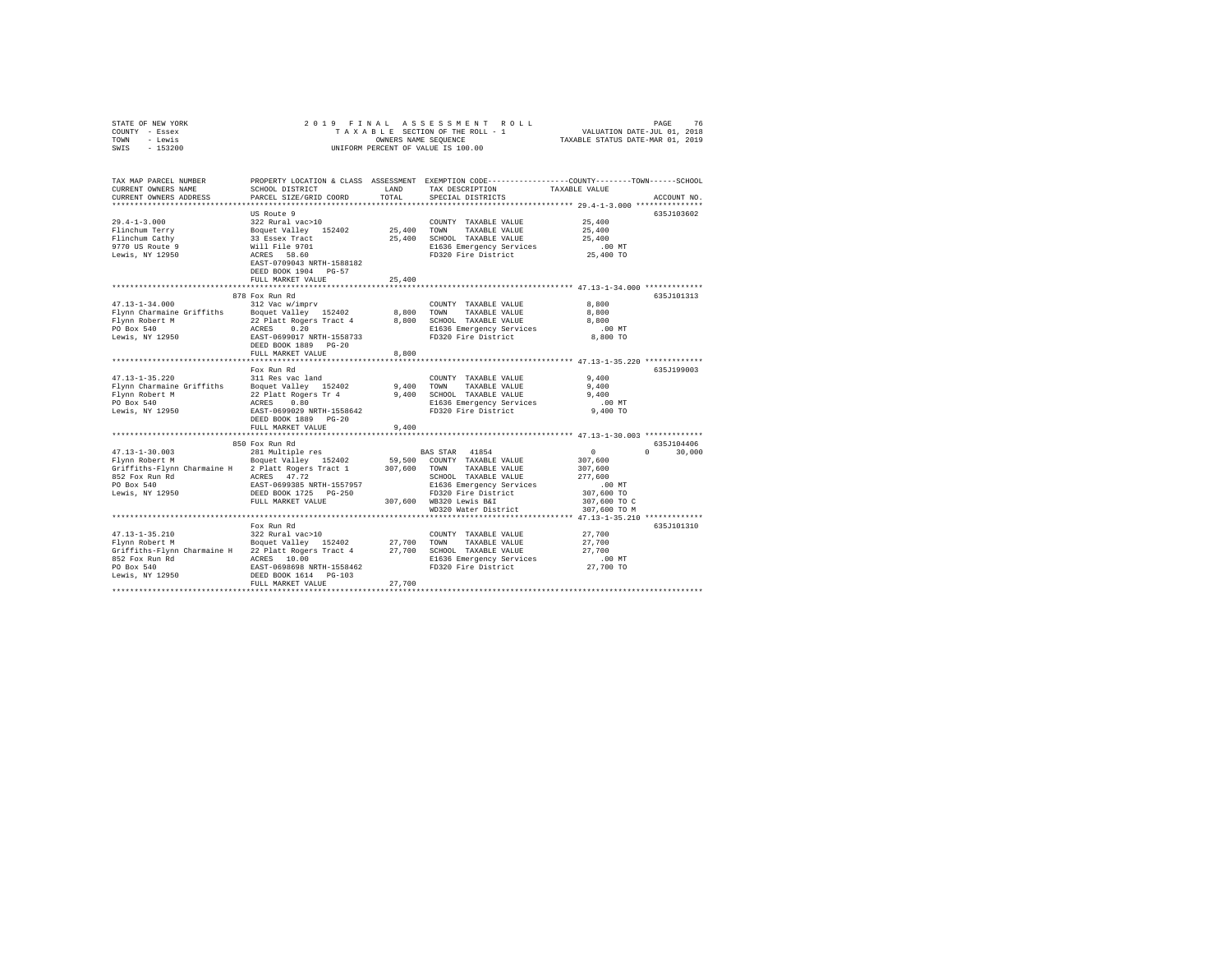| STATE OF NEW YORK | 2019 FINAL ASSESSMENT ROLL         | 77<br>PAGE                       |
|-------------------|------------------------------------|----------------------------------|
| COUNTY - Essex    | TAXABLE SECTION OF THE ROLL - 1    | VALUATION DATE-JUL 01, 2018      |
| TOWN<br>- Lewis   | OWNERS NAME SEOUENCE               | TAXABLE STATUS DATE-MAR 01, 2019 |
| $-153200$<br>SWIS | UNIFORM PERCENT OF VALUE IS 100.00 |                                  |

| TAX MAP PARCEL NUMBER  |                                                                                                                                                                                          |        | PROPERTY LOCATION & CLASS ASSESSMENT EXEMPTION CODE----------------COUNTY-------TOWN------SCHOOL      |                              |                    |
|------------------------|------------------------------------------------------------------------------------------------------------------------------------------------------------------------------------------|--------|-------------------------------------------------------------------------------------------------------|------------------------------|--------------------|
| CURRENT OWNERS NAME    | SCHOOL DISTRICT                                                                                                                                                                          | LAND   | TAX DESCRIPTION                                                                                       | TAXABLE VALUE                |                    |
| CURRENT OWNERS ADDRESS | PARCEL SIZE/GRID COORD                                                                                                                                                                   | TOTAL  | SPECIAL DISTRICTS                                                                                     |                              | ACCOUNT NO.        |
|                        |                                                                                                                                                                                          |        |                                                                                                       |                              |                    |
|                        | US Route 9                                                                                                                                                                               |        |                                                                                                       |                              | 635J104703         |
| $47.13 - 2 - 35.000$   | 311 Res vac land                                                                                                                                                                         |        | COUNTY TAXABLE VALUE                                                                                  | 200                          |                    |
|                        |                                                                                                                                                                                          |        | TAXABLE VALUE                                                                                         | 200                          |                    |
|                        |                                                                                                                                                                                          |        |                                                                                                       | 200                          |                    |
|                        |                                                                                                                                                                                          |        | E1636 Emergency Services                                                                              | .00MT                        |                    |
|                        |                                                                                                                                                                                          |        |                                                                                                       | 200 TO                       |                    |
|                        | DEED BOOK 931 PG-121                                                                                                                                                                     |        |                                                                                                       | 200 TO C                     |                    |
|                        | FULL MARKET VALUE                                                                                                                                                                        |        | Post Pressure Contract Contract<br>FD320 Fire District<br>WB320 Lewis B&I<br>200 WD320 Water District | 200 TO M                     |                    |
|                        |                                                                                                                                                                                          |        |                                                                                                       |                              |                    |
|                        | 8504 US Route 9                                                                                                                                                                          |        |                                                                                                       |                              | 635J101705         |
| $47.13 - 2 - 36.000$   | 210 1 Family Res                                                                                                                                                                         |        | VET WAR CT 41121                                                                                      | 11,430<br>11,430             | $\Omega$           |
| Ford Waren R           | Expect 1 and 152402 and 16240 and 16344 and 1634<br>2 Platt Rogers Tract 1 and 1634 and 1634<br>RCRES 10.53 and 1634 and 1634 and 1708<br>ERST-0700949 NRTH-1557647 5CHOOL TAXABLE VALUE |        |                                                                                                       | $\sim$ 0<br>$\sim$ 0         | 30,000             |
| Ford Bertie M          |                                                                                                                                                                                          |        | 76,200 COUNTY TAXABLE VALUE                                                                           | 64,770                       |                    |
|                        |                                                                                                                                                                                          |        |                                                                                                       |                              |                    |
| 8504 US Rte 9          |                                                                                                                                                                                          |        | TOWN TAXABLE VALUE                                                                                    | 64,770                       |                    |
| Lewis, NY 12950        |                                                                                                                                                                                          |        | SCHOOL TAXABLE VALUE                                                                                  | 46,200                       |                    |
|                        | DEED BOOK 931<br>$PG-121$                                                                                                                                                                |        | E1636 Emergency Services                                                                              | .00MT<br>00 MT.<br>76,200 TO |                    |
|                        | FULL MARKET VALUE                                                                                                                                                                        |        | 76,200 FD320 Fire District                                                                            |                              |                    |
|                        |                                                                                                                                                                                          |        | WB320 Lewis B&I                                                                                       | 76,200 TO C                  |                    |
|                        |                                                                                                                                                                                          |        | WD320 Water District 76,200 TO M                                                                      |                              |                    |
|                        |                                                                                                                                                                                          |        |                                                                                                       |                              |                    |
|                        | 16 Crossman Ln                                                                                                                                                                           |        |                                                                                                       |                              | 635J100504         |
| $46.2 - 1 - 37.000$    | 260 Seasonal res                                                                                                                                                                         |        | COUNTY TAXABLE VALUE                                                                                  | 38,600                       |                    |
|                        |                                                                                                                                                                                          |        | TAXABLE VALUE                                                                                         | 38,600                       |                    |
|                        |                                                                                                                                                                                          |        | 38,600 SCHOOL TAXABLE VALUE                                                                           | 38,600                       |                    |
|                        |                                                                                                                                                                                          |        |                                                                                                       |                              |                    |
|                        |                                                                                                                                                                                          |        | E1636 Emergency Services .00 MT<br>FD320 Fire District 38,600 TO                                      |                              |                    |
|                        | DEED BOOK 1068 PG-190                                                                                                                                                                    |        |                                                                                                       |                              |                    |
|                        | FULL MARKET VALUE                                                                                                                                                                        | 38,600 |                                                                                                       |                              |                    |
|                        |                                                                                                                                                                                          |        |                                                                                                       |                              |                    |
|                        | 2133 County Route 10                                                                                                                                                                     |        |                                                                                                       |                              | 635J178551         |
| $57.1 - 3 - 6.000$     | 210 1 Family Res                                                                                                                                                                         |        | COUNTY TAXABLE VALUE                                                                                  | 83,700                       |                    |
|                        | French Ethan L<br>French Ethan L<br>Boquet Valley 152402 28,800 TOWN                                                                                                                     |        | TAXABLE VALUE                                                                                         |                              |                    |
|                        |                                                                                                                                                                                          |        |                                                                                                       | 83,700                       |                    |
|                        | 2133 County Route 10 36 Taylor & Kimball<br>Westport, NY 12993 ACRES 0.70                                                                                                                |        | 83,700 SCHOOL TAXABLE VALUE                                                                           | 83,700                       |                    |
|                        |                                                                                                                                                                                          |        | E1636 Emergency Services .00 MT<br>FD320 Fire District 83,700 TO                                      |                              |                    |
|                        | EAST-0725008 NRTH-1549897                                                                                                                                                                |        |                                                                                                       |                              |                    |
|                        | DEED BOOK 1686 PG-87                                                                                                                                                                     |        |                                                                                                       |                              |                    |
|                        | FULL MARKET VALUE                                                                                                                                                                        | 83,700 |                                                                                                       |                              |                    |
|                        |                                                                                                                                                                                          |        |                                                                                                       |                              |                    |
|                        | 2121 County Route 10                                                                                                                                                                     |        |                                                                                                       |                              | 635J187010         |
|                        |                                                                                                                                                                                          |        |                                                                                                       | $\sim$ 0                     | $\Omega$<br>30,000 |
|                        |                                                                                                                                                                                          |        |                                                                                                       | 97,000                       |                    |
|                        |                                                                                                                                                                                          |        |                                                                                                       | 97,000                       |                    |
|                        |                                                                                                                                                                                          |        | SCHOOL TAXABLE VALUE                                                                                  | 67,000                       |                    |
|                        |                                                                                                                                                                                          |        |                                                                                                       |                              |                    |
|                        |                                                                                                                                                                                          |        | E1636 Emergency Services 6 00 MT<br>FD320 Fire District 97,000 TO                                     |                              |                    |
|                        | FULL MARKET VALUE                                                                                                                                                                        | 97,000 |                                                                                                       |                              |                    |
|                        |                                                                                                                                                                                          |        |                                                                                                       |                              |                    |
|                        |                                                                                                                                                                                          |        |                                                                                                       |                              |                    |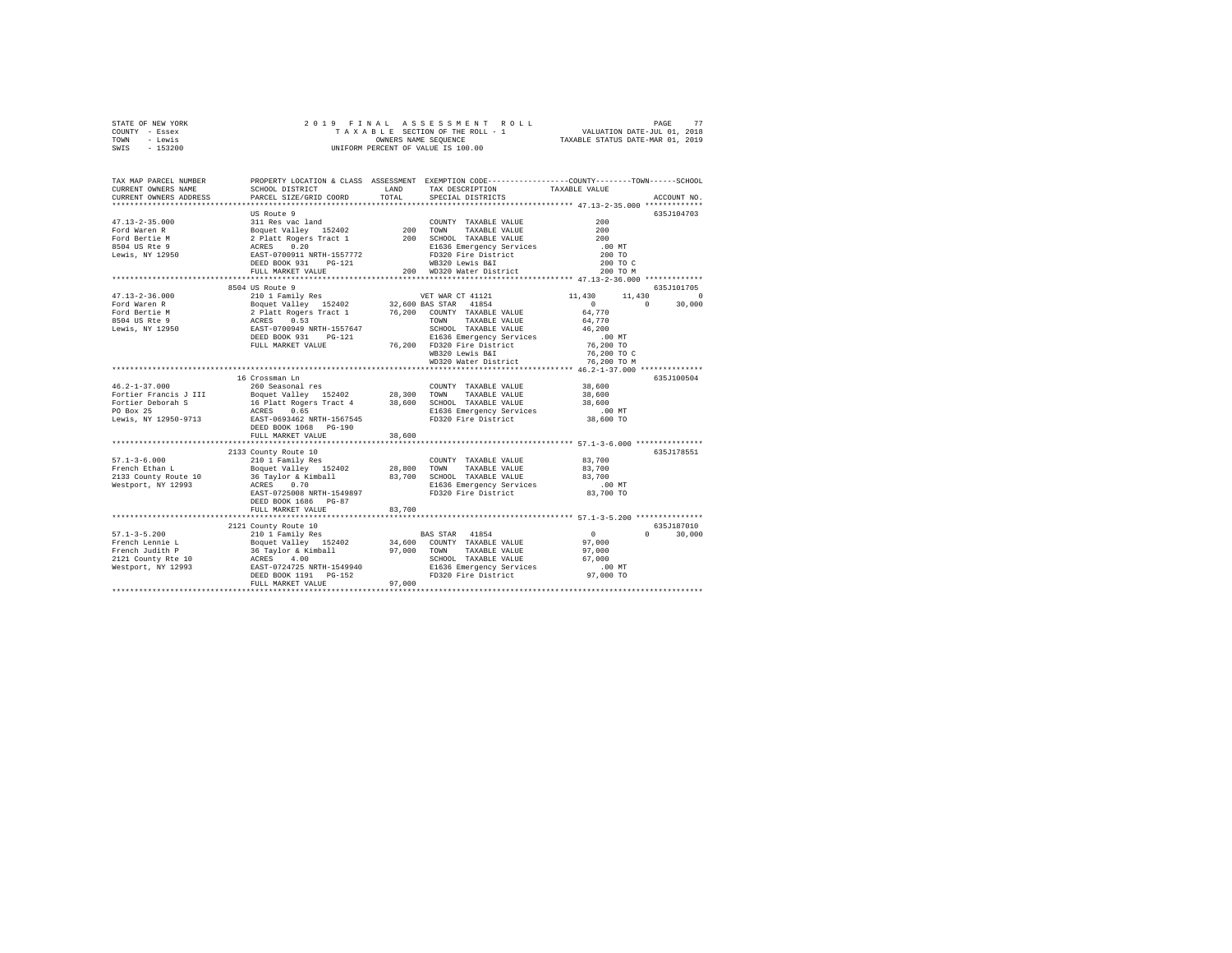| COUNTY - Essex                                                                                                                                                                                                                                                                                                                                                                                                                              |                                                                 |         |                                                                                                 |               |             |
|---------------------------------------------------------------------------------------------------------------------------------------------------------------------------------------------------------------------------------------------------------------------------------------------------------------------------------------------------------------------------------------------------------------------------------------------|-----------------------------------------------------------------|---------|-------------------------------------------------------------------------------------------------|---------------|-------------|
| TOWN<br>- Lewis<br>$-153200$<br>SWTS                                                                                                                                                                                                                                                                                                                                                                                                        | UNIFORM PERCENT OF VALUE IS 100.00                              |         |                                                                                                 |               |             |
|                                                                                                                                                                                                                                                                                                                                                                                                                                             |                                                                 |         |                                                                                                 |               |             |
|                                                                                                                                                                                                                                                                                                                                                                                                                                             |                                                                 |         |                                                                                                 |               |             |
|                                                                                                                                                                                                                                                                                                                                                                                                                                             |                                                                 |         |                                                                                                 |               |             |
| TAX MAP PARCEL NUMBER                                                                                                                                                                                                                                                                                                                                                                                                                       |                                                                 |         | PROPERTY LOCATION & CLASS ASSESSMENT EXEMPTION CODE---------------COUNTY-------TOWN------SCHOOL |               |             |
| CURRENT OWNERS NAME                                                                                                                                                                                                                                                                                                                                                                                                                         | SCHOOL DISTRICT                                                 | LAND    | TAX DESCRIPTION                                                                                 | TAXABLE VALUE |             |
| CURRENT OWNERS ADDRESS                                                                                                                                                                                                                                                                                                                                                                                                                      | PARCEL SIZE/GRID COORD                                          | TOTAL   | SPECIAL DISTRICTS                                                                               |               | ACCOUNT NO. |
|                                                                                                                                                                                                                                                                                                                                                                                                                                             |                                                                 |         |                                                                                                 |               |             |
|                                                                                                                                                                                                                                                                                                                                                                                                                                             | 9112 US Route 9                                                 |         |                                                                                                 |               | 635J100508  |
| $38.3 - 1 - 16.000$                                                                                                                                                                                                                                                                                                                                                                                                                         | $215$ 1 Fam Res w/                                              |         | COUNTY TAXABLE VALUE 130.200                                                                    |               |             |
| Fuller Makenzie Ann and Boquet Valley 152402 33,100 TOWN<br>Camacho Sergio Antonio 11 Essex Tract 130,200 SCHOC                                                                                                                                                                                                                                                                                                                             |                                                                 |         | TAXABLE VALUE                                                                                   | 130,200       |             |
|                                                                                                                                                                                                                                                                                                                                                                                                                                             |                                                                 |         | SCHOOL TAXABLE VALUE                                                                            | 130,200       |             |
| 9112 US Route 9<br>Lewis, NY 12950                                                                                                                                                                                                                                                                                                                                                                                                          |                                                                 |         |                                                                                                 |               |             |
|                                                                                                                                                                                                                                                                                                                                                                                                                                             | Apt 1<br>ACRES    2.50 BANK WFARGO<br>EAST-0703271 NRTH-1572091 |         |                                                                                                 |               |             |
|                                                                                                                                                                                                                                                                                                                                                                                                                                             | DEED BOOK 1914 PG-59                                            |         |                                                                                                 |               |             |
|                                                                                                                                                                                                                                                                                                                                                                                                                                             | FULL MARKET VALUE                                               | 130,200 |                                                                                                 |               |             |
|                                                                                                                                                                                                                                                                                                                                                                                                                                             |                                                                 |         |                                                                                                 |               |             |
|                                                                                                                                                                                                                                                                                                                                                                                                                                             | 449 Stowersville Rd                                             |         |                                                                                                 |               | 635J102002  |
| $47.1 - 2 - 39.000$                                                                                                                                                                                                                                                                                                                                                                                                                         | 281 Multiple res                                                |         | ENH STAR 41834                                                                                  | $\sim$ 0      | 0 68,700    |
| $\begin{tabular}{l c c c c c c c} \hline $G_{11} \times F_{21} \times F_{12} \times F_{21} \times F_{22} \times F_{21} \times F_{22} \times F_{21} \times F_{22} \times F_{21} \times F_{22} \times F_{22} \times F_{22} \times F_{22} \times F_{22} \times F_{22} \times F_{22} \times F_{22} \times F_{22} \times F_{22} \times F_{22} \times F_{22} \times F_{22} \times F_{22} \times F_{22} \times F_{22} \times F_{22} \times F_{22}$ |                                                                 |         |                                                                                                 | 271,900       |             |
|                                                                                                                                                                                                                                                                                                                                                                                                                                             |                                                                 |         |                                                                                                 | 271,900       |             |
|                                                                                                                                                                                                                                                                                                                                                                                                                                             |                                                                 |         | SCHOOL TAXABLE VALUE                                                                            | 203,200       |             |
|                                                                                                                                                                                                                                                                                                                                                                                                                                             |                                                                 |         |                                                                                                 | $.00$ MT      |             |
|                                                                                                                                                                                                                                                                                                                                                                                                                                             |                                                                 |         | E1636 Emergency Services<br>FD320 Fire District                                                 | 271,900 TO    |             |
|                                                                                                                                                                                                                                                                                                                                                                                                                                             | EAST-0702438 NRTH-1562297                                       |         |                                                                                                 |               |             |
|                                                                                                                                                                                                                                                                                                                                                                                                                                             | DEED BOOK 1785 PG-270                                           |         |                                                                                                 |               |             |
|                                                                                                                                                                                                                                                                                                                                                                                                                                             | FULL MARKET VALUE                                               | 271,900 |                                                                                                 |               |             |
|                                                                                                                                                                                                                                                                                                                                                                                                                                             |                                                                 |         |                                                                                                 |               |             |
|                                                                                                                                                                                                                                                                                                                                                                                                                                             | 97 Moss Rd                                                      |         |                                                                                                 |               | 635J102003  |
|                                                                                                                                                                                                                                                                                                                                                                                                                                             |                                                                 |         | COUNTY TAXABLE VALUE 73,100                                                                     |               |             |
|                                                                                                                                                                                                                                                                                                                                                                                                                                             |                                                                 |         |                                                                                                 | 73,100        |             |
|                                                                                                                                                                                                                                                                                                                                                                                                                                             |                                                                 |         |                                                                                                 | 73,100        |             |
|                                                                                                                                                                                                                                                                                                                                                                                                                                             |                                                                 |         | E1636 Emergency Services .00 MT                                                                 |               |             |
|                                                                                                                                                                                                                                                                                                                                                                                                                                             |                                                                 |         |                                                                                                 | 73,100 TO     |             |
|                                                                                                                                                                                                                                                                                                                                                                                                                                             | DEED BOOK 1231 PG-240                                           |         |                                                                                                 |               |             |
|                                                                                                                                                                                                                                                                                                                                                                                                                                             | FULL MARKET VALUE                                               | 73,100  |                                                                                                 |               |             |
|                                                                                                                                                                                                                                                                                                                                                                                                                                             |                                                                 |         |                                                                                                 |               |             |
|                                                                                                                                                                                                                                                                                                                                                                                                                                             | Stowersville Rd                                                 |         |                                                                                                 |               | 635J194004  |
| $47.1 - 2 - 26.300$                                                                                                                                                                                                                                                                                                                                                                                                                         | 311 Res vac land<br>Boquet Valley 152402 20,700                 |         | COUNTY TAXABLE VALUE                                                                            | 20,700        |             |
| Gay Kristine M<br>Gay Kristine m<br>452 Stowersville Rd<br>1. Basex Tract<br>1. ACRES 0.68                                                                                                                                                                                                                                                                                                                                                  |                                                                 |         | TOWN<br>TAXABLE VALUE<br>SCHOOL TAXABLE VALUE                                                   | 20,700        |             |
|                                                                                                                                                                                                                                                                                                                                                                                                                                             |                                                                 | 20,700  |                                                                                                 | 20,700        |             |
|                                                                                                                                                                                                                                                                                                                                                                                                                                             | EAST-0702611 NRTH-1561643                                       |         | E1636 Emergency Services .00 MT<br>FD320 Fire District 20,700 TO                                |               |             |
|                                                                                                                                                                                                                                                                                                                                                                                                                                             | DEED BOOK 1632    PG-36                                         |         |                                                                                                 | 20,700 TO C   |             |
|                                                                                                                                                                                                                                                                                                                                                                                                                                             | FULL MARKET VALUE                                               |         | WB320 Lewis B&I<br>20,700 WD320 Water District                                                  | 20,700 TO M   |             |
|                                                                                                                                                                                                                                                                                                                                                                                                                                             |                                                                 |         |                                                                                                 |               |             |
|                                                                                                                                                                                                                                                                                                                                                                                                                                             |                                                                 |         |                                                                                                 |               |             |

STATE OF NEW YORK 2 0 1 9 F I N A L A S S E S S M E N T R O L L PAGE 78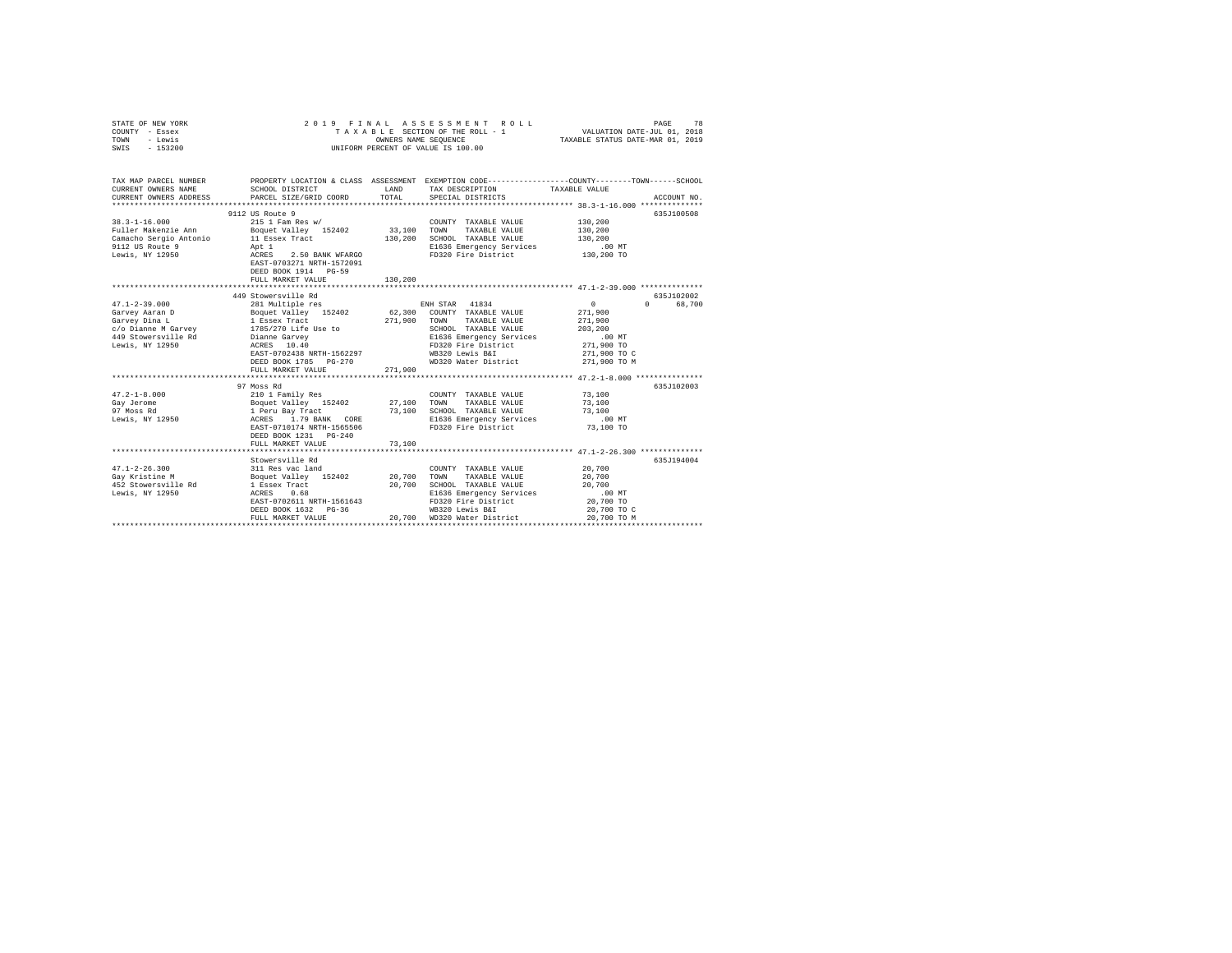| STATE OF NEW YORK<br>COUNTY - Essex<br>- Lewis<br>TOWN<br>SWIS - 153200                             | 2019 FINAL                                                                                                                                                                                                                                   | ASSESSMENT ROLL<br>TAXABLE SECTION OF THE ROLL - 1<br>OWNERS NAME SEQUENCE<br>UNIFORM PERCENT OF VALUE IS 100.00                                                                                                                          | PAGE<br>79<br>VALUATION DATE-JUL 01, 2018<br>TAXABLE STATUS DATE-MAR 01, 2019                                                             |
|-----------------------------------------------------------------------------------------------------|----------------------------------------------------------------------------------------------------------------------------------------------------------------------------------------------------------------------------------------------|-------------------------------------------------------------------------------------------------------------------------------------------------------------------------------------------------------------------------------------------|-------------------------------------------------------------------------------------------------------------------------------------------|
| TAX MAP PARCEL NUMBER<br>CURRENT OWNERS NAME<br>CURRENT OWNERS ADDRESS<br>************************* | SCHOOL DISTRICT<br>PARCEL SIZE/GRID COORD                                                                                                                                                                                                    | PROPERTY LOCATION & CLASS ASSESSMENT EXEMPTION CODE---------------COUNTY-------TOWN------SCHOOL<br>LAND<br>TAX DESCRIPTION<br>TOTAL<br>SPECIAL DISTRICTS                                                                                  | TAXABLE VALUE<br>ACCOUNT NO.                                                                                                              |
| $47.1 - 2 - 26.100$<br>Gay Timothy D Jr<br>Gay Kristine M<br>452 Stowersville Rd<br>Lewis, NY 12950 | 452 Stowersville Rd<br>210 1 Family Res<br>Boquet Valley 152402<br>1 Essex Tract<br>- ------ -----<br>Successor<br>Testamentary Trustee<br>ACRES 3.56 BANK LERETA<br>EAST-0702227 NRTH-1561635<br>DEED BOOK 1607 PG-169<br>FULL MARKET VALUE | BAS STAR 41854<br>38,600 COUNTY TAXABLE VALUE<br>164,300<br>TOWN TAXABLE VALUE<br>SCHOOL TAXABLE VALUE<br>E1636 Emergency Services<br>E1636 Emergency Servic<br>FD320 Fire District<br>WB320 Lewis B&I<br>WD320 Water District<br>164,300 | 635J104911<br>$\mathbf{0}$<br>$\Omega$<br>30,000<br>164,300<br>164,300<br>134,300<br>.00 MT<br>164,300 TO<br>164,300 TO C<br>164,300 TO M |
|                                                                                                     |                                                                                                                                                                                                                                              |                                                                                                                                                                                                                                           |                                                                                                                                           |
| $47.1 - 2 - 26.400$<br>Gav Timothy D Jr<br>452 Stowersville Rd<br>Lewis, NY 12950                   | Stowersville Rd<br>311 Res vac land<br>Boquet Valley 152402<br>1 Essex Tract<br>ACRES 0.32<br>EAST-0702500 NRTH-1561866<br>DEED BOOK 1632 PG-41<br>FULL MARKET VALUE                                                                         | COUNTY TAXABLE VALUE<br>16,500<br>TOWN<br>TAXABLE VALUE<br>16,500<br>SCHOOL TAXABLE VALUE<br>E1636 Emergency Services<br>FD320 Fire District<br>WB320 Lewis B&I<br>16,500 WD320 Water District                                            | 635J194005<br>16,500<br>16,500<br>16,500<br>.00MT<br>16,500 TO<br>16,500 TO C<br>16,500 TO M                                              |
| $47.1 - 2 - 32.000$<br>Gay Timothy D Jr<br>Gav Kristine<br>452 Stowersville Rd<br>Lewis, NY 12950   | Stowersville Rd<br>311 Res vac land<br>Boquet Valley 152402<br>1 Essex Tract<br>ACRES 0.20<br>EAST-0702944 NRTH-1561886<br>DEED BOOK 1887 PG-250<br>FULL MARKET VALUE                                                                        | COUNTY TAXABLE VALUE<br>3,100<br>TAXABLE VALUE<br>TOWN<br>3.100<br>SCHOOL TAXABLE VALUE<br>E1636 Emergency Services<br>FD320 Fire District<br>3,100                                                                                       | 635J102801<br>3,100<br>3,100<br>3,100<br>$.00$ MT<br>3,100 TO                                                                             |
|                                                                                                     | 136 Cutting Rd                                                                                                                                                                                                                               |                                                                                                                                                                                                                                           | 635J180024                                                                                                                                |
| $56.1 - 2 - 44.200$<br>Gentles Lynn C<br>136 Cutting Rd<br>Elizabethtown, NY 12932                  | 210 1 Family Res<br>Boquet Valley<br>33 Platt Rogers Tract 4<br>23 Platt Rogers Tract 4<br>Subdivision Lot1 Plt 3014<br>ACRES<br>1.00<br>EAST-0697420 NRTH-1547501<br>DEED BOOK 1084 PG-61<br>FULL MARKET VALUE                              | AGED ALL 41800<br>Boquet Valley 152402 31,600 ENH STAR 41834<br>81,100 COUNTY TAXABLE VALUE<br>TOWN<br>TAXABLE VALUE<br>SCHOOL TAXABLE VALUE<br>E1636 Emergency Services<br>FD320 Fire District<br>81,100                                 | 40,550<br>40.550<br>40,550<br>$\mathbf{0}$<br>$\Omega$<br>40,550<br>40,550<br>40,550<br>$\sim$ 0<br>$.00$ MT<br>81,100 TO                 |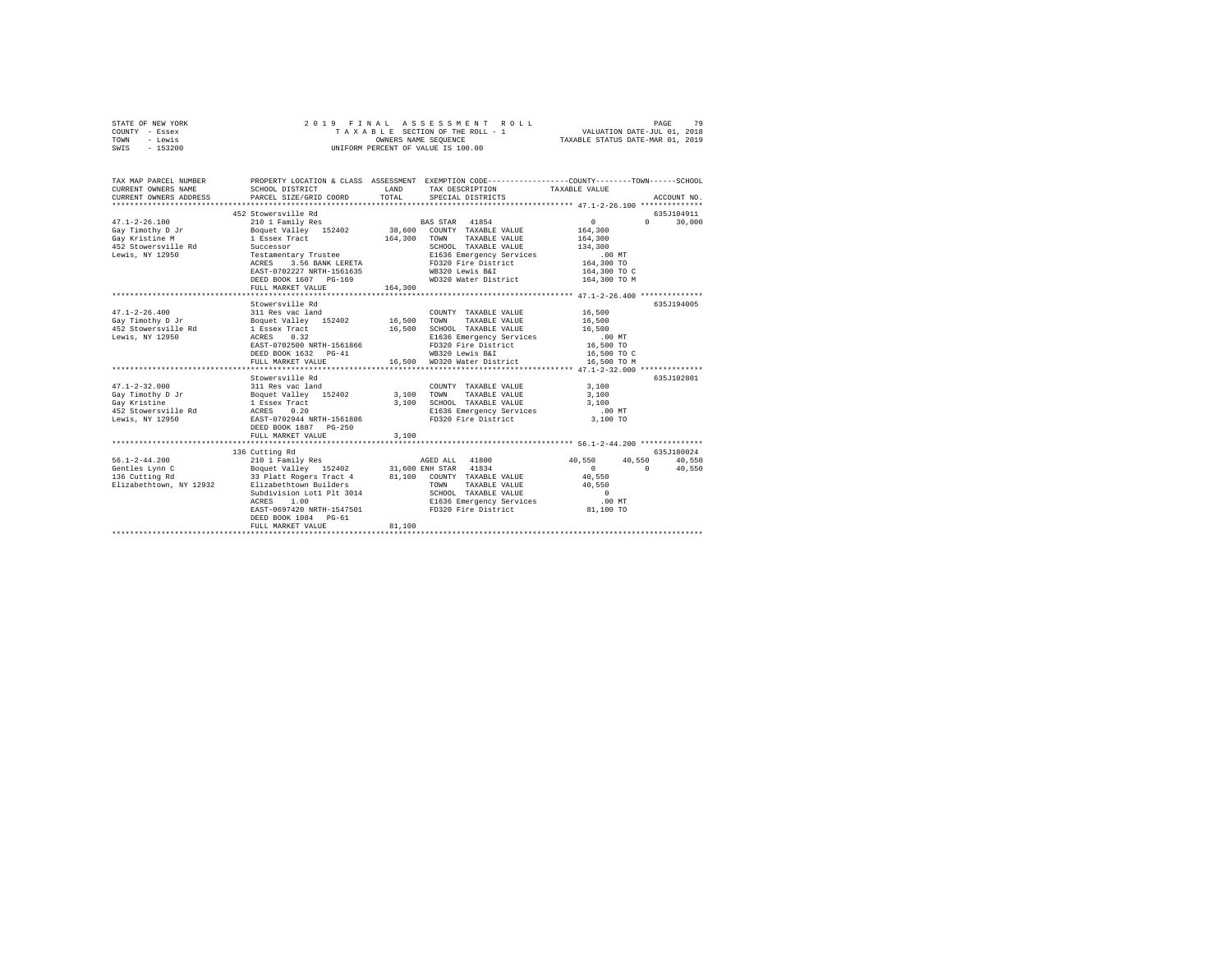| STATE OF NEW YORK     | 2019 FINAL ASSESSMENT ROLL                                                              |                                    |                                  | PAGE | 80      |
|-----------------------|-----------------------------------------------------------------------------------------|------------------------------------|----------------------------------|------|---------|
| COUNTY<br>- Essex     |                                                                                         | TAXABLE SECTION OF THE ROLL - 1    | VALUATION DATE-JUL 01, 2018      |      |         |
| - Lewis<br>TOWN       |                                                                                         | OWNERS NAME SEOUENCE               | TAXABLE STATUS DATE-MAR 01, 2019 |      |         |
| $-153200$<br>SWIS     |                                                                                         | UNIFORM PERCENT OF VALUE IS 100.00 |                                  |      |         |
|                       |                                                                                         |                                    |                                  |      |         |
|                       |                                                                                         |                                    |                                  |      |         |
|                       |                                                                                         |                                    |                                  |      |         |
| TAX MAP PARCEL NUMBER | PROPERTY LOCATION & CLASS ASSESSMENT EXEMPTION CODE---------------COUNTY-------TOWN---- |                                    |                                  |      | -SCHOOL |

| CURRENT OWNERS NAME                                                                                                                                                                                                                                                                                                                                                                                                                                            | SCHOOL DISTRICT                                                                            | LAND    | TAX DESCRIPTION                                                                                       | TAXABLE VALUE                           |                    |
|----------------------------------------------------------------------------------------------------------------------------------------------------------------------------------------------------------------------------------------------------------------------------------------------------------------------------------------------------------------------------------------------------------------------------------------------------------------|--------------------------------------------------------------------------------------------|---------|-------------------------------------------------------------------------------------------------------|-----------------------------------------|--------------------|
| CURRENT OWNERS ADDRESS                                                                                                                                                                                                                                                                                                                                                                                                                                         | PARCEL SIZE/GRID COORD                                                                     | TOTAL   | SPECIAL DISTRICTS                                                                                     |                                         | ACCOUNT NO         |
|                                                                                                                                                                                                                                                                                                                                                                                                                                                                |                                                                                            |         |                                                                                                       | **************** 47.13-2-6.000 ******** |                    |
|                                                                                                                                                                                                                                                                                                                                                                                                                                                                | 8592 US Route 9                                                                            |         |                                                                                                       |                                         | 6379906206         |
| $47.13 - 2 - 6.000$                                                                                                                                                                                                                                                                                                                                                                                                                                            | 483 Converted Re                                                                           |         | COUNTY TAXABLE VALUE                                                                                  | 40,000                                  |                    |
|                                                                                                                                                                                                                                                                                                                                                                                                                                                                |                                                                                            |         | TOWN<br>TAXABLE VALUE                                                                                 | 40,000                                  |                    |
|                                                                                                                                                                                                                                                                                                                                                                                                                                                                |                                                                                            |         | 40,000 SCHOOL TAXABLE VALUE                                                                           | 40,000                                  |                    |
| Gibbs Donald L<br>For Sox 59 South Communication of Social Communication of the Magnet Communication of 19,000<br>2 Dewis, NY 12950 2CRES 0.48                                                                                                                                                                                                                                                                                                                 |                                                                                            |         | E1636 Emergency Services                                                                              | .00 MT                                  |                    |
|                                                                                                                                                                                                                                                                                                                                                                                                                                                                | EAST-0701511 NRTH-1559604                                                                  |         | FD320 Fire District                                                                                   | 40,000 TO                               |                    |
|                                                                                                                                                                                                                                                                                                                                                                                                                                                                | DEED BOOK 1850 PG-65                                                                       |         | WB320 Lewis B&I                                                                                       | 40,000 TO C                             |                    |
|                                                                                                                                                                                                                                                                                                                                                                                                                                                                | FULL MARKET VALUE                                                                          |         | 40.000 WD320 Water District                                                                           | 40,000 TO M                             |                    |
|                                                                                                                                                                                                                                                                                                                                                                                                                                                                | **************                                                                             |         | ************************************                                                                  | *** 47.13-2-21.000 *********            |                    |
|                                                                                                                                                                                                                                                                                                                                                                                                                                                                | 8558 US Route 9                                                                            |         |                                                                                                       |                                         | 635J100503         |
| $47.13 - 2 - 21.000$                                                                                                                                                                                                                                                                                                                                                                                                                                           | 411 Apartment                                                                              |         | ENH STAR 41834                                                                                        | $\sim$ 0                                | 17,175<br>$\Omega$ |
| Gibbs Donald L                                                                                                                                                                                                                                                                                                                                                                                                                                                 |                                                                                            |         | 33,500 COUNTY TAXABLE VALUE                                                                           | 164,800                                 |                    |
| PO Box 529                                                                                                                                                                                                                                                                                                                                                                                                                                                     |                                                                                            |         | TAXABLE VALUE<br>TOWN                                                                                 | 164,800                                 |                    |
| Lewis, NY 12950                                                                                                                                                                                                                                                                                                                                                                                                                                                | 11 Apat. umin.<br>Boquet Valley 152402 33,500<br>2 Platt Rogers Tract 1 164,800<br>Apt 1&2 |         | SCHOOL TAXABLE VALUE                                                                                  | 147.625                                 |                    |
|                                                                                                                                                                                                                                                                                                                                                                                                                                                                | ACRES 0.65                                                                                 |         | E1636 Emergency Services                                                                              | 00 MT.<br>164,800 TO                    |                    |
|                                                                                                                                                                                                                                                                                                                                                                                                                                                                | EAST-0701140 NRTH-1558917                                                                  |         | FD320 Fire District                                                                                   |                                         |                    |
|                                                                                                                                                                                                                                                                                                                                                                                                                                                                | DEED BOOK 1437 PG-128                                                                      |         | WB320 Lewis B&I                                                                                       | 164,800 TO C                            |                    |
|                                                                                                                                                                                                                                                                                                                                                                                                                                                                | FULL MARKET VALUE                                                                          |         | 164,800 WD320 Water District                                                                          | 164,800 TO M                            |                    |
|                                                                                                                                                                                                                                                                                                                                                                                                                                                                | **********************                                                                     |         |                                                                                                       | ********* 29.-2-27.300 **********       |                    |
|                                                                                                                                                                                                                                                                                                                                                                                                                                                                | 9689 US Route 9                                                                            |         |                                                                                                       |                                         | 635Z004012         |
| $29. -2 - 27.300$                                                                                                                                                                                                                                                                                                                                                                                                                                              | 210 1 Family Res                                                                           |         | BAS STAR 41854                                                                                        | $\sim$ 0                                | $\Omega$<br>30,000 |
| Gibson Leonard D                                                                                                                                                                                                                                                                                                                                                                                                                                               | Boquet Valley 152402                                                                       |         | 36,200 COUNTY TAXABLE VALUE                                                                           | 181,600                                 |                    |
| 01B801 Leukau Land Land Street Contract Contract Contract Contract Contract Contract Contract Contract Contra<br>1968 103 Route 9 Lot Contract Lewis, NY 12950 20 NATES 5.60 BANK CORE                                                                                                                                                                                                                                                                         |                                                                                            |         | 181,600 TOWN TAXABLE VALUE                                                                            | 181,600                                 |                    |
|                                                                                                                                                                                                                                                                                                                                                                                                                                                                |                                                                                            |         | SCHOOL TAXABLE VALUE                                                                                  | 151,600                                 |                    |
|                                                                                                                                                                                                                                                                                                                                                                                                                                                                |                                                                                            |         | E1636 Emergency Services                                                                              | 00 MT.<br>181,600 TO                    |                    |
|                                                                                                                                                                                                                                                                                                                                                                                                                                                                |                                                                                            |         | FD320 Fire District                                                                                   |                                         |                    |
|                                                                                                                                                                                                                                                                                                                                                                                                                                                                | DEED BOOK 1784 PG-84                                                                       |         |                                                                                                       |                                         |                    |
|                                                                                                                                                                                                                                                                                                                                                                                                                                                                | FULL MARKET VALUE                                                                          | 181,600 |                                                                                                       |                                         |                    |
|                                                                                                                                                                                                                                                                                                                                                                                                                                                                | ******************                                                                         |         |                                                                                                       | ********* 55.2-1-31.000 *************   |                    |
|                                                                                                                                                                                                                                                                                                                                                                                                                                                                | 440 Roscoe Rd                                                                              |         |                                                                                                       |                                         | 635J100211         |
| $55.2 - 1 - 31.000$                                                                                                                                                                                                                                                                                                                                                                                                                                            |                                                                                            |         |                                                                                                       | 400,500                                 |                    |
| Gifis Steven H                                                                                                                                                                                                                                                                                                                                                                                                                                                 |                                                                                            |         |                                                                                                       | 400,500                                 |                    |
| Gifis Susan P                                                                                                                                                                                                                                                                                                                                                                                                                                                  |                                                                                            |         |                                                                                                       | 400,500<br>.00 MT                       |                    |
| 2705 Main St                                                                                                                                                                                                                                                                                                                                                                                                                                                   |                                                                                            |         |                                                                                                       |                                         |                    |
| Lawrenceville, NJ 08648-1014 EAST-0689644 NRTH-1545887                                                                                                                                                                                                                                                                                                                                                                                                         |                                                                                            |         | FD320 Fire District                                                                                   | 400,500 TO                              |                    |
|                                                                                                                                                                                                                                                                                                                                                                                                                                                                | DEED BOOK 1270 PG-255                                                                      |         |                                                                                                       |                                         |                    |
|                                                                                                                                                                                                                                                                                                                                                                                                                                                                | FULL MARKET VALUE                                                                          | 400,500 |                                                                                                       |                                         |                    |
|                                                                                                                                                                                                                                                                                                                                                                                                                                                                |                                                                                            |         | ******************************** 55.2-1-39.200 *************                                          |                                         |                    |
|                                                                                                                                                                                                                                                                                                                                                                                                                                                                |                                                                                            |         |                                                                                                       |                                         | 635J179002         |
|                                                                                                                                                                                                                                                                                                                                                                                                                                                                |                                                                                            |         | COUNTY TAXABLE VALUE                                                                                  | 31,300                                  |                    |
|                                                                                                                                                                                                                                                                                                                                                                                                                                                                |                                                                                            |         | TOWN<br>TAXABLE VALUE                                                                                 | 31,300                                  |                    |
| $\begin{tabular}{lllllllllll} & $\cdots$ & $\x \cdots$ & $\x \cdots$ & $\x \cdots$ & $\x \cdots$ & $\x \cdots$ & $\x \cdots$ & $\x \cdots$ & $\x \cdots$ & $\x \cdots$ & $\x \cdots$ & $\x \cdots$ & $\x \cdots$ & $\x \cdots$ & $\x \cdots$ & $\x \cdots$ & $\x \cdots$ & $\x \cdots$ & $\x \cdots$ & $\x \cdots$ & $\x \cdots$ & $\x \cdots$ & $\x \cdots$ & $\x \cdots$ & $\x \cdots$ & $\x \cdots$ & $\x \cdots$ & $\x \cdots$ & $\x \cdots$ & $\x \cdots$ |                                                                                            |         | SCHOOL TAXABLE VALUE                                                                                  | 31,300                                  |                    |
|                                                                                                                                                                                                                                                                                                                                                                                                                                                                |                                                                                            |         | SUE 26 Emergency Services .00 MT<br>F1636 Emergency Services .00 MT<br>FD320 Fire District  31,300 TO |                                         |                    |
| Lawrenceville, NJ 08648-1014 EAST-0689156 NRTH-1545395                                                                                                                                                                                                                                                                                                                                                                                                         |                                                                                            |         |                                                                                                       |                                         |                    |
|                                                                                                                                                                                                                                                                                                                                                                                                                                                                | DEED BOOK 1270 PG-260                                                                      |         |                                                                                                       |                                         |                    |
|                                                                                                                                                                                                                                                                                                                                                                                                                                                                | FULL MARKET VALUE                                                                          | 31,300  |                                                                                                       |                                         |                    |
|                                                                                                                                                                                                                                                                                                                                                                                                                                                                |                                                                                            |         |                                                                                                       |                                         |                    |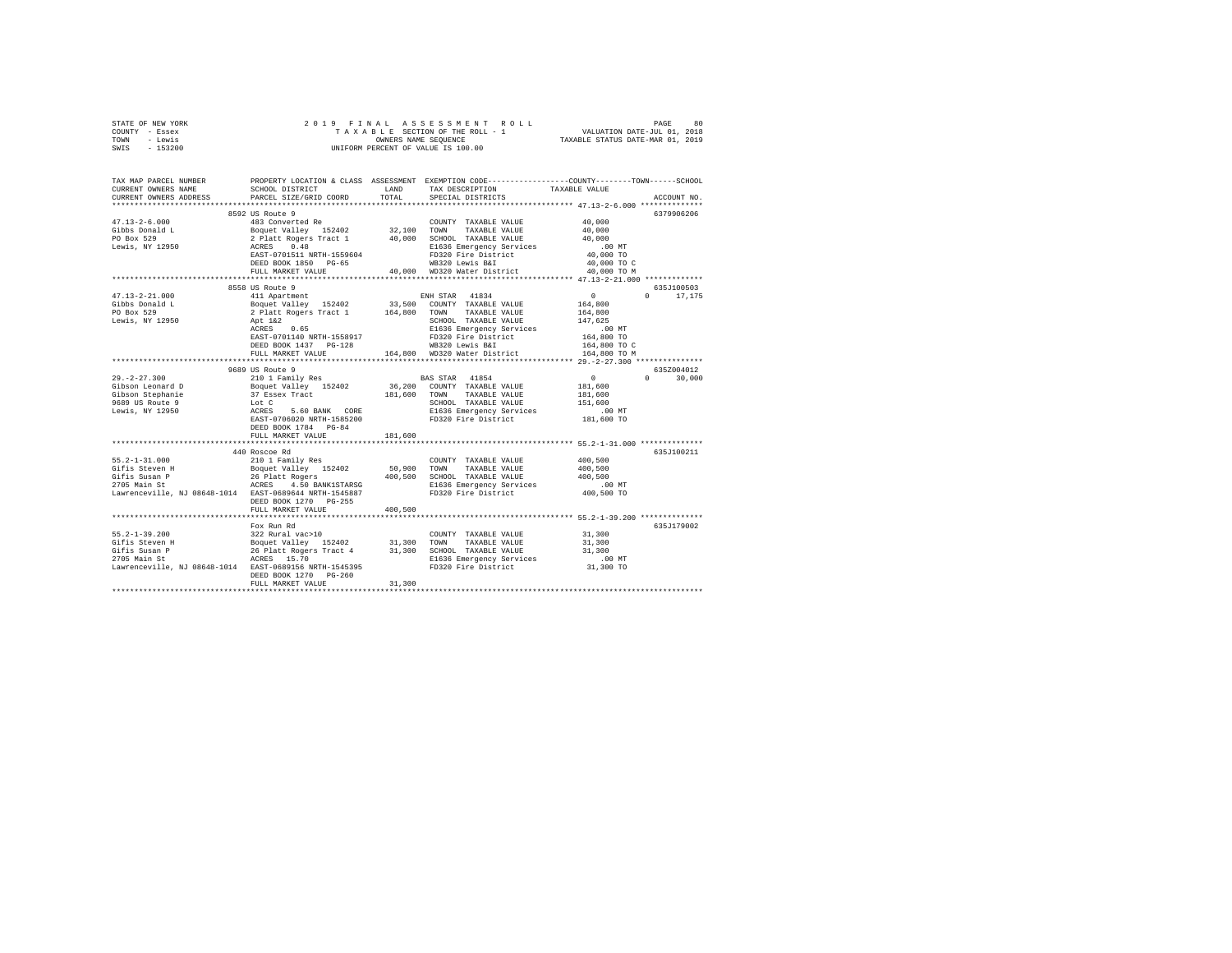| STATE OF NEW YORK | 2019 FINAL ASSESSMENT ROLL         | 81<br>PAGE                       |
|-------------------|------------------------------------|----------------------------------|
| COUNTY - Essex    | TAXABLE SECTION OF THE ROLL - 1    | VALUATION DATE-JUL 01, 2018      |
| TOWN<br>- Lewis   | OWNERS NAME SEOUENCE               | TAXABLE STATUS DATE-MAR 01, 2019 |
| $-153200$<br>SWIS | UNIFORM PERCENT OF VALUE IS 100.00 |                                  |

| TAX MAP PARCEL NUMBER<br>CURRENT OWNERS NAME<br>CURRENT OWNERS ADDRESS                                                                                                             | SCHOOL DISTRICT<br>PARCEL SIZE/GRID COORD                                                                                                                    | LAND<br>TOTAL    | PROPERTY LOCATION & CLASS ASSESSMENT EXEMPTION CODE----------------COUNTY-------TOWN-----SCHOOL<br>TAX DESCRIPTION TAXABLE VALUE<br>SPECIAL DISTRICTS                             |                                                              | ACCOUNT NO.                                |
|------------------------------------------------------------------------------------------------------------------------------------------------------------------------------------|--------------------------------------------------------------------------------------------------------------------------------------------------------------|------------------|-----------------------------------------------------------------------------------------------------------------------------------------------------------------------------------|--------------------------------------------------------------|--------------------------------------------|
| $55.2 - 1 - 30.110$<br>Gifis Susan P<br>2705 Main St<br>Lawrenceville, NJ 08648-1014 ACRES 72.07                                                                                   | Roscoe Rd<br>EAST-0690396 NRTH-1545525<br>DEED BOOK 1272 PG-259<br>FULL MARKET VALUE                                                                         | 67,700           | E1636 Emergency Services .00 MT<br>FD320 Fire District 67,700 TO                                                                                                                  | 67,700<br>67,700<br>67,700                                   | 635J103011                                 |
|                                                                                                                                                                                    |                                                                                                                                                              |                  |                                                                                                                                                                                   |                                                              |                                            |
| $46.4 - 1 - 6.120$<br>Girgus Gerald                                                                                                                                                | 71 Carlott Rd<br>210 1 Family Res<br>DEED BOOK 979<br>$PG-88$                                                                                                |                  | VET COM CT 41131<br>Boquet Valley 152402 33,500 VET DIS CT 41141 50,000 50,000<br>COUNTY TAXABLE VALUE<br>TAXABLE VALUE<br>SCHOOL TAXABLE VALUE 95,700                            | 25,000<br>25,000<br>$\sim$ 0<br>$\sim$ 0<br>50,700<br>50,700 | 635J191010<br>$\sim$<br>$\Omega$<br>30,000 |
|                                                                                                                                                                                    |                                                                                                                                                              |                  | FULL MARKET VALUE 125,700 E1636 Emergency Services .00 MT PD320 Fire District 125,700 TO                                                                                          |                                                              |                                            |
|                                                                                                                                                                                    |                                                                                                                                                              |                  | ************************************* 55.2-1-13.200 **************                                                                                                                |                                                              |                                            |
|                                                                                                                                                                                    | 491 Fox Run Rd                                                                                                                                               |                  |                                                                                                                                                                                   |                                                              | 635Z018004                                 |
| $55.2 - 1 - 13.200$<br>Glanda J Tyler<br>Glanda Ashley 30 Platt Rogers Tr 4 259,600<br>491 Fox Run Rd<br>Elizabethtown, NY 12932                                                   | ACRES 2.12<br>NY 12932 EAST-0694604 NRTH-0155891<br>DEED BOOK 1901 PG-78                                                                                     |                  | COUNTY TAXABLE VALUE<br>TAXABLE VALUE<br>SCHOOL TAXABLE VALUE<br>E1636 Emergency Services<br>FD320 Fire District                                                                  | 259,600<br>259,600<br>259,600<br>00 MT.<br>259,600 TO        |                                            |
|                                                                                                                                                                                    | FULL MARKET VALUE                                                                                                                                            | 259,600          |                                                                                                                                                                                   |                                                              |                                            |
|                                                                                                                                                                                    | 8621 US Route 9                                                                                                                                              |                  |                                                                                                                                                                                   |                                                              | 635J178531                                 |
| $47.13 - 4 - 5.000$<br>Glebus Scott A<br>Glebus Stephanie A 14 Platt Rogers Tract 4<br>c/o Anthony J Glebus 1814/302 Life Lease To<br>8775 20th St Lot 280<br>Vero Beach, FL 32966 | 271 Mfg housings<br>Boquet Valley 152402 36,100<br>Anthony J Glebus<br>ACRES 1.10<br>EAST-0701359 NRTH-1560368<br>DEED BOOK 1814 PG-302<br>FULL MARKET VALUE | 42,500<br>42,500 | COUNTY TAXABLE VALUE 42,500<br>TOWN TAXABLE VALUE<br>SCHOOL TAXABLE VALUE<br>E1636 Emergency Services<br>FD320 Fire District 42,500 TO<br>WB320 Lewis B&I<br>WD320 Water District | 42,500<br>42,500<br>.00 MT<br>42,500 TO C<br>42,500 TO M     |                                            |
|                                                                                                                                                                                    | ****************************                                                                                                                                 |                  |                                                                                                                                                                                   |                                                              |                                            |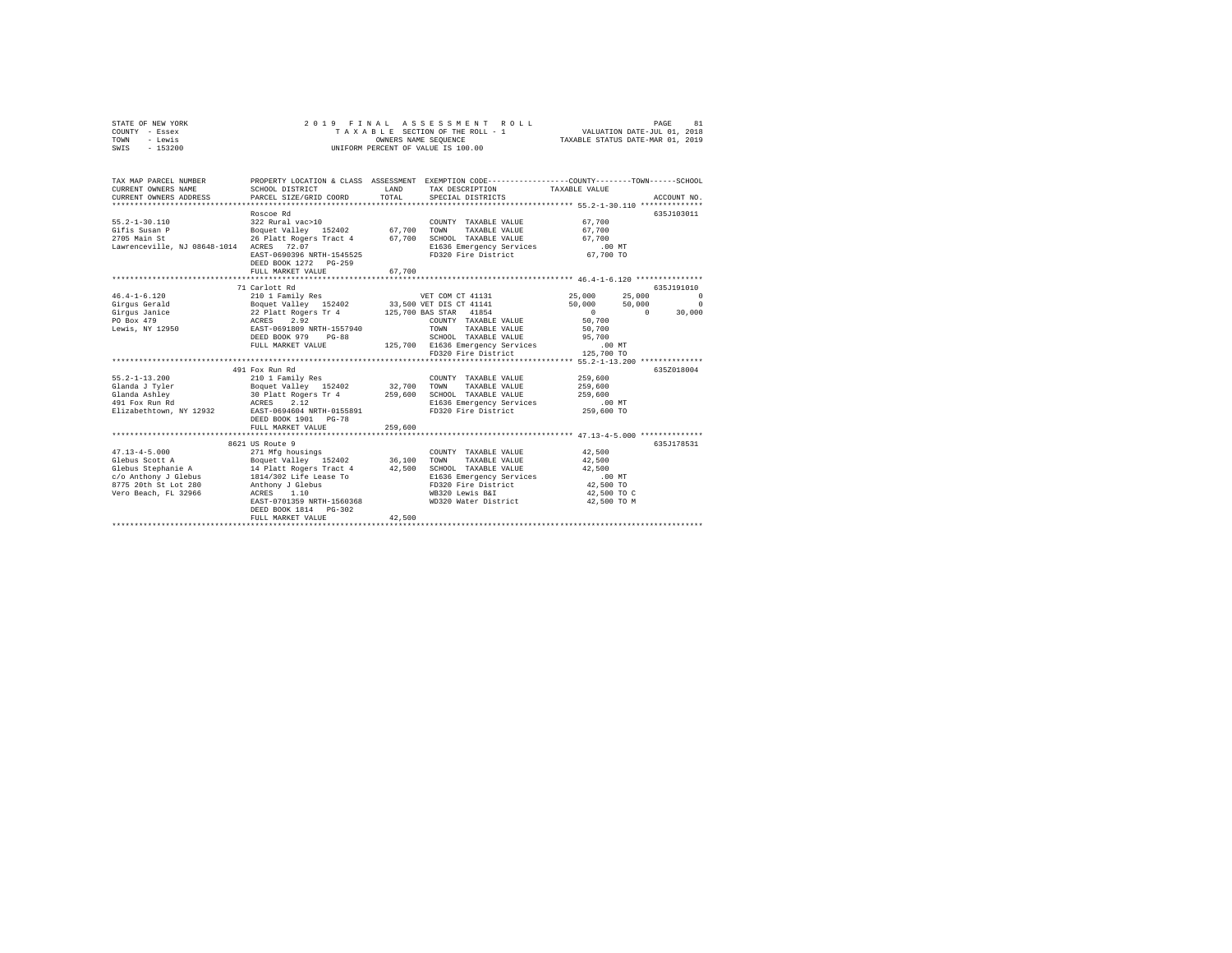| STATE OF NEW YORK<br>COUNTY - Essex<br>TOWN<br>- Lewis<br>SWIS - 153200 | 2019 FINAL ASSESSMENT ROLL<br>UNIFORM PERCENT OF VALUE IS 100.00                                                                                                                                                                                                                                                                                                                                                                                                                                            | TAXABLE SECTION OF THE ROLL - 1 VALUATION DATE-JUL 01, 2018<br>OWNERS NAME SEQUENCE TAXABLE STATUS DATE-MAR 01, 2019                                                                            | 82<br>PAGE                           |             |
|-------------------------------------------------------------------------|-------------------------------------------------------------------------------------------------------------------------------------------------------------------------------------------------------------------------------------------------------------------------------------------------------------------------------------------------------------------------------------------------------------------------------------------------------------------------------------------------------------|-------------------------------------------------------------------------------------------------------------------------------------------------------------------------------------------------|--------------------------------------|-------------|
| CURRENT OWNERS NAME<br>CURRENT OWNERS ADDRESS                           | TAX MAP PARCEL NUMBER PROPERTY LOCATION & CLASS ASSESSMENT EXEMPTION CODE--------------COUNTY-------TOWN-----SCHOOL<br>SCHOOL DISTRICT                                                                                                                                                                                                                                                                                                                                                                      | LAND TAX DESCRIPTION TAXABLE VALUE<br>PARCEL SIZE/GRID COORD TOTAL SPECIAL DISTRICTS                                                                                                            |                                      | ACCOUNT NO. |
| Vero Beach, FL 32966                                                    | 8507 US Route 9<br>$\begin{array}{ccccccccc}47.13-1-26.000&&&& 210&1\text{ Family Res}&&&& 21,800\\ 61 \text{Ebus Timothy J}&& && 210&1\text{ Family Res}&& && 13,100&\text{TONIN}&&\text{TAXABLE VALUE}&& 21,800\\ \end{array}$<br>Glebus Scott A 2 Platt Rogers Tract 1 21,800<br>c/o Anthony J Glebus $\frac{970}{111}$ Life Use G Thomas<br>8775 20th St Lot 280 $\frac{1815}{123}$ Lf Lease to A Gl<br>0.18<br>ACRES<br>EAST-0700762 NRTH-1557634<br>DEED BOOK 1815 PG-123<br>FULL MARKET VALUE 21,800 | SCHOOL TAXABLE VALUE 421,800<br>E1636 Emergency Services<br>FD320 Fire District 21,800 TO<br>WB320 Lewis B&I 21,800 TO C<br>WD320 Water District                                                | .00 MT<br>21,800 TO M                | 635J105008  |
| $47.13 - 4 - 3.110$<br>Vero Beach, FL 32966                             | 75 Osawentha Dr<br>270 Mfg housing<br>Glebus Timothy J Boquet Valley 152402 34,500<br>c/o Anthony Glebus 14 Platt Rogers Tract 4 35,900<br>8775 20th St Lot 280 $1814/300$ Life Lease To<br>Anthony J Glebus<br>ACRES 0.79<br>EAST-0701244 NRTH-1560620<br>DEED BOOK 1814 PG-300                                                                                                                                                                                                                            | COUNTY TAXABLE VALUE 35,900<br>TOWN TAXABLE VALUE 35,900<br>SCHOOL TAXABLE VALUE<br>E1636 Emergency Services 100 MT<br>FD320 Fire District 35,900 TO<br>WB320 Lewis B&I<br>WD320 Water District | 35,900<br>35,900 TO C<br>35,900 TO M | 635J175006  |

|                         | DEED BOOK 1814 PG-300                             |                                                   |                                |
|-------------------------|---------------------------------------------------|---------------------------------------------------|--------------------------------|
|                         | FULL MARKET VALUE                                 | 35,900                                            |                                |
|                         |                                                   |                                                   |                                |
|                         | 245 Carlott Rd                                    |                                                   | 635Z015005                     |
| $46.2 - 1 - 57.120/1$   | 210 1 Family Res                                  | COUNTY<br>TAXABLE VALUE                           | 100,400                        |
| Goff Benjamin W         | Boquet Valley 152402 33,000                       | TOWN<br>TAXABLE VALUE                             | 100,400                        |
| Goff Kendra D           | 20 Platt Rogers Tract 4 100,400                   | SCHOOL TAXABLE VALUE                              | 100,400                        |
| PO Box 22               | 1.00<br><b>ACRES</b>                              | E1636 Emergency Services                          | .00 MT                         |
|                         | Elizabethtown, NY 12932 EAST-0691105 NRTH-1561102 | FD320 Fire District                               | 100,400 TO                     |
|                         | 100,400<br>FULL MARKET VALUE                      |                                                   |                                |
|                         |                                                   |                                                   |                                |
|                         | 40 Goff Rd                                        |                                                   | 635J102009                     |
| 46.2-1-55.110           | 240 Rural res                                     | BAS STAR 41854                                    | 30,000<br>$\Omega$<br>$\Omega$ |
| Goff Henry C            |                                                   | Boquet Valley 152402 117,800 COUNTY TAXABLE VALUE | 148,900                        |
| 40 Goff Rd              | 20 Platt Rogers Tract 4 148.900                   | TOWN<br>TAXABLE VALUE                             | 148,900                        |
| Elizabethtown, NY 12932 | ACRES 165.90                                      | SCHOOL TAXABLE VALUE                              | 118,900                        |
|                         | EAST-0692811 NRTH-1560662                         | E1636 Emergency Services                          | .00 MT                         |
|                         | DEED BOOK 1866 PG-145                             | FD320 Fire District                               | 148,900 TO                     |
|                         | 148,900<br>FULL MARKET VALUE                      |                                                   |                                |
|                         |                                                   |                                                   |                                |
|                         | 218 Goff Rd                                       |                                                   | 635Z001001                     |
| $47.1 - 1 - 41.120$     | 210 1 Family Res                                  | BAS STAR 41854                                    | $\Omega$<br>30,000<br>$\Omega$ |
| Goff Henry C            |                                                   | Boguet Valley 152402 34,000 COUNTY TAXABLE VALUE  | 72,900                         |
| Goff Vicki H            | 21 Platt Rog Tract 4 72,900                       | TOWN<br>TAXABLE VALUE                             | 72,900                         |
| 218 Goff Rd             | 3.44<br>ACRES                                     | SCHOOL.<br>TAXABLE VALUE                          | 42,900                         |
| Elizabethtown, NY 12932 | EAST-0696979 NRTH-1563280                         | E1636 Emergency Services                          | $.00$ MT                       |
|                         | DEED BOOK 1246 PG-47                              | FD320 Fire District                               | 72,900 TO                      |
|                         | FULL MARKET VALUE                                 | 72,900                                            |                                |
|                         |                                                   |                                                   |                                |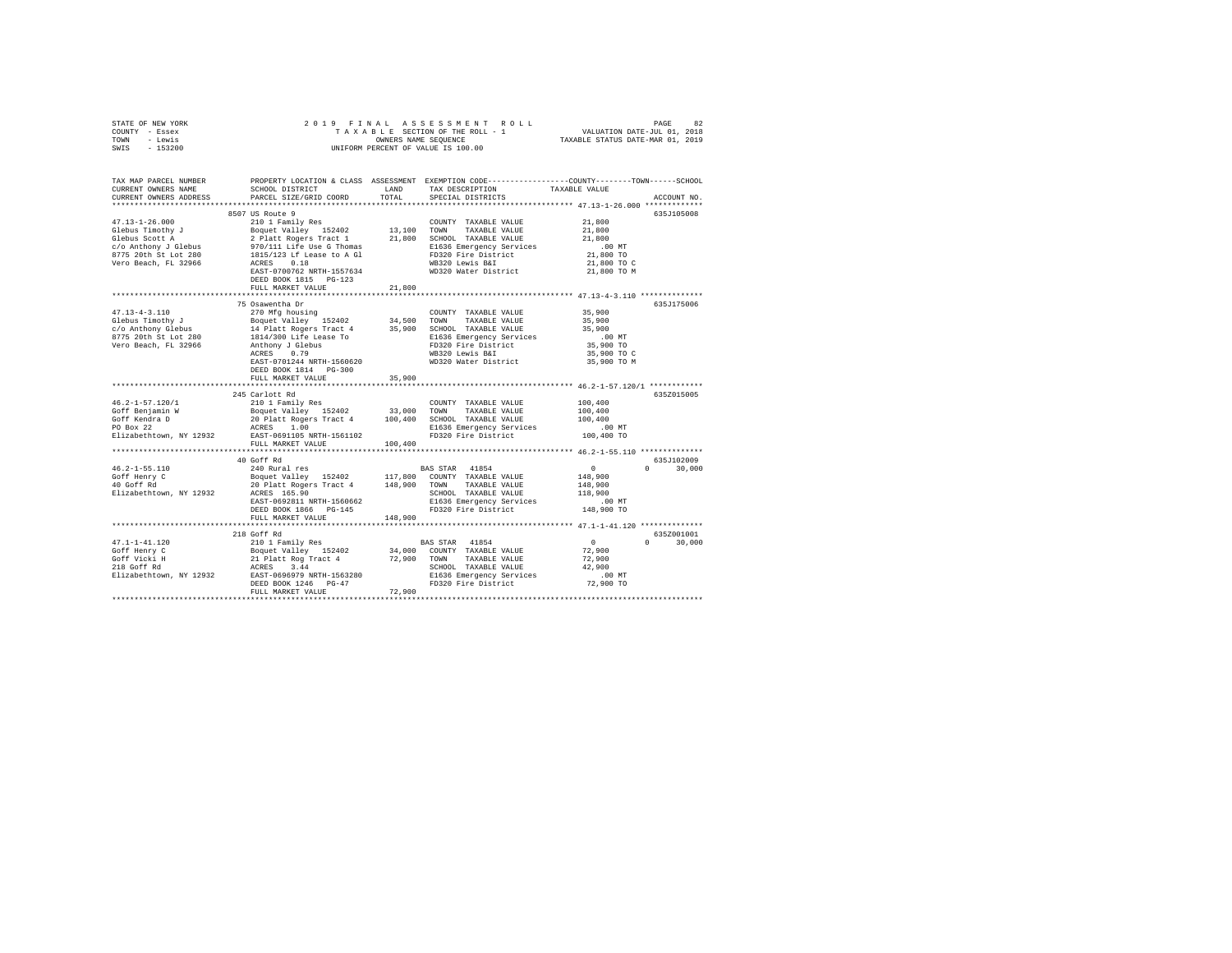| STATE OF NEW YORK | 2019 FINAL ASSESSMENT ROLL         | 83<br>PAGE                       |
|-------------------|------------------------------------|----------------------------------|
| COUNTY - Essex    | TAXABLE SECTION OF THE ROLL - 1    | VALUATION DATE-JUL 01, 2018      |
| TOWN<br>- Lewis   | OWNERS NAME SEOUENCE               | TAXABLE STATUS DATE-MAR 01, 2019 |
| $-153200$<br>SWIS | UNIFORM PERCENT OF VALUE IS 100.00 |                                  |

| SCHOOL DISTRICT<br>PARCEL SIZE/GRID COORD                                                                                                                 | LAND<br>TOTAL                                | TAX DESCRIPTION<br>SPECIAL DISTRICTS                                                                                                        |                                                                           | ACCOUNT NO.                                                                                                                                                                                                                                                                                                                                                                                                                                                                                                                                                                                                                                                                                                                                                                                                          |
|-----------------------------------------------------------------------------------------------------------------------------------------------------------|----------------------------------------------|---------------------------------------------------------------------------------------------------------------------------------------------|---------------------------------------------------------------------------|----------------------------------------------------------------------------------------------------------------------------------------------------------------------------------------------------------------------------------------------------------------------------------------------------------------------------------------------------------------------------------------------------------------------------------------------------------------------------------------------------------------------------------------------------------------------------------------------------------------------------------------------------------------------------------------------------------------------------------------------------------------------------------------------------------------------|
| 218 Carlott Rd<br>0.79<br>ACRES                                                                                                                           |                                              |                                                                                                                                             | $\sim$ 0<br>112,900<br>112,900<br>82,900<br>$.00$ MT                      | 635J193006<br>$\Omega$ and $\Omega$<br>30,000                                                                                                                                                                                                                                                                                                                                                                                                                                                                                                                                                                                                                                                                                                                                                                        |
| FULL MARKET VALUE                                                                                                                                         | 112,900                                      |                                                                                                                                             |                                                                           |                                                                                                                                                                                                                                                                                                                                                                                                                                                                                                                                                                                                                                                                                                                                                                                                                      |
| Goff Rd<br>322 Rural vac>10<br>ACRES 63.70<br>DEED BOOK 1865 PG-258                                                                                       |                                              | COUNTY TAXABLE VALUE<br>TAXABLE VALUE                                                                                                       | 55,900<br>55,900<br>55,900<br>.00 MT<br>55,900 TO                         | 635.T102011                                                                                                                                                                                                                                                                                                                                                                                                                                                                                                                                                                                                                                                                                                                                                                                                          |
| FULL MARKET VALUE                                                                                                                                         | 55,900                                       |                                                                                                                                             |                                                                           |                                                                                                                                                                                                                                                                                                                                                                                                                                                                                                                                                                                                                                                                                                                                                                                                                      |
| 86 Goff Rd<br>314 Rural vac<10<br>ACRES 18.10<br>DEED BOOK 1865 PG-254<br>FULL MARKET VALUE                                                               | 32,800                                       | COUNTY TAXABLE VALUE                                                                                                                        | 32,800<br>32,800<br>32,800<br>$.00$ MT<br>32,800 TO                       | 635Z017003                                                                                                                                                                                                                                                                                                                                                                                                                                                                                                                                                                                                                                                                                                                                                                                                           |
| Carlott Rd<br>322 Rural vac>10<br>ACRES 168.30<br>DEED BOOK 1865 PG-258<br>FULL MARKET VALUE                                                              | 106,500                                      | COUNTY TAXABLE VALUE                                                                                                                        | 106,500<br>106,500<br>106,500<br>$.00$ MT<br>106,500 TO                   | 635Z017005                                                                                                                                                                                                                                                                                                                                                                                                                                                                                                                                                                                                                                                                                                                                                                                                           |
| Carlott Rd<br>910 Priv forest<br>Boquet Valley 152402<br>150ac<br>ACRES 158.30<br>EAST-0687911 NRTH-1562038<br>DEED BOOK 1865 PG-258<br>FULL MARKET VALUE | 100,200                                      | COUNTY TAXABLE VALUE                                                                                                                        | 100,200<br>100,200<br>100,200<br>$.00$ MT<br>100,200 TO                   | 635J102015                                                                                                                                                                                                                                                                                                                                                                                                                                                                                                                                                                                                                                                                                                                                                                                                           |
|                                                                                                                                                           | DEED BOOK 1016 PG-178<br>******************* | EAST-0692024 NRTH-1561268<br>EAST-0695465 NRTH-1562159<br>EAST-0694007 NRTH-1561817<br>EAST-0690982 NRTH-1560826<br>19 Platt Rogers Tract 4 | Boquet Valley 152402 55,900 TOWN<br>100,200 TOWN TAXABLE VALUE<br>100,200 | PROPERTY LOCATION & CLASS ASSESSMENT EXEMPTION CODE---------------COUNTY-------TOWN-----SCHOOL<br>TAXABLE VALUE<br>210 1 Family Res 152402 (1985) 885 STAR 41854<br>Boquet Valley 152402 (1986) 29,600 COUNTY TAXABLE VALUE<br>20 Platt Rogers Tract 4 (112,900 TOWN TAXABLE VALUE<br>SCHOOL TAXABLE VALUE<br>E1636 Emergency Services<br>FD320 Fire District 112,900 TO<br>21 Platt Rogers Tract 4 55,900 SCHOOL TAXABLE VALUE<br>E1636 Emergency Services<br>FD320 Fire District<br>Boquet Valley 152402 32,800 TOWN TAXABLE VALUE<br>21 Platt Rogers Tract 4 32,800 SCHOOL TAXABLE VALUE<br>E1636 Emergency Services<br>FD320 Fire District<br>E1636 Emergency Services<br>FD320 Fire District<br>********* 46.2-1-58.000 ************<br>SCHOOL TAXABLE VALUE<br>E1636 Emergency Services<br>FD320 Fire District |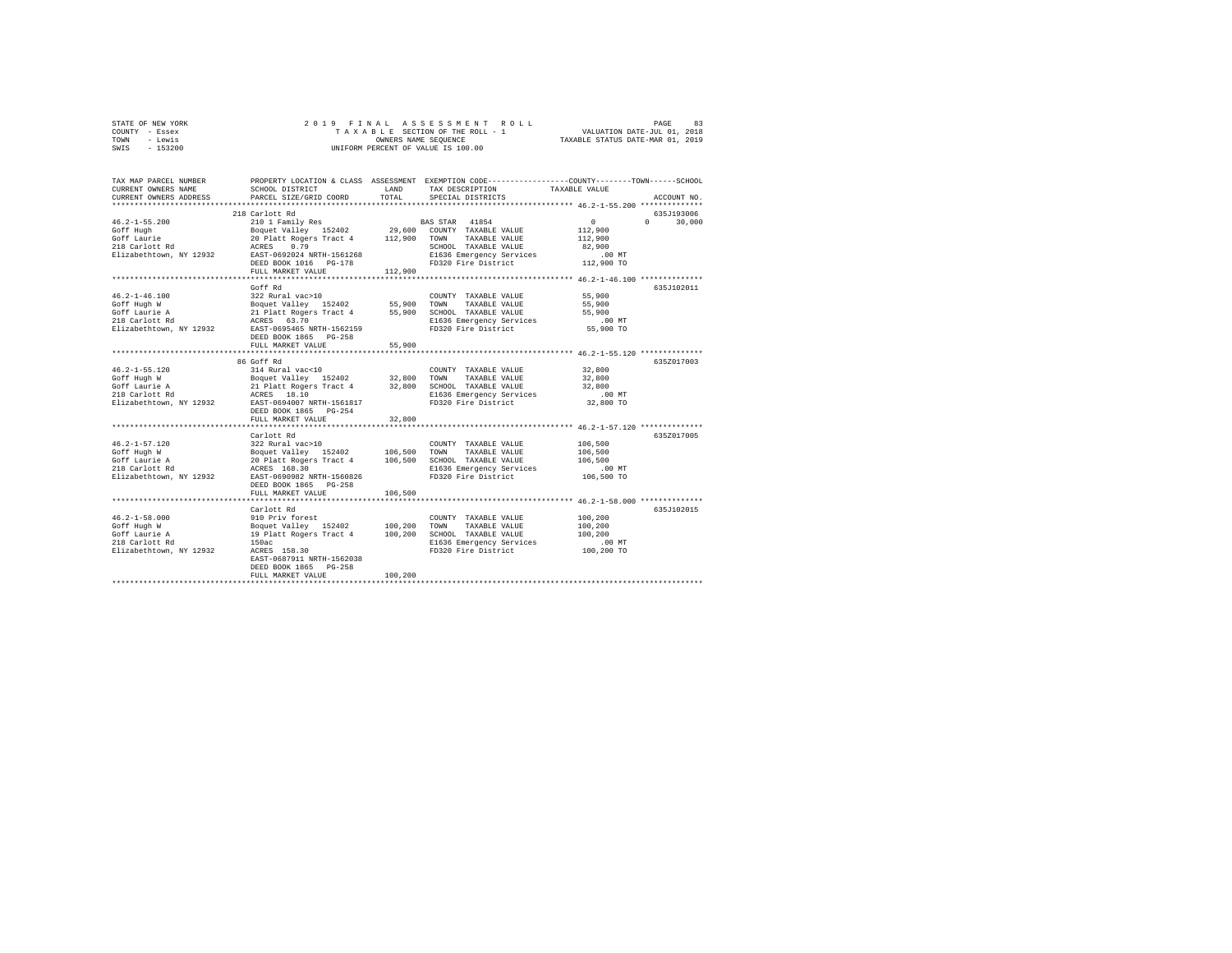| STATE OF NEW YORK | 2019 FINAL ASSESSMENT ROLL         | 84<br>PAGE                       |
|-------------------|------------------------------------|----------------------------------|
| COUNTY - Essex    | TAXABLE SECTION OF THE ROLL - 1    | VALUATION DATE-JUL 01, 2018      |
| TOWN<br>- Lewis   | OWNERS NAME SEOUENCE               | TAXABLE STATUS DATE-MAR 01, 2019 |
| $-153200$<br>SWIS | UNIFORM PERCENT OF VALUE IS 100.00 |                                  |

| SCHOOL DISTRICT<br>PARCEL SIZE/GRID COORD                                                                                                                                                             | LAND<br>TOTAL                                                                                                   | TAX DESCRIPTION<br>SPECIAL DISTRICTS                                                                                                                                      |                                                                                                                                                                                                                                               | ACCOUNT NO.                                                                                                                                                                                                                                                                                                                                                                                                                                                                                                                                        |
|-------------------------------------------------------------------------------------------------------------------------------------------------------------------------------------------------------|-----------------------------------------------------------------------------------------------------------------|---------------------------------------------------------------------------------------------------------------------------------------------------------------------------|-----------------------------------------------------------------------------------------------------------------------------------------------------------------------------------------------------------------------------------------------|----------------------------------------------------------------------------------------------------------------------------------------------------------------------------------------------------------------------------------------------------------------------------------------------------------------------------------------------------------------------------------------------------------------------------------------------------------------------------------------------------------------------------------------------------|
| Goff Rd<br>322 Rural vac>10                                                                                                                                                                           |                                                                                                                 | COUNTY TAXABLE VALUE                                                                                                                                                      | 39,100<br>39,100<br>39,100<br>$.00$ MT                                                                                                                                                                                                        | 635J102013                                                                                                                                                                                                                                                                                                                                                                                                                                                                                                                                         |
| DEED BOOK 1865 PG-258<br>FULL MARKET VALUE<br>******************                                                                                                                                      | 39,100                                                                                                          |                                                                                                                                                                           |                                                                                                                                                                                                                                               |                                                                                                                                                                                                                                                                                                                                                                                                                                                                                                                                                    |
| 70 Goff Rd<br>210 1 Family Res                                                                                                                                                                        |                                                                                                                 | TOWN TAXABLE VALUE<br>SCHOOL TAXABLE VALUE                                                                                                                                | 14,535<br>$\sim$ 0<br>$\sim$ 0<br>82,365<br>82,365<br>28,200                                                                                                                                                                                  | 635J102101<br>14,535<br>$\circ$<br>68,700                                                                                                                                                                                                                                                                                                                                                                                                                                                                                                          |
| FULL MARKET VALUE                                                                                                                                                                                     |                                                                                                                 |                                                                                                                                                                           | 96,900 TO                                                                                                                                                                                                                                     |                                                                                                                                                                                                                                                                                                                                                                                                                                                                                                                                                    |
| 148 Goff Rd<br>210 1 Family Res<br>21 Platt Rogers Tract 4<br>21 Platt Rogers Tract 4<br>1927/256 Life Use To<br>Philip N Goff Jr<br>ACRES 3.10<br>EAST-0695760 NRTH-1562752<br>DEED BOOK 1927 PG-256 |                                                                                                                 |                                                                                                                                                                           | $\sim$ 0<br>97,700<br>97,700<br>67,700<br>$.00$ MT<br>97,700 TO                                                                                                                                                                               | 635J193005<br>$\Omega$ and $\Omega$<br>30,000                                                                                                                                                                                                                                                                                                                                                                                                                                                                                                      |
| 359 Roscoe Rd                                                                                                                                                                                         |                                                                                                                 |                                                                                                                                                                           |                                                                                                                                                                                                                                               | 635J100310                                                                                                                                                                                                                                                                                                                                                                                                                                                                                                                                         |
| DEED BOOK 1653 PG-301                                                                                                                                                                                 |                                                                                                                 | TAXABLE VALUE                                                                                                                                                             | 661,100<br>661,100<br>$.00$ MT<br>$661,100$ TO                                                                                                                                                                                                |                                                                                                                                                                                                                                                                                                                                                                                                                                                                                                                                                    |
|                                                                                                                                                                                                       |                                                                                                                 |                                                                                                                                                                           |                                                                                                                                                                                                                                               |                                                                                                                                                                                                                                                                                                                                                                                                                                                                                                                                                    |
| 343 Roscoe Rd<br>240 Rural res<br>Boquet Valley 152402<br>23801 Calabasas Rd #2026 Platt Rogers<br>ACRES 11.60<br>DEED BOOK 1860 PG-30<br>FULL MARKET VALUE                                           | 234,300                                                                                                         | COUNTY TAXABLE VALUE<br>TAXABLE VALUE<br>FD320 Fire District                                                                                                              | 234,300<br>234,300<br>234,300<br>$.00$ MT<br>234,300 TO                                                                                                                                                                                       | 635Z008015                                                                                                                                                                                                                                                                                                                                                                                                                                                                                                                                         |
|                                                                                                                                                                                                       | EAST-0696950 NRTH-1562535<br>DEED BOOK 548<br>PG-181<br>FULL MARKET VALUE<br>240 Rural res<br>FULL MARKET VALUE | Boquet Valley 152402<br>20 Platt Rogers Tract 4<br>ACRES 2.80<br>EAST-0693488 NRTH-1561990<br>97,700<br>EAST-0687660 NRTH-1545899<br>661,100<br>EAST-0687251 NRTH-1544831 | VET WAR CT 41121<br>33,400 ENH STAR 41834<br>96.900 COUNTY TAXABLE VALUE<br>BAS STAR 41854<br>97,700 TOWN TAXABLE VALUE<br>COUNTY TAXABLE VALUE<br>93,000 TOWN<br>661,100 SCHOOL TAXABLE VALUE<br>77,200 TOWN<br>234,300 SCHOOL TAXABLE VALUE | PROPERTY LOCATION & CLASS ASSESSMENT EXEMPTION CODE---------------COUNTY-------TOWN-----SCHOOL<br>TAXABLE VALUE<br>E1636 Emergency Services<br>39,100 TO<br>FD320 Fire District<br>********************************** 46.2-1-54.000 ***************<br>E1636 Emergency Services<br>$.00$ MT<br>96.900 FD320 Fire District<br>Boquet Valley 152402 33,700 COUNTY TAXABLE VALUE<br>SCHOOL TAXABLE VALUE<br>E1636 Emergency Services<br>FD320 Fire District<br>661,100<br>E1636 Emergency Services<br>FD320 Fire District<br>E1636 Emergency Services |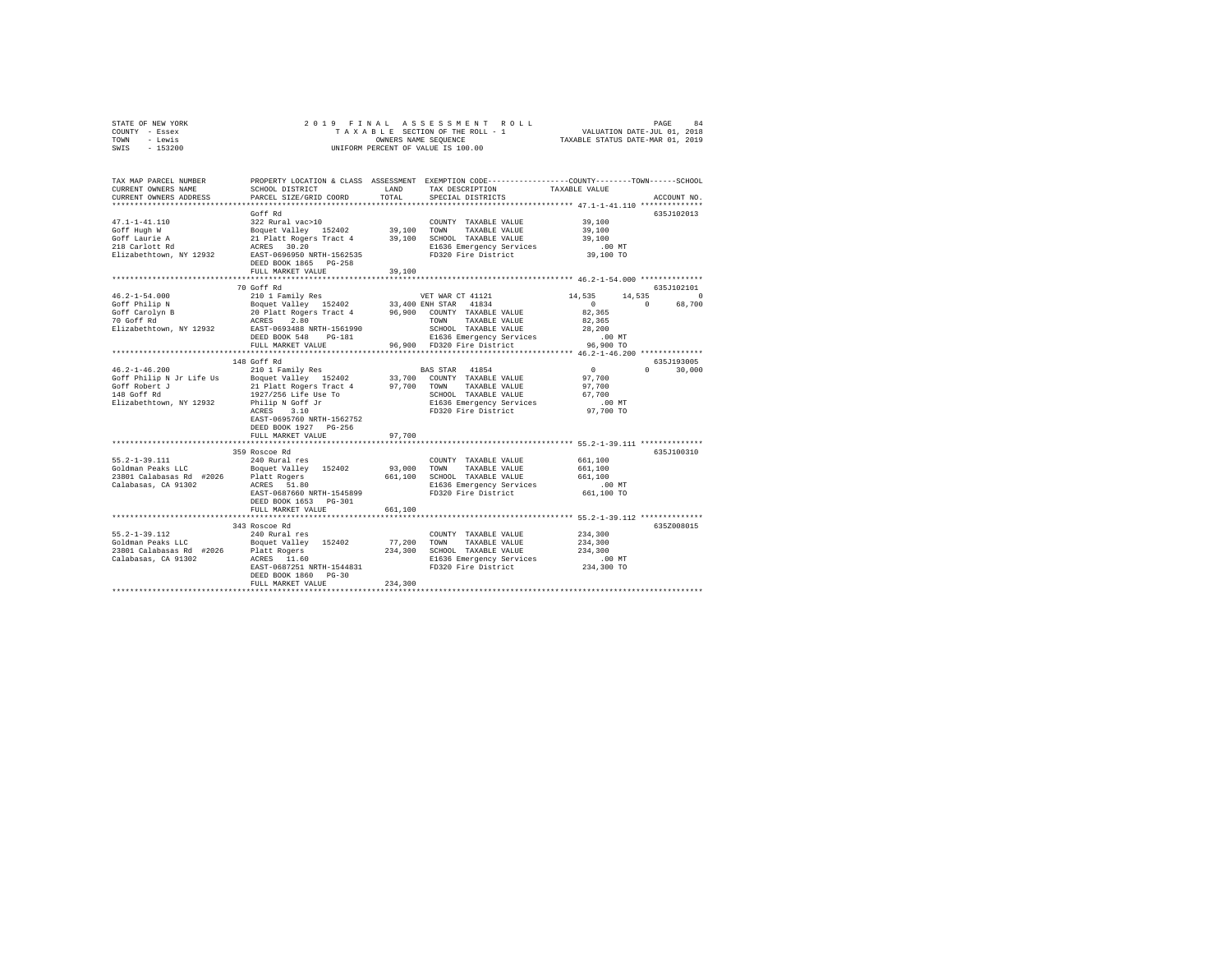|                | STATE OF NEW YORK |  |  |                      |                                    | 2019 FINAL ASSESSMENT ROLL |                                  | PAGE | 85 |
|----------------|-------------------|--|--|----------------------|------------------------------------|----------------------------|----------------------------------|------|----|
| COUNTY - Essex |                   |  |  |                      | TAXABLE SECTION OF THE ROLL - 1    |                            | VALUATION DATE-JUL 01, 2018      |      |    |
| TOWN           | - Lewis           |  |  | OWNERS NAME SEOUENCE |                                    |                            | TAXABLE STATUS DATE-MAR 01, 2019 |      |    |
| SWIS           | - 153200          |  |  |                      | UNIFORM PERCENT OF VALUE IS 100.00 |                            |                                  |      |    |
|                |                   |  |  |                      |                                    |                            |                                  |      |    |

| TAX MAP PARCEL NUMBER  |                                                                                                                                                                                                                                        |         |                                                                   | PROPERTY LOCATION & CLASS ASSESSMENT EXEMPTION CODE----------------COUNTY-------TOWN------SCHOOL |
|------------------------|----------------------------------------------------------------------------------------------------------------------------------------------------------------------------------------------------------------------------------------|---------|-------------------------------------------------------------------|--------------------------------------------------------------------------------------------------|
| CURRENT OWNERS NAME    | SCHOOL DISTRICT                                                                                                                                                                                                                        | LAND    | TAX DESCRIPTION                                                   | TAXABLE VALUE                                                                                    |
| CURRENT OWNERS ADDRESS | PARCEL SIZE/GRID COORD                                                                                                                                                                                                                 | TOTAL   | SPECIAL DISTRICTS                                                 | ACCOUNT NO.                                                                                      |
|                        |                                                                                                                                                                                                                                        |         |                                                                   |                                                                                                  |
|                        | 370 Roscoe Rd                                                                                                                                                                                                                          |         |                                                                   | 635Z006004                                                                                       |
|                        |                                                                                                                                                                                                                                        |         |                                                                   |                                                                                                  |
|                        |                                                                                                                                                                                                                                        |         |                                                                   |                                                                                                  |
|                        | 99 112 Vac w/impry 1512 COUNTY TAXABLE VALUE 54,600<br>Coldman Peaks LLC 20 26 26 102 102 102 42,100 TOWN TAXABLE VALUE 54,600<br>23801 Calabasas Rd #2026 26 Platt Rogers Tract 4 54,600 SCHOOL TAXABLE VALUE 54,600<br>Calabasas, CA |         |                                                                   |                                                                                                  |
|                        | $EAST-0688413$ NRTH-1545065<br>DRED BOOK 1065                                                                                                                                                                                          |         |                                                                   |                                                                                                  |
|                        |                                                                                                                                                                                                                                        |         | FD320 Fire District                                               | 54,600 TO                                                                                        |
|                        | DEED BOOK 1867 PG-242                                                                                                                                                                                                                  |         |                                                                   |                                                                                                  |
|                        | FULL MARKET VALUE                                                                                                                                                                                                                      | 54,600  |                                                                   |                                                                                                  |
|                        |                                                                                                                                                                                                                                        |         |                                                                   | ********************************* 55.2-1-43.000 ***************                                  |
|                        | Roscoe Rd                                                                                                                                                                                                                              |         |                                                                   | 635J100309                                                                                       |
|                        |                                                                                                                                                                                                                                        |         |                                                                   | 3,400                                                                                            |
|                        |                                                                                                                                                                                                                                        |         |                                                                   | 3,400                                                                                            |
|                        |                                                                                                                                                                                                                                        |         |                                                                   | 3,400                                                                                            |
|                        |                                                                                                                                                                                                                                        |         |                                                                   |                                                                                                  |
|                        | EAST-0686742 NRTH-1546563                                                                                                                                                                                                              |         | E1636 Emergency Services .00 MT<br>FD320 Fire District 3,400 TO   |                                                                                                  |
|                        | DEED BOOK 1653 PG-301                                                                                                                                                                                                                  |         |                                                                   |                                                                                                  |
|                        | FULL MARKET VALUE                                                                                                                                                                                                                      | 3,400   |                                                                   |                                                                                                  |
|                        |                                                                                                                                                                                                                                        |         |                                                                   |                                                                                                  |
|                        | 100 Hurley Rd                                                                                                                                                                                                                          |         |                                                                   | 635J102707                                                                                       |
|                        |                                                                                                                                                                                                                                        |         | COUNTY TAXABLE VALUE 335,000                                      |                                                                                                  |
|                        |                                                                                                                                                                                                                                        |         |                                                                   | 335,000                                                                                          |
|                        |                                                                                                                                                                                                                                        |         |                                                                   | 335,000                                                                                          |
| 243 Union St           |                                                                                                                                                                                                                                        |         |                                                                   |                                                                                                  |
| PO Box #408            |                                                                                                                                                                                                                                        |         |                                                                   |                                                                                                  |
| North Adams, MA 01247  | 10ac<br>ACRES 7.60<br>EAST-0719875 NRTH-1553454                                                                                                                                                                                        |         |                                                                   |                                                                                                  |
|                        | DEED BOOK 1940 PG-260                                                                                                                                                                                                                  |         |                                                                   |                                                                                                  |
|                        | FULL MARKET VALUE                                                                                                                                                                                                                      | 335,000 |                                                                   |                                                                                                  |
|                        |                                                                                                                                                                                                                                        |         |                                                                   |                                                                                                  |
|                        |                                                                                                                                                                                                                                        |         |                                                                   |                                                                                                  |
|                        | Hurley Rd                                                                                                                                                                                                                              |         |                                                                   | 635J103808                                                                                       |
|                        |                                                                                                                                                                                                                                        |         |                                                                   | 3,800                                                                                            |
|                        |                                                                                                                                                                                                                                        |         |                                                                   | 3,800                                                                                            |
|                        |                                                                                                                                                                                                                                        |         |                                                                   | 3,800                                                                                            |
|                        |                                                                                                                                                                                                                                        |         |                                                                   | $.00$ MT                                                                                         |
|                        |                                                                                                                                                                                                                                        |         |                                                                   | 3,800 TO                                                                                         |
|                        |                                                                                                                                                                                                                                        |         |                                                                   |                                                                                                  |
|                        | FULL MARKET VALUE                                                                                                                                                                                                                      | 3,800   |                                                                   |                                                                                                  |
|                        |                                                                                                                                                                                                                                        |         |                                                                   |                                                                                                  |
|                        | US Route 9                                                                                                                                                                                                                             |         |                                                                   | 635Z018007                                                                                       |
|                        |                                                                                                                                                                                                                                        |         | COUNTY TAXABLE VALUE 13,400                                       |                                                                                                  |
|                        |                                                                                                                                                                                                                                        |         | 13,400 TOWN TAXABLE VALUE                                         | 13,400                                                                                           |
|                        |                                                                                                                                                                                                                                        |         | 13,400 SCHOOL TAXABLE VALUE                                       | 13,400                                                                                           |
|                        | 39.-2-24.200<br>314 Rural vac<br>-10 11 Boquet Valley 152402<br>Goodroe John H Boquet Valley 152402<br>Frummond Jill H Boquet Valley T403<br>                                                                                          |         | E1636 Emergency Services .00 MT<br>FD320 Fire District  13,400 TO |                                                                                                  |
|                        |                                                                                                                                                                                                                                        |         |                                                                   |                                                                                                  |
|                        |                                                                                                                                                                                                                                        |         |                                                                   |                                                                                                  |
|                        | DEED BOOK 1891 PG-277                                                                                                                                                                                                                  |         |                                                                   |                                                                                                  |
|                        | FULL MARKET VALUE                                                                                                                                                                                                                      | 13,400  |                                                                   |                                                                                                  |
|                        |                                                                                                                                                                                                                                        |         |                                                                   |                                                                                                  |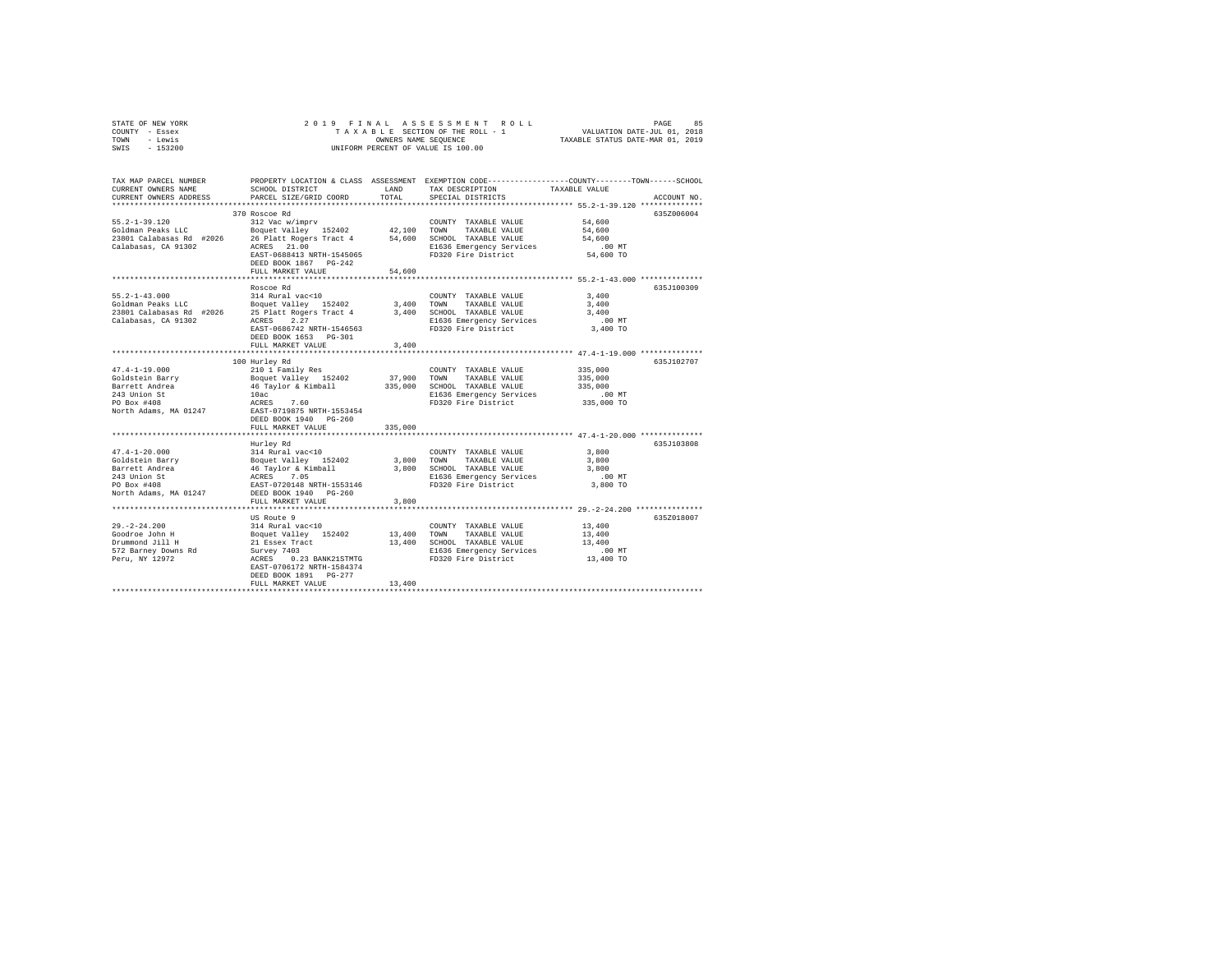| STATE OF NEW YORK<br>COUNTY - Essex                                                                                                                                                                                                                                                                                                                                           |                                                                                                                                 |         |                                                                 |                                                  |               |  |  |
|-------------------------------------------------------------------------------------------------------------------------------------------------------------------------------------------------------------------------------------------------------------------------------------------------------------------------------------------------------------------------------|---------------------------------------------------------------------------------------------------------------------------------|---------|-----------------------------------------------------------------|--------------------------------------------------|---------------|--|--|
| TOWN - Lewis                                                                                                                                                                                                                                                                                                                                                                  |                                                                                                                                 |         |                                                                 |                                                  |               |  |  |
| SWIS - 153200                                                                                                                                                                                                                                                                                                                                                                 |                                                                                                                                 |         |                                                                 |                                                  |               |  |  |
|                                                                                                                                                                                                                                                                                                                                                                               |                                                                                                                                 |         |                                                                 |                                                  |               |  |  |
| TAX MAP PARCEL NUMBER PROPERTY LOCATION & CLASS ASSESSMENT EXEMPTION CODE---------------COUNTY-------TOWN------SCHOOL                                                                                                                                                                                                                                                         |                                                                                                                                 |         |                                                                 |                                                  |               |  |  |
| CURRENT OWNERS NAME                                                                                                                                                                                                                                                                                                                                                           | SCHOOL DISTRICT TAND TAX DESCRIPTION                                                                                            |         |                                                                 | TAXABLE VALUE                                    |               |  |  |
| CURRENT OWNERS ADDRESS                                                                                                                                                                                                                                                                                                                                                        | PARCEL SIZE/GRID COORD                                                                                                          | TOTAL   | SPECIAL DISTRICTS                                               |                                                  | ACCOUNT NO.   |  |  |
|                                                                                                                                                                                                                                                                                                                                                                               |                                                                                                                                 |         |                                                                 |                                                  |               |  |  |
|                                                                                                                                                                                                                                                                                                                                                                               | 9738 US Route 9                                                                                                                 |         |                                                                 |                                                  | 635Z007005    |  |  |
| $29. -2 - 27.500$                                                                                                                                                                                                                                                                                                                                                             | 270 Mfg housing                                                                                                                 |         | COUNTY TAXABLE VALUE                                            | 25,400                                           |               |  |  |
| Goodroe John H                                                                                                                                                                                                                                                                                                                                                                |                                                                                                                                 |         | TAXABLE VALUE                                                   | 25,400                                           |               |  |  |
| 572 Barney Downs Rd                                                                                                                                                                                                                                                                                                                                                           | Boquet Valley 152402 19,500 TOWN TAXABLE VALUE<br>21 Easex Tract 25,400 SCHOOL TAXABLE VALUE<br>25,400 E1636 Emergency Services |         |                                                                 | 25,400                                           |               |  |  |
| Peru, NY 12972                                                                                                                                                                                                                                                                                                                                                                | EAST-0706567 NRTH-1586498                                                                                                       |         | E1636 Emergency Services 00 MT<br>FD320 Fire District 25,400 TO |                                                  |               |  |  |
|                                                                                                                                                                                                                                                                                                                                                                               |                                                                                                                                 |         |                                                                 |                                                  |               |  |  |
|                                                                                                                                                                                                                                                                                                                                                                               | DEED BOOK 1775 PG-264                                                                                                           |         |                                                                 |                                                  |               |  |  |
|                                                                                                                                                                                                                                                                                                                                                                               | FULL MARKET VALUE                                                                                                               | 25,400  |                                                                 |                                                  |               |  |  |
|                                                                                                                                                                                                                                                                                                                                                                               |                                                                                                                                 |         |                                                                 |                                                  | 635J174003    |  |  |
| $38.3 - 1 - 21.200$                                                                                                                                                                                                                                                                                                                                                           | 9261 US Route 9<br>210 1 Family Res                                                                                             |         | BAS STAR 41854                                                  | $\sim$ 0                                         | $0 \t 30.000$ |  |  |
|                                                                                                                                                                                                                                                                                                                                                                               |                                                                                                                                 |         |                                                                 | 121,400                                          |               |  |  |
|                                                                                                                                                                                                                                                                                                                                                                               |                                                                                                                                 |         |                                                                 | 121,400                                          |               |  |  |
|                                                                                                                                                                                                                                                                                                                                                                               |                                                                                                                                 |         |                                                                 | 91,400                                           |               |  |  |
|                                                                                                                                                                                                                                                                                                                                                                               |                                                                                                                                 |         |                                                                 |                                                  |               |  |  |
|                                                                                                                                                                                                                                                                                                                                                                               | DEED BOOK 1115 PG-24                                                                                                            |         |                                                                 |                                                  |               |  |  |
|                                                                                                                                                                                                                                                                                                                                                                               | FULL MARKET VALUE                                                                                                               | 121,400 |                                                                 |                                                  |               |  |  |
|                                                                                                                                                                                                                                                                                                                                                                               |                                                                                                                                 |         |                                                                 | ******************* 47.13-2-5.000 ************** |               |  |  |
|                                                                                                                                                                                                                                                                                                                                                                               | 8596 US Route 9                                                                                                                 |         |                                                                 |                                                  | 635J102105    |  |  |
|                                                                                                                                                                                                                                                                                                                                                                               |                                                                                                                                 |         |                                                                 |                                                  | 0 68,700      |  |  |
|                                                                                                                                                                                                                                                                                                                                                                               |                                                                                                                                 |         |                                                                 |                                                  |               |  |  |
|                                                                                                                                                                                                                                                                                                                                                                               |                                                                                                                                 |         |                                                                 |                                                  |               |  |  |
|                                                                                                                                                                                                                                                                                                                                                                               |                                                                                                                                 |         |                                                                 |                                                  |               |  |  |
|                                                                                                                                                                                                                                                                                                                                                                               |                                                                                                                                 |         |                                                                 |                                                  |               |  |  |
|                                                                                                                                                                                                                                                                                                                                                                               |                                                                                                                                 |         |                                                                 |                                                  |               |  |  |
|                                                                                                                                                                                                                                                                                                                                                                               | EAST-0701510 NRTH-1559669                                                                                                       |         | WB320 Lewis B&I<br>WD320 Water District                         | 85,900 TO C                                      |               |  |  |
|                                                                                                                                                                                                                                                                                                                                                                               | DEED BOOK 1889 PG-37                                                                                                            |         |                                                                 | 85,900 TO M                                      |               |  |  |
|                                                                                                                                                                                                                                                                                                                                                                               | FULL MARKET VALUE                                                                                                               | 85,900  |                                                                 |                                                  |               |  |  |
|                                                                                                                                                                                                                                                                                                                                                                               |                                                                                                                                 |         |                                                                 |                                                  |               |  |  |
|                                                                                                                                                                                                                                                                                                                                                                               | 105 Moss Rd                                                                                                                     |         |                                                                 |                                                  | 635J101113    |  |  |
|                                                                                                                                                                                                                                                                                                                                                                               |                                                                                                                                 |         | COUNTY TAXABLE VALUE 41,400<br>27,200 TOWN TAXABLE VALUE        | 41,400                                           |               |  |  |
| $\begin{tabular}{lllllllllllll} \multicolumn{4}{c }{\textbf{1.9.1.9.1.9.1.9.1}} \multicolumn{4}{c }{\textbf{4.9.1.9.1.9.1.9.1}} \multicolumn{4}{c }{\textbf{1.9.1.9.1.9.1}} \multicolumn{4}{c }{\textbf{1.9.1.9.1}} \multicolumn{4}{c }{\textbf{1.9.1.9.1}} \multicolumn{4}{c }{\textbf{1.9.1.9.1}} \multicolumn{4}{c }{\textbf{1.9.1.9.1}} \multicolumn{4}{c }{\textbf{1.9.$ |                                                                                                                                 |         |                                                                 | 41,400                                           |               |  |  |
|                                                                                                                                                                                                                                                                                                                                                                               |                                                                                                                                 |         | 41,400 SCHOOL TAXABLE VALUE<br>E1636 Emergency Services         |                                                  |               |  |  |
|                                                                                                                                                                                                                                                                                                                                                                               |                                                                                                                                 |         | FD320 Fire District                                             | .00 MT<br>41,400 TO                              |               |  |  |
|                                                                                                                                                                                                                                                                                                                                                                               | DEED BOOK 1944 PG-216                                                                                                           |         |                                                                 |                                                  |               |  |  |
|                                                                                                                                                                                                                                                                                                                                                                               | FULL MARKET VALUE                                                                                                               | 41,400  |                                                                 |                                                  |               |  |  |
|                                                                                                                                                                                                                                                                                                                                                                               |                                                                                                                                 |         |                                                                 |                                                  |               |  |  |
|                                                                                                                                                                                                                                                                                                                                                                               | 115 Moss Rd                                                                                                                     |         |                                                                 |                                                  | 635J100114    |  |  |
| $47.2 - 1 - 10.000$                                                                                                                                                                                                                                                                                                                                                           |                                                                                                                                 |         |                                                                 |                                                  | $0 \t 30,000$ |  |  |
|                                                                                                                                                                                                                                                                                                                                                                               |                                                                                                                                 |         |                                                                 |                                                  |               |  |  |
| Gowdy Scott T<br>115 Moss Rd                                                                                                                                                                                                                                                                                                                                                  |                                                                                                                                 |         |                                                                 |                                                  |               |  |  |
| Lewis, NY 12950                                                                                                                                                                                                                                                                                                                                                               |                                                                                                                                 |         |                                                                 |                                                  |               |  |  |
|                                                                                                                                                                                                                                                                                                                                                                               |                                                                                                                                 |         |                                                                 |                                                  |               |  |  |
|                                                                                                                                                                                                                                                                                                                                                                               |                                                                                                                                 |         |                                                                 |                                                  |               |  |  |
|                                                                                                                                                                                                                                                                                                                                                                               |                                                                                                                                 |         |                                                                 |                                                  |               |  |  |
|                                                                                                                                                                                                                                                                                                                                                                               |                                                                                                                                 |         |                                                                 |                                                  |               |  |  |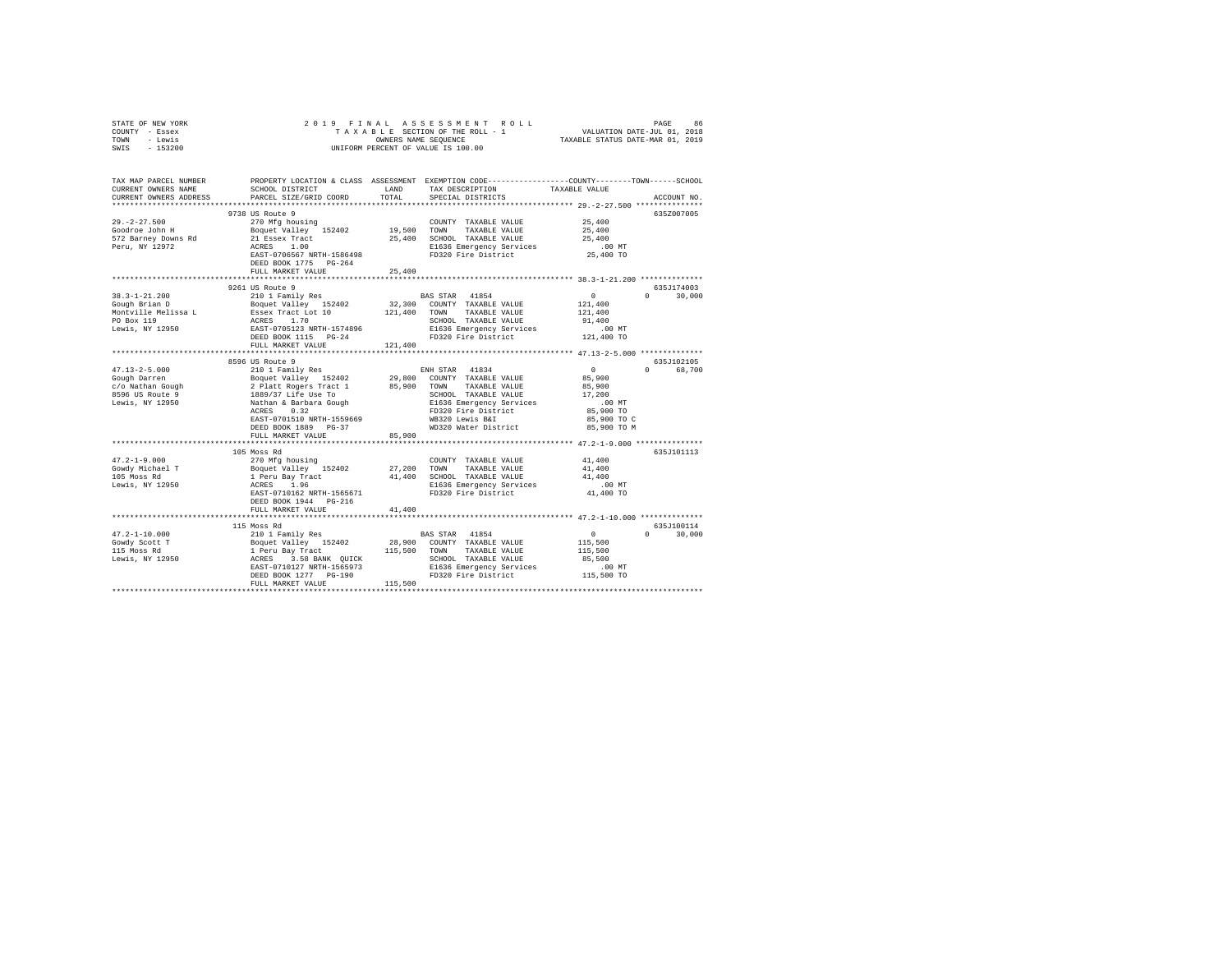| STATE OF NEW YORK<br>COUNTY - Essex<br>TOWN<br>- Lewis<br>$-153200$<br>SWIS | 2019 FINAL<br>TAXABLE SECTION OF THE ROLL - 1<br>UNIFORM PERCENT OF VALUE IS 100.00 | VALUATION DATE-JUL 01, 2018<br>TAXABLE STATUS DATE-MAR 01, 2019 | PAGE<br>87                                                                                                                              |                              |                    |
|-----------------------------------------------------------------------------|-------------------------------------------------------------------------------------|-----------------------------------------------------------------|-----------------------------------------------------------------------------------------------------------------------------------------|------------------------------|--------------------|
| TAX MAP PARCEL NUMBER<br>CURRENT OWNERS NAME<br>CURRENT OWNERS ADDRESS      | SCHOOL DISTRICT<br>PARCEL SIZE/GRID COORD                                           | LAND<br>TOTAL                                                   | PROPERTY LOCATION & CLASS ASSESSMENT EXEMPTION CODE---------------COUNTY-------TOWN------SCHOOL<br>TAX DESCRIPTION<br>SPECIAL DISTRICTS | TAXABLE VALUE                | ACCOUNT NO.        |
| **************************                                                  |                                                                                     |                                                                 |                                                                                                                                         |                              |                    |
|                                                                             | Stowersville Rd                                                                     |                                                                 |                                                                                                                                         |                              | 635Z014014         |
| $47.3 - 3 - 3.000$                                                          | 311 Res vac land                                                                    |                                                                 | COUNTY TAXABLE VALUE                                                                                                                    | 34,100                       |                    |
| Gramuglia Vincent<br>39 Jovous Ln                                           | Boquet Valley 152402                                                                | 34,100<br>34,100                                                | TOWN<br>TAXABLE VALUE<br>SCHOOL TAXABLE VALUE                                                                                           | 34,100<br>34,100             |                    |
| Schenectady, NY 12302                                                       | 4 Platt Rogers Tract 1<br>50ac                                                      |                                                                 | E1636 Emergency Services                                                                                                                | $.00$ MT                     |                    |
|                                                                             | 3.50<br>ACRES                                                                       |                                                                 | FD320 Fire District                                                                                                                     | 34,100 TO                    |                    |
|                                                                             | EAST-0707638 NRTH-1560979<br>DEED BOOK 1898 PG-328<br>FULL MARKET VALUE             | 34,100                                                          |                                                                                                                                         |                              |                    |
|                                                                             |                                                                                     |                                                                 |                                                                                                                                         |                              |                    |
|                                                                             | 8775 US Route 9                                                                     |                                                                 |                                                                                                                                         |                              | 635J194001         |
| $47.1 - 1 - 18.112$                                                         | 210 1 Family Res                                                                    |                                                                 | VET WAR CT 41121                                                                                                                        | 15,000                       | 15,000<br>$\Omega$ |
| Graver Richard E                                                            | Boquet Valley 152402                                                                |                                                                 | 38,100 ENH STAR 41834                                                                                                                   | $^{\circ}$                   | 68,700<br>$\Omega$ |
| Graver Jean                                                                 | 2 Essex Tract                                                                       |                                                                 | 118,700 COUNTY TAXABLE VALUE                                                                                                            | 103,700                      |                    |
| PO Box 563                                                                  | ACRES<br>EAST-0<br>3.10                                                             |                                                                 | TOWN<br>TAXABLE VALUE                                                                                                                   | 103,700                      |                    |
| Lewis, NY 12950                                                             | EAST-0701259 NRTH-1564278                                                           |                                                                 | SCHOOL TAXABLE VALUE                                                                                                                    | 50,000                       |                    |
|                                                                             | DEED BOOK 1430 PG-314                                                               |                                                                 | E1636 Emergency Services                                                                                                                | .00MT                        |                    |
|                                                                             | FULL MARKET VALUE                                                                   |                                                                 | 118,700 FD320 Fire District<br>WB320 Lewis B&I                                                                                          | 118,700 TO                   |                    |
|                                                                             |                                                                                     |                                                                 | WD320 Water District                                                                                                                    | 118,700 TO C<br>118,700 TO M |                    |
|                                                                             |                                                                                     |                                                                 |                                                                                                                                         |                              |                    |
|                                                                             | Seventy Ln                                                                          |                                                                 |                                                                                                                                         |                              | 635J180020         |
| $37. - 2 - 56.000$                                                          | 314 Rural vac<10                                                                    |                                                                 | COUNTY TAXABLE VALUE                                                                                                                    | 7,700                        |                    |
| Gregory Maureen P                                                           | Boquet Valley 152402                                                                | 7.700                                                           | TOWN<br>TAXABLE VALUE                                                                                                                   | 7.700                        |                    |
| 431 Cumberland Head Rd                                                      | 106 Essex Tract                                                                     | 7,700                                                           | SCHOOL TAXABLE VALUE                                                                                                                    | 7.700                        |                    |
| Plattsburgh, NY 12901                                                       | Db 1053 Pg 136 (Q Claim)                                                            |                                                                 | E1636 Emergency Services                                                                                                                | $.00$ MT                     |                    |
|                                                                             | ACRES 0.34                                                                          |                                                                 | FD320 Fire District                                                                                                                     | 7,700 TO                     |                    |
|                                                                             | EAST-0674360 NRTH-1581551<br>DEED BOOK 1053 PG-133                                  |                                                                 |                                                                                                                                         |                              |                    |
|                                                                             | FULL MARKET VALUE                                                                   | 7,700                                                           |                                                                                                                                         |                              |                    |
|                                                                             | 915 Stowersville Rd                                                                 |                                                                 |                                                                                                                                         |                              | 635J104202         |
| $47.2 - 1 - 19.000$                                                         | 210 1 Family Res                                                                    |                                                                 | BAS STAR 41854                                                                                                                          | $\circ$                      | $\cap$<br>30,000   |
| Greschler Tobin                                                             | Boquet Valley 152402                                                                | 32,700                                                          | COUNTY TAXABLE VALUE                                                                                                                    | 181,100                      |                    |
| Greschler Susan                                                             | 36 Platt Rogers                                                                     | 181,100                                                         | TAXABLE VALUE<br>TOWN                                                                                                                   | 181,100                      |                    |
| 915 Stowersville Rd                                                         | ACRES<br>2.10                                                                       |                                                                 | SCHOOL TAXABLE VALUE                                                                                                                    | 151,100                      |                    |
| Westport, NY 12993                                                          | EAST-0712800 NRTH-1563801                                                           |                                                                 | E1636 Emergency Services                                                                                                                | $.00$ MT                     |                    |
|                                                                             | DEED BOOK 1653 PG-63                                                                |                                                                 | FD320 Fire District                                                                                                                     | 181,100 TO                   |                    |
|                                                                             | FULL MARKET VALUE                                                                   | 181,100                                                         |                                                                                                                                         |                              |                    |
|                                                                             |                                                                                     |                                                                 |                                                                                                                                         |                              |                    |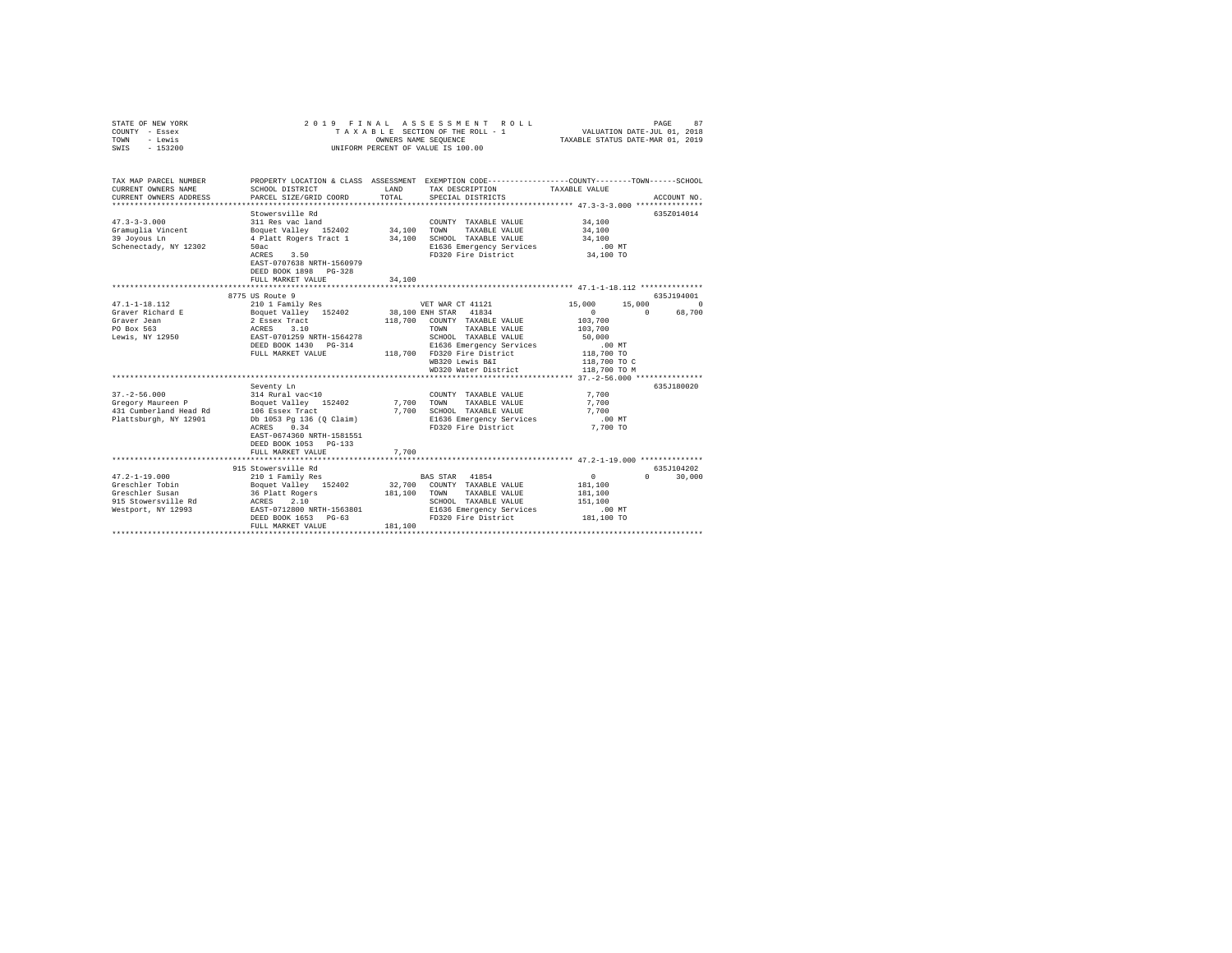| STATE OF NEW YORK<br>COUNTY - Essex                                                                                                                                                                                                                                                                                                                                                                                                                                                                             |                                                                                       |             |                                                                                                |                                                                                                                       |  |  |  |
|-----------------------------------------------------------------------------------------------------------------------------------------------------------------------------------------------------------------------------------------------------------------------------------------------------------------------------------------------------------------------------------------------------------------------------------------------------------------------------------------------------------------|---------------------------------------------------------------------------------------|-------------|------------------------------------------------------------------------------------------------|-----------------------------------------------------------------------------------------------------------------------|--|--|--|
| TOWN - Lewis                                                                                                                                                                                                                                                                                                                                                                                                                                                                                                    | OWNERS NAME SEQUENCE<br>UNIFORM PERCENT OF VALUE IS 100.00                            |             |                                                                                                |                                                                                                                       |  |  |  |
| $-153200$<br>SWIS                                                                                                                                                                                                                                                                                                                                                                                                                                                                                               |                                                                                       |             |                                                                                                |                                                                                                                       |  |  |  |
|                                                                                                                                                                                                                                                                                                                                                                                                                                                                                                                 |                                                                                       |             |                                                                                                | TAX MAP PARCEL NUMBER PROPERTY LOCATION & CLASS ASSESSMENT EXEMPTION CODE---------------COUNTY-------TOWN------SCHOOL |  |  |  |
| CURRENT OWNERS NAME                                                                                                                                                                                                                                                                                                                                                                                                                                                                                             | SCHOOL DISTRICT LAND                                                                  |             | TAX DESCRIPTION                                                                                | TAXABLE VALUE                                                                                                         |  |  |  |
| CURRENT OWNERS ADDRESS                                                                                                                                                                                                                                                                                                                                                                                                                                                                                          | PARCEL SIZE/GRID COORD                                                                | TOTAL       | SPECIAL DISTRICTS                                                                              | ACCOUNT NO.                                                                                                           |  |  |  |
| *************************                                                                                                                                                                                                                                                                                                                                                                                                                                                                                       |                                                                                       |             |                                                                                                |                                                                                                                       |  |  |  |
|                                                                                                                                                                                                                                                                                                                                                                                                                                                                                                                 | 8705 US Route 9                                                                       |             |                                                                                                | 635J102204                                                                                                            |  |  |  |
| $47.1 - 1 - 21.000$                                                                                                                                                                                                                                                                                                                                                                                                                                                                                             | 210 1 Family Res                                                                      |             | COUNTY TAXABLE VALUE                                                                           | 76,700                                                                                                                |  |  |  |
| Griffin Evelina<br>8705 US Rte 9                                                                                                                                                                                                                                                                                                                                                                                                                                                                                | Boquet Valley 152402                                                                  | 41,500 TOWN | TAXABLE VALUE                                                                                  | 76,700                                                                                                                |  |  |  |
|                                                                                                                                                                                                                                                                                                                                                                                                                                                                                                                 | 1 Essex Tract<br>ACRES 6.68                                                           |             | 76,700 SCHOOL TAXABLE VALUE                                                                    | 76,700                                                                                                                |  |  |  |
| Lewis, NY 12950-9701                                                                                                                                                                                                                                                                                                                                                                                                                                                                                            | EAST-0701433 NRTH-1562650                                                             |             | E1636 Emergency Services<br>E1636 Emergency Services<br>FD320 Fire District<br>WB320 Lewis B&I | .00MT<br>76,700 TO                                                                                                    |  |  |  |
|                                                                                                                                                                                                                                                                                                                                                                                                                                                                                                                 | DEED BOOK 446 PG-120                                                                  |             |                                                                                                | 76,700 TO C                                                                                                           |  |  |  |
|                                                                                                                                                                                                                                                                                                                                                                                                                                                                                                                 | FULL MARKET VALUE                                                                     |             | 76,700 WD320 Water District                                                                    | 76,700 TO M                                                                                                           |  |  |  |
|                                                                                                                                                                                                                                                                                                                                                                                                                                                                                                                 |                                                                                       |             |                                                                                                |                                                                                                                       |  |  |  |
|                                                                                                                                                                                                                                                                                                                                                                                                                                                                                                                 | US Route 9                                                                            |             |                                                                                                | 635J101915                                                                                                            |  |  |  |
| $19.4 - 2 - 3.000$                                                                                                                                                                                                                                                                                                                                                                                                                                                                                              | 322 Rural vac>10                                                                      |             | COUNTY TAXABLE VALUE                                                                           | 50,200                                                                                                                |  |  |  |
| Gruetzmacher Bill<br>25 Smith St                                                                                                                                                                                                                                                                                                                                                                                                                                                                                | Boquet Valley 152402                                                                  | 50,200 TOWN | TAXABLE VALUE                                                                                  | 50,200                                                                                                                |  |  |  |
|                                                                                                                                                                                                                                                                                                                                                                                                                                                                                                                 | 45 & 46 Maules<br>ACRES 52.30                                                         |             | 50.200 SCHOOL TAXABLE VALUE                                                                    | 50,200                                                                                                                |  |  |  |
| Plattsburgh, NY 12901                                                                                                                                                                                                                                                                                                                                                                                                                                                                                           |                                                                                       |             | E1636 Emergency Services                                                                       | $.00$ MT                                                                                                              |  |  |  |
|                                                                                                                                                                                                                                                                                                                                                                                                                                                                                                                 | EAST-0714458 NRTH-1599441                                                             |             | FD320 Fire District                                                                            | 50,200 TO                                                                                                             |  |  |  |
|                                                                                                                                                                                                                                                                                                                                                                                                                                                                                                                 | DEED BOOK 1635 PG-264<br>FULL MARKET VALUE                                            |             |                                                                                                |                                                                                                                       |  |  |  |
|                                                                                                                                                                                                                                                                                                                                                                                                                                                                                                                 | ***************************                                                           | 50,200      |                                                                                                | *********************** 19.4-2-7.000 ***************                                                                  |  |  |  |
|                                                                                                                                                                                                                                                                                                                                                                                                                                                                                                                 | 10374 US Route 9                                                                      |             |                                                                                                | 635J102208                                                                                                            |  |  |  |
| $19.4 - 2 - 7.000$                                                                                                                                                                                                                                                                                                                                                                                                                                                                                              | 270 Mfg housing                                                                       |             | COUNTY TAXABLE VALUE                                                                           | 33,600                                                                                                                |  |  |  |
| Gruetzmacher Bill M                                                                                                                                                                                                                                                                                                                                                                                                                                                                                             | Boquet Valley 152402                                                                  |             | 31,700 TOWN TAXABLE VALUE                                                                      | 33,600                                                                                                                |  |  |  |
| 25 Smith St                                                                                                                                                                                                                                                                                                                                                                                                                                                                                                     | 46 Maules                                                                             |             | 33,600 SCHOOL TAXABLE VALUE                                                                    | 33,600                                                                                                                |  |  |  |
| 25 Smith St<br>Plattsburgh, NY 12901 Release of Lien 1406/124 Plattsburgh, NY 12901 Release of Lien 1406/124 PD320 Fire District                                                                                                                                                                                                                                                                                                                                                                                |                                                                                       |             |                                                                                                | $.00$ MT                                                                                                              |  |  |  |
|                                                                                                                                                                                                                                                                                                                                                                                                                                                                                                                 |                                                                                       |             |                                                                                                | 33,600 TO                                                                                                             |  |  |  |
|                                                                                                                                                                                                                                                                                                                                                                                                                                                                                                                 | ACRES 1.10                                                                            |             |                                                                                                |                                                                                                                       |  |  |  |
|                                                                                                                                                                                                                                                                                                                                                                                                                                                                                                                 | EAST-0715530 NRTH-1599910                                                             |             |                                                                                                |                                                                                                                       |  |  |  |
|                                                                                                                                                                                                                                                                                                                                                                                                                                                                                                                 | DEED BOOK 1406 PG-126                                                                 |             |                                                                                                |                                                                                                                       |  |  |  |
|                                                                                                                                                                                                                                                                                                                                                                                                                                                                                                                 | FULL MARKET VALUE                                                                     | 33,600      |                                                                                                |                                                                                                                       |  |  |  |
|                                                                                                                                                                                                                                                                                                                                                                                                                                                                                                                 | 2304 Trout Pond Rd                                                                    |             |                                                                                                | 635J189007                                                                                                            |  |  |  |
| $29. -2 - 4.202$                                                                                                                                                                                                                                                                                                                                                                                                                                                                                                | 240 Rural res                                                                         |             | COUNTY TAXABLE VALUE                                                                           | 221,900                                                                                                               |  |  |  |
| Gutknecht Luther Trust                                                                                                                                                                                                                                                                                                                                                                                                                                                                                          | Boquet Valley 152402<br>12 Maules Patent<br>ACRES 100.10<br>EAST-0703045 NRTH-1594474 | 104,300     | TOWN TAXABLE VALUE                                                                             | 221,900                                                                                                               |  |  |  |
|                                                                                                                                                                                                                                                                                                                                                                                                                                                                                                                 |                                                                                       |             | 221,900 SCHOOL TAXABLE VALUE                                                                   | 221,900                                                                                                               |  |  |  |
|                                                                                                                                                                                                                                                                                                                                                                                                                                                                                                                 |                                                                                       |             | E1636 Emergency Services                                                                       | .00MT                                                                                                                 |  |  |  |
| Gutknecht Mary Trust<br>1233 Coburg Vlg<br>Rexford, NY 12148                                                                                                                                                                                                                                                                                                                                                                                                                                                    |                                                                                       |             | FD320 Fire District                                                                            | 221,900 TO                                                                                                            |  |  |  |
|                                                                                                                                                                                                                                                                                                                                                                                                                                                                                                                 | DEED BOOK 1819 PG-4                                                                   |             |                                                                                                |                                                                                                                       |  |  |  |
|                                                                                                                                                                                                                                                                                                                                                                                                                                                                                                                 | FULL MARKET VALUE                                                                     | 221,900     |                                                                                                |                                                                                                                       |  |  |  |
|                                                                                                                                                                                                                                                                                                                                                                                                                                                                                                                 |                                                                                       |             |                                                                                                |                                                                                                                       |  |  |  |
| $29. -3 - 5.100$                                                                                                                                                                                                                                                                                                                                                                                                                                                                                                | US Route 9                                                                            |             |                                                                                                | 635J101103                                                                                                            |  |  |  |
|                                                                                                                                                                                                                                                                                                                                                                                                                                                                                                                 | 322 Rural vac>10                                                                      |             | COUNTY TAXABLE VALUE                                                                           | 34,500<br>34,500                                                                                                      |  |  |  |
|                                                                                                                                                                                                                                                                                                                                                                                                                                                                                                                 |                                                                                       |             |                                                                                                | 34,500                                                                                                                |  |  |  |
|                                                                                                                                                                                                                                                                                                                                                                                                                                                                                                                 |                                                                                       |             |                                                                                                | $.00$ MT                                                                                                              |  |  |  |
| $\begin{tabular}{l c c c c c} \hline $\mathcal{L}$ & $\mathcal{L}$ & $\mathcal{M}$ & $\mathcal{M}$ & $\mathcal{M}$ & $\mathcal{M}$ & $\mathcal{M}$ & $\mathcal{M}$ & $\mathcal{M}$ & $\mathcal{M}$ & $\mathcal{M}$ & $\mathcal{M}$ & $\mathcal{M}$ & $\mathcal{M}$ & $\mathcal{M}$ & $\mathcal{M}$ & $\mathcal{M}$ & $\mathcal{M}$ & $\mathcal{M}$ & $\mathcal{M}$ & $\mathcal{M}$ & $\mathcal{M}$ & $\mathcal{M}$ & $\mathcal{M}$ & $\mathcal{M}$ & $\mathcal{M}$ & $\mathcal{M}$ & $\mathcal{M}$ & $\mathcal$ |                                                                                       |             |                                                                                                | 34,500 TO                                                                                                             |  |  |  |
|                                                                                                                                                                                                                                                                                                                                                                                                                                                                                                                 | DEED BOOK 1819 PG-1                                                                   |             |                                                                                                |                                                                                                                       |  |  |  |
|                                                                                                                                                                                                                                                                                                                                                                                                                                                                                                                 | FULL MARKET VALUE                                                                     | 34,500      |                                                                                                |                                                                                                                       |  |  |  |
|                                                                                                                                                                                                                                                                                                                                                                                                                                                                                                                 |                                                                                       |             |                                                                                                |                                                                                                                       |  |  |  |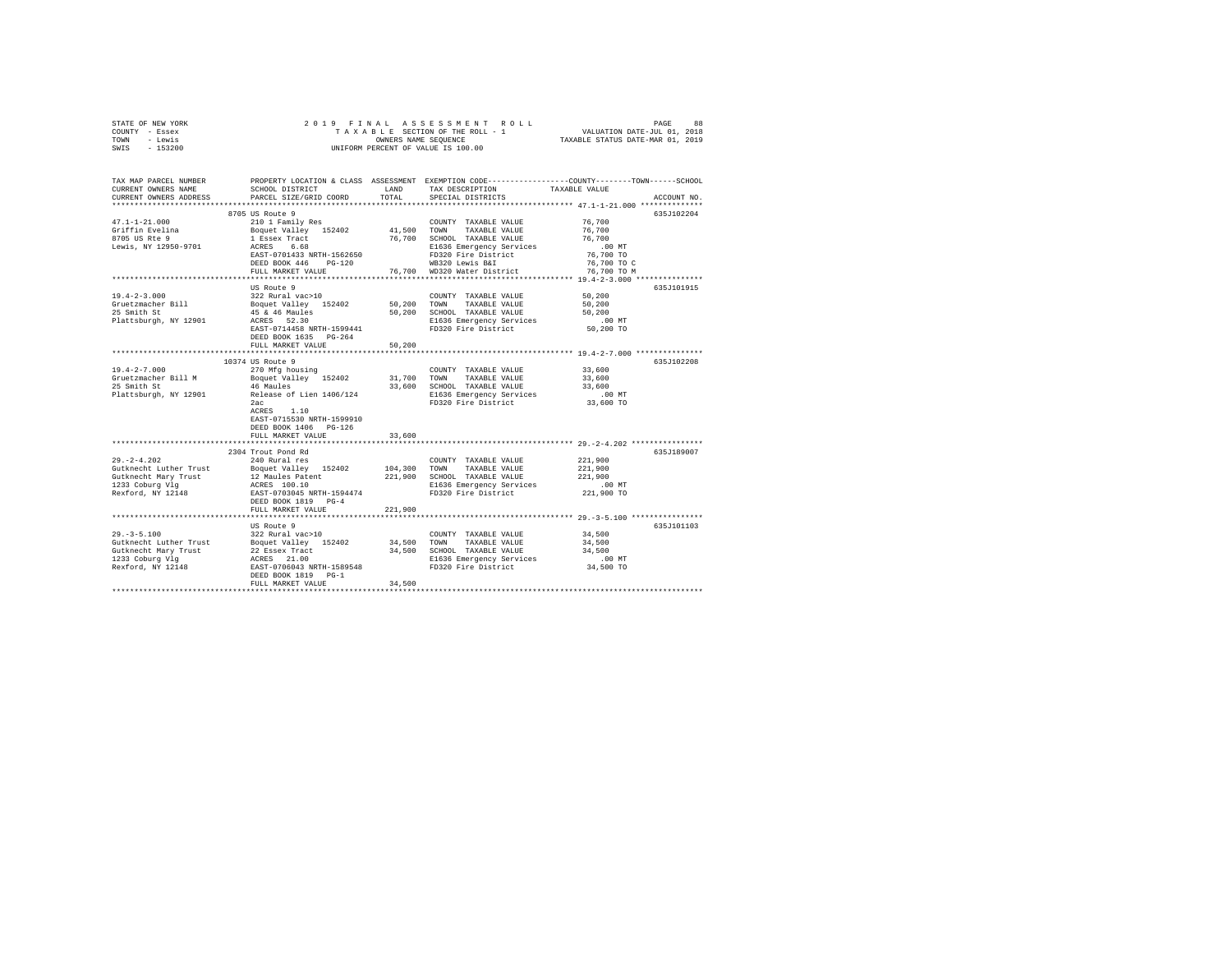| STATE OF NEW YORK | 2019 FINAL ASSESSMENT ROLL         | 89<br>PAGE                       |
|-------------------|------------------------------------|----------------------------------|
| COUNTY - Essex    | TAXABLE SECTION OF THE ROLL - 1    | VALUATION DATE-JUL 01, 2018      |
| TOWN<br>- Lewis   | OWNERS NAME SEOUENCE               | TAXABLE STATUS DATE-MAR 01, 2019 |
| $-153200$<br>SWIS | UNIFORM PERCENT OF VALUE IS 100.00 |                                  |

| TAX MAP PARCEL NUMBER<br>CURRENT OWNERS NAME<br>CURRENT OWNERS ADDRESS                                      | PROPERTY LOCATION & CLASS ASSESSMENT<br>SCHOOL DISTRICT<br>PARCEL SIZE/GRID COORD                                                                                                                          | LAND<br>TOTAL              | EXEMPTION CODE----------------COUNTY-------TOWN------SCHOOL<br>TAX DESCRIPTION<br>SPECIAL DISTRICTS                                                                                          | TAXABLE VALUE                                                                                       | ACCOUNT NO. |
|-------------------------------------------------------------------------------------------------------------|------------------------------------------------------------------------------------------------------------------------------------------------------------------------------------------------------------|----------------------------|----------------------------------------------------------------------------------------------------------------------------------------------------------------------------------------------|-----------------------------------------------------------------------------------------------------|-------------|
| $29. - 3 - 5.300$<br>Gutknecht Luther Trust<br>Gutknecht Mary Trust<br>1233 Coburg Vlg<br>Rexford, NY 12148 | US Route 9<br>322 Rural vac>10<br>Boquet Valley 152402 28,900 TOWN<br>22 Essex Tract<br>ACRES 11.60<br>EAST-0706183 NRTH-1588551<br>DEED BOOK 1819 PG-1<br>FULL MARKET VALUE<br>************************** | 28,900<br>28,900           | COUNTY TAXABLE VALUE<br>TAXABLE VALUE<br>SCHOOL TAXABLE VALUE<br>E1636 Emergency Services<br>FD320 Fire District                                                                             | 28,900<br>28,900<br>28,900<br>$.00$ MT<br>28,900 TO<br>*************** 56.1-2-1.000 *************   | 635Z014008  |
| $56.1 - 2 - 1.000$<br>Guttenberg Richard N<br>399 Hawley Rd<br>North Salem, NY 10560                        | 570 Fox Run Rd<br>270 Mfg housing<br>Boquet Valley 152402<br>31&33 Platt Rogers Tr 4<br>ACRES 22.39<br>EAST-0696485 NRTH-1551968<br>DEED BOOK 1726 PG-202<br>FULL MARKET VALUE<br>.                        | 82,500<br>82,500           | COUNTY TAXABLE VALUE<br>47,300 TOWN TAXABLE VALUE<br>SCHOOL TAXABLE VALUE<br>E1636 Emergency Services<br>FD320 Fire District                                                                 | 82,500<br>82,500<br>82,500<br>$.00$ MT<br>82,500 TO<br>**************** 56.1-2-46.220 ************* | 635J103609  |
| $56.1 - 2 - 46.220$<br>Hackett Derrick C<br>Hackett Sarah T<br>664 Hallock Hill Rd<br>Peru, NY 12972        | US Route 9<br>322 Rural vac>10<br>Boquet Valley 152402<br>Platt Rogers Tract 4 23,300 SCHOOL TAXABLE VALUE<br>ACRES 10.55<br>EAST-0698503 NRTH-1544646<br>DEED BOOK 1890 PG-324<br>FULL MARKET VALUE       | 23,300 TOWN<br>23,300      | COUNTY TAXABLE VALUE<br>TAXABLE VALUE<br>E1636 Emergency Services<br>FD320 Fire District                                                                                                     | 23,300<br>23,300<br>23,300<br>$.00$ MT<br>23,300 TO                                                 | 635Z014001  |
| $56.1 - 2 - 46.211$<br>Hackett Sarah T<br>Hackett Derrick C<br>664 Hallock Hill Rd<br>Peru, NY 12972        | US Route 9<br>322 Rural vac>10<br>Boquet Valley 152402 47,300 TOWN<br>Platt Rogers Tract 4<br>ACRES 46.50<br>ACRES 46.50<br>EAST-0697845 NRTH-1544223<br>DEED BOOK 1905 PG-192<br>FULL MARKET VALUE        | 47,300                     | COUNTY TAXABLE VALUE<br>TAXABLE VALUE<br>47,300 SCHOOL TAXABLE VALUE<br>E1636 Emergency Services .00 MT<br>FD320 Fire District<br>****************************** 56.1-2-46.212 ************* | 47,300<br>47,300<br>47,300<br>47,300 TO                                                             | 635Z006006  |
| $56.1 - 2 - 46.212$<br>Hackett Sarah T<br>Hackett Derrick C<br>664 Hallock Hill Rd<br>Peru, NY 12972        | 7977 US Route 9<br>322 Rural vac>10<br>Boquet Valley 152402<br>Platt Rogers Tract 4<br>ACRES 13.50<br>ACRES 13.50<br>EAST-0699225 NRTH-1544274<br>DEED BOOK 1905 PG-182<br>FULL MARKET VALUE               | 30,000<br>30,000<br>30,000 | COUNTY TAXABLE VALUE<br>TOWN<br>TAXABLE VALUE<br>SCHOOL TAXABLE VALUE<br>E1636 Emergency Services<br>FD320 Fire District                                                                     | 30,000<br>30,000<br>30,000<br>$.00$ MT<br>30,000 TO                                                 | 635Z018009  |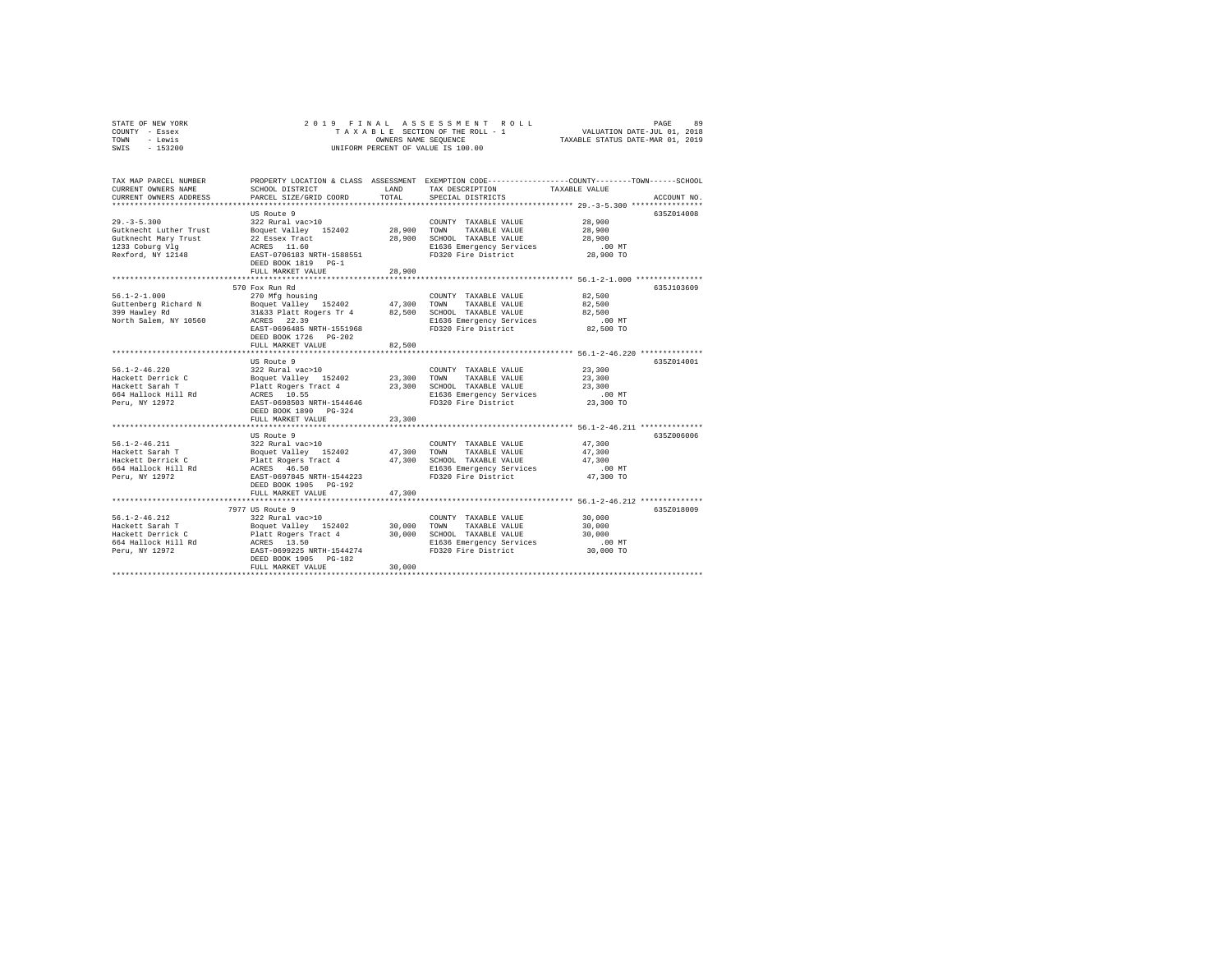| STATE OF NEW YORK                                       | 2019 FINAL                                                                                                                                                                                                                                                                                                                                                                                        |         |                                                 |                                                                                                                     |
|---------------------------------------------------------|---------------------------------------------------------------------------------------------------------------------------------------------------------------------------------------------------------------------------------------------------------------------------------------------------------------------------------------------------------------------------------------------------|---------|-------------------------------------------------|---------------------------------------------------------------------------------------------------------------------|
| COUNTY - Essex                                          |                                                                                                                                                                                                                                                                                                                                                                                                   |         |                                                 |                                                                                                                     |
| TOWN - Lewis                                            |                                                                                                                                                                                                                                                                                                                                                                                                   |         | OWNERS NAME SEQUENCE                            |                                                                                                                     |
| SWIS - 153200                                           |                                                                                                                                                                                                                                                                                                                                                                                                   |         | UNIFORM PERCENT OF VALUE IS 100.00              |                                                                                                                     |
|                                                         |                                                                                                                                                                                                                                                                                                                                                                                                   |         |                                                 |                                                                                                                     |
|                                                         |                                                                                                                                                                                                                                                                                                                                                                                                   |         |                                                 |                                                                                                                     |
|                                                         |                                                                                                                                                                                                                                                                                                                                                                                                   |         |                                                 |                                                                                                                     |
|                                                         |                                                                                                                                                                                                                                                                                                                                                                                                   |         |                                                 | TAX MAP PARCEL NUMBER PROPERTY LOCATION & CLASS ASSESSMENT EXEMPTION CODE--------------COUNTY-------TOWN-----SCHOOL |
| CURRENT OWNERS NAME                                     | SCHOOL DISTRICT                                                                                                                                                                                                                                                                                                                                                                                   | LAND    | TAX DESCRIPTION                                 | TAXABLE VALUE                                                                                                       |
| CURRENT OWNERS ADDRESS                                  | PARCEL SIZE/GRID COORD                                                                                                                                                                                                                                                                                                                                                                            | TOTAL   | SPECIAL DISTRICTS                               | ACCOUNT NO.                                                                                                         |
|                                                         |                                                                                                                                                                                                                                                                                                                                                                                                   |         |                                                 |                                                                                                                     |
|                                                         | 8480 US Route 9                                                                                                                                                                                                                                                                                                                                                                                   |         |                                                 | 635L104209                                                                                                          |
| $47.13 - 3 - 1.000$                                     |                                                                                                                                                                                                                                                                                                                                                                                                   |         |                                                 | $\sim$ 0<br>$0 \t 30.000$                                                                                           |
| Hall Glen                                               |                                                                                                                                                                                                                                                                                                                                                                                                   |         |                                                 | 15,000<br>15,000<br>$\sim$ 0                                                                                        |
| PO Box 91                                               |                                                                                                                                                                                                                                                                                                                                                                                                   |         |                                                 | 117,200                                                                                                             |
| Lewis, NY 12950                                         | 210 1 Family Res 885 STAR 41854<br>Boquet Valley 152402 36,000 VET WAR CT 41121<br>2 Platt Rodgers Tract 1 132,200 COUNTY TAXABLE VALUE<br>1.3ac                                                                                                                                                                                                                                                  |         | TOWN TAXABLE VALUE                              | 117,200                                                                                                             |
|                                                         | 1.3ac<br>ACRES 1.00                                                                                                                                                                                                                                                                                                                                                                               |         | SCHOOL TAXABLE VALUE                            | 102,200                                                                                                             |
|                                                         | EAST-0701177 NRTH-1557027                                                                                                                                                                                                                                                                                                                                                                         |         |                                                 | $.00$ MT                                                                                                            |
|                                                         | DEED BOOK 1861 PG-199                                                                                                                                                                                                                                                                                                                                                                             |         | E1636 Emergency Services<br>FD320 Fire District | 132,200 TO                                                                                                          |
|                                                         | FULL MARKET VALUE                                                                                                                                                                                                                                                                                                                                                                                 |         | 132,200 WB320 Lewis B&I                         | 132,200 TO C                                                                                                        |
|                                                         |                                                                                                                                                                                                                                                                                                                                                                                                   |         | WD320 Water District                            | 132,200 TO M                                                                                                        |
|                                                         |                                                                                                                                                                                                                                                                                                                                                                                                   |         |                                                 |                                                                                                                     |
|                                                         |                                                                                                                                                                                                                                                                                                                                                                                                   |         |                                                 |                                                                                                                     |
|                                                         | 170 Muzzy Rd                                                                                                                                                                                                                                                                                                                                                                                      |         |                                                 | 635J196001                                                                                                          |
| $47.1 - 1 - 47.120$                                     | 210 1 Family Res                                                                                                                                                                                                                                                                                                                                                                                  |         | COUNTY TAXABLE VALUE                            | 98,600                                                                                                              |
| Hanes Steven D                                          |                                                                                                                                                                                                                                                                                                                                                                                                   |         |                                                 | 98,600                                                                                                              |
| Hanes Dorothy E<br>210 Scottholm Ter                    | Boquet Valley 152402 33,400 TOWN TAXABLE VALUE<br>14 Platt Rogers Tr 4 98,600 SCHOOL TAXABLE VALUE<br>ACRES 2.83 RESOL RESOL TAXABLE VERVICES                                                                                                                                                                                                                                                     |         |                                                 | 98,600                                                                                                              |
|                                                         |                                                                                                                                                                                                                                                                                                                                                                                                   |         |                                                 | .00 MT                                                                                                              |
| Syracuse, NY 13224                                      | EAST-0698018 NRTH-1562634                                                                                                                                                                                                                                                                                                                                                                         |         | FD320 Fire District                             | 98,600 TO                                                                                                           |
|                                                         | DEED BOOK 1520 PG-189                                                                                                                                                                                                                                                                                                                                                                             |         |                                                 |                                                                                                                     |
|                                                         | FULL MARKET VALUE                                                                                                                                                                                                                                                                                                                                                                                 | 98,600  |                                                 |                                                                                                                     |
|                                                         |                                                                                                                                                                                                                                                                                                                                                                                                   |         |                                                 |                                                                                                                     |
|                                                         | 130 Blood Hill Rd                                                                                                                                                                                                                                                                                                                                                                                 |         |                                                 | 635J189019                                                                                                          |
| $55.2 - 1 - 5.112$                                      | 210 1 Family Res                                                                                                                                                                                                                                                                                                                                                                                  |         | COUNTY TAXABLE VALUE                            | 392,400                                                                                                             |
| Hardzog Annchen                                         | Boquet Valley 152402 38,200 TOWN TAXABLE VALUE                                                                                                                                                                                                                                                                                                                                                    |         |                                                 | 392,400                                                                                                             |
| 824 Styles Brook Rd                                     | 25 Platt Rogers Tr 4                                                                                                                                                                                                                                                                                                                                                                              |         | 392,400 SCHOOL TAXABLE VALUE                    | 392,400                                                                                                             |
| Jay, NY 12941                                           | ACRES 8.05                                                                                                                                                                                                                                                                                                                                                                                        |         | E1636 Emergency Services                        | $.00$ MT                                                                                                            |
|                                                         | EAST-0689433 NRTH-1548724 FD320 Fire District                                                                                                                                                                                                                                                                                                                                                     |         |                                                 | 392,400 TO                                                                                                          |
|                                                         | DEED BOOK 1828 PG-226                                                                                                                                                                                                                                                                                                                                                                             |         |                                                 |                                                                                                                     |
|                                                         | FULL MARKET VALUE                                                                                                                                                                                                                                                                                                                                                                                 | 392,400 |                                                 |                                                                                                                     |
|                                                         |                                                                                                                                                                                                                                                                                                                                                                                                   |         |                                                 |                                                                                                                     |
|                                                         |                                                                                                                                                                                                                                                                                                                                                                                                   |         |                                                 |                                                                                                                     |
|                                                         | 112 Goff Rd                                                                                                                                                                                                                                                                                                                                                                                       |         |                                                 | 635J102007                                                                                                          |
| $46.2 - 1 - 45.000$                                     | 210 1 Family Res                                                                                                                                                                                                                                                                                                                                                                                  |         | COUNTY TAXABLE VALUE                            | 76,100                                                                                                              |
| Harrington Kelli F<br>Micoli Andrew P<br>296 Windham Rd | Equation 1922 12, 300 TOWN TAXABLE VALUE<br>21 Platt Rogers Tract 4 16, 100 SCROOL TAXABLE VALUE<br>1844/238 Release of Lien<br>1854/238 Release of Lien<br>1854 200 TOWN TAXABLE VALUE<br>1874/238 Release 165 Response 1862<br>18720 Pir                                                                                                                                                        |         |                                                 | 76,100                                                                                                              |
|                                                         |                                                                                                                                                                                                                                                                                                                                                                                                   |         |                                                 | 76,100                                                                                                              |
|                                                         |                                                                                                                                                                                                                                                                                                                                                                                                   |         |                                                 | $.00$ MT                                                                                                            |
| Rochester, NY 14609                                     |                                                                                                                                                                                                                                                                                                                                                                                                   |         |                                                 | 76,100 TO                                                                                                           |
|                                                         | EAST-0694566 NRTH-1562354                                                                                                                                                                                                                                                                                                                                                                         |         |                                                 |                                                                                                                     |
|                                                         | DEED BOOK 1741 PG-87                                                                                                                                                                                                                                                                                                                                                                              |         |                                                 |                                                                                                                     |
|                                                         | FULL MARKET VALUE                                                                                                                                                                                                                                                                                                                                                                                 | 76,100  |                                                 |                                                                                                                     |
|                                                         |                                                                                                                                                                                                                                                                                                                                                                                                   |         |                                                 |                                                                                                                     |
|                                                         | 108 Hyde Rd                                                                                                                                                                                                                                                                                                                                                                                       |         |                                                 | 635Z006001                                                                                                          |
|                                                         | $\begin{tabular}{ll} 47.4-1-5.210 & -\sim\hspace*{1.2cm}\cdots\hspace*{1.2cm}\cdots\hspace*{1.2cm}\cdots\hspace*{1.2cm}\cdots\hspace*{1.2cm}\cdots\hspace*{1.2cm}\cdots\hspace*{1.2cm}\cdots\hspace*{1.2cm}\cdots\hspace*{1.2cm}\cdots\hspace*{1.2cm}\cdots\hspace*{1.2cm}\cdots\hspace*{1.2cm}\cdots\hspace*{1.2cm}\cdots\hspace*{1.2cm}\cdots\hspace*{1.2cm}\cdots\hspace*{1.2cm}\cdots\hspace$ |         | COUNTY TAXABLE VALUE                            | 54,600                                                                                                              |
|                                                         |                                                                                                                                                                                                                                                                                                                                                                                                   |         | 47,400 TOWN TAXABLE VALUE                       | 54,600                                                                                                              |
|                                                         |                                                                                                                                                                                                                                                                                                                                                                                                   |         | 54,600 SCHOOL TAXABLE VALUE                     | 54,600                                                                                                              |
|                                                         |                                                                                                                                                                                                                                                                                                                                                                                                   |         |                                                 | .00 MT                                                                                                              |
|                                                         |                                                                                                                                                                                                                                                                                                                                                                                                   |         | E1636 Emergency Services<br>FD320 Fire District | $54,600$ TO                                                                                                         |
|                                                         | DEED BOOK 1694 PG-267                                                                                                                                                                                                                                                                                                                                                                             |         |                                                 |                                                                                                                     |
|                                                         | FULL MARKET VALUE                                                                                                                                                                                                                                                                                                                                                                                 | 54,600  |                                                 |                                                                                                                     |
|                                                         |                                                                                                                                                                                                                                                                                                                                                                                                   |         |                                                 |                                                                                                                     |
|                                                         |                                                                                                                                                                                                                                                                                                                                                                                                   |         |                                                 |                                                                                                                     |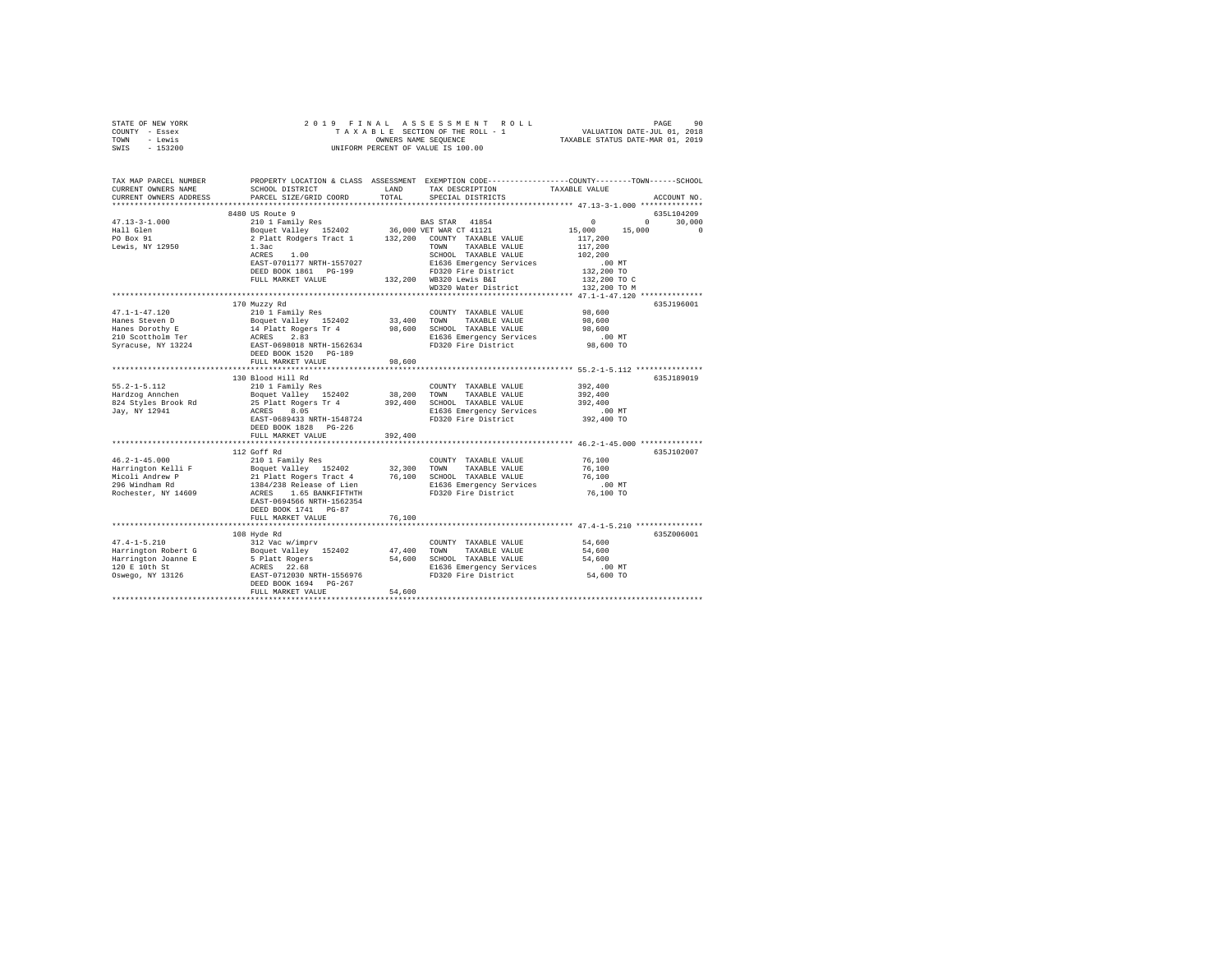| STATE OF NEW YORK | 2019 FINAL ASSESSMENT ROLL         | 91<br>PAGE                       |
|-------------------|------------------------------------|----------------------------------|
| COUNTY - Essex    | TAXABLE SECTION OF THE ROLL - 1    | VALUATION DATE-JUL 01, 2018      |
| TOWN<br>- Lewis   | OWNERS NAME SEOUENCE               | TAXABLE STATUS DATE-MAR 01, 2019 |
| $-153200$<br>SWIS | UNIFORM PERCENT OF VALUE IS 100.00 |                                  |

| TAX MAP PARCEL NUMBER<br>CURRENT OWNERS NAME<br>CURRENT OWNERS ADDRESS                                  | SCHOOL DISTRICT<br>PARCEL SIZE/GRID COORD                                                                                                                                               | LAND<br>TOTAL.             | PROPERTY LOCATION & CLASS ASSESSMENT EXEMPTION CODE----------------COUNTY-------TOWN------SCHOOL<br>TAX DESCRIPTION<br>SPECIAL DISTRICTS                            | TAXABLE VALUE                                                                   | ACCOUNT NO.        |
|---------------------------------------------------------------------------------------------------------|-----------------------------------------------------------------------------------------------------------------------------------------------------------------------------------------|----------------------------|---------------------------------------------------------------------------------------------------------------------------------------------------------------------|---------------------------------------------------------------------------------|--------------------|
| $47.4 - 1 - 5.220$<br>Harrington Robert G<br>Harrington Joanne E<br>120 E 10th St<br>Oswego, NY 13126   | Hyde Rd<br>314 Rural vac<10<br>Boquet Valley 152402<br>5 Platt Rogers<br>9.56<br>ACRES<br>EAST-0711435 NRTH-1556559<br>DEED BOOK 1694 PG-267<br>FULL MARKET VALUE                       | 27,300<br>27,300<br>27,300 | COUNTY TAXABLE VALUE<br>TAXABLE VALUE<br>TOWN<br>SCHOOL TAXABLE VALUE<br>E1636 Emergency Services<br>FD320 Fire District                                            | 27,300<br>27,300<br>27,300<br>$.00$ MT<br>27,300 TO                             | 635Z019001         |
|                                                                                                         | 74 Wells Hill Rd                                                                                                                                                                        |                            |                                                                                                                                                                     |                                                                                 | 635.T192005        |
| $46.2 - 1 - 50.200$<br>Hart Lowell A<br>74 Wells Hill Rd<br>Lewis, NY 12950                             | 210 1 Family Res<br>Boquet Valley 152402<br>16 P Rogers 16,250 Ac<br>ACRES<br>4.10<br>EAST-0693943 NRTH-1564617<br>DEED BOOK 1519 PG-10<br>FULL MARKET VALUE                            | 145,500<br>145,500         | BAS STAR 41854<br>34,700 COUNTY TAXABLE VALUE<br>TOWN<br>TAXABLE VALUE<br>SCHOOL TAXABLE VALUE<br>E1636 Emergency Services<br>FD320 Fire District                   | $\circ$<br>145,500<br>145,500<br>115,500<br>$.00$ MT<br>145,500 TO              | $\Omega$<br>30,000 |
|                                                                                                         | 258 Cutting Rd                                                                                                                                                                          |                            |                                                                                                                                                                     | ************** 56.1-2-47.000 ************                                       | 635J103104         |
| $56.1 - 2 - 47.000$<br>Harwood Joel E<br>Harwood Barbara K<br>258 Cutting Rd<br>Elizabethtown, NY 12932 | 210 1 Family Res<br>Boquet Valley 152402<br>33 Platt Rogers Tract 4 103,100<br>ACRES<br>1.20<br>EAST-0700001 NRTH-1546309<br>DEED BOOK 1086 PG-331                                      |                            | BAS STAR 41854<br>31,800 COUNTY TAXABLE VALUE<br>TOWN<br>TAXABLE VALUE<br>SCHOOL TAXABLE VALUE<br>E1636 Emergency Services<br>FD320 Fire District                   | $\overline{0}$<br>103,100<br>103,100<br>73,100<br>$.00$ MT<br>103,100 TO        | $\Omega$<br>30,000 |
|                                                                                                         | FULL MARKET VALUE                                                                                                                                                                       | 103,100                    |                                                                                                                                                                     |                                                                                 |                    |
| $56.1 - 2 - 37.000$<br>Haseltine Janet<br>Elizabethtown, NY 12932                                       | US Route 9<br>311 Res vac land<br>Boquet Valley 152402<br>11 Platt Rogers Tract 1<br>0.22<br>ACRES<br>EAST-0702432 NRTH-1544456<br>DEED BOOK 328<br>$PG-371$<br>FULL MARKET VALUE       | 1,900<br>1,900<br>1,900    | COUNTY TAXABLE VALUE<br>TOWN<br>TAXABLE VALUE<br>SCHOOL TAXABLE VALUE<br>E1636 Emergency Services<br>FD320 Fire District                                            | 1,900<br>1,900<br>1,900<br>.00 MT<br>1,900 TO                                   | 635J178547         |
|                                                                                                         | ************************                                                                                                                                                                |                            | ********************************** 47.1-2-44.000 *************                                                                                                      |                                                                                 |                    |
| $47.1 - 2 - 44.000$<br>Hathaway Bonnie L<br>8702 US Rte 9<br>Lewis, NY 12950                            | 8702 US Route 9<br>210 1 Family Res<br>Boquet Valley 152402<br>1 E Side Us Route 9<br>ACRES 0.10 BANK WFARGO<br>EAST-0701803 NRTH-1562380<br>DEED BOOK 1697 PG-239<br>FULL MARKET VALUE | 23,400<br>51,900<br>51,900 | COUNTY TAXABLE VALUE<br>TOWN<br>TAXABLE VALUE<br>SCHOOL TAXABLE VALUE<br>E1636 Emergency Services<br>FD320 Fire District<br>WB320 Lewis B&I<br>WD320 Water District | 51,900<br>51,900<br>51,900<br>.00 MT<br>51,900 TO<br>51,900 TO C<br>51,900 TO M | 635J101605         |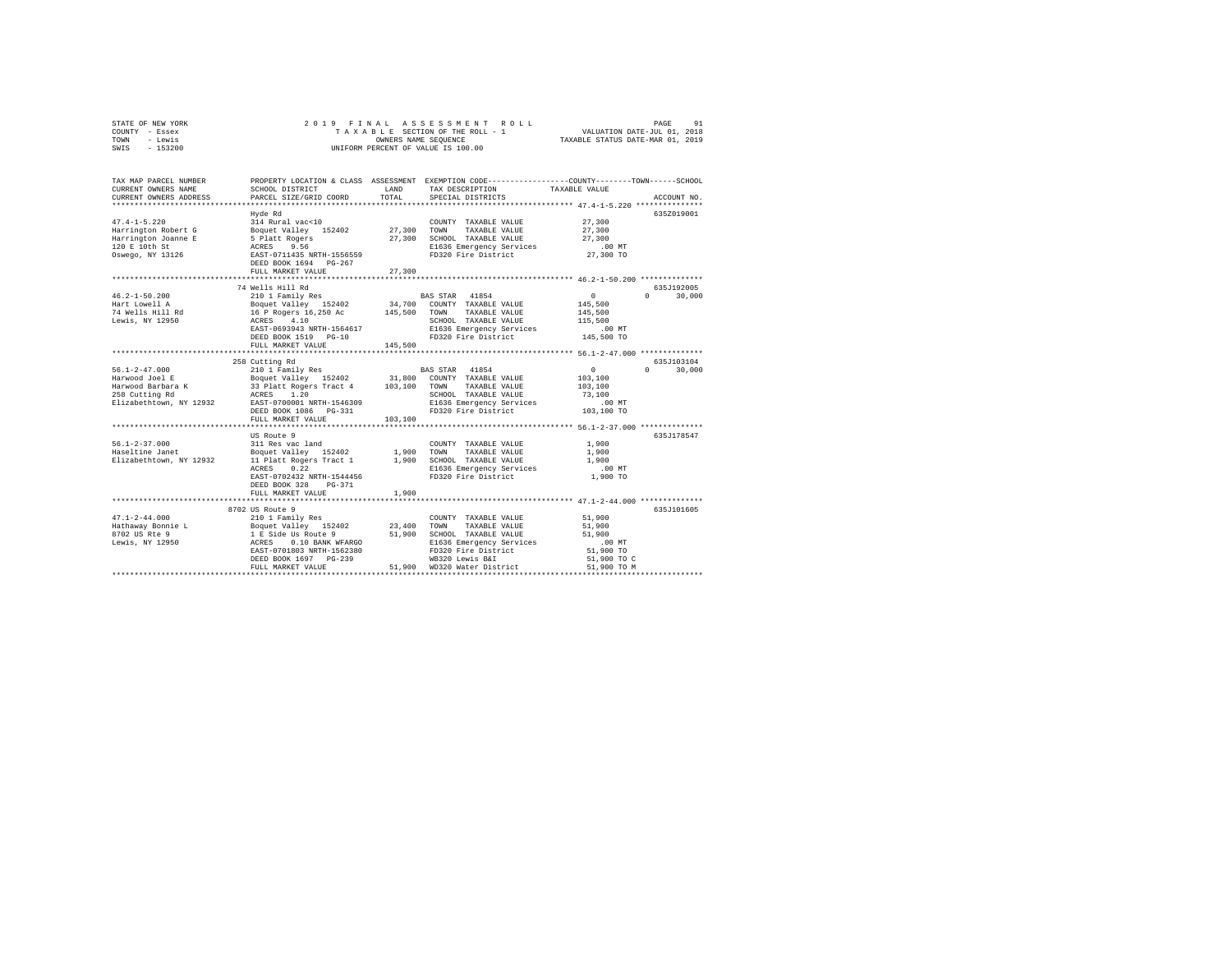| STATE OF NEW YORK<br>COUNTY - Essex<br>TOWN<br>- Lewis<br>SWIS - 153200                                                                     | 2019 FINAL                                                                                                             | OWNERS NAME SEOUENCE | ASSESSMENT ROLL<br>TAXABLE SECTION OF THE ROLL - 1<br>UNIFORM PERCENT OF VALUE IS 100.00 | VALUATION DATE-JUL 01, 2018<br>TAXABLE STATUS DATE-MAR 01, 2019 | PAGE<br>92    |
|---------------------------------------------------------------------------------------------------------------------------------------------|------------------------------------------------------------------------------------------------------------------------|----------------------|------------------------------------------------------------------------------------------|-----------------------------------------------------------------|---------------|
| TAX MAP PARCEL NUMBER PROPERTY LOCATION & CLASS ASSESSMENT EXEMPTION CODE--------------COUNTY-------TOWN------SCHOOL<br>CURRENT OWNERS NAME | SCHOOL DISTRICT                                                                                                        | LAND                 | TAX DESCRIPTION                                                                          | TAXABLE VALUE                                                   |               |
| CURRENT OWNERS ADDRESS                                                                                                                      | PARCEL SIZE/GRID COORD                                                                                                 | TOTAL                | SPECIAL DISTRICTS                                                                        |                                                                 | ACCOUNT NO.   |
|                                                                                                                                             |                                                                                                                        |                      |                                                                                          |                                                                 |               |
|                                                                                                                                             | 8612 US Route 9                                                                                                        |                      |                                                                                          |                                                                 | 635J102612    |
| $47.1 - 2 - 19.000$                                                                                                                         | 210 1 Family Res                                                                                                       |                      | BAS STAR 41854                                                                           | $\sim$ 0                                                        | $0 \t 30,000$ |
| Hathaway Gary A                                                                                                                             | Boquet Valley 152402 35,300 COUNTY TAXABLE VALUE<br>2 Platt Rogers Tract 1 93,300 TOWN TAXABLE VALUE                   |                      |                                                                                          | 93,300                                                          |               |
| PO Box 99                                                                                                                                   |                                                                                                                        |                      |                                                                                          | 93,300                                                          |               |
| Lewis, NY 12950                                                                                                                             | Life Lease Lottie<br>Hathaway 1Ac                                                                                      |                      | SCHOOL TAXABLE VALUE                                                                     | 63,300<br>$.00$ MT                                              |               |
|                                                                                                                                             | Hathaway 1Ac<br>ACRES 0.90                                                                                             |                      | E1636 Emergency Services<br>FD320 Fire District                                          | 93,300 TO                                                       |               |
|                                                                                                                                             | EAST-0701775 NRTH-1560110                                                                                              |                      | WB320 Lewis B&I                                                                          | 93,300 TO C                                                     |               |
|                                                                                                                                             | DEED BOOK 1017 PG-302                                                                                                  |                      | WD320 Water District                                                                     | 93,300 TO M                                                     |               |
|                                                                                                                                             | FULL MARKET VALUE                                                                                                      | 93,300               |                                                                                          |                                                                 |               |
|                                                                                                                                             |                                                                                                                        |                      |                                                                                          |                                                                 |               |
|                                                                                                                                             | 31 Osawentha Dr                                                                                                        |                      |                                                                                          |                                                                 | 635J100911    |
| $47.13 - 1 - 4.000$                                                                                                                         | 270 Mfg housing                                                                                                        |                      | BAS STAR 41854                                                                           | $\mathbf{0}$                                                    | $0 \t 30,000$ |
|                                                                                                                                             |                                                                                                                        |                      |                                                                                          | 44,000                                                          |               |
|                                                                                                                                             |                                                                                                                        |                      |                                                                                          | 44,000                                                          |               |
| 85 Hand Ave<br>PO Box 183                                                                                                                   |                                                                                                                        |                      | SCHOOL TAXABLE VALUE                                                                     | 14,000                                                          |               |
| PO Box 183                                                                                                                                  | Scott A Hathaway<br>ACRES 0.40                                                                                         |                      | E1636 Emergency Services                                                                 | $.00$ MT<br>44,000 TO                                           |               |
| Elizabethtown, NY 12932                                                                                                                     | EAST-0700815 NRTH-1560275                                                                                              |                      | FD320 Fire District<br>WB320 Lewis B&I                                                   | 44,000 TO C                                                     |               |
|                                                                                                                                             | DEED BOOK 1258 PG-122                                                                                                  |                      | WD320 Water District                                                                     | 44,000 TO M                                                     |               |
|                                                                                                                                             | FULL MARKET VALUE                                                                                                      | 44,000               |                                                                                          |                                                                 |               |
|                                                                                                                                             |                                                                                                                        |                      |                                                                                          |                                                                 |               |
|                                                                                                                                             | 431 Stowersville Rd                                                                                                    |                      |                                                                                          |                                                                 | 635.T193007   |
| $47.1 - 2 - 40.200$                                                                                                                         | 210 1 Family Res                                                                                                       |                      | BAS STAR 41854                                                                           | $\sim$ 0                                                        | $0 \t 30.000$ |
| Hathaway Randy C                                                                                                                            |                                                                                                                        |                      | 24,100 COUNTY TAXABLE VALUE                                                              | 58,900                                                          |               |
| Hathaway Karen J                                                                                                                            |                                                                                                                        |                      | 58,900 TOWN TAXABLE VALUE                                                                | 58,900                                                          |               |
| PO Box 517                                                                                                                                  |                                                                                                                        |                      | SCHOOL TAXABLE VALUE                                                                     | 28,900                                                          |               |
| Lewis, NY 12950                                                                                                                             | Example 12<br>Boquet Valley 152402<br>1 Essex Tract<br>ACRES 0.12<br>EAST-0702104 NRTH-1562273<br>DEED BOOK 1019 PG-60 |                      | E1636 Emergency Services                                                                 | $.00$ MT                                                        |               |
|                                                                                                                                             |                                                                                                                        |                      | FD320 Fire District                                                                      | 58,900 TO                                                       |               |
|                                                                                                                                             | FULL MARKET VALUE                                                                                                      |                      | 58,900 WB320 Lewis B&I<br>WD320 Water District                                           | 58,900 TO C<br>58,900 TO M                                      |               |
|                                                                                                                                             |                                                                                                                        |                      |                                                                                          |                                                                 |               |
|                                                                                                                                             | Old Military Ln                                                                                                        |                      |                                                                                          |                                                                 | 635J105107    |
| $55.2 - 1 - 44.000$                                                                                                                         | 322 Rural vac>10                                                                                                       |                      | COUNTY TAXABLE VALUE                                                                     | 54,600                                                          |               |
| Hathaway Roger A                                                                                                                            | Boquet Valley 152402                                                                                                   | 54,600 TOWN          | TAXABLE VALUE                                                                            | 54,600                                                          |               |
| 47 Kent St                                                                                                                                  |                                                                                                                        |                      | 54,600 SCHOOL TAXABLE VALUE                                                              | 54,600                                                          |               |
| Keeseville, NY 12944                                                                                                                        | 28 Omt Twp 1<br>ACRES 63.00<br>ACRES 63.00                                                                             |                      | E1636 Emergency Services                                                                 | $.00$ MT                                                        |               |
|                                                                                                                                             | EAST-0685830 NRTH-1547805                                                                                              |                      | FD320 Fire District                                                                      | 54,600 TO                                                       |               |
|                                                                                                                                             | DEED BOOK 878<br>$PG-37$                                                                                               |                      |                                                                                          |                                                                 |               |
|                                                                                                                                             | FULL MARKET VALUE                                                                                                      | 54,600               |                                                                                          |                                                                 |               |
|                                                                                                                                             |                                                                                                                        | .                    |                                                                                          |                                                                 |               |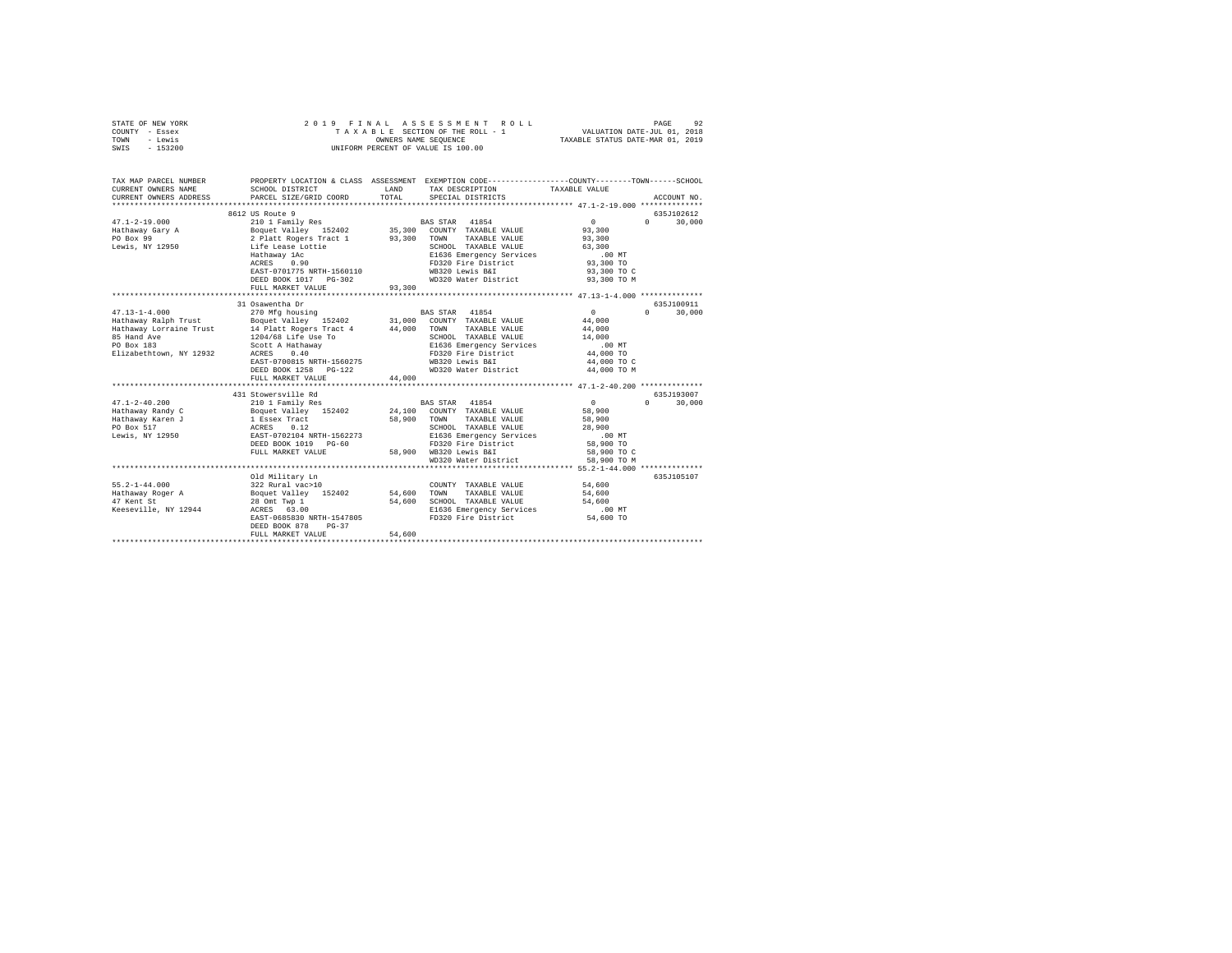| STATE OF NEW YORK | 2019 FINAL ASSESSMENT ROLL         | 93<br>PAGE                       |
|-------------------|------------------------------------|----------------------------------|
| COUNTY - Essex    | TAXABLE SECTION OF THE ROLL - 1    | VALUATION DATE-JUL 01, 2018      |
| TOWN<br>- Lewis   | OWNERS NAME SEOUENCE               | TAXABLE STATUS DATE-MAR 01, 2019 |
| $-153200$<br>SWIS | UNIFORM PERCENT OF VALUE IS 100.00 |                                  |

| TAX MAP PARCEL NUMBER<br>CURRENT OWNERS NAME                                                                                       | SCHOOL DISTRICT                                                                                                                                                                                                             | LAND           | PROPERTY LOCATION & CLASS ASSESSMENT EXEMPTION CODE---------------COUNTY-------TOWN-----SCHOOL<br>TAX DESCRIPTION                                      | TAXABLE VALUE                                                         |                                  |
|------------------------------------------------------------------------------------------------------------------------------------|-----------------------------------------------------------------------------------------------------------------------------------------------------------------------------------------------------------------------------|----------------|--------------------------------------------------------------------------------------------------------------------------------------------------------|-----------------------------------------------------------------------|----------------------------------|
| CURRENT OWNERS ADDRESS                                                                                                             | PARCEL SIZE/GRID COORD                                                                                                                                                                                                      | TOTAL          | SPECIAL DISTRICTS                                                                                                                                      |                                                                       | ACCOUNT NO.                      |
|                                                                                                                                    | 555 Blood Hill Rd                                                                                                                                                                                                           |                |                                                                                                                                                        |                                                                       | 635J191012                       |
| $46.4 - 1 - 6.140$<br>Hathaway Ryan O<br>Hathaway Lorraine L<br>555 Blood Hill Rd<br>Elizabethtown, NY 12932                       | 240 Rural res<br>Boquet Valley 152402<br>22 Platt & Rogers Tr 4<br>ACRES 11.88 BANK1STARSG<br>EAST-0691526 NRTH-1557031<br>DEED BOOK 1697 PG-297<br>FULL MARKET VALUE                                                       | 211,500        | BAS STAR 41854<br>41,100 COUNTY TAXABLE VALUE<br>211,500 TOWN TAXABLE VALUE<br>SCHOOL TAXABLE VALUE<br>E1636 Emergency Services<br>FD320 Fire District | $\sim$ 0<br>211,500<br>211,500<br>181,500<br>.00 MT<br>211,500 TO     | $\Omega$ and $\Omega$<br>30,000  |
|                                                                                                                                    |                                                                                                                                                                                                                             |                |                                                                                                                                                        |                                                                       |                                  |
| $47.3 - 1 - 22.000$<br>Hathaway Susan<br>728 Mitchell Hill Rd<br>Elizabethtown, NY 12932                                           | 728 Mitchell Hill Rd<br>210 1 Family Res<br>Boquet Valley 152402 31,800 COUNTY TAXABLE VALUE<br>1 Platt Rogers Tract 1 66,900 TOWN<br>ACRES 1.20<br>EAST-0695248 NRTH-1555109<br>DEED BOOK 1200 PG-171<br>FULL MARKET VALUE | 66,900         | BAS STAR 41854<br>TAXABLE VALUE<br>SCHOOL TAXABLE VALUE<br>E1636 Emergency Services<br>FD320 Fire District                                             | $\overline{0}$<br>66,900<br>66,900<br>36,900<br>$.00$ MT<br>66,900 TO | 635J187011<br>$\Omega$<br>30,000 |
|                                                                                                                                    |                                                                                                                                                                                                                             |                |                                                                                                                                                        |                                                                       |                                  |
| $19.4 - 2 - 8.000$<br>Haupt Thomas<br>Haupt Theresa<br>198 Dallas St<br>Lindenhurst, NY 11757                                      | US Route 9<br>314 Rural vac<10<br>Boquet Valley 152402<br>Maules Pat<br>ACRES 8.86<br>EAST-0717208 NRTH-1601179<br>DEED BOOK 1708 PG-144<br>FULL MARKET VALUE                                                               | 8,100<br>8,100 | COUNTY TAXABLE VALUE<br>8,100 TOWN<br>TAXABLE VALUE<br>SCHOOL TAXABLE VALUE<br>E1636 Emergency Services<br>FD320 Fire District                         | 8,100<br>8,100<br>8.100<br>$.00$ MT<br>8,100 TO                       | 635J197008                       |
|                                                                                                                                    |                                                                                                                                                                                                                             |                |                                                                                                                                                        |                                                                       |                                  |
| $38.1 - 1 - 15.400$<br>Hayes Eugene M<br>Hayes Anne M<br>298 Albany Shaker Rd Rm 111 33&38 Peru Bay Tract<br>Loudonville, NY 12211 | US Route 9<br>322 Rural vac>10<br>Boquet Valley 152402 33,700<br>18&19 Essex Tract 33,700<br>ACRES 19.60<br>EAST-0705923 NRTH-1582090<br>DEED BOOK 667<br>PG-101                                                            | 33,700         | COUNTY TAXABLE VALUE<br>TOWN<br>TAXABLE VALUE<br>SCHOOL TAXABLE VALUE<br>E1636 Emergency Services<br>FD320 Fire District                               | 33,700<br>33,700<br>33,700<br>.00 MT<br>33,700 TO                     | 635J179037                       |
|                                                                                                                                    | FULL MARKET VALUE                                                                                                                                                                                                           | 33,700         |                                                                                                                                                        |                                                                       |                                  |
|                                                                                                                                    | 551 Deerhead Rd                                                                                                                                                                                                             |                |                                                                                                                                                        |                                                                       | 635J181001                       |
| $38.2 - 1 - 10.120$<br>Millstone Township, NJ 08510 EAST-0717143 NRTH-1578010                                                      | 314 Rural vac<10<br>DEED BOOK 1584 PG-207<br>FULL MARKET VALUE                                                                                                                                                              | 3,100<br>3,100 | COUNTY TAXABLE VALUE<br>TOWN<br>TAXABLE VALUE<br>3,100 SCHOOL TAXABLE VALUE<br>E1636 Emergency Services<br>FD320 Fire District                         | 3,100<br>3,100<br>3,100<br>$.00$ MT<br>3,100 TO                       |                                  |
|                                                                                                                                    |                                                                                                                                                                                                                             |                |                                                                                                                                                        |                                                                       |                                  |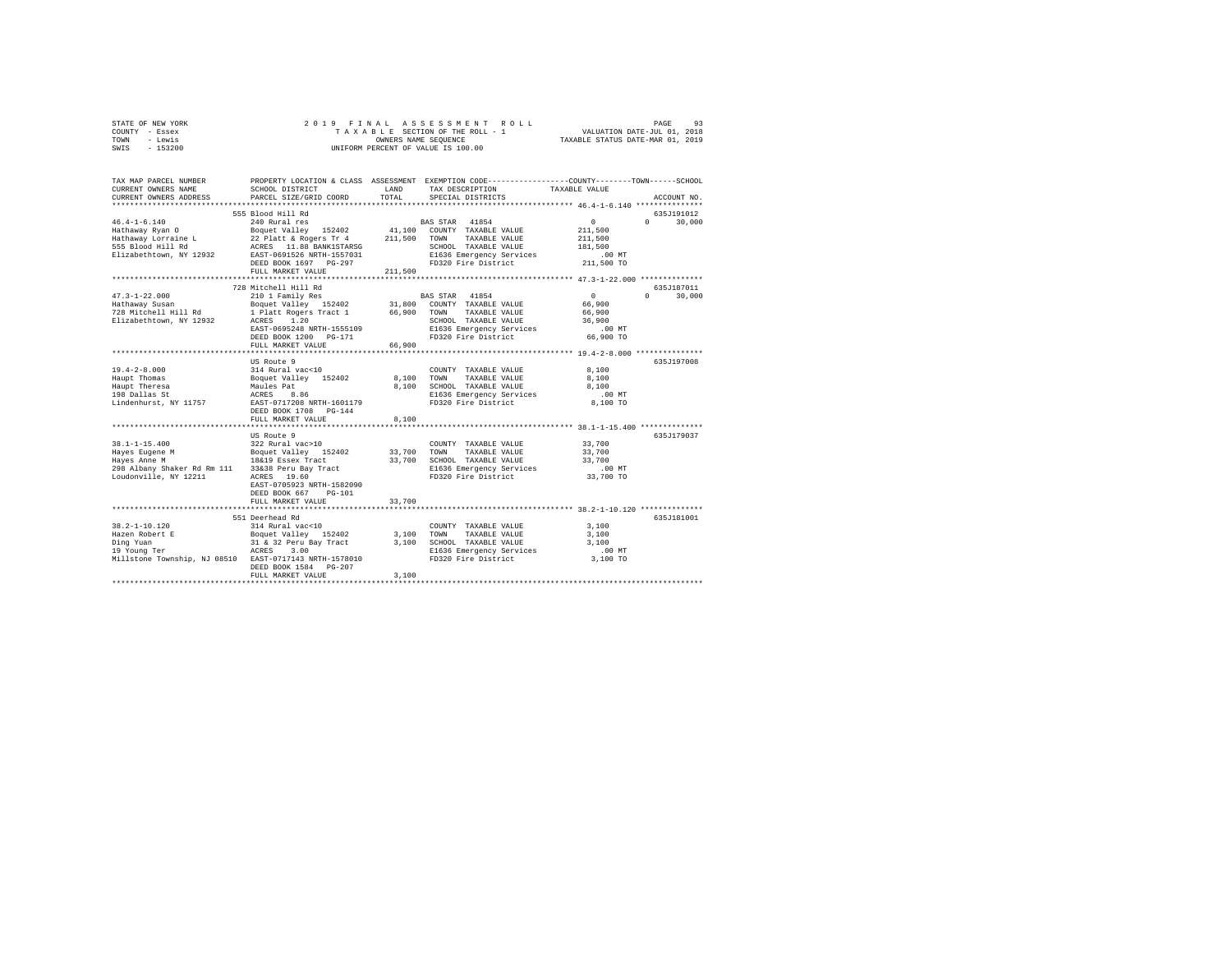|      | STATE OF NEW YORK |  |  | 2019 FINAL ASSESSMENT ROLL         | PAGE                             | 94 |
|------|-------------------|--|--|------------------------------------|----------------------------------|----|
|      | COUNTY - Essex    |  |  | TAXABLE SECTION OF THE ROLL - 1    | VALUATION DATE-JUL 01, 2018      |    |
| TOWN | - Lewis           |  |  | OWNERS NAME SEOUENCE               | TAXABLE STATUS DATE-MAR 01, 2019 |    |
| SWIS | - 153200          |  |  | UNIFORM PERCENT OF VALUE IS 100.00 |                                  |    |

| TAX MAP PARCEL NUMBER<br>CURRENT OWNERS NAME<br>CURRENT OWNERS ADDRESS                                                    | SCHOOL DISTRICT<br>PARCEL SIZE/GRID COORD                                                                                                                                                                                                                                            | LAND<br>TOTAL      | PROPERTY LOCATION & CLASS ASSESSMENT EXEMPTION CODE---------------COUNTY-------TOWN------SCHOOL<br>TAX DESCRIPTION TAXABLE VALUE<br>SPECIAL DISTRICTS  |                                                                     | ACCOUNT NO.                       |
|---------------------------------------------------------------------------------------------------------------------------|--------------------------------------------------------------------------------------------------------------------------------------------------------------------------------------------------------------------------------------------------------------------------------------|--------------------|--------------------------------------------------------------------------------------------------------------------------------------------------------|---------------------------------------------------------------------|-----------------------------------|
| $38.2 - 1 - 11.200$<br>Hazen Robert E<br>Ding Yuan<br>19 Young Ter<br>Millstone Twp, NJ 08510                             | Deerhead Rd<br>322 Rural vac>10<br>Boquet Valley 152402 57,800<br>31 Peru Bay Tract<br>ACRES 105.52<br>EAST-0714997 NRTH-1578425<br>DEED BOOK 1879 PG-197<br>FULL MARKET VALUE                                                                                                       | 57,800<br>57,800   | COUNTY TAXABLE VALUE<br>TAXABLE VALUE<br>TOWN<br>SCHOOL TAXABLE VALUE 57,800<br>E1636 Emergency Services<br>FD320 Fire District                        | 57,800<br>57,800<br>$.00$ MT<br>57,800 TO                           | 635J190010                        |
|                                                                                                                           |                                                                                                                                                                                                                                                                                      |                    |                                                                                                                                                        |                                                                     |                                   |
| $47.2 - 1 - 64.000$<br>Heald Brad<br>312 Moss Rd<br>Lewis, NY 12950                                                       | 312 Moss Rd<br>210 1 Family Res<br>Boquet Valley 152402<br>2 Peru Bay Tract<br>3.60 BANKTRANSAM<br>ACRES<br>EAST-0712086 NRTH-1567741<br>DEED BOOK 1310 PG-16<br>FULL MARKET VALUE                                                                                                   | 101,300            | BAS STAR 41854<br>34,200 COUNTY TAXABLE VALUE<br>101,300 TOWN TAXABLE VALUE<br>SCHOOL TAXABLE VALUE<br>E1636 Emergency Services<br>FD320 Fire District | 0<br>101,300<br>101,300<br>71,300<br>$.00$ MT<br>101,300 TO         | 635.T181011<br>30,000<br>$\Omega$ |
| $47.3 - 1 - 20.120$<br>Heald Brad<br>Goff Vicki<br>c/o Peter & Deborah Heald<br>697 Fox Run Rd<br>Elizabethtown, NY 12932 | 697 Fox Run Rd<br>210 1 Family Res<br>Boquet Valley 152402 34,400 COUNTY TAXABLE VALUE<br>1 Platt Roger Tract 1 78,300 TOWN TAXABLE VALUE<br>1818/62 Life Use To<br>Peter & Deborah Heald<br>ACRES<br>3.78<br>EAST-0696640 NRTH-1555266<br>DEED BOOK 1818 PG-62<br>FULL MARKET VALUE | 78,300             | ENH STAR 41834<br>SCHOOL TAXABLE VALUE<br>E1636 Emergency Services<br>FD320 Fire District                                                              | 0<br>$\Omega$<br>78,300<br>78,300<br>9,600<br>$.00$ MT<br>78,300 TO | 635J184003<br>68,700              |
|                                                                                                                           | *************************                                                                                                                                                                                                                                                            | *************      |                                                                                                                                                        |                                                                     |                                   |
| $47.3 - 1 - 4.000$<br>PO Box 113<br>Lewis. NY 12950                                                                       | 742 Fox Run Rd<br>620 Religious<br>Heaven Hill Ministries Boquet Valley 152402 51,400<br>1 Platt Rogers Tract 1<br>1280/137<br>25ac<br>ACRES 27.83<br>EAST-0698005 NRTH-1557036<br>DEED BOOK 1270 PG-21<br>FULL MARKET VALUE                                                         | 105,700<br>105,700 | COUNTY TAXABLE VALUE<br>TAXABLE VALUE<br>TOWN<br>SCHOOL TAXABLE VALUE<br>E1636 Emergency Services<br>FD320 Fire District                               | 105,700<br>105,700<br>105,700<br>$.00$ MT<br>105,700 TO             | 635J101311                        |
|                                                                                                                           | ***************************                                                                                                                                                                                                                                                          |                    |                                                                                                                                                        |                                                                     |                                   |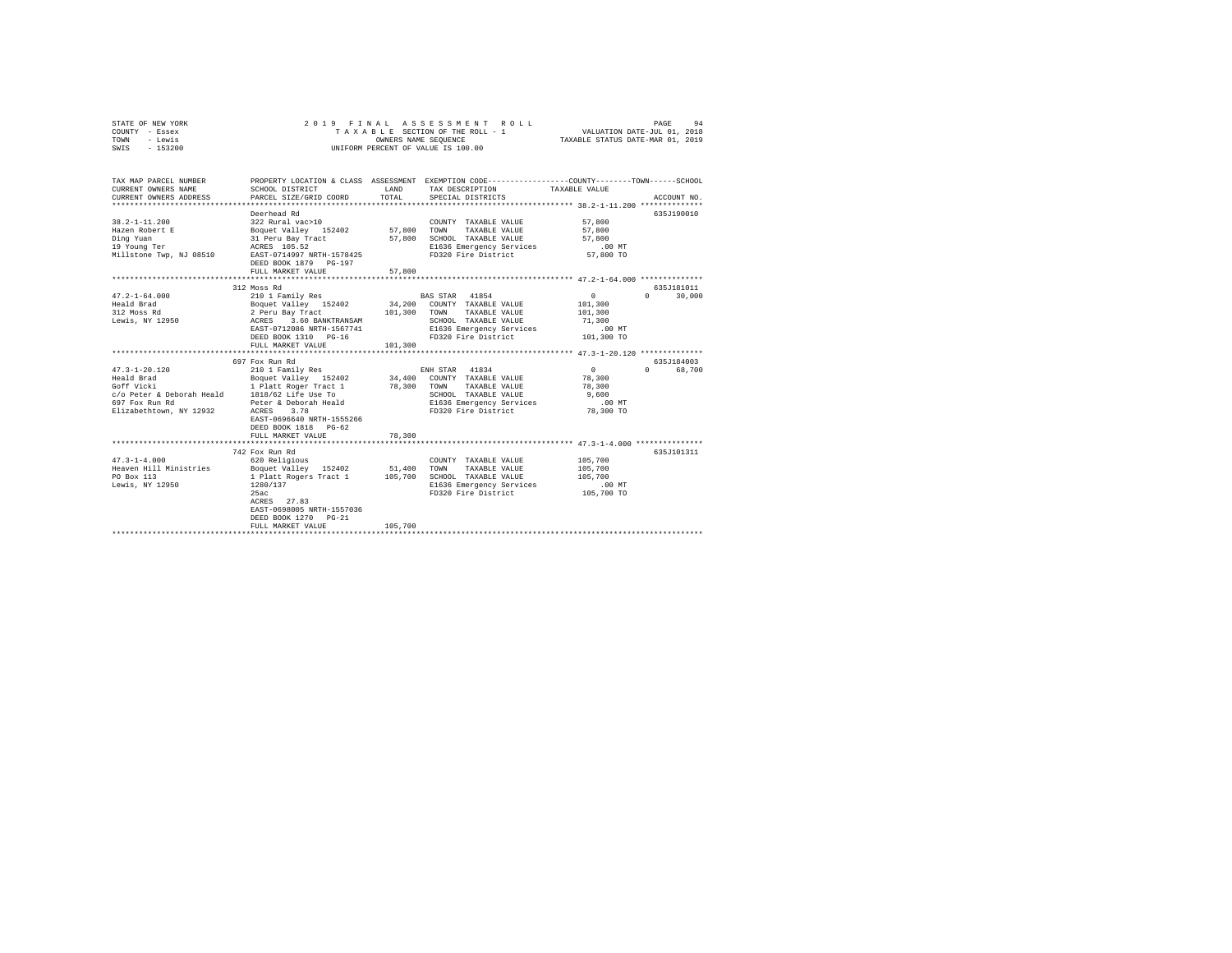| STATE OF NEW YORK | 2019 FINAL ASSESSMENT ROLL         | 95<br>PAGE                       |
|-------------------|------------------------------------|----------------------------------|
| COUNTY - Essex    | TAXABLE SECTION OF THE ROLL - 1    | VALUATION DATE-JUL 01, 2018      |
| TOWN<br>- Lewis   | OWNERS NAME SEOUENCE               | TAXABLE STATUS DATE-MAR 01, 2019 |
| $-153200$<br>SWIS | UNIFORM PERCENT OF VALUE IS 100.00 |                                  |

| TAX MAP PARCEL NUMBER<br>CURRENT OWNERS NAME<br>CURRENT OWNERS ADDRESS | PROPERTY LOCATION & CLASS ASSESSMENT EXEMPTION CODE----------------COUNTY-------TOWN------SCHOOL<br>SCHOOL DISTRICT<br>PARCEL SIZE/GRID COORD | LAND<br>TOTAL                | TAX DESCRIPTION TAXABLE VALUE<br>SPECIAL DISTRICTS               |                  | ACCOUNT NO.        |
|------------------------------------------------------------------------|-----------------------------------------------------------------------------------------------------------------------------------------------|------------------------------|------------------------------------------------------------------|------------------|--------------------|
|                                                                        |                                                                                                                                               |                              |                                                                  |                  |                    |
|                                                                        | 7982 US Route 9                                                                                                                               |                              |                                                                  |                  | 635J104104         |
|                                                                        |                                                                                                                                               |                              |                                                                  | $\sim$           | $\Omega$<br>30,000 |
|                                                                        |                                                                                                                                               |                              |                                                                  | 90,700           |                    |
|                                                                        |                                                                                                                                               |                              | TAXABLE VALUE 90,700                                             |                  |                    |
|                                                                        |                                                                                                                                               |                              | SCHOOL TAXABLE VALUE 60,700<br>E1636 Emergency Services .00 MT   |                  |                    |
|                                                                        |                                                                                                                                               |                              |                                                                  |                  |                    |
|                                                                        | DEED BOOK 876 PG-292                                                                                                                          |                              | FD320 Fire District 90,700 TO                                    |                  |                    |
|                                                                        | FULL MARKET VALUE                                                                                                                             | 90,700                       |                                                                  |                  |                    |
|                                                                        |                                                                                                                                               |                              |                                                                  |                  |                    |
|                                                                        | Fox Run Rd                                                                                                                                    |                              |                                                                  |                  | 635J101410         |
| $55.2 - 1 - 21.000$                                                    | 322 Rural vac>10                                                                                                                              |                              | COUNTY TAXABLE VALUE                                             | 33,000           |                    |
| Hens Geralyn M Trust                                                   | Boquet Valley 152402 33,000<br>29 Platt Rogers Tr #4 33,000                                                                                   |                              | TOWN TAXABLE VALUE                                               | 33,000           |                    |
| 5566 Irish Rd                                                          |                                                                                                                                               |                              | SCHOOL TAXABLE VALUE                                             | 33,000           |                    |
|                                                                        | North Tonawanda, NY 14120 1476/114 Life Use To                                                                                                |                              | E1636 Emergency Services .00 MT<br>FD320 Fire District 33,000 TO |                  |                    |
|                                                                        | Geralyn Hens 17.2AC                                                                                                                           |                              | FD320 Fire District                                              |                  |                    |
|                                                                        | ACRES 24.00                                                                                                                                   |                              |                                                                  |                  |                    |
|                                                                        | EAST-0694430 NRTH-1545025                                                                                                                     |                              |                                                                  |                  |                    |
|                                                                        | DEED BOOK 1476    PG-114                                                                                                                      |                              |                                                                  |                  |                    |
|                                                                        | FULL MARKET VALUE<br>***************************                                                                                              | 33,000<br>****************** | ********************************* 47.1-1-29.200 **************   |                  |                    |
|                                                                        | 8669 US Route 9                                                                                                                               |                              |                                                                  |                  | 635J190014         |
| $47.1 - 1 - 29.200$                                                    | 270 Mfg housing                                                                                                                               |                              | COUNTY TAXABLE VALUE                                             | 39,700           |                    |
| Hodor Gary J                                                           | Boquet Valley 152402 33,200                                                                                                                   |                              | TAXABLE VALUE<br>TOWN                                            | 39,700           |                    |
|                                                                        |                                                                                                                                               |                              |                                                                  |                  |                    |
|                                                                        |                                                                                                                                               |                              | SCHOOL TAXABLE VALUE<br>E1636 Emergency Services                 | 39,700<br>.00 MT |                    |
| Libby, MT 59923                                                        | EAST-0701549 NRTH-1561545                                                                                                                     |                              | FD320 Fire District 39,700 TO                                    |                  |                    |
|                                                                        | DEED BOOK 1187 PG-126                                                                                                                         |                              | WB320 Lewis B&I                                                  | 39,700 TO C      |                    |
|                                                                        | FULL MARKET VALUE                                                                                                                             |                              | 39,700 WD320 Water District                                      | 39,700 TO M      |                    |
|                                                                        |                                                                                                                                               |                              |                                                                  |                  |                    |
|                                                                        | 26 Steele Woods Rd                                                                                                                            |                              |                                                                  |                  | 635J189004         |
| $56.1 - 2 - 34.200$                                                    | 240 Rural res                                                                                                                                 |                              | COUNTY TAXABLE VALUE                                             | 225,000          |                    |
|                                                                        | Holbrook Julie A Baird Boquet Valley 152402 60,000                                                                                            |                              | TOWN TAXABLE VALUE                                               | 225,000          |                    |
| Holbrook Michael                                                       |                                                                                                                                               |                              |                                                                  |                  |                    |
| PO Box 236                                                             |                                                                                                                                               |                              |                                                                  |                  |                    |
| Elizabethtown, NY 12932                                                |                                                                                                                                               |                              |                                                                  |                  |                    |
|                                                                        | ACRES 17.00                                                                                                                                   |                              |                                                                  |                  |                    |
|                                                                        | EAST-0701289 NRTH-1547640                                                                                                                     |                              |                                                                  |                  |                    |
|                                                                        | DEED BOOK 1883 PG-24                                                                                                                          |                              |                                                                  |                  |                    |
|                                                                        | FULL MARKET VALUE                                                                                                                             | 225,000                      |                                                                  |                  |                    |
|                                                                        |                                                                                                                                               |                              |                                                                  |                  |                    |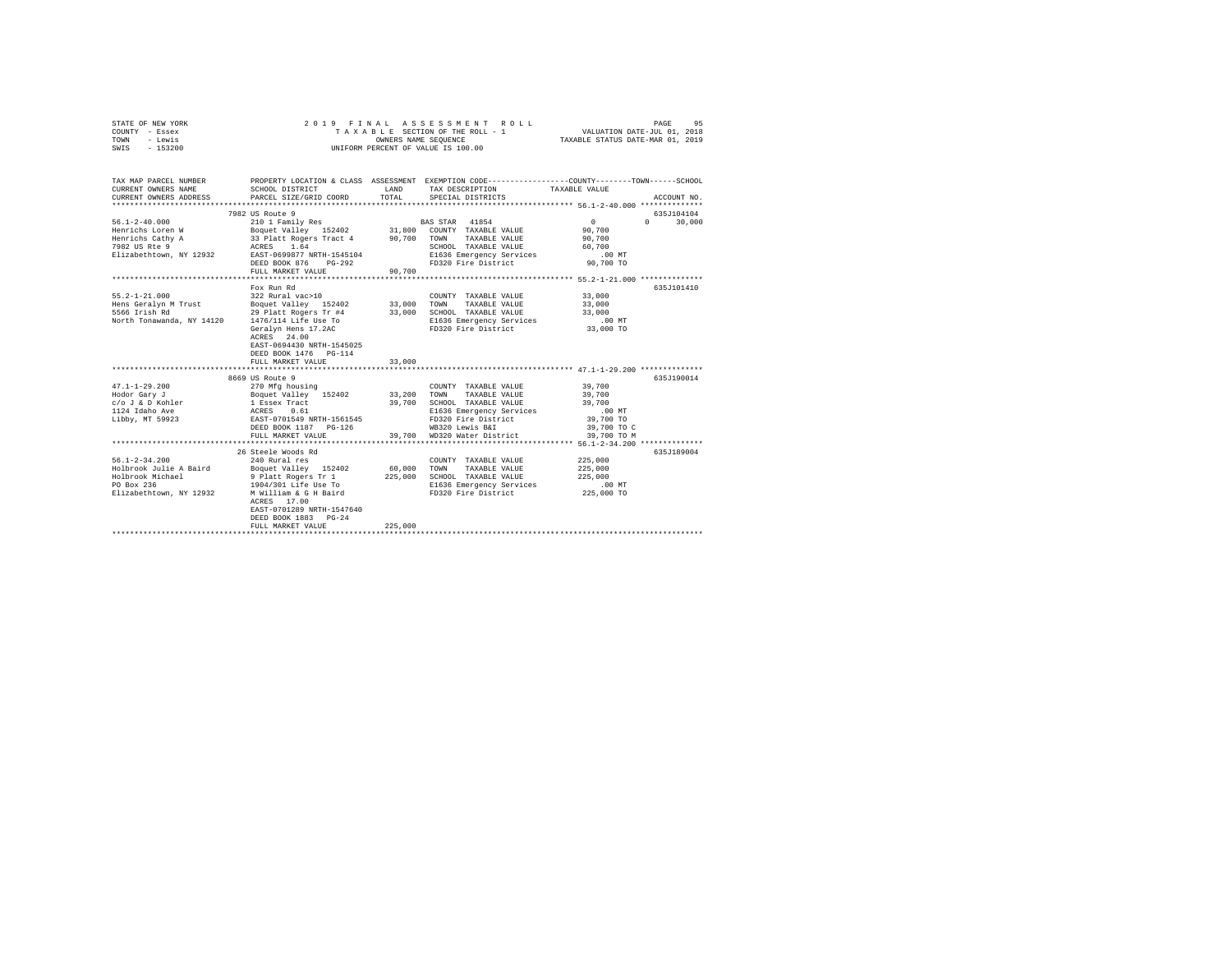| STATE OF NEW YORK<br>COUNTY - Essex<br>- Lewis<br>TOWN | 2019 FINAL                                                                                                                                                                                                                               |         |                                                                                                                                                                                                                                            |                                                     |               |
|--------------------------------------------------------|------------------------------------------------------------------------------------------------------------------------------------------------------------------------------------------------------------------------------------------|---------|--------------------------------------------------------------------------------------------------------------------------------------------------------------------------------------------------------------------------------------------|-----------------------------------------------------|---------------|
| $-153200$<br>SWIS                                      |                                                                                                                                                                                                                                          |         | UNIFORM PERCENT OF VALUE IS 100.00                                                                                                                                                                                                         |                                                     |               |
| TAX MAP PARCEL NUMBER                                  |                                                                                                                                                                                                                                          |         | PROPERTY LOCATION & CLASS ASSESSMENT EXEMPTION CODE---------------COUNTY-------TOWN------SCHOOL                                                                                                                                            |                                                     |               |
| CURRENT OWNERS NAME                                    | SCHOOL DISTRICT                                                                                                                                                                                                                          | LAND    | TAX DESCRIPTION                                                                                                                                                                                                                            | TAXABLE VALUE                                       |               |
| CURRENT OWNERS ADDRESS<br>************************     | PARCEL SIZE/GRID COORD                                                                                                                                                                                                                   | TOTAL   | SPECIAL DISTRICTS                                                                                                                                                                                                                          |                                                     | ACCOUNT NO.   |
|                                                        | 28 Osawentha Dr                                                                                                                                                                                                                          |         |                                                                                                                                                                                                                                            |                                                     | 635J100903    |
| $47.13 - 4 - 9.100$                                    | 210 1 Family Res                                                                                                                                                                                                                         |         | <b>BAS STAR</b> 41854                                                                                                                                                                                                                      | 0                                                   | $0 \t 30.000$ |
| Hommes Michele M                                       |                                                                                                                                                                                                                                          |         |                                                                                                                                                                                                                                            | 128,800                                             |               |
| 28 Osawentha Dr                                        |                                                                                                                                                                                                                                          |         |                                                                                                                                                                                                                                            | 128,800                                             |               |
| PO Box 90                                              | And I Family Res (BASS TAR 41854)<br>Boquet Valley 152402 37,200 COUNTY TAXABLE VALUE<br>14 Platt Rogers Tract 4 128,800 TOWN TAXABLE VALUE<br>RARES 2.24 SCHOL TAXABLE VALUE<br>ERST-0701210 NRTH-1560172 E1636 Emergency Services<br>D |         |                                                                                                                                                                                                                                            | 98,800                                              |               |
| Lewis, NY 12950                                        |                                                                                                                                                                                                                                          |         | E1636 Emergency Services                                                                                                                                                                                                                   | $.00$ MT<br>128,800 TO                              |               |
|                                                        | FULL MARKET VALUE                                                                                                                                                                                                                        |         | FD320 Fire District<br>128,800 WB320 Lewis B&I                                                                                                                                                                                             | 128,800 TO C                                        |               |
|                                                        |                                                                                                                                                                                                                                          |         | WD320 Water District                                                                                                                                                                                                                       | 128,800 TO M                                        |               |
|                                                        |                                                                                                                                                                                                                                          |         | ******************************* 55.2-1-30.200 *************                                                                                                                                                                                |                                                     |               |
|                                                        | 490 Roscoe Rd                                                                                                                                                                                                                            |         |                                                                                                                                                                                                                                            |                                                     | 635J195004    |
| $55.2 - 1 - 30.200$                                    | 240 Rural res                                                                                                                                                                                                                            |         | COUNTY TAXABLE VALUE                                                                                                                                                                                                                       | 233,600                                             |               |
| Hooper Fred A                                          |                                                                                                                                                                                                                                          |         |                                                                                                                                                                                                                                            | 233,600                                             |               |
| Hooper Karen M<br>490 Roscoe Rd                        |                                                                                                                                                                                                                                          |         |                                                                                                                                                                                                                                            | 233,600<br>$.00$ MT                                 |               |
| Lewis, NY 12950                                        |                                                                                                                                                                                                                                          |         | From Line 152402 65,300 TOWN TAXABLE VALUE<br>26 Platt Rogers Tract 4 233,600 SCHOOL TAXABLE VALUE<br>ACRES 12.69 BANKDOVENWH E1636 Emergency Services<br>EAST-0590417 NRTH-1546358 FD320 Fire District<br>ROGER 1020 PLACE RESERVED FD320 | 233,600 TO                                          |               |
|                                                        | DEED BOOK 1846 PG-39                                                                                                                                                                                                                     |         |                                                                                                                                                                                                                                            |                                                     |               |
|                                                        | FULL MARKET VALUE                                                                                                                                                                                                                        | 233,600 |                                                                                                                                                                                                                                            |                                                     |               |
|                                                        |                                                                                                                                                                                                                                          |         | ******************************* 55.2-1-6.200 ***************                                                                                                                                                                               |                                                     |               |
|                                                        | 129 Denton Rd                                                                                                                                                                                                                            |         |                                                                                                                                                                                                                                            |                                                     | 635J187003    |
| $55.2 - 1 - 6.200$                                     | 240 Rural res                                                                                                                                                                                                                            |         | COUNTY TAXABLE VALUE                                                                                                                                                                                                                       | 234,700                                             |               |
|                                                        |                                                                                                                                                                                                                                          |         |                                                                                                                                                                                                                                            | 234,700<br>234,700                                  |               |
|                                                        |                                                                                                                                                                                                                                          |         |                                                                                                                                                                                                                                            | $.00$ MT                                            |               |
|                                                        |                                                                                                                                                                                                                                          |         |                                                                                                                                                                                                                                            | 234,700 TO                                          |               |
|                                                        | DEED BOOK 1875 PG-40                                                                                                                                                                                                                     |         |                                                                                                                                                                                                                                            |                                                     |               |
|                                                        | FULL MARKET VALUE                                                                                                                                                                                                                        | 234,700 |                                                                                                                                                                                                                                            |                                                     |               |
|                                                        | **************************                                                                                                                                                                                                               |         |                                                                                                                                                                                                                                            | ********************** 38.1-1-15.500 ************** |               |
| $38.1 - 1 - 15.500$                                    | 9533 US Route 9<br>210 1 Family Res                                                                                                                                                                                                      |         | COUNTY TAXABLE VALUE                                                                                                                                                                                                                       | 237,000                                             | 635J179038    |
| Hooper Justin P                                        |                                                                                                                                                                                                                                          |         |                                                                                                                                                                                                                                            | 237,000                                             |               |
| 9533 US Route 9                                        |                                                                                                                                                                                                                                          |         |                                                                                                                                                                                                                                            | 237,000                                             |               |
| Lewis, NY 12950                                        |                                                                                                                                                                                                                                          |         | E1636 Emergency Services                                                                                                                                                                                                                   | $.00$ MT                                            |               |
|                                                        | EAST-0706249 NRTH-1581427                                                                                                                                                                                                                |         | FD320 Fire District                                                                                                                                                                                                                        | 237,000 TO                                          |               |
|                                                        | DEED BOOK 1799 PG-4                                                                                                                                                                                                                      |         |                                                                                                                                                                                                                                            |                                                     |               |
|                                                        | FULL MARKET VALUE<br>**********************                                                                                                                                                                                              | 237,000 |                                                                                                                                                                                                                                            | ******************** 47.2-1-59.200 **************   |               |
|                                                        | 289 Hyde Rd                                                                                                                                                                                                                              |         |                                                                                                                                                                                                                                            |                                                     | 635.1177008   |
| $47.2 - 1 - 59.200$                                    | 210 1 Family Res                                                                                                                                                                                                                         |         | VET WAR CT 41121                                                                                                                                                                                                                           | 15,000<br>15,000                                    | $\sim$ 0      |
| Hopper William K<br>Uonner Nancy C                     | Boquet Valley 152402                                                                                                                                                                                                                     |         | 36,000 ENH STAR 41834<br>221,700 COUNTY TAXABLE VALUE                                                                                                                                                                                      | $\sim$ 0<br>$\sim$ 0                                | 68,700        |
| Hopper Nancy<br>289 Hyde Rd Bldg 2<br>--- NY 12993     | Platt Rogers 34<br>Bldg 2<br>ACRES 6.60                                                                                                                                                                                                  |         |                                                                                                                                                                                                                                            | 206,700                                             |               |
|                                                        | Bldg <sub>2</sub>                                                                                                                                                                                                                        |         | TOWN<br>TAXABLE VALUE                                                                                                                                                                                                                      | 206,700                                             |               |
|                                                        | ACRES                                                                                                                                                                                                                                    |         | SCHOOL TAXABLE VALUE                                                                                                                                                                                                                       | 153,000<br>$.00$ MT                                 |               |
|                                                        | DEED BOOK 837 PG-4                                                                                                                                                                                                                       |         | EAST-0715594 NRTH-1559863<br>DEED BOOK 837 PG-4 886 PD320 Fire District<br>FD320 Fire District                                                                                                                                             | 221,700 TO                                          |               |
|                                                        | FULL MARKET VALUE                                                                                                                                                                                                                        | 221,700 |                                                                                                                                                                                                                                            |                                                     |               |
|                                                        |                                                                                                                                                                                                                                          |         |                                                                                                                                                                                                                                            |                                                     |               |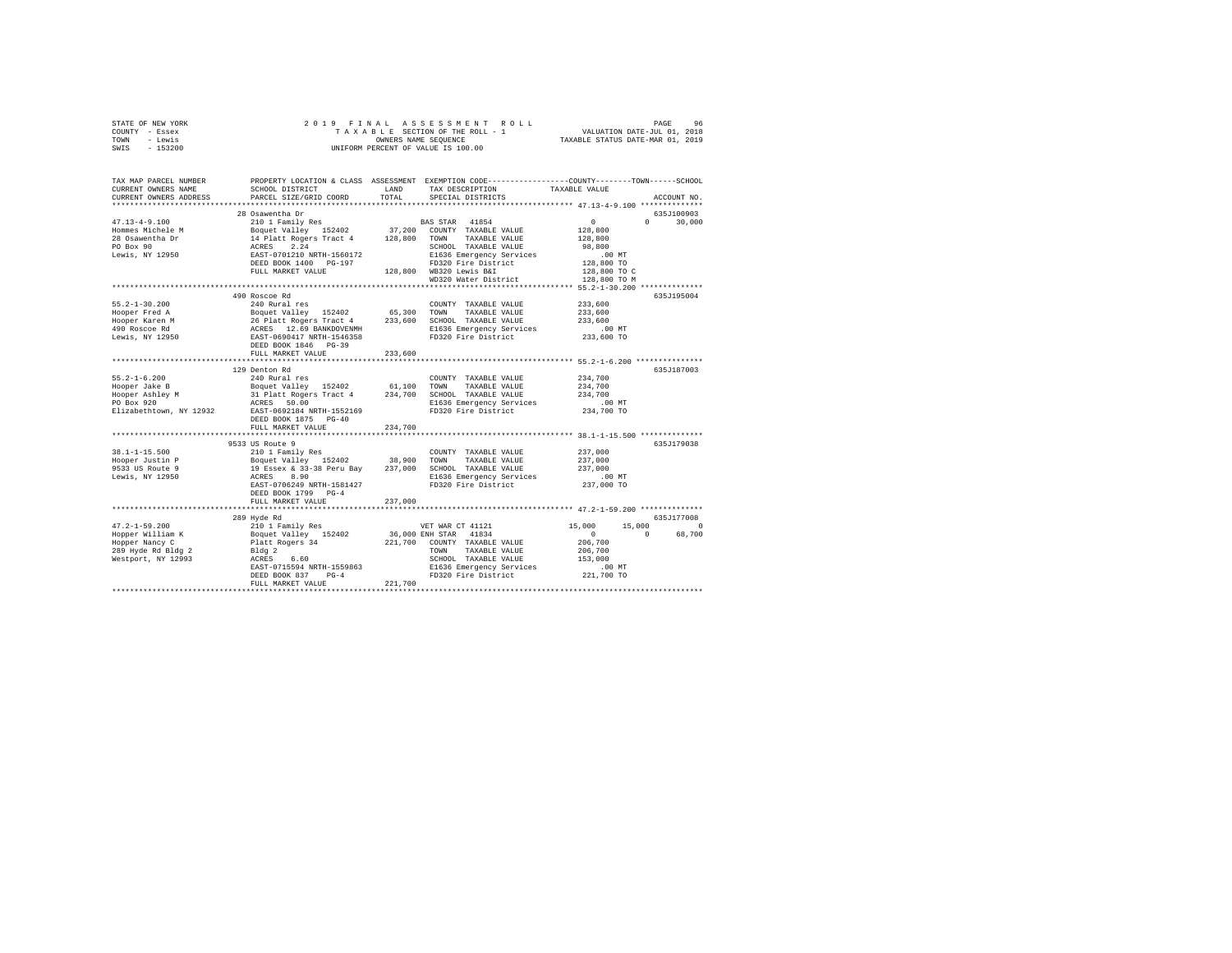|      | STATE OF NEW YORK |                      |  |  |  | 2019 FINAL ASSESSMENT ROLL         |  |                                  | PAGE | 97 |
|------|-------------------|----------------------|--|--|--|------------------------------------|--|----------------------------------|------|----|
|      | COUNTY - Essex    |                      |  |  |  | TAXABLE SECTION OF THE ROLL - 1    |  | VALUATION DATE-JUL 01, 2018      |      |    |
| TOWN | - Lewis           | OWNERS NAME SEOUENCE |  |  |  |                                    |  | TAXABLE STATUS DATE-MAR 01, 2019 |      |    |
| SWIS | - 153200          |                      |  |  |  | UNIFORM PERCENT OF VALUE IS 100.00 |  |                                  |      |    |

| TAX MAP PARCEL NUMBER<br>CURRENT OWNERS NAME<br>CURRENT OWNERS ADDRESS                                    | SCHOOL DISTRICT<br>PARCEL SIZE/GRID COORD                                                                                                                                                                                            | LAND<br>TOTAL                | PROPERTY LOCATION & CLASS ASSESSMENT EXEMPTION CODE----------------COUNTY-------TOWN------SCHOOL<br>TAX DESCRIPTION TAXABLE VALUE<br>SPECIAL DISTRICTS                                                                                         |                                                                       | ACCOUNT NO.                       |
|-----------------------------------------------------------------------------------------------------------|--------------------------------------------------------------------------------------------------------------------------------------------------------------------------------------------------------------------------------------|------------------------------|------------------------------------------------------------------------------------------------------------------------------------------------------------------------------------------------------------------------------------------------|-----------------------------------------------------------------------|-----------------------------------|
| $47.13 - 1 - 27.000$<br>Hort Michael P<br>Hort Grace F<br>210 Sussex Dr<br>Cinnaminson, NJ 08077          | US Route 9<br>314 Rural vac<10<br>Boquet Valley 152402<br>2 Platt Rogers Tract 1<br>ACRES 0.20 BANK1STARSG<br>0.20 BANK1STARSG<br>EAST-0700844 NRTH-1557384<br>DEED BOOK 1775 PG-140<br>FULL MARKET VALUE<br>*********************   | 200                          | COUNTY TAXABLE VALUE<br>TOWN<br>TAXABLE VALUE<br>200 SCHOOL TAXABLE VALUE<br>E1636 Emergency Services<br>FD320 Fire District<br>WB320 Lewis B&I<br>200 WD320 Water District<br>************************************ 47.13-1-29.111 *********** | 200<br>200<br>200<br>.00 MT<br>200 TO<br>200 TO C<br>200 TO M         | 635J100401                        |
| $47.13 - 1 - 29.111$<br>Hort Michael P<br>Hort Grace F<br>210 Sussex Dr<br>Cinnaminson, NJ 08077          | 52 Rustic Wav<br>240 Rural res<br>Boquet Valley 152402<br>2 Platt Rogers Tract 1 148,300<br>2 Platt Rogers 1<br>1767/224 Lease<br>ACRES 27.00 BANK1STARSG<br>EAST-0699964 NRTH-1557062<br>DEED BOOK 1775 PG-140<br>FULL MARKET VALUE | 65,400<br>148,300            | COUNTY TAXABLE VALUE<br>TOWN<br>TAXABLE VALUE<br>SCHOOL TAXABLE VALUE<br>E1636 Emergency Services<br>FD320 Fire District                                                                                                                       | 148,300<br>148,300<br>148,300<br>$.00$ MT<br>148,300 TO               | 635J105411                        |
| $38.3 - 1 - 6.300$<br>Huckins Keith T<br>Huckins Lise J<br>9089 US Rte 9<br>PO Box 109<br>Lewis, NY 12950 | 9089 US Route 9<br>240 Rural res<br>Boquet Valley 152402<br>11 Essex Tract<br>ACRES 10.20 BANK LERETA<br>EAST-0702447 NRTH-1572021<br>DEED BOOK 1532 PG-25<br>FULL MARKET VALUE                                                      | 152,000                      | BAS STAR 41854<br>40,000 COUNTY TAXABLE VALUE<br>152,000 TOWN TAXABLE VALUE<br>SCHOOL TAXABLE VALUE<br>E1636 Emergency Services<br>FD320 Fire District                                                                                         | $\mathbf{0}$<br>152,000<br>152,000<br>122,000<br>.00 MT<br>152,000 TO | 635.T193009<br>30,000<br>$\Omega$ |
| $38.3 - 1 - 17.000$<br>Hughes Charles R<br>9134 US Rt 9<br>Lewis, NY 12950                                | 9134 US Route 9<br>210 1 Family Res<br>Boquet Valley 152402<br>11 Essex Tract<br>1.07<br>ACRES<br>EAST-0703554 NRTH-1572393<br>DEED BOOK 1284 PG-31<br>FULL MARKET VALUE                                                             | 31,700<br>114,100<br>114,100 | COUNTY TAXABLE VALUE<br>TOWN<br>TAXABLE VALUE<br>SCHOOL TAXABLE VALUE<br>E1636 Emergency Services<br>FD320 Fire District                                                                                                                       | 114,100<br>114,100<br>114,100<br>$.00$ MT<br>114,100 TO               | 635J175003                        |
| $55.2 - 1 - 40.200$<br>Hulbert Lance W<br>281 Roscoe Rd<br>Elizabethtown, NY 12932                        | 281 Roscoe Rd<br>240 Rural res<br>Boquet Valley 152402<br>24 & 26 Omt Twp 1<br>ACRES 25.33<br>ACRES 25.33<br>EAST-0686923 NRTH-1543103<br>DEED BOOK 1627 PG-310<br>FULL MARKET VALUE                                                 | 64,600<br>177,800<br>177,800 | COUNTY TAXABLE VALUE<br>TOWN<br>TAXABLE VALUE<br>SCHOOL TAXABLE VALUE<br>E1636 Emergency Services<br>FD320 Fire District                                                                                                                       | 177,800<br>177,800<br>177,800<br>$.00$ MT<br>177,800 TO               | 6352010001                        |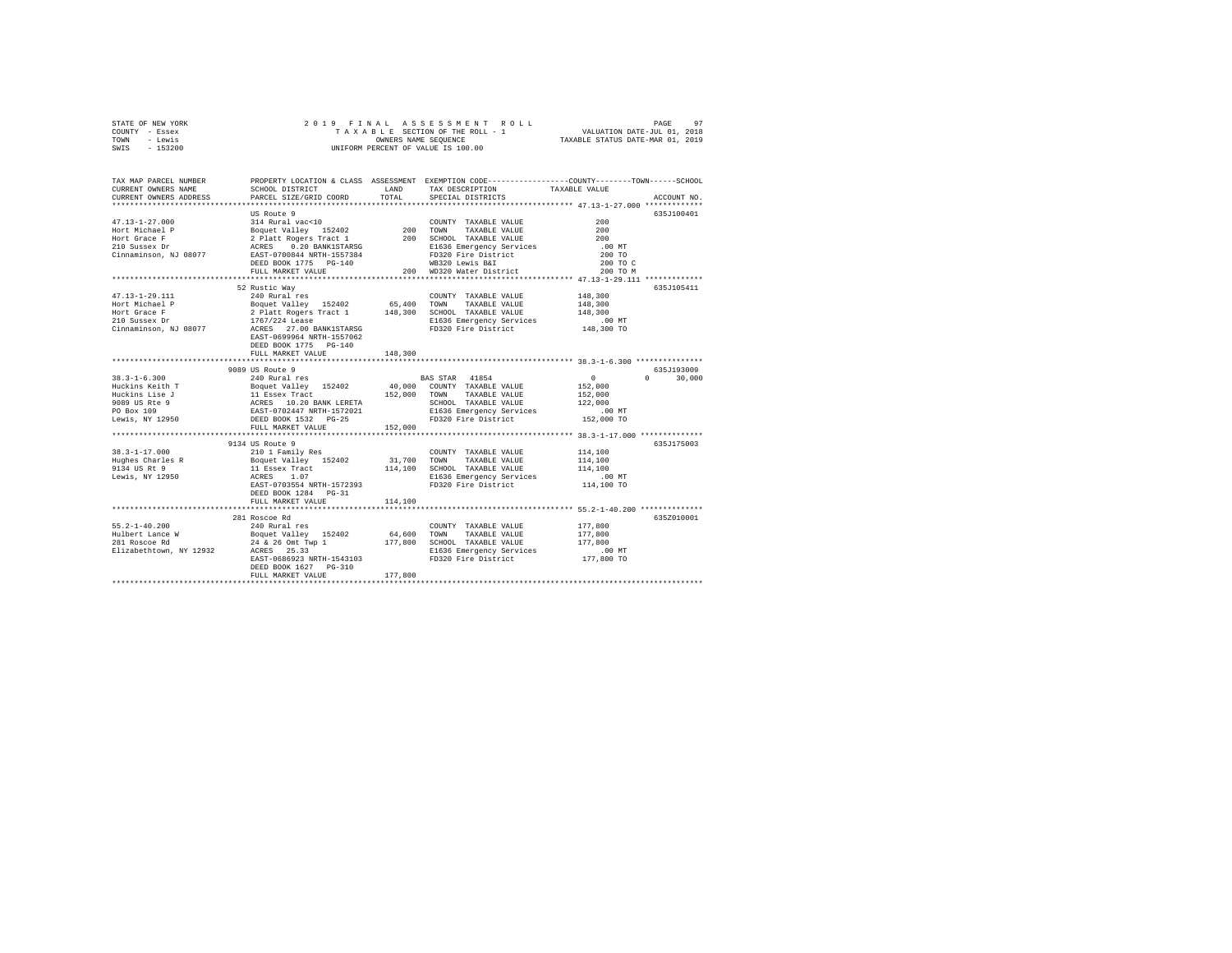| STATE OF NEW YORK<br>COUNTY - Essex                                                                                                                                                                                                                                                                                                                                                                                                | 2019 FINAL                        |         |                                                                                                                                                                                                                   |                                                          |               |
|------------------------------------------------------------------------------------------------------------------------------------------------------------------------------------------------------------------------------------------------------------------------------------------------------------------------------------------------------------------------------------------------------------------------------------|-----------------------------------|---------|-------------------------------------------------------------------------------------------------------------------------------------------------------------------------------------------------------------------|----------------------------------------------------------|---------------|
| TOWN - Lewis                                                                                                                                                                                                                                                                                                                                                                                                                       |                                   |         |                                                                                                                                                                                                                   |                                                          |               |
| SWIS - 153200                                                                                                                                                                                                                                                                                                                                                                                                                      |                                   |         |                                                                                                                                                                                                                   |                                                          |               |
|                                                                                                                                                                                                                                                                                                                                                                                                                                    |                                   |         |                                                                                                                                                                                                                   |                                                          |               |
| TAX MAP PARCEL NUMBER PROPERTY LOCATION & CLASS ASSESSMENT EXEMPTION CODE---------------COUNTY-------TOWN------SCHOOL                                                                                                                                                                                                                                                                                                              |                                   |         |                                                                                                                                                                                                                   |                                                          |               |
| CURRENT OWNERS NAME                                                                                                                                                                                                                                                                                                                                                                                                                | SCHOOL DISTRICT LAND              |         | TAX DESCRIPTION TAXABLE VALUE                                                                                                                                                                                     |                                                          |               |
| CURRENT OWNERS ADDRESS                                                                                                                                                                                                                                                                                                                                                                                                             | PARCEL SIZE/GRID COORD TOTAL      |         | SPECIAL DISTRICTS                                                                                                                                                                                                 |                                                          | ACCOUNT NO.   |
|                                                                                                                                                                                                                                                                                                                                                                                                                                    |                                   |         |                                                                                                                                                                                                                   |                                                          |               |
|                                                                                                                                                                                                                                                                                                                                                                                                                                    | 291 Roscoe Rd                     |         |                                                                                                                                                                                                                   |                                                          | 635J102708    |
| $55.2 - 1 - 40.100$                                                                                                                                                                                                                                                                                                                                                                                                                | 240 Rural res                     |         | ENH STAR 41834                                                                                                                                                                                                    | $\sim$ 0                                                 | 0 68,700      |
|                                                                                                                                                                                                                                                                                                                                                                                                                                    |                                   |         |                                                                                                                                                                                                                   | 434,200<br>434,200                                       |               |
| ---------- Lawrence W<br>291 Roscoe Rd<br>Flick II                                                                                                                                                                                                                                                                                                                                                                                 |                                   |         |                                                                                                                                                                                                                   |                                                          |               |
| Elizabethtown, NY 12932                                                                                                                                                                                                                                                                                                                                                                                                            |                                   |         |                                                                                                                                                                                                                   | 365,500                                                  |               |
|                                                                                                                                                                                                                                                                                                                                                                                                                                    |                                   |         |                                                                                                                                                                                                                   | .00 MT                                                   |               |
|                                                                                                                                                                                                                                                                                                                                                                                                                                    |                                   |         |                                                                                                                                                                                                                   | 434,200 TO                                               |               |
|                                                                                                                                                                                                                                                                                                                                                                                                                                    |                                   |         |                                                                                                                                                                                                                   |                                                          |               |
|                                                                                                                                                                                                                                                                                                                                                                                                                                    |                                   |         |                                                                                                                                                                                                                   |                                                          |               |
| $55.2 - 1 - 32.000$                                                                                                                                                                                                                                                                                                                                                                                                                | 461 Roscoe Rd<br>210 1 Family Res |         | COUNTY TAXABLE VALUE                                                                                                                                                                                              | 108,000                                                  | 635J102806    |
| Solid Paramity Research 2010 1 Paramity Research 2010 1 Paramity Research 2010 2011 Paramity 152402<br>Hume Brent D 26 Platt Roggers Tract 4 108,000 SCROOL TAXABLE VALUE<br>Hume Brench 26 Platt Roggers Tract 4 108,000 SCROOL T                                                                                                                                                                                                 |                                   |         |                                                                                                                                                                                                                   | 108,000                                                  |               |
|                                                                                                                                                                                                                                                                                                                                                                                                                                    |                                   |         |                                                                                                                                                                                                                   |                                                          |               |
|                                                                                                                                                                                                                                                                                                                                                                                                                                    |                                   |         |                                                                                                                                                                                                                   |                                                          |               |
|                                                                                                                                                                                                                                                                                                                                                                                                                                    |                                   |         |                                                                                                                                                                                                                   |                                                          |               |
|                                                                                                                                                                                                                                                                                                                                                                                                                                    | DEED BOOK 1592 PG-35              |         | CHOOL TAXABLE VALUE<br>E1636 Emergency Services 00 MT<br>FD320 Fire District 108,000 TO<br>108,000 TO                                                                                                             |                                                          |               |
|                                                                                                                                                                                                                                                                                                                                                                                                                                    | FULL MARKET VALUE                 | 108,000 |                                                                                                                                                                                                                   |                                                          |               |
|                                                                                                                                                                                                                                                                                                                                                                                                                                    |                                   |         | *********************************** 47.13-4-2.000 ***************                                                                                                                                                 |                                                          |               |
|                                                                                                                                                                                                                                                                                                                                                                                                                                    | 62 Osawentha Dr                   |         |                                                                                                                                                                                                                   |                                                          | 635J174008    |
|                                                                                                                                                                                                                                                                                                                                                                                                                                    |                                   |         |                                                                                                                                                                                                                   | $\begin{smallmatrix}&&0\\&&155\,,\t100\end{smallmatrix}$ | 0 68,700      |
|                                                                                                                                                                                                                                                                                                                                                                                                                                    |                                   |         |                                                                                                                                                                                                                   |                                                          |               |
|                                                                                                                                                                                                                                                                                                                                                                                                                                    |                                   |         |                                                                                                                                                                                                                   | 155,100                                                  |               |
|                                                                                                                                                                                                                                                                                                                                                                                                                                    |                                   |         |                                                                                                                                                                                                                   | 86,400                                                   |               |
|                                                                                                                                                                                                                                                                                                                                                                                                                                    |                                   |         |                                                                                                                                                                                                                   | .00 MT<br>155,100 TO                                     |               |
|                                                                                                                                                                                                                                                                                                                                                                                                                                    |                                   |         |                                                                                                                                                                                                                   |                                                          |               |
|                                                                                                                                                                                                                                                                                                                                                                                                                                    | FULL MARKET VALUE                 |         | 155,100 WB320 Lewis B&I 155,100 TO C<br>WD320 Water District 155,100 TO M                                                                                                                                         |                                                          |               |
|                                                                                                                                                                                                                                                                                                                                                                                                                                    |                                   |         |                                                                                                                                                                                                                   |                                                          |               |
|                                                                                                                                                                                                                                                                                                                                                                                                                                    | Osawentha Dr                      |         |                                                                                                                                                                                                                   |                                                          | 635J178534    |
|                                                                                                                                                                                                                                                                                                                                                                                                                                    |                                   |         | $\begin{tabular}{lllllllllll} \multicolumn{4}{c}{\text{COUNTY}} & \text{TAXABLE} & \text{VALUE} & \text{20,900} \\ \multicolumn{4}{c}{\text{TOWN}} & \text{TAXABLE} & \text{VALUE} & \text{20,900} \end{tabular}$ |                                                          |               |
|                                                                                                                                                                                                                                                                                                                                                                                                                                    |                                   |         |                                                                                                                                                                                                                   |                                                          |               |
|                                                                                                                                                                                                                                                                                                                                                                                                                                    |                                   |         |                                                                                                                                                                                                                   | 20,900                                                   |               |
|                                                                                                                                                                                                                                                                                                                                                                                                                                    |                                   |         |                                                                                                                                                                                                                   | $.00$ MT                                                 |               |
|                                                                                                                                                                                                                                                                                                                                                                                                                                    |                                   |         |                                                                                                                                                                                                                   | $20,900$ TO                                              |               |
|                                                                                                                                                                                                                                                                                                                                                                                                                                    |                                   |         |                                                                                                                                                                                                                   | 20,900 TO C                                              |               |
|                                                                                                                                                                                                                                                                                                                                                                                                                                    |                                   |         | WD320 Water District                                                                                                                                                                                              | 20,900 TO M                                              |               |
|                                                                                                                                                                                                                                                                                                                                                                                                                                    |                                   |         |                                                                                                                                                                                                                   |                                                          |               |
|                                                                                                                                                                                                                                                                                                                                                                                                                                    | 8615 US Route 9                   |         |                                                                                                                                                                                                                   |                                                          | 635J100813    |
|                                                                                                                                                                                                                                                                                                                                                                                                                                    |                                   |         |                                                                                                                                                                                                                   |                                                          | $0 \t 30,000$ |
|                                                                                                                                                                                                                                                                                                                                                                                                                                    |                                   |         |                                                                                                                                                                                                                   |                                                          |               |
|                                                                                                                                                                                                                                                                                                                                                                                                                                    |                                   |         |                                                                                                                                                                                                                   |                                                          |               |
|                                                                                                                                                                                                                                                                                                                                                                                                                                    |                                   |         |                                                                                                                                                                                                                   |                                                          |               |
|                                                                                                                                                                                                                                                                                                                                                                                                                                    |                                   |         |                                                                                                                                                                                                                   |                                                          |               |
|                                                                                                                                                                                                                                                                                                                                                                                                                                    |                                   |         |                                                                                                                                                                                                                   |                                                          |               |
| $\begin{tabular}{l c c c c} \multicolumn{3}{c}{\textbf{47.13--4-7.000}} & \multicolumn{3}{c}{\textbf{505}} & \multicolumn{3}{c}{\textbf{515}} & \multicolumn{3}{c}{\textbf{515}} & \multicolumn{3}{c}{\textbf{515}} & \multicolumn{3}{c}{\textbf{515}} & \multicolumn{3}{c}{\textbf{515}} & \multicolumn{3}{c}{\textbf{515}} & \multicolumn{3}{c}{\textbf{515}} & \multicolumn{3}{c}{\textbf{515}} & \multicolumn{3}{c}{\textbf{5$ |                                   |         |                                                                                                                                                                                                                   |                                                          |               |
|                                                                                                                                                                                                                                                                                                                                                                                                                                    |                                   |         |                                                                                                                                                                                                                   |                                                          |               |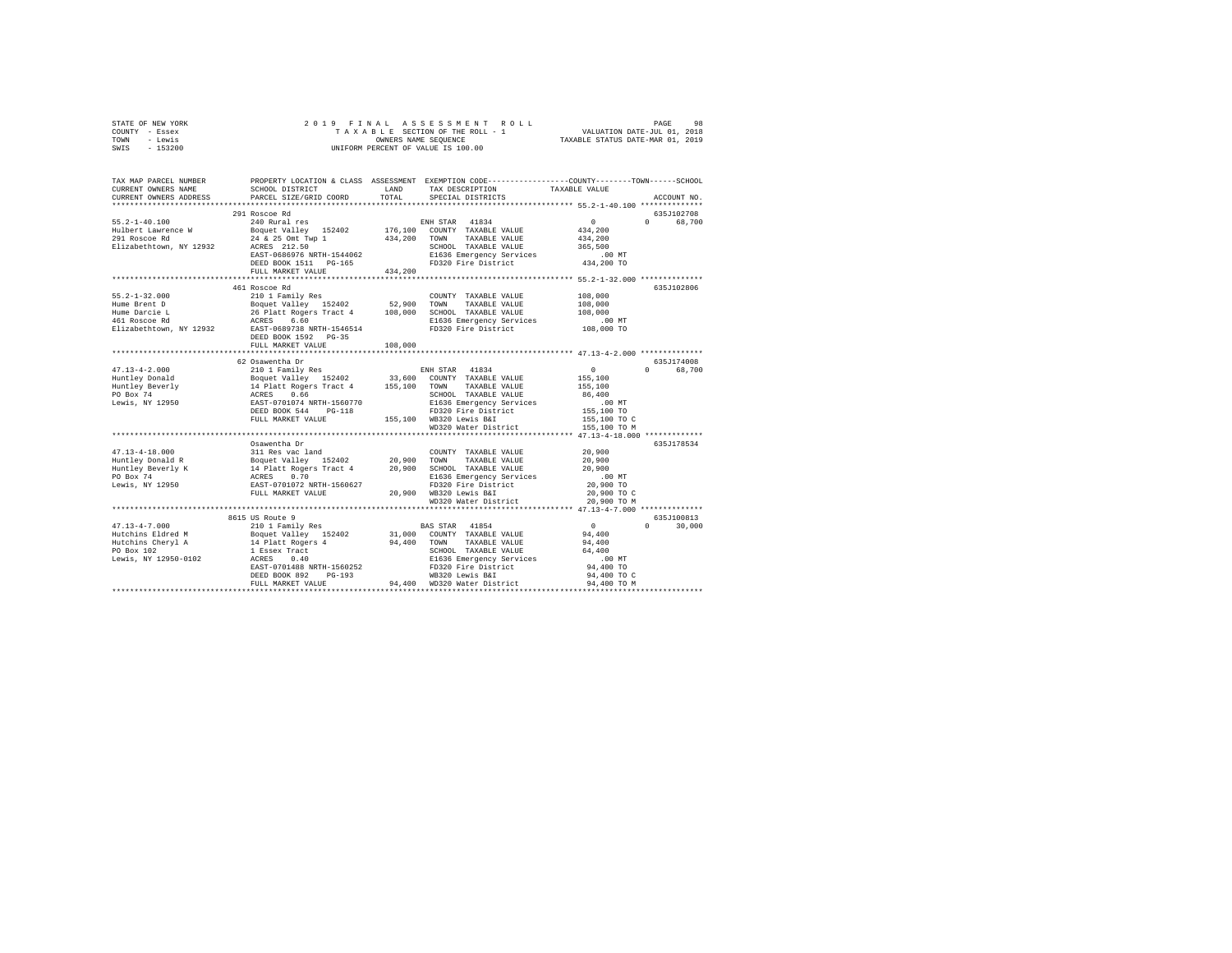| STATE OF NEW YORK                                                                                                                                                                                                                                                                                                                                                                                                              |                           |              |                                                                               |                                                 |               |
|--------------------------------------------------------------------------------------------------------------------------------------------------------------------------------------------------------------------------------------------------------------------------------------------------------------------------------------------------------------------------------------------------------------------------------|---------------------------|--------------|-------------------------------------------------------------------------------|-------------------------------------------------|---------------|
| COUNTY - Essex                                                                                                                                                                                                                                                                                                                                                                                                                 |                           |              |                                                                               |                                                 |               |
| TOWN - Lewis                                                                                                                                                                                                                                                                                                                                                                                                                   |                           |              |                                                                               |                                                 |               |
| SWIS - 153200                                                                                                                                                                                                                                                                                                                                                                                                                  |                           |              |                                                                               |                                                 |               |
|                                                                                                                                                                                                                                                                                                                                                                                                                                |                           |              |                                                                               |                                                 |               |
|                                                                                                                                                                                                                                                                                                                                                                                                                                |                           |              |                                                                               |                                                 |               |
|                                                                                                                                                                                                                                                                                                                                                                                                                                |                           |              |                                                                               |                                                 |               |
|                                                                                                                                                                                                                                                                                                                                                                                                                                |                           |              | SCHOOL DISTRICT $\hfill$ LAND $\hfill$ TAX DESCRIPTION $\hfill$ TAXABLE VALUE |                                                 |               |
| CURRENT OWNERS ADDRESS                                                                                                                                                                                                                                                                                                                                                                                                         | PARCEL SIZE/GRID COORD    | TOTAL        | SPECIAL DISTRICTS                                                             |                                                 | ACCOUNT NO.   |
|                                                                                                                                                                                                                                                                                                                                                                                                                                |                           |              |                                                                               |                                                 |               |
|                                                                                                                                                                                                                                                                                                                                                                                                                                | 55 Osawentha Dr           |              |                                                                               |                                                 | 635J175005    |
|                                                                                                                                                                                                                                                                                                                                                                                                                                |                           |              |                                                                               |                                                 | 0 68,700      |
|                                                                                                                                                                                                                                                                                                                                                                                                                                |                           |              |                                                                               |                                                 |               |
|                                                                                                                                                                                                                                                                                                                                                                                                                                |                           |              |                                                                               |                                                 |               |
|                                                                                                                                                                                                                                                                                                                                                                                                                                |                           |              |                                                                               |                                                 |               |
| $\begin{tabular}{l c c c c} \multicolumn{3}{c}{\textbf{47.1--1-35.110}} & \multicolumn{3}{c}{\textbf{59.08} {\small \textbf{20.11} Fam11y Res}} & \multicolumn{3}{c}{\textbf{EMH STAR}} & \multicolumn{3}{c}{\textbf{418.14} \small \textbf{18.14} \small \textbf{19.15,900}} & \multicolumn{3}{c}{\textbf{EME STAR}} & \multicolumn{3}{c}{\textbf{43.10}} & \multicolumn{3}{c}{\textbf{EME STAR}} & \multicolumn{3}{c}{\text$ |                           |              |                                                                               |                                                 |               |
|                                                                                                                                                                                                                                                                                                                                                                                                                                |                           |              |                                                                               |                                                 |               |
|                                                                                                                                                                                                                                                                                                                                                                                                                                |                           |              |                                                                               |                                                 |               |
|                                                                                                                                                                                                                                                                                                                                                                                                                                |                           |              |                                                                               |                                                 |               |
|                                                                                                                                                                                                                                                                                                                                                                                                                                | FULL MARKET VALUE         | 155,900      |                                                                               |                                                 |               |
|                                                                                                                                                                                                                                                                                                                                                                                                                                |                           |              |                                                                               |                                                 |               |
|                                                                                                                                                                                                                                                                                                                                                                                                                                | 8862 US Route 9           |              |                                                                               |                                                 | 635J180013    |
| $47.1 - 2 - 1.200$                                                                                                                                                                                                                                                                                                                                                                                                             | 210 1 Family Res          |              | COUNTY TAXABLE VALUE                                                          | 110,000                                         |               |
|                                                                                                                                                                                                                                                                                                                                                                                                                                |                           |              |                                                                               | 110,000                                         |               |
|                                                                                                                                                                                                                                                                                                                                                                                                                                |                           |              | 110,000 SCHOOL TAXABLE VALUE                                                  | 110,000                                         |               |
|                                                                                                                                                                                                                                                                                                                                                                                                                                |                           |              |                                                                               |                                                 |               |
|                                                                                                                                                                                                                                                                                                                                                                                                                                |                           |              |                                                                               |                                                 |               |
|                                                                                                                                                                                                                                                                                                                                                                                                                                |                           |              |                                                                               |                                                 |               |
|                                                                                                                                                                                                                                                                                                                                                                                                                                |                           |              |                                                                               |                                                 |               |
|                                                                                                                                                                                                                                                                                                                                                                                                                                |                           |              |                                                                               |                                                 |               |
| $\begin{tabular}{l c c c c} \hline \texttt{4} & \texttt{2-12} & \texttt{20} & \texttt{20} & \texttt{20} & \texttt{10} & \texttt{10} & \texttt{10} & \texttt{10} & \texttt{10} & \texttt{10} & \texttt{10} & \texttt{10} & \texttt{10} & \texttt{10} & \texttt{10} & \texttt{10} & \texttt{10} & \texttt{10} & \texttt{10} & \texttt{10} & \texttt{10} & \texttt{10} & \texttt{10} & \texttt{10} &$                             |                           | ************ |                                                                               | ****************** 55.2-1-17.132 ************** |               |
|                                                                                                                                                                                                                                                                                                                                                                                                                                |                           |              |                                                                               |                                                 |               |
|                                                                                                                                                                                                                                                                                                                                                                                                                                | Fox Run Rd                |              |                                                                               |                                                 | 635Z000009    |
|                                                                                                                                                                                                                                                                                                                                                                                                                                |                           |              |                                                                               | 4,500                                           |               |
|                                                                                                                                                                                                                                                                                                                                                                                                                                |                           |              |                                                                               | 4,500                                           |               |
|                                                                                                                                                                                                                                                                                                                                                                                                                                |                           |              |                                                                               | 4.500                                           |               |
|                                                                                                                                                                                                                                                                                                                                                                                                                                |                           |              |                                                                               | .00MT                                           |               |
|                                                                                                                                                                                                                                                                                                                                                                                                                                |                           |              |                                                                               | 4,500 TO                                        |               |
|                                                                                                                                                                                                                                                                                                                                                                                                                                | DEED BOOK 1227 PG-186     |              |                                                                               |                                                 |               |
|                                                                                                                                                                                                                                                                                                                                                                                                                                | FULL MARKET VALUE         | 4,500        |                                                                               |                                                 |               |
|                                                                                                                                                                                                                                                                                                                                                                                                                                |                           |              |                                                                               |                                                 |               |
|                                                                                                                                                                                                                                                                                                                                                                                                                                | 6 French Way              |              |                                                                               |                                                 | 635J101903    |
|                                                                                                                                                                                                                                                                                                                                                                                                                                |                           |              |                                                                               | $\overline{0}$                                  | $0 \t 30,000$ |
|                                                                                                                                                                                                                                                                                                                                                                                                                                |                           |              |                                                                               | 53,800<br>53,800                                |               |
|                                                                                                                                                                                                                                                                                                                                                                                                                                |                           |              |                                                                               |                                                 |               |
| $\texttt{PO Box 463} \begin{tabular}{lcccc} \texttt{PO Box 463} & \texttt{ACRES} & 0.56 & \texttt{SCHODL TAXABLE VALUE} \\ \texttt{Elizablethtown, NY 12932} & \texttt{ESF-069485 NRTH-1566493} & \texttt{E1636 MRTH-1586493} \\ & \texttt{ESB} & \texttt{DSED BOOK 1512} & \texttt{PG-184} & \texttt{E1636 MRTH-1586493} \\ \end{tabular}$                                                                                    |                           |              |                                                                               | 23,800                                          |               |
|                                                                                                                                                                                                                                                                                                                                                                                                                                |                           |              |                                                                               | $.00$ MT                                        |               |
|                                                                                                                                                                                                                                                                                                                                                                                                                                |                           |              |                                                                               | 53,800 TO                                       |               |
|                                                                                                                                                                                                                                                                                                                                                                                                                                | FULL MARKET VALUE         | 53,800       |                                                                               |                                                 |               |
|                                                                                                                                                                                                                                                                                                                                                                                                                                |                           |              |                                                                               |                                                 |               |
|                                                                                                                                                                                                                                                                                                                                                                                                                                | Old Military Ln           |              |                                                                               |                                                 | 635J104204    |
|                                                                                                                                                                                                                                                                                                                                                                                                                                |                           |              |                                                                               |                                                 |               |
|                                                                                                                                                                                                                                                                                                                                                                                                                                |                           |              |                                                                               |                                                 |               |
| $\begin{tabular}{lcccc} 55. -2-14.000 & 014 & 01111121Y & 10111121Y & 01111121Y & 01111121Y & 01111121Y & 011111211X & 011111X & 011111X & 01111X & 01111X & 01111X & 0111X & 0111X & 0111X & 0111X & 011X & 011X & 011X & 011X & 011X & 011X & 011X & 011X & 011X & $                                                                                                                                                         |                           |              |                                                                               |                                                 |               |
|                                                                                                                                                                                                                                                                                                                                                                                                                                |                           |              |                                                                               |                                                 |               |
|                                                                                                                                                                                                                                                                                                                                                                                                                                |                           |              |                                                                               |                                                 |               |
|                                                                                                                                                                                                                                                                                                                                                                                                                                | EAST-0680304 NRTH-1543129 |              |                                                                               |                                                 |               |
|                                                                                                                                                                                                                                                                                                                                                                                                                                | DEED BOOK 691 PG-253      |              |                                                                               |                                                 |               |
|                                                                                                                                                                                                                                                                                                                                                                                                                                | FULL MARKET VALUE         | 13,700       |                                                                               |                                                 |               |
|                                                                                                                                                                                                                                                                                                                                                                                                                                |                           |              |                                                                               |                                                 |               |
|                                                                                                                                                                                                                                                                                                                                                                                                                                |                           |              |                                                                               |                                                 |               |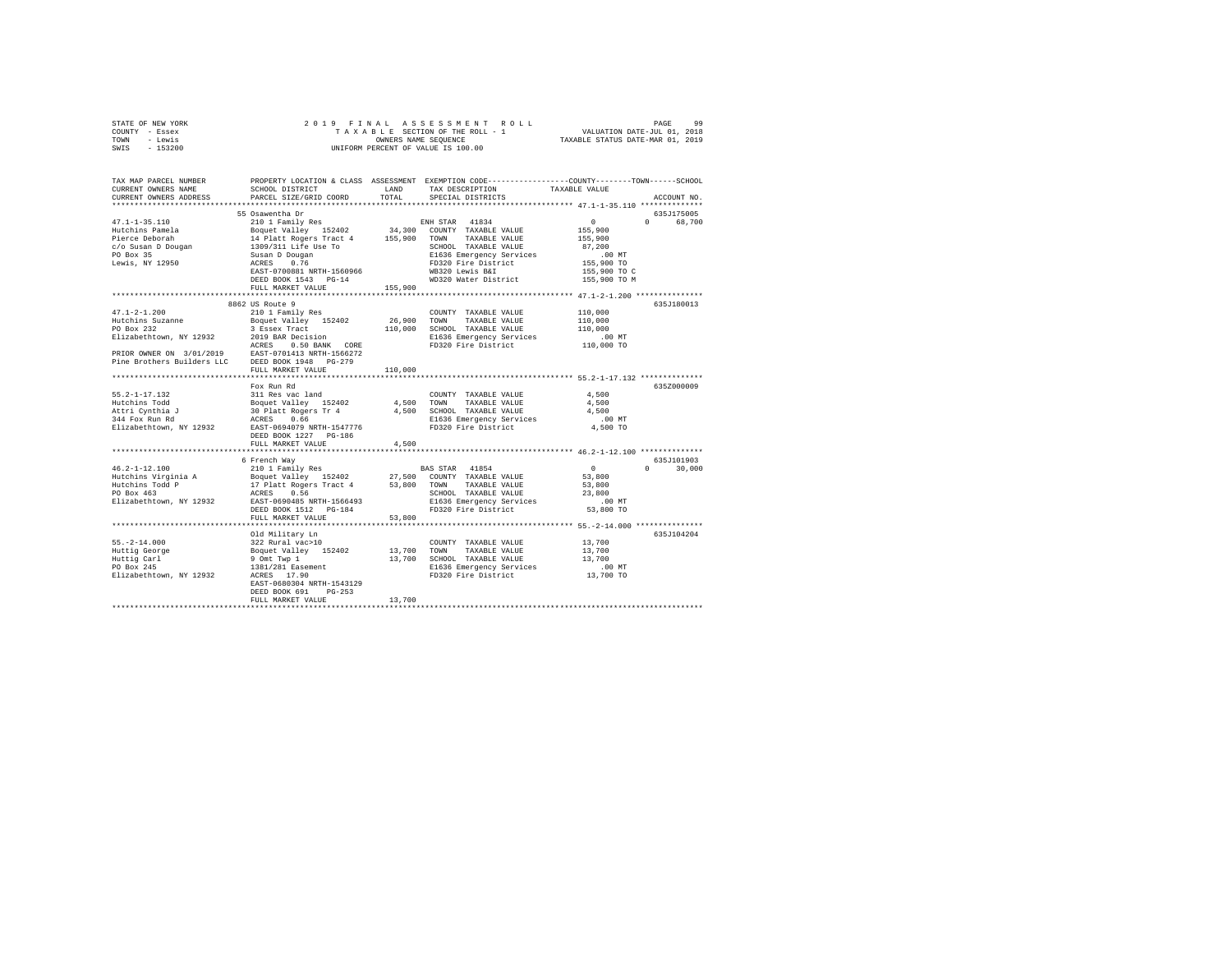| STATE OF NEW YORK | 2019 FINAL ASSESSMENT ROLL         | 100<br>PAGE                      |
|-------------------|------------------------------------|----------------------------------|
| COUNTY - Essex    | TAXABLE SECTION OF THE ROLL - 1    | VALUATION DATE-JUL 01, 2018      |
| TOWN<br>- Lewis   | OWNERS NAME SEOUENCE               | TAXABLE STATUS DATE-MAR 01, 2019 |
| $-153200$<br>SWIS | UNIFORM PERCENT OF VALUE IS 100.00 |                                  |

| TAX MAP PARCEL NUMBER<br>CURRENT OWNERS NAME<br>CURRENT OWNERS ADDRESS                                      | SCHOOL DISTRICT<br>PARCEL SIZE/GRID COORD                                                                                                                                                                                                                                                                                                                                                                                                                      | LAND<br>TOTAL           | PROPERTY LOCATION & CLASS ASSESSMENT EXEMPTION CODE---------------COUNTY-------TOWN-----SCHOOL<br>TAX DESCRIPTION<br>SPECIAL DISTRICTS                   | TAXABLE VALUE                                                      | ACCOUNT NO.                          |
|-------------------------------------------------------------------------------------------------------------|----------------------------------------------------------------------------------------------------------------------------------------------------------------------------------------------------------------------------------------------------------------------------------------------------------------------------------------------------------------------------------------------------------------------------------------------------------------|-------------------------|----------------------------------------------------------------------------------------------------------------------------------------------------------|--------------------------------------------------------------------|--------------------------------------|
|                                                                                                             | *****************************                                                                                                                                                                                                                                                                                                                                                                                                                                  |                         |                                                                                                                                                          |                                                                    |                                      |
| $19.4 - 2 - 4.120$<br>Iaria Darby<br>Fogelsanger Aaron<br>1023 Reber Rd<br>Willsboro, NY 12996              | 1023 Reber Rd<br>240 Rural res<br>Boquet Valley 152402<br>47 Maules Patent<br>ACRES 12.50<br>EAST-0718088 NRTH-1599816<br>DEED BOOK 1015 PG-45                                                                                                                                                                                                                                                                                                                 | 101,900 TOWN            | BAS STAR 41854<br>25,700 COUNTY TAXABLE VALUE<br>TAXABLE VALUE<br>SCHOOL TAXABLE VALUE<br>E1636 Emergency Services<br>FD320 Fire District                | $\Omega$<br>101,900<br>101,900<br>71,900<br>$.00$ MT<br>101,900 TO | 635-7180001<br>$\Omega$<br>30,000    |
|                                                                                                             | FULL MARKET VALUE                                                                                                                                                                                                                                                                                                                                                                                                                                              | 101,900                 |                                                                                                                                                          |                                                                    |                                      |
| $38.1 - 1 - 20.100$                                                                                         | ********************************<br>9298 US Route 9<br>416 Mfg hsing pk                                                                                                                                                                                                                                                                                                                                                                                        |                         | BAS STAR 41854                                                                                                                                           | $\sim$ 0                                                           | 635J104902<br>$\Omega$<br>45,500     |
| Ingram Gordon D<br>Ingram Janet L<br>9298 US Rte 9<br>Lewis, NY 12950                                       | Boquet Valley 152402<br>BOQUET Valley 152402<br>14 Essex Tract<br>ACRES 66.20<br>EAST-0706249 NRTH-1577281<br>DEED BOOK 1013 PG-163<br>FULL MARKET VALUE                                                                                                                                                                                                                                                                                                       | 467.800 TOWN<br>467.800 | 253,700 COUNTY TAXABLE VALUE<br>TAXABLE VALUE<br>SCHOOL TAXABLE VALUE<br>E1636 Emergency Services<br>FD320 Fire District                                 | 467,800<br>467.800<br>422,300<br>.00 MT<br>467,800 TO              |                                      |
|                                                                                                             |                                                                                                                                                                                                                                                                                                                                                                                                                                                                |                         |                                                                                                                                                          |                                                                    |                                      |
| $47.3 - 2 - 12.000$                                                                                         | 1271 County Route 10<br>240 Rural res<br>9.19-212.000 10000 10000 20000 20000 20000 20000 20000 20000 20000 20000 20000 20000 20000 20000 20000 20000 2<br>19.900 20000 20000 20000 20000 20000 20000 20000 20000 20000 20000 20000 20000 20000 20000 20000 20000 20000 2<br>Westport, NY 12993 EAST-0708328 NRTH-1556704<br>DEED BOOK 1614 PG-192                                                                                                             |                         | COUNTY TAXABLE VALUE<br>E1636 Emergency Services<br>FD320 Fire District                                                                                  | 102,300<br>102,300<br>102,300<br>$.00$ MT<br>102,300 TO            | 635J103903                           |
|                                                                                                             | FULL MARKET VALUE                                                                                                                                                                                                                                                                                                                                                                                                                                              | 102,300                 |                                                                                                                                                          |                                                                    |                                      |
| $56.1 - 2 - 34.130$<br>Jackson Rueal James<br>Jackson Joanne M<br>8064 US Route 9<br>Elizbethtown, NY 12932 | 8064 US Route 9<br>210 1 Family Res<br>Boquet Valley 152402 36,600 TOWN TAXABLE VALUE<br>9 Platt Rogers Tract 1 96,500 SCHOOL TAXABLE VALUE<br>ACRES 6.06 SI636 Emergency Servic<br>EAST-0700550 NRTH-1546670<br>DEED BOOK 1825 PG-240                                                                                                                                                                                                                         |                         | COUNTY TAXABLE VALUE<br>TAXABLE VALUE<br>SCHOOL TAXABLE VALUE<br>E1636 Emergency Services<br>FD320 Fire District                                         | 96,500<br>96,500<br>96,500<br>$.00$ MT<br>96,500 TO                | 6357004009                           |
|                                                                                                             | FULL MARKET VALUE                                                                                                                                                                                                                                                                                                                                                                                                                                              | 96,500                  |                                                                                                                                                          |                                                                    |                                      |
| $47.1 - 1 - 47.140$                                                                                         | 284 Wells Hill Rd<br>210 1 Family Res<br>$\begin{tabular}{lllllllllllll} \texttt{Jacques Kevin A} & \texttt{Boguet Valuey} & 152402 & 33, \\ \texttt{Reynolds-Jacques Mary A} & 14 \texttt{ platt Rogers Tr 4} & 226, \\ \texttt{485 Wells Hill Rd} & \texttt{ACRES} & 2,66 \texttt{ BANK} & \texttt{CORE} \\ \texttt{Lewis, NY 12950} & \texttt{ACRES} & 266 \texttt{ BANK} & \texttt{CORE} \\ \end{tabular}$<br>DEED BOOK 1211    PG-71<br>FULL MARKET VALUE | 226,700                 | AAS STAR 41854<br>33,000 COUNTY TAXABLE VALUE<br>226,700 TOWN TILL<br>SCHOOL TAXABLE VALUE<br>E1636 Emergency Services<br>FD320 Fire District 226,700 TO | $\sim$ 0<br>226,700<br>226,700<br>196,700<br>.00 MT                | 635J196003<br>$\mathbf{a}$<br>30,000 |
|                                                                                                             |                                                                                                                                                                                                                                                                                                                                                                                                                                                                |                         |                                                                                                                                                          | *********************************                                  |                                      |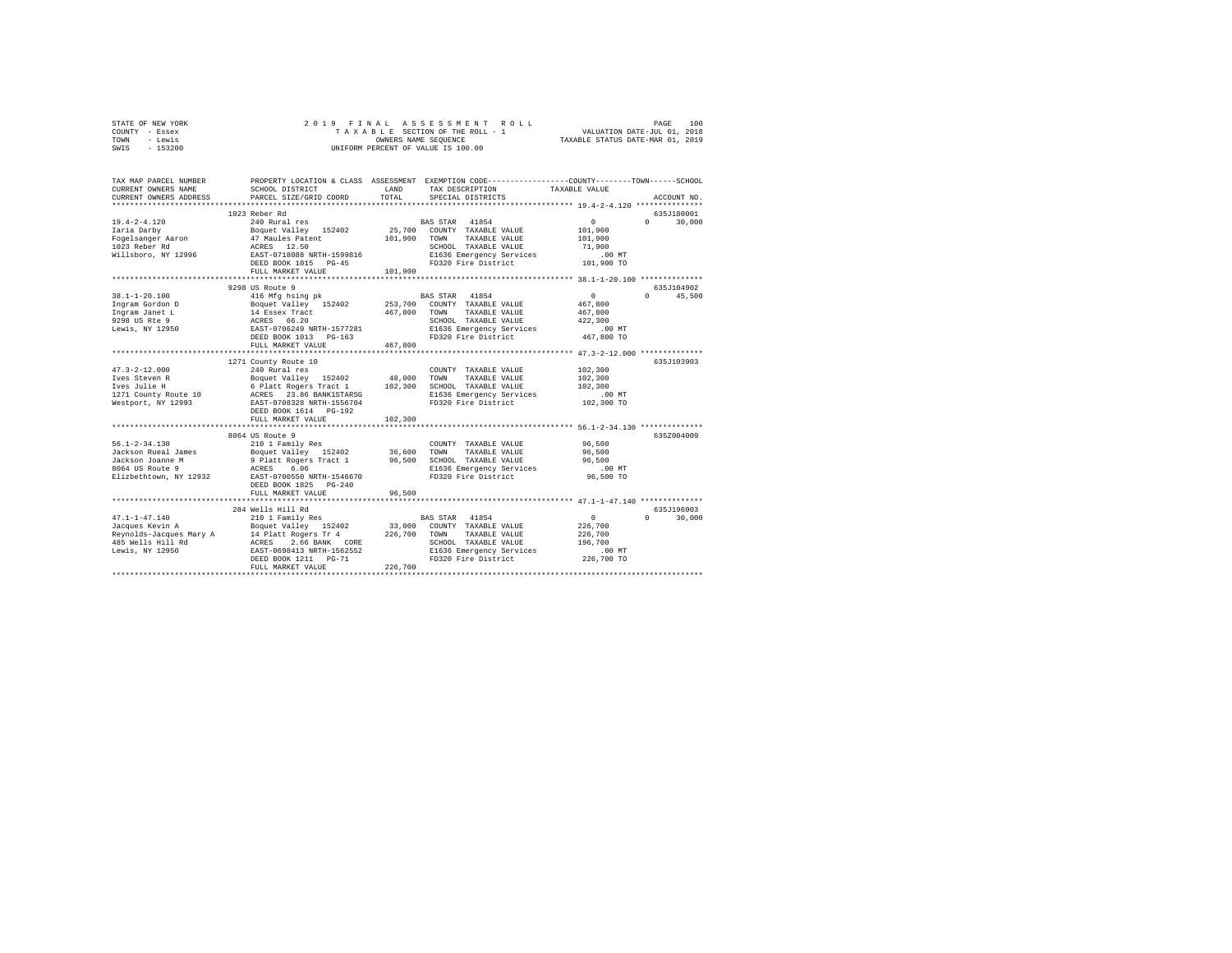| STATE OF NEW YORK | 2019 FINAL ASSESSMENT ROLL         | 101<br>PAGE                      |
|-------------------|------------------------------------|----------------------------------|
| COUNTY - Essex    | TAXABLE SECTION OF THE ROLL - 1    | VALUATION DATE-JUL 01, 2018      |
| TOWN<br>- Lewis   | OWNERS NAME SEOUENCE               | TAXABLE STATUS DATE-MAR 01, 2019 |
| $-153200$<br>SWIS | UNIFORM PERCENT OF VALUE IS 100.00 |                                  |

| TAX MAP PARCEL NUMBER<br>CURRENT OWNERS NAME<br>CURRENT OWNERS ADDRESS                   | SCHOOL DISTRICT<br>PARCEL SIZE/GRID COORD                                                                                                                                                                                                                                                                                                                                                                                                                                                                                                                                                | LAND<br>TOTAL | PROPERTY LOCATION & CLASS ASSESSMENT EXEMPTION CODE---------------COUNTY-------TOWN-----SCHOOL<br>TAX DESCRIPTION TAXABLE VALUE<br>SPECIAL DISTRICTS                   |                                                               | ACCOUNT NO. |
|------------------------------------------------------------------------------------------|------------------------------------------------------------------------------------------------------------------------------------------------------------------------------------------------------------------------------------------------------------------------------------------------------------------------------------------------------------------------------------------------------------------------------------------------------------------------------------------------------------------------------------------------------------------------------------------|---------------|------------------------------------------------------------------------------------------------------------------------------------------------------------------------|---------------------------------------------------------------|-------------|
|                                                                                          | 487 Moss Rd<br>Mineville, NY 12956 EAST-0712651 NRTH-1571202<br>DEED BOOK 1003 PG-246<br>FULL MARKET VALUE                                                                                                                                                                                                                                                                                                                                                                                                                                                                               | 53,100        |                                                                                                                                                                        |                                                               | 635J180025  |
| $55.2 - 1 - 12.000$<br>Jeffers Dale<br>PO Box 922<br>Elizabethtown, NY 12932 ACRES 32.30 | 38 Denton Rd<br>240 Rural res<br>Boquet Valley 152402 52,300 TOWN TAXABLE VALUE<br>30 Platt Rodgers Tract 4 166,200 SCHOOL TAXABLE VALUE<br>EAST-0694022 NRTH-1550077<br>DEED BOOK 1766 PG-127<br>FULL MARKET VALUE                                                                                                                                                                                                                                                                                                                                                                      | 166,200       | COUNTY TAXABLE VALUE                                                                                                                                                   | 166,200<br>166,200<br>166,200                                 | 635J101906  |
|                                                                                          | Wells Hill Rd<br>$\begin{array}{cccc} 47.1\text{--}1\text{--}22.200 & 312 \text{ Vac} & \text{mipry} & \text{COUNTY} \text{ TAXABLE VALUE} \\ \text{Jellings Harold} & \text{Boquet Valley} & 152402 & 24,100 \text{ TOWAN} & \text{TAXABLE VALUE} \\ \text{Jemings Sheikh a M} & \text{I Bseez Tract} & 29,200 \text{ SCHOOL} & \text{TAXABLE VALUE} \\ \text{PO Box 608} & \text{I, 100} & \text{CCEV} & 29,200 \text{ SCHOOL} & \text{TAXABLE VALUE} \\ \end{array}$<br>FORES 1.30<br>Elizabethtown, NY 12932 EAST-0701204 NRTH-1562359<br>DEED BOOK 1520 PG-147<br>FULL MARKET VALUE |               | COUNTY TAXABLE VALUE 29,200<br>29,200 SCHOOL TAXABLE VALUE 29,200<br>E1636 Emergency Services<br>FD320 Fire District<br>WB320 Lewis B&I<br>29,200 WD320 Water District | 29,200<br>$.00$ MT<br>29,200 TO<br>29,200 TO C<br>29,200 TO M | 635Z007011  |
|                                                                                          | 981 County Route 10<br>DEED BOOK 1841 PG-174<br>FULL MARKET VALUE                                                                                                                                                                                                                                                                                                                                                                                                                                                                                                                        |               | COUNTY TAXABLE VALUE<br>FD320 Fire District<br>WB320 Lewis B&I<br>29,000 WD320 Water District                                                                          | 29,000 TO C<br>29,000 TO M                                    | 635.T191002 |
|                                                                                          | US Route 9<br>DEED BOOK 1428 PG-69<br>FULL MARKET VALUE                                                                                                                                                                                                                                                                                                                                                                                                                                                                                                                                  | 41,000        |                                                                                                                                                                        | ********************* 47.1-2-8.000 ************               | 635J102810  |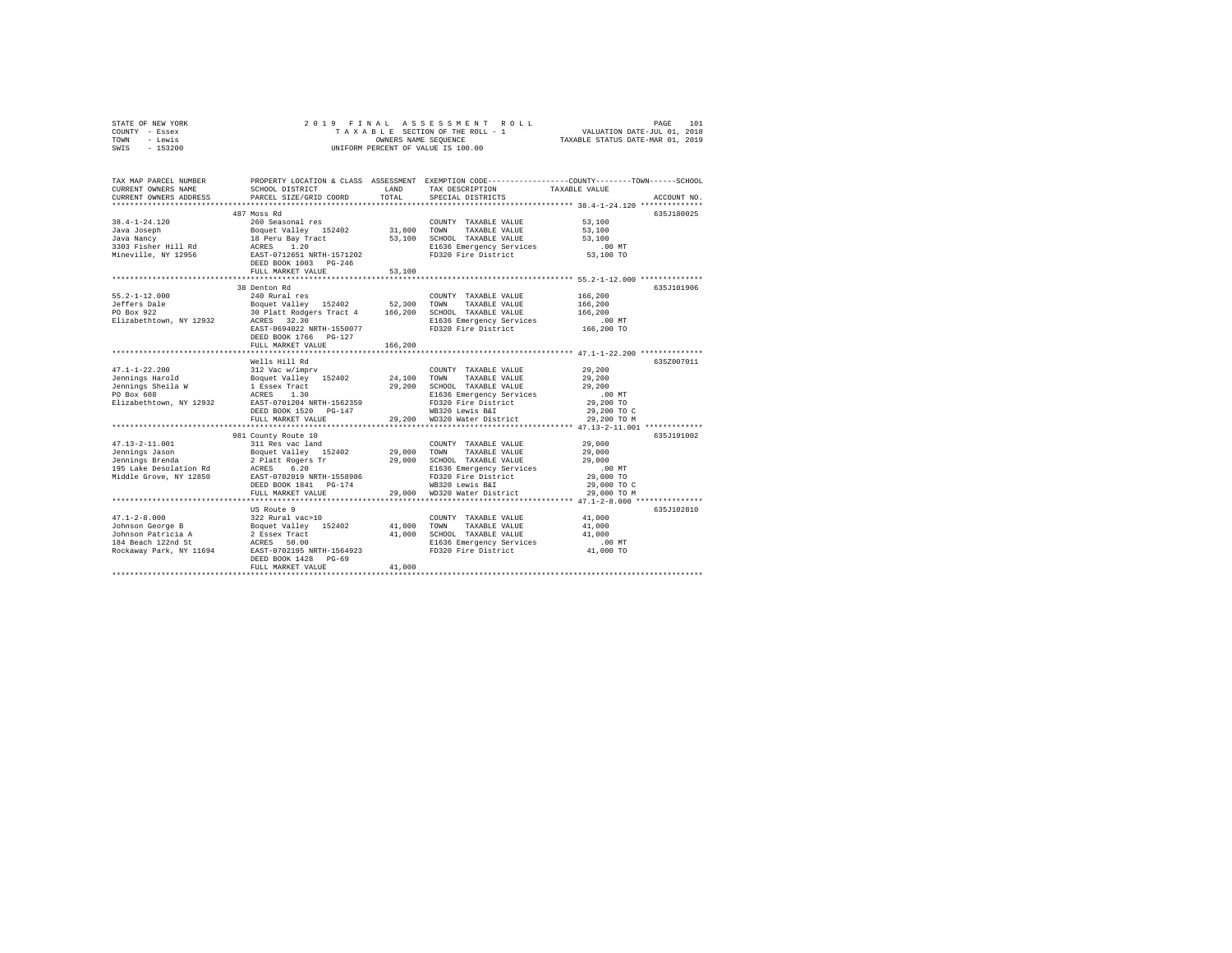| STATE OF NEW YORK<br>COUNTY - Essex<br>TOWN - Lewis | 2019 FINAL                                                                                                                                                     |         |                                                          |                                                                                                                 |
|-----------------------------------------------------|----------------------------------------------------------------------------------------------------------------------------------------------------------------|---------|----------------------------------------------------------|-----------------------------------------------------------------------------------------------------------------|
| SWIS - 153200                                       |                                                                                                                                                                |         | UNIFORM PERCENT OF VALUE IS 100.00                       |                                                                                                                 |
| TAX MAP PARCEL NUMBER<br>CURRENT OWNERS NAME        | SCHOOL DISTRICT                                                                                                                                                | LAND    | TAX DESCRIPTION                                          | PROPERTY LOCATION & CLASS ASSESSMENT EXEMPTION CODE---------------COUNTY-------TOWN-----SCHOOL<br>TAXABLE VALUE |
| CURRENT OWNERS ADDRESS                              | PARCEL SIZE/GRID COORD                                                                                                                                         | TOTAL   | SPECIAL DISTRICTS                                        | ACCOUNT NO.                                                                                                     |
|                                                     | US Route 9                                                                                                                                                     |         |                                                          | 635J102812                                                                                                      |
| $47.1 - 2 - 9.000$                                  | 322 Rural vac>10                                                                                                                                               |         | COUNTY TAXABLE VALUE                                     | 18,100                                                                                                          |
| Johnson George B                                    | Boquet Valley 152402                                                                                                                                           |         | 18,100 TOWN TAXABLE VALUE                                | 18,100                                                                                                          |
| Johnson Patricia A                                  | 7 Essex Tract<br>30ac                                                                                                                                          |         | 18,100 SCHOOL TAXABLE VALUE                              | 18,100                                                                                                          |
| 184 Beach 122nd St                                  | $ACRES$ 26.10                                                                                                                                                  |         | E1636 Emergency Services                                 | .00MT                                                                                                           |
| Rockaway Park, NY 11694                             | EAST-0703131 NRTH-1564925                                                                                                                                      |         | FD320 Fire District                                      | 18,100 TO                                                                                                       |
|                                                     | DEED BOOK 1428 PG-69<br>FULL MARKET VALUE                                                                                                                      | 18,100  |                                                          |                                                                                                                 |
|                                                     |                                                                                                                                                                |         |                                                          |                                                                                                                 |
|                                                     | 8770 US Route 9                                                                                                                                                |         |                                                          | 635J102811                                                                                                      |
| $47.1 - 2 - 30.001$                                 | 210 1 Family Res                                                                                                                                               |         | COUNTY TAXABLE VALUE                                     | 45,500                                                                                                          |
| Johnson George B                                    | Boquet Valley 152402                                                                                                                                           |         | 37,700 TOWN TAXABLE VALUE<br>45,500 SCHOOL TAXABLE VALUE | 45,500<br>45,500                                                                                                |
| Johnson Patricia A<br>184 Beach 122nd St            | 2 Essex Tract<br>3.7ac                                                                                                                                         |         | E1636 Emergency Services                                 | $.00$ MT                                                                                                        |
| Rockaway Park, NY 11694                             | ACRES 3.20                                                                                                                                                     |         | FD320 Fire District                                      | 45,500 TO                                                                                                       |
|                                                     | EAST-0701816 NRTH-1564135                                                                                                                                      |         | WB320 Lewis B&I                                          | 45,500 TO C                                                                                                     |
|                                                     | DEED BOOK 1428 PG-69<br>FULL MARKET VALUE                                                                                                                      |         | WD320 Water District                                     | 45,500 TO M                                                                                                     |
|                                                     |                                                                                                                                                                | 45,500  |                                                          |                                                                                                                 |
|                                                     | Ray Woods Rd                                                                                                                                                   |         |                                                          | 635J186007                                                                                                      |
| $47.4 - 1 - 35.120$                                 | 314 Rural vac<10                                                                                                                                               |         | COUNTY TAXABLE VALUE                                     | 23,500                                                                                                          |
| Joseph Stephen E<br>Joseph Rosemary                 |                                                                                                                                                                |         |                                                          | 23,500<br>23,500                                                                                                |
| 313 W 4th St                                        | 314 KUTAI VACCIU<br>Boquet Valley 152402 23,500 TOWN TAXABLE VALUE<br>6 Platt Rogers Tract 1 23,500 SCHOOL TAXABLE VALUE<br>File 11496 21636 Emergency Service |         | 23,500 SCHOOL TAXABLE VALUE<br>E1636 Emergency Services  | .00MT                                                                                                           |
| Florence, NJ 08518                                  | ACRES 5.00                                                                                                                                                     |         | FD320 Fire District                                      | 23,500 TO                                                                                                       |
|                                                     | EAST-0707678 NRTH-1555769                                                                                                                                      |         |                                                          |                                                                                                                 |
|                                                     | DEED BOOK 1522 PG-129                                                                                                                                          |         |                                                          |                                                                                                                 |
|                                                     | FULL MARKET VALUE                                                                                                                                              | 23,500  |                                                          |                                                                                                                 |
|                                                     | County Route 10                                                                                                                                                |         |                                                          | 635J178517                                                                                                      |
| $56.2 - 3 - 13.000$                                 | 314 Rural vac<10                                                                                                                                               |         | COUNTY TAXABLE VALUE                                     | 7,000                                                                                                           |
| Karatas Terry L Trust                               | Boquet Valley 152402 7,000 TOWN TAXABLE VALUE<br>39 Mc Cormicks Patent 7,000 SCHOOL TAXABLE VALUE                                                              |         |                                                          | 7,000                                                                                                           |
| 18 Yearsley Dr<br>Wilmington, DE 19808              | ACRES 2.50                                                                                                                                                     |         | E1636 Emergency Services                                 | 7,000<br>$.00$ MT                                                                                               |
|                                                     | EAST-0715553 NRTH-1549731                                                                                                                                      |         | FD320 Fire District                                      | 7,000 TO                                                                                                        |
|                                                     | DEED BOOK 1832 PG-196                                                                                                                                          |         |                                                          |                                                                                                                 |
|                                                     | FULL MARKET VALUE                                                                                                                                              | 7,000   |                                                          |                                                                                                                 |
|                                                     |                                                                                                                                                                |         |                                                          |                                                                                                                 |
| $56.2 - 3 - 32.100$                                 | 1686 County Route 10<br>240 Rural res                                                                                                                          |         | COUNTY TAXABLE VALUE                                     | 635J105010<br>124,800                                                                                           |
| Karatas Terry L Trust                               | Boquet Valley 152402                                                                                                                                           |         | 42,600 TOWN TAXABLE VALUE                                | 124,800                                                                                                         |
| 18 Yearsley Dr                                      | 36 & 39 Mccormick                                                                                                                                              |         | 124,800 SCHOOL TAXABLE VALUE                             | 124,800                                                                                                         |
| Wilmington, DE 19808                                | ACRES 16.20                                                                                                                                                    |         | E1636 Emergency Services                                 | 00 MT.<br>124,800 TO                                                                                            |
|                                                     | EAST-0714670 NRTH-1549141<br>DEED BOOK 1832 PG-196                                                                                                             |         | FD320 Fire District                                      |                                                                                                                 |
|                                                     | FULL MARKET VALUE                                                                                                                                              | 124,800 |                                                          |                                                                                                                 |
|                                                     |                                                                                                                                                                |         |                                                          |                                                                                                                 |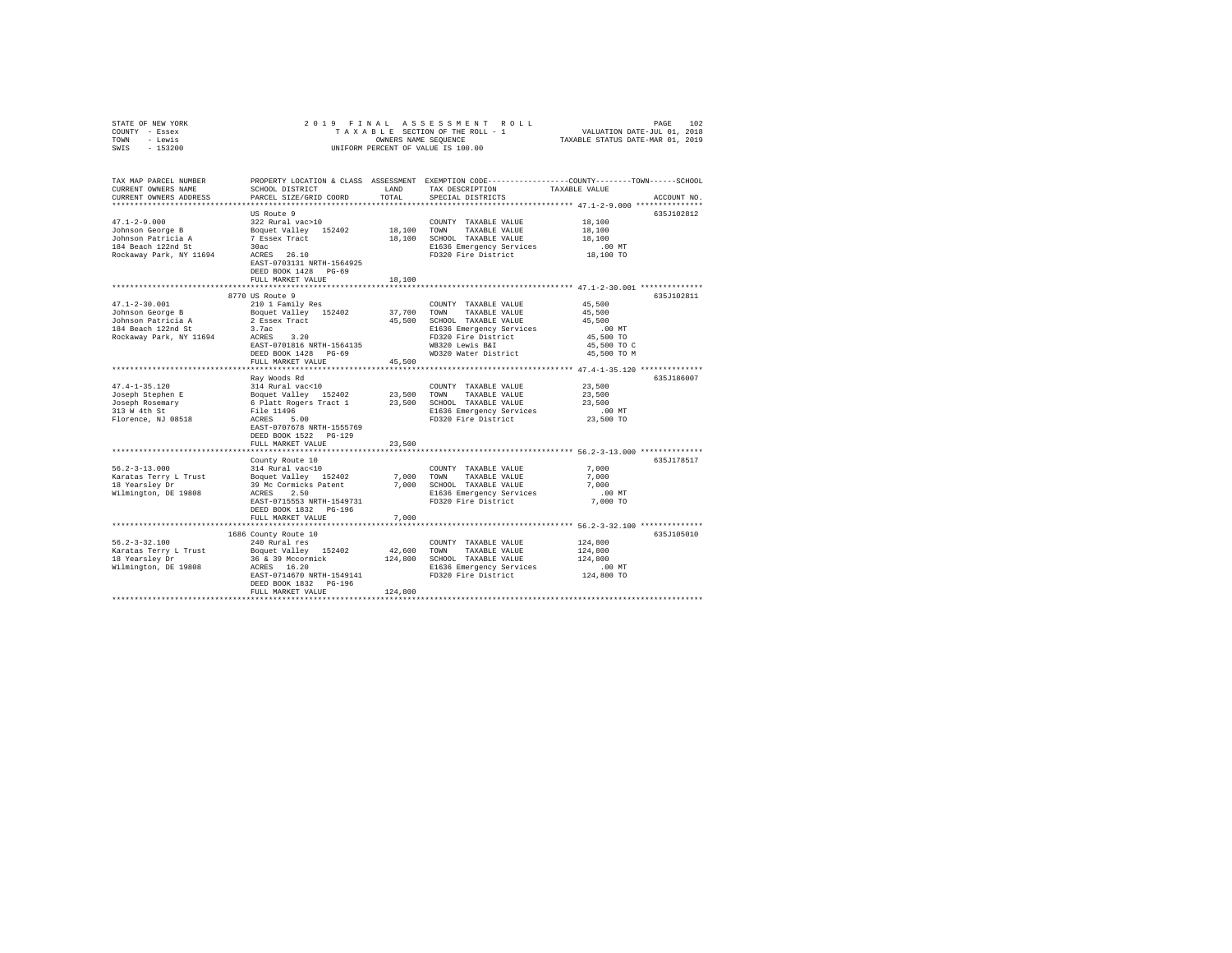|                | STATE OF NEW YORK |  |  |  | 2019 FINAL ASSESSMENT ROLL         |  |  |                                  | PAGE | 103 |
|----------------|-------------------|--|--|--|------------------------------------|--|--|----------------------------------|------|-----|
| COUNTY - Essex |                   |  |  |  | TAXABLE SECTION OF THE ROLL - 1    |  |  | VALUATION DATE-JUL 01, 2018      |      |     |
| TOWN           | - Lewis           |  |  |  | OWNERS NAME SEOUENCE               |  |  | TAXABLE STATUS DATE-MAR 01, 2019 |      |     |
| SWIS           | - 153200          |  |  |  | UNIFORM PERCENT OF VALUE IS 100.00 |  |  |                                  |      |     |
|                |                   |  |  |  |                                    |  |  |                                  |      |     |

| TAX MAP PARCEL NUMBER  |                                                           |            |                             | PROPERTY LOCATION & CLASS ASSESSMENT EXEMPTION CODE---------------COUNTY-------TOWN------SCHOOL |  |
|------------------------|-----------------------------------------------------------|------------|-----------------------------|-------------------------------------------------------------------------------------------------|--|
| CURRENT OWNERS NAME    | SCHOOL DISTRICT                                           | LAND       | TAX DESCRIPTION             | TAXABLE VALUE                                                                                   |  |
| CURRENT OWNERS ADDRESS | PARCEL SIZE/GRID COORD                                    | TOTAL.     | SPECIAL DISTRICTS           | ACCOUNT NO.                                                                                     |  |
|                        |                                                           |            |                             |                                                                                                 |  |
|                        | County Route 10                                           |            |                             | 635J105009                                                                                      |  |
| $56.2 - 3 - 33.000$    | 314 Rural vac<10                                          |            | COUNTY TAXABLE VALUE        | 3,100                                                                                           |  |
| Karatas Terry L Trust  | Boquet Valley 152402                                      | 3,100 TOWN | TAXABLE VALUE               | 3,100                                                                                           |  |
| 18 Yearslev Dr         | 39 Mccormick                                              | 3,100      | SCHOOL TAXABLE VALUE        | 3,100                                                                                           |  |
| Wilmington, DE 19808   | 0.70<br>ACRES                                             |            | E1636 Emergency Services    | $.00$ MT                                                                                        |  |
|                        | EAST-0715253 NRTH-1549963                                 |            | FD320 Fire District         | 3,100 TO                                                                                        |  |
|                        | DEED BOOK 1832 PG-196                                     |            |                             |                                                                                                 |  |
|                        | FULL MARKET VALUE                                         | 3,100      |                             |                                                                                                 |  |
|                        |                                                           |            |                             |                                                                                                 |  |
|                        | Jeffrey Way                                               |            |                             | 635J190006                                                                                      |  |
| $47.1 - 2 - 50.130$    | 311 Res vac land                                          |            | COUNTY TAXABLE VALUE        | 16,600                                                                                          |  |
| Keahon James           | Boquet Valley 152402                                      | 16,600     | TOWN<br>TAXABLE VALUE       | 16,600                                                                                          |  |
| Keahon Barbara         | 1 Essex Tract                                             | 16,600     | SCHOOL TAXABLE VALUE        | 16,600                                                                                          |  |
| 4 Nicole Pl            | 5 Beaver Meadow Estates                                   |            | E1636 Emergency Services    | $.00$ MT                                                                                        |  |
| Pearl River, NY 10965  | ACRES<br>2.04                                             |            | FD320 Fire District         | 16,600 TO                                                                                       |  |
|                        | EAST-0702553 NRTH-1563072                                 |            | WB320 Lewis B&I             | 16,600 TO C                                                                                     |  |
|                        | DEED BOOK 941<br>$PG-62$                                  |            | WD320 Water District        | 16,600 TO M                                                                                     |  |
|                        | FULL MARKET VALUE                                         | 16,600     |                             |                                                                                                 |  |
|                        | ****************************                              |            |                             |                                                                                                 |  |
|                        | 1253 County Route 10                                      |            |                             | 635.T105209                                                                                     |  |
| $47.3 - 2 - 11.000$    | 240 Rural res                                             |            | ENH STAR 41834              | $\sim$ 0<br>$\cap$<br>68,700                                                                    |  |
| Kennedy Darby A        | Boquet Valley 152402                                      | 39,800     | COUNTY TAXABLE VALUE        | 128,900                                                                                         |  |
| PO Box 21              | 6 Platt Rogers Tract 1                                    | 128,900    | TAXABLE VALUE<br>TOWN       | 128,900                                                                                         |  |
| Lewis, NY 12950        | ACRES 10.00                                               |            | SCHOOL TAXABLE VALUE        | 60,200                                                                                          |  |
|                        | EAST-0707792 NRTH-1556941                                 |            | E1636 Emergency Services    | $.00$ MT                                                                                        |  |
|                        | DEED BOOK 1127 PG-215                                     |            | FD320 Fire District         | 128,900 TO                                                                                      |  |
|                        | FULL MARKET VALUE                                         | 128,900    |                             |                                                                                                 |  |
|                        |                                                           | .          |                             | ******************* 48.3-2-2.100 ****************                                               |  |
|                        | 69 Twin Valley Ln                                         |            |                             | 635J102715                                                                                      |  |
| $48.3 - 2 - 2.100$     | 210 1 Family Res                                          |            | BAS STAR 41854              | $\sim$ 0<br>30,000<br>$\Omega$                                                                  |  |
| Keren Jacqueline       | Boquet Valley 152402                                      |            | 46,300 COUNTY TAXABLE VALUE | 142,000                                                                                         |  |
| 69 Twin Valley Ln      | 38 & 39 Taylor & Kimball 142,000                          |            | TAXABLE VALUE<br>TOWN       | 142,000                                                                                         |  |
| Westport, NY 12993     | ACRES 20.50                                               |            | SCHOOL TAXABLE VALUE        | 112,000                                                                                         |  |
|                        | EAST-0723953 NRTH-1552542                                 |            | E1636 Emergency Services    | .00 MT                                                                                          |  |
|                        | DEED BOOK 1674 PG-32                                      |            | FD320 Fire District         | 142,000 TO                                                                                      |  |
|                        | FULL MARKET VALUE                                         | 142,000    |                             |                                                                                                 |  |
|                        |                                                           |            |                             |                                                                                                 |  |
|                        | 539 Stowersville Rd                                       |            |                             | 635J189009                                                                                      |  |
| $47.1 - 2 - 16.200$    | 331 Com vac w/im                                          |            | COUNTY TAXABLE VALUE        | 95,300                                                                                          |  |
| Kerr Douglas           |                                                           | 31,500     | TOWN<br>TAXABLE VALUE       | 95,300                                                                                          |  |
| 539 Stowersville Rd    | Boquet Valley 152402<br>3 Platt Rogers Tr 1<br>ACRES 9.35 | 95,300     | SCHOOL TAXABLE VALUE        | 95,300                                                                                          |  |
| PO Box 481             | ACRES 9.35                                                |            | E1636 Emergency Services    | .00 MT                                                                                          |  |
| Lewis, NY 12950        | EAST-0704893 NRTH-1561887                                 |            | FD320 Fire District         | 95,300 TO                                                                                       |  |
|                        | DEED BOOK 1682 PG-226<br>FULL MARKET VALUE                | 95,300     |                             |                                                                                                 |  |
|                        |                                                           |            |                             |                                                                                                 |  |
|                        |                                                           |            |                             |                                                                                                 |  |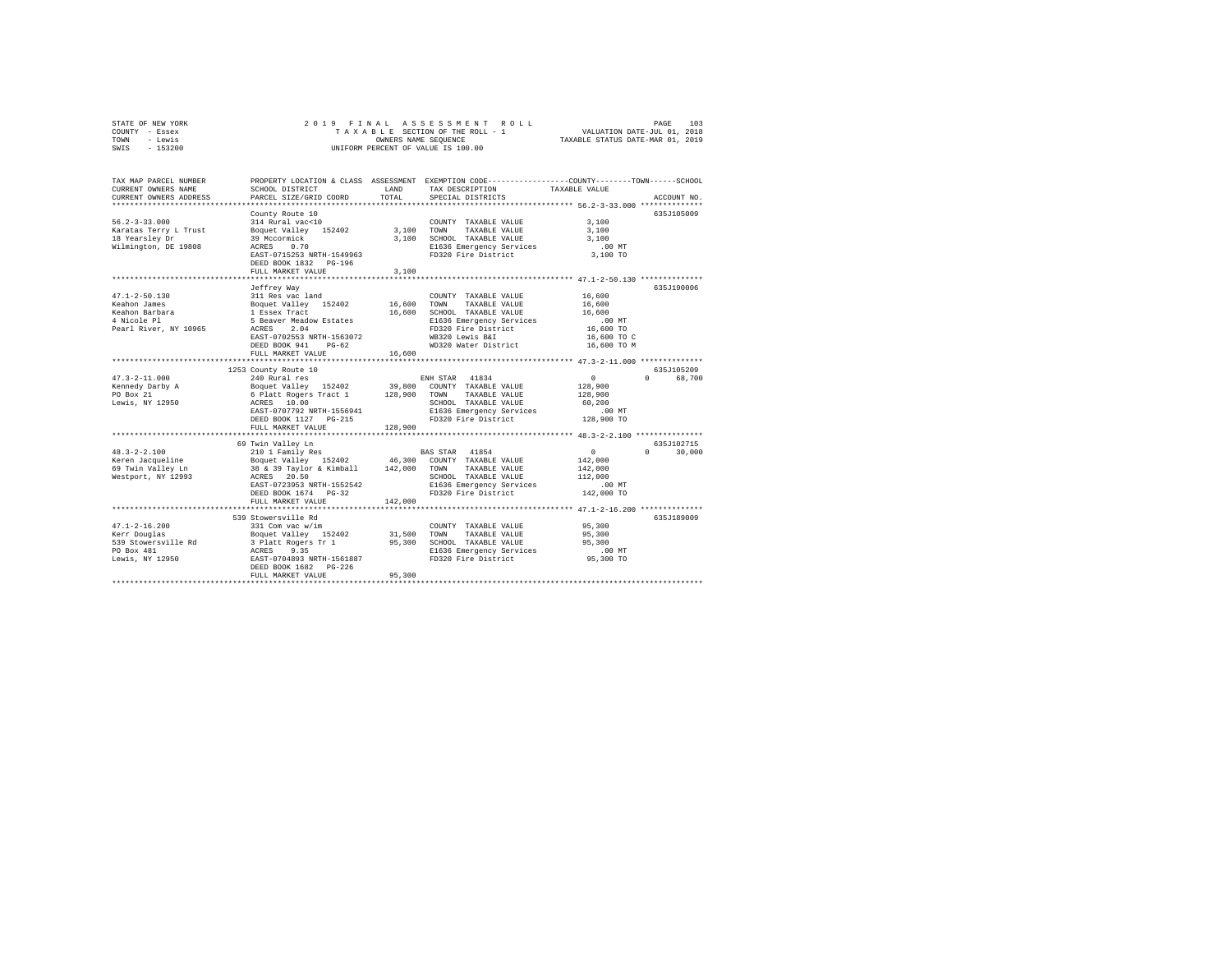| STATE OF NEW YORK | 2019 FINAL ASSESSMENT ROLL         | 104<br>PAGE                      |
|-------------------|------------------------------------|----------------------------------|
| COUNTY - Essex    | TAXABLE SECTION OF THE ROLL - 1    | VALUATION DATE-JUL 01, 2018      |
| TOWN<br>- Lewis   | OWNERS NAME SEOUENCE               | TAXABLE STATUS DATE-MAR 01, 2019 |
| $-153200$<br>SWIS | UNIFORM PERCENT OF VALUE IS 100.00 |                                  |

| TAX MAP PARCEL NUMBER<br>CURRENT OWNERS NAME<br>CURRENT OWNERS ADDRESS | SCHOOL DISTRICT<br>PARCEL SIZE/GRID COORD                                                                                                                                         | LAND<br>TOTAL | TAX DESCRIPTION<br>SPECIAL DISTRICTS               | PROPERTY LOCATION & CLASS ASSESSMENT EXEMPTION CODE---------------COUNTY-------TOWN-----SCHOOL<br>TAXABLE VALUE<br>ACCOUNT NO. |          |
|------------------------------------------------------------------------|-----------------------------------------------------------------------------------------------------------------------------------------------------------------------------------|---------------|----------------------------------------------------|--------------------------------------------------------------------------------------------------------------------------------|----------|
|                                                                        |                                                                                                                                                                                   |               |                                                    |                                                                                                                                |          |
|                                                                        | 328 Blood Hill Rd                                                                                                                                                                 |               |                                                    | 635J103610                                                                                                                     |          |
| $46.4 - 1 - 24.000$                                                    | 2000 Allen New York 2001<br>2011 Multiple Tes (1994) 2011 700 COUNTY TAXABLE VALUE<br>24 Platt Rogers Tract 4 382,400 TOWN TAXABLE VALUE                                          |               |                                                    | $\sim$ 0<br>0 68,700                                                                                                           |          |
| Kerr Hollis                                                            |                                                                                                                                                                                   |               |                                                    | 382,400                                                                                                                        |          |
| Kerr Douglas                                                           |                                                                                                                                                                                   |               |                                                    | 382,400                                                                                                                        |          |
| 328 Blood Hill Rd                                                      | ACRES 67.50<br>EAST-0689593 NRTH-1553700                                                                                                                                          |               | SCHOOL TAXABLE VALUE                               | 313,700                                                                                                                        |          |
| Elizabethtown, NY 12932                                                |                                                                                                                                                                                   |               | E1636 Emergency Services                           | .00 MT                                                                                                                         |          |
|                                                                        | DEED BOOK 1676 PG-73                                                                                                                                                              |               | FD320 Fire District                                | 382,400 TO                                                                                                                     |          |
|                                                                        | FULL MARKET VALUE                                                                                                                                                                 | 382,400       |                                                    |                                                                                                                                |          |
|                                                                        | 9051 US Route 9                                                                                                                                                                   |               |                                                    | 635J104808                                                                                                                     |          |
| $38.3 - 1 - 34.100$                                                    | 311 Res vac land                                                                                                                                                                  |               | COUNTY TAXABLE VALUE                               | 20,600                                                                                                                         |          |
| Kimball Shelby L                                                       | Boquet Valley 152402 20,600 TOWN                                                                                                                                                  |               | TAXABLE VALUE                                      | 20,600                                                                                                                         |          |
| PO Box 72                                                              |                                                                                                                                                                                   | 20,600        |                                                    | 20,600                                                                                                                         |          |
| Lewis, NY 12950                                                        | 4 Essex Tract<br>ACRES 2.10                                                                                                                                                       |               | SCHOOL TAXABLE VALUE<br>E1636 Emergency Services   | $.00$ MT                                                                                                                       |          |
|                                                                        | EAST-0701753 NRTH-1570825                                                                                                                                                         |               | FD320 Fire District                                | 20,600 TO                                                                                                                      |          |
|                                                                        | DEED BOOK 1918 PG-173                                                                                                                                                             |               |                                                    |                                                                                                                                |          |
|                                                                        | FULL MARKET VALUE                                                                                                                                                                 | 20,600        |                                                    |                                                                                                                                |          |
|                                                                        |                                                                                                                                                                                   |               |                                                    |                                                                                                                                |          |
| $38.3 - 1 - 34.200$                                                    | 9049 US Route 9<br>270 Mfa housina                                                                                                                                                |               | COUNTY TAXABLE VALUE                               | 635J180019<br>28,400                                                                                                           |          |
| Kimball Shelby L                                                       |                                                                                                                                                                                   | 26,900 TOWN   | TAXABLE VALUE                                      | 28,400                                                                                                                         |          |
| PO Box 72                                                              |                                                                                                                                                                                   | 28,400        | SCHOOL TAXABLE VALUE                               | 28,400                                                                                                                         |          |
| Lewis, NY 12950                                                        |                                                                                                                                                                                   |               |                                                    | $.00$ MT                                                                                                                       |          |
|                                                                        | EAST-0701974 NRTH-1570857                                                                                                                                                         |               | E1636 Emergency Services<br>FD320 Fire District    | 28,400 TO                                                                                                                      |          |
|                                                                        | DEED BOOK 1918 PG-173                                                                                                                                                             |               |                                                    |                                                                                                                                |          |
|                                                                        | FULL MARKET VALUE                                                                                                                                                                 | 28,400        |                                                    |                                                                                                                                |          |
|                                                                        |                                                                                                                                                                                   |               |                                                    |                                                                                                                                |          |
|                                                                        | 51 Osawentha Dr                                                                                                                                                                   |               |                                                    | 635J101708                                                                                                                     |          |
| $47.13 - 1 - 7.000$                                                    | 210 1 Family Res                                                                                                                                                                  |               | VET WAR CT 41121                                   | 15,000<br>15,000                                                                                                               | $\Omega$ |
| King John A                                                            |                                                                                                                                                                                   |               |                                                    | 105,700                                                                                                                        |          |
| King Marcy L<br>PO Box 467                                             |                                                                                                                                                                                   |               | 120,700 TOWN TAXABLE VALUE<br>SCHOOL TAXABLE VALUE | 105,700<br>120,700                                                                                                             |          |
| Lewis, NY 12950                                                        | Example 1920 152402<br>26 March 120,700 TOUNTY TAXABLE VALUE<br>14 Platt Rogers Tract 4<br>200,700 TOWN TAXABLE VALUE<br>26 March 120,700 NORTH 1560723<br>2636 Emergency Service |               | E1636 Emergency Services                           | .00 MT                                                                                                                         |          |
|                                                                        | DEED BOOK 1894 PG-51                                                                                                                                                              |               | FD320 Fire District                                | 120,700 TO                                                                                                                     |          |
|                                                                        | FULL MARKET VALUE                                                                                                                                                                 |               | 120,700 WB320 Lewis B&I                            | 120,700 TO C                                                                                                                   |          |
|                                                                        |                                                                                                                                                                                   |               | WD320 Water District                               | 120,700 TO M                                                                                                                   |          |
|                                                                        |                                                                                                                                                                                   |               |                                                    | ************************* 46.2-1-20.100 *************                                                                          |          |
|                                                                        | Seventy Ln                                                                                                                                                                        |               |                                                    | 635J102907                                                                                                                     |          |
| $46.2 - 1 - 20.100$                                                    | 322 Rural vac>10                                                                                                                                                                  |               | COUNTY TAXABLE VALUE                               | 80,800                                                                                                                         |          |
| Kingsley Family Trust Mabon Boquet Valley 152402 80,800                |                                                                                                                                                                                   |               | TOWN<br>TAXABLE VALUE                              | 80,800                                                                                                                         |          |
|                                                                        |                                                                                                                                                                                   |               | 80,800 SCHOOL TAXABLE VALUE                        | 80,800                                                                                                                         |          |
|                                                                        |                                                                                                                                                                                   |               | E1636 Emergency Services                           | $.00$ MT                                                                                                                       |          |
|                                                                        |                                                                                                                                                                                   |               | FD320 Fire District                                | 80,800 TO                                                                                                                      |          |
|                                                                        | DEED BOOK 1021    PG-317<br>FULL MARKET VALUE                                                                                                                                     | 80,800        |                                                    |                                                                                                                                |          |
|                                                                        |                                                                                                                                                                                   |               |                                                    |                                                                                                                                |          |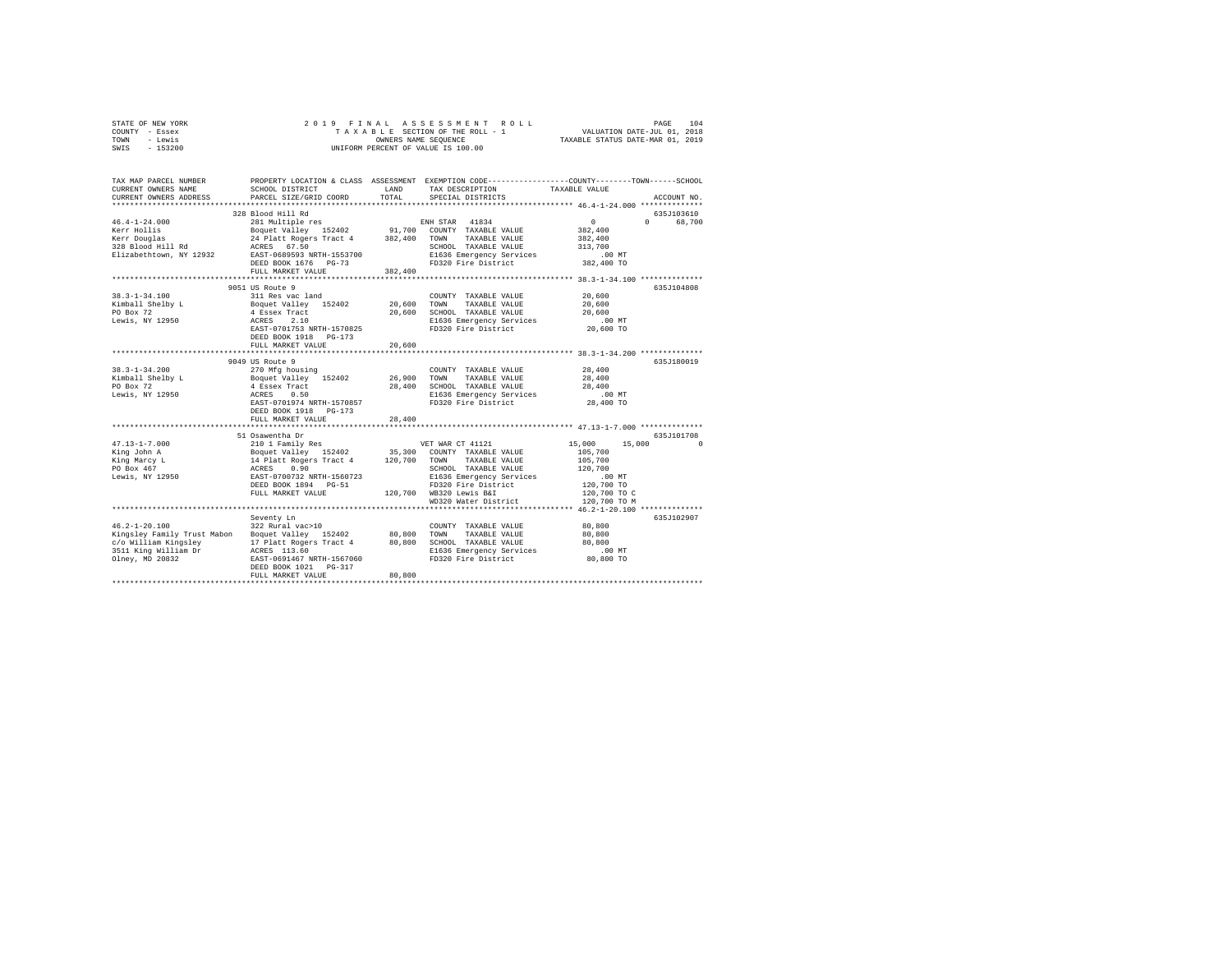| COUNTY - Essex<br>TOWN<br>- Lewis<br>SWIS<br>$-153200$                                                                                                                                                     |                                                                                                                                                                                                                                                                                                                                                                                     | OWNERS NAME SEQUENCE                           | TAXABLE SECTION OF THE ROLL - 1<br>UNIFORM PERCENT OF VALUE IS 100.00                                                                                                                                                                                | VALUATION DATE-JUL 01, 2018<br>TAXABLE STATUS DATE-MAR 01, 2019                                                                        |
|------------------------------------------------------------------------------------------------------------------------------------------------------------------------------------------------------------|-------------------------------------------------------------------------------------------------------------------------------------------------------------------------------------------------------------------------------------------------------------------------------------------------------------------------------------------------------------------------------------|------------------------------------------------|------------------------------------------------------------------------------------------------------------------------------------------------------------------------------------------------------------------------------------------------------|----------------------------------------------------------------------------------------------------------------------------------------|
| TAX MAP PARCEL NUMBER<br>CURRENT OWNERS NAME<br>CURRENT OWNERS ADDRESS                                                                                                                                     | SCHOOL DISTRICT<br>PARCEL SIZE/GRID COORD                                                                                                                                                                                                                                                                                                                                           | LAND<br>TOTAL                                  | TAX DESCRIPTION<br>SPECIAL DISTRICTS                                                                                                                                                                                                                 | PROPERTY LOCATION & CLASS ASSESSMENT EXEMPTION CODE---------------COUNTY-------TOWN------SCHOOL<br>TAXABLE VALUE<br>ACCOUNT NO.        |
| $37. - 2 - 45.000$<br>Kingsley Mabon Family Trust<br>c/o William Kingsley<br>3511 King William Dr<br>Olney, MD 20832                                                                                       | Seventy Ln<br>910 Priv forest<br>Boquet Valley 152402<br>4 South Tract Stowers Sur<br>Deming Survey Map 2770<br>ACRES 77.35<br>EAST-0690592 NRTH-1569347<br>DEED BOOK 1021 PG-317<br>FULL MARKET VALUE                                                                                                                                                                              | 57,800<br>57,800<br>57,800                     | COUNTY TAXABLE VALUE<br>TAXABLE VALUE<br>TOWN<br>SCHOOL TAXABLE VALUE<br>E1636 Emergency Services<br>FD320 Fire District                                                                                                                             | 635J102909<br>57,800<br>57,800<br>57,800<br>$.00$ MT<br>57,800 TO                                                                      |
|                                                                                                                                                                                                            |                                                                                                                                                                                                                                                                                                                                                                                     |                                                |                                                                                                                                                                                                                                                      |                                                                                                                                        |
| $56.1 - 2 - 5.000$<br>Kinnicutt Dennis<br>Kinnicutt Melissa<br>2196 Rte 9<br>Kinderhook, NY 12106<br>$47.3 - 2 - 13.000$<br>Kirsch Thomas R<br>Kirsch Donna L<br>95 Corlear Bay Rd<br>Keeseville, NY 12944 | 165 Cutting Rd<br>240 Rural res<br>Boquet Valley 152402<br>33 Platt Rogers Tract 4<br>40ac<br>ACRES 48.00<br>EAST-0698217 NRTH-1549017<br>DEED BOOK 1540 PG-6<br>FULL MARKET VALUE<br>393 Ray Woods Rd<br>312 Vac w/imprv<br>Boquet Valley 152402 33,600<br>6 Platt Rogers Tract 1<br>10ac<br>ACRES 19.50<br>EAST-0707044 NRTH-1556354<br>DEED BOOK 1777 PG-86<br>FULL MARKET VALUE | 54,500<br>95,600<br>95,600<br>48,000<br>48,000 | COUNTY TAXABLE VALUE<br>TOWN<br>TAXABLE VALUE<br>SCHOOL TAXABLE VALUE<br>E1636 Emergency Services<br>FD320 Fire District<br>COUNTY TAXABLE VALUE<br>TOWN<br>TAXABLE VALUE<br>SCHOOL TAXABLE VALUE<br>E1636 Emergency Services<br>FD320 Fire District | 635J175004<br>95,600<br>95,600<br>95,600<br>$.00$ MT<br>95,600 TO<br>635J103307<br>48,000<br>48,000<br>48,000<br>$.00$ MT<br>48,000 TO |
|                                                                                                                                                                                                            |                                                                                                                                                                                                                                                                                                                                                                                     |                                                |                                                                                                                                                                                                                                                      |                                                                                                                                        |
| $47.1 - 2 - 13.000$<br>Klippel-Teakle Jane<br>23 Morse Memorial Hwy<br>Olmstedville, NY 12857                                                                                                              | Stowersville Rd<br>910 Priv forest<br>Boquet Valley 152402<br>4 Platt Rogers Tract 1<br>Db 246 Pg 494<br>ACRES 150.91<br>EAST-0707128 NRTH-1562444<br>DEED BOOK 246<br>$PG-494$<br>FULL MARKET VALUE                                                                                                                                                                                | 98,400<br>98,400<br>98,400                     | COUNTY TAXABLE VALUE<br>TOWN<br>TAXABLE VALUE<br>SCHOOL TAXABLE VALUE<br>E1636 Emergency Services<br>FD320 Fire District                                                                                                                             | 635J104213<br>98,400<br>98,400<br>98,400<br>$.00$ MT<br>98,400 TO                                                                      |

STATE OF NEW YORK 2019 FINAL ASSESSMENT ROLL PAGE 105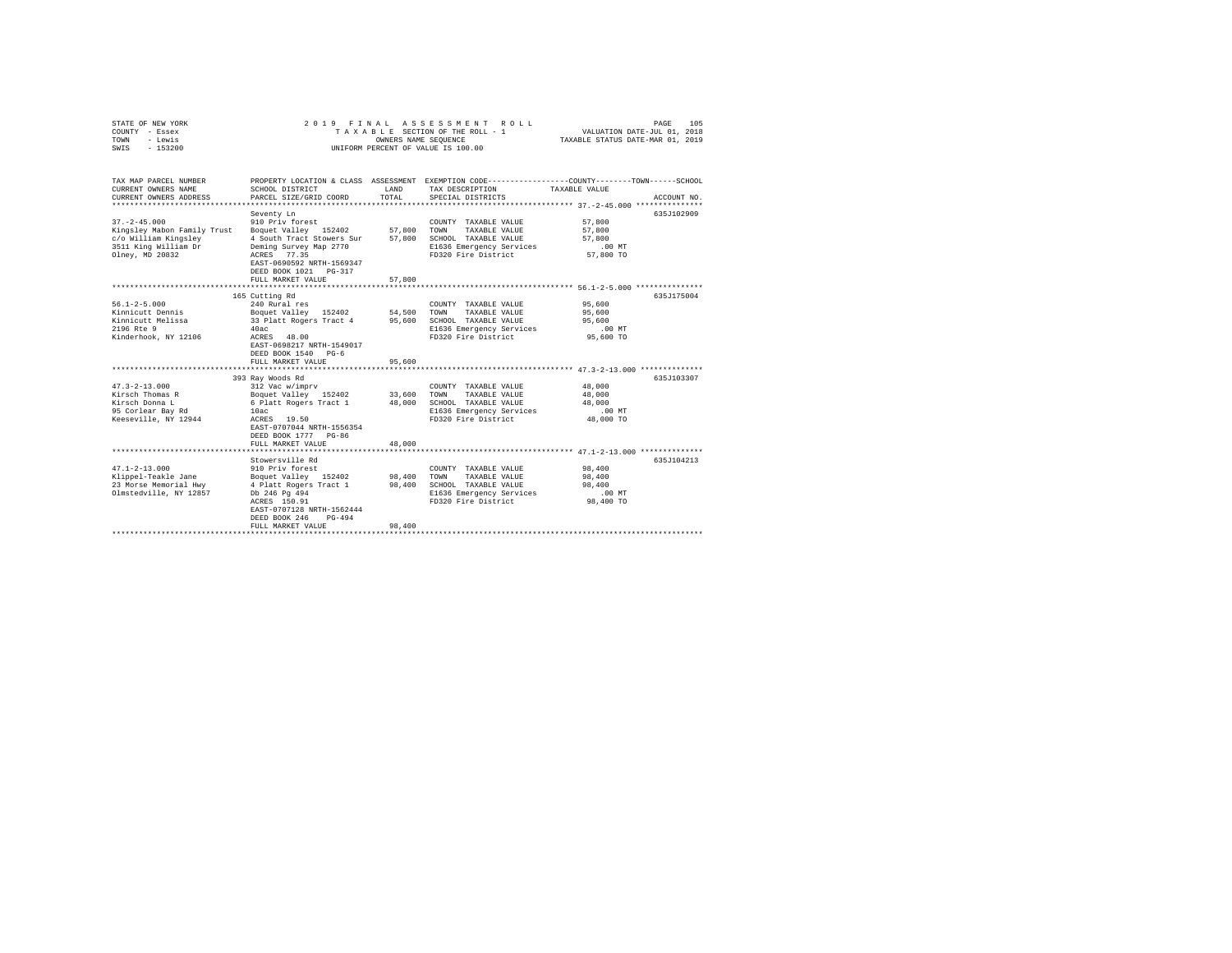| COUNTY<br>- Essex      |                              |            | TAXABLE SECTION OF THE ROLL - 1                            |                                  | VALUATION DATE-JUL 01, 2018 |
|------------------------|------------------------------|------------|------------------------------------------------------------|----------------------------------|-----------------------------|
| - Lewis<br>TOWN        |                              |            | OWNERS NAME SEQUENCE                                       | TAXABLE STATUS DATE-MAR 01, 2019 |                             |
| $-153200$<br>SWIS      |                              |            | UNIFORM PERCENT OF VALUE IS 100.00                         |                                  |                             |
|                        |                              |            |                                                            |                                  |                             |
|                        |                              |            |                                                            |                                  |                             |
|                        |                              |            |                                                            |                                  |                             |
| TAX MAP PARCEL NUMBER  | PROPERTY LOCATION & CLASS    | ASSESSMENT | EXEMPTION CODE----------------COUNTY-------TOWN-----SCHOOL |                                  |                             |
| CURRENT OWNERS NAME    | SCHOOL DISTRICT              | LAND       | TAX DESCRIPTION                                            | TAXABLE VALUE                    |                             |
| CURRENT OWNERS ADDRESS | PARCEL SIZE/GRID COORD TOTAL |            | SPECIAL DISTRICTS                                          |                                  | ACCOUNT NO.                 |
|                        |                              |            |                                                            |                                  |                             |
|                        | 8838 US Route 9              |            |                                                            |                                  | 635J100501                  |
| $47.1 - 2 - 6.000$     | 210 1 Family Res             |            | 41854<br>BAS STAR                                          | $\Omega$                         | 19,500<br>$^{\circ}$        |
| Koechel Daniel         | Boquet Valley 152402         | 12,000     | COUNTY<br>TAXABLE VALUE                                    | 19,500                           |                             |
| Koechel David          | 3 Essex Tract                | 19,500     | TOWN<br>TAXABLE VALUE                                      | 19,500                           |                             |
| 8838 US Route 9        | ACRES<br>0.07                |            | SCHOOL<br>TAXABLE VALUE                                    | $^{\circ}$                       |                             |
| Lewis, NY 12950        | EAST-0701466 NRTH-1565748    |            | E1636 Emergency Services                                   | $.00$ MT                         |                             |
|                        | DEED BOOK 1227 PG-179        |            | FD320 Fire District                                        | 19,500 TO                        |                             |
|                        | FULL MARKET VALUE            | 19,500     |                                                            |                                  |                             |
|                        |                              |            |                                                            |                                  |                             |
|                        | TIP Boute 0                  |            |                                                            |                                  | $C2E+100C1A$                |

STATE OF NEW YORK 2 0 1 9 F I N A L A S S E S S M E N T R O L L PAGE 106

|                                                                                | PULL MARRAI VALUA                                   | 1.7.300      |                          |                              |  |
|--------------------------------------------------------------------------------|-----------------------------------------------------|--------------|--------------------------|------------------------------|--|
|                                                                                |                                                     |              |                          |                              |  |
|                                                                                | US Route 9                                          |              |                          | 635J100614                   |  |
| $47.1 - 2 - 7.000$                                                             | 311 Res vac land                                    |              | COUNTY TAXABLE VALUE     | 100                          |  |
| Koechel Daniel                                                                 | Boquet Valley 152402                                | 100          | TAXABLE VALUE<br>TOWN    | 100                          |  |
| 8838 US Route 9                                                                | 3 Essex Tract                                       | 100          | SCHOOL TAXABLE VALUE     | 100                          |  |
| Lewis, NY 12950                                                                | 0.10<br>ACRES                                       |              | E1636 Emergency Services | $.00$ MT                     |  |
|                                                                                | EAST-0701475 NRTH-1565697                           |              | FD320 Fire District      | 100 TO                       |  |
|                                                                                | DEED BOOK 1308 PG-74                                |              |                          |                              |  |
|                                                                                | FULL MARKET VALUE                                   | 100          |                          |                              |  |
|                                                                                |                                                     |              |                          |                              |  |
|                                                                                | 8549 US Route 9                                     |              |                          | 635.7101701                  |  |
| $47.13 - 1 - 18.000$                                                           | 482 Det row bldg                                    |              | COUNTY TAXABLE VALUE     | 147,000                      |  |
| Koop-Angelicola Stephen Boquet Valley 152402 10,500 TOWN                       |                                                     |              | TAXABLE VALUE            | 147,000                      |  |
| Koop-Angelicola Rosemarie 12 Platt Rogers Tract 1 147,000 SCHOOL TAXABLE VALUE |                                                     |              |                          | 147,000                      |  |
| 181 Cutting Rd                                                                 | Apt 1&2 Ste 1                                       |              | E1636 Emergency Services | $.00$ MT                     |  |
| Elizabethtown, NY 12932                                                        | ACRES 0.20                                          |              | FD320 Fire District      | 147,000 TO                   |  |
|                                                                                | EAST-0700844 NRTH-1558732                           |              | WB320 Lewis B&I          | 147,000 TO C                 |  |
|                                                                                | DEED BOOK 1328 PG-42                                |              | WD320 Water District     | 147,000 TO M                 |  |
|                                                                                | FULL MARKET VALUE                                   | 147,000      |                          |                              |  |
|                                                                                |                                                     |              |                          |                              |  |
|                                                                                | 447 Hurley Rd                                       |              |                          | 635.1103612                  |  |
| $47.4 - 1 - 14.100$                                                            | 210 1 Family Res                                    |              | BAS STAR 41854           | $\Omega$<br>$\cap$<br>30,000 |  |
| Kullman Sarah E                                                                | Boquet Valley 152402 36,100 COUNTY TAXABLE VALUE    |              |                          | 151,300                      |  |
| Kullman Sean K                                                                 | 34 Platt Rogers                                     | 151,300 TOWN | TAXABLE VALUE            | 151,300                      |  |
| 447 Hurley Rd                                                                  | ACRES 5.50 BANK1STARSG                              |              | SCHOOL TAXABLE VALUE     | 121,300                      |  |
| Westport, NY 12993                                                             | EAST-0715758 NRTH-1558356                           |              | E1636 Emergency Services | .00MT                        |  |
|                                                                                | DEED BOOK 1564 PG-49                                |              | FD320 Fire District      | 151,300 TO                   |  |
|                                                                                | FULL MARKET VALUE                                   | 151,300      |                          |                              |  |
|                                                                                |                                                     |              |                          |                              |  |
|                                                                                | Blood Hill Rd                                       |              |                          | 635.7103005                  |  |
| $55.2 - 1 - 5.111$                                                             | 322 Rural vac>10                                    |              | COUNTY TAXABLE VALUE     | 50,600                       |  |
| Kurtenbach Henry E                                                             | Boquet Valley 152402 50,600 TOWN                    |              | TAXABLE VALUE            | 50,600                       |  |
| c/o Coleen Kurtenbach                                                          | 25 Platt Rogers Tract 4 50,600 SCHOOL TAXABLE VALUE |              |                          | 50,600                       |  |
| 21 Keiths Ln                                                                   | ACRES 64.60                                         |              | E1636 Emergency Services | $.00$ MT                     |  |
|                                                                                |                                                     |              | FD320 Fire District      | 50,600 TO                    |  |
| Elliot, ME 03903                                                               | EAST-0689341 NRTH-1549508                           |              |                          |                              |  |
|                                                                                | DEED BOOK 682<br>$PG-28$                            |              |                          |                              |  |
|                                                                                | FULL MARKET VALUE                                   | 50,600       |                          |                              |  |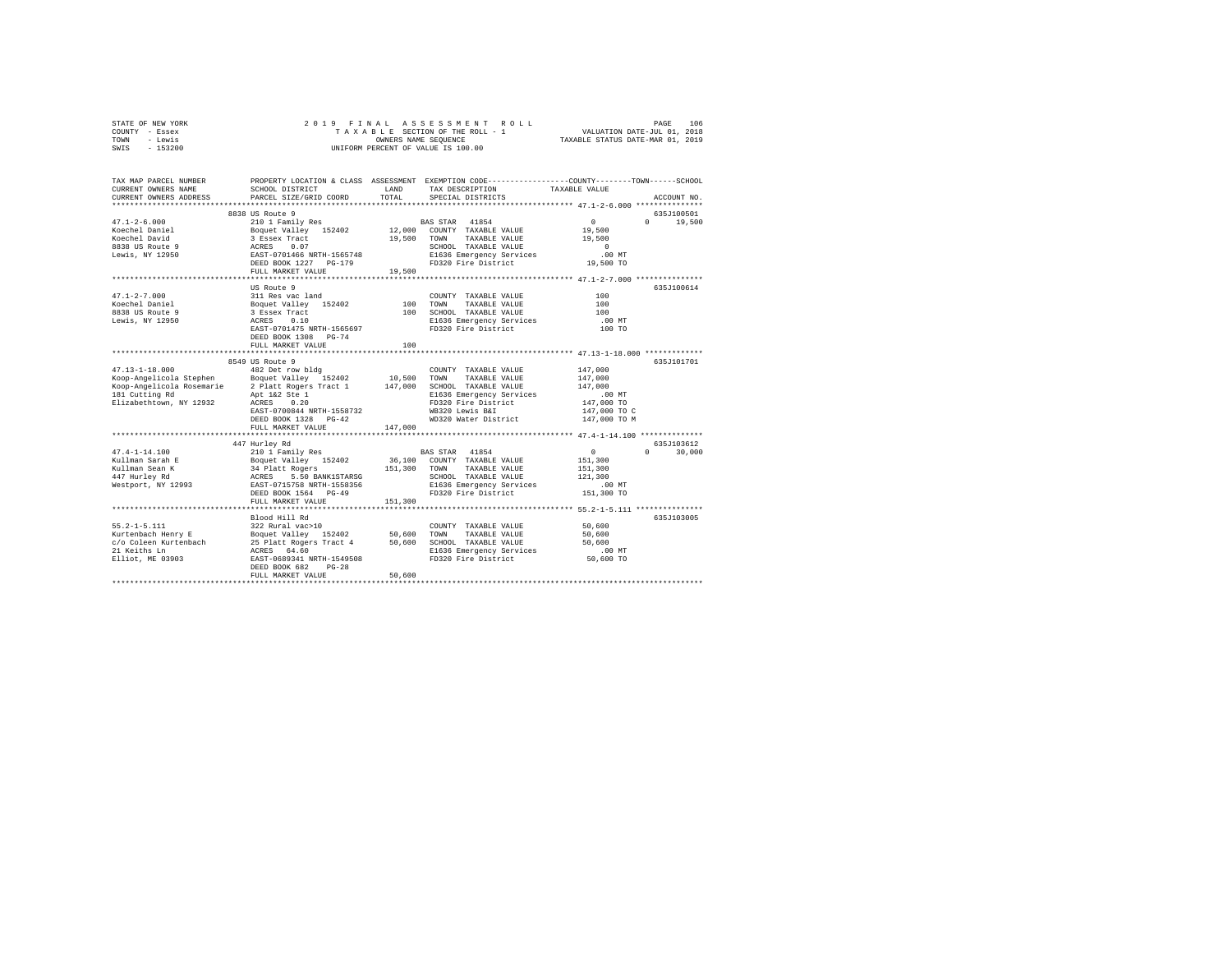| STATE OF NEW YORK<br>COUNTY - Essex<br>- Lewis<br>TOWN<br>SWIS - 153200                                                                                                | 2019 FINAL                                                                                                                                                                                                                     | UNIFORM PERCENT OF VALUE IS 100.00 |                | ASSESSMENT ROLL<br>TAXABLE SECTION OF THE ROLL - 1<br>OWNERS NAME SEQUENCE | VALUATION DATE-JUL 01, 2018<br>TAXABLE STATUS DATE-MAR 01, 2019 | PAGE          | 107           |
|------------------------------------------------------------------------------------------------------------------------------------------------------------------------|--------------------------------------------------------------------------------------------------------------------------------------------------------------------------------------------------------------------------------|------------------------------------|----------------|----------------------------------------------------------------------------|-----------------------------------------------------------------|---------------|---------------|
| TAX MAP PARCEL NUMBER PROPERTY LOCATION & CLASS ASSESSMENT EXEMPTION CODE---------------COUNTY-------TOWN------SCHOOL<br>CURRENT OWNERS NAME<br>CURRENT OWNERS ADDRESS | SCHOOL DISTRICT<br>PARCEL SIZE/GRID COORD                                                                                                                                                                                      | LAND<br>TOTAL                      |                | TAX DESCRIPTION<br>SPECIAL DISTRICTS                                       | TAXABLE VALUE                                                   |               | ACCOUNT NO.   |
|                                                                                                                                                                        | 119 Seventy Ln                                                                                                                                                                                                                 |                                    |                |                                                                            |                                                                 |               | 635J179006    |
| $46.2 - 1 - 9.200$                                                                                                                                                     | 210 1 Family Res                                                                                                                                                                                                               |                                    |                | AGED ALL 41800                                                             | 31,100                                                          | 31,100 31,100 |               |
|                                                                                                                                                                        |                                                                                                                                                                                                                                |                                    |                |                                                                            | $\sim$ 0                                                        | $\sim$ 0      | 31,100        |
| Essex, NY 12936                                                                                                                                                        | Charlotte N Lacey<br>Charlotte N Lacey<br>ACRES 0.77<br>RES 0.000                                                                                                                                                              |                                    |                | SCHOOL TAXABLE VALUE                                                       | 31,100<br>31,100<br>$\sim$ 0                                    |               |               |
|                                                                                                                                                                        |                                                                                                                                                                                                                                |                                    |                | E1636 Emergency Services                                                   | .00MT                                                           |               |               |
|                                                                                                                                                                        | EAST-0690080 NRTH-1566737<br>DEED BOOK 1936 PG-319<br>FULL MARKET VALUE                                                                                                                                                        | 62,200                             |                | FD320 Fire District                                                        | 62,200 TO                                                       |               |               |
|                                                                                                                                                                        |                                                                                                                                                                                                                                |                                    |                | ***************************** 55.4-2-8.200 ***************                 |                                                                 |               |               |
|                                                                                                                                                                        | 143 Fox Run Rd                                                                                                                                                                                                                 |                                    |                |                                                                            |                                                                 |               | 635J185003    |
| $55.4 - 2 - 8.200$                                                                                                                                                     | 281 Multiple res                                                                                                                                                                                                               |                                    |                | AGED ALL 41800                                                             | 44.350                                                          | 44,350 44,350 |               |
| Lamere Thomas                                                                                                                                                          |                                                                                                                                                                                                                                |                                    |                |                                                                            | $\begin{array}{ccc} & & & & & \end{array}$                      |               | 44,350        |
| Lamere Shirley                                                                                                                                                         |                                                                                                                                                                                                                                |                                    |                |                                                                            | 44,350                                                          |               |               |
| 143 Fox Run Rd                                                                                                                                                         | Note that the 1910 of the MASD HOT BOQUET VALUE AND HOT PRESSURE TO A 1914 THE VALUE OF THE RESSURE OF THE SALT THAT THE SALT THE SALT THE SALT THAT THE SALT THAT THE SALT THAT THE SALT THAT A SCHOOL TAXABLE VALUE SALT THA |                                    |                | TAXABLE VALUE                                                              | 44,350                                                          |               |               |
| Elizabethtown, NY 12932                                                                                                                                                |                                                                                                                                                                                                                                |                                    |                |                                                                            | $\sim$ 0                                                        |               |               |
|                                                                                                                                                                        | EAST-0692396 NRTH-1542923                                                                                                                                                                                                      |                                    |                | E1636 Emergency Services<br>FD320 Fire District                            | 00 MT.<br>88,700 TO                                             |               |               |
|                                                                                                                                                                        | DEED BOOK 818 PG-293<br>FULL MARKET VALUE                                                                                                                                                                                      | 88,700                             |                |                                                                            |                                                                 |               |               |
|                                                                                                                                                                        |                                                                                                                                                                                                                                |                                    |                |                                                                            |                                                                 |               |               |
|                                                                                                                                                                        | 8598 US Route 9                                                                                                                                                                                                                |                                    |                |                                                                            |                                                                 |               | 635J103510    |
| $47.13 - 2 - 3.100$                                                                                                                                                    | 210 1 Family Res                                                                                                                                                                                                               |                                    | BAS STAR 41854 |                                                                            | $\sim$ 0                                                        |               | $0 \t 30.000$ |
| Lamica Bennie E                                                                                                                                                        | Boquet Valley 152402                                                                                                                                                                                                           |                                    |                | 32,100 COUNTY TAXABLE VALUE                                                | 69,900                                                          |               |               |
| Paton Donna A                                                                                                                                                          |                                                                                                                                                                                                                                |                                    |                |                                                                            | 69,900                                                          |               |               |
| 8598 US Route 9                                                                                                                                                        |                                                                                                                                                                                                                                |                                    |                | SCHOOL TAXABLE VALUE                                                       | 39,900                                                          |               |               |
| Lewis, NY 12950                                                                                                                                                        |                                                                                                                                                                                                                                |                                    |                | E1636 Emergency Services                                                   | $.00$ MT                                                        |               |               |
|                                                                                                                                                                        |                                                                                                                                                                                                                                |                                    |                | FD320 Fire District                                                        | 69,900 TO                                                       |               |               |
|                                                                                                                                                                        | FULL MARKET VALUE                                                                                                                                                                                                              |                                    |                | 69.900 WB320 Lewis B&I<br>WD320 Water District                             | 69,900 TO C<br>69,900 TO M                                      |               |               |
|                                                                                                                                                                        |                                                                                                                                                                                                                                |                                    |                |                                                                            |                                                                 |               |               |
|                                                                                                                                                                        | Moss Rd                                                                                                                                                                                                                        |                                    |                |                                                                            |                                                                 |               | 635J180031    |
| $38.4 - 1 - 5.100$                                                                                                                                                     |                                                                                                                                                                                                                                |                                    |                |                                                                            | 300                                                             |               |               |
| Landon Donna J<br><sup>011</sup> Moss Rd                                                                                                                               |                                                                                                                                                                                                                                |                                    |                |                                                                            | 300                                                             |               |               |
|                                                                                                                                                                        |                                                                                                                                                                                                                                |                                    |                |                                                                            | 300                                                             |               |               |
| Lewis, NY 12950-9707                                                                                                                                                   |                                                                                                                                                                                                                                |                                    |                | E1636 Emergency Services<br>FD320 Fire District                            | $.00$ MT                                                        |               |               |
|                                                                                                                                                                        | Richard I Pulsifer                                                                                                                                                                                                             |                                    |                | FD320 Fire District                                                        | 300 TO                                                          |               |               |
|                                                                                                                                                                        | ACRES 0.27                                                                                                                                                                                                                     |                                    |                |                                                                            |                                                                 |               |               |
|                                                                                                                                                                        | EAST-0710120 NRTH-1568574<br>DEED BOOK 1349 PG-54                                                                                                                                                                              |                                    |                |                                                                            |                                                                 |               |               |
|                                                                                                                                                                        | FULL MARKET VALUE                                                                                                                                                                                                              | 300                                |                |                                                                            |                                                                 |               |               |
|                                                                                                                                                                        |                                                                                                                                                                                                                                |                                    |                |                                                                            |                                                                 |               |               |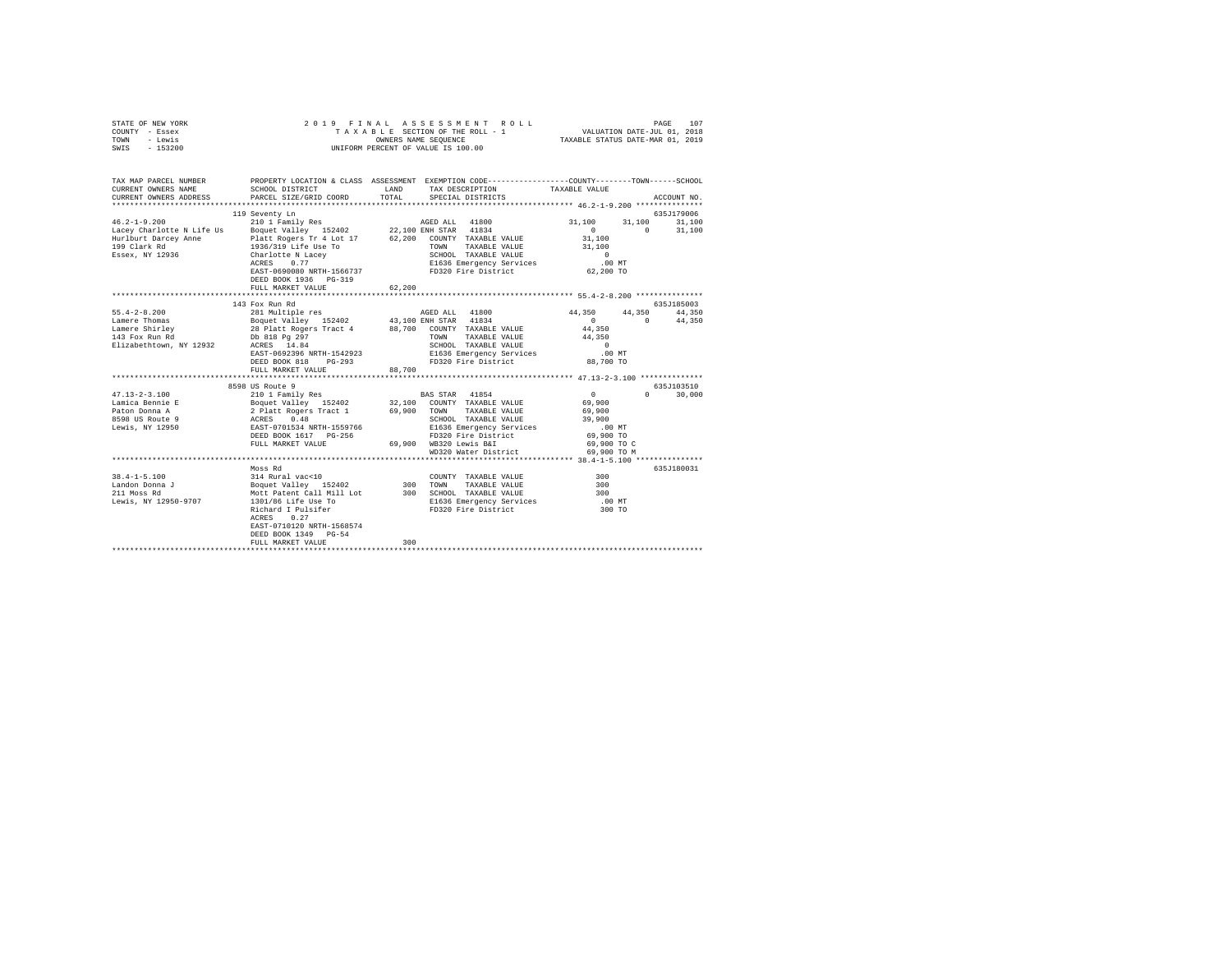| STATE OF NEW YORK             | 2019 FINAL                                                                                                                 |         |                                                                                                 |                                  |               |
|-------------------------------|----------------------------------------------------------------------------------------------------------------------------|---------|-------------------------------------------------------------------------------------------------|----------------------------------|---------------|
| COUNTY - Essex                |                                                                                                                            |         |                                                                                                 |                                  |               |
| TOWN - Lewis                  |                                                                                                                            |         | OWNERS NAME SEQUENCE                                                                            | TAXABLE STATUS DATE-MAR 01, 2019 |               |
| SWIS - 153200                 |                                                                                                                            |         | UNIFORM PERCENT OF VALUE IS 100.00                                                              |                                  |               |
|                               |                                                                                                                            |         |                                                                                                 |                                  |               |
|                               |                                                                                                                            |         |                                                                                                 |                                  |               |
|                               |                                                                                                                            |         |                                                                                                 |                                  |               |
| TAX MAP PARCEL NUMBER         |                                                                                                                            |         | PROPERTY LOCATION & CLASS ASSESSMENT EXEMPTION CODE---------------COUNTY-------TOWN------SCHOOL |                                  |               |
| CURRENT OWNERS NAME           | SCHOOL DISTRICT                                                                                                            | LAND    | TAX DESCRIPTION                                                                                 | TAXABLE VALUE                    |               |
| CURRENT OWNERS ADDRESS        | PARCEL SIZE/GRID COORD                                                                                                     | TOTAL   | SPECIAL DISTRICTS                                                                               |                                  | ACCOUNT NO.   |
|                               |                                                                                                                            |         |                                                                                                 |                                  |               |
|                               | 211 Moss Rd                                                                                                                |         |                                                                                                 |                                  | 635J180023    |
| $38.4 - 1 - 37.300$           | 270 Mfg housing                                                                                                            |         |                                                                                                 | $\sim$ 0                         | $0 \t 30.000$ |
|                               |                                                                                                                            |         | BAS STAR 41854                                                                                  |                                  |               |
| Landon Donna J<br>211 Moss Rd | 270 Mig iousing<br>Boquet Valley 152402 23,900 COUNTY TAXABLE VALUE<br>Mott Patent Call Mill Lot 43,200 TOWN TAXABLE VALUE |         |                                                                                                 | 43,200                           |               |
|                               |                                                                                                                            |         |                                                                                                 | 43,200                           |               |
| Lewis, NY 12950-9707          | ACRES 1.20                                                                                                                 |         | SCHOOL TAXABLE VALUE                                                                            | 13,200                           |               |
|                               | EAST-0710101 NRTH-1568439                                                                                                  |         | E1636 Emergency Services                                                                        | $.00$ MT                         |               |
|                               | DEED BOOK 881 PG-230                                                                                                       |         | FD320 Fire District                                                                             | 43,200 TO                        |               |
|                               | FULL MARKET VALUE                                                                                                          | 43,200  |                                                                                                 |                                  |               |
|                               |                                                                                                                            |         |                                                                                                 |                                  |               |
|                               | Hurley Rd                                                                                                                  |         |                                                                                                 |                                  | 635J104412    |
| $47.4 - 1 - 18.000$           | 322 Rural vac>10                                                                                                           |         | COUNTY TAXABLE VALUE                                                                            | 44,200                           |               |
| Larsen Richard                | Boquet Valley 152402 44,200                                                                                                |         | TOWN TAXABLE VALUE                                                                              | 44,200                           |               |
| Larsen Karen                  |                                                                                                                            |         |                                                                                                 | 44,200                           |               |
| 2 Storms Rd                   |                                                                                                                            |         | E1636 Emergency Services                                                                        | $.00$ MT                         |               |
| Goshen, NY 10924              |                                                                                                                            |         | EAST-0719111 NRTH-1554517 FD320 Fire District                                                   |                                  |               |
|                               |                                                                                                                            |         |                                                                                                 | 44,200 TO                        |               |
|                               | DEED BOOK 1560 PG-319                                                                                                      |         |                                                                                                 |                                  |               |
|                               | FULL MARKET VALUE                                                                                                          | 44,200  |                                                                                                 |                                  |               |
|                               |                                                                                                                            |         |                                                                                                 |                                  |               |
|                               | 18 Pine Wood Way                                                                                                           |         |                                                                                                 |                                  | 635J174006    |
| $38.1 - 1 - 21.200$           |                                                                                                                            |         |                                                                                                 |                                  |               |
|                               |                                                                                                                            |         | AGED ALL 41800                                                                                  | 64,400                           | 64,400 64,400 |
| Laughlin Daniel Scott         | 210 1 Family Res<br>Boquet Valley 152402                                                                                   |         | 34,300 ENH STAR 41834                                                                           | $\sim$ 0<br>$\sim$ 0             | 64,400        |
|                               |                                                                                                                            |         |                                                                                                 | 64,400                           |               |
|                               |                                                                                                                            |         |                                                                                                 | 64,400                           |               |
|                               |                                                                                                                            |         |                                                                                                 | $\sim$ 0                         |               |
| 18 Pine Wood Way              |                                                                                                                            |         | SCHOOL TAXABLE VALUE                                                                            |                                  |               |
| Lewis, NY 12950               | 1715/301 LU to Carol L La<br>ACRES 3.65                                                                                    |         | E1636 Emergency Services                                                                        | .00MT                            |               |
|                               | EAST-0706266 NRTH-1578322                                                                                                  |         | FD320 Fire District                                                                             | 128,800 TO                       |               |
|                               | DEED BOOK 1715 PG-301                                                                                                      |         |                                                                                                 |                                  |               |
|                               | FULL MARKET VALUE                                                                                                          | 128,800 |                                                                                                 |                                  |               |
|                               |                                                                                                                            |         |                                                                                                 |                                  |               |
|                               | 8642 US Route 9                                                                                                            |         |                                                                                                 |                                  | 635J101709    |
| $47.1 - 2 - 24.000$           | 281 Multiple res                                                                                                           |         | COUNTY TAXABLE VALUE                                                                            | 274,100                          |               |
|                               |                                                                                                                            | 52,200  | TOWN<br>TAXABLE VALUE                                                                           | 274,100                          |               |
| Lee Thurland J<br>Lee Susan P |                                                                                                                            |         | 274,100 SCHOOL TAXABLE VALUE                                                                    | 274,100                          |               |
| 8642 US Route 9               |                                                                                                                            |         | E1636 Emergency Services                                                                        | .00 MT                           |               |
|                               |                                                                                                                            |         |                                                                                                 |                                  |               |
| Lewis, NY 12950               |                                                                                                                            |         | FD320 Fire District                                                                             | 274,100 TO                       |               |
|                               | Boquet Valley 152402<br>1 Essex Tract<br>1390/154 Easement<br>ACRES 1.90 BANK LERETA<br>EAST-0701924 NRTH-1560767          |         | WB320 Lewis B&I                                                                                 | 274,100 TO C                     |               |
|                               | DEED BOOK 1397 PG-7                                                                                                        |         | WD320 Water District                                                                            | 274,100 TO M                     |               |
|                               | FULL MARKET VALUE                                                                                                          | 274,100 |                                                                                                 |                                  |               |
|                               |                                                                                                                            |         |                                                                                                 |                                  |               |
|                               | 94 Johnson Ln                                                                                                              |         |                                                                                                 |                                  | 635L102809    |
| $46.2 - 1 - 35.000$           | 210 1 Family Res                                                                                                           |         | COUNTY TAXABLE VALUE                                                                            | 208,600                          |               |
|                               |                                                                                                                            |         |                                                                                                 | 208,600                          |               |
|                               |                                                                                                                            |         |                                                                                                 | 208,600                          |               |
|                               |                                                                                                                            |         |                                                                                                 | $.00$ MT                         |               |
|                               |                                                                                                                            |         |                                                                                                 | $208,600$ TO                     |               |
|                               | DEED BOOK 1769 PG-240                                                                                                      |         |                                                                                                 |                                  |               |
|                               | FULL MARKET VALUE                                                                                                          | 208,600 |                                                                                                 |                                  |               |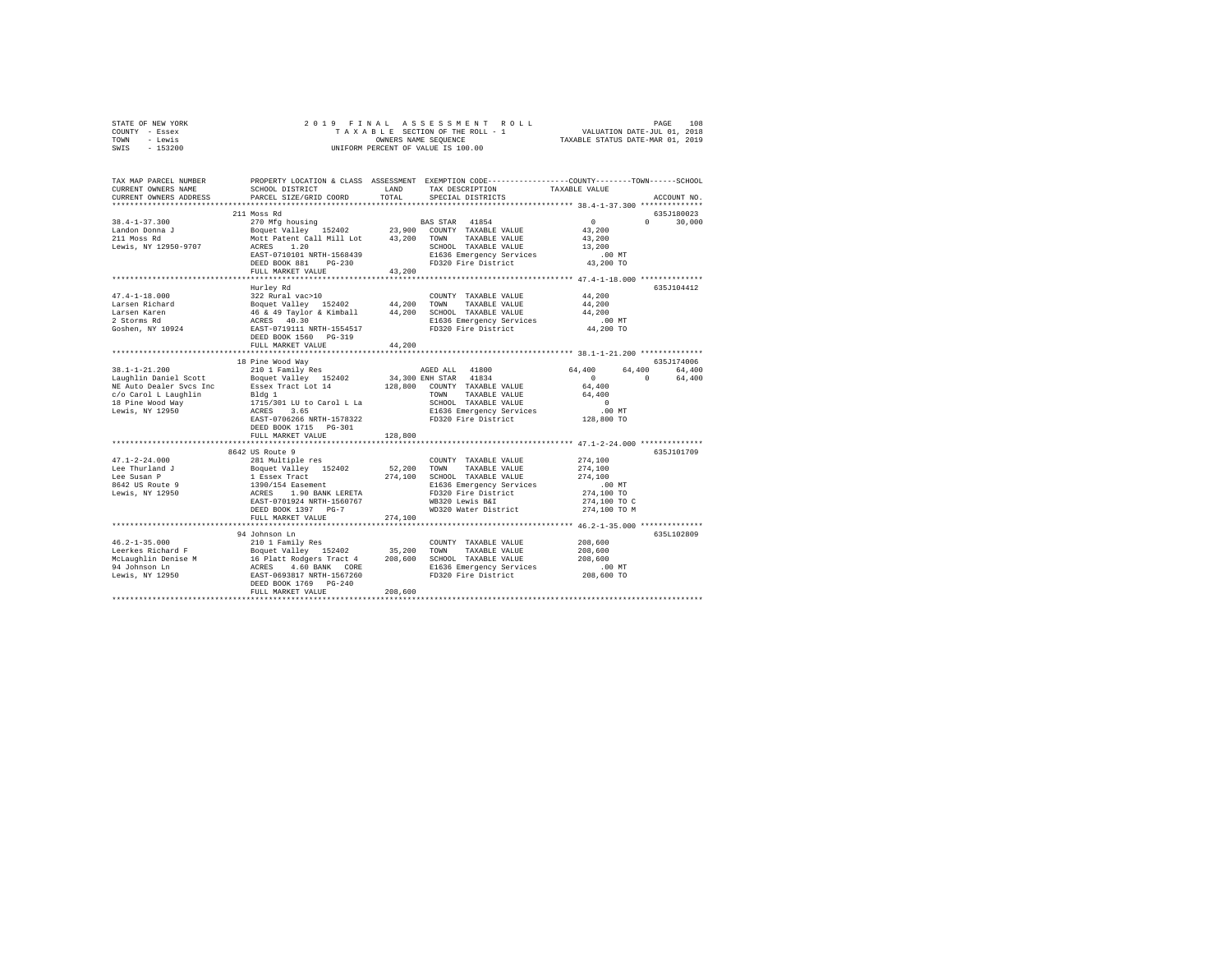| STATE OF NEW YORK |          |  |  |  |                                    |  | 2019 FINAL ASSESSMENT ROLL      |  |                                  | PAGE | 109 |
|-------------------|----------|--|--|--|------------------------------------|--|---------------------------------|--|----------------------------------|------|-----|
| COUNTY - Essex    |          |  |  |  |                                    |  | TAXABLE SECTION OF THE ROLL - 1 |  | VALUATION DATE-JUL 01, 2018      |      |     |
| TOWN              | - Lewis  |  |  |  | OWNERS NAME SEOUENCE               |  |                                 |  | TAXABLE STATUS DATE-MAR 01, 2019 |      |     |
| SWIS              | - 153200 |  |  |  | UNIFORM PERCENT OF VALUE IS 100.00 |  |                                 |  |                                  |      |     |
|                   |          |  |  |  |                                    |  |                                 |  |                                  |      |     |
|                   |          |  |  |  |                                    |  |                                 |  |                                  |      |     |

| TAX MAP PARCEL NUMBER                                                                                                                                                                                                                   |                        |        | PROPERTY LOCATION & CLASS ASSESSMENT EXEMPTION CODE---------------COUNTY-------TOWN------SCHOOL                                                                                                                                                                                                                                                                                                                                                                              |                                                                                             |               |
|-----------------------------------------------------------------------------------------------------------------------------------------------------------------------------------------------------------------------------------------|------------------------|--------|------------------------------------------------------------------------------------------------------------------------------------------------------------------------------------------------------------------------------------------------------------------------------------------------------------------------------------------------------------------------------------------------------------------------------------------------------------------------------|---------------------------------------------------------------------------------------------|---------------|
|                                                                                                                                                                                                                                         |                        |        | TAX DESCRIPTION TAXABLE VALUE SPECIAL DISTRICTS                                                                                                                                                                                                                                                                                                                                                                                                                              |                                                                                             |               |
|                                                                                                                                                                                                                                         |                        |        |                                                                                                                                                                                                                                                                                                                                                                                                                                                                              |                                                                                             | ACCOUNT NO.   |
|                                                                                                                                                                                                                                         |                        |        |                                                                                                                                                                                                                                                                                                                                                                                                                                                                              |                                                                                             |               |
|                                                                                                                                                                                                                                         | Trout Pond Rd          |        |                                                                                                                                                                                                                                                                                                                                                                                                                                                                              |                                                                                             | 635.7190001   |
|                                                                                                                                                                                                                                         |                        |        |                                                                                                                                                                                                                                                                                                                                                                                                                                                                              |                                                                                             |               |
|                                                                                                                                                                                                                                         |                        |        |                                                                                                                                                                                                                                                                                                                                                                                                                                                                              |                                                                                             |               |
|                                                                                                                                                                                                                                         |                        |        |                                                                                                                                                                                                                                                                                                                                                                                                                                                                              |                                                                                             |               |
|                                                                                                                                                                                                                                         |                        |        |                                                                                                                                                                                                                                                                                                                                                                                                                                                                              |                                                                                             |               |
| 19 19 10,500<br>2014 Rural vac<10 10,500 COUNTY TAXABLE VALUE 10,500<br>2094 Trout Pool and 22 Essex Tract Henrys Sur 10,500 TOWN TAXABLE VALUE 10,500<br>2094 Trout Pool at 22 Essex Tract Henrys Sur 10,500 SCHOOL TAXABLE VALUE 10,5 |                        |        |                                                                                                                                                                                                                                                                                                                                                                                                                                                                              |                                                                                             |               |
|                                                                                                                                                                                                                                         | DEED BOOK 1612 PG-29   |        |                                                                                                                                                                                                                                                                                                                                                                                                                                                                              |                                                                                             |               |
|                                                                                                                                                                                                                                         | FULL MARKET VALUE      | 10,500 |                                                                                                                                                                                                                                                                                                                                                                                                                                                                              |                                                                                             |               |
|                                                                                                                                                                                                                                         |                        |        |                                                                                                                                                                                                                                                                                                                                                                                                                                                                              |                                                                                             |               |
|                                                                                                                                                                                                                                         | 2094 Trout Pond Rd     |        |                                                                                                                                                                                                                                                                                                                                                                                                                                                                              |                                                                                             | 635Z006005    |
|                                                                                                                                                                                                                                         |                        |        |                                                                                                                                                                                                                                                                                                                                                                                                                                                                              | $\begin{array}{cccc} 100\,,600 && 100\,,600 && 100\,,600 \\ 0 && 0 && 68\,,700 \end{array}$ |               |
|                                                                                                                                                                                                                                         |                        |        |                                                                                                                                                                                                                                                                                                                                                                                                                                                                              |                                                                                             |               |
|                                                                                                                                                                                                                                         |                        |        |                                                                                                                                                                                                                                                                                                                                                                                                                                                                              |                                                                                             |               |
|                                                                                                                                                                                                                                         |                        |        |                                                                                                                                                                                                                                                                                                                                                                                                                                                                              |                                                                                             |               |
|                                                                                                                                                                                                                                         |                        |        |                                                                                                                                                                                                                                                                                                                                                                                                                                                                              |                                                                                             |               |
|                                                                                                                                                                                                                                         |                        |        |                                                                                                                                                                                                                                                                                                                                                                                                                                                                              |                                                                                             |               |
|                                                                                                                                                                                                                                         |                        |        |                                                                                                                                                                                                                                                                                                                                                                                                                                                                              |                                                                                             |               |
|                                                                                                                                                                                                                                         |                        |        |                                                                                                                                                                                                                                                                                                                                                                                                                                                                              |                                                                                             |               |
|                                                                                                                                                                                                                                         | 1624 County Route 10   |        |                                                                                                                                                                                                                                                                                                                                                                                                                                                                              |                                                                                             | 635J103408    |
| 56.2-3-5.000<br>Eeitenberger Eugene 2101 Family Res COUNTY TAXABLE VALUE 113,000<br>Leitenberger Eugene Borguet Valley 152402 43,600 TOWN TAXABLE VALUE 113,000<br>Leitenberger Debra 40 Mccormick 113,000 SCHOOL TAXABLE VALUE 113,    |                        |        | $\begin{tabular}{lllllll} \multicolumn{2}{l}{{\text{COUNTY}}} & \multicolumn{2}{l}{\text{TAXABLE VALUE}} & \multicolumn{2}{l}{\text{YALUE}} & \multicolumn{2}{l}{\text{113,000}} \\ \multicolumn{2}{l}{\text{COUNTY}} & \multicolumn{2}{l}{\text{TAXABLE VALUE}} & \multicolumn{2}{l}{\text{YALUE}} & \multicolumn{2}{l}{\text{113,000}} \\ \multicolumn{2}{l}{\text{113}} & \multicolumn{2}{l}{\text{113}} & \multicolumn{2}{l}{\text{113}} \\ \multicolumn{2}{l}{\text{11$ |                                                                                             |               |
|                                                                                                                                                                                                                                         |                        |        |                                                                                                                                                                                                                                                                                                                                                                                                                                                                              |                                                                                             |               |
|                                                                                                                                                                                                                                         |                        |        |                                                                                                                                                                                                                                                                                                                                                                                                                                                                              |                                                                                             |               |
|                                                                                                                                                                                                                                         |                        |        |                                                                                                                                                                                                                                                                                                                                                                                                                                                                              |                                                                                             |               |
|                                                                                                                                                                                                                                         |                        |        |                                                                                                                                                                                                                                                                                                                                                                                                                                                                              |                                                                                             |               |
|                                                                                                                                                                                                                                         |                        |        |                                                                                                                                                                                                                                                                                                                                                                                                                                                                              |                                                                                             |               |
|                                                                                                                                                                                                                                         |                        |        |                                                                                                                                                                                                                                                                                                                                                                                                                                                                              |                                                                                             |               |
|                                                                                                                                                                                                                                         |                        |        |                                                                                                                                                                                                                                                                                                                                                                                                                                                                              |                                                                                             |               |
|                                                                                                                                                                                                                                         | 706 Brainards Forge Rd |        |                                                                                                                                                                                                                                                                                                                                                                                                                                                                              |                                                                                             | 635Z014009    |
|                                                                                                                                                                                                                                         |                        |        |                                                                                                                                                                                                                                                                                                                                                                                                                                                                              |                                                                                             | $0 \t 30,000$ |
|                                                                                                                                                                                                                                         |                        |        |                                                                                                                                                                                                                                                                                                                                                                                                                                                                              |                                                                                             |               |
|                                                                                                                                                                                                                                         |                        |        |                                                                                                                                                                                                                                                                                                                                                                                                                                                                              |                                                                                             |               |
|                                                                                                                                                                                                                                         |                        |        |                                                                                                                                                                                                                                                                                                                                                                                                                                                                              |                                                                                             |               |
|                                                                                                                                                                                                                                         |                        |        |                                                                                                                                                                                                                                                                                                                                                                                                                                                                              |                                                                                             |               |
|                                                                                                                                                                                                                                         |                        |        |                                                                                                                                                                                                                                                                                                                                                                                                                                                                              |                                                                                             |               |
|                                                                                                                                                                                                                                         |                        |        |                                                                                                                                                                                                                                                                                                                                                                                                                                                                              |                                                                                             |               |
|                                                                                                                                                                                                                                         |                        |        |                                                                                                                                                                                                                                                                                                                                                                                                                                                                              |                                                                                             |               |
|                                                                                                                                                                                                                                         | US Route 9             |        |                                                                                                                                                                                                                                                                                                                                                                                                                                                                              |                                                                                             | 635J177001    |
|                                                                                                                                                                                                                                         |                        |        |                                                                                                                                                                                                                                                                                                                                                                                                                                                                              |                                                                                             |               |
|                                                                                                                                                                                                                                         |                        |        |                                                                                                                                                                                                                                                                                                                                                                                                                                                                              |                                                                                             |               |
|                                                                                                                                                                                                                                         |                        |        |                                                                                                                                                                                                                                                                                                                                                                                                                                                                              |                                                                                             |               |
|                                                                                                                                                                                                                                         |                        |        |                                                                                                                                                                                                                                                                                                                                                                                                                                                                              |                                                                                             |               |
|                                                                                                                                                                                                                                         |                        |        |                                                                                                                                                                                                                                                                                                                                                                                                                                                                              |                                                                                             |               |
|                                                                                                                                                                                                                                         |                        |        |                                                                                                                                                                                                                                                                                                                                                                                                                                                                              |                                                                                             |               |
|                                                                                                                                                                                                                                         |                        |        |                                                                                                                                                                                                                                                                                                                                                                                                                                                                              |                                                                                             |               |
|                                                                                                                                                                                                                                         |                        |        |                                                                                                                                                                                                                                                                                                                                                                                                                                                                              |                                                                                             |               |
|                                                                                                                                                                                                                                         |                        |        |                                                                                                                                                                                                                                                                                                                                                                                                                                                                              |                                                                                             |               |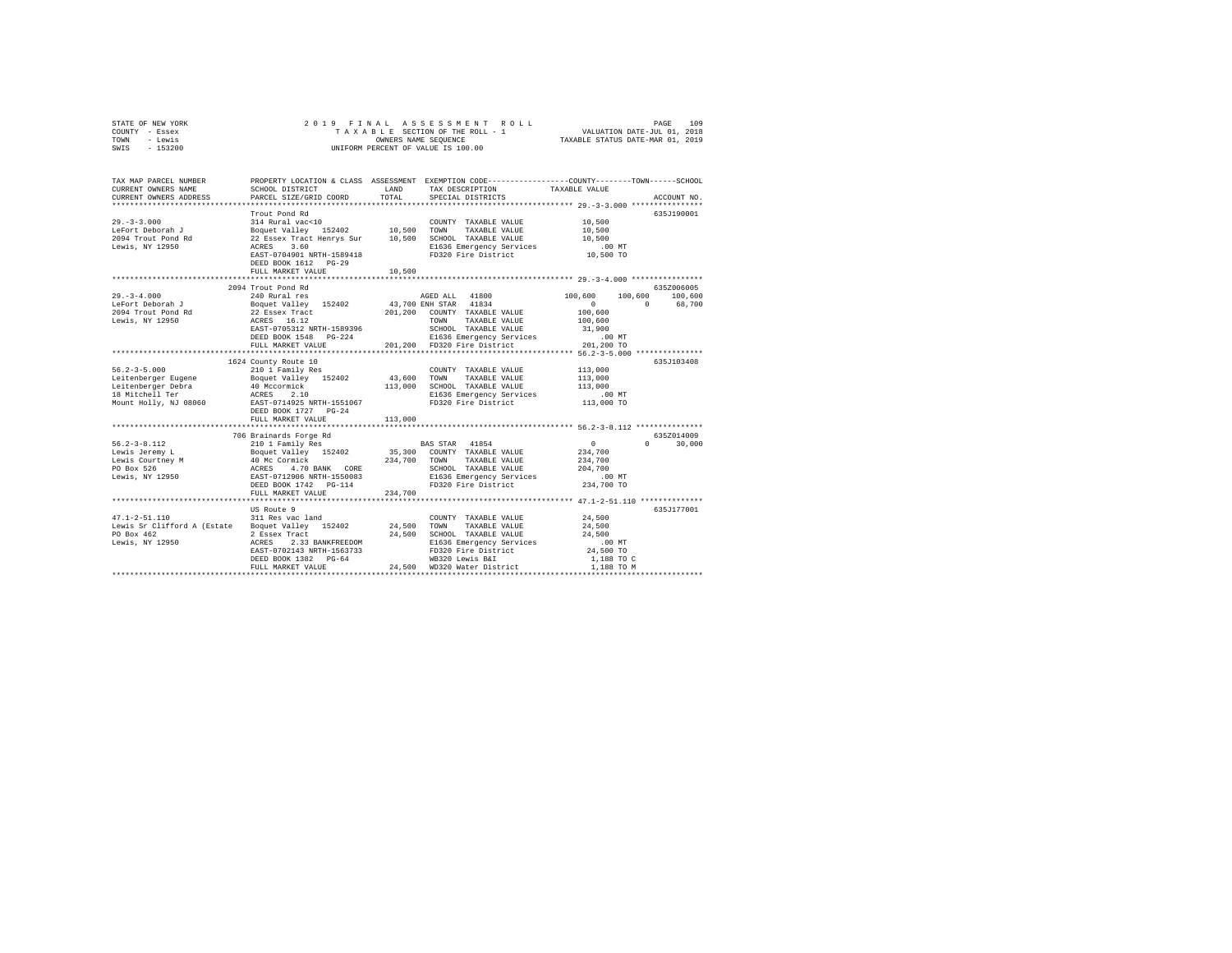| STATE OF NEW YORK | 2019 FINAL ASSESSMENT ROLL         | 110<br>PAGE                      |
|-------------------|------------------------------------|----------------------------------|
| COUNTY - Essex    | TAXABLE SECTION OF THE ROLL - 1    | VALUATION DATE-JUL 01, 2018      |
| TOWN<br>- Lewis   | OWNERS NAME SEOUENCE               | TAXABLE STATUS DATE-MAR 01, 2019 |
| $-153200$<br>SWIS | UNIFORM PERCENT OF VALUE IS 100.00 |                                  |

| TAX MAP PARCEL NUMBER<br>CURRENT OWNERS NAME<br>CURRENT OWNERS ADDRESS                                                                                                                                                  | SCHOOL DISTRICT<br>PARCEL SIZE/GRID COORD                                                                                                                        | LAND<br>TOTAL | TAX DESCRIPTION<br>SPECIAL DISTRICTS                                                                                                                                                                           | PROPERTY LOCATION & CLASS ASSESSMENT EXEMPTION CODE---------------COUNTY-------TOWN-----SCHOOL<br>TAXABLE VALUE | ACCOUNT NO.        |
|-------------------------------------------------------------------------------------------------------------------------------------------------------------------------------------------------------------------------|------------------------------------------------------------------------------------------------------------------------------------------------------------------|---------------|----------------------------------------------------------------------------------------------------------------------------------------------------------------------------------------------------------------|-----------------------------------------------------------------------------------------------------------------|--------------------|
| 47.1-2-51.200 210 1 Family Res<br>Lewis Sr Clifford A (Estate Boquet Valley 152402<br>2 ESEX Tract<br>DO Box 462 - ACRES 0.85 BO BOX 109, 201<br>Lewis, NY 12950 - ACRES 0.85 BANKFREEDOM<br>EAST-0702252 NRTH-1563535  | 30 Jeffrey Way                                                                                                                                                   |               | COUNTY TAXABLE VALUE<br>30,200 TOWN TAXABLE VALUE<br>COUNTY TAXABLE VALUE<br>109,200 SCHOOL TAXABLE VALUE<br>E1636 Emergency Services<br>FD320 Fire District                                                   | 635.T181012<br>109,200<br>109,200<br>109,200<br>$.00$ MT<br>109,200 TO<br>2,905 TO C<br>2,905 TO M              |                    |
| $56.2 - 3 - 8.111$<br>Lewis Steven J<br>Lewis Steven J<br>572 Steele Woods Rd<br>89 & 40 Mc Cormick<br>Nestport, NY 12993<br>1519/330 Life Use to                                                                       | Brainards Forge Rd<br>314 Rural vac<10<br>Thaddeus & Patricia Lewis<br>ACRES 28.10<br>EAST-0713747 NRTH-1549712<br>DEED BOOK 1519 PG-330<br>FULL MARKET VALUE    | 38,100        | COUNTY TAXABLE VALUE<br>38,100 TOWN TAXABLE VALUE<br>38,100 SCHOOL TAXABLE VALUE<br>E1636 Emergency Services<br>Elb3b Emergency was<br>FD320 Fire District                                                     | 635J103015<br>38,100<br>38,100<br>38,100<br>$38,100$ TO                                                         |                    |
|                                                                                                                                                                                                                         |                                                                                                                                                                  |               |                                                                                                                                                                                                                |                                                                                                                 |                    |
| $56.2 - 3 - 8.120$<br>Lewis Steven J<br>c/o Thaddeus Lewis 39 & 40 Mccormick<br>578 Steele Woods Rd<br>1519/330 Life Use to<br>Westport, NY 12993                                                                       | 578 Steele Woods Rd<br>210 1 Family Res<br>Thaddeus & Patricia Lewis<br>1.00<br>ACRES<br>EAST-0714137 NRTH-1549838<br>DEED BOOK 1519 PG-330<br>FULL MARKET VALUE | 122,900       | ENH STAR 41834 0<br>31,600 VET WAR CT 41121 15.000<br>31,600 VET WAR CT 41121<br>122.900 COUNTY TAXABLE VALUE<br>TOWN TAXABLE VALUE<br>SCHOOL TAXABLE VALUE<br>E1636 Emergency Services<br>FD320 Fire District | 635J198006<br>$0 \qquad \qquad$<br>15,000<br>15,000<br>107,900<br>107,900<br>54,200<br>00 MT.<br>122,900 TO     | 68,700<br>$\sim$ 0 |
|                                                                                                                                                                                                                         | 572 Steele Woods Rd                                                                                                                                              |               |                                                                                                                                                                                                                | 635J187007                                                                                                      |                    |
| $56.2 - 3 - 8.200$<br>Continuous Control of Body 152402<br>Chevis Charli B (2012)<br>Separation Scheele Woods Rd<br>S72 Steele Woods Rd<br>Mestport, NY 12993<br>REST-0713777 NRTH-1550023<br>REST-0713777 NRTH-1550023 | 210 1 Family Res<br>DEED BOOK 856 PG-323<br>FULL MARKET VALUE                                                                                                    | 135,600       | BAS STAR 41854<br>32,600 COUNTY TAXABLE VALUE<br>135,600 TOWN TAXABLE VALUE<br>SCHOOL TAXABLE VALUE<br>E1636 Emergency Services<br>FD320 Fire District                                                         | $\sim$ 0<br>$0 \t 30,000$<br>135,600<br>135,600<br>105,600<br>00 MT.<br>135,600 TO                              |                    |
|                                                                                                                                                                                                                         |                                                                                                                                                                  |               |                                                                                                                                                                                                                |                                                                                                                 |                    |
| $55. - 2 - 8.000$<br>Limekiln Mountain Works Inc Boquet Valley 152402<br>6588 Main St<br>Westport, NY 12993                                                                                                             | Old Military Ln<br>910 Priv forest<br>EAST-0682682 NRTH-1546120 FD320 Fire District<br>DEED BOOK 1931    PG-136<br>FULL MARKET VALUE                             | 85,000        | COUNTY TAXABLE VALUE 85,000<br>85,000 TOWN TAXABLE VALUE                                                                                                                                                       | 635J103113<br>85,000<br>85,000<br>$.00$ MT<br>85,000 TO                                                         |                    |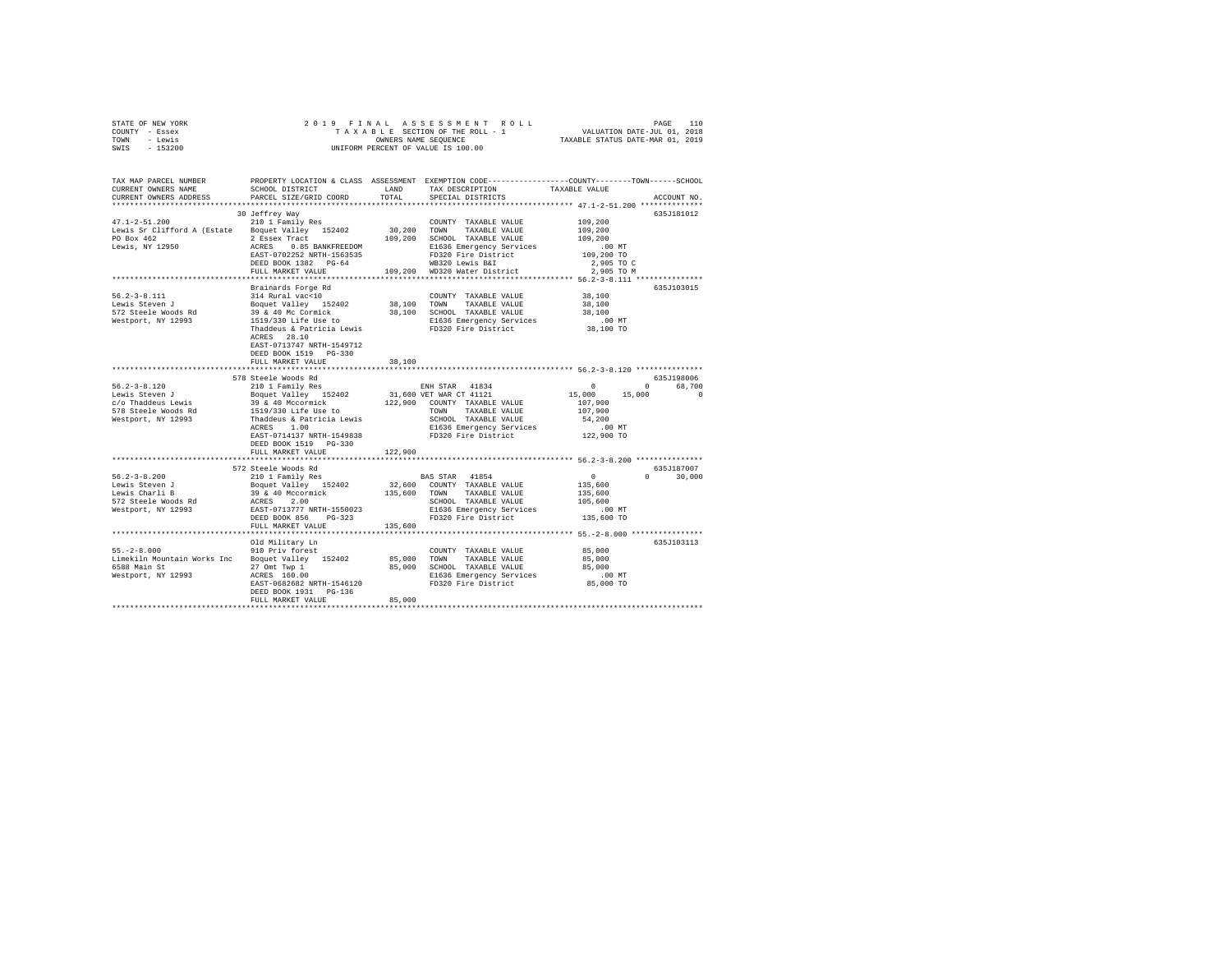| STATE OF NEW YORK | 2019 FINAL ASSESSMENT ROLL         | PAGE                             |
|-------------------|------------------------------------|----------------------------------|
| COUNTY - Essex    | TAXABLE SECTION OF THE ROLL - 1    | VALUATION DATE-JUL 01, 2018      |
| TOWN<br>- Lewis   | OWNERS NAME SEOUENCE               | TAXABLE STATUS DATE-MAR 01, 2019 |
| - 153200<br>SWIS  | UNIFORM PERCENT OF VALUE IS 100.00 |                                  |

| TAX MAP PARCEL NUMBER<br>CURRENT OWNERS NAME                                                                                                                                                                                          | SCHOOL DISTRICT                            | LAND        | PROPERTY LOCATION & CLASS ASSESSMENT EXEMPTION CODE----------------COUNTY-------TOWN-----SCHOOL<br>TAX DESCRIPTION | TAXABLE VALUE      |                                 |
|---------------------------------------------------------------------------------------------------------------------------------------------------------------------------------------------------------------------------------------|--------------------------------------------|-------------|--------------------------------------------------------------------------------------------------------------------|--------------------|---------------------------------|
|                                                                                                                                                                                                                                       |                                            |             |                                                                                                                    |                    |                                 |
|                                                                                                                                                                                                                                       | 427 Bronson Way                            |             |                                                                                                                    |                    | 635J102802                      |
| $55. -2 - 15.000$                                                                                                                                                                                                                     | 910 Priv forest                            |             | COUNTY TAXABLE VALUE                                                                                               | 134,000            |                                 |
| Limekiln Mountain Works Inc Boquet Valley 152402 115,500                                                                                                                                                                              |                                            |             | TOWN<br>TAXABLE VALUE                                                                                              | 134,000            |                                 |
|                                                                                                                                                                                                                                       | 51 Omt Twp 1                               | 134,000     | SCHOOL TAXABLE VALUE                                                                                               | 134,000            |                                 |
|                                                                                                                                                                                                                                       |                                            |             | E1636 Emergency Services .00 MT<br>FD320 Fire District .000 TO                                                     |                    |                                 |
|                                                                                                                                                                                                                                       | 165ac                                      |             |                                                                                                                    |                    |                                 |
|                                                                                                                                                                                                                                       | ACRES 178.90                               |             |                                                                                                                    |                    |                                 |
|                                                                                                                                                                                                                                       | EAST-0680249 NRTH-1545604                  |             |                                                                                                                    |                    |                                 |
|                                                                                                                                                                                                                                       | DEED BOOK 1926 PG-267<br>FULL MARKET VALUE | 134,000     |                                                                                                                    |                    |                                 |
|                                                                                                                                                                                                                                       |                                            |             |                                                                                                                    |                    |                                 |
|                                                                                                                                                                                                                                       | 8700 US Route 9                            |             |                                                                                                                    |                    | 635J101809                      |
|                                                                                                                                                                                                                                       |                                            |             |                                                                                                                    |                    | $\Omega$<br>30,000              |
| 17.1-2-43.000 1 210 1 Family Res BAS STAR 41854 (1954) BAS STAR 41854 (1957) 88.1 1-2-43.000 210 1 Eamily Res BAS STAR 41854 (1957) 89.300 COUNTY TAXABLE VALUE                                                                       |                                            |             |                                                                                                                    |                    |                                 |
|                                                                                                                                                                                                                                       |                                            | 95,300 TOWN |                                                                                                                    |                    |                                 |
|                                                                                                                                                                                                                                       |                                            |             |                                                                                                                    |                    |                                 |
| CO Helen Sullivan (1995)<br>PO Book 1988 (1997) 2019 1991 (1997) 2018 (1997) 2018<br>2019 1995/300 100 1124/23 L U to Helen Sull Sultan (1998) 2019<br>2020 2020 2020 1734/23 L U to Helen Sull<br>2020 2020 2021 2021 2021 2021 2021 |                                            |             |                                                                                                                    |                    |                                 |
|                                                                                                                                                                                                                                       |                                            |             |                                                                                                                    |                    |                                 |
|                                                                                                                                                                                                                                       |                                            |             |                                                                                                                    | 95,300 TO C        |                                 |
| Lincoln Kathleen                                                                                                                                                                                                                      | DEED BOOK 1953 PG-84                       |             | WD320 Water District 95,300 TO M                                                                                   |                    |                                 |
|                                                                                                                                                                                                                                       | FULL MARKET VALUE                          | 95,300      |                                                                                                                    |                    |                                 |
|                                                                                                                                                                                                                                       | 3 Bronson Way                              |             |                                                                                                                    |                    | 635J197005                      |
| $55.4 - 2 - 3.200$                                                                                                                                                                                                                    | 240 Rural res                              |             | ENH STAR 41834                                                                                                     | $\sim$ 0           | $\Omega$<br>68,700              |
|                                                                                                                                                                                                                                       |                                            |             |                                                                                                                    |                    |                                 |
|                                                                                                                                                                                                                                       |                                            |             |                                                                                                                    |                    |                                 |
|                                                                                                                                                                                                                                       |                                            |             |                                                                                                                    |                    |                                 |
| Elizabethtown, NY 12932 EAST-0687585 NRTH-1542501                                                                                                                                                                                     |                                            |             | SCHOOL TAXABLE VALUE 163,100<br>E1636 Emergency Services .00 MT                                                    |                    |                                 |
|                                                                                                                                                                                                                                       | DEED BOOK 1535 PG-286                      |             | FD320 Fire District 231,800 TO                                                                                     |                    |                                 |
|                                                                                                                                                                                                                                       | FULL MARKET VALUE                          | 231,800     |                                                                                                                    |                    |                                 |
|                                                                                                                                                                                                                                       |                                            |             |                                                                                                                    |                    |                                 |
|                                                                                                                                                                                                                                       | 8746 US Route 9<br>210 1 Family Res        |             |                                                                                                                    |                    | 635J104208                      |
| $47.1 - 2 - 52.000$                                                                                                                                                                                                                   |                                            |             | BAS STAR 41854<br>Boquet Valley 152402 36,200 COUNTY TAXABLE VALUE                                                 | $\sim$ 0 $\sim$    | $\Omega$ and $\Omega$<br>30,000 |
| Lindsay Paul E                                                                                                                                                                                                                        |                                            |             |                                                                                                                    | 119,700<br>119,700 |                                 |
|                                                                                                                                                                                                                                       |                                            |             |                                                                                                                    | 89,700             |                                 |
|                                                                                                                                                                                                                                       |                                            |             | E1636 Emergency Services                                                                                           | .00MT              |                                 |
|                                                                                                                                                                                                                                       | DEED BOOK 1411 PG-321                      |             | FD320 Fire District                                                                                                | 119,700 TO         |                                 |
|                                                                                                                                                                                                                                       | FULL MARKET VALUE                          |             | 200 FD320 Fire Discrict<br>119,700 WB320 Lewis B&I                                                                 | 119,700 TO C       |                                 |
|                                                                                                                                                                                                                                       |                                            |             | WD320 Water District                                                                                               | 119,700 TO M       |                                 |
|                                                                                                                                                                                                                                       |                                            |             |                                                                                                                    |                    |                                 |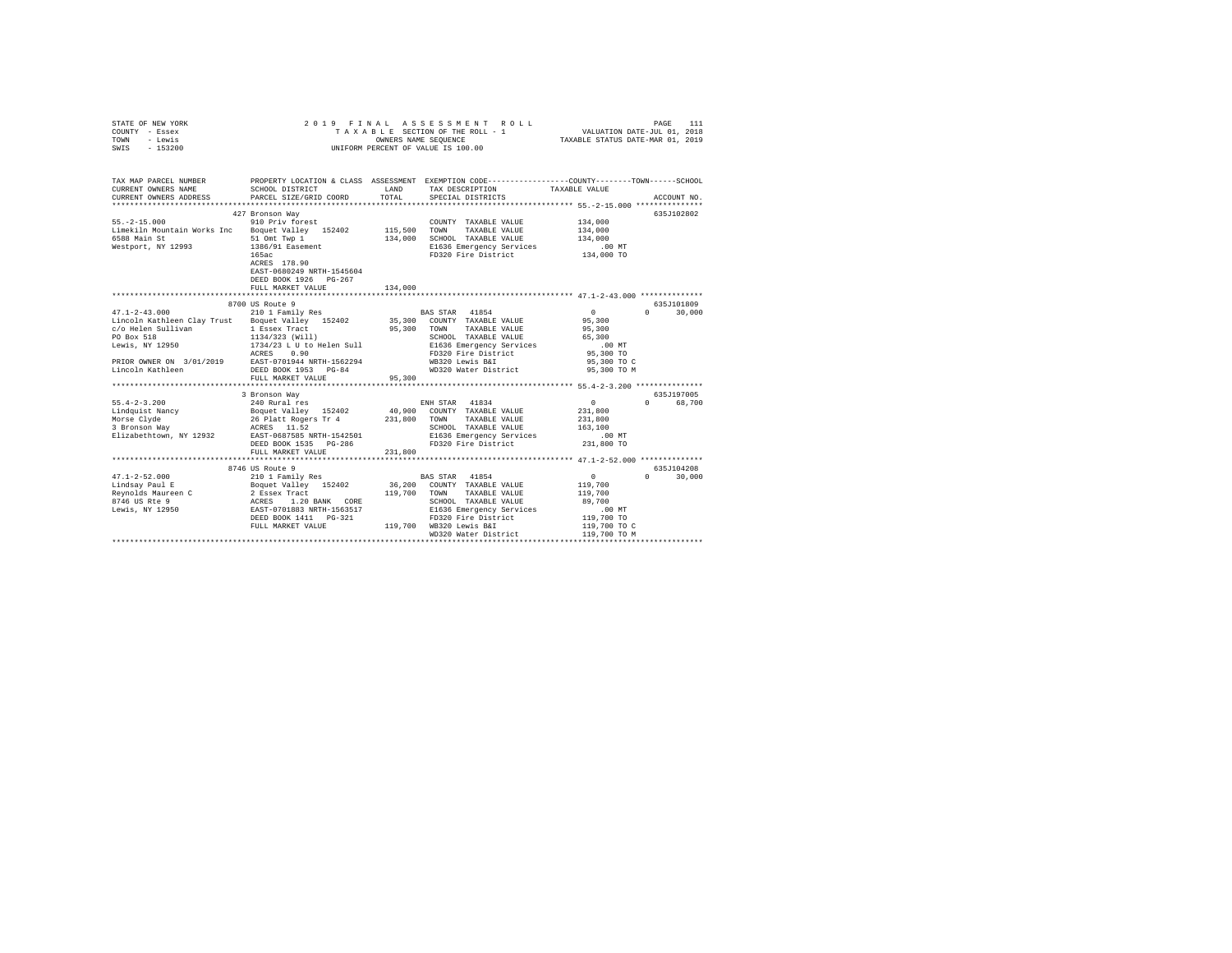| STATE OF NEW YORK                                                                                                                                                                                                                    |                                                                                                                                                                                                    |         |                                                           |                                               |               |
|--------------------------------------------------------------------------------------------------------------------------------------------------------------------------------------------------------------------------------------|----------------------------------------------------------------------------------------------------------------------------------------------------------------------------------------------------|---------|-----------------------------------------------------------|-----------------------------------------------|---------------|
| COUNTY - Essex                                                                                                                                                                                                                       |                                                                                                                                                                                                    |         |                                                           |                                               |               |
| TOWN - Lewis                                                                                                                                                                                                                         |                                                                                                                                                                                                    |         |                                                           |                                               |               |
| SWIS - 153200                                                                                                                                                                                                                        |                                                                                                                                                                                                    |         |                                                           |                                               |               |
|                                                                                                                                                                                                                                      |                                                                                                                                                                                                    |         |                                                           |                                               |               |
|                                                                                                                                                                                                                                      |                                                                                                                                                                                                    |         |                                                           |                                               |               |
|                                                                                                                                                                                                                                      |                                                                                                                                                                                                    |         |                                                           |                                               |               |
| TAX MAP PARCEL NUMBER                                                                                                                                                                                                                | PROPERTY LOCATION & CLASS ASSESSMENT EXEMPTION CODE---------------COUNTY-------TOWN-----SCHOOL                                                                                                     |         |                                                           |                                               |               |
| CURRENT OWNERS NAME                                                                                                                                                                                                                  | SCHOOL DISTRICT                                                                                                                                                                                    | LAND    | TAX DESCRIPTION                                           | TAXABLE VALUE                                 |               |
| CURRENT OWNERS ADDRESS                                                                                                                                                                                                               | PARCEL SIZE/GRID COORD                                                                                                                                                                             | TOTAL   | SPECIAL DISTRICTS                                         |                                               | ACCOUNT NO.   |
|                                                                                                                                                                                                                                      |                                                                                                                                                                                                    |         |                                                           |                                               |               |
|                                                                                                                                                                                                                                      | 716 Mitchell Hill Rd                                                                                                                                                                               |         |                                                           |                                               | 635J179012    |
| $46.4 - 1 - 13.300$                                                                                                                                                                                                                  | 312 Vac w/imprv                                                                                                                                                                                    |         | COUNTY TAXABLE VALUE                                      | 59,200                                        |               |
|                                                                                                                                                                                                                                      | Boquet Valley 152402 49,500 TOWN TAXABLE VALUE                                                                                                                                                     |         |                                                           | 59,200                                        |               |
| Link Robert A<br>Link Patricia S                                                                                                                                                                                                     |                                                                                                                                                                                                    |         |                                                           |                                               |               |
|                                                                                                                                                                                                                                      |                                                                                                                                                                                                    |         |                                                           |                                               |               |
| 230-06 Kingsbury Ave<br>Flushing, NY 11364                                                                                                                                                                                           |                                                                                                                                                                                                    |         |                                                           |                                               |               |
|                                                                                                                                                                                                                                      | Diatt_Rogers Tract 4 59,200 SCHOOL TAXABLE_VALUE 59,200<br>Diatt_Rogers Tract 4 59,200 B1636 Emergency Services 50,000 MT<br>Survey J Deming Map 2853 FD320 Fire District 59,200 TO<br>ACRES 52.62 |         |                                                           |                                               |               |
|                                                                                                                                                                                                                                      |                                                                                                                                                                                                    |         |                                                           |                                               |               |
|                                                                                                                                                                                                                                      | EAST-0694532 NRTH-1554328                                                                                                                                                                          |         |                                                           |                                               |               |
|                                                                                                                                                                                                                                      | DEED BOOK 676 PG-150                                                                                                                                                                               |         |                                                           |                                               |               |
|                                                                                                                                                                                                                                      | FULL MARKET VALUE                                                                                                                                                                                  | 59,200  |                                                           |                                               |               |
|                                                                                                                                                                                                                                      |                                                                                                                                                                                                    |         |                                                           | **************** 38.2-1-20.000 ************** |               |
|                                                                                                                                                                                                                                      | 107 Deerhead Rd                                                                                                                                                                                    |         |                                                           |                                               | 635J103106    |
| $38.2 - 1 - 20.000$                                                                                                                                                                                                                  | 312 Vac w/imprv                                                                                                                                                                                    |         | COUNTY TAXABLE VALUE                                      | 29,700                                        |               |
| 1990 - 1990 - 1990 - 1990 - 1990 - 1990 - 1990 - 1990 - 1990 - 1990 - 1990 - 1990 - 1990 - 1990 - 1990 - 1990<br>1990 - 1990 - 1990 - 1990 - 1990 - 1990 - 1990 - 1990 - 1990 - 1990 - 1990 - 1990 - 1990 - 1990 - 1990 - 1990<br>19 |                                                                                                                                                                                                    |         |                                                           |                                               |               |
|                                                                                                                                                                                                                                      |                                                                                                                                                                                                    |         |                                                           |                                               |               |
|                                                                                                                                                                                                                                      |                                                                                                                                                                                                    |         |                                                           |                                               |               |
|                                                                                                                                                                                                                                      |                                                                                                                                                                                                    |         |                                                           |                                               |               |
|                                                                                                                                                                                                                                      | DEED BOOK 1051    PG-174                                                                                                                                                                           |         |                                                           |                                               |               |
|                                                                                                                                                                                                                                      | FULL MARKET VALUE                                                                                                                                                                                  | 29,700  |                                                           |                                               |               |
|                                                                                                                                                                                                                                      |                                                                                                                                                                                                    |         |                                                           |                                               |               |
|                                                                                                                                                                                                                                      |                                                                                                                                                                                                    |         |                                                           |                                               | 635J103105    |
| $38.2 - 1 - 21.000$                                                                                                                                                                                                                  |                                                                                                                                                                                                    |         |                                                           | 11,300                                        |               |
|                                                                                                                                                                                                                                      |                                                                                                                                                                                                    |         |                                                           | 11,300                                        |               |
| Little Byron B Jr<br>Little Patrick R                                                                                                                                                                                                |                                                                                                                                                                                                    |         |                                                           | 11,300                                        |               |
| 80 Jenkinsville Rd                                                                                                                                                                                                                   |                                                                                                                                                                                                    |         |                                                           | .00MT                                         |               |
| Queensbury, NY 12804                                                                                                                                                                                                                 | $ACRES$ 6.00                                                                                                                                                                                       |         |                                                           |                                               |               |
|                                                                                                                                                                                                                                      |                                                                                                                                                                                                    |         | FD320 Fire District                                       | 11,300 TO                                     |               |
|                                                                                                                                                                                                                                      | EAST-0708455 NRTH-1579401                                                                                                                                                                          |         |                                                           |                                               |               |
|                                                                                                                                                                                                                                      | DEED BOOK 1051 PG-174                                                                                                                                                                              |         |                                                           |                                               |               |
|                                                                                                                                                                                                                                      | FULL MARKET VALUE                                                                                                                                                                                  | 11,300  |                                                           |                                               |               |
|                                                                                                                                                                                                                                      |                                                                                                                                                                                                    |         | ***************************** 56.2-3-9.000 ************** |                                               |               |
|                                                                                                                                                                                                                                      | Steele Woods Rd                                                                                                                                                                                    |         |                                                           |                                               | 635J105115    |
| $56.2 - 3 - 9.000$                                                                                                                                                                                                                   | 311 Res vac land                                                                                                                                                                                   |         | COUNTY TAXABLE VALUE                                      | 16,600                                        |               |
| Lopez Maribel Arce<br>1001 Ave C Apt C                                                                                                                                                                                               | Boquet Valley 152402 16,600 TOWN                                                                                                                                                                   |         | TAXABLE VALUE                                             | 16,600                                        |               |
|                                                                                                                                                                                                                                      | 39 Mccormick<br>ACRES 0.50                                                                                                                                                                         |         | 16,600 SCHOOL TAXABLE VALUE                               | 16,600                                        |               |
| Dodge City, KS 67801                                                                                                                                                                                                                 |                                                                                                                                                                                                    |         |                                                           |                                               |               |
|                                                                                                                                                                                                                                      | EAST-0714588 NRTH-1550135                                                                                                                                                                          |         |                                                           |                                               |               |
|                                                                                                                                                                                                                                      | DEED BOOK 1636 PG-235                                                                                                                                                                              |         |                                                           |                                               |               |
|                                                                                                                                                                                                                                      | FULL MARKET VALUE                                                                                                                                                                                  | 16,600  |                                                           |                                               |               |
|                                                                                                                                                                                                                                      |                                                                                                                                                                                                    |         |                                                           |                                               |               |
|                                                                                                                                                                                                                                      | 69 Moss Rd                                                                                                                                                                                         |         |                                                           |                                               | 635J104910    |
|                                                                                                                                                                                                                                      |                                                                                                                                                                                                    |         |                                                           |                                               | $0 \t 30,000$ |
|                                                                                                                                                                                                                                      |                                                                                                                                                                                                    |         |                                                           |                                               |               |
|                                                                                                                                                                                                                                      |                                                                                                                                                                                                    |         |                                                           |                                               |               |
|                                                                                                                                                                                                                                      |                                                                                                                                                                                                    |         |                                                           |                                               |               |
|                                                                                                                                                                                                                                      |                                                                                                                                                                                                    |         |                                                           |                                               |               |
|                                                                                                                                                                                                                                      |                                                                                                                                                                                                    |         |                                                           |                                               |               |
|                                                                                                                                                                                                                                      |                                                                                                                                                                                                    |         |                                                           |                                               |               |
|                                                                                                                                                                                                                                      | DEED BOOK 1016    PG-257                                                                                                                                                                           |         |                                                           |                                               |               |
|                                                                                                                                                                                                                                      | CONSERVATION ESMT % 73.00                                                                                                                                                                          |         |                                                           |                                               |               |
|                                                                                                                                                                                                                                      | FULL MARKET VALUE                                                                                                                                                                                  | 112,360 |                                                           |                                               |               |
|                                                                                                                                                                                                                                      |                                                                                                                                                                                                    |         |                                                           |                                               |               |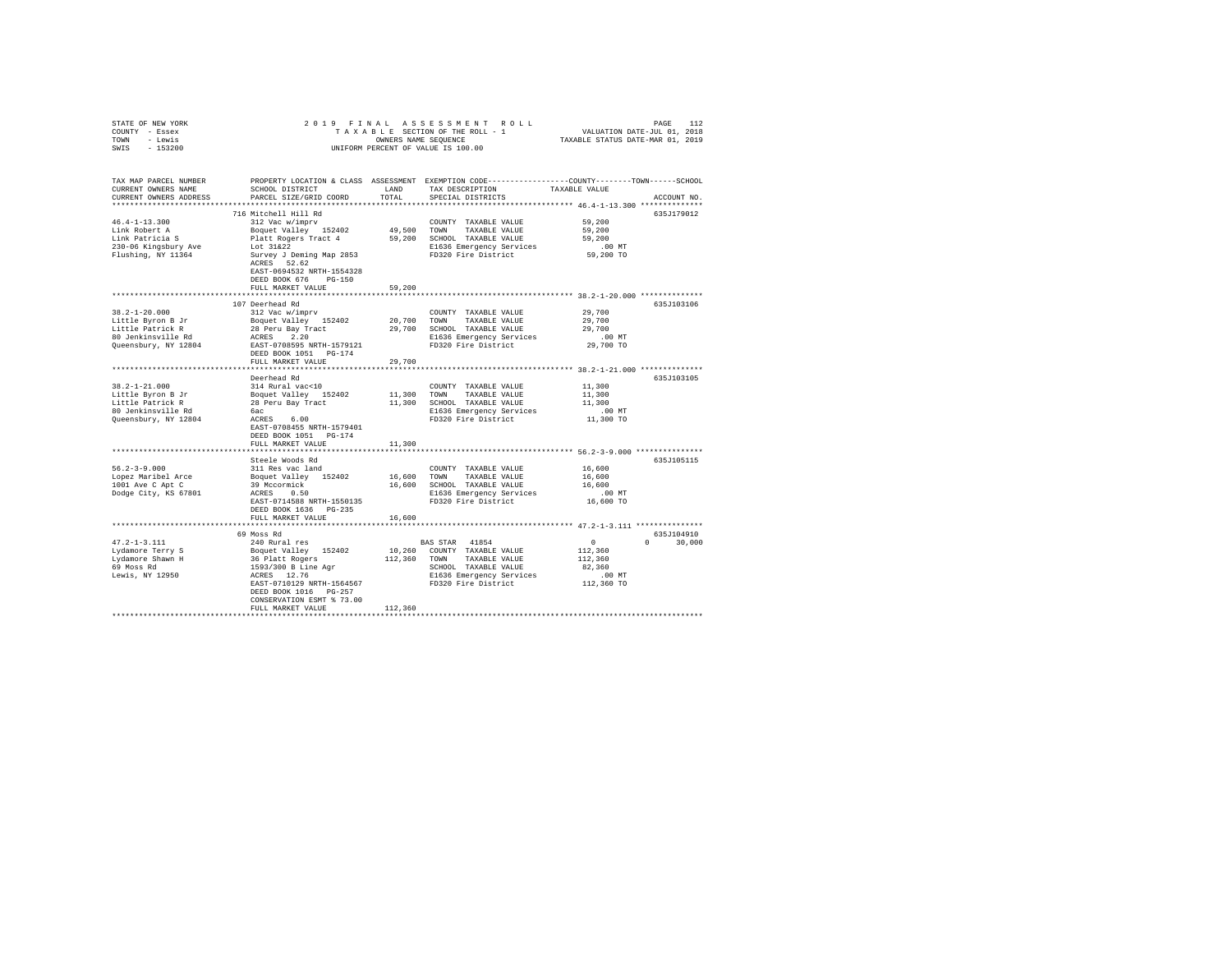| STATE OF NEW YORK | 2019 FINAL ASSESSMENT ROLL         | 113<br>PAGE                      |
|-------------------|------------------------------------|----------------------------------|
| COUNTY - Essex    | TAXABLE SECTION OF THE ROLL - 1    | VALUATION DATE-JUL 01, 2018      |
| TOWN<br>- Lewis   | OWNERS NAME SEOUENCE               | TAXABLE STATUS DATE-MAR 01, 2019 |
| $-153200$<br>SWIS | UNIFORM PERCENT OF VALUE IS 100.00 |                                  |

| TAX MAP PARCEL NUMBER<br>CURRENT OWNERS NAME<br>CURRENT OWNERS ADDRESS | SCHOOL DISTRICT<br>PARCEL SIZE/GRID COORD       | LAND<br>TOTAL   | PROPERTY LOCATION & CLASS ASSESSMENT EXEMPTION CODE---------------COUNTY-------TOWN-----SCHOOL<br>TAX DESCRIPTION<br>SPECIAL DISTRICTS | TAXABLE VALUE                                        | ACCOUNT NO.        |
|------------------------------------------------------------------------|-------------------------------------------------|-----------------|----------------------------------------------------------------------------------------------------------------------------------------|------------------------------------------------------|--------------------|
|                                                                        |                                                 |                 |                                                                                                                                        |                                                      |                    |
|                                                                        | Deerhead Rd                                     |                 |                                                                                                                                        |                                                      | 635Z011001         |
| $38.2 - 1 - 19.200$                                                    | 910 Priv forest                                 |                 | COUNTY TAXABLE VALUE                                                                                                                   | 8,700                                                |                    |
| Lyme Adirondack Forest Co LLC Boquet Valley 152402                     |                                                 | 8,700           | TOWN<br>TAXABLE VALUE                                                                                                                  | 8,700                                                |                    |
| 123 Ouaker Rd Ste 107 28 Peru Bay Tract                                |                                                 |                 | 8,700 SCHOOL TAXABLE VALUE                                                                                                             | 8,700                                                |                    |
| Queensbury, NY 12804                                                   | ACRES 9.60                                      |                 | E1636 Emergency Services                                                                                                               | $.00$ MT                                             |                    |
|                                                                        | EAST-0709731 NRTH-1579656                       |                 | FD320 Fire District                                                                                                                    | 8,700 TO                                             |                    |
|                                                                        | DEED BOOK 1633 PG-122<br>FULL MARKET VALUE      |                 |                                                                                                                                        |                                                      |                    |
|                                                                        |                                                 | 8,700           |                                                                                                                                        |                                                      |                    |
|                                                                        | 52 Brookside Wav                                |                 |                                                                                                                                        |                                                      | 635J105207         |
| $46.2 - 1 - 8.000$                                                     | 314 Rural vac<10                                |                 | COUNTY TAXABLE VALUE                                                                                                                   | 20,600                                               |                    |
| Lyon Raymond D                                                         |                                                 | 20,600          | TOWN<br>TAXABLE VALUE                                                                                                                  | 20,600                                               |                    |
| Lyon Deborah A                                                         | Boquet Valley 152402<br>17 Platt Rogers Tract 4 | 20,600          | SCHOOL TAXABLE VALUE                                                                                                                   | 20,600                                               |                    |
| 814 Clintonville Rd                                                    | ACRES<br>2.10                                   |                 | E1636 Emergency Services                                                                                                               | .00 MT                                               |                    |
| Peru, NY 12972                                                         | EAST-0689573 NRTH-1566655                       |                 | FD320 Fire District                                                                                                                    | 20,600 TO                                            |                    |
|                                                                        | DEED BOOK 1260 PG-9                             |                 |                                                                                                                                        |                                                      |                    |
|                                                                        | FULL MARKET VALUE                               | 20,600          |                                                                                                                                        |                                                      |                    |
|                                                                        |                                                 |                 |                                                                                                                                        | *********************** 29.4-1-18.000 ************** |                    |
|                                                                        | US Route 9                                      |                 |                                                                                                                                        |                                                      | 635J101107         |
| $29.4 - 1 - 18.000$                                                    | 322 Rural vac>10                                |                 | COUNTY TAXABLE VALUE                                                                                                                   | 43,900                                               |                    |
| M Piette & Sons Inc                                                    | Boquet Valley 152402                            | 43,900          | TOWN<br>TAXABLE VALUE                                                                                                                  | 43,900                                               |                    |
| 6 Towne Hwy 26                                                         | 33 Essex Tract                                  | 43,900          | SCHOOL TAXABLE VALUE                                                                                                                   | 43,900                                               |                    |
| Irasburg, VT 05845                                                     | ACRES 80.00                                     |                 | E1636 Emergency Services                                                                                                               | .00 MT                                               |                    |
|                                                                        | EAST-0708002 NRTH-1587085                       |                 | FD320 Fire District                                                                                                                    | 43,900 TO                                            |                    |
|                                                                        | DEED BOOK 1455 PG-25                            |                 |                                                                                                                                        |                                                      |                    |
|                                                                        | FULL MARKET VALUE                               | 43,900          |                                                                                                                                        |                                                      |                    |
|                                                                        |                                                 |                 |                                                                                                                                        |                                                      |                    |
|                                                                        | 487 Deerhead Rd                                 |                 |                                                                                                                                        |                                                      | 635J187015         |
| $38.2 - 1 - 10.112$                                                    | 210 1 Family Res                                |                 | BAS STAR 41854                                                                                                                         | $\circ$                                              | 30,000<br>$\Omega$ |
| MacDougal Dale B                                                       | Boquet Valley 152402                            |                 | 32,600 COUNTY TAXABLE VALUE                                                                                                            | 63,800                                               |                    |
| MacDougal Sharon                                                       | 25 Peru Bay Tract                               | 63,800          | TAXABLE VALUE<br>TOWN                                                                                                                  | 63,800                                               |                    |
| 487 Deerhead Reber Rd                                                  | Db 936 Pg 195                                   |                 | SCHOOL TAXABLE VALUE                                                                                                                   | 33,800                                               |                    |
| Lewis, NY 12950                                                        | Land Contract<br>2.00 BANK LERETA               |                 | E1636 Emergency Services<br>FD320 Fire District                                                                                        | $.00$ MT                                             |                    |
|                                                                        | ACRES<br>EAST-0716466 NRTH-1576152              |                 |                                                                                                                                        | 63,800 TO                                            |                    |
|                                                                        | DEED BOOK 1121 PG-299                           |                 |                                                                                                                                        |                                                      |                    |
|                                                                        | FULL MARKET VALUE                               | 63,800          |                                                                                                                                        |                                                      |                    |
|                                                                        |                                                 | *************** | ************************************* 46.2-1-27.000 **************                                                                     |                                                      |                    |
|                                                                        | 119 Johnson Ln                                  |                 |                                                                                                                                        |                                                      | 635J105105         |
| $46.2 - 1 - 27.000$                                                    | 260 Seasonal res                                |                 | COUNTY TAXABLE VALUE                                                                                                                   | 41,900                                               |                    |
| MaGill Ray W                                                           | Boquet Valley 152402                            | 32,200 TOWN     | TAXABLE VALUE                                                                                                                          | 41,900                                               |                    |
| MaGill Susan L                                                         | 16 Platt Rogers Tract 4                         | 41,900          | SCHOOL TAXABLE VALUE                                                                                                                   | 41,900                                               |                    |
| 90 S Water St                                                          | 1.56<br>ACRES                                   |                 | E1636 Emergency Services                                                                                                               | $.00$ MT                                             |                    |
| Vergennes, VT 05491                                                    | EAST-0693068 NRTH-1567541                       |                 | FD320 Fire District                                                                                                                    | 41,900 TO                                            |                    |
|                                                                        | DEED BOOK 1165 PG-27                            |                 |                                                                                                                                        |                                                      |                    |
|                                                                        | FULL MARKET VALUE                               | 41,900          |                                                                                                                                        |                                                      |                    |
|                                                                        |                                                 |                 |                                                                                                                                        |                                                      |                    |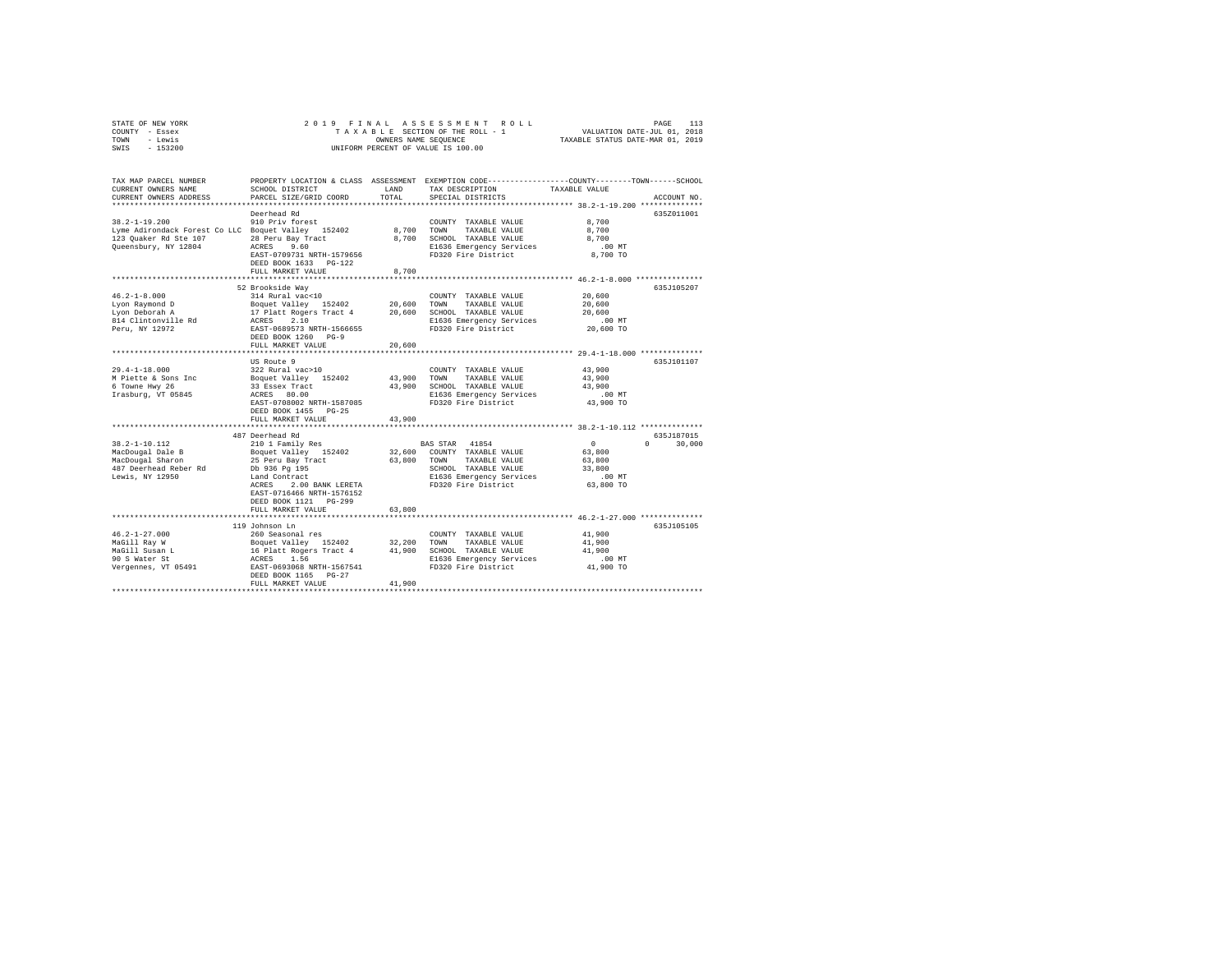| STATE OF NEW YORK                                                                                                                                                                                                                                                                                                                                                                                       |                                                                                                                                                                                                                                                                                                                                                                                        |        |                                                                         |                   |               |
|---------------------------------------------------------------------------------------------------------------------------------------------------------------------------------------------------------------------------------------------------------------------------------------------------------------------------------------------------------------------------------------------------------|----------------------------------------------------------------------------------------------------------------------------------------------------------------------------------------------------------------------------------------------------------------------------------------------------------------------------------------------------------------------------------------|--------|-------------------------------------------------------------------------|-------------------|---------------|
| COUNTY - Essex                                                                                                                                                                                                                                                                                                                                                                                          |                                                                                                                                                                                                                                                                                                                                                                                        |        |                                                                         |                   |               |
| TOWN - Lewis                                                                                                                                                                                                                                                                                                                                                                                            |                                                                                                                                                                                                                                                                                                                                                                                        |        |                                                                         |                   |               |
| SWIS - 153200                                                                                                                                                                                                                                                                                                                                                                                           |                                                                                                                                                                                                                                                                                                                                                                                        |        |                                                                         |                   |               |
|                                                                                                                                                                                                                                                                                                                                                                                                         |                                                                                                                                                                                                                                                                                                                                                                                        |        |                                                                         |                   |               |
|                                                                                                                                                                                                                                                                                                                                                                                                         |                                                                                                                                                                                                                                                                                                                                                                                        |        |                                                                         |                   |               |
| TAX MAP PARCEL NUMBER                                                                                                                                                                                                                                                                                                                                                                                   | PROPERTY LOCATION & CLASS ASSESSMENT EXEMPTION CODE----------------COUNTY-------TOWN-----SCHOOL                                                                                                                                                                                                                                                                                        |        |                                                                         |                   |               |
| CURRENT OWNERS NAME                                                                                                                                                                                                                                                                                                                                                                                     | SCHOOL DISTRICT TAND TAX DESCRIPTION                                                                                                                                                                                                                                                                                                                                                   |        |                                                                         | TAXABLE VALUE     |               |
| CURRENT OWNERS ADDRESS PARCEL SIZE/GRID COORD                                                                                                                                                                                                                                                                                                                                                           |                                                                                                                                                                                                                                                                                                                                                                                        | TOTAL  | SPECIAL DISTRICTS                                                       |                   |               |
|                                                                                                                                                                                                                                                                                                                                                                                                         |                                                                                                                                                                                                                                                                                                                                                                                        |        |                                                                         |                   | ACCOUNT NO.   |
|                                                                                                                                                                                                                                                                                                                                                                                                         |                                                                                                                                                                                                                                                                                                                                                                                        |        |                                                                         |                   |               |
|                                                                                                                                                                                                                                                                                                                                                                                                         | 787 Brainards Forge Rd<br>240 Rural res                                                                                                                                                                                                                                                                                                                                                |        |                                                                         |                   | 635J178507    |
| $47.4 - 1 - 27.220$                                                                                                                                                                                                                                                                                                                                                                                     |                                                                                                                                                                                                                                                                                                                                                                                        |        | BAS STAR 41854                                                          | $\sim$ 0          | $0 \t 30,000$ |
| Maher Donald R<br>Maher Anne                                                                                                                                                                                                                                                                                                                                                                            |                                                                                                                                                                                                                                                                                                                                                                                        |        |                                                                         |                   |               |
|                                                                                                                                                                                                                                                                                                                                                                                                         |                                                                                                                                                                                                                                                                                                                                                                                        |        |                                                                         |                   |               |
| 787 Brainards Forge Rd                                                                                                                                                                                                                                                                                                                                                                                  |                                                                                                                                                                                                                                                                                                                                                                                        |        |                                                                         |                   |               |
| Westport, NY 12993                                                                                                                                                                                                                                                                                                                                                                                      |                                                                                                                                                                                                                                                                                                                                                                                        |        |                                                                         |                   |               |
|                                                                                                                                                                                                                                                                                                                                                                                                         |                                                                                                                                                                                                                                                                                                                                                                                        |        |                                                                         |                   |               |
|                                                                                                                                                                                                                                                                                                                                                                                                         | DEED BOOK 799 PG-132                                                                                                                                                                                                                                                                                                                                                                   |        |                                                                         |                   |               |
|                                                                                                                                                                                                                                                                                                                                                                                                         | FULL MARKET VALUE 127,000                                                                                                                                                                                                                                                                                                                                                              |        |                                                                         |                   |               |
|                                                                                                                                                                                                                                                                                                                                                                                                         |                                                                                                                                                                                                                                                                                                                                                                                        |        |                                                                         |                   |               |
|                                                                                                                                                                                                                                                                                                                                                                                                         | 396 Wells Hill Rd                                                                                                                                                                                                                                                                                                                                                                      |        |                                                                         |                   | 635J104613    |
| $47.1 - 1 - 26.002$                                                                                                                                                                                                                                                                                                                                                                                     | 210 1 Family Res                                                                                                                                                                                                                                                                                                                                                                       |        | ENH STAR 41834                                                          | $\sim$ 0          | 0 68,700      |
|                                                                                                                                                                                                                                                                                                                                                                                                         |                                                                                                                                                                                                                                                                                                                                                                                        |        |                                                                         |                   |               |
| Maltzan Robert E<br>Maltzan Linda S                                                                                                                                                                                                                                                                                                                                                                     |                                                                                                                                                                                                                                                                                                                                                                                        |        |                                                                         |                   |               |
| PO Box 455                                                                                                                                                                                                                                                                                                                                                                                              | $\begin{tabular}{c c c} 210 1 Fami1y Res \\ \hline \texttt{Bogquet Value} & 152402 & 36,500 & \texttt{CONTX} & 344.54 \texttt{ \texttt{WADE}} & 150,000 \\ \texttt{14 Platt Regers Tract4} & 150,000 & \texttt{CONTX} & 7AXABLE VALUE & 150,000 \\ \texttt{ACERS} & 1.50 & 150 & \texttt{SCHUDE} & 81,000 \\ \texttt{ACRES} & 1.50 & 150 & \texttt{SCHUDE} & 81,000 \\ \texttt{RAST-O$ |        |                                                                         |                   |               |
| Lewis, NY 12950                                                                                                                                                                                                                                                                                                                                                                                         |                                                                                                                                                                                                                                                                                                                                                                                        |        |                                                                         |                   |               |
|                                                                                                                                                                                                                                                                                                                                                                                                         |                                                                                                                                                                                                                                                                                                                                                                                        |        |                                                                         |                   |               |
|                                                                                                                                                                                                                                                                                                                                                                                                         |                                                                                                                                                                                                                                                                                                                                                                                        |        |                                                                         |                   |               |
|                                                                                                                                                                                                                                                                                                                                                                                                         |                                                                                                                                                                                                                                                                                                                                                                                        |        |                                                                         |                   |               |
|                                                                                                                                                                                                                                                                                                                                                                                                         |                                                                                                                                                                                                                                                                                                                                                                                        |        |                                                                         |                   |               |
|                                                                                                                                                                                                                                                                                                                                                                                                         | 1014 Stowersville Rd                                                                                                                                                                                                                                                                                                                                                                   |        |                                                                         |                   | 635J100406    |
| $47.2 - 1 - 46.000$                                                                                                                                                                                                                                                                                                                                                                                     | 210 1 Family Res                                                                                                                                                                                                                                                                                                                                                                       |        | ENH STAR 41834                                                          | $\sim$ 0 $\sim$ 0 | 0 68,700      |
| $\begin{tabular}{l c c c c c} \multicolumn{1}{c}{Maxtwico: B001} & \multicolumn{1}{c}{A12111} & \multicolumn{1}{c}{X1211} & \multicolumn{1}{c}{X1211} & \multicolumn{1}{c}{X2111} & \multicolumn{1}{c}{X2111} & \multicolumn{1}{c}{X2111} & \multicolumn{1}{c}{X2111} & \multicolumn{1}{c}{X2111} & \multicolumn{1}{c}{X2111} & \multicolumn{1}{c}{X2111} & \multicolumn{1}{c}{X2111} & \multicolumn{1$ |                                                                                                                                                                                                                                                                                                                                                                                        |        |                                                                         | 82,100            |               |
|                                                                                                                                                                                                                                                                                                                                                                                                         |                                                                                                                                                                                                                                                                                                                                                                                        |        |                                                                         | 82,100            |               |
|                                                                                                                                                                                                                                                                                                                                                                                                         |                                                                                                                                                                                                                                                                                                                                                                                        |        |                                                                         | 13,400            |               |
|                                                                                                                                                                                                                                                                                                                                                                                                         |                                                                                                                                                                                                                                                                                                                                                                                        |        |                                                                         |                   |               |
|                                                                                                                                                                                                                                                                                                                                                                                                         |                                                                                                                                                                                                                                                                                                                                                                                        |        | SCHOOL TAXABLE VALUE<br>E1636 Emergency Services<br>FD320 Fire District | $.00$ MT          |               |
|                                                                                                                                                                                                                                                                                                                                                                                                         |                                                                                                                                                                                                                                                                                                                                                                                        |        |                                                                         | 82,100 TO         |               |
|                                                                                                                                                                                                                                                                                                                                                                                                         |                                                                                                                                                                                                                                                                                                                                                                                        |        |                                                                         |                   |               |
|                                                                                                                                                                                                                                                                                                                                                                                                         | DEED BOOK 1788 PG-73                                                                                                                                                                                                                                                                                                                                                                   |        |                                                                         |                   |               |
|                                                                                                                                                                                                                                                                                                                                                                                                         | FULL MARKET VALUE                                                                                                                                                                                                                                                                                                                                                                      | 82,100 |                                                                         |                   |               |
|                                                                                                                                                                                                                                                                                                                                                                                                         |                                                                                                                                                                                                                                                                                                                                                                                        |        |                                                                         |                   |               |
|                                                                                                                                                                                                                                                                                                                                                                                                         | Wells Hill Rd                                                                                                                                                                                                                                                                                                                                                                          |        |                                                                         |                   | 635J100901    |
|                                                                                                                                                                                                                                                                                                                                                                                                         |                                                                                                                                                                                                                                                                                                                                                                                        |        |                                                                         |                   |               |
|                                                                                                                                                                                                                                                                                                                                                                                                         |                                                                                                                                                                                                                                                                                                                                                                                        |        |                                                                         |                   |               |
|                                                                                                                                                                                                                                                                                                                                                                                                         |                                                                                                                                                                                                                                                                                                                                                                                        |        |                                                                         |                   |               |
|                                                                                                                                                                                                                                                                                                                                                                                                         |                                                                                                                                                                                                                                                                                                                                                                                        |        |                                                                         |                   |               |
|                                                                                                                                                                                                                                                                                                                                                                                                         |                                                                                                                                                                                                                                                                                                                                                                                        |        |                                                                         |                   |               |
|                                                                                                                                                                                                                                                                                                                                                                                                         |                                                                                                                                                                                                                                                                                                                                                                                        |        |                                                                         |                   |               |
|                                                                                                                                                                                                                                                                                                                                                                                                         | FULL MARKET VALUE                                                                                                                                                                                                                                                                                                                                                                      | 25,100 |                                                                         |                   |               |
|                                                                                                                                                                                                                                                                                                                                                                                                         |                                                                                                                                                                                                                                                                                                                                                                                        |        |                                                                         |                   |               |
|                                                                                                                                                                                                                                                                                                                                                                                                         |                                                                                                                                                                                                                                                                                                                                                                                        |        |                                                                         |                   | 635J178539    |
|                                                                                                                                                                                                                                                                                                                                                                                                         |                                                                                                                                                                                                                                                                                                                                                                                        |        |                                                                         |                   |               |
|                                                                                                                                                                                                                                                                                                                                                                                                         |                                                                                                                                                                                                                                                                                                                                                                                        |        |                                                                         |                   |               |
|                                                                                                                                                                                                                                                                                                                                                                                                         |                                                                                                                                                                                                                                                                                                                                                                                        |        |                                                                         |                   |               |
|                                                                                                                                                                                                                                                                                                                                                                                                         |                                                                                                                                                                                                                                                                                                                                                                                        |        |                                                                         |                   |               |
|                                                                                                                                                                                                                                                                                                                                                                                                         |                                                                                                                                                                                                                                                                                                                                                                                        |        |                                                                         |                   |               |
|                                                                                                                                                                                                                                                                                                                                                                                                         |                                                                                                                                                                                                                                                                                                                                                                                        |        |                                                                         |                   |               |
|                                                                                                                                                                                                                                                                                                                                                                                                         | DEED BOOK 1952    PG-43                                                                                                                                                                                                                                                                                                                                                                |        |                                                                         |                   |               |
| PRIOR OWNER ON 3/01/2019 FULL MARKET VALUE                                                                                                                                                                                                                                                                                                                                                              |                                                                                                                                                                                                                                                                                                                                                                                        | 26,300 |                                                                         |                   |               |
| Marple Annette L                                                                                                                                                                                                                                                                                                                                                                                        |                                                                                                                                                                                                                                                                                                                                                                                        |        |                                                                         |                   |               |
| ***********************************                                                                                                                                                                                                                                                                                                                                                                     |                                                                                                                                                                                                                                                                                                                                                                                        |        |                                                                         |                   |               |
|                                                                                                                                                                                                                                                                                                                                                                                                         |                                                                                                                                                                                                                                                                                                                                                                                        |        |                                                                         |                   |               |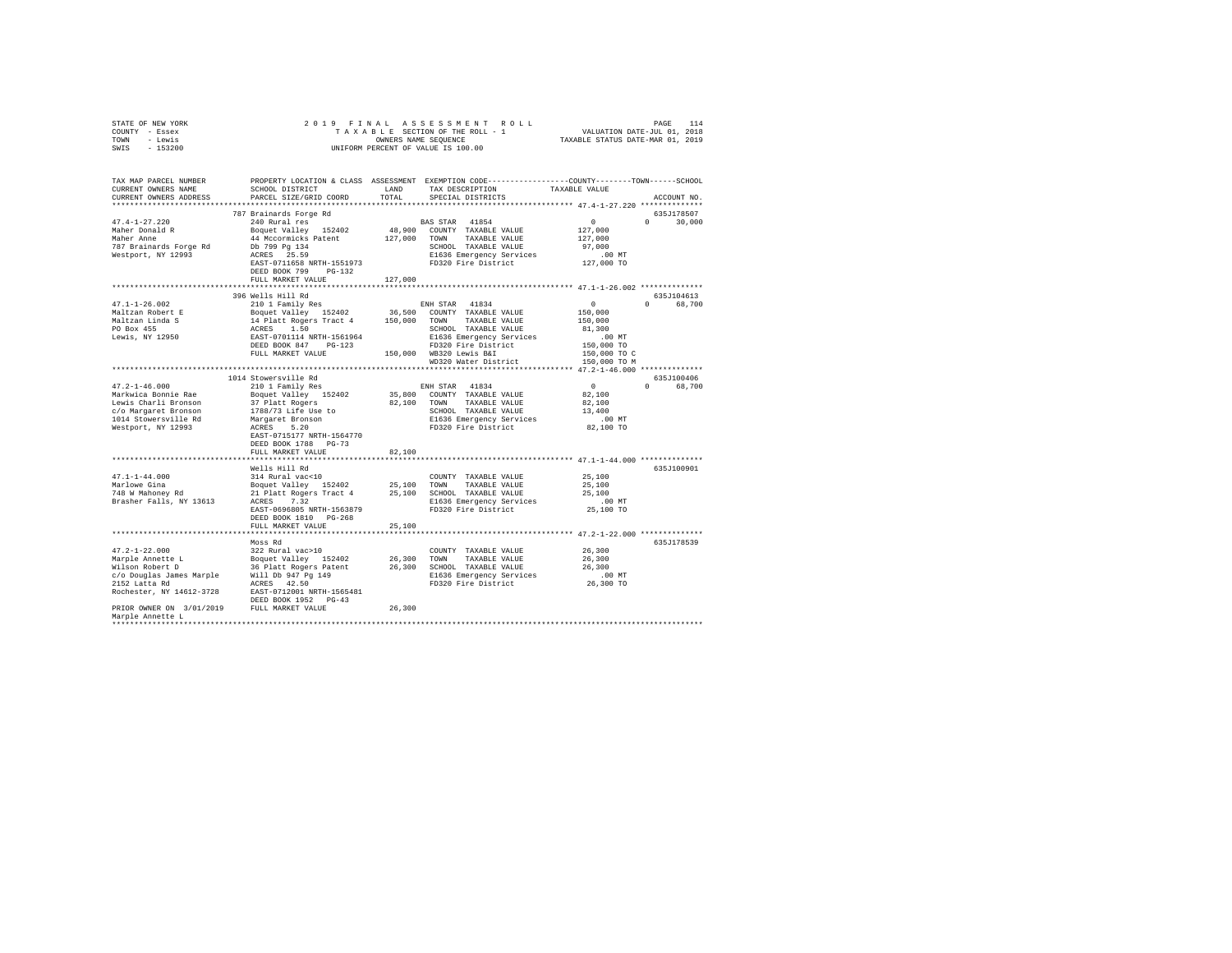| STATE OF NEW YORK | 2019 FINAL ASSESSMENT ROLL         | 115<br>PAGE                      |
|-------------------|------------------------------------|----------------------------------|
| COUNTY - Essex    | TAXABLE SECTION OF THE ROLL - 1    | VALUATION DATE-JUL 01, 2018      |
| TOWN<br>- Lewis   | OWNERS NAME SEOUENCE               | TAXABLE STATUS DATE-MAR 01, 2019 |
| $-153200$<br>SWIS | UNIFORM PERCENT OF VALUE IS 100.00 |                                  |

| TAX MAP PARCEL NUMBER<br>CURRENT OWNERS NAME                   | SCHOOL DISTRICT                                                              | LAND    | PROPERTY LOCATION & CLASS ASSESSMENT EXEMPTION CODE----------------COUNTY-------TOWN------SCHOOL<br>TAX DESCRIPTION | TAXABLE VALUE                               |                    |
|----------------------------------------------------------------|------------------------------------------------------------------------------|---------|---------------------------------------------------------------------------------------------------------------------|---------------------------------------------|--------------------|
| CURRENT OWNERS ADDRESS                                         | PARCEL SIZE/GRID COORD                                                       | TOTAL   | SPECIAL DISTRICTS                                                                                                   |                                             | ACCOUNT NO.        |
|                                                                |                                                                              |         |                                                                                                                     |                                             |                    |
| $47.2 - 1 - 24.000$                                            | 94 Moss Rd<br>240 Rural res                                                  |         |                                                                                                                     | 146,800                                     | 635J105405         |
|                                                                |                                                                              |         | COUNTY TAXABLE VALUE                                                                                                |                                             |                    |
| Marple Annette L                                               | Boquet Valley 152402                                                         |         | 84,800 TOWN TAXABLE VALUE                                                                                           | 146,800                                     |                    |
| Wilson Robert D                                                | 1&2 Peru Bay Tract<br>Will Db 947 Pg 149                                     |         | 146,800 SCHOOL TAXABLE VALUE                                                                                        | 146,800<br>$.00$ MT                         |                    |
| c/o Douglas James Marple<br>2152 Latta Rd                      | ACRES 83.67                                                                  |         | E1636 Emergency Services<br>FD320 Fire District                                                                     | 146,800 TO                                  |                    |
|                                                                | EAST-0711868 NRTH-1566621                                                    |         |                                                                                                                     |                                             |                    |
| Rochester, NY 14612-3728                                       |                                                                              |         |                                                                                                                     |                                             |                    |
| PRIOR OWNER ON 3/01/2019 FULL MARKET VALUE<br>Marple Annette L | DEED BOOK 1952 PG-43                                                         | 146,800 |                                                                                                                     |                                             |                    |
| ***************                                                |                                                                              |         |                                                                                                                     |                                             |                    |
|                                                                | 391 Hyde Rd                                                                  |         |                                                                                                                     |                                             | 635J100606         |
| $47.2 - 1 - 34.000$                                            | 270 Mfg housing                                                              |         | BAS STAR 41854                                                                                                      | $\sim$                                      | $\Omega$<br>30,000 |
| Marsha Christine A                                             | Boquet Valley 152402                                                         |         | 45,900 COUNTY TAXABLE VALUE                                                                                         | 85,500                                      |                    |
| 391 Hyde Rd                                                    | 38 Platt Rogers<br>ACRES 19.87                                               |         | 85,500 TOWN TAXABLE VALUE                                                                                           | 85,500                                      |                    |
| Westport, NY 12993                                             | ACRES 19.87                                                                  |         | SCHOOL TAXABLE VALUE                                                                                                | 55,500                                      |                    |
|                                                                | EAST-0717211 NRTH-1561420                                                    |         | E1636 Emergency Services<br>FD320 Fire District                                                                     | $.00$ MT                                    |                    |
|                                                                | DEED BOOK 1427 PG-67                                                         |         |                                                                                                                     | 85,500 TO                                   |                    |
|                                                                | FULL MARKET VALUE                                                            | 85,500  |                                                                                                                     |                                             |                    |
|                                                                | *********************                                                        |         | ******************************** 47.13-1-9.000 ***************                                                      |                                             |                    |
|                                                                | 15 Osawentha Dr                                                              |         |                                                                                                                     |                                             | 635.7105306        |
| $47.13 - 1 - 9.000$                                            | 210 1 Family Res                                                             |         | BAS STAR 41854                                                                                                      | $\sim$                                      | 30,000<br>$\cap$   |
| Martin Grant J                                                 | Boquet Valley 152402 36,200 COUNTY TAXABLE VALUE                             |         |                                                                                                                     | 116,200                                     |                    |
| PO Box 521                                                     | 22 Platt Rogers Tract 4                                                      |         | 116,200 TOWN TAXABLE VALUE                                                                                          | 116,200                                     |                    |
| Lewis, NY 12950                                                | Db 850 Pg 53                                                                 |         | SCHOOL TAXABLE VALUE                                                                                                | 86,200                                      |                    |
|                                                                | ACRES 1.20                                                                   |         | E1636 Emergency Services                                                                                            | $.00$ MT                                    |                    |
|                                                                | EAST-0701009 NRTH-1559806                                                    |         | FD320 Fire District                                                                                                 | 116,200 TO                                  |                    |
|                                                                | DEED BOOK 1670 PG-77                                                         |         | WB320 Lewis B&I                                                                                                     | 116,200 TO C                                |                    |
|                                                                | FULL MARKET VALUE                                                            |         | 116,200 WD320 Water District                                                                                        | 116,200 TO M                                |                    |
|                                                                |                                                                              |         |                                                                                                                     | ***************** 29.4-1-13.100 *********** |                    |
|                                                                | US Route 9                                                                   |         |                                                                                                                     |                                             | 6379906302         |
| $29.4 - 1 - 13.100$                                            | 322 Rural vac>10<br>Boquet Valley 152402                                     |         | COUNTY TAXABLE VALUE                                                                                                | 26,800                                      |                    |
| Martin John J                                                  |                                                                              |         | 26.800 TOWN<br>TAXABLE VALUE                                                                                        | 26,800<br>26,800                            |                    |
| Martin Lucille M                                               | 73 Peru Bay Tract<br>ACRES 45.30                                             |         | 26,800 SCHOOL TAXABLE VALUE                                                                                         |                                             |                    |
| 1139 Middle Rd<br>Willsboro, NY 12996                          | EAST-0718776 NRTH-1589556                                                    |         | E1636 Emergency Services<br>FD320 Fire District                                                                     | $.00$ MT<br>26,800 TO                       |                    |
|                                                                | DEED BOOK 825<br>$PG-303$                                                    |         |                                                                                                                     |                                             |                    |
|                                                                | FULL MARKET VALUE                                                            | 26,800  |                                                                                                                     |                                             |                    |
|                                                                | *************************                                                    |         |                                                                                                                     |                                             |                    |
|                                                                | US Route 9                                                                   |         |                                                                                                                     |                                             | 6379906405         |
| $29.4 - 1 - 14.000$                                            |                                                                              |         | COUNTY TAXABLE VALUE                                                                                                | 9,600                                       |                    |
| Martin John J                                                  |                                                                              |         | 9,600 TOWN TAXABLE VALUE                                                                                            | 9,600                                       |                    |
|                                                                | 322 Rural vac>10<br>Boquet Valley 152402<br>73 Peru Bay Tract<br>ACRES 11.00 |         | 9,600 SCHOOL TAXABLE VALUE                                                                                          | 9,600                                       |                    |
| Martin Lucille M<br>1139 Middle Rd<br>1139 Middle Rd           |                                                                              |         | E1636 Emergency Services                                                                                            | .00MT                                       |                    |
| Willsboro, NY 12996                                            | EAST-0719524 NRTH-1589431                                                    |         | FD320 Fire District                                                                                                 | 9,600 TO                                    |                    |
|                                                                | $PG-303$<br>DEED BOOK 825                                                    |         |                                                                                                                     |                                             |                    |
|                                                                | FULL MARKET VALUE                                                            | 9,600   |                                                                                                                     |                                             |                    |
|                                                                |                                                                              |         |                                                                                                                     |                                             |                    |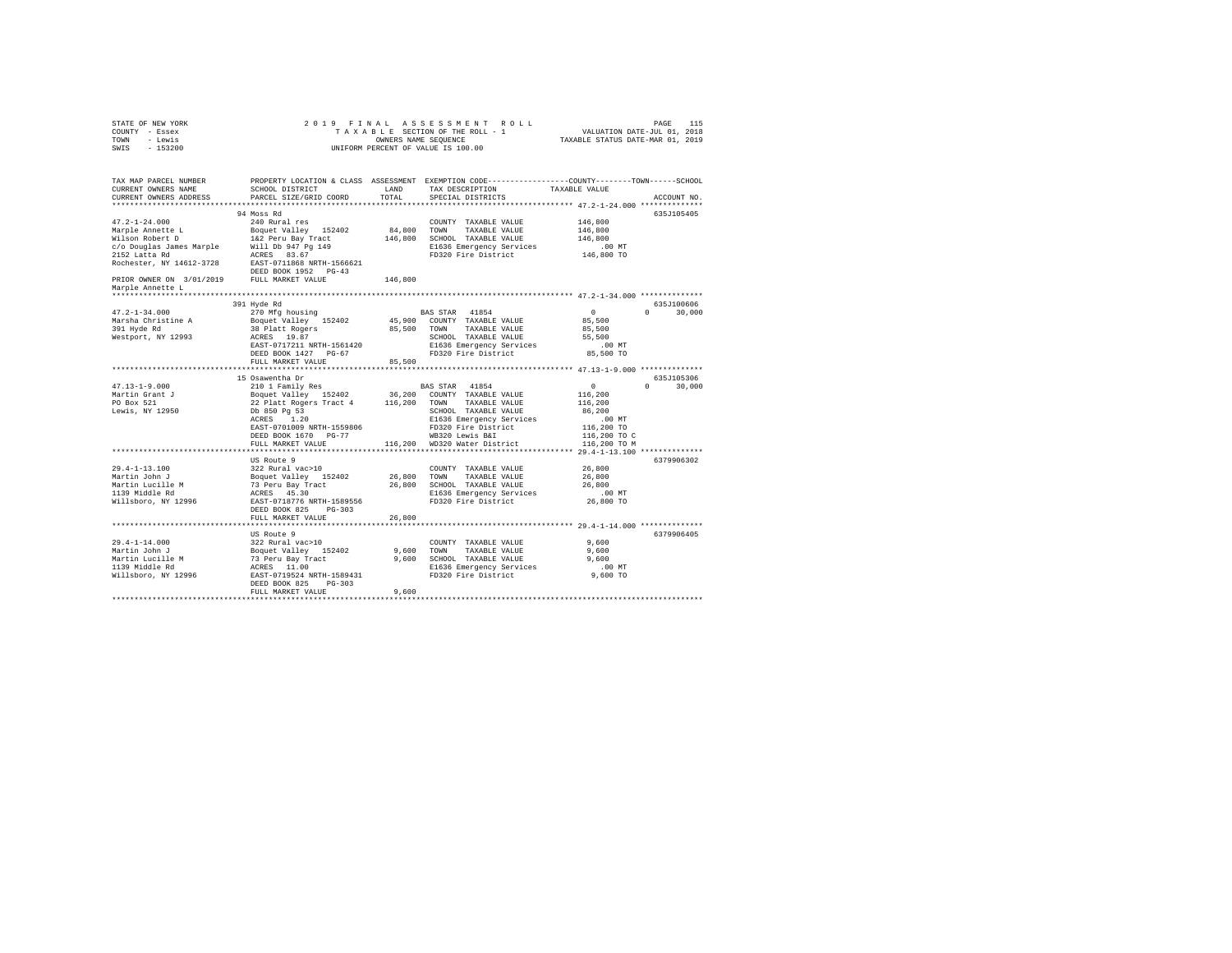| STATE OF NEW YORK                                                                                                                                                                                                                    |                                                                                                                                                                                      |         |                                                           |                     |             |
|--------------------------------------------------------------------------------------------------------------------------------------------------------------------------------------------------------------------------------------|--------------------------------------------------------------------------------------------------------------------------------------------------------------------------------------|---------|-----------------------------------------------------------|---------------------|-------------|
| COUNTY - Essex                                                                                                                                                                                                                       |                                                                                                                                                                                      |         |                                                           |                     |             |
| TOWN - Lewis                                                                                                                                                                                                                         |                                                                                                                                                                                      |         |                                                           |                     |             |
| SWIS - 153200                                                                                                                                                                                                                        |                                                                                                                                                                                      |         |                                                           |                     |             |
|                                                                                                                                                                                                                                      |                                                                                                                                                                                      |         |                                                           |                     |             |
|                                                                                                                                                                                                                                      |                                                                                                                                                                                      |         |                                                           |                     |             |
|                                                                                                                                                                                                                                      |                                                                                                                                                                                      |         |                                                           |                     |             |
|                                                                                                                                                                                                                                      |                                                                                                                                                                                      |         |                                                           |                     |             |
| CURRENT OWNERS NAME                                                                                                                                                                                                                  | SCHOOL DISTRICT LAND                                                                                                                                                                 |         | TAX DESCRIPTION                                           | TAXABLE VALUE       |             |
| CURRENT OWNERS ADDRESS                                                                                                                                                                                                               | PARCEL SIZE/GRID COORD                                                                                                                                                               | TOTAL   | SPECIAL DISTRICTS                                         |                     | ACCOUNT NO. |
|                                                                                                                                                                                                                                      |                                                                                                                                                                                      |         |                                                           |                     |             |
|                                                                                                                                                                                                                                      | 9084 US Route 9                                                                                                                                                                      |         |                                                           |                     | 635J100413  |
| $38.3 - 1 - 13.100$                                                                                                                                                                                                                  | 314 Rural vac<10                                                                                                                                                                     |         | COUNTY TAXABLE VALUE                                      | 24,500              |             |
|                                                                                                                                                                                                                                      |                                                                                                                                                                                      |         | 24,500 TOWN TAXABLE VALUE                                 | 24,500              |             |
| Martin Judych B<br>Martin Judych B<br>Martin Judych B<br>11 Essex Tract Company RCB<br>21 Example B<br>21 EAST-0702758 NRTH-1571295<br>21 EAST-0702758 NRTH-1571295<br>22 EAST-0702758 NRTH-1571295<br>22 DEED BOOK 1948 PG-166      |                                                                                                                                                                                      |         | 24,500 SCHOOL TAXABLE VALUE                               | 24,500              |             |
|                                                                                                                                                                                                                                      |                                                                                                                                                                                      |         |                                                           |                     |             |
|                                                                                                                                                                                                                                      |                                                                                                                                                                                      |         | E1636 Emergency Services                                  | 00 MT.<br>24,500 TO |             |
|                                                                                                                                                                                                                                      |                                                                                                                                                                                      |         | FD320 Fire District                                       |                     |             |
|                                                                                                                                                                                                                                      |                                                                                                                                                                                      |         |                                                           |                     |             |
| PRIOR OWNER ON 3/01/2019 FULL MARKET VALUE                                                                                                                                                                                           |                                                                                                                                                                                      | 24,500  |                                                           |                     |             |
| Burke Herbert T                                                                                                                                                                                                                      |                                                                                                                                                                                      |         |                                                           |                     |             |
|                                                                                                                                                                                                                                      |                                                                                                                                                                                      |         |                                                           |                     |             |
|                                                                                                                                                                                                                                      | 14 Osawentha Dr                                                                                                                                                                      |         |                                                           |                     | 635J101202  |
| 47.13-4-13.100                                                                                                                                                                                                                       | 270 Mfg housing                                                                                                                                                                      |         | COUNTY TAXABLE VALUE 31,700                               |                     |             |
|                                                                                                                                                                                                                                      |                                                                                                                                                                                      |         |                                                           | 31,700              |             |
|                                                                                                                                                                                                                                      |                                                                                                                                                                                      |         |                                                           | 31,700              |             |
|                                                                                                                                                                                                                                      |                                                                                                                                                                                      |         |                                                           | $.00$ MT            |             |
|                                                                                                                                                                                                                                      |                                                                                                                                                                                      |         |                                                           | 31,700 TO           |             |
|                                                                                                                                                                                                                                      |                                                                                                                                                                                      |         |                                                           | 31,700 TO C         |             |
|                                                                                                                                                                                                                                      |                                                                                                                                                                                      |         | 31,700 WD320 Water District 31,700 TO M                   |                     |             |
|                                                                                                                                                                                                                                      | FULL MARKET VALUE                                                                                                                                                                    |         |                                                           |                     |             |
|                                                                                                                                                                                                                                      |                                                                                                                                                                                      |         |                                                           |                     |             |
|                                                                                                                                                                                                                                      | 776 Brainards Forge Rd                                                                                                                                                               |         |                                                           |                     | 635Z002007  |
| $56.2 - 3 - 35.001$                                                                                                                                                                                                                  | 270 Mfg housing                                                                                                                                                                      |         | ENH STAR 41834                                            | $\sim$ 0            | 0 67,700    |
| Martin Richard<br>PO Box 471                                                                                                                                                                                                         |                                                                                                                                                                                      |         |                                                           | 67,700<br>67,700    |             |
|                                                                                                                                                                                                                                      |                                                                                                                                                                                      |         |                                                           |                     |             |
| Lewis, NY 12950                                                                                                                                                                                                                      | Boquet Valley 152402 37,400 COUNTY TAXABLE VALUE<br>40 Mecormicks Pat 67,700 TOWN TAXABLE VALUE<br>ACRES 6.94 SCHOOL TAXABLE VALUE<br>ERST-0712809 NRTH-1550864 SCHOOL TAXABLE VALUE |         |                                                           | $\sim$ 0            |             |
|                                                                                                                                                                                                                                      |                                                                                                                                                                                      |         | E1636 Emergency Services<br>FD320 Fire District 67,700 TO |                     |             |
|                                                                                                                                                                                                                                      | DEED BOOK 1303 PG-201                                                                                                                                                                |         |                                                           |                     |             |
|                                                                                                                                                                                                                                      | FULL MARKET VALUE                                                                                                                                                                    | 67.700  |                                                           |                     |             |
|                                                                                                                                                                                                                                      |                                                                                                                                                                                      |         |                                                           |                     |             |
|                                                                                                                                                                                                                                      | 1141 County Route 10                                                                                                                                                                 |         |                                                           |                     | 635J103904  |
| $47.3 - 2 - 7.000$                                                                                                                                                                                                                   | 240 Rural res                                                                                                                                                                        |         | ENH STAR 41834                                            | $\sim$ 0            | 0 68,700    |
|                                                                                                                                                                                                                                      |                                                                                                                                                                                      |         |                                                           | 180,800             |             |
|                                                                                                                                                                                                                                      |                                                                                                                                                                                      |         |                                                           |                     |             |
| Martin Sharon Life Us and the House of the House of the Boycet Valley 152402 42,000 COUNTY TAXABLE VALUE 180,800<br>141 County Route 10 3 Platt Rogers Tract 1 180,800 TOWN TAXABLE VALUE 180,800<br>1141 County Route 10 1919/131 L |                                                                                                                                                                                      |         |                                                           |                     |             |
|                                                                                                                                                                                                                                      |                                                                                                                                                                                      |         |                                                           |                     |             |
|                                                                                                                                                                                                                                      |                                                                                                                                                                                      |         |                                                           |                     |             |
|                                                                                                                                                                                                                                      |                                                                                                                                                                                      |         |                                                           |                     |             |
|                                                                                                                                                                                                                                      | EAST-0705333 NRTH-1557663                                                                                                                                                            |         |                                                           |                     |             |
|                                                                                                                                                                                                                                      | DEED BOOK 1919 PG-131                                                                                                                                                                |         |                                                           |                     |             |
|                                                                                                                                                                                                                                      | FULL MARKET VALUE                                                                                                                                                                    | 180,800 |                                                           |                     |             |
|                                                                                                                                                                                                                                      |                                                                                                                                                                                      |         |                                                           |                     |             |
|                                                                                                                                                                                                                                      | 10200 US Route 9                                                                                                                                                                     |         |                                                           |                     | 635J102711  |
| $29.2 - 1 - 16.000$                                                                                                                                                                                                                  | 240 Rural res                                                                                                                                                                        |         | COUNTY TAXABLE VALUE                                      | 30,900              |             |
| Marty Michael J                                                                                                                                                                                                                      |                                                                                                                                                                                      |         |                                                           | 30,900              |             |
|                                                                                                                                                                                                                                      |                                                                                                                                                                                      |         |                                                           | 30,900              |             |
|                                                                                                                                                                                                                                      |                                                                                                                                                                                      |         |                                                           |                     |             |
| Marty Barbara Z (1918)<br>PO Box 110910 (1918) ACRES 12.60<br>Big Bear Lake, CA 92315 EXCRES 12.60<br>Big Bear Lake, CA 92315 EXCRES EXTREMENT CONTROL PD320 Fire District                                                           |                                                                                                                                                                                      |         |                                                           | 00 MT.<br>30,900 TO |             |
|                                                                                                                                                                                                                                      |                                                                                                                                                                                      |         |                                                           |                     |             |
|                                                                                                                                                                                                                                      | DEED BOOK 1584 PG-12                                                                                                                                                                 |         |                                                           |                     |             |
|                                                                                                                                                                                                                                      | FULL MARKET VALUE                                                                                                                                                                    | 30,900  |                                                           |                     |             |
|                                                                                                                                                                                                                                      |                                                                                                                                                                                      |         |                                                           |                     |             |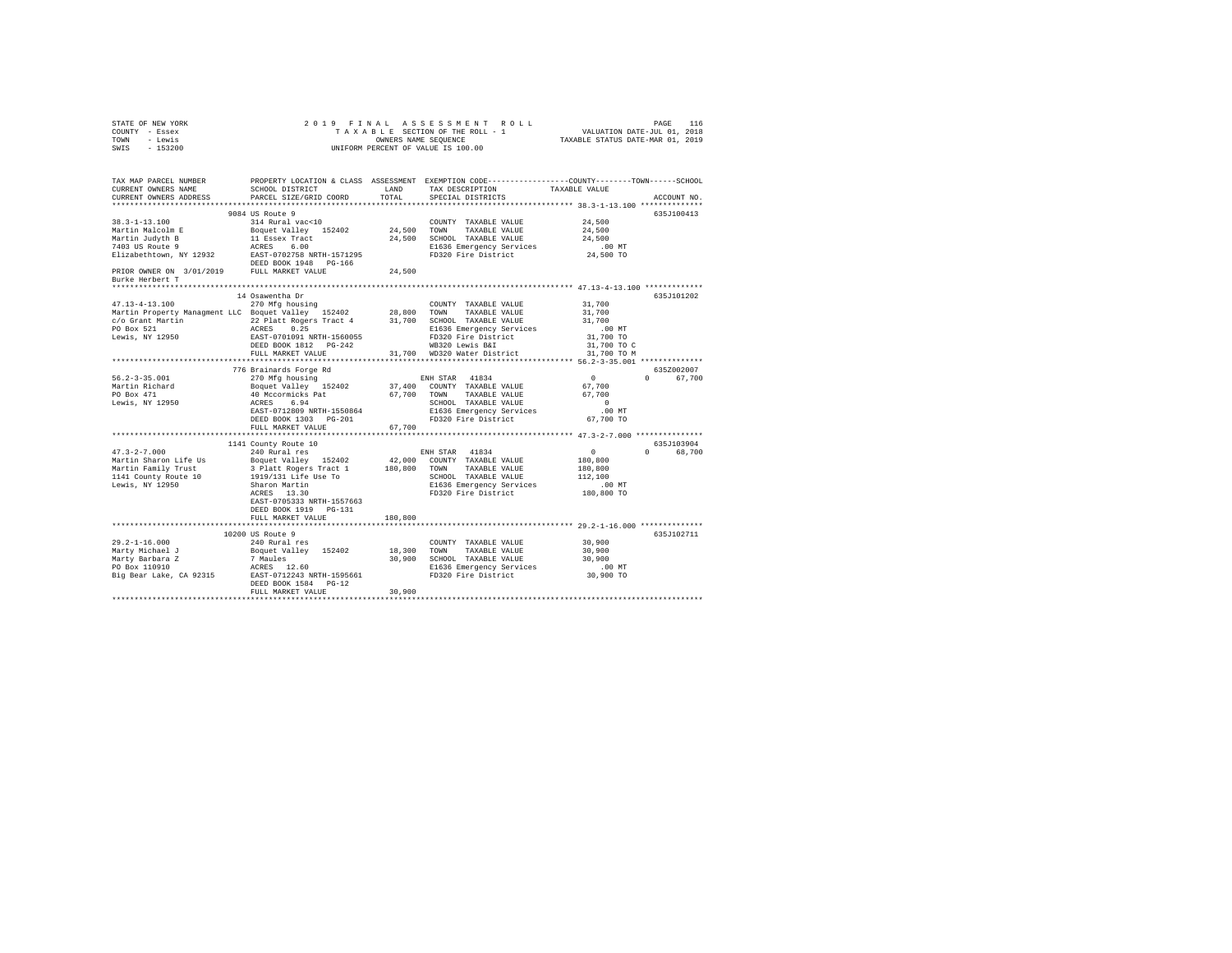|      | STATE OF NEW YORK |  |  | 2019 FINAL ASSESSMENT ROLL         | PAGE                             |  |
|------|-------------------|--|--|------------------------------------|----------------------------------|--|
|      | COUNTY - Essex    |  |  | TAXABLE SECTION OF THE ROLL - 1    | VALUATION DATE-JUL 01, 2018      |  |
| TOWN | - Lewis           |  |  | OWNERS NAME SEOUENCE               | TAXABLE STATUS DATE-MAR 01, 2019 |  |
| SWIS | - 153200          |  |  | UNIFORM PERCENT OF VALUE IS 100.00 |                                  |  |

| 9537 US Route 9<br>635J179023<br>$38.1 - 1 - 14.000$<br>312 Vac w/imprv<br>27,800<br>COUNTY TAXABLE VALUE<br>Boquet Valley 152402<br>27,500<br>Marty Michael J<br>TOWN<br>TAXABLE VALUE<br>27,800<br>PO Box 110910<br>Essex Tract<br>27,800<br>SCHOOL TAXABLE VALUE<br>27,800<br>Big Bear Lake, CA 92315-8930 19 Peru Bay Tract<br>E1636 Emergency Services<br>$.00$ MT<br>FD320 Fire District<br>27,800 TO<br>9.80<br>ACRES<br>EAST-0706043 NRTH-1581724<br>DEED BOOK 1071    PG-111<br>FULL MARKET VALUE<br>27,800<br>**************************** 56.2-3-17.000 **************<br>************************<br>179 Wadhams Heights Ln<br>635J178548<br>$56.2 - 3 - 17.000$<br>ENH STAR 41834<br>$\circ$<br>68,700<br>240 Rural res<br>$\Omega$<br>49,600<br>COUNTY TAXABLE VALUE<br>228,200<br>Boquet Valley 152402<br>33 & 34 Mccormick<br>228,200<br>TOWN<br>TAXABLE VALUE<br>228,200<br>ACRES 27.00<br>SCHOOL TAXABLE VALUE<br>159,500<br>EAST-0718828 NRTH-1547162<br>E1636 Emergency Services<br>.00MT<br>FD320 Fire District<br>228,200 TO<br>DEED BOOK 696<br>$PG-179$<br>228,200<br>FULL MARKET VALUE<br>**************************<br>635J103806<br>172 Fox Run Rd<br>$55.4 - 2 - 8.100$<br>25,000<br>240 Rural res<br>VET COM CT 41131<br>25,000<br>$\Omega$<br>Boquet Valley 152402<br>48,900 BAS STAR 41854<br>$\Omega$<br>$\Omega$<br>30,000<br>28 Platt Rogers Tract 4<br>255,200<br>230,200<br>Matthews Kimberly<br>COUNTY TAXABLE VALUE<br>PO Box 291<br>ACRES 25.50<br>TAXABLE VALUE<br>230,200<br>TOWN<br>Elizabethtown, NY 12932<br>EAST-0693725 NRTH-1542987<br>SCHOOL TAXABLE VALUE<br>225,200<br>DEED BOOK 1094 PG-343<br>E1636 Emergency Services<br>$.00$ MT<br>255,200 TO<br>FULL MARKET VALUE<br>255,200<br>FD320 Fire District<br>************** 56.1-2-18.000 **************<br>8193 US Route 9<br>635J103301<br>$56.1 - 2 - 18.000$<br>210 1 Family Res<br>65,100<br>COUNTY TAXABLE VALUE<br>Boquet Valley 152402<br>Mattox Ethel<br>28,800<br>TOWN<br>TAXABLE VALUE<br>65,100<br>8193 US Rte 9<br>8 Platt Rogers Tract 1<br>SCHOOL TAXABLE VALUE<br>65,100<br>65,100<br>Elizabethtown, NY 12932<br>ACRES<br>0.70<br>E1636 Emergency Services<br>$.00$ MT<br>FD320 Fire District<br>EAST-0700215 NRTH-1549990<br>65,100 TO<br>DEED BOOK 502<br>$PG-505$<br>65,100<br>FULL MARKET VALUE<br>635J102905<br>215 Cutting Rd<br>210 1 Family Res<br>BAS STAR 41854<br>$56.1 - 2 - 9.000$<br>$\circ$<br>$\Omega$<br>30,000<br>32,500<br>Mattox Thomas<br>Boquet Valley 152402<br>COUNTY TAXABLE VALUE<br>130,900<br>215 Cutting Rd<br>3 Platt Rogers Tract 4<br>130,900<br>130,900<br>TOWN<br>TAXABLE VALUE<br>Elizabethtown, NY 12932<br>SCHOOL TAXABLE VALUE<br>100,900<br>2ac<br>ACRES<br>1.90<br>E1636 Emergency Services<br>.00MT<br>FD320 Fire District<br>EAST-0699195 NRTH-1547074<br>130,900 TO<br>DEED BOOK 841<br>$PG-6$<br>130,900<br>FULL MARKET VALUE | TAX MAP PARCEL NUMBER<br>CURRENT OWNERS NAME<br>CURRENT OWNERS ADDRESS | SCHOOL DISTRICT<br>PARCEL SIZE/GRID COORD | LAND<br>TOTAL | PROPERTY LOCATION & CLASS ASSESSMENT EXEMPTION CODE----------------COUNTY-------TOWN-----SCHOOL<br>TAX DESCRIPTION<br>SPECIAL DISTRICTS | TAXABLE VALUE | ACCOUNT NO. |
|---------------------------------------------------------------------------------------------------------------------------------------------------------------------------------------------------------------------------------------------------------------------------------------------------------------------------------------------------------------------------------------------------------------------------------------------------------------------------------------------------------------------------------------------------------------------------------------------------------------------------------------------------------------------------------------------------------------------------------------------------------------------------------------------------------------------------------------------------------------------------------------------------------------------------------------------------------------------------------------------------------------------------------------------------------------------------------------------------------------------------------------------------------------------------------------------------------------------------------------------------------------------------------------------------------------------------------------------------------------------------------------------------------------------------------------------------------------------------------------------------------------------------------------------------------------------------------------------------------------------------------------------------------------------------------------------------------------------------------------------------------------------------------------------------------------------------------------------------------------------------------------------------------------------------------------------------------------------------------------------------------------------------------------------------------------------------------------------------------------------------------------------------------------------------------------------------------------------------------------------------------------------------------------------------------------------------------------------------------------------------------------------------------------------------------------------------------------------------------------------------------------------------------------------------------------------------------------------------------------------------------------------------------------------------------------------------------------------------------------------------------------------------------------------------------------------------------------------------------------------------------------------|------------------------------------------------------------------------|-------------------------------------------|---------------|-----------------------------------------------------------------------------------------------------------------------------------------|---------------|-------------|
|                                                                                                                                                                                                                                                                                                                                                                                                                                                                                                                                                                                                                                                                                                                                                                                                                                                                                                                                                                                                                                                                                                                                                                                                                                                                                                                                                                                                                                                                                                                                                                                                                                                                                                                                                                                                                                                                                                                                                                                                                                                                                                                                                                                                                                                                                                                                                                                                                                                                                                                                                                                                                                                                                                                                                                                                                                                                                             |                                                                        |                                           |               |                                                                                                                                         |               |             |
|                                                                                                                                                                                                                                                                                                                                                                                                                                                                                                                                                                                                                                                                                                                                                                                                                                                                                                                                                                                                                                                                                                                                                                                                                                                                                                                                                                                                                                                                                                                                                                                                                                                                                                                                                                                                                                                                                                                                                                                                                                                                                                                                                                                                                                                                                                                                                                                                                                                                                                                                                                                                                                                                                                                                                                                                                                                                                             |                                                                        |                                           |               |                                                                                                                                         |               |             |
|                                                                                                                                                                                                                                                                                                                                                                                                                                                                                                                                                                                                                                                                                                                                                                                                                                                                                                                                                                                                                                                                                                                                                                                                                                                                                                                                                                                                                                                                                                                                                                                                                                                                                                                                                                                                                                                                                                                                                                                                                                                                                                                                                                                                                                                                                                                                                                                                                                                                                                                                                                                                                                                                                                                                                                                                                                                                                             |                                                                        |                                           |               |                                                                                                                                         |               |             |
|                                                                                                                                                                                                                                                                                                                                                                                                                                                                                                                                                                                                                                                                                                                                                                                                                                                                                                                                                                                                                                                                                                                                                                                                                                                                                                                                                                                                                                                                                                                                                                                                                                                                                                                                                                                                                                                                                                                                                                                                                                                                                                                                                                                                                                                                                                                                                                                                                                                                                                                                                                                                                                                                                                                                                                                                                                                                                             |                                                                        |                                           |               |                                                                                                                                         |               |             |
|                                                                                                                                                                                                                                                                                                                                                                                                                                                                                                                                                                                                                                                                                                                                                                                                                                                                                                                                                                                                                                                                                                                                                                                                                                                                                                                                                                                                                                                                                                                                                                                                                                                                                                                                                                                                                                                                                                                                                                                                                                                                                                                                                                                                                                                                                                                                                                                                                                                                                                                                                                                                                                                                                                                                                                                                                                                                                             |                                                                        |                                           |               |                                                                                                                                         |               |             |
|                                                                                                                                                                                                                                                                                                                                                                                                                                                                                                                                                                                                                                                                                                                                                                                                                                                                                                                                                                                                                                                                                                                                                                                                                                                                                                                                                                                                                                                                                                                                                                                                                                                                                                                                                                                                                                                                                                                                                                                                                                                                                                                                                                                                                                                                                                                                                                                                                                                                                                                                                                                                                                                                                                                                                                                                                                                                                             |                                                                        |                                           |               |                                                                                                                                         |               |             |
|                                                                                                                                                                                                                                                                                                                                                                                                                                                                                                                                                                                                                                                                                                                                                                                                                                                                                                                                                                                                                                                                                                                                                                                                                                                                                                                                                                                                                                                                                                                                                                                                                                                                                                                                                                                                                                                                                                                                                                                                                                                                                                                                                                                                                                                                                                                                                                                                                                                                                                                                                                                                                                                                                                                                                                                                                                                                                             |                                                                        |                                           |               |                                                                                                                                         |               |             |
|                                                                                                                                                                                                                                                                                                                                                                                                                                                                                                                                                                                                                                                                                                                                                                                                                                                                                                                                                                                                                                                                                                                                                                                                                                                                                                                                                                                                                                                                                                                                                                                                                                                                                                                                                                                                                                                                                                                                                                                                                                                                                                                                                                                                                                                                                                                                                                                                                                                                                                                                                                                                                                                                                                                                                                                                                                                                                             |                                                                        |                                           |               |                                                                                                                                         |               |             |
|                                                                                                                                                                                                                                                                                                                                                                                                                                                                                                                                                                                                                                                                                                                                                                                                                                                                                                                                                                                                                                                                                                                                                                                                                                                                                                                                                                                                                                                                                                                                                                                                                                                                                                                                                                                                                                                                                                                                                                                                                                                                                                                                                                                                                                                                                                                                                                                                                                                                                                                                                                                                                                                                                                                                                                                                                                                                                             |                                                                        |                                           |               |                                                                                                                                         |               |             |
|                                                                                                                                                                                                                                                                                                                                                                                                                                                                                                                                                                                                                                                                                                                                                                                                                                                                                                                                                                                                                                                                                                                                                                                                                                                                                                                                                                                                                                                                                                                                                                                                                                                                                                                                                                                                                                                                                                                                                                                                                                                                                                                                                                                                                                                                                                                                                                                                                                                                                                                                                                                                                                                                                                                                                                                                                                                                                             |                                                                        |                                           |               |                                                                                                                                         |               |             |
|                                                                                                                                                                                                                                                                                                                                                                                                                                                                                                                                                                                                                                                                                                                                                                                                                                                                                                                                                                                                                                                                                                                                                                                                                                                                                                                                                                                                                                                                                                                                                                                                                                                                                                                                                                                                                                                                                                                                                                                                                                                                                                                                                                                                                                                                                                                                                                                                                                                                                                                                                                                                                                                                                                                                                                                                                                                                                             |                                                                        |                                           |               |                                                                                                                                         |               |             |
|                                                                                                                                                                                                                                                                                                                                                                                                                                                                                                                                                                                                                                                                                                                                                                                                                                                                                                                                                                                                                                                                                                                                                                                                                                                                                                                                                                                                                                                                                                                                                                                                                                                                                                                                                                                                                                                                                                                                                                                                                                                                                                                                                                                                                                                                                                                                                                                                                                                                                                                                                                                                                                                                                                                                                                                                                                                                                             | Matteau Raymond                                                        |                                           |               |                                                                                                                                         |               |             |
|                                                                                                                                                                                                                                                                                                                                                                                                                                                                                                                                                                                                                                                                                                                                                                                                                                                                                                                                                                                                                                                                                                                                                                                                                                                                                                                                                                                                                                                                                                                                                                                                                                                                                                                                                                                                                                                                                                                                                                                                                                                                                                                                                                                                                                                                                                                                                                                                                                                                                                                                                                                                                                                                                                                                                                                                                                                                                             | Matteau Nina                                                           |                                           |               |                                                                                                                                         |               |             |
|                                                                                                                                                                                                                                                                                                                                                                                                                                                                                                                                                                                                                                                                                                                                                                                                                                                                                                                                                                                                                                                                                                                                                                                                                                                                                                                                                                                                                                                                                                                                                                                                                                                                                                                                                                                                                                                                                                                                                                                                                                                                                                                                                                                                                                                                                                                                                                                                                                                                                                                                                                                                                                                                                                                                                                                                                                                                                             | 179 Wadhams Heights Ln                                                 |                                           |               |                                                                                                                                         |               |             |
|                                                                                                                                                                                                                                                                                                                                                                                                                                                                                                                                                                                                                                                                                                                                                                                                                                                                                                                                                                                                                                                                                                                                                                                                                                                                                                                                                                                                                                                                                                                                                                                                                                                                                                                                                                                                                                                                                                                                                                                                                                                                                                                                                                                                                                                                                                                                                                                                                                                                                                                                                                                                                                                                                                                                                                                                                                                                                             | Westport, NY 12993                                                     |                                           |               |                                                                                                                                         |               |             |
|                                                                                                                                                                                                                                                                                                                                                                                                                                                                                                                                                                                                                                                                                                                                                                                                                                                                                                                                                                                                                                                                                                                                                                                                                                                                                                                                                                                                                                                                                                                                                                                                                                                                                                                                                                                                                                                                                                                                                                                                                                                                                                                                                                                                                                                                                                                                                                                                                                                                                                                                                                                                                                                                                                                                                                                                                                                                                             |                                                                        |                                           |               |                                                                                                                                         |               |             |
|                                                                                                                                                                                                                                                                                                                                                                                                                                                                                                                                                                                                                                                                                                                                                                                                                                                                                                                                                                                                                                                                                                                                                                                                                                                                                                                                                                                                                                                                                                                                                                                                                                                                                                                                                                                                                                                                                                                                                                                                                                                                                                                                                                                                                                                                                                                                                                                                                                                                                                                                                                                                                                                                                                                                                                                                                                                                                             |                                                                        |                                           |               |                                                                                                                                         |               |             |
|                                                                                                                                                                                                                                                                                                                                                                                                                                                                                                                                                                                                                                                                                                                                                                                                                                                                                                                                                                                                                                                                                                                                                                                                                                                                                                                                                                                                                                                                                                                                                                                                                                                                                                                                                                                                                                                                                                                                                                                                                                                                                                                                                                                                                                                                                                                                                                                                                                                                                                                                                                                                                                                                                                                                                                                                                                                                                             |                                                                        |                                           |               |                                                                                                                                         |               |             |
|                                                                                                                                                                                                                                                                                                                                                                                                                                                                                                                                                                                                                                                                                                                                                                                                                                                                                                                                                                                                                                                                                                                                                                                                                                                                                                                                                                                                                                                                                                                                                                                                                                                                                                                                                                                                                                                                                                                                                                                                                                                                                                                                                                                                                                                                                                                                                                                                                                                                                                                                                                                                                                                                                                                                                                                                                                                                                             |                                                                        |                                           |               |                                                                                                                                         |               |             |
|                                                                                                                                                                                                                                                                                                                                                                                                                                                                                                                                                                                                                                                                                                                                                                                                                                                                                                                                                                                                                                                                                                                                                                                                                                                                                                                                                                                                                                                                                                                                                                                                                                                                                                                                                                                                                                                                                                                                                                                                                                                                                                                                                                                                                                                                                                                                                                                                                                                                                                                                                                                                                                                                                                                                                                                                                                                                                             |                                                                        |                                           |               |                                                                                                                                         |               |             |
|                                                                                                                                                                                                                                                                                                                                                                                                                                                                                                                                                                                                                                                                                                                                                                                                                                                                                                                                                                                                                                                                                                                                                                                                                                                                                                                                                                                                                                                                                                                                                                                                                                                                                                                                                                                                                                                                                                                                                                                                                                                                                                                                                                                                                                                                                                                                                                                                                                                                                                                                                                                                                                                                                                                                                                                                                                                                                             | Matthews James M                                                       |                                           |               |                                                                                                                                         |               |             |
|                                                                                                                                                                                                                                                                                                                                                                                                                                                                                                                                                                                                                                                                                                                                                                                                                                                                                                                                                                                                                                                                                                                                                                                                                                                                                                                                                                                                                                                                                                                                                                                                                                                                                                                                                                                                                                                                                                                                                                                                                                                                                                                                                                                                                                                                                                                                                                                                                                                                                                                                                                                                                                                                                                                                                                                                                                                                                             |                                                                        |                                           |               |                                                                                                                                         |               |             |
|                                                                                                                                                                                                                                                                                                                                                                                                                                                                                                                                                                                                                                                                                                                                                                                                                                                                                                                                                                                                                                                                                                                                                                                                                                                                                                                                                                                                                                                                                                                                                                                                                                                                                                                                                                                                                                                                                                                                                                                                                                                                                                                                                                                                                                                                                                                                                                                                                                                                                                                                                                                                                                                                                                                                                                                                                                                                                             |                                                                        |                                           |               |                                                                                                                                         |               |             |
|                                                                                                                                                                                                                                                                                                                                                                                                                                                                                                                                                                                                                                                                                                                                                                                                                                                                                                                                                                                                                                                                                                                                                                                                                                                                                                                                                                                                                                                                                                                                                                                                                                                                                                                                                                                                                                                                                                                                                                                                                                                                                                                                                                                                                                                                                                                                                                                                                                                                                                                                                                                                                                                                                                                                                                                                                                                                                             |                                                                        |                                           |               |                                                                                                                                         |               |             |
|                                                                                                                                                                                                                                                                                                                                                                                                                                                                                                                                                                                                                                                                                                                                                                                                                                                                                                                                                                                                                                                                                                                                                                                                                                                                                                                                                                                                                                                                                                                                                                                                                                                                                                                                                                                                                                                                                                                                                                                                                                                                                                                                                                                                                                                                                                                                                                                                                                                                                                                                                                                                                                                                                                                                                                                                                                                                                             |                                                                        |                                           |               |                                                                                                                                         |               |             |
|                                                                                                                                                                                                                                                                                                                                                                                                                                                                                                                                                                                                                                                                                                                                                                                                                                                                                                                                                                                                                                                                                                                                                                                                                                                                                                                                                                                                                                                                                                                                                                                                                                                                                                                                                                                                                                                                                                                                                                                                                                                                                                                                                                                                                                                                                                                                                                                                                                                                                                                                                                                                                                                                                                                                                                                                                                                                                             |                                                                        |                                           |               |                                                                                                                                         |               |             |
|                                                                                                                                                                                                                                                                                                                                                                                                                                                                                                                                                                                                                                                                                                                                                                                                                                                                                                                                                                                                                                                                                                                                                                                                                                                                                                                                                                                                                                                                                                                                                                                                                                                                                                                                                                                                                                                                                                                                                                                                                                                                                                                                                                                                                                                                                                                                                                                                                                                                                                                                                                                                                                                                                                                                                                                                                                                                                             |                                                                        |                                           |               |                                                                                                                                         |               |             |
|                                                                                                                                                                                                                                                                                                                                                                                                                                                                                                                                                                                                                                                                                                                                                                                                                                                                                                                                                                                                                                                                                                                                                                                                                                                                                                                                                                                                                                                                                                                                                                                                                                                                                                                                                                                                                                                                                                                                                                                                                                                                                                                                                                                                                                                                                                                                                                                                                                                                                                                                                                                                                                                                                                                                                                                                                                                                                             |                                                                        |                                           |               |                                                                                                                                         |               |             |
|                                                                                                                                                                                                                                                                                                                                                                                                                                                                                                                                                                                                                                                                                                                                                                                                                                                                                                                                                                                                                                                                                                                                                                                                                                                                                                                                                                                                                                                                                                                                                                                                                                                                                                                                                                                                                                                                                                                                                                                                                                                                                                                                                                                                                                                                                                                                                                                                                                                                                                                                                                                                                                                                                                                                                                                                                                                                                             |                                                                        |                                           |               |                                                                                                                                         |               |             |
|                                                                                                                                                                                                                                                                                                                                                                                                                                                                                                                                                                                                                                                                                                                                                                                                                                                                                                                                                                                                                                                                                                                                                                                                                                                                                                                                                                                                                                                                                                                                                                                                                                                                                                                                                                                                                                                                                                                                                                                                                                                                                                                                                                                                                                                                                                                                                                                                                                                                                                                                                                                                                                                                                                                                                                                                                                                                                             |                                                                        |                                           |               |                                                                                                                                         |               |             |
|                                                                                                                                                                                                                                                                                                                                                                                                                                                                                                                                                                                                                                                                                                                                                                                                                                                                                                                                                                                                                                                                                                                                                                                                                                                                                                                                                                                                                                                                                                                                                                                                                                                                                                                                                                                                                                                                                                                                                                                                                                                                                                                                                                                                                                                                                                                                                                                                                                                                                                                                                                                                                                                                                                                                                                                                                                                                                             |                                                                        |                                           |               |                                                                                                                                         |               |             |
|                                                                                                                                                                                                                                                                                                                                                                                                                                                                                                                                                                                                                                                                                                                                                                                                                                                                                                                                                                                                                                                                                                                                                                                                                                                                                                                                                                                                                                                                                                                                                                                                                                                                                                                                                                                                                                                                                                                                                                                                                                                                                                                                                                                                                                                                                                                                                                                                                                                                                                                                                                                                                                                                                                                                                                                                                                                                                             |                                                                        |                                           |               |                                                                                                                                         |               |             |
|                                                                                                                                                                                                                                                                                                                                                                                                                                                                                                                                                                                                                                                                                                                                                                                                                                                                                                                                                                                                                                                                                                                                                                                                                                                                                                                                                                                                                                                                                                                                                                                                                                                                                                                                                                                                                                                                                                                                                                                                                                                                                                                                                                                                                                                                                                                                                                                                                                                                                                                                                                                                                                                                                                                                                                                                                                                                                             |                                                                        |                                           |               |                                                                                                                                         |               |             |
|                                                                                                                                                                                                                                                                                                                                                                                                                                                                                                                                                                                                                                                                                                                                                                                                                                                                                                                                                                                                                                                                                                                                                                                                                                                                                                                                                                                                                                                                                                                                                                                                                                                                                                                                                                                                                                                                                                                                                                                                                                                                                                                                                                                                                                                                                                                                                                                                                                                                                                                                                                                                                                                                                                                                                                                                                                                                                             |                                                                        |                                           |               |                                                                                                                                         |               |             |
|                                                                                                                                                                                                                                                                                                                                                                                                                                                                                                                                                                                                                                                                                                                                                                                                                                                                                                                                                                                                                                                                                                                                                                                                                                                                                                                                                                                                                                                                                                                                                                                                                                                                                                                                                                                                                                                                                                                                                                                                                                                                                                                                                                                                                                                                                                                                                                                                                                                                                                                                                                                                                                                                                                                                                                                                                                                                                             |                                                                        |                                           |               |                                                                                                                                         |               |             |
|                                                                                                                                                                                                                                                                                                                                                                                                                                                                                                                                                                                                                                                                                                                                                                                                                                                                                                                                                                                                                                                                                                                                                                                                                                                                                                                                                                                                                                                                                                                                                                                                                                                                                                                                                                                                                                                                                                                                                                                                                                                                                                                                                                                                                                                                                                                                                                                                                                                                                                                                                                                                                                                                                                                                                                                                                                                                                             |                                                                        |                                           |               |                                                                                                                                         |               |             |
|                                                                                                                                                                                                                                                                                                                                                                                                                                                                                                                                                                                                                                                                                                                                                                                                                                                                                                                                                                                                                                                                                                                                                                                                                                                                                                                                                                                                                                                                                                                                                                                                                                                                                                                                                                                                                                                                                                                                                                                                                                                                                                                                                                                                                                                                                                                                                                                                                                                                                                                                                                                                                                                                                                                                                                                                                                                                                             |                                                                        |                                           |               |                                                                                                                                         |               |             |
|                                                                                                                                                                                                                                                                                                                                                                                                                                                                                                                                                                                                                                                                                                                                                                                                                                                                                                                                                                                                                                                                                                                                                                                                                                                                                                                                                                                                                                                                                                                                                                                                                                                                                                                                                                                                                                                                                                                                                                                                                                                                                                                                                                                                                                                                                                                                                                                                                                                                                                                                                                                                                                                                                                                                                                                                                                                                                             |                                                                        |                                           |               |                                                                                                                                         |               |             |
|                                                                                                                                                                                                                                                                                                                                                                                                                                                                                                                                                                                                                                                                                                                                                                                                                                                                                                                                                                                                                                                                                                                                                                                                                                                                                                                                                                                                                                                                                                                                                                                                                                                                                                                                                                                                                                                                                                                                                                                                                                                                                                                                                                                                                                                                                                                                                                                                                                                                                                                                                                                                                                                                                                                                                                                                                                                                                             |                                                                        |                                           |               |                                                                                                                                         |               |             |
|                                                                                                                                                                                                                                                                                                                                                                                                                                                                                                                                                                                                                                                                                                                                                                                                                                                                                                                                                                                                                                                                                                                                                                                                                                                                                                                                                                                                                                                                                                                                                                                                                                                                                                                                                                                                                                                                                                                                                                                                                                                                                                                                                                                                                                                                                                                                                                                                                                                                                                                                                                                                                                                                                                                                                                                                                                                                                             |                                                                        |                                           |               |                                                                                                                                         |               |             |
|                                                                                                                                                                                                                                                                                                                                                                                                                                                                                                                                                                                                                                                                                                                                                                                                                                                                                                                                                                                                                                                                                                                                                                                                                                                                                                                                                                                                                                                                                                                                                                                                                                                                                                                                                                                                                                                                                                                                                                                                                                                                                                                                                                                                                                                                                                                                                                                                                                                                                                                                                                                                                                                                                                                                                                                                                                                                                             |                                                                        |                                           |               |                                                                                                                                         |               |             |
|                                                                                                                                                                                                                                                                                                                                                                                                                                                                                                                                                                                                                                                                                                                                                                                                                                                                                                                                                                                                                                                                                                                                                                                                                                                                                                                                                                                                                                                                                                                                                                                                                                                                                                                                                                                                                                                                                                                                                                                                                                                                                                                                                                                                                                                                                                                                                                                                                                                                                                                                                                                                                                                                                                                                                                                                                                                                                             |                                                                        |                                           |               |                                                                                                                                         |               |             |
|                                                                                                                                                                                                                                                                                                                                                                                                                                                                                                                                                                                                                                                                                                                                                                                                                                                                                                                                                                                                                                                                                                                                                                                                                                                                                                                                                                                                                                                                                                                                                                                                                                                                                                                                                                                                                                                                                                                                                                                                                                                                                                                                                                                                                                                                                                                                                                                                                                                                                                                                                                                                                                                                                                                                                                                                                                                                                             |                                                                        |                                           |               |                                                                                                                                         |               |             |
|                                                                                                                                                                                                                                                                                                                                                                                                                                                                                                                                                                                                                                                                                                                                                                                                                                                                                                                                                                                                                                                                                                                                                                                                                                                                                                                                                                                                                                                                                                                                                                                                                                                                                                                                                                                                                                                                                                                                                                                                                                                                                                                                                                                                                                                                                                                                                                                                                                                                                                                                                                                                                                                                                                                                                                                                                                                                                             |                                                                        |                                           |               |                                                                                                                                         |               |             |
|                                                                                                                                                                                                                                                                                                                                                                                                                                                                                                                                                                                                                                                                                                                                                                                                                                                                                                                                                                                                                                                                                                                                                                                                                                                                                                                                                                                                                                                                                                                                                                                                                                                                                                                                                                                                                                                                                                                                                                                                                                                                                                                                                                                                                                                                                                                                                                                                                                                                                                                                                                                                                                                                                                                                                                                                                                                                                             |                                                                        |                                           |               |                                                                                                                                         |               |             |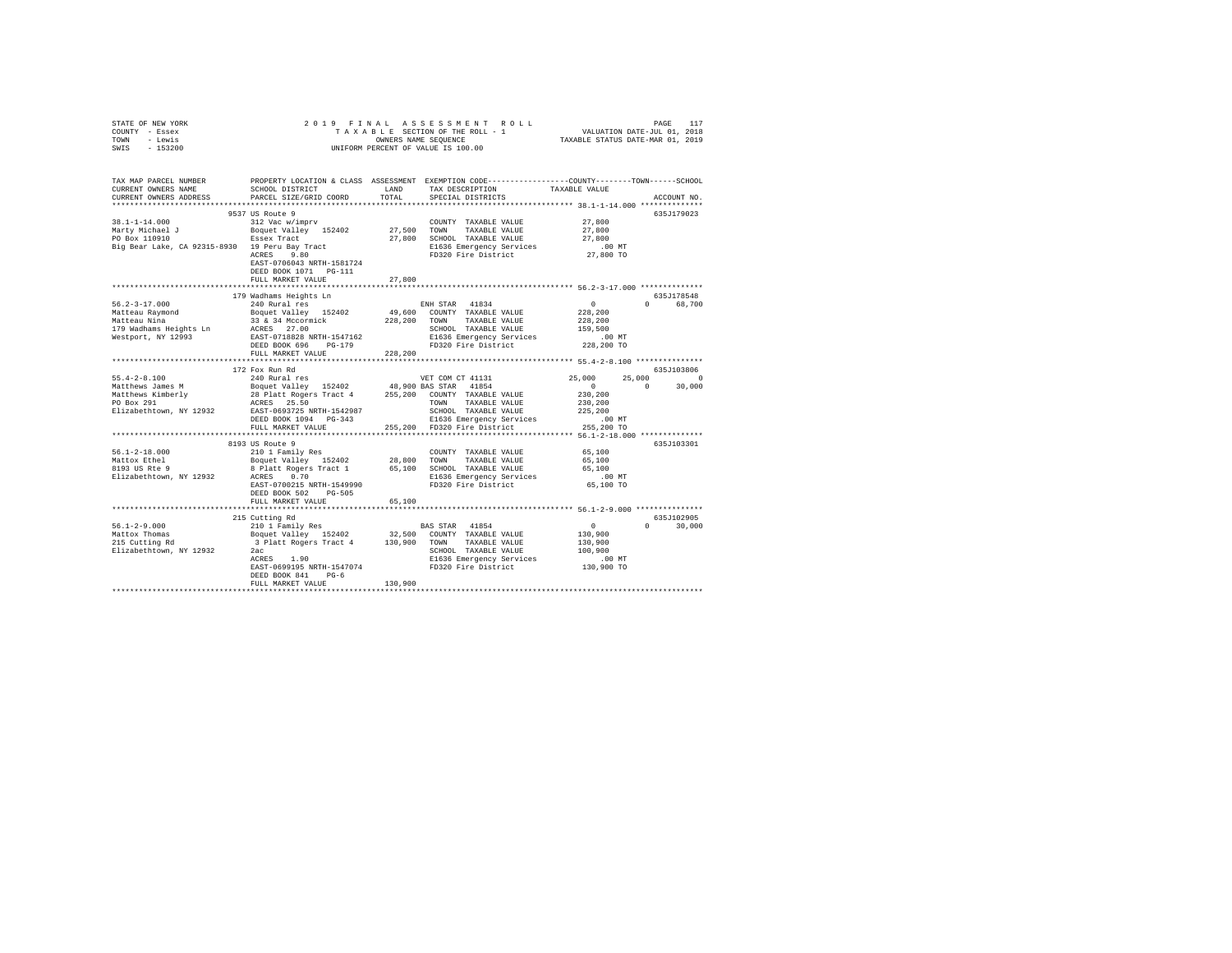| STATE OF NEW YORK | 2019 FINAL ASSESSMENT ROLL         | 118<br>PAGE                      |
|-------------------|------------------------------------|----------------------------------|
| COUNTY - Essex    | TAXABLE SECTION OF THE ROLL - 1    | VALUATION DATE-JUL 01, 2018      |
| TOWN<br>- Lewis   | OWNERS NAME SEOUENCE               | TAXABLE STATUS DATE-MAR 01, 2019 |
| $-153200$<br>SWIS | UNIFORM PERCENT OF VALUE IS 100.00 |                                  |

| TAX MAP PARCEL NUMBER<br>CURRENT OWNERS NAME<br>CURRENT OWNERS ADDRESS                                           | SCHOOL DISTRICT<br>PARCEL SIZE/GRID COORD                                                                                          | LAND<br>TOTAL     | PROPERTY LOCATION & CLASS ASSESSMENT EXEMPTION CODE----------------COUNTY-------TOWN------SCHOOL<br>TAX DESCRIPTION<br>SPECIAL DISTRICTS | TAXABLE VALUE                                                      | ACCOUNT NO. |
|------------------------------------------------------------------------------------------------------------------|------------------------------------------------------------------------------------------------------------------------------------|-------------------|------------------------------------------------------------------------------------------------------------------------------------------|--------------------------------------------------------------------|-------------|
| $55.2 - 1 - 2.000$                                                                                               | ********************<br>Old Military Ln<br>910 Priv forest                                                                         | ***********       | COUNTY TAXABLE VALUE                                                                                                                     | *************************** 55.2-1-2.000 ***************<br>61,200 | 635J102608  |
| Matyi Kyle H<br>Hathaway Richard A II<br>7103 Rolling Forest Ave<br>Springfield, VA 22152                        | Boquet Valley 152402<br>29 Omt Twp 1<br>1782/14 & 1846/230 LU to<br>Richard A Hathaway<br>ACRES 80.00<br>EAST-0684922 NRTH-1549594 | 61,200 TOWN       | TAXABLE VALUE<br>61,200 SCHOOL TAXABLE VALUE<br>E1636 Emergency Services<br>FD320 Fire District                                          | 61,200<br>61,200<br>$.00$ MT<br>61,200 TO                          |             |
|                                                                                                                  | DEED BOOK 1782 PG-14<br>FULL MARKET VALUE                                                                                          | 61,200            |                                                                                                                                          | **************************** 55.2-1-45.000 **************          |             |
|                                                                                                                  | 203 Old Military Ln                                                                                                                |                   |                                                                                                                                          |                                                                    | 635J102607  |
| $55.2 - 1 - 45.000$<br>Matyi Kyle H<br>Hathaway Richard A II<br>7103 Rolling Forest Ave<br>Springfield, VA 22152 | 260 Seasonal res<br>Boquet Valley 152402<br>28 Omt Twp 1<br>1782/14 & 1846/230 LU to<br>Richard A Hathaway                         | 87,800<br>113,600 | COUNTY TAXABLE VALUE<br>TOWN<br>TAXABLE VALUE<br>SCHOOL TAXABLE VALUE<br>E1636 Emergency Services<br>FD320 Fire District                 | 113,600<br>113,600<br>113,600<br>.00 MT<br>113,600 TO              |             |
|                                                                                                                  | ACRES 83.30<br>EAST-0684533 NRTH-1547881<br>DEED BOOK 1782 PG-14<br>FULL MARKET VALUE<br>***************************               | 113,600           |                                                                                                                                          |                                                                    |             |
|                                                                                                                  | 505 Fox Run Rd                                                                                                                     |                   |                                                                                                                                          |                                                                    | 635J197001  |
| $46.4 - 1 - 21.200$                                                                                              | 210 1 Family Res                                                                                                                   |                   | AGED ALL 41800                                                                                                                           | 46,500<br>46,500                                                   | 46,500      |
| McAuliffe Mary A                                                                                                 | Boquet Valley 152402                                                                                                               |                   | 33,300 ENH STAR 41834                                                                                                                    | $^{\circ}$<br>$\Omega$                                             | 46,500      |
| 505 Fox Run Rd                                                                                                   | 31 Platt Rogers Tr 4                                                                                                               | 93,000            | COUNTY TAXABLE VALUE                                                                                                                     | 46,500                                                             |             |
| Elizabethtown, NY 12932                                                                                          | 2.66 BANK M&TBNK<br>ACRES                                                                                                          |                   | TOWN<br>TAXABLE VALUE                                                                                                                    | 46,500<br>$\Omega$                                                 |             |
|                                                                                                                  | EAST-0694710 NRTH-1551216<br>DEED BOOK 1893 PG-116                                                                                 |                   | SCHOOL TAXABLE VALUE<br>E1636 Emergency Services                                                                                         | .00MT                                                              |             |
|                                                                                                                  | FULL MARKET VALUE                                                                                                                  |                   | 93,000 FD320 Fire District                                                                                                               | 93,000 TO                                                          |             |
|                                                                                                                  |                                                                                                                                    |                   |                                                                                                                                          |                                                                    |             |
| $47.3 - 1 - 6.000$                                                                                               | 715 Fox Run Rd<br>210 1 Family Res                                                                                                 |                   | COUNTY TAXABLE VALUE                                                                                                                     | 9.000                                                              | 635J102014  |
| McCray Ann                                                                                                       | Boquet Valley 152402                                                                                                               | 8,600             | TOWN<br>TAXABLE VALUE                                                                                                                    | 9.000                                                              |             |
| 1330 Rte 9N                                                                                                      | 1 Platt Rogers                                                                                                                     | 9.000             | SCHOOL TAXABLE VALUE                                                                                                                     | 9.000                                                              |             |
| Clintonville, NY 12924                                                                                           | ACRES 0.10<br>EAST-0697152 NRTH-1555775                                                                                            |                   | E1636 Emergency Services<br>FD320 Fire District                                                                                          | $.00$ MT<br>$9.000$ TO                                             |             |
|                                                                                                                  | DEED BOOK 1022 PG-221<br>FULL MARKET VALUE                                                                                         | 9,000             |                                                                                                                                          |                                                                    |             |
|                                                                                                                  | *****************                                                                                                                  |                   |                                                                                                                                          |                                                                    |             |
| $38.4 - 1 - 16.000$                                                                                              | 564 Moss Rd<br>314 Rural vac<10                                                                                                    |                   | COUNTY TAXABLE VALUE                                                                                                                     | 10,800                                                             | 635J100613  |
| McCray Ellis                                                                                                     | Boquet Valley 152402                                                                                                               | 10,800            | TAXABLE VALUE<br>TOWN                                                                                                                    | 10,800                                                             |             |
| c/o Keisha McCray 16 Peru Bay Tract                                                                              |                                                                                                                                    | 10,800            | SCHOOL TAXABLE VALUE                                                                                                                     | 10,800                                                             |             |
| 6478 State Route 22 Apt D2                                                                                       | Db 72/306 (Adverse Poss)                                                                                                           |                   | E1636 Emergency Services                                                                                                                 | .00MT                                                              |             |
| Plattsburgh, NY 12901                                                                                            | 2.00<br>ACRES<br>EAST-0715838 NRTH-1573563<br>DEED BOOK 700<br>PG-118                                                              |                   | FD320 Fire District                                                                                                                      | 10,800 TO                                                          |             |
|                                                                                                                  | FULL MARKET VALUE                                                                                                                  | 10,800            |                                                                                                                                          |                                                                    |             |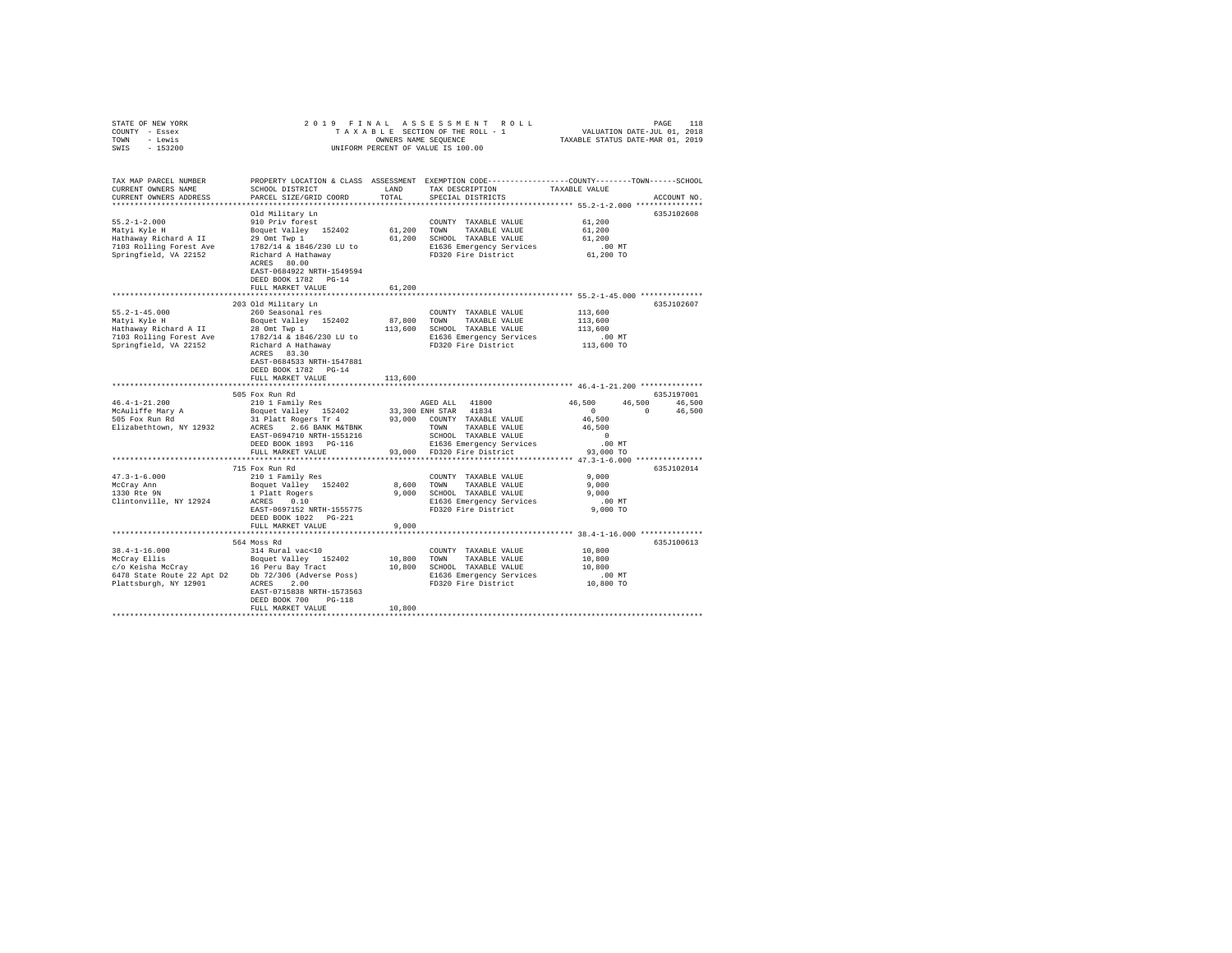|      | STATE OF NEW YORK |  | 2019 FINAL ASSESSMENT ROLL         | 119<br>PAGE                      |
|------|-------------------|--|------------------------------------|----------------------------------|
|      | COUNTY - Essex    |  | TAXABLE SECTION OF THE ROLL - 1    | VALUATION DATE-JUL 01, 2018      |
| TOWN | - Lewis           |  | OWNERS NAME SEOUENCE               | TAXABLE STATUS DATE-MAR 01, 2019 |
| SWIS | $-153200$         |  | UNIFORM PERCENT OF VALUE IS 100.00 |                                  |

| TAX MAP PARCEL NUMBER<br>CURRENT OWNERS NAME<br>CURRENT OWNERS ADDRESS                             | SCHOOL DISTRICT<br>PARCEL SIZE/GRID COORD                                                                                                                                                                           | <b>T.AND</b><br>TOTAL                 | PROPERTY LOCATION & CLASS ASSESSMENT EXEMPTION CODE---------------COUNTY-------TOWN------SCHOOL<br>TAX DESCRIPTION<br>SPECIAL DISTRICTS                                                      | TAXABLE VALUE                                                                                                | ACCOUNT NO.                       |
|----------------------------------------------------------------------------------------------------|---------------------------------------------------------------------------------------------------------------------------------------------------------------------------------------------------------------------|---------------------------------------|----------------------------------------------------------------------------------------------------------------------------------------------------------------------------------------------|--------------------------------------------------------------------------------------------------------------|-----------------------------------|
| $37. - 2 - 53.000$<br>McDonald Philip<br>PO Box 46<br>Jay, NY 12941                                | Seventy Ln<br>312 Vac w/imprv<br>Boquet Valley 152402<br>106 Essex Tract<br>ACRES<br>0.50<br>EAST-0674511 NRTH-1581589<br>DEED BOOK 447<br>$PG-67$<br>FULL MARKET VALUE                                             | 8,300<br>14,200<br>14,200<br>******** | COUNTY TAXABLE VALUE<br>TOWN<br>TAXABLE VALUE<br>SCHOOL TAXABLE VALUE<br>E1636 Emergency Services<br>FD320 Fire District                                                                     | 14,200<br>14,200<br>14,200<br>$.00$ MT<br>14,200 TO<br>************** 47.13-2-31.038 **************          | 635J180021                        |
| $47.13 - 2 - 31.038$<br>McGivney Carole<br>PO Box 37<br>Lewis, NY 12950                            | 997 County Route 10<br>210 1 Family Res<br>Boquet Valley 152402<br>2 Platt Rogers Tract 1 85,500<br>2 Plat<br>ACRES<br>0.63 BANK1STARSG<br>EAST-0701994 NRTH-1558452<br>DEED BOOK 1275 PG-32<br>FULL MARKET VALUE   | 33,300                                | ENH STAR 41834<br>COUNTY TAXABLE VALUE<br>TAXABLE VALUE<br>TOWN<br>SCHOOL TAXABLE VALUE<br>E1636 Emergency Services<br>FD320 Fire District<br>85,500 WB320 Lewis B&I<br>WD320 Water District | 0<br>85,500<br>85,500<br>16,800<br>$.00$ MT<br>85,500 TO<br>85,500 TO C<br>85,500 TO M                       | 635.7101707<br>$\Omega$<br>68,700 |
| $57.1 - 3 - 14.200$<br>McKinley Schelling<br>McKinley Annie G<br>PO Box 2118<br>Westport, NY 12993 | 244 Wadhams Heights Ln<br>210 1 Family Res<br>Boquet Vallev 152402<br>30 & 33 Mccormicks<br>8.04<br>ACRES<br>EAST-0720487 NRTH-1546931<br>DEED BOOK 786<br>$PG-286$<br>FULL MARKET VALUE<br>*********************** | 38,200<br>241,800<br>241,800          | BAS STAR 41854<br>COUNTY TAXABLE VALUE<br>TOWN<br>TAXABLE VALUE<br>SCHOOL TAXABLE VALUE<br>E1636 Emergency Services<br>FD320 Fire District                                                   | 0<br>241,800<br>241,800<br>211,800<br>$.00$ MT<br>241,800 TO                                                 | 635J184001<br>$\Omega$<br>30,000  |
| $38.4 - 1 - 13.000$<br>McQueen Donald L<br>6560 Main St<br>Westport, NY 12993                      | 510 Deerhead Rd<br>312 Vac w/imprv<br>Boquet Valley 152402<br>25 Peru Bay Tract<br>ACRES 30.30<br>EAST-0716733 NRTH-1575567<br>DEED BOOK 1916 PG-93<br>FULL MARKET VALUE                                            | 43,900<br>148,600<br>148,600          | COUNTY TAXABLE VALUE<br>TOWN<br>TAXABLE VALUE<br>SCHOOL TAXABLE VALUE<br>E1636 Emergency Services<br>FD320 Fire District                                                                     | ********************* 38.4-1-13.000 *************<br>148,600<br>148,600<br>148,600<br>$.00$ MT<br>148,600 TO | 635J102910                        |
| $39.3 - 3 - 3.200$<br>Melton Michael L<br>1387 Stowersville Rd<br>Westport, NY 12993               | 1387 Stowersville Rd<br>210 1 Family Res<br>Boquet Valley 152402<br>6 Peru Bay Tract<br>3.00<br>ACRES<br>EAST-0722076 NRTH-1570441<br>DEED BOOK 1381 PG-324<br>FULL MARKET VALUE                                    | 33,600<br>215,300<br>215,300          | BAS STAR 41854<br>COUNTY TAXABLE VALUE<br>TOWN<br>TAXABLE VALUE<br>SCHOOL TAXABLE VALUE<br>E1636 Emergency Services<br>FD320 Fire District                                                   | $\circ$<br>215,300<br>215,300<br>185,300<br>$.00$ MT<br>215,300 TO                                           | 635J178504<br>$\Omega$<br>30,000  |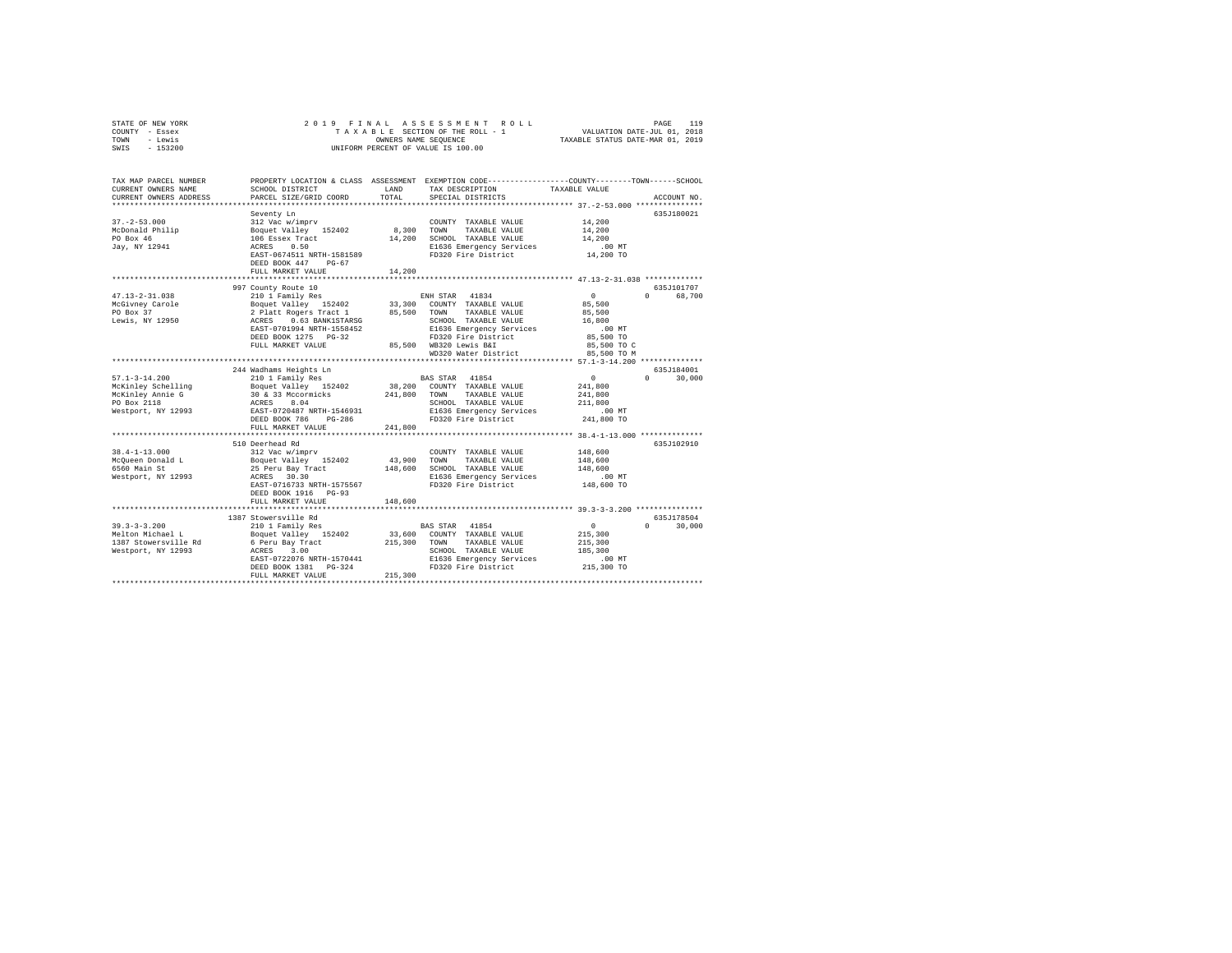|      | STATE OF NEW YORK |  | 2019 FINAL ASSESSMENT ROLL         | 120<br>PAGE                      |
|------|-------------------|--|------------------------------------|----------------------------------|
|      | COUNTY - Essex    |  | TAXABLE SECTION OF THE ROLL - 1    | VALUATION DATE-JUL 01, 2018      |
| TOWN | - Lewis           |  | OWNERS NAME SEOUENCE               | TAXABLE STATUS DATE-MAR 01, 2019 |
| SWIS | - 153200          |  | UNIFORM PERCENT OF VALUE IS 100.00 |                                  |

| TAX MAP PARCEL NUMBER<br>CURRENT OWNERS NAME                                                                                                                                                      | SCHOOL DISTRICT                                                                   | LAND        | TAX DESCRIPTION             | PROPERTY LOCATION & CLASS ASSESSMENT EXEMPTION CODE----------------COUNTY-------TOWN------SCHOOL<br>TAXABLE VALUE |          |
|---------------------------------------------------------------------------------------------------------------------------------------------------------------------------------------------------|-----------------------------------------------------------------------------------|-------------|-----------------------------|-------------------------------------------------------------------------------------------------------------------|----------|
| CURRENT OWNERS ADDRESS                                                                                                                                                                            | PARCEL SIZE/GRID COORD                                                            | TOTAL       | SPECIAL DISTRICTS           | ACCOUNT NO.                                                                                                       |          |
|                                                                                                                                                                                                   | Stowersville Rd                                                                   |             |                             | 635J194003                                                                                                        |          |
| $47.1 - 2 - 26.200$                                                                                                                                                                               |                                                                                   |             |                             | 24,100                                                                                                            |          |
|                                                                                                                                                                                                   | 312 Vac w/imprv                                                                   | 24,000 TOWN | COUNTY TAXABLE VALUE        |                                                                                                                   |          |
| Mero Laurie                                                                                                                                                                                       | Boquet Valley 152402                                                              |             | TAXABLE VALUE               | 24,100                                                                                                            |          |
|                                                                                                                                                                                                   |                                                                                   |             | 24,100 SCHOOL TAXABLE VALUE | 24,100<br>$.00$ MT                                                                                                |          |
|                                                                                                                                                                                                   |                                                                                   |             | E1636 Emergency Services    |                                                                                                                   |          |
|                                                                                                                                                                                                   |                                                                                   |             | FD320 Fire District         | 24,100 TO                                                                                                         |          |
| Lewis, NY 12950                                                                                                                                                                                   | ACRES 1.22                                                                        |             | WB320 Lewis B&I             | 24,100 TO C                                                                                                       |          |
|                                                                                                                                                                                                   | EAST-0702356 NRTH-1561752                                                         |             | WD320 Water District        | 24,100 TO M                                                                                                       |          |
|                                                                                                                                                                                                   | DEED BOOK 1704 PG-280                                                             |             |                             |                                                                                                                   |          |
|                                                                                                                                                                                                   | FULL MARKET VALUE                                                                 | 24,100      |                             | *********************************** 47.1-2-27.000 ***************                                                 |          |
|                                                                                                                                                                                                   | 444 Stowersville Rd                                                               |             |                             | 635J103809                                                                                                        |          |
|                                                                                                                                                                                                   |                                                                                   |             |                             |                                                                                                                   |          |
| $47.1 - 2 - 27.000$                                                                                                                                                                               | 210 1 Family Res                                                                  |             | VET WAR CT 41121            | 12,720<br>12,720                                                                                                  | $\Omega$ |
| Mero Laurie<br>Pierce Joseph Poet (Valley 152402<br>Pierce Joseph I Essex Tract<br>1704/280 Life Use To<br>144 Stowerswille Rd<br>Lewis, NY 12950<br>2000 Revers Carrie Pierce<br>2014 ACRES 0.46 |                                                                                   |             | 31,800 BAS STAR 41854       | $\circ$<br>$\sim$ 0                                                                                               | 30,000   |
|                                                                                                                                                                                                   |                                                                                   |             | 84,800 COUNTY TAXABLE VALUE | 72,080                                                                                                            |          |
|                                                                                                                                                                                                   |                                                                                   |             | TOWN TAXABLE VALUE          | 72,080                                                                                                            |          |
|                                                                                                                                                                                                   |                                                                                   |             | SCHOOL TAXABLE VALUE        | 54,800                                                                                                            |          |
|                                                                                                                                                                                                   |                                                                                   |             | E1636 Emergency Services    | $.00$ MT                                                                                                          |          |
|                                                                                                                                                                                                   | EAST-0702371 NRTH-1561877                                                         |             | FD320 Fire District         | 84,800 TO                                                                                                         |          |
|                                                                                                                                                                                                   | DEED BOOK 1704 PG-280                                                             |             | WB320 Lewis B&I             | 84,800 TO C                                                                                                       |          |
|                                                                                                                                                                                                   | FULL MARKET VALUE<br>*****************************                                |             | 84,800 WD320 Water District | 84,800 TO M                                                                                                       |          |
|                                                                                                                                                                                                   |                                                                                   |             |                             | ***************************** 46.4-1-6.110 ************                                                           |          |
|                                                                                                                                                                                                   | Carlott Rd                                                                        |             |                             | 635J104714                                                                                                        |          |
| $46.4 - 1 - 6.110$                                                                                                                                                                                | 314 Rural vac<10                                                                  |             | COUNTY TAXABLE VALUE        | 22,000                                                                                                            |          |
| Merrihew Hedy                                                                                                                                                                                     | Example 152402 22,000 TOWN<br>22 Platt Rogers Tract 4 22,000 SCHOOL               |             | TAXABLE VALUE               | 22,000                                                                                                            |          |
| 55 Roscoe Rd                                                                                                                                                                                      |                                                                                   |             | 22,000 SCHOOL TAXABLE VALUE | 22,000                                                                                                            |          |
| Elizabethtown, NY 12932                                                                                                                                                                           | ACRES 3.53                                                                        |             | E1636 Emergency Services    | $.00$ MT                                                                                                          |          |
|                                                                                                                                                                                                   | EAST-0691921 NRTH-1556988                                                         |             | FD320 Fire District         | 22,000 TO                                                                                                         |          |
|                                                                                                                                                                                                   | DEED BOOK 1055 PG-292                                                             |             |                             |                                                                                                                   |          |
|                                                                                                                                                                                                   | FULL MARKET VALUE                                                                 | 22,000      |                             |                                                                                                                   |          |
|                                                                                                                                                                                                   |                                                                                   |             |                             |                                                                                                                   |          |
|                                                                                                                                                                                                   | Fox Run Rd                                                                        |             |                             | 635J179001                                                                                                        |          |
| $47.13 - 1 - 1.000$                                                                                                                                                                               |                                                                                   |             | COUNTY TAXABLE VALUE        | 12,900                                                                                                            |          |
| Merrihew Hedy                                                                                                                                                                                     |                                                                                   | 12.900 TOWN | TAXABLE VALUE               | 12,900                                                                                                            |          |
| Merrihew Noel III                                                                                                                                                                                 | 311 Res vac land<br>Boquet Valley 152402<br>14 Platt Rogers Tract 4<br>ACRES 2.00 |             | 12,900 SCHOOL TAXABLE VALUE | 12,900                                                                                                            |          |
| 55 Roscoe Rd                                                                                                                                                                                      |                                                                                   |             | E1636 Emergency Services    | $.00$ MT                                                                                                          |          |
| Elizabethtown, NY 12932                                                                                                                                                                           | EAST-0699966 NRTH-1559414                                                         |             | FD320 Fire District         | 12,900 TO                                                                                                         |          |
|                                                                                                                                                                                                   | DEED BOOK 673 PG-236                                                              |             |                             |                                                                                                                   |          |
|                                                                                                                                                                                                   | FULL MARKET VALUE                                                                 | 12,900      |                             |                                                                                                                   |          |
|                                                                                                                                                                                                   |                                                                                   |             |                             |                                                                                                                   |          |
|                                                                                                                                                                                                   | 114 Johnson Ln                                                                    |             |                             | 635J103707                                                                                                        |          |
| $46.2 - 1 - 38.000$                                                                                                                                                                               | 260 Seasonal res                                                                  |             | COUNTY TAXABLE VALUE        | 46,700                                                                                                            |          |
| Merrihew Karen                                                                                                                                                                                    | Boquet Valley 152402                                                              |             | 27,300 TOWN TAXABLE VALUE   | 46,700                                                                                                            |          |
| c/o Karen Merrihew Knox 16 Platt Rogers Tract 4 46,700 SCHOOL TAXABLE VALUE                                                                                                                       |                                                                                   |             |                             | 46,700                                                                                                            |          |
| 54 Church St                                                                                                                                                                                      | ACRES 0.54                                                                        |             | E1636 Emergency Services    | .00 MT                                                                                                            |          |
| Lake Placid, NY 12946 EAST-0693338 NRTH-1567625                                                                                                                                                   |                                                                                   |             | FD320 Fire District         | 46,700 TO                                                                                                         |          |
|                                                                                                                                                                                                   | DEED BOOK 763 PG-025                                                              |             |                             |                                                                                                                   |          |
|                                                                                                                                                                                                   | FULL MARKET VALUE                                                                 | 46,700      |                             |                                                                                                                   |          |
|                                                                                                                                                                                                   |                                                                                   |             |                             |                                                                                                                   |          |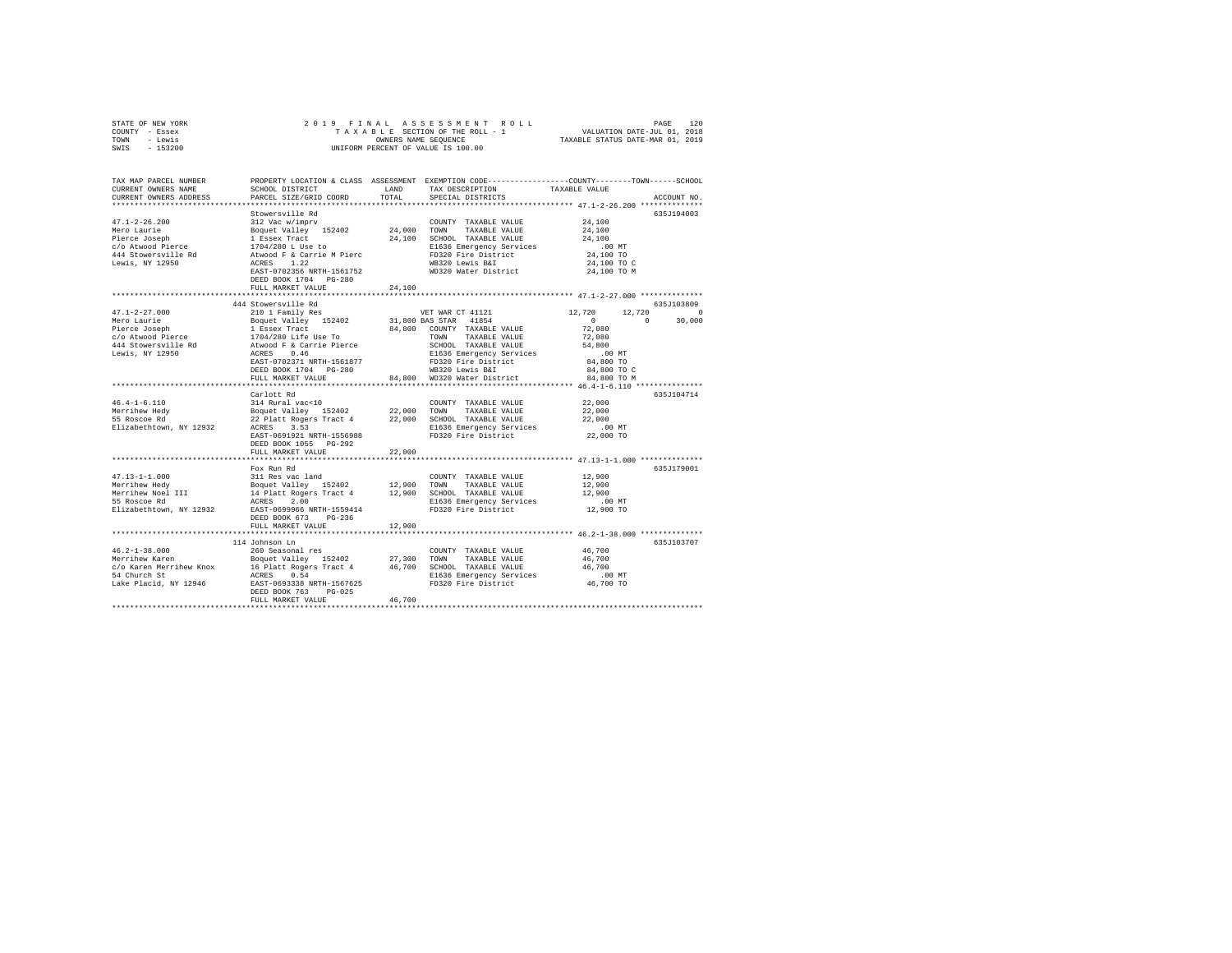| STATE OF NEW YORK | 2019 FINAL ASSESSMENT ROLL         | 121<br>PAGE                      |
|-------------------|------------------------------------|----------------------------------|
| COUNTY - Essex    | TAXABLE SECTION OF THE ROLL - 1    | VALUATION DATE-JUL 01, 2018      |
| TOWN<br>- Lewis   | OWNERS NAME SEOUENCE               | TAXABLE STATUS DATE-MAR 01, 2019 |
| $-153200$<br>SWIS | UNIFORM PERCENT OF VALUE IS 100.00 |                                  |

| TAX MAP PARCEL NUMBER<br>CURRENT OWNERS NAME<br>CURRENT OWNERS ADDRESS | SCHOOL DISTRICT<br>PARCEL SIZE/GRID COORD         | <b>T.AND</b><br>TOTAL | TAX DESCRIPTION<br>SPECIAL DISTRICTS            | PROPERTY LOCATION & CLASS ASSESSMENT EXEMPTION CODE---------------COUNTY-------TOWN-----SCHOOL<br>TAXABLE VALUE<br>ACCOUNT NO. |
|------------------------------------------------------------------------|---------------------------------------------------|-----------------------|-------------------------------------------------|--------------------------------------------------------------------------------------------------------------------------------|
| **********************                                                 | ****************************                      |                       |                                                 |                                                                                                                                |
|                                                                        | Johnson Ln                                        |                       |                                                 | 635J103708                                                                                                                     |
| $46.2 - 1 - 39.000$                                                    | 314 Rural vac<10                                  |                       | COUNTY TAXABLE VALUE                            | 20,100                                                                                                                         |
| Merrihew Karen                                                         | Boquet Valley 152402                              |                       | 20,100 TOWN<br>TAXABLE VALUE                    | 20,100                                                                                                                         |
| c/o Karen Merrihew Knox                                                | 16 Platt Rogers Tract 4                           |                       | 20.100 SCHOOL TAXABLE VALUE                     | 20,100                                                                                                                         |
| 54 Church St                                                           | ACRES 1.61                                        |                       | E1636 Emergency Services                        | $.00$ MT                                                                                                                       |
| Lake Placid, NY 12946                                                  | EAST-0693041 NRTH-1567822                         |                       | FD320 Fire District                             | 20,100 TO                                                                                                                      |
|                                                                        | DEED BOOK 763<br>$PG-25$                          |                       |                                                 |                                                                                                                                |
|                                                                        | FULL MARKET VALUE                                 | 20,100                |                                                 |                                                                                                                                |
|                                                                        |                                                   |                       |                                                 |                                                                                                                                |
|                                                                        | 527 Roscoe Rd                                     |                       |                                                 | 635J189018                                                                                                                     |
| $55.2 - 2 - 8.000$                                                     | 240 Rural res                                     |                       | BAS STAR 41854                                  | $^{\circ}$<br>$\Omega$<br>30,000                                                                                               |
| Merrihew Susan K                                                       | Boquet Valley 152402                              |                       | 55,600 COUNTY TAXABLE VALUE                     | 212,300                                                                                                                        |
| 527 Roscoe Rd                                                          | 30 Platt Rogers Tr 4                              | 212,300               | TOWN TAXABLE VALUE                              | 212,300                                                                                                                        |
| Elizabethtown, NY 12932                                                | Db 961 Pg 308 (Corr Deed)                         |                       | SCHOOL TAXABLE VALUE                            | 182,300                                                                                                                        |
|                                                                        | ACRES 10.00                                       |                       | E1636 Emergency Services                        | .00 MT                                                                                                                         |
|                                                                        | EAST-0691793 NRTH-1547359                         |                       | FD320 Fire District                             | 212,300 TO                                                                                                                     |
|                                                                        | DEED BOOK 931 PG-253                              |                       |                                                 |                                                                                                                                |
|                                                                        | FULL MARKET VALUE                                 | 212,300               |                                                 |                                                                                                                                |
|                                                                        |                                                   |                       |                                                 | **************** 46.2-1-48.120 ************                                                                                    |
|                                                                        | Goff Rd                                           |                       |                                                 | 635Z000023                                                                                                                     |
| $46.2 - 1 - 48.120$                                                    | 322 Rural vac>10                                  |                       | COUNTY TAXABLE VALUE                            | 29,500                                                                                                                         |
| Messina Frank P                                                        | Boquet Valley 152402<br>21 Platt Rogers Tr 4      | 29,500                | TOWN<br>TAXABLE VALUE                           | 29,500                                                                                                                         |
| Messina Rose M<br>PO Box 626                                           | ACRES 12.70                                       | 29,500                | SCHOOL TAXABLE VALUE                            | 29,500                                                                                                                         |
|                                                                        |                                                   |                       | E1636 Emergency Services<br>FD320 Fire District | .00 MT                                                                                                                         |
| Elizabethtown, NY 12932                                                | EAST-0692762 NRTH-1562513<br>DEED BOOK 1293 PG-65 |                       |                                                 | 29,500 TO                                                                                                                      |
|                                                                        | FULL MARKET VALUE                                 | 29,500                |                                                 |                                                                                                                                |
|                                                                        | *****************************                     |                       |                                                 |                                                                                                                                |
|                                                                        | 8149 US Route 9                                   |                       |                                                 | 635J103509                                                                                                                     |
| $56.1 - 2 - 17.000$                                                    | 240 Rural res                                     |                       | COUNTY TAXABLE VALUE                            | 110,000                                                                                                                        |
| Mickle David J                                                         | Boquet Valley 152402                              | 47,100                | TOWN<br>TAXABLE VALUE                           | 110,000                                                                                                                        |
| PO Box 87                                                              | 8 Platt Rogers Tract 1                            | 110,000               | SCHOOL TAXABLE VALUE                            | 110,000                                                                                                                        |
| Gloucester Point, VA 23062                                             | 20ac                                              |                       | E1636 Emergency Services                        | $.00$ MT                                                                                                                       |
|                                                                        | ACRES 25.10                                       |                       | FD320 Fire District                             | 110,000 TO                                                                                                                     |
|                                                                        | EAST-0699932 NRTH-1549060                         |                       |                                                 |                                                                                                                                |
|                                                                        | DEED BOOK 1398 PG-327                             |                       |                                                 |                                                                                                                                |
|                                                                        | FULL MARKET VALUE                                 | 110,000               |                                                 |                                                                                                                                |
|                                                                        |                                                   |                       |                                                 |                                                                                                                                |
|                                                                        | County Route 10                                   |                       |                                                 | 635J103406                                                                                                                     |
| $47.3 - 2 - 2.000$                                                     | 311 Res vac land                                  |                       | COUNTY TAXABLE VALUE                            | 19,500                                                                                                                         |
| Milholland John                                                        | Boquet Valley 152402                              | 19,500                | TOWN<br>TAXABLE VALUE                           | 19,500                                                                                                                         |
| 409 Taylor Ct                                                          | 2 Platt Rogers Tract 1                            |                       | 19,500 SCHOOL TAXABLE VALUE                     | 19,500                                                                                                                         |
| Raleigh, NC 27615                                                      | Will                                              |                       | E1636 Emergency Services                        | .00 MT                                                                                                                         |
|                                                                        | ACRES 1.00                                        |                       | FD320 Fire District                             | 19,500 TO                                                                                                                      |
|                                                                        | EAST-0703348 NRTH-1557077                         |                       |                                                 |                                                                                                                                |
|                                                                        | DEED BOOK 350<br>PG-484                           |                       |                                                 |                                                                                                                                |
|                                                                        | FULL MARKET VALUE                                 | 19,500                |                                                 |                                                                                                                                |
|                                                                        |                                                   |                       |                                                 |                                                                                                                                |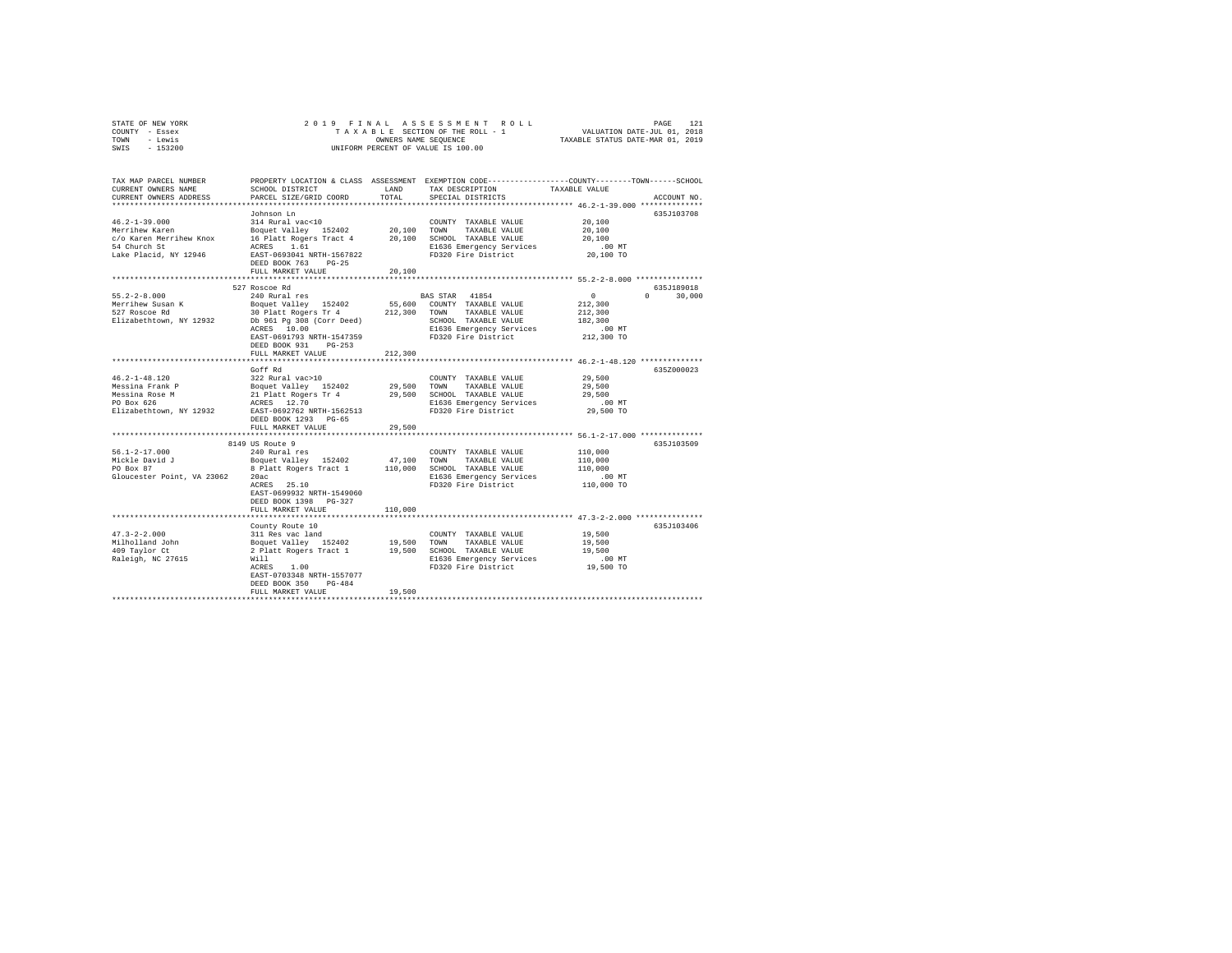| STATE OF NEW YORK | 2019 FINAL ASSESSMENT ROLL         | 122<br>PAGE                      |
|-------------------|------------------------------------|----------------------------------|
| COUNTY - Essex    | TAXABLE SECTION OF THE ROLL - 1    | VALUATION DATE-JUL 01, 2018      |
| TOWN<br>- Lewis   | OWNERS NAME SEOUENCE               | TAXABLE STATUS DATE-MAR 01, 2019 |
| $-153200$<br>SWIS | UNIFORM PERCENT OF VALUE IS 100.00 |                                  |

| TAX MAP PARCEL NUMBER<br>CURRENT OWNERS NAME<br>CURRENT OWNERS ADDRESS | SCHOOL DISTRICT<br>PARCEL SIZE/GRID COORD                              | LAND<br>TOTAL | PROPERTY LOCATION & CLASS ASSESSMENT EXEMPTION CODE----------------COUNTY-------TOWN------SCHOOL<br>TAX DESCRIPTION<br>SPECIAL DISTRICTS | TAXABLE VALUE | ACCOUNT NO.                 |
|------------------------------------------------------------------------|------------------------------------------------------------------------|---------------|------------------------------------------------------------------------------------------------------------------------------------------|---------------|-----------------------------|
|                                                                        |                                                                        |               |                                                                                                                                          |               |                             |
|                                                                        | Rav Woods Rd                                                           |               |                                                                                                                                          |               | 635Z004003                  |
| $47.4 - 1 - 35.112$                                                    | 314 Rural vac<10                                                       |               | COUNTY TAXABLE VALUE                                                                                                                     | 23,500        |                             |
| Milholland John A                                                      | Boquet Valley 152402                                                   | 23,500        | TOWN<br>TAXABLE VALUE                                                                                                                    | 23,500        |                             |
| 409 Taylor Ct                                                          | 6 Platt Rogers Tract                                                   | 23,500        | SCHOOL TAXABLE VALUE                                                                                                                     | 23,500        |                             |
| Raleigh, NC 27615                                                      | ACRES 5.00                                                             |               | E1636 Emergency Services                                                                                                                 | $.00$ MT      |                             |
|                                                                        | EAST-0707331 NRTH-1555556                                              |               | FD320 Fire District                                                                                                                      | 23,500 TO     |                             |
|                                                                        | DEED BOOK 1367 PG-203                                                  |               |                                                                                                                                          |               |                             |
|                                                                        | FULL MARKET VALUE                                                      | 23,500        |                                                                                                                                          |               |                             |
|                                                                        |                                                                        |               |                                                                                                                                          |               |                             |
|                                                                        | Steele Woods Rd                                                        |               |                                                                                                                                          |               | 6357004008                  |
| $56.1 - 2 - 34.120$                                                    | 322 Rural vac>10                                                       |               | COUNTY TAXABLE VALUE                                                                                                                     | 35,500        |                             |
| Milholland John A                                                      | Boquet Valley 152402 35,500 TOWN                                       |               | TAXABLE VALUE                                                                                                                            | 35,500        |                             |
| 409 Taylor Ct                                                          |                                                                        |               | 9 Platt Rogers Tract 1 35,500 SCHOOL TAXABLE VALUE                                                                                       | 35,500        |                             |
| Raleigh, NC 27615                                                      | ACRES 23.00                                                            |               | E1636 Emergency Services                                                                                                                 | $.00$ MT      |                             |
|                                                                        | EAST-0704755 NRTH-1547400                                              |               | FD320 Fire District                                                                                                                      | 35,500 TO     |                             |
|                                                                        | DEED BOOK 1384 PG-306                                                  |               |                                                                                                                                          |               |                             |
|                                                                        | FULL MARKET VALUE                                                      | 35,500        |                                                                                                                                          |               |                             |
|                                                                        |                                                                        |               |                                                                                                                                          |               |                             |
|                                                                        | 126 Redmond Rd                                                         |               |                                                                                                                                          |               | 635Z008002                  |
| $47.4 - 1 - 1.212$                                                     | 240 Rural res                                                          |               | BAS STAR 41854                                                                                                                           | $^{\circ}$    | $0 \qquad \qquad$<br>30,000 |
| Miller Albert E III                                                    | Boquet Valley 152402                                                   |               | 40,100 COUNTY TAXABLE VALUE                                                                                                              | 185,400       |                             |
| Miller Audrey J                                                        | 5 Platt Rogers Tract 1 185,400 TOWN                                    |               | TAXABLE VALUE                                                                                                                            | 185,400       |                             |
| 126 Redmond Rd                                                         | ACRES 10.39                                                            |               | SCHOOL TAXABLE VALUE                                                                                                                     | 155,400       |                             |
| Westport, NY 12993                                                     | EAST-0709215 NRTH-1558952                                              |               | E1636 Emergency Services                                                                                                                 | $.00$ MT      |                             |
|                                                                        | DEED BOOK 1532 PG-143                                                  |               | FD320 Fire District                                                                                                                      | 185,400 TO    |                             |
|                                                                        | FULL MARKET VALUE                                                      | 185,400       |                                                                                                                                          |               |                             |
|                                                                        | **************************                                             |               |                                                                                                                                          |               |                             |
|                                                                        | 8091 US Route 9                                                        |               |                                                                                                                                          |               | 635J102915                  |
| $56.1 - 2 - 15.000$                                                    | 210 1 Family Res                                                       |               | BAS STAR 41854                                                                                                                           | $\mathbf{0}$  | $\mathbf{a}$<br>30,000      |
| Miller Donald S                                                        | Boquet Valley 152402 35,400 COUNTY TAXABLE VALUE                       |               |                                                                                                                                          | 112,100       |                             |
| Miller Nancy J                                                         | 9 Platt Rogers Tract 1                                                 |               | 112,100 TOWN TAXABLE VALUE                                                                                                               | 112,100       |                             |
| PO Box 483                                                             | 5.2ac                                                                  |               | SCHOOL TAXABLE VALUE                                                                                                                     | 82,100        |                             |
| Elizabethtown, NY 12932                                                | ACRES 4.77 BANK LERETA                                                 |               | E1636 Emergency Services                                                                                                                 | $.00$ MT      |                             |
|                                                                        | EAST-0700209 NRTH-1547796                                              |               | FD320 Fire District                                                                                                                      | 112,100 TO    |                             |
|                                                                        | DEED BOOK 1291 PG-1                                                    |               |                                                                                                                                          |               |                             |
|                                                                        | FULL MARKET VALUE                                                      | 112,100       |                                                                                                                                          |               |                             |
|                                                                        |                                                                        |               | ********************************** 48.3-2-5.000 **************                                                                           |               |                             |
|                                                                        | Hurley Rd                                                              |               |                                                                                                                                          |               | 635J103709                  |
| $48.3 - 2 - 5.000$                                                     | 322 Rural vac>10                                                       |               | COUNTY TAXABLE VALUE                                                                                                                     | 48,300        |                             |
| Miller Norman L                                                        |                                                                        | 48,300        | TOWN<br>TAXABLE VALUE                                                                                                                    | 48,300        |                             |
| Miller Marilyn A                                                       | --------<br>Boquet Valley 152402<br>48 Taylor & Kimball<br>ACRES 48.60 | 48,300        | SCHOOL TAXABLE VALUE                                                                                                                     | 48,300        |                             |
| 793 Skyline Dr                                                         | ACRES 48.60                                                            |               | E1636 Emergency Services                                                                                                                 | $.00$ MT      |                             |
| Schenectady, NY 12306                                                  | EAST-0720764 NRTH-1556333                                              |               | FD320 Fire District                                                                                                                      | 48,300 TO     |                             |
|                                                                        | DEED BOOK 1682 PG-198                                                  |               |                                                                                                                                          |               |                             |
|                                                                        | FULL MARKET VALUE                                                      | 48,300        |                                                                                                                                          |               |                             |
|                                                                        |                                                                        |               |                                                                                                                                          |               |                             |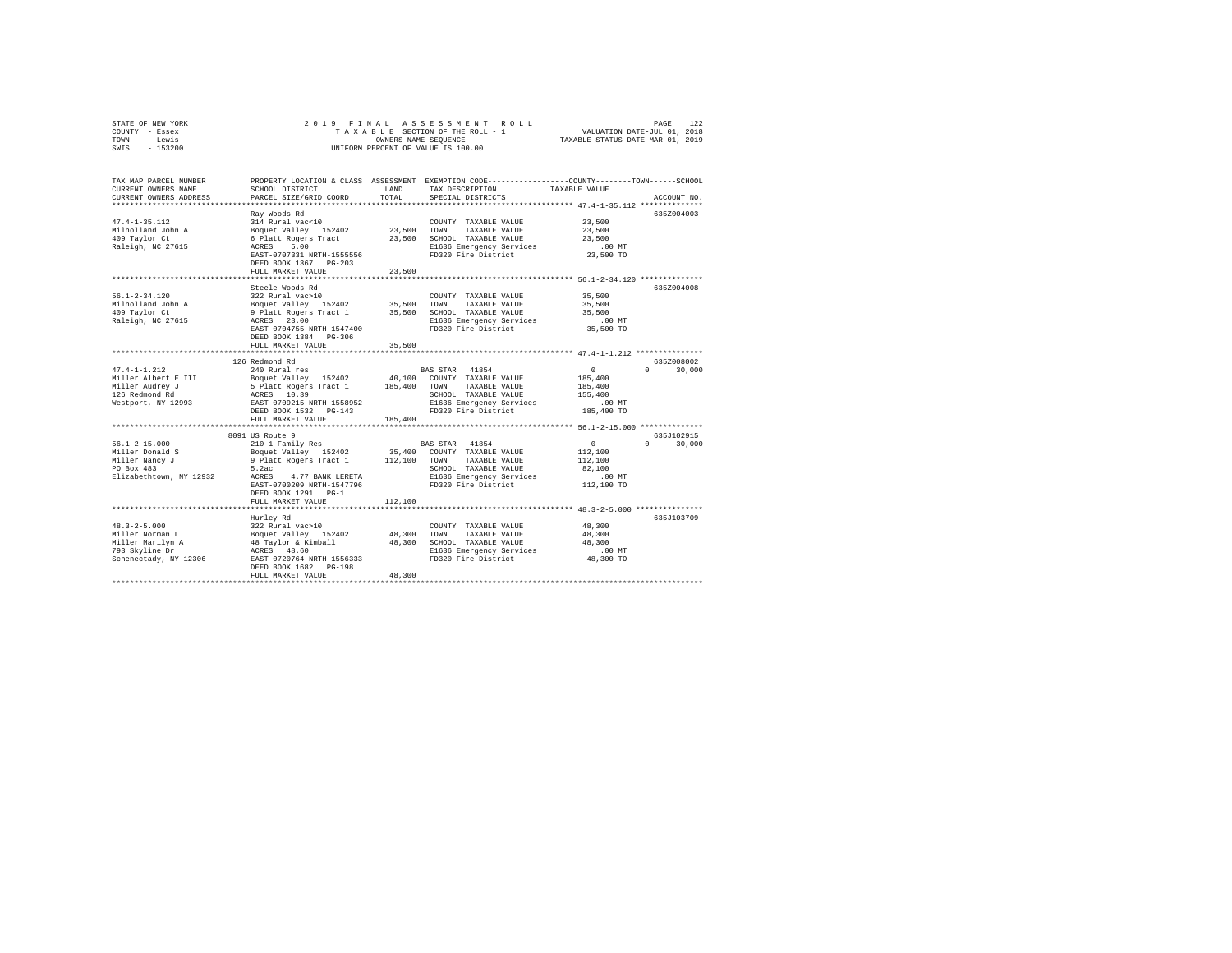| STATE OF NEW YORK | 2019 FINAL ASSESSMENT ROLL         | 123<br>PAGE                      |
|-------------------|------------------------------------|----------------------------------|
| COUNTY - Essex    | TAXABLE SECTION OF THE ROLL - 1    | VALUATION DATE-JUL 01, 2018      |
| TOWN<br>- Lewis   | OWNERS NAME SEOUENCE               | TAXABLE STATUS DATE-MAR 01, 2019 |
| $-153200$<br>SWIS | UNIFORM PERCENT OF VALUE IS 100.00 |                                  |

| TAX MAP PARCEL NUMBER<br>CURRENT OWNERS NAME                                                                                                                                                                                                   | SCHOOL DISTRICT                                                                    | LAND                 | PROPERTY LOCATION & CLASS ASSESSMENT EXEMPTION CODE---------------COUNTY-------TOWN-----SCHOOL<br>TAX DESCRIPTION | TAXABLE VALUE                                              |             |
|------------------------------------------------------------------------------------------------------------------------------------------------------------------------------------------------------------------------------------------------|------------------------------------------------------------------------------------|----------------------|-------------------------------------------------------------------------------------------------------------------|------------------------------------------------------------|-------------|
| CURRENT OWNERS ADDRESS<br>***********************                                                                                                                                                                                              | PARCEL SIZE/GRID COORD<br>**************************                               | TOTAL                | SPECIAL DISTRICTS                                                                                                 |                                                            | ACCOUNT NO. |
|                                                                                                                                                                                                                                                | 5 Brookside Way                                                                    |                      |                                                                                                                   |                                                            | 635J103306  |
| $46.2 - 1 - 14.000$                                                                                                                                                                                                                            |                                                                                    |                      |                                                                                                                   | $\sim$<br>$\Omega$                                         | 68,700      |
| Miller Robert                                                                                                                                                                                                                                  |                                                                                    |                      |                                                                                                                   | 110,700                                                    |             |
| PO Box 29                                                                                                                                                                                                                                      |                                                                                    |                      |                                                                                                                   | 110,700                                                    |             |
| Lewis, NY 12950                                                                                                                                                                                                                                |                                                                                    |                      |                                                                                                                   | 42,000                                                     |             |
|                                                                                                                                                                                                                                                | EAST-0690637 NRTH-1566370                                                          |                      |                                                                                                                   | .00 MT                                                     |             |
|                                                                                                                                                                                                                                                | DEED BOOK 520<br>$PG-9$                                                            |                      | E1636 Emergency Services<br>FD320 Fire District                                                                   | 110,700 TO                                                 |             |
|                                                                                                                                                                                                                                                | FULL MARKET VALUE                                                                  | 110,700              |                                                                                                                   |                                                            |             |
|                                                                                                                                                                                                                                                |                                                                                    |                      |                                                                                                                   |                                                            |             |
|                                                                                                                                                                                                                                                | 20 Crossman Ln                                                                     |                      |                                                                                                                   |                                                            | 635J105412  |
| $46.2 - 1 - 36.000$                                                                                                                                                                                                                            | 260 Seasonal res                                                                   |                      | COUNTY TAXABLE VALUE                                                                                              | 60,400                                                     |             |
| Mills Jay A                                                                                                                                                                                                                                    | Boquet Valley 152402                                                               |                      | 32,100 TOWN TAXABLE VALUE                                                                                         | 60,400                                                     |             |
|                                                                                                                                                                                                                                                |                                                                                    |                      | SCHOOL TAXABLE VALUE                                                                                              | 60,400                                                     |             |
|                                                                                                                                                                                                                                                |                                                                                    |                      | E1636 Emergency Services<br>FD320 Fire District                                                                   | $.00$ MT                                                   |             |
| Ballston Spa, NY 12020                                                                                                                                                                                                                         | EAST-0693622 NRTH-1567540                                                          |                      |                                                                                                                   | 60,400 TO                                                  |             |
|                                                                                                                                                                                                                                                | DEED BOOK 1645 PG-99                                                               |                      |                                                                                                                   |                                                            |             |
|                                                                                                                                                                                                                                                | FULL MARKET VALUE<br>************************                                      | 60,400<br>********** |                                                                                                                   |                                                            |             |
|                                                                                                                                                                                                                                                |                                                                                    |                      |                                                                                                                   | ***************************** 55.2-1-33.000 ************** |             |
|                                                                                                                                                                                                                                                | 481 Roscoe Rd                                                                      |                      |                                                                                                                   |                                                            | 635J104108  |
|                                                                                                                                                                                                                                                |                                                                                    |                      | COUNTY TAXABLE VALUE                                                                                              | 126,000<br>126,000                                         |             |
|                                                                                                                                                                                                                                                |                                                                                    |                      |                                                                                                                   | 126,000                                                    |             |
|                                                                                                                                                                                                                                                |                                                                                    |                      | E1636 Emergency Services                                                                                          | .00 MT                                                     |             |
|                                                                                                                                                                                                                                                |                                                                                    |                      | FD320 Fire District                                                                                               | 126,000 TO                                                 |             |
|                                                                                                                                                                                                                                                |                                                                                    |                      |                                                                                                                   |                                                            |             |
| PRIOR OWNER ON 3/01/2019 FULL MARKET VALUE                                                                                                                                                                                                     |                                                                                    | 126,000              |                                                                                                                   |                                                            |             |
| Mills Rebecca B                                                                                                                                                                                                                                |                                                                                    |                      |                                                                                                                   |                                                            |             |
|                                                                                                                                                                                                                                                |                                                                                    |                      |                                                                                                                   |                                                            |             |
|                                                                                                                                                                                                                                                | 9371 US Route 9                                                                    |                      |                                                                                                                   |                                                            | 635J181006  |
| $38.1 - 1 - 26.300$                                                                                                                                                                                                                            | 281 Multiple res AGED ALL 41800                                                    |                      |                                                                                                                   | 67,350 67,350                                              | 67,350      |
|                                                                                                                                                                                                                                                |                                                                                    |                      |                                                                                                                   | $\Omega$<br>$\Omega$                                       | 67.350      |
|                                                                                                                                                                                                                                                |                                                                                    |                      |                                                                                                                   | 67,350                                                     |             |
|                                                                                                                                                                                                                                                |                                                                                    |                      |                                                                                                                   | 67.350                                                     |             |
| - 2011-12, 2012<br>Michell Alam Moguet Valley 152402<br>Michell Cheryl 14 Essex Tract 134,700 COUNTY TAXABLE VALUE<br>Michell Alam Moguet Valley 152402<br>PO Box 459<br>PO BOX 134,700 COMY TAXABLE VALUE<br>PO Box 459<br>DEED BOX 738<br>DE |                                                                                    |                      | SCHOOL TAXABLE VALUE<br>E1636 Emergency Services                                                                  | $\sim$ 0                                                   |             |
|                                                                                                                                                                                                                                                |                                                                                    |                      |                                                                                                                   | $.00$ MT                                                   |             |
|                                                                                                                                                                                                                                                | FULL MARKET VALUE                                                                  |                      | 134,700 FD320 Fire District                                                                                       | 134,700 TO                                                 |             |
|                                                                                                                                                                                                                                                | ***************************                                                        |                      |                                                                                                                   | **************** 38.1-1-26.200 **************              |             |
|                                                                                                                                                                                                                                                | 9393 US Route 9                                                                    |                      |                                                                                                                   |                                                            | 635J181005  |
| $38.1 - 1 - 26.200$                                                                                                                                                                                                                            |                                                                                    |                      | BAS STAR 41854                                                                                                    | 0<br>$\Omega$ and $\Omega$                                 | 30,000      |
| Mitchell Alan S Jr<br>PO Box 459                                                                                                                                                                                                               |                                                                                    |                      | 36,500 COUNTY TAXABLE VALUE                                                                                       | 156,400                                                    |             |
|                                                                                                                                                                                                                                                | 210 1 Family Res<br>Boquet Valley 152402<br>14 Essex Tract<br>1721/209 Life Use to |                      | 156,400 TOWN TAXABLE VALUE                                                                                        | 156,400                                                    |             |
| Lewis, NY 12950                                                                                                                                                                                                                                |                                                                                    |                      | SCHOOL TAXABLE VALUE<br>R1636 Fmanschung Tallue                                                                   | 126,400                                                    |             |
|                                                                                                                                                                                                                                                | Stephen P Mitchell Jr<br>ACRES 5.90                                                |                      | E1636 Emergency Services                                                                                          | $.00$ MT<br>156,400 TO                                     |             |
|                                                                                                                                                                                                                                                |                                                                                    |                      | FD320 Fire District                                                                                               |                                                            |             |
|                                                                                                                                                                                                                                                | EAST-0705588 NRTH-1578211<br>DEED BOOK 1721 PG-209                                 |                      |                                                                                                                   |                                                            |             |
|                                                                                                                                                                                                                                                | FULL MARKET VALUE                                                                  | 156,400              |                                                                                                                   |                                                            |             |
|                                                                                                                                                                                                                                                |                                                                                    |                      |                                                                                                                   |                                                            |             |
|                                                                                                                                                                                                                                                |                                                                                    |                      |                                                                                                                   |                                                            |             |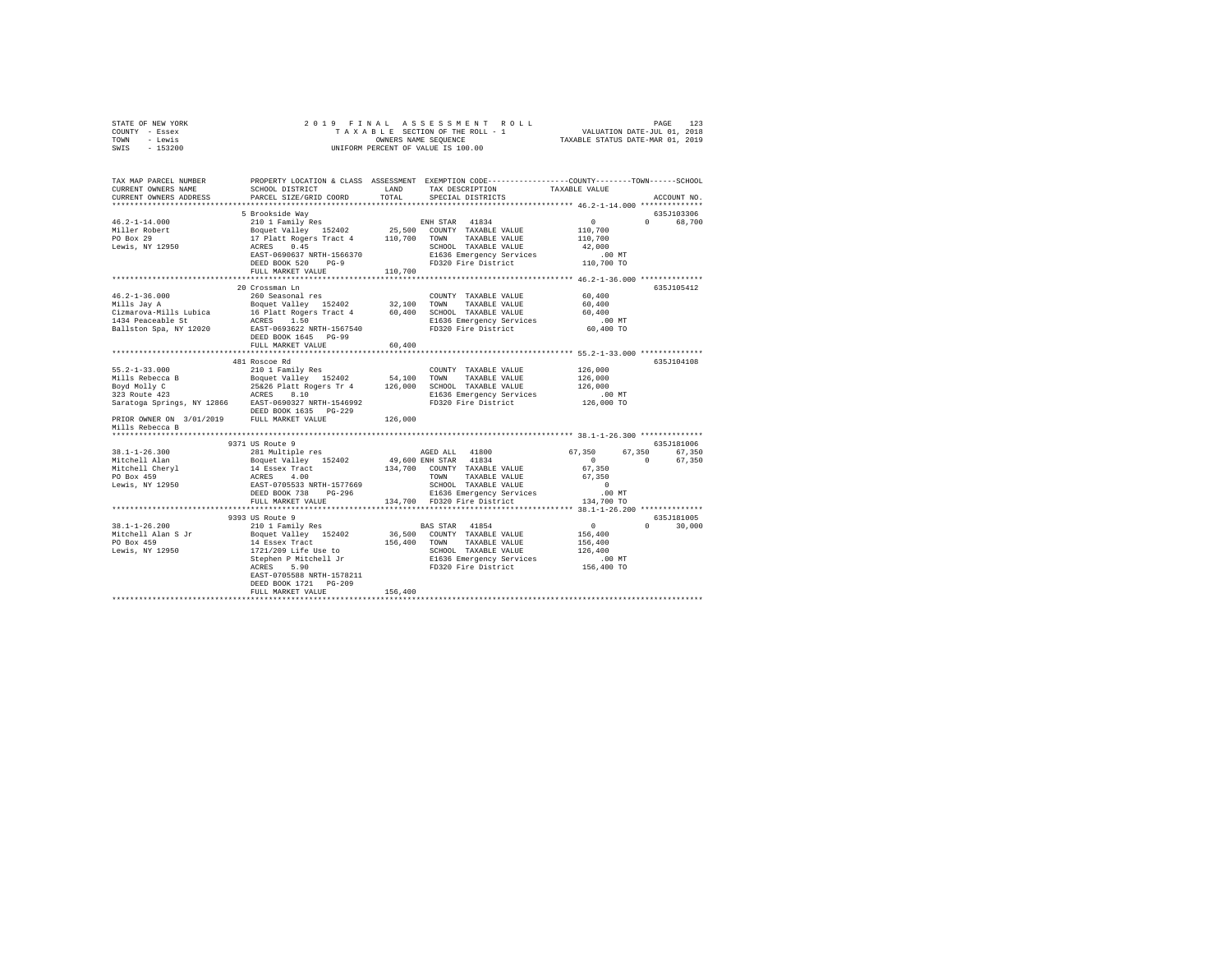| STATE OF NEW YORK                |                                                                                                                                                                                                                                                                                                                                                                                                                                   |              |                                                                                          |                  |               |
|----------------------------------|-----------------------------------------------------------------------------------------------------------------------------------------------------------------------------------------------------------------------------------------------------------------------------------------------------------------------------------------------------------------------------------------------------------------------------------|--------------|------------------------------------------------------------------------------------------|------------------|---------------|
| COUNTY - Essex                   |                                                                                                                                                                                                                                                                                                                                                                                                                                   |              |                                                                                          |                  |               |
| TOWN - Lewis                     |                                                                                                                                                                                                                                                                                                                                                                                                                                   |              |                                                                                          |                  |               |
| SWIS - 153200                    |                                                                                                                                                                                                                                                                                                                                                                                                                                   |              |                                                                                          |                  |               |
|                                  |                                                                                                                                                                                                                                                                                                                                                                                                                                   |              |                                                                                          |                  |               |
|                                  |                                                                                                                                                                                                                                                                                                                                                                                                                                   |              |                                                                                          |                  |               |
|                                  | TAX MAP PARCEL NUMBER PROPERTY LOCATION & CLASS ASSESSMENT EXEMPTION CODE---------------COUNTY-------TOWN------SCHOOL                                                                                                                                                                                                                                                                                                             |              |                                                                                          |                  |               |
| CURRENT OWNERS NAME              | SCHOOL DISTRICT LAND                                                                                                                                                                                                                                                                                                                                                                                                              |              | TAX DESCRIPTION                                                                          | TAXABLE VALUE    |               |
| CURRENT OWNERS ADDRESS           | PARCEL SIZE/GRID COORD                                                                                                                                                                                                                                                                                                                                                                                                            | TOTAL        | SPECIAL DISTRICTS                                                                        |                  | ACCOUNT NO.   |
|                                  |                                                                                                                                                                                                                                                                                                                                                                                                                                   |              |                                                                                          |                  |               |
|                                  | 648 Mitchell Hill Rd                                                                                                                                                                                                                                                                                                                                                                                                              |              |                                                                                          |                  | 635J103502    |
|                                  |                                                                                                                                                                                                                                                                                                                                                                                                                                   |              |                                                                                          | $\mathbf{0}$     | $0 \t 30,000$ |
|                                  |                                                                                                                                                                                                                                                                                                                                                                                                                                   |              |                                                                                          | 190,100          |               |
|                                  |                                                                                                                                                                                                                                                                                                                                                                                                                                   |              |                                                                                          | 190,100          |               |
|                                  |                                                                                                                                                                                                                                                                                                                                                                                                                                   |              |                                                                                          | 160,100          |               |
|                                  |                                                                                                                                                                                                                                                                                                                                                                                                                                   |              |                                                                                          | .00 MT           |               |
|                                  |                                                                                                                                                                                                                                                                                                                                                                                                                                   |              |                                                                                          | 190,100 TO       |               |
|                                  | FULL MARKET VALUE                                                                                                                                                                                                                                                                                                                                                                                                                 | 190,100      |                                                                                          |                  |               |
|                                  |                                                                                                                                                                                                                                                                                                                                                                                                                                   |              |                                                                                          |                  |               |
|                                  | 9325 US Route 9                                                                                                                                                                                                                                                                                                                                                                                                                   |              |                                                                                          |                  | 635J103415    |
| 38.1-1-26.110                    |                                                                                                                                                                                                                                                                                                                                                                                                                                   |              | COUNTY TAXABLE VALUE 125,300                                                             |                  |               |
|                                  |                                                                                                                                                                                                                                                                                                                                                                                                                                   |              |                                                                                          | 125,300          |               |
|                                  |                                                                                                                                                                                                                                                                                                                                                                                                                                   |              |                                                                                          | 125,300          |               |
|                                  |                                                                                                                                                                                                                                                                                                                                                                                                                                   |              |                                                                                          | .00MT            |               |
|                                  |                                                                                                                                                                                                                                                                                                                                                                                                                                   |              |                                                                                          | 125,300 TO       |               |
|                                  | ACRES 85.54                                                                                                                                                                                                                                                                                                                                                                                                                       |              |                                                                                          |                  |               |
|                                  | EAST-0704744 NRTH-1577127                                                                                                                                                                                                                                                                                                                                                                                                         |              |                                                                                          |                  |               |
|                                  | DEED BOOK 971 PG-112                                                                                                                                                                                                                                                                                                                                                                                                              |              |                                                                                          |                  |               |
|                                  | FULL MARKET VALUE                                                                                                                                                                                                                                                                                                                                                                                                                 | 125,300      |                                                                                          |                  |               |
|                                  |                                                                                                                                                                                                                                                                                                                                                                                                                                   | ************ | ********************************** 46.4-1-8.310 ****************                         |                  |               |
|                                  | 612 Mitchell Hill Rd                                                                                                                                                                                                                                                                                                                                                                                                              |              |                                                                                          |                  | 635Z001003    |
| $46.4 - 1 - 8.310$               | 210 1 Family Res                                                                                                                                                                                                                                                                                                                                                                                                                  |              | COUNTY TAXABLE VALUE                                                                     | 40,200           |               |
|                                  |                                                                                                                                                                                                                                                                                                                                                                                                                                   |              |                                                                                          | 40,200<br>40,200 |               |
|                                  |                                                                                                                                                                                                                                                                                                                                                                                                                                   |              |                                                                                          |                  |               |
|                                  |                                                                                                                                                                                                                                                                                                                                                                                                                                   |              |                                                                                          |                  |               |
|                                  | $\begin{tabular}{l c c c c c c} \hline \multicolumn{3}{c}{Mitchell} & \multicolumn{3}{c}{Erika Michael1e}& \multicolumn{3}{c}{Boquet~Vallley}& 152402& 32,700& TOWN& TAXABLE\ VALUE\\ \hline \multicolumn{3}{c}{622 Mitchell} & \multicolumn{3}{c}{HilR} & \multicolumn{3}{c}{Platt~Rogers~Tr} & 40,200& \multicolumn{3}{c}{SCH0OL} & \multicolumn{3}{c}{TXABLE~VALUE}\\ \hline \multicolumn{3}{c}{E1izabethttown, NY~12932} & \$ |              | E1636 Emergency Services .00 MT<br>FD320 Fire District 40,200 TO                         |                  |               |
|                                  | DEED BOOK 1925 PG-199                                                                                                                                                                                                                                                                                                                                                                                                             |              |                                                                                          |                  |               |
|                                  | FULL MARKET VALUE                                                                                                                                                                                                                                                                                                                                                                                                                 | 40,200       |                                                                                          |                  |               |
|                                  |                                                                                                                                                                                                                                                                                                                                                                                                                                   |              |                                                                                          |                  |               |
|                                  | 269 Denton Rd                                                                                                                                                                                                                                                                                                                                                                                                                     |              |                                                                                          |                  | 635J199001    |
| $46.4 - 1 - 8.330$               | 240 Rural res                                                                                                                                                                                                                                                                                                                                                                                                                     |              | ENH STAR 41834                                                                           | $\sim$ 0         | 0 68.700      |
| Mitchell Gerald<br>269 Denton Rd |                                                                                                                                                                                                                                                                                                                                                                                                                                   |              |                                                                                          | 100,500          |               |
|                                  |                                                                                                                                                                                                                                                                                                                                                                                                                                   |              |                                                                                          | 100,500          |               |
| Elizabethtown, NY 12932          | ENH STAR 41834<br>Boquet Valley 152402 49,100 COUNTY TAXABLE VALUE<br>22 23 Platt Rogers Tr 4 100,500 TOWN TAXABLE VALUE<br>ACRES 26.00 SCHOOL TAXARLE VALUE                                                                                                                                                                                                                                                                      |              | SCHOOL TAXABLE VALUE                                                                     |                  |               |
|                                  | EAST-0692299 NRTH-1554944                                                                                                                                                                                                                                                                                                                                                                                                         |              |                                                                                          |                  |               |
|                                  | DEED BOOK 1178 PG-274                                                                                                                                                                                                                                                                                                                                                                                                             |              | SCHOOL TAXABLE VALUE<br>E1636 Emergency Services 00 MT<br>FD320 Fire District 100,500 TO |                  |               |
|                                  | FULL MARKET VALUE                                                                                                                                                                                                                                                                                                                                                                                                                 | 100,500      |                                                                                          |                  |               |
|                                  |                                                                                                                                                                                                                                                                                                                                                                                                                                   |              |                                                                                          |                  |               |
|                                  | 622 Mitchell Hill Rd                                                                                                                                                                                                                                                                                                                                                                                                              |              |                                                                                          |                  | 635Z001004    |
|                                  |                                                                                                                                                                                                                                                                                                                                                                                                                                   |              |                                                                                          | $\overline{0}$   | $0 \t 30,000$ |
|                                  |                                                                                                                                                                                                                                                                                                                                                                                                                                   |              |                                                                                          | 124,800          |               |
|                                  |                                                                                                                                                                                                                                                                                                                                                                                                                                   |              |                                                                                          | 124,800          |               |
|                                  |                                                                                                                                                                                                                                                                                                                                                                                                                                   |              |                                                                                          | 94,800           |               |
|                                  |                                                                                                                                                                                                                                                                                                                                                                                                                                   |              |                                                                                          | $.00$ MT         |               |
|                                  | FULL MARKET VALUE 124,800                                                                                                                                                                                                                                                                                                                                                                                                         |              |                                                                                          | 124,800 TO       |               |
|                                  |                                                                                                                                                                                                                                                                                                                                                                                                                                   |              |                                                                                          |                  |               |
|                                  |                                                                                                                                                                                                                                                                                                                                                                                                                                   |              |                                                                                          |                  |               |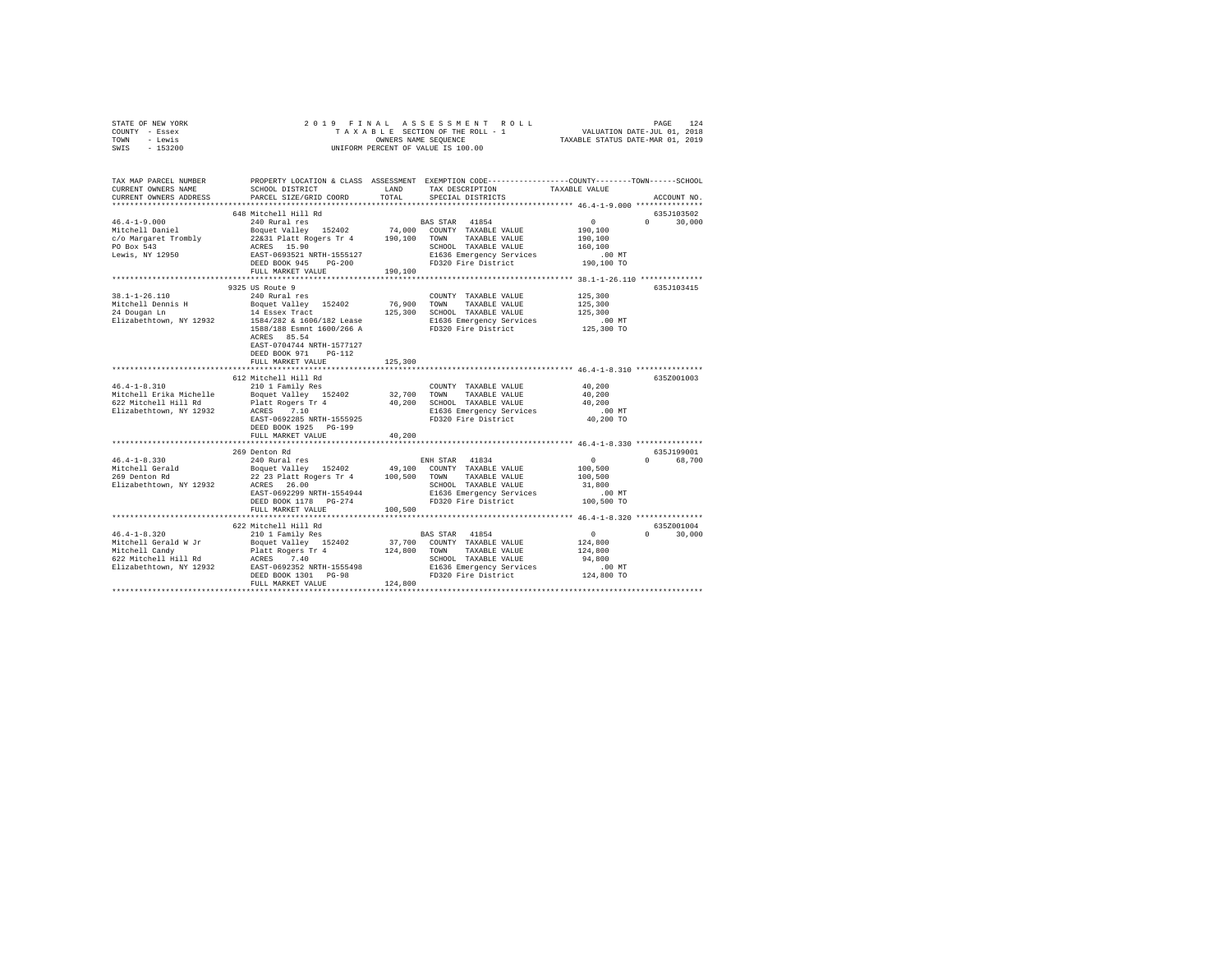| TOWN<br>- Lewis<br>SWIS<br>$-153200$                                                                | OWNERS NAME SEQUENCE<br>UNIFORM PERCENT OF VALUE IS 100.00                                                                                                                            |                                             |                                                                                                                                            | TAXABLE STATUS DATE-MAR 01, 2019                                                                                         |                                  |
|-----------------------------------------------------------------------------------------------------|---------------------------------------------------------------------------------------------------------------------------------------------------------------------------------------|---------------------------------------------|--------------------------------------------------------------------------------------------------------------------------------------------|--------------------------------------------------------------------------------------------------------------------------|----------------------------------|
| TAX MAP PARCEL NUMBER<br>CURRENT OWNERS NAME<br>CURRENT OWNERS ADDRESS                              | SCHOOL DISTRICT<br>PARCEL SIZE/GRID COORD                                                                                                                                             | LAND<br>TOTAL                               | PROPERTY LOCATION & CLASS ASSESSMENT EXEMPTION CODE---------------COUNTY-------TOWN------SCHOOL<br>TAX DESCRIPTION<br>SPECIAL DISTRICTS    | TAXABLE VALUE                                                                                                            | ACCOUNT NO.                      |
| $38.1 - 1 - 26.120$<br>Mitchell James<br>9353 US Rte 9<br>Lewis, NY 12950                           | 9353 US Route 9<br>210 1 Family Res<br>Boquet Valley 152402<br>14 Essex Tract<br>ACRES 2.00<br>EAST-0705542 NRTH-1577148<br>DEED BOOK 739<br>$PG-156$<br>FULL MARKET VALUE            | 32,600<br>91,300<br>91,300                  | BAS STAR 41854<br>COUNTY TAXABLE VALUE<br>TOWN<br>TAXABLE VALUE<br>SCHOOL TAXABLE VALUE<br>E1636 Emergency Services<br>FD320 Fire District | $\Omega$<br>91,300<br>91,300<br>61,300<br>$.00$ MT<br>91,300 TO                                                          | 635J181007<br>$\Omega$<br>30,000 |
| $38.1 - 1 - 15.100$<br>Mitchell James P Jr<br>9353 US Route 9<br>Lewis, NY 12950                    | 72 Hale Hill Ln<br>322 Rural vac>10<br>Boquet Valley 152402<br>18 & 19 Essex Tract<br>ACRES 40.10<br>EAST-0704691 NRTH-1581778<br>DEED BOOK 1678 PG-46<br>FULL MARKET VALUE           | 42,700<br>42,700<br>42,700                  | COUNTY TAXABLE VALUE<br>TOWN<br>TAXABLE VALUE<br>SCHOOL TAXABLE VALUE<br>E1636 Emergency Services<br>FD320 Fire District                   | 42,700<br>42,700<br>42,700<br>$.00$ MT<br>42,700 TO                                                                      | 635J100111                       |
| $46.4 - 1 - 8.100$<br>Mitchell Rolland E Jr<br>254 Mountainview Dr<br>Willsboro, NY 12996           | 36 Carlott Rd<br>322 Rural vac>10<br>Boquet Valley 152402<br>22 Platt Rogers Tract 4<br>ACRES 30.00<br>EAST-0693045 NRTH-1556188<br>DEED BOOK 1178 PG-279<br>FULL MARKET VALUE        | 39,000<br>39,000<br>39,000                  | COUNTY TAXABLE VALUE<br>TOWN<br>TAXABLE VALUE<br>SCHOOL TAXABLE VALUE<br>E1636 Emergency Services<br>FD320 Fire District                   | 39,000<br>39,000<br>39,000<br>$.00$ MT<br>39,000 TO                                                                      | 635J103411                       |
| $47.4 - 1 - 28.200$<br>Monty James W<br>Monty Cynthia J<br>1325 County Rte 10<br>Westport, NY 12993 | 1325 County Route 10<br>210 1 Family Res<br>Boquet Valley 152402<br>5 Platt Rogers Tract 1<br>0.40<br>ACRES<br>EAST-0709360 NRTH-1556120<br>DEED BOOK 715 PG-105<br>FULL MARKET VALUE | ***********<br>24,200<br>138,400<br>138,400 | BAS STAR 41854<br>COUNTY TAXABLE VALUE<br>TOWN TAXABLE VALUE<br>SCHOOL TAXABLE VALUE<br>E1636 Emergency Services<br>FD320 Fire District    | **************** 47.4-1-28.200 **************<br>$\overline{0}$<br>138,400<br>138,400<br>108,400<br>.00 MT<br>138,400 TO | 635J180017<br>$\Omega$<br>30,000 |
| $29.2 - 1 - 6.000$<br>Moore Philip S<br>208 Augur Lake Rd<br>Keeseville, NY 12944                   | US Route 9<br>322 Rural vac>10<br>Boquet Valley 152402<br>44 Maules<br>ACRES 25.00<br>EAST-0711649 NRTH-1599003<br>DEED BOOK 1721 PG-36<br>FULL MARKET VALUE                          | 13,100<br>13,100<br>13,100                  | COUNTY TAXABLE VALUE<br>TOWN<br>TAXABLE VALUE<br>SCHOOL TAXABLE VALUE<br>E1636 Emergency Services<br>FD320 Fire District                   | 13,100<br>13,100<br>13,100<br>.00MT<br>13,100 TO                                                                         | 635J101914                       |

STATE OF NEW YORK 2 0 1 9 F I N A L A S S E S S M E N T R O L L PAGE 125 COUNTY - Essex T A X A B L E SECTION OF THE ROLL - 1 VALUATION DATE-JUL 01, 2018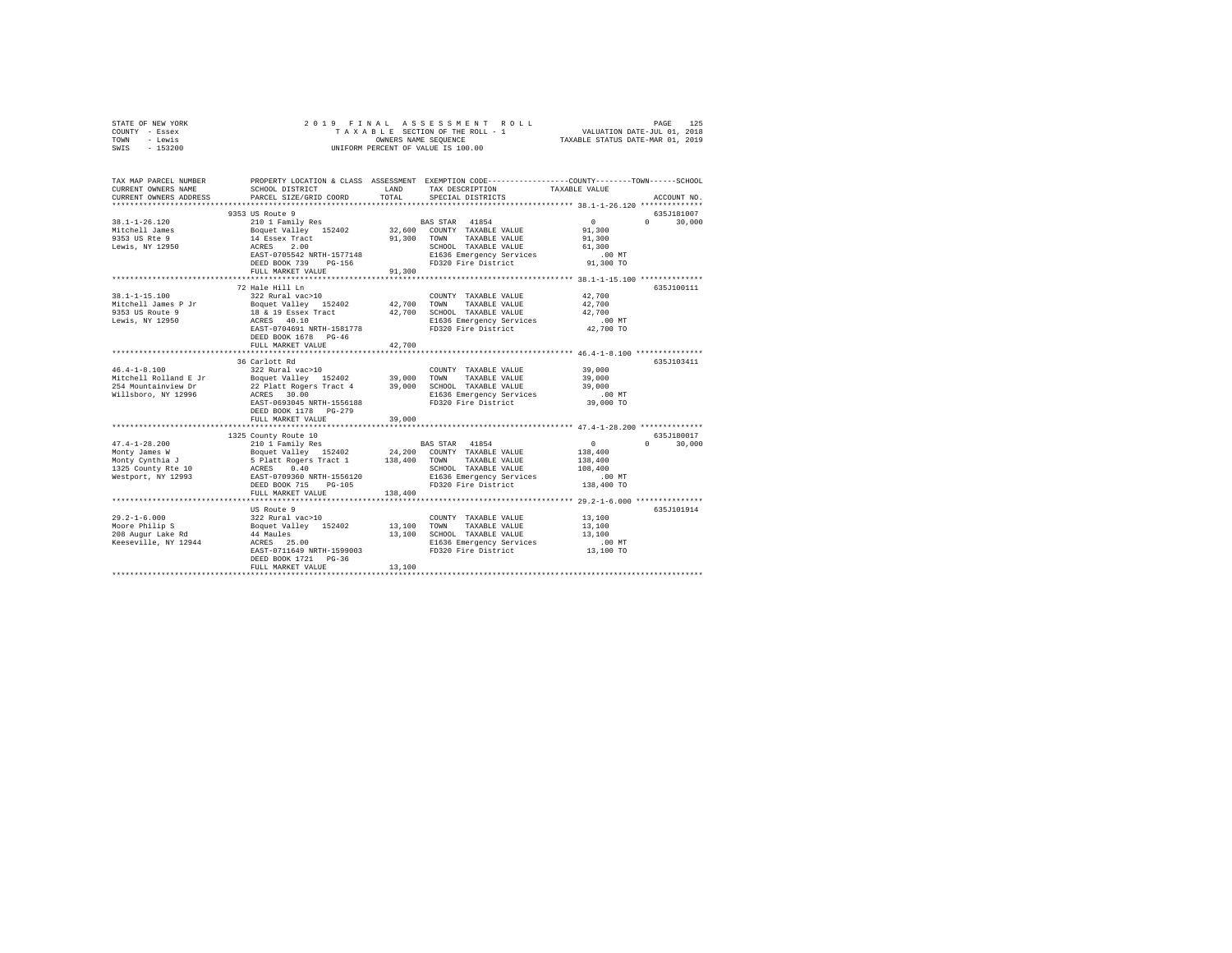| STATE OF NEW YORK | 2019 FINAL ASSESSMENT ROLL         | 126<br>PAGE                      |
|-------------------|------------------------------------|----------------------------------|
| COUNTY - Essex    | TAXABLE SECTION OF THE ROLL - 1    | VALUATION DATE-JUL 01, 2018      |
| - Lewis<br>TOWN   | OWNERS NAME SEOUENCE               | TAXABLE STATUS DATE-MAR 01, 2019 |
| $-153200$<br>SWIS | UNIFORM PERCENT OF VALUE IS 100.00 |                                  |
|                   |                                    |                                  |

| TAX MAP PARCEL NUMBER<br>CURRENT OWNERS NAME<br>CURRENT OWNERS ADDRESS                                                                                                                            | SCHOOL DISTRICT<br>PARCEL SIZE/GRID COORD                                  | LAND<br>TOTAL | PROPERTY LOCATION & CLASS ASSESSMENT EXEMPTION CODE----------------COUNTY-------TOWN-----SCHOOL<br>TAX DESCRIPTION<br>SPECIAL DISTRICTS                                                                                                                                                                                                                         | TAXABLE VALUE        | ACCOUNT NO.      |
|---------------------------------------------------------------------------------------------------------------------------------------------------------------------------------------------------|----------------------------------------------------------------------------|---------------|-----------------------------------------------------------------------------------------------------------------------------------------------------------------------------------------------------------------------------------------------------------------------------------------------------------------------------------------------------------------|----------------------|------------------|
|                                                                                                                                                                                                   |                                                                            |               |                                                                                                                                                                                                                                                                                                                                                                 |                      |                  |
|                                                                                                                                                                                                   | 10199 US Route 9                                                           |               |                                                                                                                                                                                                                                                                                                                                                                 |                      | 635J101911       |
| $29.2 - 1 - 8.000$                                                                                                                                                                                | 910 Priv forest                                                            |               | COUNTY TAXABLE VALUE                                                                                                                                                                                                                                                                                                                                            | 74,200               |                  |
| 29.4-1-8.000 Mooguet Valley 152402 74,200 TOWN<br>Moore Philip State 1 7 Maules 76,200 SCHOO 76,200<br>208 Augur Lake Rd 7 Maules 74,200 SCHOO 74,200 76,200<br>Reserville, NY 12944 ACRES 165.90 |                                                                            |               | TAXABLE VALUE 74,200                                                                                                                                                                                                                                                                                                                                            |                      |                  |
|                                                                                                                                                                                                   |                                                                            |               | 74,200 SCHOOL TAXABLE VALUE<br>E1636 Emergency Services                                                                                                                                                                                                                                                                                                         | 74,200               |                  |
|                                                                                                                                                                                                   |                                                                            |               |                                                                                                                                                                                                                                                                                                                                                                 | .00MT                |                  |
|                                                                                                                                                                                                   | EAST-0712623 NRTH-1596773                                                  |               | FD320 Fire District                                                                                                                                                                                                                                                                                                                                             | 74,200 TO            |                  |
|                                                                                                                                                                                                   | DEED BOOK 1721 PG-36                                                       |               |                                                                                                                                                                                                                                                                                                                                                                 |                      |                  |
|                                                                                                                                                                                                   | FULL MARKET VALUE                                                          | 74,200        |                                                                                                                                                                                                                                                                                                                                                                 |                      |                  |
|                                                                                                                                                                                                   |                                                                            |               |                                                                                                                                                                                                                                                                                                                                                                 |                      |                  |
|                                                                                                                                                                                                   | 9063 US Route 9                                                            |               |                                                                                                                                                                                                                                                                                                                                                                 |                      | 635J101309       |
| $38.3 - 1 - 7.000$                                                                                                                                                                                | 210 1 Family Res                                                           |               | ENH STAR 41834                                                                                                                                                                                                                                                                                                                                                  | $\sim$ 0             | $\cap$<br>68,700 |
| Moore Ralph F<br>"Anno Ann B                                                                                                                                                                      |                                                                            |               |                                                                                                                                                                                                                                                                                                                                                                 | 91,400               |                  |
|                                                                                                                                                                                                   |                                                                            |               |                                                                                                                                                                                                                                                                                                                                                                 | 91,400               |                  |
| 9063 US Route 9<br>Lewis, NY 12950                                                                                                                                                                |                                                                            |               | SCHOOL TAXABLE VALUE 22,700<br>E1636 Emergency Services .00 MT                                                                                                                                                                                                                                                                                                  |                      |                  |
|                                                                                                                                                                                                   |                                                                            |               |                                                                                                                                                                                                                                                                                                                                                                 |                      |                  |
|                                                                                                                                                                                                   | $PG-28$<br>DEED BOOK 949                                                   |               | FD320 Fire District 91,400 TO                                                                                                                                                                                                                                                                                                                                   |                      |                  |
|                                                                                                                                                                                                   | FULL MARKET VALUE                                                          | 91,400        |                                                                                                                                                                                                                                                                                                                                                                 |                      |                  |
|                                                                                                                                                                                                   |                                                                            |               |                                                                                                                                                                                                                                                                                                                                                                 |                      |                  |
|                                                                                                                                                                                                   | Deerhead Rd                                                                |               |                                                                                                                                                                                                                                                                                                                                                                 |                      | 635J178521       |
| $38.2 - 1 - 7.000$                                                                                                                                                                                | 910 Priv forest                                                            |               | AG DIST C 41720<br>90,200 COUNTY TAXABLE VALUE                                                                                                                                                                                                                                                                                                                  | 9,200                | 9,200<br>9.200   |
| Moran Beverly P                                                                                                                                                                                   | Willsboro 155201                                                           |               |                                                                                                                                                                                                                                                                                                                                                                 | 81,000               |                  |
| 399 Reber Rd                                                                                                                                                                                      | 37 Peru Bay Tract 50,200 TOWN ACRES 170.40                                 |               | TAXABLE VALUE                                                                                                                                                                                                                                                                                                                                                   | 81,000               |                  |
| Willsboro, NY 12996                                                                                                                                                                               |                                                                            |               |                                                                                                                                                                                                                                                                                                                                                                 |                      |                  |
| MAY BE SUBJECT TO PAYMENT DEED BOOK 1926 PG-188                                                                                                                                                   |                                                                            |               |                                                                                                                                                                                                                                                                                                                                                                 |                      |                  |
|                                                                                                                                                                                                   |                                                                            |               | 37 Peru Bay rract $\begin{array}{l} 37.644 \text{ N} & 10.00 \\ \text{ACRES} & 10.40 \\ \text{RAST} & 10.40 \\ \text{PAST} & 10.40 \\ \text{PAST} & 10.40 \\ \text{RIST} & 1926 \text{ NRT} & -1581779 \\ \text{NRT} & 1926 \text{ N} & 10.8 \\ \text{PGF} & 10.8 \\ \text{PGF} & 10.8 \\ \text{PGF} & 10.8 \\ \text{PGF} & 10.8 \\ \text{PGF} & 10.8 \\ \text$ |                      |                  |
| UNDER AGDIST LAW TIL 2023                                                                                                                                                                         | FULL MARKET VALUE                                                          | 90, 200       |                                                                                                                                                                                                                                                                                                                                                                 |                      |                  |
|                                                                                                                                                                                                   |                                                                            |               |                                                                                                                                                                                                                                                                                                                                                                 |                      |                  |
|                                                                                                                                                                                                   | Reber Rd                                                                   |               |                                                                                                                                                                                                                                                                                                                                                                 |                      | 635J103506       |
| $38.2 - 1 - 8.000$                                                                                                                                                                                | 105 Vac farmland                                                           |               | AG DIST C 41720                                                                                                                                                                                                                                                                                                                                                 | 46.021 46.021 46.021 |                  |
| Moran Beverly P                                                                                                                                                                                   | Willsboro 155201 90,200 COUNTY TAXABLE VALUE                               |               |                                                                                                                                                                                                                                                                                                                                                                 | 44,179               |                  |
| 399 Reber Rd                                                                                                                                                                                      | 64 Peru Bay Tract<br>ACRES 88 77                                           | 90,200 TOWN   | TAXABLE VALUE<br>SCHOOL TAXABLE VALUE                                                                                                                                                                                                                                                                                                                           | 44,179<br>44,179     |                  |
| Willsboro, NY 12996                                                                                                                                                                               |                                                                            |               |                                                                                                                                                                                                                                                                                                                                                                 |                      |                  |
| MAY BE SUBJECT TO PAYMENT                                                                                                                                                                         | EAST-0720109 NRTH-1582002<br>DEED ROOK 1906 -----<br>DEED BOOK 1926 PG-188 |               | E1636 Emergency Services 6.00 MT<br>FD320 Fire District 90,200 TO                                                                                                                                                                                                                                                                                               |                      |                  |
| UNDER AGDIST LAW TIL 2023                                                                                                                                                                         | FULL MARKET VALUE                                                          | 90,200        |                                                                                                                                                                                                                                                                                                                                                                 |                      |                  |
|                                                                                                                                                                                                   |                                                                            |               |                                                                                                                                                                                                                                                                                                                                                                 |                      |                  |
|                                                                                                                                                                                                   | Reber Rd                                                                   |               |                                                                                                                                                                                                                                                                                                                                                                 |                      | 635J103507       |
| $38.2 - 1 - 9.000$                                                                                                                                                                                | 105 Vac farmland                                                           |               | AG DIST C 41720                                                                                                                                                                                                                                                                                                                                                 | 23,290               | 23.290 23.290    |
|                                                                                                                                                                                                   | 103<br>Willsboro 155201<br>62 32 Peru Bay Tract<br>-- 117.00               |               |                                                                                                                                                                                                                                                                                                                                                                 | 55,710               |                  |
| Moran Beverly P<br>399 Reber Rd<br>399 Reber Rd                                                                                                                                                   |                                                                            |               | 79,000 COUNTY TAXABLE VALUE<br>79,000 TOWN TAXABLE VALUE                                                                                                                                                                                                                                                                                                        | 55,710               |                  |
| Willsboro, NY 12996                                                                                                                                                                               |                                                                            |               |                                                                                                                                                                                                                                                                                                                                                                 |                      |                  |
|                                                                                                                                                                                                   |                                                                            |               |                                                                                                                                                                                                                                                                                                                                                                 |                      |                  |
|                                                                                                                                                                                                   |                                                                            |               |                                                                                                                                                                                                                                                                                                                                                                 |                      |                  |
| MAY BE SUBJECT TO PAYMENT DEED BOOK 1926 PG-188<br>UNDER AGDIST LAW TIL 2023 FULL MARKET VALUE                                                                                                    |                                                                            | 79,000        | 62 32 Peru Bay Irac.<br>ACRES 117.00<br>EAST-0719022 NRTH-1579962 BI636 Emergency Services<br>PAST-0719022 NRTH-1579962 PD320 Fire District 79,000 TO                                                                                                                                                                                                           |                      |                  |
|                                                                                                                                                                                                   |                                                                            |               |                                                                                                                                                                                                                                                                                                                                                                 |                      |                  |
|                                                                                                                                                                                                   |                                                                            |               |                                                                                                                                                                                                                                                                                                                                                                 |                      |                  |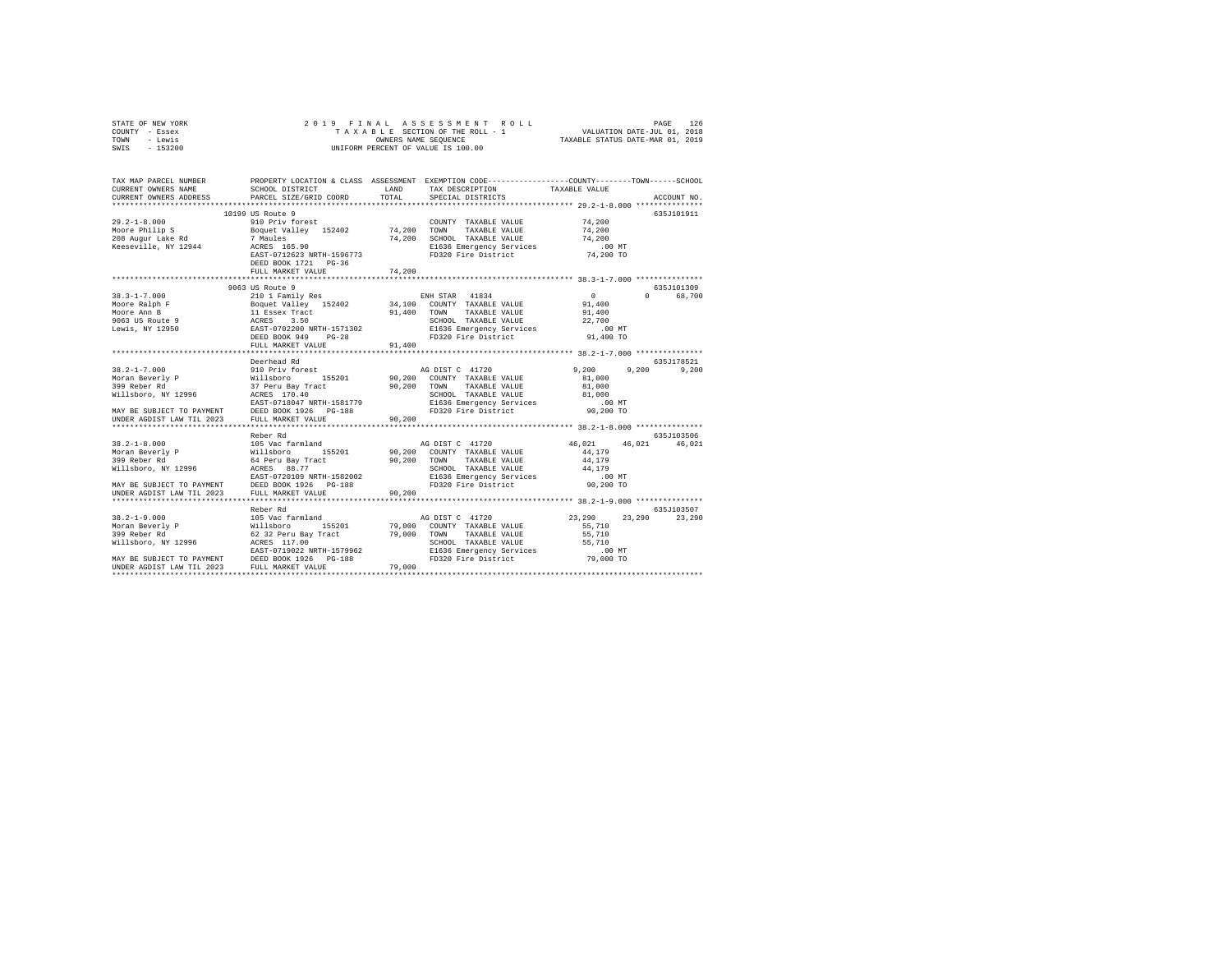| STATE OF NEW YORK | 2019 FINAL ASSESSMENT ROLL         | 127<br>PAGE                      |
|-------------------|------------------------------------|----------------------------------|
| COUNTY - Essex    | TAXABLE SECTION OF THE ROLL - 1    | VALUATION DATE-JUL 01, 2018      |
| TOWN<br>- Lewis   | OWNERS NAME SEOUENCE               | TAXABLE STATUS DATE-MAR 01, 2019 |
| $-153200$<br>SWIS | UNIFORM PERCENT OF VALUE IS 100.00 |                                  |

| TAX MAP PARCEL NUMBER<br>CURRENT OWNERS NAME<br>CURRENT OWNERS ADDRESS                                                                                                                                                                 | SCHOOL DISTRICT<br>PARCEL SIZE/GRID COORD                                                                                                                    | LAND<br>TOTAL. | PROPERTY LOCATION & CLASS ASSESSMENT EXEMPTION CODE----------------COUNTY-------TOWN-----SCHOOL<br>TAX DESCRIPTION<br>SPECIAL DISTRICTS | TAXABLE VALUE                               | ACCOUNT NO.            |
|----------------------------------------------------------------------------------------------------------------------------------------------------------------------------------------------------------------------------------------|--------------------------------------------------------------------------------------------------------------------------------------------------------------|----------------|-----------------------------------------------------------------------------------------------------------------------------------------|---------------------------------------------|------------------------|
|                                                                                                                                                                                                                                        |                                                                                                                                                              |                |                                                                                                                                         |                                             |                        |
|                                                                                                                                                                                                                                        | US Route 9                                                                                                                                                   |                |                                                                                                                                         |                                             | 635J100909             |
| $47.1 - 2 - 25.100$                                                                                                                                                                                                                    | 312 Vac w/imprv                                                                                                                                              |                | COUNTY TAXABLE VALUE                                                                                                                    | 46,200                                      |                        |
| Morris Mark H                                                                                                                                                                                                                          | Boquet Valley 152402<br>1 Essex Tract<br>ACRES 35.83                                                                                                         |                | 46,200 TOWN TAXABLE VALUE                                                                                                               | 46,200                                      |                        |
| Morris Barbara C                                                                                                                                                                                                                       |                                                                                                                                                              |                | 46,200 SCHOOL TAXABLE VALUE                                                                                                             | 46,200                                      |                        |
| 26 Sydney Hill Rd                                                                                                                                                                                                                      |                                                                                                                                                              |                | E1636 Emergency Services                                                                                                                | .00 MT                                      |                        |
| Saratoga Springs, NY 12866 EAST-0702790 NRTH-1561293                                                                                                                                                                                   |                                                                                                                                                              |                | FD320 Fire District                                                                                                                     | 46,200 TO                                   |                        |
|                                                                                                                                                                                                                                        | DEED BOOK 1640 PG-269                                                                                                                                        |                | WB320 Lewis B&I                                                                                                                         | 46,200 TO C                                 |                        |
|                                                                                                                                                                                                                                        | FULL MARKET VALUE                                                                                                                                            |                | 46,200 WD320 Water District                                                                                                             | 46,200 TO M                                 |                        |
|                                                                                                                                                                                                                                        | 218 Blood Hill Rd                                                                                                                                            |                |                                                                                                                                         | **************** 55.2-1-5.121 ************* | 635J188004             |
| $55.2 - 1 - 5.121$                                                                                                                                                                                                                     | 240 Rural res                                                                                                                                                |                | BAS STAR 41854                                                                                                                          |                                             | 30,000<br>$\mathbf{a}$ |
| Morris Matthew                                                                                                                                                                                                                         |                                                                                                                                                              |                | 66,000 COUNTY TAXABLE VALUE                                                                                                             | $\sim$                                      |                        |
| Morris Shari                                                                                                                                                                                                                           |                                                                                                                                                              |                | 199,700 TOWN TAXABLE VALUE                                                                                                              | 199,700                                     |                        |
| PO Box 574                                                                                                                                                                                                                             | Boquet Valley 152402<br>24 Platt Rogers<br>ACRES 60.10                                                                                                       |                |                                                                                                                                         | 199,700<br>169,700                          |                        |
|                                                                                                                                                                                                                                        | EAST-0689946 NRTH-1551544                                                                                                                                    |                | SCHOOL TAXABLE VALUE<br>E1636 Emergency Services                                                                                        | $.00$ MT                                    |                        |
| Elizabethtown, NY 12932                                                                                                                                                                                                                | DEED BOOK 1068 PG-38                                                                                                                                         |                |                                                                                                                                         | 199,700 TO                                  |                        |
|                                                                                                                                                                                                                                        | FULL MARKET VALUE                                                                                                                                            | 199,700        | FD320 Fire District                                                                                                                     |                                             |                        |
|                                                                                                                                                                                                                                        |                                                                                                                                                              |                |                                                                                                                                         |                                             |                        |
|                                                                                                                                                                                                                                        | 391 Roscoe Rd                                                                                                                                                |                |                                                                                                                                         |                                             | 635J175002             |
| $55.2 - 1 - 38.000$                                                                                                                                                                                                                    | 210 1 Family Res                                                                                                                                             |                | BAS STAR 41854                                                                                                                          | $\sim$ 0                                    | $0 \t 30,000$          |
|                                                                                                                                                                                                                                        |                                                                                                                                                              |                |                                                                                                                                         | 197,600                                     |                        |
|                                                                                                                                                                                                                                        |                                                                                                                                                              |                |                                                                                                                                         | 197,600                                     |                        |
| Morris Michael O Life Us Boquet Valley 152402 50,500 COUNTY TAXABLE VALUE<br>1997 Norris Carol L Life Us 26 Platt Rogers Tract 4 197,600 TONN TAXABLE VALUE<br>1998 TO Box 126 1917/89 Life Use To 1917/600 SCHOOL TAXABLE VALUE       |                                                                                                                                                              |                | SCHOOL TAXABLE VALUE                                                                                                                    | 167.600                                     |                        |
| Elizabethtown, NY 12932                                                                                                                                                                                                                | Michael O & Carol L Morri                                                                                                                                    |                | E1636 Emergency Services                                                                                                                | .00 MT                                      |                        |
|                                                                                                                                                                                                                                        | ACRES 4.10                                                                                                                                                   |                | FD320 Fire District                                                                                                                     | 197,600 TO                                  |                        |
|                                                                                                                                                                                                                                        | EAST-0688558 NRTH-1546177                                                                                                                                    |                |                                                                                                                                         |                                             |                        |
|                                                                                                                                                                                                                                        | DEED BOOK 1917 PG-89                                                                                                                                         |                |                                                                                                                                         |                                             |                        |
|                                                                                                                                                                                                                                        | FULL MARKET VALUE                                                                                                                                            | 197,600        |                                                                                                                                         |                                             |                        |
|                                                                                                                                                                                                                                        | *************************                                                                                                                                    |                |                                                                                                                                         |                                             |                        |
|                                                                                                                                                                                                                                        | 52 Birch Trail Way                                                                                                                                           |                |                                                                                                                                         |                                             | 635Z002002             |
| $47.1 - 1 - 39.120$                                                                                                                                                                                                                    | 210 1 Family Res                                                                                                                                             |                | COUNTY TAXABLE VALUE                                                                                                                    | 186,500                                     |                        |
|                                                                                                                                                                                                                                        |                                                                                                                                                              |                |                                                                                                                                         | 186,500                                     |                        |
|                                                                                                                                                                                                                                        |                                                                                                                                                              |                |                                                                                                                                         | 186,500                                     |                        |
|                                                                                                                                                                                                                                        |                                                                                                                                                              |                |                                                                                                                                         | $.00$ MT                                    |                        |
| Moson Ronald J<br>21 Death Rogers Tract 4 186,500 COWN TAXABLE VALUE<br>21 Delloro St 21 Delloro St 21 Delloro St 21 Delloro St 21 Delloro St 21 Delloro St<br>21 Delloro St 20 ACRES 8.70 SCREE ENGINEER PERSON SERVICES<br>21 Dellor |                                                                                                                                                              |                | E1636 Emergency Services<br>FD320 Fire District                                                                                         | $186,500$ TO                                |                        |
|                                                                                                                                                                                                                                        | DEED BOOK 1350 PG-328                                                                                                                                        |                |                                                                                                                                         |                                             |                        |
|                                                                                                                                                                                                                                        | FULL MARKET VALUE                                                                                                                                            | 186,500        |                                                                                                                                         |                                             |                        |
|                                                                                                                                                                                                                                        |                                                                                                                                                              |                |                                                                                                                                         |                                             |                        |
|                                                                                                                                                                                                                                        | 8063 US Route 9                                                                                                                                              |                |                                                                                                                                         |                                             | 635J104906             |
| $56.1 - 2 - 13.000$                                                                                                                                                                                                                    | 210 1 Family Res                                                                                                                                             |                | <b>BAS STAR</b> 41854                                                                                                                   | $\sim$ 0                                    | $\Omega$<br>30,000     |
| Mousseau Nancy R                                                                                                                                                                                                                       | Arvice Valley 152402 31,600 COUNTY TAXABLE VALUE<br>33 Platt Rogers Tract 4 72,600 TOWN TAXABLE VALUE<br>33 Platt Rogers Tract 4 72,600 SCHOOL TAXABLE VALUE |                |                                                                                                                                         | 72,600                                      |                        |
| 8063 US Rte 9                                                                                                                                                                                                                          |                                                                                                                                                              |                |                                                                                                                                         | 72,600                                      |                        |
| Lewis, NY 12950                                                                                                                                                                                                                        |                                                                                                                                                              |                | SCHOOL TAXABLE VALUE                                                                                                                    | 42,600                                      |                        |
|                                                                                                                                                                                                                                        | EAST-0700187 NRTH-1546941                                                                                                                                    |                | E1636 Emergency Services 6.00 MT<br>FD320 Fire District 6.00 TO 72,600 TO                                                               |                                             |                        |
|                                                                                                                                                                                                                                        | DEED BOOK 1141 PG-32                                                                                                                                         |                |                                                                                                                                         |                                             |                        |
|                                                                                                                                                                                                                                        | FULL MARKET VALUE                                                                                                                                            | 72,600         |                                                                                                                                         |                                             |                        |
|                                                                                                                                                                                                                                        |                                                                                                                                                              |                |                                                                                                                                         |                                             |                        |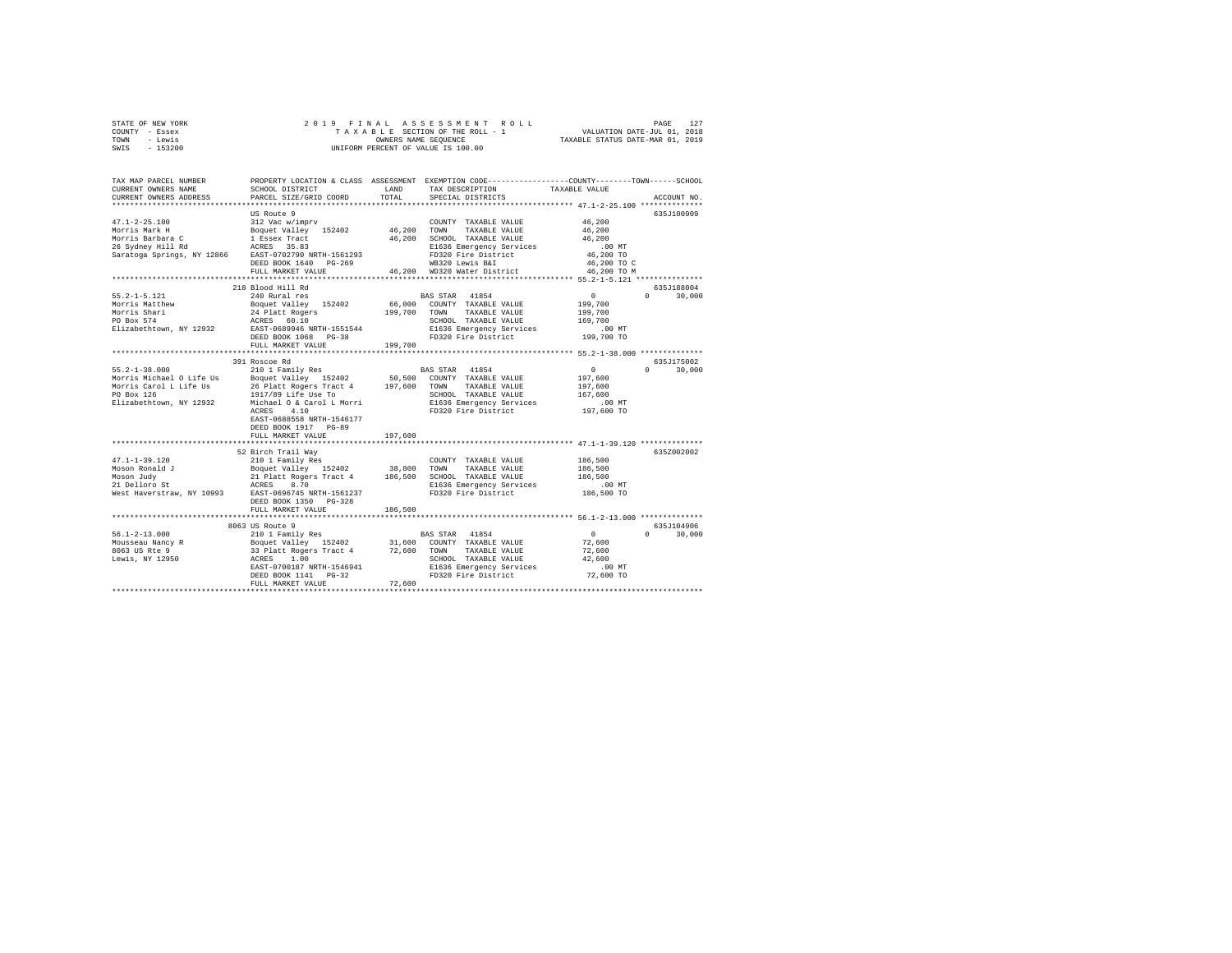| TOWN<br>- Lewis<br>$-153200$<br>SWIS                                                                        | OWNERS NAME SEQUENCE<br>UNIFORM PERCENT OF VALUE IS 100.00                                                                                                                        |                              |                                                                                                                                            | TAXABLE STATUS DATE-MAR 01, 2019                                           |                      |
|-------------------------------------------------------------------------------------------------------------|-----------------------------------------------------------------------------------------------------------------------------------------------------------------------------------|------------------------------|--------------------------------------------------------------------------------------------------------------------------------------------|----------------------------------------------------------------------------|----------------------|
| TAX MAP PARCEL NUMBER<br>CURRENT OWNERS NAME<br>CURRENT OWNERS ADDRESS                                      | SCHOOL DISTRICT<br>PARCEL SIZE/GRID COORD                                                                                                                                         | LAND<br>TOTAL.               | PROPERTY LOCATION & CLASS ASSESSMENT EXEMPTION CODE---------------COUNTY-------TOWN------SCHOOL<br>TAX DESCRIPTION<br>SPECIAL DISTRICTS    | TAXABLE VALUE                                                              | ACCOUNT NO.          |
| $47.1 - 2 - 34.000$<br>Mt Fay Fish & Game Club<br>c/o David Blades<br>PO Box 5<br>Lewis, NY 12950           | 509 Stowersville Rd<br>534 Social org.<br>Boquet Valley 152402<br>1 & 7 Essex Tract<br>ACRES 66.00<br>EAST-0703506 NRTH-1563457<br>DEED BOOK 421<br>$PG-503$<br>FULL MARKET VALUE | 88,100<br>100,800<br>100,800 | COUNTY TAXABLE VALUE<br>TOWN<br>TAXABLE VALUE<br>SCHOOL TAXABLE VALUE<br>E1636 Emergency Services<br>FD320 Fire District                   | 100,800<br>100,800<br>100,800<br>.00MT<br>100,800 TO                       | 6379903605           |
|                                                                                                             | Moss Rd                                                                                                                                                                           |                              |                                                                                                                                            |                                                                            | 635J100410           |
| $47.2 - 1 - 11.100$<br>Mud Pond Partners<br>15191 Bledsoe St<br>Sylmar, CA 91342                            | 311 Res vac land<br>Boquet Valley 152402<br>1 Peru Bay Tract<br>ACRES 1.30<br>EAST-0709415 NRTH-1566245<br>DEED BOOK 1654 PG-30<br>FULL MARKET VALUE                              | 1,300<br>1,300<br>1,300      | COUNTY TAXABLE VALUE<br>TOWN<br>TAXABLE VALUE<br>SCHOOL TAXABLE VALUE<br>E1636 Emergency Services<br>FD320 Fire District                   | 1,300<br>1,300<br>1,300<br>$.00$ MT<br>1,300 TO                            |                      |
|                                                                                                             |                                                                                                                                                                                   |                              |                                                                                                                                            |                                                                            |                      |
| $56.1 - 2 - 46.300$<br>Mullarney Mike<br>Mullarney Kimberly A<br>4955 N Orange Ave<br>Winter Park, FL 32792 | 7980 US Route 9<br>312 Vac w/imprv<br>Boquet Valley 152402<br>Platt Rogers Tract 4<br>ACRES 25.00<br>EAST-0700748 NRTH-1544842<br>DEED BOOK 1935 PG-112                           | 35,200<br>41,000             | COUNTY TAXABLE VALUE<br>TOWN<br>TAXABLE VALUE<br>SCHOOL TAXABLE VALUE<br>E1636 Emergency Services<br>FD320 Fire District                   | 41,000<br>41,000<br>41,000<br>.00MT<br>41,000 TO                           | 635Z006007           |
|                                                                                                             | FULL MARKET VALUE                                                                                                                                                                 | 41,000                       |                                                                                                                                            | ************ 47.13-1-35.100 *************                                  |                      |
| $47.13 - 1 - 35.100$<br>Murcray David Jr<br>PO Box 120<br>Lewis, NY 12950                                   | 836 Fox Run Rd<br>240 Rural res<br>Boquet Valley 152402<br>22 Platt Rogers Tract 4<br>ACRES 10.80<br>EAST-0697995 NRTH-1558116<br>DEED BOOK 1727 PG-17<br>FULL MARKET VALUE       | 40,400<br>59,200<br>59,200   | BAS STAR 41854<br>COUNTY TAXABLE VALUE<br>TAXABLE VALUE<br>TOWN<br>SCHOOL TAXABLE VALUE<br>E1636 Emergency Services<br>FD320 Fire District | $\circ$<br>$\Omega$<br>59,200<br>59,200<br>29,200<br>$.00$ MT<br>59,200 TO | 635J190018<br>30,000 |
|                                                                                                             |                                                                                                                                                                                   |                              | ***************************** 47.3-1-20.112 **************                                                                                 |                                                                            |                      |
| $47.3 - 1 - 20.112$<br>Murphy Joseph J<br>Murphy Joshua W<br>102 Indian Bay Rd<br>Willsboro, NY 12996       | 651 Fox Run Rd<br>314 Rural vac<10<br>Boquet Valley 152402<br>1 Platt Rogers Tract 1<br>5.50<br>ACRES<br>EAST-0696350 NRTH-1554248<br>DEED BOOK 1841 PG-324<br>FULL MARKET VALUE  | 24,000<br>24,000<br>24,000   | COUNTY TAXABLE VALUE<br>TOWN<br>TAXABLE VALUE<br>SCHOOL TAXABLE VALUE<br>E1636 Emergency Services<br>FD320 Fire District                   | 24,000<br>24,000<br>24,000<br>.00MT<br>24,000 TO                           | 635J186004           |

STATE OF NEW YORK 2 0 1 9 F I N A L A S S E S S M E N T R O L L PAGE 128 COUNTY - Essex T A X A B L E SECTION OF THE ROLL - 1 VALUATION DATE-JUL 01, 2018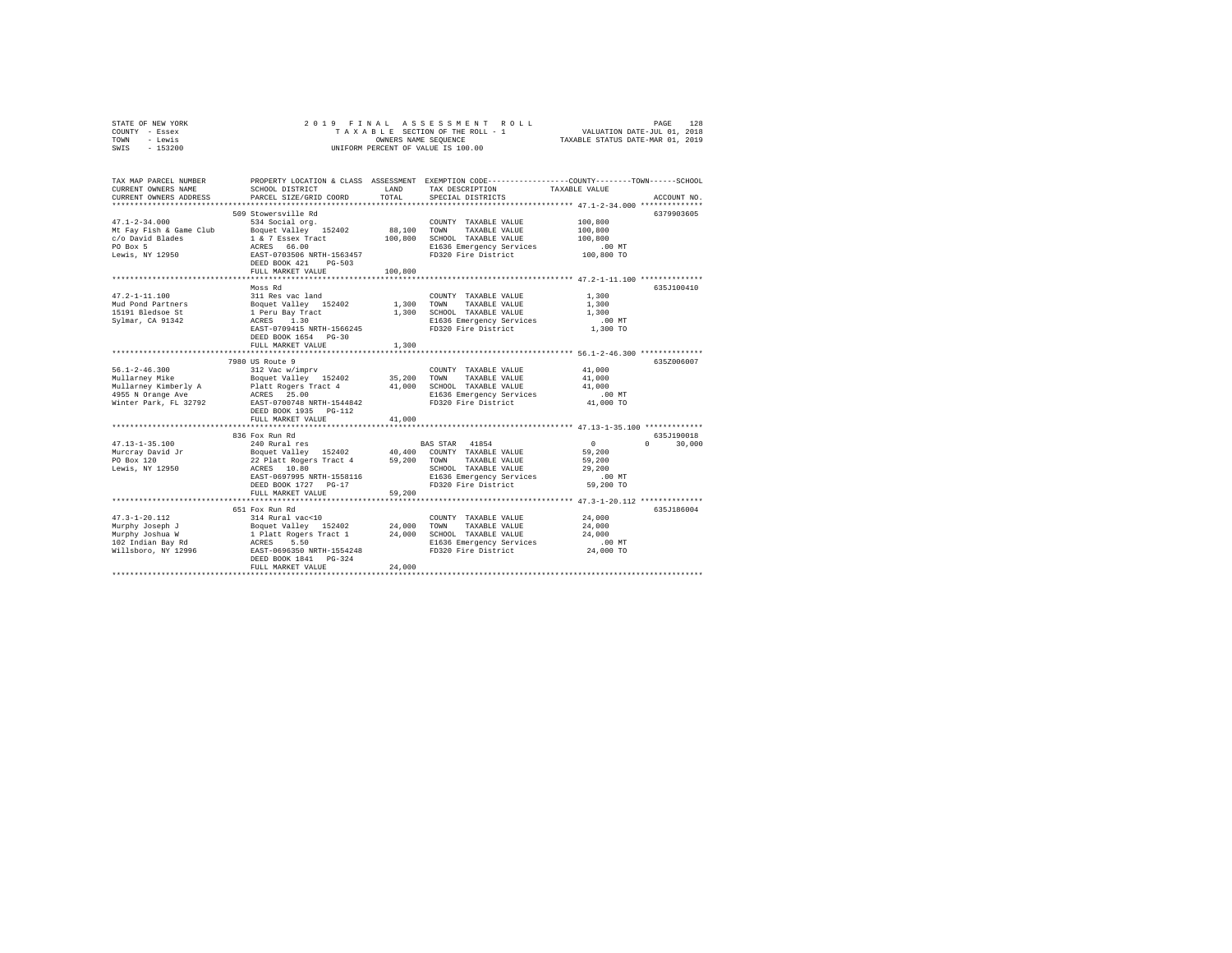| STATE OF NEW YORK                   |                                                                                                                                                                                                                                            |         |                                                                                                 |                                                       |             |
|-------------------------------------|--------------------------------------------------------------------------------------------------------------------------------------------------------------------------------------------------------------------------------------------|---------|-------------------------------------------------------------------------------------------------|-------------------------------------------------------|-------------|
| COUNTY - Essex                      |                                                                                                                                                                                                                                            |         |                                                                                                 |                                                       |             |
| TOWN - Lewis                        |                                                                                                                                                                                                                                            |         |                                                                                                 |                                                       |             |
| SWIS - 153200                       |                                                                                                                                                                                                                                            |         |                                                                                                 |                                                       |             |
|                                     |                                                                                                                                                                                                                                            |         |                                                                                                 |                                                       |             |
| TAX MAP PARCEL NUMBER               |                                                                                                                                                                                                                                            |         | PROPERTY LOCATION & CLASS ASSESSMENT EXEMPTION CODE---------------COUNTY-------TOWN------SCHOOL |                                                       |             |
| CURRENT OWNERS NAME                 | SCHOOL DISTRICT                                                                                                                                                                                                                            |         | LAND TAX DESCRIPTION                                                                            | TAXABLE VALUE                                         |             |
| CURRENT OWNERS ADDRESS              | PARCEL SIZE/GRID COORD                                                                                                                                                                                                                     | TOTAL   | SPECIAL DISTRICTS                                                                               |                                                       | ACCOUNT NO. |
|                                     |                                                                                                                                                                                                                                            |         |                                                                                                 |                                                       |             |
|                                     |                                                                                                                                                                                                                                            |         |                                                                                                 |                                                       |             |
|                                     | 558 Fox Run Rd                                                                                                                                                                                                                             |         |                                                                                                 |                                                       | 635J102902  |
| $55.2 - 1 - 14.000$                 | 720 Mine/quarry                                                                                                                                                                                                                            |         | COUNTY TAXABLE VALUE                                                                            | 185,000                                               |             |
| Murphy Joshua W                     | Boquet Valley 152402                                                                                                                                                                                                                       |         | 42,500 TOWN TAXABLE VALUE                                                                       | 185,000                                               |             |
| 85 Indian Bay Rd                    | 31 Platt Rogers Tract 4 185,000 SCHOOL TAXABLE VALUE                                                                                                                                                                                       |         |                                                                                                 | 185,000                                               |             |
| Willsboro, NY 12996 12ac            |                                                                                                                                                                                                                                            |         | E1636 Emergency Services                                                                        | 00 MT.<br>185,000 TO                                  |             |
|                                     | ACRES 14.21                                                                                                                                                                                                                                |         | FD320 Fire District                                                                             |                                                       |             |
|                                     | EAST-0695482 NRTH-1551430                                                                                                                                                                                                                  |         |                                                                                                 |                                                       |             |
|                                     | DEED BOOK 1841 PG-318                                                                                                                                                                                                                      |         |                                                                                                 |                                                       |             |
|                                     | FULL MARKET VALUE                                                                                                                                                                                                                          | 185,000 |                                                                                                 |                                                       |             |
|                                     | *****************************                                                                                                                                                                                                              |         |                                                                                                 |                                                       |             |
|                                     | Fox Run Rd                                                                                                                                                                                                                                 |         |                                                                                                 |                                                       | 635J103210  |
| $56.1 - 2 - 2.000$                  | 322 Rural vac>10                                                                                                                                                                                                                           |         | COUNTY TAXABLE VALUE                                                                            | 66,900                                                |             |
|                                     |                                                                                                                                                                                                                                            |         |                                                                                                 | 66,900                                                |             |
| Murphy Joshua W<br>85 Indian Bay Rd |                                                                                                                                                                                                                                            |         |                                                                                                 | 66,900                                                |             |
|                                     | Boquet Valley 152402 66,900 TOWN TAXABLE VALUE<br>33 Platt Rogers Tract 4 66,900 SCHOOL TAXABLE VALUE<br>ACRES 30.89 SIG36 REEPERDY SETTLES                                                                                                |         |                                                                                                 |                                                       |             |
| Willsboro, NY 12996                 | 35 11466 11551<br>ACRES 30.89<br>EAST-0696774 NRTH-1551283                                                                                                                                                                                 |         | E1636 Emergency Services .00 MT<br>FD320 Fire District 66,900 TO                                |                                                       |             |
|                                     |                                                                                                                                                                                                                                            |         |                                                                                                 |                                                       |             |
|                                     | DEED BOOK 1841    PG-318                                                                                                                                                                                                                   |         |                                                                                                 |                                                       |             |
|                                     | FULL MARKET VALUE                                                                                                                                                                                                                          | 66,900  |                                                                                                 |                                                       |             |
|                                     | **************************                                                                                                                                                                                                                 |         |                                                                                                 | *********************** 56.1-2-25.000 *************** |             |
|                                     | 8198 US Route 9                                                                                                                                                                                                                            |         |                                                                                                 |                                                       | 635J177007  |
| $56.1 - 2 - 25.000$                 | 210 1 Family Res                                                                                                                                                                                                                           |         | COUNTY TAXABLE VALUE                                                                            | 142,100                                               |             |
|                                     |                                                                                                                                                                                                                                            |         |                                                                                                 | 142,100                                               |             |
| Murphy Morgan K<br>3750 Essex Rd    |                                                                                                                                                                                                                                            |         |                                                                                                 | 142,100                                               |             |
| Willsboro, NY 12996                 | 210 1 Family Res 152402 38,000 NOWN TAXABLE VALUE 3<br>BOQuet Rogers Tract 1 142,100 SCHOOL TAXABLE VALUE<br>8 Platt Rogers Tract 1 142,100 SCHOOL TAXABLE VALUE<br>ACRES 8.30 BANK WFARGO E1636 Emergency Services<br>EAST-0700662 RE     |         |                                                                                                 | $.00$ MT                                              |             |
|                                     |                                                                                                                                                                                                                                            |         |                                                                                                 | 142,100 TO                                            |             |
|                                     | DEED BOOK 1918 PG-106                                                                                                                                                                                                                      |         |                                                                                                 |                                                       |             |
|                                     | FULL MARKET VALUE                                                                                                                                                                                                                          | 142,100 |                                                                                                 |                                                       |             |
|                                     |                                                                                                                                                                                                                                            |         |                                                                                                 |                                                       |             |
|                                     | 579 Fox Run Rd                                                                                                                                                                                                                             |         |                                                                                                 |                                                       | 635J103914  |
|                                     |                                                                                                                                                                                                                                            |         | COUNTY TAXABLE VALUE 50.100                                                                     |                                                       |             |
| $46.4 - 1 - 15.000$                 |                                                                                                                                                                                                                                            |         |                                                                                                 |                                                       |             |
| Murphy William C<br>PO Box 405      |                                                                                                                                                                                                                                            |         |                                                                                                 | 50,100                                                |             |
|                                     |                                                                                                                                                                                                                                            |         |                                                                                                 | 50,100                                                |             |
| Willsboro, NY 12996                 |                                                                                                                                                                                                                                            |         |                                                                                                 | $.00$ MT                                              |             |
|                                     | 579 Fox Run Rd<br>2010 1 Family Res<br>Boquet Valley 152402 35,200 TOWNY TAXABLE VALUE<br>33 Platt Rogers Tract 4 50,100 SCHOOL TAXABLE VALUE<br>3308/196 Life Use<br>Sarine Pulsifer For Faxable Platt Company Services<br>Sarine Pulsife |         |                                                                                                 | 50,100 TO                                             |             |
|                                     | ACRES 4.60                                                                                                                                                                                                                                 |         |                                                                                                 |                                                       |             |
|                                     | EAST-0695991 NRTH-1552593                                                                                                                                                                                                                  |         |                                                                                                 |                                                       |             |
|                                     | DEED BOOK 1727 PG-196                                                                                                                                                                                                                      |         |                                                                                                 |                                                       |             |
|                                     | FULL MARKET VALUE                                                                                                                                                                                                                          | 50,100  |                                                                                                 |                                                       |             |
|                                     |                                                                                                                                                                                                                                            |         |                                                                                                 |                                                       |             |
|                                     | 81 Johnson Ln                                                                                                                                                                                                                              |         |                                                                                                 |                                                       | 635J102203  |
|                                     |                                                                                                                                                                                                                                            |         |                                                                                                 |                                                       |             |
|                                     |                                                                                                                                                                                                                                            |         |                                                                                                 |                                                       |             |
|                                     |                                                                                                                                                                                                                                            |         |                                                                                                 |                                                       |             |
|                                     |                                                                                                                                                                                                                                            |         |                                                                                                 |                                                       |             |
|                                     |                                                                                                                                                                                                                                            |         |                                                                                                 |                                                       |             |
|                                     |                                                                                                                                                                                                                                            |         |                                                                                                 |                                                       |             |
|                                     |                                                                                                                                                                                                                                            |         | SCHOOL TAXABLE VALUE                                                                            |                                                       |             |
|                                     | FULL MARKET VALUE                                                                                                                                                                                                                          |         | 69,000 E1636 Emergency Services .00 MT<br>FD320 Fire District 69,000 TO                         |                                                       |             |
|                                     |                                                                                                                                                                                                                                            |         |                                                                                                 |                                                       |             |
|                                     |                                                                                                                                                                                                                                            |         |                                                                                                 |                                                       |             |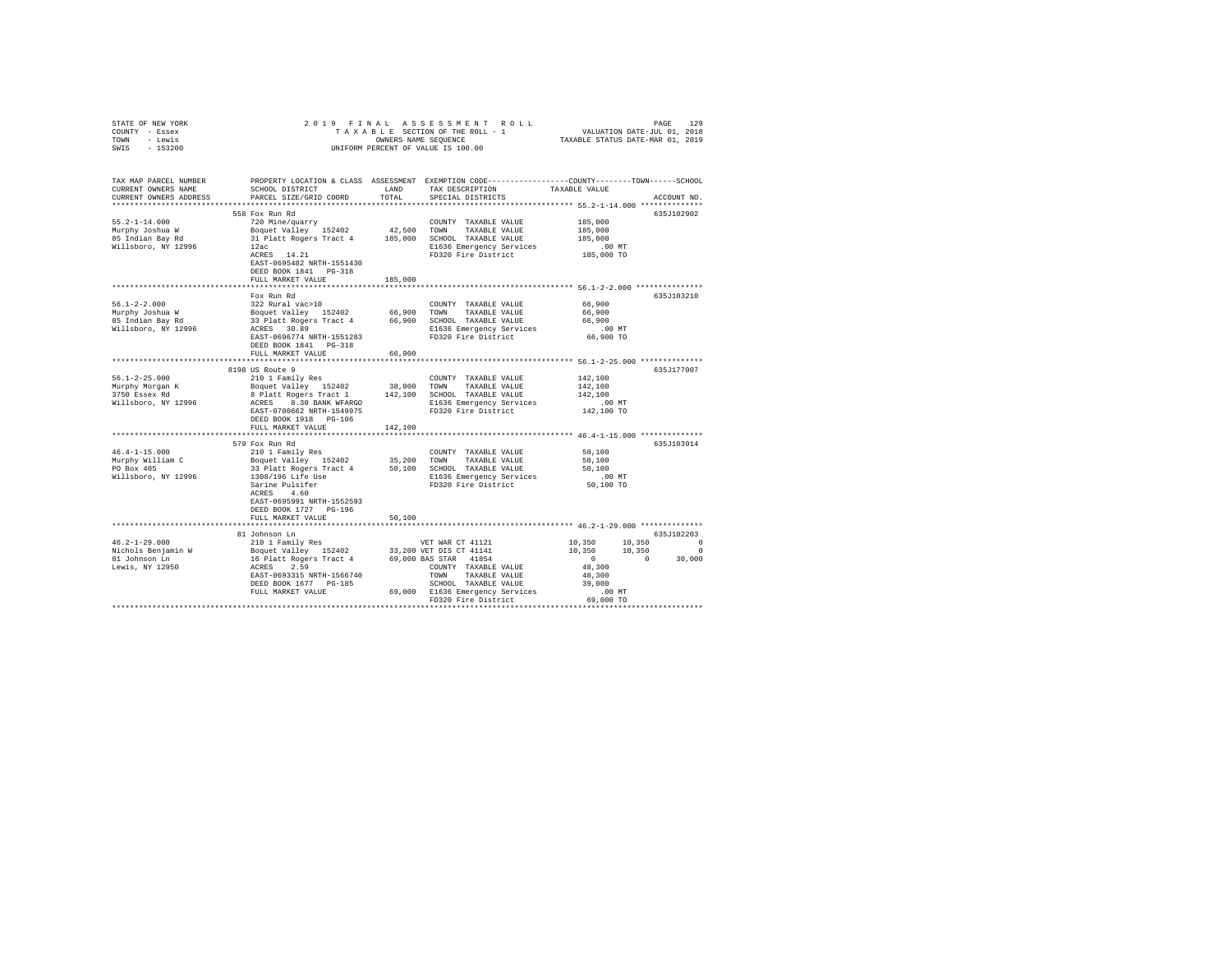|      | STATE OF NEW YORK |  | 2019 FINAL ASSESSMENT ROLL         |                                  | PAGE                        | 130 |
|------|-------------------|--|------------------------------------|----------------------------------|-----------------------------|-----|
|      | COUNTY - Essex    |  | TAXABLE SECTION OF THE ROLL - 1    |                                  | VALUATION DATE-JUL 01, 2018 |     |
| TOWN | - Lewis           |  | OWNERS NAME SEOUENCE               | TAXABLE STATUS DATE-MAR 01, 2019 |                             |     |
| SWIS | $-153200$         |  | UNIFORM PERCENT OF VALUE IS 100.00 |                                  |                             |     |

| TAX MAP PARCEL NUMBER<br>CURRENT OWNERS NAME<br>CURRENT OWNERS ADDRESS                         | SCHOOL DISTRICT<br>PARCEL SIZE/GRID COORD                                                                                                                                                                                                                                                         | LAND<br>TOTAL | TAX DESCRIPTION<br>SPECIAL DISTRICTS                                                                                                                                                  | PROPERTY LOCATION & CLASS ASSESSMENT EXEMPTION CODE---------------COUNTY-------TOWN-----SCHOOL<br>TAXABLE VALUE<br>ACCOUNT NO. |
|------------------------------------------------------------------------------------------------|---------------------------------------------------------------------------------------------------------------------------------------------------------------------------------------------------------------------------------------------------------------------------------------------------|---------------|---------------------------------------------------------------------------------------------------------------------------------------------------------------------------------------|--------------------------------------------------------------------------------------------------------------------------------|
|                                                                                                |                                                                                                                                                                                                                                                                                                   |               |                                                                                                                                                                                       |                                                                                                                                |
| $55.2 - 1 - 25.000$<br>Niegowski Robert<br>Lucas Noirin<br>655 E 14th St<br>New York, NY 10009 | 293 Fox Run Rd<br>240 Rural res<br>Eoquet Valley 152402 52,100 TOWN TAXABLE VALUE<br>29 Platt Rogers Tract 4 164,600 SCHOOL TAXABLE VALUE<br>ACRES 32.00 B1636 Emergency Service:<br>EAST-0693522 NRTH-1546270 FD320 Fire District<br>DEED BOOK 1517 PG-61<br>FULL MARKET VALUE                   | 164,600       | COUNTY TAXABLE VALUE<br>TAXABLE VALUE<br>E1636 Emergency Services                                                                                                                     | 635J177011<br>164,600<br>164,600<br>164,600<br>$.00$ MT<br>164,600 TO                                                          |
|                                                                                                |                                                                                                                                                                                                                                                                                                   |               |                                                                                                                                                                                       |                                                                                                                                |
| $47.13 - 2 - 27.000$<br>Nine Yards Inc<br>PO Box 363<br>Elizabethtown, NY 12932                | 8550 US Route 9<br>652 Govt bldgs<br>Boquet Valley 152402<br>2 Platt Rogers Tract 1<br>ACRES 0.40<br>EAST-0701047 NRTH-1558648<br>DEED BOOK 723 PG-15<br>FULL MARKET VALUE                                                                                                                        |               | COUNTY TAXABLE VALUE<br>31,000 TOWN TAXABLE VALUE<br>82,200 SCHOOL TAXABLE VALUE<br>E1636 Emergency Services<br>FD320 Fire District<br>WB320 Lewis B&I<br>82,200 WD320 Water District | 635J101803<br>82,200<br>82,200<br>82,200<br>$.00$ MT<br>82,200 TO<br>82,200 TO C<br>82,200 TO M                                |
|                                                                                                |                                                                                                                                                                                                                                                                                                   |               |                                                                                                                                                                                       |                                                                                                                                |
| $47.2 - 1 - 16.200$<br>Nolette Alvin Sr<br>Nolette Colleen<br>128 Moss Rd<br>Lewis, NY 12950   | --- was KM<br>270 Mfg housing<br>2 Peru Bay Tract<br>2 Peru Bay Tract<br>ACRES 1.10<br>EAST-0710451 NRTH-1566345<br>DEED BOOK 743<br>PERD BOOK 743<br>FULL MARKET VALUE<br>*****************************                                                                                          | 35,100        | ENH STAR 41834<br>31,700 COUNTY TAXABLE VALUE<br>35,100 TOWN TAXABLE VALUE<br>SCHOOL TAXABLE VALUE<br>E1636 Emergency Services<br>FD320 Fire District                                 | 635J181010<br>$\mathbf{0}$<br>$0 \t35,100$<br>35,100<br>35,100<br>$\sim$ 0<br>$.00$ MT<br>35,100 TO                            |
|                                                                                                | Stowersville Rd                                                                                                                                                                                                                                                                                   |               |                                                                                                                                                                                       | 635J189014                                                                                                                     |
| $39.3 - 3 - 3.120$<br>Nutini Joseph M<br>Nutini Joanne<br>318 Reber Rd<br>Willsboro, NY 12996  | 322 Rural vac>10<br>Boquet Valley 152402<br>6 Peru Bay Tract<br>1405/53 Temporary Esmnt<br>88ac<br>ACRES 71.39<br>EAST-0720850 NRTH-1571403<br>DEED BOOK 1364 PG-25<br>FULL MARKET VALUE                                                                                                          | 58,400        | COUNTY TAXABLE VALUE<br>58,400 TOWN TAXABLE VALUE<br>58,400 SCHOOL TAXABLE VALUE<br>E1636 Emergency Services<br>FD320 Fire District                                                   | 58,400<br>58,400<br>58,400<br>$.00$ MT<br>58,400 TO                                                                            |
|                                                                                                |                                                                                                                                                                                                                                                                                                   |               |                                                                                                                                                                                       |                                                                                                                                |
| $37. - 2 - 44.100$<br>NYCO Minerals Inc<br>803 Mountain View Dr<br>Willsboro, NY 12996         | 189 Seventy Ln<br>720 Mine/quarry<br>Boquet Valley 152402 1500,000 TOWN TAXABLE VALUE<br>5 South Tract Stowers Sur 1500,000 SCHOOL TAXABLE VALUE<br>1595/141&255Lease200ac<br>2009 Judicial SettlementY<br>ACRES 207.40<br>EAST-0688249 NRTH-1569755<br>DEED BOOK 1274 PG-42<br>FULL MARKET VALUE | 1500,000      | COUNTY TAXABLE VALUE<br>1500,000 SCHOOL TAXABLE VALUE<br>E1636 Emergency Services<br>FD320 Fire District 1500,000 TO                                                                  | 635J100104<br>1500,000<br>1500,000<br>1500,000<br>. 00 MT                                                                      |
|                                                                                                |                                                                                                                                                                                                                                                                                                   |               |                                                                                                                                                                                       |                                                                                                                                |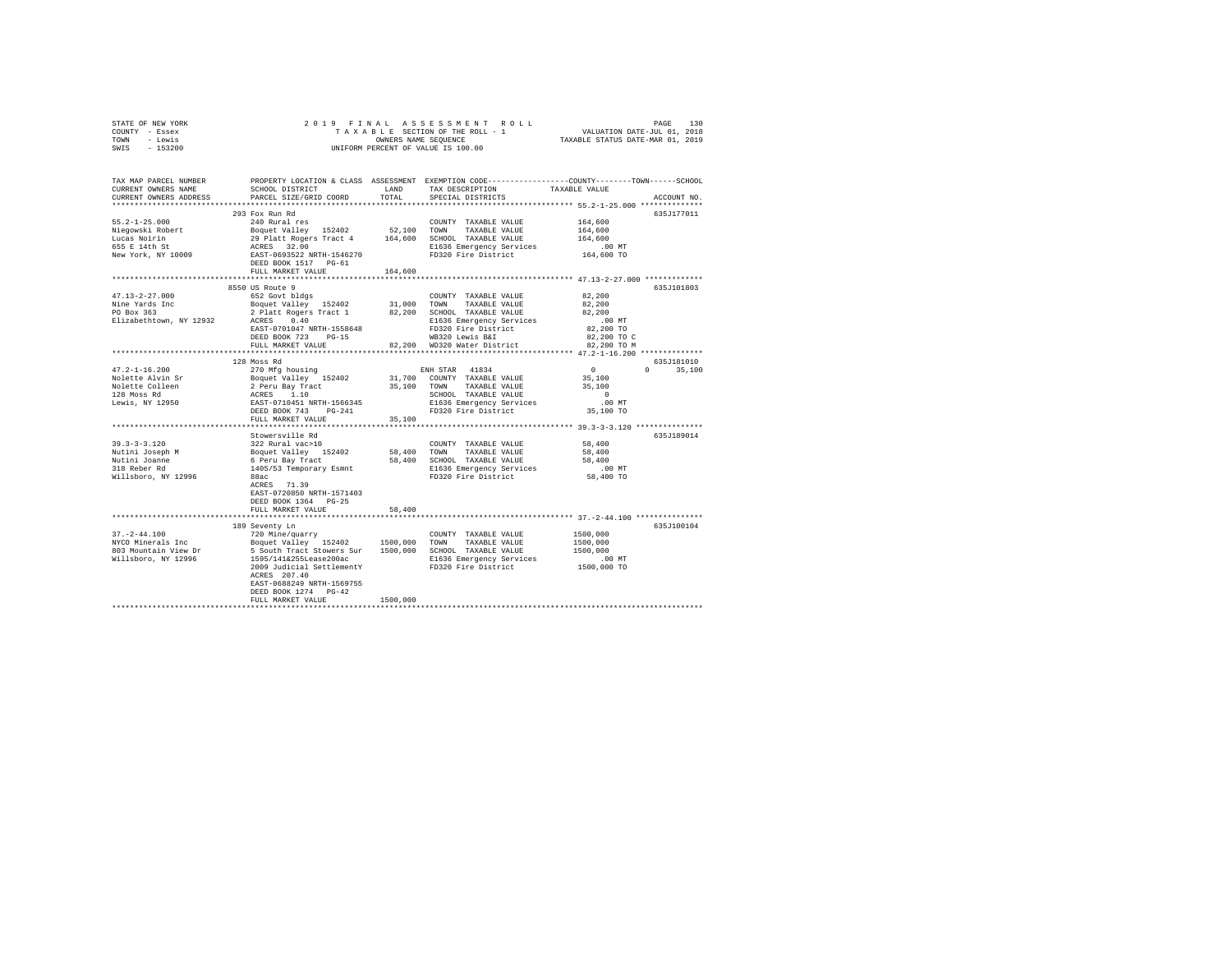| STATE OF NEW YORK<br>COUNTY - Essex<br>TOWN - Lewis<br>SWIS - 153200                                                                      |                                                                                                                                                                                                                                                            |         | 2019 FINAL ASSESSMENT ROLL<br>UNIFORM PERCENT OF VALUE IS 100.00                                                             | PAGE<br>131                                                                                                                     |
|-------------------------------------------------------------------------------------------------------------------------------------------|------------------------------------------------------------------------------------------------------------------------------------------------------------------------------------------------------------------------------------------------------------|---------|------------------------------------------------------------------------------------------------------------------------------|---------------------------------------------------------------------------------------------------------------------------------|
| TAX MAP PARCEL NUMBER<br>CURRENT OWNERS NAME<br>CURRENT OWNERS ADDRESS                                                                    | SCHOOL DISTRICT<br>PARCEL SIZE/GRID COORD                                                                                                                                                                                                                  | TOTAL   | LAND TAX DESCRIPTION<br>SPECIAL DISTRICTS                                                                                    | PROPERTY LOCATION & CLASS ASSESSMENT EXEMPTION CODE---------------COUNTY-------TOWN------SCHOOL<br>TAXABLE VALUE<br>ACCOUNT NO. |
| $37. - 2 - 44.200$<br>NYCO Minerals Inc<br>803 Mountain View Dr<br>Willsboro, NY 12996                                                    | 189 Seventy Ln<br>430 Mtor veh srv<br>Boquet Valley 152402 31,700 TOWN TAXABLE VALUE<br>5 South Tr Stowers Survey 151,600 SCHOOL TAXABLE VALUE<br>1274/28<br>1.08ac<br>ACRES 1.10<br>EAST-0689105 NRTH-1568667<br>DEED BOOK 1000 PG-6<br>FULL MARKET VALUE | 151,600 | COUNTY TAXABLE VALUE<br>E1636 Emergency Services<br>FD320 Fire District                                                      | 635.T183003<br>151,600<br>151,600<br>151,600<br>$.00$ MT<br>151,600 TO                                                          |
| $37. - 2 - 52.000$<br>NYCO Minerals Inc<br>803 Mountain View Dr<br>Willsboro, NY 12996                                                    | Seventy Ln<br>910 Priv forest<br>Boquet Valley 152402 59,500 TOWN TAXABLE VALUE<br>11 South Tr Stowers Sur 59,500 SCHOOL TAXABLE VALUE<br>1274/28<br>69.45ac<br>ACRES 70.97<br>EAST-0696184 NRTH-1569688<br>DEED BOOK 1000 PG-6<br>FULL MARKET VALUE       | 59,500  | COUNTY TAXABLE VALUE<br>E1636 Emergency Services<br>FD320 Fire District                                                      | 635J104009<br>59,500<br>59,500<br>59,500<br>$.00$ MT<br>59,500 TO                                                               |
| $38.3 - 1 - 27.000$<br>NYCO Minerals Inc<br>803 Mountain View Dr<br>Willsboro, NY 12996                                                   | 138 Pulsifer Ln<br>720 Mine/quarry<br>Boquet Valley 152402 73,300<br>12 South Tr Stowers Sur<br>1274/28<br>ACRES 70.92<br>EAST-0698749 NRTH-1569999<br>DEED BOOK 1000 PG-6<br>FULL MARKET VALUE<br>*****************************                           | 73,300  | COUNTY TAXABLE VALUE<br>TOWN TAXABLE VALUE<br>73,300 SCHOOL TAXABLE VALUE<br>E1636 Emergency Services<br>FD320 Fire District | 635J104012<br>73,300<br>73,300<br>73,300<br>$.00$ MT<br>73,300 TO                                                               |
| $38.3 - 1 - 39.110$<br>NYCO Minerals Inc 50 Boquet Valley 152402 35,300 TOWN TAXABLE VALUE<br>803 Mountain View Dr<br>Willsboro, NY 12996 | US Route 9<br>322 Rural vac>10<br>3 & 4 Essex Tract<br>1274/28<br>1274/28<br>ACRES 22.65<br>EAST-0700726 NRTH-1568030<br>DEED BOOK 1000 PG-6<br>FULL MARKET VALUE                                                                                          | 35,300  | COUNTY TAXABLE VALUE<br>35,300 SCHOOL TAXABLE VALUE<br>E1636 Emergency Services<br>FD320 Fire District                       | 635J104007<br>35,300<br>35,300<br>35,300<br>.00MT<br>35,300 TO                                                                  |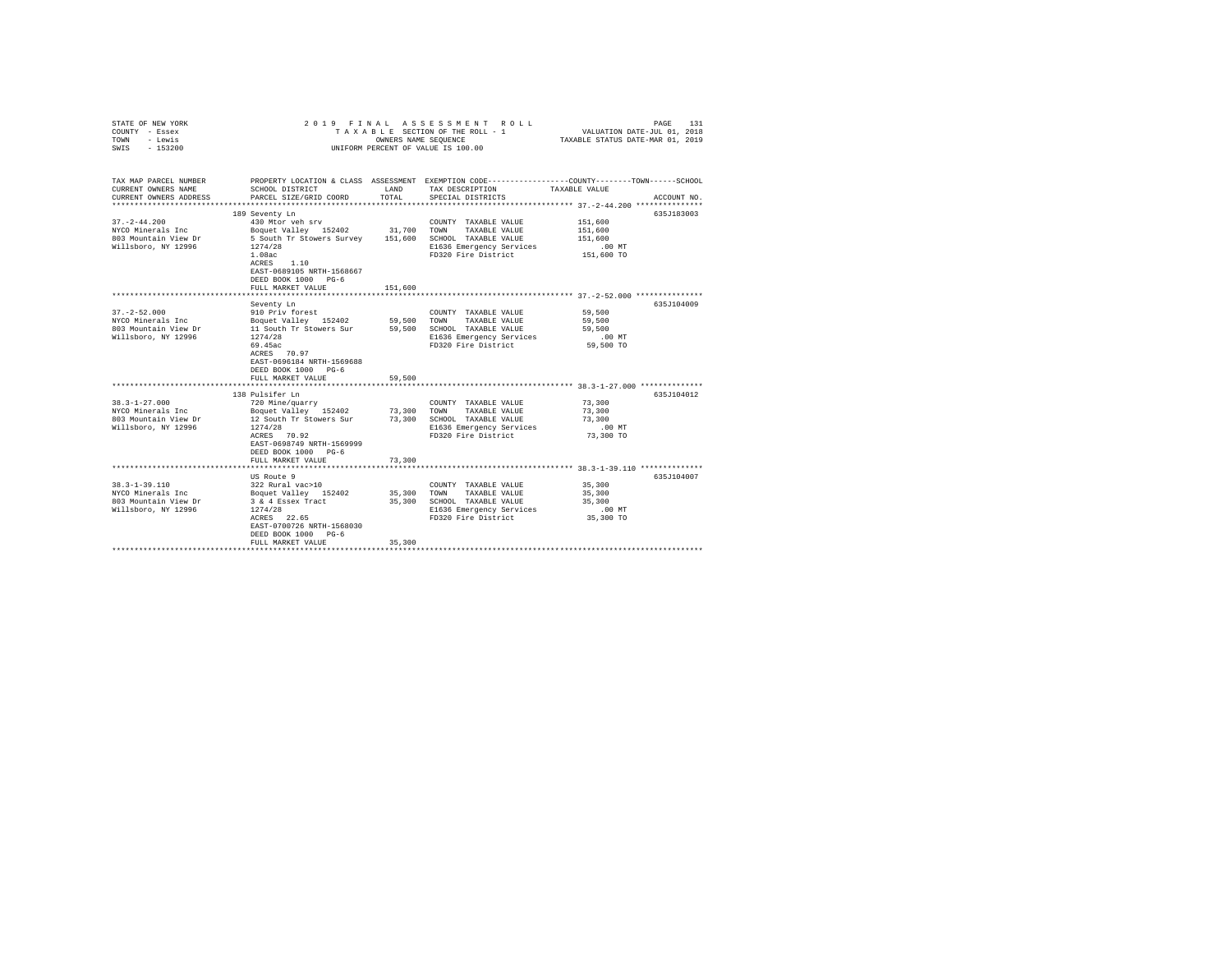| STATE OF NEW YORK<br>COUNTY - Essex<br>- Lewis<br>TOWN<br>$-153200$<br>SWIS                                                                                                       | 2019 FINAL                                                                                                                                                                                                                                                                                              | OWNERS NAME SEQUENCE                           | ASSESSMENT ROLL<br>TAXABLE SECTION OF THE ROLL - 1<br>UNIFORM PERCENT OF VALUE IS 100.00                                                                                                                                                             | 132<br>PAGE<br>VALUATION DATE-JUL 01, 2018<br>TAXABLE STATUS DATE-MAR 01, 2019                                                                                                              |
|-----------------------------------------------------------------------------------------------------------------------------------------------------------------------------------|---------------------------------------------------------------------------------------------------------------------------------------------------------------------------------------------------------------------------------------------------------------------------------------------------------|------------------------------------------------|------------------------------------------------------------------------------------------------------------------------------------------------------------------------------------------------------------------------------------------------------|---------------------------------------------------------------------------------------------------------------------------------------------------------------------------------------------|
| TAX MAP PARCEL NUMBER<br>CURRENT OWNERS NAME                                                                                                                                      | SCHOOL DISTRICT<br>PARCEL SIZE/GRID COORD                                                                                                                                                                                                                                                               | LAND<br>TOTAL                                  | TAX DESCRIPTION                                                                                                                                                                                                                                      | PROPERTY LOCATION & CLASS ASSESSMENT EXEMPTION CODE---------------COUNTY-------TOWN------SCHOOL<br>TAXABLE VALUE<br>ACCOUNT NO.                                                             |
| CURRENT OWNERS ADDRESS                                                                                                                                                            |                                                                                                                                                                                                                                                                                                         |                                                | SPECIAL DISTRICTS                                                                                                                                                                                                                                    |                                                                                                                                                                                             |
|                                                                                                                                                                                   | 8925 US Route 9                                                                                                                                                                                                                                                                                         |                                                |                                                                                                                                                                                                                                                      | 635J189012                                                                                                                                                                                  |
| $38.3 - 1 - 39.120$<br>NYCO Minerals Inc<br>803 Mountain View Dr<br>Willsboro, NY 12996                                                                                           | 322 Rural vac>10<br>Boquet Valley 152402<br>3 4 Essex Tract<br>15 P Rogers Tract 4<br>1380/55 Declaration<br>ACRES 47.78<br>EAST-0700863 NRTH-1569122<br>DEED BOOK 1000 PG-6                                                                                                                            | 42,500<br>42,500                               | COUNTY TAXABLE VALUE<br>TOWN<br>TAXABLE VALUE<br>SCHOOL TAXABLE VALUE<br>E1636 Emergency Services<br>FD320 Fire District                                                                                                                             | 42,500<br>42,500<br>42,500<br>.00MT<br>42,500 TO                                                                                                                                            |
|                                                                                                                                                                                   | FULL MARKET VALUE<br>************************                                                                                                                                                                                                                                                           | 42,500                                         |                                                                                                                                                                                                                                                      |                                                                                                                                                                                             |
| $46.2 - 1 - 4.000$<br>NYCO Minerals Inc<br>803 Mountain View Dr<br>Willsboro, NY 12996<br>$46.2 - 1 - 25.000$<br>NYCO Minerals Inc<br>803 Mountain View Dr<br>Willsboro, NY 12996 | Wells Hill Rd<br>910 Priv forest<br>Boquet Valley 152402<br>18 Platt Rogers Tract 4<br>1272/28<br>ACRES 62.60<br>EAST-0688482 NRTH-1567506<br>DEED BOOK 1000 PG-6<br>FULL MARKET VALUE<br>173 Seventy Ln<br>210 1 Family Res<br>Boquet Valley 152402<br>17 Platt Rogers Tract 4<br>2ac<br>ACRES<br>1.90 | 55,300<br>55,300<br>55,300<br>24,600<br>46,700 | COUNTY TAXABLE VALUE<br>TAXABLE VALUE<br>TOWN<br>SCHOOL TAXABLE VALUE<br>E1636 Emergency Services<br>FD320 Fire District<br>COUNTY TAXABLE VALUE<br>TOWN<br>TAXABLE VALUE<br>SCHOOL TAXABLE VALUE<br>E1636 Emergency Services<br>FD320 Fire District | *********************** 46.2-1-4.000 ***************<br>635J100105<br>55,300<br>55,300<br>55,300<br>.00MT<br>55,300 TO<br>635J102702<br>46,700<br>46,700<br>46,700<br>$.00$ MT<br>46,700 TO |
|                                                                                                                                                                                   | EAST-0689297 NRTH-1568079<br>DEED BOOK 1241 PG-189<br>FULL MARKET VALUE                                                                                                                                                                                                                                 | 46,700                                         |                                                                                                                                                                                                                                                      |                                                                                                                                                                                             |
|                                                                                                                                                                                   | Johnson Ln                                                                                                                                                                                                                                                                                              |                                                |                                                                                                                                                                                                                                                      | 635J192006                                                                                                                                                                                  |
| $46.2 - 1 - 42.200$<br>NYCO Minerals Inc<br>803 Mountain View Dr<br>Willsboro, NY 12996                                                                                           | 720 Mine/quarry<br>Boquet Valley 152402<br>16 Platt Rogers 4075 Ac<br>2009 Judicial Settlement<br>Year 2<br>ACRES 80.00<br>EAST-0695777 NRTH-1568099<br>DEED BOOK 1006 PG-144                                                                                                                           | 2000,000<br>2000,000                           | COUNTY TAXABLE VALUE<br>TAXABLE VALUE<br>TOWN<br>SCHOOL TAXABLE VALUE<br>E1636 Emergency Services<br>FD320 Fire District                                                                                                                             | 2000,000<br>2000,000<br>2000.000<br>$.00$ MT<br>2000,000 TO                                                                                                                                 |
|                                                                                                                                                                                   | FULL MARKET VALUE                                                                                                                                                                                                                                                                                       | 2000.000                                       |                                                                                                                                                                                                                                                      |                                                                                                                                                                                             |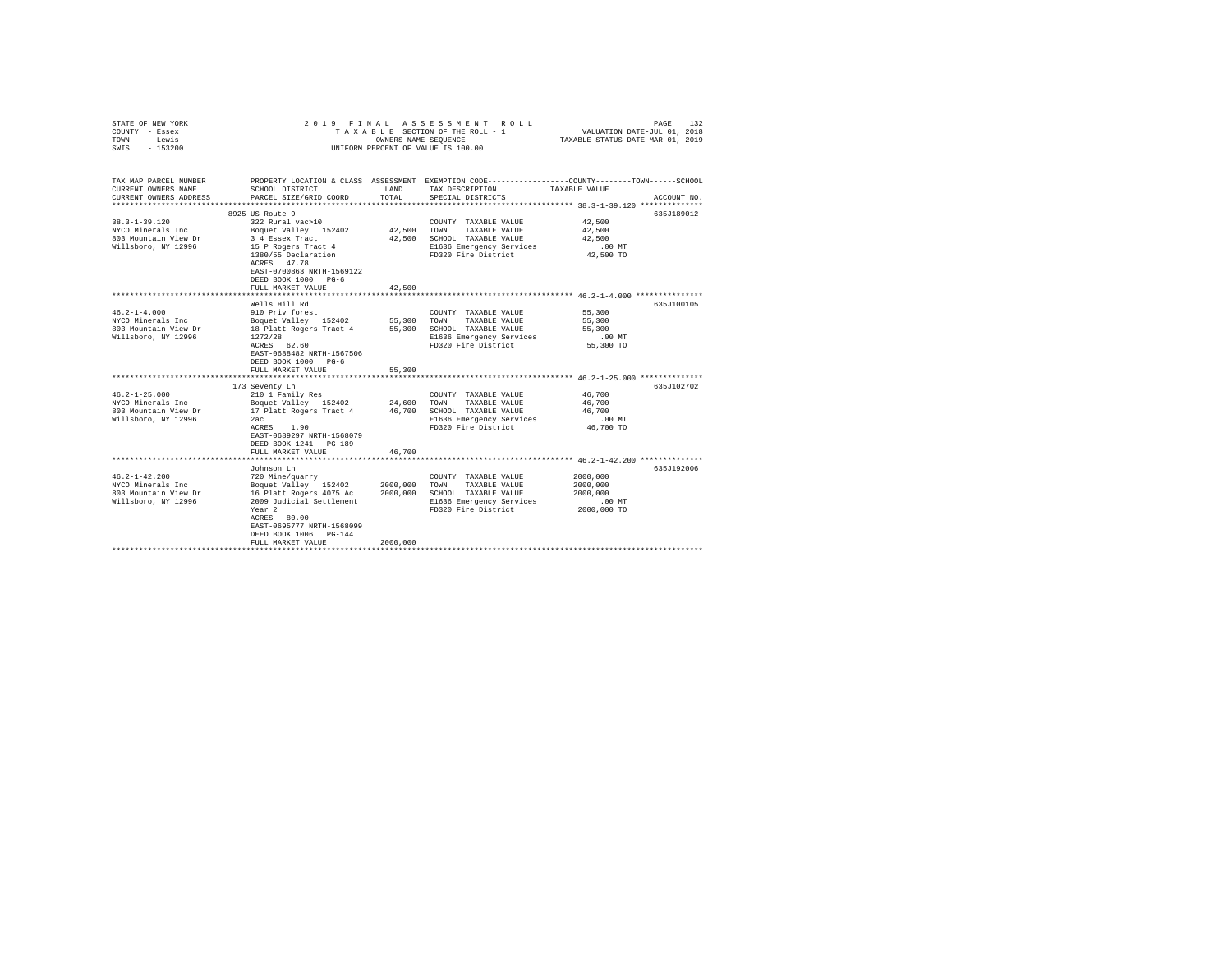| STATE OF NEW YORK<br>COUNTY - Essex<br>TOWN - Lewis<br>$-153200$<br>SWIS                           | 2019 FINAL<br>TAXABLE SECTION OF THE ROLL - 1<br>UNIFORM PERCENT OF VALUE IS 100.00                                                                                                                                                                                                                                              | PASE SSMENT ROLL PAGE 133<br>SECTION OF THE ROLL - 1 VALUATION DATE-JUL 01, 2018<br>IS NAME SEQUENCE TRIABLE STATUS DATE-MAR 01, 2019 |                                                                                                                                  |                                                                                                                                |
|----------------------------------------------------------------------------------------------------|----------------------------------------------------------------------------------------------------------------------------------------------------------------------------------------------------------------------------------------------------------------------------------------------------------------------------------|---------------------------------------------------------------------------------------------------------------------------------------|----------------------------------------------------------------------------------------------------------------------------------|--------------------------------------------------------------------------------------------------------------------------------|
| TAX MAP PARCEL NUMBER<br>CURRENT OWNERS NAME<br>CURRENT OWNERS ADDRESS<br>************************ | SCHOOL DISTRICT<br>PARCEL SIZE/GRID COORD                                                                                                                                                                                                                                                                                        | LAND<br>TOTAL                                                                                                                         | TAX DESCRIPTION<br>SPECIAL DISTRICTS                                                                                             | PROPERTY LOCATION & CLASS ASSESSMENT EXEMPTION CODE---------------COUNTY-------TOWN-----SCHOOL<br>TAXABLE VALUE<br>ACCOUNT NO. |
| $46.2 - 1 - 52.000$<br>NYCO Minerals Inc<br>803 Mountain View Dr<br>Willsboro, NY 12996            | Wells Hill Rd<br>910 Priv forest<br>Boquet Valley 152402<br>17&20 Platt Rogers Tr 4<br>ACRES 136.67<br>EAST-0692142 NRTH-1563830<br>DEED BOOK 1790 PG-261<br>FULL MARKET VALUE                                                                                                                                                   | 92,300<br>92,300                                                                                                                      | COUNTY TAXABLE VALUE<br>TOWN<br>TAXABLE VALUE<br>92,300 SCHOOL TAXABLE VALUE<br>E1636 Emergency Services<br>FD320 Fire District  | 635J102102<br>92,300<br>92,300<br>92,300<br>$.00$ MT<br>92,300 TO                                                              |
|                                                                                                    |                                                                                                                                                                                                                                                                                                                                  |                                                                                                                                       |                                                                                                                                  |                                                                                                                                |
| $46.2 - 1 - 59.000$<br>NYCO Minerals Inc<br>803 Mountain View Dr<br>Willsboro, NY 12996            | Wells Hill Rd<br>910 Priv forest<br>Boquet Valley 152402<br>18 Platt Rogers Tract 4 86,600<br>ACRES 126.90<br>EAST-0687888 NRTH-1563719<br>DEED BOOK 1790 PG-261                                                                                                                                                                 | 86,600                                                                                                                                | COUNTY TAXABLE VALUE<br>TOWN<br>TAXABLE VALUE<br>SCHOOL TAXABLE VALUE<br>E1636 Emergency Services<br>FD320 Fire District         | 635J102104<br>86,600<br>86,600<br>86,600<br>$.00$ MT<br>86,600 TO                                                              |
|                                                                                                    | FULL MARKET VALUE                                                                                                                                                                                                                                                                                                                | 86,600                                                                                                                                |                                                                                                                                  |                                                                                                                                |
|                                                                                                    | *********************                                                                                                                                                                                                                                                                                                            |                                                                                                                                       |                                                                                                                                  | ******************************** 47.1-1-1.110 ****************                                                                 |
| $47.1 - 1 - 1.110$<br>NYCO Minerals Inc<br>803 Mountain View Dr<br>Willsboro, NY 12996             | Pulsifer Ln<br>322 Rural vac>10<br>Boquet Valley 152402<br>15 Platt Rogers Tract 4<br>1274/28<br>ACRES 20.50<br>EAST-0700138 NRTH-1568541<br>DEED BOOK 1000 PG-6                                                                                                                                                                 | 34,200<br>34,200                                                                                                                      | COUNTY TAXABLE VALUE<br>TOWN TAXABLE VALUE<br>SCHOOL TAXABLE VALUE<br>E1636 Emergency Services<br>FD320 Fire District            | 635J104008<br>34,200<br>34,200<br>34,200<br>$.00$ MT<br>34,200 TO                                                              |
|                                                                                                    | FULL MARKET VALUE                                                                                                                                                                                                                                                                                                                | 34,200                                                                                                                                |                                                                                                                                  | ***************************** 47.1-1-1.140 **************                                                                      |
| $47.1 - 1 - 1.140$<br>NYCO Minerals Inc<br>803 Mountain View Dr<br>Willsboro, NY 12996             | 111 Pulsifer Ln<br>910 Priv forest<br>Boquet Valley 152402<br>15 Platt Rogers Tr 4<br>1274/28<br>ACRES 144.52<br>EAST-0698238 NRTH-1568446<br>DEED BOOK 1000 PG-6                                                                                                                                                                | 96,300                                                                                                                                | COUNTY TAXABLE VALUE<br>TOWN<br>TAXABLE VALUE<br>101,300 SCHOOL TAXABLE VALUE<br>E1636 Emergency Services<br>FD320 Fire District | 635J189011<br>101,300<br>101,300<br>101,300<br>$.00$ MT<br>101,300 TO                                                          |
|                                                                                                    | FULL MARKET VALUE                                                                                                                                                                                                                                                                                                                | 101,300                                                                                                                               |                                                                                                                                  |                                                                                                                                |
|                                                                                                    | 10 Johnson Ln                                                                                                                                                                                                                                                                                                                    |                                                                                                                                       |                                                                                                                                  | 635J103209                                                                                                                     |
| $46.2 - 1 - 33.000$<br>OBrien Kevin C<br>Cramer Audette J<br>10 Johnson Ln<br>Lewis, NY 12950      | 210 1 Family Res<br>2001. – American Hammer, 2003. – AMARIE VALUE († 1524)<br>16 Platt Rogers Tract 4 – 156,000 – SCHOOL TAXABLE VALUE<br>2008 – ACRES 8.80 BANK WFARGO – 2006 – 2006 – 2007 – 2008 – 2008 – 2008 – 2008 – 2008 – 2008 – 2008 – 2008 –<br>EAST-0694417 NRTH-1565381<br>DEED BOOK 1894 PG-25<br>FULL MARKET VALUE | 156,000                                                                                                                               | COUNTY TAXABLE VALUE<br>E1636 Emergency Services<br>FD320 Fire District                                                          | 156,000<br>156,000<br>156,000<br>$.00$ MT<br>156,000 TO                                                                        |
|                                                                                                    |                                                                                                                                                                                                                                                                                                                                  |                                                                                                                                       |                                                                                                                                  |                                                                                                                                |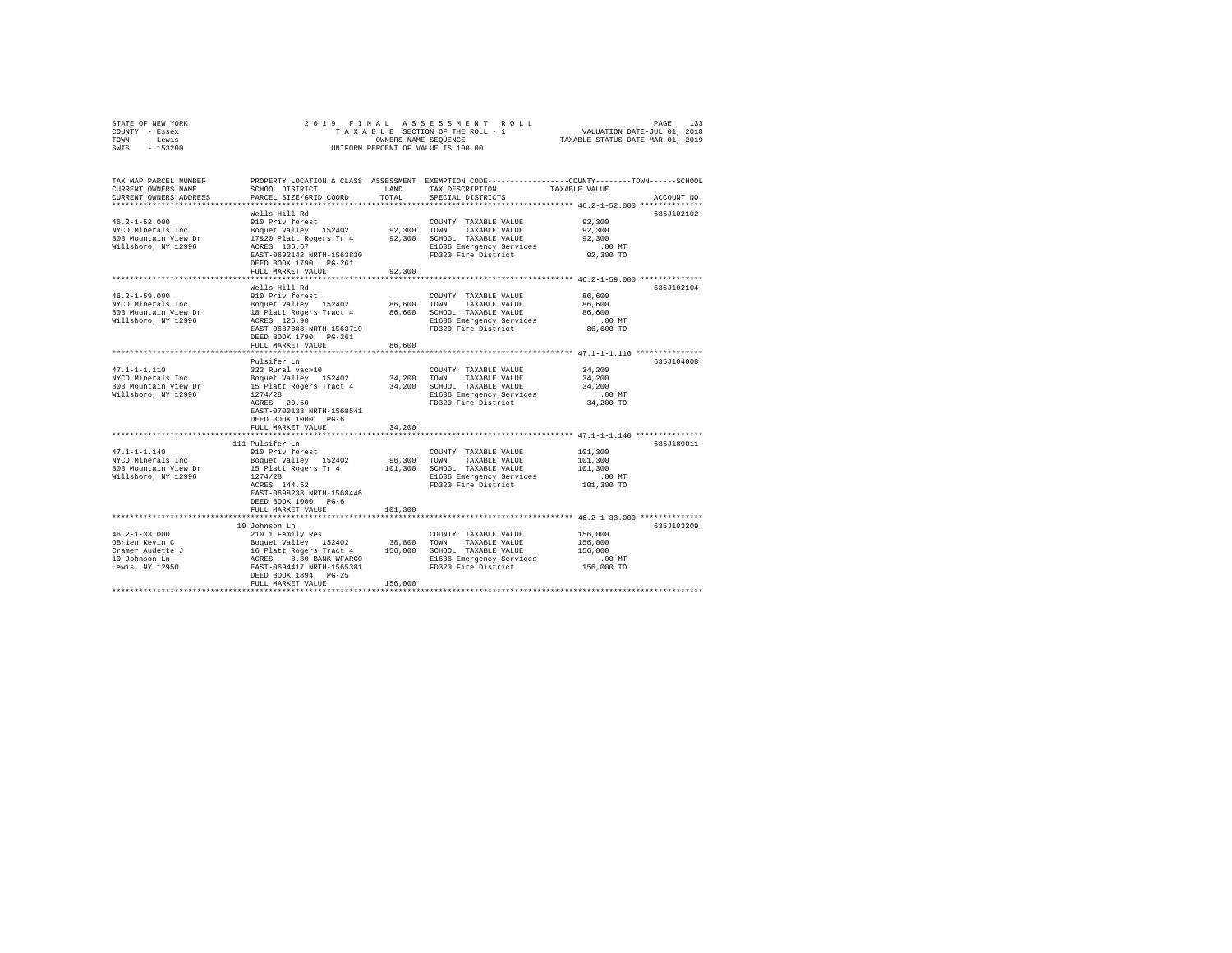| STATE OF NEW YORK | 2019 FINAL ASSESSMENT ROLL         | 134<br>PAGE                      |
|-------------------|------------------------------------|----------------------------------|
| COUNTY - Essex    | TAXABLE SECTION OF THE ROLL - 1    | VALUATION DATE-JUL 01, 2018      |
| TOWN<br>- Lewis   | OWNERS NAME SEOUENCE               | TAXABLE STATUS DATE-MAR 01, 2019 |
| $-153200$<br>SWIS | UNIFORM PERCENT OF VALUE IS 100.00 |                                  |

| TAX MAP PARCEL NUMBER<br>CURRENT OWNERS NAME<br>CURRENT OWNERS ADDRESS                                                                                                                                                        | SCHOOL DISTRICT<br>PARCEL SIZE/GRID COORD                                                                   | LAND<br>TOTAL | TAX DESCRIPTION<br>SPECIAL DISTRICTS            | PROPERTY LOCATION & CLASS ASSESSMENT EXEMPTION CODE----------------COUNTY-------TOWN-----SCHOOL<br>TAXABLE VALUE<br>ACCOUNT NO. |  |
|-------------------------------------------------------------------------------------------------------------------------------------------------------------------------------------------------------------------------------|-------------------------------------------------------------------------------------------------------------|---------------|-------------------------------------------------|---------------------------------------------------------------------------------------------------------------------------------|--|
|                                                                                                                                                                                                                               |                                                                                                             |               |                                                 |                                                                                                                                 |  |
|                                                                                                                                                                                                                               | 49 Rustic Way                                                                                               |               |                                                 | 635J193003                                                                                                                      |  |
| 47.13-1-33.001                                                                                                                                                                                                                | 240 Rural res                                                                                               |               | COUNTY TAXABLE VALUE                            | 262,100                                                                                                                         |  |
| ODonnell Deirdre C Boquet Valley 152402<br>657 New Hampshire Route 10 2 Platt Rogers Tr 1                                                                                                                                     |                                                                                                             | 57,000        | TOWN TAXABLE VALUE                              | 262,100                                                                                                                         |  |
|                                                                                                                                                                                                                               |                                                                                                             | 262,100       | SCHOOL TAXABLE VALUE                            | 262,100                                                                                                                         |  |
| Orford, NH 03777                                                                                                                                                                                                              | ACRES 12.00                                                                                                 |               | E1636 Emergency Services                        | $.00$ MT<br>$262.100$ TO                                                                                                        |  |
|                                                                                                                                                                                                                               | EAST-0699594 NRTH-1556380                                                                                   |               | FD320 Fire District                             |                                                                                                                                 |  |
|                                                                                                                                                                                                                               | DEED BOOK 1347 PG-329<br>FULL MARKET VALUE                                                                  | 262,100       |                                                 |                                                                                                                                 |  |
|                                                                                                                                                                                                                               |                                                                                                             |               |                                                 |                                                                                                                                 |  |
|                                                                                                                                                                                                                               | Seventy Ln                                                                                                  |               |                                                 | 635J103711                                                                                                                      |  |
| $46.2 - 1 - 21.000$                                                                                                                                                                                                           | 314 Rural vac<10                                                                                            |               | COUNTY TAXABLE VALUE                            | 5,500                                                                                                                           |  |
| OKusky Carl                                                                                                                                                                                                                   |                                                                                                             |               | TAXABLE VALUE                                   | 5,500                                                                                                                           |  |
| OKusky Emma J                                                                                                                                                                                                                 | COUNT = 00011<br>Boquet Valley 152402 5,500 TOWN<br>17 Platt Rogers Tract 4 5,500 SCHOO<br>ACRES 0.38 E1636 |               | 5,500 SCHOOL TAXABLE VALUE                      | 5,500                                                                                                                           |  |
| PO Box 401                                                                                                                                                                                                                    |                                                                                                             |               | E1636 Emergency Services                        | .00MT                                                                                                                           |  |
| Lewis, NY 12950                                                                                                                                                                                                               | EAST-0689843 NRTH-1566687                                                                                   |               | FD320 Fire District                             | 5,500 TO                                                                                                                        |  |
|                                                                                                                                                                                                                               | DEED BOOK 1264 PG-280                                                                                       |               |                                                 |                                                                                                                                 |  |
|                                                                                                                                                                                                                               | FULL MARKET VALUE                                                                                           | 5,500         |                                                 |                                                                                                                                 |  |
|                                                                                                                                                                                                                               |                                                                                                             |               |                                                 |                                                                                                                                 |  |
|                                                                                                                                                                                                                               | US Route 9                                                                                                  |               |                                                 | 635Z009001                                                                                                                      |  |
| $38.3 - 1 - 6.120$                                                                                                                                                                                                            | 311 Res vac land                                                                                            |               | COUNTY TAXABLE VALUE                            | 19,700                                                                                                                          |  |
| OKusky Carl J Jr                                                                                                                                                                                                              | Boquet Valley<br>152402<br>11 Essex Tract<br>ACRES 1.20                                                     | 19,700 TOWN   | TAXABLE VALUE                                   | 19,700                                                                                                                          |  |
| OKusky Emma J                                                                                                                                                                                                                 |                                                                                                             | 19,700        | SCHOOL TAXABLE VALUE                            | 19,700                                                                                                                          |  |
| 9121 US Rte 9<br>Lewis, NY 12950                                                                                                                                                                                              | EAST-0703222 NRTH-1572852                                                                                   |               | E1636 Emergency Services<br>FD320 Fire District | $.00$ MT<br>19,700 TO                                                                                                           |  |
|                                                                                                                                                                                                                               | DEED BOOK 1568 PG-59                                                                                        |               |                                                 |                                                                                                                                 |  |
|                                                                                                                                                                                                                               | FULL MARKET VALUE                                                                                           | 19,700        |                                                 |                                                                                                                                 |  |
|                                                                                                                                                                                                                               |                                                                                                             |               |                                                 |                                                                                                                                 |  |
|                                                                                                                                                                                                                               | 9123 US Route 9                                                                                             |               |                                                 | 635J101214                                                                                                                      |  |
| $38.3 - 1 - 8.000$                                                                                                                                                                                                            | 210 1 Family Res                                                                                            |               | COUNTY TAXABLE VALUE                            | 77,000                                                                                                                          |  |
| OKusky Carl J Jr                                                                                                                                                                                                              | Boquet Valley 152402 32,800                                                                                 |               | TOWN<br>TAXABLE VALUE                           | 77,000                                                                                                                          |  |
| OKusky Emma J                                                                                                                                                                                                                 | 11 Essex Tract                                                                                              | 77,000        | SCHOOL TAXABLE VALUE                            | 77,000                                                                                                                          |  |
| 9121 US Rte 9                                                                                                                                                                                                                 | Bldg 1&2<br>ACRES 2.20                                                                                      |               | E1636 Emergency Services                        | .00 MT                                                                                                                          |  |
| Lewis, NY 12950                                                                                                                                                                                                               |                                                                                                             |               | FD320 Fire District                             | 77,000 TO                                                                                                                       |  |
|                                                                                                                                                                                                                               | EAST-0703422 NRTH-1572657                                                                                   |               |                                                 |                                                                                                                                 |  |
|                                                                                                                                                                                                                               | DEED BOOK 1452 PG-236                                                                                       |               |                                                 |                                                                                                                                 |  |
|                                                                                                                                                                                                                               | FULL MARKET VALUE<br>**************************                                                             | 77,000        |                                                 |                                                                                                                                 |  |
|                                                                                                                                                                                                                               |                                                                                                             |               |                                                 |                                                                                                                                 |  |
| $38.3 - 1 - 9.000$                                                                                                                                                                                                            | 9121 US Route 9<br>210 1 Family Res                                                                         |               | BAS STAR 41854                                  | 635J101215<br>$\sim$ 0<br>$\mathbf{a}$<br>30,000                                                                                |  |
|                                                                                                                                                                                                                               |                                                                                                             |               | 32,600 COUNTY TAXABLE VALUE                     | 119,200                                                                                                                         |  |
| 0 32, 0 32, 0 32, 0 34, 0 34, 0 34, 0 34, 0 34, 0 35, 0 34, 0 35, 0 34, 0 35, 0 35, 0 35, 0 35, 0 35, 0 35, 0 35, 0 35, 0 35, 0 35, 0 35, 0 35, 0 35, 0 35, 0 35, 0 35, 0 35, 0 35, 0 35, 0 35, 0 35, 0 35, 0 35, 0 35, 0 35, |                                                                                                             |               | 119,200 TOWN TAXABLE VALUE                      | 119,200                                                                                                                         |  |
|                                                                                                                                                                                                                               |                                                                                                             |               | SCHOOL TAXABLE VALUE                            | 89,200                                                                                                                          |  |
|                                                                                                                                                                                                                               |                                                                                                             |               |                                                 |                                                                                                                                 |  |
|                                                                                                                                                                                                                               | DEED BOOK 1438 PG-288                                                                                       |               |                                                 |                                                                                                                                 |  |
|                                                                                                                                                                                                                               | FULL MARKET VALUE                                                                                           | 119,200       |                                                 |                                                                                                                                 |  |
|                                                                                                                                                                                                                               |                                                                                                             |               |                                                 |                                                                                                                                 |  |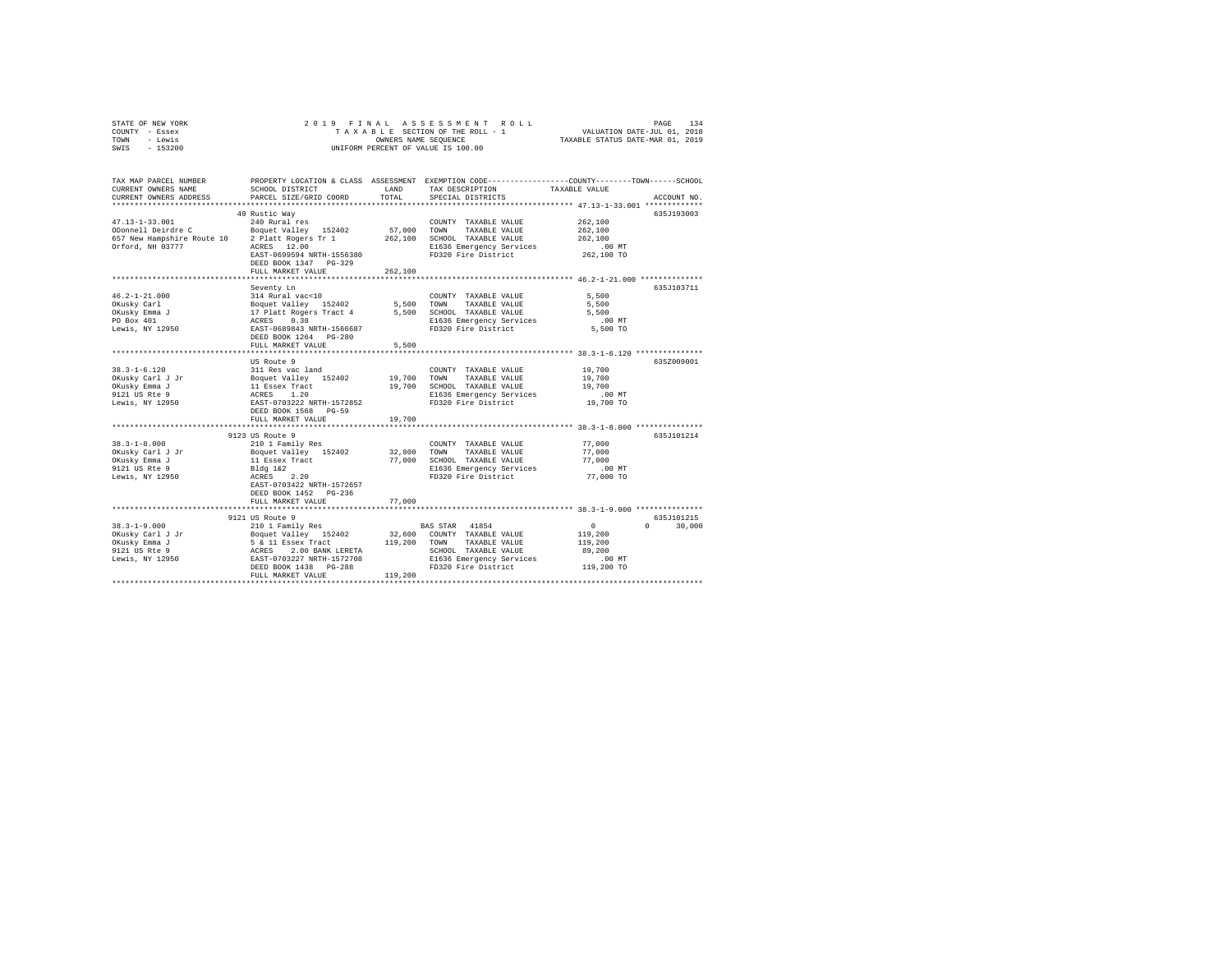| STATE OF NEW YORK | 2019 FINAL ASSESSMENT ROLL         | 135<br>PAGE                      |
|-------------------|------------------------------------|----------------------------------|
| - Essex<br>COUNTY | TAXABLE SECTION OF THE ROLL - 1    | VALUATION DATE-JUL 01, 2018      |
| - Lewis<br>TOWN   | OWNERS NAME SEOUENCE               | TAXABLE STATUS DATE-MAR 01, 2019 |
| $-153200$<br>SWIS | UNIFORM PERCENT OF VALUE IS 100.00 |                                  |
|                   |                                    |                                  |

| TAX MAP PARCEL NUMBER<br>CURRENT OWNERS NAME<br>CURRENT OWNERS ADDRESS         | SCHOOL DISTRICT<br>PARCEL SIZE/GRID COORD                                                                                                                                                                                                                                                                             | LAND<br>TOTAL | PROPERTY LOCATION & CLASS ASSESSMENT EXEMPTION CODE----------------COUNTY-------TOWN-----SCHOOL<br>TAX DESCRIPTION<br>SPECIAL DISTRICTS                                                                | TAXABLE VALUE                                                          | ACCOUNT NO.                    |
|--------------------------------------------------------------------------------|-----------------------------------------------------------------------------------------------------------------------------------------------------------------------------------------------------------------------------------------------------------------------------------------------------------------------|---------------|--------------------------------------------------------------------------------------------------------------------------------------------------------------------------------------------------------|------------------------------------------------------------------------|--------------------------------|
| $55.2 - 1 - 15.300$                                                            | 502 Fox Run Rd<br>240 Rural res<br>DEED BOOK 1795 PG-260<br>FULL MARKET VALUE                                                                                                                                                                                                                                         | 336,800       | COUNTY TAXABLE VALUE                                                                                                                                                                                   | 336,800<br>00 MT.<br>336,800 TO                                        | 635J196005                     |
| $47.1 - 1 - 12.000$                                                            | 8885 US Route 9<br>210 1 Family Res<br>Olsen James D<br>1989 State Particular Market State 1989 State 1989 State 1989 State 1989 State 1989 State 1989 State 1989 State 1989 State 1989 State 1989 State 1989 State 1989 State 1989 State 1989 State 1989 State 1989 St<br>DEED BOOK 1249 PG-138<br>FULL MARKET VALUE | 227,700       | BAS STAR 41854<br>32,100 COUNTY TAXABLE VALUE<br>227,700 TOWN TAXABLE VALUE<br>SCHOOL TAXABLE VALUE<br>E1636 Emergency Services<br>FD320 Fire District 227,700 TO                                      | $\sim$ 0<br>227,700<br>227,700<br>197.700<br>$1377$<br>00 MT<br>07.0 m | 635J174002<br>$\cap$<br>30,000 |
| $56.1 - 2 - 19.000$<br>Olsen James T<br>8201 US Rte 9<br>Lewis, NY 12950       | 8201 US Route 9<br>425 Bar<br>425 Bar (1914)<br>Boquet Valley 152402 27,400 TOWN TAXABLE VALUE 94,500<br>8 Platt Rogers Tract 1 94,500 SCHOOL TAXABLE VALUE 94,500<br>8 PLATES 0.96 PLATT 94,500 BL636 Emergency Services<br>84,500 PCRES 10.00 PR320 PR320 PLATES 2015<br>DEED BOOK 1036 PG-240<br>FULL MARKET VALUE | 94,500        | COUNTY TAXABLE VALUE                                                                                                                                                                                   | 94,500                                                                 | 635K104211                     |
| $56.1 - 2 - 20.000$<br>Olsen James T<br>8201 US Rte 9<br>Lewis, NY 12950       | US Route 9<br>EAST-0700115 NRTH-1550413<br>DEED BOOK 1036 PG-240<br>FULL MARKET VALUE                                                                                                                                                                                                                                 | 17,100        | FD320 Fire District                                                                                                                                                                                    | 17,100 TO                                                              | 635K104210                     |
| $47.2 - 1 - 44.000$<br>Osher Pauline<br>871 Durand Rd<br>Plattsburgh, NY 12901 | 123 Hulbert Rd<br>322 Rural vac>10<br>Boquet Valley 152402 10,400 TOWN<br>37 Platt Rogers 10,400 SCHOC<br>ACRES 20.00 E1636<br>EAST-0715902 NRTH-1563821<br>DEED BOOK 1923 PG-69<br>FULL MARKET VALUE                                                                                                                 | 10,400        | COUNTY TAXABLE VALUE<br>TAXABLE VALUE<br>10,400 SCHOOL TAXABLE VALUE<br>SCROOM Information of the services<br>E1636 Emergency Services (00 MT<br>FR320 Fire District (10,400 TO<br>FD320 Fire District | 10,400<br>10,400<br>10,400                                             | 635J101706                     |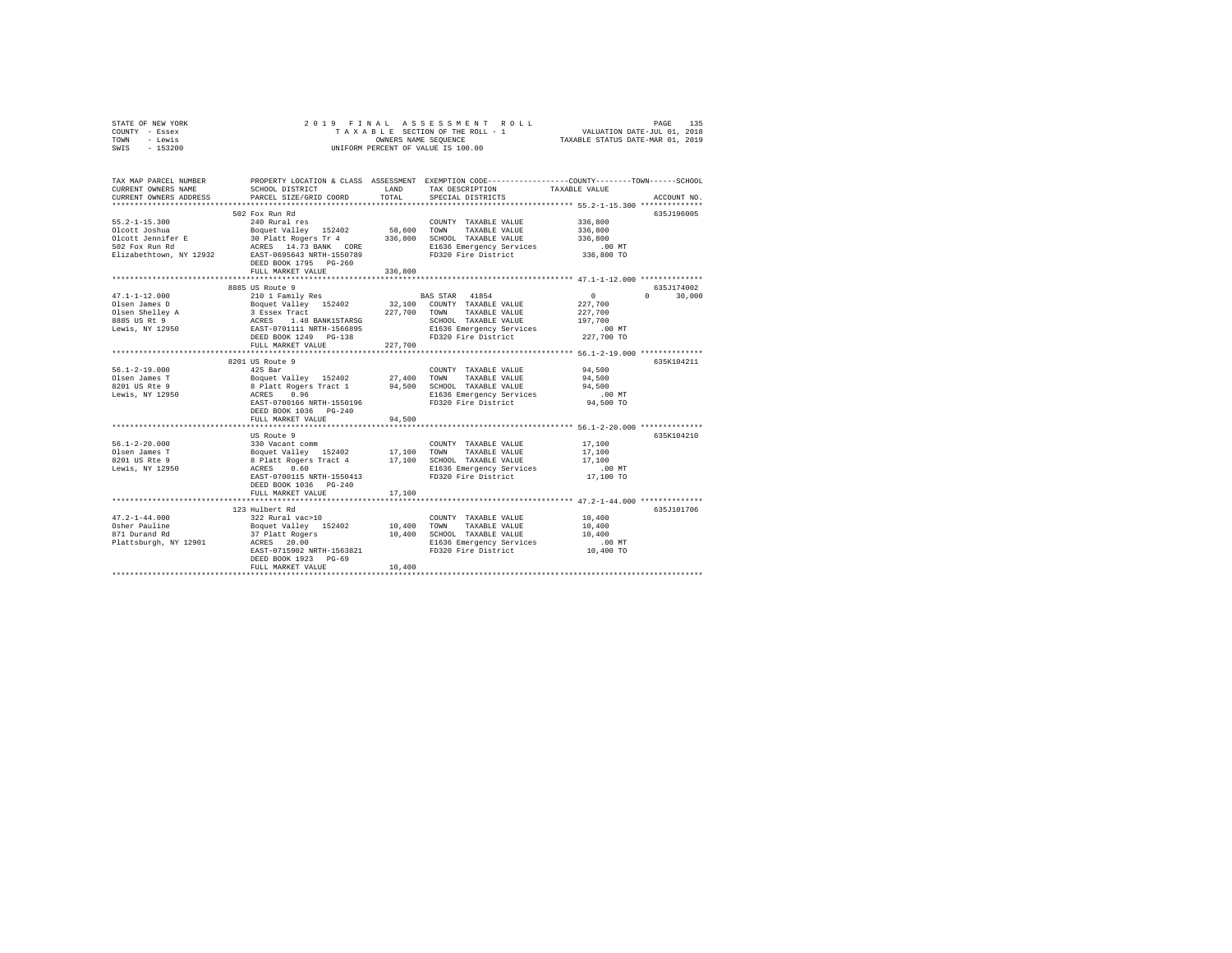| STATE OF NEW YORK            |                                                                                                                                                                                                                                                                                         |         |                                    |                                                     |               |
|------------------------------|-----------------------------------------------------------------------------------------------------------------------------------------------------------------------------------------------------------------------------------------------------------------------------------------|---------|------------------------------------|-----------------------------------------------------|---------------|
| COUNTY - Essex               |                                                                                                                                                                                                                                                                                         |         |                                    |                                                     |               |
| TOWN - Lewis                 |                                                                                                                                                                                                                                                                                         |         |                                    |                                                     |               |
| SWIS - 153200                |                                                                                                                                                                                                                                                                                         |         |                                    |                                                     |               |
|                              |                                                                                                                                                                                                                                                                                         |         |                                    |                                                     |               |
|                              |                                                                                                                                                                                                                                                                                         |         |                                    |                                                     |               |
|                              | TAX MAP PARCEL NUMBER PROPERTY LOCATION & CLASS ASSESSMENT EXEMPTION CODE--------------COUNTY-------TOWN------SCHOOL                                                                                                                                                                    |         |                                    |                                                     |               |
| CURRENT OWNERS NAME          | SCHOOL DISTRICT                                                                                                                                                                                                                                                                         |         | LAND TAX DESCRIPTION TAXABLE VALUE |                                                     |               |
| CURRENT OWNERS ADDRESS       | PARCEL SIZE/GRID COORD                                                                                                                                                                                                                                                                  | TOTAL   | SPECIAL DISTRICTS                  |                                                     | ACCOUNT NO.   |
|                              |                                                                                                                                                                                                                                                                                         |         |                                    |                                                     |               |
|                              | 8917 US Route 9                                                                                                                                                                                                                                                                         |         |                                    |                                                     | 635J180018    |
| $38.3 - 1 - 39.200$          |                                                                                                                                                                                                                                                                                         |         |                                    |                                                     | $0 \t 30.000$ |
|                              |                                                                                                                                                                                                                                                                                         |         |                                    | $\begin{smallmatrix}&&0\\&&244\end{smallmatrix}$    |               |
| Palmer Tammy M<br>PO Box 505 | 891/05 NOME 9<br>210 1 Family Res<br>BOQuet Valley 152402<br>3 Resex Tract<br>3 Essex Tract<br>2 144,300 TOWN TAXABLE VALUE<br>ACRES<br>2 120 120 SCHOOL TAXABLE VALUE<br>REST-0701323 NRTH-1567679<br>BEED BOOK 1543 PG-126<br>21636 Emergency Se                                      |         |                                    | 144,300                                             |               |
| Lewis, NY 12950              |                                                                                                                                                                                                                                                                                         |         |                                    | 114,300                                             |               |
|                              |                                                                                                                                                                                                                                                                                         |         |                                    | .00MT                                               |               |
|                              |                                                                                                                                                                                                                                                                                         |         |                                    | 144,300 TO                                          |               |
|                              | FULL MARKET VALUE                                                                                                                                                                                                                                                                       | 144,300 |                                    |                                                     |               |
|                              |                                                                                                                                                                                                                                                                                         |         |                                    |                                                     |               |
|                              | 237 Seventy Ln                                                                                                                                                                                                                                                                          |         |                                    |                                                     | 635J180015    |
|                              |                                                                                                                                                                                                                                                                                         |         |                                    |                                                     |               |
|                              |                                                                                                                                                                                                                                                                                         |         |                                    |                                                     |               |
|                              |                                                                                                                                                                                                                                                                                         |         |                                    |                                                     |               |
|                              |                                                                                                                                                                                                                                                                                         |         |                                    |                                                     |               |
|                              |                                                                                                                                                                                                                                                                                         |         |                                    |                                                     |               |
|                              |                                                                                                                                                                                                                                                                                         |         |                                    |                                                     |               |
|                              | DEED BOOK 1420 PG-51                                                                                                                                                                                                                                                                    |         |                                    |                                                     |               |
|                              | FULL MARKET VALUE                                                                                                                                                                                                                                                                       | 36,700  |                                    |                                                     |               |
|                              |                                                                                                                                                                                                                                                                                         |         |                                    | ********************** 56.2-3-32.200 ************** |               |
|                              | 576 Steele Woods Rd                                                                                                                                                                                                                                                                     |         |                                    |                                                     | 635J188008    |
| $56.2 - 3 - 32.200$          | 210 1 Family Res                                                                                                                                                                                                                                                                        |         | ENH STAR 41834                     |                                                     | 0 68,700      |
|                              |                                                                                                                                                                                                                                                                                         |         |                                    | $\begin{array}{c} 0 \\ 125,600 \end{array}$         |               |
|                              |                                                                                                                                                                                                                                                                                         |         |                                    |                                                     |               |
|                              |                                                                                                                                                                                                                                                                                         |         |                                    |                                                     |               |
|                              |                                                                                                                                                                                                                                                                                         |         |                                    |                                                     |               |
|                              |                                                                                                                                                                                                                                                                                         |         |                                    |                                                     |               |
|                              | $\begin{tabular}{l c c c c c} \hline 56.2-3-32.200 & & 210 & 1\tanh 1y\mbox{ Res} & & 1034 & 1\tanh 134 & & 1034 & 1034 & 1034 & 1034 & 1034 & 1034 & 1034 & 1034 & 1034 & 1034 & 1034 & 1034 & 1034 & 1034 & 1034 & 1034 & 1034 & 1034 & 1034 & 1034 & 1034 & 1034 & 1034 & 1034 & 10$ |         |                                    |                                                     |               |
|                              |                                                                                                                                                                                                                                                                                         |         |                                    |                                                     |               |
|                              | DEED BOOK 1629 PG-288                                                                                                                                                                                                                                                                   |         |                                    |                                                     |               |
|                              | FULL MARKET VALUE                                                                                                                                                                                                                                                                       | 125,600 |                                    |                                                     |               |
|                              |                                                                                                                                                                                                                                                                                         |         |                                    |                                                     |               |
|                              | 614 Steele Woods Rd                                                                                                                                                                                                                                                                     |         |                                    |                                                     | 635J105007    |
| $56.2 - 3 - 34.000$          | 311 Res vac land                                                                                                                                                                                                                                                                        |         | COUNTY TAXABLE VALUE               | 19,500                                              |               |
|                              | 19.2–3–34.000 MM MANDE VALUE Parisi Joseph A Boquet Valley 152402 19,500 TOWN TAXABLE VALUE Parisi Joseph A Boquet Valley 152402 19,500 STOWN TAXABLE VALUE Parisi Joseph A 39 Mccormick 19,500 STOWN TAXABLE VALUE Parisi Jos                                                          |         |                                    | 19,500                                              |               |
|                              |                                                                                                                                                                                                                                                                                         |         |                                    | 19,500                                              |               |
|                              |                                                                                                                                                                                                                                                                                         |         |                                    | 00 MT.<br>19,500 TO                                 |               |
|                              |                                                                                                                                                                                                                                                                                         |         |                                    |                                                     |               |
|                              | EAST-0715047 NRTH-1549906                                                                                                                                                                                                                                                               |         |                                    |                                                     |               |
|                              | DEED BOOK 1629 PG-284                                                                                                                                                                                                                                                                   |         |                                    |                                                     |               |
|                              | FULL MARKET VALUE                                                                                                                                                                                                                                                                       | 19,500  |                                    |                                                     |               |
|                              |                                                                                                                                                                                                                                                                                         |         |                                    |                                                     |               |
|                              | Wadhams Heights Ln                                                                                                                                                                                                                                                                      |         |                                    |                                                     | 635J104805    |
|                              |                                                                                                                                                                                                                                                                                         |         |                                    | 26,500                                              |               |
|                              |                                                                                                                                                                                                                                                                                         |         |                                    | 26,500                                              |               |
|                              |                                                                                                                                                                                                                                                                                         |         |                                    | 26,500                                              |               |
|                              |                                                                                                                                                                                                                                                                                         |         |                                    | 00 MT.<br>26,500 TO                                 |               |
|                              |                                                                                                                                                                                                                                                                                         |         |                                    |                                                     |               |
|                              | DEED BOOK 1306 PG-244                                                                                                                                                                                                                                                                   |         |                                    |                                                     |               |
|                              | FULL MARKET VALUE                                                                                                                                                                                                                                                                       | 26,500  |                                    |                                                     |               |
|                              |                                                                                                                                                                                                                                                                                         |         |                                    |                                                     |               |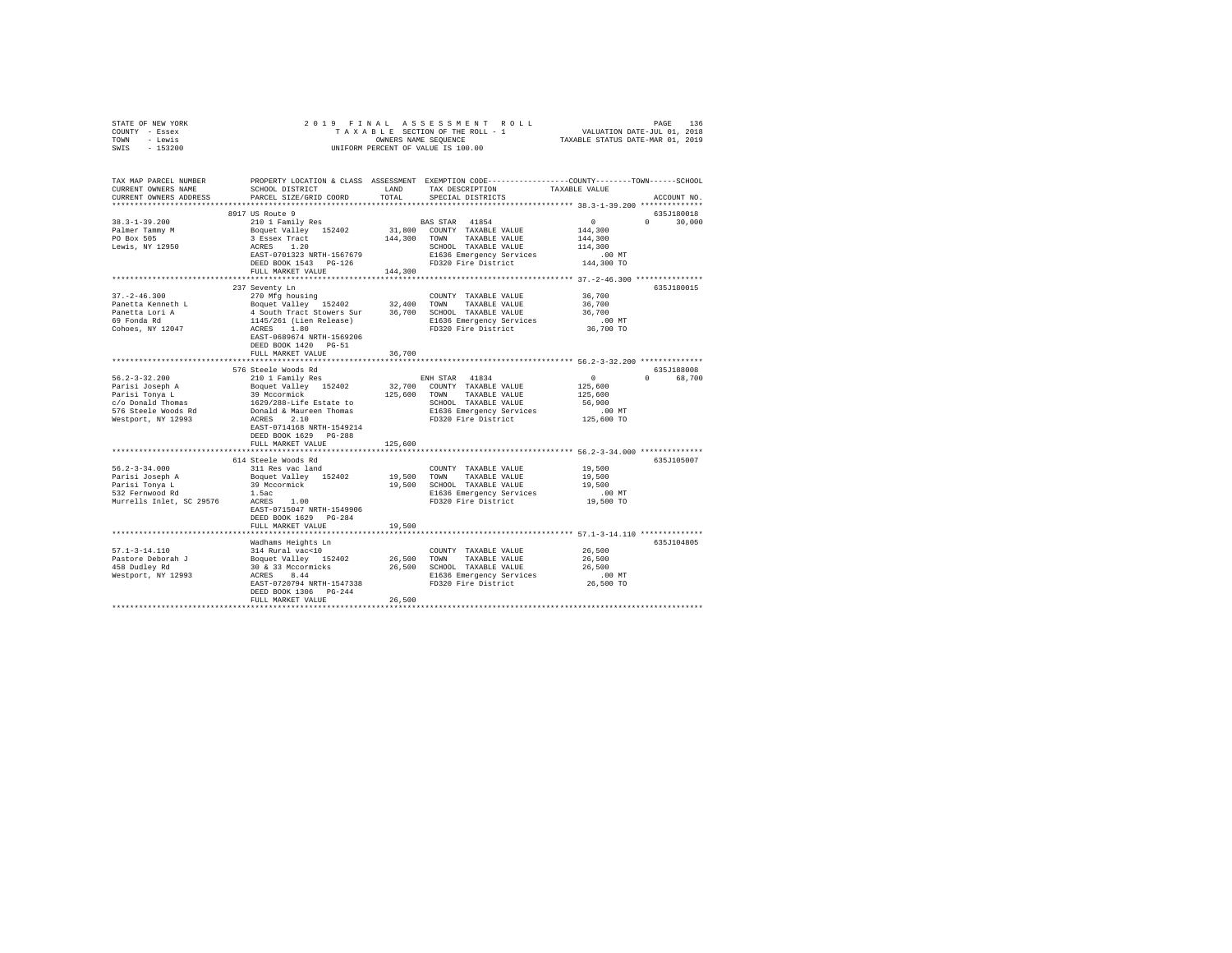| STATE OF NEW YORK | 2019 FINAL ASSESSMENT ROLL         | 137<br>PAGE                      |
|-------------------|------------------------------------|----------------------------------|
| COUNTY - Essex    | TAXABLE SECTION OF THE ROLL - 1    | VALUATION DATE-JUL 01, 2018      |
| - Lewis<br>TOWN   | OWNERS NAME SEOUENCE               | TAXABLE STATUS DATE-MAR 01, 2019 |
| $-153200$<br>SWIS | UNIFORM PERCENT OF VALUE IS 100.00 |                                  |

| TAX MAP PARCEL NUMBER<br>CURRENT OWNERS NAME<br>CURRENT OWNERS ADDRESS | SCHOOL DISTRICT<br>PARCEL SIZE/GRID COORD          | LAND<br>TOTAL        | PROPERTY LOCATION & CLASS ASSESSMENT EXEMPTION CODE----------------COUNTY-------TOWN-----SCHOOL<br>TAX DESCRIPTION<br>SPECIAL DISTRICTS | TAXABLE VALUE                                       | ACCOUNT NO.                  |
|------------------------------------------------------------------------|----------------------------------------------------|----------------------|-----------------------------------------------------------------------------------------------------------------------------------------|-----------------------------------------------------|------------------------------|
|                                                                        |                                                    |                      |                                                                                                                                         |                                                     |                              |
|                                                                        | Hulbert Rd                                         |                      |                                                                                                                                         |                                                     | 635J101713                   |
| $47.2 - 1 - 61.000$                                                    | 322 Rural vac>10                                   |                      | COUNTY TAXABLE VALUE                                                                                                                    | 30,000                                              |                              |
| Pastore Sarah                                                          | Boquet Valley 152402                               | 30,000               | TOWN<br>TAXABLE VALUE                                                                                                                   | 30,000                                              |                              |
| 16 Duntley Ln                                                          | 35 Platt Rogers                                    |                      | 30,000 SCHOOL TAXABLE VALUE                                                                                                             | 30,000                                              |                              |
| Westport, NY 12993                                                     | ACRES 50.00                                        |                      | E1636 Emergency Services                                                                                                                | $.00$ MT                                            |                              |
|                                                                        | EAST-0712522 NRTH-1561577<br>DEED BOOK 1751 PG-226 |                      | FD320 Fire District                                                                                                                     | 30,000 TO                                           |                              |
|                                                                        | FULL MARKET VALUE<br>*********************         | 30,000<br>********** |                                                                                                                                         | ********************* 47.4-1-8.000 **************** |                              |
|                                                                        |                                                    |                      |                                                                                                                                         |                                                     |                              |
| $47.4 - 1 - 8.000$                                                     | 16 Duntley Ln                                      |                      |                                                                                                                                         |                                                     | 635J101714<br>1.897<br>1,897 |
| Pastore Sarah                                                          | 240 Rural res                                      |                      | AG DIST C 41720<br>96,700 COUNTY TAXABLE VALUE                                                                                          | 1,897                                               |                              |
|                                                                        | Boquet Valley 152402                               | 235,300              |                                                                                                                                         | 233,403                                             |                              |
| 16 Duntley Ln                                                          | 35 Platt Rogers                                    |                      | TOWN<br>TAXABLE VALUE                                                                                                                   | 233,403                                             |                              |
| Westport, NY 12993                                                     | ACRES 105.45                                       |                      | SCHOOL TAXABLE VALUE                                                                                                                    | 233,403                                             |                              |
| MAY BE SUBJECT TO PAYMENT                                              | EAST-0713107 NRTH-1559778<br>DEED BOOK 1751 PG-123 |                      | E1636 Emergency Services                                                                                                                | .00 MT<br>235,300 TO                                |                              |
| UNDER AGDIST LAW TIL 2023                                              | FULL MARKET VALUE                                  | 235,300              | FD320 Fire District                                                                                                                     |                                                     |                              |
|                                                                        |                                                    |                      |                                                                                                                                         |                                                     |                              |
|                                                                        | Cutting Rd                                         |                      |                                                                                                                                         |                                                     | 635Z004007                   |
| $55.2 - 1 - 19.212$                                                    | 314 Rural vac<10                                   |                      | COUNTY TAXABLE VALUE                                                                                                                    | 21,400                                              |                              |
| Patnode Stephen A                                                      | Boquet Valley 152402                               | 21,400               | TOWN<br>TAXABLE VALUE                                                                                                                   | 21,400                                              |                              |
| 1038 Sunset Dr                                                         | 30 Platt Rogers Tract                              | 21,400               | SCHOOL TAXABLE VALUE                                                                                                                    | 21,400                                              |                              |
| Willsboro, NY 12996                                                    | ACRES<br>2.88                                      |                      | E1636 Emergency Services                                                                                                                | $.00$ MT                                            |                              |
|                                                                        | EAST-0694851 NRTH-1547601                          |                      | FD320 Fire District                                                                                                                     | 21,400 TO                                           |                              |
|                                                                        | DEED BOOK 1925 PG-269                              |                      |                                                                                                                                         |                                                     |                              |
|                                                                        | FULL MARKET VALUE                                  | 21,400               |                                                                                                                                         |                                                     |                              |
|                                                                        |                                                    |                      |                                                                                                                                         |                                                     |                              |
|                                                                        | Denton Rd                                          |                      |                                                                                                                                         |                                                     | 635J103803                   |
| $46.4 - 1 - 13.100$                                                    | 311 Res vac land                                   |                      | COUNTY TAXABLE VALUE                                                                                                                    | 22,500                                              |                              |
| Pavlick Frederick R                                                    | Boquet Valley 152402                               | 22,500 TOWN          | TAXABLE VALUE                                                                                                                           | 22,500                                              |                              |
| Pavlick Matthew                                                        | 31 Platt Rogers Tract 4                            |                      | 22,500 SCHOOL TAXABLE VALUE                                                                                                             | 22,500                                              |                              |
| 8 Dawson Ln                                                            | Survey J Deming Map 2853                           |                      | E1636 Emergency Services                                                                                                                | $.00$ MT                                            |                              |
| Clifton Park, NY 12065                                                 | ACRES<br>4.03                                      |                      | FD320 Fire District                                                                                                                     | 22,500 TO                                           |                              |
|                                                                        | EAST-0693778 NRTH-1553709                          |                      |                                                                                                                                         |                                                     |                              |
|                                                                        | DEED BOOK 1568 PG-202                              |                      |                                                                                                                                         |                                                     |                              |
|                                                                        | FULL MARKET VALUE                                  | 22,500               |                                                                                                                                         |                                                     |                              |
|                                                                        |                                                    |                      |                                                                                                                                         |                                                     |                              |
|                                                                        | 162 Denton Rd                                      |                      |                                                                                                                                         |                                                     | 635J179013                   |
| $46.4 - 1 - 13.200$                                                    | 312 Vac w/imprv                                    |                      | COUNTY TAXABLE VALUE                                                                                                                    | 70,500                                              |                              |
| Pavlick Frederick R                                                    | Boquet Valley 152402                               |                      | 51,300 TOWN<br>TAXABLE VALUE                                                                                                            | 70,500                                              |                              |
| 8 Dawson Ln                                                            | Platt Rogers Tr 4 Lot 31                           |                      | 70,500 SCHOOL TAXABLE VALUE                                                                                                             | 70,500                                              |                              |
| Clifton Park, NY 12065                                                 | Survey J Deming Map 2853                           |                      | E1636 Emergency Services                                                                                                                | .00 MT                                              |                              |
|                                                                        | ACRES 54.66                                        |                      | FD320 Fire District                                                                                                                     | 70,500 TO                                           |                              |
|                                                                        | EAST-0694994 NRTH-1553443                          |                      |                                                                                                                                         |                                                     |                              |
|                                                                        | DEED BOOK 676<br>$PG-90$                           |                      |                                                                                                                                         |                                                     |                              |
|                                                                        | FULL MARKET VALUE                                  | 70,500               |                                                                                                                                         |                                                     |                              |
|                                                                        |                                                    |                      |                                                                                                                                         |                                                     |                              |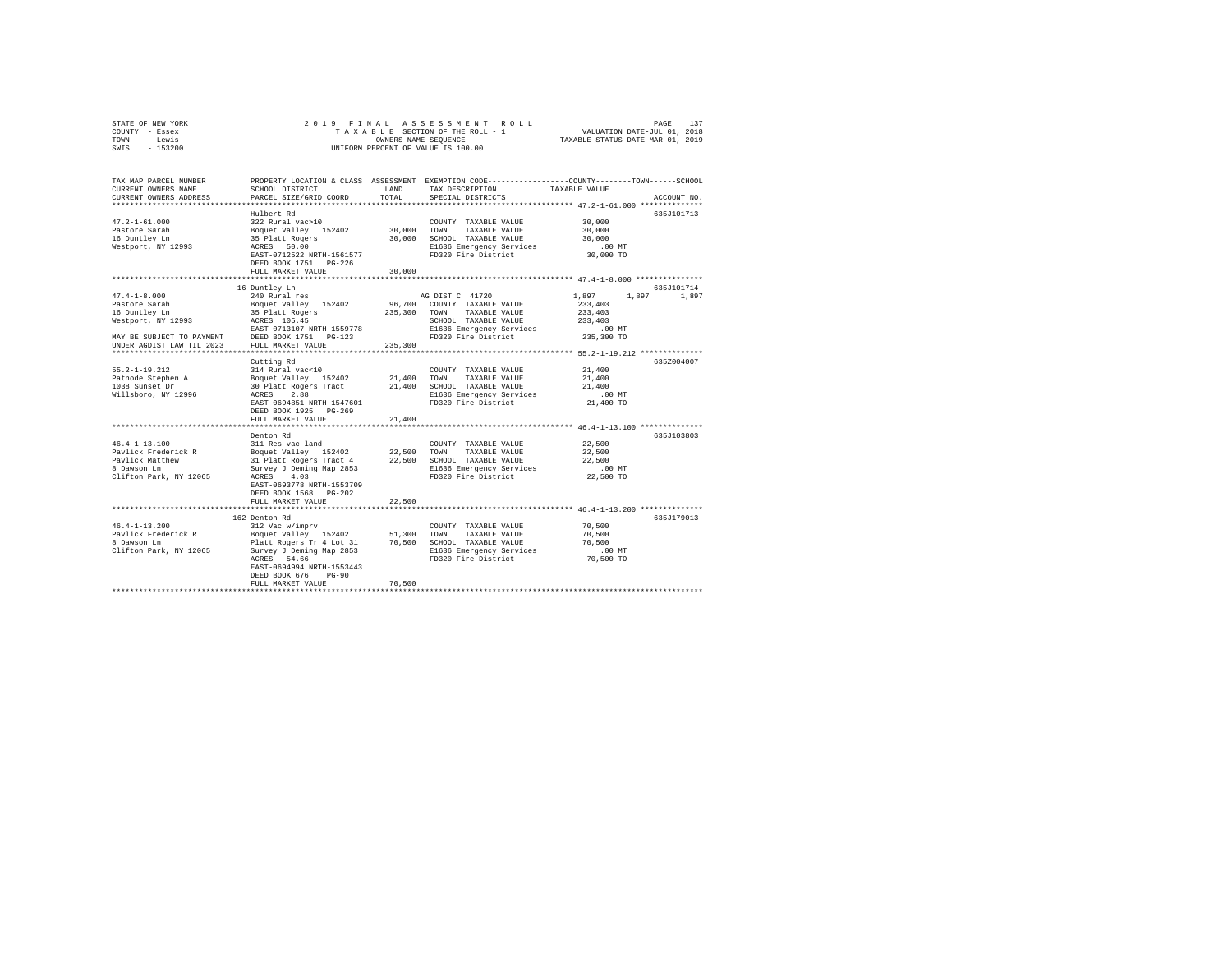|      | STATE OF NEW YORK |  |  |  | 2019 FINAL ASSESSMENT ROLL         |                                  | PAGE | 138 |
|------|-------------------|--|--|--|------------------------------------|----------------------------------|------|-----|
|      | COUNTY - Essex    |  |  |  | TAXABLE SECTION OF THE ROLL - 1    | VALUATION DATE-JUL 01, 2018      |      |     |
| TOWN | - Lewis           |  |  |  | OWNERS NAME SEOUENCE               | TAXABLE STATUS DATE-MAR 01, 2019 |      |     |
|      | SWIS - 153200     |  |  |  | UNIFORM PERCENT OF VALUE IS 100.00 |                                  |      |     |

| TAX MAP PARCEL NUMBER     | PROPERTY LOCATION & CLASS ASSESSMENT EXEMPTION CODE----------------COUNTY-------TOWN------SCHOOL |         |                                                                  |                      |             |
|---------------------------|--------------------------------------------------------------------------------------------------|---------|------------------------------------------------------------------|----------------------|-------------|
| CURRENT OWNERS NAME       | SCHOOL DISTRICT                                                                                  |         | LAND TAX DESCRIPTION TAXABLE VALUE                               |                      |             |
| CURRENT OWNERS ADDRESS    | PARCEL SIZE/GRID COORD                                                                           | TOTAL   | SPECIAL DISTRICTS                                                |                      | ACCOUNT NO. |
|                           |                                                                                                  |         |                                                                  |                      |             |
|                           | 1308 County Route 10                                                                             |         | COUNTY TAXABLE VALUE 59,000                                      |                      | 635J186008  |
|                           |                                                                                                  |         |                                                                  | 59,000               |             |
|                           |                                                                                                  |         |                                                                  | 59,000               |             |
|                           |                                                                                                  |         |                                                                  |                      |             |
|                           |                                                                                                  |         | E1636 Emergency Services .00 MT<br>FD320 Fire District 59,000 TO |                      |             |
|                           |                                                                                                  |         |                                                                  |                      |             |
|                           | FULL MARKET VALUE                                                                                | 59,000  |                                                                  |                      |             |
|                           |                                                                                                  |         |                                                                  |                      |             |
|                           | Steele Woods Rd                                                                                  |         |                                                                  |                      | 635J178546  |
|                           |                                                                                                  |         |                                                                  | 100                  |             |
|                           |                                                                                                  |         |                                                                  | 100                  |             |
|                           |                                                                                                  |         |                                                                  | 100                  |             |
|                           |                                                                                                  |         |                                                                  | .00 MT               |             |
|                           |                                                                                                  |         | E1636 Emergency Services<br>FD320 Fire District                  | 100 TO               |             |
|                           | DEED BOOK 1059 PG-140                                                                            |         |                                                                  |                      |             |
|                           | FULL MARKET VALUE                                                                                | 100     |                                                                  |                      |             |
|                           |                                                                                                  |         |                                                                  |                      |             |
|                           | 10 Steele Woods Rd                                                                               |         |                                                                  |                      | 635J194006  |
| 56.1-2-36.200             | 240 Rural res                                                                                    |         | COUNTY TAXABLE VALUE                                             | 129,200              |             |
|                           |                                                                                                  |         |                                                                  | 129,200<br>129,200   |             |
|                           |                                                                                                  |         |                                                                  |                      |             |
|                           |                                                                                                  |         |                                                                  | 00 MT.<br>129,200 TO |             |
|                           |                                                                                                  |         |                                                                  |                      |             |
|                           |                                                                                                  |         |                                                                  |                      |             |
|                           | FULL MARKET VALUE                                                                                | 129,200 |                                                                  |                      |             |
|                           |                                                                                                  |         |                                                                  |                      |             |
|                           | Twin Valley Ln                                                                                   |         |                                                                  |                      | 635J180028  |
|                           |                                                                                                  |         |                                                                  | 11,418 11,418 11,418 |             |
|                           |                                                                                                  |         |                                                                  | 12,782               |             |
|                           |                                                                                                  |         | SCHOOL TAXABLE VALUE                                             | 12,782               |             |
|                           |                                                                                                  |         |                                                                  | 12,782               |             |
|                           |                                                                                                  |         | E1636 Emergency Services .00 MT<br>FD320 Fire District 24,200 TO |                      |             |
|                           |                                                                                                  |         |                                                                  |                      |             |
| UNDER AGDIST LAW TIL 2023 |                                                                                                  |         |                                                                  |                      |             |
|                           |                                                                                                  |         |                                                                  |                      |             |
|                           | 2147 County Route 10                                                                             |         |                                                                  |                      | 635J103815  |
|                           |                                                                                                  |         |                                                                  | 34,998 34,998 34,998 |             |
|                           |                                                                                                  |         |                                                                  | $\sim$ 0             | 30,000      |
|                           |                                                                                                  |         |                                                                  |                      |             |
|                           |                                                                                                  |         |                                                                  |                      |             |
|                           |                                                                                                  |         |                                                                  |                      |             |
|                           |                                                                                                  |         |                                                                  |                      |             |
|                           |                                                                                                  |         |                                                                  |                      |             |
| UNDER AGDIST LAW TIL 2023 |                                                                                                  |         |                                                                  |                      |             |
|                           |                                                                                                  |         |                                                                  |                      |             |
|                           |                                                                                                  |         |                                                                  |                      |             |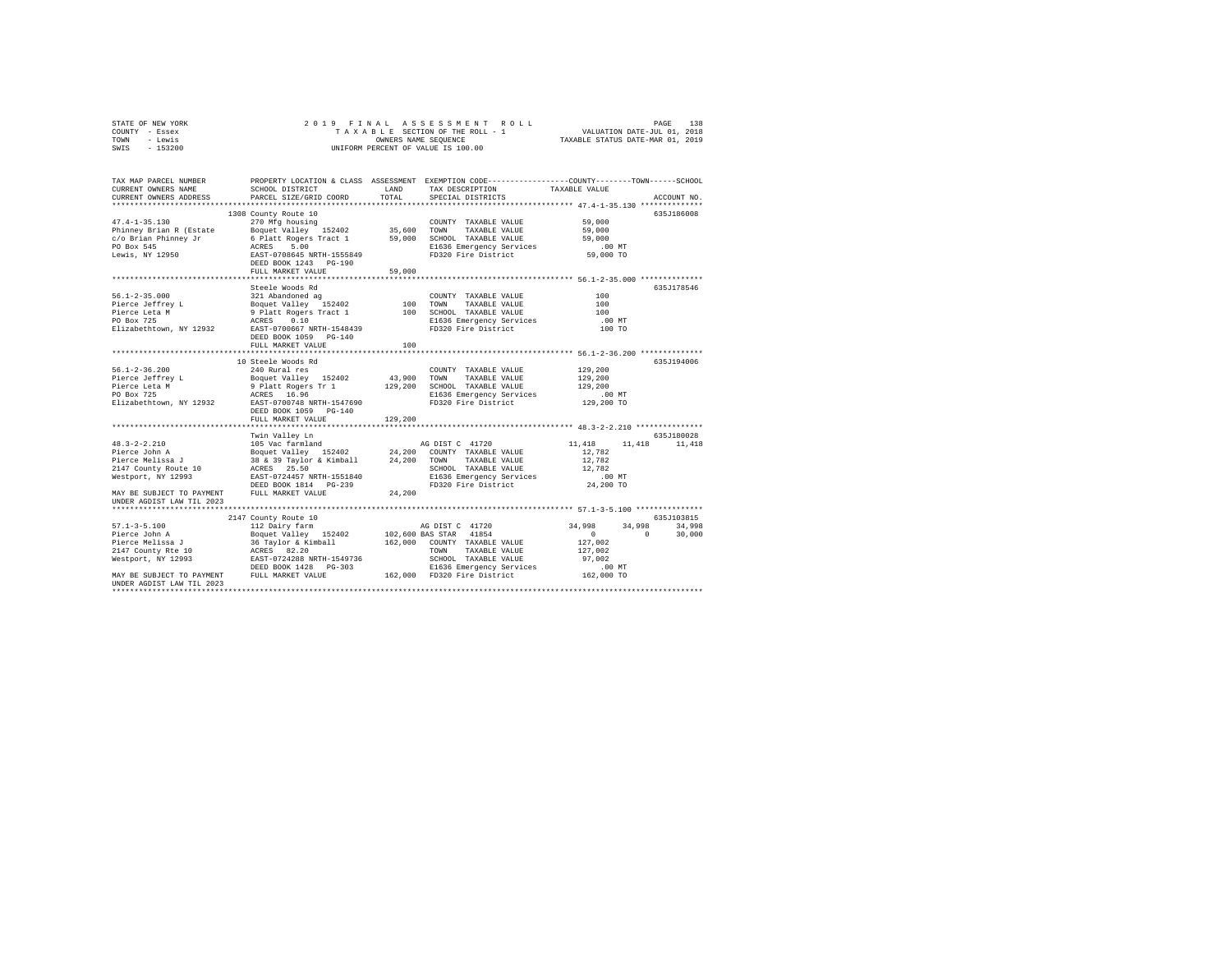| STATE OF NEW YORK                     | 2019 FINAL                                                |         | ASSESSMENT ROLL                                                                                | PAGE 139<br>VALUATION DATE-JUL 01, 2018 |                    |
|---------------------------------------|-----------------------------------------------------------|---------|------------------------------------------------------------------------------------------------|-----------------------------------------|--------------------|
| COUNTY - Essex                        |                                                           |         | TAXABLE SECTION OF THE ROLL - 1                                                                |                                         |                    |
| TOWN - Lewis                          |                                                           |         | OWNERS NAME SEQUENCE                                                                           | TAXABLE STATUS DATE-MAR 01, 2019        |                    |
| SWIS - 153200                         |                                                           |         | UNIFORM PERCENT OF VALUE IS 100.00                                                             |                                         |                    |
|                                       |                                                           |         |                                                                                                |                                         |                    |
|                                       |                                                           |         |                                                                                                |                                         |                    |
| TAX MAP PARCEL NUMBER                 |                                                           |         | PROPERTY LOCATION & CLASS ASSESSMENT EXEMPTION CODE---------------COUNTY-------TOWN-----SCHOOL |                                         |                    |
| CURRENT OWNERS NAME                   | SCHOOL DISTRICT                                           | LAND    | TAX DESCRIPTION                                                                                | TAXABLE VALUE                           |                    |
| CURRENT OWNERS ADDRESS                | PARCEL SIZE/GRID COORD                                    | TOTAL   | SPECIAL DISTRICTS                                                                              |                                         | ACCOUNT NO.        |
|                                       |                                                           |         |                                                                                                |                                         |                    |
|                                       | Hulbert Rd                                                |         |                                                                                                |                                         | 635J101814         |
| $47.2 - 1 - 39.000$                   | 322 Rural vac>10                                          |         | COUNTY TAXABLE VALUE                                                                           | 27,400                                  |                    |
| Pierce Linda M                        | Boquet Valley 152402                                      | 27,400  | TOWN<br>TAXABLE VALUE                                                                          | 27,400                                  |                    |
| PO Box 158<br>Westport, NY 12993      | 38 Platt Rogers<br>ACRES 25.00                            | 27,400  | SCHOOL TAXABLE VALUE<br>E1636 Emergency Services                                               | 27,400<br>$.00$ MT                      |                    |
|                                       | EAST-0716649 NRTH-1562016                                 |         | FD320 Fire District                                                                            | 27,400 TO                               |                    |
|                                       | DEED BOOK 1094 PG-68                                      |         |                                                                                                |                                         |                    |
|                                       | FULL MARKET VALUE                                         | 27,400  |                                                                                                |                                         |                    |
|                                       |                                                           |         |                                                                                                |                                         |                    |
|                                       | 289 Hyde Rd                                               |         |                                                                                                |                                         | 635J101815         |
| $47.2 - 1 - 59.111$                   | 240 Rural res                                             |         | ENH STAR 41834                                                                                 | 0                                       | $\Omega$<br>68,700 |
| Pierce Linda M                        | Boquet Valley 152402                                      |         | 78,400 COUNTY TAXABLE VALUE                                                                    | 226,900                                 |                    |
| PO Box 158                            | 34 & 35 Platt Rogers                                      | 226,900 | TOWN TAXABLE VALUE                                                                             | 226,900                                 |                    |
| Westport, NY 12993                    | Bldg 1                                                    |         | SCHOOL TAXABLE VALUE                                                                           | 158,200                                 |                    |
|                                       | ACRES 84.50                                               |         | E1636 Emergency Services                                                                       | .00 MT                                  |                    |
|                                       | EAST-0715264 NRTH-1560828                                 |         | FD320 Fire District                                                                            | 226,900 TO                              |                    |
|                                       | DEED BOOK 1094 PG-68<br>FULL MARKET VALUE                 | 226,900 |                                                                                                |                                         |                    |
|                                       |                                                           |         |                                                                                                |                                         |                    |
|                                       | County Route 10                                           |         |                                                                                                |                                         | 635J103814         |
| $56.2 - 3 - 14.100$                   | 322 Rural vac>10                                          |         | COUNTY TAXABLE VALUE                                                                           | 51,100                                  |                    |
| Pierce Michael                        |                                                           | 51,100  | TOWN<br>TAXABLE VALUE                                                                          | 51,100                                  |                    |
| Pierce Rosemary                       | Boquet Valley 152402<br>37 38 & Mccormicks                | 51,100  | SCHOOL TAXABLE VALUE                                                                           | 51,100                                  |                    |
| PO Box 622                            | ACRES 56.20                                               |         | E1636 Emergency Services                                                                       | $.00$ MT                                |                    |
| Castine, ME 04421                     | EAST-0716093 NRTH-1551703                                 |         | FD320 Fire District                                                                            | 51,100 TO                               |                    |
|                                       | DEED BOOK 706 PG-1                                        |         |                                                                                                |                                         |                    |
|                                       | FULL MARKET VALUE                                         | 51,100  |                                                                                                |                                         |                    |
|                                       |                                                           |         |                                                                                                |                                         |                    |
|                                       | County Route 10                                           |         |                                                                                                |                                         | 635J180005         |
| $56.2 - 3 - 14.200$<br>Pierce Michael | 322 Rural vac>10                                          |         | COUNTY TAXABLE VALUE<br>TOWN                                                                   | 16,200                                  |                    |
| Pierce Rosemary                       | Boquet Valley 152402 16,200<br>37-38-41 Mccormicks 16,200 |         | TAXABLE VALUE<br>16,200 SCHOOL TAXABLE VALUE                                                   | 16,200<br>16,200                        |                    |
| PO Box 622                            | ACRES 22.30                                               |         | E1636 Emergency Services                                                                       | $.00$ MT                                |                    |
| Castine, ME 04421                     | EAST-0717567 NRTH-1552127                                 |         | FD320 Fire District                                                                            | 16,200 TO                               |                    |
|                                       | DEED BOOK 706 PG-1                                        |         |                                                                                                |                                         |                    |
|                                       | FULL MARKET VALUE                                         | 16,200  |                                                                                                |                                         |                    |
|                                       |                                                           |         |                                                                                                |                                         |                    |
|                                       | County Route 10                                           |         |                                                                                                |                                         | 635J180006         |
| $56.2 - 3 - 14.300$                   | 314 Rural vac<10                                          |         | COUNTY TAXABLE VALUE                                                                           | 1,300                                   |                    |
| Pierce Michael                        | Boquet Valley 152402<br>37-38 Mccormicks                  | 1,300   | TOWN<br>TAXABLE VALUE                                                                          | 1,300                                   |                    |
| Pierce Rosemary                       |                                                           |         | 1,300 SCHOOL TAXABLE VALUE                                                                     | 1,300                                   |                    |
| PO Box 622                            | ACRES 2.90                                                |         | E1636 Emergency Services                                                                       | $.00$ MT                                |                    |
| Castine, ME 04421                     | EAST-0716153 NRTH-1549530<br>DEED BOOK 706 PG-1           |         | FD320 Fire District                                                                            | 1,300 TO                                |                    |
|                                       | FULL MARKET VALUE                                         | 1,300   |                                                                                                |                                         |                    |
|                                       |                                                           |         |                                                                                                |                                         |                    |
|                                       |                                                           |         |                                                                                                |                                         |                    |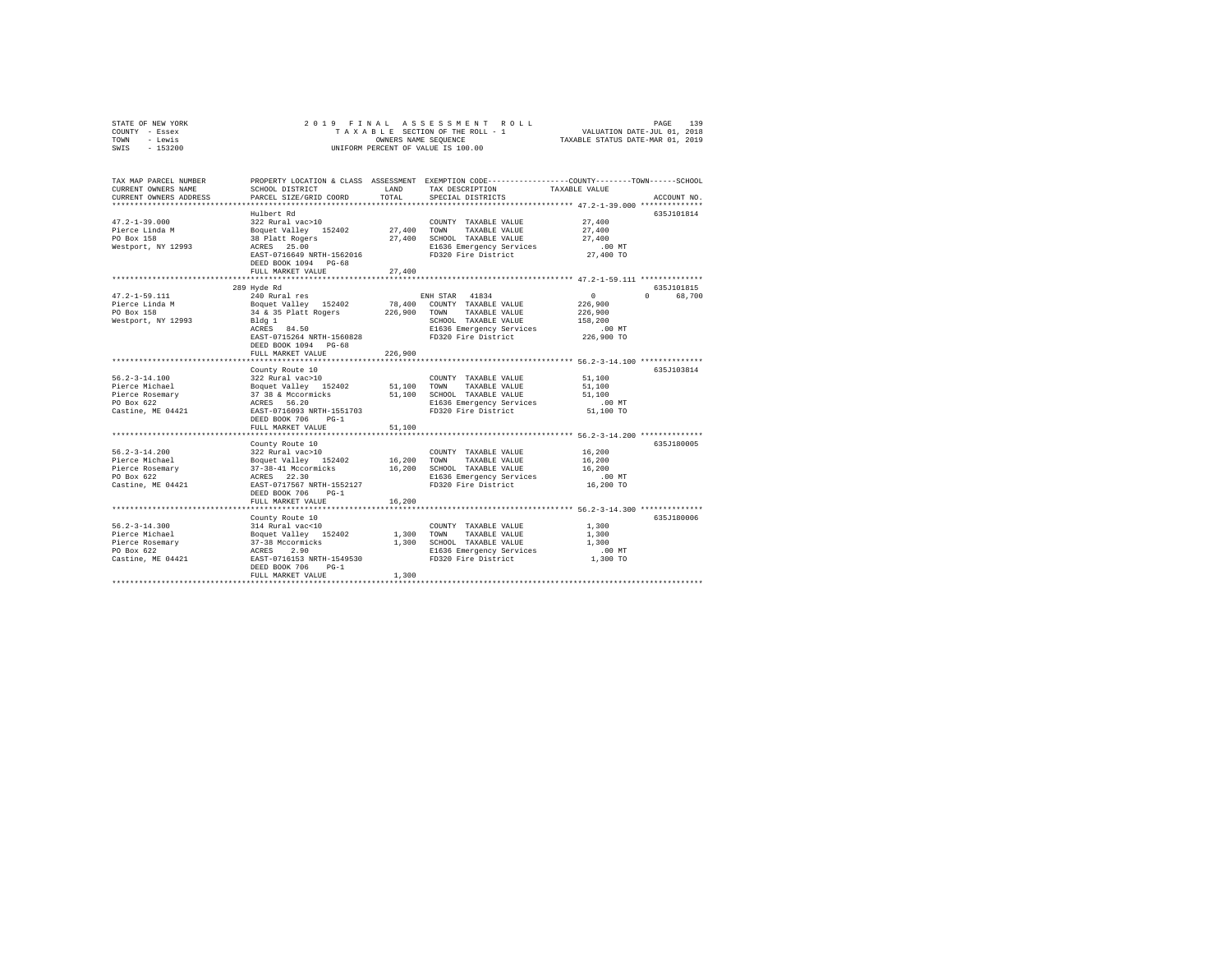| STATE OF NEW YORK<br>COUNTY - Essex                                                                                                                                                                                                |                                                                                                   |                             |                                                                         |                                                                                                                      |  |                   |
|------------------------------------------------------------------------------------------------------------------------------------------------------------------------------------------------------------------------------------|---------------------------------------------------------------------------------------------------|-----------------------------|-------------------------------------------------------------------------|----------------------------------------------------------------------------------------------------------------------|--|-------------------|
| TOWN - Lewis                                                                                                                                                                                                                       |                                                                                                   |                             |                                                                         |                                                                                                                      |  |                   |
| SWIS - 153200                                                                                                                                                                                                                      |                                                                                                   |                             |                                                                         |                                                                                                                      |  |                   |
|                                                                                                                                                                                                                                    |                                                                                                   |                             |                                                                         |                                                                                                                      |  |                   |
| TAX MAP PARCEL NUMBER                                                                                                                                                                                                              | PROPERTY LOCATION & CLASS ASSESSMENT EXEMPTION CODE----------------COUNTY--------TOWN------SCHOOL |                             |                                                                         |                                                                                                                      |  |                   |
| CURRENT OWNERS NAME                                                                                                                                                                                                                | SCHOOL DISTRICT LAND                                                                              |                             | TAX DESCRIPTION                                                         | TAXABLE VALUE                                                                                                        |  |                   |
| CURRENT OWNERS ADDRESS                                                                                                                                                                                                             | PARCEL SIZE/GRID COORD                                                                            | TOTAL                       | SPECIAL DISTRICTS                                                       |                                                                                                                      |  | ACCOUNT NO.       |
|                                                                                                                                                                                                                                    |                                                                                                   |                             |                                                                         |                                                                                                                      |  |                   |
|                                                                                                                                                                                                                                    | 102 Cutting Rd                                                                                    |                             |                                                                         |                                                                                                                      |  | 635J100106        |
|                                                                                                                                                                                                                                    |                                                                                                   |                             |                                                                         | $\sim$ 0                                                                                                             |  | $0 \t 30.000$     |
|                                                                                                                                                                                                                                    |                                                                                                   |                             |                                                                         |                                                                                                                      |  | $\qquad \qquad 0$ |
|                                                                                                                                                                                                                                    |                                                                                                   |                             |                                                                         | $\begin{array}{cc} 15 \, , \, 000 & \qquad & 15 \, , \, 000 \\ 10 \, , \, 450 & \qquad & 10 \, , \, 450 \end{array}$ |  | $\overline{0}$    |
|                                                                                                                                                                                                                                    |                                                                                                   |                             |                                                                         | 183,550                                                                                                              |  |                   |
|                                                                                                                                                                                                                                    |                                                                                                   |                             |                                                                         | 183,550                                                                                                              |  |                   |
|                                                                                                                                                                                                                                    |                                                                                                   |                             |                                                                         | 179,000                                                                                                              |  |                   |
|                                                                                                                                                                                                                                    |                                                                                                   |                             |                                                                         | .00MT                                                                                                                |  |                   |
|                                                                                                                                                                                                                                    |                                                                                                   |                             | FD320 Fire District                                                     | 209,000 TO                                                                                                           |  |                   |
|                                                                                                                                                                                                                                    |                                                                                                   |                             |                                                                         |                                                                                                                      |  |                   |
|                                                                                                                                                                                                                                    | 707 Stowersville Rd                                                                               |                             |                                                                         |                                                                                                                      |  | 635J181009        |
| $47.2 - 1 - 30.210$                                                                                                                                                                                                                | 432 Gas station                                                                                   |                             | COUNTY TAXABLE VALUE                                                    | 197,200                                                                                                              |  |                   |
|                                                                                                                                                                                                                                    |                                                                                                   |                             |                                                                         | 197.200                                                                                                              |  |                   |
|                                                                                                                                                                                                                                    |                                                                                                   |                             |                                                                         | 197,200                                                                                                              |  |                   |
|                                                                                                                                                                                                                                    |                                                                                                   |                             |                                                                         | $.00$ MT                                                                                                             |  |                   |
|                                                                                                                                                                                                                                    |                                                                                                   |                             |                                                                         | 197,200 TO                                                                                                           |  |                   |
|                                                                                                                                                                                                                                    | DEED BOOK 1396 PG-310                                                                             |                             |                                                                         |                                                                                                                      |  |                   |
|                                                                                                                                                                                                                                    | FULL MARKET VALUE                                                                                 | 197,200                     |                                                                         |                                                                                                                      |  |                   |
|                                                                                                                                                                                                                                    |                                                                                                   |                             |                                                                         |                                                                                                                      |  |                   |
|                                                                                                                                                                                                                                    | Stowersville Rd                                                                                   |                             |                                                                         |                                                                                                                      |  | 635J191022        |
| $47.2 - 1 - 30.220$                                                                                                                                                                                                                | 322 Rural vac>10                                                                                  |                             | COUNTY TAXABLE VALUE                                                    | 4.471                                                                                                                |  |                   |
| Pierces Service Station Inc Boquet Valley 152402                                                                                                                                                                                   |                                                                                                   |                             | 4,471 TOWN TAXABLE VALUE                                                | 4,471                                                                                                                |  |                   |
|                                                                                                                                                                                                                                    |                                                                                                   |                             |                                                                         | 4.471                                                                                                                |  |                   |
| Pierres Service Scatter (1992) (1994) (1994) (1994) (1994) (1994) (1994) (1995) (1994) (1995) (1995) (1995) (1<br>Lewis, NY 12950 (1995) (1995) (1995) (1996) (1996) (1996) (1996) (1996) (1996) (1996) (1996) (1996) (1996)<br>EA |                                                                                                   |                             |                                                                         | $.00$ MT                                                                                                             |  |                   |
|                                                                                                                                                                                                                                    |                                                                                                   |                             |                                                                         | 4,471 TO                                                                                                             |  |                   |
|                                                                                                                                                                                                                                    | DEED BOOK 1396 PG-310                                                                             |                             |                                                                         |                                                                                                                      |  |                   |
|                                                                                                                                                                                                                                    | CONSERVATION ESMT % 83.00                                                                         |                             |                                                                         |                                                                                                                      |  |                   |
|                                                                                                                                                                                                                                    | FULL MARKET VALUE                                                                                 | 4,471                       |                                                                         |                                                                                                                      |  |                   |
|                                                                                                                                                                                                                                    |                                                                                                   |                             |                                                                         |                                                                                                                      |  |                   |
|                                                                                                                                                                                                                                    | 473 Stowersville Rd                                                                               |                             |                                                                         |                                                                                                                      |  | 635J105112        |
| $47.1 - 2 - 36.000$                                                                                                                                                                                                                | 210 1 Family Res                                                                                  | BAS STAR 41854              |                                                                         | $\sim$ 0                                                                                                             |  | $0 \t 30.000$     |
| Plante Raymond A                                                                                                                                                                                                                   | Boquet Valley 152402                                                                              | 50,400 COUNTY TAXABLE VALUE |                                                                         | 215,500                                                                                                              |  |                   |
|                                                                                                                                                                                                                                    |                                                                                                   | 215,500 TOWN TAXABLE VALUE  |                                                                         | 215,500                                                                                                              |  |                   |
| Plante Judithmarie G 1 I Basex Tract<br>173 Stowersville Rd 2 ACRES 6.50<br>173 Stowersville Rd ACRES 6.50<br>Lewis, NY 12950                                                                                                      |                                                                                                   |                             | SCHOOL TAXABLE VALUE                                                    | 185,500                                                                                                              |  |                   |
| Lewis, NY 12950                                                                                                                                                                                                                    |                                                                                                   |                             | SCHOOL TAXABLE VALUE<br>E1636 Emergency Services<br>FD320 Fire District | .00 MT                                                                                                               |  |                   |
|                                                                                                                                                                                                                                    | DEED BOOK 1154 PG-266                                                                             |                             |                                                                         | 215,500 TO                                                                                                           |  |                   |
|                                                                                                                                                                                                                                    | FULL MARKET VALUE                                                                                 | 215,500                     |                                                                         |                                                                                                                      |  |                   |
|                                                                                                                                                                                                                                    |                                                                                                   |                             |                                                                         |                                                                                                                      |  |                   |
|                                                                                                                                                                                                                                    | 26 Rustic Way                                                                                     |                             |                                                                         |                                                                                                                      |  | 635J177002        |
|                                                                                                                                                                                                                                    |                                                                                                   |                             |                                                                         | $\sim$ 0                                                                                                             |  | $0 \t 30,000$     |
|                                                                                                                                                                                                                                    |                                                                                                   |                             |                                                                         | 202,700                                                                                                              |  |                   |
|                                                                                                                                                                                                                                    |                                                                                                   |                             |                                                                         | 202,700                                                                                                              |  |                   |
|                                                                                                                                                                                                                                    |                                                                                                   |                             | SCHOOL TAXABLE VALUE                                                    | 172,700                                                                                                              |  |                   |
|                                                                                                                                                                                                                                    |                                                                                                   |                             |                                                                         | .00 MT                                                                                                               |  |                   |
|                                                                                                                                                                                                                                    |                                                                                                   |                             |                                                                         | 202,700 TO                                                                                                           |  |                   |
|                                                                                                                                                                                                                                    | FULL MARKET VALUE                                                                                 | 202,700                     |                                                                         |                                                                                                                      |  |                   |
|                                                                                                                                                                                                                                    |                                                                                                   |                             |                                                                         |                                                                                                                      |  |                   |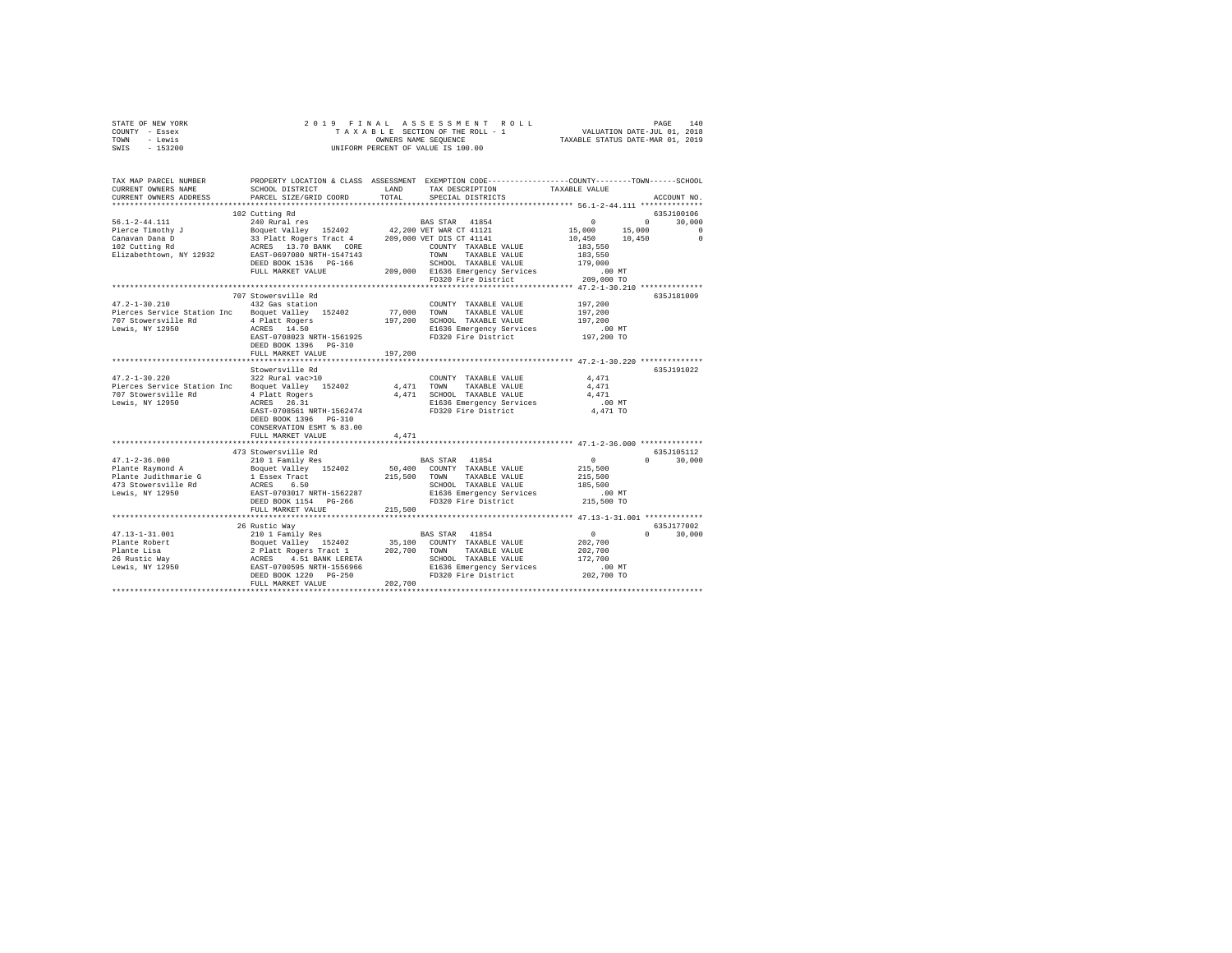| STATE OF NEW YORK<br>COUNTY - Essex | 2019 FINAL                                                                                                                                                                                                                                    |                      |                                                                                                                                                                                                                                        |                                                                                                 |  |  |
|-------------------------------------|-----------------------------------------------------------------------------------------------------------------------------------------------------------------------------------------------------------------------------------------------|----------------------|----------------------------------------------------------------------------------------------------------------------------------------------------------------------------------------------------------------------------------------|-------------------------------------------------------------------------------------------------|--|--|
| TOWN - Lewis<br>SWIS - 153200       | OWNERS NAME SEQUENCE<br>UNIFORM PERCENT OF VALUE IS 100.00                                                                                                                                                                                    |                      |                                                                                                                                                                                                                                        |                                                                                                 |  |  |
|                                     |                                                                                                                                                                                                                                               |                      |                                                                                                                                                                                                                                        |                                                                                                 |  |  |
| TAX MAP PARCEL NUMBER               |                                                                                                                                                                                                                                               |                      |                                                                                                                                                                                                                                        | PROPERTY LOCATION & CLASS ASSESSMENT EXEMPTION CODE---------------COUNTY-------TOWN------SCHOOL |  |  |
| CURRENT OWNERS NAME                 | SCHOOL DISTRICT LAND                                                                                                                                                                                                                          |                      | TAX DESCRIPTION                                                                                                                                                                                                                        | TAXABLE VALUE                                                                                   |  |  |
| CURRENT OWNERS ADDRESS              | PARCEL SIZE/GRID COORD                                                                                                                                                                                                                        | TOTAL                | SPECIAL DISTRICTS                                                                                                                                                                                                                      | ACCOUNT NO.                                                                                     |  |  |
|                                     | US Route 9                                                                                                                                                                                                                                    |                      |                                                                                                                                                                                                                                        | 635J102713                                                                                      |  |  |
| $47.3 - 1 - 9.100$                  | 322 Rural vac>10<br>Boquet Valley 152402<br>29,500 TOWNTY TAXABLE VALUE 39,500<br>29 Platt Rogers Tract 1<br>29,500 SCHOOL TAXABLE VALUE 39,500<br>29 Platt Rogers Tract 1<br>29,500 SCHOOL TAXABLE VALUE 39,500<br>29,500 REES 31.00<br>REES |                      |                                                                                                                                                                                                                                        |                                                                                                 |  |  |
| Plante Robert M                     |                                                                                                                                                                                                                                               |                      |                                                                                                                                                                                                                                        |                                                                                                 |  |  |
| Plante Lisa A                       |                                                                                                                                                                                                                                               |                      |                                                                                                                                                                                                                                        |                                                                                                 |  |  |
| 26 Rustic Way                       |                                                                                                                                                                                                                                               |                      |                                                                                                                                                                                                                                        |                                                                                                 |  |  |
| Lewis, NY 12950                     |                                                                                                                                                                                                                                               |                      |                                                                                                                                                                                                                                        |                                                                                                 |  |  |
|                                     |                                                                                                                                                                                                                                               |                      |                                                                                                                                                                                                                                        |                                                                                                 |  |  |
|                                     | FULL MARKET VALUE                                                                                                                                                                                                                             | 39,500               |                                                                                                                                                                                                                                        |                                                                                                 |  |  |
|                                     |                                                                                                                                                                                                                                               |                      |                                                                                                                                                                                                                                        |                                                                                                 |  |  |
| $55.2 - 1 - 37.200$                 | 63 Blood Hill Rd<br>240 Rural res                                                                                                                                                                                                             |                      |                                                                                                                                                                                                                                        | 635Z014010<br>166,900                                                                           |  |  |
| Plaut Madeleine                     | Boquet Valley 152402 67,000 TOWN TAXABLE VALUE                                                                                                                                                                                                |                      | COUNTY TAXABLE VALUE                                                                                                                                                                                                                   | 166,900                                                                                         |  |  |
| 23 Holland Villas Rd                |                                                                                                                                                                                                                                               |                      |                                                                                                                                                                                                                                        | 166,900                                                                                         |  |  |
| London, UK W14 8DH                  |                                                                                                                                                                                                                                               |                      |                                                                                                                                                                                                                                        |                                                                                                 |  |  |
|                                     |                                                                                                                                                                                                                                               |                      | FD320 Fire District                                                                                                                                                                                                                    | 00 MT.<br>166,900 TO                                                                            |  |  |
|                                     | DEED BOOK 1742    PG-228                                                                                                                                                                                                                      |                      |                                                                                                                                                                                                                                        |                                                                                                 |  |  |
|                                     | FULL MARKET VALUE                                                                                                                                                                                                                             | 166,900              |                                                                                                                                                                                                                                        |                                                                                                 |  |  |
|                                     | ****************************                                                                                                                                                                                                                  |                      |                                                                                                                                                                                                                                        | ********************************** 47.1-1-18.120 ***************                                |  |  |
|                                     | 8769 US Route 9                                                                                                                                                                                                                               |                      |                                                                                                                                                                                                                                        | 635J191005                                                                                      |  |  |
| $47.1 - 1 - 18.120$                 | 210 1 Family Res                                                                                                                                                                                                                              |                      | BAS STAR 41854                                                                                                                                                                                                                         | $\begin{array}{c} 0 \\ 93,500 \end{array}$<br>$0 \t 30,000$                                     |  |  |
|                                     |                                                                                                                                                                                                                                               |                      |                                                                                                                                                                                                                                        |                                                                                                 |  |  |
|                                     |                                                                                                                                                                                                                                               |                      |                                                                                                                                                                                                                                        | 93,500                                                                                          |  |  |
|                                     |                                                                                                                                                                                                                                               |                      |                                                                                                                                                                                                                                        | 63,500<br>$.00$ MT                                                                              |  |  |
|                                     |                                                                                                                                                                                                                                               |                      | ACRES 3.00<br>EAST-O701264 NRTH-1564091 = E1636 Emergency Services<br>DEED BOOK 1108 PG-206 = PD320 Fire District                                                                                                                      | 93,500 TO                                                                                       |  |  |
|                                     | FULL MARKET VALUE                                                                                                                                                                                                                             |                      | 93,500 WB320 Lewis B&I                                                                                                                                                                                                                 | 93,500 TO C                                                                                     |  |  |
|                                     |                                                                                                                                                                                                                                               |                      | $WD320$ Water District $93,500$ TO M                                                                                                                                                                                                   |                                                                                                 |  |  |
|                                     |                                                                                                                                                                                                                                               |                      |                                                                                                                                                                                                                                        |                                                                                                 |  |  |
|                                     | 8763 US Route 9                                                                                                                                                                                                                               |                      |                                                                                                                                                                                                                                        | 635J188006                                                                                      |  |  |
| $47.1 - 1 - 18.200$                 | 270 Mfg housing                                                                                                                                                                                                                               | COUNT<br>36,600 TOWN | $\begin{tabular}{llllllll} \multicolumn{2}{c}{\textbf{COUNTY}} & \textbf{TAXABLE VALUE} & & \multicolumn{2}{c}{43\,,000} \\ \multicolumn{2}{c}{\textbf{TONN}} & \textbf{TAXABLE VALUE} & & \multicolumn{2}{c}{43\,,000} \end{tabular}$ |                                                                                                 |  |  |
|                                     |                                                                                                                                                                                                                                               |                      |                                                                                                                                                                                                                                        |                                                                                                 |  |  |
|                                     | Podmore Kathy J<br>Podmore Kathy J<br>21401 152402<br>22 Salex Tract Salex Tract<br>22 Sizabethtown, NY 12932<br>22 ACRES 1.60                                                                                                                |                      | 43,000 SCHOOL TAXABLE VALUE                                                                                                                                                                                                            | 43,000                                                                                          |  |  |
|                                     |                                                                                                                                                                                                                                               |                      | E1636 Emergency Services<br>FD320 Fire District<br>WB320 Lewis B&I                                                                                                                                                                     | $.00$ MT                                                                                        |  |  |
|                                     | EAST-0701277 NRTH-1563946                                                                                                                                                                                                                     |                      |                                                                                                                                                                                                                                        | 43,000 TO                                                                                       |  |  |
|                                     | DEED BOOK 1231    PG-342                                                                                                                                                                                                                      |                      |                                                                                                                                                                                                                                        | 43,000 TO C                                                                                     |  |  |
|                                     | FULL MARKET VALUE<br>**************************                                                                                                                                                                                               |                      | 43,000 WD320 Water District                                                                                                                                                                                                            | 43,000 TO M                                                                                     |  |  |
|                                     | 129 Cutting Rd                                                                                                                                                                                                                                |                      |                                                                                                                                                                                                                                        | 635J103901                                                                                      |  |  |
|                                     |                                                                                                                                                                                                                                               |                      |                                                                                                                                                                                                                                        | 72,500                                                                                          |  |  |
|                                     |                                                                                                                                                                                                                                               |                      |                                                                                                                                                                                                                                        | 72,500                                                                                          |  |  |
|                                     |                                                                                                                                                                                                                                               |                      |                                                                                                                                                                                                                                        | 72,500                                                                                          |  |  |
|                                     |                                                                                                                                                                                                                                               |                      |                                                                                                                                                                                                                                        |                                                                                                 |  |  |
|                                     |                                                                                                                                                                                                                                               |                      |                                                                                                                                                                                                                                        |                                                                                                 |  |  |
|                                     | EXST-0696948 NRTH-1548531<br>ROCKY Point, NY 11778 BAST-0696948 NRTH-1548531<br>PRIOR OWNER ON 3/01/2019 FULL MARKET VALUE                                                                                                                    |                      |                                                                                                                                                                                                                                        |                                                                                                 |  |  |
|                                     |                                                                                                                                                                                                                                               | 72,500               |                                                                                                                                                                                                                                        |                                                                                                 |  |  |
| Podstupka Alfred                    |                                                                                                                                                                                                                                               |                      |                                                                                                                                                                                                                                        |                                                                                                 |  |  |
| ********************                |                                                                                                                                                                                                                                               |                      |                                                                                                                                                                                                                                        |                                                                                                 |  |  |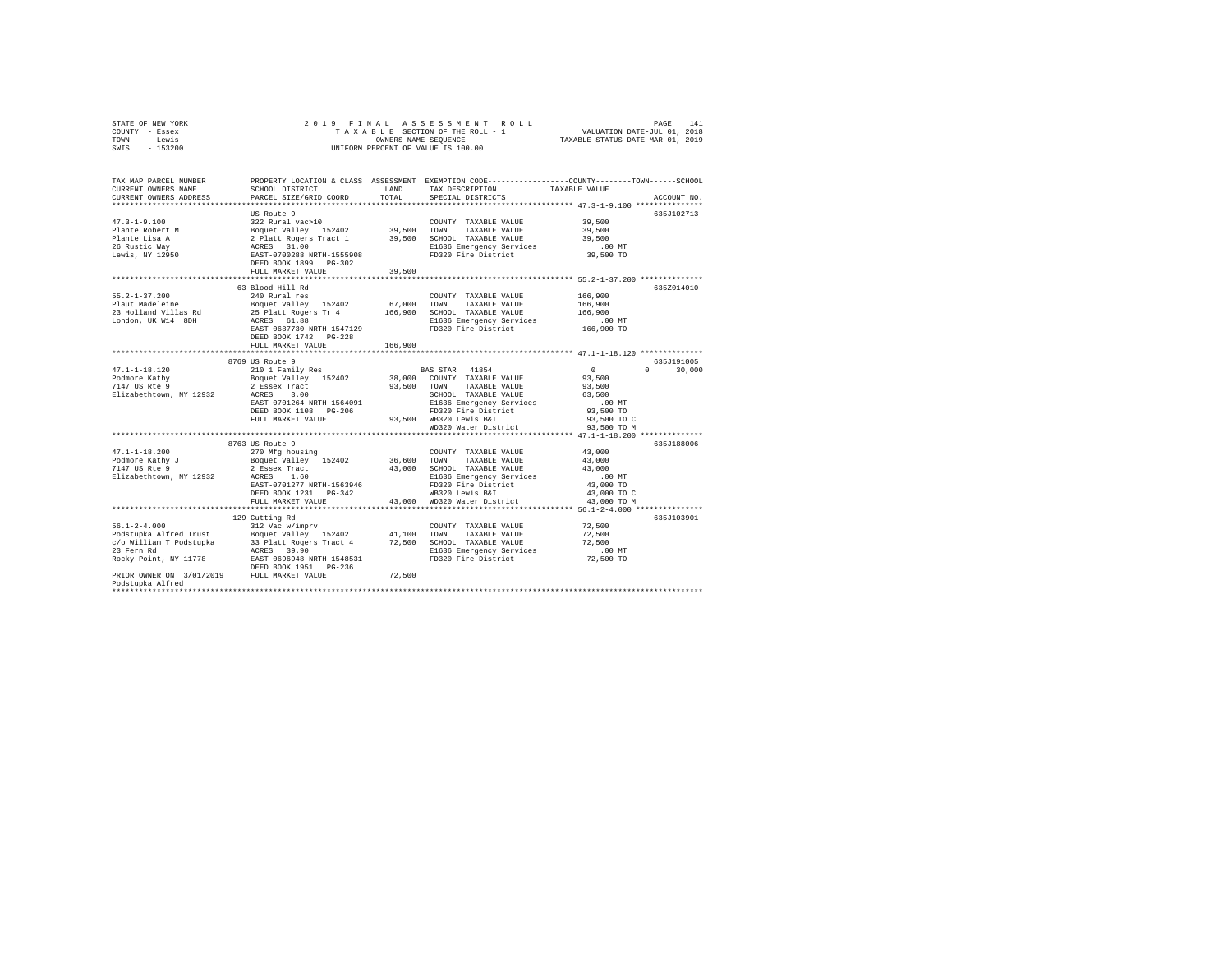|      | STATE OF NEW YORK |  |  |  |                      | 2019 FINAL ASSESSMENT ROLL         |  |                                  | PAGE | 142 |
|------|-------------------|--|--|--|----------------------|------------------------------------|--|----------------------------------|------|-----|
|      | COUNTY - Essex    |  |  |  |                      | TAXABLE SECTION OF THE ROLL - 1    |  | VALUATION DATE-JUL 01, 2018      |      |     |
| TOWN | - Lewis           |  |  |  | OWNERS NAME SEOUENCE |                                    |  | TAXABLE STATUS DATE-MAR 01, 2019 |      |     |
| SWIS | - 153200          |  |  |  |                      | UNIFORM PERCENT OF VALUE IS 100.00 |  |                                  |      |     |

| TAX MAP PARCEL NUMBER<br>CURRENT OWNERS NAME      | SCHOOL DISTRICT                                                                                                                                                                                                                         | LAND        | TAX DESCRIPTION                                 | PROPERTY LOCATION & CLASS ASSESSMENT EXEMPTION CODE----------------COUNTY-------TOWN------SCHOOL<br>TAXABLE VALUE |
|---------------------------------------------------|-----------------------------------------------------------------------------------------------------------------------------------------------------------------------------------------------------------------------------------------|-------------|-------------------------------------------------|-------------------------------------------------------------------------------------------------------------------|
| CURRENT OWNERS ADDRESS                            | PARCEL SIZE/GRID COORD                                                                                                                                                                                                                  | TOTAL       | SPECIAL DISTRICTS                               | ACCOUNT NO.                                                                                                       |
|                                                   |                                                                                                                                                                                                                                         |             |                                                 |                                                                                                                   |
|                                                   | 80 Johnson Ln                                                                                                                                                                                                                           |             |                                                 | 635J100802                                                                                                        |
| $46.2 - 1 - 41.000$                               |                                                                                                                                                                                                                                         |             |                                                 | $0 \qquad \qquad$<br>$\Omega$<br>30,000<br>131,500                                                                |
| Pokon Benjamin                                    |                                                                                                                                                                                                                                         |             |                                                 |                                                                                                                   |
| 80 Johnson Ln                                     | 80 0011115000 LM anally Res<br>BAS STAR 41854 VALUE<br>Boquet Valley 152402 35,600 COUNTY TAXABLE VALUE<br>16617 Platt Rogers Tr 4 131,500 TOWN TAXABLE VALUE<br>ACRES 5.00 BANKISTARSG SCHOOL TAXABLE VALUE<br>TARRES 5.00 BANKISTARSG |             |                                                 | 131,500                                                                                                           |
| Lewis, NY 12950                                   |                                                                                                                                                                                                                                         |             |                                                 | 101,500                                                                                                           |
|                                                   | DEED BOOK 1517 PG-35                                                                                                                                                                                                                    |             | E1636 Emergency Services<br>FD320 Fire District | .00 MT<br>131,500 TO                                                                                              |
|                                                   | FULL MARKET VALUE                                                                                                                                                                                                                       | 131,500     |                                                 |                                                                                                                   |
|                                                   |                                                                                                                                                                                                                                         |             |                                                 |                                                                                                                   |
|                                                   | 7 Hemlock Ln                                                                                                                                                                                                                            |             |                                                 | 635Z009003                                                                                                        |
| $29. - 3 - 6.000$                                 | 210 1 Family Res                                                                                                                                                                                                                        |             | VETWAR CTS 41120                                | 8,175<br>8.175<br>$\circ$                                                                                         |
| Poquette Michael J                                | Boquet Valley 152402                                                                                                                                                                                                                    |             | 39,300 COUNTY TAXABLE VALUE                     | 46,325                                                                                                            |
| 7 Hemlock Ln                                      | 22 Essex Tract<br>1901/259 Life Use To                                                                                                                                                                                                  |             | 54,500 TOWN TAXABLE VALUE                       | 46,325                                                                                                            |
| Lewis, NY 12950                                   |                                                                                                                                                                                                                                         |             | SCHOOL TAXABLE VALUE                            | 54,500                                                                                                            |
|                                                   |                                                                                                                                                                                                                                         |             | E1636 Emergency Services                        |                                                                                                                   |
|                                                   | Charles L Poquette<br>ACRES 9.35                                                                                                                                                                                                        |             | FD320 Fire District                             | .00 MT.<br>54,500 TO                                                                                              |
|                                                   | EAST-0706281 NRTH-1587856                                                                                                                                                                                                               |             |                                                 |                                                                                                                   |
|                                                   | DEED BOOK 1901 PG-259                                                                                                                                                                                                                   |             |                                                 |                                                                                                                   |
|                                                   | FULL MARKET VALUE                                                                                                                                                                                                                       | 54,500      |                                                 |                                                                                                                   |
|                                                   |                                                                                                                                                                                                                                         |             |                                                 |                                                                                                                   |
|                                                   | 329 Wells Hill Rd                                                                                                                                                                                                                       |             |                                                 | 635Z008006                                                                                                        |
| $47.1 - 3 - 2.000$                                | 210 1 Family Res                                                                                                                                                                                                                        |             | COUNTY TAXABLE VALUE                            | 131,100                                                                                                           |
| Porter Jessica L                                  |                                                                                                                                                                                                                                         | 32,100 TOWN |                                                 | 131,100                                                                                                           |
| Porter James L                                    |                                                                                                                                                                                                                                         |             |                                                 | 131,100                                                                                                           |
| PO Box 156                                        |                                                                                                                                                                                                                                         |             | E1636 Emergency Services                        | $.00$ MT                                                                                                          |
| Elizabethtown, NY 12932 EAST-0699577 NRTH-1562819 |                                                                                                                                                                                                                                         |             | FD320 Fire District                             | 131,100 TO                                                                                                        |
|                                                   | DEED BOOK 1827 PG-255                                                                                                                                                                                                                   |             |                                                 |                                                                                                                   |
|                                                   | FULL MARKET VALUE                                                                                                                                                                                                                       | 131,100     |                                                 |                                                                                                                   |
|                                                   |                                                                                                                                                                                                                                         |             |                                                 |                                                                                                                   |
|                                                   | 3 Denton Rd                                                                                                                                                                                                                             |             |                                                 | 635J104201                                                                                                        |
| $55.2 - 2 - 3.000$                                | 210 1 Family Res                                                                                                                                                                                                                        |             | COUNTY TAXABLE VALUE                            | 52,800                                                                                                            |
| Pratt Bradley M<br>Pratt Sabrina M                |                                                                                                                                                                                                                                         |             |                                                 | 52,800                                                                                                            |
| 3683 E 17th St                                    | Boquet Valley 152402 26,200 TOWN TAXABLE VALUE<br>30 Platt Rogers Tract 4 52,800 SCHOOD TAXABLE VALUE<br>30 RES 8.10 B1036 REPERPTY SCHOOL RATE PRESS REST-0693373 NRTH-1548992 PD320 Fire District                                     |             |                                                 | 52,800<br>.00 MT                                                                                                  |
| Idaho Falls, ID 83406                             |                                                                                                                                                                                                                                         |             | E1636 Emergency Services<br>FD320 Fire District | 52,800 TO                                                                                                         |
|                                                   | DEED BOOK 1531 PG-155                                                                                                                                                                                                                   |             |                                                 |                                                                                                                   |
|                                                   | FULL MARKET VALUE                                                                                                                                                                                                                       | 52,800      |                                                 |                                                                                                                   |
|                                                   |                                                                                                                                                                                                                                         |             |                                                 |                                                                                                                   |
|                                                   | Twin Valley Ln                                                                                                                                                                                                                          |             |                                                 | 635Z000008                                                                                                        |
| $48.3 - 2 - 6.200$                                | 105 Vac farmland                                                                                                                                                                                                                        |             | COUNTY TAXABLE VALUE                            | 600                                                                                                               |
| Pratt Michael E                                   |                                                                                                                                                                                                                                         | 600 TOWN    | TAXABLE VALUE                                   | 600                                                                                                               |
|                                                   |                                                                                                                                                                                                                                         |             | 600 SCHOOL TAXABLE VALUE                        | 600                                                                                                               |
| Pratt Cynthia L<br>211 Alden Rd                   |                                                                                                                                                                                                                                         |             | E1636 Emergency Services                        | $.00$ MT                                                                                                          |
| Westport, NY 12993                                | 105 Vac Iarmiand<br>Boquet Valley 152402<br>38 Taylor & Kimball<br>ACRES 0.50<br>EAST-0724707 NRTH-1552557                                                                                                                              |             | FD320 Fire District                             | 600 TO                                                                                                            |
|                                                   | DEED BOOK 1523 PG-276                                                                                                                                                                                                                   |             |                                                 |                                                                                                                   |
|                                                   | FULL MARKET VALUE                                                                                                                                                                                                                       | 600         |                                                 |                                                                                                                   |
|                                                   |                                                                                                                                                                                                                                         |             |                                                 |                                                                                                                   |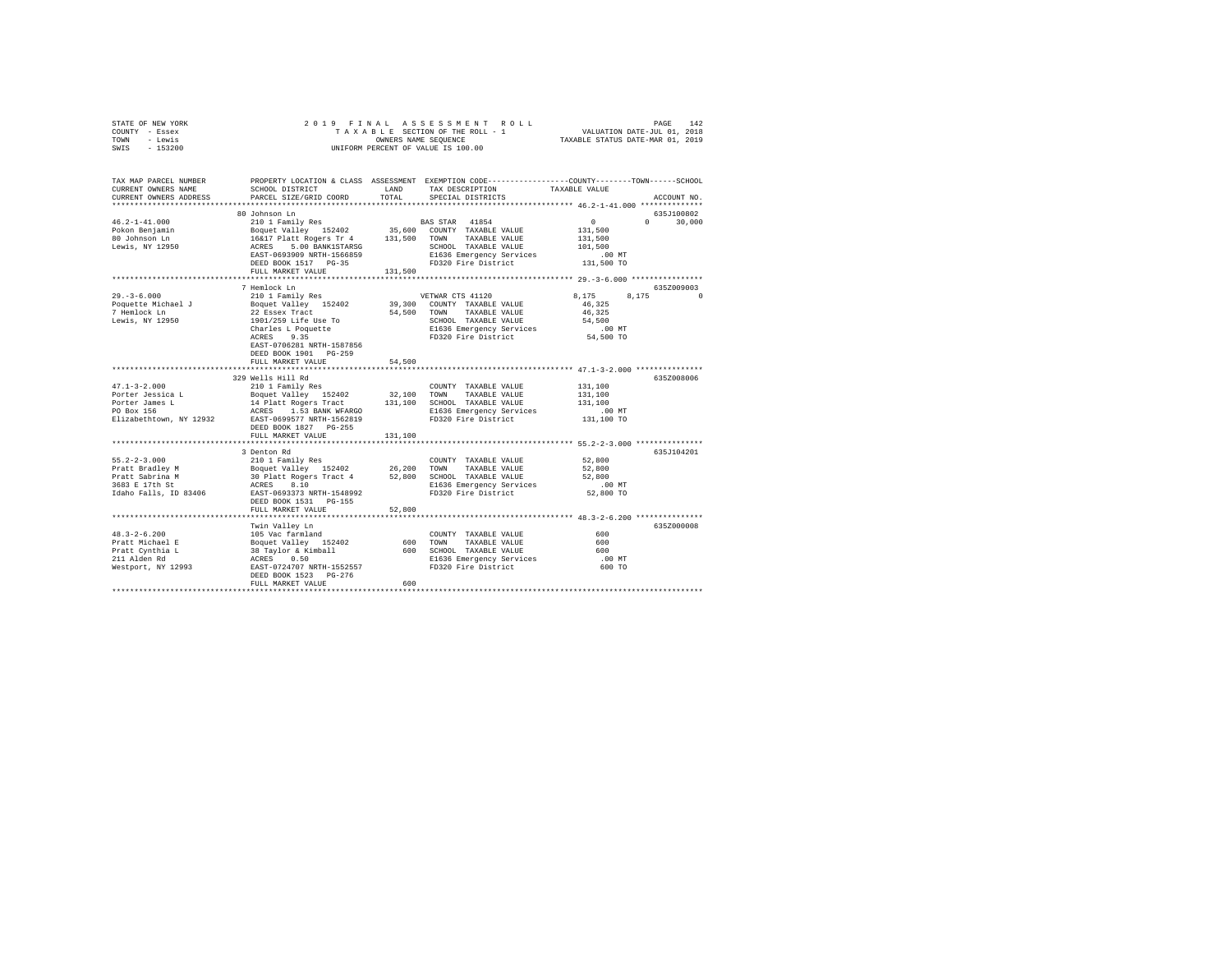| STATE OF NEW YORK | 2019 FINAL ASSESSMENT ROLL         | 143<br>PAGE                      |
|-------------------|------------------------------------|----------------------------------|
| COUNTY - Essex    | TAXABLE SECTION OF THE ROLL - 1    | VALUATION DATE-JUL 01, 2018      |
| TOWN<br>- Lewis   | OWNERS NAME SEOUENCE               | TAXABLE STATUS DATE-MAR 01, 2019 |
| $-153200$<br>SWIS | UNIFORM PERCENT OF VALUE IS 100.00 |                                  |

| TAX MAP PARCEL NUMBER<br>CURRENT OWNERS NAME<br>CURRENT OWNERS ADDRESS | SCHOOL DISTRICT<br>PARCEL SIZE/GRID COORD                                                                                                                                                                                                                                                                                                                                                  | LAND<br>TOTAL | PROPERTY LOCATION & CLASS ASSESSMENT EXEMPTION CODE---------------COUNTY-------TOWN------SCHOOL<br>TAX DESCRIPTION<br>SPECIAL DISTRICTS                                                                                                                                                                                                       | TAXABLE VALUE<br>ACCOUNT NO.    |
|------------------------------------------------------------------------|--------------------------------------------------------------------------------------------------------------------------------------------------------------------------------------------------------------------------------------------------------------------------------------------------------------------------------------------------------------------------------------------|---------------|-----------------------------------------------------------------------------------------------------------------------------------------------------------------------------------------------------------------------------------------------------------------------------------------------------------------------------------------------|---------------------------------|
|                                                                        |                                                                                                                                                                                                                                                                                                                                                                                            |               |                                                                                                                                                                                                                                                                                                                                               |                                 |
|                                                                        | 8616 US Route 9                                                                                                                                                                                                                                                                                                                                                                            |               |                                                                                                                                                                                                                                                                                                                                               | 635J100214                      |
|                                                                        |                                                                                                                                                                                                                                                                                                                                                                                            |               |                                                                                                                                                                                                                                                                                                                                               | 202,500                         |
|                                                                        |                                                                                                                                                                                                                                                                                                                                                                                            |               |                                                                                                                                                                                                                                                                                                                                               |                                 |
|                                                                        |                                                                                                                                                                                                                                                                                                                                                                                            |               |                                                                                                                                                                                                                                                                                                                                               | 202,500<br>202,500              |
|                                                                        |                                                                                                                                                                                                                                                                                                                                                                                            |               | E1636 Emergency Services<br>FD320 Fre District 202,500 TO<br>202,500 TO 202,500 TO 202,500 TO 202,500 TO<br>202,500 TO 202,500 TO 202,500 TO 202,500 TO 202,500 TO 202,500 TO 202,500 TO 202,500 TO 202,500 TO 202,500 TO                                                                                                                     |                                 |
|                                                                        |                                                                                                                                                                                                                                                                                                                                                                                            |               |                                                                                                                                                                                                                                                                                                                                               |                                 |
|                                                                        | DEED BOOK 1848 PG-41                                                                                                                                                                                                                                                                                                                                                                       |               |                                                                                                                                                                                                                                                                                                                                               |                                 |
|                                                                        | FULL MARKET VALUE                                                                                                                                                                                                                                                                                                                                                                          |               |                                                                                                                                                                                                                                                                                                                                               |                                 |
|                                                                        |                                                                                                                                                                                                                                                                                                                                                                                            |               |                                                                                                                                                                                                                                                                                                                                               |                                 |
|                                                                        | Eqqleston Ln                                                                                                                                                                                                                                                                                                                                                                               |               |                                                                                                                                                                                                                                                                                                                                               | 635J178552                      |
| $57.1 - 3 - 9.000$                                                     |                                                                                                                                                                                                                                                                                                                                                                                            |               |                                                                                                                                                                                                                                                                                                                                               |                                 |
| Pratt Stephen                                                          |                                                                                                                                                                                                                                                                                                                                                                                            |               | $\begin{tabular}{lcccccc}321 Abandoned & & & & & & & & & & & & & 3,400 \\ Boguet Value & 152402 & 3,400 & TONR & TAXABLE VALUE & 3,400 \\ 33 & 4 & 34 & 142 & 152402 & 3,400 & TONR B. & 3,400 \\ 33 & 4 & 34 & 740 & 152402 & 3,400 & SCHODL & TAXABLE VALUE & 3,400 \\ ACRES & 3.40 & 1636 & 1636 & 1636 & 1636 & 1636 & 1636 & 1636 & 163$ |                                 |
| 5111 Richland Dr<br>Raleigh, NC 27612                                  |                                                                                                                                                                                                                                                                                                                                                                                            |               |                                                                                                                                                                                                                                                                                                                                               |                                 |
|                                                                        |                                                                                                                                                                                                                                                                                                                                                                                            |               |                                                                                                                                                                                                                                                                                                                                               |                                 |
|                                                                        | $\begin{array}{lll} & \raisebox{-1.5mm}{$\sim$} \, . \, \rule{0.2mm}{$\sim$} \, \rule{0.2mm}{$\sim$} \, . \, \rule{0.2mm}{$\sim$} \, \rule{0.2mm}{$\sim$} \, . \, \rule{0.2mm}{$\sim$} \, \rule{0.2mm}{$\sim$} \, \rule{0.2mm}{$\sim$} \, 0.724633 \, \text{ NRTH}-1546958 \\ \rule{0.2mm}{$\text{DEED BOOK 1856}} & \rule{0.2mm}{$\sim$} \, \rule{0.2mm}{$\sim$} \, \rule{0.2mm}{$\sim$}$ |               | FD320 Fire District                                                                                                                                                                                                                                                                                                                           | 3,400 TO                        |
|                                                                        | FULL MARKET VALUE                                                                                                                                                                                                                                                                                                                                                                          | 3,400         |                                                                                                                                                                                                                                                                                                                                               |                                 |
|                                                                        |                                                                                                                                                                                                                                                                                                                                                                                            |               |                                                                                                                                                                                                                                                                                                                                               |                                 |
|                                                                        | US Route 9                                                                                                                                                                                                                                                                                                                                                                                 |               |                                                                                                                                                                                                                                                                                                                                               | 635J103006                      |
|                                                                        |                                                                                                                                                                                                                                                                                                                                                                                            |               |                                                                                                                                                                                                                                                                                                                                               | 100                             |
|                                                                        |                                                                                                                                                                                                                                                                                                                                                                                            |               |                                                                                                                                                                                                                                                                                                                                               | 100                             |
|                                                                        |                                                                                                                                                                                                                                                                                                                                                                                            |               |                                                                                                                                                                                                                                                                                                                                               | 100                             |
|                                                                        | ACRES 0.10<br>EAST-0700767 NRTH-1558371                                                                                                                                                                                                                                                                                                                                                    |               | E1636 Emergency Services<br>FD320 Fire District                                                                                                                                                                                                                                                                                               | $.00$ MT                        |
|                                                                        |                                                                                                                                                                                                                                                                                                                                                                                            |               |                                                                                                                                                                                                                                                                                                                                               | 100 TO                          |
|                                                                        | DEED BOOK 989 PG-283                                                                                                                                                                                                                                                                                                                                                                       |               | WB320 Lewis B&I                                                                                                                                                                                                                                                                                                                               | 100 TO C                        |
|                                                                        | FULL MARKET VALUE                                                                                                                                                                                                                                                                                                                                                                          |               | 100 WD320 Water District                                                                                                                                                                                                                                                                                                                      | 100 TO M                        |
|                                                                        |                                                                                                                                                                                                                                                                                                                                                                                            |               |                                                                                                                                                                                                                                                                                                                                               |                                 |
|                                                                        | 8529 US Route 9                                                                                                                                                                                                                                                                                                                                                                            |               |                                                                                                                                                                                                                                                                                                                                               | 635J103007                      |
| $47.13 - 1 - 22.000$                                                   | 210 1 Family Res                                                                                                                                                                                                                                                                                                                                                                           |               | BAS STAR 41854                                                                                                                                                                                                                                                                                                                                | $\overline{0}$<br>$0 \t 30.000$ |
|                                                                        |                                                                                                                                                                                                                                                                                                                                                                                            |               |                                                                                                                                                                                                                                                                                                                                               |                                 |
|                                                                        |                                                                                                                                                                                                                                                                                                                                                                                            |               |                                                                                                                                                                                                                                                                                                                                               |                                 |
|                                                                        |                                                                                                                                                                                                                                                                                                                                                                                            |               | 9 11-1 - 14-4 129 12402 12402 125402 39,500 COUNTY TAXABLE VALUE 102,000<br>20 102,000 12 Platt Rogers Tract 1 102,000 TOWN TAXABLE VALUE 102,000<br>12 102,000 12 Platt Rogers Tract 1 102,000 TOWN TAXABLE VALUE 102,000<br>12 12 1                                                                                                         |                                 |
|                                                                        | EAST-0700569 NRTH-1558116                                                                                                                                                                                                                                                                                                                                                                  |               | E1636 Emergency Services                                                                                                                                                                                                                                                                                                                      | $.00$ MT                        |
|                                                                        |                                                                                                                                                                                                                                                                                                                                                                                            |               | 102,000 TO 102,000 PO-283<br>PD320 Fire District 102,000 TO 102,000 TO FULL MARKET VALUE 102,000 NB320 Lewis B&I 102,000 TO C                                                                                                                                                                                                                 |                                 |
|                                                                        |                                                                                                                                                                                                                                                                                                                                                                                            |               | WD320 Water District                                                                                                                                                                                                                                                                                                                          |                                 |
|                                                                        |                                                                                                                                                                                                                                                                                                                                                                                            |               |                                                                                                                                                                                                                                                                                                                                               | 102,000 TO M                    |
|                                                                        |                                                                                                                                                                                                                                                                                                                                                                                            |               |                                                                                                                                                                                                                                                                                                                                               | 635J193010                      |
|                                                                        | 137 Cutting Rd                                                                                                                                                                                                                                                                                                                                                                             |               |                                                                                                                                                                                                                                                                                                                                               |                                 |
|                                                                        |                                                                                                                                                                                                                                                                                                                                                                                            |               |                                                                                                                                                                                                                                                                                                                                               |                                 |
|                                                                        |                                                                                                                                                                                                                                                                                                                                                                                            |               |                                                                                                                                                                                                                                                                                                                                               |                                 |
|                                                                        |                                                                                                                                                                                                                                                                                                                                                                                            |               |                                                                                                                                                                                                                                                                                                                                               |                                 |
|                                                                        |                                                                                                                                                                                                                                                                                                                                                                                            |               |                                                                                                                                                                                                                                                                                                                                               |                                 |
|                                                                        | DEED BOOK 1024 PG-328                                                                                                                                                                                                                                                                                                                                                                      |               |                                                                                                                                                                                                                                                                                                                                               |                                 |
|                                                                        | FULL MARKET VALUE                                                                                                                                                                                                                                                                                                                                                                          | 50,100        |                                                                                                                                                                                                                                                                                                                                               |                                 |
|                                                                        |                                                                                                                                                                                                                                                                                                                                                                                            |               |                                                                                                                                                                                                                                                                                                                                               |                                 |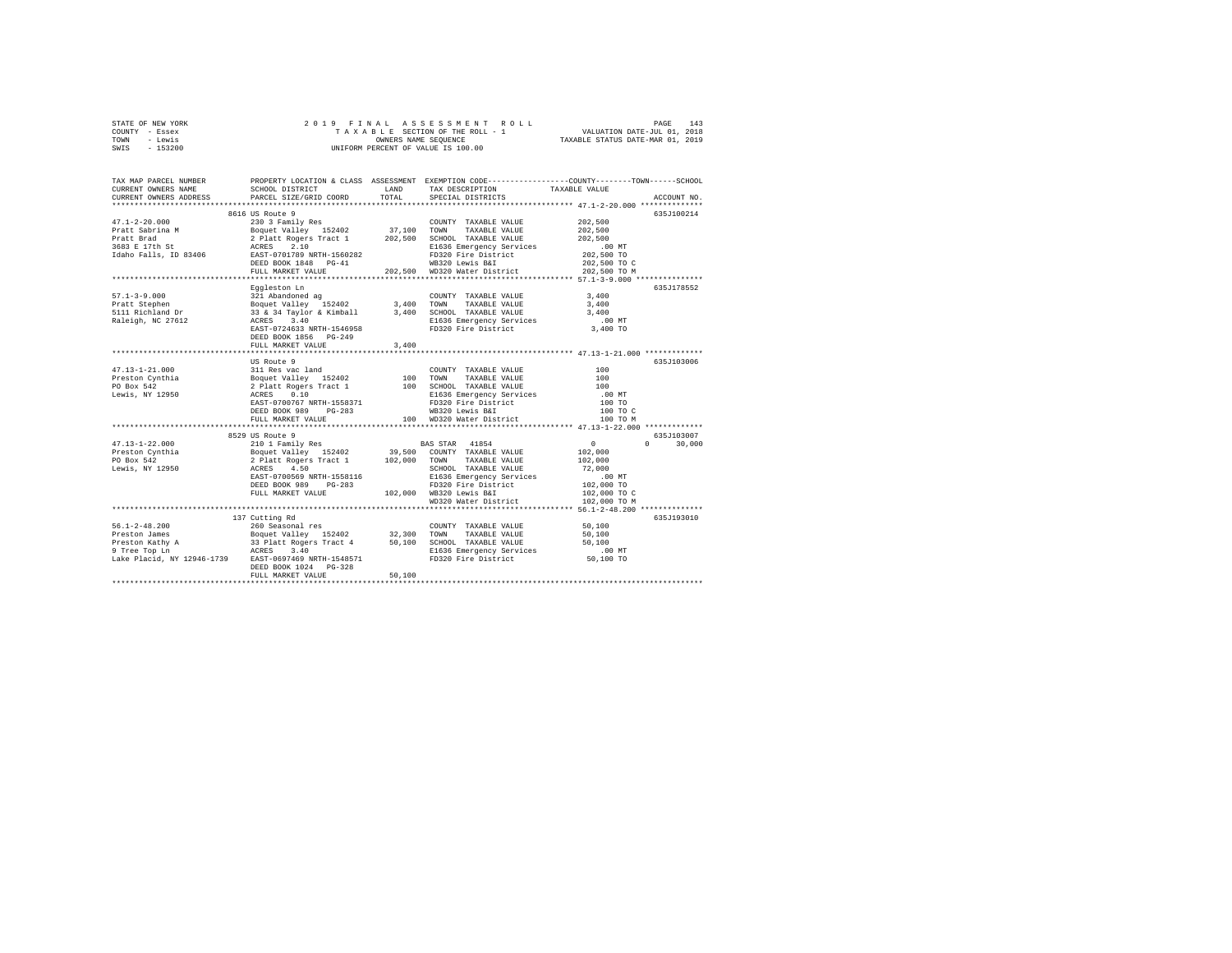| STATE OF NEW YORK |  | 2019 FINAL ASSESSMENT ROLL         | PAGE                             | 144 |
|-------------------|--|------------------------------------|----------------------------------|-----|
| COUNTY - Essex    |  | TAXABLE SECTION OF THE ROLL - 1    | VALUATION DATE-JUL 01, 2018      |     |
| TOWN<br>- Lewis   |  | OWNERS NAME SEOUENCE               | TAXABLE STATUS DATE-MAR 01, 2019 |     |
| SWIS - 153200     |  | UNIFORM PERCENT OF VALUE IS 100.00 |                                  |     |

| TAX MAP PARCEL NUMBER<br>CURRENT OWNERS NAME       | SCHOOL DISTRICT                                                                                            | LAND        | TAX DESCRIPTION                                 | PROPERTY LOCATION & CLASS ASSESSMENT EXEMPTION CODE---------------COUNTY-------TOWN-----SCHOOL<br>TAXABLE VALUE |
|----------------------------------------------------|------------------------------------------------------------------------------------------------------------|-------------|-------------------------------------------------|-----------------------------------------------------------------------------------------------------------------|
| CURRENT OWNERS ADDRESS<br>************************ | PARCEL SIZE/GRID COORD                                                                                     | TOTAL       | SPECIAL DISTRICTS                               | ACCOUNT NO.                                                                                                     |
|                                                    | 1023 Reber Rd                                                                                              |             |                                                 | 635J180004                                                                                                      |
| $19.4 - 2 - 4.112$                                 | 312 Vac w/imprv                                                                                            |             | COUNTY TAXABLE VALUE                            | 32,800                                                                                                          |
| Price John F                                       | Boquet Valley 152402                                                                                       | 29,000 TOWN | TAXABLE VALUE                                   | 32,800                                                                                                          |
| Price Giovanina M                                  | 47 Maules Patent                                                                                           | 32,800      | SCHOOL TAXABLE VALUE                            | 32,800                                                                                                          |
| 297 Lake St                                        | ACRES 20.00                                                                                                |             | E1636 Emergency Services                        | $.00$ MT                                                                                                        |
| Shoreham, VT 05770                                 | EAST-0717943 NRTH-1600851                                                                                  |             | FD320 Fire District                             | 32,800 TO                                                                                                       |
|                                                    | DEED BOOK 1450 PG-229                                                                                      |             |                                                 |                                                                                                                 |
|                                                    | FULL MARKET VALUE                                                                                          | 32,800      |                                                 |                                                                                                                 |
|                                                    |                                                                                                            |             |                                                 |                                                                                                                 |
|                                                    | 251 Seventy Ln                                                                                             |             |                                                 | 635J180014                                                                                                      |
| $37. - 2 - 46.200$                                 | 260 Seasonal res                                                                                           |             | COUNTY TAXABLE VALUE                            | 36,600                                                                                                          |
| Proctor Frederick                                  | Boquet Valley 152402                                                                                       | 32,700      | TOWN<br>TAXABLE VALUE                           | 36,600                                                                                                          |
| 101 Dunsbach Rd                                    | 4 South Tract Stowers Sur                                                                                  | 36,600      | SCHOOL TAXABLE VALUE                            | 36,600                                                                                                          |
| Clifton Park, NY 12065                             | 2.10<br>ACRES                                                                                              |             | E1636 Emergency Services                        | .00 MT                                                                                                          |
|                                                    | EAST-0689548 NRTH-1569876                                                                                  |             | FD320 Fire District                             | 36,600 TO                                                                                                       |
|                                                    | DEED BOOK 709<br>$PG-012$                                                                                  |             |                                                 |                                                                                                                 |
|                                                    | FULL MARKET VALUE                                                                                          | 36,600      |                                                 |                                                                                                                 |
|                                                    |                                                                                                            |             |                                                 |                                                                                                                 |
|                                                    | 260 Seventy Ln                                                                                             |             |                                                 | 635J103807                                                                                                      |
| $37. - 2 - 46.100$                                 | 312 Vac w/imprv                                                                                            |             | COUNTY TAXABLE VALUE                            | 26,700                                                                                                          |
| Proctor George J Sr                                | Boquet Valley 152402 24,700<br>4 South Tract Stowers Sur 26,700<br>ACRES 2.00<br>EAST-0689674 NRTH-1570190 |             | TOWN TAXABLE VALUE                              | 26,700                                                                                                          |
| Proctor-Mann Mary L                                |                                                                                                            |             | SCHOOL TAXABLE VALUE                            | 26,700                                                                                                          |
| 37 Saddlebrook Ln                                  |                                                                                                            |             | E1636 Emergency Services<br>FD320 Fire District | $.00$ MT<br>26,700 TO                                                                                           |
| East Berne, NY 12059                               | DEED BOOK 1949 PG-150                                                                                      |             |                                                 |                                                                                                                 |
| PRIOR OWNER ON 3/01/2019                           | FULL MARKET VALUE                                                                                          | 26,700      |                                                 |                                                                                                                 |
| Proctor George J Sr                                |                                                                                                            |             |                                                 |                                                                                                                 |
|                                                    |                                                                                                            |             |                                                 |                                                                                                                 |
|                                                    | 347 Wells Hill Rd                                                                                          |             |                                                 | 635J102804                                                                                                      |
| $47.1 - 3 - 1.000$                                 | 312 Vac w/imprv                                                                                            |             | COUNTY TAXABLE VALUE                            | 46,200                                                                                                          |
| Puccia Anthony                                     |                                                                                                            | 26,700 TOWN | TAXABLE VALUE                                   | 46,200                                                                                                          |
| PO Box 295                                         |                                                                                                            |             | SCHOOL TAXABLE VALUE                            | 46,200                                                                                                          |
| Essex, NY 12936                                    | Boquet Valley 152402 26,700<br>14 Platt Rogers Tract 4 46,200<br>Db 948 Pg 305                             |             |                                                 | $.00$ MT                                                                                                        |
|                                                    | ACRES 8.71                                                                                                 |             | E1636 Emergency Services<br>FD320 Fire District | 46,200 TO                                                                                                       |
|                                                    | EAST-0699995 NRTH-1562886                                                                                  |             |                                                 |                                                                                                                 |
|                                                    | DEED BOOK 1689 PG-228                                                                                      |             |                                                 |                                                                                                                 |
|                                                    | FULL MARKET VALUE                                                                                          | 46.200      |                                                 |                                                                                                                 |
|                                                    |                                                                                                            |             |                                                 |                                                                                                                 |
|                                                    | Wells Hill Rd                                                                                              |             |                                                 | 635Z008008                                                                                                      |
| $47.1 - 3 - 4.000$                                 | 314 Rural vac<10                                                                                           |             | COUNTY TAXABLE VALUE                            | 16,200                                                                                                          |
| Puccia Anthony                                     | Boquet Valley 152402                                                                                       | 16,200 TOWN | TAXABLE VALUE                                   | 16,200                                                                                                          |
| PO Box 295                                         | 14 Platt Rogers Tract                                                                                      |             | 16,200 SCHOOL TAXABLE VALUE                     | 16,200                                                                                                          |
| Essex, NY 12936                                    | 2.60<br>ACRES                                                                                              |             | E1636 Emergency Services                        | .00 MT                                                                                                          |
|                                                    | EAST-0699144 NRTH-1563047                                                                                  |             | FD320 Fire District                             | 16,200 TO                                                                                                       |
|                                                    | DEED BOOK 1699 PG-108                                                                                      |             |                                                 |                                                                                                                 |
|                                                    | FULL MARKET VALUE                                                                                          | 16,200      |                                                 |                                                                                                                 |
|                                                    |                                                                                                            |             |                                                 |                                                                                                                 |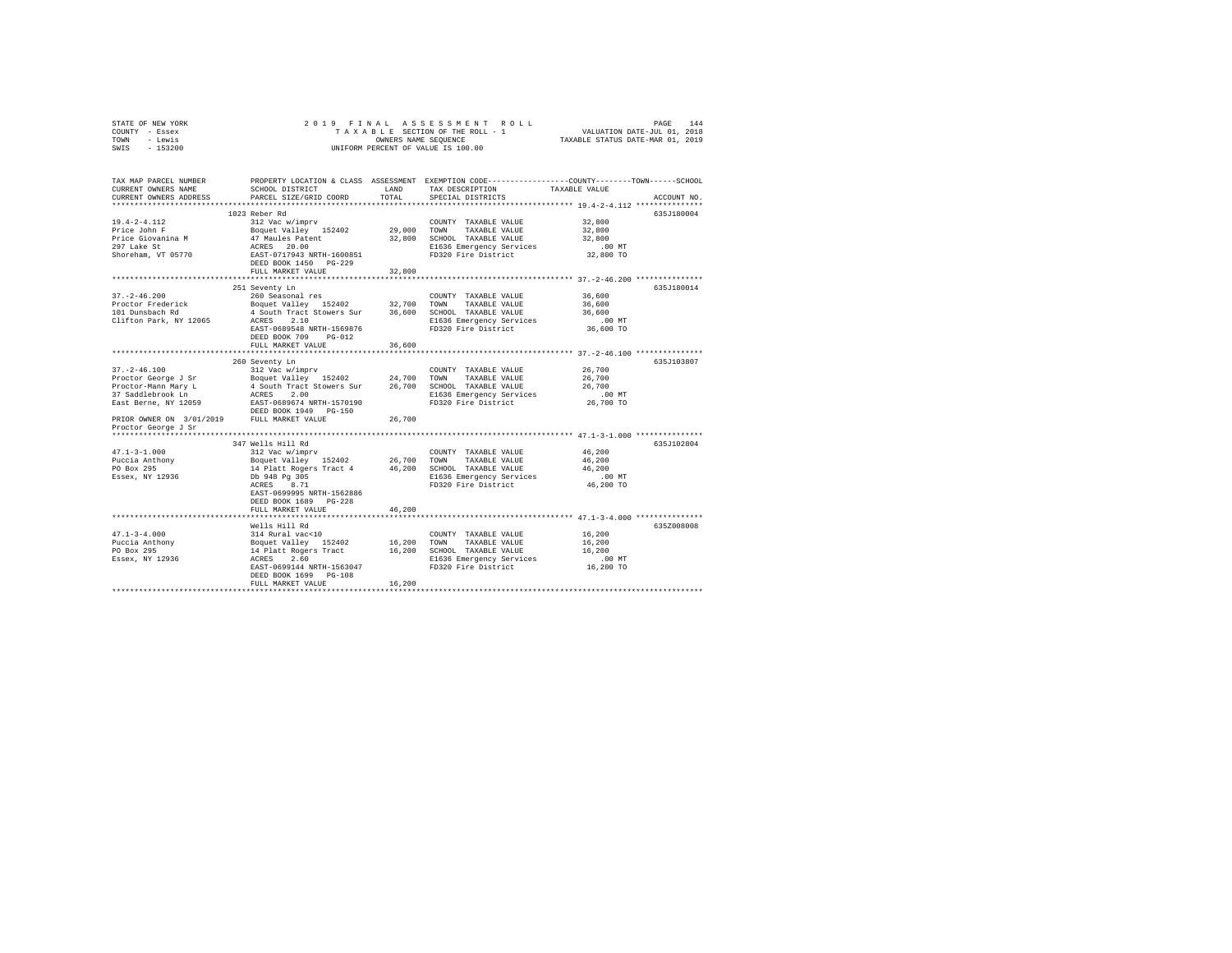| STATE OF NEW YORK | 2019 FINAL ASSESSMENT ROLL         | 145<br>PAGE                      |
|-------------------|------------------------------------|----------------------------------|
| COUNTY - Essex    | TAXABLE SECTION OF THE ROLL - 1    | VALUATION DATE-JUL 01, 2018      |
| - Lewis<br>TOWN   | OWNERS NAME SEOUENCE               | TAXABLE STATUS DATE-MAR 01, 2019 |
| $-153200$<br>SWIS | UNIFORM PERCENT OF VALUE IS 100.00 |                                  |
|                   |                                    |                                  |

| TAX MAP PARCEL NUMBER<br>CURRENT OWNERS NAME<br>CURRENT OWNERS ADDRESS                                                                                                                                                                                                                                                              | SCHOOL DISTRICT<br>PARCEL SIZE/GRID COORD                                                                                                      | LAND<br>TOTAL | PROPERTY LOCATION & CLASS ASSESSMENT EXEMPTION CODE---------------COUNTY-------TOWN-----SCHOOL<br>TAX DESCRIPTION<br>SPECIAL DISTRICTS                                                                                         | TAXABLE VALUE        | ACCOUNT NO.   |
|-------------------------------------------------------------------------------------------------------------------------------------------------------------------------------------------------------------------------------------------------------------------------------------------------------------------------------------|------------------------------------------------------------------------------------------------------------------------------------------------|---------------|--------------------------------------------------------------------------------------------------------------------------------------------------------------------------------------------------------------------------------|----------------------|---------------|
|                                                                                                                                                                                                                                                                                                                                     | **************************                                                                                                                     |               |                                                                                                                                                                                                                                |                      |               |
|                                                                                                                                                                                                                                                                                                                                     | Wells Hill Rd                                                                                                                                  |               |                                                                                                                                                                                                                                |                      | 635Z008009    |
| $47.1 - 3 - 5.000$                                                                                                                                                                                                                                                                                                                  | 314 Rural vac<10                                                                                                                               |               | COUNTY TAXABLE VALUE                                                                                                                                                                                                           | 10,600               |               |
| Puccia Anthony                                                                                                                                                                                                                                                                                                                      |                                                                                                                                                |               |                                                                                                                                                                                                                                | 10,600               |               |
| PO Box 295                                                                                                                                                                                                                                                                                                                          | Boquet Valley 152402 10,600 TOWN TAXABLE VALUE<br>14 Platt Rogers Tract 10,600 SCHOOL TAXABLE VALUE<br>ACRES 1.86 The E1636 Emergency Services |               |                                                                                                                                                                                                                                | 10,600               |               |
| Essex, NY 12936                                                                                                                                                                                                                                                                                                                     |                                                                                                                                                |               | E1636 Emergency Services<br>FD320 Fire District                                                                                                                                                                                | 00 MT.<br>10,600 TO  |               |
|                                                                                                                                                                                                                                                                                                                                     | EAST-0699561 NRTH-1563092                                                                                                                      |               |                                                                                                                                                                                                                                |                      |               |
|                                                                                                                                                                                                                                                                                                                                     | DEED BOOK 1689 PG-228                                                                                                                          |               |                                                                                                                                                                                                                                |                      |               |
|                                                                                                                                                                                                                                                                                                                                     | FULL MARKET VALUE                                                                                                                              | 10,600        |                                                                                                                                                                                                                                |                      |               |
|                                                                                                                                                                                                                                                                                                                                     |                                                                                                                                                |               |                                                                                                                                                                                                                                |                      |               |
|                                                                                                                                                                                                                                                                                                                                     | 8323 US Route 9                                                                                                                                |               |                                                                                                                                                                                                                                |                      | 635.T103906   |
| $47.3 - 1 - 11.000$                                                                                                                                                                                                                                                                                                                 | 210 1 Family Res                                                                                                                               |               | VET DIS CT 41141                                                                                                                                                                                                               | 50,000<br>50,000     | $\Omega$      |
| Puleo John M                                                                                                                                                                                                                                                                                                                        |                                                                                                                                                |               |                                                                                                                                                                                                                                |                      | $^{\circ}$    |
| 8323 US Route 9                                                                                                                                                                                                                                                                                                                     |                                                                                                                                                |               | 210 1 causing many 152402 36,700 VET COM CT 41131 25,000 25,000 25,000 25,000 25,000 25,000 25,000 25,000 25,000 25,000 25,000 25,000 25,000 25,000 25,000 25,000 25,000 25,000 25,000 25,000 25,000 25,000 25,000 25,000 25,0 |                      | $0 \t 30,000$ |
| Lewis, NY 12950                                                                                                                                                                                                                                                                                                                     | ACRES 6.10 BANK1STARSG                                                                                                                         |               |                                                                                                                                                                                                                                |                      |               |
|                                                                                                                                                                                                                                                                                                                                     | EAST-0700081 NRTH-1553379                                                                                                                      |               | TOWN TAXABLE VALUE                                                                                                                                                                                                             | 39,500<br>84,500     |               |
|                                                                                                                                                                                                                                                                                                                                     | DEED BOOK 1481 PG-251                                                                                                                          |               | SCHOOL TAXABLE VALUE<br>E1636 Emergency Services                                                                                                                                                                               |                      |               |
|                                                                                                                                                                                                                                                                                                                                     | FULL MARKET VALUE                                                                                                                              |               | 114,500 FD320 Fire District                                                                                                                                                                                                    | 00 MT.<br>114,500 TO |               |
|                                                                                                                                                                                                                                                                                                                                     |                                                                                                                                                |               |                                                                                                                                                                                                                                |                      |               |
|                                                                                                                                                                                                                                                                                                                                     | US Route 9                                                                                                                                     |               |                                                                                                                                                                                                                                |                      | 635J103907    |
| $47.3 - 1 - 12.000$                                                                                                                                                                                                                                                                                                                 | 312 Vac w/imprv                                                                                                                                |               | COUNTY TAXABLE VALUE 38,700                                                                                                                                                                                                    |                      |               |
| Puleo Joseph                                                                                                                                                                                                                                                                                                                        |                                                                                                                                                |               |                                                                                                                                                                                                                                |                      |               |
| Puleo Joseph<br>Puleo Mary<br>8323 US Route 9                                                                                                                                                                                                                                                                                       |                                                                                                                                                |               |                                                                                                                                                                                                                                |                      |               |
|                                                                                                                                                                                                                                                                                                                                     |                                                                                                                                                |               |                                                                                                                                                                                                                                | .00MT                |               |
| Lewis, NY 12950                                                                                                                                                                                                                                                                                                                     | EAST-0700533 NRTH-1552674                                                                                                                      |               | FD320 Fire District 38,700 TO                                                                                                                                                                                                  |                      |               |
|                                                                                                                                                                                                                                                                                                                                     | DEED BOOK 453 PG-425                                                                                                                           |               |                                                                                                                                                                                                                                |                      |               |
|                                                                                                                                                                                                                                                                                                                                     | FULL MARKET VALUE                                                                                                                              | 38,700        |                                                                                                                                                                                                                                |                      |               |
|                                                                                                                                                                                                                                                                                                                                     |                                                                                                                                                |               |                                                                                                                                                                                                                                |                      |               |
|                                                                                                                                                                                                                                                                                                                                     | US Route 9                                                                                                                                     |               |                                                                                                                                                                                                                                |                      | 635J101511    |
|                                                                                                                                                                                                                                                                                                                                     |                                                                                                                                                |               | COUNTY TAXABLE VALUE                                                                                                                                                                                                           | 40,500               |               |
|                                                                                                                                                                                                                                                                                                                                     |                                                                                                                                                |               | 40,500 TOWN TAXABLE VALUE<br>40,500 SCHOOL TAXABLE VALUE                                                                                                                                                                       | 40,500               |               |
|                                                                                                                                                                                                                                                                                                                                     |                                                                                                                                                |               |                                                                                                                                                                                                                                | 40,500               |               |
|                                                                                                                                                                                                                                                                                                                                     |                                                                                                                                                |               | E1636 Emergency Services<br>FD320 Fire District                                                                                                                                                                                | $.00$ MT             |               |
|                                                                                                                                                                                                                                                                                                                                     |                                                                                                                                                |               |                                                                                                                                                                                                                                | 40,500 TO            |               |
|                                                                                                                                                                                                                                                                                                                                     | DEED BOOK 1852 PG-106                                                                                                                          |               | WB320 Lewis B&I<br>40,500 WD320 Water District                                                                                                                                                                                 | 40,500 TO C          |               |
|                                                                                                                                                                                                                                                                                                                                     | FULL MARKET VALUE                                                                                                                              |               |                                                                                                                                                                                                                                | 40,500 TO M          |               |
|                                                                                                                                                                                                                                                                                                                                     |                                                                                                                                                |               |                                                                                                                                                                                                                                |                      |               |
|                                                                                                                                                                                                                                                                                                                                     | 148 Muzzy Rd                                                                                                                                   |               |                                                                                                                                                                                                                                |                      | 635J102613    |
| $47.1 - 1 - 47.111$                                                                                                                                                                                                                                                                                                                 | 210 1 Family Res                                                                                                                               |               | BAS STAR 41854                                                                                                                                                                                                                 | $\sim$ 0             | $0 \t 30,000$ |
| First-Trining and the House House Country TAXABLE VALUE<br>Thompson Sarah J 14 Platt Rogers Tract 4 120,000 TOWN TAXABLE VALUE<br>148 Muzzy Rd 1016/140 Bline Agrees Tract 4 120,000 TOWN TAXABLE VALUE<br>Elizabethtown, NY 12932 ACRE<br>$i7 \ldots$ -<br>Pulsifer Donald A<br>Thompson Sarah J<br>- $\cdots$ Muzzy Rd<br>- 19932 |                                                                                                                                                |               |                                                                                                                                                                                                                                | 120,000              |               |
|                                                                                                                                                                                                                                                                                                                                     |                                                                                                                                                |               |                                                                                                                                                                                                                                | 120,000              |               |
|                                                                                                                                                                                                                                                                                                                                     |                                                                                                                                                |               | SCHOOL TAXABLE VALUE                                                                                                                                                                                                           | 90.000               |               |
|                                                                                                                                                                                                                                                                                                                                     | EAST-0698199 NRTH-1562012                                                                                                                      |               | FD320 Fire District 120,000 TO                                                                                                                                                                                                 | .00MT                |               |
|                                                                                                                                                                                                                                                                                                                                     | DEED BOOK 1773 PG-148                                                                                                                          |               |                                                                                                                                                                                                                                |                      |               |
|                                                                                                                                                                                                                                                                                                                                     | FULL MARKET VALUE                                                                                                                              | 120,000       |                                                                                                                                                                                                                                |                      |               |
|                                                                                                                                                                                                                                                                                                                                     |                                                                                                                                                |               |                                                                                                                                                                                                                                |                      |               |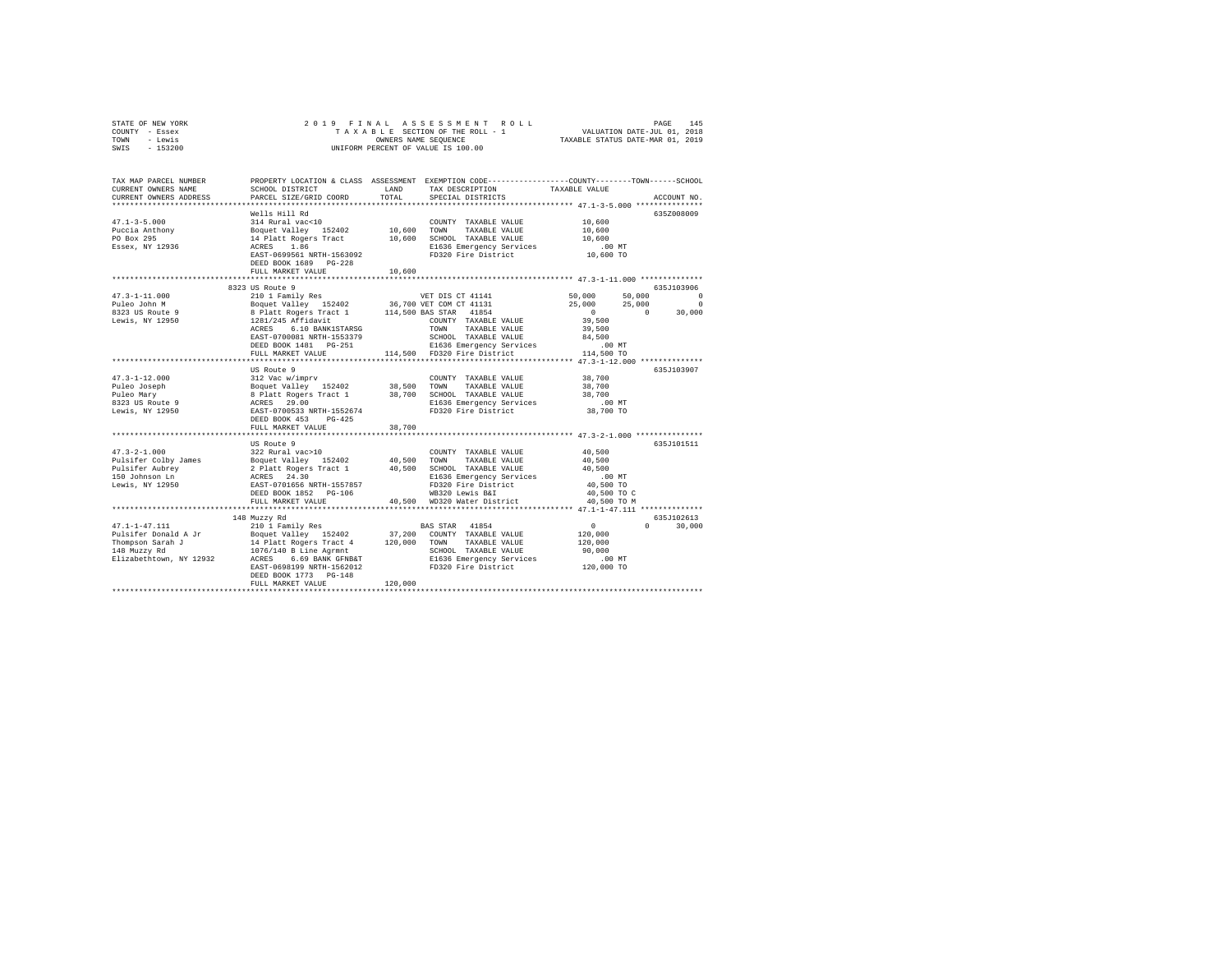| STATE OF NEW YORK<br>COUNTY - Essex<br>TOWN - Lewis<br>SWIS - 153200                      |                                                                                                                                                                                                                                                                                                  |         |                                                                                                                                                     |                                                                                                                                                 |               |                             |
|-------------------------------------------------------------------------------------------|--------------------------------------------------------------------------------------------------------------------------------------------------------------------------------------------------------------------------------------------------------------------------------------------------|---------|-----------------------------------------------------------------------------------------------------------------------------------------------------|-------------------------------------------------------------------------------------------------------------------------------------------------|---------------|-----------------------------|
| TAX MAP PARCEL NUMBER<br>CURRENT OWNERS NAME<br>CURRENT OWNERS ADDRESS                    | PROPERTY LOCATION & CLASS ASSESSMENT EXEMPTION CODE----------------COUNTY-------TOWN------SCHOOL<br>PARCEL SIZE/GRID COORD                                                                                                                                                                       |         |                                                                                                                                                     |                                                                                                                                                 |               | ACCOUNT NO.                 |
|                                                                                           |                                                                                                                                                                                                                                                                                                  |         |                                                                                                                                                     |                                                                                                                                                 |               | 635J181008                  |
|                                                                                           | 9072 US Route 9                                                                                                                                                                                                                                                                                  |         | SCHOOL TAXABLE VALUE<br>E1636 Emergency Services  00 MT<br>FD320 Fire District  103,400 TO                                                          | $\sim$ 0<br>103,400<br>103,400                                                                                                                  |               | $0 \t 30,000$               |
|                                                                                           | DEED BOOK 1162 PG-209                                                                                                                                                                                                                                                                            |         |                                                                                                                                                     |                                                                                                                                                 |               |                             |
| $46.2 - 1 - 24.000$<br>Pulsifer James<br>Pulsifer Deborah<br>PO Box 27<br>Lewis, NY 12950 | FULL MARKET VALUE 103,400<br>150 Johnson Ln<br>210 1 Family Res<br>210 1 Family Res<br>Boquet Valley 152402 35,200 TOWN TAXABLE VALUE<br>17 Platt Rogers Tract 4 110,800 SCHOOL TAXABLE VALUE<br>$4ac$<br>ACRES $4.60$<br>EAST-0692703 NRTH-1568285<br>DEED BOOK 1230 PG-42<br>FULL MARKET VALUE | 110,800 | COUNTY TAXABLE VALUE<br>CHOOL TAXABLE VALUE<br>SCHOOL TAXABLE VALUE<br>E1636 Emergency Services 110,800 TO<br>All 110,800 TO<br>FD320 Fire District | 110,800<br>110,800                                                                                                                              |               | 635J103207                  |
|                                                                                           |                                                                                                                                                                                                                                                                                                  |         |                                                                                                                                                     |                                                                                                                                                 |               |                             |
| $47.1 - 2 - 16.300$                                                                       | 528 Stowersville Rd<br>240 Rural res<br>DEED BOOK 933 PG-21                                                                                                                                                                                                                                      |         | BAS STAR 41854<br>SCHOOL TAXABLE VALUE<br>E1636 Emergency Services<br>FD320 Fire District 365,000 TO                                                | $\sim$ 0<br>365,000<br>365,000<br>335,000<br>.00 MT                                                                                             |               | 635J189015<br>$0 \t 30,000$ |
|                                                                                           | FULL MARKET VALUE                                                                                                                                                                                                                                                                                | 365,000 |                                                                                                                                                     |                                                                                                                                                 |               |                             |
|                                                                                           |                                                                                                                                                                                                                                                                                                  |         |                                                                                                                                                     |                                                                                                                                                 |               |                             |
|                                                                                           | 519 Fox Run Rd<br>DEED BOOK 676 PG-247<br>FULL MARKET VALUE                                                                                                                                                                                                                                      |         | AGED ALL 41800 43,400 43,400 43,400<br>TOWN TAXABLE VALUE<br>SCHOOL TAXABLE VALUE<br>E1636 Emergency Services<br>86,800 FD320 Fire District         | $\sim$ 0 $\sim$<br>$43,400$<br>$43,400$<br>$\sim$ 0<br>.00 MT<br>$\begin{array}{ccccc} .\,00 & \text{M1} \\ 86 \,, 800 & \text{TO} \end{array}$ | $0 \t 43,400$ | 635J101403                  |
|                                                                                           |                                                                                                                                                                                                                                                                                                  |         |                                                                                                                                                     |                                                                                                                                                 |               |                             |
|                                                                                           | 195 Hale Hill Ln<br>EAST-0697995 NRTH-1577672<br>DEED BOOK 338 PG-210                                                                                                                                                                                                                            |         |                                                                                                                                                     |                                                                                                                                                 |               | 635J104003                  |
|                                                                                           | סוז דווס שפתח החדש                                                                                                                                                                                                                                                                               | 125 500 |                                                                                                                                                     |                                                                                                                                                 |               |                             |

FULL MARKET VALUE 125,500 \*\*\*\*\*\*\*\*\*\*\*\*\*\*\*\*\*\*\*\*\*\*\*\*\*\*\*\*\*\*\*\*\*\*\*\*\*\*\*\*\*\*\*\*\*\*\*\*\*\*\*\*\*\*\*\*\*\*\*\*\*\*\*\*\*\*\*\*\*\*\*\*\*\*\*\*\*\*\*\*\*\*\*\*\*\*\*\*\*\*\*\*\*\*\*\*\*\*\*\*\*\*\*\*\*\*\*\*\*\*\*\*\*\*\*\*\*\*\*\*\*\*\*\*\*\*\*\*\*\*\*\*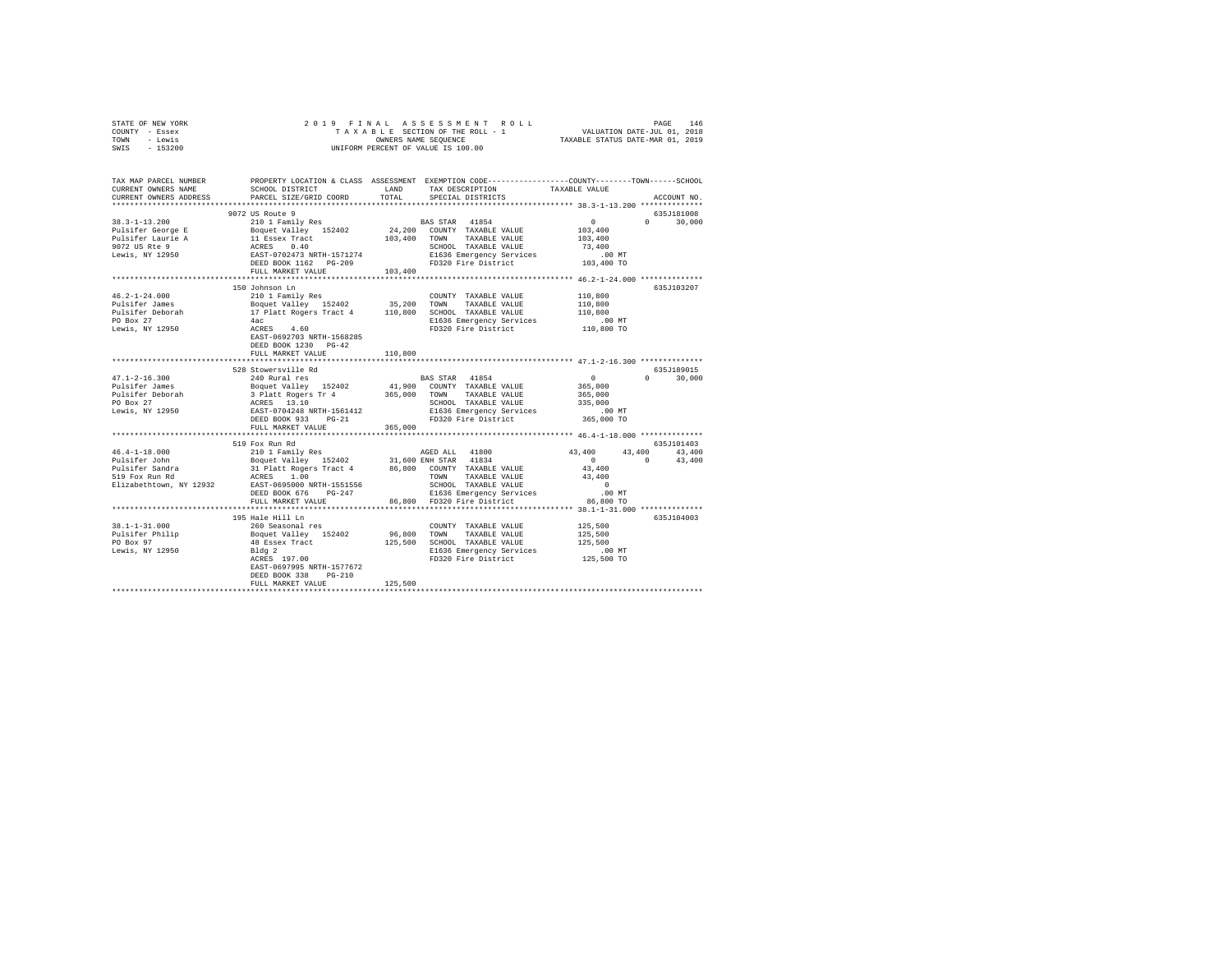| STATE OF NEW YORK                                  |                                                                                                                                                                                                                                                                                                                                                                                                                                    |        |                      |                  |                                                                                                                                   |             |
|----------------------------------------------------|------------------------------------------------------------------------------------------------------------------------------------------------------------------------------------------------------------------------------------------------------------------------------------------------------------------------------------------------------------------------------------------------------------------------------------|--------|----------------------|------------------|-----------------------------------------------------------------------------------------------------------------------------------|-------------|
| COUNTY - Essex                                     |                                                                                                                                                                                                                                                                                                                                                                                                                                    |        |                      |                  |                                                                                                                                   |             |
| TOWN - Lewis                                       |                                                                                                                                                                                                                                                                                                                                                                                                                                    |        |                      |                  |                                                                                                                                   |             |
| SWIS - 153200                                      |                                                                                                                                                                                                                                                                                                                                                                                                                                    |        |                      |                  |                                                                                                                                   |             |
|                                                    |                                                                                                                                                                                                                                                                                                                                                                                                                                    |        |                      |                  |                                                                                                                                   |             |
|                                                    |                                                                                                                                                                                                                                                                                                                                                                                                                                    |        |                      |                  |                                                                                                                                   |             |
| TAX MAP PARCEL NUMBER                              | PROPERTY LOCATION & CLASS ASSESSMENT EXEMPTION CODE---------------COUNTY-------TOWN------SCHOOL                                                                                                                                                                                                                                                                                                                                    |        |                      |                  |                                                                                                                                   |             |
| CURRENT OWNERS NAME                                |                                                                                                                                                                                                                                                                                                                                                                                                                                    |        |                      |                  |                                                                                                                                   |             |
| CURRENT OWNERS ADDRESS                             |                                                                                                                                                                                                                                                                                                                                                                                                                                    |        |                      |                  |                                                                                                                                   | ACCOUNT NO. |
|                                                    |                                                                                                                                                                                                                                                                                                                                                                                                                                    |        |                      |                  |                                                                                                                                   |             |
|                                                    | 986 County Route 10<br>$\begin{tabular}{lcccc} 47.13--2-24.000 & 986 County RXABLE VALUES & 19,000 \\ \hline \hline \end{tabular} \begin{tabular}{lcccc} 47.13--2-24.000 & 986 County RXABLE VALUES & 19,000 \\ \hline \end{tabular} \begin{tabular}{lcccc} 19.000 & 19.001 & 19.000 \\ \hline \end{tabular} \begin{tabular}{lcccc} 19.000 & 19.001 & 19.000 \\ \hline \end{tabular} \begin{tabular}{lcccc} 19.001 & 19.000 \\ \h$ |        |                      |                  |                                                                                                                                   | 6379906211  |
|                                                    |                                                                                                                                                                                                                                                                                                                                                                                                                                    |        |                      |                  |                                                                                                                                   |             |
|                                                    |                                                                                                                                                                                                                                                                                                                                                                                                                                    |        |                      |                  |                                                                                                                                   |             |
|                                                    |                                                                                                                                                                                                                                                                                                                                                                                                                                    |        |                      |                  |                                                                                                                                   |             |
|                                                    |                                                                                                                                                                                                                                                                                                                                                                                                                                    |        |                      |                  |                                                                                                                                   |             |
|                                                    |                                                                                                                                                                                                                                                                                                                                                                                                                                    |        |                      |                  |                                                                                                                                   |             |
|                                                    |                                                                                                                                                                                                                                                                                                                                                                                                                                    |        |                      |                  |                                                                                                                                   |             |
|                                                    |                                                                                                                                                                                                                                                                                                                                                                                                                                    |        |                      |                  |                                                                                                                                   |             |
|                                                    | Johnson Ln                                                                                                                                                                                                                                                                                                                                                                                                                         |        |                      |                  |                                                                                                                                   | 635J104813  |
| $46.2 - 1 - 42.100$                                | 910 Priv forest                                                                                                                                                                                                                                                                                                                                                                                                                    |        | COUNTY TAXABLE VALUE | 78,000<br>78,000 |                                                                                                                                   |             |
| Pulsifer Phillip<br>PO Box 97<br>Lewis, NY 12950   | 910 Priv forest<br>Boquet Valley 152402 78,000 TOWN TAXABLE VALUE 78,000<br>166ac 168c 168c 3 78,000 SCHOOL TAXABLE VALUE 78,000<br>166ac 107.97 18.000 SCHOOL TAXABLE VERVices<br>2019 168c 107.97 18.000 Fire District 78,000 TO                                                                                                                                                                                                 |        |                      |                  |                                                                                                                                   |             |
|                                                    |                                                                                                                                                                                                                                                                                                                                                                                                                                    |        |                      |                  |                                                                                                                                   |             |
|                                                    |                                                                                                                                                                                                                                                                                                                                                                                                                                    |        |                      |                  |                                                                                                                                   |             |
|                                                    |                                                                                                                                                                                                                                                                                                                                                                                                                                    |        |                      |                  |                                                                                                                                   |             |
|                                                    | EAST-0694400 NRTH-1567221                                                                                                                                                                                                                                                                                                                                                                                                          |        |                      |                  |                                                                                                                                   |             |
|                                                    | DEED BOOK 498 PG-5                                                                                                                                                                                                                                                                                                                                                                                                                 |        |                      |                  |                                                                                                                                   |             |
|                                                    | FULL MARKET VALUE                                                                                                                                                                                                                                                                                                                                                                                                                  | 78,000 |                      |                  |                                                                                                                                   |             |
|                                                    |                                                                                                                                                                                                                                                                                                                                                                                                                                    |        |                      |                  |                                                                                                                                   |             |
|                                                    | 9056 US Route 9                                                                                                                                                                                                                                                                                                                                                                                                                    |        |                      |                  | 635J179005                                                                                                                        |             |
|                                                    |                                                                                                                                                                                                                                                                                                                                                                                                                                    |        |                      |                  | $\begin{array}{cc} 38 \,, \, 350 \\ 0 \\ \end{array} \qquad \quad \begin{array}{c} 38 \,, \, 350 \\ 38 \,, \, 350 \\ \end{array}$ |             |
|                                                    |                                                                                                                                                                                                                                                                                                                                                                                                                                    |        |                      |                  |                                                                                                                                   |             |
|                                                    |                                                                                                                                                                                                                                                                                                                                                                                                                                    |        |                      |                  |                                                                                                                                   |             |
|                                                    |                                                                                                                                                                                                                                                                                                                                                                                                                                    |        |                      |                  |                                                                                                                                   |             |
|                                                    |                                                                                                                                                                                                                                                                                                                                                                                                                                    |        |                      |                  |                                                                                                                                   |             |
|                                                    |                                                                                                                                                                                                                                                                                                                                                                                                                                    |        |                      |                  |                                                                                                                                   |             |
|                                                    |                                                                                                                                                                                                                                                                                                                                                                                                                                    |        |                      |                  |                                                                                                                                   |             |
|                                                    | $\begin{tabular}{l c c c c c} \multicolumn{3}{c}{\textbf{47.13--2-20.000}} & \multicolumn{3}{c}{\textbf{8.650 US Route 9}} & \multicolumn{3}{c}{\textbf{5.650 US Route 9}} & \multicolumn{3}{c}{\textbf{5.650}} & \multicolumn{3}{c}{\textbf{6.65103905}} & \multicolumn{3}{c}{\textbf{6.65103905}} & \multicolumn{3}{c}{\textbf{6.650}} & \multicolumn{3}{c}{\textbf{6.650}} & \multicolumn{3}{c}{\textbf{6.$                     |        |                      |                  | 635J103905                                                                                                                        |             |
|                                                    |                                                                                                                                                                                                                                                                                                                                                                                                                                    |        |                      |                  |                                                                                                                                   |             |
|                                                    |                                                                                                                                                                                                                                                                                                                                                                                                                                    |        |                      |                  |                                                                                                                                   |             |
|                                                    |                                                                                                                                                                                                                                                                                                                                                                                                                                    |        |                      |                  |                                                                                                                                   |             |
|                                                    |                                                                                                                                                                                                                                                                                                                                                                                                                                    |        |                      |                  |                                                                                                                                   |             |
|                                                    |                                                                                                                                                                                                                                                                                                                                                                                                                                    |        |                      |                  |                                                                                                                                   |             |
|                                                    |                                                                                                                                                                                                                                                                                                                                                                                                                                    |        |                      |                  |                                                                                                                                   |             |
|                                                    |                                                                                                                                                                                                                                                                                                                                                                                                                                    |        |                      |                  |                                                                                                                                   |             |
|                                                    |                                                                                                                                                                                                                                                                                                                                                                                                                                    |        |                      |                  |                                                                                                                                   |             |
|                                                    |                                                                                                                                                                                                                                                                                                                                                                                                                                    |        |                      |                  |                                                                                                                                   |             |
|                                                    |                                                                                                                                                                                                                                                                                                                                                                                                                                    |        |                      |                  |                                                                                                                                   |             |
|                                                    | $\begin{tabular}{c c c c} \multicolumn{3}{c c c} \multicolumn{3}{c c c} \multicolumn{3}{c c c} \multicolumn{3}{c c c} \multicolumn{3}{c c c} \multicolumn{3}{c c c} \multicolumn{3}{c c c} \multicolumn{3}{c c c} \multicolumn{3}{c c c} \multicolumn{3}{c c c} \multicolumn{3}{c c c} \multicolumn{3}{c c c} \multicolumn{3}{c c c} \multicolumn{3}{c c c} \multicolumn{3}{c c c} \multicolumn{3}{c c $                           |        |                      |                  |                                                                                                                                   |             |
| $38.4 - 1 - 36.000$                                |                                                                                                                                                                                                                                                                                                                                                                                                                                    |        |                      |                  |                                                                                                                                   |             |
|                                                    |                                                                                                                                                                                                                                                                                                                                                                                                                                    |        |                      |                  |                                                                                                                                   |             |
| Pulsifer Scott A<br>230 Moss Rd<br>Lewis, NY 12950 |                                                                                                                                                                                                                                                                                                                                                                                                                                    |        |                      |                  |                                                                                                                                   |             |
|                                                    |                                                                                                                                                                                                                                                                                                                                                                                                                                    |        |                      |                  |                                                                                                                                   |             |
|                                                    |                                                                                                                                                                                                                                                                                                                                                                                                                                    |        |                      |                  |                                                                                                                                   |             |
|                                                    |                                                                                                                                                                                                                                                                                                                                                                                                                                    |        |                      |                  |                                                                                                                                   |             |
|                                                    | FULL MARKET VALUE 98.500                                                                                                                                                                                                                                                                                                                                                                                                           |        |                      |                  |                                                                                                                                   |             |
|                                                    |                                                                                                                                                                                                                                                                                                                                                                                                                                    |        |                      |                  |                                                                                                                                   |             |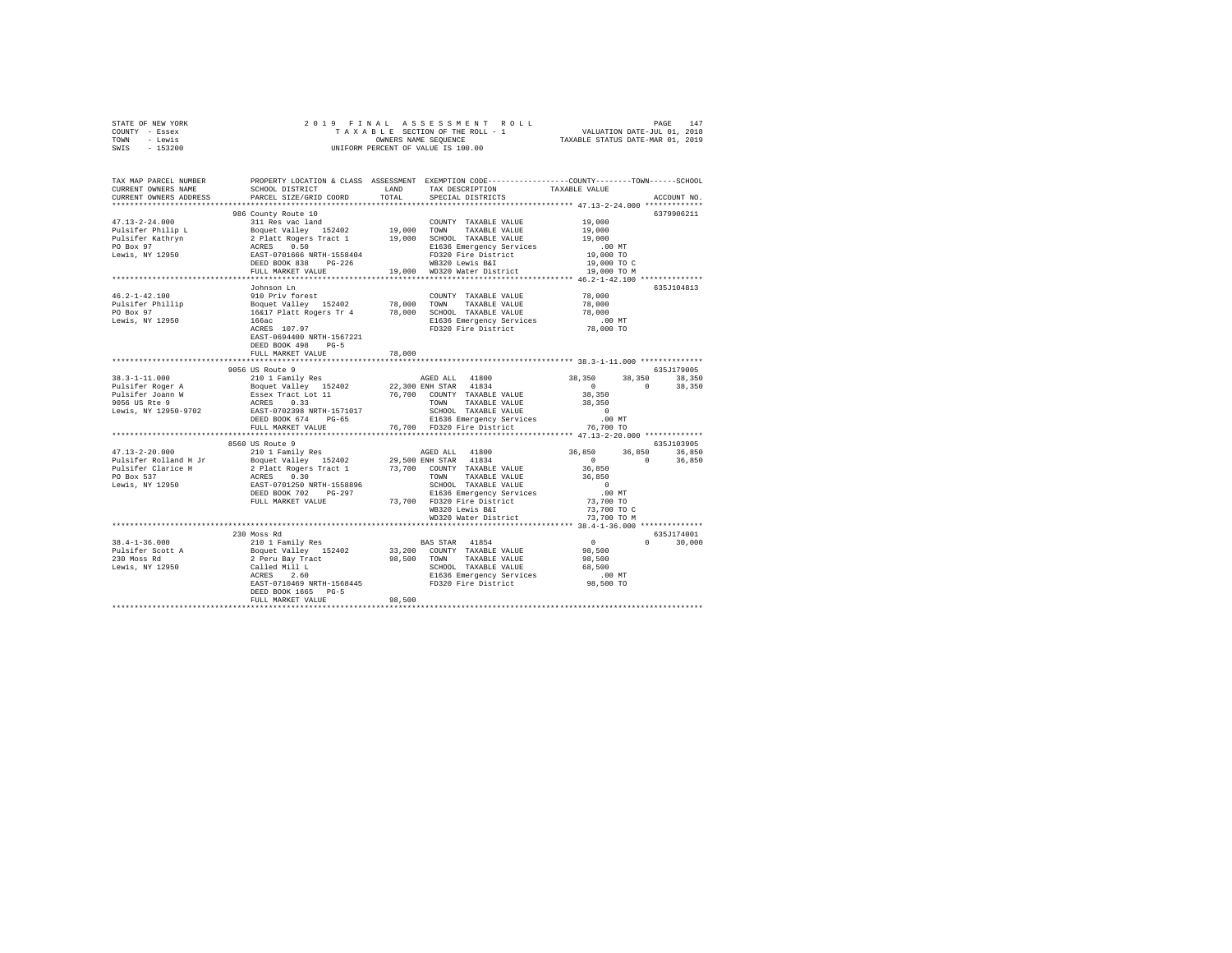| STATE OF NEW YORK | 2019 FINAL ASSESSMENT ROLL         | 148<br>PAGE                      |
|-------------------|------------------------------------|----------------------------------|
| COUNTY - Essex    | TAXABLE SECTION OF THE ROLL - 1    | VALUATION DATE-JUL 01, 2018      |
| TOWN<br>- Lewis   | OWNERS NAME SEOUENCE               | TAXABLE STATUS DATE-MAR 01, 2019 |
| $-153200$<br>SWIS | UNIFORM PERCENT OF VALUE IS 100.00 |                                  |

| TAX MAP PARCEL NUMBER<br>CURRENT OWNERS NAME                                                               | SCHOOL DISTRICT                                                                                                                                                                                                                         | LAND                              | PROPERTY LOCATION & CLASS ASSESSMENT EXEMPTION CODE---------------COUNTY-------TOWN-----SCHOOL<br>TAX DESCRIPTION                                      | TAXABLE VALUE                                                       |                                      |
|------------------------------------------------------------------------------------------------------------|-----------------------------------------------------------------------------------------------------------------------------------------------------------------------------------------------------------------------------------------|-----------------------------------|--------------------------------------------------------------------------------------------------------------------------------------------------------|---------------------------------------------------------------------|--------------------------------------|
| CURRENT OWNERS ADDRESS                                                                                     | PARCEL SIZE/GRID COORD                                                                                                                                                                                                                  | TOTAL                             | SPECIAL DISTRICTS                                                                                                                                      |                                                                     | ACCOUNT NO.                          |
|                                                                                                            | 196 Moss Rd                                                                                                                                                                                                                             |                                   |                                                                                                                                                        |                                                                     | 635J180022                           |
| $38.4 - 1 - 1.001$<br>Pulsifer Stacy<br>Pulsifer Luann<br>ruisitei Buann<br>196 Moss Rd<br>Lewis, NY 12950 | 210 1 Family Res<br>Boquet Valley 152402<br>Peru Bay Tract 2<br>ACRES 0.50<br>EAST-0710212 NRTH-1568029<br>DEED BOOK 1381    PG-313<br>FULL MARKET VALUE                                                                                | 118,000                           | BAS STAR 41854<br>26,900 COUNTY TAXABLE VALUE<br>118,000 TOWN TAXABLE VALUE<br>SCHOOL TAXABLE VALUE<br>E1636 Emergency Services<br>FD320 Fire District | $\sim$ 0<br>118,000<br>118,000<br>88,000<br>.00 MT<br>118,000 TO    | $\Omega$ and $\Omega$<br>30,000      |
|                                                                                                            |                                                                                                                                                                                                                                         |                                   |                                                                                                                                                        |                                                                     |                                      |
| $47.1 - 1 - 2.200$<br>Pulsifer Terry L<br>PO Box 493<br>Lewis, NY 12950                                    | 79 Pulsifer Ln<br>210 1 Family Res<br>Boquet Valley 152402<br>15 Platt Rogers<br>1260/66 Easement<br>ACRES 0.91<br>EAST-0699656 NRTH-1568065<br>DEED BOOK 1264 PG-35<br>FULL MARKET VALUE                                               | 30,800 TOWN<br>139,200<br>139,200 | COUNTY TAXABLE VALUE<br>TAXABLE VALUE<br>SCHOOL TAXABLE VALUE<br>E1636 Emergency Services<br>FD320 Fire District                                       | 139,200<br>139,200<br>139,200<br>$.00$ MT<br>139,200 TO             | 635Z000002                           |
|                                                                                                            |                                                                                                                                                                                                                                         |                                   |                                                                                                                                                        |                                                                     |                                      |
| $47.1 - 1 - 39.140$<br>Pulsifer Terry L Jr<br>8 Birch Trail Way<br>Elizabethtown, NY 12932                 | 8 Birch Trail Wav<br>210 1 Family Res<br>Boquet Valley 152402 37,000 COUNTY TAXABLE VALUE<br>21 Platt Rogers Tract 4 227,800 TOWN TAXABLE VALUE<br>ACRES 6.50<br>EAST-0697379 NRTH-1560754<br>DEED BOOK 1357 PG-69<br>FULL MARKET VALUE | 227,800                           | BAS STAR 41854<br>SCHOOL TAXABLE VALUE<br>E1636 Emergency Services<br>FD320 Fire District                                                              | $\Omega$<br>227,800<br>227,800<br>197,800<br>$.00$ MT<br>227,800 TO | 635Z002004<br>$0 \t 30,000$          |
|                                                                                                            | ***************************                                                                                                                                                                                                             |                                   |                                                                                                                                                        |                                                                     |                                      |
| $46.4 - 1 - 17.000$<br>Pulsifer Travis<br>533 Fox Run Rd<br>Elizabethtown, NY 12932                        | 533 Fox Run Rd<br>210 1 Family Res<br>Boquet Valley 152402<br>31 Platt Rogers Tract 4 53,100 TOWN<br>ACRES 1.40<br>EAST-0695090 NRTH-1551736<br>DEED BOOK 1177 PG-3<br>FULL MARKET VALUE                                                | 53,100                            | BAS STAR 41854<br>32,000 COUNTY TAXABLE VALUE<br>TAXABLE VALUE<br>SCHOOL TAXABLE VALUE<br>E1636 Emergency Services<br>FD320 Fire District              | $\mathbf{0}$<br>53,100<br>53,100<br>23,100<br>$.00$ MT<br>53,100 TO | 635J105401<br>$\Omega$<br>30,000     |
|                                                                                                            | ********************                                                                                                                                                                                                                    |                                   |                                                                                                                                                        |                                                                     |                                      |
| $38.3 - 1 - 37.000$<br>Pulsifer William<br>Pulsifer Nellie Bashaw<br>8981 US Rte 9<br>Lewis, NY 12950      | 8981 US Route 9<br>210 1 Family Res<br>Boquet Valley 152402<br>4 Essex Tract<br>ACRES 1.30<br>EAST-0702031 NRTH-1569228<br>DEED BOOK 468<br>$PG-118$<br>FULL MARKET VALUE                                                               | 139,500                           | ENH STAR 41834<br>33,300 COUNTY TAXABLE VALUE<br>139,500 TOWN<br>TAXABLE VALUE<br>SCHOOL TAXABLE VALUE                                                 | $\sim$ 0<br>139,500<br>139,500<br>70,800                            | 635J104014<br>$\mathbf{0}$<br>68,700 |
|                                                                                                            |                                                                                                                                                                                                                                         |                                   |                                                                                                                                                        |                                                                     |                                      |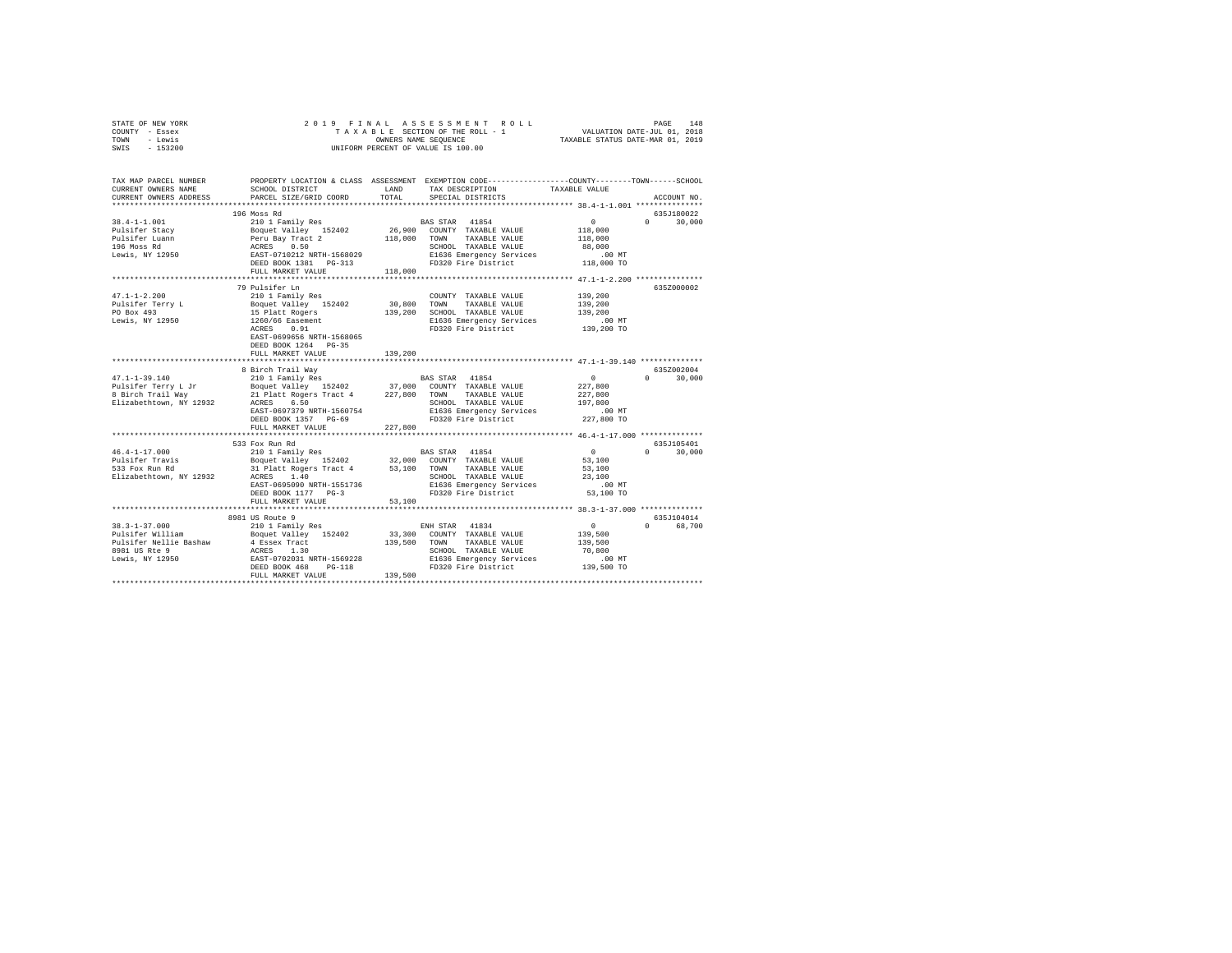| STATE OF NEW YORK | 2019 FINAL ASSESSMENT ROLL         | 149<br>PAGE                      |
|-------------------|------------------------------------|----------------------------------|
| COUNTY - Essex    | TAXABLE SECTION OF THE ROLL - 1    | VALUATION DATE-JUL 01, 2018      |
| TOWN<br>- Lewis   | OWNERS NAME SEOUENCE               | TAXABLE STATUS DATE-MAR 01, 2019 |
| $-153200$<br>SWIS | UNIFORM PERCENT OF VALUE IS 100.00 |                                  |

| 129 Pulsifer Ln<br>635J101907<br>314 Rural vac<10<br>9,600<br>COUNTY TAXABLE VALUE<br>Experiment the magnetic state of the magnetic state of the magnetic state of the special special special special special special special special special special special special special special special special special speci<br>9,600<br>Pulsifer Nellie<br>9,600<br>8981 US Rt 9<br>$.00$ MT<br>Lewis, NY 12950<br>FD320 Fire District<br>9,600 TO<br>9,600<br>FULL MARKET VALUE<br>204 Moss Rd<br>635J174019<br>$38.4 - 1 - 35.000$<br>15,000<br>220 2 Family Res<br>VET WAR CT 41121<br>15,000<br>$\Omega$<br>Boquet Valley 152402<br>31,900 ENH STAR 41834<br>$\mathbf{0}$<br>0 68,700<br>Pulsifer William<br>2 Peru Bay Tract 142,500 COUNTY TAXABLE VALUE<br>Called Mill L Gard TORN TOWN TAXABLE VALUE<br>ACRES 1.30 BANKRUSHMOR SCHOOL TAXABLE VALUE<br>Pulsifer June<br>127,500<br>204 Moss Rd<br>127,500<br>Lewis, NY 12950<br>SCHOOL TAXABLE VALUE<br>73,800<br>00 MT.<br>142,500 TO<br>EAST-0710321 NRTH-1568212<br>E1636 Emergency Services<br>FD320 Fire District<br>DEED BOOK 545 PG-287<br>FULL MARKET VALUE<br>142,500<br>***************** 38.3-1-1.200 ****************<br>138 Pulsifer Ln<br>635J180010<br>$38.3 - 1 - 1.200$<br>24,700<br>312 Vac w/imprv<br>COUNTY TAXABLE VALUE<br>Pulsifer William A<br>Pulsifer Nellie<br>Boquet Valley 152402<br>Essex Tract<br>16,600 TOWN TAXABLE VALUE<br>24,700<br>24,700 SCHOOL TAXABLE VALUE<br>24,700<br>Nly Boundary Of Lot 49<br>ACRES 1.00<br>8981 US Rte 9<br>E1636 Emergency Services .00 MT<br>FD320 Fire District 24,700 TO<br>Lewis, NY 12950<br>EAST-0698353 NRTH-1576096<br>DEED BOOK 842<br>$PG-28$<br>24,700<br>FULL MARKET VALUE<br>635J104105<br>8867 US Route 9<br>$47.1 - 1 - 14.000$<br>$\sim$ 0<br>270 Mfg housing<br>BAS STAR 41854<br>$\mathsf{n}$<br>30,000<br>35,400 COUNTY TAXABLE VALUE<br>Quain Eric<br>Boquet Valley 152402<br>3 Essex Tract<br>57,200<br>57,200 TOWN TAXABLE VALUE<br>8867 US Rte 9<br>57,200<br>Lewis, NY 12950<br>ACRES 4.78<br>SCHOOL TAXABLE VALUE<br>27,200<br>EAST-0700959 NRTH-1566516<br>.00MT<br>E1636 Emergency Services<br>FD320 Fire District<br>57,200 TO<br>DEED BOOK 1086 PG-140<br>57,200<br>FULL MARKET VALUE<br>**************************************<br>635J178526<br>Moss Rd<br>21,300<br>$38.4 - 1 - 34.000$<br>COUNTY TAXABLE VALUE<br>21,300 TOWN TAXABLE VALUE<br>Quinnonez Ralph<br>21,300<br>21,300<br>Quinnonez Mary<br>21,300 SCHOOL TAXABLE VALUE<br>2361 100th St<br>E1636 Emergency Services<br>FD320 Fire District<br>$.00$ MT<br>$21,300$ TO<br>East Elmhurst, NY 11369<br>EAST-0710595 NRTH-1568160<br>$PG-137$<br>DEED BOOK 524<br>21,300<br>FULL MARKET VALUE | TAX MAP PARCEL NUMBER<br>CURRENT OWNERS NAME<br>CURRENT OWNERS ADDRESS | SCHOOL DISTRICT<br>PARCEL SIZE/GRID COORD | LAND<br>TOTAL | PROPERTY LOCATION & CLASS ASSESSMENT EXEMPTION CODE---------------COUNTY-------TOWN-----SCHOOL<br>TAX DESCRIPTION<br>SPECIAL DISTRICTS | TAXABLE VALUE | ACCOUNT NO. |
|--------------------------------------------------------------------------------------------------------------------------------------------------------------------------------------------------------------------------------------------------------------------------------------------------------------------------------------------------------------------------------------------------------------------------------------------------------------------------------------------------------------------------------------------------------------------------------------------------------------------------------------------------------------------------------------------------------------------------------------------------------------------------------------------------------------------------------------------------------------------------------------------------------------------------------------------------------------------------------------------------------------------------------------------------------------------------------------------------------------------------------------------------------------------------------------------------------------------------------------------------------------------------------------------------------------------------------------------------------------------------------------------------------------------------------------------------------------------------------------------------------------------------------------------------------------------------------------------------------------------------------------------------------------------------------------------------------------------------------------------------------------------------------------------------------------------------------------------------------------------------------------------------------------------------------------------------------------------------------------------------------------------------------------------------------------------------------------------------------------------------------------------------------------------------------------------------------------------------------------------------------------------------------------------------------------------------------------------------------------------------------------------------------------------------------------------------------------------------------------------------------------------------------------------------------------------------------------------------------------------------------------------------------------------------------------------------------|------------------------------------------------------------------------|-------------------------------------------|---------------|----------------------------------------------------------------------------------------------------------------------------------------|---------------|-------------|
|                                                                                                                                                                                                                                                                                                                                                                                                                                                                                                                                                                                                                                                                                                                                                                                                                                                                                                                                                                                                                                                                                                                                                                                                                                                                                                                                                                                                                                                                                                                                                                                                                                                                                                                                                                                                                                                                                                                                                                                                                                                                                                                                                                                                                                                                                                                                                                                                                                                                                                                                                                                                                                                                                                        |                                                                        |                                           |               |                                                                                                                                        |               |             |
|                                                                                                                                                                                                                                                                                                                                                                                                                                                                                                                                                                                                                                                                                                                                                                                                                                                                                                                                                                                                                                                                                                                                                                                                                                                                                                                                                                                                                                                                                                                                                                                                                                                                                                                                                                                                                                                                                                                                                                                                                                                                                                                                                                                                                                                                                                                                                                                                                                                                                                                                                                                                                                                                                                        |                                                                        |                                           |               |                                                                                                                                        |               |             |
|                                                                                                                                                                                                                                                                                                                                                                                                                                                                                                                                                                                                                                                                                                                                                                                                                                                                                                                                                                                                                                                                                                                                                                                                                                                                                                                                                                                                                                                                                                                                                                                                                                                                                                                                                                                                                                                                                                                                                                                                                                                                                                                                                                                                                                                                                                                                                                                                                                                                                                                                                                                                                                                                                                        | $38.3 - 1 - 40.000$                                                    |                                           |               |                                                                                                                                        |               |             |
|                                                                                                                                                                                                                                                                                                                                                                                                                                                                                                                                                                                                                                                                                                                                                                                                                                                                                                                                                                                                                                                                                                                                                                                                                                                                                                                                                                                                                                                                                                                                                                                                                                                                                                                                                                                                                                                                                                                                                                                                                                                                                                                                                                                                                                                                                                                                                                                                                                                                                                                                                                                                                                                                                                        | Pulsifer William                                                       |                                           |               |                                                                                                                                        |               |             |
|                                                                                                                                                                                                                                                                                                                                                                                                                                                                                                                                                                                                                                                                                                                                                                                                                                                                                                                                                                                                                                                                                                                                                                                                                                                                                                                                                                                                                                                                                                                                                                                                                                                                                                                                                                                                                                                                                                                                                                                                                                                                                                                                                                                                                                                                                                                                                                                                                                                                                                                                                                                                                                                                                                        |                                                                        |                                           |               |                                                                                                                                        |               |             |
|                                                                                                                                                                                                                                                                                                                                                                                                                                                                                                                                                                                                                                                                                                                                                                                                                                                                                                                                                                                                                                                                                                                                                                                                                                                                                                                                                                                                                                                                                                                                                                                                                                                                                                                                                                                                                                                                                                                                                                                                                                                                                                                                                                                                                                                                                                                                                                                                                                                                                                                                                                                                                                                                                                        |                                                                        |                                           |               |                                                                                                                                        |               |             |
|                                                                                                                                                                                                                                                                                                                                                                                                                                                                                                                                                                                                                                                                                                                                                                                                                                                                                                                                                                                                                                                                                                                                                                                                                                                                                                                                                                                                                                                                                                                                                                                                                                                                                                                                                                                                                                                                                                                                                                                                                                                                                                                                                                                                                                                                                                                                                                                                                                                                                                                                                                                                                                                                                                        |                                                                        |                                           |               |                                                                                                                                        |               |             |
|                                                                                                                                                                                                                                                                                                                                                                                                                                                                                                                                                                                                                                                                                                                                                                                                                                                                                                                                                                                                                                                                                                                                                                                                                                                                                                                                                                                                                                                                                                                                                                                                                                                                                                                                                                                                                                                                                                                                                                                                                                                                                                                                                                                                                                                                                                                                                                                                                                                                                                                                                                                                                                                                                                        |                                                                        |                                           |               |                                                                                                                                        |               |             |
|                                                                                                                                                                                                                                                                                                                                                                                                                                                                                                                                                                                                                                                                                                                                                                                                                                                                                                                                                                                                                                                                                                                                                                                                                                                                                                                                                                                                                                                                                                                                                                                                                                                                                                                                                                                                                                                                                                                                                                                                                                                                                                                                                                                                                                                                                                                                                                                                                                                                                                                                                                                                                                                                                                        |                                                                        |                                           |               |                                                                                                                                        |               |             |
|                                                                                                                                                                                                                                                                                                                                                                                                                                                                                                                                                                                                                                                                                                                                                                                                                                                                                                                                                                                                                                                                                                                                                                                                                                                                                                                                                                                                                                                                                                                                                                                                                                                                                                                                                                                                                                                                                                                                                                                                                                                                                                                                                                                                                                                                                                                                                                                                                                                                                                                                                                                                                                                                                                        |                                                                        |                                           |               |                                                                                                                                        |               |             |
|                                                                                                                                                                                                                                                                                                                                                                                                                                                                                                                                                                                                                                                                                                                                                                                                                                                                                                                                                                                                                                                                                                                                                                                                                                                                                                                                                                                                                                                                                                                                                                                                                                                                                                                                                                                                                                                                                                                                                                                                                                                                                                                                                                                                                                                                                                                                                                                                                                                                                                                                                                                                                                                                                                        |                                                                        |                                           |               |                                                                                                                                        |               |             |
|                                                                                                                                                                                                                                                                                                                                                                                                                                                                                                                                                                                                                                                                                                                                                                                                                                                                                                                                                                                                                                                                                                                                                                                                                                                                                                                                                                                                                                                                                                                                                                                                                                                                                                                                                                                                                                                                                                                                                                                                                                                                                                                                                                                                                                                                                                                                                                                                                                                                                                                                                                                                                                                                                                        |                                                                        |                                           |               |                                                                                                                                        |               |             |
|                                                                                                                                                                                                                                                                                                                                                                                                                                                                                                                                                                                                                                                                                                                                                                                                                                                                                                                                                                                                                                                                                                                                                                                                                                                                                                                                                                                                                                                                                                                                                                                                                                                                                                                                                                                                                                                                                                                                                                                                                                                                                                                                                                                                                                                                                                                                                                                                                                                                                                                                                                                                                                                                                                        |                                                                        |                                           |               |                                                                                                                                        |               |             |
|                                                                                                                                                                                                                                                                                                                                                                                                                                                                                                                                                                                                                                                                                                                                                                                                                                                                                                                                                                                                                                                                                                                                                                                                                                                                                                                                                                                                                                                                                                                                                                                                                                                                                                                                                                                                                                                                                                                                                                                                                                                                                                                                                                                                                                                                                                                                                                                                                                                                                                                                                                                                                                                                                                        |                                                                        |                                           |               |                                                                                                                                        |               |             |
|                                                                                                                                                                                                                                                                                                                                                                                                                                                                                                                                                                                                                                                                                                                                                                                                                                                                                                                                                                                                                                                                                                                                                                                                                                                                                                                                                                                                                                                                                                                                                                                                                                                                                                                                                                                                                                                                                                                                                                                                                                                                                                                                                                                                                                                                                                                                                                                                                                                                                                                                                                                                                                                                                                        |                                                                        |                                           |               |                                                                                                                                        |               |             |
|                                                                                                                                                                                                                                                                                                                                                                                                                                                                                                                                                                                                                                                                                                                                                                                                                                                                                                                                                                                                                                                                                                                                                                                                                                                                                                                                                                                                                                                                                                                                                                                                                                                                                                                                                                                                                                                                                                                                                                                                                                                                                                                                                                                                                                                                                                                                                                                                                                                                                                                                                                                                                                                                                                        |                                                                        |                                           |               |                                                                                                                                        |               |             |
|                                                                                                                                                                                                                                                                                                                                                                                                                                                                                                                                                                                                                                                                                                                                                                                                                                                                                                                                                                                                                                                                                                                                                                                                                                                                                                                                                                                                                                                                                                                                                                                                                                                                                                                                                                                                                                                                                                                                                                                                                                                                                                                                                                                                                                                                                                                                                                                                                                                                                                                                                                                                                                                                                                        |                                                                        |                                           |               |                                                                                                                                        |               |             |
|                                                                                                                                                                                                                                                                                                                                                                                                                                                                                                                                                                                                                                                                                                                                                                                                                                                                                                                                                                                                                                                                                                                                                                                                                                                                                                                                                                                                                                                                                                                                                                                                                                                                                                                                                                                                                                                                                                                                                                                                                                                                                                                                                                                                                                                                                                                                                                                                                                                                                                                                                                                                                                                                                                        |                                                                        |                                           |               |                                                                                                                                        |               |             |
|                                                                                                                                                                                                                                                                                                                                                                                                                                                                                                                                                                                                                                                                                                                                                                                                                                                                                                                                                                                                                                                                                                                                                                                                                                                                                                                                                                                                                                                                                                                                                                                                                                                                                                                                                                                                                                                                                                                                                                                                                                                                                                                                                                                                                                                                                                                                                                                                                                                                                                                                                                                                                                                                                                        |                                                                        |                                           |               |                                                                                                                                        |               |             |
|                                                                                                                                                                                                                                                                                                                                                                                                                                                                                                                                                                                                                                                                                                                                                                                                                                                                                                                                                                                                                                                                                                                                                                                                                                                                                                                                                                                                                                                                                                                                                                                                                                                                                                                                                                                                                                                                                                                                                                                                                                                                                                                                                                                                                                                                                                                                                                                                                                                                                                                                                                                                                                                                                                        |                                                                        |                                           |               |                                                                                                                                        |               |             |
|                                                                                                                                                                                                                                                                                                                                                                                                                                                                                                                                                                                                                                                                                                                                                                                                                                                                                                                                                                                                                                                                                                                                                                                                                                                                                                                                                                                                                                                                                                                                                                                                                                                                                                                                                                                                                                                                                                                                                                                                                                                                                                                                                                                                                                                                                                                                                                                                                                                                                                                                                                                                                                                                                                        |                                                                        |                                           |               |                                                                                                                                        |               |             |
|                                                                                                                                                                                                                                                                                                                                                                                                                                                                                                                                                                                                                                                                                                                                                                                                                                                                                                                                                                                                                                                                                                                                                                                                                                                                                                                                                                                                                                                                                                                                                                                                                                                                                                                                                                                                                                                                                                                                                                                                                                                                                                                                                                                                                                                                                                                                                                                                                                                                                                                                                                                                                                                                                                        |                                                                        |                                           |               |                                                                                                                                        |               |             |
|                                                                                                                                                                                                                                                                                                                                                                                                                                                                                                                                                                                                                                                                                                                                                                                                                                                                                                                                                                                                                                                                                                                                                                                                                                                                                                                                                                                                                                                                                                                                                                                                                                                                                                                                                                                                                                                                                                                                                                                                                                                                                                                                                                                                                                                                                                                                                                                                                                                                                                                                                                                                                                                                                                        |                                                                        |                                           |               |                                                                                                                                        |               |             |
|                                                                                                                                                                                                                                                                                                                                                                                                                                                                                                                                                                                                                                                                                                                                                                                                                                                                                                                                                                                                                                                                                                                                                                                                                                                                                                                                                                                                                                                                                                                                                                                                                                                                                                                                                                                                                                                                                                                                                                                                                                                                                                                                                                                                                                                                                                                                                                                                                                                                                                                                                                                                                                                                                                        |                                                                        |                                           |               |                                                                                                                                        |               |             |
|                                                                                                                                                                                                                                                                                                                                                                                                                                                                                                                                                                                                                                                                                                                                                                                                                                                                                                                                                                                                                                                                                                                                                                                                                                                                                                                                                                                                                                                                                                                                                                                                                                                                                                                                                                                                                                                                                                                                                                                                                                                                                                                                                                                                                                                                                                                                                                                                                                                                                                                                                                                                                                                                                                        |                                                                        |                                           |               |                                                                                                                                        |               |             |
|                                                                                                                                                                                                                                                                                                                                                                                                                                                                                                                                                                                                                                                                                                                                                                                                                                                                                                                                                                                                                                                                                                                                                                                                                                                                                                                                                                                                                                                                                                                                                                                                                                                                                                                                                                                                                                                                                                                                                                                                                                                                                                                                                                                                                                                                                                                                                                                                                                                                                                                                                                                                                                                                                                        |                                                                        |                                           |               |                                                                                                                                        |               |             |
|                                                                                                                                                                                                                                                                                                                                                                                                                                                                                                                                                                                                                                                                                                                                                                                                                                                                                                                                                                                                                                                                                                                                                                                                                                                                                                                                                                                                                                                                                                                                                                                                                                                                                                                                                                                                                                                                                                                                                                                                                                                                                                                                                                                                                                                                                                                                                                                                                                                                                                                                                                                                                                                                                                        |                                                                        |                                           |               |                                                                                                                                        |               |             |
|                                                                                                                                                                                                                                                                                                                                                                                                                                                                                                                                                                                                                                                                                                                                                                                                                                                                                                                                                                                                                                                                                                                                                                                                                                                                                                                                                                                                                                                                                                                                                                                                                                                                                                                                                                                                                                                                                                                                                                                                                                                                                                                                                                                                                                                                                                                                                                                                                                                                                                                                                                                                                                                                                                        |                                                                        |                                           |               |                                                                                                                                        |               |             |
|                                                                                                                                                                                                                                                                                                                                                                                                                                                                                                                                                                                                                                                                                                                                                                                                                                                                                                                                                                                                                                                                                                                                                                                                                                                                                                                                                                                                                                                                                                                                                                                                                                                                                                                                                                                                                                                                                                                                                                                                                                                                                                                                                                                                                                                                                                                                                                                                                                                                                                                                                                                                                                                                                                        |                                                                        |                                           |               |                                                                                                                                        |               |             |
|                                                                                                                                                                                                                                                                                                                                                                                                                                                                                                                                                                                                                                                                                                                                                                                                                                                                                                                                                                                                                                                                                                                                                                                                                                                                                                                                                                                                                                                                                                                                                                                                                                                                                                                                                                                                                                                                                                                                                                                                                                                                                                                                                                                                                                                                                                                                                                                                                                                                                                                                                                                                                                                                                                        |                                                                        |                                           |               |                                                                                                                                        |               |             |
|                                                                                                                                                                                                                                                                                                                                                                                                                                                                                                                                                                                                                                                                                                                                                                                                                                                                                                                                                                                                                                                                                                                                                                                                                                                                                                                                                                                                                                                                                                                                                                                                                                                                                                                                                                                                                                                                                                                                                                                                                                                                                                                                                                                                                                                                                                                                                                                                                                                                                                                                                                                                                                                                                                        |                                                                        |                                           |               |                                                                                                                                        |               |             |
|                                                                                                                                                                                                                                                                                                                                                                                                                                                                                                                                                                                                                                                                                                                                                                                                                                                                                                                                                                                                                                                                                                                                                                                                                                                                                                                                                                                                                                                                                                                                                                                                                                                                                                                                                                                                                                                                                                                                                                                                                                                                                                                                                                                                                                                                                                                                                                                                                                                                                                                                                                                                                                                                                                        |                                                                        |                                           |               |                                                                                                                                        |               |             |
|                                                                                                                                                                                                                                                                                                                                                                                                                                                                                                                                                                                                                                                                                                                                                                                                                                                                                                                                                                                                                                                                                                                                                                                                                                                                                                                                                                                                                                                                                                                                                                                                                                                                                                                                                                                                                                                                                                                                                                                                                                                                                                                                                                                                                                                                                                                                                                                                                                                                                                                                                                                                                                                                                                        |                                                                        |                                           |               |                                                                                                                                        |               |             |
|                                                                                                                                                                                                                                                                                                                                                                                                                                                                                                                                                                                                                                                                                                                                                                                                                                                                                                                                                                                                                                                                                                                                                                                                                                                                                                                                                                                                                                                                                                                                                                                                                                                                                                                                                                                                                                                                                                                                                                                                                                                                                                                                                                                                                                                                                                                                                                                                                                                                                                                                                                                                                                                                                                        |                                                                        |                                           |               |                                                                                                                                        |               |             |
|                                                                                                                                                                                                                                                                                                                                                                                                                                                                                                                                                                                                                                                                                                                                                                                                                                                                                                                                                                                                                                                                                                                                                                                                                                                                                                                                                                                                                                                                                                                                                                                                                                                                                                                                                                                                                                                                                                                                                                                                                                                                                                                                                                                                                                                                                                                                                                                                                                                                                                                                                                                                                                                                                                        |                                                                        |                                           |               |                                                                                                                                        |               |             |
|                                                                                                                                                                                                                                                                                                                                                                                                                                                                                                                                                                                                                                                                                                                                                                                                                                                                                                                                                                                                                                                                                                                                                                                                                                                                                                                                                                                                                                                                                                                                                                                                                                                                                                                                                                                                                                                                                                                                                                                                                                                                                                                                                                                                                                                                                                                                                                                                                                                                                                                                                                                                                                                                                                        |                                                                        |                                           |               |                                                                                                                                        |               |             |
|                                                                                                                                                                                                                                                                                                                                                                                                                                                                                                                                                                                                                                                                                                                                                                                                                                                                                                                                                                                                                                                                                                                                                                                                                                                                                                                                                                                                                                                                                                                                                                                                                                                                                                                                                                                                                                                                                                                                                                                                                                                                                                                                                                                                                                                                                                                                                                                                                                                                                                                                                                                                                                                                                                        |                                                                        |                                           |               |                                                                                                                                        |               |             |
|                                                                                                                                                                                                                                                                                                                                                                                                                                                                                                                                                                                                                                                                                                                                                                                                                                                                                                                                                                                                                                                                                                                                                                                                                                                                                                                                                                                                                                                                                                                                                                                                                                                                                                                                                                                                                                                                                                                                                                                                                                                                                                                                                                                                                                                                                                                                                                                                                                                                                                                                                                                                                                                                                                        |                                                                        |                                           |               |                                                                                                                                        |               |             |
|                                                                                                                                                                                                                                                                                                                                                                                                                                                                                                                                                                                                                                                                                                                                                                                                                                                                                                                                                                                                                                                                                                                                                                                                                                                                                                                                                                                                                                                                                                                                                                                                                                                                                                                                                                                                                                                                                                                                                                                                                                                                                                                                                                                                                                                                                                                                                                                                                                                                                                                                                                                                                                                                                                        |                                                                        |                                           |               |                                                                                                                                        |               |             |
|                                                                                                                                                                                                                                                                                                                                                                                                                                                                                                                                                                                                                                                                                                                                                                                                                                                                                                                                                                                                                                                                                                                                                                                                                                                                                                                                                                                                                                                                                                                                                                                                                                                                                                                                                                                                                                                                                                                                                                                                                                                                                                                                                                                                                                                                                                                                                                                                                                                                                                                                                                                                                                                                                                        |                                                                        |                                           |               |                                                                                                                                        |               |             |
|                                                                                                                                                                                                                                                                                                                                                                                                                                                                                                                                                                                                                                                                                                                                                                                                                                                                                                                                                                                                                                                                                                                                                                                                                                                                                                                                                                                                                                                                                                                                                                                                                                                                                                                                                                                                                                                                                                                                                                                                                                                                                                                                                                                                                                                                                                                                                                                                                                                                                                                                                                                                                                                                                                        |                                                                        |                                           |               |                                                                                                                                        |               |             |
|                                                                                                                                                                                                                                                                                                                                                                                                                                                                                                                                                                                                                                                                                                                                                                                                                                                                                                                                                                                                                                                                                                                                                                                                                                                                                                                                                                                                                                                                                                                                                                                                                                                                                                                                                                                                                                                                                                                                                                                                                                                                                                                                                                                                                                                                                                                                                                                                                                                                                                                                                                                                                                                                                                        |                                                                        |                                           |               |                                                                                                                                        |               |             |
|                                                                                                                                                                                                                                                                                                                                                                                                                                                                                                                                                                                                                                                                                                                                                                                                                                                                                                                                                                                                                                                                                                                                                                                                                                                                                                                                                                                                                                                                                                                                                                                                                                                                                                                                                                                                                                                                                                                                                                                                                                                                                                                                                                                                                                                                                                                                                                                                                                                                                                                                                                                                                                                                                                        |                                                                        |                                           |               |                                                                                                                                        |               |             |
|                                                                                                                                                                                                                                                                                                                                                                                                                                                                                                                                                                                                                                                                                                                                                                                                                                                                                                                                                                                                                                                                                                                                                                                                                                                                                                                                                                                                                                                                                                                                                                                                                                                                                                                                                                                                                                                                                                                                                                                                                                                                                                                                                                                                                                                                                                                                                                                                                                                                                                                                                                                                                                                                                                        |                                                                        |                                           |               |                                                                                                                                        |               |             |
|                                                                                                                                                                                                                                                                                                                                                                                                                                                                                                                                                                                                                                                                                                                                                                                                                                                                                                                                                                                                                                                                                                                                                                                                                                                                                                                                                                                                                                                                                                                                                                                                                                                                                                                                                                                                                                                                                                                                                                                                                                                                                                                                                                                                                                                                                                                                                                                                                                                                                                                                                                                                                                                                                                        |                                                                        |                                           |               |                                                                                                                                        |               |             |
|                                                                                                                                                                                                                                                                                                                                                                                                                                                                                                                                                                                                                                                                                                                                                                                                                                                                                                                                                                                                                                                                                                                                                                                                                                                                                                                                                                                                                                                                                                                                                                                                                                                                                                                                                                                                                                                                                                                                                                                                                                                                                                                                                                                                                                                                                                                                                                                                                                                                                                                                                                                                                                                                                                        |                                                                        |                                           |               |                                                                                                                                        |               |             |
|                                                                                                                                                                                                                                                                                                                                                                                                                                                                                                                                                                                                                                                                                                                                                                                                                                                                                                                                                                                                                                                                                                                                                                                                                                                                                                                                                                                                                                                                                                                                                                                                                                                                                                                                                                                                                                                                                                                                                                                                                                                                                                                                                                                                                                                                                                                                                                                                                                                                                                                                                                                                                                                                                                        |                                                                        |                                           |               |                                                                                                                                        |               |             |
|                                                                                                                                                                                                                                                                                                                                                                                                                                                                                                                                                                                                                                                                                                                                                                                                                                                                                                                                                                                                                                                                                                                                                                                                                                                                                                                                                                                                                                                                                                                                                                                                                                                                                                                                                                                                                                                                                                                                                                                                                                                                                                                                                                                                                                                                                                                                                                                                                                                                                                                                                                                                                                                                                                        |                                                                        |                                           |               |                                                                                                                                        |               |             |
|                                                                                                                                                                                                                                                                                                                                                                                                                                                                                                                                                                                                                                                                                                                                                                                                                                                                                                                                                                                                                                                                                                                                                                                                                                                                                                                                                                                                                                                                                                                                                                                                                                                                                                                                                                                                                                                                                                                                                                                                                                                                                                                                                                                                                                                                                                                                                                                                                                                                                                                                                                                                                                                                                                        |                                                                        |                                           |               |                                                                                                                                        |               |             |
|                                                                                                                                                                                                                                                                                                                                                                                                                                                                                                                                                                                                                                                                                                                                                                                                                                                                                                                                                                                                                                                                                                                                                                                                                                                                                                                                                                                                                                                                                                                                                                                                                                                                                                                                                                                                                                                                                                                                                                                                                                                                                                                                                                                                                                                                                                                                                                                                                                                                                                                                                                                                                                                                                                        |                                                                        |                                           |               |                                                                                                                                        |               |             |
|                                                                                                                                                                                                                                                                                                                                                                                                                                                                                                                                                                                                                                                                                                                                                                                                                                                                                                                                                                                                                                                                                                                                                                                                                                                                                                                                                                                                                                                                                                                                                                                                                                                                                                                                                                                                                                                                                                                                                                                                                                                                                                                                                                                                                                                                                                                                                                                                                                                                                                                                                                                                                                                                                                        |                                                                        |                                           |               |                                                                                                                                        |               |             |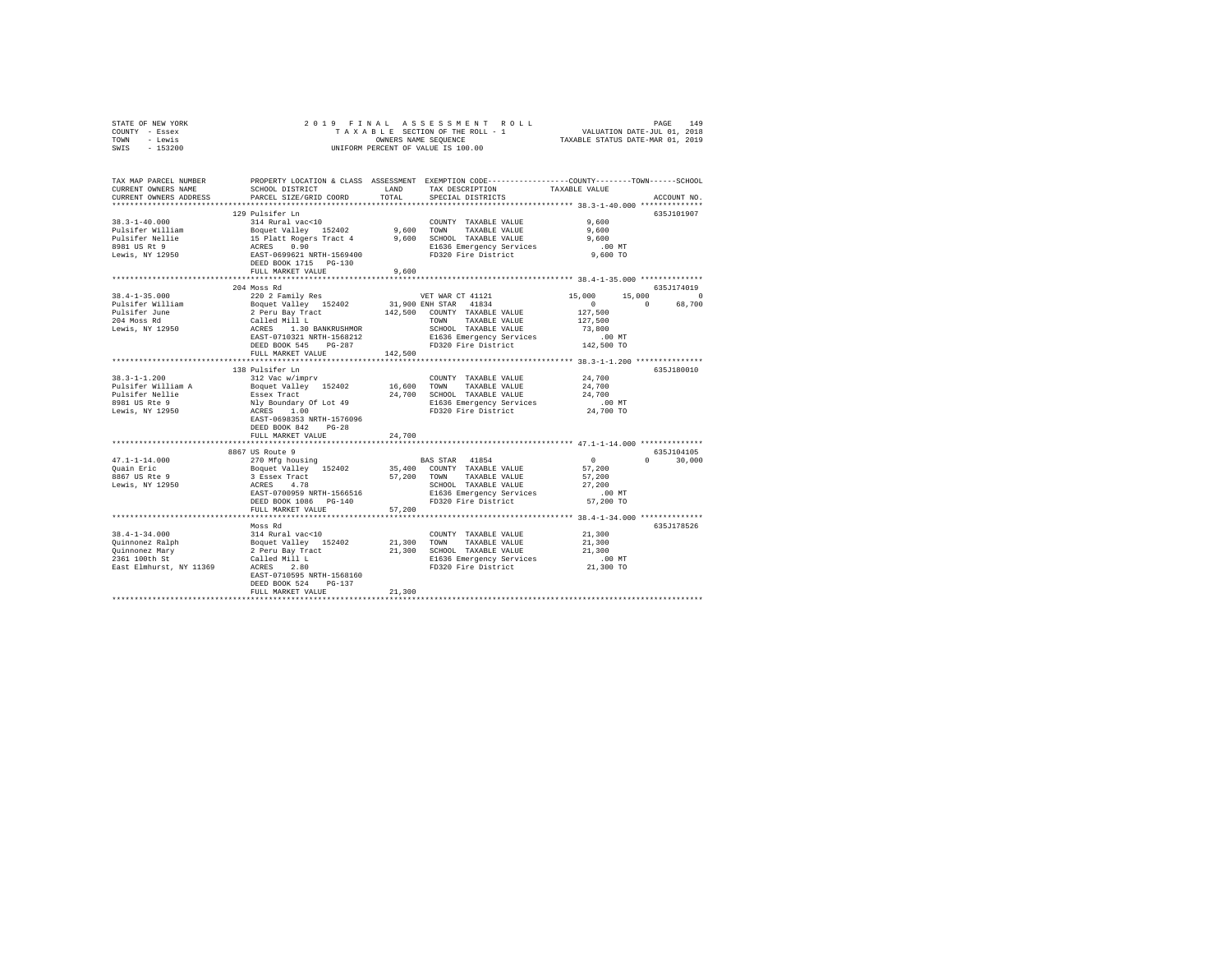|                                                                                                                                                                                         |                                                                                |                                                                                          | PAGE<br>150<br>VALUATION DATE-JUL 01, 2018<br>TAXABLE STATUS DATE-MAR 01, 2019                                                                                                                                                                                                                                                                                                                                                                                                                               |
|-----------------------------------------------------------------------------------------------------------------------------------------------------------------------------------------|--------------------------------------------------------------------------------|------------------------------------------------------------------------------------------|--------------------------------------------------------------------------------------------------------------------------------------------------------------------------------------------------------------------------------------------------------------------------------------------------------------------------------------------------------------------------------------------------------------------------------------------------------------------------------------------------------------|
| SCHOOL DISTRICT                                                                                                                                                                         | LAND                                                                           | TAX DESCRIPTION                                                                          | TAXABLE VALUE<br>ACCOUNT NO.                                                                                                                                                                                                                                                                                                                                                                                                                                                                                 |
|                                                                                                                                                                                         |                                                                                |                                                                                          |                                                                                                                                                                                                                                                                                                                                                                                                                                                                                                              |
| 513 Fox Run Rd<br>312 Vac w/imprv<br>Boquet Valley 152402<br>31 Platt Rogers Tract 4<br>1344/27 Life Use Inez<br>Estes 1Ac                                                              |                                                                                | COUNTY TAXABLE VALUE<br>TAXABLE VALUE<br>E1636 Emergency Services<br>FD320 Fire District | 635J102903<br>27,900<br>27,900<br>27,900<br>$.00$ MT<br>27,900 TO                                                                                                                                                                                                                                                                                                                                                                                                                                            |
| EAST-0694800 NRTH-1551460<br>DEED BOOK 1403 PG-281<br>FULL MARKET VALUE<br>***********************                                                                                      | 27,900                                                                         |                                                                                          | ********************** 46.4-1-20.000 **************                                                                                                                                                                                                                                                                                                                                                                                                                                                          |
| Fox Run Rd                                                                                                                                                                              |                                                                                |                                                                                          | 635J102901                                                                                                                                                                                                                                                                                                                                                                                                                                                                                                   |
| 312 Vac w/imprv<br>Boquet Valley 152402<br>31&33 Platt Rogers Tr 4<br>1344/27 Life Use Inez<br>Estes 38.8Ac<br>ACRES 38.02<br>EAST-0695337 NRTH-1552591<br>DEED BOOK 1403 PG-281        |                                                                                | COUNTY TAXABLE VALUE<br>E1636 Emergency Services<br>FD320 Fire District                  | 51,600<br>51,600<br>51,600<br>$.00$ MT<br>51,600 TO                                                                                                                                                                                                                                                                                                                                                                                                                                                          |
|                                                                                                                                                                                         |                                                                                |                                                                                          |                                                                                                                                                                                                                                                                                                                                                                                                                                                                                                              |
| Denton Rd<br>322 Rural vac>10<br>Boquet Valley 152402<br>31 Platt Rogers Tract 4<br>1344/27 Life Use Inez<br>Estes<br>ACRES 46.68<br>EAST-0694163 NRTH-1551770<br>DEED BOOK 1403 PG-281 |                                                                                | COUNTY TAXABLE VALUE<br>E1636 Emergency Services<br>FD320 Fire District                  | 635J102815<br>47,300<br>47,300<br>47.300<br>$.00$ MT<br>47,300 TO                                                                                                                                                                                                                                                                                                                                                                                                                                            |
|                                                                                                                                                                                         |                                                                                |                                                                                          | ******************************* 57.1-3.000 **************                                                                                                                                                                                                                                                                                                                                                                                                                                                    |
| 1977 County Route 10<br>210 1 Family Res<br>Boquet Valley 152402<br>ACRES 50.60<br>EAST-0722717 NRTH-1551461<br>DEED BOOK 1745 PG-246<br>FULL MARKET VALUE                              | 49,300                                                                         | COUNTY TAXABLE VALUE<br>E1636 Emergency Services                                         | 635J177013<br>49,300<br>49,300<br>49,300<br>.00MT<br>49,300 TO                                                                                                                                                                                                                                                                                                                                                                                                                                               |
|                                                                                                                                                                                         | PARCEL SIZE/GRID COORD<br>ACRES 1.00<br>FULL MARKET VALUE<br>FULL MARKET VALUE | TOTAL<br>51,600<br>47.300<br>39 & 40 Taylor & Kimball                                    | 2019 FINAL ASSESSMENT ROLL<br>TAXABLE SECTION OF THE ROLL - 1<br>OWNERS NAME SEQUENCE<br>UNIFORM PERCENT OF VALUE IS 100.00<br>PROPERTY LOCATION & CLASS ASSESSMENT EXEMPTION CODE---------------COUNTY-------TOWN------SCHOOL<br>SPECIAL DISTRICTS<br>19,500 TOWN<br>27,900 SCHOOL TAXABLE VALUE<br>34,800 TOWN TAXABLE VALUE<br>51,600 SCHOOL TAXABLE VALUE<br>47,300 TOWN TAXABLE VALUE<br>47,300 SCHOOL TAXABLE VALUE<br>49,300 TOWN TAXABLE VALUE<br>49,300 SCHOOL TAXABLE VALUE<br>FD320 Fire District |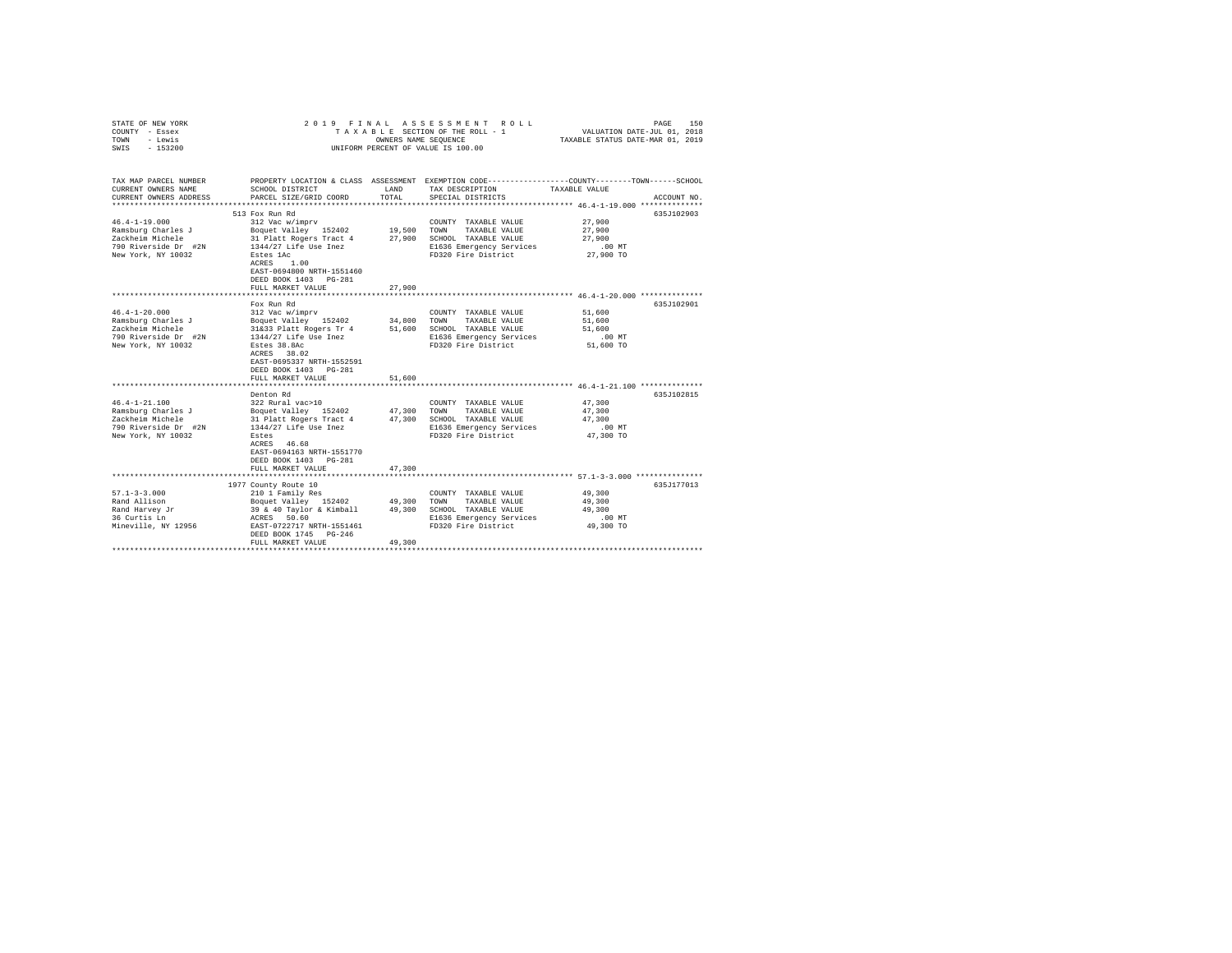| STATE OF NEW YORK | 2019 FINAL ASSESSMENT ROLL         | 151<br>PAGE                      |
|-------------------|------------------------------------|----------------------------------|
| COUNTY - Essex    | TAXABLE SECTION OF THE ROLL - 1    | VALUATION DATE-JUL 01, 2018      |
| TOWN<br>- Lewis   | OWNERS NAME SEOUENCE               | TAXABLE STATUS DATE-MAR 01, 2019 |
| $-153200$<br>SWIS | UNIFORM PERCENT OF VALUE IS 100.00 |                                  |

| TAX MAP PARCEL NUMBER<br>CURRENT OWNERS NAME<br>CURRENT OWNERS ADDRESS                                 | SCHOOL DISTRICT<br>PARCEL SIZE/GRID COORD                                                                                                                                                                                                        | <b>T.AND</b><br>TOTAL       | PROPERTY LOCATION & CLASS ASSESSMENT EXEMPTION CODE---------------COUNTY-------TOWN-----SCHOOL<br>TAX DESCRIPTION<br>SPECIAL DISTRICTS                                                                          | TAXABLE VALUE                                                                                              | ACCOUNT NO.                       |
|--------------------------------------------------------------------------------------------------------|--------------------------------------------------------------------------------------------------------------------------------------------------------------------------------------------------------------------------------------------------|-----------------------------|-----------------------------------------------------------------------------------------------------------------------------------------------------------------------------------------------------------------|------------------------------------------------------------------------------------------------------------|-----------------------------------|
| $57.1 - 3 - 4.100$<br>Rand Harvey A<br>Rand Bertha E<br>89 Water St<br>Elizabethtown, NY 12932         | 2021 County Route 10<br>312 Vac w/imprv<br>Boquet Valley 152402 35,100<br>39 & 40 Taylor & Kimball<br>ACRES 22.26<br>EAST-0723252 NRTH-1551047<br>DEED BOOK 1078<br>PG-75<br>FULL MARKET VALUE                                                   | 39,000<br>39,000<br>******* | COUNTY TAXABLE VALUE<br>TOWN<br>TAXABLE VALUE<br>SCHOOL TAXABLE VALUE<br>E1636 Emergency Services<br>FD320 Fire District                                                                                        | 39,000<br>39,000<br>39,000<br>.00MT<br>39,000 TO<br>******************* 47.13-1-23.000 **************      | 635J100210                        |
| $47.13 - 1 - 23.000$<br>Rand Mark<br>8521 US Rte 9<br>Lewis, NY 12950                                  | 8521 US Route 9<br>210 1 Family Res<br>Boquet Valley 152402 27,000<br>2 Platt Rogers Tract 1 52,000<br>ACRES 0.20 BANK CORE<br>EAST-0700724 NRTH-1557970<br>DEED BOOK 1337 PG-137<br>FULL MARKET VALUE                                           | 27,000                      | BAS STAR 41854<br>COUNTY TAXABLE VALUE<br>TAXABLE VALUE<br>TOWN<br>SCHOOL TAXABLE VALUE<br>E1636 Emergency Services<br>FD320 Fire District<br>52,000 WB320 Lewis B&I<br>WB320 Lewis B&I<br>WD320 Water District | $\sim$ 0<br>52,000<br>52,000<br>22,000<br>$.00$ MT<br>52,000 TO<br>52,000 TO C<br>52,000 TO M              | 635.T105410<br>$\Omega$<br>30,000 |
| $46.2 - 1 - 15.000$<br>Rand Milo<br>Rand Edith<br>PO Box 1<br>Lewis, NY 12950                          | 19 Brookside Way<br>210 1 Family Res<br>Boquet Valley 152402<br>17 Platt Rogers Tract 4 102,900 TOWN TAXABLE VALUE<br>ACRES 9.25 BANKM&TMTGC SCHOOL TAXABLE VALUE<br>EAST-0690579 NRTH-1566056<br>DEED BOOK 996<br>$PG-328$<br>FULL MARKET VALUE | 102,900                     | ENH STAR 41834<br>39,200 COUNTY TAXABLE VALUE<br>SCHOOL TAXABLE VALUE<br>E1636 Emergency Services<br>FD320 Fire District                                                                                        | $\sim$ 0<br>102,900<br>102,900<br>34,200<br>$.00$ MT<br>102,900 TO                                         | 635J101904<br>$\Omega$<br>68,700  |
| $55.2 - 1 - 15.200$<br>Ratliff Don G<br>Ratliff Barbara S<br>Cobble Hill Rd<br>Elizabethtown, NY 12932 | **********************<br>Fox Run Rd<br>322 Rural vac>10<br>Boquet Valley 152402<br>30 Platt Rogers Tr 4<br>ACRES 20.35<br>EAST-0695349 NRTH-1550377<br>DEED BOOK 1088 PG-194<br>FULL MARKET VALUE                                               | 34,100<br>34,100            | COUNTY TAXABLE VALUE<br>34,100 TOWN<br>TAXABLE VALUE<br>SCHOOL TAXABLE VALUE<br>E1636 Emergency Services<br>FD320 Fire District                                                                                 | ********************** 55.2-1-15.200 **************<br>34,100<br>34,100<br>34,100<br>$.00$ MT<br>34,100 TO | 635J196006                        |
| $55.2 - 1 - 15.110$<br>Ratliff James<br>Ratliff Marv<br>483 Fox Run Rd<br>Elizabethtown, NY 12932      | Fox Run Rd<br>322 Rural vac>10<br>Boquet Valley 152402<br>30 Platt Rogers Tract 4<br>ACRES 15.45<br>EAST-0695513 NRTH-1549646<br>DEED BOOK 678<br>$PG-80$<br>FULL MARKET VALUE                                                                   | 26,300<br>26,300<br>26,300  | COUNTY TAXABLE VALUE<br>TOWN<br>TAXABLE VALUE<br>SCHOOL TAXABLE VALUE<br>E1636 Emergency Services<br>FD320 Fire District                                                                                        | 26,300<br>26,300<br>26,300<br>.00 MT<br>26,300 TO                                                          | 635J101411                        |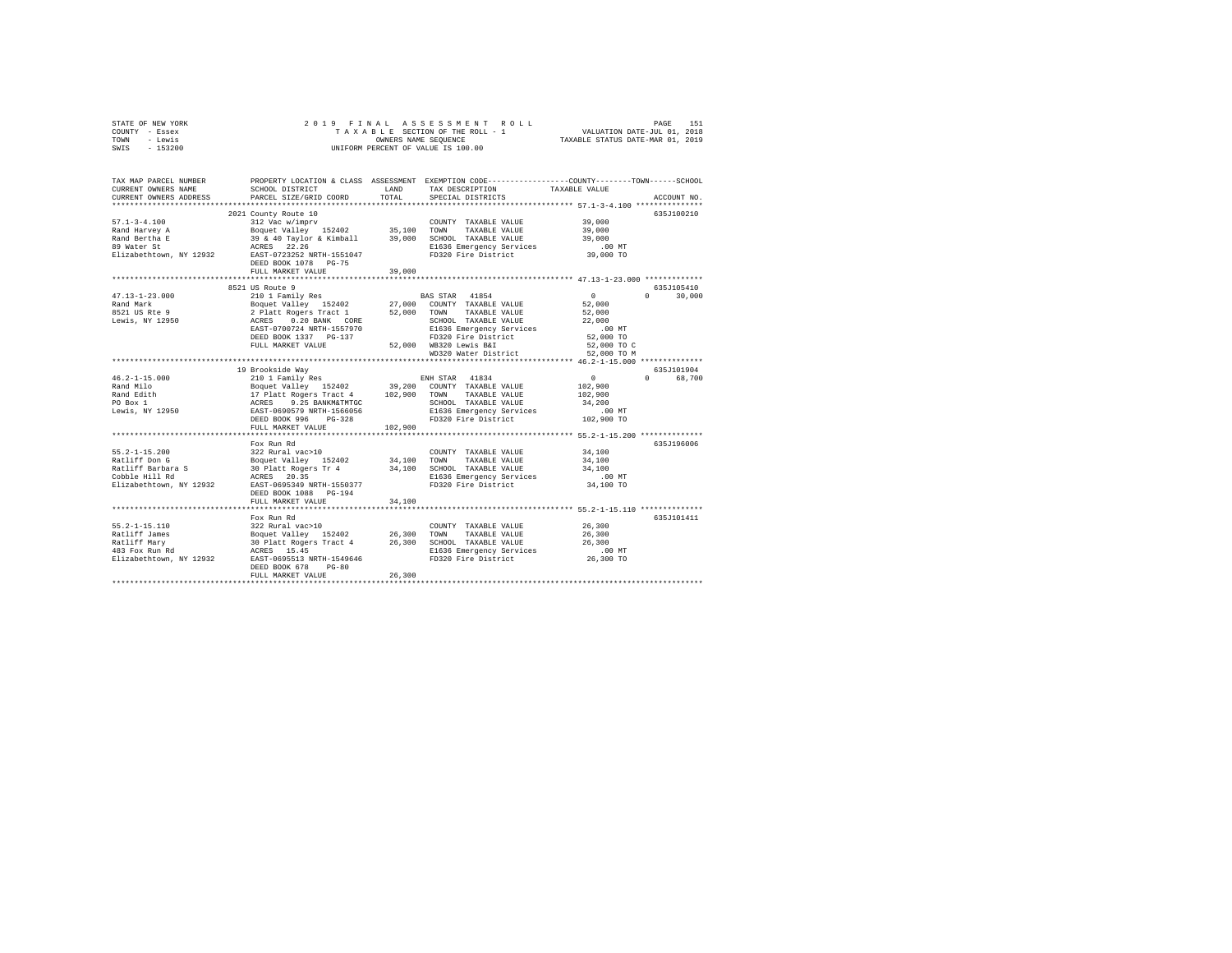| STATE OF NEW YORK | 2019 FINAL ASSESSMENT ROLL         | 152<br>PAGE                      |
|-------------------|------------------------------------|----------------------------------|
| COUNTY - Essex    | TAXABLE SECTION OF THE ROLL - 1    | VALUATION DATE-JUL 01, 2018      |
| TOWN<br>- Lewis   | OWNERS NAME SEOUENCE               | TAXABLE STATUS DATE-MAR 01, 2019 |
| $-153200$<br>SWIS | UNIFORM PERCENT OF VALUE IS 100.00 |                                  |

| TAX MAP PARCEL NUMBER<br>CURRENT OWNERS NAME<br>CURRENT OWNERS ADDRESS                       | SCHOOL DISTRICT<br>PARCEL SIZE/GRID COORD                                                                                                                                                                                                                                                                                                                                                                                     | LAND<br>TOTAL.<br>******************** | PROPERTY LOCATION & CLASS ASSESSMENT EXEMPTION CODE----------------COUNTY-------TOWN------SCHOOL<br>TAX DESCRIPTION TAXABLE VALUE<br>SPECIAL DISTRICTS | **************** 55.2-1-15.120 ********                                                            | ACCOUNT NO.                                        |
|----------------------------------------------------------------------------------------------|-------------------------------------------------------------------------------------------------------------------------------------------------------------------------------------------------------------------------------------------------------------------------------------------------------------------------------------------------------------------------------------------------------------------------------|----------------------------------------|--------------------------------------------------------------------------------------------------------------------------------------------------------|----------------------------------------------------------------------------------------------------|----------------------------------------------------|
| $55.2 - 1 - 15.120$<br>Ratliff Jerri<br>483 Fox Run Rd<br>Elizabethtown, NY 12932            | Fox Run Rd<br>314 Rural vac<10<br>Boquet Valley 152402 24,200 TOWN<br>30 Platt Rogers Tract 4 24,200 SCHOO<br>ACRES<br>5.74<br>EAST-0694860 NRTH-1550023<br>DEED BOOK 1282 PG-116<br>FULL MARKET VALUE<br>**************************                                                                                                                                                                                          | 24,200                                 | COUNTY TAXABLE VALUE<br>TAXABLE VALUE<br>SCHOOL TAXABLE VALUE<br>E1636 Emergency Services<br>FD320 Fire District 24,200 TO                             | 24,200<br>24,200<br>24,200<br>$.00$ MT                                                             | 635Z001011                                         |
|                                                                                              | 483 Fox Run Rd                                                                                                                                                                                                                                                                                                                                                                                                                |                                        |                                                                                                                                                        |                                                                                                    | 635J104110                                         |
| $55.2 - 1 - 13.100$<br>483 Fox Run Rd<br>Elizabethtown, NY 12932                             | 210 1 Family Res<br>Ratliff Mary I Boquet Valley 152402 30,700 VET DIS CT 41141<br>30 Platt Rogers Tr 4 122,400 ENH STAR 41834<br>0.90<br>ACRES<br>EAST-0694569 NRTH-1550655<br>DEED BOOK 477<br>$PG-202$                                                                                                                                                                                                                     |                                        | VET COM CT 41131<br>COUNTY TAXABLE VALUE<br>TOWN<br>TAXABLE VALUE<br>SCHOOL TAXABLE VALUE 53,700                                                       | 25,000 25,000<br>6.120 6.120<br>$\sim$ 0<br>91,280<br>91,280                                       | $\circ$<br>$^{\circ}$<br>$\sim$ 0 $\sim$<br>68,700 |
|                                                                                              | FULL MARKET VALUE                                                                                                                                                                                                                                                                                                                                                                                                             |                                        | 122,400 E1636 Emergency Services .00 MT<br>FD320 Fire District 122,400 TO                                                                              |                                                                                                    |                                                    |
|                                                                                              |                                                                                                                                                                                                                                                                                                                                                                                                                               |                                        |                                                                                                                                                        |                                                                                                    |                                                    |
|                                                                                              |                                                                                                                                                                                                                                                                                                                                                                                                                               |                                        |                                                                                                                                                        |                                                                                                    |                                                    |
| $47.13 - 2 - 4.000$<br>Rauch Debra J                                                         | 8594 US Route 9<br>Whittemore Jeffrey R 2 Platt Rogers Tract 1 108,800 TOWN TAXABLE VALUE<br>$8594 \text{ USE}$ The context instance of the search of the search of the search of the search of the search of the search of the search of the search of the search of the search of the search of the search of the search of th<br>Lewis, NY 12950 EAST-0701646 NRTH-1559668<br>DEED BOOK 1341    PG-50<br>FULL MARKET VALUE | 108,800                                | SCHOOL TAXABLE VALUE<br>E1636 Emergency Services<br>FD320 Fire District<br>WB320 Lewis B&I<br>WD320 Water District                                     | $\sim$ 0<br>108,800<br>108,800<br>40,100<br>$.00$ MT<br>108,800 TO<br>108,800 TO C<br>108,800 TO M | 635J105313<br>68,700<br>$\Omega$                   |
|                                                                                              |                                                                                                                                                                                                                                                                                                                                                                                                                               |                                        |                                                                                                                                                        |                                                                                                    |                                                    |
| $47.2 - 1 - 18.000$<br>Rawson Boyce D Jr<br>Rawson Michelle<br>50 Moss Rd<br>Lewis, NY 12950 | 50 Moss Rd<br>36 Platt Rogers<br>ACRES 2.10<br>EAST-0710762 NRTH-1564730<br>DEED BOOK 1138 PG-69<br>FULL MARKET VALUE                                                                                                                                                                                                                                                                                                         | 86,000<br>86,000                       | TOWN<br>TAXABLE VALUE<br>SCHOOL TAXABLE VALUE<br>E1636 Emergency Services<br>FD320 Fire District 86,000 TO                                             | 0<br>86,000<br>86,000<br>$56\,,000$<br>$.00$ MT                                                    | 635J103702<br>$\Omega$<br>30,000                   |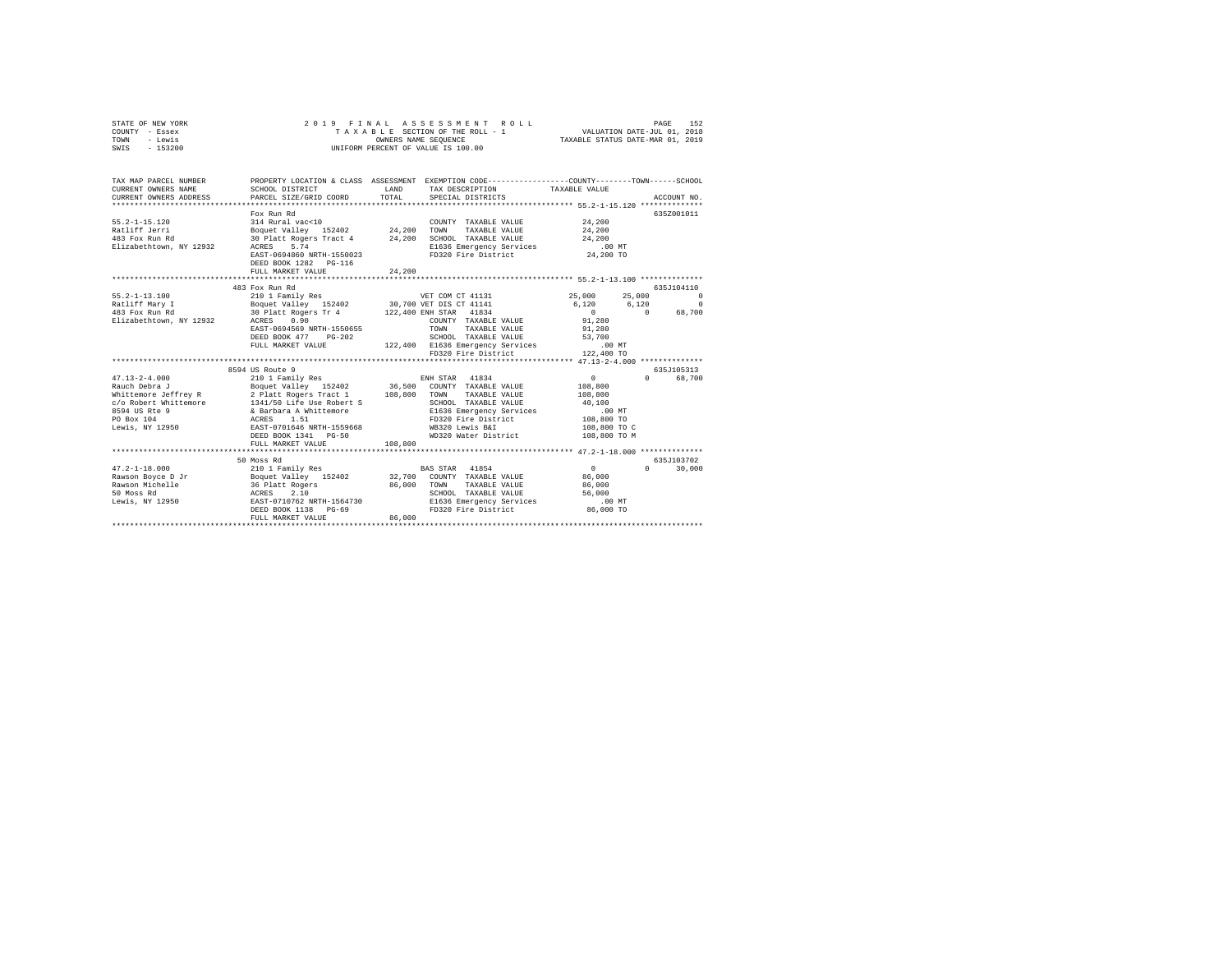|      | STATE OF NEW YORK |  |  | 2019 FINAL ASSESSMENT ROLL         |                                  | PAGE                        | 153 |
|------|-------------------|--|--|------------------------------------|----------------------------------|-----------------------------|-----|
|      | COUNTY - Essex    |  |  | TAXABLE SECTION OF THE ROLL - 1    |                                  | VALUATION DATE-JUL 01, 2018 |     |
| TOWN | - Lewis           |  |  | OWNERS NAME SEOUENCE               | TAXABLE STATUS DATE-MAR 01, 2019 |                             |     |
| SWIS | - 153200          |  |  | UNIFORM PERCENT OF VALUE IS 100.00 |                                  |                             |     |

| PARCEL SIZE/GRID COORD<br>TOTAL<br>CURRENT OWNERS ADDRESS<br>SPECIAL DISTRICTS<br>***********<br>635J190004<br>Jeffrey Way<br>$47.1 - 2 - 51.122$<br>314 Rural vac<10<br>22,600<br>COUNTY TAXABLE VALUE<br>Boquet Valley 152402<br>22,600<br>Raymond Matt<br>TOWN<br>TAXABLE VALUE<br>22,600<br>PO Box 584<br>1 2 Essex Tract<br>22,600<br>SCHOOL TAXABLE VALUE<br>22,600<br>Db 942 Pg 246 Corr Deed<br>Saranac Lake, NY 12983<br>E1636 Emergency Services<br>$.00$ MT<br>ACRES 4.06<br>FD320 Fire District<br>22,600 TO<br>EAST-0702639 NRTH-1563660<br>WB320 Lewis B&I<br>22,600 TO C<br>DEED BOOK 1703 PG-45<br>WD320 Water District<br>22,600 TO M<br>22,600<br>FULL MARKET VALUE<br>*************************<br>635J102207<br>906 Fox Run Rd<br>$47.13 - 1 - 32.000$<br>210 1 Family Res<br>BAS STAR 41854<br>$\circ$<br>$\Omega$<br>30,000 |
|---------------------------------------------------------------------------------------------------------------------------------------------------------------------------------------------------------------------------------------------------------------------------------------------------------------------------------------------------------------------------------------------------------------------------------------------------------------------------------------------------------------------------------------------------------------------------------------------------------------------------------------------------------------------------------------------------------------------------------------------------------------------------------------------------------------------------------------------------|
|                                                                                                                                                                                                                                                                                                                                                                                                                                                                                                                                                                                                                                                                                                                                                                                                                                                   |
|                                                                                                                                                                                                                                                                                                                                                                                                                                                                                                                                                                                                                                                                                                                                                                                                                                                   |
|                                                                                                                                                                                                                                                                                                                                                                                                                                                                                                                                                                                                                                                                                                                                                                                                                                                   |
|                                                                                                                                                                                                                                                                                                                                                                                                                                                                                                                                                                                                                                                                                                                                                                                                                                                   |
|                                                                                                                                                                                                                                                                                                                                                                                                                                                                                                                                                                                                                                                                                                                                                                                                                                                   |
|                                                                                                                                                                                                                                                                                                                                                                                                                                                                                                                                                                                                                                                                                                                                                                                                                                                   |
|                                                                                                                                                                                                                                                                                                                                                                                                                                                                                                                                                                                                                                                                                                                                                                                                                                                   |
|                                                                                                                                                                                                                                                                                                                                                                                                                                                                                                                                                                                                                                                                                                                                                                                                                                                   |
|                                                                                                                                                                                                                                                                                                                                                                                                                                                                                                                                                                                                                                                                                                                                                                                                                                                   |
|                                                                                                                                                                                                                                                                                                                                                                                                                                                                                                                                                                                                                                                                                                                                                                                                                                                   |
|                                                                                                                                                                                                                                                                                                                                                                                                                                                                                                                                                                                                                                                                                                                                                                                                                                                   |
|                                                                                                                                                                                                                                                                                                                                                                                                                                                                                                                                                                                                                                                                                                                                                                                                                                                   |
|                                                                                                                                                                                                                                                                                                                                                                                                                                                                                                                                                                                                                                                                                                                                                                                                                                                   |
| Remington Rebecca<br>Boquet Valley 152402<br>37,100 COUNTY TAXABLE VALUE<br>70,200                                                                                                                                                                                                                                                                                                                                                                                                                                                                                                                                                                                                                                                                                                                                                                |
| PO Box 525<br>2 Platt Rogers Tract 1<br>70,200<br>TAXABLE VALUE<br>70,200<br>TOWN                                                                                                                                                                                                                                                                                                                                                                                                                                                                                                                                                                                                                                                                                                                                                                 |
| Lewis, NY 12950<br>ACRES 7.62<br>SCHOOL TAXABLE VALUE<br>40.200                                                                                                                                                                                                                                                                                                                                                                                                                                                                                                                                                                                                                                                                                                                                                                                   |
| EAST-0699680 NRTH-1558638<br>E1636 Emergency Services<br>$.00$ MT                                                                                                                                                                                                                                                                                                                                                                                                                                                                                                                                                                                                                                                                                                                                                                                 |
| FD320 Fire District<br>70,200 TO<br>DEED BOOK 1024 PG-30                                                                                                                                                                                                                                                                                                                                                                                                                                                                                                                                                                                                                                                                                                                                                                                          |
| FULL MARKET VALUE<br>70,200                                                                                                                                                                                                                                                                                                                                                                                                                                                                                                                                                                                                                                                                                                                                                                                                                       |
| 7950 US Route 9<br>635J101415                                                                                                                                                                                                                                                                                                                                                                                                                                                                                                                                                                                                                                                                                                                                                                                                                     |
| $56.1 - 2 - 43.000$<br>240 Rural res<br>201,600<br>COUNTY TAXABLE VALUE                                                                                                                                                                                                                                                                                                                                                                                                                                                                                                                                                                                                                                                                                                                                                                           |
| Renz Frederick<br>Boquet Valley 152402<br>51,900<br>TOWN<br>TAXABLE VALUE<br>201,600                                                                                                                                                                                                                                                                                                                                                                                                                                                                                                                                                                                                                                                                                                                                                              |
| 32&33 Platt Rogers Tr 4<br>201,600<br>SCHOOL TAXABLE VALUE<br>217 W 71st St<br>201,600                                                                                                                                                                                                                                                                                                                                                                                                                                                                                                                                                                                                                                                                                                                                                            |
| ACRES 16.70<br>E1636 Emergency Services<br>$.00$ MT<br>New York, NY 10023                                                                                                                                                                                                                                                                                                                                                                                                                                                                                                                                                                                                                                                                                                                                                                         |
| FD320 Fire District<br>EAST-0699923 NRTH-1543920<br>201,600 TO                                                                                                                                                                                                                                                                                                                                                                                                                                                                                                                                                                                                                                                                                                                                                                                    |
| DEED BOOK 828<br>$PG-81$                                                                                                                                                                                                                                                                                                                                                                                                                                                                                                                                                                                                                                                                                                                                                                                                                          |
| 201,600<br>FULL MARKET VALUE                                                                                                                                                                                                                                                                                                                                                                                                                                                                                                                                                                                                                                                                                                                                                                                                                      |
|                                                                                                                                                                                                                                                                                                                                                                                                                                                                                                                                                                                                                                                                                                                                                                                                                                                   |
| 20 Blood Hill Rd<br>635J179003                                                                                                                                                                                                                                                                                                                                                                                                                                                                                                                                                                                                                                                                                                                                                                                                                    |
| 210 1 Family Res<br>$55.2 - 1 - 39.300$<br>ENH STAR 41834<br>$^{\circ}$<br>$\Omega$<br>68,700                                                                                                                                                                                                                                                                                                                                                                                                                                                                                                                                                                                                                                                                                                                                                     |
| 37,000<br>Reusser Cathleen Ann<br>Boquet Valley 152402<br>COUNTY TAXABLE VALUE<br>256,900                                                                                                                                                                                                                                                                                                                                                                                                                                                                                                                                                                                                                                                                                                                                                         |
| Bradley James William II<br>26 Platt Rogers Tract 4<br>256,900<br>TOWN<br>TAXABLE VALUE<br>256,900                                                                                                                                                                                                                                                                                                                                                                                                                                                                                                                                                                                                                                                                                                                                                |
| c/o Janice Bradley<br>1799/226 Life Use To<br>SCHOOL TAXABLE VALUE<br>188,200                                                                                                                                                                                                                                                                                                                                                                                                                                                                                                                                                                                                                                                                                                                                                                     |
| PO Box 403<br>James W & Janice Bradley<br>E1636 Emergency Services<br>.00 MT                                                                                                                                                                                                                                                                                                                                                                                                                                                                                                                                                                                                                                                                                                                                                                      |
| Elizabethtown, NY 12932<br>ACRES 6.50<br>FD320 Fire District<br>256,900 TO                                                                                                                                                                                                                                                                                                                                                                                                                                                                                                                                                                                                                                                                                                                                                                        |
| EAST-0689198 NRTH-1546294                                                                                                                                                                                                                                                                                                                                                                                                                                                                                                                                                                                                                                                                                                                                                                                                                         |
| DEED BOOK 1799 PG-226                                                                                                                                                                                                                                                                                                                                                                                                                                                                                                                                                                                                                                                                                                                                                                                                                             |
| 256,900<br>FULL MARKET VALUE                                                                                                                                                                                                                                                                                                                                                                                                                                                                                                                                                                                                                                                                                                                                                                                                                      |
| **************************<br>***************************** 46.2-2-1.000 ***************                                                                                                                                                                                                                                                                                                                                                                                                                                                                                                                                                                                                                                                                                                                                                          |
| Clark Ln<br>635J100612                                                                                                                                                                                                                                                                                                                                                                                                                                                                                                                                                                                                                                                                                                                                                                                                                            |
| $46.2 - 2 - 1.000$<br>322 Rural vac>10<br>58,900<br>COUNTY TAXABLE VALUE                                                                                                                                                                                                                                                                                                                                                                                                                                                                                                                                                                                                                                                                                                                                                                          |
| 58,900<br>Reuter William C<br>Boquet Valley 152402<br>TOWN<br>TAXABLE VALUE<br>58,900                                                                                                                                                                                                                                                                                                                                                                                                                                                                                                                                                                                                                                                                                                                                                             |
| 6 Alex Way<br>21 Platt Rogers Tract 4<br>58,900<br>SCHOOL TAXABLE VALUE<br>58,900                                                                                                                                                                                                                                                                                                                                                                                                                                                                                                                                                                                                                                                                                                                                                                 |
| Poughkeepsie, NY 12603<br>ACRES 69.87<br>E1636 Emergency Services<br>$.00$ MT                                                                                                                                                                                                                                                                                                                                                                                                                                                                                                                                                                                                                                                                                                                                                                     |
| FD320 Fire District<br>EAST-0695709 NRTH-1559632<br>58,900 TO<br>DEED BOOK 1407 PG-31                                                                                                                                                                                                                                                                                                                                                                                                                                                                                                                                                                                                                                                                                                                                                             |
| 58,900<br>FULL MARKET VALUE                                                                                                                                                                                                                                                                                                                                                                                                                                                                                                                                                                                                                                                                                                                                                                                                                       |
|                                                                                                                                                                                                                                                                                                                                                                                                                                                                                                                                                                                                                                                                                                                                                                                                                                                   |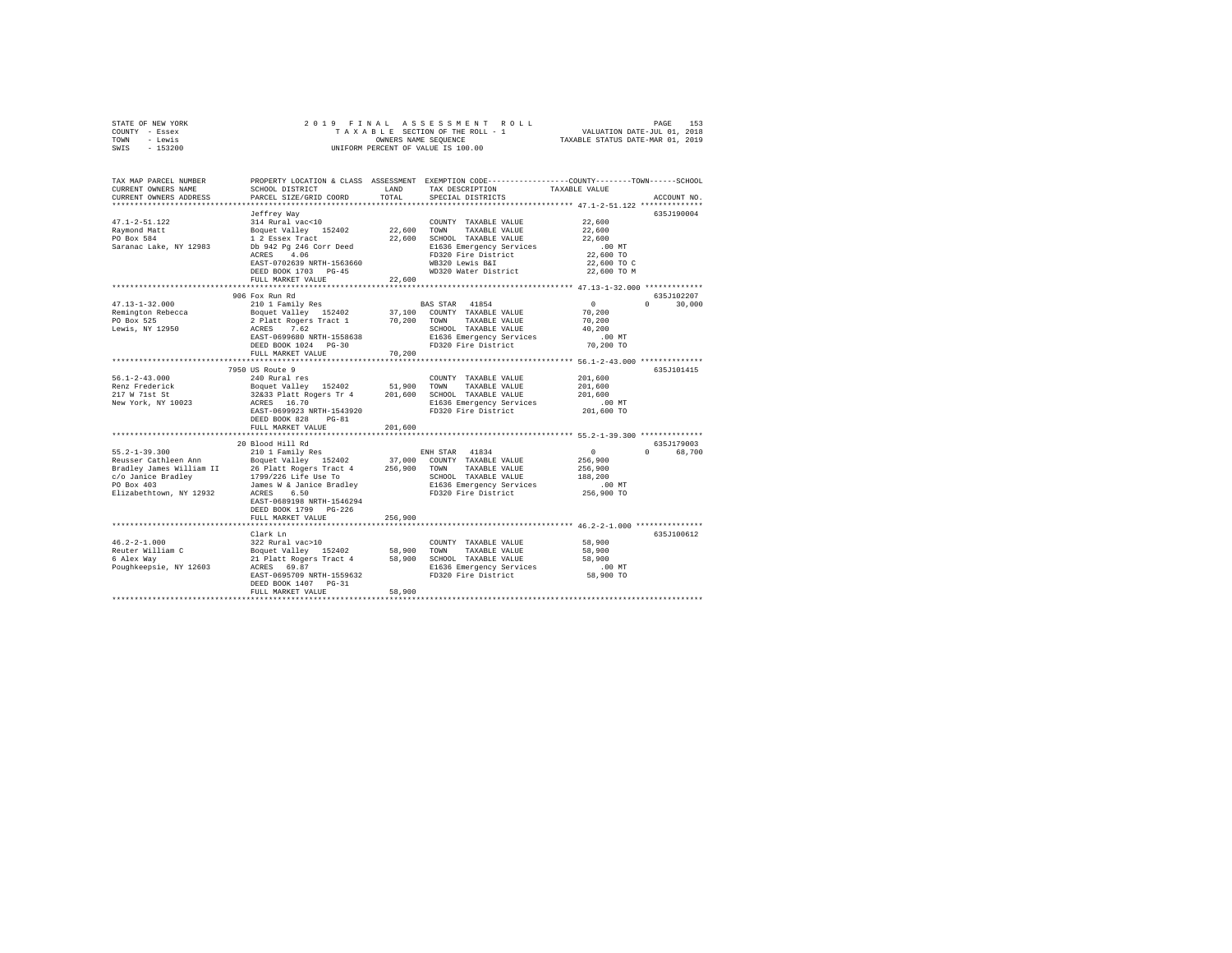| STATE OF NEW YORK<br>COUNTY - Essex<br>TOWN<br>- Lewis<br>SWIS - 153200                                                                                                                                                        |                                                                                                                                                                                                          |         | 2019 FINAL ASSESSMENT ROLL<br>3 L E SECTION OF THE ROLL - 1 VALUATION DATE-JUL 01, 2018<br>OWNERS NAME SEQUENCE TAXABLE STATUS DATE-MAR 01, 2019<br>TAXABLE SECTION OF THE ROLL - 1<br>UNIFORM PERCENT OF VALUE IS 100.00 |                      | PAGE<br>154        |
|--------------------------------------------------------------------------------------------------------------------------------------------------------------------------------------------------------------------------------|----------------------------------------------------------------------------------------------------------------------------------------------------------------------------------------------------------|---------|---------------------------------------------------------------------------------------------------------------------------------------------------------------------------------------------------------------------------|----------------------|--------------------|
| TAX MAP PARCEL NUMBER<br>CURRENT OWNERS NAME<br>CURRENT OWNERS ADDRESS                                                                                                                                                         | SCHOOL DISTRICT<br>PARCEL SIZE/GRID COORD                                                                                                                                                                | TOTAL   | PROPERTY LOCATION & CLASS ASSESSMENT EXEMPTION CODE----------------COUNTY-------TOWN-----SCHOOL<br>LAND TAX DESCRIPTION<br>SPECIAL DISTRICTS                                                                              | TAXABLE VALUE        | ACCOUNT NO.        |
|                                                                                                                                                                                                                                | 416 Wells Hill Rd                                                                                                                                                                                        |         |                                                                                                                                                                                                                           |                      | 635J100913         |
| $47.1 - 1 - 23.000$                                                                                                                                                                                                            | 210 1 Family Res                                                                                                                                                                                         |         | VET WAR CT 41121                                                                                                                                                                                                          | 10,290               | $10.290$ 0         |
| Reynolds Elton S                                                                                                                                                                                                               | Boquet Valley 152402 34,600 BAS STAR 41854                                                                                                                                                               |         |                                                                                                                                                                                                                           | $\sim$ 0             | $\sim$ 0<br>30,000 |
|                                                                                                                                                                                                                                |                                                                                                                                                                                                          |         |                                                                                                                                                                                                                           | 58,310               |                    |
|                                                                                                                                                                                                                                |                                                                                                                                                                                                          |         |                                                                                                                                                                                                                           | 58,310               |                    |
|                                                                                                                                                                                                                                |                                                                                                                                                                                                          |         | SCHOOL TAXABLE VALUE                                                                                                                                                                                                      | 38,600               |                    |
| Neyinolas archives and the search of the search of the search of the search of the search of the search of the search of the search of the search of the search of the search of the search of the search of the search of the |                                                                                                                                                                                                          |         | E1636 Emergency Services                                                                                                                                                                                                  | $.00$ MT             |                    |
|                                                                                                                                                                                                                                | FULL MARKET VALUE                                                                                                                                                                                        |         | 68,600 FD320 Fire District                                                                                                                                                                                                | 68,600 TO            |                    |
|                                                                                                                                                                                                                                |                                                                                                                                                                                                          |         | WB320 Lewis B&I                                                                                                                                                                                                           | 68,600 TO C          |                    |
|                                                                                                                                                                                                                                |                                                                                                                                                                                                          |         | WD320 Water District                                                                                                                                                                                                      | 68,600 TO M          |                    |
|                                                                                                                                                                                                                                |                                                                                                                                                                                                          |         |                                                                                                                                                                                                                           |                      |                    |
|                                                                                                                                                                                                                                | 8567 US Route 9                                                                                                                                                                                          |         |                                                                                                                                                                                                                           |                      | 635J101108         |
| $47.13 - 1 - 13.000$                                                                                                                                                                                                           | 210 1 Family Res                                                                                                                                                                                         |         | BAS STAR 41854                                                                                                                                                                                                            | $\sim$ 0             | $\Omega$<br>30,000 |
| Revnolds Julia H                                                                                                                                                                                                               | Boquet Valley 152402                                                                                                                                                                                     |         | 31,400 COUNTY TAXABLE VALUE                                                                                                                                                                                               | 64,300               |                    |
| Reynolds Philip R Jr<br>PO Box 522                                                                                                                                                                                             | 2 Platt Rogers Tract 1 64,300 TOWN TAXABLE VALUE                                                                                                                                                         |         |                                                                                                                                                                                                                           | 64,300               |                    |
|                                                                                                                                                                                                                                | ACRES 0.43 BANK LERETA                                                                                                                                                                                   |         | SCHOOL TAXABLE VALUE                                                                                                                                                                                                      | 34,300               |                    |
| Lewis, NY 12950                                                                                                                                                                                                                | EAST-0701009 NRTH-1559269                                                                                                                                                                                |         | E1636 Emergency Services                                                                                                                                                                                                  | $.00$ MT             |                    |
|                                                                                                                                                                                                                                | DEED BOOK 1259 PG-230                                                                                                                                                                                    |         | FD320 Fire District                                                                                                                                                                                                       | 64,300 TO            |                    |
|                                                                                                                                                                                                                                | FULL MARKET VALUE                                                                                                                                                                                        |         | 64,300 WB320 Lewis B&I                                                                                                                                                                                                    | 64,300 TO C          |                    |
|                                                                                                                                                                                                                                |                                                                                                                                                                                                          |         | WD320 Water District                                                                                                                                                                                                      | 64,300 TO M          |                    |
|                                                                                                                                                                                                                                | 31 Moss Rd                                                                                                                                                                                               |         |                                                                                                                                                                                                                           |                      | 635J178506         |
| $47.2 - 1 - 5.000$                                                                                                                                                                                                             |                                                                                                                                                                                                          |         | COUNTY TAXABLE VALUE                                                                                                                                                                                                      | $\bf 13$ , $\bf 315$ |                    |
| Rezucha Paul                                                                                                                                                                                                                   | 260 Seasonal res<br>Boquet Valley - 152402                                                                                                                                                               |         | 12,415 TOWN TAXABLE VALUE                                                                                                                                                                                                 | 13,315               |                    |
| 610 Pacific Ave                                                                                                                                                                                                                |                                                                                                                                                                                                          |         | 13,315 SCHOOL TAXABLE VALUE                                                                                                                                                                                               | 13,315               |                    |
| Alameda, CA 94501                                                                                                                                                                                                              | 36 Platt Rogers Patent<br>ACRES 0.20                                                                                                                                                                     |         | E1636 Emergency Services                                                                                                                                                                                                  | $.00$ MT             |                    |
|                                                                                                                                                                                                                                | EAST-0710971 NRTH-1564034                                                                                                                                                                                |         | FD320 Fire District                                                                                                                                                                                                       | 13,315 TO            |                    |
|                                                                                                                                                                                                                                | DEED BOOK 1186 PG-245                                                                                                                                                                                    |         |                                                                                                                                                                                                                           |                      |                    |
|                                                                                                                                                                                                                                | CONSERVATION ESMT % 35.00                                                                                                                                                                                |         |                                                                                                                                                                                                                           |                      |                    |
|                                                                                                                                                                                                                                | FULL MARKET VALUE                                                                                                                                                                                        | 13,315  |                                                                                                                                                                                                                           |                      |                    |
|                                                                                                                                                                                                                                |                                                                                                                                                                                                          |         |                                                                                                                                                                                                                           |                      |                    |
|                                                                                                                                                                                                                                | 181 Muzzy Rd                                                                                                                                                                                             |         |                                                                                                                                                                                                                           |                      | 635J103215         |
| $47.1 - 1 - 40.000$                                                                                                                                                                                                            |                                                                                                                                                                                                          |         |                                                                                                                                                                                                                           | 104,600              |                    |
| Rice Robert                                                                                                                                                                                                                    |                                                                                                                                                                                                          |         |                                                                                                                                                                                                                           | 104,600              |                    |
| Rice Sarah                                                                                                                                                                                                                     |                                                                                                                                                                                                          |         |                                                                                                                                                                                                                           | 104,600              |                    |
| 23 Cedar Mill Ln                                                                                                                                                                                                               |                                                                                                                                                                                                          |         | E1636 Emergency Services                                                                                                                                                                                                  | .00 MT               |                    |
| Westport, NY 12993                                                                                                                                                                                                             | <br>260 Seasonal res<br>Boquet Valley 152402 53,300 TOWN TAXABLE VALUE<br>14 Platt Rogers Tract 4 104,600 SCHOOL TAXABLE VALUE<br>1909/71 Easement & ROW E1636 Emergency Services<br>FD320 Fire District |         | FD320 Fire District                                                                                                                                                                                                       | 104,600 TO           |                    |
|                                                                                                                                                                                                                                | EAST-0697578 NRTH-1562259                                                                                                                                                                                |         |                                                                                                                                                                                                                           |                      |                    |
|                                                                                                                                                                                                                                | DEED BOOK 1909 PG-71                                                                                                                                                                                     |         |                                                                                                                                                                                                                           |                      |                    |
|                                                                                                                                                                                                                                | FULL MARKET VALUE                                                                                                                                                                                        | 104,600 |                                                                                                                                                                                                                           |                      |                    |
|                                                                                                                                                                                                                                |                                                                                                                                                                                                          |         |                                                                                                                                                                                                                           |                      |                    |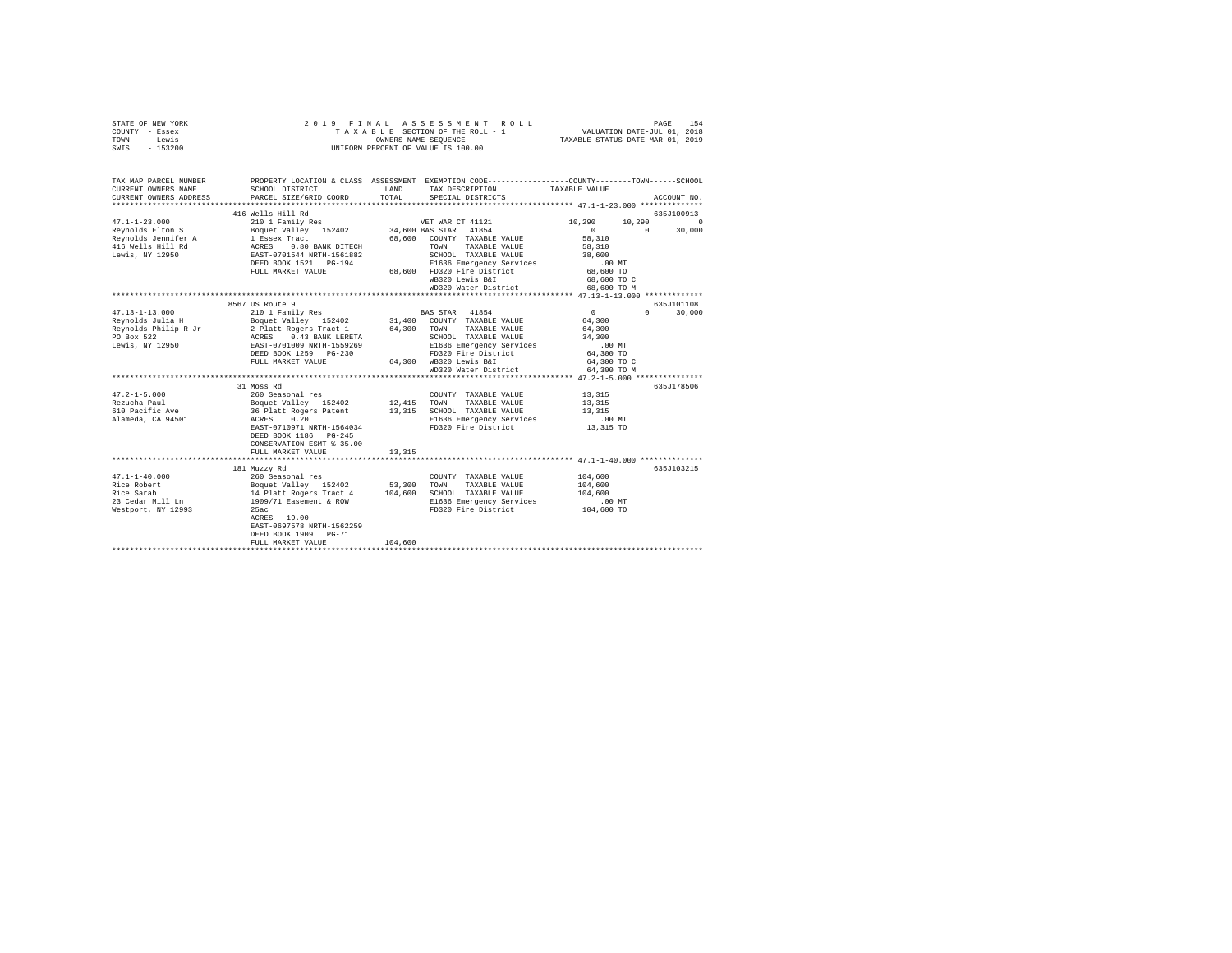| STATE OF NEW YORK      | 2019 FINAL                                                 |                      |                                                                                                 |                                                     |                    |  |  |  |
|------------------------|------------------------------------------------------------|----------------------|-------------------------------------------------------------------------------------------------|-----------------------------------------------------|--------------------|--|--|--|
| COUNTY - Essex         | TAXABLE SECTION OF THE ROLL - 1                            |                      |                                                                                                 |                                                     |                    |  |  |  |
| - Lewis<br>TOWN        | OWNERS NAME SEQUENCE                                       |                      |                                                                                                 |                                                     |                    |  |  |  |
| SWIS<br>$-153200$      | UNIFORM PERCENT OF VALUE IS 100.00                         |                      |                                                                                                 |                                                     |                    |  |  |  |
|                        |                                                            |                      |                                                                                                 |                                                     |                    |  |  |  |
|                        |                                                            |                      |                                                                                                 |                                                     |                    |  |  |  |
|                        |                                                            |                      |                                                                                                 |                                                     |                    |  |  |  |
| TAX MAP PARCEL NUMBER  |                                                            |                      | PROPERTY LOCATION & CLASS ASSESSMENT EXEMPTION CODE---------------COUNTY-------TOWN------SCHOOL |                                                     |                    |  |  |  |
| CURRENT OWNERS NAME    | SCHOOL DISTRICT                                            | LAND                 | TAX DESCRIPTION                                                                                 | TAXABLE VALUE                                       |                    |  |  |  |
| CURRENT OWNERS ADDRESS | PARCEL SIZE/GRID COORD                                     | TOTAL                | SPECIAL DISTRICTS                                                                               |                                                     | ACCOUNT NO.        |  |  |  |
|                        |                                                            |                      |                                                                                                 |                                                     |                    |  |  |  |
|                        | 133 Seventy Ln                                             |                      |                                                                                                 |                                                     | 635J102610         |  |  |  |
| $46.2 - 1 - 22.000$    | 210 1 Family Res                                           | COUNT<br>34,300 TOWN | COUNTY TAXABLE VALUE                                                                            | 106,900                                             |                    |  |  |  |
| Rice Robert W          | Boquet Valley 152402                                       |                      | TAXABLE VALUE                                                                                   | 106,900                                             |                    |  |  |  |
| 23 Cedar Mill Ln       | 17 Platt Rogers Tract 4                                    |                      | 106,900 SCHOOL TAXABLE VALUE                                                                    | 106,900                                             |                    |  |  |  |
| Westport, NY 12993     | ACRES 13.61                                                |                      | E1636 Emergency Services                                                                        | $.00$ MT                                            |                    |  |  |  |
|                        | EAST-0689434 NRTH-1567341                                  |                      | FD320 Fire District                                                                             | 106,900 TO                                          |                    |  |  |  |
|                        | DEED BOOK 1817 PG-84                                       |                      |                                                                                                 |                                                     |                    |  |  |  |
|                        | FULL MARKET VALUE                                          | 106,900              |                                                                                                 |                                                     |                    |  |  |  |
|                        | *********************                                      | ***********          |                                                                                                 | ********************** 47.2-2-4.000 *************** |                    |  |  |  |
|                        | Hulbert Rd                                                 |                      |                                                                                                 |                                                     | 635J100515         |  |  |  |
| $47.2 - 2 - 4.000$     | 314 Rural vac<10                                           |                      | COUNTY TAXABLE VALUE                                                                            | 18,700                                              |                    |  |  |  |
| Rider Dakota M         | Boquet Valley 152402                                       | 18,700 TOWN          | TAXABLE VALUE                                                                                   | 18,700                                              |                    |  |  |  |
| 71 Pulsifer Ln         | 35 & 36 Platt Rogers<br>ACRES 0.80                         |                      | 18,700 SCHOOL TAXABLE VALUE                                                                     | 18,700                                              |                    |  |  |  |
| Lewis, NY 12950        |                                                            |                      | E1636 Emergency Services                                                                        | $.00$ MT                                            |                    |  |  |  |
|                        | EAST-0713111 NRTH-1562987                                  |                      | FD320 Fire District                                                                             | 18,700 TO                                           |                    |  |  |  |
|                        | DEED BOOK 1913 PG-91                                       |                      |                                                                                                 |                                                     |                    |  |  |  |
|                        | FULL MARKET VALUE                                          | 18,700               |                                                                                                 |                                                     |                    |  |  |  |
|                        | *****************************                              |                      |                                                                                                 |                                                     |                    |  |  |  |
|                        | 44 Hulbert Rd                                              |                      |                                                                                                 |                                                     | 635J100601         |  |  |  |
| $47.2 - 2 - 5.000$     | 210 1 Family Res                                           |                      | COUNTY TAXABLE VALUE                                                                            | 83,600                                              |                    |  |  |  |
| Rider Dakota M         | Boquet Valley 152402                                       | 28,800               | TOWN<br>TAXABLE VALUE                                                                           | 83,600                                              |                    |  |  |  |
| 71 Pulsifer Ln         |                                                            |                      | 83,600 SCHOOL TAXABLE VALUE                                                                     | 83,600                                              |                    |  |  |  |
| Lewis, NY 12950        | 35 & 36 Platt Rogers<br>ACRES 0.70 BANK LERETA             |                      | E1636 Emergency Services                                                                        | $.00$ MT                                            |                    |  |  |  |
|                        | EAST-0713289 NRTH-1562917                                  |                      | FD320 Fire District                                                                             | 83,600 TO                                           |                    |  |  |  |
|                        | DEED BOOK 1913 PG-91                                       |                      |                                                                                                 |                                                     |                    |  |  |  |
|                        | FULL MARKET VALUE                                          | 83,600               |                                                                                                 |                                                     |                    |  |  |  |
|                        |                                                            | ********             |                                                                                                 | ********** 47.1-1-3.200 **************              |                    |  |  |  |
|                        | 75 Pulsifer Ln                                             |                      |                                                                                                 |                                                     | 635J195002         |  |  |  |
| $47.1 - 1 - 3.200$     | 312 Vac w/imprv                                            |                      | COUNTY TAXABLE VALUE                                                                            | 23,600                                              |                    |  |  |  |
| Rider Melissa J        |                                                            | 15,900               | TOWN<br>TAXABLE VALUE                                                                           | 23,600                                              |                    |  |  |  |
| 71 Pulsifer Ln         |                                                            |                      | 23,600 SCHOOL TAXABLE VALUE                                                                     | 23,600                                              |                    |  |  |  |
| Lewis, NY 12950        | Boquet Valley 152402<br>15 Platt Rogers Tr 4<br>ACRES 2.31 |                      | E1636 Emergency Services<br>FD320 Fire District                                                 | $.00$ MT                                            |                    |  |  |  |
|                        | EAST-0699754 NRTH-1567847                                  |                      |                                                                                                 | 23,600 TO                                           |                    |  |  |  |
|                        | DEED BOOK 1298 PG-163                                      |                      |                                                                                                 |                                                     |                    |  |  |  |
|                        | FULL MARKET VALUE                                          | 23,600               |                                                                                                 |                                                     |                    |  |  |  |
|                        |                                                            |                      |                                                                                                 |                                                     |                    |  |  |  |
|                        | 71 Pulsifer Ln                                             |                      |                                                                                                 |                                                     | 635J101603         |  |  |  |
| $47.1 - 1 - 7.000$     | 270 Mfg housing                                            |                      | VET WAR CT 41121                                                                                | 4,830<br>4,830                                      | $\sim$ 0           |  |  |  |
| Rider Melissa J        |                                                            |                      | 20,400 VET DIS CT 41141                                                                         | 11,270<br>11,270                                    | $\Omega$           |  |  |  |
| 71 Pulsifer Ln         | Boquet Valley 152402<br>15 Platt Rogers<br>ACRES 0.26      |                      | 32,200 BAS STAR 41854                                                                           | $\sim$ 0                                            | $\Omega$<br>30,000 |  |  |  |
| Lewis, NY 12950        | ACRES 0.26                                                 |                      | COUNTY TAXABLE VALUE                                                                            | 16,100                                              |                    |  |  |  |
|                        | EAST-0699900 NRTH-1567851                                  |                      | TAXABLE VALUE<br>TOWN                                                                           | 16,100                                              |                    |  |  |  |
|                        | DEED BOOK 1298 PG-163                                      |                      | SCHOOL TAXABLE VALUE                                                                            | 2,200                                               |                    |  |  |  |
|                        | FULL MARKET VALUE                                          |                      | 32,200 E1636 Emergency Services                                                                 | $.00$ MT                                            |                    |  |  |  |
|                        |                                                            |                      | FD320 Fire District                                                                             | 32,200 TO                                           |                    |  |  |  |
|                        |                                                            |                      |                                                                                                 |                                                     |                    |  |  |  |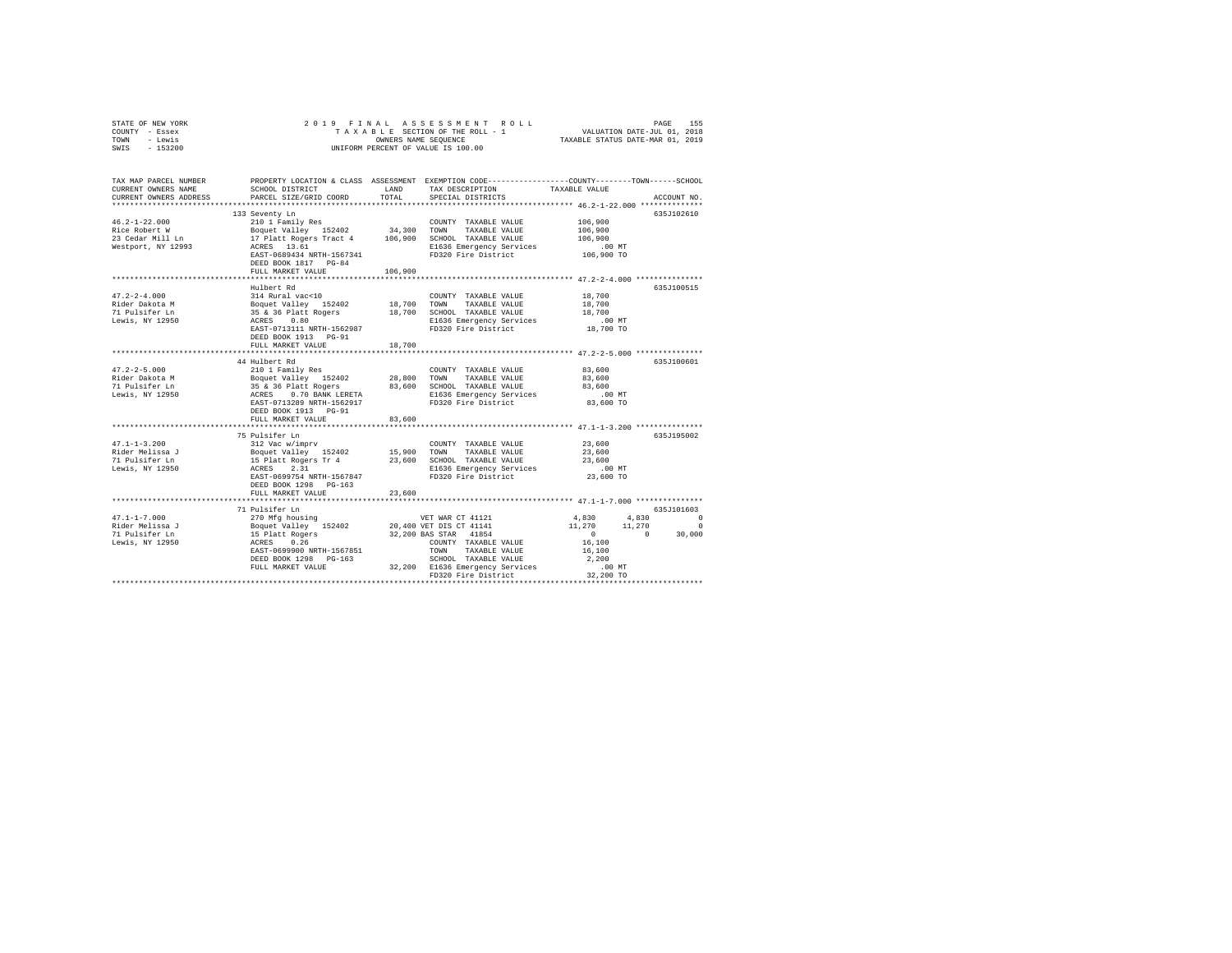| STATE OF NEW YORK                                                                                   | 2019 FINAL                                         |         | ASSESSMENT ROLL                                                                                |                                                                 | 156<br>PAGE   |
|-----------------------------------------------------------------------------------------------------|----------------------------------------------------|---------|------------------------------------------------------------------------------------------------|-----------------------------------------------------------------|---------------|
| COUNTY - Essex                                                                                      |                                                    |         | TAXABLE SECTION OF THE ROLL - 1                                                                | VALUATION DATE-JUL 01, 2018<br>TAXABLE STATUS DATE-MAR 01, 2019 |               |
| - Lewis<br>TOWN                                                                                     |                                                    |         |                                                                                                |                                                                 |               |
| SWIS - 153200                                                                                       |                                                    |         | UNIFORM PERCENT OF VALUE IS 100.00                                                             |                                                                 |               |
|                                                                                                     |                                                    |         |                                                                                                |                                                                 |               |
|                                                                                                     |                                                    |         |                                                                                                |                                                                 |               |
| TAX MAP PARCEL NUMBER                                                                               |                                                    |         | PROPERTY LOCATION & CLASS ASSESSMENT EXEMPTION CODE---------------COUNTY-------TOWN-----SCHOOL |                                                                 |               |
| CURRENT OWNERS NAME                                                                                 | SCHOOL DISTRICT                                    |         | LAND TAX DESCRIPTION                                                                           | TAXABLE VALUE                                                   |               |
| CURRENT OWNERS ADDRESS                                                                              | PARCEL SIZE/GRID COORD                             | TOTAL   | SPECIAL DISTRICTS                                                                              |                                                                 | ACCOUNT NO.   |
|                                                                                                     |                                                    |         |                                                                                                |                                                                 |               |
|                                                                                                     | 1579 County Route 10<br>240 Rural res              |         |                                                                                                |                                                                 | 635J100702    |
| $56.2 - 3 - 6.100$                                                                                  |                                                    |         | COUNTY TAXABLE VALUE                                                                           | 152,800                                                         |               |
| Ringer Craig W Boquet Valley 152402 51,600 TOWN<br>1579 County Route 10 41 Mccormick 152,800 SCHOOL |                                                    |         | TAXABLE VALUE                                                                                  | 152,800                                                         |               |
|                                                                                                     |                                                    |         | 152,800 SCHOOL TAXABLE VALUE                                                                   | 152,800                                                         |               |
| Lewis, NY 12950                                                                                     | ACRES 32.70 BANK CORE<br>EAST-0714821 NRTH-1552202 |         | E1636 Emergency Services                                                                       | $.00$ MT                                                        |               |
|                                                                                                     |                                                    |         | FD320 Fire District                                                                            | 152,800 TO                                                      |               |
|                                                                                                     | DEED BOOK 1869 PG-216                              |         |                                                                                                |                                                                 |               |
|                                                                                                     | FULL MARKET VALUE                                  | 152,800 |                                                                                                |                                                                 |               |
|                                                                                                     | 86 Wriggly Way                                     |         |                                                                                                |                                                                 | 635J100510    |
| $46.2 - 1 - 5.000$                                                                                  |                                                    |         |                                                                                                | 83,100                                                          |               |
| Roberts Frank A                                                                                     |                                                    |         |                                                                                                | 83,100                                                          |               |
| PO Box 5160                                                                                         |                                                    |         |                                                                                                | $83\,, 100$                                                     |               |
| Hanover, NH 03755                                                                                   |                                                    |         |                                                                                                | $.00$ MT                                                        |               |
|                                                                                                     | 50ac<br>ACRES 54.80                                |         | FD320 Fire District 83,100 TO                                                                  |                                                                 |               |
|                                                                                                     | EAST-0688400 NRTH-1566072                          |         |                                                                                                |                                                                 |               |
|                                                                                                     | DEED BOOK 1679 PG-44                               |         |                                                                                                |                                                                 |               |
|                                                                                                     | FULL MARKET VALUE                                  | 83,100  |                                                                                                |                                                                 |               |
|                                                                                                     |                                                    |         |                                                                                                |                                                                 |               |
|                                                                                                     | 792 Mitchell Hill Rd                               |         |                                                                                                |                                                                 | 635J183002    |
| $47.3 - 1 - 20.200$                                                                                 | 270 Mfg housing                                    |         | AGED ALL 41800                                                                                 | $\begin{smallmatrix} 28 \, , \, 700 \, \ 0 \end{smallmatrix}$   | 28,700 28,700 |
|                                                                                                     |                                                    |         |                                                                                                | $\sim$ 0                                                        | 28,700        |
|                                                                                                     |                                                    |         |                                                                                                | 28,700                                                          |               |
|                                                                                                     |                                                    |         |                                                                                                | 28,700                                                          |               |
|                                                                                                     | EAST-0696781 NRTH-1555496                          |         | SCHOOL TAXABLE VALUE                                                                           | $\sim$ 0                                                        |               |
|                                                                                                     | DEED BOOK 1239 PG-82                               |         | E1636 Emergency Services                                                                       | $.00$ MT                                                        |               |
|                                                                                                     | FULL MARKET VALUE                                  |         | 57,400 FD320 Fire District                                                                     | 57,400 TO                                                       |               |
|                                                                                                     |                                                    |         |                                                                                                |                                                                 |               |
|                                                                                                     | Osawentha Dr                                       |         |                                                                                                |                                                                 | 635Z008012    |
| $47.1 - 1 - 35.120$                                                                                 | 311 Res vac land                                   |         | COUNTY TAXABLE VALUE                                                                           | 300                                                             |               |
| Robertson Ivan                                                                                      |                                                    |         | 300 TOWN TAXABLE VALUE<br>300 SCHOOL TAXABLE VALUE                                             | 300                                                             |               |
| Robertson Kathleen C                                                                                | Boquet Valley 152402<br>14 Platt Rogers Tract 4    |         |                                                                                                | 300                                                             |               |
| PO Box 532                                                                                          | 1309/311 Life Use To                               |         | E1636 Emergency Services<br>FD320 Fire District                                                | $.00$ MT                                                        |               |
| Lewis, NY 12950                                                                                     | Susan D Dougan<br>ACRES 0.29                       |         |                                                                                                | 300 TO                                                          |               |
|                                                                                                     |                                                    |         | WB320 Lewis B&I<br>WD320 Water District                                                        | 300 TO C                                                        |               |
|                                                                                                     | EAST-0700809 NRTH-1560922                          |         |                                                                                                | 300 TO M                                                        |               |
|                                                                                                     | DEED BOOK 1597 PG-96                               |         |                                                                                                |                                                                 |               |
|                                                                                                     | FULL MARKET VALUE                                  | 300     |                                                                                                |                                                                 |               |
|                                                                                                     |                                                    |         |                                                                                                |                                                                 |               |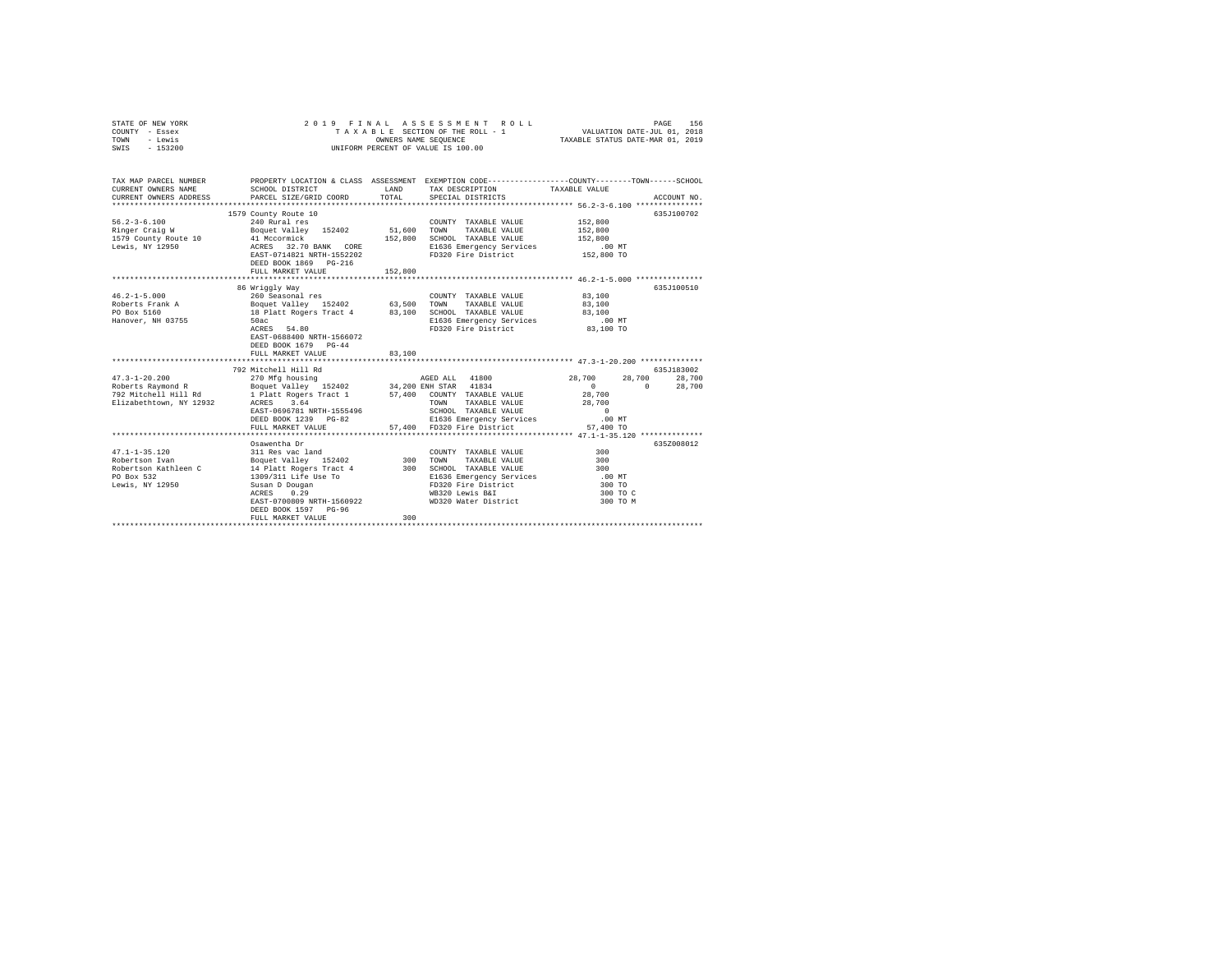| STATE OF NEW YORK                 | 2019 FINAL                                                                                         |        | ASSESSMENT ROLL                                                                                |                                  | PAGE<br>157 |  |  |  |
|-----------------------------------|----------------------------------------------------------------------------------------------------|--------|------------------------------------------------------------------------------------------------|----------------------------------|-------------|--|--|--|
| COUNTY - Essex                    | VALUATION DATE-JUL 01, 2018<br>TAXABLE STATUS DATE-MAR 01, 2019<br>TAXABLE SECTION OF THE ROLL - 1 |        |                                                                                                |                                  |             |  |  |  |
| - Lewis<br>TOWN                   | OWNERS NAME SEQUENCE                                                                               |        |                                                                                                |                                  |             |  |  |  |
| SWIS<br>$-153200$                 |                                                                                                    |        | UNIFORM PERCENT OF VALUE IS 100.00                                                             |                                  |             |  |  |  |
|                                   |                                                                                                    |        |                                                                                                |                                  |             |  |  |  |
|                                   |                                                                                                    |        |                                                                                                |                                  |             |  |  |  |
| TAX MAP PARCEL NUMBER             |                                                                                                    |        | PROPERTY LOCATION & CLASS ASSESSMENT EXEMPTION CODE---------------COUNTY-------TOWN-----SCHOOL |                                  |             |  |  |  |
| CURRENT OWNERS NAME               | SCHOOL DISTRICT                                                                                    | LAND   | TAX DESCRIPTION                                                                                | TAXABLE VALUE                    |             |  |  |  |
| CURRENT OWNERS ADDRESS            | PARCEL SIZE/GRID COORD                                                                             | TOTAL  | SPECIAL DISTRICTS                                                                              |                                  | ACCOUNT NO. |  |  |  |
|                                   |                                                                                                    |        |                                                                                                |                                  |             |  |  |  |
|                                   | 53 Osawentha Dr                                                                                    |        |                                                                                                |                                  | 635Z001013  |  |  |  |
| $47.1 - 1 - 35.200$               | 270 Mfg housing                                                                                    |        | BAS STAR 41854                                                                                 | $\sim$ 0<br>$\Omega$             | 30,000      |  |  |  |
| Robertson Kathleen                | Boquet Valley 152402                                                                               |        | 34,600 COUNTY TAXABLE VALUE                                                                    | 77,100                           |             |  |  |  |
| Robertson Ivan                    |                                                                                                    |        | 77,100 TOWN TAXABLE VALUE                                                                      | 77,100                           |             |  |  |  |
| PO Box 532                        | 14 Platt Rogers Tr 4<br>ACRES 0.81                                                                 |        | SCHOOL TAXABLE VALUE                                                                           | 47,100                           |             |  |  |  |
| Lewis, NY 12950                   | ACRES   0.81<br>EAST-0700679 NRTH-1560927<br>DEED BOOK   1564   PG-45                              |        | E1636 Emergency Services                                                                       | .00MT                            |             |  |  |  |
|                                   |                                                                                                    |        | FD320 Fire District                                                                            | 77,100 TO                        |             |  |  |  |
|                                   | FULL MARKET VALUE                                                                                  |        | 77,100 WB320 Lewis B&I                                                                         | 77,100 TO C                      |             |  |  |  |
|                                   |                                                                                                    |        | WD320 Water District                                                                           | 77,100 TO M                      |             |  |  |  |
|                                   |                                                                                                    |        | ************************************ 55.2-1-27.200 *************                               |                                  |             |  |  |  |
|                                   | 552 Roscoe Rd                                                                                      |        |                                                                                                |                                  | 635J184005  |  |  |  |
| $55.2 - 1 - 27.200$               | 240 Rural res                                                                                      |        | COUNTY TAXABLE VALUE                                                                           | 93,100                           |             |  |  |  |
| Robertson Richard C               | Boquet Valley 152402                                                                               | 58,800 | TOWN TAXABLE VALUE                                                                             | 93,100                           |             |  |  |  |
| Kluqman Kerri A                   |                                                                                                    |        | SCHOOL TAXABLE VALUE                                                                           | 93,100                           |             |  |  |  |
| 34 Jeanette Ave                   | 29 Platt Rogers Tract 4 93,100<br>ACRES 15.01<br>EAST-0692203 NRTH-1546077                         |        | E1636 Emergency Services                                                                       | $.00$ MT                         |             |  |  |  |
| Belmont, MA 02478                 |                                                                                                    |        | FD320 Fire District                                                                            | 93,100 TO                        |             |  |  |  |
|                                   | DEED BOOK 805 PG-80                                                                                |        |                                                                                                |                                  |             |  |  |  |
|                                   | FULL MARKET VALUE                                                                                  | 93,100 |                                                                                                |                                  |             |  |  |  |
|                                   |                                                                                                    |        |                                                                                                |                                  |             |  |  |  |
|                                   | 948 Stowersville Rd                                                                                |        |                                                                                                |                                  | 635J104107  |  |  |  |
| $47.2 - 1 - 47.000$               | 260 Seasonal res                                                                                   |        | COUNTY TAXABLE VALUE                                                                           | 40.200                           |             |  |  |  |
| Robetoy Lena J                    | Boquet Valley 152402                                                                               | 26,200 | TOWN TAXABLE VALUE                                                                             | 40,200                           |             |  |  |  |
| Silvernail Robert F<br>PO Box 547 | 35 & 36 Platt Rogers                                                                               | 40,200 | SCHOOL TAXABLE VALUE                                                                           | 40,200                           |             |  |  |  |
|                                   | ACRES 0.92                                                                                         |        | E1636 Emergency Services                                                                       | .00MT                            |             |  |  |  |
| Elizabethtown, NY 12932           | EAST-0714043 NRTH-1563477                                                                          |        | FD320 Fire District                                                                            | 40,200 TO                        |             |  |  |  |
|                                   | DEED BOOK 1097 PG-347                                                                              |        |                                                                                                |                                  |             |  |  |  |
|                                   | FULL MARKET VALUE                                                                                  | 40,200 |                                                                                                |                                  |             |  |  |  |
|                                   |                                                                                                    |        |                                                                                                |                                  |             |  |  |  |
|                                   | Osawentha Dr                                                                                       |        |                                                                                                |                                  | 635Z014011  |  |  |  |
| $47.13 - 4 - 13.200$              | 311 Res vac land                                                                                   |        | COUNTY TAXABLE VALUE                                                                           | 100                              |             |  |  |  |
| Robillard Kenneth E               | Boquet Valley 152402                                                                               |        | 100 TOWN<br>TAXABLE VALUE                                                                      | 100                              |             |  |  |  |
| Robillard Karen E                 | 22 Platt Rogers Tract 4                                                                            |        | 100 SCHOOL TAXABLE VALUE                                                                       | 100                              |             |  |  |  |
| 23 Robillard Way                  | ACRES 0.01                                                                                         |        | E1636 Emergency Services                                                                       | $.00$ MT                         |             |  |  |  |
| Elizabethtown, NY 12932           | EAST-0701035 NRTH-1560054                                                                          |        | FD320 Fire District                                                                            | 100 TO                           |             |  |  |  |
|                                   | DEED BOOK 1773 PG-187                                                                              |        |                                                                                                |                                  |             |  |  |  |
|                                   | FULL MARKET VALUE                                                                                  | 100    |                                                                                                |                                  |             |  |  |  |
|                                   |                                                                                                    |        |                                                                                                |                                  |             |  |  |  |
|                                   | Osawentha Dr                                                                                       |        |                                                                                                |                                  | 635J101301  |  |  |  |
| $47.13 - 4 - 14.100$              | 311 Res vac land                                                                                   |        | COUNTY TAXABLE VALUE                                                                           | 1,600                            |             |  |  |  |
| Robillard Kenneth E               | Boquet Valley 152402 1,600 TOWN<br>22 Platt Rogers Tract 4 1,600 SCHOOL                            |        | TAXABLE VALUE                                                                                  | 1,600                            |             |  |  |  |
| Robillard Karen E                 |                                                                                                    |        | 1,600 SCHOOL TAXABLE VALUE                                                                     | 1,600                            |             |  |  |  |
| 23 Robillard Way                  | ACRES 0.23                                                                                         |        | E1636 Emergency Services                                                                       | .00 MT                           |             |  |  |  |
| Elizabethtown, NY 12932           | EAST-0701064 NRTH-1559953                                                                          |        | FD320 Fire District                                                                            | 1,600 TO                         |             |  |  |  |
|                                   | DEED BOOK 1773 PG-187                                                                              |        | WB320 Lewis B&I                                                                                | 1,600 TO C                       |             |  |  |  |
|                                   | FULL MARKET VALUE                                                                                  |        | 1,600 WD320 Water District                                                                     | 1,600 TO M<br>****************** |             |  |  |  |
|                                   |                                                                                                    |        |                                                                                                |                                  |             |  |  |  |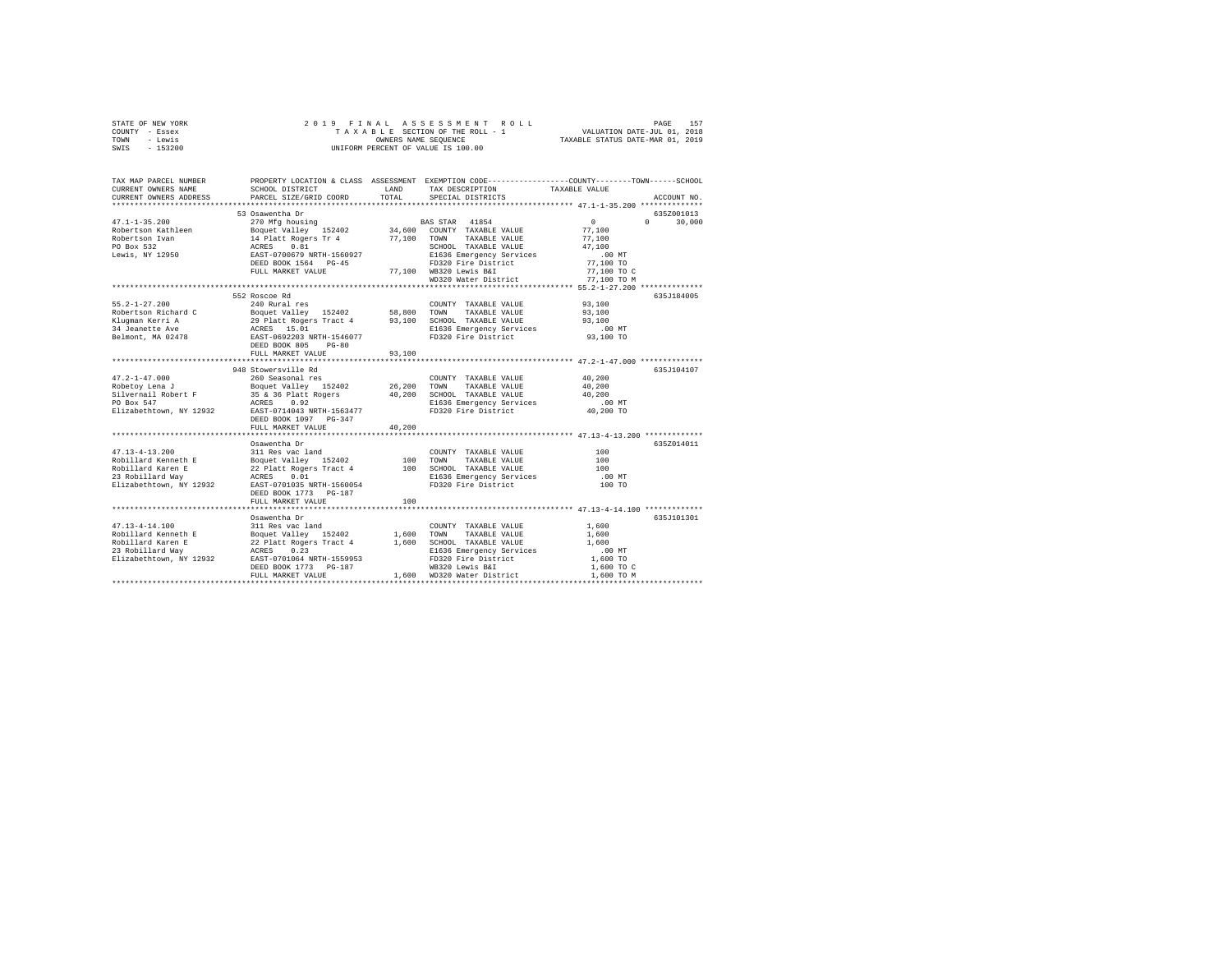| STATE OF NEW YORK |           |  |  |  | 2019 FINAL ASSESSMENT ROLL         |                                  | PAGE                        | 158 |
|-------------------|-----------|--|--|--|------------------------------------|----------------------------------|-----------------------------|-----|
| COUNTY - Essex    |           |  |  |  | TAXABLE SECTION OF THE ROLL - 1    |                                  | VALUATION DATE-JUL 01, 2018 |     |
| TOWN              | - Lewis   |  |  |  | OWNERS NAME SEOUENCE               | TAXABLE STATUS DATE-MAR 01, 2019 |                             |     |
| SWIS              | $-153200$ |  |  |  | UNIFORM PERCENT OF VALUE IS 100.00 |                                  |                             |     |

| TAX MAP PARCEL NUMBER   |                                                                                                                                                                                                                                                                                                                                                                                                                                              |         | PROPERTY LOCATION & CLASS ASSESSMENT EXEMPTION CODE----------------COUNTY-------TOWN------SCHOOL |                            |             |
|-------------------------|----------------------------------------------------------------------------------------------------------------------------------------------------------------------------------------------------------------------------------------------------------------------------------------------------------------------------------------------------------------------------------------------------------------------------------------------|---------|--------------------------------------------------------------------------------------------------|----------------------------|-------------|
| CURRENT OWNERS NAME     | SCHOOL DISTRICT                                                                                                                                                                                                                                                                                                                                                                                                                              | LAND    | TAX DESCRIPTION TAXABLE VALUE                                                                    |                            |             |
| CURRENT OWNERS ADDRESS  | PARCEL SIZE/GRID COORD                                                                                                                                                                                                                                                                                                                                                                                                                       | TOTAL   | SPECIAL DISTRICTS                                                                                |                            | ACCOUNT NO. |
|                         |                                                                                                                                                                                                                                                                                                                                                                                                                                              |         |                                                                                                  |                            |             |
|                         | 20 Osawentha Dr                                                                                                                                                                                                                                                                                                                                                                                                                              |         |                                                                                                  |                            | 635J101201  |
| $47.13 - 4 - 15.100$    |                                                                                                                                                                                                                                                                                                                                                                                                                                              |         |                                                                                                  | 110,900                    |             |
| Robillard Kenneth E     |                                                                                                                                                                                                                                                                                                                                                                                                                                              |         |                                                                                                  | 110,900                    |             |
| Robillard Karen E       |                                                                                                                                                                                                                                                                                                                                                                                                                                              |         |                                                                                                  | 110,900                    |             |
| 23 Robillard Way        | 22 Platt Rogers Tract 4 110,900 SCHOOL TAXABLE VALUE<br>ACRES 0.22 110,900 SCHOOL TAXABLE VALUE                                                                                                                                                                                                                                                                                                                                              |         |                                                                                                  | $.00$ MT                   |             |
|                         | Elizabethtown, NY 12932 EAST-0700985 NRTH-1560020                                                                                                                                                                                                                                                                                                                                                                                            |         |                                                                                                  |                            |             |
|                         | DEED BOOK 1773 PG-187                                                                                                                                                                                                                                                                                                                                                                                                                        |         | FD320 Fire District<br>WB320 Lewis B&I                                                           | 110,900 TO<br>110,900 TO C |             |
|                         | FULL MARKET VALUE                                                                                                                                                                                                                                                                                                                                                                                                                            |         | 110,900 WD320 Water District                                                                     | 110,900 TO M               |             |
|                         |                                                                                                                                                                                                                                                                                                                                                                                                                                              |         |                                                                                                  |                            |             |
|                         | 8032 US Route 9                                                                                                                                                                                                                                                                                                                                                                                                                              |         |                                                                                                  |                            | 635J104203  |
| $56.1 - 2 - 38.000$     | $\begin{tabular}{c c c} \multicolumn{2}{c}{\textbf{101} Family Res} & \multicolumn{2}{c}{\textbf{VET WAR CT 41121}} \\ \multicolumn{2}{c}{\textbf{210 1} Family Res} & \multicolumn{2}{c}{\textbf{24,200} Family Res} \\ \multicolumn{2}{c}{\textbf{Boguet Valley 152402}} & \multicolumn{2}{c}{\textbf{24,200} Family Res} \\ \multicolumn{2}{c}{\textbf{33} Flatt Regers Tract 4} & \multicolumn{2}{c}{\textbf{133,900} COWTY TRXABLE VAL$ |         |                                                                                                  | 15,000<br>15,000           | $\Omega$    |
| Rock Francis            |                                                                                                                                                                                                                                                                                                                                                                                                                                              |         |                                                                                                  | $\sim$ 0<br>$\sim$ 0       | 68,700      |
|                         |                                                                                                                                                                                                                                                                                                                                                                                                                                              |         |                                                                                                  |                            |             |
| Rock Janis              |                                                                                                                                                                                                                                                                                                                                                                                                                                              |         |                                                                                                  | 118,900                    |             |
| 8032 US Rte 9           |                                                                                                                                                                                                                                                                                                                                                                                                                                              |         | TAXABLE VALUE                                                                                    | 118,900                    |             |
| Elizabethtown, NY 12932 |                                                                                                                                                                                                                                                                                                                                                                                                                                              |         | SCHOOL TAXABLE VALUE                                                                             | 65,200                     |             |
|                         | DEED BOOK 417<br>PG-76                                                                                                                                                                                                                                                                                                                                                                                                                       |         | E1636 Emergency Services<br>E1636 Emergency Services<br>133,900 FD320 Fire District 133,900 TO   |                            |             |
|                         | FULL MARKET VALUE                                                                                                                                                                                                                                                                                                                                                                                                                            |         |                                                                                                  |                            |             |
|                         |                                                                                                                                                                                                                                                                                                                                                                                                                                              |         |                                                                                                  |                            |             |
|                         | 567 Steele Woods Rd                                                                                                                                                                                                                                                                                                                                                                                                                          |         |                                                                                                  |                            | 635.T104904 |
| $56.2 - 3 - 7.000$      | 210 1 Family Res                                                                                                                                                                                                                                                                                                                                                                                                                             |         | COUNTY TAXABLE VALUE                                                                             | 222,200                    |             |
|                         | Rock Gregory H<br>Rock Catherine J<br>210 Wendover Rd SW 40 MCcormick<br>210 Wendover Rd SW BASES 2.05<br>Palm Bay, FL 32908 BASES 2.05<br>RATE-1550300<br>RATE-1550300<br>RATE-1550300<br>RATE-1550300                                                                                                                                                                                                                                      |         | 32,700 TOWN TAXABLE VALUE                                                                        | 222,200                    |             |
|                         |                                                                                                                                                                                                                                                                                                                                                                                                                                              |         | 222, 200 SCHOOL TAXABLE VALUE                                                                    | 222,200                    |             |
|                         |                                                                                                                                                                                                                                                                                                                                                                                                                                              |         | E1636 Emergency Services                                                                         | $.00$ MT                   |             |
|                         |                                                                                                                                                                                                                                                                                                                                                                                                                                              |         | FD320 Fire District                                                                              | 222,200 TO                 |             |
|                         | DEED BOOK 924 PG-65                                                                                                                                                                                                                                                                                                                                                                                                                          |         |                                                                                                  |                            |             |
|                         | FULL MARKET VALUE                                                                                                                                                                                                                                                                                                                                                                                                                            | 222,200 |                                                                                                  |                            |             |
|                         |                                                                                                                                                                                                                                                                                                                                                                                                                                              |         |                                                                                                  |                            |             |
|                         | Fox Run Rd                                                                                                                                                                                                                                                                                                                                                                                                                                   |         |                                                                                                  |                            | 635.T103805 |
| $55.2 - 1 - 10.000$     |                                                                                                                                                                                                                                                                                                                                                                                                                                              |         |                                                                                                  |                            |             |
| Rudolph Michael         |                                                                                                                                                                                                                                                                                                                                                                                                                                              |         |                                                                                                  |                            |             |
| 13 Aureo Way            |                                                                                                                                                                                                                                                                                                                                                                                                                                              |         |                                                                                                  |                            |             |
| Fairfax, CA 94930       | $\begin{tabular}{lcccccc}314 {\bf~Rural}~vac &10 & & & & \text{COUNT}~\text{TXABLE}~\text{VALUE} & & 1,600 \\ \text{Boguet Valley} & 152402 & 1,600 & \text{TOMN} & \text{TXABLE}~\text{VALUE} & 1,600 \\ =0 {\bf~Plate~Regers~Tract~4} & 1,600 & \text{SCHOOL}~\text{TAKABLE}~\text{VALUE} & 1,600 \\ \text{ACRES} & 0.40 & & 1,600 & \text{SIG36~Energy} & \text{Service} & 0.00 \\ \end{tabular}$                                         |         |                                                                                                  | $.00$ MT                   |             |
|                         | EAST-0694259 NRTH-1549331                                                                                                                                                                                                                                                                                                                                                                                                                    |         | FD320 Fire District                                                                              | 1,600 TO                   |             |
|                         | DEED BOOK 1759 PG-176                                                                                                                                                                                                                                                                                                                                                                                                                        |         |                                                                                                  |                            |             |
|                         | FULL MARKET VALUE                                                                                                                                                                                                                                                                                                                                                                                                                            | 1,600   |                                                                                                  |                            |             |
|                         |                                                                                                                                                                                                                                                                                                                                                                                                                                              |         |                                                                                                  |                            |             |
|                         | 434 Fox Run Rd                                                                                                                                                                                                                                                                                                                                                                                                                               |         |                                                                                                  |                            | 635J103108  |
|                         |                                                                                                                                                                                                                                                                                                                                                                                                                                              |         |                                                                                                  |                            |             |
| $55.2 - 1 - 11.000$     | 210 1 Family Res                                                                                                                                                                                                                                                                                                                                                                                                                             |         | COUNTY TAXABLE VALUE                                                                             | 105,700                    |             |
|                         |                                                                                                                                                                                                                                                                                                                                                                                                                                              |         |                                                                                                  | 105,700                    |             |
|                         | JJA – 11.000 = 21.000 = 21.000 = 21.000 = 21.000 = 21.000 = 21.000 = 21.000 = 21.000 = 21.000 = 21.000 = 21.00<br>13 Auche Way = 21.000 = 20.000 = 20.000 = 20.000 = 21.000 = 21.000 = 21.000 = 21.000 = 21.000 = 21.000 = 21.0                                                                                                                                                                                                              |         |                                                                                                  | 105,700                    |             |
|                         |                                                                                                                                                                                                                                                                                                                                                                                                                                              |         |                                                                                                  | .00 MT                     |             |
|                         | EAST-0694523 NRTH-1549349                                                                                                                                                                                                                                                                                                                                                                                                                    |         | FD320 Fire District                                                                              | 105,700 TO                 |             |
|                         | DEED BOOK 1759 PG-176                                                                                                                                                                                                                                                                                                                                                                                                                        |         |                                                                                                  |                            |             |
|                         | FULL MARKET VALUE                                                                                                                                                                                                                                                                                                                                                                                                                            | 105,700 |                                                                                                  |                            |             |
|                         |                                                                                                                                                                                                                                                                                                                                                                                                                                              |         |                                                                                                  |                            |             |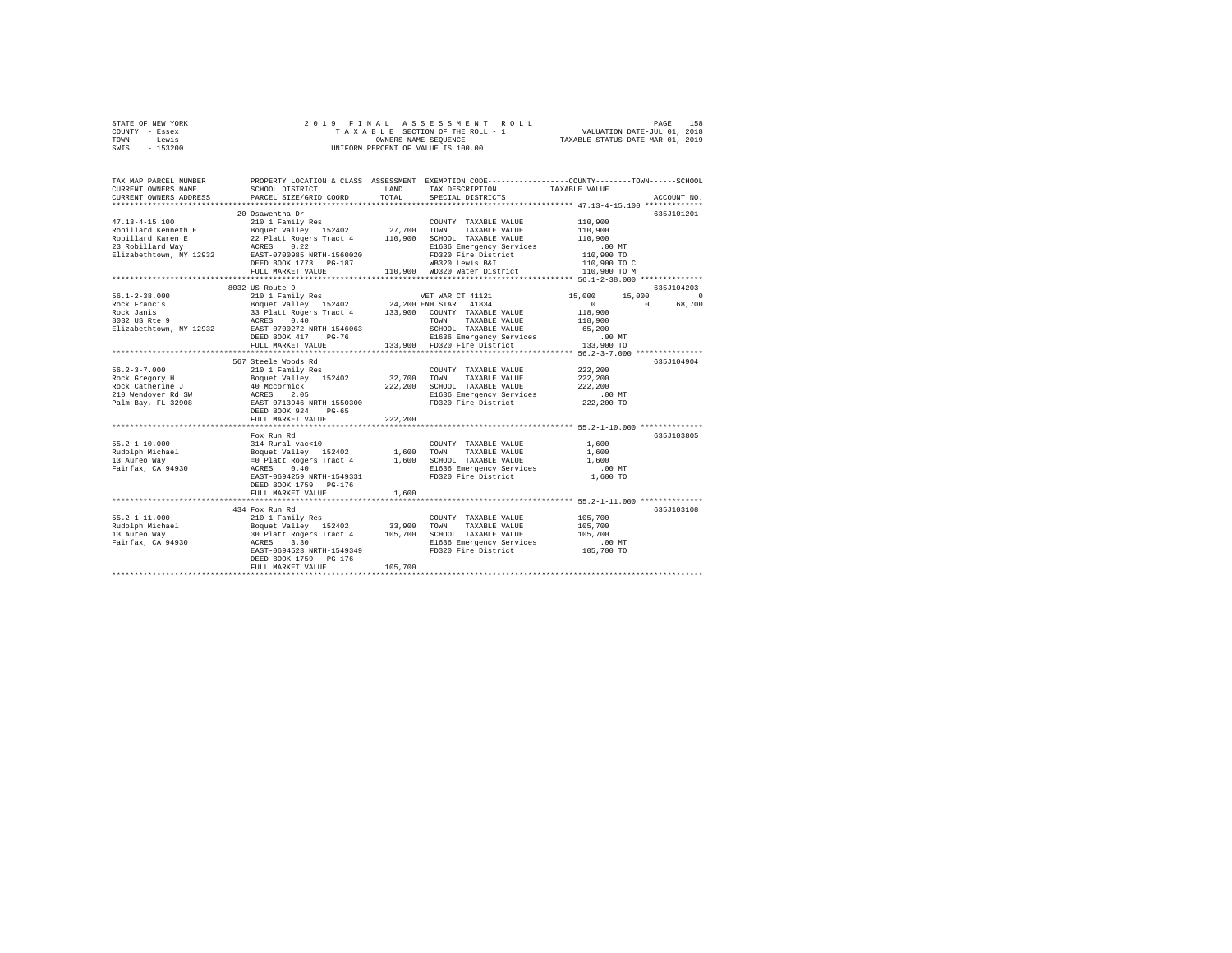| STATE OF NEW YORK                                                                                                                                                                                                                                                                                                                                                                                           |                                                    |         |                                                                                                    |             |
|-------------------------------------------------------------------------------------------------------------------------------------------------------------------------------------------------------------------------------------------------------------------------------------------------------------------------------------------------------------------------------------------------------------|----------------------------------------------------|---------|----------------------------------------------------------------------------------------------------|-------------|
| COUNTY - Essex                                                                                                                                                                                                                                                                                                                                                                                              |                                                    |         |                                                                                                    |             |
| TOWN - Lewis                                                                                                                                                                                                                                                                                                                                                                                                |                                                    |         |                                                                                                    |             |
| SWIS - 153200                                                                                                                                                                                                                                                                                                                                                                                               |                                                    |         | OWNERS NAME SEQUENCE<br>UNIFORM PERCENT OF VALUE IS 100.00                                         |             |
|                                                                                                                                                                                                                                                                                                                                                                                                             |                                                    |         |                                                                                                    |             |
|                                                                                                                                                                                                                                                                                                                                                                                                             |                                                    |         |                                                                                                    |             |
|                                                                                                                                                                                                                                                                                                                                                                                                             |                                                    |         |                                                                                                    |             |
| TAX MAP PARCEL NUMBER PROPERTY LOCATION & CLASS ASSESSMENT EXEMPTION CODE---------------COUNTY-------TOWN-----SCHOOL                                                                                                                                                                                                                                                                                        |                                                    |         |                                                                                                    |             |
| CURRENT OWNERS NAME                                                                                                                                                                                                                                                                                                                                                                                         |                                                    |         | SCHOOL DISTRICT                        LAND         TAX DESCRIPTION                  TAXABLE VALUE |             |
| CURRENT OWNERS ADDRESS                                                                                                                                                                                                                                                                                                                                                                                      | PARCEL SIZE/GRID COORD TOTAL                       |         | SPECIAL DISTRICTS                                                                                  | ACCOUNT NO. |
|                                                                                                                                                                                                                                                                                                                                                                                                             |                                                    |         |                                                                                                    |             |
|                                                                                                                                                                                                                                                                                                                                                                                                             | 1276 County Route 10                               |         |                                                                                                    | 635J186001  |
|                                                                                                                                                                                                                                                                                                                                                                                                             |                                                    |         |                                                                                                    | 0 68,700    |
|                                                                                                                                                                                                                                                                                                                                                                                                             |                                                    |         |                                                                                                    |             |
|                                                                                                                                                                                                                                                                                                                                                                                                             |                                                    |         |                                                                                                    |             |
|                                                                                                                                                                                                                                                                                                                                                                                                             |                                                    |         |                                                                                                    |             |
|                                                                                                                                                                                                                                                                                                                                                                                                             |                                                    |         |                                                                                                    |             |
|                                                                                                                                                                                                                                                                                                                                                                                                             |                                                    |         |                                                                                                    |             |
|                                                                                                                                                                                                                                                                                                                                                                                                             |                                                    |         |                                                                                                    |             |
| $\begin{tabular}{l c c c c c} \multicolumn{3}{c}{\textbf{47.4--1-35.200}} & \multicolumn{3}{c}{\textbf{49.4--35.200}} & \multicolumn{3}{c}{\textbf{49.4--35.200}} & \multicolumn{3}{c}{\textbf{50.4--35.200}} & \multicolumn{3}{c}{\textbf{EMH STAR}} & \multicolumn{3}{c}{\textbf{418.4}} & \multicolumn{3}{c}{\textbf{1,500}} & \multicolumn{3}{c}{\textbf{EMH STAR}} & \multicolumn{3}{c}{\textbf{418.4$ |                                                    |         |                                                                                                    |             |
|                                                                                                                                                                                                                                                                                                                                                                                                             |                                                    |         |                                                                                                    |             |
|                                                                                                                                                                                                                                                                                                                                                                                                             |                                                    |         |                                                                                                    | 635J102601  |
|                                                                                                                                                                                                                                                                                                                                                                                                             |                                                    |         |                                                                                                    |             |
|                                                                                                                                                                                                                                                                                                                                                                                                             |                                                    |         |                                                                                                    |             |
| $\begin{tabular}{lcccc} 56.1-2-28.004 & 121 Ray Woods & X402 Model andRusso Richard J Jr & Boquet Valley 152402 & 57,700 TOMN T AXABLE VALUE & 263,700PO Box 538 & 762Devisy 12950 & 768 P1att Rogers Tract 1 & 263,700 STANABLE VALUE & 263,700Levis, NY 12950 & ACRES 13.12 BANK & PHH & E1636 Emergency Service & 263,700 MTExAST-070201 NRTH-1551227 & F1$                                              |                                                    |         |                                                                                                    |             |
|                                                                                                                                                                                                                                                                                                                                                                                                             |                                                    |         |                                                                                                    |             |
|                                                                                                                                                                                                                                                                                                                                                                                                             |                                                    |         |                                                                                                    |             |
|                                                                                                                                                                                                                                                                                                                                                                                                             |                                                    |         |                                                                                                    |             |
|                                                                                                                                                                                                                                                                                                                                                                                                             |                                                    |         |                                                                                                    |             |
|                                                                                                                                                                                                                                                                                                                                                                                                             | DEED BOOK 1182 PG-344<br>FULL MARKET VALUE 263,700 |         |                                                                                                    |             |
|                                                                                                                                                                                                                                                                                                                                                                                                             |                                                    |         |                                                                                                    |             |
|                                                                                                                                                                                                                                                                                                                                                                                                             |                                                    |         |                                                                                                    |             |
|                                                                                                                                                                                                                                                                                                                                                                                                             |                                                    |         |                                                                                                    |             |
|                                                                                                                                                                                                                                                                                                                                                                                                             |                                                    |         |                                                                                                    |             |
|                                                                                                                                                                                                                                                                                                                                                                                                             |                                                    |         |                                                                                                    |             |
|                                                                                                                                                                                                                                                                                                                                                                                                             |                                                    |         |                                                                                                    |             |
|                                                                                                                                                                                                                                                                                                                                                                                                             |                                                    |         |                                                                                                    |             |
|                                                                                                                                                                                                                                                                                                                                                                                                             |                                                    |         |                                                                                                    |             |
|                                                                                                                                                                                                                                                                                                                                                                                                             |                                                    |         |                                                                                                    |             |
|                                                                                                                                                                                                                                                                                                                                                                                                             |                                                    |         |                                                                                                    |             |
|                                                                                                                                                                                                                                                                                                                                                                                                             |                                                    |         |                                                                                                    |             |
|                                                                                                                                                                                                                                                                                                                                                                                                             |                                                    |         |                                                                                                    |             |
|                                                                                                                                                                                                                                                                                                                                                                                                             |                                                    |         |                                                                                                    |             |
| $\begin{tabular}{l c c c c c} \hline \texttt{38.3--1-24.000} & \texttt{925/003} & \texttt{6351176003} & \texttt{6351176003} & \texttt{6351176003} & \texttt{6351176003} & \texttt{6351176003} & \texttt{6351176003} & \texttt{6351176003} & \texttt{6351176003} & \texttt{6351176003} & \texttt{6351176003} & \texttt{635$                                                                                  | 9291 US Route 9                                    |         |                                                                                                    | 635J105201  |
|                                                                                                                                                                                                                                                                                                                                                                                                             |                                                    |         |                                                                                                    |             |
|                                                                                                                                                                                                                                                                                                                                                                                                             |                                                    |         |                                                                                                    |             |
|                                                                                                                                                                                                                                                                                                                                                                                                             |                                                    |         |                                                                                                    |             |
|                                                                                                                                                                                                                                                                                                                                                                                                             |                                                    |         |                                                                                                    |             |
|                                                                                                                                                                                                                                                                                                                                                                                                             |                                                    |         |                                                                                                    |             |
| $\begin{array}{cccccc} 38.3-1-22.100 & & & & & & & & & & & & 124,500 \\ 210 & 1 & \text{Fani1y} & \text{Res} & & & & & & & & & 124,500 \\ 5660 & \text{S Park} & \text{A} & & & & & & 14 & \text{Esec} \times \text{Tract} & & & & 124,500 \\ 5660 & \text{S Park} & \text{A} & & & & & & 14 & \text{Esec} \times \text{Tract} & & & & 124,500 \\ 5660 & \text{S Park} & \text{A} & & & & & & 14$           |                                                    |         |                                                                                                    |             |
|                                                                                                                                                                                                                                                                                                                                                                                                             | EAST-0705026 NRTH-1575741                          |         |                                                                                                    |             |
|                                                                                                                                                                                                                                                                                                                                                                                                             | DEED BOOK 1042 PG-287                              |         |                                                                                                    |             |
|                                                                                                                                                                                                                                                                                                                                                                                                             | FULL MARKET VALUE                                  | 124,500 |                                                                                                    |             |
|                                                                                                                                                                                                                                                                                                                                                                                                             |                                                    |         |                                                                                                    |             |
|                                                                                                                                                                                                                                                                                                                                                                                                             | US Route 9                                         |         |                                                                                                    | 635J194002  |
|                                                                                                                                                                                                                                                                                                                                                                                                             |                                                    |         |                                                                                                    |             |
|                                                                                                                                                                                                                                                                                                                                                                                                             |                                                    |         |                                                                                                    |             |
|                                                                                                                                                                                                                                                                                                                                                                                                             |                                                    |         |                                                                                                    |             |
|                                                                                                                                                                                                                                                                                                                                                                                                             |                                                    |         |                                                                                                    |             |
|                                                                                                                                                                                                                                                                                                                                                                                                             |                                                    |         |                                                                                                    |             |
|                                                                                                                                                                                                                                                                                                                                                                                                             |                                                    |         |                                                                                                    |             |
| 38.3-1-22.200<br>314 Rural vac<10<br>314 Rural vac<10<br>314 Rural vac<10<br>314 Rural vac10<br>314 Rural vac10<br>314 Rural vac10<br>314 Rural vac10<br>314 Rural vac10<br>31636 Rural vac10<br>32 19,800 TOXMABLE VALUE<br>39,800<br>366                                                                                                                                                                  | EAST-0705300 NRTH-1575719                          |         |                                                                                                    |             |
|                                                                                                                                                                                                                                                                                                                                                                                                             | DEED BOOK 1042 PG-284                              |         |                                                                                                    |             |
|                                                                                                                                                                                                                                                                                                                                                                                                             | FULL MARKET VALUE                                  | 19,800  |                                                                                                    |             |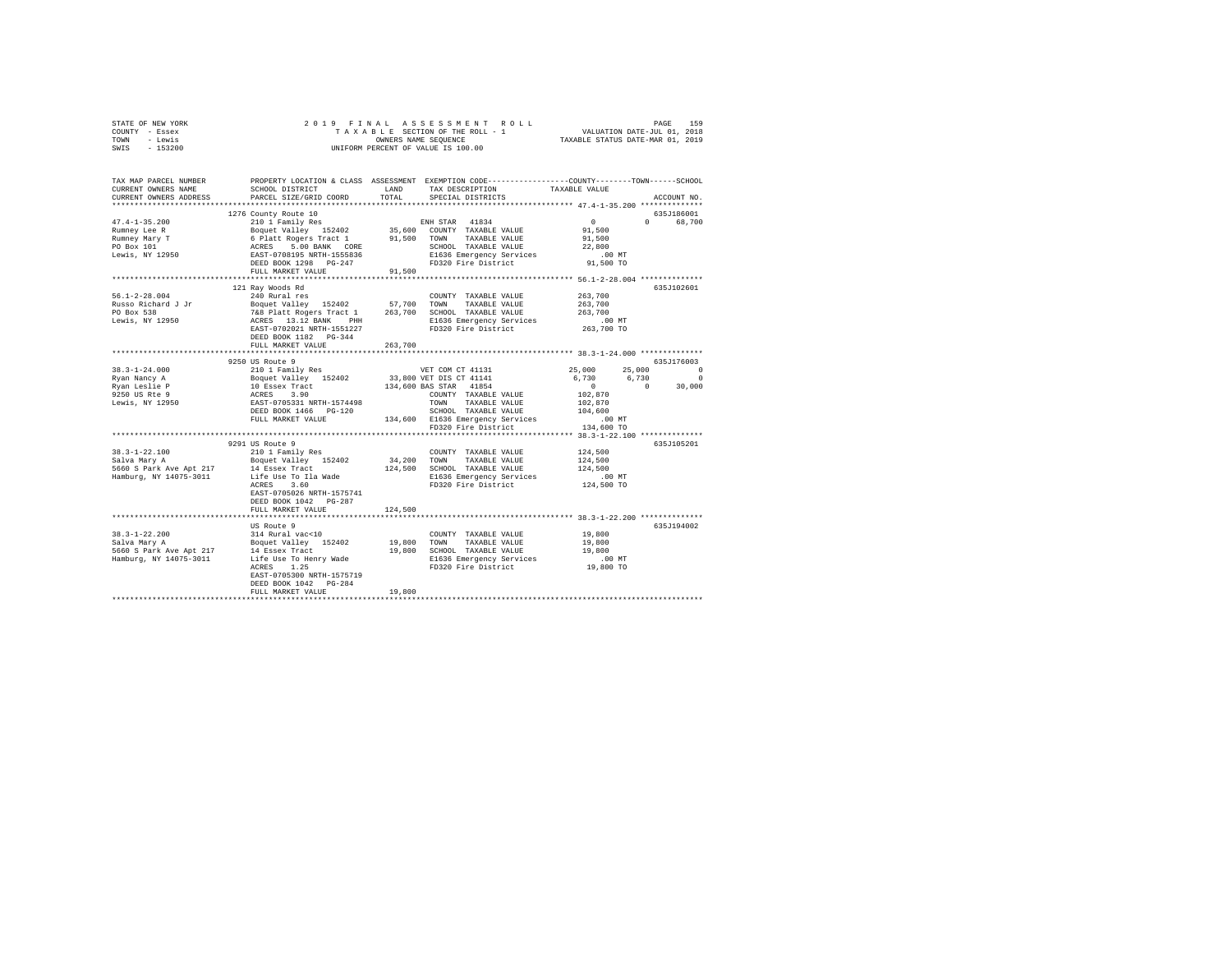| STATE OF NEW YORK | 2019 FINAL ASSESSMENT ROLL         | 160<br>PAGE                      |
|-------------------|------------------------------------|----------------------------------|
| COUNTY - Essex    | TAXABLE SECTION OF THE ROLL - 1    | VALUATION DATE-JUL 01, 2018      |
| TOWN<br>- Lewis   | OWNERS NAME SEOUENCE               | TAXABLE STATUS DATE-MAR 01, 2019 |
| $-153200$<br>SWIS | UNIFORM PERCENT OF VALUE IS 100.00 |                                  |

| TAX MAP PARCEL NUMBER<br>CURRENT OWNERS NAME<br>CURRENT OWNERS ADDRESS | SCHOOL DISTRICT<br>PARCEL SIZE/GRID COORD                              | LAND<br>TOTAL | PROPERTY LOCATION & CLASS ASSESSMENT EXEMPTION CODE----------------COUNTY-------TOWN------SCHOOL<br>TAX DESCRIPTION<br>SPECIAL DISTRICTS | TAXABLE VALUE | ACCOUNT NO.        |
|------------------------------------------------------------------------|------------------------------------------------------------------------|---------------|------------------------------------------------------------------------------------------------------------------------------------------|---------------|--------------------|
|                                                                        | ************************                                               |               |                                                                                                                                          |               |                    |
|                                                                        | 455 Hurley Rd                                                          |               |                                                                                                                                          |               | 635J197007         |
| $47.4 - 1 - 14.200$                                                    | 240 Rural res                                                          |               | BAS STAR 41854                                                                                                                           | $\sim$ 0      | $\Omega$<br>30,000 |
| Sanchez Francisco                                                      | Boquet Valley 152402                                                   | 40,200        | COUNTY TAXABLE VALUE                                                                                                                     | 173.500       |                    |
| Sczesnak Nancy                                                         |                                                                        | 173,500       | TOWN TAXABLE VALUE                                                                                                                       | 173,500       |                    |
| 455 Hurley Rd                                                          | 34 Platt Rogers<br>ACRES 10.50<br>EAST-0716252 NRTH-1558782            |               | SCHOOL TAXABLE VALUE                                                                                                                     | 143,500       |                    |
| Westport, NY 12993                                                     |                                                                        |               | E1636 Emergency Services                                                                                                                 | .00 MT        |                    |
|                                                                        | DEED BOOK 1571 PG-77                                                   |               | FD320 Fire District                                                                                                                      | 173,500 TO    |                    |
|                                                                        | FULL MARKET VALUE                                                      | 173,500       |                                                                                                                                          |               |                    |
|                                                                        |                                                                        |               |                                                                                                                                          |               |                    |
|                                                                        | 226 Wadhams Heights Ln                                                 |               |                                                                                                                                          |               | 635.T187008        |
| $57.1 - 3 - 14.120$                                                    | 240 Rural res                                                          |               | BAS STAR 41854                                                                                                                           | $\sim$ 0      | $\Omega$<br>30,000 |
| Saulsgiver Mark                                                        | Boquet Valley 152402                                                   | 49,800        | COUNTY TAXABLE VALUE                                                                                                                     | 253,800       |                    |
| Saulsgiver Terry                                                       | 30 & 33 Mccormicks<br>ACRES 27.30                                      | 253,800       | TOWN<br>TAXABLE VALUE                                                                                                                    | 253,800       |                    |
| 226 Wadhams Heights Ln                                                 |                                                                        |               | SCHOOL TAXABLE VALUE                                                                                                                     | 223,800       |                    |
| Westport, NY 12993                                                     | EAST-0720273 NRTH-1546574                                              |               | E1636 Emergency Services                                                                                                                 | .00 MT        |                    |
|                                                                        | DEED BOOK 858<br>$PG-34$                                               |               | FD320 Fire District                                                                                                                      | 253,800 TO    |                    |
|                                                                        | FULL MARKET VALUE                                                      | 253,800       |                                                                                                                                          |               |                    |
|                                                                        |                                                                        |               |                                                                                                                                          |               |                    |
|                                                                        | 459 Hyde Rd                                                            |               |                                                                                                                                          |               | 635J198004         |
| $47.2 - 1 - 33.120$                                                    | 240 Rural res                                                          |               | COUNTY TAXABLE VALUE                                                                                                                     | 200,200       |                    |
| Sauter Mark W                                                          | Boquet Valley 152402<br>38 Platt Rogers                                | 62,700        | TOWN<br>TAXABLE VALUE                                                                                                                    | 200,200       |                    |
| Sauter Bobbie Jean                                                     |                                                                        | 200,200       | SCHOOL TAXABLE VALUE                                                                                                                     | 200,200       |                    |
| 459 Hyde Rd                                                            | ACRES 53.20                                                            |               | E1636 Emergency Services                                                                                                                 | .00 MT        |                    |
| Westport, NY 12993                                                     | EAST-0718503 NRTH-1563070<br>DEED BOOK 1869 PG-86                      |               | FD320 Fire District                                                                                                                      | 200,200 TO    |                    |
|                                                                        |                                                                        |               |                                                                                                                                          |               |                    |
|                                                                        | FULL MARKET VALUE                                                      | 200,200       |                                                                                                                                          |               |                    |
|                                                                        | Mitchell Hill Rd                                                       |               |                                                                                                                                          |               | 635J103302         |
| $47.3 - 1 - 21.100$                                                    | 322 Rural vac>10                                                       |               | COUNTY TAXABLE VALUE                                                                                                                     | 38,100        |                    |
| Scaglione David D                                                      | Boquet Valley 152402                                                   | 38,100        | TOWN<br>TAXABLE VALUE                                                                                                                    | 38,100        |                    |
| PO Box 613                                                             | 1 Platt Rogers Tract 1                                                 | 38,100        | SCHOOL TAXABLE VALUE                                                                                                                     | 38,100        |                    |
| Elizabethtown, NY 12932                                                | Corr Deed Db 894 Pg 130                                                |               | E1636 Emergency Services                                                                                                                 | $.00$ MT      |                    |
|                                                                        | ACRES 28.19                                                            |               | FD320 Fire District                                                                                                                      | 38,100 TO     |                    |
|                                                                        | EAST-0696198 NRTH-1555952                                              |               |                                                                                                                                          |               |                    |
|                                                                        | DEED BOOK 1233 PG-318                                                  |               |                                                                                                                                          |               |                    |
|                                                                        | FULL MARKET VALUE                                                      | 38,100        |                                                                                                                                          |               |                    |
|                                                                        | **********************                                                 |               | ***************************** 55.2-2-6.000 ***************                                                                               |               |                    |
|                                                                        | 571 Roscoe Rd                                                          |               |                                                                                                                                          |               | 635Z004002         |
| $55.2 - 2 - 6.000$                                                     | 210 1 Family Res                                                       |               | BAS STAR 41854                                                                                                                           | $\sim$ 0      | $\Omega$<br>30,000 |
| Schaefer Kimberly                                                      |                                                                        | 54,000        | COUNTY TAXABLE VALUE                                                                                                                     | 244,400       |                    |
| 571 Roscoe Rd                                                          | Boquet Valley 152402<br>30 Platt Rogers Tract<br>30 Platt Rogers Tract | 244,400       | TOWN<br>TAXABLE VALUE                                                                                                                    | 244,400       |                    |
| Elizabethtown, NY 12932                                                | Rogers India<br>8.04 BANK CORE<br>ACRES                                |               | SCHOOL TAXABLE VALUE                                                                                                                     | 214,400       |                    |
|                                                                        | EAST-0692723 NRTH-1547509                                              |               |                                                                                                                                          | $.00$ MT      |                    |
|                                                                        | DEED BOOK 1723 PG-319                                                  |               | E1636 Emergency Services<br>FD320 Fire District                                                                                          | 244,400 TO    |                    |
|                                                                        | FULL MARKET VALUE                                                      | 244,400       |                                                                                                                                          |               |                    |
|                                                                        |                                                                        |               |                                                                                                                                          |               |                    |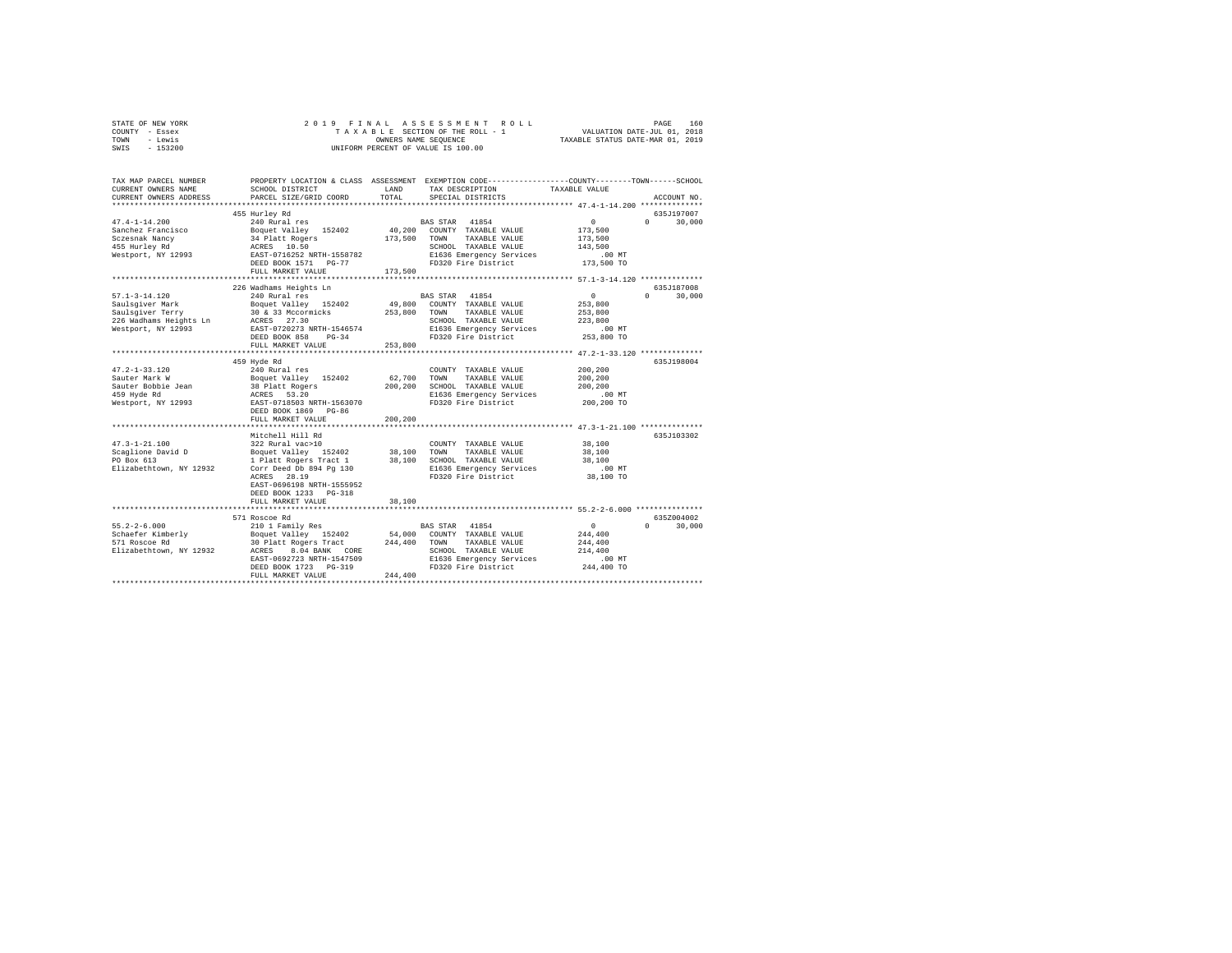| STATE OF NEW YORK |  |  |  |  | 2019 FINAL ASSESSMENT ROLL         |                                  | PAGE                        | 161 |
|-------------------|--|--|--|--|------------------------------------|----------------------------------|-----------------------------|-----|
| COUNTY - Essex    |  |  |  |  | TAXABLE SECTION OF THE ROLL - 1    |                                  | VALUATION DATE-JUL 01, 2018 |     |
| TOWN<br>- Lewis   |  |  |  |  | OWNERS NAME SEOUENCE               | TAXABLE STATUS DATE-MAR 01, 2019 |                             |     |
| - 153200<br>SWIS  |  |  |  |  | UNIFORM PERCENT OF VALUE IS 100.00 |                                  |                             |     |

| TAX MAP PARCEL NUMBER<br>CURRENT OWNERS NAME                              | SCHOOL DISTRICT                                                             | LAND    | PROPERTY LOCATION & CLASS ASSESSMENT EXEMPTION CODE---------------COUNTY-------TOWN------SCHOOL<br>TAX DESCRIPTION | TAXABLE VALUE        |                        |
|---------------------------------------------------------------------------|-----------------------------------------------------------------------------|---------|--------------------------------------------------------------------------------------------------------------------|----------------------|------------------------|
| CURRENT OWNERS ADDRESS                                                    | PARCEL SIZE/GRID COORD                                                      | TOTAL   | SPECIAL DISTRICTS                                                                                                  |                      | ACCOUNT NO.            |
|                                                                           |                                                                             |         |                                                                                                                    |                      |                        |
|                                                                           | 26 Clark Ln                                                                 |         |                                                                                                                    |                      | 635J195001             |
| $46.2 - 2 - 3.000$                                                        |                                                                             |         |                                                                                                                    | $\sim$ 0             | $0 \t 30,000$          |
| Schaefer Stephan                                                          |                                                                             |         |                                                                                                                    | 186,900              |                        |
| Schaefer Ellecia                                                          |                                                                             |         |                                                                                                                    | 186,900              |                        |
| 26 Clark Ln                                                               | EAST-0696625 NRTH-1559851                                                   |         |                                                                                                                    | 156,900              |                        |
| Elizabethtown, NY 12932                                                   |                                                                             |         | E1636 Emergency Services                                                                                           | .00 MT<br>186,900 TO |                        |
|                                                                           | DEED BOOK 1726    PG-260                                                    |         | FD320 Fire District                                                                                                |                      |                        |
|                                                                           | FULL MARKET VALUE                                                           | 186,900 |                                                                                                                    |                      |                        |
|                                                                           | Clark Ln                                                                    |         |                                                                                                                    |                      | 635Z004005             |
| $46.2 - 2 - 6.100$                                                        | 314 Rural vac<10                                                            |         | COUNTY TAXABLE VALUE                                                                                               | 23,400               |                        |
| Schaefer Stephan                                                          |                                                                             |         | TOWN<br>TAXABLE VALUE                                                                                              | 23,400               |                        |
|                                                                           |                                                                             |         | SCHOOL TAXABLE VALUE                                                                                               | 23,400               |                        |
| schaefer Ellecia<br>26 Clark Ln                                           | Boquet Valley 152402 23,400<br>21 Platt Rogers Tract 4 23,400<br>ACRES 4.94 |         | E1636 Emergency Services                                                                                           | $.00$ MT             |                        |
| Elizabethtown, NY 12932                                                   | EAST-0696295 NRTH-1559405                                                   |         | FD320 Fire District                                                                                                | 23,400 TO            |                        |
|                                                                           | DEED BOOK 1749 PG-275                                                       |         |                                                                                                                    |                      |                        |
|                                                                           | FULL MARKET VALUE                                                           | 23,400  |                                                                                                                    |                      |                        |
|                                                                           |                                                                             |         |                                                                                                                    |                      |                        |
|                                                                           | 1535 County Route 10                                                        |         |                                                                                                                    |                      | 635Z003002             |
|                                                                           |                                                                             |         |                                                                                                                    | 26,853               | 26.853<br>26,853       |
|                                                                           |                                                                             |         |                                                                                                                    | 36,547               |                        |
|                                                                           |                                                                             |         |                                                                                                                    | 36,547               |                        |
|                                                                           |                                                                             |         |                                                                                                                    | 36,547               |                        |
|                                                                           |                                                                             |         | E1636 Emergency Services                                                                                           | $.00$ MT             |                        |
| Elizabethtown, NY 12932 EAST-0714016 NRTH-1552558<br>DEED BOOK 1662 PG-52 |                                                                             |         | FD320 Fire District                                                                                                | 63,400 TO            |                        |
| MAY BE SUBJECT TO PAYMENT FULL MARKET VALUE                               |                                                                             | 63,400  |                                                                                                                    |                      |                        |
| UNDER AGDIST LAW TIL 2023                                                 |                                                                             |         |                                                                                                                    |                      |                        |
|                                                                           |                                                                             |         |                                                                                                                    |                      |                        |
|                                                                           | County Route 10                                                             |         |                                                                                                                    |                      | 635J104301             |
| $56.2 - 3 - 16.000$                                                       |                                                                             |         | COUNTY TAXABLE VALUE                                                                                               | 21,500               |                        |
| Scharwath John T                                                          |                                                                             |         | 21,500 TOWN TAXABLE VALUE                                                                                          | 21,500               |                        |
| Dresser Pamela J                                                          |                                                                             |         | 21,500 SCHOOL TAXABLE VALUE                                                                                        | 21,500               |                        |
| 377 S Morris St                                                           | 322 Rural vac>10<br>Boquet Valley 152402<br>34 Mccormicks<br>ACRES 33.23    |         | E1636 Emergency Services                                                                                           | $.00$ MT             |                        |
| Randolph, NJ 07869 EAST-0716956 NRTH-1549072                              |                                                                             |         | FD320 Fire District                                                                                                | 21,500 TO            |                        |
|                                                                           | DEED BOOK 1706 PG-321                                                       |         |                                                                                                                    |                      |                        |
|                                                                           | FULL MARKET VALUE                                                           | 21,500  |                                                                                                                    |                      |                        |
|                                                                           |                                                                             |         |                                                                                                                    |                      |                        |
|                                                                           |                                                                             |         |                                                                                                                    |                      | 635Z009002             |
|                                                                           |                                                                             |         |                                                                                                                    |                      | $\mathsf{n}$<br>30,000 |
|                                                                           |                                                                             |         |                                                                                                                    |                      |                        |
|                                                                           |                                                                             |         |                                                                                                                    |                      |                        |
|                                                                           |                                                                             |         |                                                                                                                    |                      |                        |
|                                                                           |                                                                             |         |                                                                                                                    |                      |                        |
|                                                                           |                                                                             |         |                                                                                                                    |                      |                        |
|                                                                           |                                                                             |         |                                                                                                                    |                      |                        |
|                                                                           |                                                                             |         |                                                                                                                    |                      |                        |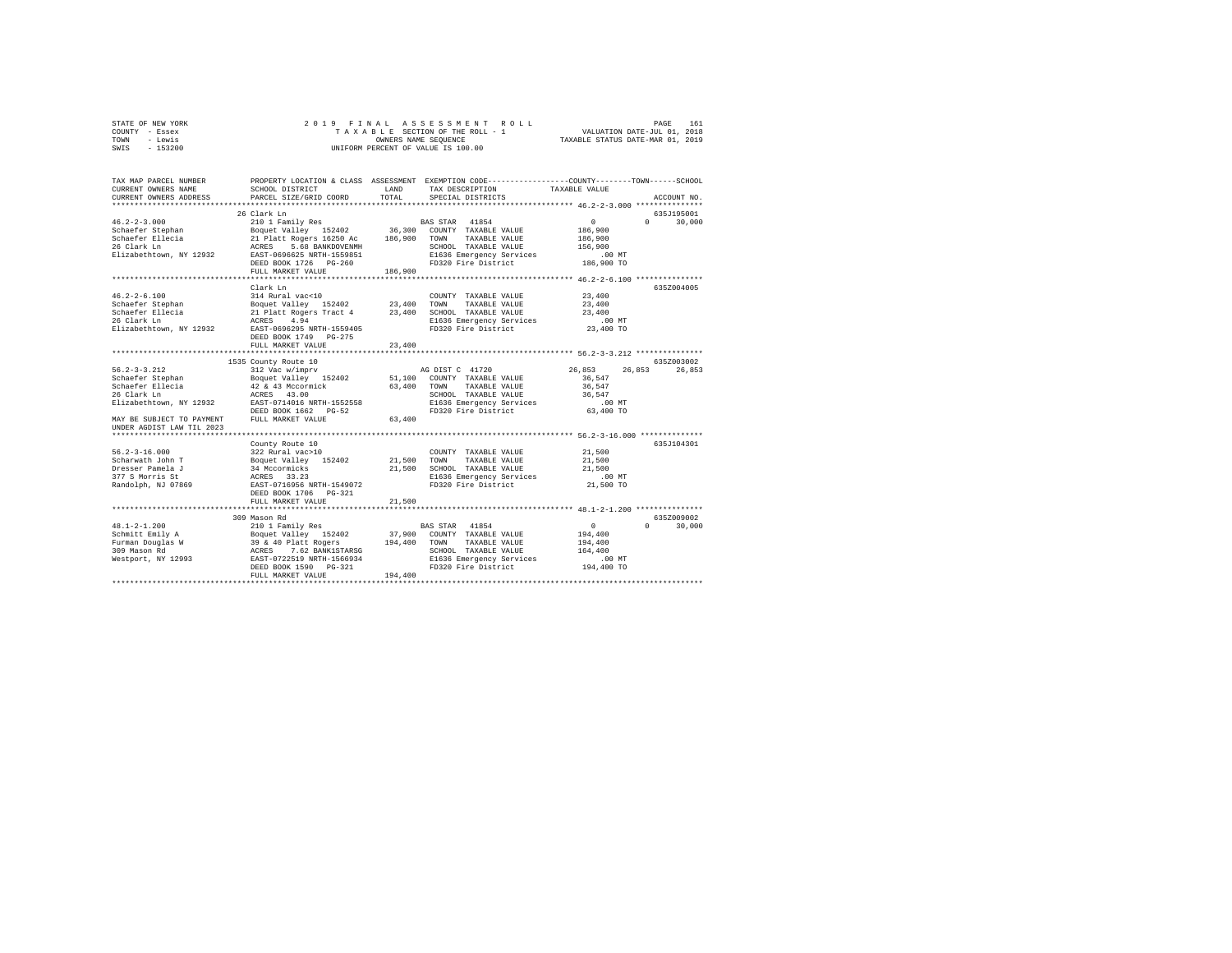| STATE OF NEW YORK<br>COUNTY - Essex<br>TOWN<br>- Lewis<br>$-153200$<br>SWIS                                    | 2019 FINAL                                                                                                                                                                                               | OWNERS NAME SEQUENCE         | ASSESSMENT ROLL<br>TAXABLE SECTION OF THE ROLL - 1<br>UNIFORM PERCENT OF VALUE IS 100.00                                                   | 162<br>PAGE<br>VALUATION DATE-JUL 01, 2018<br>TAXABLE STATUS DATE-MAR 01, 2019                                                   |  |
|----------------------------------------------------------------------------------------------------------------|----------------------------------------------------------------------------------------------------------------------------------------------------------------------------------------------------------|------------------------------|--------------------------------------------------------------------------------------------------------------------------------------------|----------------------------------------------------------------------------------------------------------------------------------|--|
| TAX MAP PARCEL NUMBER<br>CURRENT OWNERS NAME<br>CURRENT OWNERS ADDRESS<br>*************************            | SCHOOL DISTRICT<br>PARCEL SIZE/GRID COORD                                                                                                                                                                | LAND<br>TOTAL                | TAX DESCRIPTION<br>SPECIAL DISTRICTS                                                                                                       | PROPERTY LOCATION & CLASS ASSESSMENT EXEMPTION CODE----------------COUNTY-------TOWN------SCHOOL<br>TAXABLE VALUE<br>ACCOUNT NO. |  |
| $39.3 - 3 - 5.000$<br>Schmitt Frank W<br>Pauly Holley S<br>c/o Craig Schmitt<br>628 River Rd<br>Peru, NY 12972 | Stowersville Rd<br>322 Rural vac>10<br>Boquet Valley 152402<br>40 Platt Rogers<br>Brookfield Patent<br>60ac<br>ACRES 47.90<br>EAST-0721843 NRTH-1569006<br>DEED BOOK 1452 PG-212                         | 29,000<br>29,000             | COUNTY TAXABLE VALUE<br>TOWN<br>TAXABLE VALUE<br>SCHOOL TAXABLE VALUE<br>E1636 Emergency Services<br>FD320 Fire District                   | 635J104405<br>29,000<br>29,000<br>29,000<br>$.00$ MT<br>29,000 TO                                                                |  |
|                                                                                                                | FULL MARKET VALUE                                                                                                                                                                                        | 29,000<br>*************      |                                                                                                                                            | *********************************** 46.2-1-17.000 **************                                                                 |  |
| $46.2 - 1 - 17.000$<br>Schoen-Rene Ernst<br>Schoen-Rene Betty<br>100 Lounsbury Pl<br>Kingston, NY 12401        | 75 Seventy Ln<br>260 Seasonal res<br>Boquet Valley 152402<br>17 Platt Rogers Tract 4<br>ACRES 1.40<br>EAST-0690917 NRTH-1566151<br>DEED BOOK 922<br>PG-349<br>FULL MARKET VALUE                          | 24,000<br>59,200<br>59,200   | COUNTY TAXABLE VALUE<br>TOWN<br>TAXABLE VALUE<br>SCHOOL TAXABLE VALUE<br>E1636 Emergency Services<br>FD320 Fire District                   | 635J103608<br>59,200<br>59,200<br>59,200<br>$.00$ MT<br>59,200 TO                                                                |  |
| $47.1 - 1 - 39.150$<br>Schultz David F<br>343 Echo Lake Rd<br>New Hampton, NY 10958                            | Muzzy Rd<br>311 Res vac land<br>Boquet Valley 152402<br>21 Platt Rogers Tract 4<br>1339/161 Rd Maint Agrmnt<br>8.20<br>ACRES<br>EAST-0696833 NRTH-1560378<br>DEED BOOK 1339 PG-156                       | 26,300<br>26,300             | COUNTY TAXABLE VALUE<br>TOWN<br>TAXABLE VALUE<br>SCHOOL TAXABLE VALUE<br>E1636 Emergency Services<br>FD320 Fire District                   | 635Z002005<br>26,300<br>26,300<br>26,300<br>$.00$ MT<br>26,300 TO                                                                |  |
|                                                                                                                | FULL MARKET VALUE<br>*****************************                                                                                                                                                       | 26,300                       |                                                                                                                                            |                                                                                                                                  |  |
| $47.1 - 1 - 39.130$<br>Schultz Robert<br>Schultz Patricia J<br>PO Box 547<br>Lewis, NY 12950                   | 42 Birch Trail Wav<br>281 Multiple res<br>Boquet Valley 152402<br>21 Platt Rogers Tract 4<br>1303/68 Rd Maint<br>ACRES<br>8.10<br>EAST-0697175 NRTH-1561214<br>DEED BOOK 1313 PG-72<br>FULL MARKET VALUE | 38,500<br>242,900<br>242.900 | BAS STAR 41854<br>COUNTY TAXABLE VALUE<br>TOWN<br>TAXABLE VALUE<br>SCHOOL TAXABLE VALUE<br>E1636 Emergency Services<br>FD320 Fire District | 635Z002003<br>$\circ$<br>$\Omega$<br>30,000<br>242,900<br>242,900<br>212,900<br>$.00$ MT<br>242,900 TO                           |  |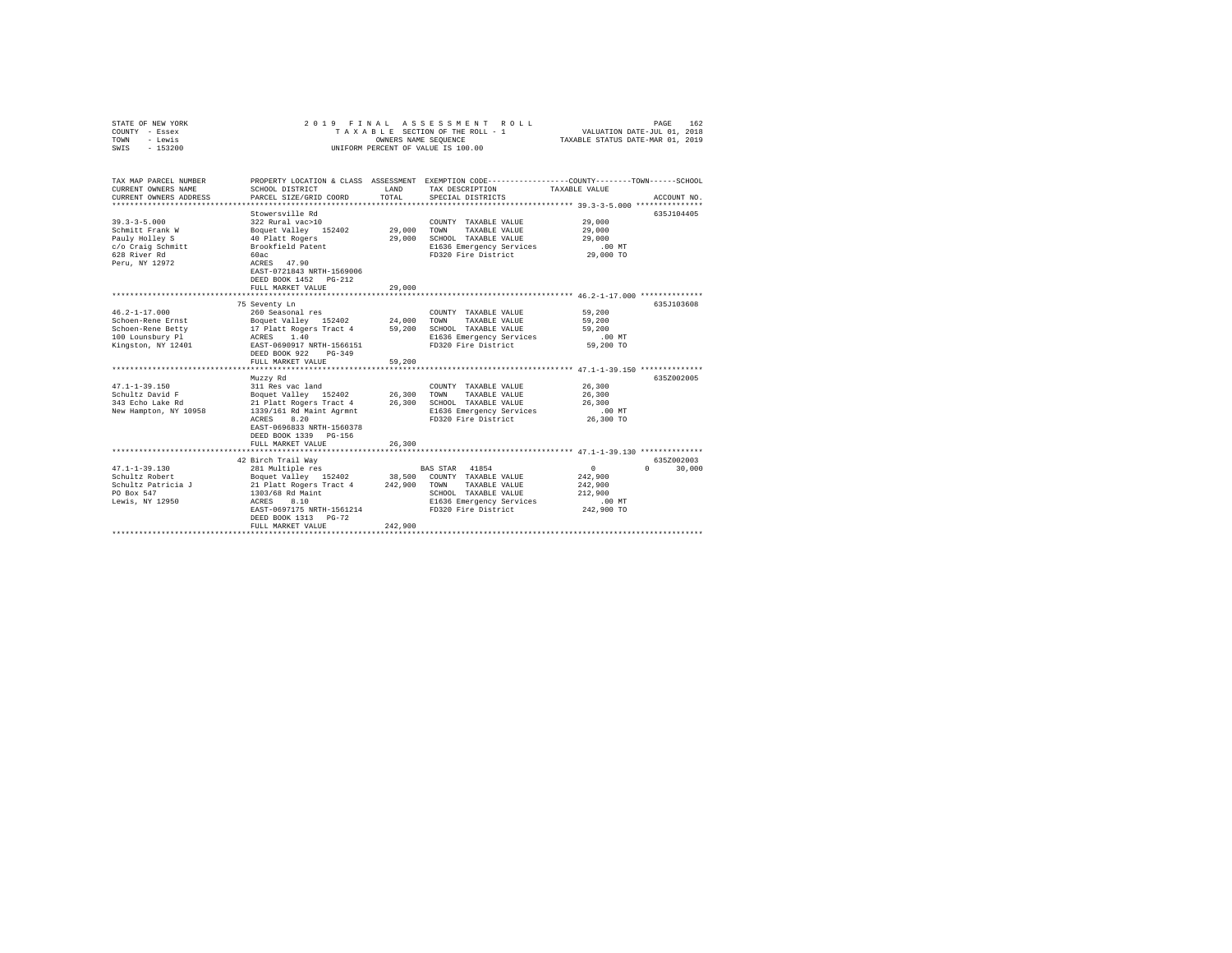| STATE OF NEW YORK<br>COUNTY - Essex                                                                                                                                                                                                                                                                                                                                                                          |                                                                                                                                                                                                                                            |         |                                                                              |                     |               |  |  |
|--------------------------------------------------------------------------------------------------------------------------------------------------------------------------------------------------------------------------------------------------------------------------------------------------------------------------------------------------------------------------------------------------------------|--------------------------------------------------------------------------------------------------------------------------------------------------------------------------------------------------------------------------------------------|---------|------------------------------------------------------------------------------|---------------------|---------------|--|--|
| TOWN - Lewis                                                                                                                                                                                                                                                                                                                                                                                                 |                                                                                                                                                                                                                                            |         |                                                                              |                     |               |  |  |
| SWIS - 153200                                                                                                                                                                                                                                                                                                                                                                                                |                                                                                                                                                                                                                                            |         |                                                                              |                     |               |  |  |
|                                                                                                                                                                                                                                                                                                                                                                                                              |                                                                                                                                                                                                                                            |         |                                                                              |                     |               |  |  |
|                                                                                                                                                                                                                                                                                                                                                                                                              |                                                                                                                                                                                                                                            |         |                                                                              |                     |               |  |  |
| TAX MAP PARCEL NUMBER PROPERTY LOCATION & CLASS ASSESSMENT EXEMPTION CODE--------------COUNTY-------TOWN------SCHOOL                                                                                                                                                                                                                                                                                         |                                                                                                                                                                                                                                            |         |                                                                              |                     |               |  |  |
| CURRENT OWNERS NAME                                                                                                                                                                                                                                                                                                                                                                                          |                                                                                                                                                                                                                                            |         | SCHOOL DISTRICT             LAND     TAX DESCRIPTION           TAXABLE VALUE |                     |               |  |  |
| CURRENT OWNERS ADDRESS                                                                                                                                                                                                                                                                                                                                                                                       | PARCEL SIZE/GRID COORD TOTAL                                                                                                                                                                                                               |         | SPECIAL DISTRICTS                                                            |                     | ACCOUNT NO.   |  |  |
|                                                                                                                                                                                                                                                                                                                                                                                                              |                                                                                                                                                                                                                                            |         |                                                                              |                     |               |  |  |
|                                                                                                                                                                                                                                                                                                                                                                                                              | 434 Hyde Rd                                                                                                                                                                                                                                |         |                                                                              |                     | 635J100915    |  |  |
|                                                                                                                                                                                                                                                                                                                                                                                                              |                                                                                                                                                                                                                                            |         |                                                                              |                     | 0 68,700      |  |  |
|                                                                                                                                                                                                                                                                                                                                                                                                              |                                                                                                                                                                                                                                            |         |                                                                              |                     |               |  |  |
|                                                                                                                                                                                                                                                                                                                                                                                                              |                                                                                                                                                                                                                                            |         |                                                                              |                     |               |  |  |
|                                                                                                                                                                                                                                                                                                                                                                                                              |                                                                                                                                                                                                                                            |         |                                                                              |                     |               |  |  |
|                                                                                                                                                                                                                                                                                                                                                                                                              |                                                                                                                                                                                                                                            |         |                                                                              |                     |               |  |  |
|                                                                                                                                                                                                                                                                                                                                                                                                              |                                                                                                                                                                                                                                            |         |                                                                              |                     |               |  |  |
| $\begin{tabular}{lcccc} $4\cdot .2-1-3\cdot 7.000$ & & & 2101 Family Res & & & ENNH STAR & 41834 & & & 0\\ \texttt{Scott. effery W} & & & & \texttt{Bopuet Valley} & 152402 & & 38,900 & \texttt{COUNT TAXABLE VALUE} & 165,400\\ \texttt{Scott. Kathryn} & & & 36.901 & & & 165,400 & & & 165,400\\ \texttt{434 Hyo and} & & & 38.902 & & & 165,400 & & & 165,400\\ \texttt{434 Hyo and} &$                 |                                                                                                                                                                                                                                            |         |                                                                              |                     |               |  |  |
|                                                                                                                                                                                                                                                                                                                                                                                                              | FULL MARKET VALUE                                                                                                                                                                                                                          | 165,400 |                                                                              |                     |               |  |  |
|                                                                                                                                                                                                                                                                                                                                                                                                              |                                                                                                                                                                                                                                            |         |                                                                              |                     |               |  |  |
|                                                                                                                                                                                                                                                                                                                                                                                                              | 426 Hyde Rd                                                                                                                                                                                                                                |         |                                                                              |                     | 635J100203    |  |  |
| $47.2 - 1 - 38.000$                                                                                                                                                                                                                                                                                                                                                                                          | 312 Vac w/imprv                                                                                                                                                                                                                            |         | COUNTY TAXABLE VALUE 52,300                                                  |                     |               |  |  |
|                                                                                                                                                                                                                                                                                                                                                                                                              |                                                                                                                                                                                                                                            |         |                                                                              | 52,300              |               |  |  |
| 9.1.2-1-3.000 UNIX TAXABLE VALUE<br>SCOOL Jeffery W Boquet Valley 152402<br>SCOOL TAXABLE VALUE<br>SCOOL TAXABLE VALUE<br>414 Hyde Rd<br>20 1000 UNIX TAXABLE VALUE<br>E1536 Emergency Services<br>E1536 Emergency Services<br>E1536 Emergenc                                                                                                                                                                |                                                                                                                                                                                                                                            |         |                                                                              | 52,300              |               |  |  |
|                                                                                                                                                                                                                                                                                                                                                                                                              |                                                                                                                                                                                                                                            |         |                                                                              | .00 MT<br>52,300 TO |               |  |  |
|                                                                                                                                                                                                                                                                                                                                                                                                              | EAST-0717523 NRTH-1560810                                                                                                                                                                                                                  |         |                                                                              |                     |               |  |  |
|                                                                                                                                                                                                                                                                                                                                                                                                              | DEED BOOK 938 PG-299                                                                                                                                                                                                                       |         |                                                                              |                     |               |  |  |
|                                                                                                                                                                                                                                                                                                                                                                                                              | FULL MARKET VALUE 52,300                                                                                                                                                                                                                   |         |                                                                              |                     |               |  |  |
|                                                                                                                                                                                                                                                                                                                                                                                                              |                                                                                                                                                                                                                                            |         |                                                                              |                     |               |  |  |
|                                                                                                                                                                                                                                                                                                                                                                                                              | 8728 US Route 9                                                                                                                                                                                                                            |         |                                                                              |                     | 635J105307    |  |  |
| $\begin{tabular}{l c c c} \multicolumn{3}{c}{\textbf{47.1-2-48.000}} & \multicolumn{3}{c}{\textbf{52.402}} & \multicolumn{3}{c}{\textbf{53.401}} & \multicolumn{3}{c}{\textbf{54.418}} & \multicolumn{3}{c}{\textbf{55.402}} & \multicolumn{3}{c}{\textbf{56.418}} & \multicolumn{3}{c}{\textbf{57.418}} & \multicolumn{3}{c}{\textbf{58.418}} & \multicolumn{3}{c}{\textbf{59.401}} & \multicolumn{3}{c}{\$ |                                                                                                                                                                                                                                            |         |                                                                              |                     | $0 \t 30,000$ |  |  |
|                                                                                                                                                                                                                                                                                                                                                                                                              |                                                                                                                                                                                                                                            |         |                                                                              |                     |               |  |  |
|                                                                                                                                                                                                                                                                                                                                                                                                              |                                                                                                                                                                                                                                            |         |                                                                              |                     |               |  |  |
|                                                                                                                                                                                                                                                                                                                                                                                                              |                                                                                                                                                                                                                                            |         |                                                                              |                     |               |  |  |
|                                                                                                                                                                                                                                                                                                                                                                                                              |                                                                                                                                                                                                                                            |         |                                                                              |                     |               |  |  |
|                                                                                                                                                                                                                                                                                                                                                                                                              |                                                                                                                                                                                                                                            |         |                                                                              |                     |               |  |  |
|                                                                                                                                                                                                                                                                                                                                                                                                              |                                                                                                                                                                                                                                            |         |                                                                              |                     |               |  |  |
|                                                                                                                                                                                                                                                                                                                                                                                                              |                                                                                                                                                                                                                                            |         |                                                                              |                     |               |  |  |
|                                                                                                                                                                                                                                                                                                                                                                                                              |                                                                                                                                                                                                                                            |         |                                                                              |                     |               |  |  |
|                                                                                                                                                                                                                                                                                                                                                                                                              | 549 Moss Rd                                                                                                                                                                                                                                |         |                                                                              |                     | 635Z000019    |  |  |
| $38.4 - 1 - 22.200$                                                                                                                                                                                                                                                                                                                                                                                          |                                                                                                                                                                                                                                            |         |                                                                              |                     |               |  |  |
| Sears Dawn M<br>PO Box 112                                                                                                                                                                                                                                                                                                                                                                                   |                                                                                                                                                                                                                                            |         |                                                                              |                     |               |  |  |
|                                                                                                                                                                                                                                                                                                                                                                                                              | 322 Rural vac>10<br>Boguet Valley 152402<br>23,000 DBOguet Valley 152402<br>23,000 DB 909 33,000 DB 909 933,000 DB 909 933,000<br>23,000 DB 909 33,000 RCRS 110.20<br>23,000 PD320 Fire District 23,000 RCRS 10.20<br>23,000 PD320 Fire Di |         |                                                                              |                     |               |  |  |
| Westport, NY 12993                                                                                                                                                                                                                                                                                                                                                                                           |                                                                                                                                                                                                                                            |         |                                                                              | $.00$ MT            |               |  |  |
|                                                                                                                                                                                                                                                                                                                                                                                                              |                                                                                                                                                                                                                                            |         |                                                                              | 23,000 TO           |               |  |  |
|                                                                                                                                                                                                                                                                                                                                                                                                              | EAST-0712685 NRTH-1572853                                                                                                                                                                                                                  |         |                                                                              |                     |               |  |  |
|                                                                                                                                                                                                                                                                                                                                                                                                              | DEED BOOK 1307 PG-105                                                                                                                                                                                                                      |         |                                                                              |                     |               |  |  |
|                                                                                                                                                                                                                                                                                                                                                                                                              | FULL MARKET VALUE                                                                                                                                                                                                                          | 23,000  |                                                                              |                     |               |  |  |
|                                                                                                                                                                                                                                                                                                                                                                                                              |                                                                                                                                                                                                                                            |         |                                                                              |                     |               |  |  |
|                                                                                                                                                                                                                                                                                                                                                                                                              | US Route 9                                                                                                                                                                                                                                 |         |                                                                              |                     | 635J102604    |  |  |
|                                                                                                                                                                                                                                                                                                                                                                                                              |                                                                                                                                                                                                                                            |         |                                                                              |                     |               |  |  |
| VS Route 9 10 Priv forest<br>29,700<br>Seessel Fay G Trust<br>29,700<br>348 Greenway Rd<br>29,700<br>29,700<br>29,700<br>29,700<br>29,700<br>29,700<br>29,700<br>29,700<br>29,700<br>29,700<br>29,700<br>29,700<br>29,700<br>29,700<br>29,700<br>29,700<br>29,700<br>29,70                                                                                                                                   |                                                                                                                                                                                                                                            |         |                                                                              |                     |               |  |  |
|                                                                                                                                                                                                                                                                                                                                                                                                              |                                                                                                                                                                                                                                            |         |                                                                              |                     |               |  |  |
|                                                                                                                                                                                                                                                                                                                                                                                                              |                                                                                                                                                                                                                                            |         |                                                                              |                     |               |  |  |
|                                                                                                                                                                                                                                                                                                                                                                                                              | EAST-0714958 NRTH-1592520                                                                                                                                                                                                                  |         |                                                                              |                     |               |  |  |
|                                                                                                                                                                                                                                                                                                                                                                                                              | DEED BOOK 1288 PG-157                                                                                                                                                                                                                      |         |                                                                              |                     |               |  |  |
|                                                                                                                                                                                                                                                                                                                                                                                                              | FULL MARKET VALUE                                                                                                                                                                                                                          | 29,700  |                                                                              |                     |               |  |  |
|                                                                                                                                                                                                                                                                                                                                                                                                              |                                                                                                                                                                                                                                            |         |                                                                              |                     |               |  |  |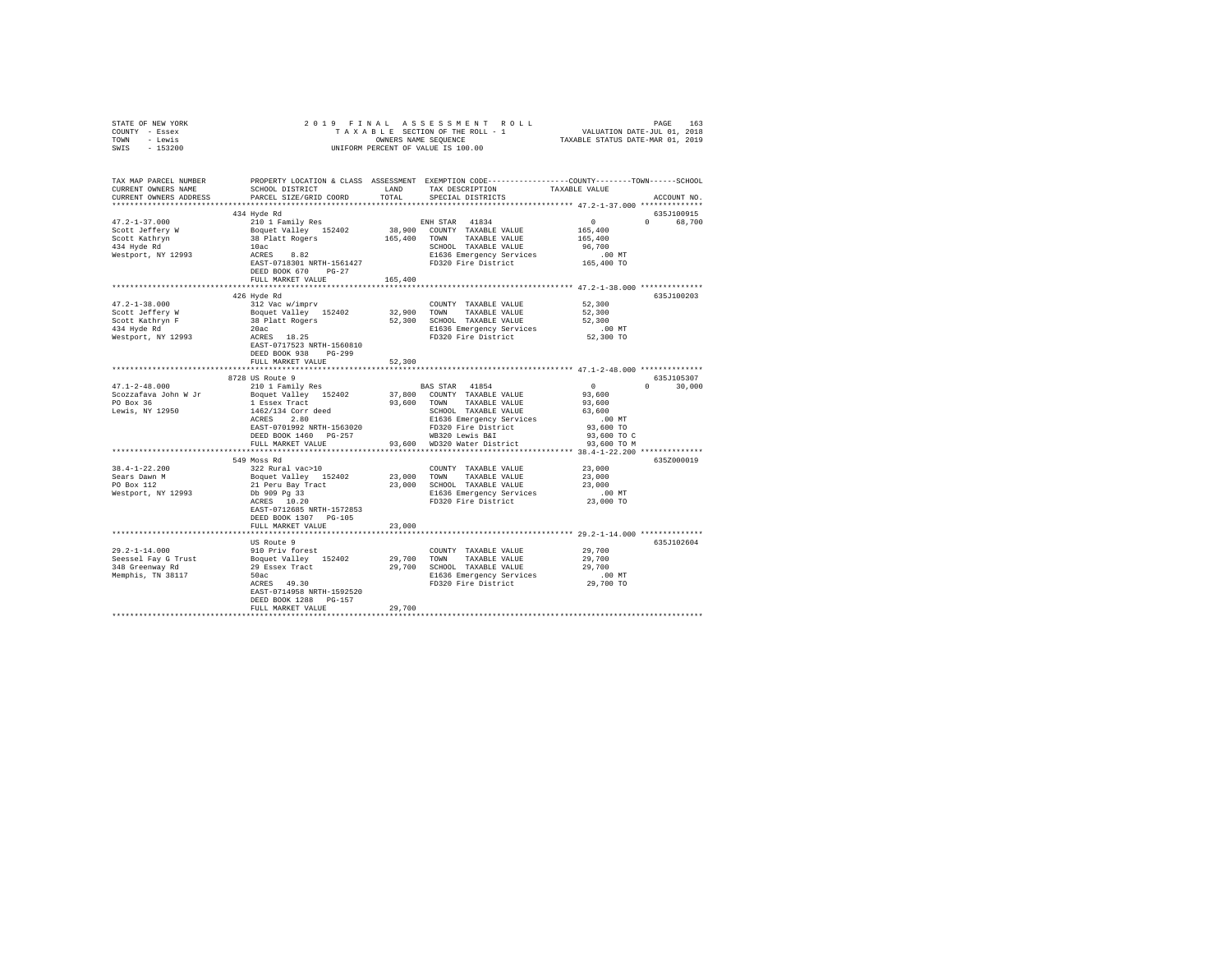| STATE OF NEW YORK<br>COUNTY - Essex<br><b>TOWN</b><br>- Lewis<br>SWIS - 153200     | 2019 FINAL                                                                                                                                                                         |                                 | ASSESSMENT ROLL<br>FINAL AUGUST:<br>TAXABLE SECTION OF THE ROLL - 1<br>UNIFORM PERCENT OF VALUE IS 100.00                  | VALUATION DATE-JUL 01, 2018<br>TAXABLE STATUS DATE-MAR 01, 2019 | PAGE<br>164                 |
|------------------------------------------------------------------------------------|------------------------------------------------------------------------------------------------------------------------------------------------------------------------------------|---------------------------------|----------------------------------------------------------------------------------------------------------------------------|-----------------------------------------------------------------|-----------------------------|
| TAX MAP PARCEL NUMBER<br>CURRENT OWNERS NAME<br>CURRENT OWNERS ADDRESS             | PROPERTY LOCATION & CLASS ASSESSMENT EXEMPTION CODE---------------COUNTY-------TOWN------SCHOOL<br>SCHOOL DISTRICT<br>PARCEL SIZE/GRID COORD                                       | LAND<br>TOTAL                   | TAX DESCRIPTION<br>SPECIAL DISTRICTS                                                                                       | TAXABLE VALUE                                                   | ACCOUNT NO.                 |
| $29.2 - 1 - 18.000$<br>Seessel Fav G Trust<br>348 Greenway Rd<br>Memphis, TN 38117 | US Route 9<br>910 Priv forest<br>Boquet Valley 152402 71,400<br>27 Essex Tract<br>120ac<br>ACRES 133.40<br>EAST-0712891 NRTH-1592931<br>DEED BOOK 1288 PG-160<br>FULL MARKET VALUE | 71,400<br>71,400                | COUNTY TAXABLE VALUE<br>TOWN<br>TAXABLE VALUE<br>SCHOOL TAXABLE VALUE<br>E1636 Emergency Services<br>FD320 Fire District   | 71,400<br>71,400<br>71,400<br>$.00$ MT<br>71,400 TO             | 635J102602                  |
|                                                                                    | **************************                                                                                                                                                         |                                 |                                                                                                                            |                                                                 |                             |
| $29.4 - 1 - 6.000$<br>Seessel Fay G Trust<br>348 Greenway Rd<br>Memphis, TN 38117  | US Route 9<br>910 Priv forest<br>Boquet Valley 152402<br>31 Essex Tract<br>ACRES 120.00<br>EAST-0713694 NRTH-1590504<br>DEED BOOK 1288 PG-160<br>FULL MARKET VALUE                 | 65,000<br>65,000<br>65,000      | COUNTY TAXABLE VALUE<br>TOWN<br>TAXABLE VALUE<br>SCHOOL TAXABLE VALUE<br>E1636 Emergency Services<br>FD320 Fire District   | 65,000<br>65,000<br>65,000<br>$.00$ MT<br>65,000 TO             | 635J102603                  |
| $29.4 - 1 - 11.000$<br>Seessel Fay G Trust<br>348 Greenway Rd<br>Memphis, TN 38117 | US Route 9<br>910 Priv forest<br>Boquet Valley 152402<br>30 Essex Tract<br>50ac<br>ACRES 54.00<br>EAST-0715084 NRTH-1591135<br>DEED BOOK 1288 PG-157<br>FULL MARKET VALUE          | 32,000 TOWN<br>32,000<br>32,000 | COUNTY TAXABLE VALUE<br>TAXABLE VALUE<br>SCHOOL TAXABLE VALUE<br>E1636 Emergency Services<br>FD320 Fire District 32,000 TO | 32,000<br>32,000<br>32,000<br>$.00$ MT                          | 635J102605                  |
| $39.3 - 3 - 3.300$                                                                 | 1394 Stowersville Rd<br>210 1 Family Res<br>DEED BOOK 1288 PG-82<br>FULL MARKET VALUE                                                                                              | 75,100                          | BAS STAR 41854<br>SCHOOL TAXABLE VALUE<br>SCHOOL INANDAL<br>E1636 Emergency Services<br>FD320 Fire District 75,100 TO      | $\sim$ 0<br>75,100<br>75,100<br>45,100<br>$.00$ MT              | 635J178505<br>$0 \t 30.000$ |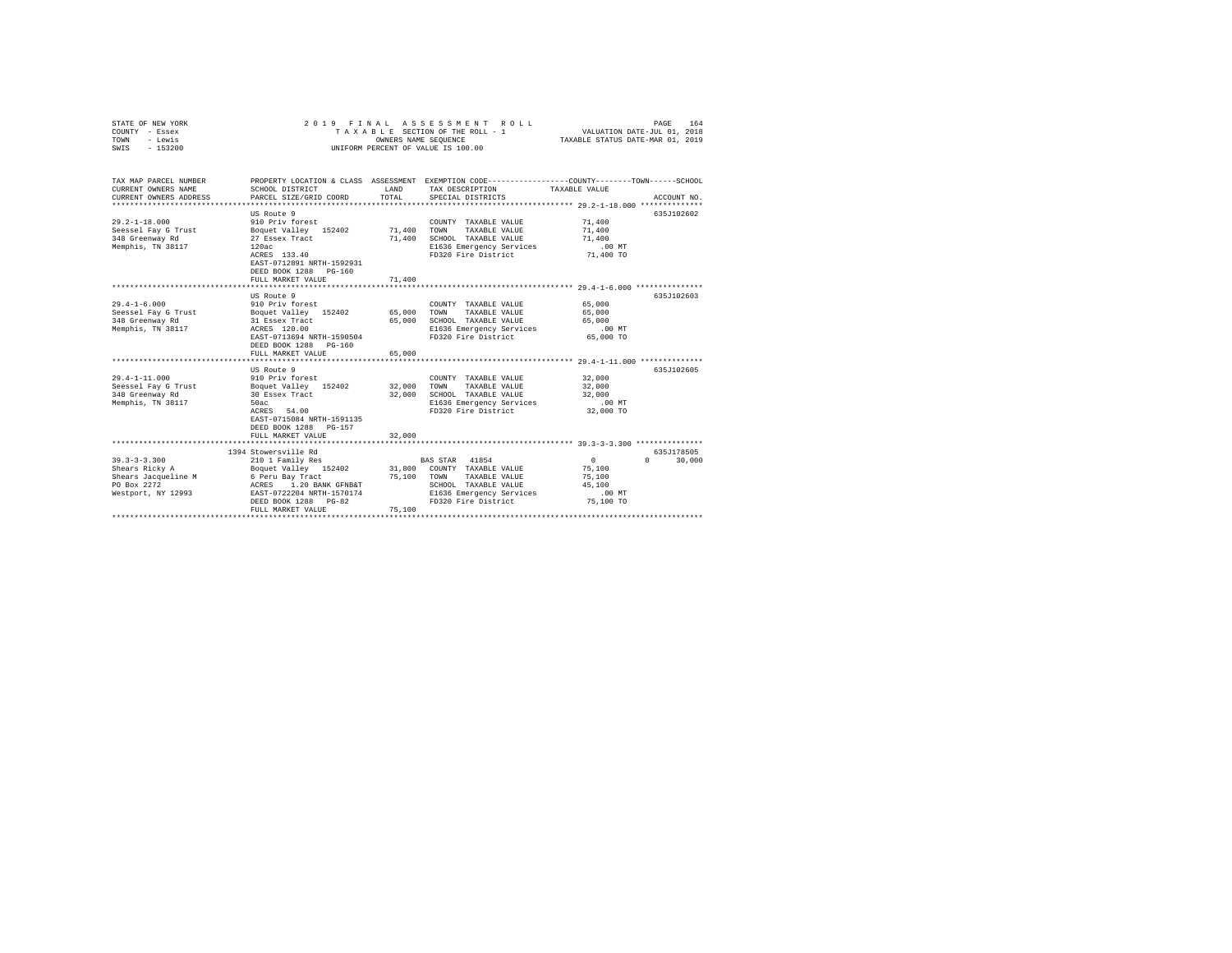| STATE OF NEW YORK | 2019 FINAL ASSESSMENT ROLL         | 165<br>PAGE                      |
|-------------------|------------------------------------|----------------------------------|
| COUNTY - Essex    | TAXABLE SECTION OF THE ROLL - 1    | VALUATION DATE-JUL 01, 2018      |
| TOWN<br>- Lewis   | OWNERS NAME SEOUENCE               | TAXABLE STATUS DATE-MAR 01, 2019 |
| $-153200$<br>SWIS | UNIFORM PERCENT OF VALUE IS 100.00 |                                  |

| TAX MAP PARCEL NUMBER<br>CURRENT OWNERS NAME                                                                                                                                                                                                                                                                                       | PROPERTY LOCATION & CLASS ASSESSMENT EXEMPTION CODE---------------COUNTY-------TOWN------SCHOOL<br>SCHOOL DISTRICT                                                                                                                         | LAND<br>TOTAL | TAX DESCRIPTION                                                   | TAXABLE VALUE    |                    |
|------------------------------------------------------------------------------------------------------------------------------------------------------------------------------------------------------------------------------------------------------------------------------------------------------------------------------------|--------------------------------------------------------------------------------------------------------------------------------------------------------------------------------------------------------------------------------------------|---------------|-------------------------------------------------------------------|------------------|--------------------|
| CURRENT OWNERS ADDRESS<br>********************                                                                                                                                                                                                                                                                                     | PARCEL SIZE/GRID COORD                                                                                                                                                                                                                     |               | SPECIAL DISTRICTS                                                 |                  | ACCOUNT NO.        |
|                                                                                                                                                                                                                                                                                                                                    | 37 Jeffrey Way                                                                                                                                                                                                                             |               |                                                                   |                  | 635J102904         |
|                                                                                                                                                                                                                                                                                                                                    |                                                                                                                                                                                                                                            |               | BAS STAR 41854                                                    | 0                | $\Omega$<br>30,000 |
|                                                                                                                                                                                                                                                                                                                                    |                                                                                                                                                                                                                                            |               | 33,300 COUNTY TAXABLE VALUE                                       | 123,800          |                    |
|                                                                                                                                                                                                                                                                                                                                    |                                                                                                                                                                                                                                            | 123,800       | TOWN TAXABLE VALUE                                                | 123,800          |                    |
|                                                                                                                                                                                                                                                                                                                                    |                                                                                                                                                                                                                                            |               | SCHOOL TAXABLE VALUE                                              | 93,800           |                    |
|                                                                                                                                                                                                                                                                                                                                    |                                                                                                                                                                                                                                            |               | E1636 Emergency Services                                          | $.00$ MT         |                    |
|                                                                                                                                                                                                                                                                                                                                    |                                                                                                                                                                                                                                            |               | FD320 Fire District<br>WB320 Lewis B&I                            | 123,800 TO       |                    |
|                                                                                                                                                                                                                                                                                                                                    | EAST-0702625 NRTH-1563452                                                                                                                                                                                                                  |               |                                                                   | 123,800 TO C     |                    |
|                                                                                                                                                                                                                                                                                                                                    | DEED BOOK 1284 PG-326                                                                                                                                                                                                                      |               | WD320 Water District                                              | 123,800 TO M     |                    |
|                                                                                                                                                                                                                                                                                                                                    | FULL MARKET VALUE                                                                                                                                                                                                                          | 123,800       |                                                                   |                  |                    |
|                                                                                                                                                                                                                                                                                                                                    | US Route 9                                                                                                                                                                                                                                 |               |                                                                   |                  | 635J104207         |
|                                                                                                                                                                                                                                                                                                                                    |                                                                                                                                                                                                                                            |               | COUNTY TAXABLE VALUE                                              | 9.000            |                    |
|                                                                                                                                                                                                                                                                                                                                    |                                                                                                                                                                                                                                            | 9,000         | TOWN<br>TAXABLE VALUE                                             | 9,000            |                    |
|                                                                                                                                                                                                                                                                                                                                    |                                                                                                                                                                                                                                            | 9,000         | SCHOOL TAXABLE VALUE                                              | 9.000            |                    |
|                                                                                                                                                                                                                                                                                                                                    |                                                                                                                                                                                                                                            |               |                                                                   | .00 MT           |                    |
|                                                                                                                                                                                                                                                                                                                                    |                                                                                                                                                                                                                                            |               | E1636 Emergency Services<br>FD320 Fire District                   | 9,000 TO         |                    |
| $\begin{tabular}{lllllllllll} 19.4-2-4.111 & 322 {\rm~Rural~vac}>10 \\ \hline {\rm Shepard~Wame} & 322 {\rm~Rural~vac}>10 \\ \hline {\rm Shepard~Judith} & 47 {\rm~Mules} & 152402 \\ \hline {\rm PO~Box~166} & 4{\rm~RSSS} & 10.00 \\ \hline {\rm Kestoprt,~NY~12993} & 82837-0717839 ~\rm{NRTH-1601839} \\ \hline \end{tabular}$ |                                                                                                                                                                                                                                            |               |                                                                   |                  |                    |
|                                                                                                                                                                                                                                                                                                                                    | FULL MARKET VALUE                                                                                                                                                                                                                          | 9.000         |                                                                   |                  |                    |
|                                                                                                                                                                                                                                                                                                                                    |                                                                                                                                                                                                                                            |               |                                                                   |                  |                    |
|                                                                                                                                                                                                                                                                                                                                    | US Route 9                                                                                                                                                                                                                                 |               |                                                                   |                  | 635J179042         |
| $19.4 - 2 - 4.200$                                                                                                                                                                                                                                                                                                                 |                                                                                                                                                                                                                                            |               | COUNTY TAXABLE VALUE                                              | 11,300           |                    |
| Shepard Wayne                                                                                                                                                                                                                                                                                                                      |                                                                                                                                                                                                                                            | 11,300 TOWN   | TAXABLE VALUE                                                     | 11,300           |                    |
| Shepard Judith                                                                                                                                                                                                                                                                                                                     |                                                                                                                                                                                                                                            |               | 11,300 SCHOOL TAXABLE VALUE                                       | 11,300           |                    |
| PO Box 166                                                                                                                                                                                                                                                                                                                         |                                                                                                                                                                                                                                            |               | E1636 Emergency Services                                          | $.00$ MT         |                    |
| Westport, NY 12993                                                                                                                                                                                                                                                                                                                 |                                                                                                                                                                                                                                            |               | FD320 Fire District                                               | 11,300 TO        |                    |
|                                                                                                                                                                                                                                                                                                                                    | DEED BOOK 1708 PG-148                                                                                                                                                                                                                      |               |                                                                   |                  |                    |
|                                                                                                                                                                                                                                                                                                                                    | FULL MARKET VALUE                                                                                                                                                                                                                          | 11,300        |                                                                   |                  |                    |
|                                                                                                                                                                                                                                                                                                                                    |                                                                                                                                                                                                                                            |               |                                                                   |                  |                    |
|                                                                                                                                                                                                                                                                                                                                    | 674 Fox Run Rd                                                                                                                                                                                                                             |               |                                                                   |                  | 635J179018         |
| $47.3 - 1 - 7.200$                                                                                                                                                                                                                                                                                                                 | 210 1 Family Res                                                                                                                                                                                                                           |               | COUNTY TAXABLE VALUE<br>TOWN TAXABLE VALUE                        | 79,000<br>79,000 |                    |
|                                                                                                                                                                                                                                                                                                                                    |                                                                                                                                                                                                                                            |               | 79,000 SCHOOL TAXABLE VALUE                                       | 79,000           |                    |
|                                                                                                                                                                                                                                                                                                                                    |                                                                                                                                                                                                                                            |               | E1636 Emergency Services                                          | $.00$ MT         |                    |
|                                                                                                                                                                                                                                                                                                                                    |                                                                                                                                                                                                                                            |               | FD320 Fire District                                               | 79,000 TO        |                    |
|                                                                                                                                                                                                                                                                                                                                    | DEED BOOK 1828 PG-137                                                                                                                                                                                                                      |               |                                                                   |                  |                    |
|                                                                                                                                                                                                                                                                                                                                    | FULL MARKET VALUE                                                                                                                                                                                                                          | 79,000        |                                                                   |                  |                    |
|                                                                                                                                                                                                                                                                                                                                    |                                                                                                                                                                                                                                            |               |                                                                   |                  |                    |
|                                                                                                                                                                                                                                                                                                                                    | 28 Cutting Rd                                                                                                                                                                                                                              |               |                                                                   |                  | 635J179020         |
| $55.2 - 1 - 16.100$                                                                                                                                                                                                                                                                                                                |                                                                                                                                                                                                                                            |               |                                                                   | 169,300          |                    |
|                                                                                                                                                                                                                                                                                                                                    |                                                                                                                                                                                                                                            |               |                                                                   | 169,300          |                    |
| Shepard Wayne<br>Shepard Craig                                                                                                                                                                                                                                                                                                     |                                                                                                                                                                                                                                            |               |                                                                   | 169,300          |                    |
| PO Box 166                                                                                                                                                                                                                                                                                                                         |                                                                                                                                                                                                                                            |               | E1636 Emergency Services .00 MT<br>FD320 Fire District 169,300 TO |                  |                    |
| Westport, NY 12993                                                                                                                                                                                                                                                                                                                 |                                                                                                                                                                                                                                            |               |                                                                   |                  |                    |
|                                                                                                                                                                                                                                                                                                                                    | 26 utiling monoings<br>271 Mfg housings<br>Boquet Valley 152402<br>29 Platt Rogers Tract 4 169,300 SCHOOL TAXABLE VALUE<br>29 Platt Rogers Tract 4 169,300 SCHOOL TAXABLE VALUE<br>1542/20 Life Use to E1636 Emergency Services<br>NG111 L |               |                                                                   |                  |                    |
|                                                                                                                                                                                                                                                                                                                                    | EAST-0694970 NRTH-1546816                                                                                                                                                                                                                  |               |                                                                   |                  |                    |
|                                                                                                                                                                                                                                                                                                                                    | DEED BOOK 1439 PG-66                                                                                                                                                                                                                       |               |                                                                   |                  |                    |
|                                                                                                                                                                                                                                                                                                                                    | FULL MARKET VALUE                                                                                                                                                                                                                          | 169,300       |                                                                   |                  |                    |
|                                                                                                                                                                                                                                                                                                                                    |                                                                                                                                                                                                                                            |               |                                                                   |                  |                    |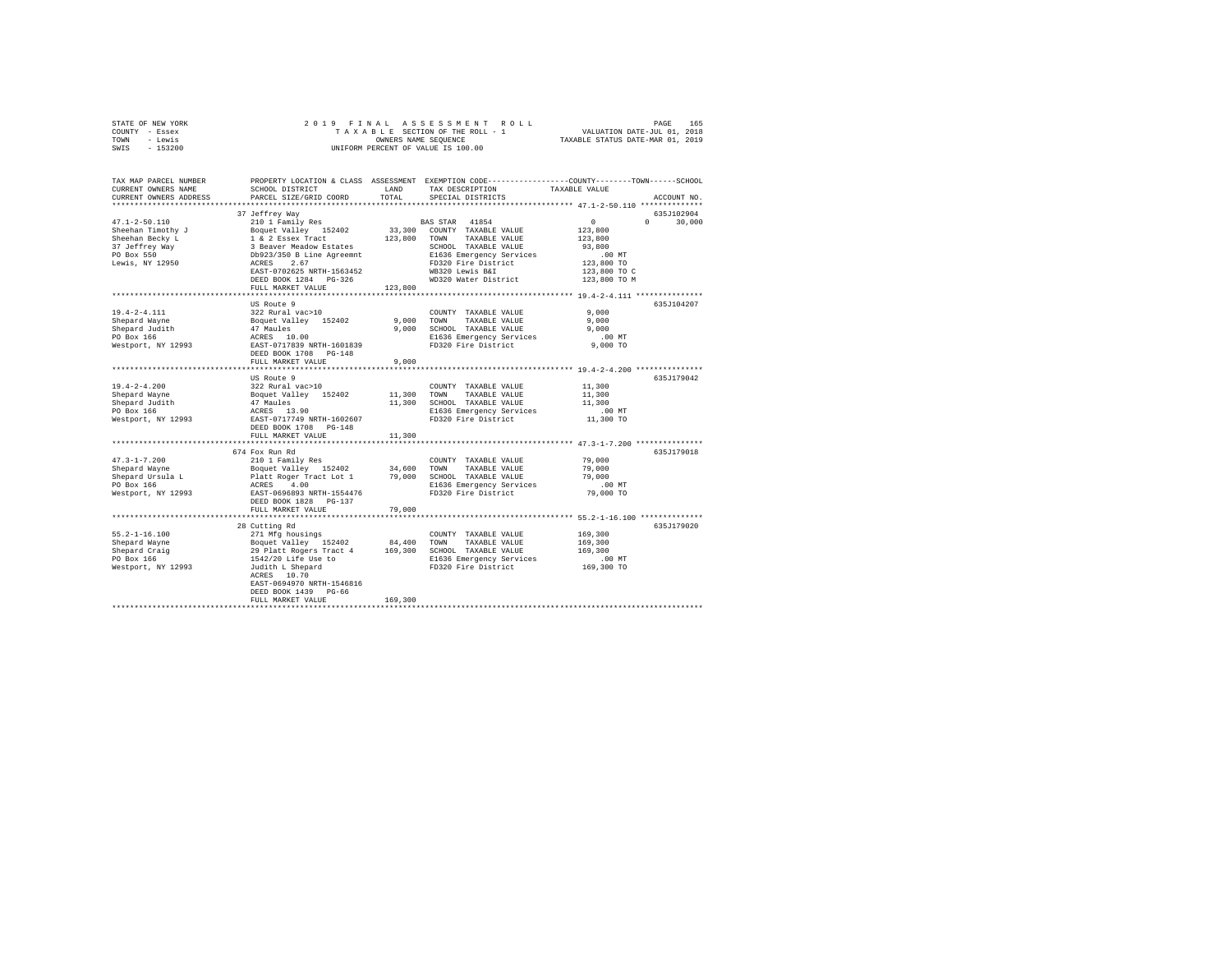| STATE OF NEW YORK                                              | 2019 FINAL                                                                                                                                                                                                   |         |                                                                                                |               |               |  |  |
|----------------------------------------------------------------|--------------------------------------------------------------------------------------------------------------------------------------------------------------------------------------------------------------|---------|------------------------------------------------------------------------------------------------|---------------|---------------|--|--|
| COUNTY - Essex                                                 | 9 FINAL ASSESSMENT ROLL (NORTHERD PACE 166 PRESENT PRESELE SECTION OF THE ROLL - 1<br>TAXABLE SECTION OF THE ROLL - 1 (NALUATION DATE-JUL 01, 2018<br>OWNERS NAME SEQUENCE  TAXABLE STATUS DATE-MAR 01, 2019 |         |                                                                                                |               |               |  |  |
| TOWN - Lewis                                                   | OWNERS NAME SEQUENCE                                                                                                                                                                                         |         |                                                                                                |               |               |  |  |
| $-153200$<br>SWIS                                              |                                                                                                                                                                                                              |         | UNIFORM PERCENT OF VALUE IS 100.00                                                             |               |               |  |  |
|                                                                |                                                                                                                                                                                                              |         |                                                                                                |               |               |  |  |
|                                                                |                                                                                                                                                                                                              |         |                                                                                                |               |               |  |  |
|                                                                |                                                                                                                                                                                                              |         |                                                                                                |               |               |  |  |
| TAX MAP PARCEL NUMBER                                          |                                                                                                                                                                                                              |         | PROPERTY LOCATION & CLASS ASSESSMENT EXEMPTION CODE---------------COUNTY-------TOWN-----SCHOOL |               |               |  |  |
| CURRENT OWNERS NAME                                            | SCHOOL DISTRICT                                                                                                                                                                                              | LAND    | TAX DESCRIPTION                                                                                | TAXABLE VALUE |               |  |  |
| CURRENT OWNERS ADDRESS                                         | PARCEL SIZE/GRID COORD                                                                                                                                                                                       | TOTAL   | SPECIAL DISTRICTS                                                                              |               | ACCOUNT NO.   |  |  |
|                                                                |                                                                                                                                                                                                              |         |                                                                                                |               |               |  |  |
|                                                                | 29 Shepards View Way                                                                                                                                                                                         |         |                                                                                                |               | 635J103206    |  |  |
| $55.2 - 1 - 22.000$                                            | 240 Rural res                                                                                                                                                                                                |         | ENH STAR 41834                                                                                 | $\sim$ 0      | 0 68,700      |  |  |
| Shepard Wayne                                                  | Boquet Valley 152402                                                                                                                                                                                         |         | 66,300 COUNTY TAXABLE VALUE                                                                    | 293,100       |               |  |  |
| Shepard Craig                                                  | 29 Platt Rogers Tract 4                                                                                                                                                                                      |         | 293,100 TOWN TAXABLE VALUE                                                                     | 293,100       |               |  |  |
| c/o Judith L Shepard                                           | 1542/20 Life Use to                                                                                                                                                                                          |         | SCHOOL TAXABLE VALUE                                                                           | 224,400       |               |  |  |
| PO Box 386                                                     |                                                                                                                                                                                                              |         | E1636 Emergency Services                                                                       | $.00$ MT      |               |  |  |
| Elizabethtown, NY 12932                                        | Judith L Shepard<br>ACRES 33.90                                                                                                                                                                              |         | FD320 Fire District                                                                            | 293,100 TO    |               |  |  |
|                                                                | EAST-0694400 NRTH-1546358                                                                                                                                                                                    |         |                                                                                                |               |               |  |  |
|                                                                | DEED BOOK 1542 PG-20                                                                                                                                                                                         |         |                                                                                                |               |               |  |  |
|                                                                |                                                                                                                                                                                                              |         |                                                                                                |               |               |  |  |
|                                                                | FULL MARKET VALUE                                                                                                                                                                                            | 293,100 |                                                                                                |               |               |  |  |
|                                                                |                                                                                                                                                                                                              |         |                                                                                                |               |               |  |  |
|                                                                | 41 Shepards View Way                                                                                                                                                                                         |         |                                                                                                |               | 635J193013    |  |  |
| $55.2 - 1 - 16.200$                                            | 240 Rural res                                                                                                                                                                                                |         | BAS STAR 41854                                                                                 | $\sim$ 0      | $0 \t 30,000$ |  |  |
|                                                                |                                                                                                                                                                                                              |         | 47,700 COUNTY TAXABLE VALUE                                                                    | 229,600       |               |  |  |
|                                                                |                                                                                                                                                                                                              |         | TAXABLE VALUE                                                                                  | 229,600       |               |  |  |
| Shepard Wayne M<br>Shepard Ursula L<br>PO Box 166              | Boquet Valley 152402 47,700 COUNTY<br>29 Platt Rogers Tract 4 229,600 TOWN<br>ACRES 10.00 SCHOOL RAST-0695055 NRTH-1545932 51636 Em                                                                          |         | SCHOOL TAXABLE VALUE                                                                           | 199,600       |               |  |  |
| Westport, NY 12993                                             |                                                                                                                                                                                                              |         | E1636 Emergency Services                                                                       | $.00$ MT      |               |  |  |
|                                                                | DEED BOOK 1253 PG-341                                                                                                                                                                                        |         | FD320 Fire District                                                                            | 229,600 TO    |               |  |  |
|                                                                | FULL MARKET VALUE                                                                                                                                                                                            | 229,600 |                                                                                                |               |               |  |  |
|                                                                |                                                                                                                                                                                                              |         |                                                                                                |               |               |  |  |
|                                                                | 133 Hyde Rd                                                                                                                                                                                                  |         |                                                                                                |               | 635J103712    |  |  |
| $47.4 - 1 - 5.100$                                             | 240 Rural res                                                                                                                                                                                                |         | COUNTY TAXABLE VALUE                                                                           | 108,600       |               |  |  |
|                                                                |                                                                                                                                                                                                              |         |                                                                                                | 108,600       |               |  |  |
| Shetler Emmanuel B                                             | Boquet Valley 152402                                                                                                                                                                                         |         | 41,100 TOWN TAXABLE VALUE                                                                      |               |               |  |  |
| Shetler Elizabeth J                                            | 5 Platt Rogers                                                                                                                                                                                               |         | 108,600 SCHOOL TAXABLE VALUE                                                                   | 108,600       |               |  |  |
| 2480 County Route 11                                           | ACRES 35.00                                                                                                                                                                                                  |         | E1636 Emergency Services                                                                       | $.00$ MT      |               |  |  |
|                                                                | Gouverneur, NY 13642 EAST-0711278 NRTH-1557760                                                                                                                                                               |         | FD320 Fire District                                                                            | 108,600 TO    |               |  |  |
|                                                                | DEED BOOK 1918 PG-78                                                                                                                                                                                         |         |                                                                                                |               |               |  |  |
|                                                                | FULL MARKET VALUE                                                                                                                                                                                            | 108,600 |                                                                                                |               |               |  |  |
|                                                                |                                                                                                                                                                                                              |         |                                                                                                |               |               |  |  |
|                                                                | 156 Ray Woods Rd                                                                                                                                                                                             |         |                                                                                                |               | 635J104605    |  |  |
| $56.1 - 2 - 31.000$                                            | 240 Rural res                                                                                                                                                                                                |         | COUNTY TAXABLE VALUE                                                                           | 256,400       |               |  |  |
| Shirley Forests Inc<br>c/o David Shirley<br>17100 102nd Ave NE | Boquet Valley 152402 75,600                                                                                                                                                                                  |         | TOWN<br>TAXABLE VALUE                                                                          | 256,400       |               |  |  |
|                                                                | Dogue Value Proposed (1996)<br>ARIO Platt Rogers Tract 1 256,400 SCHOOL TAXABLE VALUE<br>RCRES 16.70<br>EAST-0703446 NRTH-1551470 – FD320 Fire District                                                      |         |                                                                                                | 256,400       |               |  |  |
|                                                                |                                                                                                                                                                                                              |         |                                                                                                | $.00$ MT      |               |  |  |
| Bothell, WA 98011                                              |                                                                                                                                                                                                              |         |                                                                                                | 256,400 TO    |               |  |  |
|                                                                | DEED BOOK 1183 PG-76                                                                                                                                                                                         |         |                                                                                                |               |               |  |  |
|                                                                |                                                                                                                                                                                                              |         |                                                                                                |               |               |  |  |
|                                                                | FULL MARKET VALUE                                                                                                                                                                                            | 256,400 |                                                                                                |               |               |  |  |
|                                                                |                                                                                                                                                                                                              |         |                                                                                                |               |               |  |  |
|                                                                | 410 Wells Hill Rd                                                                                                                                                                                            |         |                                                                                                |               | 635J103705    |  |  |
| $47.1 - 1 - 28.100$                                            | 210 1 Family Res                                                                                                                                                                                             |         | COUNTY TAXABLE VALUE                                                                           | 87,100        |               |  |  |
| Shreiber Douglas C                                             | Boquet Valley 152402                                                                                                                                                                                         | 37,100  | TOWN<br>TAXABLE VALUE                                                                          | 87,100        |               |  |  |
| 2 Shreiber Way                                                 | 1 Essex Tract<br>2.5ac                                                                                                                                                                                       |         | 87,100 SCHOOL TAXABLE VALUE                                                                    | 87,100        |               |  |  |
| Essex, NY 12936                                                | 2.5ac                                                                                                                                                                                                        |         | E1636 Emergency Services                                                                       | $.00$ MT      |               |  |  |
|                                                                | ACRES 2.10                                                                                                                                                                                                   |         | FD320 Fire District                                                                            | 87,100 TO     |               |  |  |
|                                                                | EAST-0701360 NRTH-1561628                                                                                                                                                                                    |         | WB320 Lewis B&I                                                                                | 87,100 TO C   |               |  |  |
|                                                                | DEED BOOK 1870 PG-188                                                                                                                                                                                        |         | WD320 Water District                                                                           | 87,100 TO M   |               |  |  |
|                                                                | FULL MARKET VALUE                                                                                                                                                                                            | 87,100  |                                                                                                |               |               |  |  |
|                                                                |                                                                                                                                                                                                              |         |                                                                                                |               |               |  |  |
|                                                                |                                                                                                                                                                                                              |         |                                                                                                |               |               |  |  |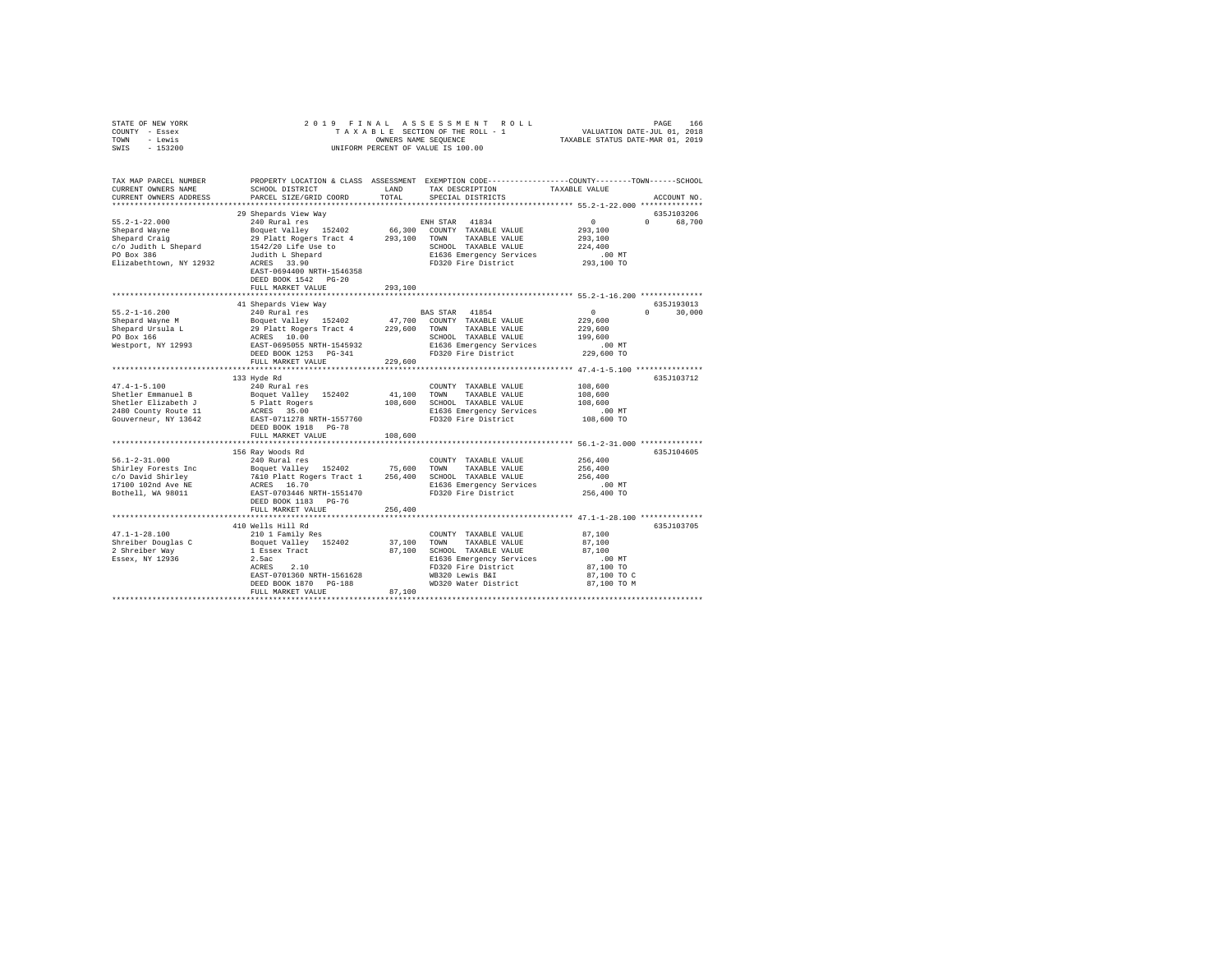| STATE OF NEW YORK                                |                                                                                                                                                                                                                                                                                                                      |         |                                                  |                                         |             |  |
|--------------------------------------------------|----------------------------------------------------------------------------------------------------------------------------------------------------------------------------------------------------------------------------------------------------------------------------------------------------------------------|---------|--------------------------------------------------|-----------------------------------------|-------------|--|
| COUNTY - Essex                                   | PAGE 167 PAGE 167 PAGE 167 PAGE 167 PAGE 167 PAGE 168 PAGE 168 PAGE 25 PAGE 167 PAGE 167 PAGE 167 PAGE 167 PAGE 167 PAGE 167 PAGE 167 PAGE 167 PAGE 167 PAGE 167 PAGE 168 PAGE 167 PAGE 168 PAGE 168 PAGE 168 PAGE 168 PAGE 16                                                                                       |         |                                                  |                                         |             |  |
| TOWN - Lewis                                     |                                                                                                                                                                                                                                                                                                                      |         |                                                  |                                         |             |  |
| SWIS - 153200                                    |                                                                                                                                                                                                                                                                                                                      |         | UNIFORM PERCENT OF VALUE IS 100.00               |                                         |             |  |
|                                                  |                                                                                                                                                                                                                                                                                                                      |         |                                                  |                                         |             |  |
| TAX MAP PARCEL NUMBER                            | PROPERTY LOCATION & CLASS ASSESSMENT EXEMPTION CODE-----------------COUNTY-------TOWN-----SCHOOL                                                                                                                                                                                                                     |         |                                                  |                                         |             |  |
| CURRENT OWNERS NAME                              | SCHOOL DISTRICT LAND                                                                                                                                                                                                                                                                                                 |         | TAX DESCRIPTION                                  | TAXABLE VALUE                           |             |  |
| CURRENT OWNERS ADDRESS                           | PARCEL SIZE/GRID COORD                                                                                                                                                                                                                                                                                               | TOTAL   | SPECIAL DISTRICTS                                |                                         | ACCOUNT NO. |  |
|                                                  |                                                                                                                                                                                                                                                                                                                      |         |                                                  |                                         |             |  |
|                                                  | $\begin{tabular}{lcccccc} $22$—sum $10$ & $24$ & $200$ & $200$ & $200$ & $200$ & $200$ & $200$ & $200$ & $200$ & $200$ & $200$ & $200$ & $200$ & $200$ & $200$ & $200$ & $200$ & $200$ & $200$ & $200$ & $200$ & $200$ & $200$ & $200$ & $200$ & $200$ & $200$ & $200$ & $200$ & $200$ & $200$ & $200$ & $200$ & $2$ |         |                                                  |                                         | 635J104111  |  |
| $47.3 - 3 - 1.100$                               |                                                                                                                                                                                                                                                                                                                      |         |                                                  | 37,700                                  |             |  |
| Shultz Krista O                                  |                                                                                                                                                                                                                                                                                                                      |         |                                                  | 37,700                                  |             |  |
|                                                  |                                                                                                                                                                                                                                                                                                                      |         |                                                  |                                         |             |  |
| PO Box 86                                        |                                                                                                                                                                                                                                                                                                                      |         |                                                  | 37,700                                  |             |  |
| Lewis, NY 12950                                  |                                                                                                                                                                                                                                                                                                                      |         | E1636 Emergency Services                         | 00 MT.<br>37,700 TO                     |             |  |
|                                                  | ACRES 40.00 BANK CORE                                                                                                                                                                                                                                                                                                |         | FD320 Fire District                              |                                         |             |  |
|                                                  | EAST-0705931 NRTH-1559222                                                                                                                                                                                                                                                                                            |         |                                                  |                                         |             |  |
|                                                  | DEED BOOK 1911    PG-185                                                                                                                                                                                                                                                                                             |         |                                                  |                                         |             |  |
|                                                  | FULL MARKET VALUE                                                                                                                                                                                                                                                                                                    | 37,700  |                                                  |                                         |             |  |
|                                                  |                                                                                                                                                                                                                                                                                                                      |         |                                                  |                                         |             |  |
|                                                  | Redmond Rd                                                                                                                                                                                                                                                                                                           |         |                                                  |                                         | 635Z018002  |  |
| $47.3 - 3 - 1.200$                               | 322 Rural vac>10                                                                                                                                                                                                                                                                                                     |         | COUNTY TAXABLE VALUE                             | 36,200                                  |             |  |
| Shultz Krista O                                  |                                                                                                                                                                                                                                                                                                                      |         |                                                  | 36,200                                  |             |  |
| PO Box 86                                        |                                                                                                                                                                                                                                                                                                                      |         |                                                  | 36,200                                  |             |  |
| Lewis, NY 12950                                  | 224 Nuar Var-19 (* 1824)<br>19 August – America II, politik (* 1824)<br>19 August – America II, politik (* 1824)<br>18 ACRES – Alfred More (* 1836 Emergency Services)                                                                                                                                               |         | E1636 Emergency Services<br>FD320 Fire District  | $.00$ MT                                |             |  |
|                                                  | EAST-0706339 NRTH-1558427                                                                                                                                                                                                                                                                                            |         |                                                  | 36,200 TO                               |             |  |
|                                                  | DEED BOOK 1911 PG-185                                                                                                                                                                                                                                                                                                |         |                                                  |                                         |             |  |
|                                                  | FULL MARKET VALUE                                                                                                                                                                                                                                                                                                    | 36,200  |                                                  |                                         |             |  |
|                                                  |                                                                                                                                                                                                                                                                                                                      |         |                                                  |                                         |             |  |
|                                                  | 225 Redmond Rd                                                                                                                                                                                                                                                                                                       |         |                                                  |                                         | 635J104112  |  |
| $47.3 - 3 - 2.100$                               | 240 Rural res                                                                                                                                                                                                                                                                                                        |         | COUNTY TAXABLE VALUE                             | 217,300                                 |             |  |
| Shultz Krista O                                  |                                                                                                                                                                                                                                                                                                                      |         |                                                  | 217,300                                 |             |  |
| PO Box 86                                        | Boquet Valley 152402 76,300 TOWN TAXABLE VALUE<br>4 Platt Rogers Tract 1 217,300 SCHOOL TAXABLE VALUE                                                                                                                                                                                                                |         |                                                  | 217,300                                 |             |  |
| Lewis, NY 12950                                  | 50ac                                                                                                                                                                                                                                                                                                                 |         |                                                  |                                         |             |  |
|                                                  | ACRES 46.00 BANK CORE                                                                                                                                                                                                                                                                                                |         | E1636 Emergency Services<br>FD320 Fire District  | .00 MT.<br>217,300 TO                   |             |  |
|                                                  | EAST-0707571 NRTH-1560280                                                                                                                                                                                                                                                                                            |         |                                                  |                                         |             |  |
|                                                  | DEED BOOK 1911 PG-185                                                                                                                                                                                                                                                                                                |         |                                                  |                                         |             |  |
|                                                  | FULL MARKET VALUE                                                                                                                                                                                                                                                                                                    |         |                                                  |                                         |             |  |
|                                                  |                                                                                                                                                                                                                                                                                                                      | 217,300 |                                                  |                                         |             |  |
|                                                  |                                                                                                                                                                                                                                                                                                                      |         |                                                  |                                         | 635Z018003  |  |
| $47.3 - 3 - 2.200$                               | Redmond Rd                                                                                                                                                                                                                                                                                                           |         |                                                  | 34,600                                  |             |  |
|                                                  |                                                                                                                                                                                                                                                                                                                      |         |                                                  | 34,600                                  |             |  |
| Shultz Krista O                                  |                                                                                                                                                                                                                                                                                                                      |         |                                                  |                                         |             |  |
| PO Box 86                                        |                                                                                                                                                                                                                                                                                                                      |         |                                                  | 34,600                                  |             |  |
| Lewis, NY 12950                                  |                                                                                                                                                                                                                                                                                                                      |         | E1636 Emergency Services<br>FD320 Fire District  | $.00$ MT                                |             |  |
|                                                  | EAST-0707972 NRTH-1559461                                                                                                                                                                                                                                                                                            |         |                                                  | 34,600 TO                               |             |  |
|                                                  | DEED BOOK 1911    PG-185                                                                                                                                                                                                                                                                                             |         |                                                  |                                         |             |  |
|                                                  | FULL MARKET VALUE                                                                                                                                                                                                                                                                                                    | 34,600  |                                                  |                                         |             |  |
|                                                  |                                                                                                                                                                                                                                                                                                                      |         |                                                  |                                         |             |  |
|                                                  | 35 Rustic Way                                                                                                                                                                                                                                                                                                        |         |                                                  |                                         | 635J186009  |  |
| $47.13 - 1 - 29.120$                             |                                                                                                                                                                                                                                                                                                                      |         |                                                  | $\begin{array}{c}0\\165,400\end{array}$ | 0 68,700    |  |
| Siedlecki John                                   |                                                                                                                                                                                                                                                                                                                      |         |                                                  |                                         |             |  |
| 35 Rustic Way<br>PO Box 463                      | 210 1 Family Res 8NH STAR 41834<br>Boquet Valley 152402 33,100 COUNTY TAXABLE VALUE<br>Platt Rogers Tract 1 165,400 TOWN TAXABLE VALUE<br>Lot 2                                                                                                                                                                      |         |                                                  | 165,400                                 |             |  |
|                                                  |                                                                                                                                                                                                                                                                                                                      |         | SCHOOL TAXABLE VALUE<br>E1636 Emergency Services | 96,700                                  |             |  |
| Lewis, NY 12950<br>Lewis, NY 12950<br>RCRES 2.50 |                                                                                                                                                                                                                                                                                                                      |         |                                                  | .00 MT<br>165,400 TO                    |             |  |
|                                                  |                                                                                                                                                                                                                                                                                                                      |         | FD320 Fire District                              |                                         |             |  |
|                                                  | EAST-0700377 NRTH-1556567                                                                                                                                                                                                                                                                                            |         |                                                  |                                         |             |  |
|                                                  | DEED BOOK 1665 PG-119                                                                                                                                                                                                                                                                                                |         |                                                  |                                         |             |  |
|                                                  | FULL MARKET VALUE                                                                                                                                                                                                                                                                                                    | 165,400 |                                                  |                                         |             |  |
|                                                  |                                                                                                                                                                                                                                                                                                                      |         |                                                  |                                         |             |  |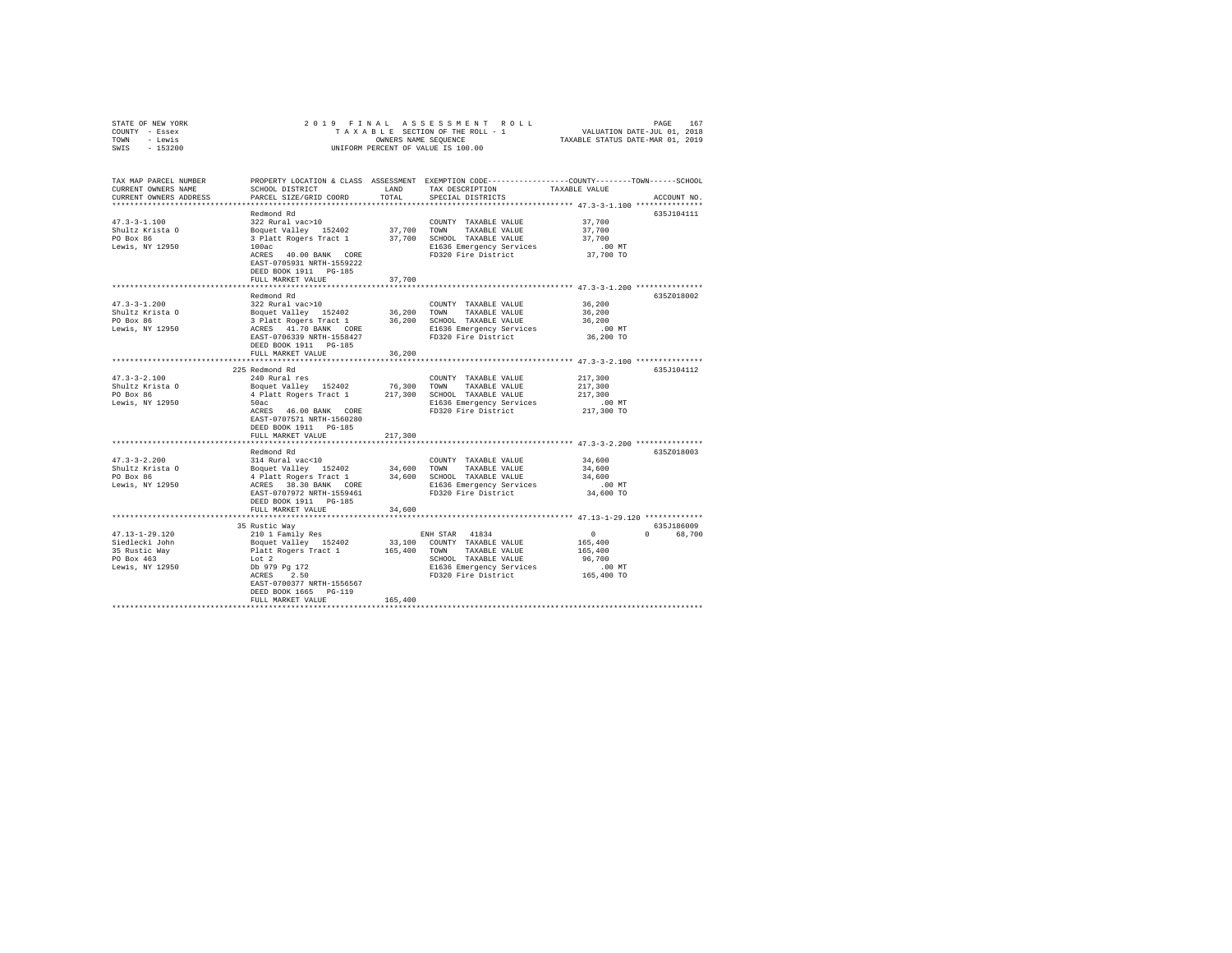| STATE OF NEW YORK                            | 2019 FINAL                                                                                         |             | ASSESSMENT ROLL                                                                                  |               | PAGE<br>168   |  |  |
|----------------------------------------------|----------------------------------------------------------------------------------------------------|-------------|--------------------------------------------------------------------------------------------------|---------------|---------------|--|--|
| COUNTY - Essex                               | VALUATION DATE-JUL 01, 2018<br>TAXABLE STATUS DATE-MAR 01, 2019<br>TAXABLE SECTION OF THE ROLL - 1 |             |                                                                                                  |               |               |  |  |
| - Lewis<br>TOWN                              | OWNERS NAME SEQUENCE                                                                               |             |                                                                                                  |               |               |  |  |
| SWIS<br>$-153200$                            | UNIFORM PERCENT OF VALUE IS 100.00                                                                 |             |                                                                                                  |               |               |  |  |
|                                              |                                                                                                    |             |                                                                                                  |               |               |  |  |
|                                              |                                                                                                    |             |                                                                                                  |               |               |  |  |
|                                              |                                                                                                    |             |                                                                                                  |               |               |  |  |
| TAX MAP PARCEL NUMBER                        |                                                                                                    |             | PROPERTY LOCATION & CLASS ASSESSMENT EXEMPTION CODE----------------COUNTY--------TOWN-----SCHOOL |               |               |  |  |
| CURRENT OWNERS NAME                          | SCHOOL DISTRICT                                                                                    | LAND        | TAX DESCRIPTION                                                                                  | TAXABLE VALUE |               |  |  |
| CURRENT OWNERS ADDRESS                       | PARCEL SIZE/GRID COORD                                                                             | TOTAL       | SPECIAL DISTRICTS                                                                                |               | ACCOUNT NO.   |  |  |
|                                              |                                                                                                    |             |                                                                                                  |               |               |  |  |
|                                              | 9566 US Route 9                                                                                    |             |                                                                                                  |               | 635J178500    |  |  |
| $29.4 - 1 - 1.001$                           | 322 Rural vac>10                                                                                   |             | COUNTY TAXABLE VALUE                                                                             | 45,700        |               |  |  |
| Siegel Chris                                 | Boquet Valley 152402                                                                               | 45,700 TOWN | TAXABLE VALUE                                                                                    | 45,700        |               |  |  |
| Siegel Allison R                             | 38 Peru Bay Tract                                                                                  |             | 45,700 SCHOOL TAXABLE VALUE                                                                      | 45,700        |               |  |  |
| 322 N Schodack Rd                            |                                                                                                    |             | E1636 Emergency Services                                                                         | $.00$ MT      |               |  |  |
| East Greenbush, NY 12061                     | 48ac<br>ACRES 45.00                                                                                |             | FD320 Fire District                                                                              | 45,700 TO     |               |  |  |
|                                              | EAST-0707547 NRTH-1583025                                                                          |             |                                                                                                  |               |               |  |  |
|                                              | DEED BOOK 1805 PG-267                                                                              |             |                                                                                                  |               |               |  |  |
|                                              | FULL MARKET VALUE                                                                                  | 45,700      |                                                                                                  |               |               |  |  |
|                                              |                                                                                                    |             |                                                                                                  |               |               |  |  |
|                                              | Stowersville Rd                                                                                    |             |                                                                                                  |               | 635Z011004    |  |  |
| $47.2 - 3 - 5.000$                           | 322 Rural vac>10                                                                                   |             | COUNTY TAXABLE VALUE                                                                             | 28,500        |               |  |  |
|                                              |                                                                                                    |             |                                                                                                  |               |               |  |  |
| Silvernail Robert                            | Boquet Valley 152402                                                                               | 28,500      | TOWN TAXABLE VALUE                                                                               | 28,500        |               |  |  |
| Robetoy Lena                                 | Platt Rogers<br>ACRES 11.00<br>EAST-0714188 NRTH-1563844                                           | 28,500      | SCHOOL TAXABLE VALUE                                                                             | 28,500        |               |  |  |
| 75 Hand Ave                                  |                                                                                                    |             | E1636 Emergency Services                                                                         | $.00$ MT      |               |  |  |
| PO Box 547                                   |                                                                                                    |             | FD320 Fire District                                                                              | 28,500 TO     |               |  |  |
| Elizabethtown, NY 12932 DEED BOOK 1641 PG-29 |                                                                                                    |             |                                                                                                  |               |               |  |  |
|                                              | FULL MARKET VALUE                                                                                  | 28,500      |                                                                                                  |               |               |  |  |
|                                              |                                                                                                    |             |                                                                                                  |               |               |  |  |
|                                              | 127 Moss Rd                                                                                        |             |                                                                                                  |               | 635J189016    |  |  |
| $47.2 - 1 - 11.200$                          | 270 Mfg housing                                                                                    |             | BAS STAR 41854                                                                                   | $\sim$        | $0 \t 30,000$ |  |  |
| Simmons Mark                                 |                                                                                                    |             | 28,500 COUNTY TAXABLE VALUE                                                                      | 34,900        |               |  |  |
| 127 Moss Rd                                  | Boquet Valley 152402<br>1 Peru Bay Tract                                                           |             | 34,900 TOWN TAXABLE VALUE                                                                        | 34,900        |               |  |  |
| Lewis, NY 12950                              | ACRES 3.10                                                                                         |             | SCHOOL TAXABLE VALUE                                                                             | 4,900         |               |  |  |
|                                              | EAST-0710036 NRTH-1566335                                                                          |             | E1636 Emergency Services                                                                         | $.00$ MT      |               |  |  |
|                                              | DEED BOOK 1725 PG-320                                                                              |             | FD320 Fire District                                                                              | 34,900 TO     |               |  |  |
|                                              | FULL MARKET VALUE                                                                                  | 34,900      |                                                                                                  |               |               |  |  |
|                                              |                                                                                                    |             |                                                                                                  |               |               |  |  |
|                                              | Old Military Ln                                                                                    |             |                                                                                                  |               | 635J103303    |  |  |
| $55. -2 - 12.000$                            | 322 Rural vac>10                                                                                   |             | COUNTY TAXABLE VALUE                                                                             | 13,900        |               |  |  |
| Siner Elinor M                               | Boquet Valley 152402                                                                               | 13,900 TOWN | TAXABLE VALUE                                                                                    | 13,900        |               |  |  |
| 6 Channing St                                | 10 Omt Twp 1                                                                                       |             | 13,900 SCHOOL TAXABLE VALUE                                                                      | 13,900        |               |  |  |
| Cambridge, MA 02138                          | ACRES 18.10                                                                                        |             | E1636 Emergency Services                                                                         | $.00$ MT      |               |  |  |
|                                              | EAST-0680616 NRTH-1541189                                                                          |             | FD320 Fire District                                                                              | 13,900 TO     |               |  |  |
|                                              | DEED BOOK 1083 PG-192                                                                              |             |                                                                                                  |               |               |  |  |
|                                              | FULL MARKET VALUE                                                                                  | 13,900      |                                                                                                  |               |               |  |  |
|                                              |                                                                                                    |             |                                                                                                  |               |               |  |  |
|                                              |                                                                                                    |             |                                                                                                  |               |               |  |  |
|                                              | Old Military Ln                                                                                    |             |                                                                                                  |               | 635J103304    |  |  |
| $55. -2 - 13.000$                            | 322 Rural vac>10                                                                                   |             | COUNTY TAXABLE VALUE                                                                             | 23,900        |               |  |  |
| Siner Elinor M                               | Boquet Valley 152402 23,900                                                                        |             | TOWN<br>TAXABLE VALUE                                                                            | 23,900        |               |  |  |
| 6 Channing St                                | 9 Omt Twp 1                                                                                        |             | 23,900 SCHOOL TAXABLE VALUE                                                                      | 23,900        |               |  |  |
| Cambridge, MA 02138                          | ACRES 37.70                                                                                        |             | E1636 Emergency Services                                                                         | $.00$ MT      |               |  |  |
|                                              | EAST-0680403 NRTH-1542183                                                                          |             | FD320 Fire District                                                                              | 23,900 TO     |               |  |  |
|                                              | DEED BOOK 1083 PG-192                                                                              |             |                                                                                                  |               |               |  |  |
|                                              | FULL MARKET VALUE                                                                                  | 23,900      |                                                                                                  |               |               |  |  |
|                                              |                                                                                                    |             |                                                                                                  |               |               |  |  |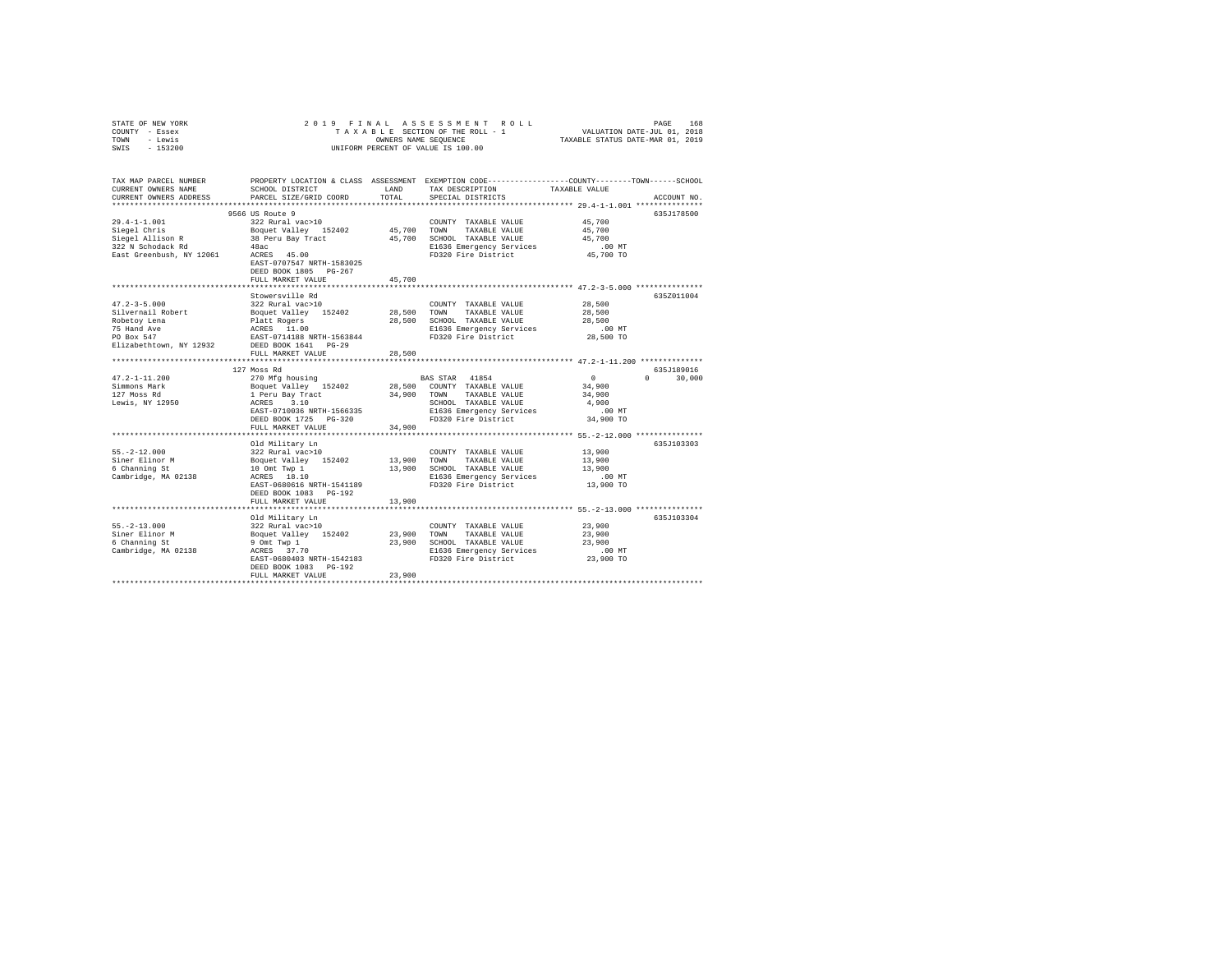| STATE OF NEW YORK | 2019 FINAL ASSESSMENT ROLL         | 169<br>PAGE                      |
|-------------------|------------------------------------|----------------------------------|
| COUNTY - Essex    | TAXABLE SECTION OF THE ROLL - 1    | VALUATION DATE-JUL 01, 2018      |
| TOWN<br>- Lewis   | OWNERS NAME SEOUENCE               | TAXABLE STATUS DATE-MAR 01, 2019 |
| $-153200$<br>SWIS | UNIFORM PERCENT OF VALUE IS 100.00 |                                  |

| TAX MAP PARCEL NUMBER<br>CURRENT OWNERS NAME<br>CURRENT OWNERS ADDRESS | SCHOOL DISTRICT<br>PARCEL SIZE/GRID COORD           | LAND<br>TOTAL | TAX DESCRIPTION<br>SPECIAL DISTRICTS | PROPERTY LOCATION & CLASS ASSESSMENT EXEMPTION CODE---------------COUNTY-------TOWN-----SCHOOL<br>TAXABLE VALUE<br>ACCOUNT NO. |
|------------------------------------------------------------------------|-----------------------------------------------------|---------------|--------------------------------------|--------------------------------------------------------------------------------------------------------------------------------|
|                                                                        |                                                     |               |                                      |                                                                                                                                |
|                                                                        | Wells Hill Rd                                       |               |                                      | 635J101510                                                                                                                     |
| $46.2 - 1 - 49.000$                                                    | 312 Vac w/imprv                                     |               | COUNTY TAXABLE VALUE                 | 20,000                                                                                                                         |
| Skeens William A                                                       | Boquet Valley 152402<br>16 Platt Rogers Tract 4     | 19,800        | TOWN TAXABLE VALUE                   | 20,000                                                                                                                         |
| Sminkey Debra J                                                        |                                                     |               | 20,000 SCHOOL TAXABLE VALUE          | 20,000                                                                                                                         |
| 7 Elm Pl                                                               | ACRES 1.30                                          |               | E1636 Emergency Services             | $.00$ MT                                                                                                                       |
| Mystic, CT 06355                                                       | EAST-0694444 NRTH-1563882<br>DEED BOOK 1593 PG-36   |               | FD320 Fire District                  | 20,000 TO                                                                                                                      |
|                                                                        | FULL MARKET VALUE                                   | 20,000        |                                      |                                                                                                                                |
|                                                                        |                                                     |               |                                      |                                                                                                                                |
|                                                                        | Moss Rd                                             |               |                                      | 635J104609                                                                                                                     |
| $38.4 - 1 - 30.000$                                                    | 910 Priv forest                                     |               | COUNTY TAXABLE VALUE                 | 50,600                                                                                                                         |
| Skoglund Rolf E                                                        | Boquet Valley 152402                                | 50,600        | TAXABLE VALUE<br>TOWN                | 50,600                                                                                                                         |
| 100 Monroe St Apt 425                                                  | 2 Peru Bay Tract                                    | 50,600        | SCHOOL TAXABLE VALUE                 | 50,600                                                                                                                         |
| Bridgewater, NJ 08807                                                  | 79.8ac                                              |               | E1636 Emergency Services             | $.00$ MT                                                                                                                       |
|                                                                        | ACRES 91.20                                         |               | FD320 Fire District                  | 50,600 TO                                                                                                                      |
|                                                                        | EAST-0712001 NRTH-1568789                           |               |                                      |                                                                                                                                |
|                                                                        | DEED BOOK 496<br>$PG-237$                           |               |                                      |                                                                                                                                |
|                                                                        | FULL MARKET VALUE                                   | 50,600        |                                      |                                                                                                                                |
|                                                                        | ************************                            |               |                                      | *********************** 46.4-1-8.200 ***************                                                                           |
|                                                                        | 568 Blood Hill Rd                                   |               |                                      | 635J199002                                                                                                                     |
| $46.4 - 1 - 8.200$                                                     | 240 Rural res                                       |               | COUNTY TAXABLE VALUE                 | 76,400                                                                                                                         |
| Slieff Brennon                                                         | Boquet Valley 152402                                |               | 28,500 TOWN TAXABLE VALUE            | 76,400                                                                                                                         |
| 901 Octavia St                                                         | 22 23 Platt Rogers Tr 4 76,400 SCHOOL TAXABLE VALUE |               |                                      | 76,400                                                                                                                         |
| New Orleans, LA 70115                                                  | ACRES 11.00                                         |               | E1636 Emergency Services             | $.00$ MT                                                                                                                       |
|                                                                        | EAST-0691750 NRTH-1555693                           |               | FD320 Fire District                  | 76,400 TO                                                                                                                      |
|                                                                        | DEED BOOK 1881 PG-13                                |               |                                      |                                                                                                                                |
|                                                                        | FULL MARKET VALUE                                   | 76,400        |                                      |                                                                                                                                |
|                                                                        | *************************                           |               |                                      |                                                                                                                                |
|                                                                        | 81 Osawentha Dr                                     |               |                                      | 635Z016003                                                                                                                     |
| $47.13 - 4 - 19.200$                                                   | 210 1 Family Res                                    |               | COUNTY TAXABLE VALUE                 | 139,000                                                                                                                        |
| Smith David James                                                      | Boquet Valley 152402<br>14 Platt Rogers Tract 4     | 35,100        | TOWN<br>TAXABLE VALUE                | 139,000                                                                                                                        |
| Smith Jean M                                                           |                                                     |               | 139,000 SCHOOL TAXABLE VALUE         | 139,000                                                                                                                        |
| 9161 US Route 9                                                        | ACRES 0.88                                          |               | E1636 Emergency Services             | $.00$ MT                                                                                                                       |
| Lewis, NY 12950                                                        | EAST-0701132 NRTH-1560424                           |               | FD320 Fire District                  | 139,000 TO                                                                                                                     |
|                                                                        | DEED BOOK 1815 PG-287                               |               | WB320 Lewis B&I                      | 139,000 TO C                                                                                                                   |
|                                                                        | FULL MARKET VALUE                                   | 139,000       | WD320 Water District                 | 139,000 TO M                                                                                                                   |
|                                                                        | *************************                           |               |                                      |                                                                                                                                |
|                                                                        | 9277 US Route 9                                     |               |                                      | 635J174021                                                                                                                     |
| $38.3 - 1 - 21.100$                                                    | 210 1 Family Res                                    |               | COUNTY TAXABLE VALUE                 | 73,300                                                                                                                         |
| Smith Deborah L                                                        | Boquet Valley 152402                                | 32,300        | TOWN<br>TAXABLE VALUE                | 73,300                                                                                                                         |
| McDougal Kalvin S                                                      | Essex Tract 10                                      | 73,300        | SCHOOL TAXABLE VALUE                 | 73,300                                                                                                                         |
| PO Box 458                                                             | Sub Division J Stetl                                |               | E1636 Emergency Services             | $.00$ MT                                                                                                                       |
| Elizabethtown, NY 12932                                                | ACRES 1.67                                          |               | FD320 Fire District                  | 73,300 TO                                                                                                                      |
|                                                                        | EAST-0705216 NRTH-1575359                           |               |                                      |                                                                                                                                |
|                                                                        | DEED BOOK 1731 PG-81                                |               |                                      |                                                                                                                                |
|                                                                        | FULL MARKET VALUE                                   | 73,300        |                                      |                                                                                                                                |
|                                                                        |                                                     |               |                                      |                                                                                                                                |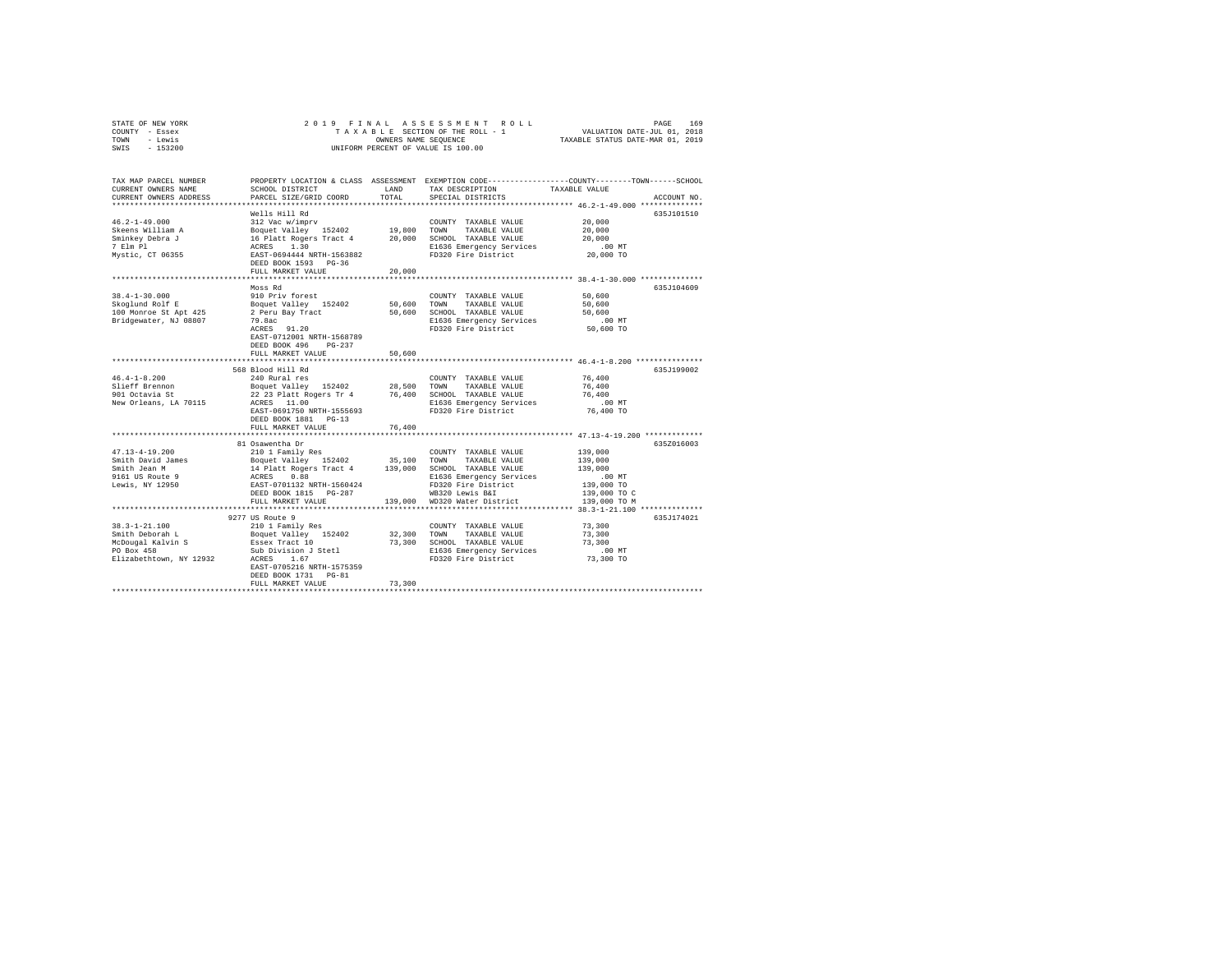|      | STATE OF NEW YORK |  |  | 2019 FINAL ASSESSMENT ROLL         |                                  | PAGE                        | 170 |
|------|-------------------|--|--|------------------------------------|----------------------------------|-----------------------------|-----|
|      | COUNTY - Essex    |  |  | TAXABLE SECTION OF THE ROLL - 1    |                                  | VALUATION DATE-JUL 01, 2018 |     |
| TOWN | - Lewis           |  |  | OWNERS NAME SEOUENCE               | TAXABLE STATUS DATE-MAR 01, 2019 |                             |     |
| SWIS | - 153200          |  |  | UNIFORM PERCENT OF VALUE IS 100.00 |                                  |                             |     |

| TAX MAP PARCEL NUMBER<br>SCHOOL DISTRICT<br>CURRENT OWNERS NAME                                                                                                                                                                                                                                                                                                                                                                   | LAND    | PROPERTY LOCATION & CLASS ASSESSMENT EXEMPTION CODE---------------COUNTY-------TOWN-----SCHOOL |            |                        |
|-----------------------------------------------------------------------------------------------------------------------------------------------------------------------------------------------------------------------------------------------------------------------------------------------------------------------------------------------------------------------------------------------------------------------------------|---------|------------------------------------------------------------------------------------------------|------------|------------------------|
| CURRENT OWNERS ADDRESS<br>PARCEL SIZE/GRID COORD                                                                                                                                                                                                                                                                                                                                                                                  | TOTAL   | TAX DESCRIPTION TAXABLE VALUE<br>SPECIAL DISTRICTS                                             |            | ACCOUNT NO.            |
|                                                                                                                                                                                                                                                                                                                                                                                                                                   |         |                                                                                                |            |                        |
| US Route 9                                                                                                                                                                                                                                                                                                                                                                                                                        |         |                                                                                                |            | 635J178522             |
|                                                                                                                                                                                                                                                                                                                                                                                                                                   |         |                                                                                                | 31,500     |                        |
|                                                                                                                                                                                                                                                                                                                                                                                                                                   |         |                                                                                                | 31,500     |                        |
| Smith sugene<br>9161 US Route 9<br>Lewis, NY 12950                                                                                                                                                                                                                                                                                                                                                                                |         |                                                                                                | 31,500     |                        |
|                                                                                                                                                                                                                                                                                                                                                                                                                                   |         |                                                                                                |            |                        |
|                                                                                                                                                                                                                                                                                                                                                                                                                                   |         | E1636 Emergency Services .00 MT<br>FD320 Fire District 31,500 TO                               |            |                        |
| Lewis, NY 12950<br>PRIOR OWNER ON 3/01/2019 RASTES 53.00<br>Smith Eugene D<br>Smith Eugene D                                                                                                                                                                                                                                                                                                                                      |         |                                                                                                |            |                        |
| Smith Eugene D                                                                                                                                                                                                                                                                                                                                                                                                                    |         |                                                                                                |            |                        |
| FULL MARKET VALUE                                                                                                                                                                                                                                                                                                                                                                                                                 | 31,500  |                                                                                                |            |                        |
|                                                                                                                                                                                                                                                                                                                                                                                                                                   |         |                                                                                                |            |                        |
| 9161 US Route 9                                                                                                                                                                                                                                                                                                                                                                                                                   |         |                                                                                                |            | 635J102106             |
| $38.3 - 1 - 6.110$<br>281 Multiple res                                                                                                                                                                                                                                                                                                                                                                                            |         | COUNTY TAXABLE VALUE                                                                           | 217,300    |                        |
|                                                                                                                                                                                                                                                                                                                                                                                                                                   |         | TOWN<br>TAXABLE VALUE                                                                          | 217,300    |                        |
|                                                                                                                                                                                                                                                                                                                                                                                                                                   |         | SCHOOL TAXABLE VALUE                                                                           | 217,300    |                        |
|                                                                                                                                                                                                                                                                                                                                                                                                                                   |         | E1636 Emergency Services .00 MT<br>FD320 Fire District  217,300 TO                             |            |                        |
|                                                                                                                                                                                                                                                                                                                                                                                                                                   |         |                                                                                                |            |                        |
| PRIOR OWNER ON 3/01/2019 DEED BOOK 1862 PG-158<br>Smith Eugene D FULL MARKET VALUE                                                                                                                                                                                                                                                                                                                                                |         |                                                                                                |            |                        |
| Smith Eugene D                                                                                                                                                                                                                                                                                                                                                                                                                    | 217,300 |                                                                                                |            |                        |
|                                                                                                                                                                                                                                                                                                                                                                                                                                   |         |                                                                                                |            |                        |
| 23 Denton Rd                                                                                                                                                                                                                                                                                                                                                                                                                      |         |                                                                                                |            | 635J187006             |
| $55.2 - 2 - 1.000$<br>240 Rural res                                                                                                                                                                                                                                                                                                                                                                                               |         | BAS STAR 41854                                                                                 | $\sim$ 0   | $0 \t 30,000$          |
|                                                                                                                                                                                                                                                                                                                                                                                                                                   |         |                                                                                                | 126,500    |                        |
|                                                                                                                                                                                                                                                                                                                                                                                                                                   |         |                                                                                                | 126,500    |                        |
|                                                                                                                                                                                                                                                                                                                                                                                                                                   |         | SCHOOL TAXABLE VALUE                                                                           | 96,500     |                        |
|                                                                                                                                                                                                                                                                                                                                                                                                                                   |         | E1636 Emergency Services                                                                       | .00 MT     |                        |
|                                                                                                                                                                                                                                                                                                                                                                                                                                   |         | FD320 Fire District                                                                            | 126,500 TO |                        |
| FULL MARKET VALUE                                                                                                                                                                                                                                                                                                                                                                                                                 | 126,500 |                                                                                                |            |                        |
|                                                                                                                                                                                                                                                                                                                                                                                                                                   |         |                                                                                                |            |                        |
| 80 Hyde Rd                                                                                                                                                                                                                                                                                                                                                                                                                        |         | BAS STAR 41854                                                                                 |            | 635J196004<br>$\Omega$ |
|                                                                                                                                                                                                                                                                                                                                                                                                                                   |         |                                                                                                | $\sim$ 0   | 30,000                 |
|                                                                                                                                                                                                                                                                                                                                                                                                                                   |         |                                                                                                | 47,400     |                        |
|                                                                                                                                                                                                                                                                                                                                                                                                                                   |         |                                                                                                | 47,400     |                        |
| 47.4-1-28.112 $\begin{array}{l} 47.4-1-28.112 \end{array}$ $\begin{array}{l} 270 \text{ Nfg} \text{ housing} \\ \text{Smith Kenneth} \\ \text{Squet Valley} \end{array}$ $\begin{array}{l} 270 \text{ Mg} \text{ housing} \\ 152402 \end{array}$ $\begin{array}{l} 34.100 \text{ COUNTY} \\ 47.400 \text{ TANABLE VALUE} \\ \text{Squet PAUDE} \\ \text{Squet PAUER} \\ \text{16.500} \\ \text{16.610} \\ \text{16.620} \\ \text$ |         | SCHOOL TAXABLE VALUE 17,400<br>E1636 Emergency Services .00 MT                                 |            |                        |
| DEED BOOK 1084 PG-80                                                                                                                                                                                                                                                                                                                                                                                                              |         | FD320 Fire District                                                                            | 47,400 TO  |                        |
| FULL MARKET VALUE                                                                                                                                                                                                                                                                                                                                                                                                                 | 47,400  |                                                                                                |            |                        |
|                                                                                                                                                                                                                                                                                                                                                                                                                                   |         |                                                                                                |            |                        |
| US Route 9                                                                                                                                                                                                                                                                                                                                                                                                                        |         |                                                                                                |            | 635J101110             |
|                                                                                                                                                                                                                                                                                                                                                                                                                                   |         |                                                                                                | 72,300     |                        |
|                                                                                                                                                                                                                                                                                                                                                                                                                                   |         | TAXABLE VALUE                                                                                  | 72,300     |                        |
|                                                                                                                                                                                                                                                                                                                                                                                                                                   |         |                                                                                                | 72,300     |                        |
|                                                                                                                                                                                                                                                                                                                                                                                                                                   |         |                                                                                                | $.00$ MT   |                        |
| 38.1-1-28.000<br>Smith Paul J<br>Smith Paul J<br>$c$ /O Gregory Smith House Tract (1922)<br>27.300 TOWN TAXABLE VALUE<br>200 King Ave Appt 308 ACRES 1600<br>2010 Minus, OH 43212<br>2010 Minus, OH 43212<br>2010 Minus, OH 43212<br>2020 FISC 1                                                                                                                                                                                  |         |                                                                                                | 72,300 TO  |                        |
| DEED BOOK 1338 PG-293                                                                                                                                                                                                                                                                                                                                                                                                             |         |                                                                                                |            |                        |
| FULL MARKET VALUE                                                                                                                                                                                                                                                                                                                                                                                                                 | 72,300  |                                                                                                |            |                        |
|                                                                                                                                                                                                                                                                                                                                                                                                                                   |         |                                                                                                |            |                        |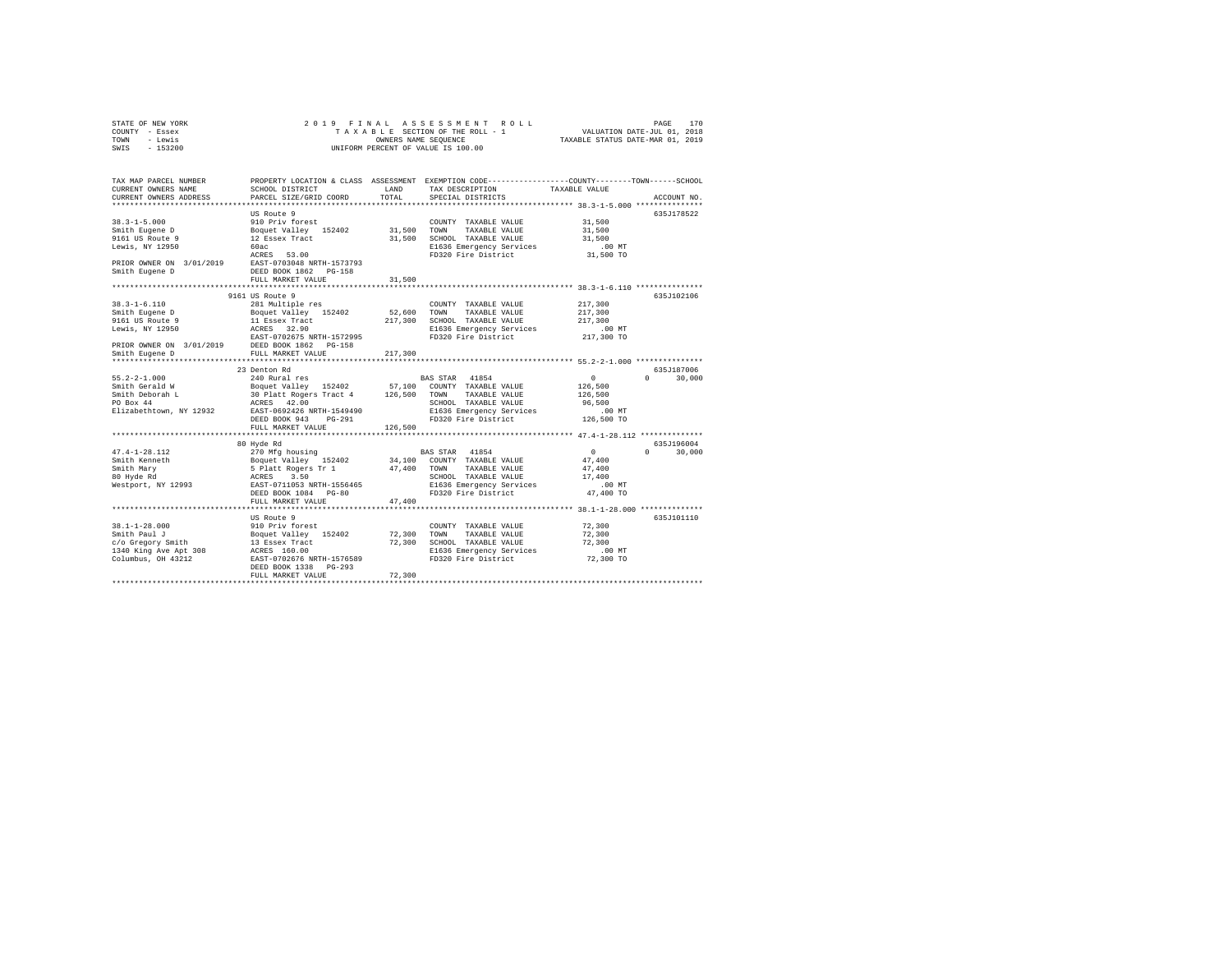| STATE OF NEW YORK<br>COUNTY - Essex<br>TOWN<br>- Lewis<br>$-153200$<br>SWIS | 2019 FINAL                                                                             | OWNERS NAME SEQUENCE | ASSESSMENT ROLL<br>TAXABLE SECTION OF THE ROLL - 1<br>UNIFORM PERCENT OF VALUE IS 100.00                            | VALUATION DATE-JUL 01, 2018<br>TAXABLE STATUS DATE-MAR 01, 2019 | PAGE<br>171   |
|-----------------------------------------------------------------------------|----------------------------------------------------------------------------------------|----------------------|---------------------------------------------------------------------------------------------------------------------|-----------------------------------------------------------------|---------------|
| TAX MAP PARCEL NUMBER<br>CURRENT OWNERS NAME                                | SCHOOL DISTRICT                                                                        | LAND                 | PROPERTY LOCATION & CLASS ASSESSMENT EXEMPTION CODE----------------COUNTY-------TOWN------SCHOOL<br>TAX DESCRIPTION | TAXABLE VALUE                                                   |               |
| CURRENT OWNERS ADDRESS                                                      | PARCEL SIZE/GRID COORD                                                                 | TOTAL                | SPECIAL DISTRICTS                                                                                                   |                                                                 | ACCOUNT NO.   |
|                                                                             | 9169 US Route 9                                                                        |                      |                                                                                                                     |                                                                 | 635J101007    |
| $38.3 - 1 - 4.000$                                                          | 260 Seasonal res                                                                       |                      | COUNTY TAXABLE VALUE                                                                                                | 56,600                                                          |               |
| Smith Paul J                                                                | Boquet Valley 152402                                                                   | 55,500               | TOWN<br>TAXABLE VALUE                                                                                               | 56,600                                                          |               |
| c/o Gregory Smith                                                           | 12 Essex Tract                                                                         | 56,600               | SCHOOL TAXABLE VALUE                                                                                                | 56,600                                                          |               |
| 1340 King Ave Apt 308                                                       | 60ac                                                                                   |                      | E1636 Emergency Services                                                                                            | $.00$ MT                                                        |               |
| Columbus, OH 43212                                                          | ACRES 62.90<br>EAST-0702914 NRTH-1574784<br>DEED BOOK 1338 PG-293<br>FULL MARKET VALUE | 56,600               | FD320 Fire District                                                                                                 | 56,600 TO                                                       |               |
|                                                                             |                                                                                        |                      |                                                                                                                     |                                                                 |               |
|                                                                             | 825 Stowersville Rd                                                                    |                      |                                                                                                                     |                                                                 | 635J188003    |
| $47.2 - 1 - 67.000$                                                         | 210 1 Family Res                                                                       |                      | BAS STAR 41854                                                                                                      | $\mathbf{0}$                                                    | $0 \t 30,000$ |
| Smith Roger W                                                               | Boquet Valley 152402                                                                   |                      | 6,320 COUNTY TAXABLE VALUE                                                                                          | 142,320                                                         |               |
| Smith Melissa L                                                             | 36 Platt Rogers                                                                        | 142,320              | TOWN TAXABLE VALUE                                                                                                  | 142,320                                                         |               |
| 825 Stowersville Rd                                                         | 5.74<br>ACRES                                                                          |                      | SCHOOL TAXABLE VALUE                                                                                                | 112,320                                                         |               |
| Lewis, NY 12950                                                             | EAST-0710971 NRTH-1563671<br>DEED BOOK 1034 PG-148                                     |                      | E1636 Emergency Services<br>FD320 Fire District                                                                     | $.00$ MT<br>142,320 TO                                          |               |
|                                                                             | CONSERVATION ESMT % 80.00                                                              |                      |                                                                                                                     |                                                                 |               |
|                                                                             | FULL MARKET VALUE                                                                      | 142,320              |                                                                                                                     |                                                                 |               |
|                                                                             |                                                                                        |                      |                                                                                                                     |                                                                 |               |
|                                                                             | 145 Wells Hill Rd                                                                      |                      |                                                                                                                     |                                                                 | 635J102609    |
| $46.2 - 1 - 43.000$                                                         | 240 Rural res                                                                          |                      | COUNTY TAXABLE VALUE                                                                                                | 244,100                                                         |               |
| Smith William E Trust                                                       | Boquet Valley 152402                                                                   | 112,700              | TOWN<br>TAXABLE VALUE                                                                                               | 244,100                                                         |               |
| Smith Catherine M Trust                                                     | 16 Platt Rogers Tract 4                                                                | 244,100              | SCHOOL TAXABLE VALUE                                                                                                | 244,100                                                         |               |
| 104 Woodside Rd B202                                                        | ACRES 150.20                                                                           |                      | E1636 Emergency Services                                                                                            | $.00$ MT                                                        |               |
| Haverford, PA 19041                                                         | EAST-0695710 NRTH-1565315<br>DEED BOOK 1520 PG-21                                      |                      | FD320 Fire District                                                                                                 | 244,100 TO                                                      |               |
|                                                                             | FULL MARKET VALUE                                                                      | 244,100              |                                                                                                                     |                                                                 |               |
|                                                                             |                                                                                        |                      |                                                                                                                     |                                                                 |               |
|                                                                             | 323 Carlott Rd                                                                         |                      |                                                                                                                     |                                                                 | 635J101811    |
| $46.2 - 1 - 56.000$                                                         | 210 1 Family Res                                                                       |                      | COUNTY TAXABLE VALUE                                                                                                | 117,700                                                         |               |
| Somaini Anthony                                                             | Boquet Valley 152402 31,400                                                            |                      | TOWN<br>TAXABLE VALUE                                                                                               | 117,700                                                         |               |
| Somaini Jon                                                                 | 20 Platt Rogers Tract 4                                                                | 117,700              | SCHOOL TAXABLE VALUE                                                                                                | 117,700                                                         |               |
| 3 Edgewater Ter                                                             | Survey                                                                                 |                      | E1636 Emergency Services                                                                                            | .00 MT                                                          |               |
| Milton, VT 05468                                                            | 5969                                                                                   |                      | FD320 Fire District                                                                                                 | 117,700 TO                                                      |               |
|                                                                             | ACRES 0.98                                                                             |                      |                                                                                                                     |                                                                 |               |
|                                                                             | EAST-0689844 NRTH-1562613                                                              |                      |                                                                                                                     |                                                                 |               |
|                                                                             | DEED BOOK 1758 PG-265<br>FULL MARKET VALUE                                             | 117,700              |                                                                                                                     |                                                                 |               |
|                                                                             |                                                                                        |                      |                                                                                                                     |                                                                 |               |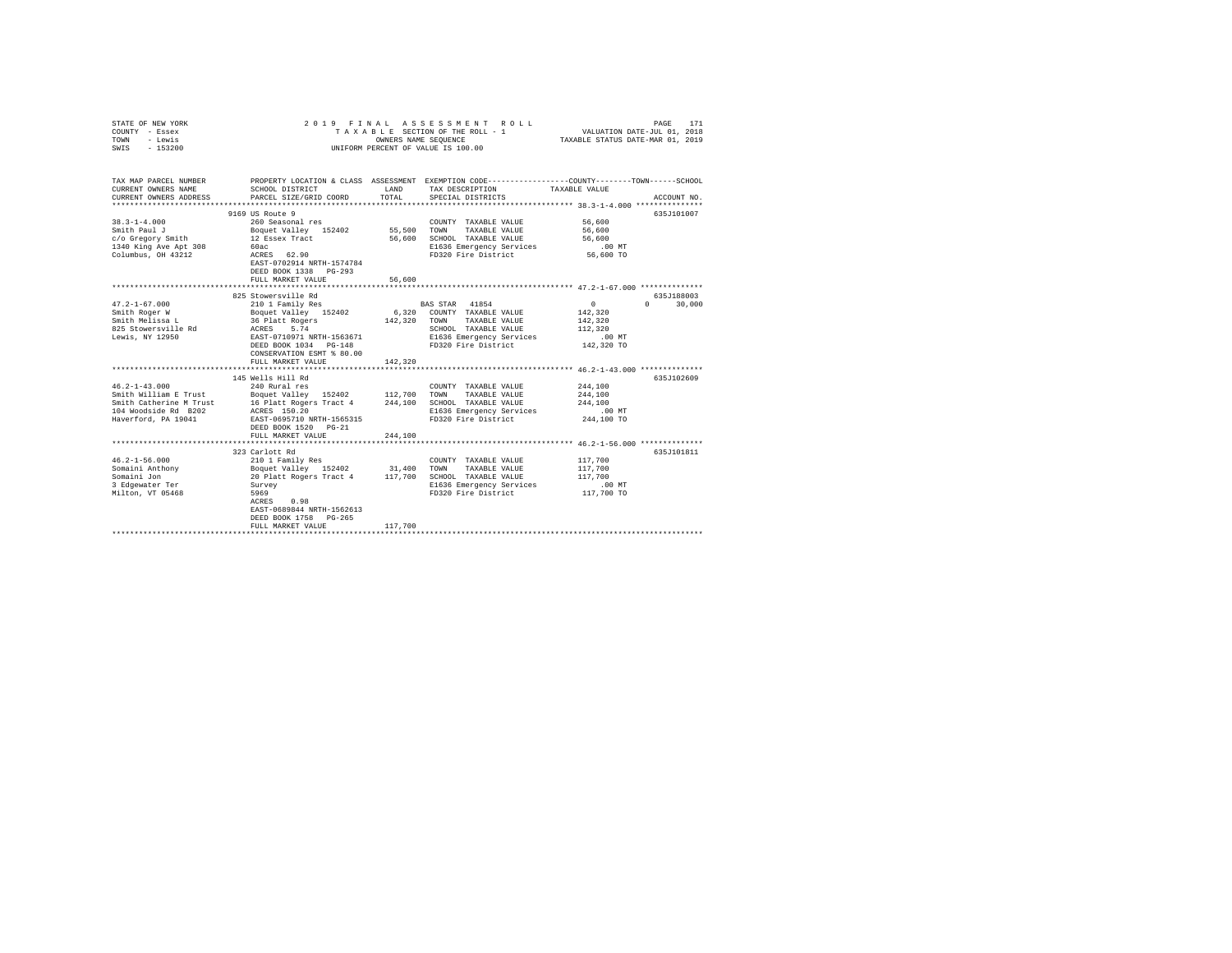| STATE OF NEW YORK | 2019 FINAL ASSESSMENT ROLL         | 172<br>PAGE                      |
|-------------------|------------------------------------|----------------------------------|
| COUNTY - Essex    | TAXABLE SECTION OF THE ROLL - 1    | VALUATION DATE-JUL 01, 2018      |
| TOWN<br>- Lewis   | OWNERS NAME SEOUENCE               | TAXABLE STATUS DATE-MAR 01, 2019 |
| $-153200$<br>SWIS | UNIFORM PERCENT OF VALUE IS 100.00 |                                  |

| TAX MAP PARCEL NUMBER<br>CURRENT OWNERS NAME<br>CURRENT OWNERS ADDRESS | PROPERTY LOCATION & CLASS ASSESSMENT<br>SCHOOL DISTRICT<br>PARCEL SIZE/GRID COORD<br>. | LAND<br>TOTAL | EXEMPTION CODE-----------------COUNTY-------TOWN------SCHOOL<br>TAX DESCRIPTION<br>SPECIAL DISTRICTS | TAXABLE VALUE                     | ACCOUNT NO         |
|------------------------------------------------------------------------|----------------------------------------------------------------------------------------|---------------|------------------------------------------------------------------------------------------------------|-----------------------------------|--------------------|
|                                                                        |                                                                                        |               |                                                                                                      |                                   |                    |
|                                                                        | 433 Stowersville Rd                                                                    |               |                                                                                                      |                                   | 635J102611         |
| $47.1 - 2 - 40.100$                                                    | 210 1 Family Res                                                                       |               | COUNTY TAXABLE VALUE                                                                                 | 61,100                            |                    |
| Soper Robert                                                           | Boquet Valley 152402                                                                   | 32,800        | TOWN<br>TAXABLE VALUE                                                                                | 61,100                            |                    |
| Hathaway William Estate<br>433 Stowersville Rd                         | 1 Essex Tract<br>ACRES<br>0.56 BANK                                                    | 61,100        | SCHOOL TAXABLE VALUE                                                                                 | 61,100<br>$.00$ MT                |                    |
| Lewis, NY 12950                                                        | PHH                                                                                    |               | E1636 Emergency Services<br>FD320 Fire District                                                      |                                   |                    |
|                                                                        | EAST-0702108 NRTH-1562159                                                              |               | WB320 Lewis B&I                                                                                      | 61,100 TO<br>61,100 TO C          |                    |
|                                                                        | DEED BOOK 1900 PG-13<br>FULL MARKET VALUE                                              |               | 61.100 WD320 Water District                                                                          | 61,100 TO M                       |                    |
|                                                                        |                                                                                        |               |                                                                                                      |                                   |                    |
|                                                                        |                                                                                        |               |                                                                                                      |                                   | 635J103607         |
| $46.2 - 1 - 19.000$                                                    | 61 Seventy Ln<br>210 1 Family Res                                                      |               | COUNTY TAXABLE VALUE                                                                                 | 58,200                            |                    |
| Soper Steven P                                                         | Boquet Valley 152402                                                                   | 23,900        | TOWN<br>TAXABLE VALUE                                                                                | 58,200                            |                    |
|                                                                        |                                                                                        |               | SCHOOL TAXABLE VALUE                                                                                 | 58,200                            |                    |
| Labombard Tracy M<br>72 Alden Rd                                       | 17 Platt Rogers Tract 4<br>ACRES 1.30                                                  | 58,200        | E1636 Emergency Services                                                                             | $.00$ MT                          |                    |
|                                                                        | EAST-0691192 NRTH-1565944                                                              |               | FD320 Fire District                                                                                  |                                   |                    |
| Westport, NY 12993                                                     | DEED BOOK 1269 PG-114                                                                  |               |                                                                                                      | 58,200 TO                         |                    |
|                                                                        | FULL MARKET VALUE                                                                      | 58,200        |                                                                                                      |                                   |                    |
|                                                                        |                                                                                        |               |                                                                                                      |                                   |                    |
|                                                                        | Seventy Ln                                                                             |               |                                                                                                      |                                   | 635J104809         |
| $37. - 2 - 4.000$                                                      | 322 Rural vac>10                                                                       |               | COUNTY TAXABLE VALUE                                                                                 | 32,100                            |                    |
| Southmayd Maurice                                                      | Boquet Valley 152402                                                                   | 32,100        | TOWN<br>TAXABLE VALUE                                                                                | 32,100                            |                    |
| Southmayd Roberta                                                      | 107 Essex Tract                                                                        | 32,100        | SCHOOL TAXABLE VALUE                                                                                 | 32,100                            |                    |
| PO Box 161                                                             | ACRES 60.24                                                                            |               | E1636 Emergency Services                                                                             | .00 MT                            |                    |
| Jay, NY 12941-0161                                                     | EAST-0675879 NRTH-1582154                                                              |               | FD320 Fire District                                                                                  | 32,100 TO                         |                    |
|                                                                        | DEED BOOK 465<br>$PG-76$                                                               |               |                                                                                                      |                                   |                    |
|                                                                        | FULL MARKET VALUE                                                                      | 32,100        |                                                                                                      |                                   |                    |
|                                                                        |                                                                                        |               |                                                                                                      |                                   |                    |
|                                                                        | 19 Ramblin Brook Way                                                                   |               |                                                                                                      |                                   | 635J175008         |
| $47.1 - 1 - 30.000$                                                    | 281 Multiple res                                                                       |               | COUNTY TAXABLE VALUE                                                                                 | 208,500                           |                    |
| Sowan Michael G                                                        | Boquet Valley 152402                                                                   | 74,000        | TOWN<br>TAXABLE VALUE                                                                                | 208,500                           |                    |
| Sowan Nancy A                                                          |                                                                                        | 208,500       | SCHOOL TAXABLE VALUE                                                                                 | 208,500                           |                    |
| PO Box 515                                                             | 14 Platt Rogers Tract 4<br>ACRES 20.70                                                 |               | E1636 Emergency Services                                                                             | $.00$ MT                          |                    |
| Lewis, NY 12950                                                        | EAST-0700585 NRTH-1561480                                                              |               | FD320 Fire District                                                                                  | 208,500 TO                        |                    |
|                                                                        | DEED BOOK 1377 PG-1                                                                    |               | WB320 Lewis B&I                                                                                      | 208,500 TO C                      |                    |
|                                                                        | FULL MARKET VALUE                                                                      |               | 208,500 WD320 Water District                                                                         | 208,500 TO M                      |                    |
|                                                                        | .                                                                                      |               |                                                                                                      | *** 57.1-3-1.000 **************** |                    |
|                                                                        | 1933 County Route 10                                                                   |               |                                                                                                      |                                   | 635J104811         |
| $57.1 - 3 - 1.000$                                                     | 281 Multiple res                                                                       |               | AG DIST C 41720                                                                                      | 12,321<br>12,321                  | 12,321             |
| Spaulding Forrest R                                                    | Boquet Valley 152402                                                                   |               | 125,400 ENH STAR 41834                                                                               | $\circ$                           | $\Omega$<br>68,700 |
| PO Box 2211                                                            | 43 Taylor & Kimball                                                                    | 238,200       | COUNTY TAXABLE VALUE                                                                                 | 225,879                           |                    |
| Westport, NY 12993                                                     | Life Estate May Pulsifer                                                               |               | TOWN<br>TAXABLE VALUE                                                                                | 225,879                           |                    |
|                                                                        | ACRES 129.60                                                                           |               | SCHOOL TAXABLE VALUE                                                                                 | 157.179                           |                    |
| MAY BE SUBJECT TO PAYMENT                                              | EAST-0719893 NRTH-1551466                                                              |               | E1636 Emergency Services                                                                             | $.00$ MT                          |                    |
| UNDER AGDIST LAW TIL 2023                                              | DEED BOOK 827<br>$PG-267$                                                              |               | FD320 Fire District                                                                                  | 238,200 TO                        |                    |
|                                                                        | FULL MARKET VALUE                                                                      | 238,200       |                                                                                                      |                                   |                    |
|                                                                        |                                                                                        |               |                                                                                                      |                                   |                    |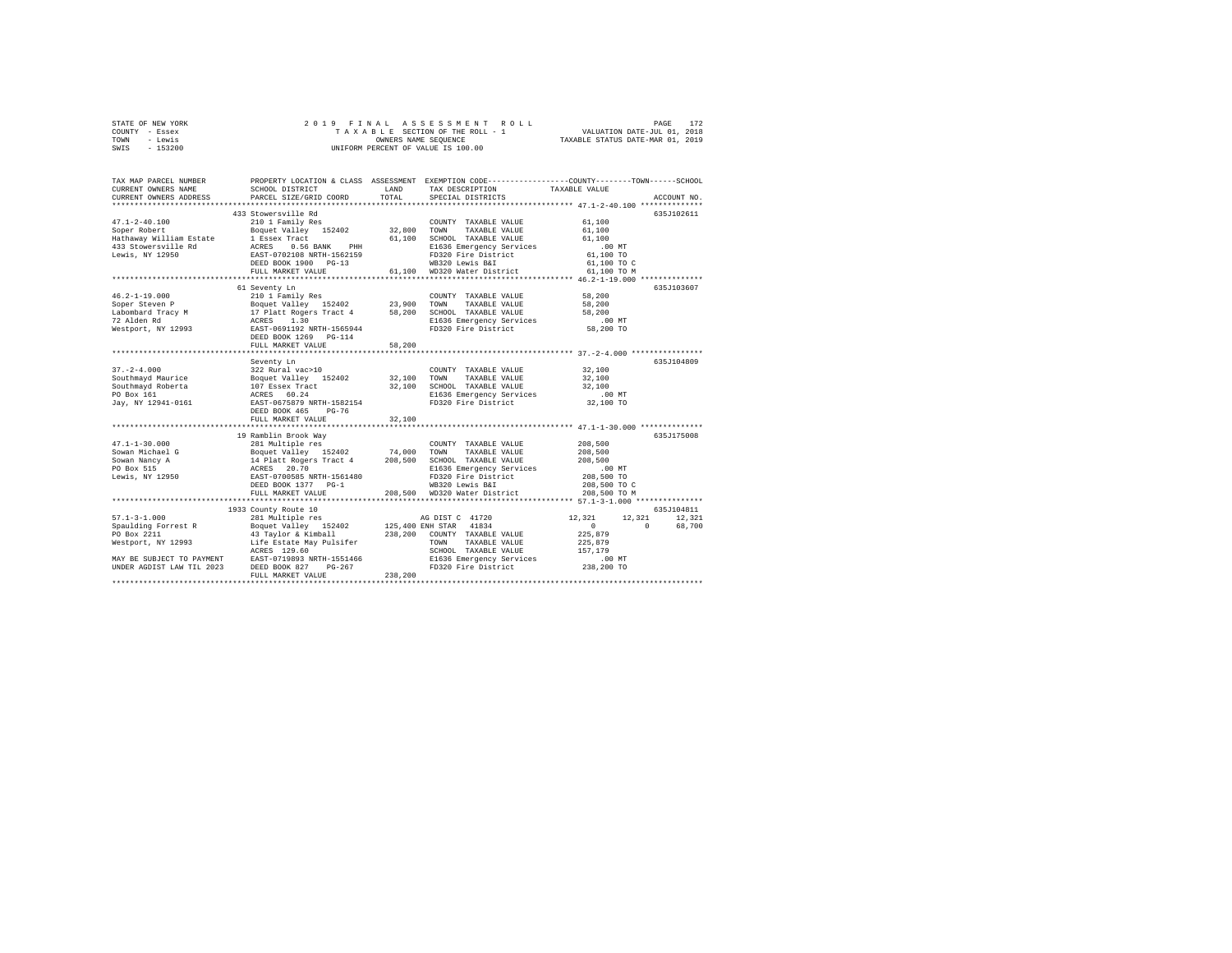| STATE OF NEW YORK<br>COUNTY - Essex<br>TOWN<br>- Lewis<br>$-153200$<br>SWIS | 2019 FINAL                                         | OWNERS NAME SEOUENCE | ASSESSMENT<br>ROLL<br>TAXABLE SECTION OF THE ROLL - 1<br>UNIFORM PERCENT OF VALUE IS 100.00                        | VALUATION DATE-JUL 01, 2018<br>TAXABLE STATUS DATE-MAR 01, 2019 | PAGE<br>173        |
|-----------------------------------------------------------------------------|----------------------------------------------------|----------------------|--------------------------------------------------------------------------------------------------------------------|-----------------------------------------------------------------|--------------------|
| TAX MAP PARCEL NUMBER<br>CURRENT OWNERS NAME                                | SCHOOL DISTRICT                                    | LAND                 | PROPERTY LOCATION & CLASS ASSESSMENT EXEMPTION CODE---------------COUNTY-------TOWN------SCHOOL<br>TAX DESCRIPTION | TAXABLE VALUE                                                   |                    |
| CURRENT OWNERS ADDRESS                                                      | PARCEL SIZE/GRID COORD                             | TOTAL                | SPECIAL DISTRICTS                                                                                                  |                                                                 | ACCOUNT NO.        |
|                                                                             |                                                    |                      |                                                                                                                    |                                                                 |                    |
|                                                                             | 93 Hurley Rd                                       |                      |                                                                                                                    |                                                                 | 635J104810         |
| $47.4 - 1 - 21.000$                                                         | 240 Rural res                                      |                      | COUNTY TAXABLE VALUE                                                                                               | 142,100                                                         |                    |
| Spaulding Norma K<br>93 Hurley Rd                                           | Boquet Valley 152402                               | 82,700<br>142,100    | TAXABLE VALUE<br>TOWN<br>SCHOOL TAXABLE VALUE                                                                      | 142,100<br>142,100                                              |                    |
| Westport, NY 12993                                                          | 46 Taylor & Kimball<br>Will Db 938 Pg 275          |                      | E1636 Emergency Services                                                                                           | .00 MT                                                          |                    |
|                                                                             | ACRES 93.10                                        |                      | FD320 Fire District                                                                                                | 142,100 TO                                                      |                    |
|                                                                             | EAST-0718577 NRTH-1552925                          |                      |                                                                                                                    |                                                                 |                    |
|                                                                             | DEED BOOK 1877 PG-251                              |                      |                                                                                                                    |                                                                 |                    |
|                                                                             | FULL MARKET VALUE                                  | 142,100              |                                                                                                                    |                                                                 |                    |
|                                                                             |                                                    |                      |                                                                                                                    |                                                                 |                    |
|                                                                             | 89 Moss Rd                                         |                      |                                                                                                                    |                                                                 | 635J104814         |
| $47.2 - 1 - 7.000$                                                          | 210 1 Family Res                                   |                      | BAS STAR 41854                                                                                                     | $\sim$ 0                                                        | $\cap$<br>30,000   |
| Spear William                                                               | Boquet Valley 152402                               | 27,000               | COUNTY TAXABLE VALUE                                                                                               | 91,500                                                          |                    |
| Spear Theresa                                                               | 1 36 Peru Bay Tract                                | 91,500               | TOWN<br>TAXABLE VALUE                                                                                              | 91,500                                                          |                    |
| 89 Moss Rd                                                                  | Platt Rogers                                       |                      | SCHOOL TAXABLE VALUE                                                                                               | 61,500                                                          |                    |
| Lewis, NY 12950                                                             | ACRES 1.52<br>EAST-0710262 NRTH-1565356            |                      | E1636 Emergency Services<br>FD320 Fire District                                                                    | $.00$ MT<br>91,500 TO                                           |                    |
|                                                                             | DEED BOOK 722<br>$PG-28$                           |                      |                                                                                                                    |                                                                 |                    |
|                                                                             | FULL MARKET VALUE                                  | 91,500               |                                                                                                                    |                                                                 |                    |
|                                                                             | *********************************                  |                      |                                                                                                                    |                                                                 |                    |
|                                                                             | 747 Fox Run Rd                                     |                      |                                                                                                                    |                                                                 | 635J101312         |
| $47.3 - 1 - 5.000$                                                          | 281 Multiple res                                   |                      | BAS STAR 41854                                                                                                     | $\sim$ 0                                                        | 30,000<br>$\Omega$ |
| Spooner James E                                                             | Boquet Valley 152402                               | 46,800               | COUNTY TAXABLE VALUE                                                                                               | 81,500                                                          |                    |
| Spooner Dylan B                                                             | 1 Platt Rogers Tract 1                             | 81,500               | TAXABLE VALUE<br>TOWN                                                                                              | 81,500                                                          |                    |
| c/o Gerald Spooner                                                          | 1888/299 Life Use To                               |                      | SCHOOL TAXABLE VALUE                                                                                               | 51,500                                                          |                    |
| PO Box 86                                                                   | Gerald Spooner                                     |                      | E1636 Emergency Services                                                                                           | $.00$ MT                                                        |                    |
| Essex, NY 12936                                                             | ACRES 21.05                                        |                      | FD320 Fire District                                                                                                | 81,500 TO                                                       |                    |
|                                                                             | EAST-0697125 NRTH-1556704<br>DEED BOOK 1888 PG-299 |                      |                                                                                                                    |                                                                 |                    |
|                                                                             | FULL MARKET VALUE                                  | 81,500               |                                                                                                                    |                                                                 |                    |
|                                                                             | ********************                               |                      |                                                                                                                    | *************** 47.13-2-16.000 *************                    |                    |
|                                                                             | 12 Fire House Ln                                   |                      |                                                                                                                    |                                                                 | 635J101003         |
| $47.13 - 2 - 16.000$                                                        | 210 1 Family Res                                   |                      | BAS STAR 41854                                                                                                     | $\sim$ 0                                                        | $\Omega$<br>30,000 |
| Spooner Tracy E                                                             | Boquet Valley 152402                               | 29,500               | COUNTY TAXABLE VALUE                                                                                               | 58,200                                                          |                    |
| Spooner Joyce E                                                             | 2 Platt Rogers Tract 4                             | 58,200               | TOWN TAXABLE VALUE                                                                                                 | 58,200                                                          |                    |
| 12 Fire House Ln                                                            | ACRES 0.30<br>EAST-0701390 NRTH-1558948            |                      | SCHOOL TAXABLE VALUE                                                                                               | 28,200                                                          |                    |
| PO Box 539                                                                  |                                                    |                      | E1636 Emergency Services                                                                                           | .00MT                                                           |                    |
| Lewis, NY 12950                                                             | DEED BOOK 811 PG-287                               |                      | FD320 Fire District                                                                                                | 58,200 TO                                                       |                    |
|                                                                             | FULL MARKET VALUE                                  |                      | 58.200 WB320 Lewis B&I                                                                                             | 58,200 TO C                                                     |                    |
|                                                                             |                                                    |                      | WD320 Water District                                                                                               | 58,200 TO M                                                     |                    |
|                                                                             |                                                    |                      |                                                                                                                    |                                                                 |                    |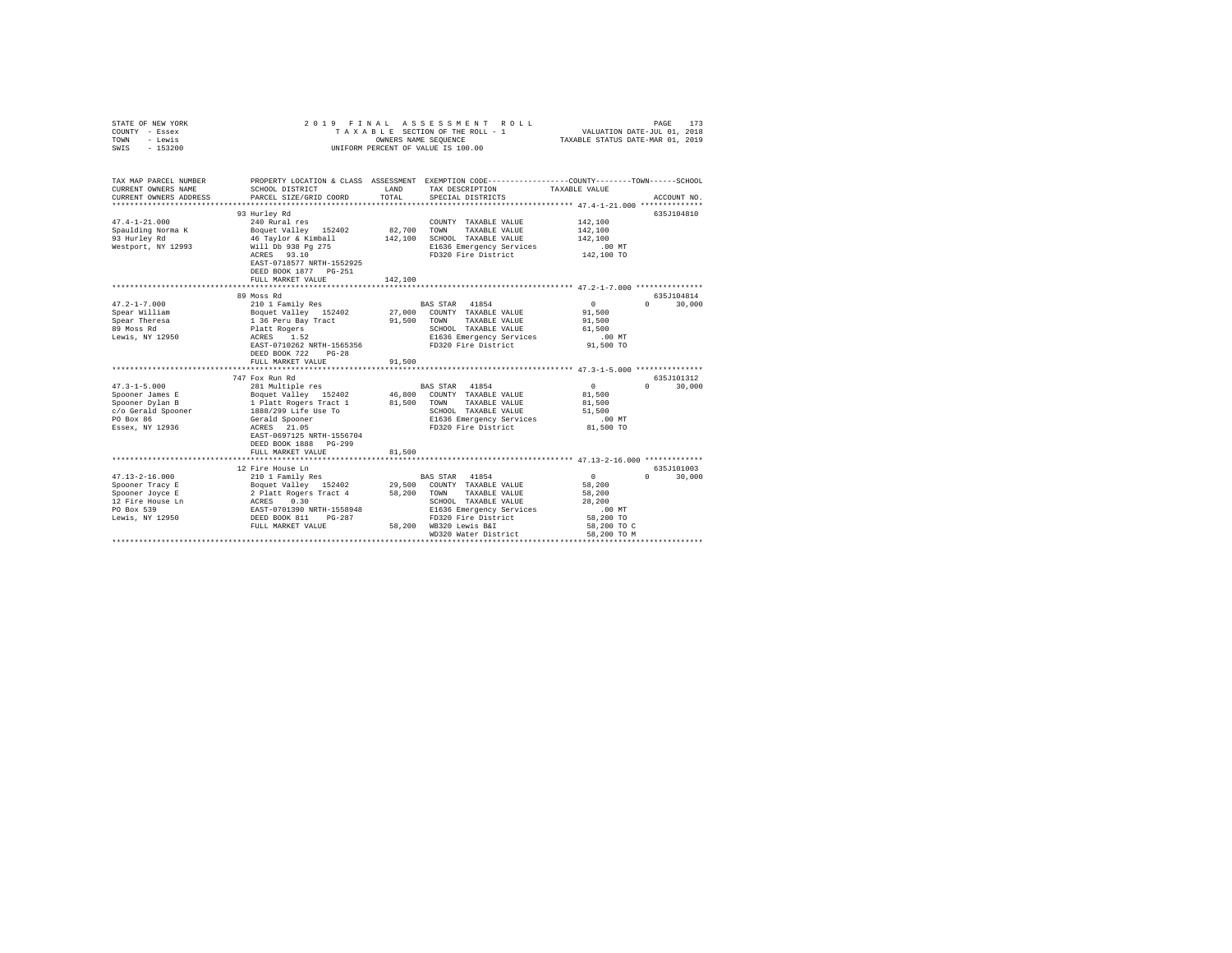|      | STATE OF NEW YORK |  | 2019 FINAL ASSESSMENT ROLL         |                                  | PAGE | 174 |
|------|-------------------|--|------------------------------------|----------------------------------|------|-----|
|      | COUNTY - Essex    |  | TAXABLE SECTION OF THE ROLL - 1    | VALUATION DATE-JUL 01, 2018      |      |     |
| TOWN | - Lewis           |  | OWNERS NAME SEOUENCE               | TAXABLE STATUS DATE-MAR 01, 2019 |      |     |
| SWIS | - 153200          |  | UNIFORM PERCENT OF VALUE IS 100.00 |                                  |      |     |

| TAX MAP PARCEL NUMBER<br>CURRENT OWNERS NAME<br>CURRENT OWNERS ADDRESS | SCHOOL DISTRICT<br>PARCEL SIZE/GRID COORD | <b>T.AND</b><br>TOTAL | PROPERTY LOCATION & CLASS ASSESSMENT EXEMPTION CODE---------------COUNTY-------TOWN-----SCHOOL<br>TAX DESCRIPTION<br>SPECIAL DISTRICTS | TAXABLE VALUE                              | ACCOUNT NO. |
|------------------------------------------------------------------------|-------------------------------------------|-----------------------|----------------------------------------------------------------------------------------------------------------------------------------|--------------------------------------------|-------------|
| **********************                                                 | **************************                |                       |                                                                                                                                        |                                            |             |
|                                                                        | Stowersville Rd                           |                       |                                                                                                                                        |                                            | 635J179043  |
| $47.2 - 1 - 3.121$                                                     | 314 Rural vac<10                          |                       | COUNTY TAXABLE VALUE                                                                                                                   | 1,400                                      |             |
| Spruce Mill Brook LLC                                                  | Boquet Valley 152402                      |                       | 1,400 TOWN<br>TAXABLE VALUE                                                                                                            | 1,400                                      |             |
| PO Box 463                                                             | 36 Platt Rogers                           |                       | 1,400 SCHOOL TAXABLE VALUE                                                                                                             | 1,400                                      |             |
| Canton, NY 13617                                                       | ACRES 1.40                                |                       | E1636 Emergency Services                                                                                                               | $.00$ MT                                   |             |
|                                                                        | EAST-0710576 NRTH-1562877                 |                       | FD320 Fire District                                                                                                                    | 1,400 TO                                   |             |
|                                                                        | DEED BOOK 1907 PG-285                     |                       |                                                                                                                                        |                                            |             |
|                                                                        | FULL MARKET VALUE                         | 1,400                 |                                                                                                                                        |                                            |             |
|                                                                        |                                           |                       |                                                                                                                                        |                                            |             |
|                                                                        | Stowersville Rd                           |                       |                                                                                                                                        |                                            | 635J191024  |
| $47.2 - 1 - 3.122$                                                     | 314 Rural vac<10                          |                       | COUNTY TAXABLE VALUE                                                                                                                   | 2,808                                      |             |
| Spruce Mill Brook LLC                                                  | Boquet Valley 152402                      |                       | 2,808 TOWN<br>TAXABLE VALUE                                                                                                            | 2,808                                      |             |
| PO Box 463                                                             | 36 Platt Rogers                           | 2,808                 | SCHOOL TAXABLE VALUE                                                                                                                   | 2,808                                      |             |
| Canton, NY 13617                                                       | 3.60<br>ACRES                             |                       | E1636 Emergency Services                                                                                                               | .00 MT                                     |             |
|                                                                        | EAST-0710526 NRTH-1562987                 |                       | FD320 Fire District                                                                                                                    | 2,808 TO                                   |             |
|                                                                        | DEED BOOK 1907 PG-285                     |                       |                                                                                                                                        |                                            |             |
|                                                                        | CONSERVATION ESMT % 22.00                 |                       |                                                                                                                                        |                                            |             |
|                                                                        | FULL MARKET VALUE                         | 2,808                 |                                                                                                                                        |                                            |             |
|                                                                        | ****************                          |                       |                                                                                                                                        | *************** 47.2-1-23.110 ************ |             |
|                                                                        | Stowersville Rd                           |                       |                                                                                                                                        |                                            | 635J100709  |
| $47.2 - 1 - 23.110$                                                    | 322 Rural vac>10                          |                       | COUNTY TAXABLE VALUE                                                                                                                   | 91,400                                     |             |
| Spruce Mill Brook LLC                                                  | Boquet Valley 152402                      | 91,400                | TOWN<br>TAXABLE VALUE                                                                                                                  | 91,400                                     |             |
| PO Box 463                                                             | 36 Platt Rogers                           | 91,400                | SCHOOL TAXABLE VALUE                                                                                                                   | 91,400                                     |             |
| Canton, NY 13617                                                       | ACRES 119.13                              |                       | E1636 Emergency Services                                                                                                               | .00 MT                                     |             |
|                                                                        | EAST-0712677 NRTH-1564421                 |                       | FD320 Fire District                                                                                                                    | 91,400 TO                                  |             |
|                                                                        | DEED BOOK 1907 PG-285                     |                       |                                                                                                                                        |                                            |             |
|                                                                        | FULL MARKET VALUE                         | 91,400                |                                                                                                                                        |                                            |             |
|                                                                        |                                           |                       |                                                                                                                                        |                                            |             |
|                                                                        | 899 Stowersville Rd                       |                       |                                                                                                                                        |                                            | 635J178540  |
| $47.2 - 1 - 23.200$                                                    | 314 Rural vac<10                          |                       | COUNTY TAXABLE VALUE                                                                                                                   | 15,800                                     |             |
| Spruce Mill Brook LLC                                                  | Boquet Valley 152402                      | 15,800                | TOWN<br>TAXABLE VALUE                                                                                                                  | 15,800                                     |             |
| PO Box 463                                                             | 36 Platt Rogers                           | 15,800                | SCHOOL TAXABLE VALUE                                                                                                                   | 15,800                                     |             |
| Canton, NY 13617                                                       | ACRES<br>0.40                             |                       | E1636 Emergency Services                                                                                                               | $.00$ MT                                   |             |
|                                                                        | EAST-0712646 NRTH-1563467                 |                       | FD320 Fire District                                                                                                                    | 15,800 TO                                  |             |
|                                                                        | DEED BOOK 1907 PG-285                     |                       |                                                                                                                                        |                                            |             |
|                                                                        | FULL MARKET VALUE                         | 15,800                |                                                                                                                                        |                                            |             |
|                                                                        |                                           |                       | ********************************** 47.2-1-63.110 ***************                                                                       |                                            |             |
|                                                                        | 25 Christmas Tree Ln                      |                       |                                                                                                                                        |                                            | 635J100707  |
| $47.2 - 1 - 63.110$                                                    | 582 Camping park                          |                       | COUNTY TAXABLE VALUE                                                                                                                   | 120,100                                    |             |
| Spruce Mill Brook LLC                                                  | Boquet Valley 152402                      | 117,700               | TOWN<br>TAXABLE VALUE                                                                                                                  | 120,100                                    |             |
| PO Box 463                                                             | 35 & 36 Platt Rogers                      | 120,100               | SCHOOL TAXABLE VALUE                                                                                                                   | 120,100                                    |             |
| Canton, NY 13617                                                       | 1654/161-Lease                            |                       | E1636 Emergency Services                                                                                                               | .00 MT                                     |             |
|                                                                        | 1706/175 Easement                         |                       | FD320 Fire District                                                                                                                    | 120,100 TO                                 |             |
|                                                                        | ACRES 105.91                              |                       |                                                                                                                                        |                                            |             |
|                                                                        | EAST-0711054 NRTH-1561720                 |                       |                                                                                                                                        |                                            |             |
|                                                                        | DEED BOOK 1907 PG-285                     |                       |                                                                                                                                        |                                            |             |
|                                                                        | FULL MARKET VALUE                         | 120,100               |                                                                                                                                        |                                            |             |
|                                                                        |                                           |                       |                                                                                                                                        |                                            |             |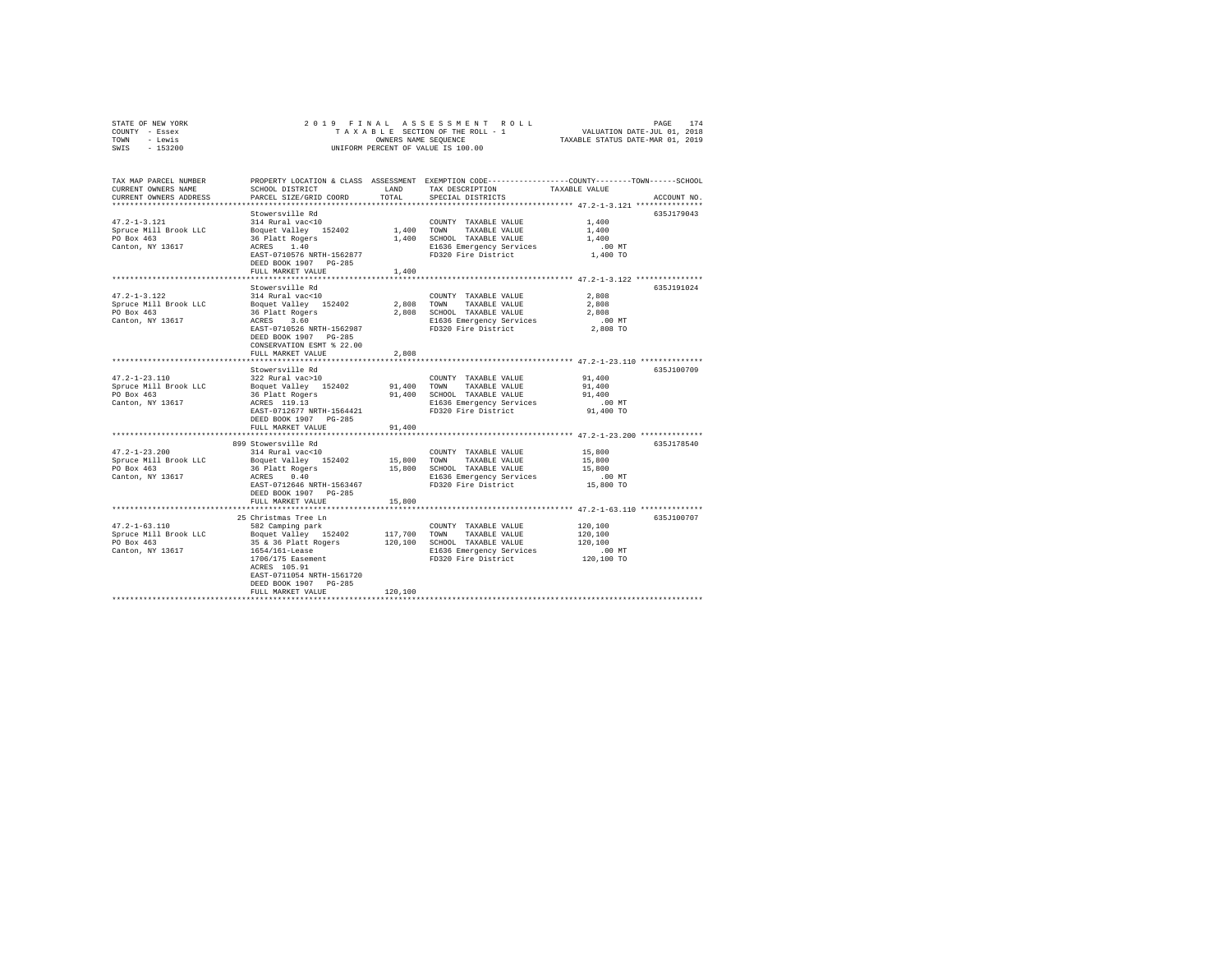| STATE OF NEW YORK<br>COUNTY - Essex<br>- Lewis<br>TOWN<br>SWIS<br>$-153200$                                 | 2019 FINAL                                                                                                                                                                                                         | OWNERS NAME SEQUENCE         | ASSESSMENT ROLL<br>TAXABLE SECTION OF THE ROLL - 1<br>UNIFORM PERCENT OF VALUE IS 100.00                                       | PAGE<br>VALUATION DATE-JUL 01, 2018<br>TAXABLE STATUS DATE-MAR 01, 2019                                         | 175         |
|-------------------------------------------------------------------------------------------------------------|--------------------------------------------------------------------------------------------------------------------------------------------------------------------------------------------------------------------|------------------------------|--------------------------------------------------------------------------------------------------------------------------------|-----------------------------------------------------------------------------------------------------------------|-------------|
| TAX MAP PARCEL NUMBER<br>CURRENT OWNERS NAME<br>CURRENT OWNERS ADDRESS                                      | SCHOOL DISTRICT<br>PARCEL SIZE/GRID COORD                                                                                                                                                                          | LAND<br>TOTAL                | TAX DESCRIPTION<br>SPECIAL DISTRICTS                                                                                           | PROPERTY LOCATION & CLASS ASSESSMENT EXEMPTION CODE---------------COUNTY-------TOWN-----SCHOOL<br>TAXABLE VALUE | ACCOUNT NO. |
| $47.2 - 1 - 63.120$<br>Spruce Mill Brook LLC<br>PO Box 463<br>Canton, NY 13617                              | 20 Christmas Tree Ln<br>210 1 Family Res<br>Boquet Valley 152402<br>Platt Rogers<br>ACRES 3.04<br>EAST-0711866 NRTH-1562896<br>DEED BOOK 1907 PG-285<br>FULL MARKET VALUE                                          | 57,300<br>221,900<br>221,900 | COUNTY TAXABLE VALUE<br>TOWN<br>TAXABLE VALUE<br>SCHOOL TAXABLE VALUE<br>E1636 Emergency Services<br>FD320 Fire District       | 221,900<br>221,900<br>221,900<br>$.00$ MT<br>221,900 TO                                                         | 635Z007007  |
| $47.2 - 1 - 63.200$<br>Spruce Mill Brook LLC<br>PO Box 463<br>Canton, NY 13617                              | Stowersville Rd<br>311 Res vac land<br>Boquet Valley 152402<br>36 Platt Rogers<br>ACRES 3.42<br>ACRES 3.42<br>EAST-0711139 NRTH-1563208<br>DEED BOOK 1907 PG-285<br>CONSERVATION ESMT % 22.00<br>FULL MARKET VALUE | 780<br>780                   | COUNTY TAXABLE VALUE<br>TOWN<br>TAXABLE VALUE<br>780 SCHOOL TAXABLE VALUE<br>E1636 Emergency Services<br>FD320 Fire District   | ***************************** 47.2-1-63.200 **************<br>780<br>780<br>780<br>$.00$ MT<br>780 TO           | 635J191023  |
| $47.2 - 2 - 1.000$<br>Spruce Mill Brook LLC<br>PO Box 463<br>Canton, NY 13617                               | Hulbert Rd<br>314 Rural vac<10<br>Boquet Valley 152402<br>35 & 36 Platt Rogers<br>ACRES<br>6.86<br>EAST-0713006 NRTH-1562518<br>DEED BOOK 1907 PG-285<br>FULL MARKET VALUE                                         | 6,500<br>6.500               | COUNTY TAXABLE VALUE<br>TAXABLE VALUE<br>TOWN<br>6,500 SCHOOL TAXABLE VALUE<br>E1636 Emergency Services<br>FD320 Fire District | 6.500<br>6.500<br>6.500<br>$.00$ MT<br>6,500 TO                                                                 | 635J100706  |
| $55.2 - 1 - 15.130$<br>St Dennis Dennis W<br>St Dennis Wendy J<br>450 Fox Run Rd<br>Elizabethtown, NY 12932 | 450 Fox Run Rd<br>210 1 Family Res<br>Boquet Valley 152402<br>30 Platt Rogers Tract 4<br>ACRES<br>6.06<br>EAST-0694812 NRTH-1549626<br>DEED BOOK 1896 PG-175<br>FULL MARKET VALUE                                  | 36,600<br>264,400<br>264,400 | COUNTY TAXABLE VALUE<br>TOWN<br>TAXABLE VALUE<br>SCHOOL TAXABLE VALUE<br>E1636 Emergency Services<br>FD320 Fire District       | 264,400<br>264,400<br>264,400<br>$.00$ MT<br>264,400 TO                                                         | 635Z001012  |
| $47.3 - 1 - 18.000$<br>Stafford Rodney E<br>Stafford Rosalie D<br>PO Box 492<br>Lewis, NY 12950             | 604 Fox Run Rd<br>270 Mfg housing<br>Boquet Valley 152402<br>33 Platt Rogers Tract 4<br>ACRES<br>2.50<br>EAST-0696399 NRTH-1552742<br>DEED BOOK 1720 PG-176<br>FULL MARKET VALUE                                   | 28,400<br>45,200<br>45,200   | COUNTY TAXABLE VALUE<br>TOWN<br>TAXABLE VALUE<br>SCHOOL TAXABLE VALUE<br>E1636 Emergency Services<br>FD320 Fire District       | 45,200<br>45,200<br>45,200<br>.00MT<br>45,200 TO                                                                | 635J104907  |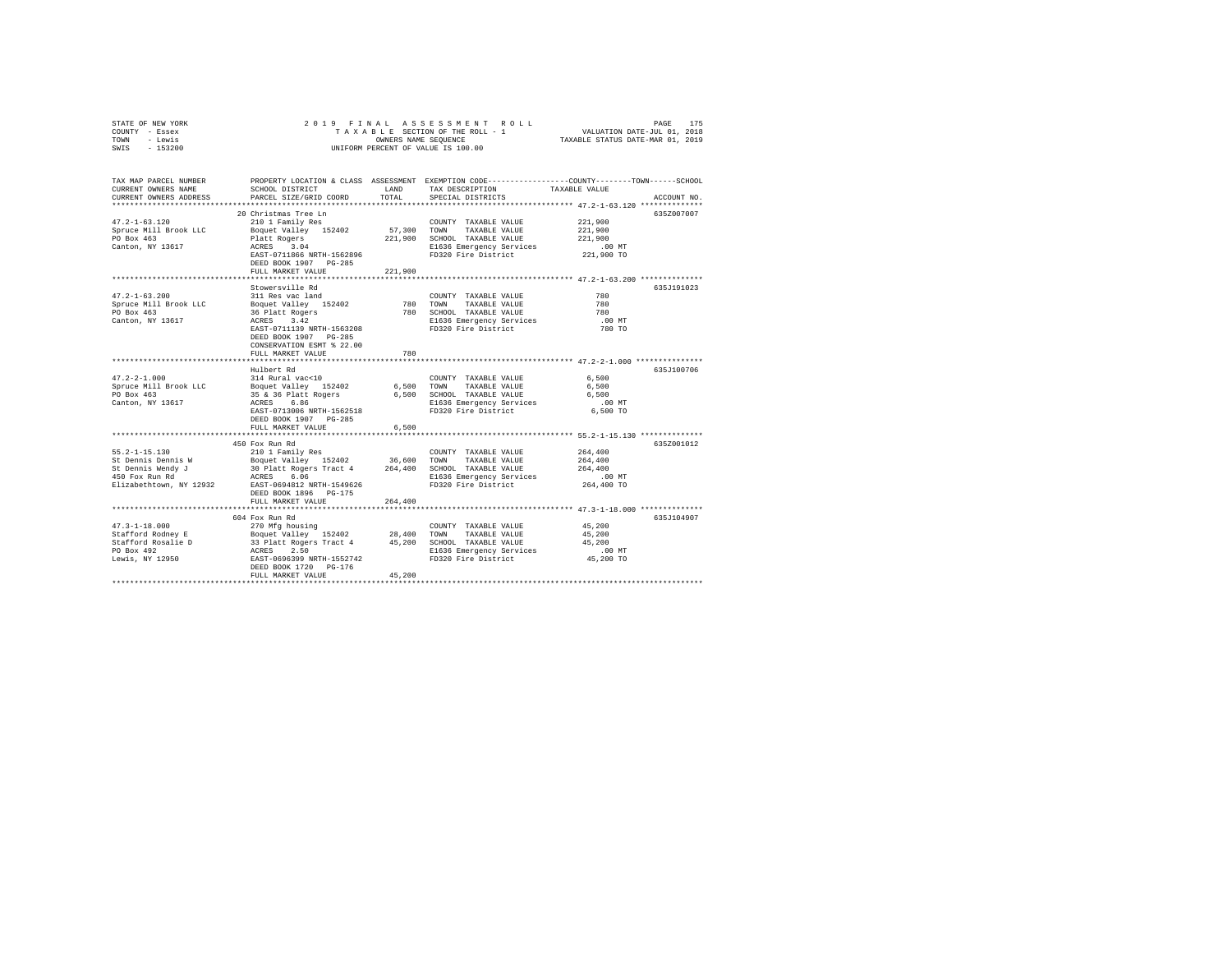| STATE OF NEW YORK<br>COUNTY<br>- Essex<br>- Lewis<br>TOWN<br>$-153200$<br>SWIS |                                                                        |                              | 2019 FINAL ASSESSMENT ROLL<br>TAXABLE SECTION OF THE ROLL - 1<br>OWNERS NAME SEOUENCE<br>UNIFORM PERCENT OF VALUE IS 100.00 |               | 176<br>PAGE<br>VALUATION DATE-JUL 01, 2018<br>TAXABLE STATUS DATE-MAR 01, 2019 |
|--------------------------------------------------------------------------------|------------------------------------------------------------------------|------------------------------|-----------------------------------------------------------------------------------------------------------------------------|---------------|--------------------------------------------------------------------------------|
| TAX MAP PARCEL NUMBER<br>CURRENT OWNERS NAME<br>CURRENT OWNERS ADDRESS         | PROPERTY LOCATION & CLASS<br>SCHOOL DISTRICT<br>PARCEL SIZE/GRID COORD | ASSESSMENT<br>LAND<br>TOTAL. | EXEMPTION CODE-----------------COUNTY-------TOWN------SCHOOL<br>TAX DESCRIPTION<br>SPECIAL DISTRICTS                        | TAXABLE VALUE | ACCOUNT NO.                                                                    |

|                                                                           |                                                                                                                                                                                                                                                                                                                |         | *********************************** 38.4-1-5.200 ****************                                                                            |                                                                  |                                  |
|---------------------------------------------------------------------------|----------------------------------------------------------------------------------------------------------------------------------------------------------------------------------------------------------------------------------------------------------------------------------------------------------------|---------|----------------------------------------------------------------------------------------------------------------------------------------------|------------------------------------------------------------------|----------------------------------|
|                                                                           | 217 Moss Rd                                                                                                                                                                                                                                                                                                    |         |                                                                                                                                              |                                                                  | 635Z003008                       |
| $38.4 - 1 - 5.200$<br>Stetson Michael J<br>217 Moss Rd<br>Lewis, NY 12950 | 210 1 Family Res<br>Boquet Valley 152402 24,000 COUNTY TAXABLE VALUE<br>Mott Patent 114,700 TOWN TAXABLE VALUE<br>ACRES 1.43 BANK GFNB&T SCHOOL TAXABLE VALUE<br>EAST-0710157 NRTH-1568742<br>DEED BOOK 1349 PG-60<br>FULL MARKET VALUE                                                                        | 114,700 | BAS STAR 41854<br>SCHOOL TAXABLE VALUE 84,700<br>E1636 Emergency Services 10.00 MT<br>FD320 Fire District 114,700 TO                         | $\begin{array}{c} 0 \\ 114 \, , 700 \\ 114 \, , 700 \end{array}$ | $\Omega$<br>30,000               |
|                                                                           |                                                                                                                                                                                                                                                                                                                |         |                                                                                                                                              |                                                                  |                                  |
| $47.1 - 1 - 1.200$<br>Stevens Lori A<br>PO Box 533<br>Lewis, NY 12950     | 83 Pulsifer Ln<br>15 Platt Rogers Tract 4 45,400 TOWN TAXABLE VALUE<br>1260/66 Easement<br>ACRES 1.00<br>DEED BOOK 1144 PG-8<br>FULL MARKET VALUE                                                                                                                                                              | 45,400  | BAS STAR 41854<br>SCHOOL TAXABLE VALUE 15,400<br>E1636 Emergency Services .00 MT<br>EAST-0699731 NRTH-1568210 FD320 Fire District 45,400 TO  | $\sim$ 0<br>$0$<br>45,400<br>45,400                              | 635J184002<br>30,000<br>$\Omega$ |
|                                                                           |                                                                                                                                                                                                                                                                                                                |         |                                                                                                                                              |                                                                  |                                  |
| $29. -2 - 23.000$<br>Stone Adam<br>9628 US Route 9<br>Lewis, NY 12950     | US Route 9<br>$\begin{tabular}{llllll} 314~Rural & vac<10 & & \text{COUNT} \\ \text{Boguet Valley} & 152402 & & 19,500 & TOMN \\ 21~Essex~Tract & & & 19,500 & SCHOOL \\ \text{ACRES} & 1.00~BANK~LERETA & & E1636 \\ \end{tabular}$<br>EAST-0706469 NRTH-1584474<br>DEED BOOK 1843 PG-25<br>FULL MARKET VALUE | 19,500  | COUNTY TAXABLE VALUE<br>TAXABLE VALUE 19,500<br>19,500 SCHOOL TAXABLE VALUE 19,500<br>E1636 Emergency Services .00 MT<br>FD320 Fire District | 19,500<br>19,500 TO                                              | 635J104801                       |
|                                                                           | 9628 US Route 9                                                                                                                                                                                                                                                                                                |         |                                                                                                                                              |                                                                  | 635J174014                       |
| $29.4 - 1 - 23.200$<br>Stone Adam<br>9628 US Route 9<br>Lewis, NY 12950   | EAST-0708360 NRTH-1584473<br>DEED BOOK 1843 PG-25<br>FULL MARKET VALUE                                                                                                                                                                                                                                         | 247,600 | ********************************** 29.4-1-23.300 *************                                                                               |                                                                  |                                  |
|                                                                           | 9650 US Route 9                                                                                                                                                                                                                                                                                                |         |                                                                                                                                              |                                                                  | 635J178501                       |
| $29.4 - 1 - 23.300$                                                       | 322 Rural vac>10<br>EAST-0707782 NRTH-1585365<br>DEED BOOK 1843 PG-25<br>FULL MARKET VALUE                                                                                                                                                                                                                     | 13,000  | COUNTY TAXABLE VALUE 13,000                                                                                                                  |                                                                  |                                  |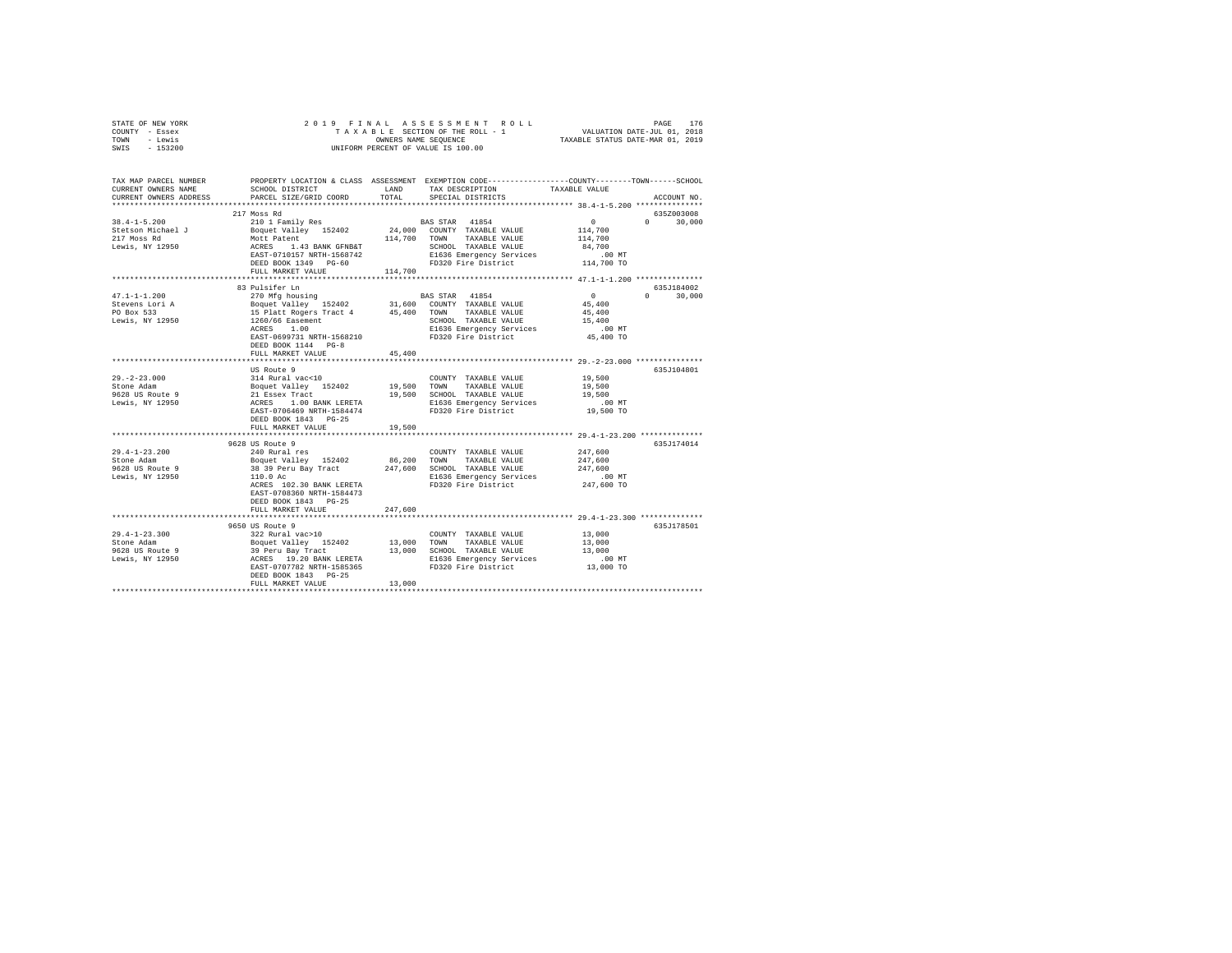| STATE OF NEW YORK<br>COUNTY - Essex<br>TOWN - Lewis<br>SWIS - 153200                                                                                                                               | 2019 FINAL                                                                                                                                                                                            |         | 19 FINAL ASSESSMENT ROLL PAGE 177<br>TAXABLE SECTION OF THE ROLL - 1 VALUATION DATE-JUL 01, 2018<br>OWNERS NAME SEQUENCE TAXABLE STATUS DATE-MAR 01, 2019<br>OWNERS NAME SEQUENCE<br>UNIFORM PERCENT OF VALUE IS 100.00 |                                                                                   |                             |
|----------------------------------------------------------------------------------------------------------------------------------------------------------------------------------------------------|-------------------------------------------------------------------------------------------------------------------------------------------------------------------------------------------------------|---------|-------------------------------------------------------------------------------------------------------------------------------------------------------------------------------------------------------------------------|-----------------------------------------------------------------------------------|-----------------------------|
| TAX MAP PARCEL NUMBER PROPERTY LOCATION & CLASS ASSESSMENT EXEMPTION CODE---------------COUNTY-------TOWN------SCHOOL<br>CURRENT OWNERS NAME<br>CURRENT OWNERS ADDRESS<br>************************ | SCHOOL DISTRICT LAND<br>PARCEL SIZE/GRID COORD                                                                                                                                                        | TOTAL   | TAX DESCRIPTION<br>SPECIAL DISTRICTS                                                                                                                                                                                    | TAXABLE VALUE                                                                     | ACCOUNT NO.                 |
|                                                                                                                                                                                                    | 9007 US Route 9                                                                                                                                                                                       |         |                                                                                                                                                                                                                         |                                                                                   | 635J103909                  |
| $38.3 - 1 - 33.000$<br>Stone Andrew W<br>29 E Cedar St<br>Metuchen, NJ 08840                                                                                                                       | 210 1 Family Res<br>EAST-0701821 NRTH-1569820<br>DEED BOOK 1216    PG-104<br>FULL MARKET VALUE                                                                                                        | 113,000 | COUNTY TAXABLE VALUE<br>$38,200$ TOWN TAXABLE VALUE<br>113,000 SCHOOL TAXABLE VALUE<br>TAXABLE VALUE<br>E1636 Emergency Services .00 MT<br>FD320 Fire District  113,000 TO                                              | 113,000<br>113,000<br>113,000                                                     |                             |
|                                                                                                                                                                                                    |                                                                                                                                                                                                       |         |                                                                                                                                                                                                                         |                                                                                   |                             |
| $38.3 - 1 - 32.000$<br>Stone William<br>29 E Cedar St<br>Metuchen, NJ 08840                                                                                                                        | US Route 9<br>314 Rural vac<10<br>Boquet Valley<br>Boquet Valley 152402<br>4 Essex Tract<br>ACRES 2.10<br>EAST-0702272 NRTH-1569093<br>EAST-0702272 NRTH-1569093<br>DEED BOOK 873 PG-296              |         | COUNTY TAXABLE VALUE<br>20,600 TOWN TAXABLE VALUE<br>20,600 SCHOOL TAXABLE VALUE<br>E1636 Emergency Services<br>FD320 Fire District                                                                                     | 20,600<br>20,600<br>20,600<br>00 MT.<br>20,600 TO                                 | 635J103910                  |
|                                                                                                                                                                                                    | FULL MARKET VALUE                                                                                                                                                                                     | 20,600  |                                                                                                                                                                                                                         |                                                                                   |                             |
| $38.3 - 1 - 35.000$<br>Stone William<br>29 E Cedar St<br>Metuchen, NJ 08840                                                                                                                        | US Route 9<br>322 Rural vac>10<br>322 Rural vac>10<br>Boquet Valley 152402<br>4 Essex Tract<br>ACRES 38.60<br>EAST-0701221 NRTH-1569931<br>DEED BOOK 873 PG-296                                       |         | ********************************* 38.3-1-35.000 **************<br>COUNTY TAXABLE VALUE<br>32,300 TOWN TAXABLE VALUE<br>32,300 SCHOOL TAXABLE VALUE<br>E1636 Emergency Services<br>FD320 Fire District                   | 32,300<br>32,300<br>32,300<br>00 MT.<br>32,300 TO                                 | 635J103912                  |
|                                                                                                                                                                                                    | FULL MARKET VALUE                                                                                                                                                                                     | 32,300  |                                                                                                                                                                                                                         |                                                                                   |                             |
| $47.1 - 2 - 38.000$<br>47.1-4-30.000<br>4 Divine Acres<br>West Chazy, NY 12992                                                                                                                     | 457 Stowersville Rd<br>210 1 Family Res<br>EAST-0702598 NRTH-1562038<br>DEED BOOK 968 PG-308<br>FULL MARKET VALUE                                                                                     |         | COUNTY TAXABLE VALUE                                                                                                                                                                                                    | 56,800<br>56,800<br>56,800<br>$.00$ MT<br>56,800 TO<br>56,800 TO C<br>56,800 TO M | 635J102001                  |
|                                                                                                                                                                                                    |                                                                                                                                                                                                       |         |                                                                                                                                                                                                                         |                                                                                   |                             |
| $47.1 - 1 - 18.111$<br>Sullivan Brenda<br>8793 US Rte 9<br>Lewis, NY 12950                                                                                                                         | - ------- ,<br>240 Rural res<br>Boquet Valley 152402 43,600 COUNTY TAXABLE VALUE 2 Essex Tract<br>2 Essex Tract 178,100 TOMN TAXABLE VALUE Db 887 Pg 66<br>DEED BOOK 1153 PG-105<br>FULL MARKET VALUE | 178,100 | 2 Essex Tract<br>Db 887 Pg 66<br>Boundary Line Agreement<br>FD320 Fire District 278,100 TO<br>PD320 Fire District 278,100 TO                                                                                            | $\sim$ 0<br>178,100<br>178,100                                                    | 635J103413<br>$0 \t 30,000$ |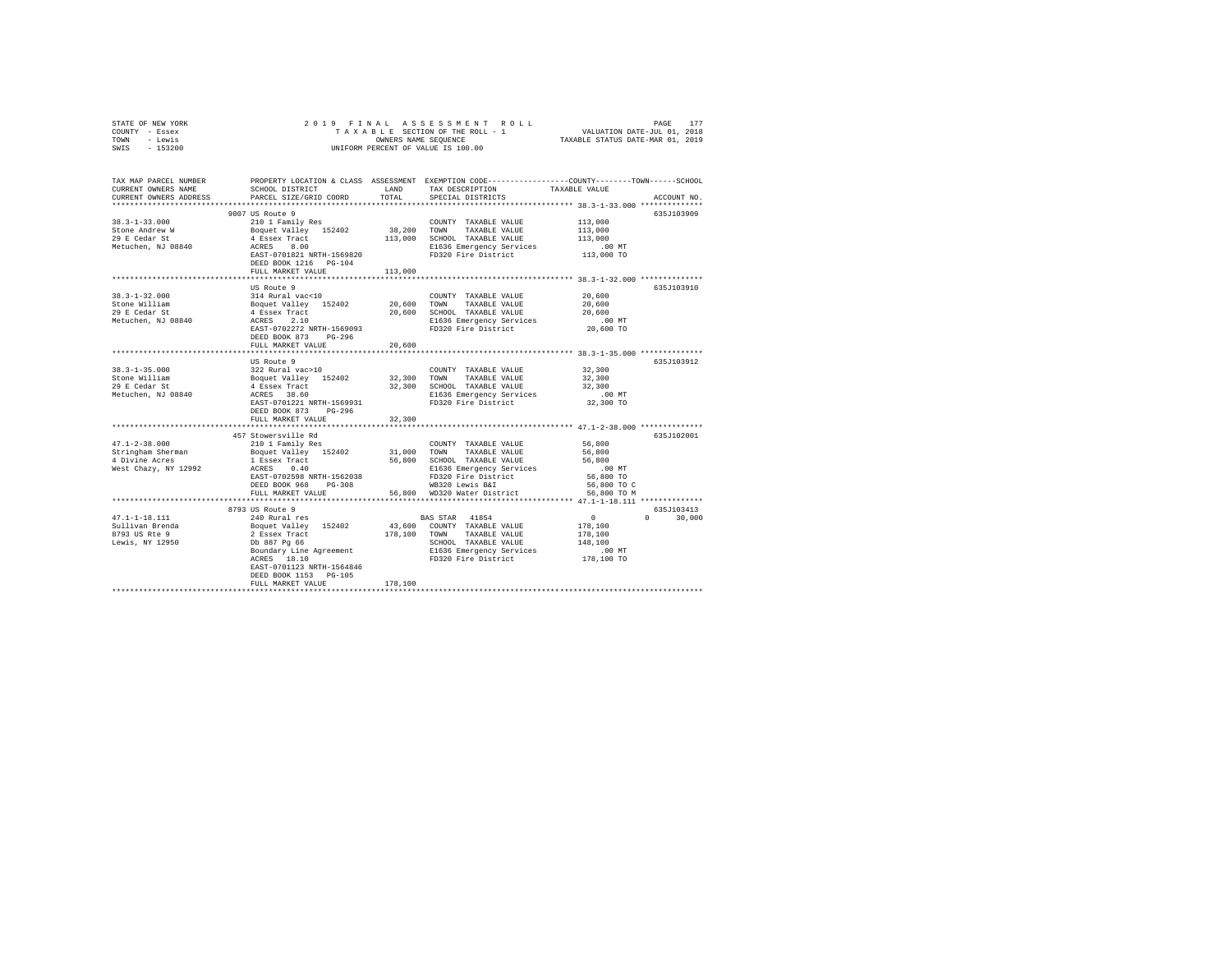| STATE OF NEW YORK<br>COUNTY - Essex<br>TOWN<br>- Lewis<br>SWIS - 153200                 | 2019 FINAL<br>ASSESSMENT ROLL<br>TAXABLE SECTION OF THE ROLL - 1<br>OWNERS NAME SEOUENCE<br>UNIFORM PERCENT OF VALUE IS 100.00 |         |                                                  | 178<br>PAGE<br>VALUATION DATE-JUL 01, 2018<br>TAXABLE STATUS DATE-MAR 01, 2019                                   |  |
|-----------------------------------------------------------------------------------------|--------------------------------------------------------------------------------------------------------------------------------|---------|--------------------------------------------------|------------------------------------------------------------------------------------------------------------------|--|
| TAX MAP PARCEL NUMBER<br>CURRENT OWNERS NAME                                            | SCHOOL DISTRICT                                                                                                                | LAND    | TAX DESCRIPTION                                  | PROPERTY LOCATION & CLASS ASSESSMENT EXEMPTION CODE---------------COUNTY-------TOWN------SCHOOL<br>TAXABLE VALUE |  |
| CURRENT OWNERS ADDRESS                                                                  | PARCEL SIZE/GRID COORD                                                                                                         | TOTAL   | SPECIAL DISTRICTS                                | ACCOUNT NO.                                                                                                      |  |
|                                                                                         | 9064 US Route 9                                                                                                                |         |                                                  | 635J100307                                                                                                       |  |
| $38.3 - 1 - 12.000$                                                                     | 210 1 Family Res                                                                                                               |         | COUNTY TAXABLE VALUE                             | 95,100                                                                                                           |  |
| Sullivan Rudv                                                                           | Por - Terming 152402<br>Boquet Valley 152402<br>11 Essex Tract<br>ACRES 0.37<br>EAST-0702425 NRTH-1571103                      | 23,400  | TOWN<br>TAXABLE VALUE                            | 95,100                                                                                                           |  |
| 9064 US Rte 9                                                                           |                                                                                                                                | 95,100  | SCHOOL TAXABLE VALUE                             | 95,100                                                                                                           |  |
| PO Box 566                                                                              |                                                                                                                                |         | E1636 Emergency Services                         | $.00$ MT                                                                                                         |  |
| Lewis, NY 12950                                                                         |                                                                                                                                |         | FD320 Fire District                              | 95,100 TO                                                                                                        |  |
|                                                                                         | DEED BOOK 1216 PG-233                                                                                                          |         |                                                  |                                                                                                                  |  |
|                                                                                         | FULL MARKET VALUE                                                                                                              | 95,100  |                                                  |                                                                                                                  |  |
|                                                                                         |                                                                                                                                |         |                                                  |                                                                                                                  |  |
|                                                                                         | 8848 US Route 9                                                                                                                |         |                                                  | 635J101508                                                                                                       |  |
| $47.1 - 2 - 3.000$                                                                      | 270 Mfg housing                                                                                                                |         | COUNTY TAXABLE VALUE                             | 30,800                                                                                                           |  |
| Sullivan Rudy Joe Boquet Valley 152402                                                  | 3 Essex Tract                                                                                                                  | 25,500  | TOWN<br>TAXABLE VALUE                            | 30,800<br>30,800                                                                                                 |  |
| Sullivan Brenda M<br>c/o Rudolph & Faye E Sullivan 1856/319 Life Use To                 |                                                                                                                                | 30,800  | SCHOOL TAXABLE VALUE<br>E1636 Emergency Services | .00MT                                                                                                            |  |
| PO Box 566                                                                              | Rudolph & Faye Sullivan                                                                                                        |         | FD320 Fire District                              | $30,800$ TO                                                                                                      |  |
| Lewis, NY 12950                                                                         | ACRES 1.20<br>EAST-0701502 NRTH-1566094<br>DEED BOOK 1856 PG-319                                                               |         |                                                  |                                                                                                                  |  |
|                                                                                         | FULL MARKET VALUE                                                                                                              | 30,800  |                                                  |                                                                                                                  |  |
|                                                                                         |                                                                                                                                |         |                                                  |                                                                                                                  |  |
|                                                                                         | 8844 US Route 9<br>210 1 Family Res                                                                                            |         |                                                  | 635J103503                                                                                                       |  |
| $47.1 - 2 - 4.000$                                                                      |                                                                                                                                |         | ENH STAR 41834<br>32,000 COUNTY TAXABLE VALUE    | $\sim$ 0<br>$\Omega$<br>68,700                                                                                   |  |
|                                                                                         |                                                                                                                                |         | 127,300 TOWN TAXABLE VALUE                       | 127,300<br>127,300                                                                                               |  |
|                                                                                         |                                                                                                                                |         | SCHOOL TAXABLE VALUE                             | 58,600                                                                                                           |  |
|                                                                                         |                                                                                                                                |         | E1636 Emergency Services                         | .00 MT                                                                                                           |  |
| Lewis, NY 12950                                                                         | ACRES 1.41<br>EAST-0701565 NRTH-1565867                                                                                        |         | FD320 Fire District                              | 127,300 TO                                                                                                       |  |
|                                                                                         | DEED BOOK 1856 PG-319                                                                                                          |         |                                                  |                                                                                                                  |  |
|                                                                                         | FULL MARKET VALUE                                                                                                              | 127,300 |                                                  |                                                                                                                  |  |
|                                                                                         | 303 Roscoe Rd                                                                                                                  |         |                                                  | ***************** 55.2-1-41.000 **************<br>635J101203                                                     |  |
| $55.2 - 1 - 41.000$                                                                     | 210 1 Family Res                                                                                                               |         | COUNTY TAXABLE VALUE                             | 229,000                                                                                                          |  |
|                                                                                         |                                                                                                                                | 47,900  | TOWN<br>TAXABLE VALUE                            | 229,000                                                                                                          |  |
| Sullivan-Owomoyela Joan M Boquet Valley 152402<br>303 Roscoe Rd 26 Platt Rogers Tract 4 | 26 Platt Rogers Tract 4                                                                                                        | 229,000 | SCHOOL TAXABLE VALUE                             | 229,000                                                                                                          |  |
| Elizabethtown, NY 12932                                                                 | 1560/328 Death Certificat                                                                                                      |         | E1636 Emergency Services                         | $.00$ MT                                                                                                         |  |
|                                                                                         | 1.50<br>ACRES                                                                                                                  |         | FD320 Fire District                              | 229,000 TO                                                                                                       |  |
|                                                                                         | EAST-0687278 NRTH-1544000                                                                                                      |         |                                                  |                                                                                                                  |  |
|                                                                                         | DEED BOOK 1413 PG-115                                                                                                          |         |                                                  |                                                                                                                  |  |
|                                                                                         | FULL MARKET VALUE                                                                                                              | 229,000 |                                                  |                                                                                                                  |  |
|                                                                                         |                                                                                                                                |         |                                                  |                                                                                                                  |  |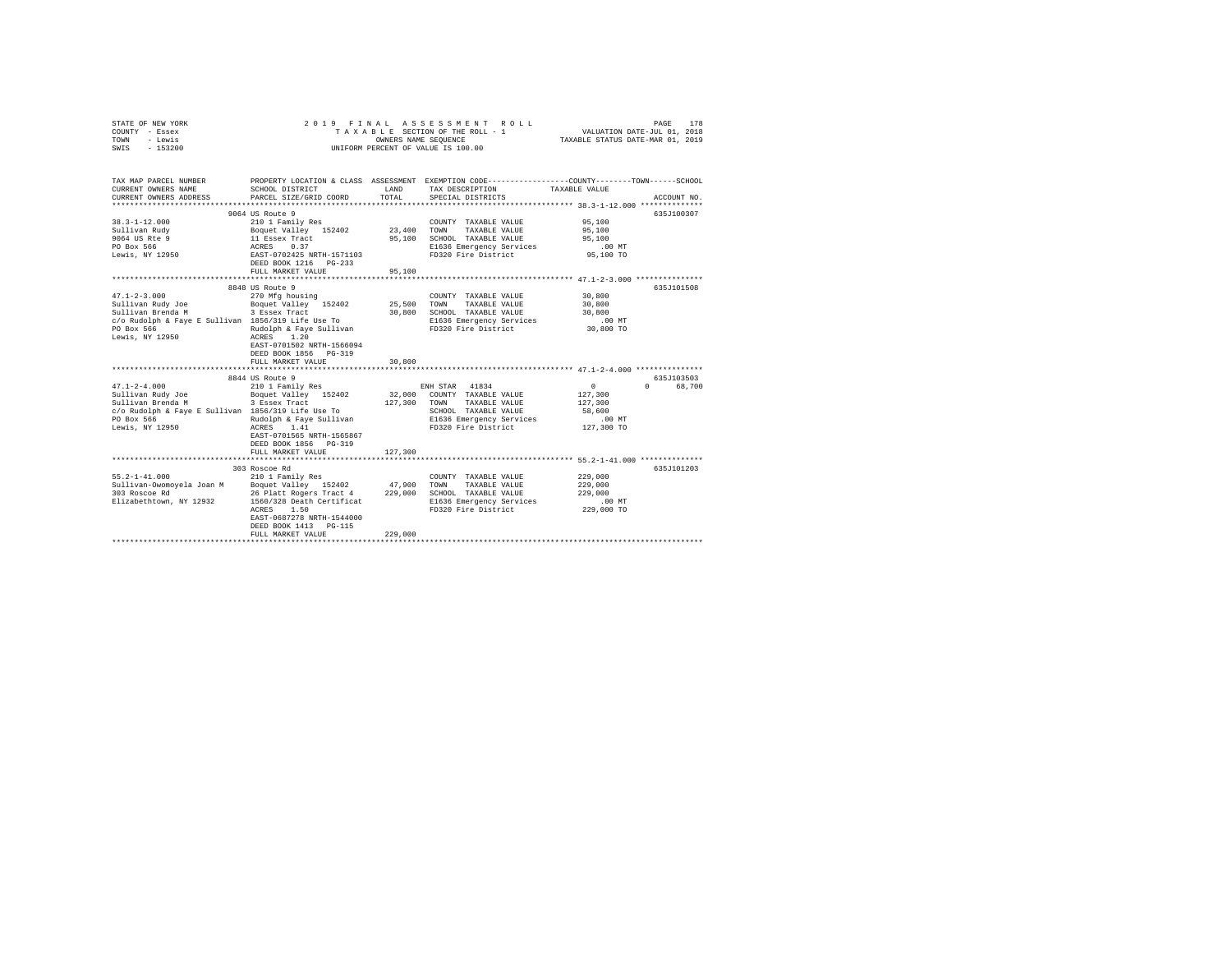| STATE OF NEW YORK | 2019 FINAL ASSESSMENT ROLL         | 179<br>PAGE                      |
|-------------------|------------------------------------|----------------------------------|
| COUNTY - Essex    | TAXABLE SECTION OF THE ROLL - 1    | VALUATION DATE-JUL 01, 2018      |
| TOWN<br>- Lewis   | OWNERS NAME SEOUENCE               | TAXABLE STATUS DATE-MAR 01, 2019 |
| $-153200$<br>SWIS | UNIFORM PERCENT OF VALUE IS 100.00 |                                  |

| TAX MAP PARCEL NUMBER<br>CURRENT OWNERS NAME                        | SCHOOL DISTRICT           | LAND    | PROPERTY LOCATION & CLASS ASSESSMENT EXEMPTION CODE----------------COUNTY-------TOWN-----SCHOOL<br>TAX DESCRIPTION<br>TAXABLE VALUE |                                             |
|---------------------------------------------------------------------|---------------------------|---------|-------------------------------------------------------------------------------------------------------------------------------------|---------------------------------------------|
| CURRENT OWNERS ADDRESS                                              | PARCEL SIZE/GRID COORD    | TOTAL   | SPECIAL DISTRICTS                                                                                                                   | ACCOUNT NO.                                 |
|                                                                     | Seventy Ln                |         |                                                                                                                                     | 635J104914                                  |
| $46.2 - 1 - 16.000$                                                 |                           |         |                                                                                                                                     | 19,900                                      |
| Sulzer Simon                                                        |                           |         |                                                                                                                                     | 19,900                                      |
| PO Box 1                                                            |                           |         |                                                                                                                                     | 19,900                                      |
| Hartford, NY 12838                                                  |                           |         | E1636 Emergency Services .00 MT                                                                                                     |                                             |
|                                                                     | EAST-0690759 NRTH-1566280 |         | FD320 Fire District                                                                                                                 | 19,900 TO                                   |
|                                                                     | DEED BOOK 464 PG-152      |         |                                                                                                                                     |                                             |
|                                                                     | FULL MARKET VALUE         | 19,900  |                                                                                                                                     |                                             |
|                                                                     | 332 Moss Rd               |         |                                                                                                                                     | 635J104915                                  |
| $38.4 - 1 - 29.000$                                                 | 210 1 Family Res          |         | COUNTY TAXABLE VALUE                                                                                                                | 111,400                                     |
|                                                                     |                           |         | Surkis Family Trust $\qquad \qquad$ Boquet Valley 152402 $\qquad \qquad$ 34,900 TOWN TAXABLE VALUE $\qquad \qquad$ 111,400          |                                             |
|                                                                     |                           |         | 111,400 SCHOOL TAXABLE VALUE                                                                                                        | 111,400                                     |
| 156 Archer Dr 2 Peru Bay Tract<br>Santa Cruz, CA 95060 2 ACRES 4.30 |                           |         | E1636 Emergency Services                                                                                                            |                                             |
|                                                                     | EAST-0713006 NRTH-1567613 |         | FD320 Fire District                                                                                                                 | .00 MT<br>111,400 TO                        |
|                                                                     | DEED BOOK 1222    PG-299  |         |                                                                                                                                     |                                             |
|                                                                     | FULL MARKET VALUE         | 111,400 |                                                                                                                                     |                                             |
|                                                                     |                           |         |                                                                                                                                     |                                             |
|                                                                     | 458 Deerhead Rd           |         |                                                                                                                                     | 635Z001007                                  |
|                                                                     |                           |         |                                                                                                                                     | $\sim$ 0<br>$\Omega$ and $\Omega$<br>30,000 |
|                                                                     |                           |         |                                                                                                                                     | 107,400                                     |
|                                                                     |                           |         |                                                                                                                                     | 107,400                                     |
|                                                                     |                           |         | SCHOOL TAXABLE VALUE                                                                                                                | 77.400                                      |
|                                                                     |                           |         |                                                                                                                                     |                                             |
|                                                                     | DEED BOOK 1575 PG-319     |         | E1636 Emergency Services .00 MT<br>FD320 Fire District .00 TO 107,400 TO                                                            |                                             |
|                                                                     | FULL MARKET VALUE         | 107,400 |                                                                                                                                     |                                             |
|                                                                     |                           |         |                                                                                                                                     |                                             |
|                                                                     | 8150 US Route 9           |         |                                                                                                                                     | 635J105001                                  |
|                                                                     |                           |         |                                                                                                                                     | 110,600                                     |
|                                                                     |                           |         |                                                                                                                                     | 110,600<br>110,600                          |
|                                                                     |                           |         |                                                                                                                                     |                                             |
| 8150 US Route 9                                                     | Bldg 1&2                  |         | E1636 Emergency Services                                                                                                            | 00 MT.<br>110,600 TO                        |
| Elizabethtown, NY 12932                                             | 6.7ac                     |         | FD320 Fire District                                                                                                                 |                                             |
|                                                                     | ACRES 8.48                |         |                                                                                                                                     |                                             |
|                                                                     | EAST-0700868 NRTH-1549364 |         |                                                                                                                                     |                                             |
|                                                                     | DEED BOOK 1939 PG-84      |         |                                                                                                                                     |                                             |
|                                                                     | FULL MARKET VALUE         | 110,600 |                                                                                                                                     |                                             |
|                                                                     |                           |         |                                                                                                                                     |                                             |
|                                                                     | 27 Moss Rd                |         |                                                                                                                                     | 635J177005                                  |
| $47.2 - 1 - 4.000$                                                  | 210 1 Family Res          |         | COUNTY TAXABLE VALUE                                                                                                                | 99,120                                      |
|                                                                     |                           |         | 6,520 TOWN TAXABLE VALUE                                                                                                            | 99,120                                      |
|                                                                     |                           |         | 99.120 SCHOOL TAXABLE VALUE                                                                                                         | 99,120                                      |
| Willsboro, NY 12996 ACRES 2.00                                      |                           |         |                                                                                                                                     |                                             |
|                                                                     | EAST-0710788 NRTH-1563897 |         |                                                                                                                                     |                                             |
|                                                                     | DEED BOOK 1864 PG-89      |         |                                                                                                                                     |                                             |
|                                                                     | CONSERVATION ESMT % 80.00 |         |                                                                                                                                     |                                             |
|                                                                     | FULL MARKET VALUE         | 99,120  |                                                                                                                                     |                                             |
|                                                                     |                           |         |                                                                                                                                     |                                             |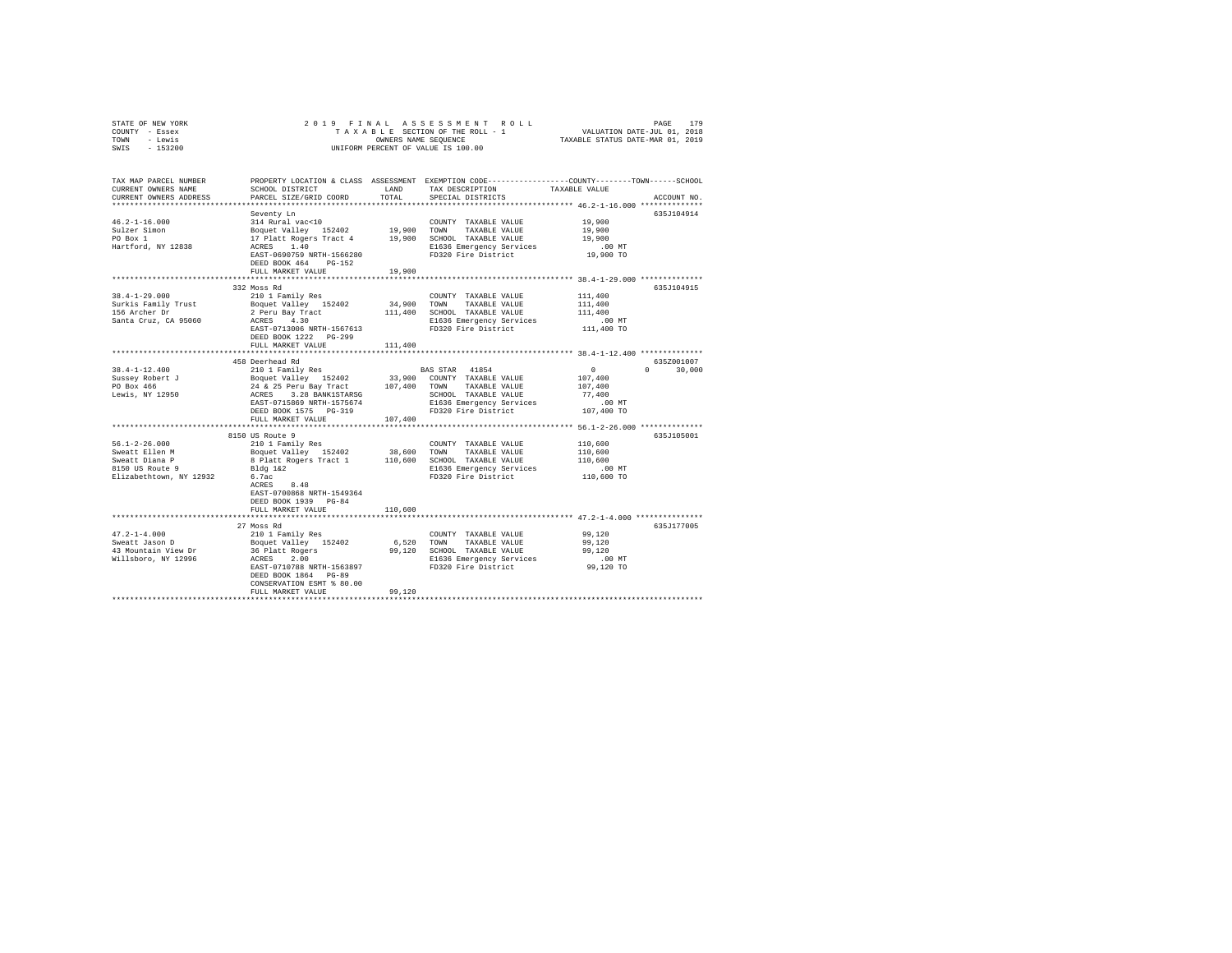| STATE OF NEW YORK<br>COUNTY - Essex<br>- Lewis<br>TOWN<br>SWIS - 153200 | 2019 FINAL ASSESSMENT ROLL<br>TAXABLE SECTION OF THE ROLL - 1 VALUATION DATE-JUL 01, 2018<br>OWNERS NAME SEQUENCE TAXABLE STATUS DATE-MAR 01, 2019<br>UNIFORM PERCENT OF VALUE IS 100.00 |                            |                                                 | 180<br>PAGE                      |             |  |
|-------------------------------------------------------------------------|------------------------------------------------------------------------------------------------------------------------------------------------------------------------------------------|----------------------------|-------------------------------------------------|----------------------------------|-------------|--|
|                                                                         |                                                                                                                                                                                          |                            |                                                 |                                  |             |  |
| TAX MAP PARCEL NUMBER                                                   | PROPERTY LOCATION & CLASS ASSESSMENT EXEMPTION CODE---------------COUNTY-------TOWN------SCHOOL                                                                                          |                            |                                                 |                                  |             |  |
| CURRENT OWNERS NAME                                                     | SCHOOL DISTRICT                                                                                                                                                                          | LAND                       | TAX DESCRIPTION TAXABLE VALUE                   |                                  |             |  |
|                                                                         | CURRENT OWNERS ADDRESS PARCEL SIZE/GRID COORD                                                                                                                                            | TOTAL<br>SPECIAL DISTRICTS |                                                 |                                  | ACCOUNT NO. |  |
|                                                                         |                                                                                                                                                                                          |                            |                                                 |                                  |             |  |
|                                                                         | 10 Hulbert Rd                                                                                                                                                                            |                            |                                                 |                                  | 635Z007003  |  |
| $47.2 - 2 - 2.000$                                                      | Sweeney David A Boquet Valley 152402 50,700 COUNTY TAXABLE VALUE                                                                                                                         |                            |                                                 | $\Omega$ and $\Omega$<br>133,300 | 0 68.700    |  |
| 10 Hulbert Rd                                                           | Platt Rogers                                                                                                                                                                             | 133,300 TOWN TAXABLE VALUE |                                                 | 133,300                          |             |  |
| Westport, NY 12993                                                      | ACRES 4.30                                                                                                                                                                               |                            | SCHOOL TAXABLE VALUE                            | 64,600                           |             |  |
|                                                                         | EAST-0712787 NRTH-1562875                                                                                                                                                                |                            |                                                 | $.00$ MT                         |             |  |
|                                                                         | DEED BOOK 1496 PG-182                                                                                                                                                                    |                            | E1636 Emergency Services<br>FD320 Fire District | 133,300 TO                       |             |  |
|                                                                         | FULL MARKET VALUE                                                                                                                                                                        | 133,300                    |                                                 |                                  |             |  |
|                                                                         |                                                                                                                                                                                          |                            |                                                 |                                  |             |  |
|                                                                         | 8001 US Route 9                                                                                                                                                                          |                            |                                                 |                                  | 635.7105002 |  |
| $56.1 - 2 - 46.100$                                                     | 240 Rural res                                                                                                                                                                            |                            | COUNTY TAXABLE VALUE                            | 216,500                          |             |  |
| Tahawus REI LLC                                                         | Boquet Valley 152402 102.300                                                                                                                                                             |                            | TOWN TAXABLE VALUE                              | 216,500                          |             |  |
| 8001 US Route 9                                                         | 33 Platt Rogers Tract 4 216,500                                                                                                                                                          |                            | SCHOOL TAXABLE VALUE                            | 216,500                          |             |  |
| Lewis, NY 12950                                                         | ACRES 135.00                                                                                                                                                                             |                            | E1636 Emergency Services                        | .00MT                            |             |  |
|                                                                         | EAST-0698136 NRTH-1545884                                                                                                                                                                |                            |                                                 | FD320 Fire District 216,500 TO   |             |  |
|                                                                         | DEED BOOK 1853 PG-160                                                                                                                                                                    |                            |                                                 |                                  |             |  |
|                                                                         | FULL MARKET VALUE                                                                                                                                                                        | 216,500                    |                                                 |                                  |             |  |
|                                                                         | 893 Fox Run Rd                                                                                                                                                                           |                            |                                                 |                                  | 635J105309  |  |
| $47.1 - 1 - 37.000$                                                     | 240 Rural res                                                                                                                                                                            |                            | COUNTY TAXABLE VALUE                            | 129,100                          |             |  |
| Talesnik Kaethe                                                         |                                                                                                                                                                                          |                            |                                                 | 129,100                          |             |  |
| 243 Summit Ave                                                          | Boquet Valley 152402 105,200 TOWN TAXABLE VALUE<br>14&22 Platt Rogers Tr 4 129,100 SCHOOL TAXABLE VALUE                                                                                  |                            |                                                 | 129,100                          |             |  |
| Mt Vernon, NY 10552                                                     | ACRES 140.60                                                                                                                                                                             |                            | E1636 Emergency Services                        | .00 MT                           |             |  |
|                                                                         | EAST-0699390 NRTH-1560305                                                                                                                                                                |                            | FD320 Fire District                             | 129,100 TO                       |             |  |
|                                                                         | DEED BOOK 740 PG-115                                                                                                                                                                     |                            |                                                 |                                  |             |  |
|                                                                         | FULL MARKET VALUE                                                                                                                                                                        | 129,100                    |                                                 |                                  |             |  |
|                                                                         |                                                                                                                                                                                          |                            |                                                 |                                  |             |  |
|                                                                         | Jeffrey Way                                                                                                                                                                              |                            |                                                 |                                  | 635J190008  |  |
| $47.1 - 2 - 50.150$                                                     | 311 Res vac land                                                                                                                                                                         |                            | COUNTY TAXABLE VALUE                            | 16,600                           |             |  |
| Tartaglia Nicholas                                                      | Boquet Valley 152402 16,600 TOWN TAXABLE VALUE                                                                                                                                           |                            |                                                 | 16,600                           |             |  |

c/o Joann M Weiss 1 Essex Tract 16,600 SCHOOL TAXABLE VALUE 16,600 5 Madison Dr 7 Beaver Meadow Estates E1636 Emergency Services .00 MT PO Box 34 ACRES 1.98 FD320 Fire District 16,600 TO Ogdensburg, NJ 07439 EAST-0702566 NRTH-1562664 WB320 Lewis B&I 16,600 TO C DEED BOOK 943 PG-70 WD320 Water District 16,600 TO M FULL MARKET VALUE 16,600 \*\*\*\*\*\*\*\*\*\*\*\*\*\*\*\*\*\*\*\*\*\*\*\*\*\*\*\*\*\*\*\*\*\*\*\*\*\*\*\*\*\*\*\*\*\*\*\*\*\*\*\*\*\*\*\*\*\*\*\*\*\*\*\*\*\*\*\*\*\*\*\*\*\*\*\*\*\*\*\*\*\*\*\*\*\*\*\*\*\*\*\*\*\*\*\*\*\*\*\*\*\*\* 47.1-1-3.100 \*\*\*\*\*\*\*\*\*\*\*\*\*\*\* 59 Pulsifer Ln 635J101515

FULL MARKET VALUE 84,400 \*\*\*\*\*\*\*\*\*\*\*\*\*\*\*\*\*\*\*\*\*\*\*\*\*\*\*\*\*\*\*\*\*\*\*\*\*\*\*\*\*\*\*\*\*\*\*\*\*\*\*\*\*\*\*\*\*\*\*\*\*\*\*\*\*\*\*\*\*\*\*\*\*\*\*\*\*\*\*\*\*\*\*\*\*\*\*\*\*\*\*\*\*\*\*\*\*\*\*\*\*\*\*\*\*\*\*\*\*\*\*\*\*\*\*\*\*\*\*\*\*\*\*\*\*\*\*\*\*\*\*\*

47.1-1-3.100 210 1 Family Res COUNTY TAXABLE VALUE 84,400 Taylor Melville C Boquet Valley 152402 32,300 TOWN TAXABLE VALUE 84,400 Taylor Kathleen M 15 Platt Rogers Tract 4 84,400 SCHOOL TAXABLE VALUE 84,400 245 Greenville Rd ACRES 1.68 E1636 Emergency Services .00 MT Harrington, DE 19952 EAST-0699888 NRTH-1567600 FD320 Fire District 84,400 TO

DEED BOOK 1039 PG-187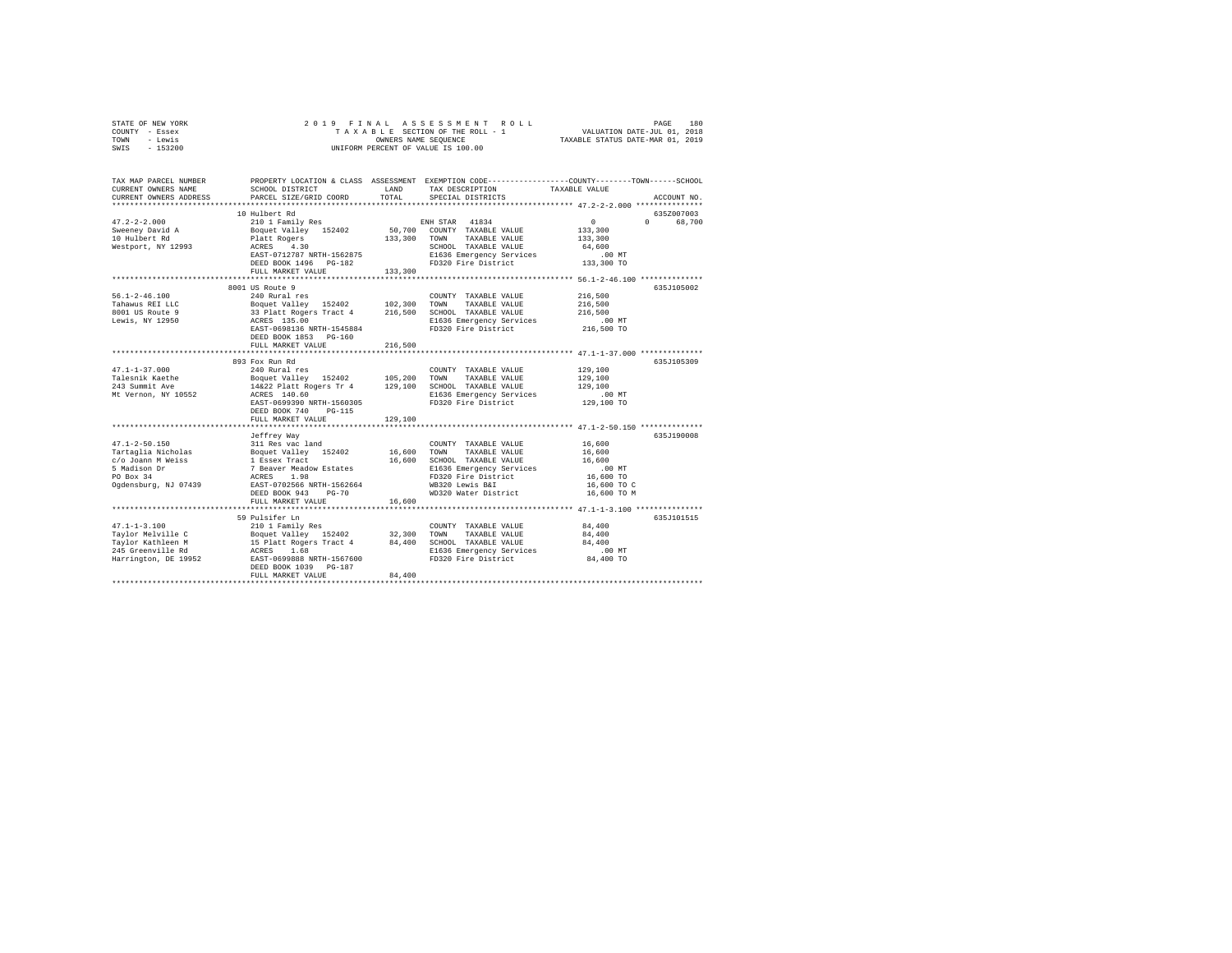| STATE OF NEW YORK<br>COUNTY - Essex<br>TOWN<br>- Lewis<br>SWIS<br>$-153200$                               | 2019 FINAL                                                                                                                                                                             | OWNERS NAME SEQUENCE       | ASSESSMENT<br>ROLL<br>TAXABLE SECTION OF THE ROLL - 1<br>UNIFORM PERCENT OF VALUE IS 100.00                                      | PAGE<br>181<br>VALUATION DATE-JUL 01, 2018<br>TAXABLE STATUS DATE-MAR 01, 2019                                                        |
|-----------------------------------------------------------------------------------------------------------|----------------------------------------------------------------------------------------------------------------------------------------------------------------------------------------|----------------------------|----------------------------------------------------------------------------------------------------------------------------------|---------------------------------------------------------------------------------------------------------------------------------------|
| TAX MAP PARCEL NUMBER<br>CURRENT OWNERS NAME<br>CURRENT OWNERS ADDRESS                                    | SCHOOL DISTRICT<br>PARCEL SIZE/GRID COORD                                                                                                                                              | LAND<br>TOTAL              | TAX DESCRIPTION<br>SPECIAL DISTRICTS                                                                                             | PROPERTY LOCATION & CLASS ASSESSMENT EXEMPTION CODE---------------COUNTY-------TOWN------SCHOOL<br>TAXABLE VALUE<br>ACCOUNT NO.       |
| ***********************                                                                                   |                                                                                                                                                                                        |                            |                                                                                                                                  |                                                                                                                                       |
| $47.1 - 4 - 2.000$<br>Taylor Melville C<br>Taylor Kathleen M<br>245 Greenville Rd<br>Harrington, DE 19952 | 55 Pulsifer Ln<br>270 Mfg housing<br>Boquet Valley 152402<br>15 Platt Rogers<br>Db 563 Pg 131<br>ACRES 0.59<br>EAST-0699998 NRTH-1567449<br>DEED BOOK 1424 PG-165<br>FULL MARKET VALUE | 27,700<br>29,600<br>29,600 | COUNTY TAXABLE VALUE<br>TOWN<br>TAXABLE VALUE<br>SCHOOL TAXABLE VALUE<br>E1636 Emergency Services<br>FD320 Fire District         | 635J101601<br>29,600<br>29,600<br>29,600<br>.00MT<br>29,600 TO                                                                        |
|                                                                                                           |                                                                                                                                                                                        |                            |                                                                                                                                  | ****************************** 57.1-3-11.000 *************                                                                            |
| $57.1 - 3 - 11.000$<br>Taylor Theodore<br>187 Eqqleston Ln<br>Westport, NY 12993                          | Eqqleston Ln<br>321 Abandoned ag<br>Boquet Valley 152402<br>34 Taylor & Kimball<br>ACRES 5.80<br>EAST-0722937 NRTH-1546822<br>DEED BOOK 1062 PG-95                                     | 24,300<br>24,300           | COUNTY TAXABLE VALUE<br>TOWN<br>TAXABLE VALUE<br>SCHOOL TAXABLE VALUE<br>E1636 Emergency Services<br>FD320 Fire District         | 635J101804<br>24,300<br>24,300<br>24,300<br>$.00$ MT<br>24,300 TO                                                                     |
|                                                                                                           | FULL MARKET VALUE                                                                                                                                                                      | 24,300                     |                                                                                                                                  |                                                                                                                                       |
| $47.2 - 1 - 33.110$<br>Taylor Theodore W<br>187 Eqqleston Ln<br>Westport, NY 12993                        | Hyde Rd<br>322 Rural vac>10<br>Boquet Valley 152402<br>38 Platt Rogers<br>ACRES 39.26<br>EAST-0719339 NRTH-1562445<br>DEED BOOK 1306 PG-291                                            | 43,600                     | COUNTY TAXABLE VALUE<br>TOWN<br>TAXABLE VALUE<br>43,600 SCHOOL TAXABLE VALUE<br>E1636 Emergency Services<br>FD320 Fire District  | *********************************** 47.2-1-33.110 **************<br>635J101502<br>43,600<br>43,600<br>43,600<br>$.00$ MT<br>43,600 TO |
|                                                                                                           | FULL MARKET VALUE                                                                                                                                                                      | 43,600                     |                                                                                                                                  |                                                                                                                                       |
|                                                                                                           | .<br>Hyde Rd                                                                                                                                                                           |                            |                                                                                                                                  | ******************** 47.2-1-35.200 **************<br>635Z001010                                                                       |
| $47.2 - 1 - 35.200$<br>Taylor Theodore W<br>187 Eqqleston Ln<br>Westport, NY 12993                        | 322 Rural vac>10<br>Boquet Valley 152402<br>38 Platt Rogers<br>Boundary Line Agreement<br>ACRES 35.60<br>EAST-0719662 NRTH-1561573<br>DEED BOOK 1306 PG-291<br>FULL MARKET VALUE       | 22,800<br>22,800           | COUNTY TAXABLE VALUE<br>TOWN<br>TAXABLE VALUE<br>22,800 SCHOOL TAXABLE VALUE<br>E1636 Emergency Services<br>FD320 Fire District  | 22,800<br>22,800<br>22,800<br>$.00$ MT<br>22,800 TO                                                                                   |
|                                                                                                           |                                                                                                                                                                                        |                            |                                                                                                                                  |                                                                                                                                       |
| $47.2 - 1 - 25.000$<br>Teallholm LLC<br>c/o David Scheinberg<br>46175 N Valley Dr<br>Northville, MI 48167 | 1069 Stowersville Rd<br>240 Rural res<br>Boquet Valley 152402<br>37 Platt Rogers<br>ACRES 153.35<br>EAST-0715465 NRTH-1566214<br>DEED BOOK 1811 PG-170<br>FULL MARKET VALUE            | 117,100<br>334,900         | COUNTY TAXABLE VALUE<br>TAXABLE VALUE<br>TOWN<br>334,900 SCHOOL TAXABLE VALUE<br>E1636 Emergency Services<br>FD320 Fire District | 635J104404<br>334,900<br>334,900<br>334,900<br>.00MT<br>334,900 TO                                                                    |
|                                                                                                           |                                                                                                                                                                                        |                            |                                                                                                                                  |                                                                                                                                       |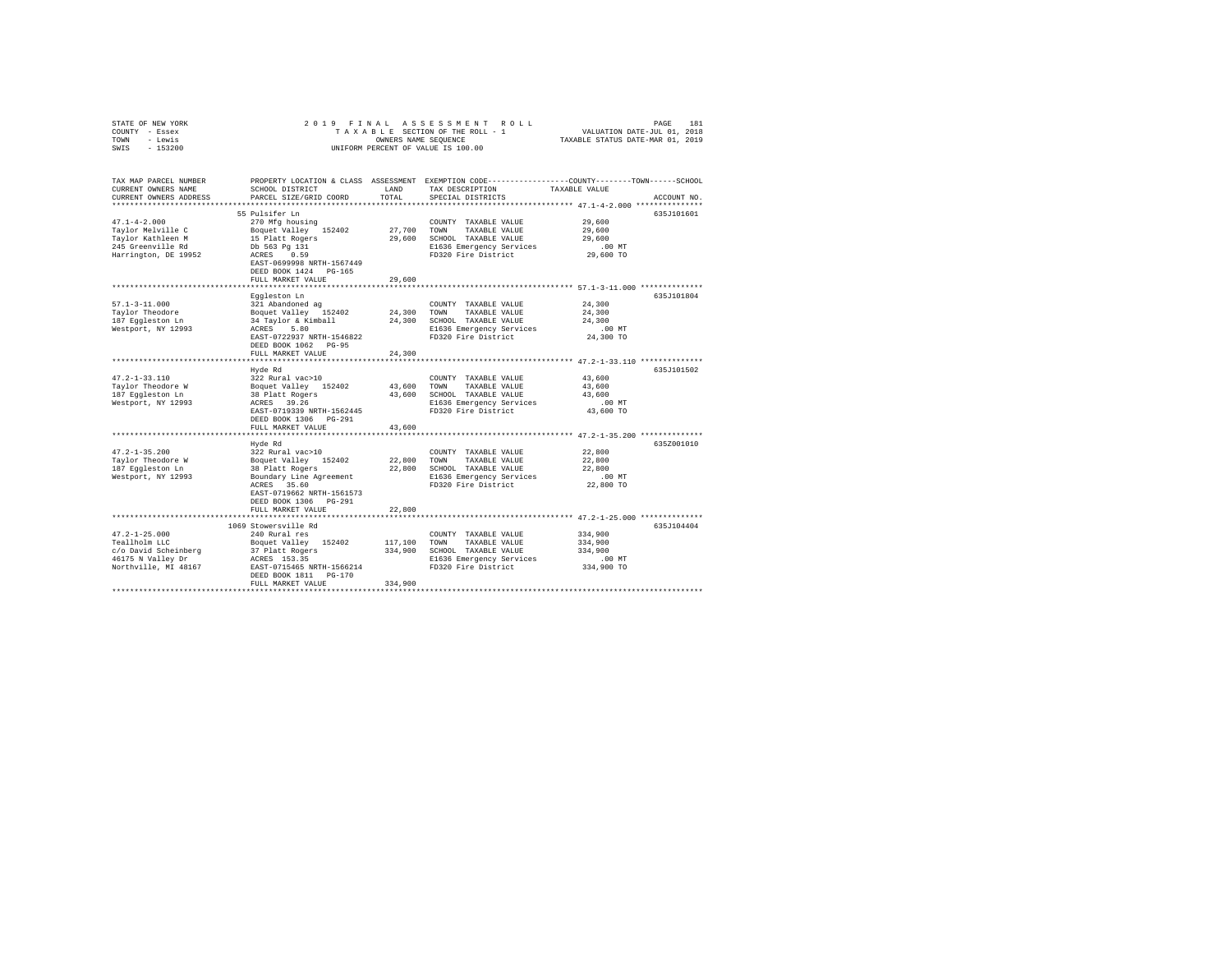| STATE OF NEW YORK | 2019 FINAL ASSESSMENT ROLL         | 182<br>PAGE                      |
|-------------------|------------------------------------|----------------------------------|
| COUNTY - Essex    | TAXABLE SECTION OF THE ROLL - 1    | VALUATION DATE-JUL 01, 2018      |
| TOWN<br>- Lewis   | OWNERS NAME SEOUENCE               | TAXABLE STATUS DATE-MAR 01, 2019 |
| $-153200$<br>SWIS | UNIFORM PERCENT OF VALUE IS 100.00 |                                  |

| TAX MAP PARCEL NUMBER<br>CURRENT OWNERS NAME<br>CURRENT OWNERS ADDRESS                                             | SCHOOL DISTRICT<br>PARCEL SIZE/GRID COORD                                                                                                                                                               | LAND<br>TOTAL            | PROPERTY LOCATION & CLASS ASSESSMENT EXEMPTION CODE---------------COUNTY-------TOWN-----SCHOOL<br>TAX DESCRIPTION<br>SPECIAL DISTRICTS                       | TAXABLE VALUE                                                                                               | ACCOUNT NO.                                     |
|--------------------------------------------------------------------------------------------------------------------|---------------------------------------------------------------------------------------------------------------------------------------------------------------------------------------------------------|--------------------------|--------------------------------------------------------------------------------------------------------------------------------------------------------------|-------------------------------------------------------------------------------------------------------------|-------------------------------------------------|
| $47.2 - 1 - 32.000$<br>Teallholm LLC<br>Northville, MI 48167                                                       | 42 Mason Rd<br>240 Rural res<br>Boquet Valley 152402 42,200 TOWN<br>EAST-0717349 NRTH-1564886<br>DEED BOOK 1813 PG-76<br>FULL MARKET VALUE<br>****************************                              | 210,500<br>************* | COUNTY TAXABLE VALUE<br>TAXABLE VALUE<br>210,500 SCHOOL TAXABLE VALUE<br>E1636 Emergency Services<br>FD320 Fire District                                     | 210,500<br>210,500<br>210,500<br>.00 MT<br>210,500 TO<br>********************* 47.2-1-45.200 ************** | 635J105407                                      |
| $47.2 - 1 - 45.200$                                                                                                | 988 Stowersville Rd<br>314 Rural vac<10<br>DEED BOOK 1786 PG-191<br>FULL MARKET VALUE                                                                                                                   | 30,900<br>***********    | COUNTY TAXABLE VALUE<br>E1636 Emergency Services<br>FD320 Fire District<br>********************************** 47.2-1-51.200 **************                   | 30,900<br>30,900<br>30,900<br>$.00$ MT<br>$30,900$ TO                                                       | 635Z015002                                      |
| $47.2 - 1 - 51.200$<br>Thew Jeff<br>Thew Spencer<br>PO Box 459<br>South Colton, NY 13687 EAST-0712737 NRTH-1563354 | Stowersville Rd<br>DEED BOOK 1123 PG-17<br>FULL MARKET VALUE                                                                                                                                            | 200                      | FD320 Fire District                                                                                                                                          | 200<br>200<br>200<br>$.00$ MT<br>200 TO                                                                     | 635J100602                                      |
| $47.2 - 1 - 63.130$<br>Thew Jeffrey J<br>Thew Maureen E<br>PO Box 115<br>Lewis, NY 12950                           | 38 Christmas Tree Ln<br>210 1 Family Res<br>Boquet Valley 152402 35,000 ENH STAR 41834<br>Platt Rogers 227,100<br>ACRES 4.35<br>EAST-0711413 NRTH-1562879<br>DEED BOOK 1496 PG-188<br>FULL MARKET VALUE |                          | VET WAR CT 41121<br>227,100 COUNTY TAXABLE VALUE<br>TOWN<br>TAXABLE VALUE<br>SCHOOL TAXABLE VALUE<br>E1636 Emergency Services<br>227,100 FD320 Fire District | 15,000<br>15,000<br>$\sim$ 0<br>212,100<br>212,100<br>158,400<br>$.00$ MT<br>227,100 TO                     | 635Z007006<br>$\mathbf 0$<br>68,700<br>$\Omega$ |
| $47.2 - 1 - 20.000$<br>Thew Spencer<br>PO Box 459<br>South Colton, NY 13687                                        | Stowersville Rd<br>314 Rural vac<10<br>Boquet Valley 152402<br>36 Platt Rogers<br>ACRES 0.28<br>EAST-0711998 NRTH-1563457<br>DEED BOOK 1799 PG-244<br>FULL MARKET VALUE                                 | 3,700 TOWN<br>3,700      | COUNTY TAXABLE VALUE<br>TAXABLE VALUE<br>3,700 SCHOOL TAXABLE VALUE<br>E1636 Emergency Services<br>FD320 Fire District                                       | 3,700<br>3,700<br>3,700<br>.00MT<br>3,700 TO                                                                | 635J100611                                      |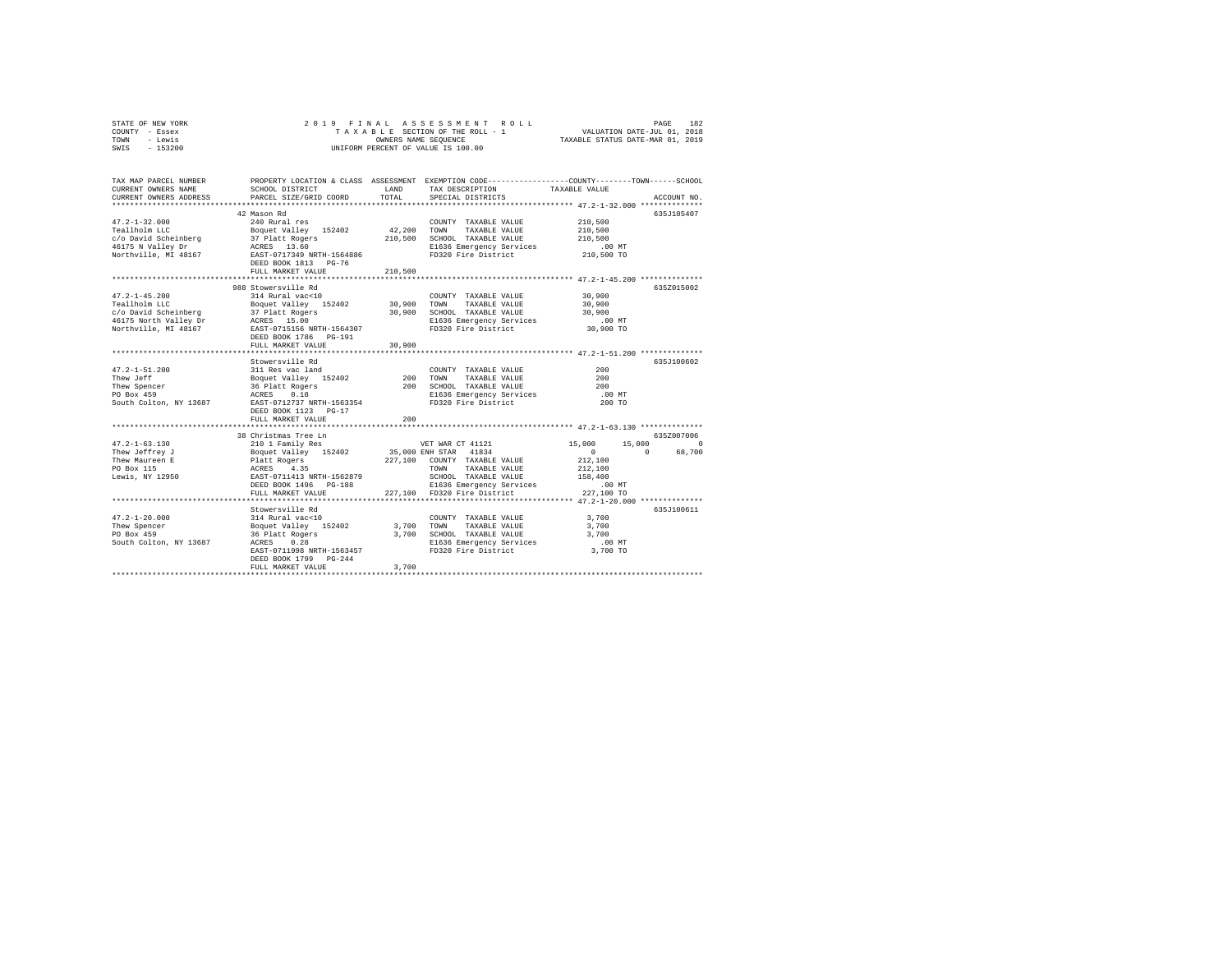| STATE OF NEW YORK                                       |                                                                      |         | 2019 FINAL ASSESSMENT ROLL                      | 183<br>PAGE                                                                                     |
|---------------------------------------------------------|----------------------------------------------------------------------|---------|-------------------------------------------------|-------------------------------------------------------------------------------------------------|
| COUNTY - Essex                                          | TAXABLE SECTION OF THE ROLL - 1 $\hfill$ VALUATION DATE-JUL 01, 2018 |         |                                                 |                                                                                                 |
| TOWN<br>- Lewis                                         |                                                                      |         |                                                 | OWNERS NAME SEQUENCE TAXABLE STATUS DATE-MAR 01, 2019                                           |
| SWIS - 153200                                           |                                                                      |         | UNIFORM PERCENT OF VALUE IS 100.00              |                                                                                                 |
|                                                         |                                                                      |         |                                                 |                                                                                                 |
|                                                         |                                                                      |         |                                                 |                                                                                                 |
| TAX MAP PARCEL NUMBER                                   |                                                                      |         |                                                 | PROPERTY LOCATION & CLASS ASSESSMENT EXEMPTION CODE---------------COUNTY-------TOWN------SCHOOL |
| CURRENT OWNERS NAME                                     | SCHOOL DISTRICT                                                      |         | LAND TAX DESCRIPTION                            | TAXABLE VALUE                                                                                   |
| CURRENT OWNERS ADDRESS                                  | PARCEL SIZE/GRID COORD TOTAL                                         |         | SPECIAL DISTRICTS                               | ACCOUNT NO.                                                                                     |
|                                                         |                                                                      |         |                                                 |                                                                                                 |
|                                                         | 873 Stowersville Rd                                                  |         |                                                 | 635J100710                                                                                      |
| $47.2 - 1 - 21.000$                                     | 311 Res vac land                                                     |         | COUNTY TAXABLE VALUE                            | 10,500                                                                                          |
| Thew Spencer                                            | Boquet Valley 152402 10,500 TOWN TAXABLE VALUE                       |         |                                                 | 10,500                                                                                          |
| PO Box 459                                              | 36 Platt Rogers 10,500                                               |         | SCHOOL TAXABLE VALUE 10,500                     |                                                                                                 |
| South Colton, NY 13687                                  | ACRES 0.18                                                           |         | E1636 Emergency Services                        | $.00$ MT                                                                                        |
|                                                         | EAST-0712134 NRTH-1563427                                            |         | FD320 Fire District                             | $10\,,500$ TO                                                                                   |
|                                                         | DEED BOOK 1799 PG-244                                                |         |                                                 |                                                                                                 |
|                                                         | FULL MARKET VALUE                                                    | 10,500  |                                                 |                                                                                                 |
|                                                         |                                                                      |         |                                                 |                                                                                                 |
|                                                         | 881 Stowersville Rd                                                  |         |                                                 | 635Z016001                                                                                      |
| $47.2 - 1 - 23.120$                                     | 210 1 Family Res                                                     |         | COUNTY TAXABLE VALUE                            | 111,100                                                                                         |
| Thew Spencer                                            | Boquet Valley 152402 32.800                                          |         | TAXABLE VALUE<br>TOWN                           | 111,100                                                                                         |
| PO Box 459                                              | 36 Platt Rogers 111,100                                              |         | SCHOOL TAXABLE VALUE                            | 111,100                                                                                         |
| South Colton, NY 13687                                  | ACRES 2.18                                                           |         | E1636 Emergency Services                        | .00 MT                                                                                          |
|                                                         | EAST-0712260 NRTH-1563509                                            |         | FD320 Fire District                             | 111,100 TO                                                                                      |
|                                                         | DEED BOOK 1799 PG-244                                                |         |                                                 |                                                                                                 |
|                                                         | FULL MARKET VALUE                                                    | 111,100 |                                                 |                                                                                                 |
|                                                         |                                                                      |         |                                                 |                                                                                                 |
|                                                         | 5 Hyde Rd                                                            |         |                                                 | 635J104803                                                                                      |
| $47.4 - 1 - 3.000$                                      | 210 1 Family Res                                                     |         | COUNTY TAXABLE VALUE                            | 132,600                                                                                         |
| Thoman Anthony                                          | Boquet Valley 152402 32,600                                          |         | TOWN<br>TAXABLE VALUE                           | 132,600                                                                                         |
| Thoman Maureen<br>2575 Palisade Ave Apt 6F Db 854 Pg 33 | 5&6 Platt Rogers Tract 1 132,600                                     |         | SCHOOL TAXABLE VALUE                            | 132,600<br>.00 MT                                                                               |
|                                                         |                                                                      |         | E1636 Emergency Services<br>FD320 Fire District | 132,600 TO                                                                                      |
| Bronx, NY 10463                                         | ACRES 2.00 BANK CORE<br>EAST-0709097 NRTH-1556352                    |         |                                                 |                                                                                                 |
|                                                         |                                                                      |         |                                                 |                                                                                                 |
|                                                         | DEED BOOK 1803 PG-9                                                  |         |                                                 |                                                                                                 |
|                                                         | FULL MARKET VALUE                                                    | 132,600 |                                                 |                                                                                                 |
|                                                         |                                                                      |         |                                                 | 635J103713                                                                                      |
| $47.4 - 1 - 4.000$                                      | Hyde Rd<br>312 Vac w/imprv                                           |         | COUNTY TAXABLE VALUE                            | 39,400                                                                                          |
| Thoman Anthony C                                        | Boquet Valley 152402 38,400 TOWN                                     |         | TAXABLE VALUE                                   | 39,400                                                                                          |
| Thoman Maurean                                          | E DIARE Pogers Treat 1 30 400 COUODI TAYADIR UNIUR                   |         |                                                 | 29 400                                                                                          |

|                          | EAST-0709097 NRTH-1556352<br>DEED BOOK 1803 PG-9<br>FULL MARKET VALUE                  | 132,600 |                                                 |                       |                    |
|--------------------------|----------------------------------------------------------------------------------------|---------|-------------------------------------------------|-----------------------|--------------------|
|                          | Hyde Rd                                                                                |         |                                                 |                       | 635J103713         |
| $47.4 - 1 - 4.000$       | 312 Vac w/imprv                                                                        |         | COUNTY TAXABLE VALUE                            | 39,400                |                    |
| Thoman Anthony C         | Boquet Valley 152402                                                                   | 38,400  | TOWN<br>TAXABLE VALUE                           | 39,400                |                    |
| Thoman Maureen           | 5 Platt Rogers Tract 1                                                                 | 39,400  | SCHOOL TAXABLE VALUE                            | 39,400                |                    |
| 2575 Palisade Ave Apt 6F | 29ac                                                                                   |         | E1636 Emergency Services<br>FD320 Fire District | $.00$ MT<br>39,400 TO |                    |
| Bronx, NY 10463          | ACRES 28.80<br>EAST-0710291 NRTH-1556878<br>DEED BOOK 1875 PG-253<br>FULL MARKET VALUE | 39,400  |                                                 |                       |                    |
|                          | 221 Roscoe Rd                                                                          |         |                                                 |                       | 635J103615         |
| $55.4 - 2 - 7.100$       | 240 Rural res                                                                          |         | 41854<br>BAS STAR                               | $\overline{0}$        | $\Omega$<br>30,000 |
| Thompson Charles C III   | Boquet Valley 152402 85,800                                                            |         | COUNTY<br>TAXABLE VALUE                         | 311,200               |                    |
| Thompson Delia G         | 27 Platt Rogers Tract 4                                                                | 311,200 | TOWN<br>TAXABLE VALUE                           | 311,200               |                    |
| PO Box 333               | ACRES 72.00                                                                            |         | SCHOOL<br>TAXABLE VALUE                         | 281,200               |                    |
| Elizabethtown, NY 12932  | EAST-0689473 NRTH-1542398                                                              |         | E1636 Emergency Services                        | $.00$ MT              |                    |
|                          | DEED BOOK 1236 PG-244                                                                  |         | FD320 Fire District                             | 311,200 TO            |                    |
|                          | FULL MARKET VALUE                                                                      | 311,200 |                                                 |                       |                    |
|                          |                                                                                        |         |                                                 |                       |                    |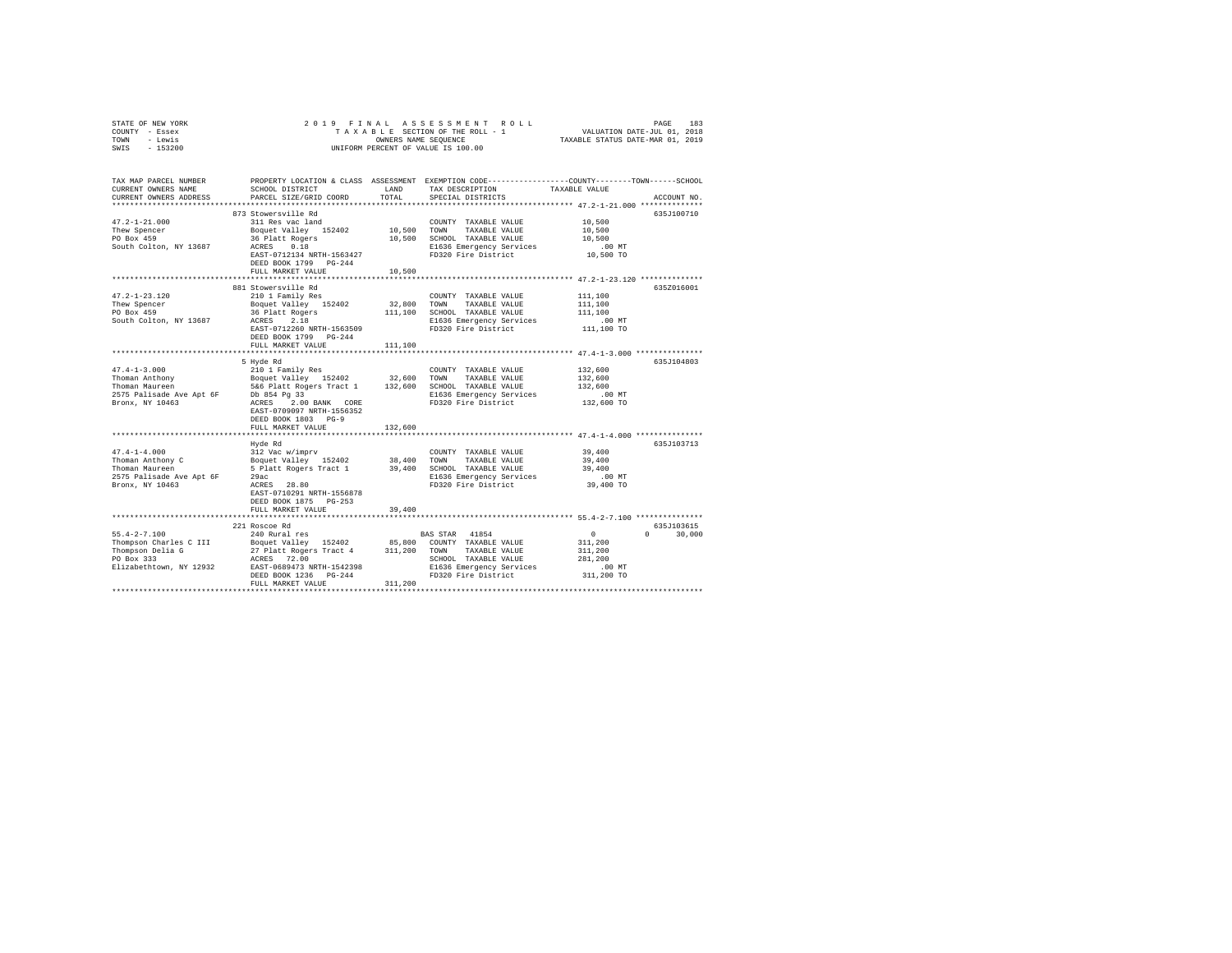| STATE OF NEW YORK | 2019 FINAL ASSESSMENT ROLL         | 184<br>PAGE                      |
|-------------------|------------------------------------|----------------------------------|
| COUNTY - Essex    | TAXABLE SECTION OF THE ROLL - 1    | VALUATION DATE-JUL 01, 2018      |
| TOWN<br>- Lewis   | OWNERS NAME SEOUENCE               | TAXABLE STATUS DATE-MAR 01, 2019 |
| $-153200$<br>SWIS | UNIFORM PERCENT OF VALUE IS 100.00 |                                  |

| TAX MAP PARCEL NUMBER<br>CURRENT OWNERS NAME     | SCHOOL DISTRICT                                                                   | LAND        | PROPERTY LOCATION & CLASS ASSESSMENT EXEMPTION CODE----------------COUNTY-------TOWN------SCHOOL<br>TAX DESCRIPTION | TAXABLE VALUE         |                      |
|--------------------------------------------------|-----------------------------------------------------------------------------------|-------------|---------------------------------------------------------------------------------------------------------------------|-----------------------|----------------------|
| CURRENT OWNERS ADDRESS<br>********************** | PARCEL SIZE/GRID COORD                                                            | TOTAL       | SPECIAL DISTRICTS                                                                                                   |                       | ACCOUNT NO.          |
|                                                  |                                                                                   |             |                                                                                                                     |                       |                      |
|                                                  | 461 Stowersville Rd                                                               |             |                                                                                                                     |                       | 635J104905           |
| $47.1 - 2 - 37.000$                              | 210 1 Family Res                                                                  |             | COUNTY TAXABLE VALUE                                                                                                | 117,600               |                      |
| Thompson David A                                 | Boquet Valley 152402                                                              | 31,000 TOWN | TAXABLE VALUE                                                                                                       | 117,600               |                      |
| Thompson Marlene A<br>461 Stowersville Rd        |                                                                                   | 117,600     | SCHOOL TAXABLE VALUE<br>E1636 Emergency Services                                                                    | 117,600<br>$.00$ MT   |                      |
| PO Box 524                                       |                                                                                   |             | FD320 Fire District                                                                                                 | 117,600 TO            |                      |
| Lewis, NY 12950                                  | 1 Essex Tract<br>ACRES 0.40<br>EAST-0702750 NRTH-1562040<br>DEED BOOK 1002 PG-346 |             | WB320 Lewis B&I                                                                                                     | 117,600 TO C          |                      |
|                                                  | FULL MARKET VALUE                                                                 |             | 117,600 WD320 Water District                                                                                        | 117,600 TO M          |                      |
|                                                  |                                                                                   |             | ********************************* 56.2-3-24.000 **************                                                      |                       |                      |
|                                                  | 709 Brainards Forge Rd                                                            |             |                                                                                                                     |                       | 635J100502           |
| $56.2 - 3 - 24.000$                              | 210 1 Family Res                                                                  |             | COUNTY TAXABLE VALUE                                                                                                | 318,900               |                      |
| Thompson Donald M Life Us Boquet Valley 152402   |                                                                                   | 37,600      | TOWN<br>TAXABLE VALUE                                                                                               | 318,900               |                      |
|                                                  |                                                                                   | 318,900     | SCHOOL TAXABLE VALUE                                                                                                | 318,900               |                      |
|                                                  |                                                                                   |             | E1636 Emergency Services                                                                                            | $.00$ MT              |                      |
| Penfield, NY 14526                               | Donald & Cheryl Thompson                                                          |             | FD320 Fire District                                                                                                 | 318,900 TO            |                      |
|                                                  | 7.30<br>ACRES                                                                     |             |                                                                                                                     |                       |                      |
|                                                  | EAST-0712592 NRTH-1549592                                                         |             |                                                                                                                     |                       |                      |
|                                                  | DEED BOOK 1928 PG-187                                                             |             |                                                                                                                     |                       |                      |
|                                                  | FULL MARKET VALUE                                                                 | 318,900     |                                                                                                                     |                       |                      |
|                                                  |                                                                                   |             |                                                                                                                     |                       |                      |
|                                                  | 623 Fox Run Rd                                                                    |             |                                                                                                                     |                       | 635J187013           |
| $47.3 - 1 - 17.200$                              | 210 1 Family Res                                                                  |             | BAS STAR 41854                                                                                                      | $\Omega$              | 30,000<br>$\cap$     |
| Thompson Robert C                                | Boquet Valley 152402                                                              | 34,500      | COUNTY TAXABLE VALUE                                                                                                | 93,100                |                      |
| 623 Fox Run Rd                                   | 1 Platt Rogers Tract 1                                                            |             | 93,100 TOWN<br>TAXABLE VALUE                                                                                        | 93,100                |                      |
| Elizabethtown, NY 12932                          | ACRES 3.92 BANK1STARSG                                                            |             | SCHOOL TAXABLE VALUE                                                                                                | 63,100                |                      |
|                                                  | EAST-0696263 NRTH-1553718                                                         |             | E1636 Emergency Services                                                                                            | .00MT                 |                      |
|                                                  | DEED BOOK 1725 PG-286                                                             |             | FD320 Fire District                                                                                                 | 93,100 TO             |                      |
|                                                  | FULL MARKET VALUE                                                                 | 93,100      |                                                                                                                     |                       |                      |
|                                                  | **************************                                                        |             |                                                                                                                     |                       |                      |
|                                                  | 9077 US Route 9                                                                   |             |                                                                                                                     |                       | 635J101209           |
| $38.3 - 1 - 10.000$                              | 270 Mfg housing                                                                   |             | VET WAR CT 41121                                                                                                    | 5.535<br>5.535        | $\mathbf 0$          |
| Tompkins Richard E Sr                            | Boquet Valley 152402                                                              |             | 33,000 ENH STAR 41834                                                                                               | $\sim$ 0              | 36,900<br>$^{\circ}$ |
| Tompkins Lynne B                                 |                                                                                   | 36,900      | COUNTY TAXABLE VALUE                                                                                                | 31,365                |                      |
| 9077 US Rte 9                                    | 5 & 11 Essex Tract<br>ACRES 2.40<br>EAST-0702259 NRTH-1571639                     |             | TOWN<br>TAXABLE VALUE                                                                                               | 31,365                |                      |
| Lewis, NY 12950                                  |                                                                                   |             | SCHOOL TAXABLE VALUE                                                                                                | $\sim$ 0              |                      |
|                                                  | DEED BOOK 1360 PG-244<br>FULL MARKET VALUE                                        |             | E1636 Emergency Services<br>36.900 FD320 Fire District                                                              | $.00$ MT<br>36,900 TO |                      |
|                                                  | **************************                                                        |             |                                                                                                                     |                       |                      |
|                                                  | 105 Bronson Way                                                                   |             |                                                                                                                     |                       | 635J102704           |
| $55. -2 - 10.000$                                | 322 Rural vac>10                                                                  |             | TOWN OWN 0 13572                                                                                                    | 195,000               | $\cap$<br>$\Omega$   |
| Town of Elizabethtown                            | Boquet Valley 152402                                                              | 195,000     | COUNTY TAXABLE VALUE                                                                                                | $\circ$               |                      |
| PO Box 265                                       |                                                                                   | 195,000     | TOWN<br>TAXABLE VALUE                                                                                               | 195,000               |                      |
| Elizabethtown, NY 12932                          | Db 937 Pg 74                                                                      |             | SCHOOL TAXABLE VALUE                                                                                                | 195,000               |                      |
|                                                  | 23 Omt Twp 1<br>Db 937 Pg 74<br>ACRES 337.95                                      |             | E1636 Emergency Services                                                                                            | $.00$ MT              |                      |
|                                                  | EAST-0682642 NRTH-1542661                                                         |             | FD320 Fire District                                                                                                 | 195,000 TO            |                      |
|                                                  | DEED BOOK 1100<br>$PG-135$                                                        |             |                                                                                                                     |                       |                      |
|                                                  | FULL MARKET VALUE                                                                 | 195,000     |                                                                                                                     |                       |                      |
|                                                  |                                                                                   |             |                                                                                                                     |                       |                      |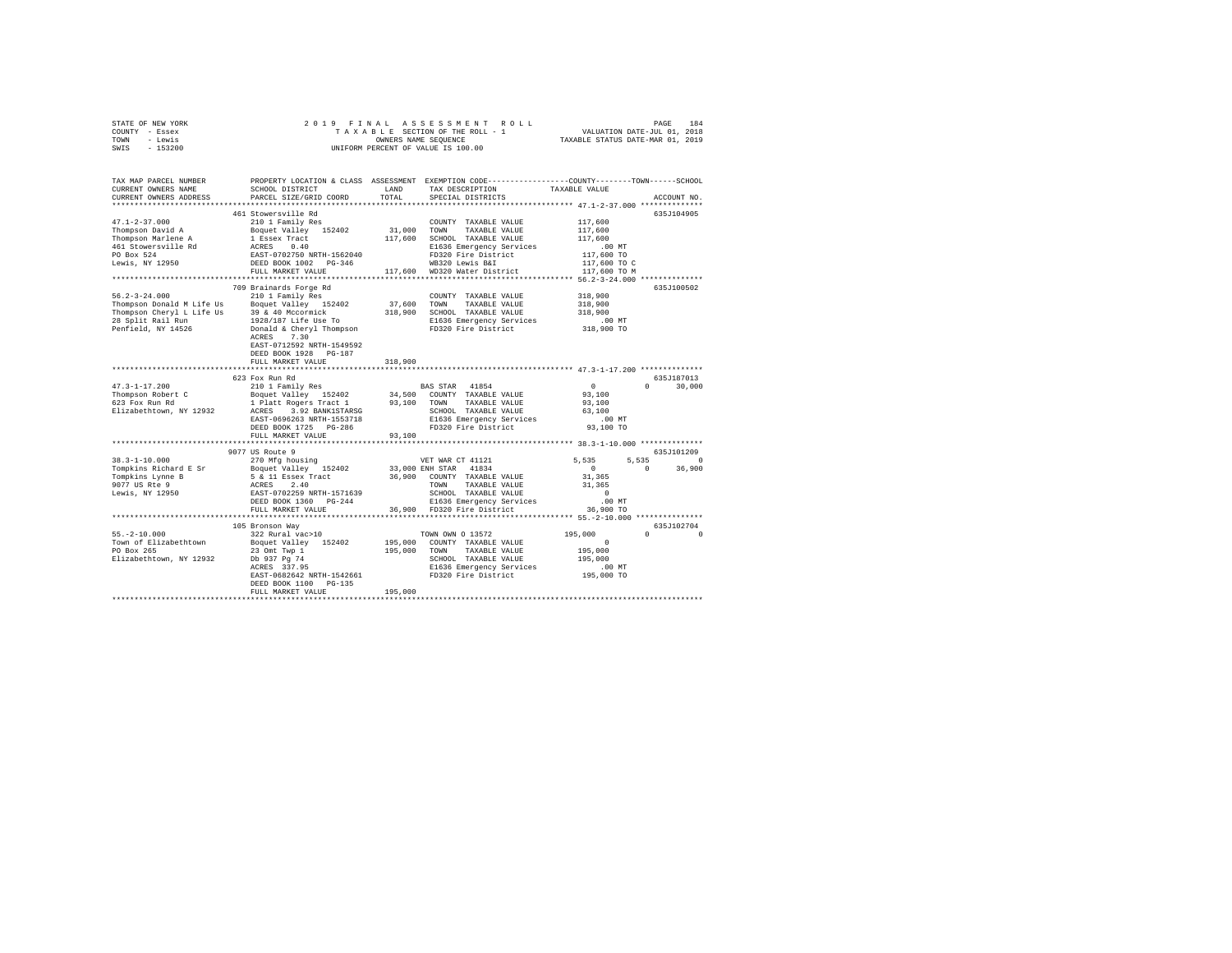| STATE OF NEW YORK | 2019 FINAL ASSESSMENT ROLL         | 185<br>PAGE                      |
|-------------------|------------------------------------|----------------------------------|
| COUNTY - Essex    | TAXABLE SECTION OF THE ROLL - 1    | VALUATION DATE-JUL 01, 2018      |
| TOWN<br>- Lewis   | OWNERS NAME SEOUENCE               | TAXABLE STATUS DATE-MAR 01, 2019 |
| $-153200$<br>SWIS | UNIFORM PERCENT OF VALUE IS 100.00 |                                  |

| TAX MAP PARCEL NUMBER         | PROPERTY LOCATION & CLASS ASSESSMENT EXEMPTION CODE----------------COUNTY-------TOWN------SCHOOL                                                                                                                                     |        |                                                                   |                                                  |               |
|-------------------------------|--------------------------------------------------------------------------------------------------------------------------------------------------------------------------------------------------------------------------------------|--------|-------------------------------------------------------------------|--------------------------------------------------|---------------|
|                               |                                                                                                                                                                                                                                      |        |                                                                   |                                                  |               |
|                               | 65 Osawentha Dr                                                                                                                                                                                                                      |        |                                                                   |                                                  | 635J178537    |
| $47.1 - 1 - 32.002$           |                                                                                                                                                                                                                                      |        |                                                                   |                                                  | $\sim$ 0      |
|                               | Tromblee Patrick E and the Hatt Regers Track and the Hatt Hatt Hatt (1992)<br>Tromblee Patrick E and the Platt Regers Track and the Max of the ATABLE VALUE<br>Tromblee Julie N acress 1.30 BANK LERETA 115,800 COUNTY TAXABLE VALUE |        |                                                                   |                                                  | 30,000        |
|                               |                                                                                                                                                                                                                                      |        |                                                                   | $\begin{matrix}0&&&&0\\100,800&&&&0\end{matrix}$ |               |
|                               |                                                                                                                                                                                                                                      |        | TOWN TAXABLE VALUE                                                | 100,800                                          |               |
|                               |                                                                                                                                                                                                                                      |        |                                                                   |                                                  |               |
|                               |                                                                                                                                                                                                                                      |        |                                                                   |                                                  |               |
|                               |                                                                                                                                                                                                                                      |        |                                                                   |                                                  |               |
|                               |                                                                                                                                                                                                                                      |        |                                                                   |                                                  |               |
|                               |                                                                                                                                                                                                                                      |        | WB320 Lewis B&I 115,800 TO C<br>WD320 Water District 115,800 TO M |                                                  |               |
|                               |                                                                                                                                                                                                                                      |        |                                                                   |                                                  |               |
|                               | 34 Osawentha Dr                                                                                                                                                                                                                      |        |                                                                   |                                                  | 635J104704    |
| $47.13 - 4 - 16.000$          | 210 1 Family Res                                                                                                                                                                                                                     |        | BAS STAR 41854                                                    | $\overline{0}$                                   | $0 \t 30.000$ |
|                               |                                                                                                                                                                                                                                      |        |                                                                   |                                                  |               |
|                               |                                                                                                                                                                                                                                      |        |                                                                   |                                                  |               |
|                               |                                                                                                                                                                                                                                      |        |                                                                   |                                                  |               |
|                               |                                                                                                                                                                                                                                      |        |                                                                   |                                                  |               |
|                               |                                                                                                                                                                                                                                      |        |                                                                   |                                                  |               |
|                               |                                                                                                                                                                                                                                      |        |                                                                   |                                                  |               |
|                               | Turner Jonathan ER (1997) 1997 - 1997 - 1997 - 1997 - 1997 - 1997 - 1997 - 1997 - 1997 - 1997 - 1997 - 1997 - 1<br>The Turner Hattle M (1998) 2008 - 1998 - 1998 - 1998 - 1998 - 1998 - 1998 - 1999 - 1999 - 1999 - 1999 - 1999      |        |                                                                   |                                                  |               |
|                               |                                                                                                                                                                                                                                      |        |                                                                   |                                                  |               |
|                               | Stowersville Rd                                                                                                                                                                                                                      |        |                                                                   |                                                  | 635Z015003    |
|                               |                                                                                                                                                                                                                                      |        | COUNTY TAXABLE VALUE 1,300                                        |                                                  |               |
|                               |                                                                                                                                                                                                                                      |        |                                                                   | 1,300                                            |               |
|                               |                                                                                                                                                                                                                                      |        | $1,300$ SCHOOL TAXABLE VALUE $1,300$                              |                                                  |               |
| Westport, NY 12993 ACRES 1.32 |                                                                                                                                                                                                                                      |        | E1636 Emergency Services                                          | .00 MT                                           |               |
|                               | EAST-0713543 NRTH-1563618                                                                                                                                                                                                            |        | FD320 Fire District                                               | 1,300 TO                                         |               |
|                               | DEED BOOK 1793 PG-190                                                                                                                                                                                                                |        |                                                                   |                                                  |               |
|                               | FULL MARKET VALUE                                                                                                                                                                                                                    | 1,300  |                                                                   |                                                  |               |
|                               | 940 Stowersville Rd                                                                                                                                                                                                                  |        |                                                                   |                                                  | 635J178542    |
|                               |                                                                                                                                                                                                                                      |        |                                                                   |                                                  |               |
|                               |                                                                                                                                                                                                                                      |        | COUNTY TAXABLE VALUE                                              | 34,100<br>34,100                                 |               |
|                               |                                                                                                                                                                                                                                      |        |                                                                   |                                                  |               |
|                               |                                                                                                                                                                                                                                      |        |                                                                   |                                                  |               |
|                               |                                                                                                                                                                                                                                      |        |                                                                   |                                                  |               |
|                               | ACRES 0.70                                                                                                                                                                                                                           |        |                                                                   |                                                  |               |
|                               | EAST-0713659 NRTH-1563728                                                                                                                                                                                                            |        |                                                                   |                                                  |               |
|                               | DEED BOOK 1776 PG-221                                                                                                                                                                                                                |        |                                                                   |                                                  |               |
|                               | FULL MARKET VALUE                                                                                                                                                                                                                    | 34,100 |                                                                   |                                                  |               |
|                               |                                                                                                                                                                                                                                      |        |                                                                   |                                                  |               |
|                               |                                                                                                                                                                                                                                      |        |                                                                   |                                                  |               |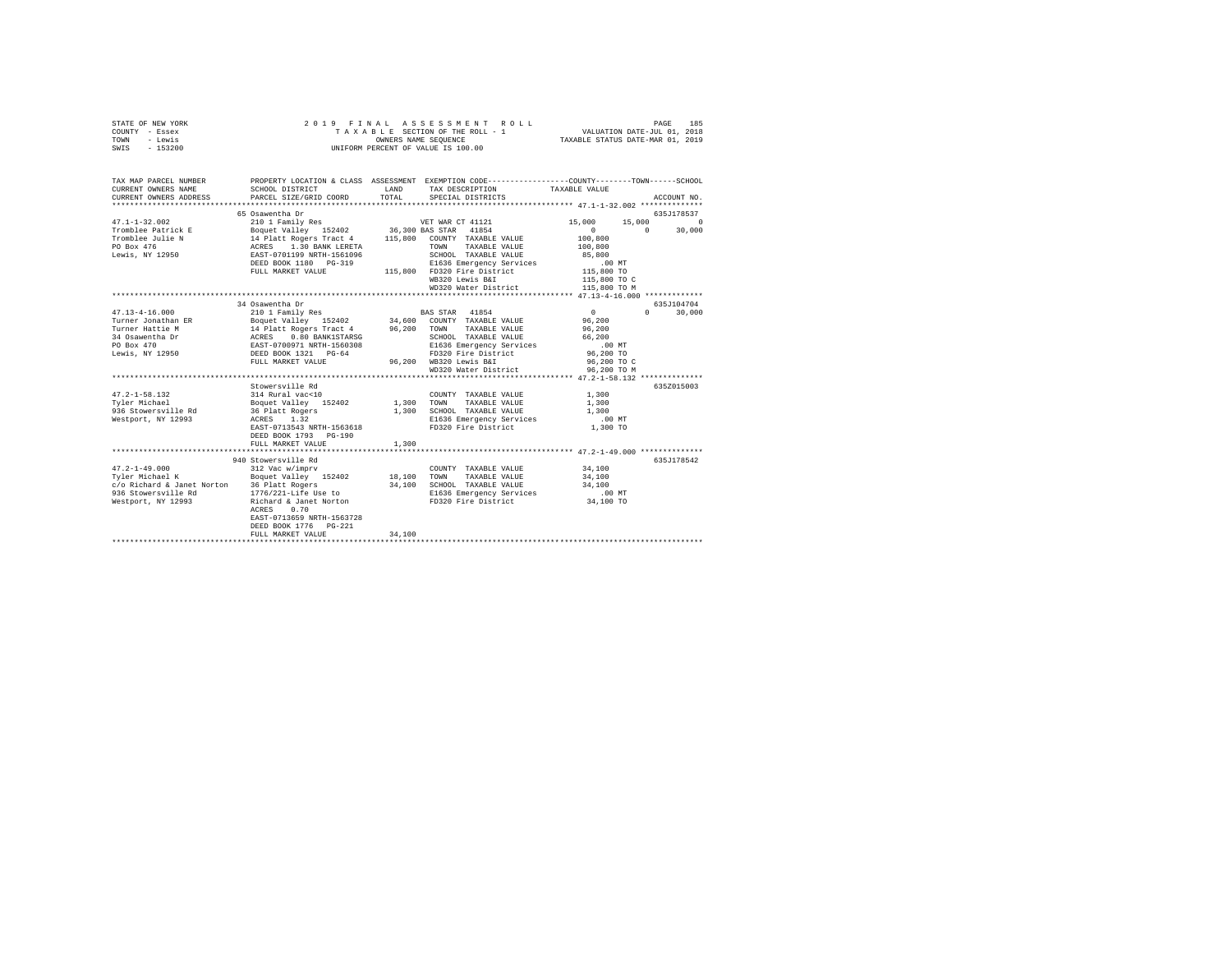| STATE OF NEW YORK |  | 2019 FINAL ASSESSMENT ROLL         | PAGE                             | 186 |
|-------------------|--|------------------------------------|----------------------------------|-----|
| COUNTY - Essex    |  | TAXABLE SECTION OF THE ROLL - 1    | VALUATION DATE-JUL 01, 2018      |     |
| TOWN<br>- Lewis   |  | OWNERS NAME SEOUENCE               | TAXABLE STATUS DATE-MAR 01, 2019 |     |
| $-153200$<br>SWIS |  | UNIFORM PERCENT OF VALUE IS 100.00 |                                  |     |

| TAX MAP PARCEL NUMBER<br>CURRENT OWNERS NAME<br>CURRENT OWNERS ADDRESS                                                                                | SCHOOL DISTRICT<br>PARCEL SIZE/GRID COORD            | LAND<br>TOTAL | PROPERTY LOCATION & CLASS ASSESSMENT EXEMPTION CODE----------------COUNTY-------TOWN------SCHOOL<br>TAX DESCRIPTION<br>SPECIAL DISTRICTS | TAXABLE VALUE                                                     | ACCOUNT NO. |
|-------------------------------------------------------------------------------------------------------------------------------------------------------|------------------------------------------------------|---------------|------------------------------------------------------------------------------------------------------------------------------------------|-------------------------------------------------------------------|-------------|
|                                                                                                                                                       |                                                      |               |                                                                                                                                          |                                                                   |             |
|                                                                                                                                                       | 936 Stowersville Rd                                  |               |                                                                                                                                          |                                                                   | 635J177004  |
| $47.2 - 1 - 50.000$                                                                                                                                   | 210 1 Family Res                                     |               |                                                                                                                                          | 25,000<br>25,000                                                  |             |
| Tyler Michael K                                                                                                                                       | Boquet Valley 152402                                 |               | VET COM CT 41131<br>28,800 BAS STAR 41854                                                                                                | $\sim$ 0<br>$\Omega$                                              | 30,000      |
| c/o Richard & Janet Norton                                                                                                                            | 36 Platt Rogers                                      |               | 118,400 COUNTY TAXABLE VALUE                                                                                                             | 93,400                                                            |             |
| 936 Stowersville Rd 1776/221-Life Use to                                                                                                              |                                                      |               | TOWN TAXABLE VALUE                                                                                                                       | 93,400                                                            |             |
| Westport, NY 12993                                                                                                                                    | Richard & Janet Norton<br>ACRES      0.70            |               | SCHOOL TAXABLE VALUE                                                                                                                     | 88,400                                                            |             |
|                                                                                                                                                       | ACRES 0.70                                           |               | E1636 Emergency Services                                                                                                                 | .00 MT                                                            |             |
|                                                                                                                                                       | EAST-0713274 NRTH-1563746<br>DEED BOOK 1776 PG-221   |               | FD320 Fire District                                                                                                                      | 118,400 TO                                                        |             |
|                                                                                                                                                       | FULL MARKET VALUE                                    | 118,400       |                                                                                                                                          |                                                                   |             |
|                                                                                                                                                       |                                                      |               |                                                                                                                                          | *********************************** 47.1-1-20.100 *************** |             |
|                                                                                                                                                       | 8735 US Route 9                                      |               |                                                                                                                                          |                                                                   | 635J104206  |
| $47.1 - 1 - 20.100$                                                                                                                                   | 210 1 Family Res                                     |               | COUNTY TAXABLE VALUE                                                                                                                     | 67,700                                                            |             |
| Tyson Chad                                                                                                                                            |                                                      | 47,400 TOWN   | TAXABLE VALUE                                                                                                                            | 67,700                                                            |             |
| Tyson Jessica<br>8735 US Route 9                                                                                                                      | Boquet Valley 152402<br>1 Essex Tract<br>Survey 3720 | 67,700        | SCHOOL TAXABLE VALUE                                                                                                                     | 67,700                                                            |             |
| Lewis, NY 12950                                                                                                                                       |                                                      |               | E1636 Emergency Services<br>FD320 Fire District                                                                                          | $.00$ MT<br>67,700 TO                                             |             |
|                                                                                                                                                       | Db 887 Pg 274<br>ACRES 15.50                         |               | WB320 Lewis B&I                                                                                                                          | 67,700 TO C                                                       |             |
|                                                                                                                                                       |                                                      |               | WD320 Water District                                                                                                                     | 67,700 TO M                                                       |             |
|                                                                                                                                                       |                                                      |               |                                                                                                                                          |                                                                   |             |
|                                                                                                                                                       | FULL MARKET VALUE                                    | 67,700        |                                                                                                                                          |                                                                   |             |
|                                                                                                                                                       | *********************                                |               |                                                                                                                                          | ************************* 38.1-1-22.000 ***************           |             |
|                                                                                                                                                       | US Route 9                                           |               |                                                                                                                                          |                                                                   | 635J103110  |
| $38.1 - 1 - 22.000$                                                                                                                                   | 322 Rural vac>10                                     |               | COUNTY TAXABLE VALUE                                                                                                                     | 31,300                                                            |             |
| Underhill Deborah                                                                                                                                     | Boquet Valley 152402 31,300                          |               | TOWN TAXABLE VALUE                                                                                                                       | 31,300                                                            |             |
| 244 Newport Dr                                                                                                                                        | 18 Essex Tract                                       | 31,300        | SCHOOL TAXABLE VALUE                                                                                                                     | 31,300                                                            |             |
| Lancing, MI 48906                                                                                                                                     | ACRES 16.40                                          |               | E1636 Emergency Services                                                                                                                 | .00 MT                                                            |             |
|                                                                                                                                                       | EAST-0705278 NRTH-1578695                            |               | FD320 Fire District                                                                                                                      | 31,300 TO                                                         |             |
|                                                                                                                                                       | DEED BOOK 1534 PG-216                                |               |                                                                                                                                          |                                                                   |             |
|                                                                                                                                                       | FULL MARKET VALUE                                    | 31,300        |                                                                                                                                          |                                                                   |             |
|                                                                                                                                                       |                                                      |               |                                                                                                                                          |                                                                   |             |
|                                                                                                                                                       | 59 Old Military Ln                                   |               |                                                                                                                                          |                                                                   | 635J104815  |
| $55.2 - 1 - 42.000$                                                                                                                                   | 240 Rural res                                        | 87.500 TOWN   | COUNTY TAXABLE VALUE                                                                                                                     | 175,100                                                           |             |
| Upper Farm LLC<br>c/o Sarah Beach                                                                                                                     |                                                      |               | TAXABLE VALUE                                                                                                                            | 175,100<br>175,100                                                |             |
| 1125 Wendell Ave                                                                                                                                      | Boquet Valley 152402<br>25 Omt Twp 1<br>ACRES 102.78 |               | 175,100 SCHOOL TAXABLE VALUE<br>E1636 Emergency Services                                                                                 | $.00$ MT                                                          |             |
| Schenectady, NY 12308 EAST-0685080 NRTH-1544158                                                                                                       |                                                      |               | FD320 Fire District                                                                                                                      | 175,100 TO                                                        |             |
|                                                                                                                                                       | DEED BOOK 1884 PG-26                                 |               |                                                                                                                                          |                                                                   |             |
|                                                                                                                                                       | FULL MARKET VALUE                                    | 175,100       |                                                                                                                                          |                                                                   |             |
|                                                                                                                                                       |                                                      |               |                                                                                                                                          |                                                                   |             |
|                                                                                                                                                       | 39 Fields Way                                        |               |                                                                                                                                          |                                                                   | 635Z003007  |
| $29. -2 - 32.000$                                                                                                                                     | 720 Mine/quarry                                      |               | COUNTY TAXABLE VALUE                                                                                                                     | 30,000                                                            |             |
| Upstone Materials Inc Boquet Valley 152402                                                                                                            |                                                      |               | 30,000 TOWN TAXABLE VALUE                                                                                                                | 30,000                                                            |             |
| c/o Barrett Industries Corp 21 Essex Tract 30,000 SCHOOL TAXABLE VALUE<br>2 Booken Barrett Industries Corp 21 Essex Tract 30,000 SCHOOL TAXABLE VALUE |                                                      |               |                                                                                                                                          | 30,000                                                            |             |
|                                                                                                                                                       |                                                      |               | E1636 Emergency Services                                                                                                                 | .00 MT                                                            |             |
|                                                                                                                                                       |                                                      |               | FD320 Fire District                                                                                                                      | 30,000 TO                                                         |             |
|                                                                                                                                                       | DEED BOOK 1874 PG-148                                |               |                                                                                                                                          |                                                                   |             |
|                                                                                                                                                       | FULL MARKET VALUE                                    | 30,000        |                                                                                                                                          |                                                                   |             |
|                                                                                                                                                       |                                                      |               |                                                                                                                                          |                                                                   |             |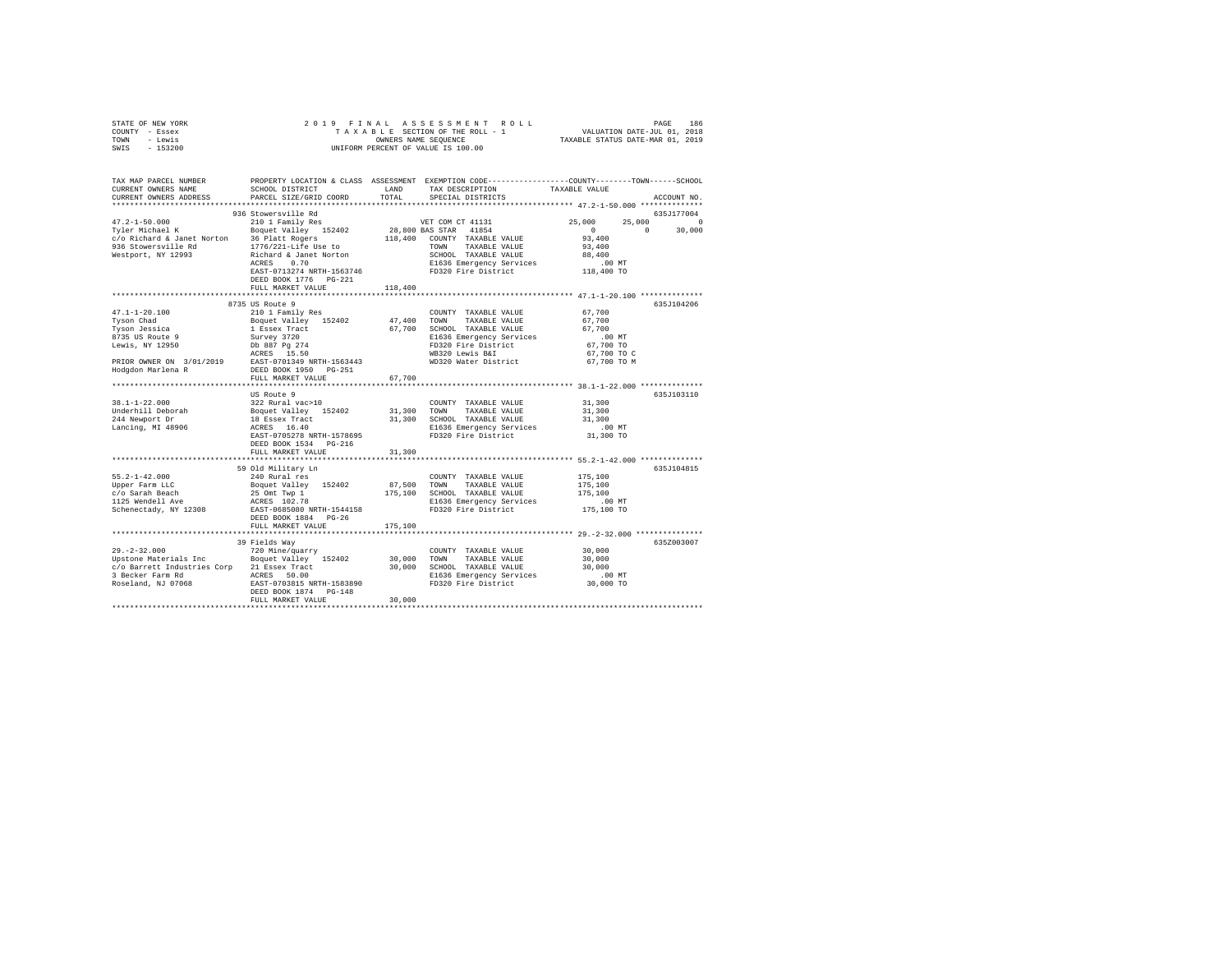| STATE OF NEW YORK | 2019 FINAL ASSESSMENT ROLL         | 187<br>PAGE                      |
|-------------------|------------------------------------|----------------------------------|
| COUNTY - Essex    | TAXABLE SECTION OF THE ROLL - 1    | VALUATION DATE-JUL 01, 2018      |
| TOWN<br>- Lewis   | OWNERS NAME SEOUENCE               | TAXABLE STATUS DATE-MAR 01, 2019 |
| $-153200$<br>SWIS | UNIFORM PERCENT OF VALUE IS 100.00 |                                  |

| TAX MAP PARCEL NUMBER<br>CURRENT OWNERS NAME<br>CURRENT OWNERS ADDRESS                                                                                                           | SCHOOL DISTRICT<br>PARCEL SIZE/GRID COORD                                                                                         | LAND<br>TOTAL       | PROPERTY LOCATION & CLASS ASSESSMENT EXEMPTION CODE----------------COUNTY-------TOWN-----SCHOOL<br>TAX DESCRIPTION<br>SPECIAL DISTRICTS | TAXABLE VALUE                                             | ACCOUNT NO. |
|----------------------------------------------------------------------------------------------------------------------------------------------------------------------------------|-----------------------------------------------------------------------------------------------------------------------------------|---------------------|-----------------------------------------------------------------------------------------------------------------------------------------|-----------------------------------------------------------|-------------|
| $38.1 - 1 - 10.100$<br>Upstone Materials Inc Boquet Valley 152402<br>c/o Barrett Industries Corp 19 Essex Tract                                                                  | 108 Hale Hill Ln<br>720 Mine/quarry                                                                                               | 157,200             | COUNTY TAXABLE VALUE<br>TOWN<br>TAXABLE VALUE<br>157,200 SCHOOL TAXABLE VALUE                                                           | 157,200<br>157,200<br>157,200                             | 635J102209  |
| 3 Becker Farm Rd<br>Roseland, NJ 07068                                                                                                                                           | ACRES 46.80<br>EAST-0703657 NRTH-1582360<br>DEED BOOK 1874 PG-235<br>FULL MARKET VALUE                                            | 157,200             | E1636 Emergency Services<br>FD320 Fire District                                                                                         | $.00$ MT<br>157,200 TO                                    |             |
|                                                                                                                                                                                  |                                                                                                                                   | ****************    | *********************************** 38.3-1-18.100 **************                                                                        |                                                           |             |
| $38.3 - 1 - 18.100$<br>Upstone Materials Inc Boquet Valley 152402<br>c/o Barrett Industries Corp 11 Essex Patent<br>3 Becker Farm Rd                                             | 9172 US Route 9<br>311 Res vac land<br>ACRES 1.50<br>EAST-0704324 NRTH-1572998                                                    |                     | COUNTY TAXABLE VALUE<br>32,100 TOWN TAXABLE VALUE<br>32,100 SCHOOL TAXABLE VALUE<br>E1636 Emergency Services                            | 32,100<br>32,100<br>32,100<br>$.00$ MT<br>32,100 TO       | 635J179032  |
| Roseland, NJ 07068                                                                                                                                                               | DEED BOOK 1874 PG-193<br>FULL MARKET VALUE                                                                                        | 32,100              | FD320 Fire District                                                                                                                     |                                                           |             |
|                                                                                                                                                                                  |                                                                                                                                   |                     |                                                                                                                                         |                                                           |             |
| $38.3 - 1 - 19.000$<br>Upstone Materials Inc<br>CONSTRUCT Industries Corp 11 Essex Tract<br>2.5 Sarrett Industries Corp 11 Essex Tract<br>3 Becker Farm Rd<br>Roseland, NJ 07068 | US Route 9<br>322 Rural vac>10<br>Boquet Valley 152402<br>ACRES 44.61<br>EAST-0703950 NRTH-1571871<br>DEED BOOK 1874 PG-193       |                     | COUNTY TAXABLE VALUE<br>42,400 TOWN TAXABLE VALUE<br>42,400 SCHOOL TAXABLE VALUE<br>E1636 Emergency Services<br>FD320 Fire District     | 42,400<br>42,400<br>42,400<br>$.00$ MT<br>42,400 TO       | 635J105210  |
|                                                                                                                                                                                  | FULL MARKET VALUE                                                                                                                 | 42,400              |                                                                                                                                         |                                                           |             |
| $38.3 - 1 - 20.002$<br>Upstone Materials Inc Boquet Valley 152402<br>c/o Barrett Industries Corp 10 Essex Tract<br>3 Becker Farm Rd<br>Roseland, NJ 07068                        | 9198 US Route 9<br>720 Mine/guarry<br>ACRES 252.20<br>EAST-0705867 NRTH-1573552<br>DEED BOOK 1874 PG-193                          | 1100,600            | COUNTY TAXABLE VALUE<br>TOWN<br>TAXABLE VALUE<br>1200.800 SCHOOL TAXABLE VALUE<br>E1636 Emergency Services<br>FD320 Fire District       | 1200,800<br>1200,800<br>1200,800<br>.00 MT<br>1200,800 TO | 635J105102  |
|                                                                                                                                                                                  | FULL MARKET VALUE                                                                                                                 | 1200,800            |                                                                                                                                         |                                                           |             |
|                                                                                                                                                                                  | US Route 9                                                                                                                        |                     |                                                                                                                                         |                                                           | 635J174004  |
| $38.3 - 1 - 21.300$<br>Upstone Materials Inc<br>c/o Barrett Industries Corp Essex Tract 10<br>3 Becker Farm Rd<br>Roseland, NJ 07068                                             | 314 Rural vac<10<br>Boquet Valley 152402<br>ACRES 1.90<br>EAST-0705007 NRTH-1574392<br>DEED BOOK 1874 PG-193<br>FULL MARKET VALUE | 5,500 TOWN<br>5,500 | COUNTY TAXABLE VALUE<br>TAXABLE VALUE<br>5,500 SCHOOL TAXABLE VALUE<br>E1636 Emergency Services<br>FD320 Fire District                  | 5,500<br>5,500<br>5,500<br>.00MT<br>5,500 TO              |             |
|                                                                                                                                                                                  |                                                                                                                                   |                     |                                                                                                                                         |                                                           |             |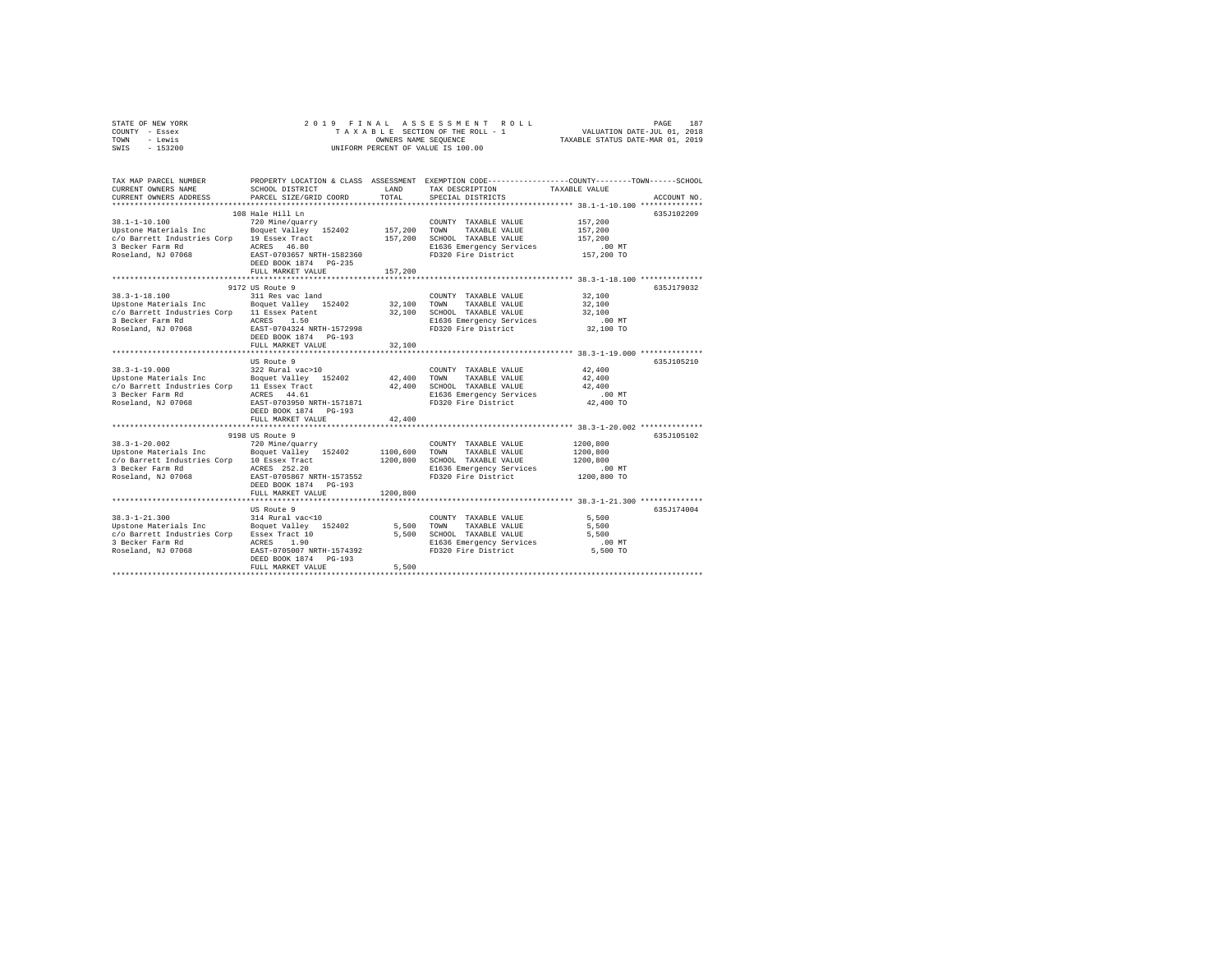| STATE OF NEW YORK           | 2019 FINAL                                                                 |         | ASSESSMENT ROLL                                                                                 |                                  |             |
|-----------------------------|----------------------------------------------------------------------------|---------|-------------------------------------------------------------------------------------------------|----------------------------------|-------------|
| COUNTY - Essex              | PAGE 188<br>VALUATION DATE-JUL 01, 2018<br>TAXABLE SECTION OF THE ROLL - 1 |         |                                                                                                 |                                  |             |
| TOWN<br>- Lewis             |                                                                            |         | OWNERS NAME SEQUENCE                                                                            | TAXABLE STATUS DATE-MAR 01, 2019 |             |
| $-153200$<br>SWIS           |                                                                            |         | UNIFORM PERCENT OF VALUE IS 100.00                                                              |                                  |             |
|                             |                                                                            |         |                                                                                                 |                                  |             |
|                             |                                                                            |         |                                                                                                 |                                  |             |
|                             |                                                                            |         |                                                                                                 |                                  |             |
| TAX MAP PARCEL NUMBER       |                                                                            |         | PROPERTY LOCATION & CLASS ASSESSMENT EXEMPTION CODE----------------COUNTY-------TOWN-----SCHOOL |                                  |             |
| CURRENT OWNERS NAME         | SCHOOL DISTRICT                                                            | LAND    | TAX DESCRIPTION                                                                                 | TAXABLE VALUE                    |             |
| CURRENT OWNERS ADDRESS      | PARCEL SIZE/GRID COORD                                                     | TOTAL   | SPECIAL DISTRICTS                                                                               |                                  | ACCOUNT NO. |
|                             |                                                                            |         |                                                                                                 |                                  |             |
|                             | US Route 9                                                                 |         |                                                                                                 |                                  | 635J105103  |
| $38.3 - 1 - 31.000$         | 330 Vacant comm                                                            |         | COUNTY TAXABLE VALUE                                                                            | 74,700                           |             |
| Upstone Materials Inc       | Boquet Valley 152402                                                       | 74,700  | TOWN<br>TAXABLE VALUE                                                                           | 74,700                           |             |
| c/o Barrett Industries Corp | 9&11 Essex Tract                                                           | 74,700  | SCHOOL TAXABLE VALUE                                                                            | 74,700                           |             |
| 3 Becker Farm Rd            | Briggs Survey M                                                            |         | E1636 Emergency Services                                                                        | $.00$ MT                         |             |
| Roseland, NJ 07068          | Ap 2410                                                                    |         | FD320 Fire District                                                                             | 74,700 TO                        |             |
|                             | ACRES 101.30                                                               |         |                                                                                                 |                                  |             |
|                             | EAST-0703602 NRTH-1570376                                                  |         |                                                                                                 |                                  |             |
|                             | DEED BOOK 1874 PG-193                                                      |         |                                                                                                 |                                  |             |
|                             | FULL MARKET VALUE                                                          | 74,700  |                                                                                                 |                                  |             |
|                             |                                                                            |         |                                                                                                 |                                  |             |
|                             | Hutchins Swamp Ln                                                          |         |                                                                                                 |                                  | 635Z000007  |
|                             |                                                                            |         |                                                                                                 |                                  |             |
| $38.4 - 1 - 2.200$          | 910 Priv forest                                                            |         | COUNTY TAXABLE VALUE                                                                            | 30,000                           |             |
| Upstone Materials Inc       | Boquet Valley 152402                                                       | 30,000  | TOWN<br>TAXABLE VALUE                                                                           | 30,000                           |             |
| c/o Barrett Industries Corp | 20 Peru Bay Tract                                                          | 30,000  | SCHOOL TAXABLE VALUE                                                                            | 30,000                           |             |
| 3 Becker Farm Rd            | ACRES 50.02                                                                |         | E1636 Emergency Services                                                                        | $.00$ MT                         |             |
| Roseland, NJ 07068          | EAST-0707901 NRTH-1572854                                                  |         | FD320 Fire District                                                                             | 30,000 TO                        |             |
|                             | DEED BOOK 1874 PG-193                                                      |         |                                                                                                 |                                  |             |
| MAY BE SUBJECT TO PAYMENT   | FULL MARKET VALUE                                                          | 30,000  |                                                                                                 |                                  |             |
| UNDER RPTL480A UNTIL 2019   |                                                                            |         |                                                                                                 |                                  |             |
|                             |                                                                            |         |                                                                                                 |                                  |             |
|                             | Moss Rd                                                                    |         |                                                                                                 |                                  | 635J179033  |
| $38.4 - 1 - 6.202$          | 322 Rural vac>10                                                           |         | COUNTY TAXABLE VALUE                                                                            | 60,300                           |             |
| Upstone Materials Inc       | Boquet Valley 152402                                                       | 60,300  | TOWN<br>TAXABLE VALUE                                                                           | 60,300                           |             |
|                             |                                                                            | 60,300  | SCHOOL TAXABLE VALUE                                                                            | 60,300                           |             |
| 3 Becker Farm Rd            |                                                                            |         | E1636 Emergency Services                                                                        | $.00$ MT                         |             |
| Roseland, NJ 07068          | EAST-0711233 NRTH-1575776                                                  |         | FD320 Fire District                                                                             | 60.300 TO                        |             |
|                             | DEED BOOK 1874 PG-193                                                      |         |                                                                                                 |                                  |             |
|                             | FULL MARKET VALUE                                                          | 60,300  |                                                                                                 |                                  |             |
|                             | ***************************                                                |         |                                                                                                 |                                  |             |
|                             | 4 Osawentha Dr                                                             |         |                                                                                                 |                                  | 635J101802  |
| $47.13 - 4 - 10.000$        | 210 1 Family Res                                                           |         | COUNTY TAXABLE VALUE                                                                            | 142,900                          |             |
| US Bank Trust NA            | Boquet Valley 152402                                                       | 33,100  | TOWN<br>TAXABLE VALUE                                                                           | 142,900                          |             |
| 800 Nicollet Mall           | 22 Platt Rogers Tract 4                                                    | 142,900 | SCHOOL TAXABLE VALUE                                                                            | 142,900                          |             |
| Minneapolis, MN 55402       | ACRES 0.60 BANK CALIB                                                      |         | E1636 Emergency Services                                                                        | $.00$ MT                         |             |
|                             | EAST-0701311 NRTH-1559888                                                  |         | FD320 Fire District                                                                             | 142,900 TO                       |             |
|                             |                                                                            |         |                                                                                                 |                                  |             |
|                             | DEED BOOK 1871 PG-102                                                      |         | WB320 Lewis B&I                                                                                 | 142,900 TO C                     |             |
|                             | FULL MARKET VALUE                                                          |         | 142,900 WD320 Water District                                                                    | 142,900 TO M                     |             |
|                             |                                                                            |         |                                                                                                 |                                  |             |
|                             | US Route 9                                                                 |         |                                                                                                 |                                  | 635J101910  |
| $29.2 - 1 - 9.000$          | 322 Rural vac>10                                                           |         | COUNTY TAXABLE VALUE                                                                            | 61,700                           |             |
| Utin Iboro                  | Boquet Valley 152402                                                       | 61,700  | TOWN<br>TAXABLE VALUE                                                                           | 61,700                           |             |
| 186-27 Brinkerhoff Ave      | 6 Maules                                                                   | 61,700  | SCHOOL TAXABLE VALUE                                                                            | 61,700                           |             |
| St. Albans, NY 11412        | ACRES 75.40                                                                |         | E1636 Emergency Services                                                                        | $.00$ MT                         |             |
|                             | EAST-0714700 NRTH-1597716                                                  |         | FD320 Fire District                                                                             | 61,700 TO                        |             |
|                             | DEED BOOK 1487 PG-8                                                        |         |                                                                                                 |                                  |             |
|                             | FULL MARKET VALUE                                                          | 61,700  |                                                                                                 |                                  |             |
|                             |                                                                            |         |                                                                                                 |                                  |             |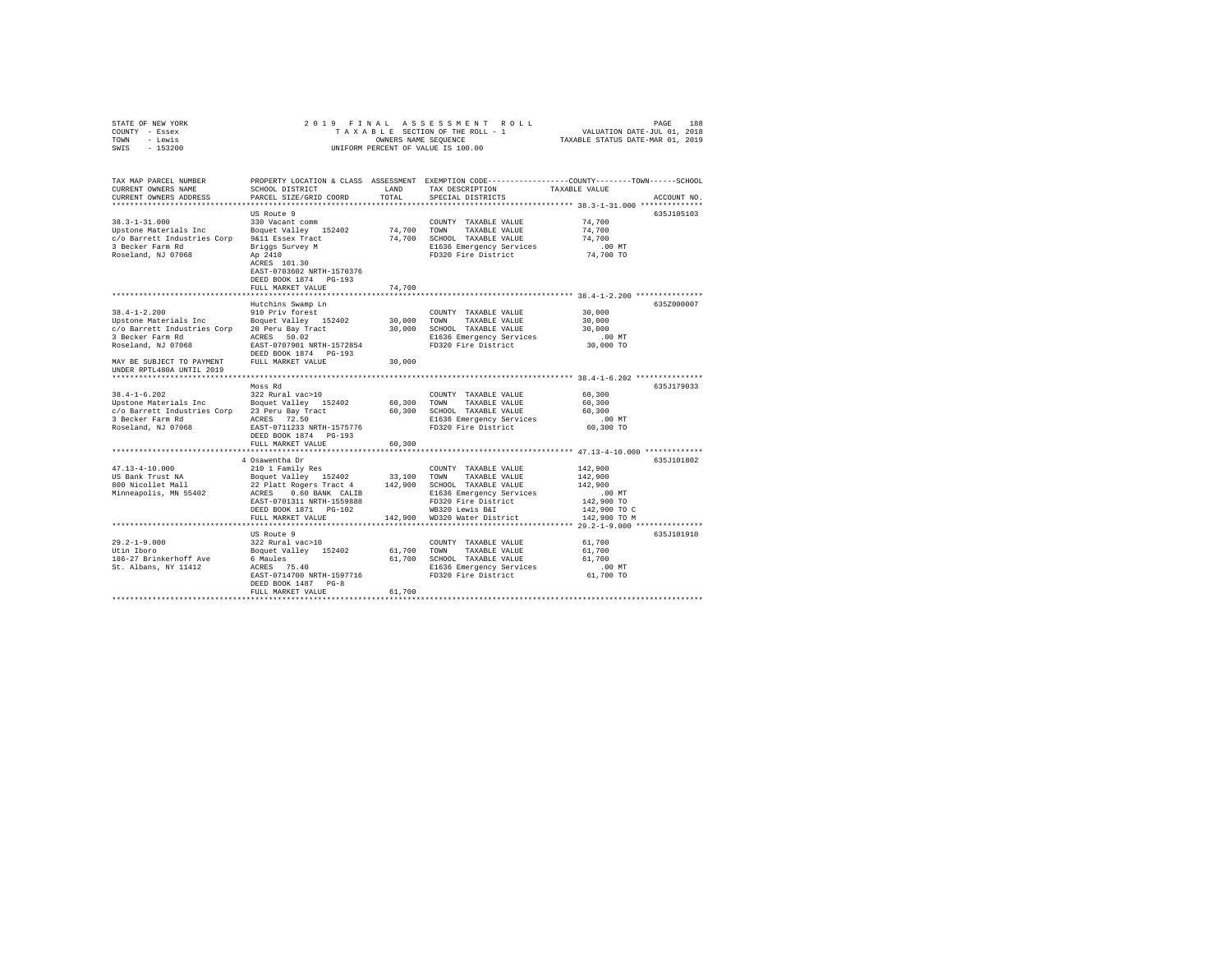| SWIS<br>$-153200$                           |                                                                   |         | OWNERS NAME SEQUENCE<br>UNIFORM PERCENT OF VALUE IS 100.00                                      | TAXABLE STATUS DATE-MAR 01, 2019                           |             |
|---------------------------------------------|-------------------------------------------------------------------|---------|-------------------------------------------------------------------------------------------------|------------------------------------------------------------|-------------|
| TAX MAP PARCEL NUMBER                       |                                                                   |         | PROPERTY LOCATION & CLASS ASSESSMENT EXEMPTION CODE---------------COUNTY-------TOWN------SCHOOL |                                                            |             |
| CURRENT OWNERS NAME                         | SCHOOL DISTRICT                                                   | LAND    | TAX DESCRIPTION                                                                                 | TAXABLE VALUE                                              |             |
| CURRENT OWNERS ADDRESS                      | PARCEL SIZE/GRID COORD                                            | TOTAL   | SPECIAL DISTRICTS                                                                               |                                                            | ACCOUNT NO. |
|                                             | US Route 9                                                        |         |                                                                                                 |                                                            | 635J100713  |
| $38.3 - 1 - 30.000$                         | 910 Priv forest                                                   |         | COUNTY TAXABLE VALUE                                                                            | 51,400                                                     |             |
| Vanderpool Leon L                           | Boquet Valley 152402                                              | 51,400  | TOWN<br>TAXABLE VALUE                                                                           | 51,400                                                     |             |
| Vanderpool Kristine A                       | 8 & 9 Essex Tract                                                 | 51,400  | SCHOOL TAXABLE VALUE                                                                            | 51,400                                                     |             |
| 2540 Lake Minsi Dr                          | ACRES 100.00                                                      |         | E1636 Emergency Services                                                                        | $.00$ MT                                                   |             |
| Bangor, PA 18013                            | EAST-0703724 NRTH-1568830<br>DEED BOOK 1713 PG-35                 |         | FD320 Fire District                                                                             | 51,400 TO                                                  |             |
|                                             | FULL MARKET VALUE                                                 | 51,400  |                                                                                                 |                                                            |             |
|                                             |                                                                   |         |                                                                                                 |                                                            |             |
|                                             | US Route 9                                                        |         |                                                                                                 |                                                            | 635J100715  |
| $38.3 - 1 - 38.000$                         | 322 Rural vac>10                                                  |         | COUNTY TAXABLE VALUE                                                                            | 35,400                                                     |             |
| Vanderpool Leon L                           | Boquet Valley 152402                                              | 35,400  | TOWN<br>TAXABLE VALUE                                                                           | 35,400                                                     |             |
| Vanderpool Kristine A<br>2540 Lake Minsi Dr | 3 Essex Tract<br>30ac                                             | 35,400  | SCHOOL TAXABLE VALUE<br>E1636 Emergency Services                                                | 35,400<br>$.00$ MT                                         |             |
| Bangor, PA 18013                            | ACRES 22.80                                                       |         | FD320 Fire District                                                                             | 35,400 TO                                                  |             |
|                                             | EAST-0702166 NRTH-1568266<br>DEED BOOK 1713 PG-35                 |         |                                                                                                 |                                                            |             |
|                                             | FULL MARKET VALUE                                                 | 35,400  |                                                                                                 |                                                            |             |
|                                             |                                                                   |         |                                                                                                 |                                                            |             |
|                                             | US Route 9                                                        |         |                                                                                                 |                                                            | 635J100712  |
| $47.1 - 2 - 1.100$                          | 322 Rural vac>10                                                  |         | COUNTY TAXABLE VALUE                                                                            | 47.100                                                     |             |
|                                             | Boquet Valley 152402                                              |         |                                                                                                 |                                                            |             |
| Vanderpool Leon L                           |                                                                   | 47,100  | TOWN<br>TAXABLE VALUE                                                                           | 47,100                                                     |             |
| Vanderpool Kristine A                       | 3 Essex Tract                                                     | 47,100  | SCHOOL TAXABLE VALUE                                                                            | 47,100                                                     |             |
| 2540 Lake Minsi Dr                          | ACRES 46.20                                                       |         | E1636 Emergency Services                                                                        | $.00$ MT                                                   |             |
| Bangor, PA 18013                            | EAST-0702000 NRTH-1566578                                         |         | FD320 Fire District                                                                             | 47,100 TO                                                  |             |
|                                             | DEED BOOK 1713 PG-35                                              |         |                                                                                                 |                                                            |             |
|                                             | FULL MARKET VALUE<br>*******************************              | 47,100  |                                                                                                 | ***************************** 47.1-2-10.000 ************** |             |
|                                             | US Route 9                                                        |         |                                                                                                 |                                                            | 635J100714  |
| $47.1 - 2 - 10.000$                         | 910 Priv forest                                                   |         | COUNTY TAXABLE VALUE                                                                            | 43,500                                                     |             |
| Vanderpool Leon L                           | Boquet Valley 152402                                              | 43,500  | TOWN<br>TAXABLE VALUE                                                                           | 43,500                                                     |             |
| Vanderpool Kristine A                       | 8 Essex Tract                                                     | 43.500  | SCHOOL TAXABLE VALUE                                                                            | 43,500                                                     |             |
| 2540 Lake Minsi Dr                          | ACRES 108.00                                                      |         | E1636 Emergency Services                                                                        | $.00$ MT                                                   |             |
| Bangor, PA 18013                            | EAST-0703844 NRTH-1566901<br>DEED BOOK 1713 PG-35                 |         | FD320 Fire District                                                                             | 43,500 TO                                                  |             |
|                                             | FULL MARKET VALUE<br>***********************                      | 43,500  |                                                                                                 |                                                            |             |
|                                             |                                                                   |         |                                                                                                 | **************************** 47.1-2-11.000 **************  | 635.T101908 |
| $47.1 - 2 - 11.000$                         | 56 Bobcat Way                                                     |         | COUNTY TAXABLE VALUE                                                                            | 154,100                                                    |             |
| Vanderpool Leon L                           | 312 Vac w/imprv<br>Boquet Valley 152402                           | 88,000  | TOWN<br>TAXABLE VALUE                                                                           | 154,100                                                    |             |
| Vanderpool Kristine A                       | 1 & 7 Essex Tract                                                 | 154,100 | SCHOOL TAXABLE VALUE                                                                            | 154,100                                                    |             |
| 2540 Lake Minsi Dr                          | 139ac                                                             |         | E1636 Emergency Services                                                                        | $.00$ MT                                                   |             |
| Bangor, PA 18013                            | ACRES 132.80<br>EAST-0704672 NRTH-1564335<br>DEED BOOK 1713 PG-27 |         | FD320 Fire District                                                                             | 154,100 TO                                                 |             |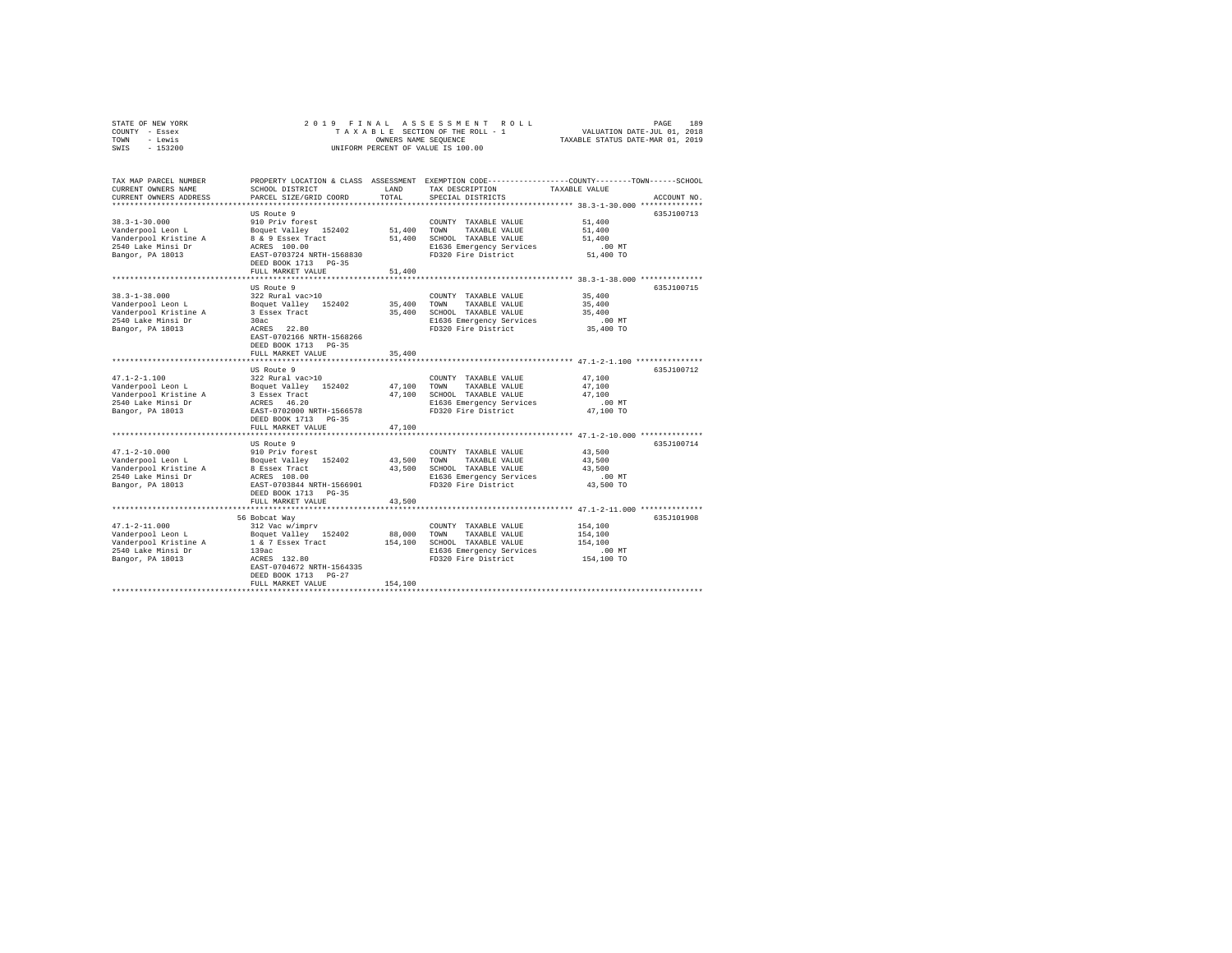| - Lewis<br>TOWN<br>SWIS<br>$-153200$          | OWNERS NAME SEQUENCE<br>UNIFORM PERCENT OF VALUE IS 100.00 |                           | TAXABLE STATUS DATE-MAR 01, 2019                                                                |                                                          |             |
|-----------------------------------------------|------------------------------------------------------------|---------------------------|-------------------------------------------------------------------------------------------------|----------------------------------------------------------|-------------|
|                                               |                                                            |                           |                                                                                                 |                                                          |             |
| TAX MAP PARCEL NUMBER                         |                                                            |                           | PROPERTY LOCATION & CLASS ASSESSMENT EXEMPTION CODE---------------COUNTY-------TOWN------SCHOOL |                                                          |             |
| CURRENT OWNERS NAME                           | SCHOOL DISTRICT                                            | LAND                      | TAX DESCRIPTION                                                                                 | TAXABLE VALUE                                            |             |
| CURRENT OWNERS ADDRESS                        | PARCEL SIZE/GRID COORD<br>*****************                | TOTAL<br>**************** | SPECIAL DISTRICTS                                                                               |                                                          | ACCOUNT NO. |
|                                               |                                                            |                           |                                                                                                 | ************************** 47.1-2-12.000 *************** |             |
|                                               | Stowersville Rd                                            |                           |                                                                                                 |                                                          | 635J104909  |
| $47.1 - 2 - 12.000$                           | 910 Priv forest                                            | 85,300                    | COUNTY TAXABLE VALUE                                                                            | 85,300<br>85,300                                         |             |
| Vanderpool Leon L<br>Vanderpool Kristine A    | Boquet Valley 152402<br>248 Essex Tract                    | 85,300                    | TOWN<br>TAXABLE VALUE<br>SCHOOL TAXABLE VALUE                                                   | 85,300                                                   |             |
| 2540 Lake Minsi Dr                            | 140ac                                                      |                           | E1636 Emergency Services                                                                        | .00MT                                                    |             |
| Bangor, PA 18013                              | ACRES 167.40                                               |                           | FD320 Fire District                                                                             | 85,300 TO                                                |             |
|                                               | EAST-0706853 NRTH-1564950                                  |                           |                                                                                                 |                                                          |             |
|                                               | DEED BOOK 1713 PG-27                                       |                           |                                                                                                 |                                                          |             |
|                                               | FULL MARKET VALUE                                          | 85,300                    |                                                                                                 |                                                          |             |
|                                               |                                                            |                           |                                                                                                 |                                                          |             |
|                                               | Jeffrey Way                                                |                           |                                                                                                 |                                                          | 635J193008  |
| $47.1 - 2 - 31.001$                           | 311 Res vac land                                           |                           | COUNTY TAXABLE VALUE                                                                            | 15,300                                                   |             |
| Vanderpool Leon L                             | Boquet Valley 152402                                       | 15,300                    | TOWN<br>TAXABLE VALUE                                                                           | 15,300                                                   |             |
| Vanderpool Kristine A                         | 1 Essex Tract                                              | 15,300                    | SCHOOL TAXABLE VALUE                                                                            | 15,300                                                   |             |
| 2540 Lake Minsi Dr                            | ACRES<br>1.70                                              |                           | E1636 Emergency Services                                                                        | .00 MT                                                   |             |
| Bangor, PA 18013                              | EAST-0703109 NRTH-1563700                                  |                           | FD320 Fire District                                                                             | 15,300 TO                                                |             |
|                                               | DEED BOOK 1713 PG-27                                       |                           |                                                                                                 |                                                          |             |
|                                               | FULL MARKET VALUE                                          | 15,300                    |                                                                                                 |                                                          |             |
|                                               |                                                            |                           |                                                                                                 | ******************** 47.2-1-3.112 ***************        |             |
|                                               | Stowersville Rd                                            |                           |                                                                                                 |                                                          | 635J180003  |
| $47.2 - 1 - 3.112$                            | 322 Rural vac>10                                           |                           | COUNTY TAXABLE VALUE                                                                            | 8,900                                                    |             |
| Vanderpool Leon L                             | Boquet Valley 152402                                       | 8,900<br>8,900            | TOWN<br>TAXABLE VALUE<br>SCHOOL TAXABLE VALUE                                                   | 8,900<br>8,900                                           |             |
| Vanderpool Kristine A<br>2540 Lake Minsi Dr   | 36 Platt Rogers<br>ACRES 25.60                             |                           | E1636 Emergency Services                                                                        | $.00$ MT                                                 |             |
| Bangor, PA 18013                              | EAST-0709097 NRTH-1564133                                  |                           | FD320 Fire District                                                                             | 8,900 TO                                                 |             |
|                                               | DEED BOOK 1713 PG-27                                       |                           |                                                                                                 |                                                          |             |
|                                               | CONSERVATION ESMT % 50.00                                  |                           |                                                                                                 |                                                          |             |
|                                               | FULL MARKET VALUE                                          | 8,900                     |                                                                                                 |                                                          |             |
|                                               |                                                            |                           | ******************************* 56.2-3-19.000 *************                                     |                                                          |             |
|                                               | 151 Wadhams Heights Ln                                     |                           |                                                                                                 |                                                          | 635J101808  |
| $56.2 - 3 - 19.000$                           | 322 Rural vac>10                                           |                           | COUNTY TAXABLE VALUE                                                                            | 45,300                                                   |             |
| Vannort Steven                                | Boquet Valley 152402                                       | 45,300                    | TOWN<br>TAXABLE VALUE                                                                           | 45,300                                                   |             |
| PO Box 358                                    | 33 & 34 Mccormicks                                         | 45,300                    | SCHOOL TAXABLE VALUE                                                                            | 45,300                                                   |             |
| Westport, NY 12993                            | ACRES 24.83                                                |                           | E1636 Emergency Services                                                                        | $.00$ MT                                                 |             |
|                                               | EAST-0718229 NRTH-1546480                                  |                           | FD320 Fire District                                                                             | 45,300 TO                                                |             |
|                                               | DEED BOOK 1638 PG-19                                       |                           |                                                                                                 |                                                          |             |
|                                               | FULL MARKET VALUE                                          | 45,300                    |                                                                                                 |                                                          |             |
|                                               | *******************                                        |                           |                                                                                                 | ************ 29.4-1-23.100 **************                |             |
|                                               | US Route 9                                                 |                           |                                                                                                 |                                                          | 635J101509  |
| $29.4 - 1 - 23.100$                           | 322 Rural vac>10                                           |                           | COUNTY TAXABLE VALUE                                                                            | 15,000                                                   |             |
| Varney Nancy M                                | Boquet Valley 152402                                       | 15,000                    | TOWN<br>TAXABLE VALUE                                                                           | 15,000                                                   |             |
| Varney Gerald Truman Jr                       | 39 Peru Bay Tract                                          | 15,000                    | SCHOOL TAXABLE VALUE                                                                            | 15,000                                                   |             |
| 1556 Sunshine Tree Blvd<br>Longwood, FL 32779 | ACRES 21.00<br>EAST-0709559 NRTH-1585199                   |                           | E1636 Emergency Services<br>FD320 Fire District                                                 | $.00$ MT<br>15,000 TO                                    |             |
|                                               | DEED BOOK 1811 PG-214                                      |                           |                                                                                                 |                                                          |             |
|                                               | FULL MARKET VALUE                                          | 15,000                    |                                                                                                 |                                                          |             |
|                                               |                                                            |                           |                                                                                                 |                                                          |             |

STATE OF NEW YORK 2 0 1 9 F I N A L A S S E S S M E N T R O L L PAGE 190 COUNTY - Essex T A X A B L E SECTION OF THE ROLL - 1 VALUATION DATE-JUL 01, 2018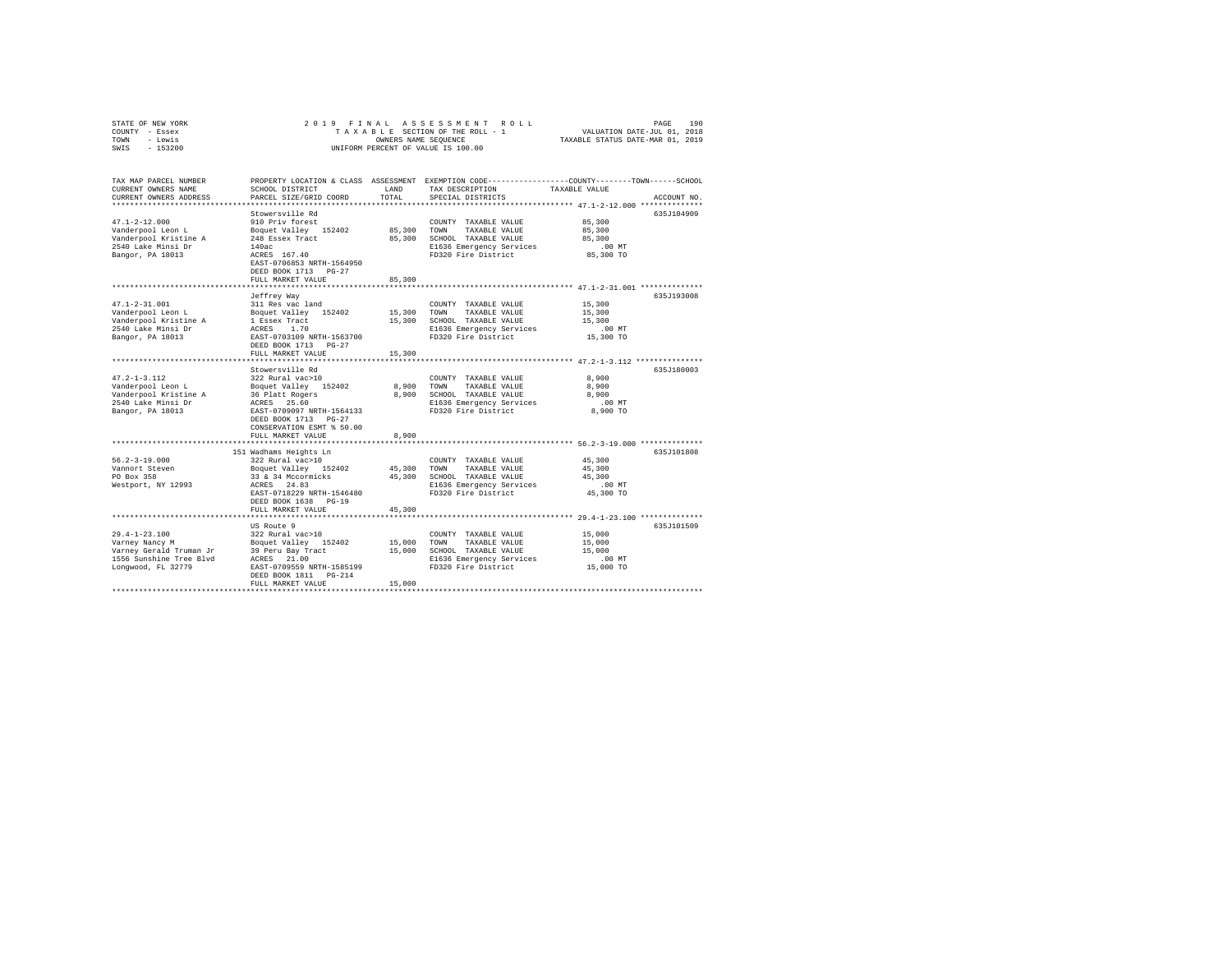| STATE OF NEW YORK | 2019 FINAL ASSESSMENT ROLL         | 191<br>PAGE                      |
|-------------------|------------------------------------|----------------------------------|
| COUNTY - Essex    | TAXABLE SECTION OF THE ROLL - 1    | VALUATION DATE-JUL 01, 2018      |
| TOWN<br>- Lewis   | OWNERS NAME SEOUENCE               | TAXABLE STATUS DATE-MAR 01, 2019 |
| SWIS - 153200     | UNIFORM PERCENT OF VALUE IS 100.00 |                                  |

| TAX MAP PARCEL NUMBER<br>CURRENT OWNERS NAME<br>CURRENT OWNERS ADDRESS | SCHOOL DISTRICT<br>PARCEL SIZE/GRID COORD                                                                                                                | LAND<br>TOTAL   | TAX DESCRIPTION<br>SPECIAL DISTRICTS | PROPERTY LOCATION & CLASS ASSESSMENT EXEMPTION CODE----------------COUNTY-------TOWN-----SCHOOL<br>TAXABLE VALUE<br>ACCOUNT NO. |
|------------------------------------------------------------------------|----------------------------------------------------------------------------------------------------------------------------------------------------------|-----------------|--------------------------------------|---------------------------------------------------------------------------------------------------------------------------------|
|                                                                        |                                                                                                                                                          |                 |                                      |                                                                                                                                 |
|                                                                        | 67 Seventy Ln                                                                                                                                            |                 |                                      | 635J103606                                                                                                                      |
| $46.2 - 1 - 18.000$                                                    | 270 Mfg housing                                                                                                                                          |                 | COUNTY TAXABLE VALUE                 | 40,000                                                                                                                          |
| Vaughan John H Sr                                                      | Boquet Valley 152402                                                                                                                                     | 23,700 TOWN     | TAXABLE VALUE                        | 40,000                                                                                                                          |
| Vaughan Tracy                                                          | 17 Platt Rogers Tract 4<br>ACRES 1.00                                                                                                                    |                 | 40,000 SCHOOL TAXABLE VALUE          | 40,000                                                                                                                          |
| 61 Seventy Ln                                                          |                                                                                                                                                          |                 | E1636 Emergency Services             | $.00$ MT                                                                                                                        |
| Lewis, NY 12950                                                        | EAST-0691045 NRTH-1566047                                                                                                                                |                 | FD320 Fire District                  | 40,000 TO                                                                                                                       |
|                                                                        | DEED BOOK 1479 PG-232                                                                                                                                    |                 |                                      |                                                                                                                                 |
|                                                                        | FULL MARKET VALUE                                                                                                                                        | 40,000          |                                      |                                                                                                                                 |
|                                                                        |                                                                                                                                                          | *************** |                                      | ********************************** 47.1-2-54.000 *************                                                                  |
|                                                                        | 8762 US Route 9                                                                                                                                          |                 |                                      | 635J100605                                                                                                                      |
| $47.1 - 2 - 54.000$                                                    | 411 Apartment                                                                                                                                            |                 | COUNTY TAXABLE VALUE                 | 233,400                                                                                                                         |
| Vaughan John Sr                                                        | Boquet Valley 152402                                                                                                                                     | 35,600          | TOWN<br>TAXABLE VALUE                | 233,400                                                                                                                         |
| Vaughan Tracy L                                                        | 2 Essex Tract                                                                                                                                            | 233,400         | SCHOOL TAXABLE VALUE                 | 233,400                                                                                                                         |
| 61 Seventy Ln                                                          | Apt 2                                                                                                                                                    |                 | E1636 Emergency Services             | .00 MT                                                                                                                          |
| Lewis, NY 12950                                                        | 0.30<br>ACRES                                                                                                                                            |                 | FD320 Fire District                  | 233,400 TO                                                                                                                      |
|                                                                        | EAST-0701806 NRTH-1563898                                                                                                                                |                 | WB320 Lewis B&I                      | 233,400 TO C                                                                                                                    |
|                                                                        | DEED BOOK 1226   PG-112                                                                                                                                  |                 | WD320 Water District                 | 233,400 TO M                                                                                                                    |
|                                                                        | FULL MARKET VALUE                                                                                                                                        | 233,400         |                                      |                                                                                                                                 |
|                                                                        |                                                                                                                                                          |                 |                                      |                                                                                                                                 |
|                                                                        | 969 County Route 10                                                                                                                                      |                 |                                      | 635J100415                                                                                                                      |
| $47.13 - 2 - 17.000$                                                   | 416 Mfg hsing pk                                                                                                                                         |                 | COUNTY TAXABLE VALUE                 | 189,700                                                                                                                         |
| Vaughan Scott T                                                        |                                                                                                                                                          |                 |                                      | 189,700                                                                                                                         |
| Vaughan John H                                                         | Boquet Valley 152402 63,100 TOWN TAXABLE VALUE<br>19. Platt Rogers Tract 1 189,700 SCHOOL TAXABLE VALUE<br>1666/231-Easement 1600 E1636 Emergency Servic |                 |                                      | 189,700                                                                                                                         |
|                                                                        |                                                                                                                                                          |                 |                                      |                                                                                                                                 |
| 61 Seventy Ln                                                          |                                                                                                                                                          |                 | E1636 Emergency Services             | .00 MT                                                                                                                          |
| Lewis, NY 12950                                                        | ACRES 1.01                                                                                                                                               |                 | FD320 Fire District                  | 189,700 TO                                                                                                                      |
|                                                                        | EAST-0701469 NRTH-1558824                                                                                                                                |                 | WB320 Lewis B&I                      | 189,700 TO C                                                                                                                    |
|                                                                        | DEED BOOK 1649 PG-41                                                                                                                                     |                 | WD320 Water District                 | 189,700 TO M                                                                                                                    |
|                                                                        | FULL MARKET VALUE                                                                                                                                        | 189,700         |                                      |                                                                                                                                 |
|                                                                        | ************************                                                                                                                                 |                 |                                      |                                                                                                                                 |
|                                                                        | 298 Wells Hill Rd                                                                                                                                        |                 |                                      | 635J196009                                                                                                                      |
| $47.1 - 1 - 47.112$                                                    | 312 Vac w/imprv                                                                                                                                          |                 | COUNTY TAXABLE VALUE                 | 43,900                                                                                                                          |
| Voss Peter James                                                       | Boquet Valley 152402                                                                                                                                     | 23,700 TOWN     | TAXABLE VALUE                        | 43,900                                                                                                                          |
| 298 Wells Hill Rd                                                      | 14 Platt Rogers Tr 4                                                                                                                                     |                 | 43,900 SCHOOL TAXABLE VALUE          | 43,900                                                                                                                          |
| Lewis, NY 12950                                                        | ACRES<br>5.23                                                                                                                                            |                 | E1636 Emergency Services             | $.00$ MT                                                                                                                        |
|                                                                        | EAST-0698690 NRTH-1562302                                                                                                                                |                 | FD320 Fire District                  | 43,900 TO                                                                                                                       |
|                                                                        | DEED BOOK 1807 PG-40                                                                                                                                     |                 |                                      |                                                                                                                                 |
|                                                                        | FULL MARKET VALUE                                                                                                                                        | 43,900          |                                      |                                                                                                                                 |
|                                                                        |                                                                                                                                                          |                 |                                      |                                                                                                                                 |
|                                                                        | 25 Hemlock Ln                                                                                                                                            |                 |                                      | 635Z014007                                                                                                                      |
| $29. -3 - 5.200$                                                       | 210 1 Family Res                                                                                                                                         |                 | COUNTY TAXABLE VALUE                 | 167.200                                                                                                                         |
| Wade Chris                                                             | Boquet Valley 152402                                                                                                                                     | 31,300 TOWN     | TAXABLE VALUE                        | 167,200                                                                                                                         |
|                                                                        |                                                                                                                                                          |                 | 167,200 SCHOOL TAXABLE VALUE         | 167,200                                                                                                                         |
|                                                                        |                                                                                                                                                          |                 | E1636 Emergency Services             | .00MT                                                                                                                           |
| Endicott, NY 13760                                                     | EAST-0706164 NRTH-1589011                                                                                                                                |                 | FD320 Fire District                  | 167,200 TO                                                                                                                      |
|                                                                        | DEED BOOK 1738 PG-196                                                                                                                                    |                 |                                      |                                                                                                                                 |
|                                                                        | FULL MARKET VALUE                                                                                                                                        | 167,200         |                                      |                                                                                                                                 |
|                                                                        |                                                                                                                                                          |                 |                                      |                                                                                                                                 |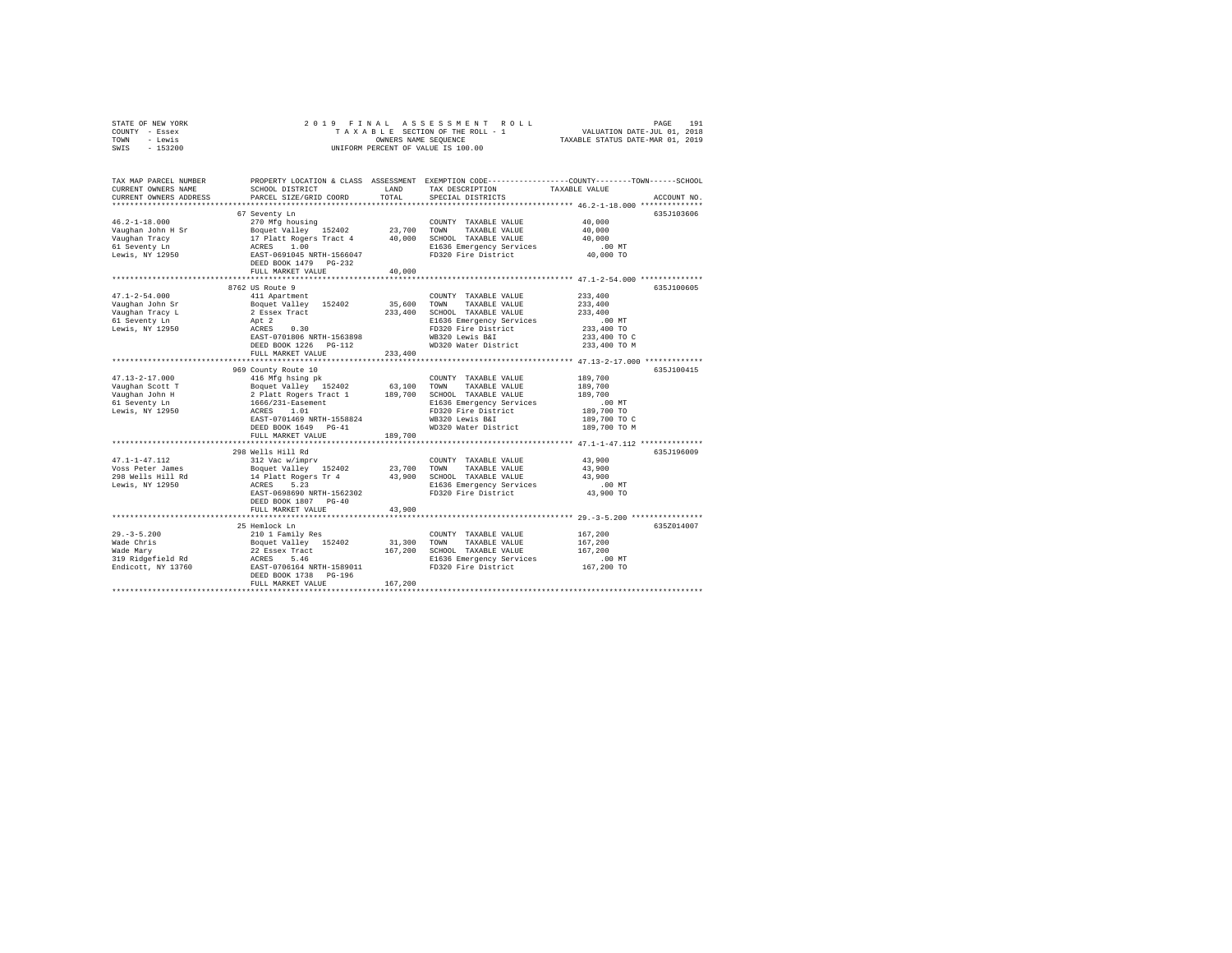| STATE OF NEW YORK<br>COUNTY - Essex<br>TOWN - Lewis<br>SWIS - 153200          |                                                                                              |         | UNIFORM PERCENT OF VALUE IS 100.00                                                                                                                                                                                                                             |                                                                                                                       |
|-------------------------------------------------------------------------------|----------------------------------------------------------------------------------------------|---------|----------------------------------------------------------------------------------------------------------------------------------------------------------------------------------------------------------------------------------------------------------------|-----------------------------------------------------------------------------------------------------------------------|
|                                                                               |                                                                                              |         |                                                                                                                                                                                                                                                                |                                                                                                                       |
|                                                                               |                                                                                              |         |                                                                                                                                                                                                                                                                | TAX MAP PARCEL NUMBER PROPERTY LOCATION & CLASS ASSESSMENT EXEMPTION CODE---------------COUNTY-------TOWN------SCHOOL |
| CURRENT OWNERS NAME                                                           | SCHOOL DISTRICT LAND                                                                         |         | TAX DESCRIPTION TAXABLE VALUE                                                                                                                                                                                                                                  |                                                                                                                       |
| CURRENT OWNERS ADDRESS                                                        | PARCEL SIZE/GRID COORD                                                                       | TOTAL   | SPECIAL DISTRICTS                                                                                                                                                                                                                                              | ACCOUNT NO.                                                                                                           |
|                                                                               | 220 Blood Hill Rd                                                                            |         |                                                                                                                                                                                                                                                                | 635J190002                                                                                                            |
| $55.2 - 1 - 5.122$                                                            | 240 Rural res                                                                                |         | COUNTY TAXABLE VALUE                                                                                                                                                                                                                                           | 167,200                                                                                                               |
|                                                                               |                                                                                              |         | TAXABLE VALUE                                                                                                                                                                                                                                                  | 167,200                                                                                                               |
|                                                                               |                                                                                              |         | 40,900 TOWN TAXABLE VALUE<br>167,200 SCHOOL TAXABLE VALUE                                                                                                                                                                                                      | 167.200                                                                                                               |
|                                                                               | Boquet Valley 152402<br>24 Platt Rogers<br>ACRES 11.50                                       |         |                                                                                                                                                                                                                                                                |                                                                                                                       |
| Wainer Howard C<br>Steinberg Linda S<br>18 Laning Ave<br>Pennington, NJ 08534 | EAST-0689042 NRTH-1551169                                                                    |         |                                                                                                                                                                                                                                                                |                                                                                                                       |
|                                                                               | DEED BOOK 1194 PG-16                                                                         |         |                                                                                                                                                                                                                                                                |                                                                                                                       |
|                                                                               | FULL MARKET VALUE                                                                            | 167,200 |                                                                                                                                                                                                                                                                |                                                                                                                       |
|                                                                               |                                                                                              |         |                                                                                                                                                                                                                                                                |                                                                                                                       |
|                                                                               | 199 Cutting Rd                                                                               |         |                                                                                                                                                                                                                                                                | 635J102714                                                                                                            |
| $56.1 - 2 - 7.000$                                                            | 312 Vac w/imprv                                                                              |         | COUNTY TAXABLE VALUE                                                                                                                                                                                                                                           | 32,200                                                                                                                |
| Warner Simeon                                                                 |                                                                                              |         |                                                                                                                                                                                                                                                                | 32,200                                                                                                                |
| Ackerman Leslie<br>206 Cleveland Ave                                          |                                                                                              |         |                                                                                                                                                                                                                                                                | 32,200                                                                                                                |
|                                                                               |                                                                                              |         | 20.500 CONN TAXABLE VALUE - 1991<br>20.500 CONN TAXABLE VALUE - 32.200 SCHOOL TAXABLE VALUE - 20.500 CONN TAXABLE VALUE<br>32.200 SCHOOL TAXABLE VALUE - 21.636 Emergency Services<br>25.57-0698690 NRTH-1547219 - 21.536 Emergency Ser<br>FD320 Fire District | 00 MT.<br>32,200 TO                                                                                                   |
| Ithaca, NY 14850                                                              | DEED BOOK 1532 PG-228                                                                        |         |                                                                                                                                                                                                                                                                |                                                                                                                       |
|                                                                               | FULL MARKET VALUE                                                                            | 32,200  |                                                                                                                                                                                                                                                                |                                                                                                                       |
|                                                                               |                                                                                              |         |                                                                                                                                                                                                                                                                | ********************************** 47.4-1-13.000 ***************                                                      |
|                                                                               | 318 Hyde Rd                                                                                  |         |                                                                                                                                                                                                                                                                | 635J105208                                                                                                            |
| $47.4 - 1 - 13.000$                                                           | 240 Rural res                                                                                |         | ENH STAR 41834                                                                                                                                                                                                                                                 | $0 \qquad \qquad$<br>0 68,700                                                                                         |
| Washburn Charles<br>318 Hyde Rd                                               |                                                                                              |         | 40,000 COUNTY TAXABLE VALUE                                                                                                                                                                                                                                    | 146.400                                                                                                               |
|                                                                               |                                                                                              |         | 146,400 TOWN TAXABLE VALUE                                                                                                                                                                                                                                     | 146,400                                                                                                               |
| Westport, NY 12993                                                            | 240 Autorities<br>Boquet Valley 152402<br>34 Platt Rogers<br>Brookfield Tract<br>ACRES 10.20 |         |                                                                                                                                                                                                                                                                | 77,700                                                                                                                |
|                                                                               |                                                                                              |         | SCHOOL TAXABLE VALUE<br>E1636 Emergency Services<br>FD320 Fire District                                                                                                                                                                                        | $.00$ MT                                                                                                              |
|                                                                               | EAST-0715921 NRTH-1559296<br>DEED BOOK 446 PG-294                                            |         |                                                                                                                                                                                                                                                                | 146,400 TO                                                                                                            |
|                                                                               | FULL MARKET VALUE                                                                            | 146,400 |                                                                                                                                                                                                                                                                |                                                                                                                       |
|                                                                               |                                                                                              |         |                                                                                                                                                                                                                                                                | ************************** 55.2-1-37.100 **************                                                               |
|                                                                               | 57 Blood Hill Rd                                                                             |         |                                                                                                                                                                                                                                                                | 635J105213                                                                                                            |
|                                                                               |                                                                                              |         |                                                                                                                                                                                                                                                                | 211,900                                                                                                               |
|                                                                               |                                                                                              |         |                                                                                                                                                                                                                                                                | 211,900                                                                                                               |
|                                                                               |                                                                                              |         |                                                                                                                                                                                                                                                                | 211,900                                                                                                               |
|                                                                               |                                                                                              |         |                                                                                                                                                                                                                                                                | .00 MT                                                                                                                |
|                                                                               |                                                                                              |         |                                                                                                                                                                                                                                                                | 211,900 TO                                                                                                            |
|                                                                               | EAST-0688848 NRTH-1546852<br>DEED BOOK 490 PG-5                                              |         |                                                                                                                                                                                                                                                                |                                                                                                                       |
|                                                                               | FULL MARKET VALUE                                                                            | 211,900 |                                                                                                                                                                                                                                                                |                                                                                                                       |
|                                                                               |                                                                                              |         |                                                                                                                                                                                                                                                                |                                                                                                                       |
|                                                                               | County Route 10                                                                              |         |                                                                                                                                                                                                                                                                | 635J195006                                                                                                            |
|                                                                               |                                                                                              |         |                                                                                                                                                                                                                                                                | 55,500                                                                                                                |
|                                                                               |                                                                                              |         |                                                                                                                                                                                                                                                                | 55,500                                                                                                                |
|                                                                               |                                                                                              |         |                                                                                                                                                                                                                                                                | 55,500                                                                                                                |
|                                                                               |                                                                                              |         |                                                                                                                                                                                                                                                                | $.00$ MT                                                                                                              |
|                                                                               |                                                                                              |         |                                                                                                                                                                                                                                                                | 55,500 TO                                                                                                             |
|                                                                               | DEED BOOK 1792 PG-50                                                                         |         |                                                                                                                                                                                                                                                                |                                                                                                                       |
|                                                                               | FULL MARKET VALUE                                                                            | 55,500  |                                                                                                                                                                                                                                                                |                                                                                                                       |
|                                                                               |                                                                                              |         |                                                                                                                                                                                                                                                                |                                                                                                                       |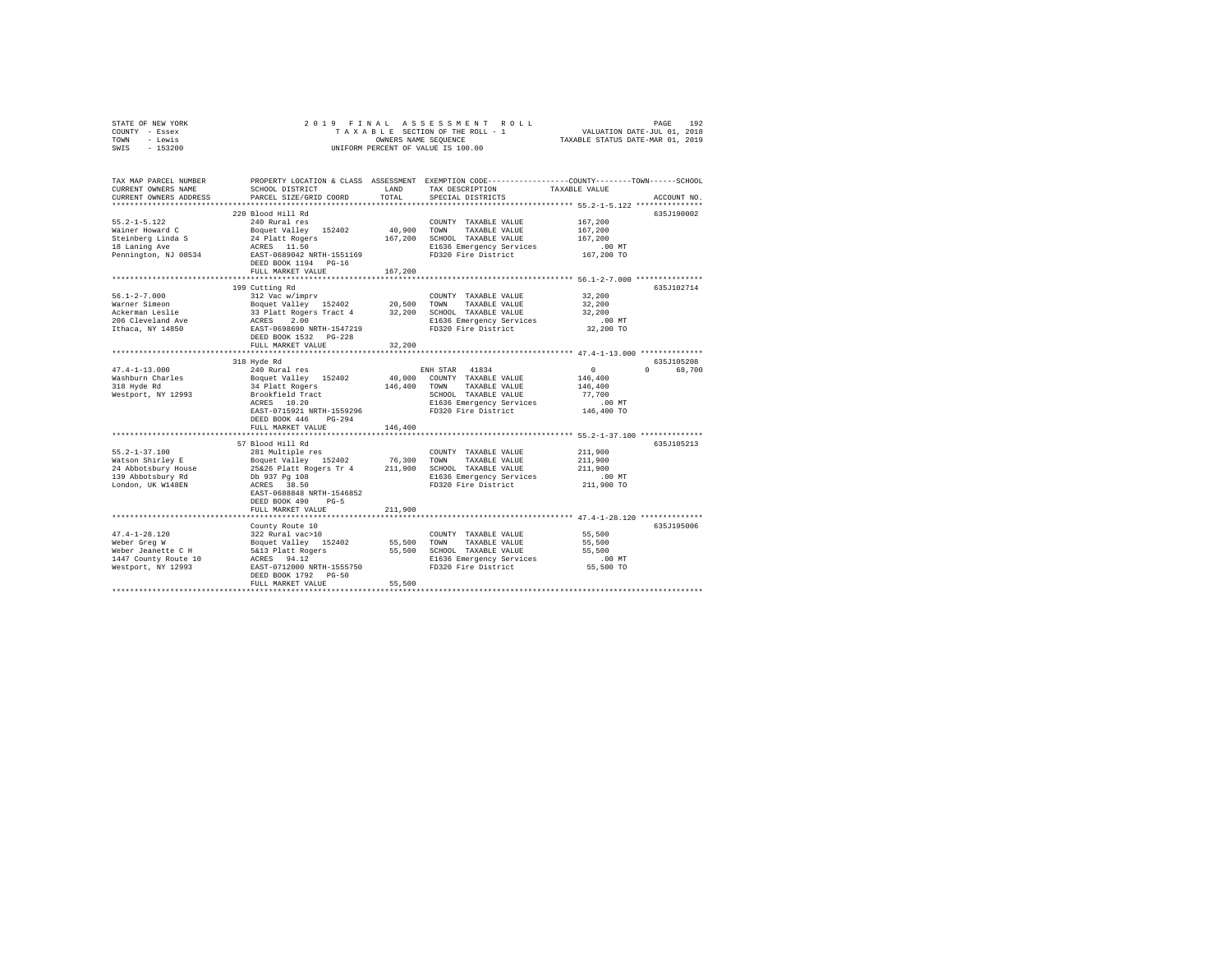| STATE OF NEW YORK<br>COUNTY - Essex<br>- Lewis<br>TOWN<br>SWIS<br>$-153200$ | 2019 FINAL                                          | OWNERS NAME SEQUENCE | ASSESSMENT ROLL<br>TAXABLE SECTION OF THE ROLL - 1<br>UNIFORM PERCENT OF VALUE IS 100.00 | PAGE<br>VALUATION DATE-JUL 01, 2018<br>TAXABLE STATUS DATE-MAR 01, 2019                                                        | 193    |
|-----------------------------------------------------------------------------|-----------------------------------------------------|----------------------|------------------------------------------------------------------------------------------|--------------------------------------------------------------------------------------------------------------------------------|--------|
| TAX MAP PARCEL NUMBER<br>CURRENT OWNERS NAME<br>CURRENT OWNERS ADDRESS      | SCHOOL DISTRICT<br>PARCEL SIZE/GRID COORD           | LAND<br>TOTAL        | TAX DESCRIPTION<br>SPECIAL DISTRICTS                                                     | PROPERTY LOCATION & CLASS ASSESSMENT EXEMPTION CODE---------------COUNTY-------TOWN-----SCHOOL<br>TAXABLE VALUE<br>ACCOUNT NO. |        |
|                                                                             | 1437 County Route 10                                |                      |                                                                                          | 635J100805                                                                                                                     |        |
| $47.4 - 1 - 28.111$                                                         | 105 Vac farmland                                    |                      | AG DIST C 41720                                                                          | 27,293<br>27,293                                                                                                               | 27,293 |
| Weber Jeanette                                                              | Boquet Valley 152402                                |                      | 127,700 COUNTY TAXABLE VALUE                                                             | 111,607                                                                                                                        |        |
| Weber Greg                                                                  |                                                     | 138,900 TOWN         | TAXABLE VALUE                                                                            | 111,607                                                                                                                        |        |
| 1447 County Route 10                                                        | 5 & 13 Platt Rogers<br>ACRES 144.00<br>ACRES 144.00 |                      | SCHOOL TAXABLE VALUE                                                                     | 111,607                                                                                                                        |        |
| Westport, NY 12993                                                          | EAST-0712425 NRTH-1554190                           |                      | E1636 Emergency Services                                                                 | $.00$ MT                                                                                                                       |        |
|                                                                             | DEED BOOK 1668 PG-167                               |                      | FD320 Fire District                                                                      | 138,900 TO                                                                                                                     |        |
| MAY BE SUBJECT TO PAYMENT<br>UNDER AGDIST LAW TIL 2023                      | FULL MARKET VALUE                                   | 138,900              |                                                                                          |                                                                                                                                |        |
|                                                                             |                                                     |                      |                                                                                          |                                                                                                                                |        |
|                                                                             | 1447 County Route 10                                |                      |                                                                                          | 635J100812                                                                                                                     |        |
| $47.4 - 1 - 30.000$                                                         | 210 1 Family Res                                    |                      | BAS STAR 41854                                                                           | $\mathbf{0}$<br>$\Omega$                                                                                                       | 30,000 |
| Weber Jeanette                                                              | Boquet Valley 152402                                | 106,800 TOWN         | 32,200 COUNTY TAXABLE VALUE                                                              | 106,800<br>106,800                                                                                                             |        |
| Weber Greg<br>1447 County Rte 10                                            | 13 Platt Rogers<br>ACRES 1.60                       |                      | TAXABLE VALUE<br>SCHOOL TAXABLE VALUE                                                    | 76,800                                                                                                                         |        |
| Westport, NY 12993                                                          | EAST-0711341 NRTH-1553809                           |                      | E1636 Emergency Services                                                                 | $.00$ MT                                                                                                                       |        |
|                                                                             | DEED BOOK 1536 PG-268                               |                      | FD320 Fire District                                                                      | 106,800 TO                                                                                                                     |        |
|                                                                             | FULL MARKET VALUE                                   | 106,800              |                                                                                          |                                                                                                                                |        |
|                                                                             |                                                     |                      |                                                                                          |                                                                                                                                |        |
|                                                                             | County Route 10                                     |                      |                                                                                          | 635Z008004                                                                                                                     |        |
| $47.4 - 1 - 38.000$                                                         | 311 Res vac land                                    |                      | COUNTY TAXABLE VALUE                                                                     | 2,000                                                                                                                          |        |
| Weber Jeanette                                                              | Boquet Valley 152402                                | 2,000                | TAXABLE VALUE<br>TOWN                                                                    | 2,000                                                                                                                          |        |
| Weber Greg                                                                  | 5 Platt Rogers Tr 1                                 |                      | 2,000 SCHOOL TAXABLE VALUE                                                               | 2.000                                                                                                                          |        |
| 1447 County Route 10                                                        | ACRES 2.00                                          |                      | E1636 Emergency Services                                                                 | $.00$ MT                                                                                                                       |        |
| Westport, NY 12993                                                          | EAST-0709975 NRTH-1555361                           |                      | FD320 Fire District                                                                      | 2,000 TO                                                                                                                       |        |
|                                                                             | DEED BOOK 1668 PG-167                               |                      |                                                                                          |                                                                                                                                |        |
|                                                                             | FULL MARKET VALUE                                   | 2,000                |                                                                                          |                                                                                                                                |        |
|                                                                             |                                                     |                      |                                                                                          |                                                                                                                                |        |
| $47.4 - 1 - 39.000$                                                         | County Route 10                                     |                      |                                                                                          | 635Z008005<br>2,000                                                                                                            |        |
| Weber Jeanette                                                              | 311 Res vac land<br>Boquet Valley 152402            | 2,000                | COUNTY TAXABLE VALUE<br>TOWN<br>TAXABLE VALUE                                            | 2,000                                                                                                                          |        |
| Weber Greg                                                                  | 13 Platt Rogers Tr 1                                |                      | 2,000 SCHOOL TAXABLE VALUE                                                               | 2,000                                                                                                                          |        |
| 1447 County Route 10                                                        | ACRES 2.00                                          |                      | E1636 Emergency Services                                                                 | $.00$ MT                                                                                                                       |        |
| Westport, NY 12993                                                          | EAST-0712830 NRTH-1554515                           |                      | FD320 Fire District                                                                      | 2,000 TO                                                                                                                       |        |
|                                                                             | DEED BOOK 1668 PG-167                               |                      |                                                                                          |                                                                                                                                |        |
|                                                                             | FULL MARKET VALUE                                   | 2,000                |                                                                                          |                                                                                                                                |        |
|                                                                             |                                                     |                      |                                                                                          |                                                                                                                                |        |
|                                                                             | US Route 9                                          |                      |                                                                                          | 635J103001                                                                                                                     |        |
| $56.1 - 2 - 45.000$                                                         | 322 Rural vac>10                                    |                      | COUNTY TAXABLE VALUE                                                                     | 34,700                                                                                                                         |        |
| Weber Sandra                                                                | Boquet Valley 152402 34,700                         |                      | TOWN<br>TAXABLE VALUE                                                                    | 34,700                                                                                                                         |        |
| 7847 US Rt 9                                                                | 32&33 Platt Rogers Tr 4                             |                      | 34,700 SCHOOL TAXABLE VALUE                                                              | 34,700                                                                                                                         |        |
| Elizabethtown, NY 12932                                                     | ACRES 21.49                                         |                      | E1636 Emergency Services                                                                 | $.00$ MT                                                                                                                       |        |
|                                                                             | EAST-0698028 NRTH-1543600                           |                      | FD320 Fire District                                                                      | 34,700 TO                                                                                                                      |        |
|                                                                             | DEED BOOK 1480 PG-295                               | 34,700               |                                                                                          |                                                                                                                                |        |
|                                                                             | FULL MARKET VALUE                                   |                      |                                                                                          |                                                                                                                                |        |
|                                                                             |                                                     |                      |                                                                                          |                                                                                                                                |        |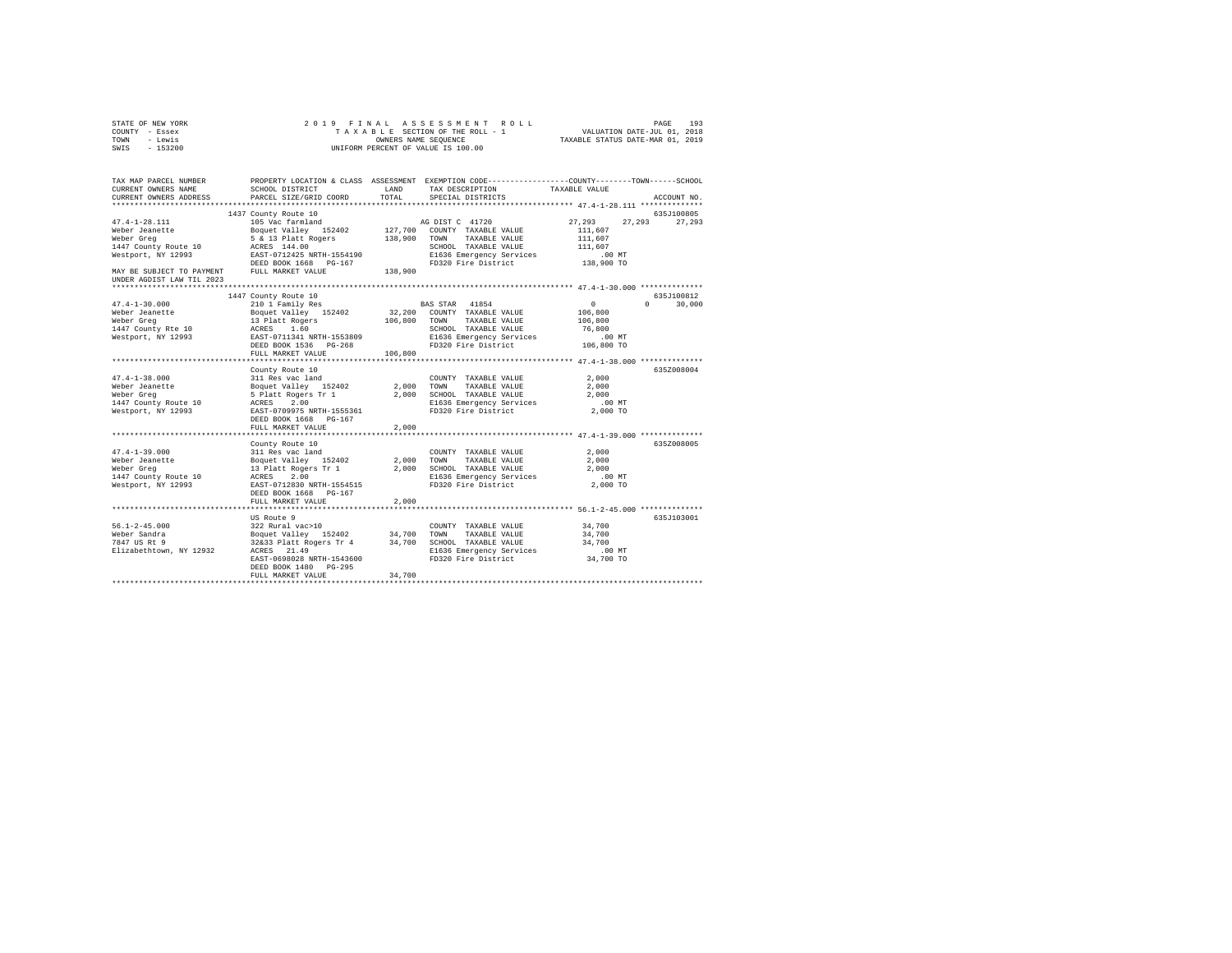| STATE OF NEW YORK | 2019 FINAL ASSESSMENT ROLL         | 194<br>PAGE                      |
|-------------------|------------------------------------|----------------------------------|
| COUNTY - Essex    | TAXABLE SECTION OF THE ROLL - 1    | VALUATION DATE-JUL 01, 2018      |
| TOWN<br>- Lewis   | OWNERS NAME SEOUENCE               | TAXABLE STATUS DATE-MAR 01, 2019 |
| $-153200$<br>SWIS | UNIFORM PERCENT OF VALUE IS 100.00 |                                  |

| TAX MAP PARCEL NUMBER<br>CURRENT OWNERS NAME<br>CURRENT OWNERS ADDRESS | SCHOOL DISTRICT<br>PARCEL SIZE/GRID COORD                                   | LAND<br>TOTAL | PROPERTY LOCATION & CLASS ASSESSMENT EXEMPTION CODE---------------COUNTY-------TOWN-----SCHOOL<br>TAX DESCRIPTION<br>SPECIAL DISTRICTS | TAXABLE VALUE         | ACCOUNT NO.                       |
|------------------------------------------------------------------------|-----------------------------------------------------------------------------|---------------|----------------------------------------------------------------------------------------------------------------------------------------|-----------------------|-----------------------------------|
|                                                                        | ************************                                                    |               |                                                                                                                                        |                       |                                   |
| $47.3 - 1 - 20.131$<br>Welch Michael A                                 | 675 Fox Run Rd<br>270 Mfg housing<br>Boquet Valley 152402                   | 33,500        | BAS STAR 41854<br>COUNTY TAXABLE VALUE                                                                                                 | $\Omega$<br>41,300    | 635.T184004<br>$\Omega$<br>30,000 |
| Boisseau Debbie L<br>675 Fox Run Rd                                    | 1 Platt Roger Tract 1<br>2.90<br>ACRES                                      | 41,300        | TOWN<br>TAXABLE VALUE<br>SCHOOL TAXABLE VALUE                                                                                          | 41,300<br>11,300      |                                   |
| Elizabethtown, NY 12932                                                | EAST-0696593 NRTH-1554827<br>DEED BOOK 1415<br>$PG-23$<br>FULL MARKET VALUE | 41,300        | E1636 Emergency Services<br>FD320 Fire District                                                                                        | $.00$ MT<br>41,300 TO |                                   |
|                                                                        |                                                                             |               |                                                                                                                                        |                       |                                   |
|                                                                        | 667 Fox Run Rd                                                              |               |                                                                                                                                        |                       | 635Z000011                        |
| $47.3 - 1 - 20.132$                                                    | 270 Mfg housing                                                             |               | BAS STAR 41854                                                                                                                         | $^{\circ}$            | $\cap$<br>30,000                  |
| Welch Penny L                                                          | Boquet Valley 152402                                                        |               | 33,600 COUNTY TAXABLE VALUE                                                                                                            | 56,900                |                                   |
| 667 Fox Run Rd                                                         | 1 Platt Rogers Tr 1                                                         | 56,900        | TOWN<br>TAXABLE VALUE                                                                                                                  | 56,900                |                                   |
| Elizabethtown, NY 12932                                                | ACRES 3.00                                                                  |               | SCHOOL TAXABLE VALUE                                                                                                                   | 26,900                |                                   |
|                                                                        | EAST-0696504 NRTH-1554619                                                   |               | E1636 Emergency Services                                                                                                               | $.00$ MT              |                                   |
|                                                                        | DEED BOOK 1228<br>PG-179                                                    |               | FD320 Fire District                                                                                                                    | 56,900 TO             |                                   |
|                                                                        | FULL MARKET VALUE<br>**********************                                 | 56,900        |                                                                                                                                        |                       |                                   |
|                                                                        |                                                                             |               |                                                                                                                                        |                       |                                   |
|                                                                        | Fox Run Rd                                                                  |               |                                                                                                                                        |                       | 635J105214                        |
| $47.3 - 1 - 1.000$                                                     | 322 Rural vac>10                                                            |               | COUNTY TAXABLE VALUE                                                                                                                   | 55,000                |                                   |
| Weld Charles C                                                         | Boquet Valley 152402                                                        | 55,000        | TOWN<br>TAXABLE VALUE                                                                                                                  | 55,000                |                                   |
| Bradlev Ruth AB                                                        | 22 Platt Rogers Tract 4                                                     | 55,000        | SCHOOL TAXABLE VALUE                                                                                                                   | 55,000                |                                   |
| 18 Park St                                                             | ACRES 100.00                                                                |               | E1636 Emergency Services                                                                                                               | $.00$ MT              |                                   |
| Moravia, NY 13118                                                      | EAST-0696063 NRTH-1558062<br>DEED BOOK 1556 PG-197                          |               | FD320 Fire District                                                                                                                    | 55,000 TO             |                                   |
|                                                                        | FULL MARKET VALUE                                                           | 55,000        |                                                                                                                                        |                       |                                   |
|                                                                        |                                                                             |               |                                                                                                                                        |                       |                                   |
|                                                                        | 813 Fox Run Rd                                                              |               |                                                                                                                                        |                       | 635Z015501                        |
| $47.3 - 1 - 2.200$                                                     | 240 Rural res                                                               |               | COUNTY TAXABLE VALUE                                                                                                                   | 72,100                |                                   |
| Weld Charles C                                                         | Boquet Valley 152402                                                        | 43,300        | TAXABLE VALUE<br>TOWN                                                                                                                  | 72,100                |                                   |
| Bradley Ruth A B                                                       | 22 Platt Rogers Tract 4                                                     | 72,100        | SCHOOL TAXABLE VALUE                                                                                                                   | 72,100                |                                   |
| 18 Park St                                                             | ACRES 15.50                                                                 |               | E1636 Emergency Services                                                                                                               | $.00$ MT              |                                   |
| Moravia, NY 13118                                                      | EAST-0697540 NRTH-1558488                                                   |               | FD320 Fire District                                                                                                                    | 72,100 TO             |                                   |
|                                                                        | DEED BOOK 1766 PG-123                                                       |               |                                                                                                                                        |                       |                                   |
|                                                                        | FULL MARKET VALUE                                                           | 72,100        |                                                                                                                                        |                       |                                   |
|                                                                        |                                                                             |               |                                                                                                                                        |                       |                                   |
|                                                                        | 9264 US Route 9                                                             |               |                                                                                                                                        |                       | 635J178524                        |
| $38.3 - 1 - 23.000$                                                    | 210 1 Family Res                                                            |               | COUNTY TAXABLE VALUE                                                                                                                   | 159,000               |                                   |
| Wescott Lester A                                                       | Boquet Valley 152402                                                        | 33,600        | TOWN<br>TAXABLE VALUE                                                                                                                  | 159,000               |                                   |
| Kimball Jacqueline M                                                   | 10 Essex Tract                                                              | 159,000       | SCHOOL TAXABLE VALUE                                                                                                                   | 159,000               |                                   |
| PO Box 102                                                             | 3.00<br>ACRES                                                               |               | E1636 Emergency Services                                                                                                               | .00MT                 |                                   |
| Elizabethtown, NY 12932                                                | EAST-0705479 NRTH-1575245<br>DEED BOOK 1811 PG-166<br>FULL MARKET VALUE     | 159,000       | FD320 Fire District                                                                                                                    | 159,000 TO            |                                   |
|                                                                        |                                                                             |               |                                                                                                                                        |                       |                                   |
|                                                                        |                                                                             |               |                                                                                                                                        |                       |                                   |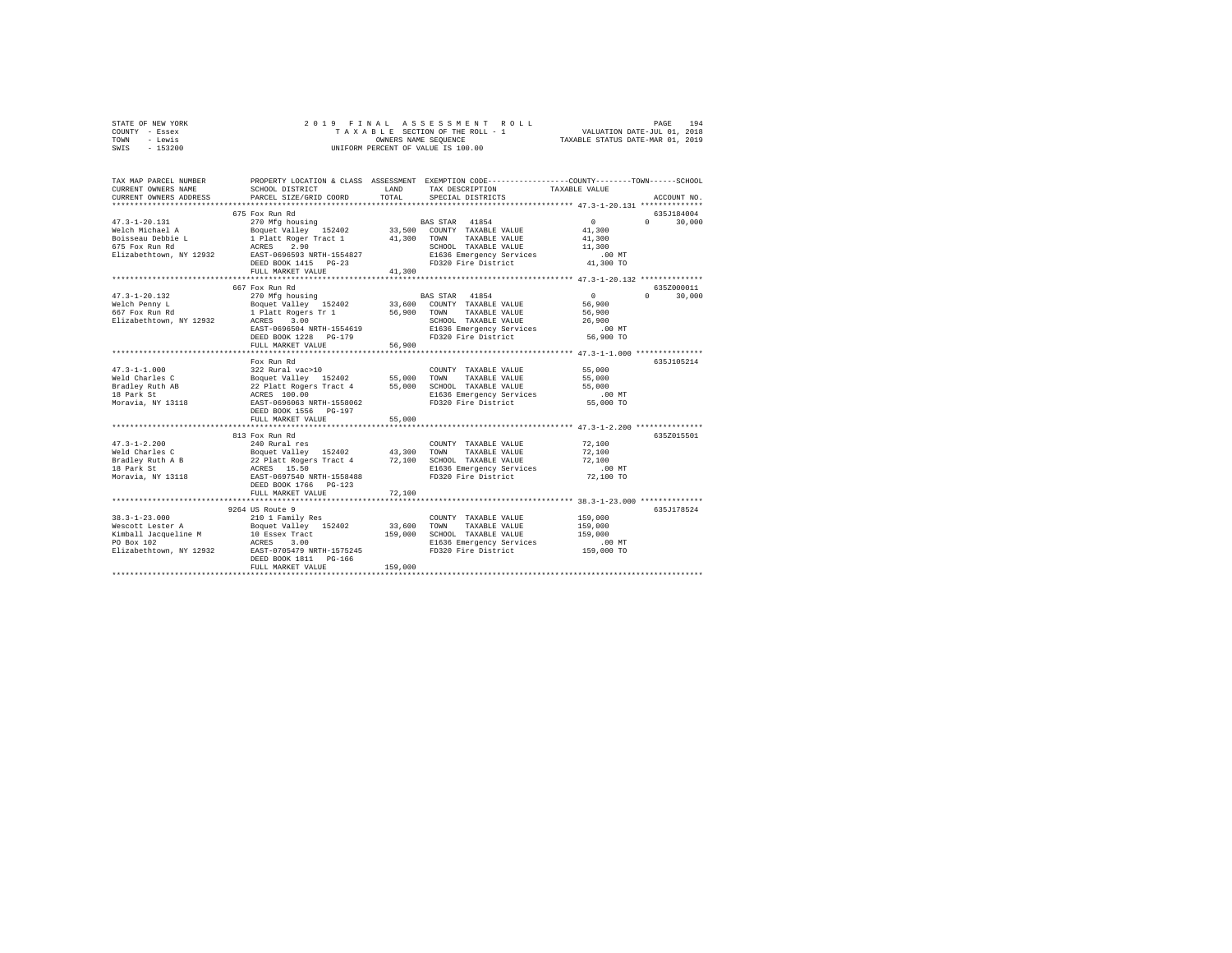| STATE OF NEW YORK<br>COUNTY - Essex<br>TOWN - Lewis<br>SWIS - 153200   |                                                                                                                                                                                                                                                    |         | 2019 FINAL ASSESSMENT ROLL<br>TAXABLE SECTION OF THE ROLL - 1 VALUATION DATE-JUL 01, 2018<br>OWNERS NAME SEQUENCE THE ROLL - 1 TAXABLE STATUS DATE-MAR 01, 2019<br>UNIFORM PERCENT OF VALUE IS 100.00 |                            | PAGE<br>195 |
|------------------------------------------------------------------------|----------------------------------------------------------------------------------------------------------------------------------------------------------------------------------------------------------------------------------------------------|---------|-------------------------------------------------------------------------------------------------------------------------------------------------------------------------------------------------------|----------------------------|-------------|
| TAX MAP PARCEL NUMBER<br>CURRENT OWNERS NAME<br>CURRENT OWNERS ADDRESS | PROPERTY LOCATION & CLASS ASSESSMENT EXEMPTION CODE---------------COUNTY-------TOWN------SCHOOL<br>SCHOOL DISTRICT TAND TAX DESCRIPTION<br>PARCEL SIZE/GRID COORD TOTAL                                                                            |         | SPECIAL DISTRICTS                                                                                                                                                                                     | TAXABLE VALUE              | ACCOUNT NO. |
|                                                                        | 35 Brookside Wav<br>35 Brookside Way $17$ Platt Rogers Tr 4 $33,000$ SCHOOL TAXABLE VALUE Lewis, NY 12950 $2000$ ACRES $7.41$ $21636$ Emergency Services<br>EAST-0689566 NRTH-1566315<br>DEED BOOK 1936 PG-245<br>FULL MARKET VALUE                | 33,000  | FD320 Fire District 33,000 TO                                                                                                                                                                         | 33,000<br>$.00$ MT         | 635Z007004  |
|                                                                        |                                                                                                                                                                                                                                                    |         |                                                                                                                                                                                                       |                            |             |
| $29. -2 - 7.001$<br>PO Box 143                                         | Trout Pond Rd<br>$314$ Rural $vac<10$<br>Westover Sabrina M M Boquet Valley 152402 5,300 TOWN TAXABLE VALUE 5,300<br>23 Essex Tract<br>Elizabethtown, NY 12932 ACRES 0.18<br>EAST-0704747 NRTH-1589858<br>DEED BOOK 1879 PG-6<br>FULL MARKET VALUE | 5,300   | COUNTY TAXABLE VALUE<br>5,300 SCHOOL TAXABLE VALUE<br>E1636 Emergency Services .00 MT<br>FD320 Fire District                                                                                          | 5,300<br>5,300<br>5,300 TO | 635J185005  |
| $29. -2 - 10.000$                                                      | 2126 Trout Pond Rd<br>210 1 Family Res<br>Elizabethtown, NY 12932 1628/216-Boundary Line Ag<br>ACRES 0.38<br>EAST-0704998 NRTH-1589902<br>DEED BOOK 1879 PG-6<br>FULL MARKET VALUE                                                                 | 90,000  | COUNTY TAXABLE VALUE 90,000<br>E1636 Emergency Services .00 MT<br>FD320 Fire District  90,000 TO                                                                                                      | 90,000<br>90,000           | 635J101504  |
| W Long Branch, NJ 07764                                                | 266 Blood Hill Rd<br>ACRES 47.00<br>EAST-0689180 NRTH-1552361<br>DEED BOOK 1834 PG-22<br>FULL MARKET VALUE                                                                                                                                         | 104,300 | FD320 Fire District                                                                                                                                                                                   | 104,300 TO                 | 635J179022  |

47.1-1-25.120 Wells Hill Rd COUNTY TAXABLE VALUE<br>Whelden George P Boquet Valley 152402 22,500 COUNTY TAXABLE VALUE 22,500 6352014002<br>P78 Slosson Rd 14 plat Rogers Tract 4 22,500 SCHOOL TAXABLE VALUE 22,500<br>West Chary, NY 1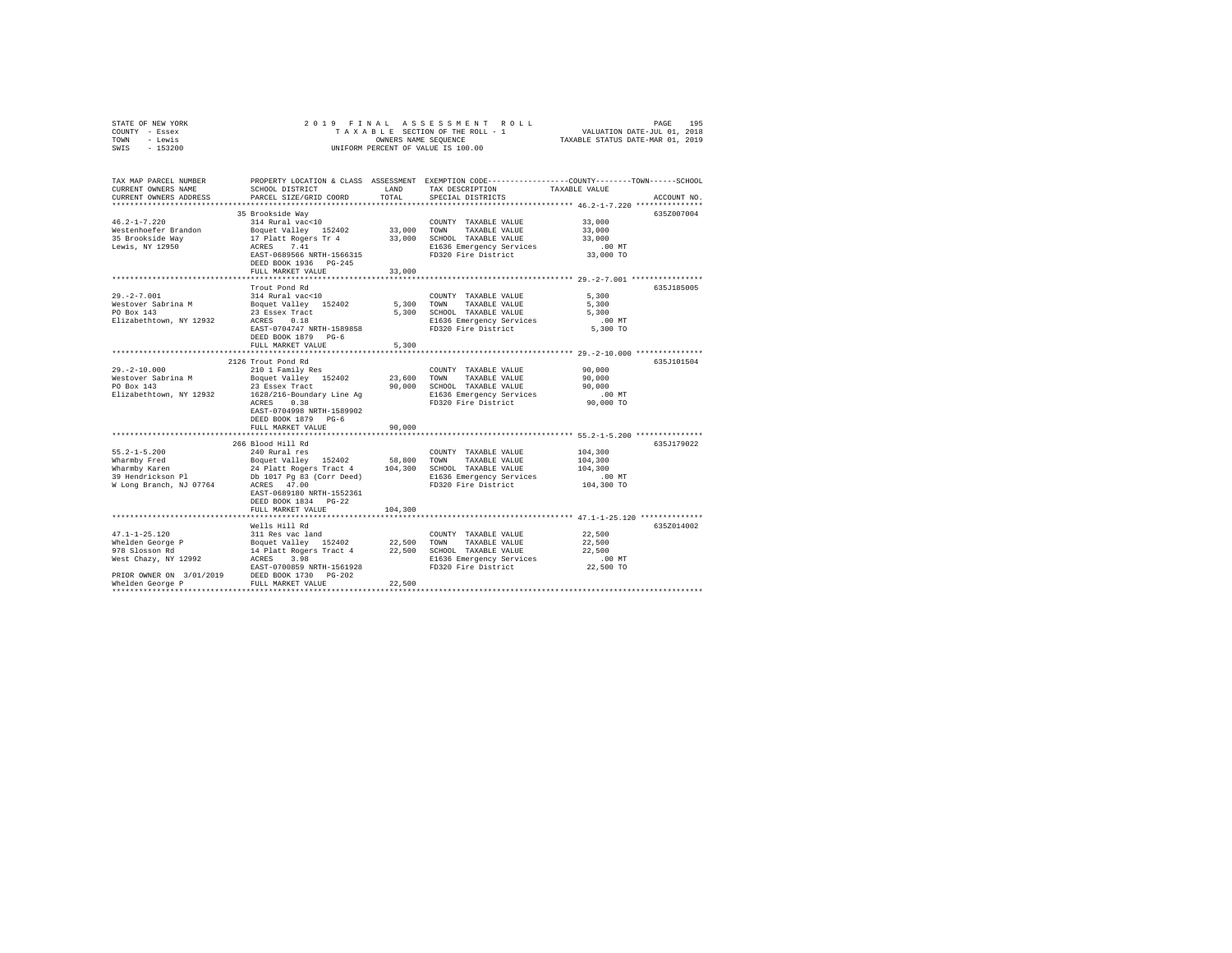| STATE OF NEW YORK | 2019 FINAL ASSESSMENT ROLL         | 196<br>PAGE                      |
|-------------------|------------------------------------|----------------------------------|
| COUNTY - Essex    | TAXABLE SECTION OF THE ROLL - 1    | VALUATION DATE-JUL 01, 2018      |
| TOWN<br>- Lewis   | OWNERS NAME SEOUENCE               | TAXABLE STATUS DATE-MAR 01, 2019 |
| $-153200$<br>SWIS | UNIFORM PERCENT OF VALUE IS 100.00 |                                  |

| TAX MAP PARCEL NUMBER<br>CURRENT OWNERS NAME<br>CURRENT OWNERS ADDRESS                                | SCHOOL DISTRICT<br>PARCEL SIZE/GRID COORD                                                                                                                                                                                                                                | LAND<br>TOTAL             | PROPERTY LOCATION & CLASS ASSESSMENT EXEMPTION CODE---------------COUNTY-------TOWN-----SCHOOL<br>TAX DESCRIPTION<br>SPECIAL DISTRICTS                                                              | TAXABLE VALUE                                                                                              | ACCOUNT NO. |
|-------------------------------------------------------------------------------------------------------|--------------------------------------------------------------------------------------------------------------------------------------------------------------------------------------------------------------------------------------------------------------------------|---------------------------|-----------------------------------------------------------------------------------------------------------------------------------------------------------------------------------------------------|------------------------------------------------------------------------------------------------------------|-------------|
| $47.1 - 1 - 25.140$<br>Whelden George P<br>978 Slosson Rd<br>West Chazy, NY 12992                     | Wells Hill Rd<br>330 Vacant comm<br>Boquet Valley 152402 13,200 TOWN<br>14 Platt Rogers Tract 4 13,200 SCHOOL TAXABLE VALUE<br>3.45<br>ACRES<br>EAST-0700298 NRTH-1562050<br>DEED BOOK 1730 PG-207<br>FULL MARKET VALUE<br>***************************                   | 13,200                    | COUNTY TAXABLE VALUE<br>TAXABLE VALUE<br>E1636 Emergency Services<br>FD320 Fire District                                                                                                            | 13,200<br>13,200<br>13,200<br>$.00$ MT<br>13,200 TO<br>*********************** 47.1-1-27.000 ************* | 635Z014005  |
| $47.1 - 1 - 27.000$<br>Whelden George P<br>978 Slosson Rd<br>West Chazy, NY 12992<br>Whelden George P | Wells Hill Rd<br>311 Res vac land<br>Boquet Valley 152402<br>14 Platt Roger Tract 4<br>ACRES<br>1.00<br>EAST-0701158 NRTH-1561630<br>PRIOR OWNER ON 3/01/2019 DEED BOOK 1730 PG-202<br>FULL MARKET VALUE                                                                 | 1,000                     | COUNTY TAXABLE VALUE<br>1,000 TOWN TAXABLE VALUE<br>1,000 SCHOOL TAXABLE VALUE<br>E1636 Emergency Services<br>FD320 Fire District<br>********************************* 47.1-1-33.120 ************** | 1,000<br>1,000<br>1,000<br>.00 MT<br>1,000 TO                                                              | 635J100910  |
| $47.1 - 1 - 33.120$<br>Whelden George P<br>978 Slosson Rd<br>West Chazv, NY 12992                     | Wells Hill Rd<br>330 Vacant comm<br>Boquet Valley 152402<br>14 Platt Rogers Tract 4 600 SCHOOL TAXABLE VALUE<br>ACRES 0.02 B1636 Emergency Services<br>EAST-0700647 NRTH-1562208<br>PRIOR OWNER ON 3/01/2019 DEED BOOK 1730 PG-202<br>Whelden George P FULL MARKET VALUE | 600                       | COUNTY TAXABLE VALUE<br>600 TOWN<br>TAXABLE VALUE<br>FD320 Fire District                                                                                                                            | 600<br>600<br>600<br>$.00$ MT<br>600 TO                                                                    | 635Z014003  |
| $47.1 - 1 - 33.130$<br>Whelden George P<br>978 Slosson Rd<br>West Chazy, NY 12992                     | 354 Wells Hill Rd<br>444 Lumber yd/ml<br>Boquet Valley 152402 37,800 TOWN<br>14 Platt Rogers Tract 4<br>ACRES<br>3.66<br>EAST-0700193 NRTH-1562279<br>PRIOR OWNER ON $3/01/2019$<br>FIED BOOK 1730 PG-207<br>FULL MARKET VALUE                                           | 257,100                   | COUNTY TAXABLE VALUE<br>TAXABLE VALUE<br>257,100 SCHOOL TAXABLE VALUE<br>E1636 Emergency Services<br>FD320 Fire District                                                                            | 257,100<br>257,100<br>257,100<br>$.00$ MT<br>257,100 TO                                                    | 635Z014006  |
| $55.2 - 1 - 30.120$<br>White Eleanor T<br>White Willis A<br>530 Roscoe Rd<br>Elizabethtown, NY 12932  | Roscoe Rd<br>314 Rural vac<10<br>Boquet Valley 152402<br>26 Platt Rogers Tract 4<br>ACRES 4.00<br>EAST-0691583 NRTH-1546141<br>DEED BOOK 1721 PG-259<br>FULL MARKET VALUE                                                                                                | $4,000$<br>4,000<br>4,000 | COUNTY TAXABLE VALUE<br>TAXABLE VALUE<br>TOWN<br>SCHOOL TAXABLE VALUE<br>E1636 Emergency Services<br>FD320 Fire District                                                                            | 4,000<br>4,000<br>4,000<br>.00MT<br>4,000 TO                                                               | 635Z013004  |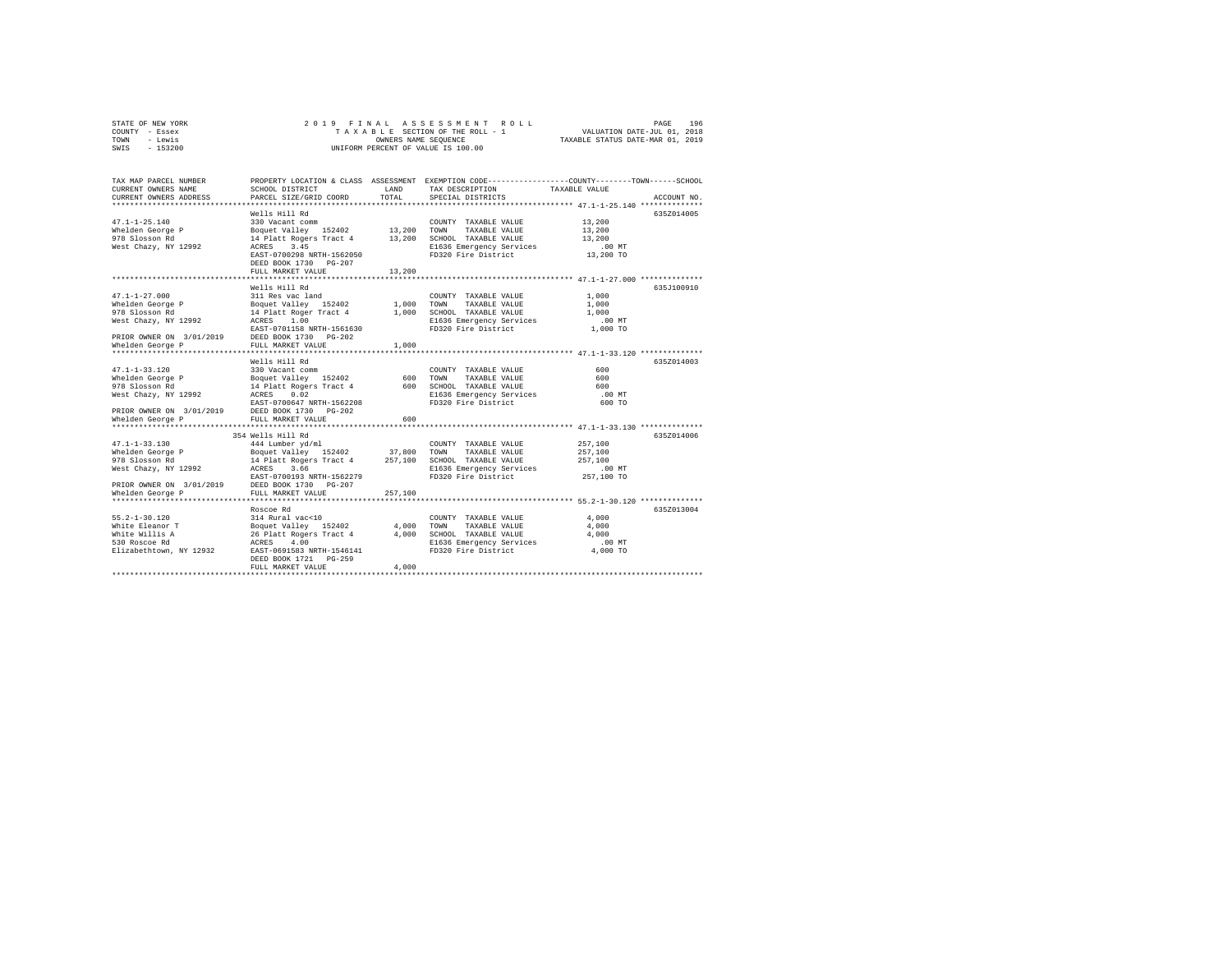| STATE OF NEW YORK | 2019 FINAL ASSESSMENT ROLL         | 197<br>PAGE                      |
|-------------------|------------------------------------|----------------------------------|
| COUNTY - Essex    | TAXABLE SECTION OF THE ROLL - 1    | VALUATION DATE-JUL 01, 2018      |
| TOWN<br>- Lewis   | OWNERS NAME SEOUENCE               | TAXABLE STATUS DATE-MAR 01, 2019 |
| $-153200$<br>SWIS | UNIFORM PERCENT OF VALUE IS 100.00 |                                  |

| TAX MAP PARCEL NUMBER<br>CURRENT OWNERS NAME<br>CURRENT OWNERS ADDRESS | SCHOOL DISTRICT<br>PARCEL SIZE/GRID COORD            | LAND<br>TOTAL. | TAX DESCRIPTION<br>SPECIAL DISTRICTS | PROPERTY LOCATION & CLASS ASSESSMENT EXEMPTION CODE---------------COUNTY-------TOWN-----SCHOOL<br>TAXABLE VALUE<br>ACCOUNT NO. |  |
|------------------------------------------------------------------------|------------------------------------------------------|----------------|--------------------------------------|--------------------------------------------------------------------------------------------------------------------------------|--|
|                                                                        |                                                      |                |                                      |                                                                                                                                |  |
|                                                                        | 86 Cornwright Ln                                     |                |                                      | 635J102813                                                                                                                     |  |
| $56.2 - 3 - 22.000$                                                    | 240 Rural res                                        |                | ENH STAR 41834                       | $\sim$ 0<br>$\Omega$ and $\Omega$<br>68,700                                                                                    |  |
| White Kathleen S                                                       | Boquet Valley 152402                                 | 46,300         | COUNTY TAXABLE VALUE                 | 122,900                                                                                                                        |  |
| St Dennis James L                                                      | 34 & 35 Mccormicks                                   | 122,900        | TAXABLE VALUE<br>TOWN                | 122,900                                                                                                                        |  |
| 86 Cornwright Ln                                                       | ACRES 20.60                                          |                | SCHOOL TAXABLE VALUE                 | 54,200                                                                                                                         |  |
| Westport, NY 12993                                                     | EAST-0716603 NRTH-1547777                            |                | E1636 Emergency Services             | $.00$ MT                                                                                                                       |  |
|                                                                        | DEED BOOK 1062 PG-217                                | 122,900        | FD320 Fire District                  | 122,900 TO                                                                                                                     |  |
|                                                                        | FULL MARKET VALUE                                    |                |                                      |                                                                                                                                |  |
|                                                                        | 150 Redmond Rd                                       |                |                                      | 635J104115                                                                                                                     |  |
| $47.4 - 1 - 7.110$                                                     | 281 Multiple res                                     |                | BAS STAR 41854                       | $\circ$<br>$\Omega$<br>30,000                                                                                                  |  |
| White Paul                                                             | Boquet Valley 152402                                 | 94,500         | COUNTY TAXABLE VALUE                 | 172,600                                                                                                                        |  |
| 150 Redmond Rd                                                         | 4 & 5 Platt Rogers                                   | 172,600        | TOWN<br>TAXABLE VALUE                | 172,600                                                                                                                        |  |
| Westport, NY 12993                                                     | 1807/28 BLA                                          |                | SCHOOL TAXABLE VALUE                 | 142,600                                                                                                                        |  |
|                                                                        | ACRES 61.80                                          |                | E1636 Emergency Services             | .00 MT                                                                                                                         |  |
|                                                                        | EAST-0709977 NRTH-1559253                            |                | FD320 Fire District                  | 172,600 TO                                                                                                                     |  |
|                                                                        | DEED BOOK 971<br>$PG-237$                            |                |                                      |                                                                                                                                |  |
|                                                                        | FULL MARKET VALUE                                    | 172,600        |                                      |                                                                                                                                |  |
|                                                                        |                                                      |                |                                      |                                                                                                                                |  |
| $55.2 - 1 - 27.100$                                                    | 530 Roscoe Rd<br>240 Rural res                       |                | BAS STAR 41854                       | 635J175012<br>$\Omega$<br>$\Omega$<br>30,000                                                                                   |  |
| White Willis A                                                         | Boquet Valley 152402 58,900                          |                | COUNTY TAXABLE VALUE                 | 242.700                                                                                                                        |  |
| White Eleanor T                                                        | 29 Platt Rogers Tract 4                              |                | 242,700 TOWN TAXABLE VALUE           | 242,700                                                                                                                        |  |
| 530 Roscoe Rd                                                          | ACRES 15.19                                          |                | SCHOOL TAXABLE VALUE                 | 212,700                                                                                                                        |  |
| Elizabethtown, NY 12932                                                | EAST-0691844 NRTH-1546035                            |                | E1636 Emergency Services             | $.00$ MT                                                                                                                       |  |
|                                                                        | DEED BOOK 922<br>$PG-315$                            |                | FD320 Fire District                  | 242,700 TO                                                                                                                     |  |
|                                                                        | FULL MARKET VALUE                                    | 242,700        |                                      |                                                                                                                                |  |
|                                                                        |                                                      |                |                                      |                                                                                                                                |  |
|                                                                        | County Route 10                                      |                |                                      | 635.T180007                                                                                                                    |  |
| $56.2 - 3 - 14.400$                                                    | 322 Rural vac>10                                     |                | COUNTY TAXABLE VALUE                 | 50,300                                                                                                                         |  |
| Whitmore Newman M                                                      | Boquet Valley 152402                                 | 50,300         | TOWN<br>TAXABLE VALUE                | 50,300                                                                                                                         |  |
| Whitmore Alice G                                                       | 37-38 Mccormicks                                     | 50,300         | SCHOOL TAXABLE VALUE                 | 50,300                                                                                                                         |  |
| c/o Kathleen G Whitmore                                                | ACRES 52.60                                          |                | E1636 Emergency Services             | $.00$ MT                                                                                                                       |  |
| 15A Saw Mill Hill Rd                                                   | EAST-0716537 NRTH-1550687<br>DEED BOOK 706<br>$PG-1$ |                | FD320 Fire District                  | 50,300 TO                                                                                                                      |  |
| Ridgefield, CT 06877                                                   | FULL MARKET VALUE                                    | 50,300         |                                      |                                                                                                                                |  |
|                                                                        |                                                      |                |                                      | ******************************** 46.2-1-11.000 ***************                                                                 |  |
|                                                                        | Brookside Wav                                        |                |                                      | 635J104705                                                                                                                     |  |
| $46.2 - 1 - 11.000$                                                    | 314 Rural vac<10                                     |                | COUNTY TAXABLE VALUE                 | 7,800                                                                                                                          |  |
| Whittemore Gerald E                                                    | Boquet Valley 152402                                 | 7.800          | TOWN<br>TAXABLE VALUE                | 7.800                                                                                                                          |  |
| Whittemore Susanne E                                                   | 17 Platt Rogers Tract 4                              | 7.800          | SCHOOL TAXABLE VALUE                 | 7,800                                                                                                                          |  |
| 8732 Route 9                                                           | 0.38<br>ACRES                                        |                | E1636 Emergency Services             | $.00$ MT                                                                                                                       |  |
| Lewis, NY 12950                                                        | EAST-0690173 NRTH-1566450                            |                | FD320 Fire District                  | 7,800 TO                                                                                                                       |  |
|                                                                        | DEED BOOK 1840 PG-294                                |                |                                      |                                                                                                                                |  |
|                                                                        | FULL MARKET VALUE                                    | 7,800          |                                      |                                                                                                                                |  |
|                                                                        |                                                      |                |                                      |                                                                                                                                |  |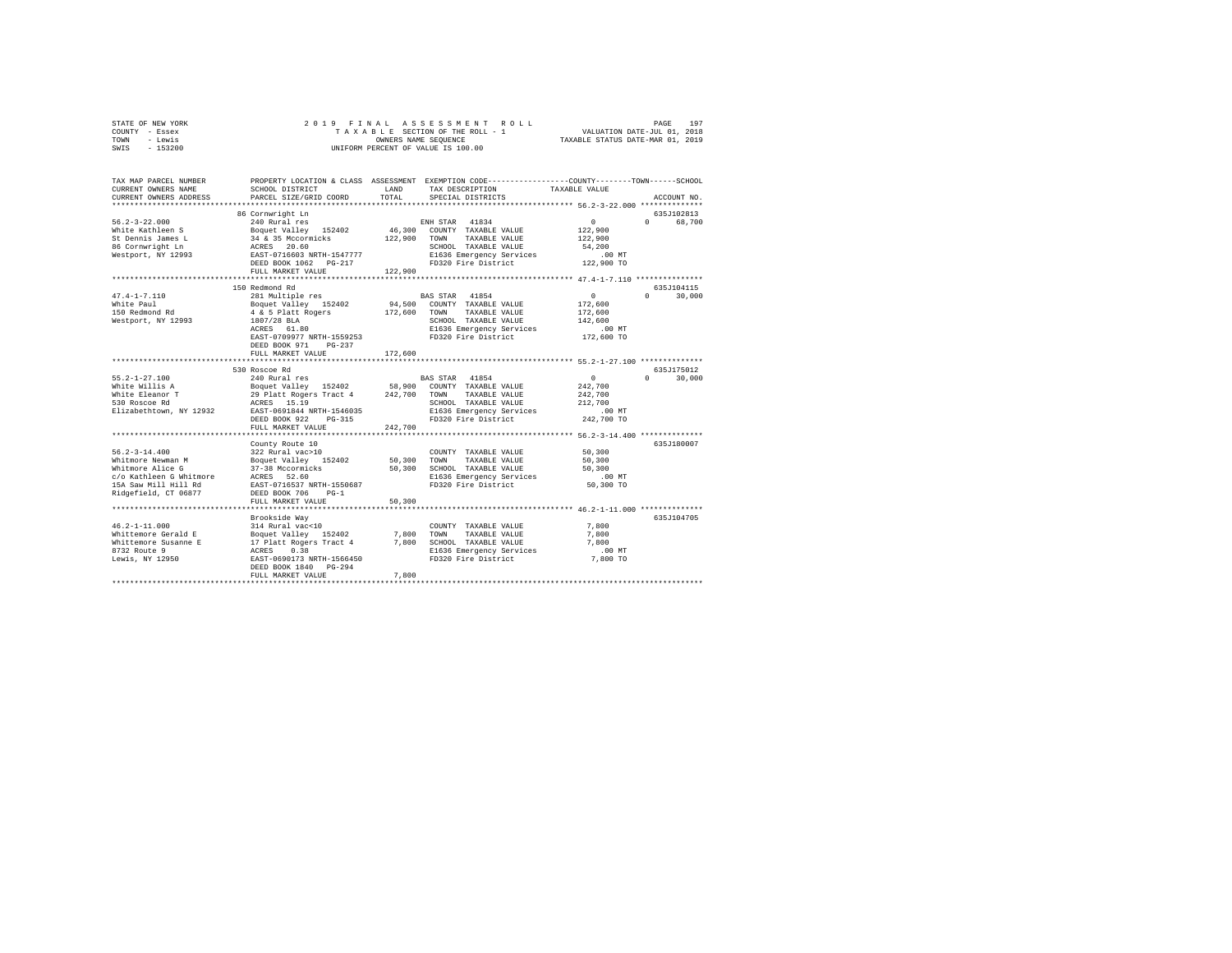| STATE OF NEW YORK | 2019 FINAL ASSESSMENT ROLL         | 198<br>PAGE                      |
|-------------------|------------------------------------|----------------------------------|
| COUNTY - Essex    | TAXABLE SECTION OF THE ROLL - 1    | VALUATION DATE-JUL 01, 2018      |
| TOWN<br>- Lewis   | OWNERS NAME SEOUENCE               | TAXABLE STATUS DATE-MAR 01, 2019 |
| $-153200$<br>SWIS | UNIFORM PERCENT OF VALUE IS 100.00 |                                  |

| TAX MAP PARCEL NUMBER<br>CURRENT OWNERS NAME<br>CURRENT OWNERS ADDRESS                                                                                                                                  | SCHOOL DISTRICT<br>PARCEL SIZE/GRID COORD                                             | LAND<br>TOTAL | PROPERTY LOCATION & CLASS ASSESSMENT EXEMPTION CODE----------------COUNTY-------TOWN------SCHOOL<br>TAX DESCRIPTION<br>SPECIAL DISTRICTS | TAXABLE VALUE                                    | ACCOUNT NO.        |
|---------------------------------------------------------------------------------------------------------------------------------------------------------------------------------------------------------|---------------------------------------------------------------------------------------|---------------|------------------------------------------------------------------------------------------------------------------------------------------|--------------------------------------------------|--------------------|
|                                                                                                                                                                                                         |                                                                                       |               |                                                                                                                                          |                                                  |                    |
|                                                                                                                                                                                                         | Brookside Way                                                                         |               |                                                                                                                                          |                                                  | 635J179014         |
| $46.2 - 1 - 12.200$                                                                                                                                                                                     | 314 Rural vac<10                                                                      |               | COUNTY TAXABLE VALUE                                                                                                                     | 7,300                                            |                    |
| Whittemore Gerald E                                                                                                                                                                                     | Boquet Valley 152402                                                                  |               | 7,300 TOWN TAXABLE VALUE                                                                                                                 | 7,300                                            |                    |
| Whittemore Susanne E                                                                                                                                                                                    | Platt Rogers Tr 4 Lot 17                                                              |               | 7,300 SCHOOL TAXABLE VALUE                                                                                                               | 7.300                                            |                    |
| 8732 Route 9                                                                                                                                                                                            | ACRES 0.26                                                                            |               | E1636 Emergency Services                                                                                                                 | $.00$ MT                                         |                    |
| Lewis, NY 12950                                                                                                                                                                                         | EAST-0690301 NRTH-1566431                                                             |               | FD320 Fire District                                                                                                                      | 7,300 TO                                         |                    |
|                                                                                                                                                                                                         | DEED BOOK 1840 PG-294                                                                 |               |                                                                                                                                          |                                                  |                    |
|                                                                                                                                                                                                         | FULL MARKET VALUE                                                                     | 7.300         |                                                                                                                                          |                                                  |                    |
|                                                                                                                                                                                                         |                                                                                       |               | ************************************ 47.1-2-49.000 **************                                                                        |                                                  |                    |
|                                                                                                                                                                                                         | 8732 US Route 9                                                                       |               |                                                                                                                                          |                                                  | 635J105308         |
| $47.1 - 2 - 49.000$                                                                                                                                                                                     | 210 1 Family Res                                                                      |               | ENH STAR 41834                                                                                                                           | $\Omega$                                         | 68,700<br>$\Omega$ |
| Whittemore Gerald E                                                                                                                                                                                     | Boquet Valley 152402                                                                  |               | 26,300 COUNTY TAXABLE VALUE                                                                                                              | 96,200                                           |                    |
| Whittemore Susanne                                                                                                                                                                                      | 1 Essex Tract<br>1396/314 Life Estate To<br>Lee E Whittemore<br>ACRES 0.18            |               | 96,200 TOWN TAXABLE VALUE                                                                                                                | 96,200                                           |                    |
| 8732 US Route 9                                                                                                                                                                                         |                                                                                       |               | SCHOOL TAXABLE VALUE                                                                                                                     | 27,500                                           |                    |
| PO Box 96                                                                                                                                                                                               |                                                                                       |               | E1636 Emergency Services                                                                                                                 | .00 MT                                           |                    |
| Lewis, NY 12950                                                                                                                                                                                         |                                                                                       |               | FD320 Fire District                                                                                                                      | 96,200 TO                                        |                    |
|                                                                                                                                                                                                         | EAST-0701960 NRTH-1563142                                                             |               | WB320 Lewis B&I                                                                                                                          | 96,200 TO C                                      |                    |
|                                                                                                                                                                                                         | DEED BOOK 275<br>PG-453                                                               |               | WD320 Water District                                                                                                                     | 96,200 TO M                                      |                    |
|                                                                                                                                                                                                         | FULL MARKET VALUE                                                                     | 96,200        |                                                                                                                                          |                                                  |                    |
|                                                                                                                                                                                                         | ***********************                                                               |               | ******************************* 47.13-4-4.000 **************                                                                             |                                                  |                    |
|                                                                                                                                                                                                         | 8625 US Route 9                                                                       |               |                                                                                                                                          |                                                  | 635.T178530        |
| $47.13 - 4 - 4.000$                                                                                                                                                                                     | 210 1 Family Res                                                                      |               | BAS STAR 41854                                                                                                                           | $\sim$ 0                                         | $0 \t 30,000$      |
| Whittemore Kenneth                                                                                                                                                                                      | Boquet Valley 152402 36,500 COUNTY TAXABLE VALUE                                      |               |                                                                                                                                          | 127,700                                          |                    |
| Whittemore Christina                                                                                                                                                                                    | 14 1 Platt Rogers Tract 4 127,700 TOWN TAXABLE VALUE                                  |               |                                                                                                                                          | 127,700                                          |                    |
| 8625 US Rte 9                                                                                                                                                                                           | Essex Tract<br>ACRES 1.50                                                             |               | SCHOOL TAXABLE VALUE                                                                                                                     | 97,700                                           |                    |
| PO Box 457                                                                                                                                                                                              |                                                                                       |               | E1636 Emergency Services                                                                                                                 | $.00$ MT                                         |                    |
| Lewis, NY 12950                                                                                                                                                                                         | EAST-0701465 NRTH-1560532                                                             |               | FD320 Fire District                                                                                                                      | 127,700 TO                                       |                    |
|                                                                                                                                                                                                         | DEED BOOK 966 PG-295                                                                  |               | WB320 Lewis B&I                                                                                                                          | 127,700 TO C                                     |                    |
|                                                                                                                                                                                                         | FULL MARKET VALUE                                                                     |               | 127,700 WD320 Water District                                                                                                             | 127,700 TO M                                     |                    |
|                                                                                                                                                                                                         | ***********************************                                                   |               |                                                                                                                                          | ******************* 46.2-1-53.000 ************** |                    |
|                                                                                                                                                                                                         | 222 Carlott Rd                                                                        |               |                                                                                                                                          |                                                  | 635J177003         |
| $46.2 - 1 - 53.000$                                                                                                                                                                                     | 210 1 Family Res                                                                      |               | BAS STAR 41854                                                                                                                           | 0                                                | $\Omega$<br>30,000 |
| Widmann Christian R                                                                                                                                                                                     | Boquet Valley 152402                                                                  |               | 33,800 COUNTY TAXABLE VALUE                                                                                                              | 117,500                                          |                    |
| Welch Diana E                                                                                                                                                                                           | 20 Platt Rogers Tract 4 117,500 TOWN TAXABLE VALUE<br>ACRES 3.20 SCHOOL TAXABLE VALUE |               |                                                                                                                                          | 117,500                                          |                    |
| 4737 Eddleman Dr                                                                                                                                                                                        |                                                                                       |               | SCHOOL TAXABLE VALUE                                                                                                                     | 87,500                                           |                    |
| Keller, TX 76244                                                                                                                                                                                        | EAST-0692021 NRTH-1561611                                                             |               | E1636 Emergency Services                                                                                                                 | .00 MT                                           |                    |
|                                                                                                                                                                                                         | DEED BOOK 1848 PG-328                                                                 |               | FD320 Fire District                                                                                                                      | 117,500 TO                                       |                    |
|                                                                                                                                                                                                         | FULL MARKET VALUE                                                                     | 117,500       |                                                                                                                                          |                                                  |                    |
|                                                                                                                                                                                                         | *******************************                                                       |               |                                                                                                                                          |                                                  |                    |
|                                                                                                                                                                                                         | 1164 County Route 10                                                                  |               |                                                                                                                                          |                                                  | 635J104114         |
| $47.3 - 2 - 14.000$                                                                                                                                                                                     | 312 Vac w/imprv                                                                       |               | COUNTY TAXABLE VALUE                                                                                                                     | 34,100                                           |                    |
| viedner-Rissacher Christine Let Boquet Valley 152402 33,600 TOWN                                                                                                                                        |                                                                                       |               | TAXABLE VALUE                                                                                                                            | 34,100                                           |                    |
| Rissacher Todd R                                                                                                                                                                                        | 3&6 Platt Rogers Tract 1 34,100 SCHOOL TAXABLE VALUE                                  |               |                                                                                                                                          | 34,100                                           |                    |
| Arassaucer Touring Terms and Terms and Constant Constant Constant Constant Constant Constant Constant Constant<br>155 SW Kanner Hwy BAST-0705401 NRTH-1556926<br>Stuart, FL 34997 DEED BOOK 1823 PG-103 |                                                                                       |               | E1636 Emergency Services                                                                                                                 | $.00$ MT                                         |                    |
|                                                                                                                                                                                                         |                                                                                       |               | FD320 Fire District                                                                                                                      | 34,100 TO                                        |                    |
|                                                                                                                                                                                                         |                                                                                       |               |                                                                                                                                          |                                                  |                    |
|                                                                                                                                                                                                         | FULL MARKET VALUE                                                                     | 34,100        |                                                                                                                                          |                                                  |                    |
|                                                                                                                                                                                                         |                                                                                       |               |                                                                                                                                          |                                                  |                    |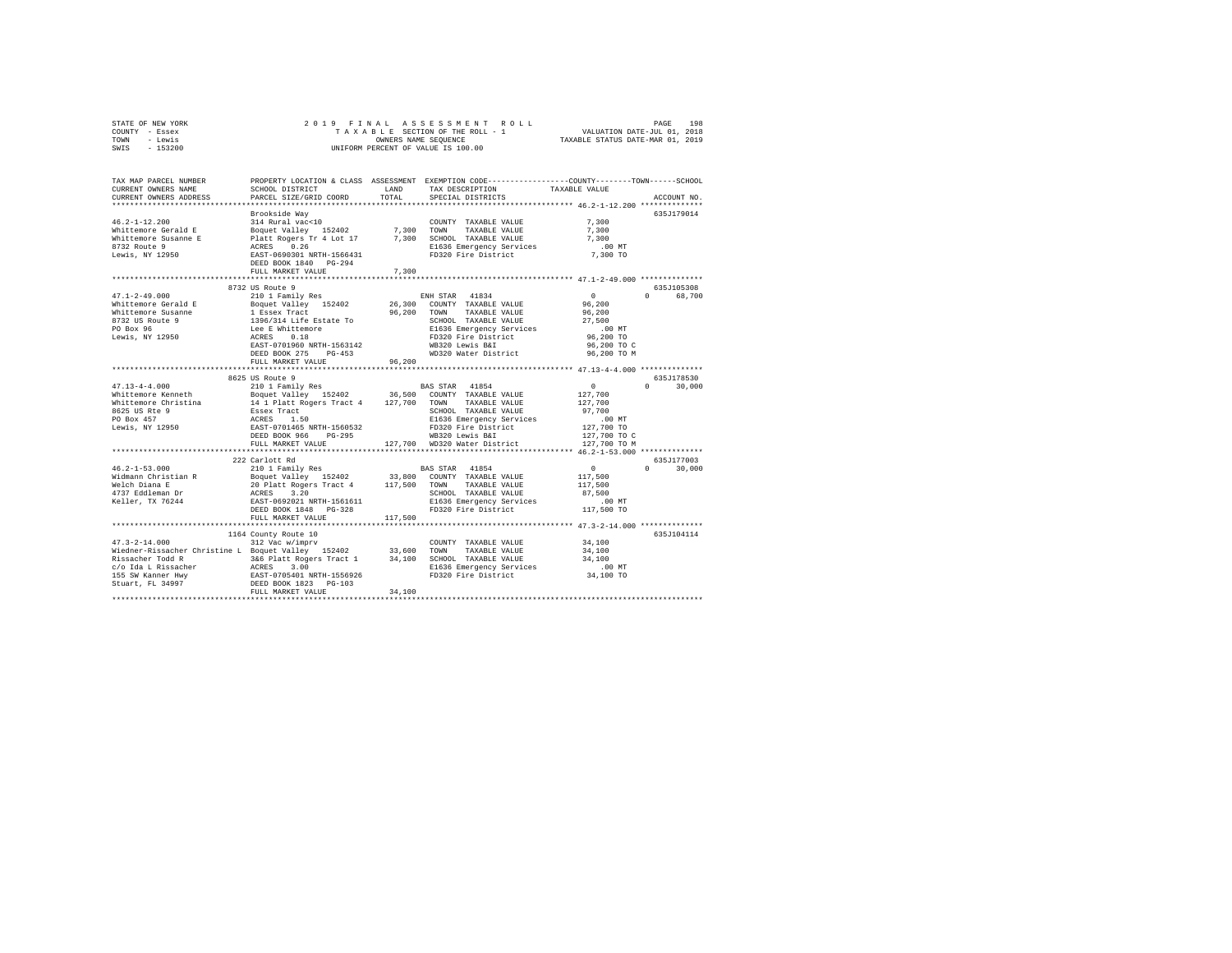| STATE OF NEW YORK<br>COUNTY - Essex<br>TOWN - Lewis<br>SWIS - 153200                                                                                                                                                                                                                                                                                                                                                                    |                                                                                  |         |                                                                                                                                                                                                                                                                                                                                                                                                                               |                                                        |             |
|-----------------------------------------------------------------------------------------------------------------------------------------------------------------------------------------------------------------------------------------------------------------------------------------------------------------------------------------------------------------------------------------------------------------------------------------|----------------------------------------------------------------------------------|---------|-------------------------------------------------------------------------------------------------------------------------------------------------------------------------------------------------------------------------------------------------------------------------------------------------------------------------------------------------------------------------------------------------------------------------------|--------------------------------------------------------|-------------|
| TAX MAP PARCEL NUMBER PROPERTY LOCATION & CLASS ASSESSMENT EXEMPTION CODE---------------COUNTY-------TOWN------SCHOOL<br>CURRENT OWNERS NAME<br>CURRENT OWNERS ADDRESS                                                                                                                                                                                                                                                                  | SCHOOL DISTRICT LAND<br>PARCEL SIZE/GRID COORD                                   | TOTAL   | TAX DESCRIPTION TAXABLE VALUE<br>SPECIAL DISTRICTS                                                                                                                                                                                                                                                                                                                                                                            |                                                        | ACCOUNT NO. |
|                                                                                                                                                                                                                                                                                                                                                                                                                                         |                                                                                  |         |                                                                                                                                                                                                                                                                                                                                                                                                                               |                                                        | 635Z018005  |
| $29. -2 - 27.220$<br>Wilcox Anita<br>PO Box 92<br>Lewis, NY 12950                                                                                                                                                                                                                                                                                                                                                                       | Fields Way<br>EAST-0705965 NRTH-1584630<br>DEED BOOK 1891 PG-271                 |         | 914 Rural Warshidter (COUNTY TAXABLE VALUE 13,400<br>21 Rural Vaccle 152402 13,400 TOWN TAXABLE VALUE 13,400<br>21 Essex Tract 13,400 SCHOOL TAXABLE VALUE 13,400<br>21 ESSEX TRACKES<br>21 ACRES 0.03<br>ACRES 0.03<br>ACRES 0.03<br>21 ACR                                                                                                                                                                                  |                                                        |             |
|                                                                                                                                                                                                                                                                                                                                                                                                                                         | FULL MARKET VALUE                                                                | 13,400  |                                                                                                                                                                                                                                                                                                                                                                                                                               |                                                        |             |
| $29. -2 - 24.100$<br>$\begin{tabular}{l c c c c c c c} \hline $\mathsf{r} \mathsf{1} \mathsf{1} \mathsf{1} \mathsf{1} \mathsf{2} \mathsf{2} \mathsf{2} \mathsf{3} \mathsf{3} \mathsf{4} \mathsf{4} \mathsf{4} \mathsf{5} \mathsf{5} \mathsf{5} \mathsf{6} \mathsf{6} \mathsf{6} \mathsf{6} \mathsf{6} \mathsf{6} \mathsf{6} \mathsf{6} \mathsf{6} \mathsf{6} \mathsf{6} \mathsf{6} \mathsf{6} \mathsf{6} \mathsf{6} \mathsf{6} \mathsf$ | 9661 US Route 9<br>210 1 Family Res<br>DEED BOOK 1586 PG-88<br>FULL MARKET VALUE | 126,100 | COUNTY TAXABLE VALUE                                                                                                                                                                                                                                                                                                                                                                                                          | 126,100                                                | 635J100801  |
|                                                                                                                                                                                                                                                                                                                                                                                                                                         | ****************************                                                     |         |                                                                                                                                                                                                                                                                                                                                                                                                                               |                                                        |             |
| $29. -2 - 12.000$<br>Wilkins Terry<br>2161 Trout Pond Rd<br>Lewis, NY 12950                                                                                                                                                                                                                                                                                                                                                             | 2161 Trout Pond Rd                                                               |         | $\begin{tabular}{c c c c} \multicolumn{1}{c}{211~\text{krq hom and}} & \multicolumn{1}{c}{\text{VET}} & \multicolumn{1}{c}{\text{VET}} & \multicolumn{1}{c}{\text{116,000~\text{N}}\end{tabular} \begin{tabular}{c}{\text{15.000~\text{ISE}}} & \multicolumn{1}{c}{\text{15.000~\text{ISE}}} & \multicolumn{1}{c}{\text{15.000~\text{ISE}}} & \multicolumn{1}{c}{\text{15.000~\text{ISE}}} & \multicolumn{1}{c}{\text{15.000$ | 15,000 0<br>0 0 68,700                                 | 635J103703  |
|                                                                                                                                                                                                                                                                                                                                                                                                                                         |                                                                                  |         |                                                                                                                                                                                                                                                                                                                                                                                                                               |                                                        |             |
|                                                                                                                                                                                                                                                                                                                                                                                                                                         | 8554 US Route 9                                                                  |         | COUNTY TAXABLE VALUE 99,200<br>FULL MARKET VALUE 99,200 WD320 Water District 99,200 TO M                                                                                                                                                                                                                                                                                                                                      | 99,200<br>99,200<br>00 MT.<br>99,200 TO<br>99,200 TO C | 635J100505  |
|                                                                                                                                                                                                                                                                                                                                                                                                                                         |                                                                                  |         |                                                                                                                                                                                                                                                                                                                                                                                                                               |                                                        |             |
|                                                                                                                                                                                                                                                                                                                                                                                                                                         | 41 Hale Hill Ln<br>FULL MARKET VALUE                                             | 24,000  |                                                                                                                                                                                                                                                                                                                                                                                                                               |                                                        | 635Z002001  |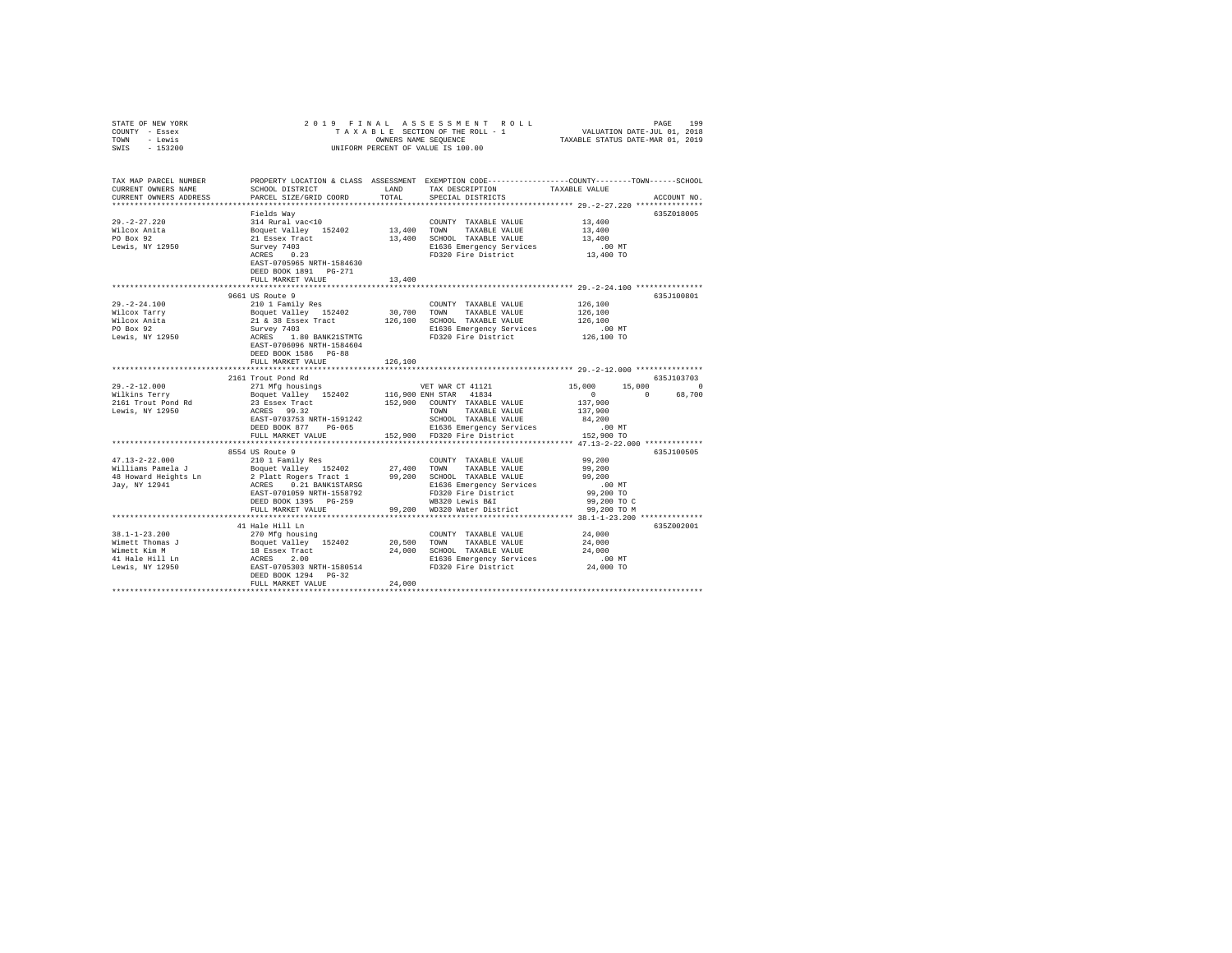|      | STATE OF NEW YORK |  | 2019 FINAL ASSESSMENT ROLL         |                                  | PAGE                        | 200 |
|------|-------------------|--|------------------------------------|----------------------------------|-----------------------------|-----|
|      | COUNTY - Essex    |  | TAXABLE SECTION OF THE ROLL - 1    |                                  | VALUATION DATE-JUL 01, 2018 |     |
| TOWN | - Lewis           |  | OWNERS NAME SEOUENCE               | TAXABLE STATUS DATE-MAR 01, 2019 |                             |     |
| SWIS | $-153200$         |  | UNIFORM PERCENT OF VALUE IS 100.00 |                                  |                             |     |

| TAX MAP PARCEL NUMBER<br>CURRENT OWNERS NAME<br>CURRENT OWNERS ADDRESS | SCHOOL DISTRICT<br>PARCEL SIZE/GRID COORD          | LAND<br>TOTAL | PROPERTY LOCATION & CLASS ASSESSMENT EXEMPTION CODE----------------COUNTY-------TOWN-----SCHOOL<br>TAX DESCRIPTION<br>SPECIAL DISTRICTS | TAXABLE VALUE                                    | ACCOUNT NO.            |
|------------------------------------------------------------------------|----------------------------------------------------|---------------|-----------------------------------------------------------------------------------------------------------------------------------------|--------------------------------------------------|------------------------|
|                                                                        |                                                    |               |                                                                                                                                         |                                                  |                        |
|                                                                        | 9481 US Route 9                                    |               |                                                                                                                                         |                                                  | 635J103111             |
| 38.1-1-25.110                                                          | 210 1 Family Res                                   |               | BAS STAR 41854                                                                                                                          | $\sim$ 0                                         | $0 \t 30,000$          |
| Wimett Thomas J                                                        | Boquet Valley 152402<br>18 Essex Tract             |               | 33,000 COUNTY TAXABLE VALUE                                                                                                             | 75,900                                           |                        |
| 41 Hale Hill Ln                                                        |                                                    |               | 75,900 TOWN TAXABLE VALUE                                                                                                               | 75,900                                           |                        |
| Lewis, NY 12950                                                        | ACRES 2.43                                         |               | SCHOOL TAXABLE VALUE                                                                                                                    | 45,900                                           |                        |
|                                                                        | EAST-0706202 NRTH-1580342                          |               | E1636 Emergency Services                                                                                                                | $.00$ MT                                         |                        |
|                                                                        | DEED BOOK 1605 PG-57                               |               | FD320 Fire District                                                                                                                     | 75,900 TO                                        |                        |
|                                                                        | FULL MARKET VALUE                                  | 75,900        |                                                                                                                                         |                                                  |                        |
|                                                                        |                                                    |               |                                                                                                                                         |                                                  |                        |
|                                                                        | 9455 US Route 9                                    |               |                                                                                                                                         |                                                  | 635J105408             |
| $38.1 - 1 - 23.100$                                                    | 240 Rural res                                      |               | VET WAR CT 41121                                                                                                                        | 15,000                                           | 15,000<br>$\Omega$     |
| Wimette John                                                           | Boquet Valley 152402                               |               | 65,900 VET DIS CT 41141                                                                                                                 | 10,095                                           | 10,095<br>$\circ$      |
| 9455 US Rte 9                                                          | 18 Essex Tract<br>ACRES 59.64                      |               | 201,900 ENH STAR 41834                                                                                                                  | $\sim$ 0                                         | 0 68,700               |
| Lewis, NY 12950                                                        |                                                    |               | COUNTY TAXABLE VALUE                                                                                                                    | 176,805                                          |                        |
|                                                                        | EAST-0705172 NRTH-1579829                          |               | TOWN<br>TAXABLE VALUE                                                                                                                   | 176,805                                          |                        |
|                                                                        | DEED BOOK 455<br>$PG-172$                          |               | SCHOOL TAXABLE VALUE                                                                                                                    | 133,200                                          |                        |
|                                                                        | FULL MARKET VALUE                                  |               | 201.900 E1636 Emergency Services                                                                                                        | .00MT                                            |                        |
|                                                                        |                                                    |               | FD320 Fire District                                                                                                                     | 201,900 TO                                       |                        |
|                                                                        |                                                    |               | ************************************** 47.3-1-9.200 ***************                                                                     |                                                  |                        |
|                                                                        | 8417 US Route 9                                    |               |                                                                                                                                         |                                                  | 635J198005             |
| $47.3 - 1 - 9.200$                                                     | 210 1 Family Res                                   |               | COUNTY TAXABLE VALUE                                                                                                                    | 155,000                                          |                        |
| Wright Alexander Joseph Boquet Valley 152402                           |                                                    | 38,500        | TOWN<br>TAXABLE VALUE                                                                                                                   | 155,000                                          |                        |
| 8843 NYS Route 9N                                                      | 2 P Rogers Tr 1<br>ACRES 8.40 BANKFLAGSTA          |               | 155,000 SCHOOL TAXABLE VALUE                                                                                                            | 155,000                                          |                        |
| Lewis, NY 12950                                                        |                                                    |               | E1636 Emergency Services                                                                                                                | $.00$ MT                                         |                        |
|                                                                        | EAST-0700284 NRTH-1555351                          |               | FD320 Fire District                                                                                                                     | 155,000 TO                                       |                        |
|                                                                        | DEED BOOK 1823 PG-178                              |               |                                                                                                                                         |                                                  |                        |
|                                                                        | FULL MARKET VALUE<br>***************************** | 155,000       |                                                                                                                                         |                                                  |                        |
|                                                                        |                                                    |               |                                                                                                                                         |                                                  |                        |
|                                                                        | 8073 US Route 9                                    |               |                                                                                                                                         |                                                  | 635J100205<br>$\Omega$ |
| $56.1 - 2 - 14.000$                                                    |                                                    |               |                                                                                                                                         | $\sim$ 0                                         | 30,000                 |
| Young Joshua M<br>Young Mirinda R                                      |                                                    |               |                                                                                                                                         | 118,700<br>118,700                               |                        |
| 8073 US Route 9                                                        |                                                    |               |                                                                                                                                         | 88,700                                           |                        |
| Lewis, NY 12950                                                        | EAST-0700226 NRTH-1547194                          |               | E1636 Emergency Services                                                                                                                | $.00$ MT                                         |                        |
|                                                                        | DEED BOOK 1764 PG-290                              |               | FD320 Fire District                                                                                                                     | 118,700 TO                                       |                        |
|                                                                        | FULL MARKET VALUE                                  | 118,700       |                                                                                                                                         |                                                  |                        |
|                                                                        | *******************                                |               |                                                                                                                                         | ******************* 47.3-2-9.200 *************** |                        |
|                                                                        | 36 Discovery Way                                   |               |                                                                                                                                         |                                                  | 635Z007002             |
|                                                                        |                                                    |               | BAS STAR 41854                                                                                                                          | $\sim$ 0                                         | $\mathbf{r}$<br>30,000 |
|                                                                        |                                                    |               | COUNTY TAXABLE VALUE                                                                                                                    | 207,500                                          |                        |
|                                                                        |                                                    |               | TAXABLE VALUE                                                                                                                           | 207,500                                          |                        |
|                                                                        |                                                    |               | SCHOOL TAXABLE VALUE                                                                                                                    | 177.500                                          |                        |
|                                                                        |                                                    |               |                                                                                                                                         | $.00$ MT                                         |                        |
|                                                                        | DEED BOOK 1495 PG-121                              |               | E1636 Emergency Services<br>FD320 Fire District                                                                                         | 207,500 TO                                       |                        |
|                                                                        | FULL MARKET VALUE                                  | 207,500       |                                                                                                                                         |                                                  |                        |
|                                                                        |                                                    |               |                                                                                                                                         |                                                  |                        |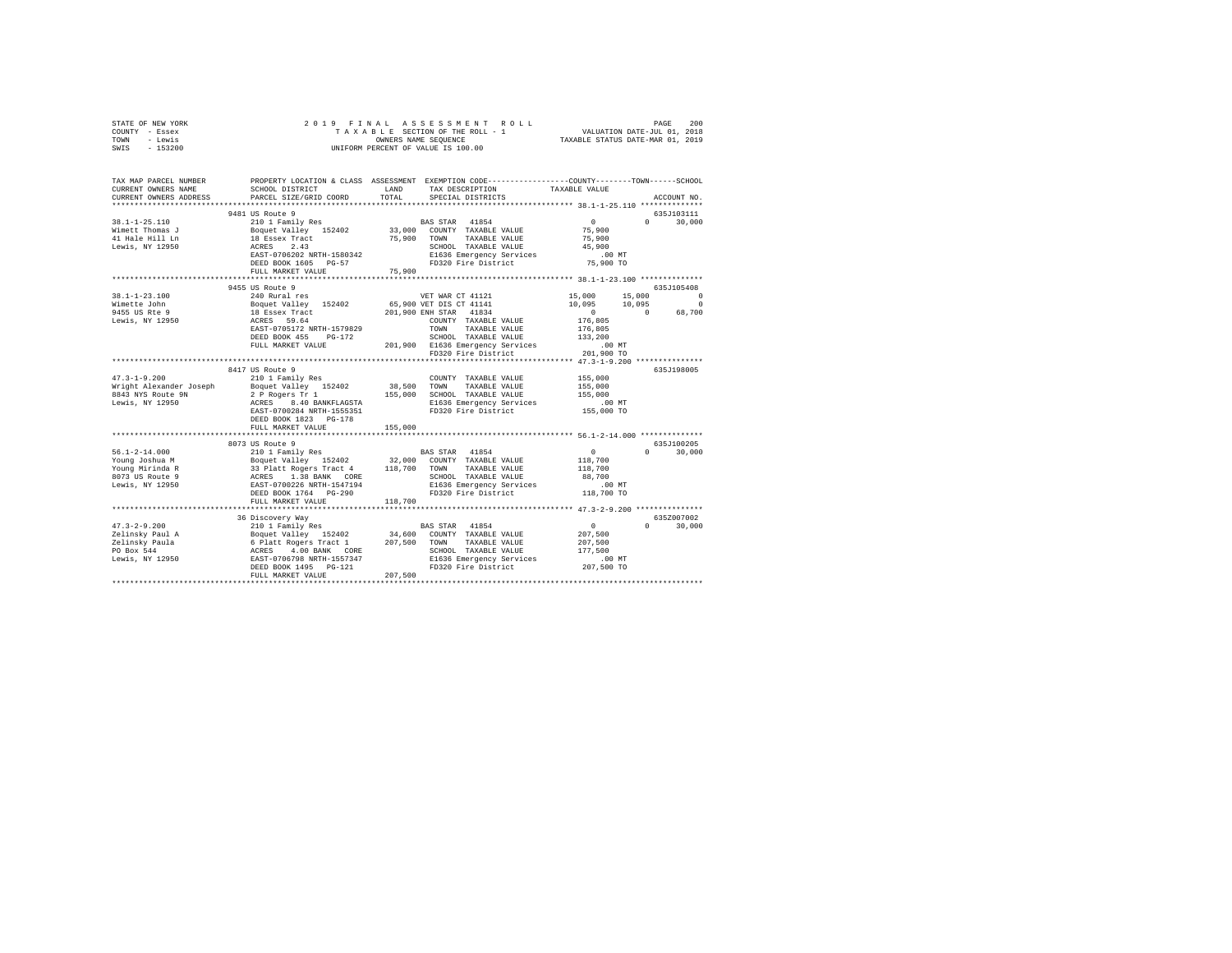| STATE OF NEW YORK<br>- Essex<br>COUNTY<br>- Lewis<br>TOWN<br>$-153200$<br>SWIS | TAXABLE                                                                | OWNERS NAME SEQUENCE        | 2019 FINAL ASSESSMENT ROLL<br>SECTION OF THE ROLL - 1<br>UNIFORM PERCENT OF VALUE IS 100.00 | PAGE<br>VALUATION DATE-JUL 01, 2018<br>TAXABLE STATUS DATE-MAR 01, 2019       | 201         |
|--------------------------------------------------------------------------------|------------------------------------------------------------------------|-----------------------------|---------------------------------------------------------------------------------------------|-------------------------------------------------------------------------------|-------------|
| TAX MAP PARCEL NUMBER<br>CURRENT OWNERS NAME<br>CURRENT OWNERS ADDRESS         | PROPERTY LOCATION & CLASS<br>SCHOOL DISTRICT<br>PARCEL SIZE/GRID COORD | ASSESSMENT<br>LAND<br>TOTAL | TAX DESCRIPTION<br>SPECIAL DISTRICTS                                                        | EXEMPTION CODE-----------------COUNTY-------TOWN------SCHOOL<br>TAXABLE VALUE | ACCOUNT NO. |
|                                                                                | 23 Jeffrey Way                                                         |                             |                                                                                             |                                                                               | 635J189022  |
| $47.1 - 2 - 51.121$                                                            | 210 1 Family Res                                                       |                             | TAXABLE VALUE<br>COUNTY                                                                     | 150,600                                                                       |             |
| Zielinska Grazyna                                                              | Boquet Valley 152402                                                   | 33,300                      | TOWN<br>TAXABLE VALUE                                                                       | 150,600                                                                       |             |
| PO Box 556                                                                     | 2 7 Essex Tract                                                        | 150,600                     | SCHOOL<br>TAXABLE VALUE                                                                     | 150,600                                                                       |             |
| Lewis, NY 12950                                                                | 2.71<br>ACRES                                                          |                             | E1636 Emergency Services                                                                    | .00MT                                                                         |             |
|                                                                                | EAST-0702854 NRTH-1563903<br>DEED BOOK 1639<br>$PG-57$                 |                             | FD320 Fire District                                                                         | 150,600 TO                                                                    |             |
|                                                                                | FULL MARKET VALUE                                                      | 150,600                     |                                                                                             |                                                                               |             |
|                                                                                |                                                                        |                             |                                                                                             |                                                                               |             |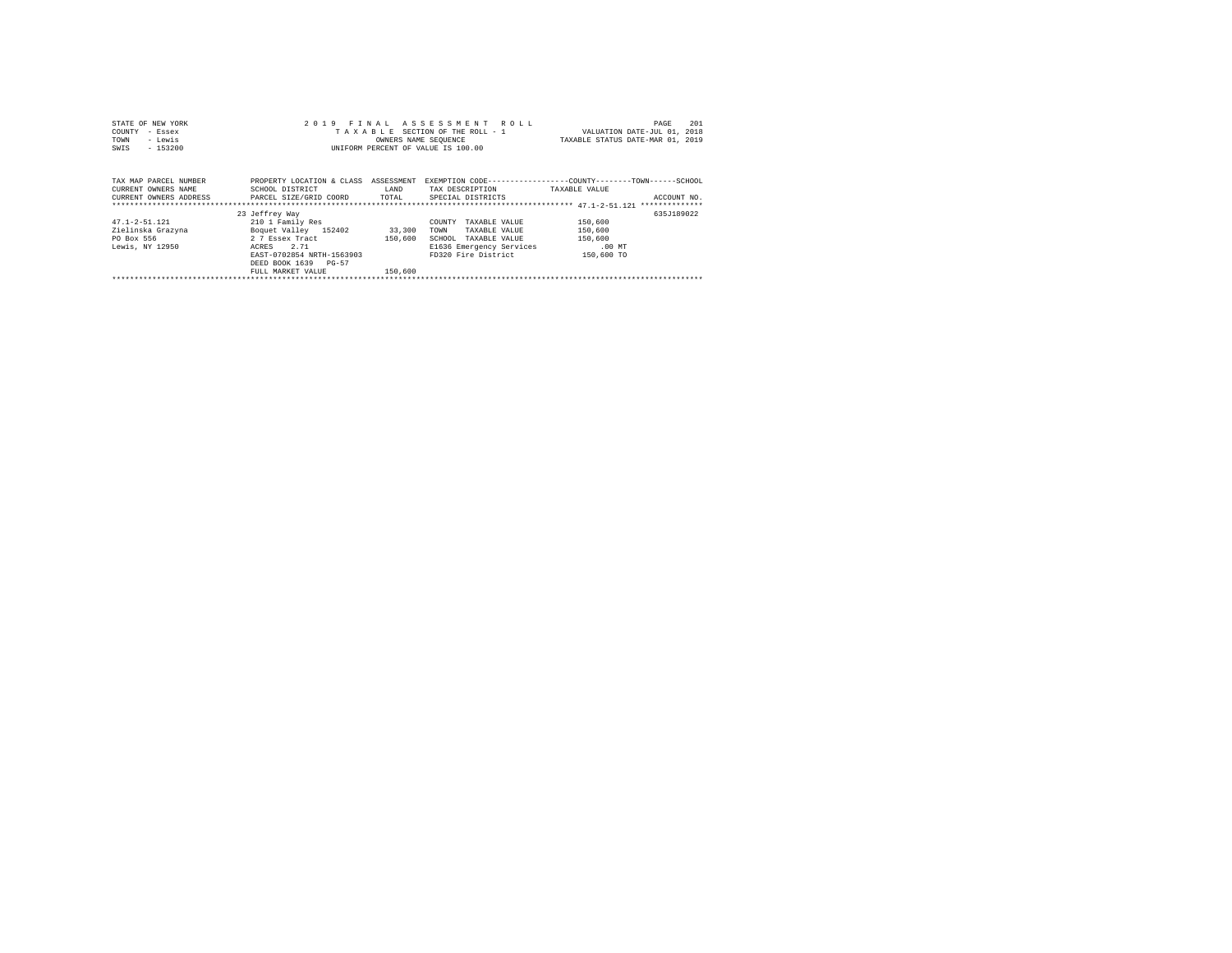| STATE OF NEW YORK | 2019 FINAL ASSESSMENT ROLL         | 202<br>PAGE                      |
|-------------------|------------------------------------|----------------------------------|
| COUNTY - Essex    | TAXABLE SECTION OF THE ROLL - 1    | VALUATION DATE-JUL 01, 2018      |
| TOWN<br>- Lewis   |                                    | TAXABLE STATUS DATE-MAR 01, 2019 |
| SWIS<br>$-153200$ |                                    | RPS150/V04/L015                  |
|                   | UNIFORM PERCENT OF VALUE IS 100.00 | CURRENT DATE 6/26/2019           |
|                   |                                    |                                  |
|                   | ROLL SUB SECTION- - TOTALS         |                                  |

## \*\*\* S P E C I A L D I S T R I C T S U M M A R Y \*\*\*

|      |                      | TOTAL   | <b>EXTENSION</b> | <b>EXTENSION</b> | AD VALOREM | EXEMPT | TAXABLE   |
|------|----------------------|---------|------------------|------------------|------------|--------|-----------|
| CODE | DISTRICT NAME        | PARCELS | TYPE             | VALUE            | VALUE      | AMOUNT | VALUE     |
|      |                      |         |                  |                  |            |        |           |
|      | AP902 Pro Rata tax C |         | 1 MOVTAX         | 4.70             |            |        | 4.70      |
|      | AP903 Pro Rata tax T |         | 1 MOVTAX         | 4.65             |            |        | 4.65      |
|      | OT902 Omitted tax C  |         | 1 MOVTAX         | 49.42            |            |        | 49.42     |
|      | OT903 Omitted tax T  |         | 1 MOVTAX         | 50.07            |            |        | 50.07     |
|      | E1636 Emergency Serv |         | 964 MOVTAX       |                  |            |        |           |
|      | FD320 Fire District  |         | 964 TOTAL        |                  | 97627.549  | 41.725 | 97585.824 |
|      | WB320 Lewis B&I      |         | 142 TOTAL C      |                  | 12169.793  |        | 12169.793 |
|      | WD320 Water District |         | 142 TOTAL M      |                  | 12169.793  |        | 12169.793 |

# \*\*\* S C H O O L D I S T R I C T S U M M A R Y \*\*\*

| CODE             | DISTRICT NAME              | TOTAL<br>PARCELS | ASSESSED<br>LAND     | ASSESSED<br>TOTAL    | <b>EXEMPT</b><br>AMOUNT | TOTAL<br>TAXABLE     | STAR<br>AMOUNT | <b>STAR</b><br>TAXABLE |
|------------------|----------------------------|------------------|----------------------|----------------------|-------------------------|----------------------|----------------|------------------------|
| 152402<br>155201 | Boquet Valley<br>Willsboro | 957              | 41263.149<br>422.900 | 97191.649<br>435,900 | 950.518<br>78,511       | 96241.131<br>357,389 | 12296.275      | 83944.856<br>357,389   |
|                  | SUB-TOTAL                  | 964              | 41686.049            | 97627.549            | 1029.029                | 96598.520            | 12296.275      | 84302.245              |
|                  | TOTAL                      | 964              | 41686.049            | 97627.549            | 1029.029                | 96598.520            | 12296.275      | 84302.245              |

## \*\*\* S Y S T E M C O D E S S U M M A R Y \*\*\*

### NO SYSTEM EXEMPTIONS AT THIS LEVEL

### \*\*\* E X E M P T I O N S U M M A R Y \*\*\*

|       |             | TOTAL   |         |         |        |
|-------|-------------|---------|---------|---------|--------|
| CODE  | DESCRIPTION | PARCELS | COUNTY  | TOWN    | SCHOOL |
|       |             |         |         |         |        |
| 13572 | TOWN OWN O  |         | 243,800 |         |        |
| 33201 | C TAX SALE  |         | 41.725  | 41.725  |        |
| 33302 | CNTY REFOR  |         | 322,200 |         |        |
| 41120 | VETWAR CTS  | $\sim$  | 23.175  | 23, 175 |        |
| 41121 | VET WAR CT  | 28      | 382,830 | 382,830 |        |
| 41131 | VET COM CT  | 18      | 424.775 | 424.775 |        |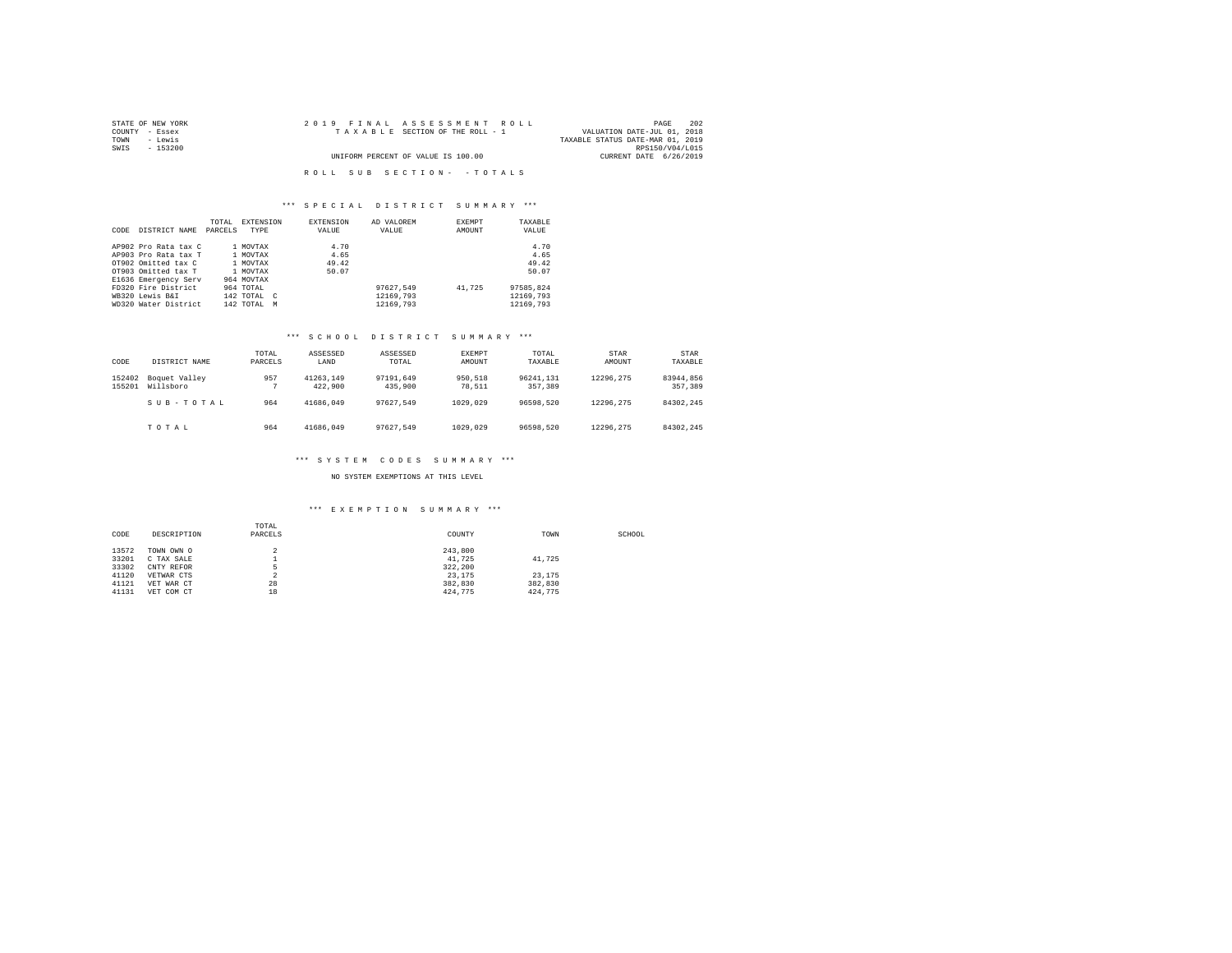| STATE OF NEW YORK | 2019 FINAL ASSESSMENT ROLL         | 203<br>PAGE                      |
|-------------------|------------------------------------|----------------------------------|
| COUNTY - Essex    | TAXABLE SECTION OF THE ROLL - 1    | VALUATION DATE-JUL 01, 2018      |
| TOWN<br>- Lewis   |                                    | TAXABLE STATUS DATE-MAR 01, 2019 |
| SWIS<br>$-153200$ |                                    | RPS150/V04/L015                  |
|                   | UNIFORM PERCENT OF VALUE IS 100.00 | CURRENT DATE 6/26/2019           |
|                   | ROLL SUB SECTION- - TOTALS         |                                  |

# \*\*\* E X E M P T I O N S U M M A R Y \*\*\*

|       |                 | TOTAL   |          |          |           |
|-------|-----------------|---------|----------|----------|-----------|
| CODE  | DESCRIPTION     | PARCELS | COUNTY   | TOWN     | SCHOOL    |
|       |                 |         |          |          |           |
| 41141 | VET DIS CT      | 14      | 322,980  | 322,980  |           |
| 41720 | AG DIST C       | 11      | 224,729  | 224,729  | 224,729   |
| 41800 | AGED ALL        | 16      | 804,300  | 804,300  | 804,300   |
| 41834 | ENH STAR        | 97      |          |          | 6125.375  |
| 41854 | <b>BAS STAR</b> | 206     |          |          | 6170.900  |
|       | TOTAL           | 400     | 2790.514 | 2224.514 | 13325.304 |

# \*\*\* G R A N D T O T A L S \*\*\*

| ROLL       | DESCRIPTION | TOTAL   | ASSESSED         | ASSESSED  | TAXABLE   | TAXABLE   | TAXABLE       | STAR      |
|------------|-------------|---------|------------------|-----------|-----------|-----------|---------------|-----------|
| <b>SEC</b> |             | PARCELS | LAND             | TOTAL     | COUNTY    | TOWN      | SCHOOL        | TAXABLE   |
|            | TAXABLE     | 964     | $+1686.$<br>.049 | 97627.549 | 94837.035 | 95403.035 | 96598<br>.520 | 84302.245 |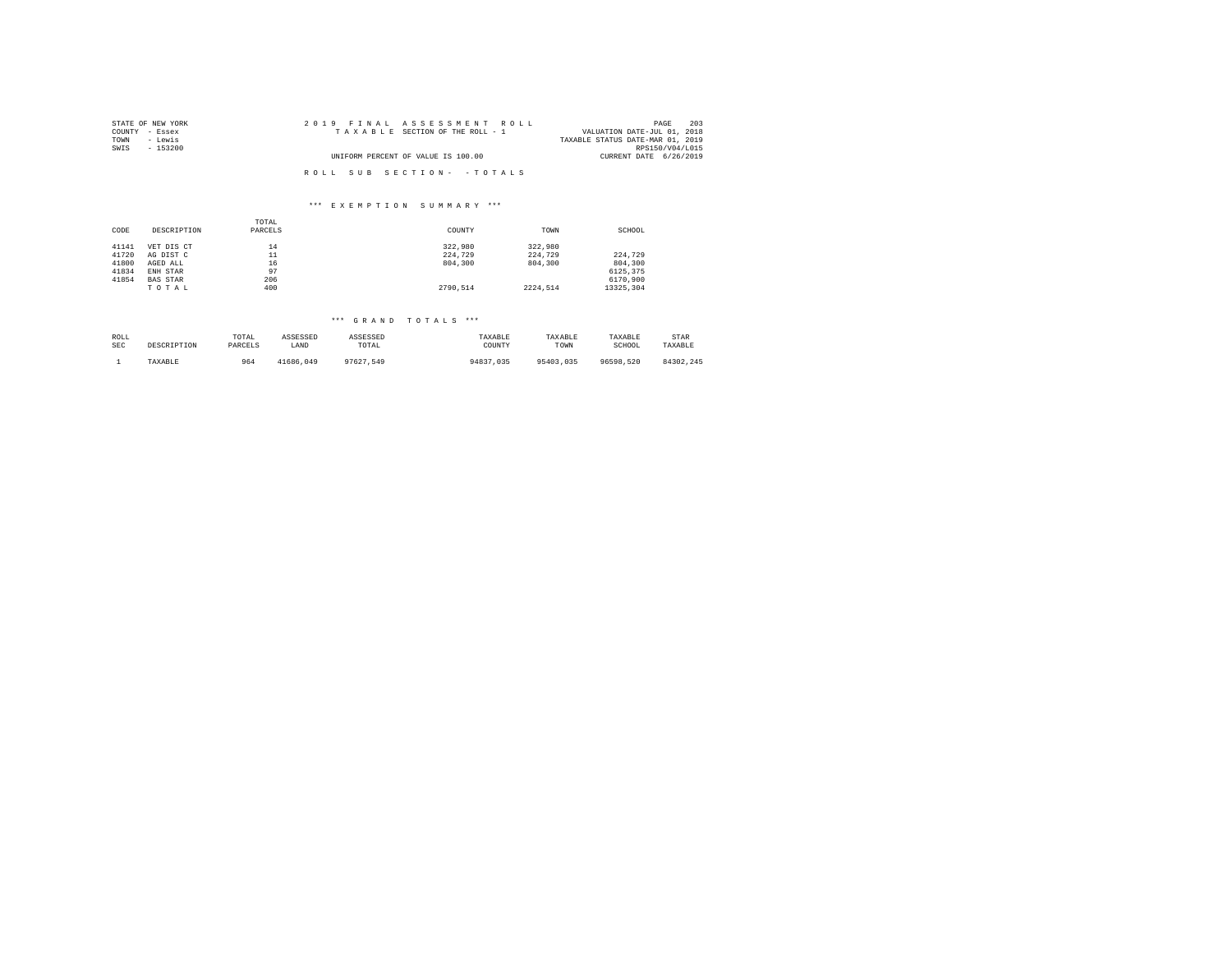| STATE OF NEW YORK<br>COUNTY<br>- Essex<br>- Lewis<br>TOWN<br>$-153200$<br>SWIS                                                           |                                                                                                                                                                      |                    | 2019 FINAL ASSESSMENT ROLL<br>TAXABLE SECTION OF THE ROLL - 1 SUB-SECT - A VALUATION DATE-JUL 01, 2018<br>OWNERS NAME SEQUENCE<br>INIFORM PERCENT OF VALUE IS 100.00 |                                                  | 204<br>PAGE<br>TAXABLE STATUS DATE-MAR 01, 2019 |
|------------------------------------------------------------------------------------------------------------------------------------------|----------------------------------------------------------------------------------------------------------------------------------------------------------------------|--------------------|----------------------------------------------------------------------------------------------------------------------------------------------------------------------|--------------------------------------------------|-------------------------------------------------|
| TAX MAP PARCEL NUMBER<br>CURRENT OWNERS NAME<br>CURRENT OWNERS ADDRESS PARCEL SIZE/GRID COORD TOTAL                                      | PROPERTY LOCATION & CLASS<br>SCHOOL DISTRICT                                                                                                                         | ASSESSMENT<br>LAND | EXEMPTION CODE-----------------COUNTY-------TOWN------SCHOOL<br>TAX DESCRIPTION<br>SPECIAL DISTRICTS                                                                 | TAXABLE VALUE                                    | ACCOUNT NO.                                     |
|                                                                                                                                          | Ray Woods Rd                                                                                                                                                         |                    |                                                                                                                                                                      |                                                  | 635J104606                                      |
| $47.3 - 2 - 19.000$<br>Shirley Forests Inc<br>c/o David Shirley 7 Platt Rogers Tract 1 15,000<br>17100 102nd Ave NE<br>Bothell, WA 98011 | 911 Forest s480<br>Boquet Valley 152402 15,000<br>20AC Under 480 RPTL<br>ACRES 20.00<br>EAST-0703870 NRTH-1552326<br>$PG - 51$<br>DEED BOOK 662<br>FULL MARKET VALUE | 15,000             | 47450<br>FISHER<br>COUNTY<br>TAXABLE VALUE<br>TOWN<br>TAXABLE VALUE<br>SCHOOL<br>TAXABLE VALUE<br>E1636 Emergency Services .00 MT<br>FD320 Fire District             | 4,998<br>10.002<br>10.002<br>10,002<br>15,000 TO | 4,998<br>4,998                                  |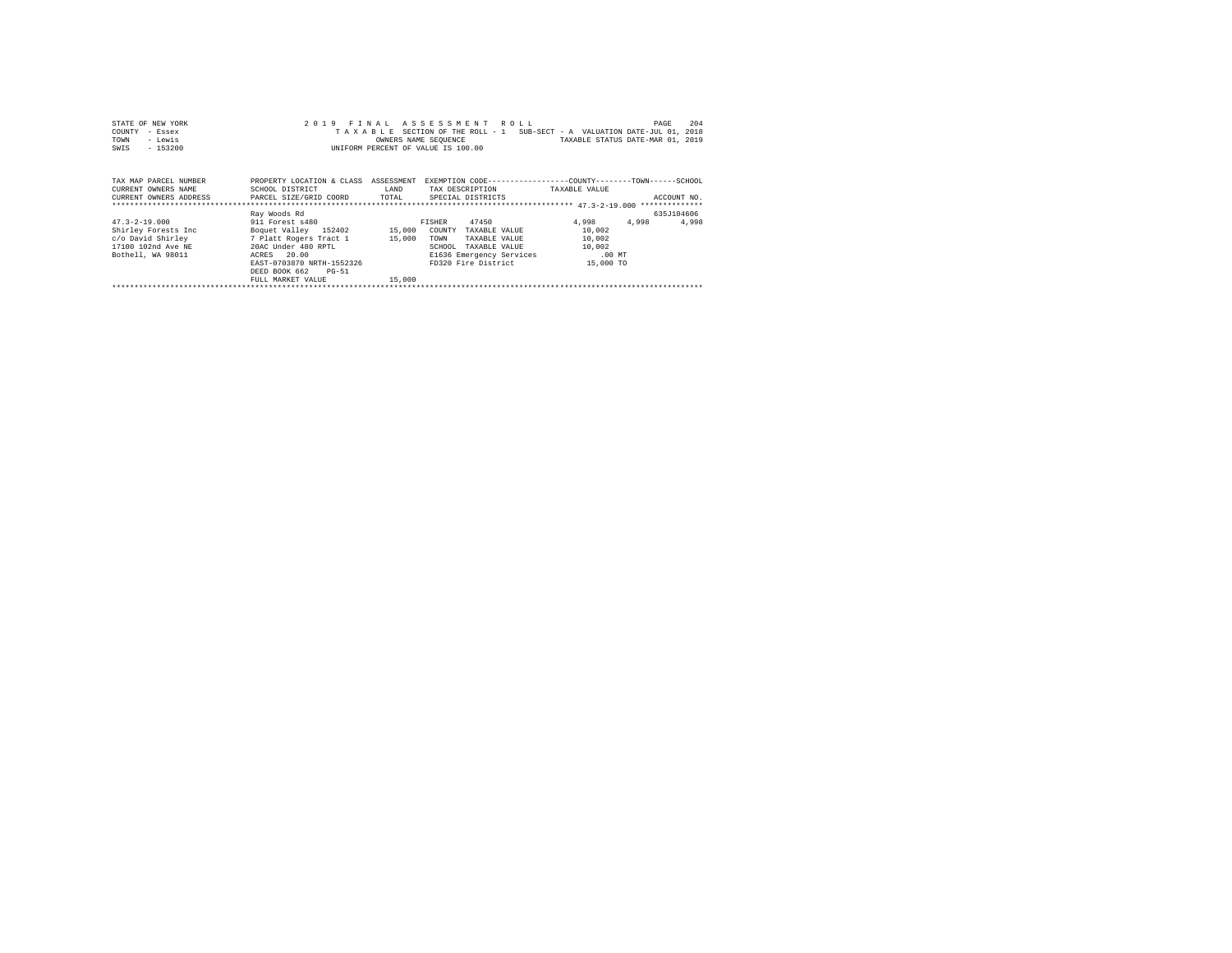| STATE OF NEW YORK | 2019 FINAL ASSESSMENT ROLL                                               | 205<br>PAGE     |
|-------------------|--------------------------------------------------------------------------|-----------------|
| COUNTY - Essex    | TAXABLE SECTION OF THE ROLL - 1 SUB-SECT - A VALUATION DATE-JUL 01, 2018 |                 |
| TOWN<br>- Lewis   | TAXABLE STATUS DATE-MAR 01, 2019                                         |                 |
| SWIS<br>$-153200$ |                                                                          | RPS150/V04/L015 |
|                   | UNIFORM PERCENT OF VALUE IS 100.00<br>CURRENT DATE 6/26/2019             |                 |
|                   |                                                                          |                 |
|                   | ROLL SUB SECTION-A-TOTALS                                                |                 |

# \*\*\* S P E C I A L D I S T R I C T S U M M A R Y \*\*\*

| CODE | DISTRICT NAME                               | TOTAL.<br>PARCELS | EXTENSION<br><b>TYPE</b> | <b>EXTENSION</b><br><b>VALUE</b> | AD VALOREM<br>VALUE | <b>EXEMPT</b><br>AMOUNT | TAXARLE<br>VALUE |
|------|---------------------------------------------|-------------------|--------------------------|----------------------------------|---------------------|-------------------------|------------------|
|      | E1636 Emergency Serv<br>FD320 Fire District |                   | MOVTAX<br>1 TOTAL        |                                  | 15,000              |                         | 15,000           |

## \*\*\* S C H O O L D I S T R I C T S U M M A R Y \*\*\*

| CODE   | DISTRICT NAME | TOTAL<br>PARCELS | ASSESSED<br>LAND | ASSESSED<br>TOTAL | EXEMPT<br>AMOUNT | TOTAL<br>TAXABLE | <b>STAR</b><br>AMOUNT | <b>STAR</b><br>TAXABLE |
|--------|---------------|------------------|------------------|-------------------|------------------|------------------|-----------------------|------------------------|
| 152402 | Boquet Valley |                  | 15,000           | 15,000            | 4.998            | 10,002           |                       | 10,002                 |
|        | SUB-TOTAL     |                  | 15,000           | 15,000            | 4.998            | 10,002           |                       | 10,002                 |
|        | TOTAL         |                  | 15,000           | 15,000            | 4.998            | 10,002           |                       | 10,002                 |

## \*\*\* S Y S T E M C O D E S S U M M A R Y \*\*\*

NO SYSTEM EXEMPTIONS AT THIS LEVEL

### \*\*\* E X E M P T I O N S U M M A R Y \*\*\*

| CODE  | DESCRIPTION   | TOTAL<br>PARCELS | COUNTY | TOWN  | SCHOOL |
|-------|---------------|------------------|--------|-------|--------|
| 47450 | <b>FISHER</b> | <b>.</b>         | 4.998  | 4.998 | 4,998  |
|       | TOTAL         | <b>.</b>         | 4.998  | 4.998 | 4.998  |

#### \*\*\* G R A N D T O T A L S \*\*\*

| ROLL       | DESCRIPTION | TOTAL   | ASSESSED | ASSESSED | TAXABLE | TAXABLE | TAXABLE | STAR    |
|------------|-------------|---------|----------|----------|---------|---------|---------|---------|
| <b>SEC</b> |             | PARCELS | LAND     | TOTAL    | COUNTY  | TOWN    | SCHOOL  | TAXABLE |
|            | TAXABLE     |         | 15,000   | 15.000   | 10,002  | 10.002  | 10.002  | 10.002  |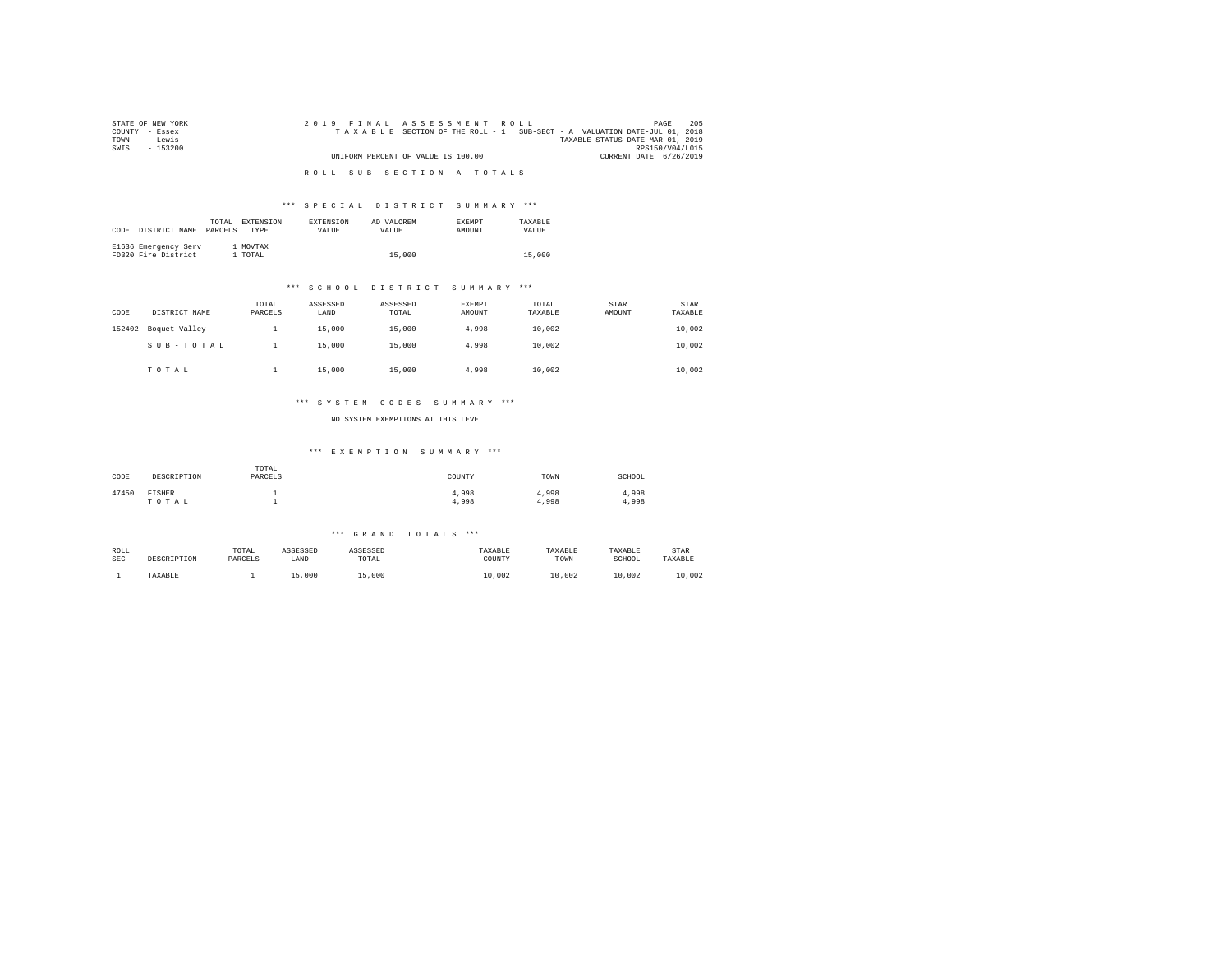| STATE OF NEW YORK | 2019 FINAL ASSESSMENT ROLL                                               | 206<br>PAGE                      |
|-------------------|--------------------------------------------------------------------------|----------------------------------|
| COUNTY - Essex    | TAXABLE SECTION OF THE ROLL - 1 SUB-SECT - B VALUATION DATE-JUL 01, 2018 |                                  |
| TOWN<br>- Lewis   | OWNERS NAME SEOUENCE                                                     | TAXABLE STATUS DATE-MAR 01, 2019 |
| $-153200$<br>SWIS | UNIFORM PERCENT OF VALUE IS 100.00                                       |                                  |

| TAX MAP PARCEL NUMBER<br>CURRENT OWNERS NAME<br>CURRENT OWNERS ADDRESS PARCEL SIZE/GRID COORD                                                                                                                                            | SCHOOL DISTRICT                                                    | LAND<br>TOTAL | PROPERTY LOCATION & CLASS ASSESSMENT EXEMPTION CODE---------------COUNTY-------TOWN------SCHOOL<br>TAX DESCRIPTION TAXABLE VALUE<br>SPECIAL DISTRICTS |                            |        | ACCOUNT NO.   |
|------------------------------------------------------------------------------------------------------------------------------------------------------------------------------------------------------------------------------------------|--------------------------------------------------------------------|---------------|-------------------------------------------------------------------------------------------------------------------------------------------------------|----------------------------|--------|---------------|
|                                                                                                                                                                                                                                          |                                                                    |               |                                                                                                                                                       |                            |        |               |
|                                                                                                                                                                                                                                          | Trout Pond Rd                                                      |               |                                                                                                                                                       |                            |        | 635.7104608   |
| $29. -2 - 5.000$<br>2017-20100 MB Mark (NI) Department of the Mark (NI) Mark (NI) Department of the Border Mark (NI) Department of<br>BAR MH Timber (NY) LLC Border Walley 152402 72,000 COUNTY TAXABLE VALUE<br>2010 TOWN TAXABLE VALUE | 912 Forest s480a                                                   |               | PRIV FOR 47460<br>TAXABLE VALUE                                                                                                                       | 56,240<br>15,760<br>15,760 | 56,240 | 56,240        |
| 1235 N Loop W Ste 205<br>Houston, TX 77008                                                                                                                                                                                               | 11 maures<br>130.65AC Under 480A RPTL<br>ACRES 136.16              |               | SCHOOL TAXABLE VALUE 15,760                                                                                                                           |                            |        |               |
| MAY BE SUBJECT TO PAYMENT DEED BOOK 1766 PG-99<br>UNDER RPTL480A UNTIL 2028                                                                                                                                                              | EAST-0704959 NRTH-1595069 PD320 Fire District<br>FULL MARKET VALUE | 72,000        |                                                                                                                                                       |                            |        |               |
|                                                                                                                                                                                                                                          |                                                                    |               |                                                                                                                                                       |                            |        |               |
|                                                                                                                                                                                                                                          | Hemlock Way                                                        |               |                                                                                                                                                       |                            |        | 635J104607    |
| $29. - 2 - 6.000$                                                                                                                                                                                                                        | 912 Forest s480a                                                   |               | PRIV FOR 47460                                                                                                                                        | 67.680                     |        | 67.680 67.680 |
| BAR MH Timber (NY) LLC                                                                                                                                                                                                                   | Boquet Valley 152402 84,600 COUNTY TAXABLE VALUE                   |               |                                                                                                                                                       | 16,920                     |        |               |
| c/o Harding & Carbone Inc 10 Maules                                                                                                                                                                                                      |                                                                    | 84,600        | TOWN<br>TAXABLE VALUE                                                                                                                                 | 16,920                     |        |               |
| 1235 N Loop W Ste 205                                                                                                                                                                                                                    | 159.1AC Under 480A RPTL                                            |               |                                                                                                                                                       |                            |        |               |
| Houston, TX 77008                                                                                                                                                                                                                        | ACRES 159.10                                                       |               | SCHOOL TAXABLE VALUE 16,920<br>E1636 Emergency Services .00 MT<br>FD320 Fire District 84,600 TO                                                       |                            |        |               |
|                                                                                                                                                                                                                                          | EAST-0706563 NRTH-1595301                                          |               |                                                                                                                                                       |                            |        |               |
|                                                                                                                                                                                                                                          |                                                                    |               |                                                                                                                                                       |                            |        |               |
| MAY BE SUBJECT TO PAYMENT DEED BOOK 1766 PG-99<br>UNDER RPTL480A UNTIL 2028 FULL MARKET VALUE                                                                                                                                            |                                                                    | 84,600        |                                                                                                                                                       |                            |        |               |
|                                                                                                                                                                                                                                          |                                                                    |               |                                                                                                                                                       |                            |        |               |
|                                                                                                                                                                                                                                          | $10163$ HS Route 9                                                 |               |                                                                                                                                                       |                            |        | 635.T101913   |
| $29.2 - 1 - 1.000$                                                                                                                                                                                                                       | 912 Forest s480a                                                   |               | PRIV FOR 47460                                                                                                                                        | 11,600                     | 11,600 | 11,600        |
| BAR MH Timber (NY) LLC Boquet Valley 152402 14,500 COUNTY TAXABLE VALUE                                                                                                                                                                  |                                                                    |               |                                                                                                                                                       | 2,900                      |        |               |
|                                                                                                                                                                                                                                          |                                                                    | 14,500        | TAXABLE VALUE<br>TOWN                                                                                                                                 | 2,900                      |        |               |
|                                                                                                                                                                                                                                          |                                                                    |               | SCHOOL TAXABLE VALUE                                                                                                                                  | 2,900                      |        |               |
|                                                                                                                                                                                                                                          |                                                                    |               | SCHOOL TAXABLE VALUE<br>E1636 Emergency Services                                                                                                      | $.00$ MT                   |        |               |
|                                                                                                                                                                                                                                          |                                                                    |               | FD320 Fire District 14,500 TO                                                                                                                         |                            |        |               |
| EAST-0708190 NRTH-1598256<br>MAY BE SUBJECT TO PAYMENT DEED BOOK 1766 PG-99<br>UNDER RPTL480A UNTIL 2028 FULL MARKET VALUE                                                                                                               |                                                                    | 14,500        |                                                                                                                                                       |                            |        |               |
|                                                                                                                                                                                                                                          |                                                                    |               |                                                                                                                                                       |                            |        |               |
|                                                                                                                                                                                                                                          | US Route 9                                                         |               |                                                                                                                                                       |                            |        | 635J101912    |
| $29.2 - 1 - 5.000$                                                                                                                                                                                                                       | 912 Forest s480a                                                   |               | PRIV FOR 47460                                                                                                                                        | 19,840                     | 19,840 | 19,840        |
|                                                                                                                                                                                                                                          |                                                                    |               |                                                                                                                                                       | 8,960                      |        |               |
|                                                                                                                                                                                                                                          |                                                                    |               |                                                                                                                                                       | 8,960                      |        |               |
|                                                                                                                                                                                                                                          |                                                                    |               | SCHOOL TAXABLE VALUE                                                                                                                                  | 8,960                      |        |               |
| Houston, TX 77008                                                                                                                                                                                                                        | 53.10<br>ACRES                                                     |               | E1636 Emergency Services                                                                                                                              | .00 MT                     |        |               |
| MAY BE SUBJECT TO PAYMENT DEED BOOK 1766 PG-99                                                                                                                                                                                           | EAST-0710106 NRTH-1598849                                          |               | FD320 Fire District                                                                                                                                   | 28,800 TO                  |        |               |
| UNDER RPTL480A UNTIL 2028                                                                                                                                                                                                                | FULL MARKET VALUE                                                  | 28,800        |                                                                                                                                                       |                            |        |               |
|                                                                                                                                                                                                                                          |                                                                    |               |                                                                                                                                                       |                            |        |               |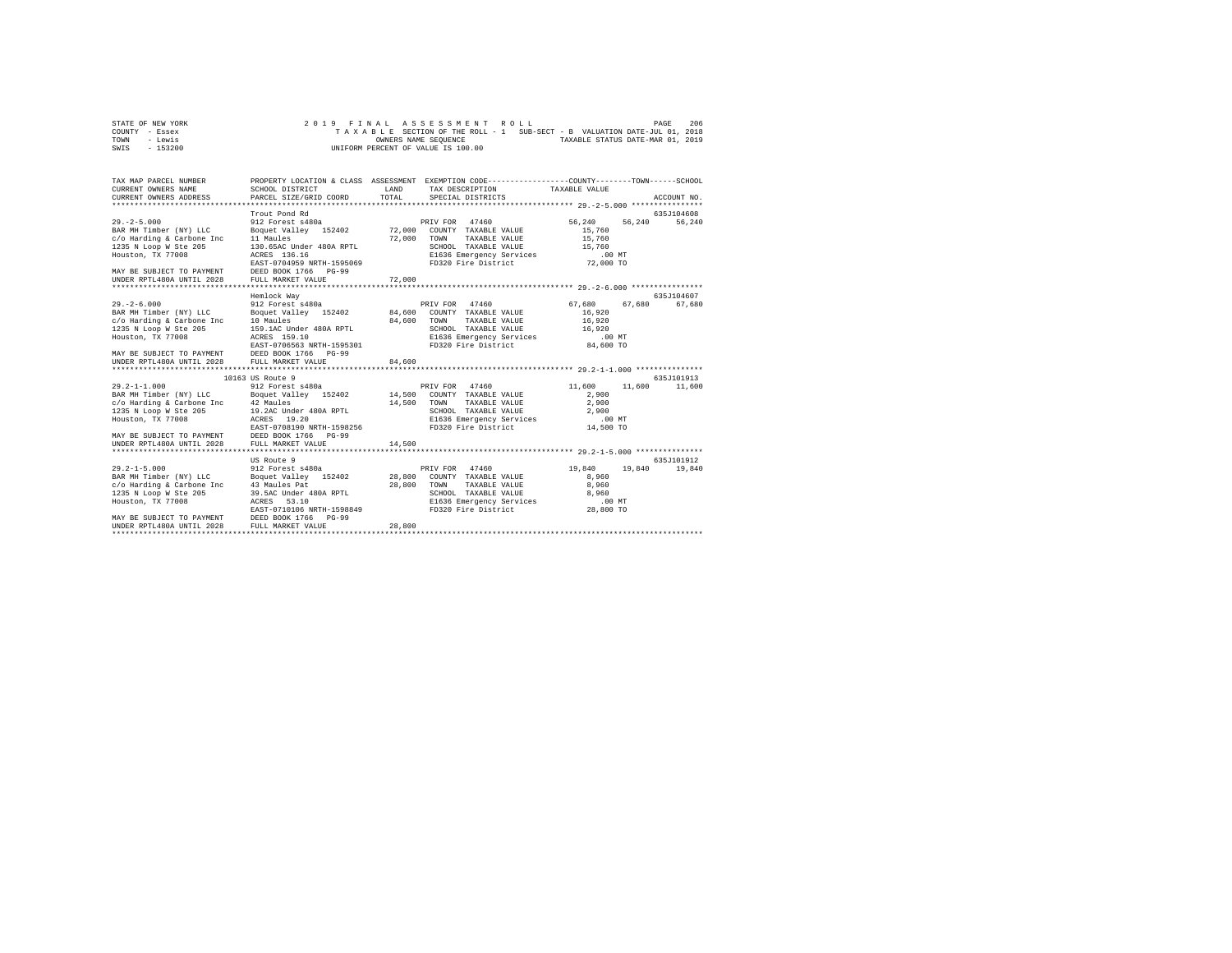| STATE OF NEW YORK | 2019 FINAL ASSESSMENT ROLL                                               | 207<br>PAGE                      |
|-------------------|--------------------------------------------------------------------------|----------------------------------|
| COUNTY - Essex    | TAXABLE SECTION OF THE ROLL - 1 SUB-SECT - B VALUATION DATE-JUL 01, 2018 |                                  |
| TOWN<br>- Lewis   | OWNERS NAME SEOUENCE                                                     | TAXABLE STATUS DATE-MAR 01, 2019 |
| - 153200<br>SWIS  | UNIFORM PERCENT OF VALUE IS 100.00                                       |                                  |

| TAX MAP PARCEL NUMBER<br>CURRENT OWNERS NAME                                                                                                                                                                                                 | SCHOOL DISTRICT       |         | PROPERTY LOCATION & CLASS ASSESSMENT EXEMPTION CODE----------------COUNTY-------TOWN------SCHOOL<br>LAND TAX DESCRIPTION | TAXABLE VALUE              |             |
|----------------------------------------------------------------------------------------------------------------------------------------------------------------------------------------------------------------------------------------------|-----------------------|---------|--------------------------------------------------------------------------------------------------------------------------|----------------------------|-------------|
| CURRENT OWNERS ADDRESS PARCEL SIZE/GRID COORD                                                                                                                                                                                                |                       |         | TOTAL SPECIAL DISTRICTS                                                                                                  |                            | ACCOUNT NO. |
|                                                                                                                                                                                                                                              | US Route 9            |         |                                                                                                                          |                            | 635J101207  |
| $29.2 - 1 - 2.000$<br>Bernard Rene Inc                                                                                                                                                                                                       |                       |         |                                                                                                                          | 23,840 23,840 23,840       |             |
| PO Box 40                                                                                                                                                                                                                                    |                       |         |                                                                                                                          |                            |             |
| Jackman, ME 04945                                                                                                                                                                                                                            |                       |         |                                                                                                                          |                            |             |
|                                                                                                                                                                                                                                              |                       |         |                                                                                                                          |                            |             |
|                                                                                                                                                                                                                                              |                       |         |                                                                                                                          |                            |             |
| MAY BE SUBJECT TO PAYMENT ACRES 49.60<br>UNDER RPTL480A UNTIL 2028 EAST-0708128 NRTH-1597475                                                                                                                                                 | DEED BOOK 1426 PG-144 |         |                                                                                                                          |                            |             |
|                                                                                                                                                                                                                                              | FULL MARKET VALUE     | 29,800  |                                                                                                                          |                            |             |
|                                                                                                                                                                                                                                              |                       |         |                                                                                                                          |                            |             |
|                                                                                                                                                                                                                                              | US Route 9            |         |                                                                                                                          |                            | 635J101208  |
|                                                                                                                                                                                                                                              |                       |         | PRIV FOR 47460 24,000 24,000                                                                                             |                            | 24,000      |
|                                                                                                                                                                                                                                              |                       |         |                                                                                                                          |                            |             |
|                                                                                                                                                                                                                                              |                       |         |                                                                                                                          |                            |             |
|                                                                                                                                                                                                                                              |                       |         |                                                                                                                          |                            |             |
|                                                                                                                                                                                                                                              |                       |         |                                                                                                                          |                            |             |
| MAY BE SUBJECT TO PAYMENT ACRES 50.00                                                                                                                                                                                                        |                       |         |                                                                                                                          |                            |             |
| UNDER RPTL480A UNTIL 2028 EAST-0708284 NRTH-1596414                                                                                                                                                                                          | DEED BOOK 1426 PG-144 |         |                                                                                                                          |                            |             |
|                                                                                                                                                                                                                                              | FULL MARKET VALUE     | 30,000  |                                                                                                                          |                            |             |
|                                                                                                                                                                                                                                              |                       |         |                                                                                                                          |                            |             |
|                                                                                                                                                                                                                                              | US Route 9            |         |                                                                                                                          |                            | 635J101206  |
| 29.2-1-4.000   912 Forest s480a   PRIV FOR 47460<br>Bernard Rene Inc   Boquet Valley 152402   133,700   COUNTY TAXABLE VALUE                                                                                                                 |                       |         |                                                                                                                          | 86,960 86,960 86,960       |             |
|                                                                                                                                                                                                                                              |                       |         |                                                                                                                          | 47,840                     |             |
|                                                                                                                                                                                                                                              |                       |         |                                                                                                                          |                            |             |
| PO Box 40<br>TO Box 40<br>Jackman, ME 04945<br>38 SCHOOL TAXABLE VALUE<br>134,800 TOWN TAXABLE VALUE<br>MAN BE SUBATE 134,800 TOWN ELGIS EMERGENCY SENUE 47,840<br>ME BUSIC EMERGENCY SENSE 205.70<br>TO BOX 2012 PIP 220 Pire District 134, |                       |         |                                                                                                                          |                            |             |
|                                                                                                                                                                                                                                              |                       |         |                                                                                                                          |                            |             |
|                                                                                                                                                                                                                                              |                       |         |                                                                                                                          |                            |             |
|                                                                                                                                                                                                                                              |                       |         |                                                                                                                          |                            |             |
|                                                                                                                                                                                                                                              | DEED BOOK 1426 PG-144 |         |                                                                                                                          |                            |             |
|                                                                                                                                                                                                                                              | FULL MARKET VALUE     | 134,800 |                                                                                                                          |                            |             |
|                                                                                                                                                                                                                                              |                       |         |                                                                                                                          |                            |             |
|                                                                                                                                                                                                                                              | 195 Hale Hill Ln      |         |                                                                                                                          |                            | 635J102509  |
|                                                                                                                                                                                                                                              |                       |         |                                                                                                                          | 2320,640 2320,640 2320,640 |             |
| 28.-2-1.000<br>BTG Packman DEF Property 212 Forest #480a 2285,200 DOUNTY TAXABLE VALUE<br>1180 Peachtree St NE Ste 1810 4 Tract South Maules Pat 3448,200 TOWN TAXABLE VALUE                                                                 |                       |         |                                                                                                                          | 1127.560                   |             |
|                                                                                                                                                                                                                                              |                       |         |                                                                                                                          |                            |             |
|                                                                                                                                                                                                                                              |                       |         |                                                                                                                          |                            |             |
|                                                                                                                                                                                                                                              |                       |         |                                                                                                                          |                            |             |
|                                                                                                                                                                                                                                              |                       |         |                                                                                                                          |                            |             |
|                                                                                                                                                                                                                                              |                       |         |                                                                                                                          |                            |             |
|                                                                                                                                                                                                                                              |                       |         |                                                                                                                          |                            |             |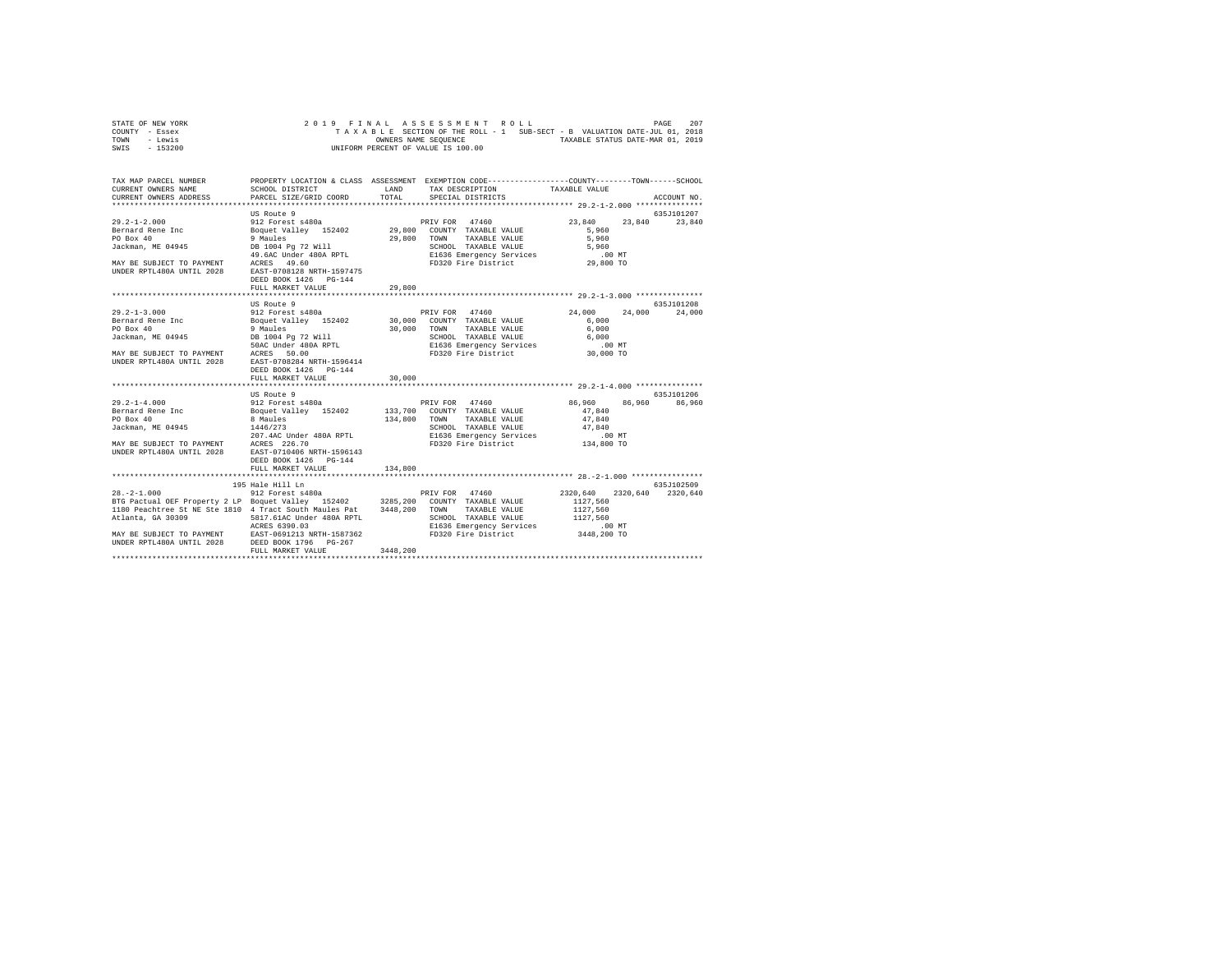| STATE OF NEW YORK |  |  |  |  |                                    |  |  |  | 2019 FINAL ASSESSMENT ROLL                                               |                                  | PAGE | 208 |
|-------------------|--|--|--|--|------------------------------------|--|--|--|--------------------------------------------------------------------------|----------------------------------|------|-----|
| COUNTY - Essex    |  |  |  |  |                                    |  |  |  | TAXABLE SECTION OF THE ROLL - 1 SUB-SECT - B VALUATION DATE-JUL 01, 2018 |                                  |      |     |
| TOWN<br>- Lewis   |  |  |  |  | OWNERS NAME SEOUENCE               |  |  |  |                                                                          | TAXABLE STATUS DATE-MAR 01, 2019 |      |     |
| $-153200$<br>SWIS |  |  |  |  | UNIFORM PERCENT OF VALUE IS 100.00 |  |  |  |                                                                          |                                  |      |     |

| TAX MAP PARCEL NUMBER<br>CURRENT OWNERS NAME<br>CURRENT OWNERS ADDRESS                                                                                                                                                                                                | SCHOOL DISTRICT<br>PARCEL SIZE/GRID COORD                                                                                                                                                                                                                                                                                           | LAND<br>TOTAL      | PROPERTY LOCATION & CLASS ASSESSMENT EXEMPTION CODE----------------COUNTY-------TOWN------SCHOOL<br>TAX DESCRIPTION TAXABLE VALUE<br>SPECIAL DISTRICTS                                                                                                                     |                                                                                        | ACCOUNT NO.                    |
|-----------------------------------------------------------------------------------------------------------------------------------------------------------------------------------------------------------------------------------------------------------------------|-------------------------------------------------------------------------------------------------------------------------------------------------------------------------------------------------------------------------------------------------------------------------------------------------------------------------------------|--------------------|----------------------------------------------------------------------------------------------------------------------------------------------------------------------------------------------------------------------------------------------------------------------------|----------------------------------------------------------------------------------------|--------------------------------|
| $38.1 - 1 - 1.000$<br>BTG Pactual OEF Property 2 LP Boquet Valley 152402<br>1180 Peachtree St NE Ste 1810 46 Essex Tract<br>Atlanta, GA 30309<br>MAY BE SUBJECT TO PAYMENT EAST-0698002 NRTH-1582284<br>UNDER RPTL480A UNTIL 2028                                     | Hale Hill Ln<br>912 Forest s480a<br>327.39AC Under 480A RPTL<br>ACRES 332.39<br>DEED BOOK 1796 PG-267                                                                                                                                                                                                                               | 192,200<br>192,200 | PRIV FOR 47460<br>192.200 COUNTY TAXABLE VALUE<br>TOWN<br>TAXABLE VALUE<br>SCHOOL TAXABLE VALUE<br>E1636 Emergency Services<br>FD320 Fire District                                                                                                                         | 134,960<br>134,960<br>57.240<br>57,240<br>57.240<br>$.00$ MT<br>192,200 TO             | 635J102313<br>134,960          |
|                                                                                                                                                                                                                                                                       | FULL MARKET VALUE                                                                                                                                                                                                                                                                                                                   |                    |                                                                                                                                                                                                                                                                            |                                                                                        |                                |
|                                                                                                                                                                                                                                                                       | Rav Woods Rd                                                                                                                                                                                                                                                                                                                        |                    |                                                                                                                                                                                                                                                                            |                                                                                        | 635.T103404                    |
| $47.3 - 2 - 17.000$<br>Bunting Family V LLC<br>$C/O$ $F$ & $W$<br>79 River St Ste 301<br>Montpelier, VT 05602-3763<br>MAY BE SUBJECT TO PAYMENT<br>UNDER RPTL480A UNTIL 2028<br>$47.3 - 2 - 18.000$<br>Bunting Family V LLC<br>$C/O$ $F$ & $W$<br>79 River St Ste 301 | 912 Forest s480a<br>Boquet Valley 152402 76,200<br>6 Platt Rogers Tract 1 76,200<br>101AC Under 480A RPTL<br>ACRES 106.00<br>EAST-0706807 NRTH-1554327<br>DEED BOOK 1363 PG-200<br>FULL MARKET VALUE<br>Ray Woods Rd<br>912 Forest s480a<br>Boquet Valley 152402 58,900<br>7 Platt Rogers Tract 1 58,900<br>107.8AC Under 480A RPTL | 76,200             | PRIV FOR 47460<br>COUNTY TAXABLE VALUE<br>TOWN<br>TAXABLE VALUE<br>TOWN INNINE VALUE<br>SCHOOL TAXABLE VALUE<br>E1636 Emergency Services 10 MT<br>--200 Fire District 76,200 TO<br>PRIV FOR 47460<br>COUNTY TAXABLE VALUE<br>TAXABLE VALUE<br>TOWN<br>SCHOOL TAXABLE VALUE | 44,400<br>44,400<br>31,800<br>31,800<br>47.120<br>47.120<br>11,780<br>11,780<br>11,780 | 44,400<br>635J103312<br>47.120 |
| Montpelier, VT 05602-3763<br>MAY BE SUBJECT TO PAYMENT<br>UNDER RPTL480A UNTIL 2028                                                                                                                                                                                   | ACRES 107.80<br>EAST-0705136 NRTH-1553051<br>DEED BOOK 1363 PG-200<br>FULL MARKET VALUE                                                                                                                                                                                                                                             | 58,900             | E1636 Emergency Services<br>FD320 Fire District                                                                                                                                                                                                                            | .00MT<br>58,900 TO                                                                     |                                |
| *************************                                                                                                                                                                                                                                             | ******************************                                                                                                                                                                                                                                                                                                      |                    |                                                                                                                                                                                                                                                                            |                                                                                        |                                |
| $47.4 - 1 - 34.000$<br>Bunting Family V LLC<br>$C/O$ $F$ & $W$<br>79 River St Ste 301<br>Montpelier, VT 05602-3763<br>MAY BE SUBJECT TO PAYMENT                                                                                                                       | County Route 10<br>912 Forest s480a<br>Boquet Valley 152402 62,000<br>13 Platt Rogers Tract 1<br>38.9AC Under 480A RPTL<br>ACRES 103.90<br>EAST-0708321 NRTH-1552849<br>DEED BOOK 1363 PG-200                                                                                                                                       | 62,000             | PRIV FOR 47460<br>COUNTY TAXABLE VALUE<br>TOWN<br>TAXABLE VALUE<br>SCHOOL TAXABLE VALUE<br>E1636 Emergency Services<br>FD320 Fire District                                                                                                                                 | 19,600<br>19,600<br>42,400<br>42,400<br>42,400<br>.00MT<br>62,000 TO                   | 635.7103314<br>19,600          |
| UNDER RPTL480A UNTIL 2028                                                                                                                                                                                                                                             | FULL MARKET VALUE                                                                                                                                                                                                                                                                                                                   | 62,000             |                                                                                                                                                                                                                                                                            |                                                                                        |                                |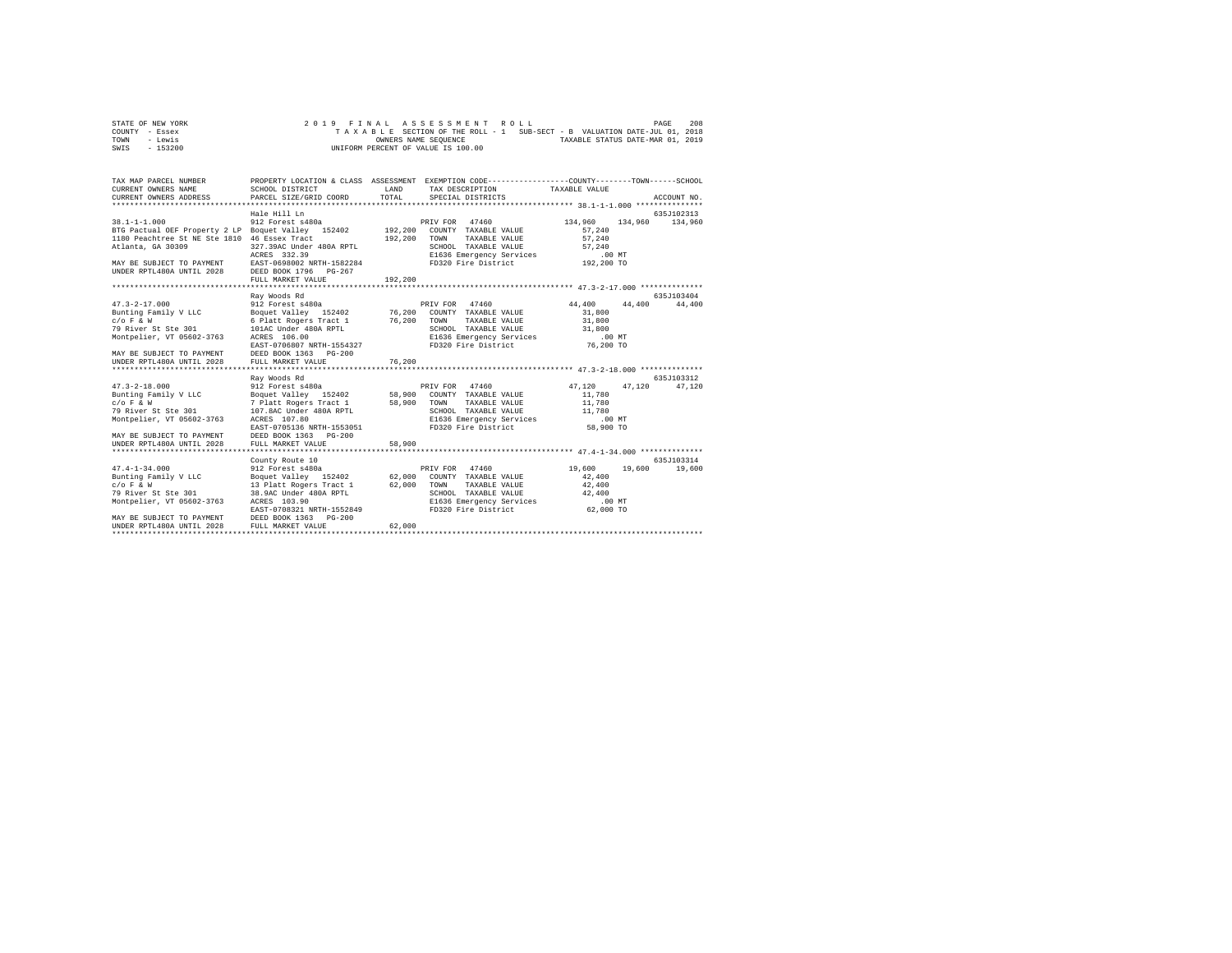| STATE OF NEW YORK | 2019 FINAL ASSESSMENT ROLL                                               | 209<br>PAGE                      |
|-------------------|--------------------------------------------------------------------------|----------------------------------|
| COUNTY - Essex    | TAXABLE SECTION OF THE ROLL - 1 SUB-SECT - B VALUATION DATE-JUL 01, 2018 |                                  |
| TOWN<br>- Lewis   | OWNERS NAME SEOUENCE                                                     | TAXABLE STATUS DATE-MAR 01, 2019 |
| - 153200<br>SWIS  | UNIFORM PERCENT OF VALUE IS 100.00                                       |                                  |

| TAX MAP PARCEL NUMBER<br>CURRENT OWNERS NAME<br>CURRENT OWNERS ADDRESS                                                                                                                                                  | SCHOOL DISTRICT<br>PARCEL SIZE/GRID COORD                                                                                                                                                                                                                               | LAND<br>TOTAL      | PROPERTY LOCATION & CLASS ASSESSMENT EXEMPTION CODE----------------COUNTY-------TOWN------SCHOOL<br>TAX DESCRIPTION<br>SPECIAL DISTRICTS                                                                    | TAXABLE VALUE<br>******************** 47.4-1-35.111 **************           |                 | ACCOUNT NO.                    |
|-------------------------------------------------------------------------------------------------------------------------------------------------------------------------------------------------------------------------|-------------------------------------------------------------------------------------------------------------------------------------------------------------------------------------------------------------------------------------------------------------------------|--------------------|-------------------------------------------------------------------------------------------------------------------------------------------------------------------------------------------------------------|------------------------------------------------------------------------------|-----------------|--------------------------------|
| $47.4 - 1 - 35.111$<br>Bunting Family V LLC<br>$C/O$ $F$ & $W$<br>79 River St Ste 301<br>Montpelier, VT 05602-3763<br>MAY BE SUBJECT TO PAYMENT<br>UNDER RPTL480A UNTIL 2028                                            | County Route 10<br>912 Forest s480a<br>Boquet Valley 152402<br>6 Platt Rogers Tract 1 35,000<br>58AC Under 480A RPTL<br>ACRES 59.00<br>EAST-0708470 NRTH-1555146<br>DEED BOOK 1363 PG-200<br>FULL MARKET VALUE                                                          | 35,000             | 47460<br>PRIV FOR<br>35,000 COUNTY TAXABLE VALUE<br>TAXABLE VALUE<br>TOWN<br>SCHOOL TAXABLE VALUE<br>E1636 Emergency Services<br>FD320 Fire District                                                        | 27,200<br>7,800<br>7,800<br>7,800<br>$.00$ MT<br>35,000 TO                   | 27,200          | 635J103308<br>27,200           |
|                                                                                                                                                                                                                         |                                                                                                                                                                                                                                                                         |                    |                                                                                                                                                                                                             |                                                                              |                 |                                |
|                                                                                                                                                                                                                         | Rav Woods Rd                                                                                                                                                                                                                                                            |                    |                                                                                                                                                                                                             |                                                                              |                 | 635J103310                     |
| $56.1 - 2 - 27.000$<br>Bunting Family V LLC<br>$C/O$ F & W<br>79 River St Ste 301<br>Montpelier, VT 05602-3763<br>MAY BE SUBJECT TO PAYMENT<br>UNDER RPTL480A UNTIL 2028<br>$56.1 - 2 - 30.000$<br>Bunting Family V LLC | 912 Forest s480a<br>Boquet Valley 152402 22.700<br>8 Platt Rogers Tract 1 22,700<br>35.4AC Under 480A RPTL<br>ACRES 35.40<br>EAST-0702246 NRTH-1550341<br>DEED BOOK 1363 PG-200<br>FULL MARKET VALUE<br>Rav Woods Rd<br>912 Forest s480a<br>Boquet Valley 152402 12,000 | 22,700             | PRIV FOR 47460<br>COUNTY TAXABLE VALUE<br>TOWN<br>TAXABLE VALUE<br>SCHOOL TAXABLE VALUE<br>E1636 Emergency Services<br>En320 Fire District<br>FD320 Fire District<br>PRIV FOR 47460<br>COUNTY TAXABLE VALUE | 18,160<br>4.540<br>4,540<br>4.540<br>$.00$ MT<br>22,700 TO<br>9.600<br>2,400 | 18,160<br>9.600 | 18,160<br>635.7103311<br>9,600 |
| $C/O$ $F$ & $W$<br>79 River St Ste 301<br>Montpelier, VT 05602-3763<br>MAY BE SUBJECT TO PAYMENT<br>UNDER RPTL480A UNTIL 2028                                                                                           | 7 Platt Rogers Tract 1 12,000<br>15AC Under 480A RPTL<br>ACRES<br>15.00<br>EAST-0703165 NRTH-1550932<br>DEED BOOK 202<br>$PG-162$<br>FULL MARKET VALUE<br>********************                                                                                          | 12,000             | TAXABLE VALUE<br>TOWN<br>SCHOOL TAXABLE VALUE<br>E1636 Emergency Services<br>FD320 Fire District<br>**************************** 56.1-2-32.000 ***************                                              | 2,400<br>2,400<br>.00 MT<br>12,000 TO                                        |                 |                                |
| $56.1 - 2 - 32.000$<br>Bunting Family V LLC<br>$C/O$ $F$ & $W$<br>79 River St Ste 301<br>Montpelier, VT 05602-3763<br>MAY BE SUBJECT TO PAYMENT<br>UNDER RPTL480A UNTIL 2028                                            | Steele Woods Rd<br>912 Forest s480a<br>Boquet Valley 152402 237,900<br>10 Platt Rogers Tract 1<br>222.7AC Under 480A RPTL<br>ACRES 417.70<br>EAST-0706266 NRTH-1549737<br>DEED BOOK 1363 PG-200<br>FULL MARKET VALUE                                                    | 237,900<br>237,900 | 47460<br>PRIV FOR<br>COUNTY TAXABLE VALUE<br>TOWN<br>TAXABLE VALUE<br>SCHOOL TAXABLE VALUE<br>E1636 Emergency Services<br>FD320 Fire District                                                               | 93.120<br>144,780<br>144,780<br>144,780<br>.00MT<br>237,900 TO               | 93,120          | 635J103403<br>93,120           |
|                                                                                                                                                                                                                         |                                                                                                                                                                                                                                                                         |                    |                                                                                                                                                                                                             |                                                                              |                 |                                |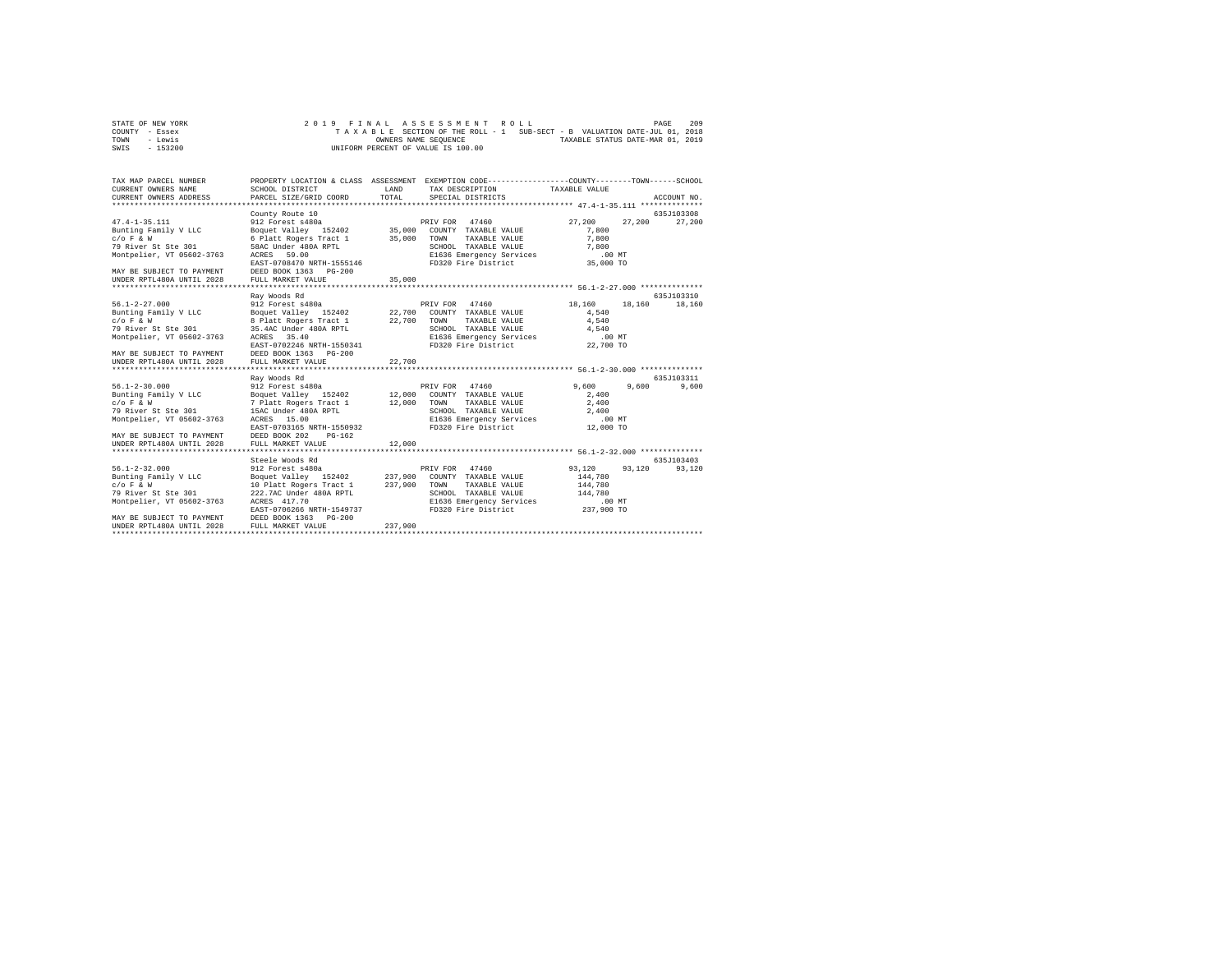| STATE OF NEW YORK |  | 2019 FINAL ASSESSMENT ROLL         | PAGE                                                                     | 210 |
|-------------------|--|------------------------------------|--------------------------------------------------------------------------|-----|
| COUNTY - Essex    |  |                                    | TAXABLE SECTION OF THE ROLL - 1 SUB-SECT - B VALUATION DATE-JUL 01, 2018 |     |
| TOWN<br>- Lewis   |  | OWNERS NAME SEOUENCE               | TAXABLE STATUS DATE-MAR 01, 2019                                         |     |
| $-153200$<br>SWIS |  | UNIFORM PERCENT OF VALUE IS 100.00 |                                                                          |     |

| TAX MAP PARCEL NUMBER<br>CURRENT OWNERS NAME<br>CURRENT OWNERS ADDRESS                                             | SCHOOL DISTRICT<br>PARCEL SIZE/GRID COORD                                                                                                 | LAND<br>TOTAL    | PROPERTY LOCATION & CLASS ASSESSMENT EXEMPTION CODE----------------COUNTY-------TOWN------SCHOOL<br>TAX DESCRIPTION<br>SPECIAL DISTRICTS   | TAXABLE VALUE                                                 |        | ACCOUNT NO. |
|--------------------------------------------------------------------------------------------------------------------|-------------------------------------------------------------------------------------------------------------------------------------------|------------------|--------------------------------------------------------------------------------------------------------------------------------------------|---------------------------------------------------------------|--------|-------------|
|                                                                                                                    | Steele Woods Rd                                                                                                                           |                  |                                                                                                                                            |                                                               |        | 635J103407  |
| $56.1 - 2 - 33.000$<br>Bunting Family V LLC<br>$C/O$ $F$ & $W$<br>79 River St Ste 301<br>Montpelier, VT 05602-3763 | 912 Forest s480a<br>Boquet Valley 152402<br>9 Platt Rogers Tract 1<br>99.6AC Under 480A RPTL<br>ACRES 121.60<br>EAST-0702794 NRTH-1549088 | 89,800<br>89,800 | PRIV FOR 47460<br>COUNTY TAXABLE VALUE<br>TOWN<br>TAXABLE VALUE<br>SCHOOL TAXABLE VALUE<br>E1636 Emergency Services<br>FD320 Fire District | 43,840<br>45,960<br>45,960<br>45,960<br>$.00$ MT<br>89,800 TO | 43.840 | 43.840      |
| MAY BE SUBJECT TO PAYMENT                                                                                          | DEED BOOK 202<br>$PG-162$                                                                                                                 |                  |                                                                                                                                            |                                                               |        |             |
| UNDER RPTL480A UNTIL 2028                                                                                          | FULL MARKET VALUE                                                                                                                         | 89,800           |                                                                                                                                            |                                                               |        |             |
|                                                                                                                    |                                                                                                                                           |                  |                                                                                                                                            |                                                               |        |             |
|                                                                                                                    | Steele Woods Rd                                                                                                                           |                  |                                                                                                                                            |                                                               |        | 635J103315  |
| $56.2 - 3 - 1.000$                                                                                                 | 912 Forest s480a                                                                                                                          |                  | PRIV FOR 47460                                                                                                                             | 98,480                                                        | 98,480 | 98,480      |
| Bunting Family V LLC                                                                                               | Boquet Valley 152402 156,400                                                                                                              |                  | COUNTY TAXABLE VALUE                                                                                                                       | 57.920                                                        |        |             |
| $C/O$ $F$ & $W$                                                                                                    | 12&13 Platt Rogers Tr1&44                                                                                                                 | 156,400          | TOWN<br>TAXABLE VALUE                                                                                                                      | 57,920                                                        |        |             |
| 79 River St Ste 301                                                                                                | 236.1AC Under 480A RPTL                                                                                                                   |                  | SCHOOL TAXABLE VALUE                                                                                                                       | 57.920                                                        |        |             |
| Montpelier, VT 05602-3763                                                                                          | ACRES 255.10                                                                                                                              |                  | E1636 Emergency Services                                                                                                                   | $.00$ MT                                                      |        |             |
|                                                                                                                    | EAST-0709853 NRTH-1550981                                                                                                                 |                  | FD320 Fire District                                                                                                                        | 156,400 TO                                                    |        |             |
| MAY BE SUBJECT TO PAYMENT                                                                                          | DEED BOOK 202<br>PG-162                                                                                                                   |                  |                                                                                                                                            |                                                               |        |             |
| UNDER RPTL480A UNTIL 2028                                                                                          | FULL MARKET VALUE                                                                                                                         | 156,400          |                                                                                                                                            |                                                               |        |             |
|                                                                                                                    | Steele Woods Rd                                                                                                                           |                  |                                                                                                                                            |                                                               |        | 635J103309  |
| $56.2 - 3 - 2.000$                                                                                                 | 912 Forest s480a                                                                                                                          |                  | PRIV FOR 47460                                                                                                                             | 16,640                                                        | 16,640 | 16,640      |
| Bunting Family V LLC                                                                                               | Boquet Valley 152402 20,800                                                                                                               |                  | COUNTY TAXABLE VALUE                                                                                                                       | 4,160                                                         |        |             |
| $C/O$ $F$ & $W$                                                                                                    | 40 & 43 Mccormicks                                                                                                                        | 20,800           | TAXABLE VALUE<br>TOWN                                                                                                                      | 4,160                                                         |        |             |
| 79 River St Ste 301                                                                                                | 31.6AC Under 480A RPTL                                                                                                                    |                  | SCHOOL TAXABLE VALUE                                                                                                                       | 4,160                                                         |        |             |
| Montpelier, VT 05602-3763                                                                                          | 31.60<br>ACRES                                                                                                                            |                  | E1636 Emergency Services                                                                                                                   | .00 MT                                                        |        |             |
|                                                                                                                    | EAST-0712068 NRTH-1551012                                                                                                                 |                  | FD320 Fire District                                                                                                                        | 20,800 TO                                                     |        |             |
| MAY BE SUBJECT TO PAYMENT                                                                                          | DEED BOOK 202<br>PG-162                                                                                                                   |                  |                                                                                                                                            |                                                               |        |             |
| UNDER RPTL480A UNTIL 2028                                                                                          | FULL MARKET VALUE                                                                                                                         | 20,800           |                                                                                                                                            |                                                               |        |             |
| **************************                                                                                         |                                                                                                                                           |                  |                                                                                                                                            |                                                               |        |             |
|                                                                                                                    | Deerhead Rd                                                                                                                               |                  |                                                                                                                                            |                                                               |        | 635.T102912 |
| $38.2 - 1 - 10.111$                                                                                                | 912 Forest s480a                                                                                                                          |                  | 47460<br>PRIV FOR                                                                                                                          | 26,000                                                        | 26,000 | 26,000      |
| Hazen Robert E                                                                                                     | Boquet Valley 152402 96,700                                                                                                               |                  | COUNTY TAXABLE VALUE                                                                                                                       | 70,700                                                        |        |             |
| Ding Yuan                                                                                                          | 25-26-31 & 32 Peru Bay Tr                                                                                                                 | 96,700           | TOWN<br>TAXABLE VALUE                                                                                                                      | 70,700                                                        |        |             |
| 19 Young Ter                                                                                                       | 55AC Under 480A RPTL                                                                                                                      |                  | SCHOOL TAXABLE VALUE                                                                                                                       | 70,700                                                        |        |             |
| Millstone Township, NJ 08510 ACRES 119.80                                                                          |                                                                                                                                           |                  | E1636 Emergency Services                                                                                                                   | $.00$ MT                                                      |        |             |
|                                                                                                                    | EAST-0718238 NRTH-1577843                                                                                                                 |                  | FD320 Fire District                                                                                                                        | 96,700 TO                                                     |        |             |
| MAY BE SUBJECT TO PAYMENT                                                                                          | DEED BOOK 1584 PG-207                                                                                                                     |                  |                                                                                                                                            |                                                               |        |             |
| UNDER RPTL480A UNTIL 2028                                                                                          | FULL MARKET VALUE                                                                                                                         | 96,700           |                                                                                                                                            |                                                               |        |             |
|                                                                                                                    |                                                                                                                                           |                  |                                                                                                                                            |                                                               |        |             |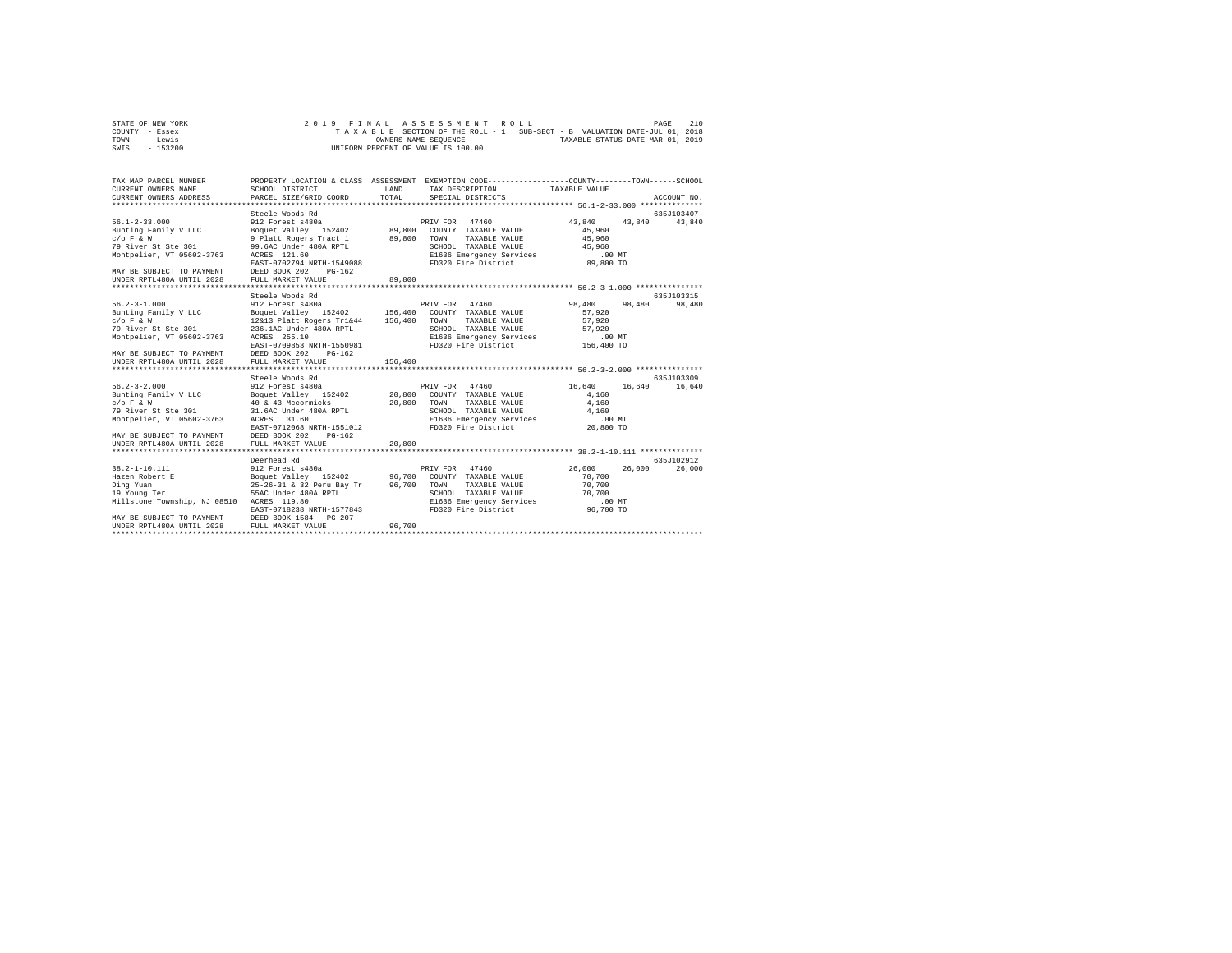| STATE OF NEW YORK | 2019 FINAL ASSESSMENT ROLL                                               | PAGE | 211 |
|-------------------|--------------------------------------------------------------------------|------|-----|
| COUNTY - Essex    | TAXABLE SECTION OF THE ROLL - 1 SUB-SECT - B VALUATION DATE-JUL 01, 2018 |      |     |
| TOWN<br>- Lewis   | TAXABLE STATUS DATE-MAR 01, 2019<br>OWNERS NAME SEOUENCE                 |      |     |
| - 153200<br>SWIS  | UNIFORM PERCENT OF VALUE IS 100.00                                       |      |     |

| TAX MAP PARCEL NUMBER<br>CURRENT OWNERS NAME<br>CURRENT OWNERS ADDRESS                                               | SCHOOL DISTRICT<br>PARCEL SIZE/GRID COORD                            | LAND<br>TOTAL | PROPERTY LOCATION & CLASS ASSESSMENT EXEMPTION CODE---------------COUNTY-------TOWN------SCHOOL<br>TAX DESCRIPTION TAXABLE VALUE<br>SPECIAL DISTRICTS |                    | ACCOUNT NO.      |
|----------------------------------------------------------------------------------------------------------------------|----------------------------------------------------------------------|---------------|-------------------------------------------------------------------------------------------------------------------------------------------------------|--------------------|------------------|
|                                                                                                                      | Deerhead Rd                                                          |               |                                                                                                                                                       |                    | 635J179031       |
| $38.2 - 1 - 10.200$                                                                                                  | 912 Forest s480a<br>Boquet Valley 152402 45,100 COUNTY TAXABLE VALUE |               | PRIV FOR 47460                                                                                                                                        | 28,400<br>16,700   | 28,400<br>28,400 |
| Hazen Robert E                                                                                                       |                                                                      |               |                                                                                                                                                       |                    |                  |
| Ding Yuan                                                                                                            | 25-31 & 32 Peru Bay Tract 45,100                                     |               | TOWN<br>TAXABLE VALUE                                                                                                                                 | 16,700             |                  |
| 19 Young Ter                                                                                                         | 61AC Under 480A RPTL                                                 |               | SCHOOL TAXABLE VALUE<br>E1636 Emergency Services                                                                                                      | 16,700             |                  |
| Millstone Township, NJ 08510 ACRES                                                                                   | 93.10                                                                |               |                                                                                                                                                       | $.00$ MT           |                  |
|                                                                                                                      | EAST-0716512 NRTH-1578476                                            |               | FD320 Fire District 45,100 TO                                                                                                                         |                    |                  |
| MAY BE SUBJECT TO PAYMENT                                                                                            | DEED BOOK 1584 PG-207                                                |               |                                                                                                                                                       |                    |                  |
| UNDER RPTL480A UNTIL 2028                                                                                            | FULL MARKET VALUE                                                    | 45,100        |                                                                                                                                                       |                    |                  |
|                                                                                                                      |                                                                      |               |                                                                                                                                                       |                    |                  |
|                                                                                                                      | Deerhead Rd                                                          |               |                                                                                                                                                       |                    | 635.7105303      |
| $39.1 - 3 - 1.000$                                                                                                   | 912 Forest s480a                                                     |               | PRIV FOR 47460                                                                                                                                        | 32,000             | 32,000<br>32,000 |
| Hazen Robert E                                                                                                       | Willsboro                                                            |               | 155201 66,700 COUNTY TAXABLE VALUE                                                                                                                    | 34,700             |                  |
| Ding Yuan                                                                                                            | 27 & 62 Peru Bay Tract 66,700                                        |               | TOWN<br>TAXABLE VALUE                                                                                                                                 | 34,700             |                  |
| 19 Young Ter                                                                                                         |                                                                      |               |                                                                                                                                                       |                    |                  |
| Millstone Township, NJ 08510 ACRES 94.90                                                                             | 70AC Under 480A RPTL<br>ACRES 94.90                                  |               | SCHOOL TAXABLE VALUE 34,700<br>E1636 Emergency Services .00 MT<br>FD320 Fire District 66,700 TO                                                       |                    |                  |
|                                                                                                                      |                                                                      |               |                                                                                                                                                       |                    |                  |
|                                                                                                                      | EAST-0719855 NRTH-1578320                                            |               |                                                                                                                                                       |                    |                  |
| MAY BE SUBJECT TO PAYMENT<br>MAY BE SUBJECT TO PAYMENT DEED BOOK 1584<br>UNDER RPTL480A UNTIL 2028 FULL MARKET VALUE | DEED BOOK 1584 PG-207                                                |               |                                                                                                                                                       |                    |                  |
|                                                                                                                      |                                                                      | 66,700        |                                                                                                                                                       |                    |                  |
|                                                                                                                      | *********************************                                    |               | ********************************* 39.1-3-2.000 ****************                                                                                       |                    |                  |
|                                                                                                                      | Deerhead Rd                                                          |               |                                                                                                                                                       |                    | 635J178527       |
| $39.1 - 3 - 2.000$                                                                                                   | 912 Forest s480a                                                     |               | PRIV FOR 47460                                                                                                                                        | 12,000             | 12,000<br>12,000 |
| Hazen Robert E                                                                                                       | 155201 18,900<br>Willsboro                                           |               | COUNTY TAXABLE VALUE                                                                                                                                  | 6,900              |                  |
| Ding Yuan                                                                                                            | 13 Peru Bay Tract                                                    | 18,900        | TOWN<br>TAXABLE VALUE                                                                                                                                 | 6,900              |                  |
| 19 Young Ter                                                                                                         | 20AC Under 480A RPTL                                                 |               | SCHOOL TAXABLE VALUE                                                                                                                                  | 6,900              |                  |
| Millstone Township, NJ 08510 ACRES                                                                                   |                                                                      |               | E1636 Emergency Services                                                                                                                              | $.00$ MT           |                  |
|                                                                                                                      | EAST-0721054 NRTH-1578027                                            |               | FD320 Fire District                                                                                                                                   | 18,900 TO          |                  |
| MAY BE SUBJECT TO PAYMENT                                                                                            | DEED BOOK 1584 PG-207                                                |               |                                                                                                                                                       |                    |                  |
| UNDER RPTL480A UNTIL 2028                                                                                            | FULL MARKET VALUE                                                    | 18,900        |                                                                                                                                                       |                    |                  |
|                                                                                                                      |                                                                      |               |                                                                                                                                                       |                    |                  |
|                                                                                                                      | Hale Hill Ln                                                         |               |                                                                                                                                                       |                    | 635J102301       |
| $38.1 - 1 - 4.000$                                                                                                   | 912 Forest s480a                                                     |               | PRIV FOR 47460                                                                                                                                        | 126,000<br>126,000 | 126,000          |
|                                                                                                                      |                                                                      |               |                                                                                                                                                       |                    |                  |
| Ken Col Properties LLC boquet Valley 152402 198,500 COUNTY TAXABLE VALUE                                             |                                                                      |               |                                                                                                                                                       | 72,500             |                  |
| Pulsifer Colby James                                                                                                 | 16 Essex Tract<br>305AC under 480A RPTL                              |               | 198,500 TOWN<br>TAXABLE VALUE                                                                                                                         | 72,500             |                  |
| PO Box 27                                                                                                            |                                                                      |               | SCHOOL TAXABLE VALUE                                                                                                                                  | 72,500             |                  |
| Lewis, NY 12950                                                                                                      | ACRES 377.57                                                         |               | E1636 Emergency Services                                                                                                                              | $.00$ MT           |                  |
|                                                                                                                      | EAST-0702087 NRTH-1579544                                            |               | FD320 Fire District                                                                                                                                   | 198,500 TO         |                  |
| MAY BE SUBJECT TO PAYMENT                                                                                            | DEED BOOK 1777 PG-178                                                |               |                                                                                                                                                       |                    |                  |
| UNDER RPTL480A UNTIL 2028                                                                                            | FULL MARKET VALUE                                                    | 198,500       |                                                                                                                                                       |                    |                  |
|                                                                                                                      |                                                                      |               |                                                                                                                                                       |                    |                  |
|                                                                                                                      |                                                                      |               |                                                                                                                                                       |                    |                  |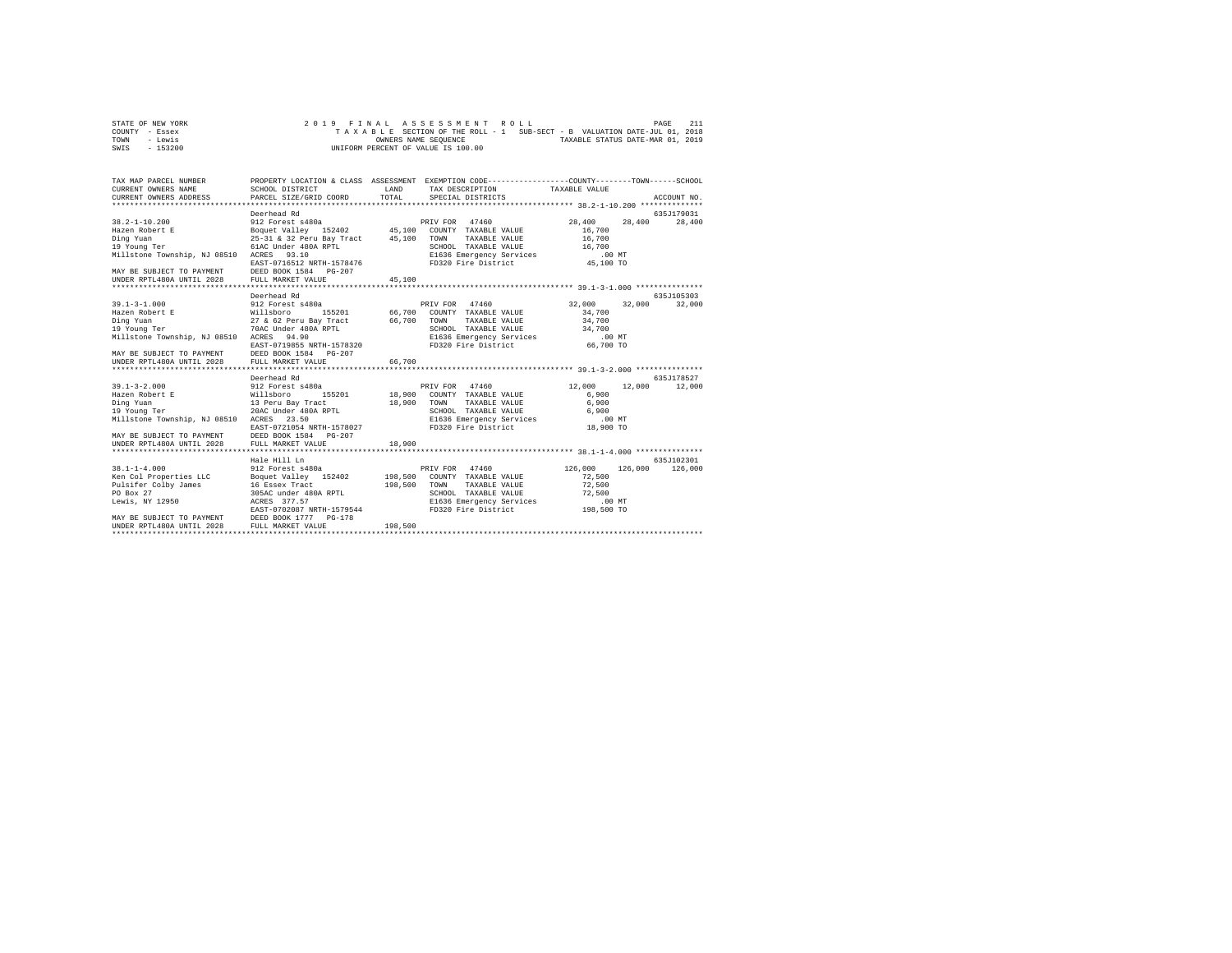| STATE OF NEW YORK<br>COUNTY - Essex<br>TOWN<br>- Lewis<br>SWIS - 153200                                                                                                                                                                                                                                  | 2019 FINAL                                                                                                                                                                                                                                                                                                                               | ASSESSMENT ROLL<br>TAXABLE SECTION OF THE ROLL - 1 SUB-SECT - B VALUATION DATE-JUL 01, 2018<br>OWNERS NAME SEQUENCE TAXABLE STATUS DATE-MAR 01, 2019<br>UNIFORM PERCENT OF VALUE IS 100.00                                                                                                                                       | 212<br>PAGE                                                                                                                                                                               |
|----------------------------------------------------------------------------------------------------------------------------------------------------------------------------------------------------------------------------------------------------------------------------------------------------------|------------------------------------------------------------------------------------------------------------------------------------------------------------------------------------------------------------------------------------------------------------------------------------------------------------------------------------------|----------------------------------------------------------------------------------------------------------------------------------------------------------------------------------------------------------------------------------------------------------------------------------------------------------------------------------|-------------------------------------------------------------------------------------------------------------------------------------------------------------------------------------------|
| CURRENT OWNERS NAME                                                                                                                                                                                                                                                                                      | SCHOOL DISTRICT                                                                                                                                                                                                                                                                                                                          | TAX MAP PARCEL NUMBER PROPERTY LOCATION & CLASS ASSESSMENT EXEMPTION CODE--------------COUNTY-------TOWN------SCHOOL<br>LAND<br>TAX DESCRIPTION                                                                                                                                                                                  | TAXABLE VALUE                                                                                                                                                                             |
| CURRENT OWNERS ADDRESS                                                                                                                                                                                                                                                                                   | PARCEL SIZE/GRID COORD                                                                                                                                                                                                                                                                                                                   | TOTAL<br>SPECIAL DISTRICTS                                                                                                                                                                                                                                                                                                       | ACCOUNT NO.                                                                                                                                                                               |
|                                                                                                                                                                                                                                                                                                          | 158 Hale Hill Ln                                                                                                                                                                                                                                                                                                                         |                                                                                                                                                                                                                                                                                                                                  | 635Z007009                                                                                                                                                                                |
| $38.1 - 1 - 5.200$                                                                                                                                                                                                                                                                                       | 912 Forest s480a<br>36.1-1-5.200<br>Ren Col Properties LLC 924 FORM 1189 152402<br>Pulsifer Colby James<br>PO Box 27 116 Ac under 480A RPTL<br>PO Box 27 116 Ac under 480A RPTL<br>RORES 152.05<br>MAY BE SUBJECT TO PAYMENT REST-0702343 NRTH-1582330<br>MAY BE                                                                         | PRIV FOR 47460<br>233,200 COUNTY TAXABLE VALUE<br>366,000 TOWN<br>TAXABLE VALUE<br>SCHOOL TAXABLE VALUE<br>E1636 Emergency Services<br>FD320 Fire District                                                                                                                                                                       | 64,960 64,960<br>64,960<br>301,040<br>301,040<br>301,040<br>$.00$ MT<br>366,000 TO                                                                                                        |
| UNDER RPTL480A UNTIL 2028                                                                                                                                                                                                                                                                                | FULL MARKET VALUE                                                                                                                                                                                                                                                                                                                        | 366,000                                                                                                                                                                                                                                                                                                                          |                                                                                                                                                                                           |
|                                                                                                                                                                                                                                                                                                          | 352 Moss Rd                                                                                                                                                                                                                                                                                                                              |                                                                                                                                                                                                                                                                                                                                  | 635J103002                                                                                                                                                                                |
| $38.4 - 1 - 20.000$<br>Kosko Louis Trust<br>Kosko Joan R Trust<br>2914 Greene Pl<br>Bronx, NY 10465<br>MAY BE SUBJECT TO PAYMENT<br>UNDER RPTL480A UNTIL 2028<br>$29. -2 - 27.100$<br>Locurcio Gennaro<br>Locurcio Frances<br>165 Beach 143rd St<br>Rockaway Park, NY 11694<br>UNDER RPTL480A UNTIL 2028 | DEED BOOK 1700 PG-93<br>FULL MARKET VALUE<br>150 Fields Way<br>912 Forest s480a<br>For Field Black<br>Boquet Valley 152402<br>37 Essex Tract<br>1426/25 Life Estate to<br>Irene G Cross 724AC 480A<br>ACRES 770.00<br>MAY BE SUBJECT TO PAYMENT EAST-0702584 NRTH-1588544<br>DEED BOOK 1430 PG-222                                       | PRIV FOR 47460<br>124,800 COUNTY TAXABLE VALUE<br>136,300<br>TOWN<br>TAXABLE VALUE<br>SCHOOL TAXABLE VALUE<br>E1636 Emergency Services<br>FD320 Fire District<br>136,300<br>PRIV FOR 47460<br>436,700 COUNTY TAXABLE VALUE<br>594,400 TOWN<br>TAXABLE VALUE<br>SCHOOD IRMANIA<br>E1636 Emergency Services<br>FD320 Fire District | 72,800 72,800<br>72,800<br>63,500<br>63,500<br>63,500<br>$.00$ MT<br>136,300 TO<br>635J100607<br>293,600<br>293,600<br>293,600<br>300,800<br>300,800<br>300,800<br>$.00$ MT<br>594,400 TO |
|                                                                                                                                                                                                                                                                                                          | FULL MARKET VALUE                                                                                                                                                                                                                                                                                                                        | 594,400                                                                                                                                                                                                                                                                                                                          |                                                                                                                                                                                           |
|                                                                                                                                                                                                                                                                                                          | US Route 9<br>29.-3-2.000<br>Locurcio Gennaro Boguet Valley 152402<br>Locurcio Gennaro Boguet Valley 152402<br>165 Beach 143rd St 15AC Under 480A RPTL<br>Rockaway Park, NY 11694 ACRES 59.00<br>Rockaway Park, NY 11694 ACRES 59.00<br>RAST-0705200 NRT<br>EAST-0705200 NRTH-1588100<br>MAY BE SUBJECT TO PAYMENT DEED BOOK 1430 PG-228 | PRIV FOR 47460<br>44,400 COUNTY TAXABLE VALUE<br>44.400 TOWN<br>TAXABLE VALUE<br>SCHOOL TAXABLE VALUE<br>E1636 Emergency Services<br>FD320 Fire District                                                                                                                                                                         | 635Z005005<br>9,600<br>9.600<br>9,600<br>34,800<br>34,800<br>34,800<br>$.00$ MT<br>44,400 TO                                                                                              |
| UNDER RPTL480A UNTIL 2028                                                                                                                                                                                                                                                                                | FULL MARKET VALUE                                                                                                                                                                                                                                                                                                                        | 44,400                                                                                                                                                                                                                                                                                                                           |                                                                                                                                                                                           |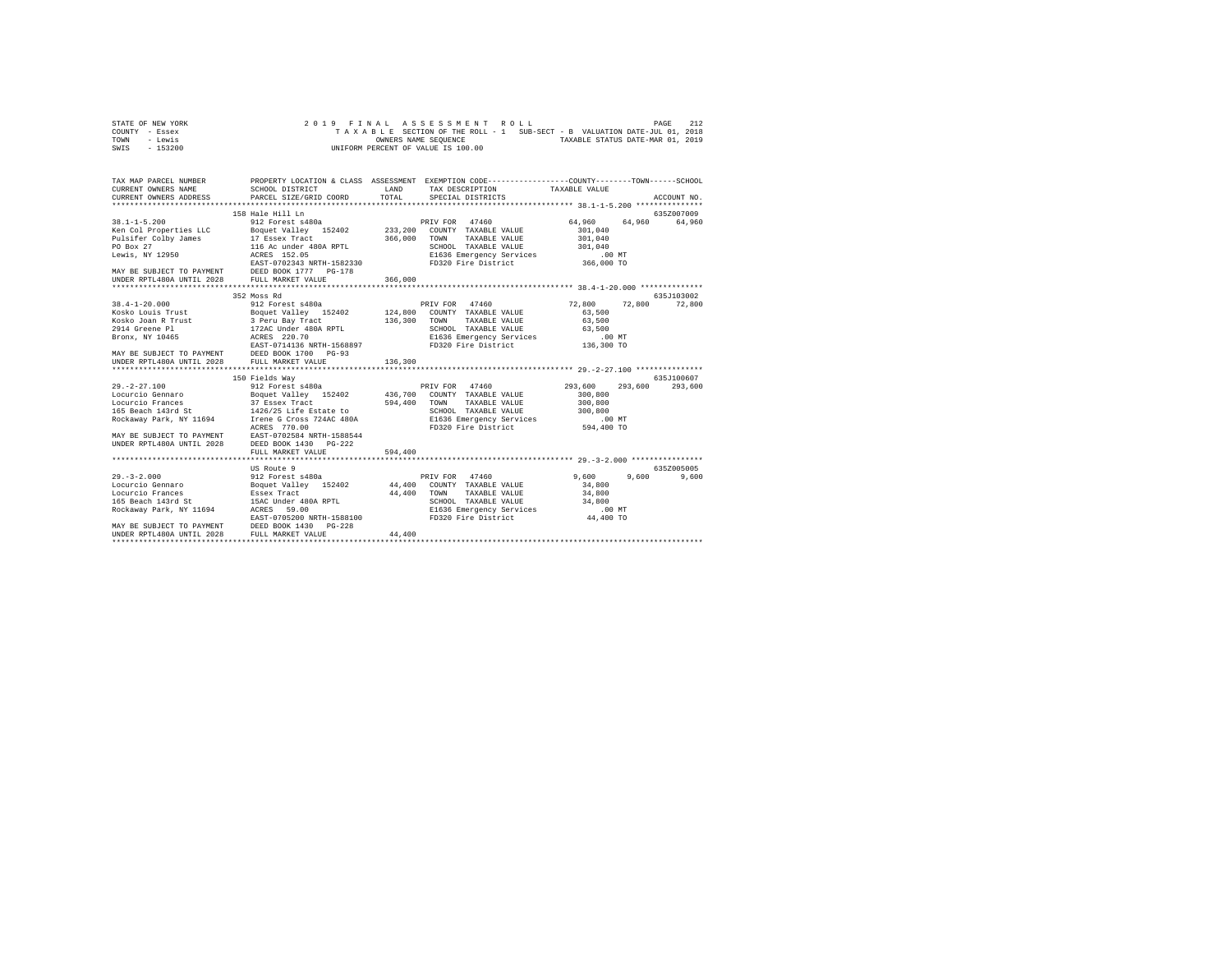| STATE OF NEW YORK | 2019 FINAL ASSESSMENT ROLL                                               | PAGE                             | 213 |
|-------------------|--------------------------------------------------------------------------|----------------------------------|-----|
| COUNTY - Essex    | TAXABLE SECTION OF THE ROLL - 1 SUB-SECT - B VALUATION DATE-JUL 01, 2018 |                                  |     |
| TOWN<br>- Lewis   | OWNERS NAME SEOUENCE                                                     | TAXABLE STATUS DATE-MAR 01, 2019 |     |
| - 153200<br>SWIS  | UNIFORM PERCENT OF VALUE IS 100.00                                       |                                  |     |

| TAX MAP PARCEL NUMBER<br>CURRENT OWNERS NAME                                                                      | SCHOOL DISTRICT                        | LAND    | PROPERTY LOCATION & CLASS ASSESSMENT EXEMPTION CODE---------------COUNTY-------TOWN------SCHOOL<br>TAX DESCRIPTION TAXABLE VALUE |                  |                |
|-------------------------------------------------------------------------------------------------------------------|----------------------------------------|---------|----------------------------------------------------------------------------------------------------------------------------------|------------------|----------------|
| CURRENT OWNERS ADDRESS                                                                                            | PARCEL SIZE/GRID COORD                 | TOTAL   | SPECIAL DISTRICTS                                                                                                                |                  | ACCOUNT NO.    |
|                                                                                                                   | US Route 9                             |         |                                                                                                                                  |                  | 635J104305     |
| $29.2 - 1 - 19.100$                                                                                               |                                        |         | PRIV FOR 47460                                                                                                                   | 26,560 26,560    | 26,560         |
| Lyme Adk Timberlands I LLC Boquet Valley 152402                                                                   |                                        |         |                                                                                                                                  | 14,440           |                |
| c/o Lyme Adirondack Forest Co 26 Essex Tract                                                                      |                                        |         | 41,000 TOWN<br>TAXABLE VALUE                                                                                                     | 14,440           |                |
| 123 Quaker Rd Ste 107 56.31AC Under 480A RPTL                                                                     |                                        |         | SCHOOL TAXABLE VALUE                                                                                                             | 14,440           |                |
| Oueensbury, NY 12804                                                                                              | ACRES 68.70                            |         | E1636 Emergency Services                                                                                                         | .00 MT           |                |
|                                                                                                                   |                                        |         | FD320 Fire District 41,000 TO                                                                                                    |                  |                |
| EAST-0709482 NRTH-1592773<br>MAY BE SUBJECT TO PAYMENT DEED BOOK 1503 PG-1                                        |                                        |         |                                                                                                                                  |                  |                |
| UNDER RPTL480A UNTIL 2028 FULL MARKET VALUE                                                                       |                                        | 41,000  |                                                                                                                                  |                  |                |
|                                                                                                                   |                                        |         |                                                                                                                                  |                  |                |
|                                                                                                                   | 261 Deerhead Rd                        |         |                                                                                                                                  |                  | 635J104311     |
| $29.4 - 1 - 8.000$                                                                                                | 912 Forest s480a                       |         | PRIV FOR 47460                                                                                                                   | 666,829 666,829  | 666,829        |
| Lyme Adk Timberlands I LLC Boquet Valley 152402 888,222 COUNTY TAXABLE VALUE                                      |                                        |         |                                                                                                                                  | 236,693          |                |
| c/o Lyme Adirondack Forest Co 44 Peru Bay Tract                                                                   |                                        |         | 903,522 TOWN TAXABLE VALUE                                                                                                       | 236,693          |                |
| 123 Quaker Rd Ste 107 1 Ac Camp Lot                                                                               |                                        |         | SCHOOL TAXABLE VALUE                                                                                                             | 236,693          |                |
| 123 Quaker Rd Ste 107               1 Ac Camp Lot<br>Queensbury, NY 12804               2102.54AC Under 480A RPTL |                                        |         | E1636 Emergency Services                                                                                                         | $.00$ MT         |                |
|                                                                                                                   | ACRES 2223.40                          |         | FD320 Fire District                                                                                                              | 903,522 TO       |                |
| MAY BE SUBJECT TO PAYMENT EAST-0714382 NRTH-1587130                                                               |                                        |         |                                                                                                                                  |                  |                |
| UNDER RPTL480A UNTIL 2028                                                                                         | DEED BOOK 1503 PG-1                    |         |                                                                                                                                  |                  |                |
|                                                                                                                   | CONSERVATION ESMT % 26.00              |         |                                                                                                                                  |                  |                |
|                                                                                                                   | FULL MARKET VALUE                      | 903,522 |                                                                                                                                  |                  |                |
|                                                                                                                   |                                        |         |                                                                                                                                  |                  |                |
|                                                                                                                   | US Route 9                             |         |                                                                                                                                  |                  | 635J104302     |
| $29.4 - 1 - 20.000$                                                                                               | 912 Forest s480a                       |         | PRIV FOR 47460                                                                                                                   | 25,930<br>25,930 | 25,930         |
| Lyme Adk Timberlands I LLC Willsboro 155201                                                                       |                                        |         | 33,152 COUNTY TAXABLE VALUE                                                                                                      | 7,222            |                |
| c/o Lyme Adirondack Forest Co 42 Peru Bay Tract 33,152 TOWN                                                       |                                        |         | TAXABLE VALUE                                                                                                                    | 7.222            |                |
| 123 Quaker Rd Ste 107                                                                                             |                                        |         | SCHOOL TAXABLE VALUE                                                                                                             | 7.222            |                |
| Queensbury, NY 12804                                                                                              | 77.58AC Under 480A RPTL<br>ACRES 81.00 |         |                                                                                                                                  |                  |                |
|                                                                                                                   | EAST-0717020 NRTH-1584414              |         | FD320 Fire District                                                                                                              | 33,152 TO        |                |
| MAY BE SUBJECT TO PAYMENT DEED BOOK 1503 PG-1                                                                     |                                        |         |                                                                                                                                  |                  |                |
| UNDER RPTL480A UNTIL 2028                                                                                         | CONSERVATION ESMT % 26.00              |         |                                                                                                                                  |                  |                |
|                                                                                                                   | FULL MARKET VALUE                      | 33,152  |                                                                                                                                  |                  |                |
|                                                                                                                   |                                        |         |                                                                                                                                  |                  |                |
|                                                                                                                   | Deerhead Rd                            |         |                                                                                                                                  |                  | 635.T104307    |
| $38.2 - 1 - 4.100$                                                                                                | 912 Forest s480a                       |         | PRIV FOR 47460                                                                                                                   | 6,400            | 6,400<br>6,400 |
| Lyme Adk Timberlands I LLC Boquet Valley 152402                                                                   |                                        |         | 9,500 COUNTY TAXABLE VALUE                                                                                                       | 3,100            |                |
| c/o Lyme Adirondack Forest Co 39 Peru Bay Tract                                                                   |                                        |         | 9,500 TOWN<br>TAXABLE VALUE                                                                                                      | 3,100            |                |
| 123 Ouaker Rd Ste 107                                                                                             | 8.80AC Under 480A RPTL                 |         |                                                                                                                                  | 3,100            |                |
| Queensbury, NY 12804                                                                                              | ACRES 13.56                            |         |                                                                                                                                  | $.00$ MT         |                |
|                                                                                                                   | EAST-0708943 NRTH-1582745              |         |                                                                                                                                  | 9,500 TO         |                |
|                                                                                                                   |                                        |         |                                                                                                                                  |                  |                |
| MAY BE SUBJECT TO PAYMENT DEED BOOK 1503 PG-1<br>UNDER RPTL480A UNTIL 2028 FULL MARKET VALUE                      |                                        | 9.500   |                                                                                                                                  |                  |                |
|                                                                                                                   |                                        |         |                                                                                                                                  |                  |                |
|                                                                                                                   |                                        |         |                                                                                                                                  |                  |                |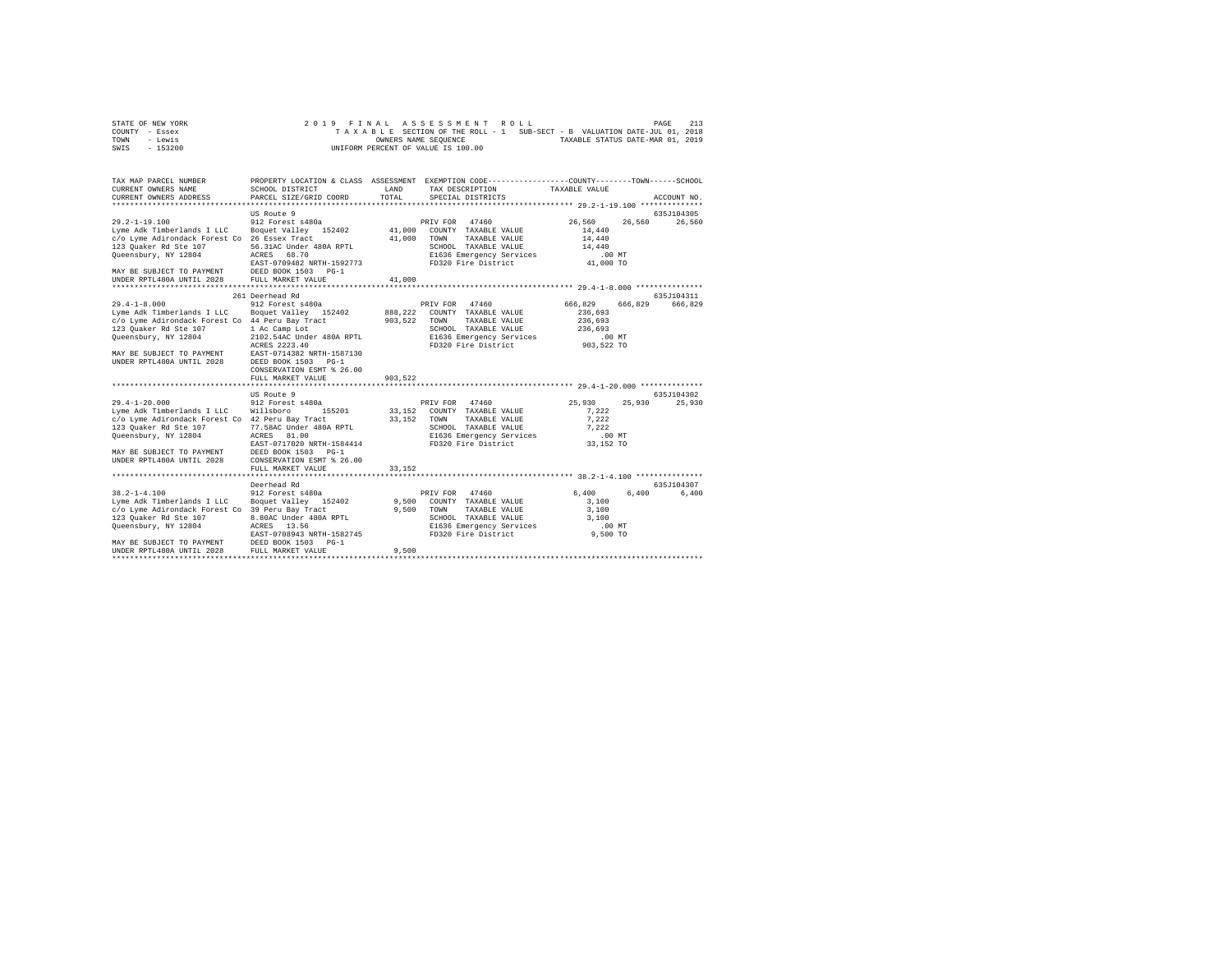| STATE OF NEW YORK | 2019 FINAL ASSESSMENT ROLL                                               | 2.14<br>PAGE                     |
|-------------------|--------------------------------------------------------------------------|----------------------------------|
| COUNTY - Essex    | TAXABLE SECTION OF THE ROLL - 1 SUB-SECT - B VALUATION DATE-JUL 01, 2018 |                                  |
| TOWN<br>- Lewis   | OWNERS NAME SEOUENCE                                                     | TAXABLE STATUS DATE-MAR 01, 2019 |
| - 153200<br>SWIS  | UNIFORM PERCENT OF VALUE IS 100.00                                       |                                  |

| TAX MAP PARCEL NUMBER<br>CURRENT OWNERS NAME<br>CURRENT OWNERS ADDRESS                                                                                                                                                                                                                                                                                                                                                                                                                                                                   | SCHOOL DISTRICT<br>PARCEL SIZE/GRID COORD                                                                                                                                                                         | LAND<br>TOTAL | PROPERTY LOCATION & CLASS ASSESSMENT EXEMPTION CODE---------------COUNTY-------TOWN------SCHOOL<br>TAX DESCRIPTION TAXABLE VALUE<br>SPECIAL DISTRICTS |                            | ACCOUNT NO.                 |
|------------------------------------------------------------------------------------------------------------------------------------------------------------------------------------------------------------------------------------------------------------------------------------------------------------------------------------------------------------------------------------------------------------------------------------------------------------------------------------------------------------------------------------------|-------------------------------------------------------------------------------------------------------------------------------------------------------------------------------------------------------------------|---------------|-------------------------------------------------------------------------------------------------------------------------------------------------------|----------------------------|-----------------------------|
|                                                                                                                                                                                                                                                                                                                                                                                                                                                                                                                                          |                                                                                                                                                                                                                   |               |                                                                                                                                                       |                            |                             |
| 912 Forest s480a<br>Mud Pond Partners (1918) 19402 116,800 COUNTY TAXABLE VALUE<br>15191 Bledsoe St 1 Peru Bay Tract 116,800 TOWN TAXABLE VALUE<br>1918 215 245 Essex Tract 116,800 TOWN TAXABLE VALUE<br>1918 215 AN 15 100 100 SCHOOL TA<br>MAY BE SUBJECT TO PAYMENT ACRES 228.65<br>UNDER RPTL480A UNTIL 2028 EAST-0708840 NRTH-1567448                                                                                                                                                                                              | Hutchins Swamp Ln<br>245 Essex Tract و SCHOOL المسلمين المسلمين و SCHOOL المسلمين و SCHOOL المسلمين<br>215.9AC Dider 480A RPTL و B1532 Emergency Services<br>116,800 TO PD320 Fire District 116,800 TO 116,800 TO |               |                                                                                                                                                       | 90.400<br>26,400<br>26,400 | 635J104005<br>90.400 90.400 |
|                                                                                                                                                                                                                                                                                                                                                                                                                                                                                                                                          | DEED BOOK 1654 PG-30<br>FULL MARKET VALUE                                                                                                                                                                         | 116,800       |                                                                                                                                                       |                            |                             |
|                                                                                                                                                                                                                                                                                                                                                                                                                                                                                                                                          |                                                                                                                                                                                                                   |               |                                                                                                                                                       |                            |                             |
|                                                                                                                                                                                                                                                                                                                                                                                                                                                                                                                                          | Hutchins Swamp Ln                                                                                                                                                                                                 |               |                                                                                                                                                       |                            | 635J178553<br>30.640 30.640 |
|                                                                                                                                                                                                                                                                                                                                                                                                                                                                                                                                          | FULL MARKET VALUE                                                                                                                                                                                                 | 38,300        |                                                                                                                                                       |                            |                             |
|                                                                                                                                                                                                                                                                                                                                                                                                                                                                                                                                          |                                                                                                                                                                                                                   |               |                                                                                                                                                       |                            |                             |
| 38.2-1-15.004          912 Forest s480a                                 90,800<br>Mud Pomd Partners LLC       Boquet Valley 152402     155,300  COUNTY  TAXABLE VALUE       64,500<br>15191 Bledsoe St         29 & 65 Peru Bay Tra<br>Sylmar, CA 91342<br>MAY BE SUBJECT TO PAYMENT EAST-0708596 NRTH-1576654<br>UNDER RPTL480A UNTIL 2028 DEED BOOK 1655 PG-67                                                                                                                                                                         | Deerhead Rd<br>217Ac Under 480A RPTL<br>ACRES 296.90<br>FULL MARKET VALUE                                                                                                                                         | 155,300       | PRIV FOR 47460 90,800 90,800<br>SCHOOL TAXABLE VALUE 64,500<br>E1636 Emergency Services 64,500 MT<br>FD320 Fire District 155,300 TO                   |                            | 635.7105015<br>90,800       |
|                                                                                                                                                                                                                                                                                                                                                                                                                                                                                                                                          |                                                                                                                                                                                                                   |               |                                                                                                                                                       |                            | 635J101105                  |
| $\begin{tabular}{lcccc} \text{38.3--1--26.000} & \text{US Route 9} & \text{39.3--1--26.000} & \text{US Route 9} \\ \text{38.3--1--26.000} & 912\text{ Forest} & 480a - \text{WTRFNT} & \text{PRIV FOR} & 47460 & 24,000 & 24 \\ \text{Mud Pond Partners LLC} & 15200 & 15191 \text{ Bledsoe St} & 45,500 & \text{COMNT XXABLE VALUE} & 41,500 \\ \text{15191 Bledsoe St} & 246 \text{ Ssex Tract$<br>MAY BE SUBJECT TO PAYMENT BAST-0706160 NRTH-1571017 FD320 Fire District 65,500 TO<br>UNDER RPTL480A UNTIL 2028 DEED BOOK 1655 PG-67 |                                                                                                                                                                                                                   |               |                                                                                                                                                       |                            | 24,000 24,000               |
|                                                                                                                                                                                                                                                                                                                                                                                                                                                                                                                                          | FULL MARKET VALUE                                                                                                                                                                                                 | 65,500        |                                                                                                                                                       |                            |                             |
|                                                                                                                                                                                                                                                                                                                                                                                                                                                                                                                                          |                                                                                                                                                                                                                   |               |                                                                                                                                                       |                            |                             |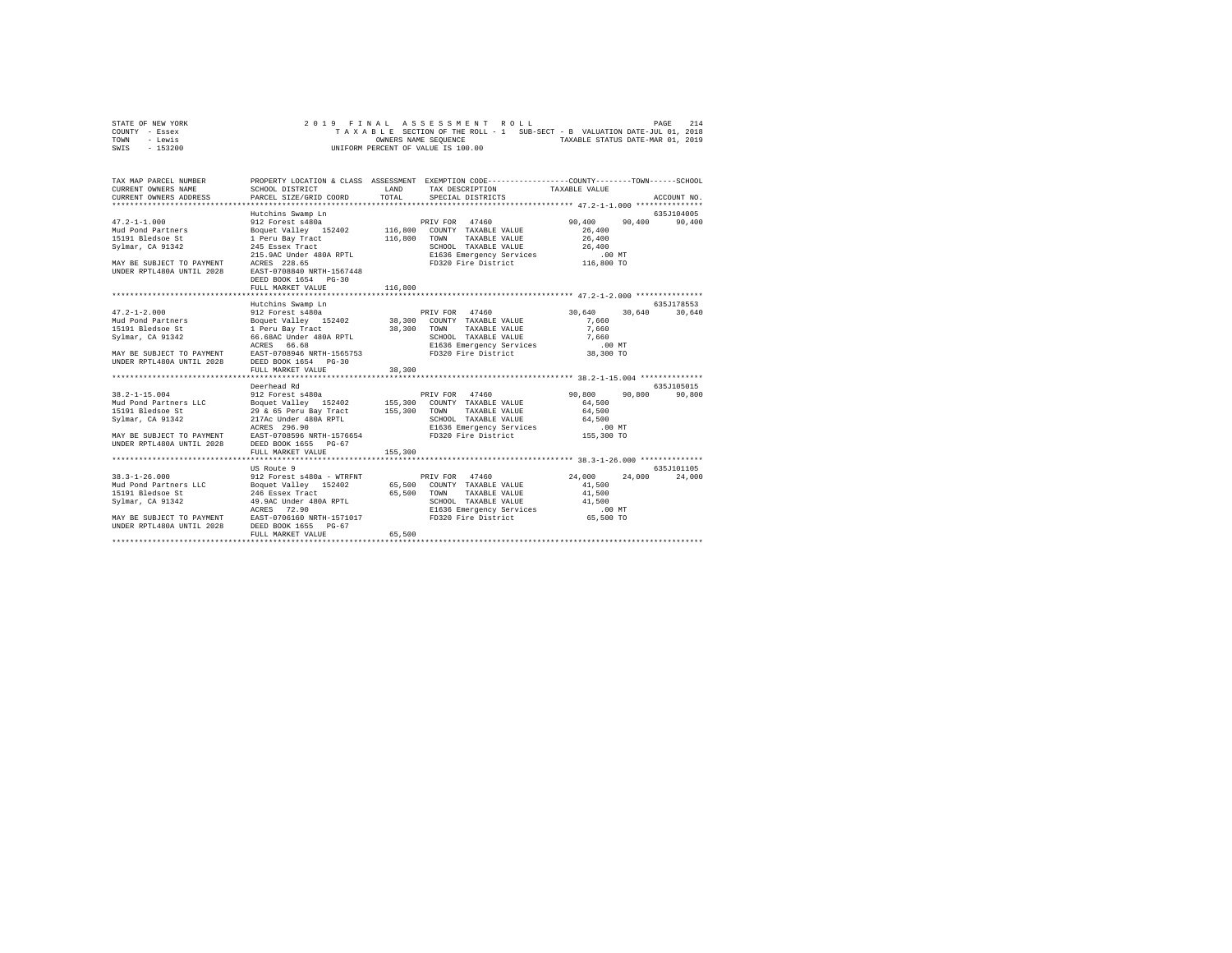| STATE OF NEW YORK |  |  |  | 2019 FINAL ASSESSMENT ROLL         |  |  |  |                                                                          | PAGE | 215 |
|-------------------|--|--|--|------------------------------------|--|--|--|--------------------------------------------------------------------------|------|-----|
| COUNTY - Essex    |  |  |  |                                    |  |  |  | TAXABLE SECTION OF THE ROLL - 1 SUB-SECT - B VALUATION DATE-JUL 01, 2018 |      |     |
| TOWN<br>- Lewis   |  |  |  | OWNERS NAME SEOUENCE               |  |  |  | TAXABLE STATUS DATE-MAR 01, 2019                                         |      |     |
| - 153200<br>SWIS  |  |  |  | UNIFORM PERCENT OF VALUE IS 100.00 |  |  |  |                                                                          |      |     |

| TAX MAP PARCEL NUMBER<br>CURRENT OWNERS NAME<br>CURRENT OWNERS ADDRESS PARCEL SIZE/GRID COORD                                                                                                                                                                                                                                                                            | SCHOOL DISTRICT                                                                                                                                                                                                                                                                                                                                                                                                                                                                  | LAND<br>TOTAL | PROPERTY LOCATION & CLASS ASSESSMENT EXEMPTION CODE----------------COUNTY-------TOWN------SCHOOL<br>TAX DESCRIPTION TAXABLE VALUE<br>SPECIAL DISTRICTS |                                                            | ACCOUNT NO.                    |
|--------------------------------------------------------------------------------------------------------------------------------------------------------------------------------------------------------------------------------------------------------------------------------------------------------------------------------------------------------------------------|----------------------------------------------------------------------------------------------------------------------------------------------------------------------------------------------------------------------------------------------------------------------------------------------------------------------------------------------------------------------------------------------------------------------------------------------------------------------------------|---------------|--------------------------------------------------------------------------------------------------------------------------------------------------------|------------------------------------------------------------|--------------------------------|
| $38.3 - 1 - 28.000$<br>Mud Pond Partners LLC<br>15191 Bledsoe St<br>UNDER RPTL480A UNTIL 2028 DEED BOOK 1655 PG-67                                                                                                                                                                                                                                                       | US Route 9<br>912 Forest s480a<br>1990 - Boquet Valley 152402 - 29,800 COUNTY TAXABLE VALUE<br>1990 - 246 Essex Tract - 29,800 TOWN TAXABLE VALUE<br>FULL MARKET VALUE                                                                                                                                                                                                                                                                                                           | 29,800        | TAXABLE VALUE 6,200                                                                                                                                    | 23,600<br>6.200                                            | 635J101014<br>23,600<br>23,600 |
|                                                                                                                                                                                                                                                                                                                                                                          |                                                                                                                                                                                                                                                                                                                                                                                                                                                                                  |               |                                                                                                                                                        |                                                            |                                |
|                                                                                                                                                                                                                                                                                                                                                                          | US Route 9                                                                                                                                                                                                                                                                                                                                                                                                                                                                       |               |                                                                                                                                                        |                                                            | 635J101102                     |
| $38.3 - 1 - 29.000$<br>Sylmar, CA 91342<br>ACRES 100.00<br>MAY BE SUBJECT TO PAYMENT EAST-0706565 NRTH-1568892<br>UNDER RPTL480A UNTIL 2028<br>$38.4 - 1 - 2.110$<br>Mud Pond Partners LLC Boquet Valley 152402 24,700 COUNTY TAXABLE VALUE<br>15191 Bledsoe St<br>Svlmar, CA 91342<br>MAY BE SUBJECT TO PAYMENT EAST-0708739 NRTH-1572013 FD320 Fire District 24,700 TO | 912 Forest s480a<br>100AC Under 480A RPTL 1000 1000 SCHOOL TAXABLE VALUE 100.00 11,000<br>ACRES 100.00 1000 11636 E1636 Energency Services 100.00 100 100<br>EAST-0706565 NRTH-1568892 10320 Fire District 155,000 TO<br>DEED BOOK 1655 PG-67<br>FULL MARKET VALUE<br>US Route 9<br>912 Forest s480a<br>20 November 2021 - 24,700 TOWN TAXABLE VALUE 5,660<br>37.56AC Under 480A RPTL 37.700 SCHOOL TAXABLE VALUE 5,660<br>ACRES 40.56 ACRES 200 RESIGN BL636 Emergency Services | 55,000        | PRIV FOR 47460<br>TAXABLE VALUE 11,000<br>PRIV FOR 47460                                                                                               | 44,000 44,000 44,000<br>11,000<br>19,040<br>5,660          | 635.7101012<br>19,040 19,040   |
| UNDER RPTL480A UNTIL 2028                                                                                                                                                                                                                                                                                                                                                | DEED BOOK 1655 PG-67<br>FULL MARKET VALUE<br>************************                                                                                                                                                                                                                                                                                                                                                                                                            | 24,700        |                                                                                                                                                        |                                                            |                                |
|                                                                                                                                                                                                                                                                                                                                                                          | US Route 9                                                                                                                                                                                                                                                                                                                                                                                                                                                                       |               |                                                                                                                                                        |                                                            | 635J101109                     |
| $38.4 - 1 - 3.000$<br>MAY BE SUBJECT TO PAYMENT EAST-0709395 NRTH-1573375<br>UNDER RPTL480A UNTIL 2028                                                                                                                                                                                                                                                                   | 912 Forest s480a<br>ACRES 43.30<br>DEED BOOK 1655 PG-67<br>FULL MARKET VALUE                                                                                                                                                                                                                                                                                                                                                                                                     | 26,300        | PRIV FOR 47460<br>SCHOOL TAXABLE VALUE<br>E1636 Emergency Services<br>FD320 Fire District                                                              | 20,560<br>5,740<br>5,740<br>5,740<br>$.00$ MT<br>26,300 TO | 20,560<br>20,560               |
|                                                                                                                                                                                                                                                                                                                                                                          | ***************************                                                                                                                                                                                                                                                                                                                                                                                                                                                      |               |                                                                                                                                                        |                                                            |                                |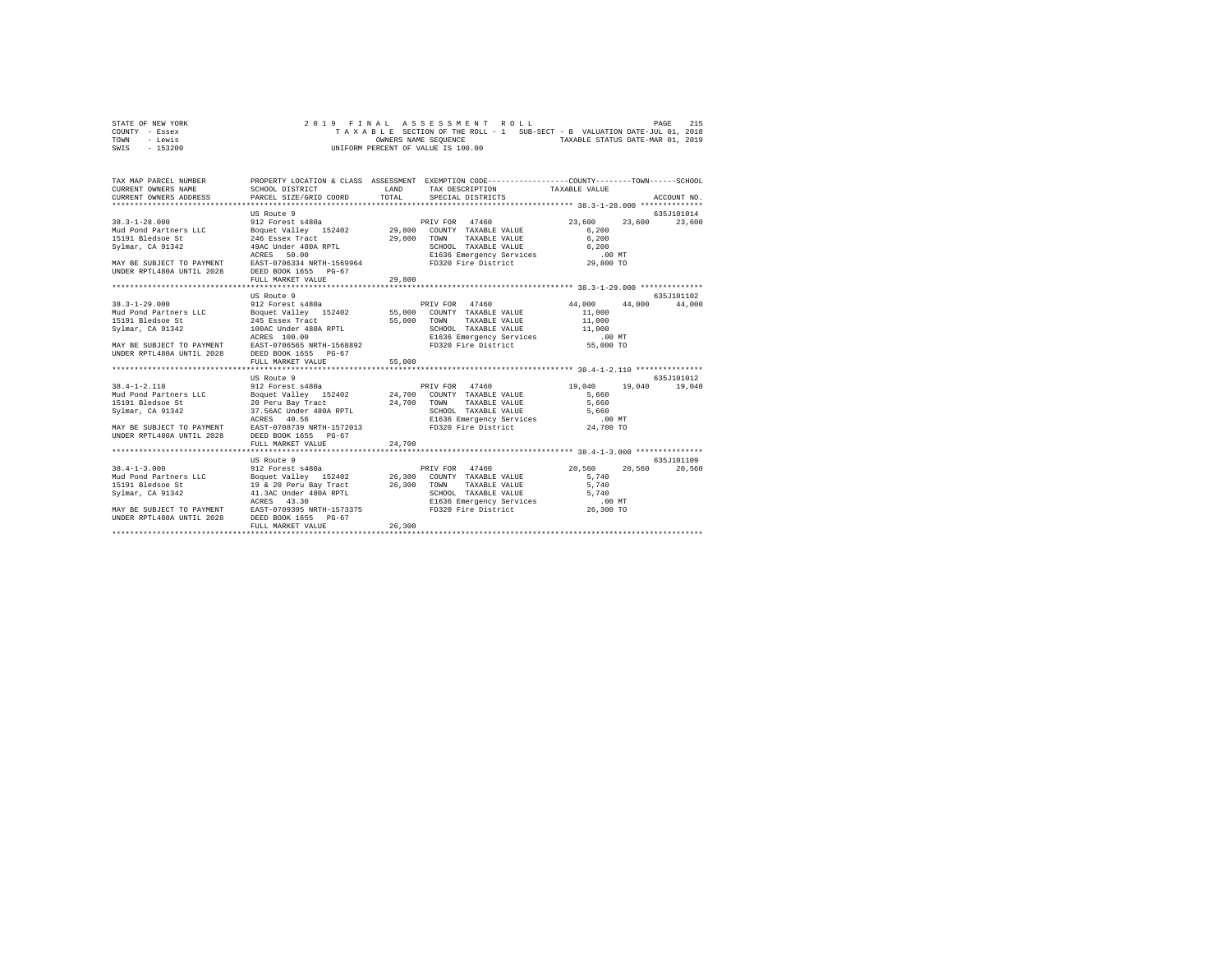| STATE OF NEW YORK |  |  |  | 2019 FINAL ASSESSMENT ROLL         |  |  |  |                                                                          | PAGE | 216 |
|-------------------|--|--|--|------------------------------------|--|--|--|--------------------------------------------------------------------------|------|-----|
| COUNTY - Essex    |  |  |  |                                    |  |  |  | TAXABLE SECTION OF THE ROLL - 1 SUB-SECT - B VALUATION DATE-JUL 01, 2018 |      |     |
| TOWN<br>- Lewis   |  |  |  | OWNERS NAME SEOUENCE               |  |  |  | TAXABLE STATUS DATE-MAR 01, 2019                                         |      |     |
| $-153200$<br>SWIS |  |  |  | UNIFORM PERCENT OF VALUE IS 100.00 |  |  |  |                                                                          |      |     |

| TAX MAP PARCEL NUMBER<br>CURRENT OWNERS NAME                                                                                                                                                                                            | SCHOOL DISTRICT                                                                                 | LAND    | PROPERTY LOCATION & CLASS ASSESSMENT EXEMPTION CODE---------------COUNTY-------TOWN-----SCHOOL<br>TAX DESCRIPTION TAXABLE VALUE |                      |             |  |  |  |  |  |  |  |  |
|-----------------------------------------------------------------------------------------------------------------------------------------------------------------------------------------------------------------------------------------|-------------------------------------------------------------------------------------------------|---------|---------------------------------------------------------------------------------------------------------------------------------|----------------------|-------------|--|--|--|--|--|--|--|--|
| CURRENT OWNERS ADDRESS                                                                                                                                                                                                                  | PARCEL SIZE/GRID COORD                                                                          | TOTAL   | SPECIAL DISTRICTS                                                                                                               |                      | ACCOUNT NO. |  |  |  |  |  |  |  |  |
|                                                                                                                                                                                                                                         |                                                                                                 |         |                                                                                                                                 |                      |             |  |  |  |  |  |  |  |  |
| 635J101013<br>Hutchins Swamp Ln                                                                                                                                                                                                         |                                                                                                 |         |                                                                                                                                 |                      |             |  |  |  |  |  |  |  |  |
| $38.4 - 1 - 4.000$                                                                                                                                                                                                                      | 912 Forest s480a                                                                                |         | PRIV FOR 47460                                                                                                                  | 14,240 14,240 14,240 |             |  |  |  |  |  |  |  |  |
| Mud Pond Partners LLC                                                                                                                                                                                                                   |                                                                                                 |         |                                                                                                                                 | 3,560                |             |  |  |  |  |  |  |  |  |
| 15191 Bledsoe St                                                                                                                                                                                                                        | Boquet Valley 152402 17,800 COUNTY TAXABLE VALUE<br>20 Peru Bay Tract 17,800 TOWN TAXABLE VALUE |         |                                                                                                                                 | 3,560                |             |  |  |  |  |  |  |  |  |
|                                                                                                                                                                                                                                         |                                                                                                 |         |                                                                                                                                 |                      |             |  |  |  |  |  |  |  |  |
|                                                                                                                                                                                                                                         |                                                                                                 |         |                                                                                                                                 |                      |             |  |  |  |  |  |  |  |  |
| 25.560 Under 480A RPTL SCHOOL TAXABLE VALUE 3,560<br>ANY BE SUBJECT TO PAYMENT ACRES 25.50<br>MAY BE SUBJECT TO PAYMENT EAST-0709503 NRTH-1572265<br>UNDER RPTL480A UNTIL 2028 DEED BOOK 1655 PG-67<br>UNDER RPTL480A UNTIL 2028 DHE UN |                                                                                                 |         |                                                                                                                                 |                      |             |  |  |  |  |  |  |  |  |
|                                                                                                                                                                                                                                         |                                                                                                 |         |                                                                                                                                 |                      |             |  |  |  |  |  |  |  |  |
|                                                                                                                                                                                                                                         | FULL MARKET VALUE                                                                               | 17,800  |                                                                                                                                 |                      |             |  |  |  |  |  |  |  |  |
|                                                                                                                                                                                                                                         |                                                                                                 |         |                                                                                                                                 |                      |             |  |  |  |  |  |  |  |  |
|                                                                                                                                                                                                                                         |                                                                                                 |         |                                                                                                                                 |                      |             |  |  |  |  |  |  |  |  |
|                                                                                                                                                                                                                                         | Hutchins Swamp Ln                                                                               |         |                                                                                                                                 |                      | 635J101006  |  |  |  |  |  |  |  |  |
| $38.4 - 1 - 33.000$                                                                                                                                                                                                                     | 912 Forest s480a                                                                                |         | PRIV FOR 47460                                                                                                                  | 43,200 43,200 43,200 |             |  |  |  |  |  |  |  |  |
| Mud Pond Partners LLC                                                                                                                                                                                                                   |                                                                                                 |         |                                                                                                                                 | 12,000               |             |  |  |  |  |  |  |  |  |
| 15191 Bledsoe St                                                                                                                                                                                                                        |                                                                                                 |         | TAXABLE VALUE 12,000                                                                                                            |                      |             |  |  |  |  |  |  |  |  |
| Sylmar, CA 91342                                                                                                                                                                                                                        | Peru Bay Tract                                                                                  |         |                                                                                                                                 |                      |             |  |  |  |  |  |  |  |  |
|                                                                                                                                                                                                                                         |                                                                                                 |         |                                                                                                                                 |                      |             |  |  |  |  |  |  |  |  |
| MAY BE SUBJECT TO PAYMENT ACRES 102.00<br>UNDER RPTL480A UNTIL 2028 EAST-0709022 NRTH-1570610                                                                                                                                           |                                                                                                 |         |                                                                                                                                 |                      |             |  |  |  |  |  |  |  |  |
|                                                                                                                                                                                                                                         |                                                                                                 |         |                                                                                                                                 |                      |             |  |  |  |  |  |  |  |  |
|                                                                                                                                                                                                                                         | DEED BOOK 1655 PG-67                                                                            |         |                                                                                                                                 |                      |             |  |  |  |  |  |  |  |  |
|                                                                                                                                                                                                                                         | FULL MARKET VALUE                                                                               | 55,200  |                                                                                                                                 |                      |             |  |  |  |  |  |  |  |  |
|                                                                                                                                                                                                                                         |                                                                                                 |         |                                                                                                                                 |                      |             |  |  |  |  |  |  |  |  |
|                                                                                                                                                                                                                                         | US Route 9                                                                                      |         |                                                                                                                                 |                      | 635J100101  |  |  |  |  |  |  |  |  |
| $29. - 2 - 8.006$                                                                                                                                                                                                                       | 912 Forest s480a                                                                                |         | PRIV FOR 47460 129,600 129,600                                                                                                  |                      | 129,600     |  |  |  |  |  |  |  |  |
|                                                                                                                                                                                                                                         |                                                                                                 |         |                                                                                                                                 | 75,700               |             |  |  |  |  |  |  |  |  |
|                                                                                                                                                                                                                                         |                                                                                                 |         |                                                                                                                                 | 75,700               |             |  |  |  |  |  |  |  |  |
|                                                                                                                                                                                                                                         |                                                                                                 |         | SCHOOL TAXABLE VALUE 75,700<br>E1636 Emergency Services .00 MT<br>FD320 Fire District 205,300 TO                                |                      |             |  |  |  |  |  |  |  |  |
|                                                                                                                                                                                                                                         |                                                                                                 |         |                                                                                                                                 |                      |             |  |  |  |  |  |  |  |  |
| MAY BE SUBJECT TO PAYMENT ACRES 357.70                                                                                                                                                                                                  |                                                                                                 |         |                                                                                                                                 |                      |             |  |  |  |  |  |  |  |  |
| UNDER RPTL480A UNTIL 2028                                                                                                                                                                                                               | EAST-0705847 NRTH-1591183                                                                       |         |                                                                                                                                 |                      |             |  |  |  |  |  |  |  |  |
|                                                                                                                                                                                                                                         | DEED BOOK 1274 PG-42                                                                            |         |                                                                                                                                 |                      |             |  |  |  |  |  |  |  |  |
|                                                                                                                                                                                                                                         | FULL MARKET VALUE                                                                               | 205,300 |                                                                                                                                 |                      |             |  |  |  |  |  |  |  |  |
|                                                                                                                                                                                                                                         |                                                                                                 |         |                                                                                                                                 |                      |             |  |  |  |  |  |  |  |  |
|                                                                                                                                                                                                                                         | Seventy Ln                                                                                      |         |                                                                                                                                 |                      | 635J103706  |  |  |  |  |  |  |  |  |
|                                                                                                                                                                                                                                         |                                                                                                 |         |                                                                                                                                 | 32,000<br>32,000     | 32,000      |  |  |  |  |  |  |  |  |
| 37.-2-49.000<br>NYCO Minerals Inc                   Boquet Valley   152402           45,500   COUNTY  TAXABLE VALUE                                                                                                                     |                                                                                                 |         |                                                                                                                                 | 13,500               |             |  |  |  |  |  |  |  |  |
| 803 Mountain View Dr                                                                                                                                                                                                                    |                                                                                                 |         | TAXABLE VALUE                                                                                                                   | 13,500               |             |  |  |  |  |  |  |  |  |
| Willsboro, NY 12996                                                                                                                                                                                                                     | 4 South Tract Stowers Sur 45,500 TOWN<br>1274/28 SCHOC                                          |         | SCHOOL TAXABLE VALUE                                                                                                            | 13,500               |             |  |  |  |  |  |  |  |  |
|                                                                                                                                                                                                                                         |                                                                                                 |         |                                                                                                                                 |                      |             |  |  |  |  |  |  |  |  |
| MAY BE SUBJECT TO PAYMENT ACRES 88.18                                                                                                                                                                                                   | 72AC Under 480A RPTL <b>EXECUTE:</b> EXECUTE BLACK BEIGAL BURGES ARRES 88.18 CONTRES 88.18      |         |                                                                                                                                 |                      |             |  |  |  |  |  |  |  |  |
| UNDER RPTL480A UNTIL 2028                                                                                                                                                                                                               | EAST-0691700 NRTH-1570156                                                                       |         |                                                                                                                                 |                      |             |  |  |  |  |  |  |  |  |
|                                                                                                                                                                                                                                         | DEED BOOK 1087 PG-315                                                                           |         |                                                                                                                                 |                      |             |  |  |  |  |  |  |  |  |
|                                                                                                                                                                                                                                         | FULL MARKET VALUE                                                                               | 45,500  |                                                                                                                                 |                      |             |  |  |  |  |  |  |  |  |
|                                                                                                                                                                                                                                         |                                                                                                 |         |                                                                                                                                 |                      |             |  |  |  |  |  |  |  |  |
|                                                                                                                                                                                                                                         |                                                                                                 |         |                                                                                                                                 |                      |             |  |  |  |  |  |  |  |  |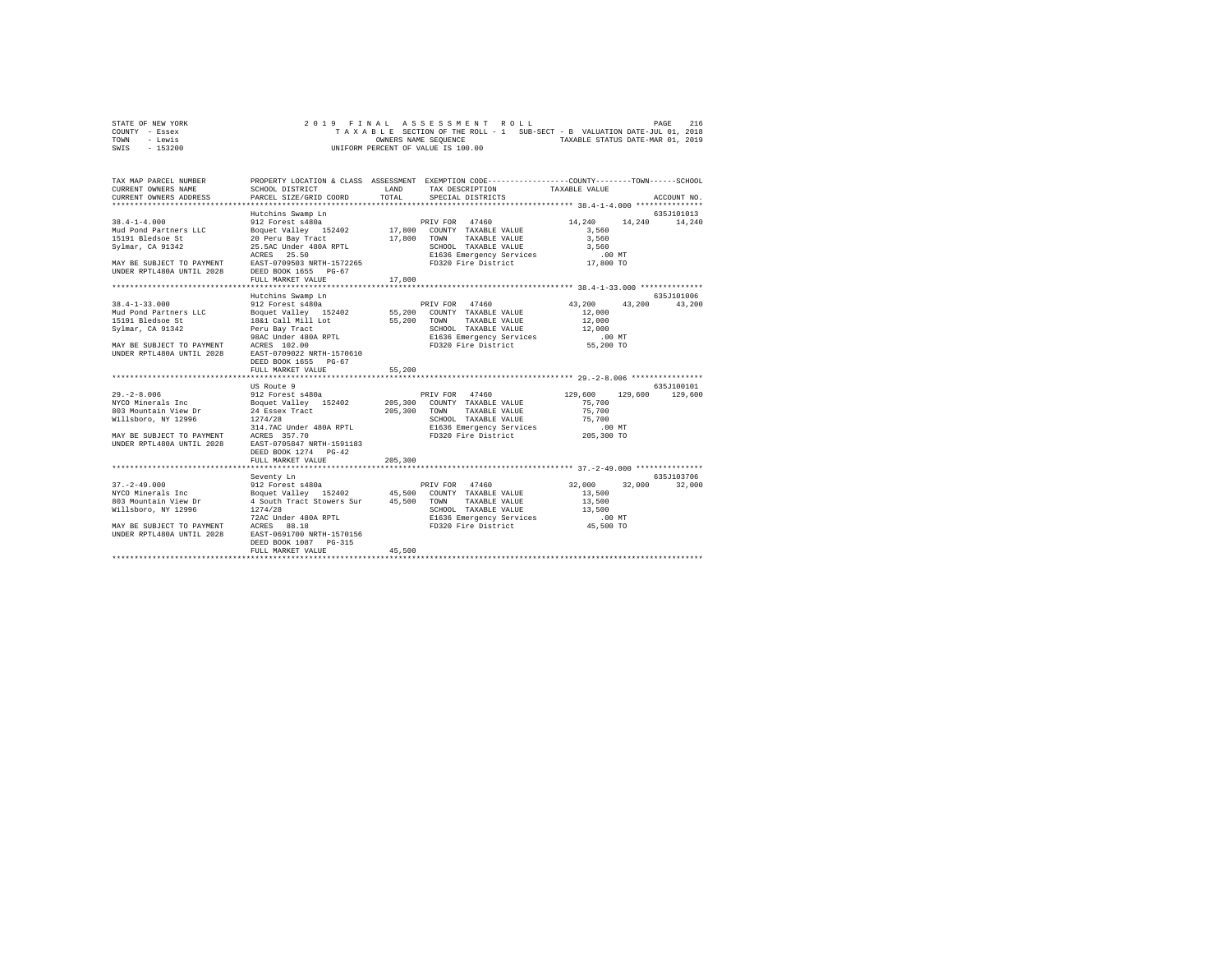| STATE OF NEW YORK | 2019 FINAL ASSESSMENT ROLL                                               | 217<br>PAGE                      |
|-------------------|--------------------------------------------------------------------------|----------------------------------|
| COUNTY - Essex    | TAXABLE SECTION OF THE ROLL - 1 SUB-SECT - B VALUATION DATE-JUL 01, 2018 |                                  |
| TOWN<br>- Lewis   | OWNERS NAME SEOUENCE                                                     | TAXABLE STATUS DATE-MAR 01, 2019 |
| - 153200<br>SWIS  | UNIFORM PERCENT OF VALUE IS 100.00                                       |                                  |

| TAX MAP PARCEL NUMBER                                                                                                                                                                                                                                                                                                                     | PROPERTY LOCATION & CLASS ASSESSMENT EXEMPTION CODE----------------COUNTY-------TOWN------SCHOOL                                                                                                        |        | LAND TAX DESCRIPTION TAXABLE VALUE                                                                             |        |               |
|-------------------------------------------------------------------------------------------------------------------------------------------------------------------------------------------------------------------------------------------------------------------------------------------------------------------------------------------|---------------------------------------------------------------------------------------------------------------------------------------------------------------------------------------------------------|--------|----------------------------------------------------------------------------------------------------------------|--------|---------------|
|                                                                                                                                                                                                                                                                                                                                           |                                                                                                                                                                                                         |        |                                                                                                                |        | ACCOUNT NO.   |
|                                                                                                                                                                                                                                                                                                                                           | US Route 9                                                                                                                                                                                              |        |                                                                                                                |        | 635J101513    |
| MAY BE SUBJECT TO PAYMENT ACRES 149.10<br>UNDER RPTL480A UNTIL 2028 EAST-0700774 NRTH-1572229                                                                                                                                                                                                                                             | 115.1AC Under 480A RPTL<br>ACRES 149.10<br>DEED BOOK 1128 PG-16<br>FULL MARKET VALUE                                                                                                                    | 72,800 | PRIV FOR 47460 50,080 50,080 50,080<br>E1636 Emergency Services .00 MT<br>FD320 Fire District .00 TO 72,800 TO |        |               |
|                                                                                                                                                                                                                                                                                                                                           | US Route 9                                                                                                                                                                                              |        |                                                                                                                |        | 635.T101512   |
| 38.3-1-41.000<br>29.3-1-41.000<br>29.3-21<br>29.402<br>29.402<br>29.402<br>29.402<br>29.402<br>24,120<br>24,120<br>24,120<br>24,120<br>24,120<br>24,120<br>24,120<br>24,120<br>24,120<br>24,120<br>24,120<br>24,120<br>24,120<br>24,120<br>24,120<br><br>UNDER RPTL480A UNTIL 2028 DEED BOOK 1128 $PG-16$                                 |                                                                                                                                                                                                         |        | PRIV FOR 47460 87,680 87,680 87,680                                                                            |        |               |
|                                                                                                                                                                                                                                                                                                                                           |                                                                                                                                                                                                         |        |                                                                                                                |        |               |
| 16.1-1-5.000 - 12 - 12 - 1480<br>NYCO Minerals Inc - Boquet Valley 152402 - 104,600 COUNTY TAXABLE VALUE - 142,680<br>B03 Mountain View Dr - 36 Ont Twp 1 - 104,600 TOWN TAXABLE VALUE - 142,680<br>B03 Mountain View Dr - 36 Ont Twp 1<br>Willsboro, NY 12996 144.79AC Under 480A RPTL<br>UNDER RPTL480A UNTIL 2028 DEED BOOK 1274 PG-42 | Jay Mountain Rd                                                                                                                                                                                         |        | PRIV FOR 47460 61,920 61,920 61,920                                                                            | 42,680 | 635.7103201   |
|                                                                                                                                                                                                                                                                                                                                           |                                                                                                                                                                                                         |        |                                                                                                                |        |               |
|                                                                                                                                                                                                                                                                                                                                           | Wells Hill Rd                                                                                                                                                                                           |        |                                                                                                                |        | 635J100509    |
| 46.2-1-1.000 = 121 HI AN PEIV FOR 47460 = 55,200<br>NYCO Minerals Inc = Boquet Valley 152402 = 70,700 COUNTY TAXABLE VALUE 15,500<br>BOG Mountain View Dr = 9 South Track Stowers Sur = 70,700 TOWN TAXABLE VALUE 15,500<br>Willsbor<br>MAY BE SUBJECT TO PAYMENT ACRES 133.60<br>UNDER RPTL480A UNTIL 2028 EAST-0684392 NRTH-1566309     | 1274/28 – ב-1274/28 – SCHOOL TAXABLE VALUE – 127.500<br>127.9AC Under 480A RPTL – E1536 Emergency Services – .00 MT<br>ACRES 133.60 – התוכנה ב-127.930 Pire District – .00 TO TO<br>DEED BOOK 1000 PG-6 |        |                                                                                                                |        | 55,200 55,200 |
|                                                                                                                                                                                                                                                                                                                                           |                                                                                                                                                                                                         |        |                                                                                                                |        |               |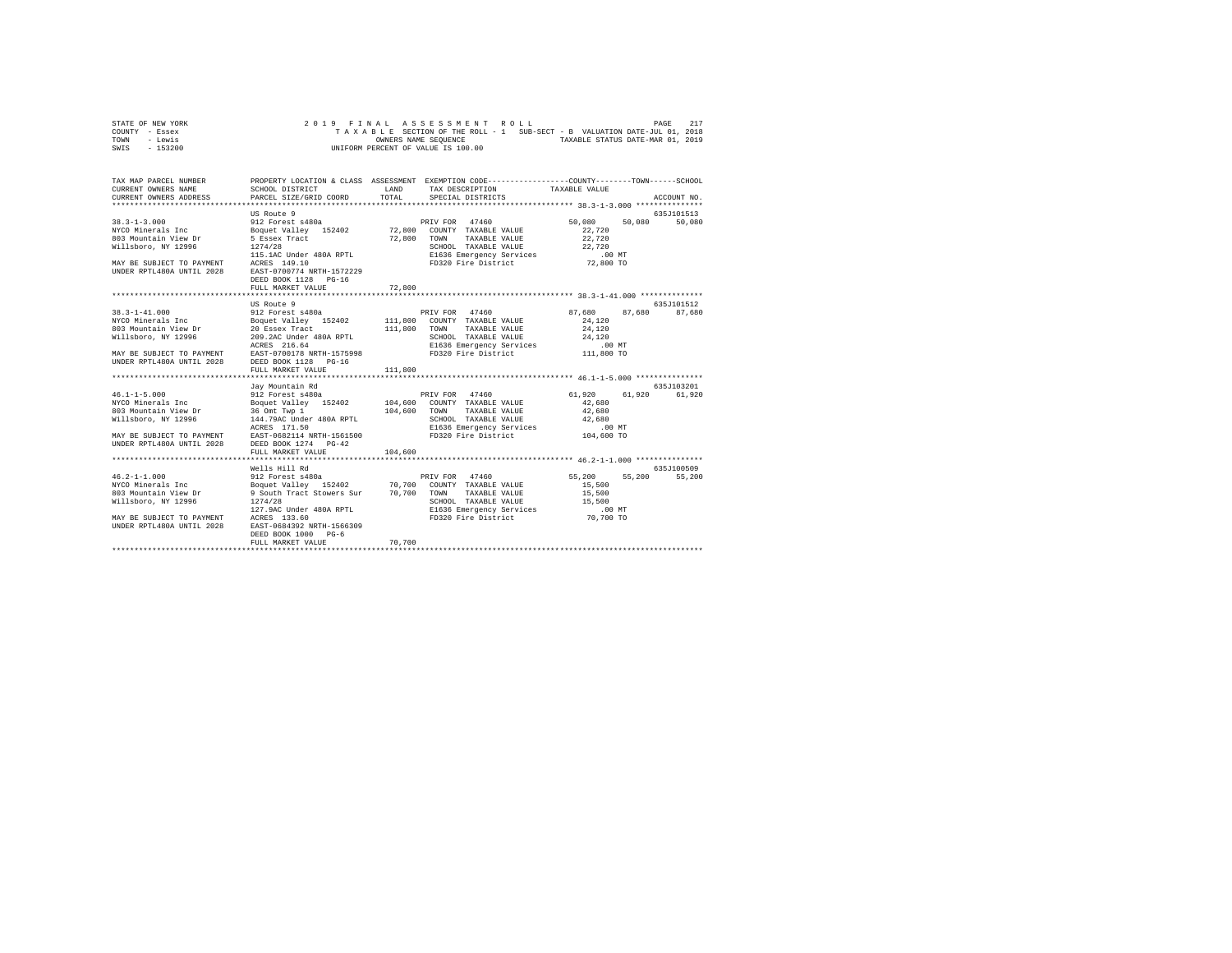| STATE OF NEW YORK | 2019 FINAL ASSESSMENT ROLL                                               | 2.18<br>PAGE                     |
|-------------------|--------------------------------------------------------------------------|----------------------------------|
| COUNTY - Essex    | TAXABLE SECTION OF THE ROLL - 1 SUB-SECT - B VALUATION DATE-JUL 01, 2018 |                                  |
| TOWN<br>- Lewis   | OWNERS NAME SEOUENCE                                                     | TAXABLE STATUS DATE-MAR 01, 2019 |
| - 153200<br>SWIS  | UNIFORM PERCENT OF VALUE IS 100.00                                       |                                  |

| TAX MAP PARCEL NUMBER<br>CURRENT OWNERS NAME<br>CURRENT OWNERS ADDRESS                                                                                                                                                                                                                                                                                                        | SCHOOL DISTRICT<br>PARCEL SIZE/GRID COORD                                         | <b>T.AND</b><br>TOTAL | PROPERTY LOCATION & CLASS ASSESSMENT EXEMPTION CODE----------------COUNTY-------TOWN------SCHOOL<br>TAX DESCRIPTION<br>SPECIAL DISTRICTS | TAXABLE VALUE                                                                          | ACCOUNT NO.                 |
|-------------------------------------------------------------------------------------------------------------------------------------------------------------------------------------------------------------------------------------------------------------------------------------------------------------------------------------------------------------------------------|-----------------------------------------------------------------------------------|-----------------------|------------------------------------------------------------------------------------------------------------------------------------------|----------------------------------------------------------------------------------------|-----------------------------|
| MAY BE SUBJECT TO PAYMENT ACRES 121.50<br>UNDER RPTL480A UNTIL 2028 EAST-0687378 NRTH-1565322                                                                                                                                                                                                                                                                                 | Carlott Rd<br>121.5AC Under 480A RPTL<br>DEED BOOK 1000 PG-6<br>FULL MARKET VALUE | 65,800                | SCHOOL TAXABLE VALUE<br>E1636 Emergency Services<br>FD320 Fire District                                                                  | 52,640 52,640 52,640<br>13,160<br>13,160<br>13,160<br>$.00$ MT<br>$00 m1$<br>65,800 TO | 635J103115                  |
|                                                                                                                                                                                                                                                                                                                                                                               | Wells Hill Rd<br>DEED BOOK 1000 PG-1<br>FULL MARKET VALUE                         | 36,500                |                                                                                                                                          | 29,200<br>7,300<br>7,300                                                               | 635J101009<br>29,200 29,200 |
| $46.2-1-23.000$ 912 Forest s480a PRIV FOR 47460<br>NYCO Minerals Inc               Boquet Valley 152402       42,500 COUNTY TAXABLE VALUE<br>ACCONSIDERING THE MANUSCRIP OF THE SERVICE IN THE SERVICE IN THE SERVICE IS A SAN TRANSLE VALUE OF THE SERVICE<br>NAMEL SERVICE THE SERVICE IS A SAN TRANSLE VALUE OF TAXABLE VALUE OF TAXABLE VALUE OF TAXABLE VALUE OF TAXABLE | 153 Johnson Ln<br>DEED BOOK 1134 PG-17<br>FULL MARKET VALUE                       | 52,500                | E1636 Emergency Services .00 MT<br>FD320 Fire District 52,500 TO                                                                         | 16,800 16,800 16,800<br>35,700                                                         | 635J104615                  |
| 46.2-1-51.000<br>NYCO Minerals Inc<br>NYCO Minerals Inc Boquet Valley 152402 77,800 COUNTY TAXABLE VALUE 3<br>803 Mountain View Dr 17 Platt Rogers Tract 4 77,800 COUNTY TAXABLE VALUE 3<br>803 Mountain View Dr 17 Platt Rogers Tra                                                                                                                                          | Wells Hill Rd<br>DEED BOOK 1000 PG-6                                              | 77,800                |                                                                                                                                          | 46,640 46,640 46,640<br>31,160<br>31,160<br>31,160<br>.00MT<br>77,800 TO               | 635J103114                  |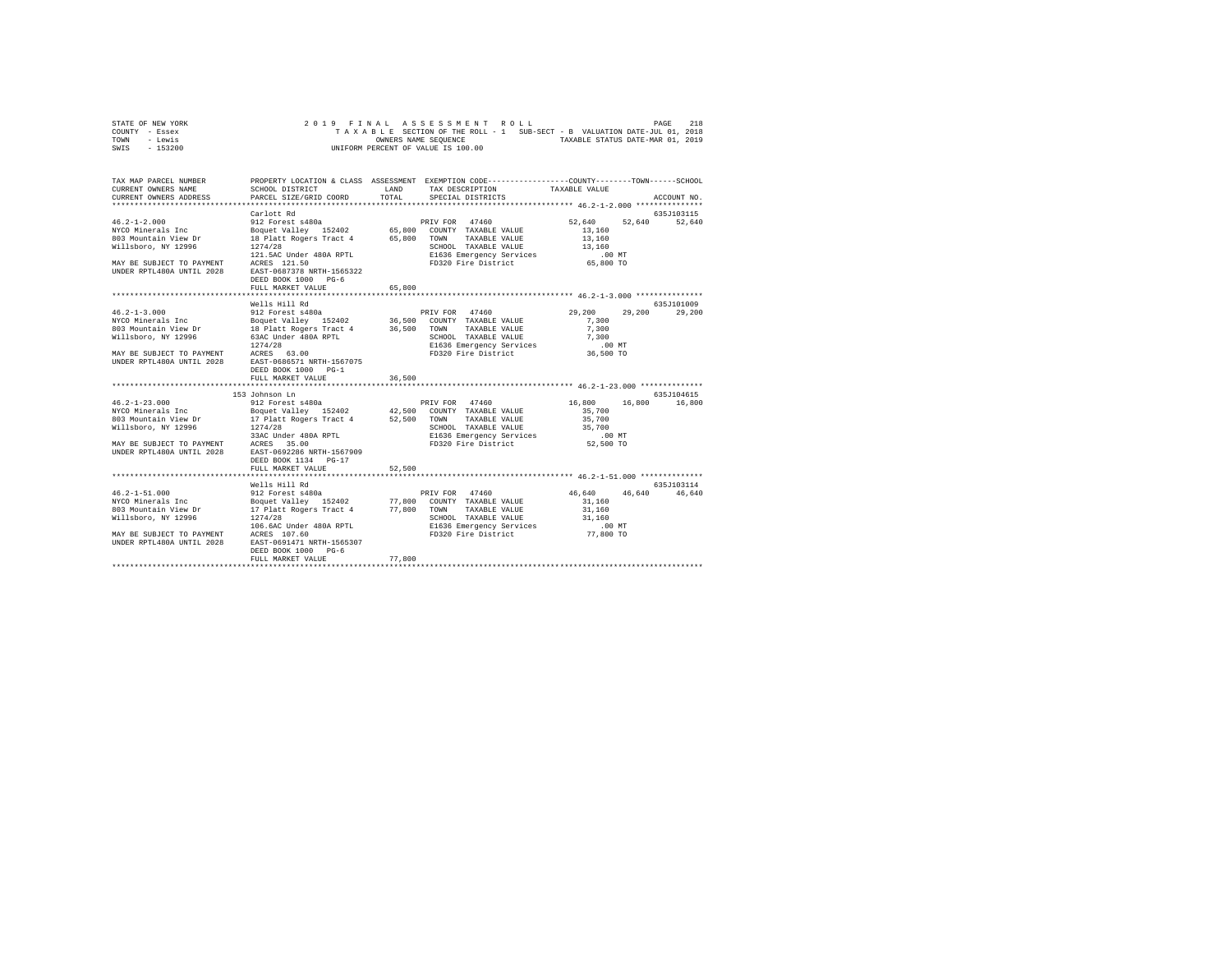| STATE OF NEW YORK |  |  |  |  | 2019 FINAL ASSESSMENT ROLL         |  |  |  |                                                                          | PAGE | 219 |
|-------------------|--|--|--|--|------------------------------------|--|--|--|--------------------------------------------------------------------------|------|-----|
| COUNTY - Essex    |  |  |  |  |                                    |  |  |  | TAXABLE SECTION OF THE ROLL - 1 SUB-SECT - B VALUATION DATE-JUL 01, 2018 |      |     |
| TOWN<br>- Lewis   |  |  |  |  | OWNERS NAME SEOUENCE               |  |  |  | TAXABLE STATUS DATE-MAR 01, 2019                                         |      |     |
| $-153200$<br>SWIS |  |  |  |  | UNIFORM PERCENT OF VALUE IS 100.00 |  |  |  |                                                                          |      |     |

| TAX MAP PARCEL NUMBER                                                                                                                                 |                                                                                                                                                                              | PROPERTY LOCATION & CLASS ASSESSMENT EXEMPTION CODE----------------COUNTY-------TOWN-----SCHOOL<br>TAX DESCRIPTION TAXABLE VALUE                                                                                                                                                                                 | ACCOUNT NO.                                                                      |
|-------------------------------------------------------------------------------------------------------------------------------------------------------|------------------------------------------------------------------------------------------------------------------------------------------------------------------------------|------------------------------------------------------------------------------------------------------------------------------------------------------------------------------------------------------------------------------------------------------------------------------------------------------------------|----------------------------------------------------------------------------------|
| $46.2 - 1 - 60.000$<br>803 Mountain View Dr<br>Willsboro, NY 12996<br>$1274/28$ MAY BE SUBJECT TO PAYMENT ACRES $183.17$<br>UNDER RPTL480A UNTIL 2028 | Jay Mountain Rd<br>912 Forest s480a<br>35 Omt Twp 1 100,200 TOWN<br>154.21AC Under 480A RPTL 5CHOOL<br>EAST-0684785 NRTH-1562080<br>DEED BOOK 1000 PG-6<br>FULL MARKET VALUE | PRIV FOR 47460<br>NYCO Minerals Inc 50 Boquet Valley 152402 100,200 COUNTY TAXABLE VALUE<br>100,200 TOWN TAXABLE VALUE<br>SCHOOL TAXABLE VALUE<br>E1636 Emergency Services<br>FD320 Fire District 100,200 TO<br>100,200                                                                                          | 635J103202<br>65,680 65,680 65,680<br>34,520<br>34,520<br>34,520                 |
| $29.2 - 1 - 20.001$<br>Polak Bogdan                                                                                                                   | US Route 9                                                                                                                                                                   |                                                                                                                                                                                                                                                                                                                  | 635J180002<br>17.280 17.280 17.280<br>4,320                                      |
| MAY BE SUBJECT TO PAYMENT DEED BOOK 1407 PG-296<br>UNDER RPTL480A UNTIL 2028                                                                          | EAST-0718886 NRTH-1592625<br>FULL MARKET VALUE                                                                                                                               | Polak Anna 1990<br>Polak Anna 1990 - 1991 - 1992 There are the contract of the May The CHOL TAXABLE VALUE 1045 Reber<br>1045 Reber Rd 1996 - 33.10 - 1046 RPTL 11165 Smergency Services 1,320<br>109 - 1118boro, NY 12996 - ACRES 33.10<br>FD320 Fire District 21,600 TO<br>21,600                               |                                                                                  |
| MAY BE SUBJECT TO PAYMENT EAST-0724526 NRTH-1553083<br>UNDER RPTL480A UNTIL 2028                                                                      | Twin Valley Ln<br>DEED BOOK 1207 PG-54<br>FULL MARKET VALUE                                                                                                                  | 19.3–2–6.100 12.1 - 11.1 - 11.1 - 11.200 12.1 - 11.200 12.1 - 11.200 12.1 - 11.200 12.1 - 11.200 12.200 12.20<br>19.201 11.200 12.200 12.200 12.200 12.200 12.200 12.200 12.200 12.200 12.200 12.200 12.200 12.200 12.200 12.20<br>1<br>E1636 Emergency Services .00 MT<br>FD320 Fire District 5,300 TO<br>5,300 | 635J199008<br>4,080 4,080<br>4,080<br>.00 MT                                     |
| $57.1 - 3 - 8.000$<br>MAY BE SUBJECT TO PAYMENT DEED BOOK 944 PG-64<br>UNDER RPTL480A UNTIL 2028                                                      | Eqgleston Ln<br>Eggleston Ln<br>912 Forest s480a<br>FULL MARKET VALUE                                                                                                        | AG DIST C 41720<br>SCHOOL TAXABLE VALUE 18,053<br>EAST-0724949 NRTH-1547833 E1636 Emergency Services (00 MT)<br>DEED BOOK 944 PG-64 FD320 Fire District (39,900 TO<br>FD320 Fire District<br>39,900                                                                                                              | 635J103014<br>20,647 20,647 20,647<br>1.200 1.200 1.200<br>$18\,, 053$<br>18,053 |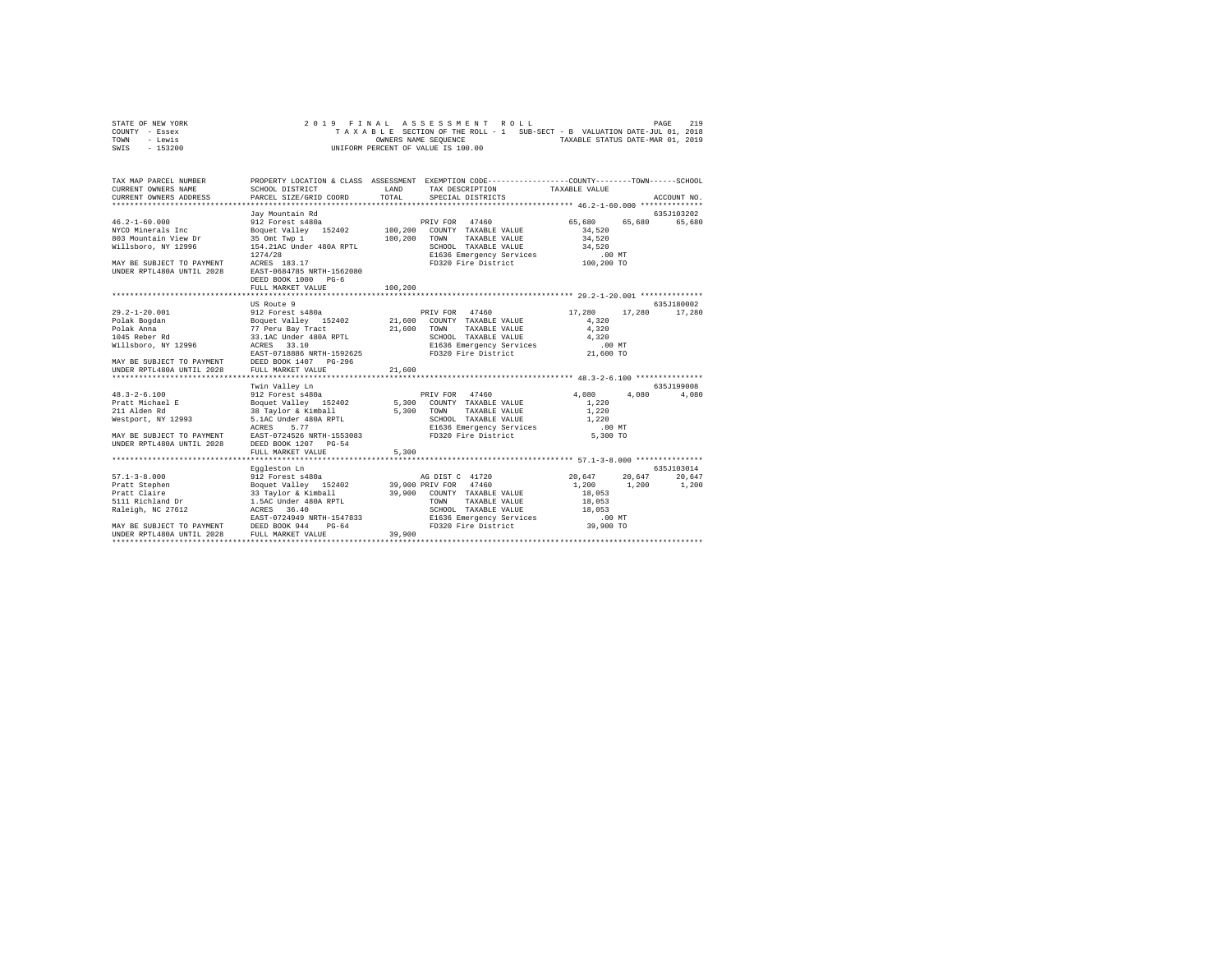| STATE OF NEW YORK | 2019 FINAL ASSESSMENT ROLL                                               | 220<br>PAGE |
|-------------------|--------------------------------------------------------------------------|-------------|
| COUNTY - Essex    | TAXABLE SECTION OF THE ROLL - 1 SUB-SECT - B VALUATION DATE-JUL 01, 2018 |             |
| TOWN<br>- Lewis   | TAXABLE STATUS DATE-MAR 01, 2019<br>OWNERS NAME SEOUENCE                 |             |
| $-153200$<br>SWIS | UNIFORM PERCENT OF VALUE IS 100.00                                       |             |

| TAX MAP PARCEL NUMBER<br>CURRENT OWNERS NAME<br>CURRENT OWNERS ADDRESS                                                                                                                                 | SCHOOL DISTRICT<br>PARCEL SIZE/GRID COORD                                                                   | PROPERTY LOCATION & CLASS ASSESSMENT EXEMPTION CODE---------------COUNTY-------TOWN------SCHOOL<br><b>T.AND</b><br>TAX DESCRIPTION TAXABLE VALUE<br>TOTAL<br>SPECIAL DISTRICTS                                                                                                                                                                                                                                               |                                                                                       | ACCOUNT NO.          |
|--------------------------------------------------------------------------------------------------------------------------------------------------------------------------------------------------------|-------------------------------------------------------------------------------------------------------------|------------------------------------------------------------------------------------------------------------------------------------------------------------------------------------------------------------------------------------------------------------------------------------------------------------------------------------------------------------------------------------------------------------------------------|---------------------------------------------------------------------------------------|----------------------|
| $57.1 - 3 - 10.110$<br>Pratt Stephen<br>Pratt Claire<br>5111 Richland Dr<br>Raleigh, NC 27612<br>MAY BE SUBJECT TO PAYMENT DEED BOOK 944 PG-64<br>UNDER AGDIST LAW TIL 2028                            | Eggleston Ln<br>912 Forest s480a<br>FULL MARKET VALUE                                                       | PRIV FOR 47460<br>Boquet Valley 152402 31,400 AG DIST C 41720<br>$\begin{tabular}{llllll} 34 Taylor & & Kimball & & & 31,400 & COUNTY & TAXABLE VALUE \\ 3AC Under 400A PTXABLE VALUE & & & & TOWN & TAXABLE VALUE \\ ACRES & 28.85 & & & SCHOOL TAXABLE VALUE \\ EAST-0723962 NRTH-1547344 & & & SCH30E DHCY Servez$<br>SCHOOL TAXABLE VALUE<br>E1636 Emergency Services 6.00 MT<br>FD320 Fire District 31,400 TO<br>31,400 | 2,400 2,400<br>15.544 15.544 15.544<br>13,456<br>13,456<br>13,456                     | 635J103013<br>2,400  |
| $57.1 - 3 - 10.120$<br>Pratt Stephen<br>Pratt Claire<br>5111 Richland Dr<br>Raleigh, NC 27612<br>MAY BE SUBJECT TO PAYMENT DEED BOOK 952<br>UNDER RPTL480A UNTIL 2028 FULL MARKET VE                   | Eggleston Ln<br>912 Forest s480a<br>$PG-18$<br>FULL MARKET VALUE                                            | PRIV FOR 47460<br>25,700                                                                                                                                                                                                                                                                                                                                                                                                     | 5,440<br>5,440<br>20,260<br>20,260                                                    | 635J190003<br>5,440  |
| $57.1 - 3 - 12.000$<br>Pratt Stephen<br>Pratt Claire<br>5111 Richland Dr<br>Raleigh, NC 27612<br>MAY BE SUBJECT TO PAYMENT DEED BOOK 827<br>UNDER RPTL480A UNTIL 2028                                  | 248 Eggleston Ln<br>912 Forest s480a<br>ACRES 127.10<br>EAST-0721877 NRTH-1547877<br>FULL MARKET VALUE      | AG DIST C 41720<br>Boquet Valley 152402 127,600 PRIV FOR 47460<br>37 & 40 Taylor & Kimball 364,000 COUNTY TAXABLE VALUE<br>79.5AC Under 480A RPTL 70WN TAXABLE VALUE<br>SCHOOL TAXABLE VALUE 308,442<br>RTH-1547877 E1636 Emergency Services<br>PG-077 PG-077 FD320 Fire District<br>364,000                                                                                                                                 | 19,718 19,718<br>35,840 35,840 35,840<br>308,442<br>308,442<br>$.00$ MT<br>364,000 TO | 635J103811<br>19,718 |
| $38.3 - 1 - 1.100$<br>Pulsifer Colby James<br>Pulsifer James<br>PO Box 27<br>Lewis, NY 12950<br>MAY BE SUBJECT TO PAYMENT EAST-0697936 NRTH-1574703<br>UNDER RPTL480A UNTIL 2028 DEED BOOK 1801 PG-185 | US Route 9<br>912 Forest s480a<br>Boquet Valley 152402 85,000<br>49 Essex Tract 85,000<br>FULL MARKET VALUE | 47460<br>PRIV FOR<br>COUNTY TAXABLE VALUE<br>TOWN<br>TAXABLE VALUE<br>1777/185 Wollastonite Rig (1999) SCHOOL TAXABLE VALUE (1990) 1777/185 Wollastonic Right (1990) SCHOOL TAXABLE VALUE (1990) 100 MM<br>160Ac Under 480A RPTL (1990) E1636 Emergency Services (1990) 100 MM<br>85,000                                                                                                                                     | 68,000<br>68,000 68,000<br>17,000<br>17,000<br>17,000                                 | 635J104011           |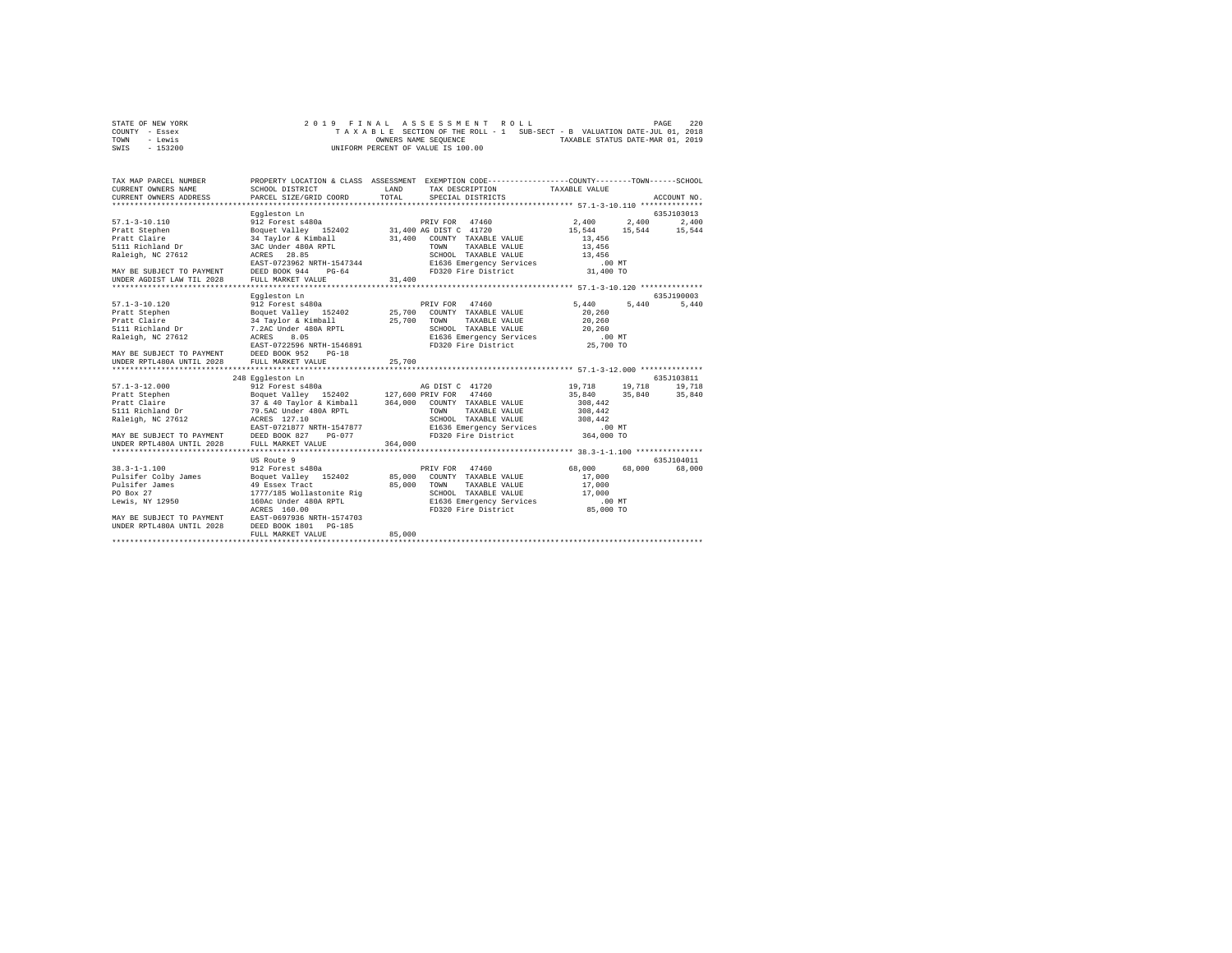| STATE OF NEW YORK | 2019 FINAL ASSESSMENT ROLL                                               | 221<br>PAGE                      |
|-------------------|--------------------------------------------------------------------------|----------------------------------|
| COUNTY - Essex    | TAXABLE SECTION OF THE ROLL - 1 SUB-SECT - B VALUATION DATE-JUL 01, 2018 |                                  |
| TOWN<br>- Lewis   | OWNERS NAME SEOUENCE                                                     | TAXABLE STATUS DATE-MAR 01, 2019 |
| $-153200$<br>SWIS | UNIFORM PERCENT OF VALUE IS 100.00                                       |                                  |

| TAX MAP PARCEL NUMBER                                                                                                                                                                                                                                                                                                                            | PROPERTY LOCATION & CLASS ASSESSMENT EXEMPTION CODE---------------COUNTY-------TOWN-----SCHOOL |        |  |               |
|--------------------------------------------------------------------------------------------------------------------------------------------------------------------------------------------------------------------------------------------------------------------------------------------------------------------------------------------------|------------------------------------------------------------------------------------------------|--------|--|---------------|
|                                                                                                                                                                                                                                                                                                                                                  |                                                                                                |        |  |               |
|                                                                                                                                                                                                                                                                                                                                                  | Pulsifer Ln                                                                                    |        |  | 635J104010    |
| $38.3 - 1 - 2.000$<br>MAY BE SUBJECT TO PAYMENT EAST-0698344 NRTH-1571938<br>UNDER RPTL480A UNTIL 2028 DEED BOOK 1801 PG-185                                                                                                                                                                                                                     | FULL MARKET VALUE                                                                              | 89,300 |  |               |
|                                                                                                                                                                                                                                                                                                                                                  |                                                                                                |        |  |               |
|                                                                                                                                                                                                                                                                                                                                                  | Seventy Ln                                                                                     |        |  | 635J104004    |
|                                                                                                                                                                                                                                                                                                                                                  |                                                                                                |        |  | 68,000 68,000 |
|                                                                                                                                                                                                                                                                                                                                                  | FULL MARKET VALUE                                                                              | 87,400 |  |               |
|                                                                                                                                                                                                                                                                                                                                                  |                                                                                                |        |  |               |
|                                                                                                                                                                                                                                                                                                                                                  | Seventy Ln                                                                                     |        |  | 635J104001    |
| 37. –2–50.000<br>Pulley Discrete Malley 152402 75,000 COUNTY TAXABLE VALUE 16,520<br>PO Box 97 1990 Valley 152402 75,000 COUNTY TAXABLE VALUE 16,520<br>PO Box 97 1 South Tract Stowers Sur 75,000 TOWN TAXABLE VALUE 16,520<br>Lewis, NY<br>MAY BE SUBJECT TO PAYMENT EAST-0693531 NRTH-1570432<br>UNDER RPTL480A UNTIL 2028 DEED BOOK 498 PG-5 |                                                                                                |        |  | 58,480        |
|                                                                                                                                                                                                                                                                                                                                                  | FULL MARKET VALUE                                                                              | 75,000 |  |               |
|                                                                                                                                                                                                                                                                                                                                                  |                                                                                                |        |  |               |
| MAY BE SUBJECT TO PAYMENT BAST-0695868 NRTH-1571584 PD320 Fire District 79,400 TO<br>UNDER RPTL480A UNTIL 2028 DEED BOOK 315 PG-184                                                                                                                                                                                                              |                                                                                                |        |  |               |
|                                                                                                                                                                                                                                                                                                                                                  | FULL MARKET VALUE                                                                              | 79,400 |  |               |
|                                                                                                                                                                                                                                                                                                                                                  |                                                                                                |        |  |               |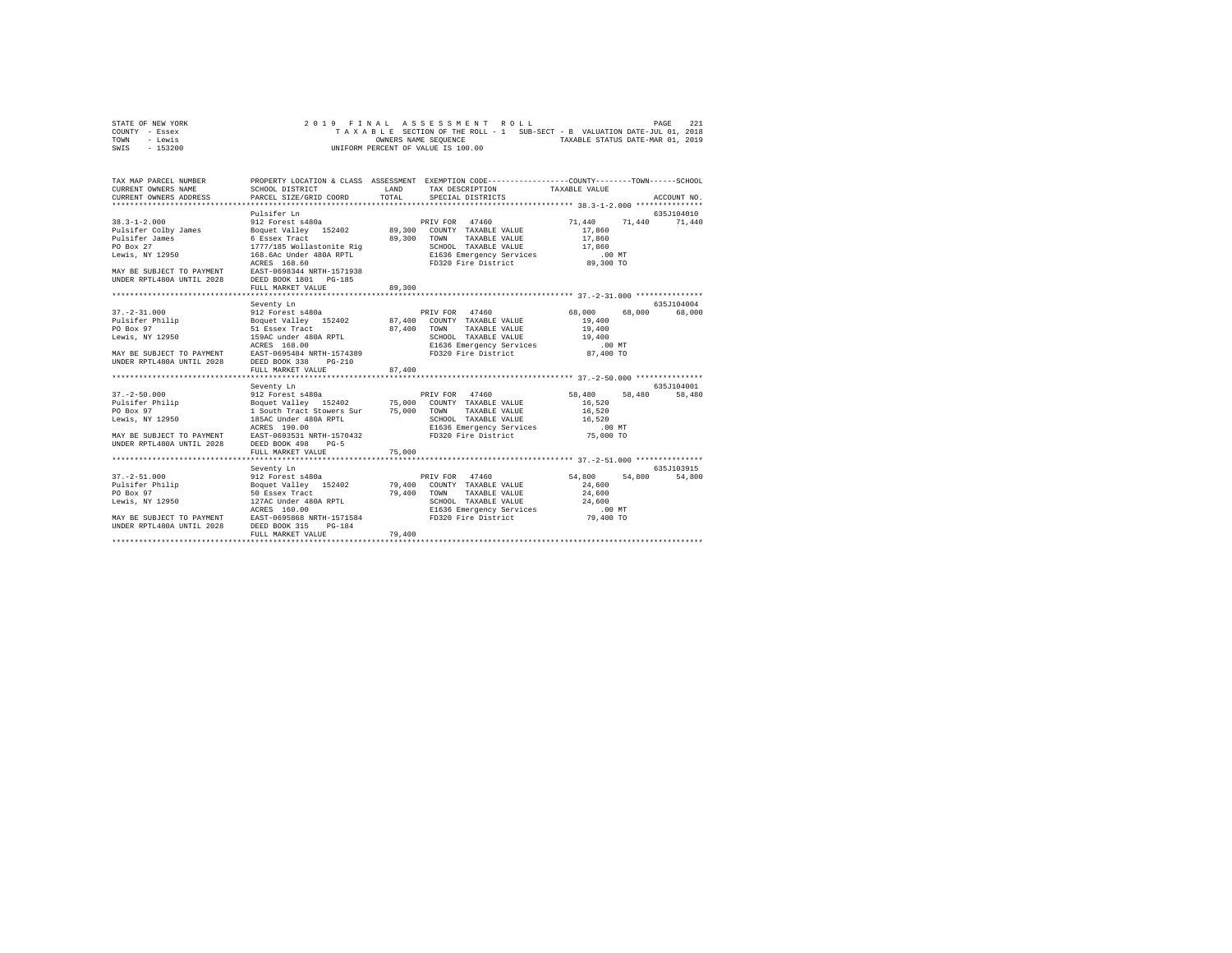| STATE OF NEW YORK |  |  | 2019 FINAL ASSESSMENT ROLL                                               |  |                                  | PAGE | 2.2.2 |
|-------------------|--|--|--------------------------------------------------------------------------|--|----------------------------------|------|-------|
| COUNTY - Essex    |  |  | TAXABLE SECTION OF THE ROLL - 1 SUB-SECT - B VALUATION DATE-JUL 01, 2018 |  |                                  |      |       |
| TOWN<br>- Lewis   |  |  | OWNERS NAME SEOUENCE                                                     |  | TAXABLE STATUS DATE-MAR 01, 2019 |      |       |
| $-153200$<br>SWIS |  |  | UNIFORM PERCENT OF VALUE IS 100.00                                       |  |                                  |      |       |

| TAX MAP PARCEL NUMBER<br>CURRENT OWNERS NAME                                                                                                                                                                                         | SCHOOL DISTRICT           | LAND        | PROPERTY LOCATION & CLASS ASSESSMENT EXEMPTION CODE---------------COUNTY-------TOWN------SCHOOL<br>TAX DESCRIPTION TAXABLE VALUE |                  |                  |
|--------------------------------------------------------------------------------------------------------------------------------------------------------------------------------------------------------------------------------------|---------------------------|-------------|----------------------------------------------------------------------------------------------------------------------------------|------------------|------------------|
| CURRENT OWNERS ADDRESS                                                                                                                                                                                                               | PARCEL SIZE/GRID COORD    | TOTAL       | SPECIAL DISTRICTS                                                                                                                |                  | ACCOUNT NO.      |
|                                                                                                                                                                                                                                      |                           |             |                                                                                                                                  |                  |                  |
|                                                                                                                                                                                                                                      | 313 Blood Hill Rd         |             |                                                                                                                                  |                  | 635J104102       |
| $46.4 - 1 - 3.100$                                                                                                                                                                                                                   | 912 Forest s480a          |             | PRIV FOR 47460                                                                                                                   | 76,800           | 76.800<br>76,800 |
|                                                                                                                                                                                                                                      |                           |             |                                                                                                                                  | 67,100           |                  |
|                                                                                                                                                                                                                                      |                           |             |                                                                                                                                  | 67,100           |                  |
|                                                                                                                                                                                                                                      |                           |             |                                                                                                                                  | 67,100           |                  |
| Rexford, NY 12148                                                                                                                                                                                                                    | 181.95AC Under 480A RPTL  |             | E1636 Emergency Services 1636 100 MT<br>FD320 Fire District 143,900 TO                                                           |                  |                  |
|                                                                                                                                                                                                                                      | ACRES 189.30              |             |                                                                                                                                  |                  |                  |
| MAY BE SUBJECT TO PAYMENT EAST-0685488 NRTH-1555547                                                                                                                                                                                  |                           |             |                                                                                                                                  |                  |                  |
| UNDER RPTL480A UNTIL 2028 DEED BOOK 1288 PG-199                                                                                                                                                                                      |                           |             |                                                                                                                                  |                  |                  |
|                                                                                                                                                                                                                                      | FULL MARKET VALUE         | 143,900     |                                                                                                                                  |                  |                  |
|                                                                                                                                                                                                                                      | Blood Hill Rd             |             |                                                                                                                                  |                  | 635J104101       |
|                                                                                                                                                                                                                                      |                           |             |                                                                                                                                  | 46,800           | 46,800<br>46,800 |
| 46.4-1-14.000          912 Forest s480a             PRIV FOR  47460<br>Pulver Phyllis M        Boquet Valley  152402     58,500  COUNTY TAXABLE VALUE                                                                                |                           |             |                                                                                                                                  |                  |                  |
|                                                                                                                                                                                                                                      |                           | 58,500 TOWN | TAXABLE VALUE                                                                                                                    | 11,700<br>11,700 |                  |
|                                                                                                                                                                                                                                      |                           |             | SCHOOL TAXABLE VALUE                                                                                                             | 11,700           |                  |
| Everson Marilyn D<br>Styre and Silom Twp 1<br>639 Riverview Rd<br>Rexford, NY 12148<br>2008 Rexford, NY 12148                                                                                                                        |                           |             | E1636 Emergency Services .00 MT                                                                                                  |                  |                  |
|                                                                                                                                                                                                                                      |                           |             |                                                                                                                                  |                  |                  |
|                                                                                                                                                                                                                                      |                           |             |                                                                                                                                  |                  |                  |
|                                                                                                                                                                                                                                      |                           |             |                                                                                                                                  |                  |                  |
|                                                                                                                                                                                                                                      |                           |             |                                                                                                                                  |                  |                  |
|                                                                                                                                                                                                                                      | 335 Blood Hill Rd         |             |                                                                                                                                  |                  | 635.7104015      |
|                                                                                                                                                                                                                                      |                           |             | PRIV FOR 47460                                                                                                                   | 61.280 61.280    | 61,280           |
|                                                                                                                                                                                                                                      |                           |             |                                                                                                                                  | 114,720          |                  |
|                                                                                                                                                                                                                                      |                           |             |                                                                                                                                  | 114,720          |                  |
|                                                                                                                                                                                                                                      |                           |             | SCHOOL TAXABLE VALUE 114,720                                                                                                     |                  |                  |
| Rexford, NY 12148                                                                                                                                                                                                                    | ACRES 155.15              |             |                                                                                                                                  | $.00$ MT         |                  |
|                                                                                                                                                                                                                                      | EAST-0687340 NRTH-1552520 |             | E1636 Emergency Services<br>FD320 Fire District                                                                                  | 176,000 TO       |                  |
| MAY BE SUBJECT TO PAYMENT DEED BOOK 1288 PG-199                                                                                                                                                                                      |                           |             |                                                                                                                                  |                  |                  |
| UNDER RPTL480A UNTIL 2028                                                                                                                                                                                                            | FULL MARKET VALUE         | 176,000     |                                                                                                                                  |                  |                  |
|                                                                                                                                                                                                                                      |                           |             |                                                                                                                                  |                  |                  |
|                                                                                                                                                                                                                                      | Deerhead Rd               |             |                                                                                                                                  |                  | 635J104514       |
| $38.4 - 1 - 14.000$                                                                                                                                                                                                                  | 912 Forest s480a          |             | PRIV FOR 47460                                                                                                                   | 16,800           | 16,800 16,800    |
|                                                                                                                                                                                                                                      |                           |             |                                                                                                                                  | 5,700            |                  |
|                                                                                                                                                                                                                                      |                           |             | TAXABLE VALUE                                                                                                                    | 5,700            |                  |
|                                                                                                                                                                                                                                      |                           |             |                                                                                                                                  |                  |                  |
| Solution and the second of the second of the second of the second of the second of the second of the second of<br>COUNTY TAXABLE VALUE 20 and 20 and 20 and 20 and 20 and 20 and 20 and 20 and 20 and 20 and 20 and 20 and 20 an<br> |                           |             | SCHOOL TAXABLE VALUE 5,700<br>E1636 Emergency Services .00 MT                                                                    |                  |                  |
| EAST-0716444 NRTH-1574703<br>MAY BE SUBJECT TO PAYMENT DEED BOOK 662 PG-51 PD320 Fire District 22,500 TO                                                                                                                             |                           |             |                                                                                                                                  |                  |                  |
|                                                                                                                                                                                                                                      |                           |             |                                                                                                                                  |                  |                  |
| UNDER RPTL480A UNTIL 2028 FULL MARKET VALUE                                                                                                                                                                                          |                           | 22,500      |                                                                                                                                  |                  |                  |
|                                                                                                                                                                                                                                      |                           |             |                                                                                                                                  |                  |                  |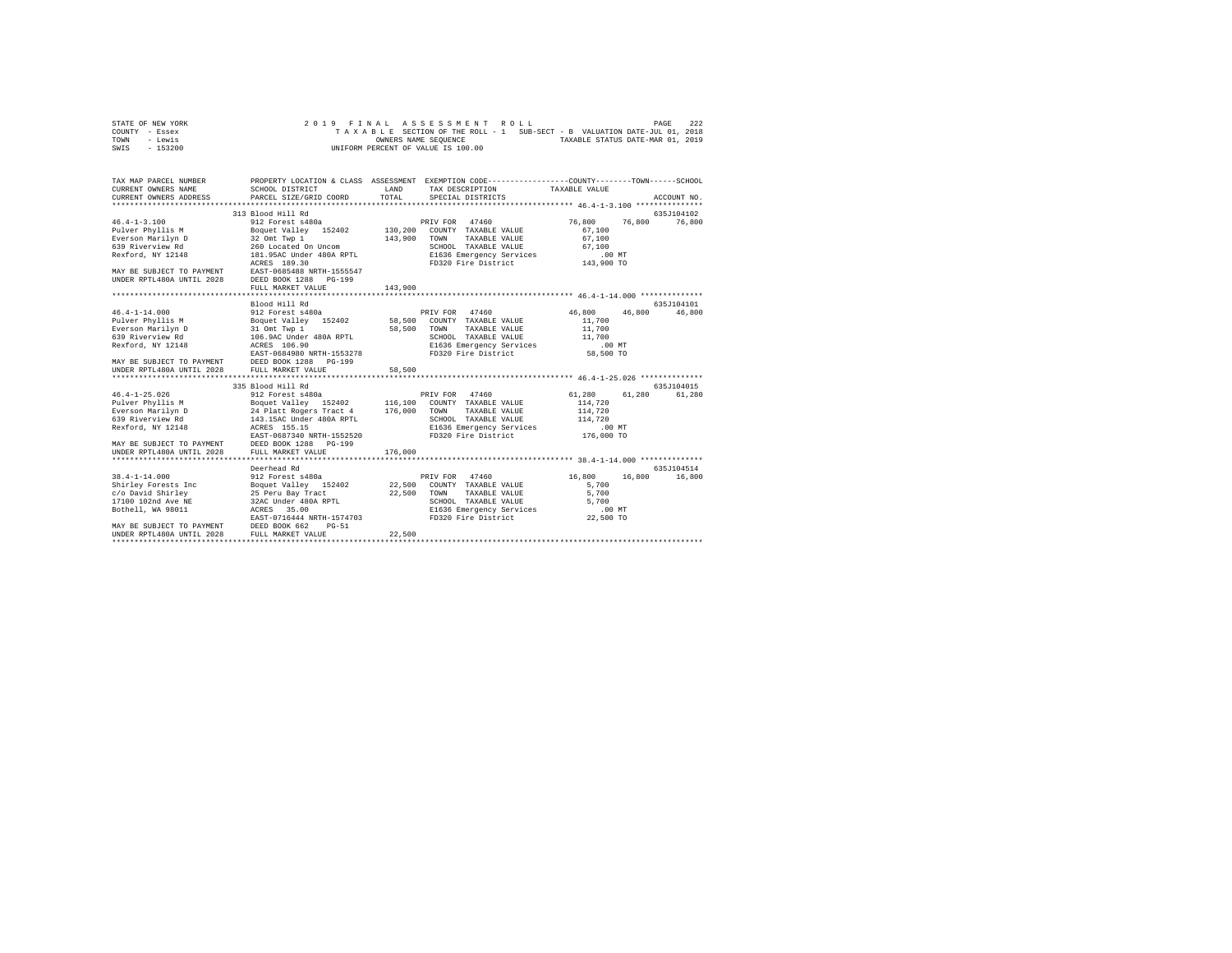| STATE OF NEW YORK | 2019 FINAL ASSESSMENT ROLL                                               | PAGE | 223 |
|-------------------|--------------------------------------------------------------------------|------|-----|
| COUNTY - Essex    | TAXABLE SECTION OF THE ROLL - 1 SUB-SECT - B VALUATION DATE-JUL 01, 2018 |      |     |
| TOWN<br>- Lewis   | TAXABLE STATUS DATE-MAR 01, 2019<br>OWNERS NAME SEOUENCE                 |      |     |
| - 153200<br>SWIS  | UNIFORM PERCENT OF VALUE IS 100.00                                       |      |     |

| TAX MAP PARCEL NUMBER<br>CURRENT OWNERS NAME<br>CURRENT OWNERS ADDRESS                                                                                                                                                                                                      | SCHOOL DISTRICT<br>PARCEL SIZE/GRID COORD                                                                                                                                                                            | LAND<br>TOTAL.     | PROPERTY LOCATION & CLASS ASSESSMENT EXEMPTION CODE---------------COUNTY-------TOWN-----SCHOOL<br>TAX DESCRIPTION TAXABLE VALUE<br>SPECIAL DISTRICTS |                                                                          | ACCOUNT NO.           |
|-----------------------------------------------------------------------------------------------------------------------------------------------------------------------------------------------------------------------------------------------------------------------------|----------------------------------------------------------------------------------------------------------------------------------------------------------------------------------------------------------------------|--------------------|------------------------------------------------------------------------------------------------------------------------------------------------------|--------------------------------------------------------------------------|-----------------------|
| $38.4 - 1 - 17.000$<br>Shirley Forests Inc Boquet Valley 152402 100,000<br>c/o David Shirley<br>17100 102nd Ave NE<br>Bothell, WA 98011<br>MAY BE SUBJECT TO PAYMENT DEED BOOK 662 PG-51<br>UNDER RPTL480A UNTIL 2028                                                       | Moss Rd<br>912 Forest s480a<br>16-24 & 25 Peru Bay Tract<br>190AC Under 480A RPTL<br>ACRES 190.00<br>EAST-0716240 NRTH-1573044<br>FULL MARKET VALUE                                                                  | 100,000<br>100,000 | PRIV FOR 47460<br>COUNTY TAXABLE VALUE<br>TOWN<br>TAXABLE VALUE<br>SCHOOL TAXABLE VALUE<br>E1636 Emergency Services<br>FD320 Fire District           | 80,000<br>80,000<br>20,000<br>20,000<br>20,000<br>$.00$ MT<br>100,000 TO | 635J104602<br>80,000  |
| $39.3 - 3 - 1.000$<br>Shirley Forests Inc<br>c/o David Shirley<br>17100 102nd Ave NE 186.6AC Under 480A RPTL<br>Bothell, WA 98011<br>MAY BE SUBJECT TO PAYMENT DEED BOOK 662<br>UNDER RPTL480A UNTIL 2028                                                                   | Deerhead Rd<br>912 Forest s480a<br>ACRES 194.60<br>EAST-0719518 NRTH-1575780<br>$PG-51$<br>FULL MARKET VALUE                                                                                                         | 102,300            | PRIV FOR 47460<br>TAXABLE VALUE<br>SCHOOL TAXABLE VALUE<br>E1636 Emergency Services<br>FD320 Fire District                                           | 78,640<br>78.640<br>23,660<br>23,660<br>23,660<br>$.00$ MT<br>102,300 TO | 635.7104513<br>78,640 |
| $39.3 - 3 - 2.000$<br>Shirley Forests Inc Willsboro<br>$\verb c/o\ David Shirley 21314 & Peru Bay Tract 17,100\quad{}$ TOWN 17100 102nd Ave NE 24.1AC Under 480A RPTL SCHOOL<br>Bothell, WA 98011<br>MAY BE SUBJECT TO PAYMENT DEED BOOK 662<br>IINDER RPTL480A IINTIL 2028 | Deerhead Rd<br>912 Forest s480a<br>24.10<br>ACRES<br>EAST-0721458 NRTH-1575277<br>$PG-51$<br>FULL MARKET VALUE                                                                                                       | 17,100             | PRIV FOR 47460<br>155201 17,100 COUNTY TAXABLE VALUE<br>TAXABLE VALUE<br>SCHOOL TAXABLE VALUE<br>E1636 Emergency Services<br>FD320 Fire District     | 13,680<br>13,680<br>3,420<br>3,420<br>3,420<br>$.00$ MT<br>17,100 TO     | 635.7104414<br>13,680 |
| $47.4 - 1 - 12.000$<br>Shirley Forests Inc<br>c/o David Shirley<br>17100 102nd Ave NE<br>Bothell, WA 98011<br>MAY BE SUBJECT TO PAYMENT<br>UNDER RPTL480A UNTIL 2028                                                                                                        | Hurley Rd<br>912 Forest s480a<br>Boquet Valley 152402<br>34 Platt Rogers<br>Brookfield Tract<br>69.85AC Under 480A RPTL<br>ACRES 69.85<br>EAST-0715434 NRTH-1556937<br>DEED BOOK 662<br>$PG-51$<br>FULL MARKET VALUE | 39,900<br>39,900   | PRIV FOR 47460<br>39,900 COUNTY TAXABLE VALUE<br>TOWN<br>TAXABLE VALUE<br>SCHOOL TAXABLE VALUE<br>E1636 Emergency Services<br>FD320 Fire District    | 31,920<br>31,920<br>7,980<br>7,980<br>7,980<br>$.00$ MT<br>39,900 TO     | 635.7104515<br>31,920 |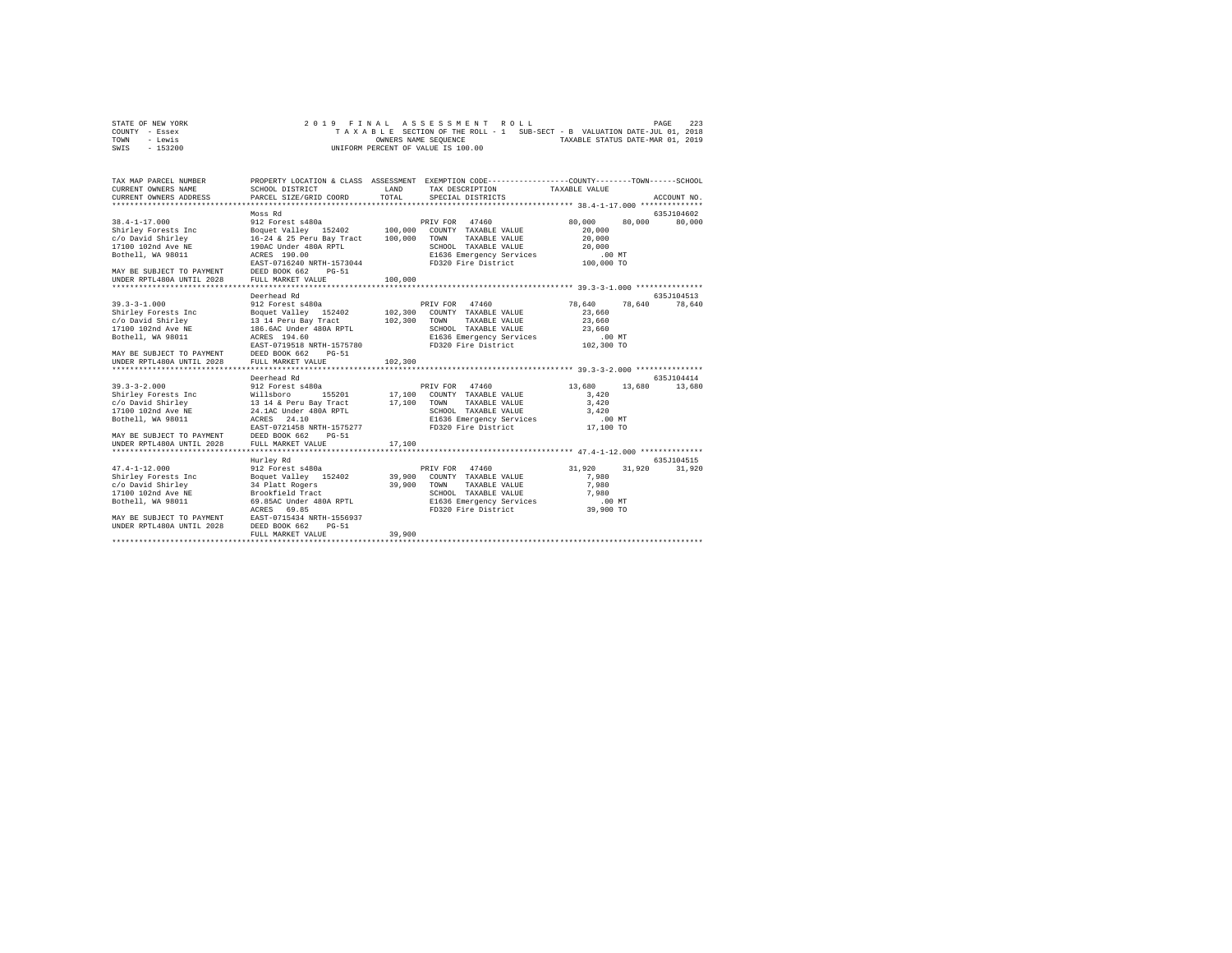| STATE OF NEW YORK | 2019 FINAL ASSESSMENT ROLL                                               | PAGE | 224 |
|-------------------|--------------------------------------------------------------------------|------|-----|
| COUNTY - Essex    | TAXABLE SECTION OF THE ROLL - 1 SUB-SECT - B VALUATION DATE-JUL 01, 2018 |      |     |
| TOWN<br>- Lewis   | TAXABLE STATUS DATE-MAR 01, 2019<br>OWNERS NAME SEOUENCE                 |      |     |
| - 153200<br>SWIS  | UNIFORM PERCENT OF VALUE IS 100.00                                       |      |     |

| TAX MAP PARCEL NUMBER<br>CURRENT OWNERS NAME                    | SCHOOL DISTRICT                                                            | LAND             | PROPERTY LOCATION & CLASS ASSESSMENT EXEMPTION CODE----------------COUNTY-------TOWN------SCHOOL<br>TAX DESCRIPTION | TAXABLE VALUE                      |             |
|-----------------------------------------------------------------|----------------------------------------------------------------------------|------------------|---------------------------------------------------------------------------------------------------------------------|------------------------------------|-------------|
| CURRENT OWNERS ADDRESS                                          | PARCEL SIZE/GRID COORD                                                     | TOTAL            | SPECIAL DISTRICTS                                                                                                   |                                    | ACCOUNT NO. |
|                                                                 | Hurley Rd                                                                  |                  |                                                                                                                     |                                    | 635J104415  |
| $47.4 - 1 - 17.000$<br>Shirley Forests Inc<br>c/o David Shirley | 912 Forest s480a<br>Boquet Valley 152402<br>48 Taylor & Kimball            | 47,700<br>47.700 | 47460<br>PRIV FOR<br>COUNTY TAXABLE VALUE<br>TOWN<br>TAXABLE VALUE                                                  | 38,160<br>38,160<br>9,540<br>9.540 | 38,160      |
| 17100 102nd Ave NE<br>Bothell, WA 98011                         | 85.4AC Under 480A RPTL<br>ACRES<br>85.40                                   |                  | SCHOOL TAXABLE VALUE<br>E1636 Emergency Services                                                                    | 9,540<br>.00 MT                    |             |
| MAY BE SUBJECT TO PAYMENT<br>UNDER RPTL480A UNTIL 2028          | EAST-0719258 NRTH-1556581<br>DEED BOOK 662<br>$PG-51$<br>FULL MARKET VALUE | 47.700           | FD320 Fire District                                                                                                 | 47,700 TO                          |             |
|                                                                 |                                                                            |                  |                                                                                                                     |                                    |             |
|                                                                 | Hurley Rd                                                                  |                  |                                                                                                                     |                                    | 635J104506  |
| $47.4 - 1 - 22.000$                                             | 912 Forest s480a                                                           |                  | PRIV FOR 47460                                                                                                      | 58,560<br>58,560                   | 58,560      |
| Shirley Forests Inc                                             | Boquet Valley 152402                                                       | 77,700           | COUNTY TAXABLE VALUE                                                                                                | 19,140                             |             |
| c/o David Shirley<br>17100 102nd Ave NE                         | 49 Tavlor & Kimball<br>136.4AC Under 480A RPTL                             | 77,700           | TOWN<br>TAXABLE VALUE<br>SCHOOL TAXABLE VALUE                                                                       | 19,140<br>19,140                   |             |
| Bothell, WA 98011                                               | ACRES 145.45                                                               |                  | E1636 Emergency Services                                                                                            | .00 MT                             |             |
|                                                                 | EAST-0717436 NRTH-1554985                                                  |                  | FD320 Fire District                                                                                                 | 77,700 TO                          |             |
| MAY BE SUBJECT TO PAYMENT                                       | DEED BOOK 432<br>PG-565                                                    |                  |                                                                                                                     |                                    |             |
| UNDER RPTL480A UNTIL 2028                                       | FULL MARKET VALUE                                                          | 77,700           |                                                                                                                     |                                    |             |
|                                                                 |                                                                            |                  |                                                                                                                     |                                    |             |
|                                                                 | Hurley Rd                                                                  |                  |                                                                                                                     |                                    | 635J104508  |
| $47.4 - 1 - 23.000$                                             | 912 Forest s480a                                                           |                  | PRIV FOR 47460                                                                                                      | 44.720<br>44,720                   | 44.720      |
| Shirley Forests Inc                                             | Boquet Valley 152402                                                       | 55,900           | COUNTY TAXABLE VALUE                                                                                                | 11,180                             |             |
| c/o David Shirley                                               | 34 Platt Rogers                                                            | 55,900           | TOWN<br>TAXABLE VALUE                                                                                               | 11,180                             |             |
| 17100 102nd Ave NE                                              | Brookfield Tract                                                           |                  | SCHOOL TAXABLE VALUE                                                                                                | 11,180                             |             |
| Bothell, WA 98011                                               | 101.7AC Under 480A RPTL                                                    |                  | E1636 Emergency Services                                                                                            | $.00$ MT                           |             |
|                                                                 | ACRES 101.70                                                               |                  | FD320 Fire District                                                                                                 | 55,900 TO                          |             |
| MAY BE SUBJECT TO PAYMENT                                       | EAST-0717245 NRTH-1557741                                                  |                  |                                                                                                                     |                                    |             |
| UNDER RPTL480A UNTIL 2028                                       | DEED BOOK 662<br>$PG-51$                                                   |                  |                                                                                                                     |                                    |             |
|                                                                 | FULL MARKET VALUE                                                          | 55,900           |                                                                                                                     |                                    |             |
|                                                                 | County Route 10                                                            |                  |                                                                                                                     |                                    | 635J104505  |
| $47.4 - 1 - 25.000$                                             | 912 Forest s480a                                                           |                  | PRIV FOR<br>47460                                                                                                   | 11,120<br>11,120                   | 11,120      |
| Shirley Forests Inc                                             |                                                                            | 13,900           | COUNTY TAXABLE VALUE                                                                                                | 2,780                              |             |
| c/o David Shirley                                               | Boquet Valley 152402<br>45 Mccormicks Pat                                  | 13,900           | TAXABLE VALUE<br>TOWN                                                                                               | 2,780                              |             |
| 17100 102nd Ave NE                                              | 49 T&K Patent                                                              |                  | SCHOOL TAXABLE VALUE                                                                                                | 2,780                              |             |
| Bothell, WA 98011                                               | 18.19AC Under 480A RPTL                                                    |                  | E1636 Emergency Services                                                                                            | .00 MT                             |             |
|                                                                 | 18.19<br>ACRES                                                             |                  | FD320 Fire District                                                                                                 | 13,900 TO                          |             |
| MAY BE SUBJECT TO PAYMENT                                       | EAST-0715904 NRTH-1553924                                                  |                  |                                                                                                                     |                                    |             |
| UNDER RPTL480A UNTIL 2028                                       | DEED BOOK 662<br>$PG-51$                                                   |                  |                                                                                                                     |                                    |             |
|                                                                 | FULL MARKET VALUE                                                          | 13,900           |                                                                                                                     |                                    |             |
|                                                                 |                                                                            |                  |                                                                                                                     |                                    |             |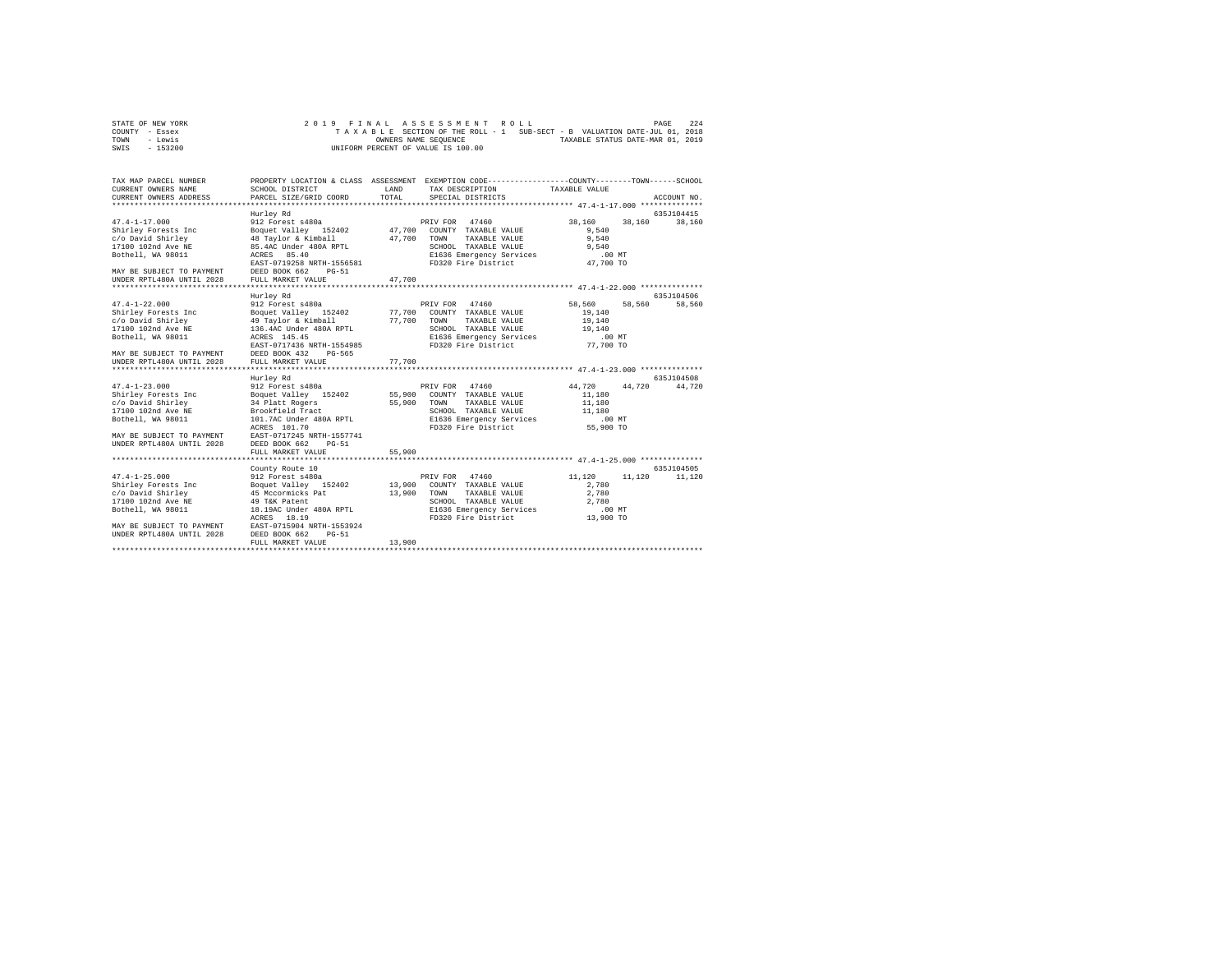| STATE OF NEW YORK |  |  | 2019 FINAL ASSESSMENT ROLL         |  |                                                                          |                                  | PAGE | 225 |
|-------------------|--|--|------------------------------------|--|--------------------------------------------------------------------------|----------------------------------|------|-----|
| COUNTY - Essex    |  |  |                                    |  | TAXABLE SECTION OF THE ROLL - 1 SUB-SECT - B VALUATION DATE-JUL 01, 2018 |                                  |      |     |
| TOWN<br>- Lewis   |  |  | OWNERS NAME SEOUENCE               |  |                                                                          | TAXABLE STATUS DATE-MAR 01, 2019 |      |     |
| $-153200$<br>SWIS |  |  | UNIFORM PERCENT OF VALUE IS 100.00 |  |                                                                          |                                  |      |     |

| TAX MAP PARCEL NUMBER<br>CURRENT OWNERS NAME<br>CURRENT OWNERS ADDRESS                                                                                              | SCHOOL DISTRICT<br>PARCEL SIZE/GRID COORD                                                                                                                                                                       | <b>T.AND</b><br>TOTAL | PROPERTY LOCATION & CLASS ASSESSMENT EXEMPTION CODE---------------COUNTY-------TOWN------SCHOOL<br>TAX DESCRIPTION TAXABLE VALUE<br>SPECIAL DISTRICTS |                                                                          | ACCOUNT NO.           |
|---------------------------------------------------------------------------------------------------------------------------------------------------------------------|-----------------------------------------------------------------------------------------------------------------------------------------------------------------------------------------------------------------|-----------------------|-------------------------------------------------------------------------------------------------------------------------------------------------------|--------------------------------------------------------------------------|-----------------------|
|                                                                                                                                                                     |                                                                                                                                                                                                                 |                       |                                                                                                                                                       |                                                                          |                       |
|                                                                                                                                                                     | County Route 10                                                                                                                                                                                                 |                       |                                                                                                                                                       |                                                                          | 635J104503            |
| $47.4 - 1 - 26.000$<br>Shirley Forests Inc<br>c/o David Shirley<br>17100 102nd Ave NE<br>Bothell, WA 98011                                                          | 912 Forest s480a<br>Boquet Valley 152402 10.500<br>45 McCormicks Pat<br>49 T&K Patent<br>12.46AC Under 480A RPTL<br>ACRES 12.46                                                                                 | 10,500                | PRIV FOR 47460<br>COUNTY TAXABLE VALUE<br>TAXABLE VALUE<br>TOWN<br>SCHOOL TAXABLE VALUE<br>E1636 Emergency Services<br>FD320 Fire District            | 8,400<br>2,100<br>2,100<br>2,100<br>$.00$ MT<br>10,500 TO                | 8,400<br>8.400        |
| MAY BE SUBJECT TO PAYMENT<br>UNDER RPTL480A UNTIL 2028                                                                                                              | EAST-0716481 NRTH-1553326<br>DEED BOOK 662<br>PG-51<br>FULL MARKET VALUE                                                                                                                                        | 10,500                |                                                                                                                                                       |                                                                          |                       |
|                                                                                                                                                                     |                                                                                                                                                                                                                 |                       |                                                                                                                                                       |                                                                          |                       |
| $48.1 - 2 - 3.000$<br>Shirley Forests Inc<br>c/o David Shirley<br>17100 102nd Ave NE<br>Bothell, WA 98011<br>MAY BE SUBJECT TO PAYMENT                              | Mason Rd<br>912 Forest s480a<br>Boquet Valley 152402 105,000<br>39 & 40 Platt Rogers<br>200AC Under 480A RPTL<br>ACRES 200.00<br>EAST-0721180 NRTH-1564564<br>DEED BOOK 662<br>$PG-51$                          | 105,000               | PRIV FOR 47460<br>COUNTY TAXABLE VALUE<br>TOWN<br>TAXABLE VALUE<br>SCHOOL TAXABLE VALUE<br>E1636 Emergency Services<br>FD320 Fire District            | 84,000<br>84,000<br>21,000<br>21,000<br>21,000<br>$.00$ MT<br>105,000 TO | 635.7104504<br>84,000 |
| UNDER RPTL480A UNTIL 2028                                                                                                                                           | FULL MARKET VALUE                                                                                                                                                                                               | 105,000               |                                                                                                                                                       |                                                                          |                       |
|                                                                                                                                                                     |                                                                                                                                                                                                                 |                       |                                                                                                                                                       |                                                                          |                       |
|                                                                                                                                                                     | Hyde Rd                                                                                                                                                                                                         |                       |                                                                                                                                                       |                                                                          | 635J178503            |
| $48.1 - 2 - 4.000$<br>Shirley Forests Inc<br>c/o David Shirley<br>17100 102nd Ave NE<br>Bothell, WA 98011<br>MAY BE SUBJECT TO PAYMENT<br>UNDER RPTL480A UNTIL 2028 | 912 Forest s480a<br>Boquet Valley 152402<br>39 Platt Rogers & Gore<br>8.7AC Under 480A RPTL<br>8.70<br>ACRES<br>EAST-0723365 NRTH-1561003<br>DEED BOOK 662<br>$PG-51$<br>FULL MARKET VALUE                      | 8,000                 | PRIV FOR 47460<br>8,000 COUNTY TAXABLE VALUE<br>8,000 TOWN TAXABLE VALUE<br>SCHOOL TAXABLE VALUE<br>E1636 Emergency Services<br>FD320 Fire District   | 6.400<br>1,600<br>1,600<br>1,600<br>.00 MT<br>8,000 TO                   | 6.400<br>6,400        |
|                                                                                                                                                                     |                                                                                                                                                                                                                 |                       |                                                                                                                                                       |                                                                          |                       |
| $48.3 - 2 - 3.000$<br>Shirley Forests Inc<br>c/o David Shirley<br>17100 102nd Ave NE<br>Bothell, WA 98011<br>MAY BE SUBJECT TO PAYMENT                              | Twin Valley Ln<br>912 Forest s480a<br>Boquet Valley 152402 76,500 COUNTY TAXABLE VALUE<br>42 Taylor & Kimball<br>108AC Under 480A RPTL<br>ACRES 143.00<br>EAST-0722521 NRTH-1553340<br>DEED BOOK 662<br>$PG-51$ | 76,500                | PRIV FOR 47460<br>TOWN<br>TAXABLE VALUE<br>SCHOOL TAXABLE VALUE<br>E1636 Emergency Services<br>FD320 Fire District                                    | 47.200<br>47.200<br>29,300<br>29,300<br>29,300<br>.00 MT<br>76,500 TO    | 635J104501<br>47,200  |
| UNDER RPTL480A UNTIL 2028                                                                                                                                           | FULL MARKET VALUE                                                                                                                                                                                               | 76,500                |                                                                                                                                                       |                                                                          |                       |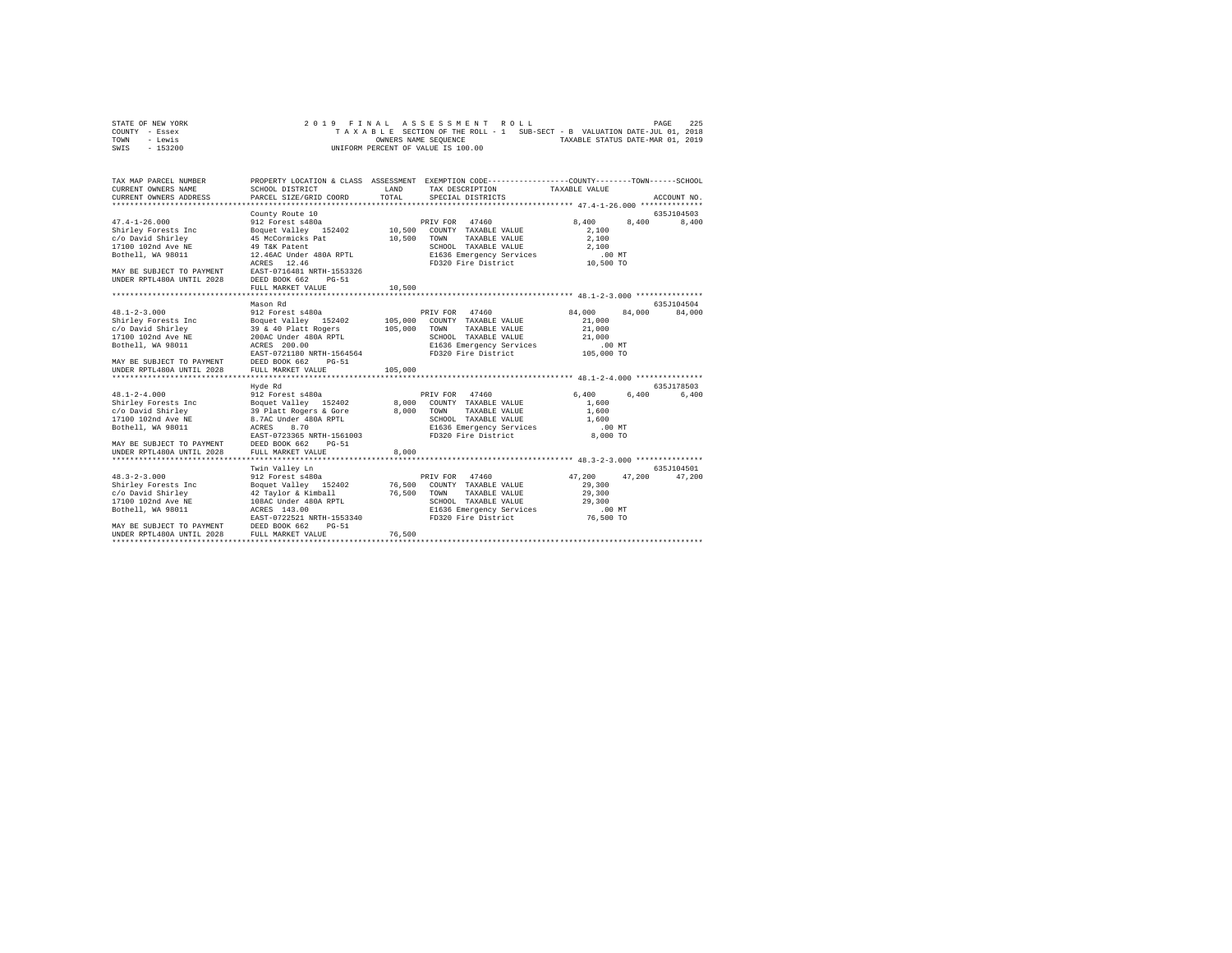| STATE OF NEW YORK | 2019 FINAL ASSESSMENT ROLL                                               | 226<br>PAGE                      |
|-------------------|--------------------------------------------------------------------------|----------------------------------|
| COUNTY - Essex    | TAXABLE SECTION OF THE ROLL - 1 SUB-SECT - B VALUATION DATE-JUL 01, 2018 |                                  |
| TOWN<br>- Lewis   | OWNERS NAME SEOUENCE                                                     | TAXABLE STATUS DATE-MAR 01, 2019 |
| - 153200<br>SWIS  | UNIFORM PERCENT OF VALUE IS 100.00                                       |                                  |

| TAX MAP PARCEL NUMBER<br>CURRENT OWNERS NAME<br>CURRENT OWNERS ADDRESS                                                                 | SCHOOL DISTRICT<br>PARCEL SIZE/GRID COORD                                                                                                                             | LAND<br>TOTAL    | PROPERTY LOCATION & CLASS ASSESSMENT EXEMPTION CODE----------------COUNTY-------TOWN------SCHOOL<br>TAX DESCRIPTION<br>SPECIAL DISTRICTS      | TAXABLE VALUE                                                 | ACCOUNT NO.      |
|----------------------------------------------------------------------------------------------------------------------------------------|-----------------------------------------------------------------------------------------------------------------------------------------------------------------------|------------------|-----------------------------------------------------------------------------------------------------------------------------------------------|---------------------------------------------------------------|------------------|
|                                                                                                                                        | County Route 10                                                                                                                                                       |                  |                                                                                                                                               |                                                               | 635J104502       |
| $57.1 - 3 - 2.000$<br>Shirley Forests Inc<br>c/o David Shirley<br>17100 102nd Ave NE<br>Bothell, WA 98011<br>MAY BE SUBJECT TO PAYMENT | 912 Forest s480a<br>Boquet Valley 152402<br>37&40 Taylor & Kimball<br>86.6AC Under 480A RPTL<br>ACRES 124.30<br>EAST-0721141 NRTH-1549626<br>DEED BOOK 662<br>$PG-51$ | 72,200<br>72,200 | PRIV FOR 47460<br>COUNTY TAXABLE VALUE<br>TOWN<br>TAXABLE VALUE<br>SCHOOL TAXABLE VALUE<br>E1636 Emergency Services<br>FD320 Fire District    | 38,640<br>33,560<br>33,560<br>33,560<br>$.00$ MT<br>72,200 TO | 38,640<br>38,640 |
| UNDER RPTL480A UNTIL 2028                                                                                                              | FULL MARKET VALUE                                                                                                                                                     | 72,200           |                                                                                                                                               |                                                               |                  |
|                                                                                                                                        |                                                                                                                                                                       |                  |                                                                                                                                               |                                                               |                  |
|                                                                                                                                        | Wadhams Heights Ln                                                                                                                                                    |                  |                                                                                                                                               |                                                               | 635J104601       |
| $57.1 - 3 - 7.000$                                                                                                                     | 912 Forest s480a                                                                                                                                                      |                  | PRIV FOR 47460                                                                                                                                | 20.560                                                        | 20,560<br>20,560 |
| Shirley Forests Inc                                                                                                                    | Boquet Valley 152402                                                                                                                                                  | 25,700           | COUNTY TAXABLE VALUE                                                                                                                          | 5,140                                                         |                  |
| c/o David Shirley                                                                                                                      | 33 & 34 Mc Cormick                                                                                                                                                    | 25,700           | TOWN<br>TAXABLE VALUE                                                                                                                         | 5,140                                                         |                  |
| 17100 102nd Ave NE                                                                                                                     | 41.4AC Under 480A RPTL                                                                                                                                                |                  | SCHOOL TAXABLE VALUE                                                                                                                          | 5,140                                                         |                  |
| Bothell, WA 98011                                                                                                                      | ACRES 41.40                                                                                                                                                           |                  | E1636 Emergency Services                                                                                                                      | $.00$ MT                                                      |                  |
|                                                                                                                                        | EAST-0719815 NRTH-1547845                                                                                                                                             |                  | FD320 Fire District                                                                                                                           | 25,700 TO                                                     |                  |
| MAY BE SUBJECT TO PAYMENT                                                                                                              | DEED BOOK 662<br>PG-51                                                                                                                                                |                  |                                                                                                                                               |                                                               |                  |
| UNDER RPTL480A UNTIL 2028                                                                                                              | FULL MARKET VALUE                                                                                                                                                     | 25,700           |                                                                                                                                               |                                                               |                  |
|                                                                                                                                        | Old Military Ln                                                                                                                                                       |                  |                                                                                                                                               |                                                               | 635J104707       |
| $46. -1 - 6.000$                                                                                                                       | 912 Forest s480a                                                                                                                                                      |                  | PRIV FOR 47460                                                                                                                                | 55,760                                                        | 55,760<br>55,760 |
| Smith Wilbur C III Trust                                                                                                               | Boquet Valley 152402                                                                                                                                                  | 80,500           | COUNTY TAXABLE VALUE                                                                                                                          | 24,740                                                        |                  |
| Smith Marilyn E Trust                                                                                                                  | 39 Omt Twp 1                                                                                                                                                          | 80,500           | TAXABLE VALUE<br>TOWN                                                                                                                         | 24,740                                                        |                  |
| 2460 McGregor Blvd                                                                                                                     | 129.4AC Under 480A RPTL                                                                                                                                               |                  | SCHOOL TAXABLE VALUE                                                                                                                          | 24,740                                                        |                  |
| Fort Myers, FL 33901                                                                                                                   | ACRES 142.40                                                                                                                                                          |                  | E1636 Emergency Services                                                                                                                      | $.00$ MT                                                      |                  |
|                                                                                                                                        | EAST-0682434 NRTH-1559019                                                                                                                                             |                  | FD320 Fire District                                                                                                                           | 80,500 TO                                                     |                  |
| MAY BE SUBJECT TO PAYMENT                                                                                                              | DEED BOOK 1827 PG-79                                                                                                                                                  |                  |                                                                                                                                               |                                                               |                  |
| UNDER RPTL480A UNTIL 2028                                                                                                              | FULL MARKET VALUE                                                                                                                                                     | 80,500           |                                                                                                                                               |                                                               |                  |
| *************************                                                                                                              | ***************************                                                                                                                                           |                  |                                                                                                                                               |                                                               |                  |
|                                                                                                                                        | Old Military Ln                                                                                                                                                       |                  |                                                                                                                                               |                                                               | 635.T104709      |
| $46. -1 - 7.000$<br>Smith Wilbur C III Trust<br>Smith Marilyn E Trust<br>2460 McGregor Blvd<br>Fort Myers, FL 33901                    | 912 Forest s480a<br>Boquet Valley 152402<br>40 Omt Twp 1<br>160AC Under 480A RPTL<br>ACRES 160.00<br>EAST-0680740 NRTH-1556831                                        | 85,000<br>85,000 | 47460<br>PRIV FOR<br>COUNTY TAXABLE VALUE<br>TOWN<br>TAXABLE VALUE<br>SCHOOL TAXABLE VALUE<br>E1636 Emergency Services<br>FD320 Fire District | 68,000<br>17,000<br>17,000<br>17,000<br>$.00$ MT<br>85,000 TO | 68,000<br>68,000 |
| MAY BE SUBJECT TO PAYMENT<br>UNDER RPTL480A UNTIL 2028                                                                                 | DEED BOOK 1827 PG-79<br>FULL MARKET VALUE                                                                                                                             | 85,000           |                                                                                                                                               |                                                               |                  |
|                                                                                                                                        |                                                                                                                                                                       |                  |                                                                                                                                               |                                                               |                  |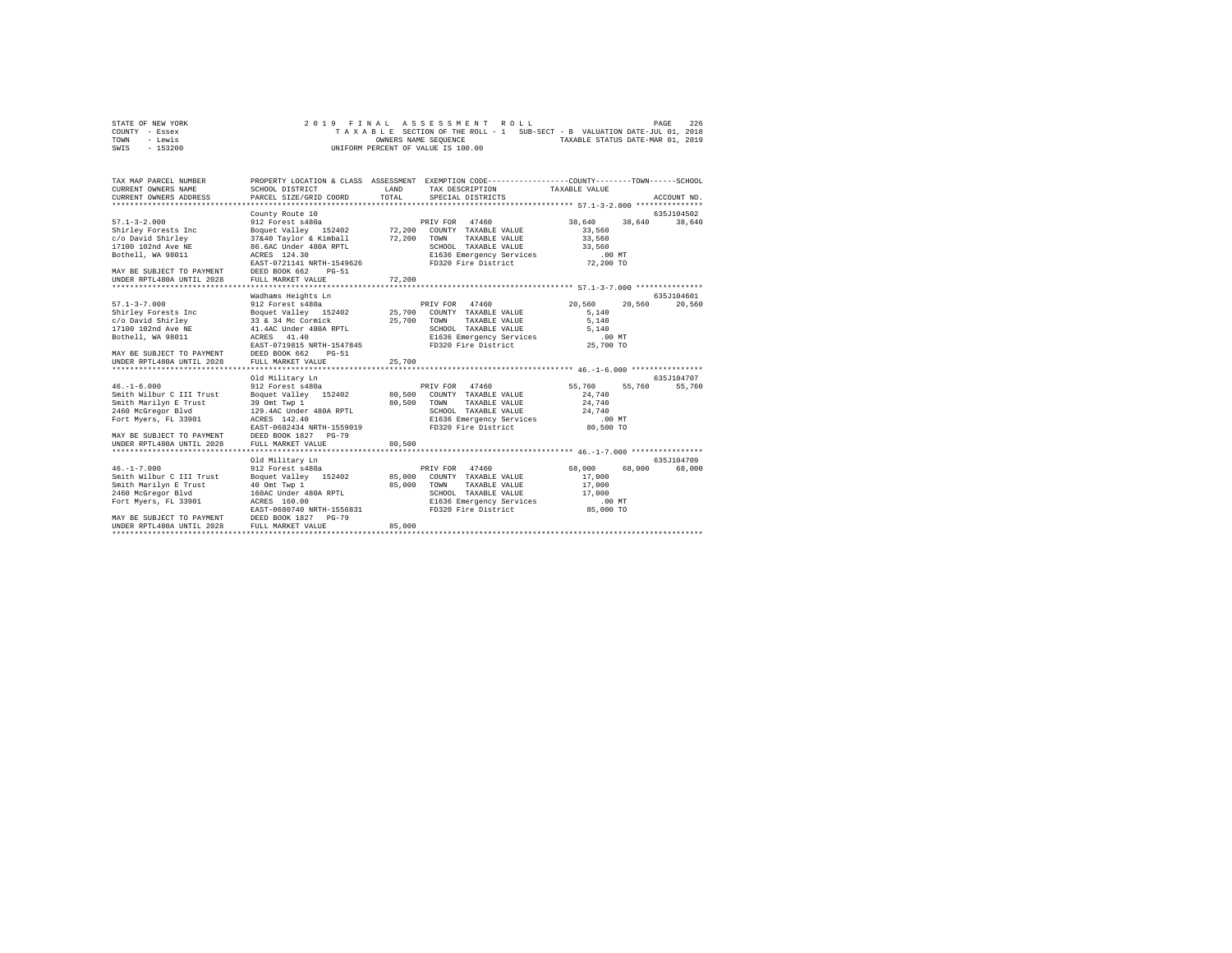| STATE OF NEW YORK | 2019 FINAL ASSESSMENT ROLL                                               | 227<br>PAGE                      |
|-------------------|--------------------------------------------------------------------------|----------------------------------|
| COUNTY - Essex    | TAXABLE SECTION OF THE ROLL - 1 SUB-SECT - B VALUATION DATE-JUL 01, 2018 |                                  |
| TOWN<br>- Lewis   | OWNERS NAME SEOUENCE                                                     | TAXABLE STATUS DATE-MAR 01, 2019 |
| - 153200<br>SWIS  | UNIFORM PERCENT OF VALUE IS 100.00                                       |                                  |

| TAX MAP PARCEL NUMBER<br>CURRENT OWNERS NAME<br>CURRENT OWNERS ADDRESS | SCHOOL DISTRICT<br>PARCEL SIZE/GRID COORD                  | LAND<br>TOTAL | PROPERTY LOCATION & CLASS ASSESSMENT EXEMPTION CODE----------------COUNTY-------TOWN------SCHOOL<br>TAX DESCRIPTION TAXABLE VALUE<br>SPECIAL DISTRICTS |                            | ACCOUNT NO. |
|------------------------------------------------------------------------|------------------------------------------------------------|---------------|--------------------------------------------------------------------------------------------------------------------------------------------------------|----------------------------|-------------|
|                                                                        | Blood Hill Rd                                              |               |                                                                                                                                                        |                            | 635J104710  |
| $46.4 - 1 - 1.000$<br>Smith Wilbur C III Trust                         | 912 Forest s480a<br>Boquet Valley 152402                   |               | PRIV FOR 47460<br>70.500 COUNTY TAXABLE VALUE                                                                                                          | 56,400<br>56,400<br>14,100 | 56,400      |
| Smith Marilyn E Trust                                                  | 34 Omt Twp 1                                               | 70,500        | TOWN<br>TAXABLE VALUE                                                                                                                                  | 14,100                     |             |
| 2460 McGregor Blvd                                                     | 130.9AC Under 480A RPTL                                    |               | SCHOOL TAXABLE VALUE                                                                                                                                   | 14,100                     |             |
| Fort Myers, FL 33901                                                   | ACRES 130.90                                               |               | E1636 Emergency Services                                                                                                                               | $.00$ MT                   |             |
|                                                                        | EAST-0685061 NRTH-1559530                                  |               | FD320 Fire District                                                                                                                                    | 70,500 TO                  |             |
| MAY BE SUBJECT TO PAYMENT<br>UNDER RPTL480A UNTIL 2028                 | DEED BOOK 1827 PG-79<br>FULL MARKET VALUE                  | 70,500        |                                                                                                                                                        |                            |             |
|                                                                        |                                                            |               |                                                                                                                                                        |                            |             |
|                                                                        | Blood Hill Rd                                              |               |                                                                                                                                                        |                            | 635.7104712 |
| $46.4 - 1 - 2.000$                                                     | 912 Forest s480a                                           |               | PRIV FOR 47460                                                                                                                                         | 64,000<br>64,000           | 64,000      |
| Smith Wilbur C III Trust                                               | Boquet Valley 152402 80,000                                |               | COUNTY TAXABLE VALUE                                                                                                                                   | 16,000                     |             |
| Smith Marilyn E Trust                                                  | 33 Omt Twp 1                                               | 80,000        | TOWN<br>TAXABLE VALUE                                                                                                                                  | 16,000                     |             |
| 2460 McGregor Blvd                                                     | 150AC Under 480A RPTL                                      |               | SCHOOL TAXABLE VALUE                                                                                                                                   | 16,000                     |             |
| Fort Myers, FL 33901                                                   | ACRES 150.00                                               |               | E1636 Emergency Services                                                                                                                               | .00 MT                     |             |
|                                                                        | EAST-0684801 NRTH-1557358                                  |               | FD320 Fire District                                                                                                                                    | 80,000 TO                  |             |
| MAY BE SUBJECT TO PAYMENT                                              |                                                            |               |                                                                                                                                                        |                            |             |
| UNDER RPTL480A UNTIL 2028                                              | DEED BOOK 1827 PG-79<br>FULL MARKET VALUE                  | 80,000        |                                                                                                                                                        |                            |             |
|                                                                        | ****************************                               |               | ********************************* 46.4-1-4.000 *****************                                                                                       |                            |             |
|                                                                        | 385 Blood Hill Rd                                          |               |                                                                                                                                                        |                            | 635J104711  |
| $46.4 - 1 - 4.000$                                                     | 912 Forest s480a                                           |               | PRIV FOR 47460                                                                                                                                         | 139,920<br>139,920         | 139,920     |
|                                                                        | Smith Wilbur C III Trust Boquet Valley 152402 254,200      |               | COUNTY TAXABLE VALUE                                                                                                                                   | 323,280                    |             |
| Smith Marilyn E Trust                                                  |                                                            |               | TOWN<br>TAXABLE VALUE                                                                                                                                  | 323,280                    |             |
| 2460 McGregor Blvd                                                     | 23 Platt Rogers Tract 4 463,200<br>339.7AC Under 480A RPTL |               | SCHOOL TAXABLE VALUE                                                                                                                                   | 323,280                    |             |
| Fort Myers, FL 33901                                                   | ACRES 400.00                                               |               | E1636 Emergency Services                                                                                                                               | $.00$ MT                   |             |
|                                                                        | EAST-0688983 NRTH-1556236                                  |               | FD320 Fire District                                                                                                                                    | 463,200 TO                 |             |
| MAY BE SUBJECT TO PAYMENT                                              | DEED BOOK 1827 PG-79                                       |               |                                                                                                                                                        |                            |             |
| UNDER RPTL480A UNTIL 2028                                              | FULL MARKET VALUE                                          | 463,200       |                                                                                                                                                        |                            |             |
| *************************                                              | ********************************                           |               |                                                                                                                                                        |                            |             |
|                                                                        | Jav Mountain Rd                                            |               |                                                                                                                                                        |                            | 635J104708  |
| $46.4 - 1 - 5.000$                                                     | 912 Forest s480a                                           |               | PRIV FOR 47460                                                                                                                                         | 105,600<br>105,600         | 105,600     |
| Smith Wilbur C III Trust                                               | Boquet Valley 152402 132,000 COUNTY TAXABLE VALUE          |               |                                                                                                                                                        | 26,400                     |             |
| Smith Marilyn E Trust                                                  | 19 Platt Rogers Tract 4 132,000 TOWN                       |               | TAXABLE VALUE                                                                                                                                          | 26,400                     |             |
| 2460 McGregor Blvd                                                     | 254AC Under 480A RPTL                                      |               | SCHOOL TAXABLE VALUE                                                                                                                                   | 26,400                     |             |
| Fort Myers, FL 33901                                                   | ACRES 254.00                                               |               | E1636 Emergency Services                                                                                                                               | .00MT                      |             |
|                                                                        | EAST-0688308 NRTH-1559598                                  |               | FD320 Fire District                                                                                                                                    | 132,000 TO                 |             |
| MAY BE SUBJECT TO PAYMENT                                              | DEED BOOK 1827 PG-79                                       |               |                                                                                                                                                        |                            |             |
| UNDER RPTL480A UNTIL 2028                                              | FULL MARKET VALUE                                          | 132,000       |                                                                                                                                                        |                            |             |
|                                                                        |                                                            |               |                                                                                                                                                        |                            |             |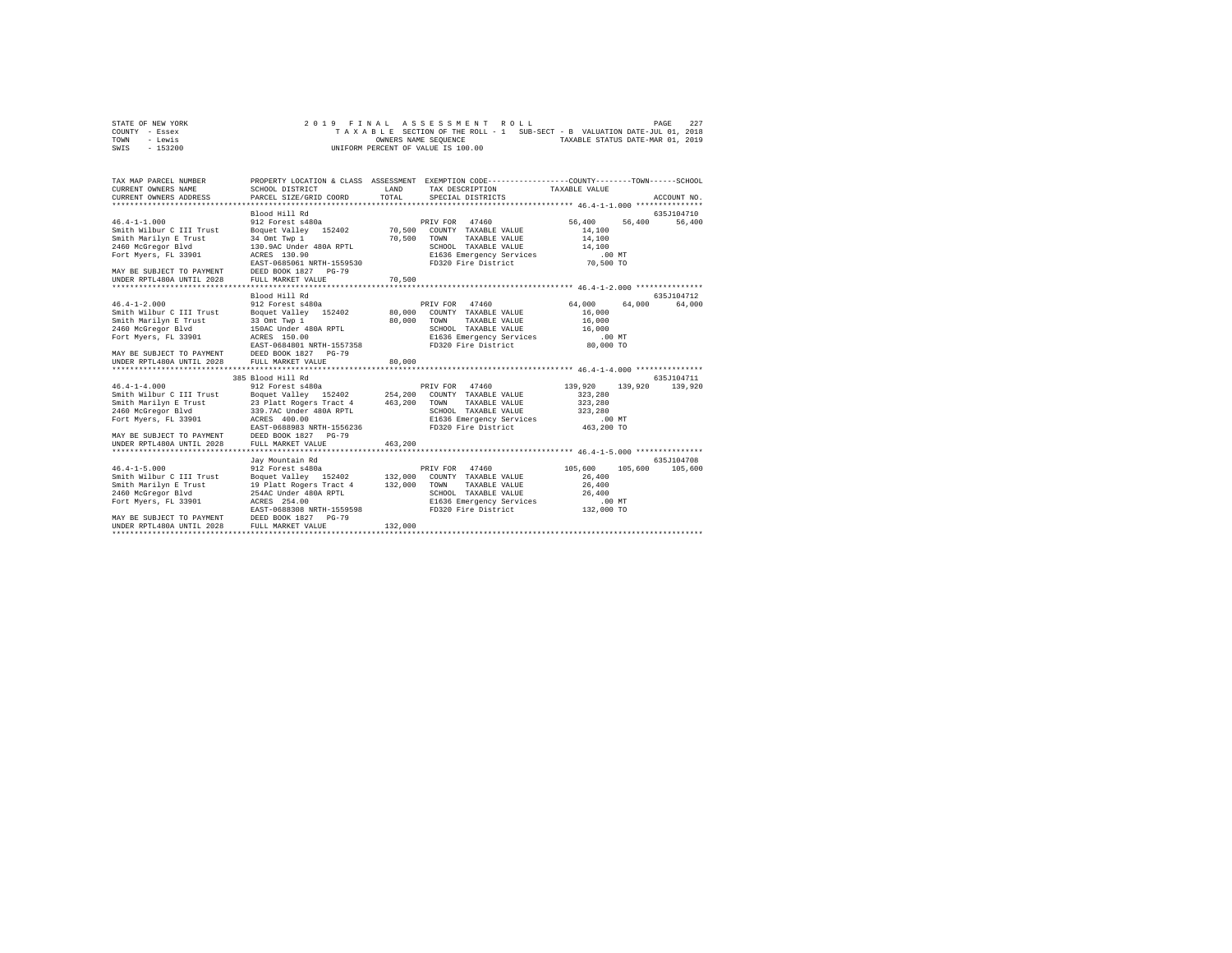| STATE OF NEW YORK | 2019 FINAL ASSESSMENT ROLL         | 228<br>PAGE                                                              |
|-------------------|------------------------------------|--------------------------------------------------------------------------|
| COUNTY - Essex    |                                    | TAXABLE SECTION OF THE ROLL - 1 SUB-SECT - B VALUATION DATE-JUL 01, 2018 |
| TOWN<br>- Lewis   | OWNERS NAME SEOUENCE               | TAXABLE STATUS DATE-MAR 01, 2019                                         |
| - 153200<br>SWIS  | UNIFORM PERCENT OF VALUE IS 100.00 |                                                                          |

| UNDER RPTL480A UNTIL 2028                                                                                                                                                                                                                |                                                             |  |                            |            |
|------------------------------------------------------------------------------------------------------------------------------------------------------------------------------------------------------------------------------------------|-------------------------------------------------------------|--|----------------------------|------------|
|                                                                                                                                                                                                                                          |                                                             |  |                            |            |
|                                                                                                                                                                                                                                          | 357 Nugent Ln                                               |  |                            | 635J178516 |
|                                                                                                                                                                                                                                          |                                                             |  |                            |            |
|                                                                                                                                                                                                                                          |                                                             |  |                            | 9,440      |
|                                                                                                                                                                                                                                          |                                                             |  |                            |            |
|                                                                                                                                                                                                                                          |                                                             |  |                            |            |
|                                                                                                                                                                                                                                          |                                                             |  |                            |            |
|                                                                                                                                                                                                                                          |                                                             |  |                            |            |
|                                                                                                                                                                                                                                          |                                                             |  |                            |            |
|                                                                                                                                                                                                                                          |                                                             |  |                            |            |
|                                                                                                                                                                                                                                          |                                                             |  |                            |            |
| UNDER RPTL480A UNTIL 2028                                                                                                                                                                                                                |                                                             |  |                            |            |
|                                                                                                                                                                                                                                          |                                                             |  |                            |            |
|                                                                                                                                                                                                                                          |                                                             |  |                            |            |
|                                                                                                                                                                                                                                          | Seventy Ln                                                  |  |                            | 635J179026 |
|                                                                                                                                                                                                                                          |                                                             |  | $11,200$ $11,200$ $11,200$ |            |
| 37.-2-55.000 11,200<br>Ward Pine Mill Inc     Boquet Valley 152402 14,000 COUNTY TAXABLE VALUE                                     2,800                                                                                                 |                                                             |  |                            |            |
|                                                                                                                                                                                                                                          |                                                             |  |                            |            |
|                                                                                                                                                                                                                                          |                                                             |  |                            |            |
|                                                                                                                                                                                                                                          |                                                             |  |                            |            |
|                                                                                                                                                                                                                                          |                                                             |  |                            |            |
| Alth: Jeffrey Ward Basex Tract Lot 84<br>Math: Jeffrey Ward Basex Tract Lot 84<br>14,000 TOWN TAXABLE VALUE 2,800<br>702 GIen Rd 14,000 APTL 2600 SOCHOLD TAXABLE VALUE 2,800<br>70 Box 38<br>2,800 Math: Jeffrey Ward Basex Tract Lot 8 |                                                             |  |                            |            |
|                                                                                                                                                                                                                                          |                                                             |  |                            |            |
| MAY BE SUBJECT TO PAYMENT FULL MARKET VALUE $14,000$                                                                                                                                                                                     |                                                             |  |                            |            |
| UNDER RPTL480A UNTIL 2028                                                                                                                                                                                                                |                                                             |  |                            |            |
|                                                                                                                                                                                                                                          |                                                             |  |                            |            |
|                                                                                                                                                                                                                                          | US Route 9                                                  |  |                            | 635J102110 |
| $19.4 - 2 - 5.000$                                                                                                                                                                                                                       | 912 Forest s480a <b>PRIV FOR</b> 47460 17,360 17,360 17,360 |  |                            |            |
|                                                                                                                                                                                                                                          |                                                             |  | 4,340                      |            |
|                                                                                                                                                                                                                                          |                                                             |  | 4,340                      |            |
|                                                                                                                                                                                                                                          |                                                             |  |                            |            |
|                                                                                                                                                                                                                                          |                                                             |  |                            |            |
|                                                                                                                                                                                                                                          |                                                             |  |                            |            |
| COLLECTIVE CONTRAINING AND MANUSCRIPT AND MANUSCRIPT AND MANUSCRIPT AND MANUSCRIPT AND MANUSCRIPT AND MANUSCRIPT AND MANUSCRIPT AND MANUSCRIPT AND MANUSCRIPT AND MANUSCRIPT OF PAYMENT AND MANUSCRIPT AND MANUSCRIPT AND MANU           |                                                             |  |                            |            |
|                                                                                                                                                                                                                                          |                                                             |  |                            |            |
|                                                                                                                                                                                                                                          |                                                             |  |                            |            |
|                                                                                                                                                                                                                                          |                                                             |  |                            |            |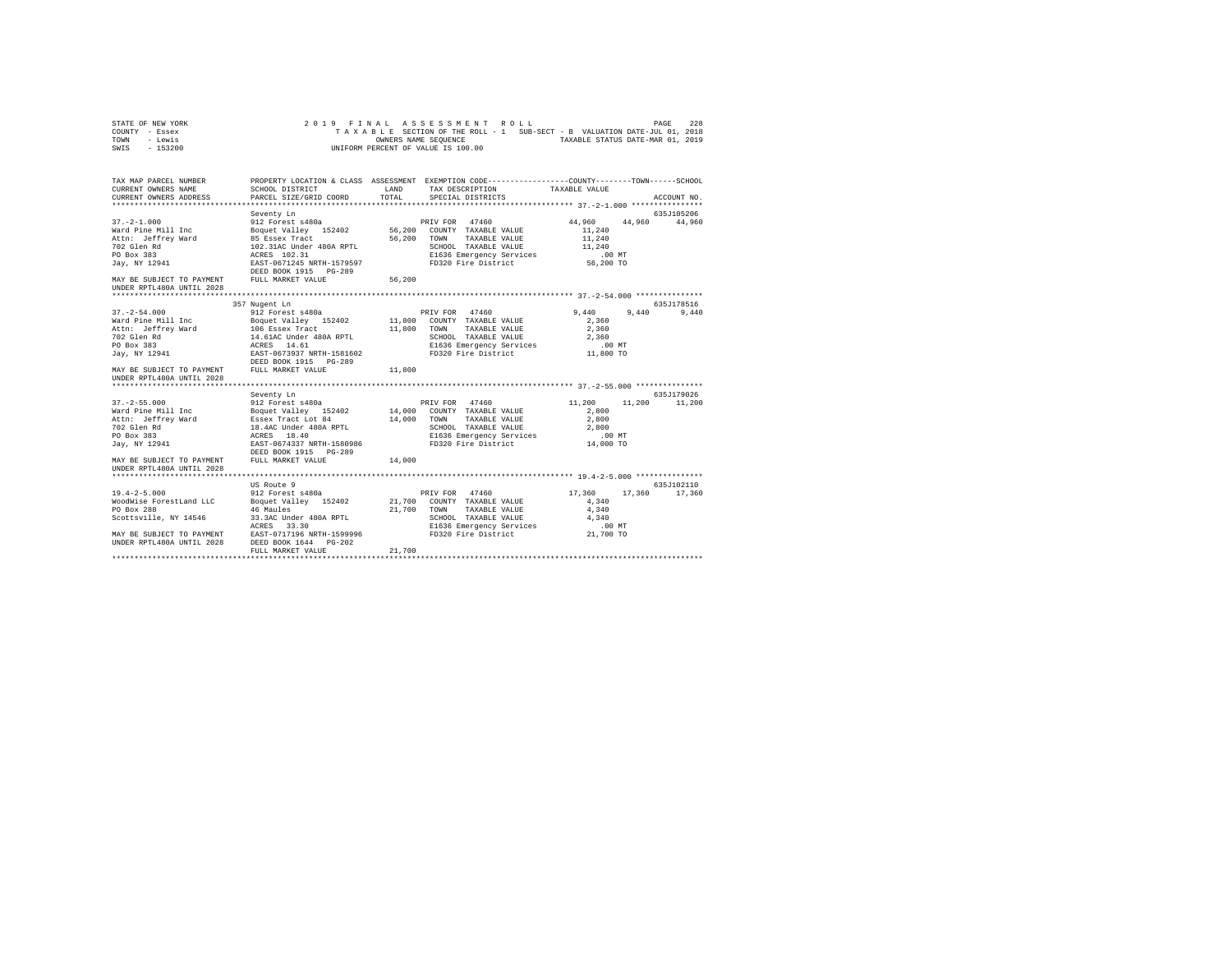| STATE OF NEW YORK |  |  | 2019 FINAL ASSESSMENT ROLL         |  |  |  |                                                                          | PAGE | 229 |
|-------------------|--|--|------------------------------------|--|--|--|--------------------------------------------------------------------------|------|-----|
| COUNTY - Essex    |  |  |                                    |  |  |  | TAXABLE SECTION OF THE ROLL - 1 SUB-SECT - B VALUATION DATE-JUL 01, 2018 |      |     |
| TOWN<br>- Lewis   |  |  | OWNERS NAME SEOUENCE               |  |  |  | TAXABLE STATUS DATE-MAR 01, 2019                                         |      |     |
| $-153200$<br>SWIS |  |  | UNIFORM PERCENT OF VALUE IS 100.00 |  |  |  |                                                                          |      |     |

| TAX MAP PARCEL NUMBER<br>CURRENT OWNERS NAME<br>CURRENT OWNERS ADDRESS PARCEL SIZE/GRID COORD                                                | SCHOOL DISTRICT                                                                                 | LAND<br>TOTAL | PROPERTY LOCATION & CLASS ASSESSMENT EXEMPTION CODE----------------COUNTY-------TOWN------SCHOOL<br>TAX DESCRIPTION TAXABLE VALUE<br>SPECIAL DISTRICTS |                                                                | ACCOUNT NO.   |
|----------------------------------------------------------------------------------------------------------------------------------------------|-------------------------------------------------------------------------------------------------|---------------|--------------------------------------------------------------------------------------------------------------------------------------------------------|----------------------------------------------------------------|---------------|
|                                                                                                                                              | US Route 9                                                                                      |               |                                                                                                                                                        |                                                                | 635J102111    |
| $29.2 - 1 - 10.000$<br>WoodWise ForestLand LLC<br>PO Box 288<br>Scottsville, NY 14546<br>MAY BE SUBJECT TO PAYMENT EAST-0717050 NRTH-1597100 | 912 Forest s480a<br>Boquet Valley 152402<br>5 Maules<br>172.1AC Under 480A RPTL<br>ACRES 225.10 | 107,000       | PRIV FOR 47460<br>107,000 COUNTY TAXABLE VALUE<br>TOWN<br>TAXABLE VALUE<br>SCHOOL TAXABLE VALUE<br>E1636 Emergency Services<br>FD320 Fire District     | 72.880<br>34,120<br>34,120<br>34,120<br>$.00$ MT<br>107,000 TO | 72.880 72.880 |
| UNDER RPTL480A UNTIL 2028                                                                                                                    | DEED BOOK 1644 PG-202                                                                           |               |                                                                                                                                                        |                                                                |               |
|                                                                                                                                              | FULL MARKET VALUE                                                                               | 107,000       |                                                                                                                                                        |                                                                |               |
|                                                                                                                                              |                                                                                                 |               |                                                                                                                                                        |                                                                |               |
|                                                                                                                                              | US Route 9                                                                                      |               |                                                                                                                                                        |                                                                | 635.7102113   |
| $29.2 - 1 - 11.000$                                                                                                                          | 912 Forest s480a                                                                                |               | PRIV FOR 47460                                                                                                                                         | 25,040<br>25,040                                               | 25,040        |
| WoodWise ForestLand LLC                                                                                                                      | Boquet Valley 152402 37,100 COUNTY TAXABLE VALUE                                                |               |                                                                                                                                                        | 12,060                                                         |               |
| PO Box 288                                                                                                                                   | 4 Maules                                                                                        | 37,100        | TOWN<br>TAXABLE VALUE                                                                                                                                  | 12,060                                                         |               |
| Scottsville, NY 14546                                                                                                                        | 52.5AC Under 480A RPTL                                                                          |               | SCHOOL TAXABLE VALUE 12,060<br>E1636 Emergency Services .00 MT<br>FD320 Fire District 37,100 TO                                                        |                                                                |               |
|                                                                                                                                              | ACRES 72.10                                                                                     |               |                                                                                                                                                        |                                                                |               |
| MAY BE SUBJECT TO PAYMENT<br>UNDER RPTL480A UNTIL 2028                                                                                       | EAST-0718450 NRTH-1597328<br>DEED BOOK 1644 PG-202<br>FULL MARKET VALUE                         | 37,100        |                                                                                                                                                        |                                                                |               |
|                                                                                                                                              |                                                                                                 |               |                                                                                                                                                        |                                                                |               |
|                                                                                                                                              | US Route 9                                                                                      |               |                                                                                                                                                        |                                                                | 635J102112    |
| $29.2 - 1 - 12.000$                                                                                                                          | 912 Forest s480a                                                                                |               | PRIV FOR 47460                                                                                                                                         | 41,280<br>41,280                                               | 41,280        |
| WoodWise ForestLand LLC                                                                                                                      | Boquet Valley 152402 56,600 COUNTY TAXABLE VALUE                                                |               |                                                                                                                                                        | 15,320                                                         |               |
| PO Box 288                                                                                                                                   | 77 Peru Bay Tract                                                                               | $56\,,\,600$  | TAXABLE VALUE<br>TOWN                                                                                                                                  | 15,320                                                         |               |
| Scottsville, NY 14546                                                                                                                        | 93.2AC Under 480A RPTL                                                                          |               | SCHOOL TAXABLE VALUE                                                                                                                                   | 15,320                                                         |               |
|                                                                                                                                              |                                                                                                 |               | E1636 Emergency Services .00 MT                                                                                                                        |                                                                |               |
| MAY BE SUBJECT TO PAYMENT EAST-0717867 NRTH-1593715                                                                                          |                                                                                                 |               | FD320 Fire District                                                                                                                                    | 56,600 TO                                                      |               |
| UNDER RPTL480A UNTIL 2028                                                                                                                    | DEED BOOK 1644 PG-202                                                                           |               |                                                                                                                                                        |                                                                |               |
|                                                                                                                                              | FULL MARKET VALUE                                                                               | 56,600        |                                                                                                                                                        |                                                                |               |
|                                                                                                                                              | ************************                                                                        |               |                                                                                                                                                        |                                                                |               |
| $29.2 - 1 - 13.000$                                                                                                                          | US Route 9<br>912 Forest s480a                                                                  |               | PRIV FOR 47460                                                                                                                                         | 63,280<br>63,280                                               | 635.7102115   |
| WoodWise ForestLand LLC Boquet Valley 152402 79,600 COUNTY TAXABLE VALUE                                                                     |                                                                                                 |               |                                                                                                                                                        | 16,320                                                         | 63,280        |
| PO Box 288                                                                                                                                   | 29 Essex Tract                                                                                  |               | 79.600 TOWN<br>TAXABLE VALUE                                                                                                                           | 16,320                                                         |               |
| Scottsville, NY 14546                                                                                                                        | 148.2AC Under 480A RPTL                                                                         |               | SCHOOL TAXABLE VALUE                                                                                                                                   | 16,320                                                         |               |
|                                                                                                                                              | ACRES 150.00                                                                                    |               |                                                                                                                                                        | .00 MT                                                         |               |
| MAY BE SUBJECT TO PAYMENT EAST-0716344 NRTH-1593851                                                                                          |                                                                                                 |               | E1636 Emergency Services<br>FD320 Fire District                                                                                                        | 79,600 TO                                                      |               |
| UNDER RPTL480A UNTIL 2028                                                                                                                    | DEED BOOK 1644 PG-202<br>FULL MARKET VALUE                                                      | 79,600        |                                                                                                                                                        |                                                                |               |
|                                                                                                                                              |                                                                                                 |               |                                                                                                                                                        |                                                                |               |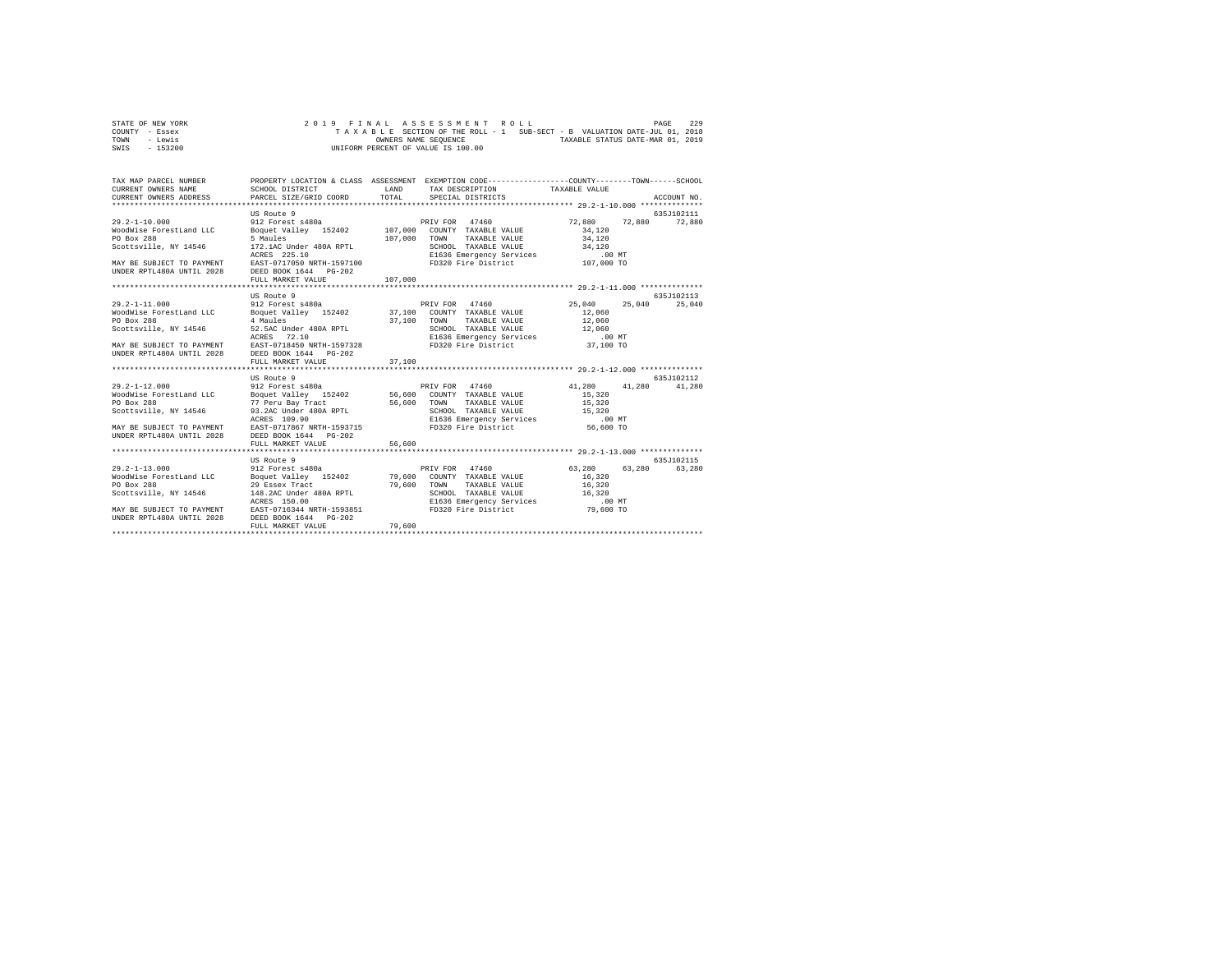| STATE OF NEW YORK | 2019 FINAL ASSESSMENT ROLL                                               | PAGE | 230 |
|-------------------|--------------------------------------------------------------------------|------|-----|
| COUNTY - Essex    | TAXABLE SECTION OF THE ROLL - 1 SUB-SECT - B VALUATION DATE-JUL 01, 2018 |      |     |
| TOWN<br>- Lewis   | TAXABLE STATUS DATE-MAR 01, 2019<br>OWNERS NAME SEOUENCE                 |      |     |
| - 153200<br>SWIS  | UNIFORM PERCENT OF VALUE IS 100.00                                       |      |     |

| TAX MAP PARCEL NUMBER PROPERTY LOCATION & CLASS ASSESSMENT EXEMPTION CODE--------------COUNTY-------TOWN------SCHOOL                                                                                                                                                                                                                                                                                        |                                             |                |                                                                                                                          |                    |                      |
|-------------------------------------------------------------------------------------------------------------------------------------------------------------------------------------------------------------------------------------------------------------------------------------------------------------------------------------------------------------------------------------------------------------|---------------------------------------------|----------------|--------------------------------------------------------------------------------------------------------------------------|--------------------|----------------------|
| 29.2-1-15.000 912 Forest s480a PRIV FOR 47460 48,240 48,240 48,240<br>WoodWise ForestLand LLC Boquet Valley 152402 61,100 COUNTY TAXABLE VALUE 12,860<br>PO Box 288<br>Scottsville, NY 14546 110.5AC Under 480A RPTL SCHOOL TAXABLE VALUE 12,860<br>MAY BE SUBJECT TO PAYMENT ACRES 113.40<br>MAY BE SUBJECT TO PAYMENT EAST-0714826 NRTH-1595686 E1636 Emergency Services .00 MT<br>UNDER RPTL480A UNTIL 2 | US Route 9<br>6 Maules                      | 61,100 TOWN    | TAXABLE VALUE 12,860                                                                                                     |                    | 635J102202           |
| 29.2-1-17.000 912 Forest s480a PRIV FOR 47460<br>WoodWise ForestLand LLC Boquet Valley 152402 4,900 COUNTY TAXABLE VALUE<br>PO Box 288<br>UNDER RPTL480A UNTIL 2028 DEED BOOK 1644 PG-202                                                                                                                                                                                                                   | US Route 9<br>7 Maules<br>FULL MARKET VALUE | 4,900<br>4,900 | TAXABLE VALUE 980<br>TOWN<br>SCHOOL TAXABLE VALUE 980<br>E1636 Emergency Services .00 MT<br>FD320 Fire District 4,900 TO | 3,920 3,920<br>980 | 635.7102201<br>3,920 |
| 29.4-1-12.000 312 Forest s480a PRIV FOR 47460 23.280 23.280 23.280 23.280<br>D.00 MT ACRES 50.00 E1636 Emergency Services .<br>MAY BE SUBJECT TO PAYMENT BAST-0716733 NRTH-1591364 FD320 Fire District 29,600 TO<br>UNDER RPTL480A UNTIL 2028 DEED BOOK 1644 PG-202                                                                                                                                         | US Route 9<br>FULL MARKET VALUE             | 29,600         | TAXABLE VALUE<br>SCHOOL TAXABLE VALUE 6,320<br>E1636 Emergency Services .00 MT                                           | 6.320<br>6,320     | 635.T102114          |
|                                                                                                                                                                                                                                                                                                                                                                                                             |                                             |                |                                                                                                                          |                    |                      |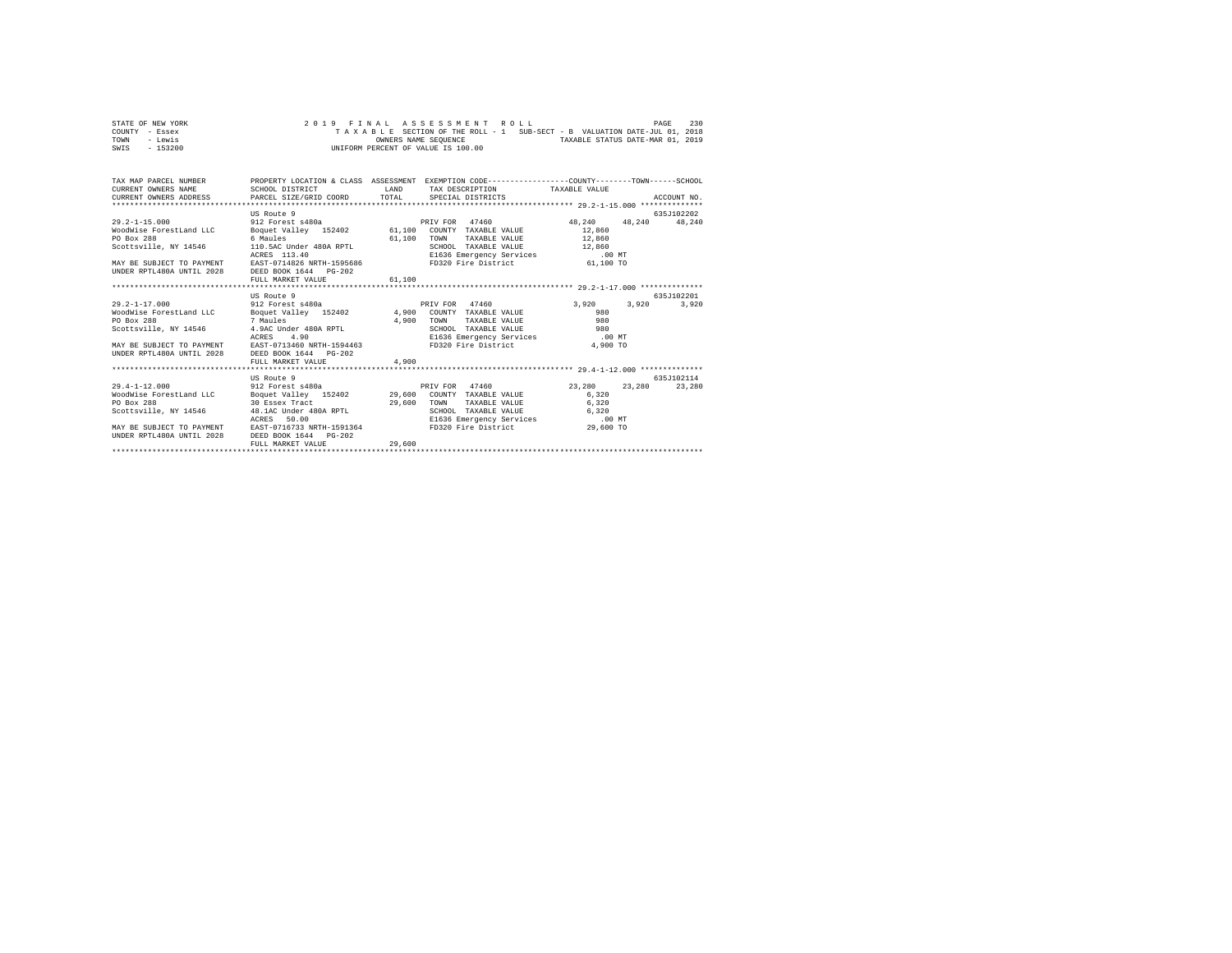| STATE OF NEW YORK | 2019 FINAL ASSESSMENT ROLL                                               | 231<br>PAGE     |
|-------------------|--------------------------------------------------------------------------|-----------------|
| COUNTY - Essex    | TAXABLE SECTION OF THE ROLL - 1 SUB-SECT - B VALUATION DATE-JUL 01, 2018 |                 |
| TOWN<br>siwe.T    | TAXABLE STATUS DATE-MAR 01, 2019                                         |                 |
| SWIS<br>$-153200$ |                                                                          | RPS150/V04/L015 |
|                   | UNIFORM PERCENT OF VALUE IS 100.00<br>CURRENT DATE 6/26/2019             |                 |
|                   |                                                                          |                 |
|                   | ROLL SUB SECTION-B-TOTALS                                                |                 |

| CODE | DISTRICT NAME                               | TOTAL.<br>PARCELS | EXTENSION<br><b>TYPE</b> | <b>EXTENSION</b><br><b>VALUE</b> | AD VALOREM<br>VALUE. | <b>EXEMPT</b><br>AMOUNT | TAXARLE<br>VALUE |
|------|---------------------------------------------|-------------------|--------------------------|----------------------------------|----------------------|-------------------------|------------------|
|      | E1636 Emergency Serv<br>FD320 Fire District |                   | 99 MOVTAX<br>99 TOTAL    |                                  | 12337.074            |                         | 12337.074        |

## \*\*\* S C H O O L D I S T R I C T S U M M A R Y \*\*\*

| CODE             | DISTRICT NAME              | TOTAL<br>PARCELS | ASSESSED<br>LAND     | ASSESSED<br>TOTAL    | <b>EXEMPT</b><br>AMOUNT | TOTAL<br>TAXABLE   | STAR<br>AMOUNT | STAR<br>TAXABLE    |
|------------------|----------------------------|------------------|----------------------|----------------------|-------------------------|--------------------|----------------|--------------------|
| 152402<br>155201 | Boquet Valley<br>Willsboro | 95<br>4          | 11190.822<br>135,852 | 12201.222<br>135,852 | 7556.418<br>83,610      | 4644.804<br>52.242 |                | 4644,804<br>52.242 |
|                  | SUB-TOTAL                  | 99               | 11326.674            | 12337.074            | 7640.028                | 4697.046           |                | 4697.046           |
|                  | TOTAL                      | 99               | 11326.674            | 12337.074            | 7640.028                | 4697.046           |                | 4697.046           |

#### \*\*\* S Y S T E M C O D E S S U M M A R Y \*\*\*

NO SYSTEM EXEMPTIONS AT THIS LEVEL

## \*\*\* E X E M P T I O N S U M M A R Y \*\*\*

| CODE  | DESCRIPTION | TOTAL<br>PARCELS | COUNTY   | TOWN     | SCHOOL   |
|-------|-------------|------------------|----------|----------|----------|
| 41720 | AG DIST C   |                  | 55,909   | 55,909   | 55,909   |
| 47460 | PRIV FOR    | 99               | 7584.119 | 7584.119 | 7584,119 |
|       | TOTAL       | 102              | 7640.028 | 7640.028 | 7640.028 |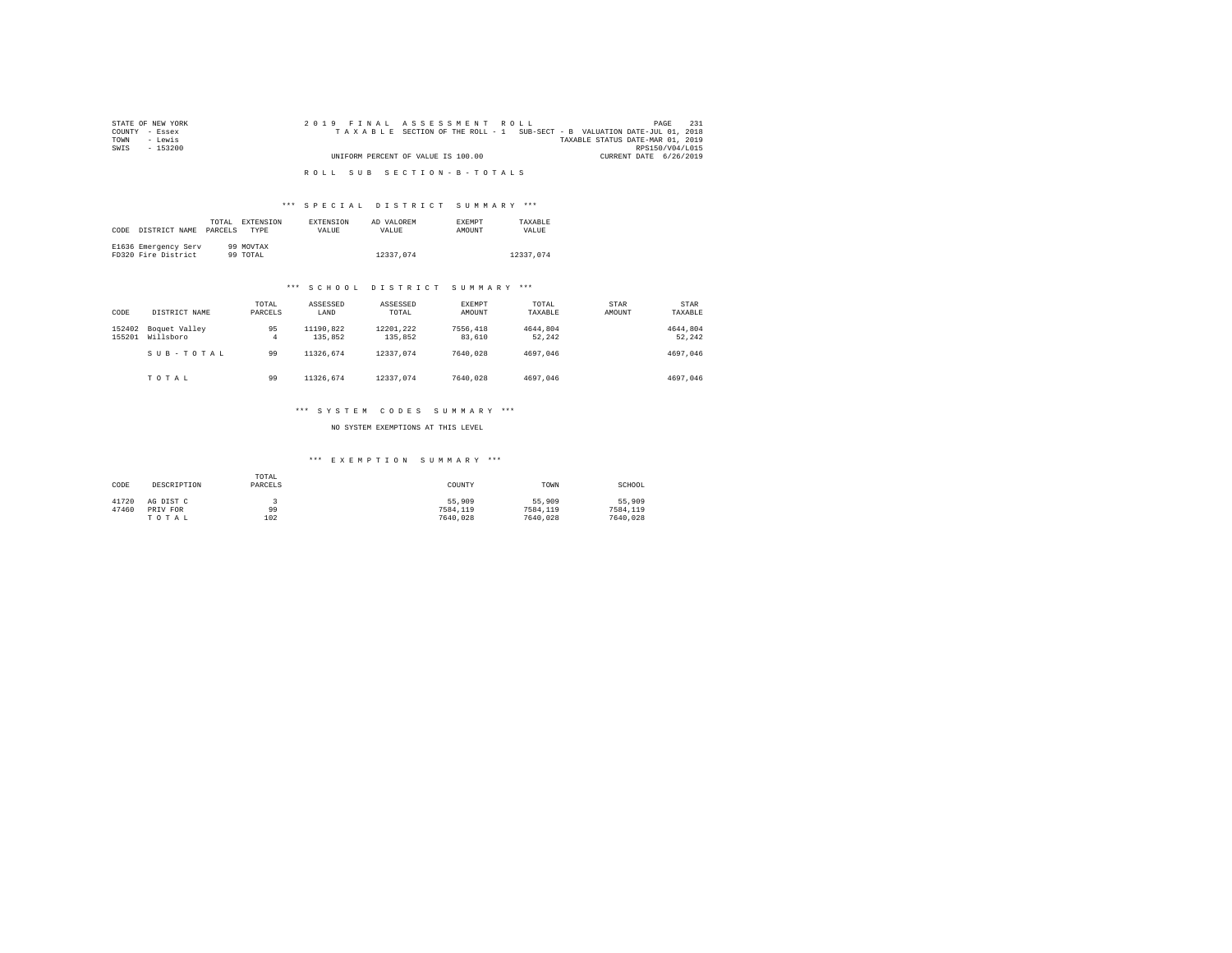| STATE OF NEW YORK | 2019 FINAL ASSESSMENT ROLL         | 232<br>PAGE                                                              |
|-------------------|------------------------------------|--------------------------------------------------------------------------|
| COUNTY - Essex    |                                    | TAXABLE SECTION OF THE ROLL - 1 SUB-SECT - B VALUATION DATE-JUL 01, 2018 |
| - Lewis<br>TOWN   |                                    | TAXABLE STATUS DATE-MAR 01, 2019                                         |
| SWIS<br>$-153200$ |                                    | RPS150/V04/L015                                                          |
|                   | UNIFORM PERCENT OF VALUE IS 100.00 | CURRENT DATE 6/26/2019                                                   |
|                   | ROLL SUB SECTION-B-TOTALS          |                                                                          |

| ROLL       | DESCRIPTION | TOTAL      | ASSESSED  | ASSESSED  | TAXABLE  | TAXABLE      | TAXABLE      | STAR         |
|------------|-------------|------------|-----------|-----------|----------|--------------|--------------|--------------|
| <b>SEC</b> |             | PARCELS    | LAND      | TOTAL     | COUNTY   | TOWN         | SCHOOL       | TAXABLE      |
|            | TAXABLE     | $^{\circ}$ | 11326.674 | 12337.074 | 4697.046 | 4697<br>.046 | 4697<br>.046 | 4697<br>.046 |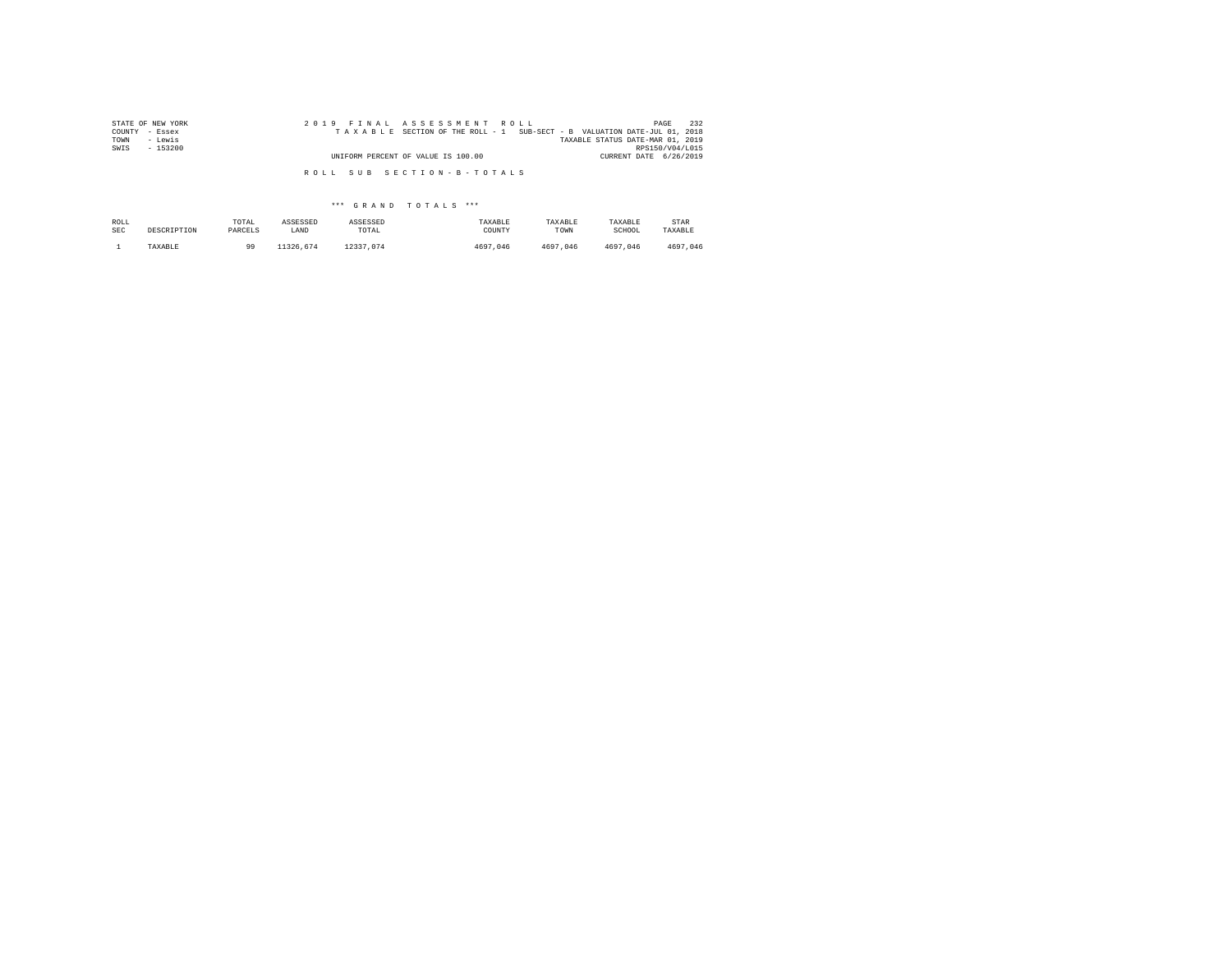|      | STATE OF NEW YORK | 2019 FINAL ASSESSMENT ROLL         |                                  | PAGE            | 233 |
|------|-------------------|------------------------------------|----------------------------------|-----------------|-----|
|      | COUNTY - Essex    | TAXABLE SECTION OF THE ROLL - 1    | VALUATION DATE-JUL 01, 2018      |                 |     |
| TOWN | - Lewis           |                                    | TAXABLE STATUS DATE-MAR 01, 2019 |                 |     |
| SWIS | - 153200          | UNIFORM PERCENT OF VALUE IS 100.00 |                                  | RPS150/V04/L015 |     |
|      |                   |                                    | CURRENT DATE 6/26/2019           |                 |     |

## R O L L S E C T I O N T O T A L S

## \*\*\* S P E C I A L D I S T R I C T S U M M A R Y \*\*\*

|      |                      | TOTAL   | <b>EXTENSION</b> | <b>EXTENSION</b> | AD VALOREM | EXEMPT | TAXABLE    |
|------|----------------------|---------|------------------|------------------|------------|--------|------------|
| CODE | DISTRICT NAME        | PARCELS | TYPE             | VALUE            | VALUE      | AMOUNT | VALUE      |
|      |                      |         |                  |                  |            |        |            |
|      | AP902 Pro Rata tax C |         | 1 MOVTAX         | 4.70             |            |        | 4.70       |
|      | AP903 Pro Rata tax T |         | 1 MOVTAX         | 4.65             |            |        | 4.65       |
|      | OT902 Omitted tax C  |         | 1 MOVTAX         | 49.42            |            |        | 49.42      |
|      | OT903 Omitted tax T  |         | 1 MOVTAX         | 50.07            |            |        | 50.07      |
|      | E1636 Emergency Serv |         | 1,064 MOVTAX     |                  |            |        |            |
|      | FD320 Fire District  |         | 1,064 TOTAL      |                  | 109979.623 | 41.725 | 109937.898 |
|      | WB320 Lewis B&I      |         | 142 TOTAL C      |                  | 12169.793  |        | 12169.793  |
|      | WD320 Water District |         | 142 TOTAL M      |                  | 12169.793  |        | 12169.793  |

## \*\*\* S C H O O L D I S T R I C T S U M M A R Y \*\*\*

| CODE             | DISTRICT NAME              | TOTAL<br>PARCELS | ASSESSED<br>LAND     | ASSESSED<br>TOTAL     | EXEMPT<br>AMOUNT    | TOTAL<br>TAXABLE      | STAR<br>AMOUNT | <b>STAR</b><br>TAXABLE |
|------------------|----------------------------|------------------|----------------------|-----------------------|---------------------|-----------------------|----------------|------------------------|
| 152402<br>155201 | Boquet Valley<br>Willsboro | 1,053<br>11      | 52468.971<br>558,752 | 109407.871<br>571.752 | 8511,934<br>162.121 | 100895.937<br>409,631 | 12296.275      | 88599.662<br>409,631   |
|                  | SUB-TOTAL                  | 1,064            | 53027.723            | 109979.623            | 8674.055            | 101305.568            | 12296.275      | 89009.293              |
|                  | TOTAL                      | 1,064            | 53027.723            | 109979.623            | 8674.055            | 101305.568            | 12296.275      | 89009,293              |

## \*\*\* S Y S T E M C O D E S S U M M A R Y \*\*\*

### NO SYSTEM EXEMPTIONS AT THIS LEVEL

#### \*\*\* E X E M P T I O N S U M M A R Y \*\*\*

|       |             | TOTAL   |         |         |        |
|-------|-------------|---------|---------|---------|--------|
| CODE  | DESCRIPTION | PARCELS | COUNTY  | TOWN    | SCHOOL |
|       |             |         |         |         |        |
| 13572 | TOWN OWN O  |         | 243,800 |         |        |
| 33201 | C TAX SALE  |         | 41.725  | 41.725  |        |
| 33302 | CNTY REFOR  |         | 322,200 |         |        |
| 41120 | VETWAR CTS  |         | 23, 175 | 23.175  |        |
| 41121 | VET WAR CT  | 28      | 382.830 | 382,830 |        |
| 41131 | VET COM CT  | 18      | 424.775 | 424.775 |        |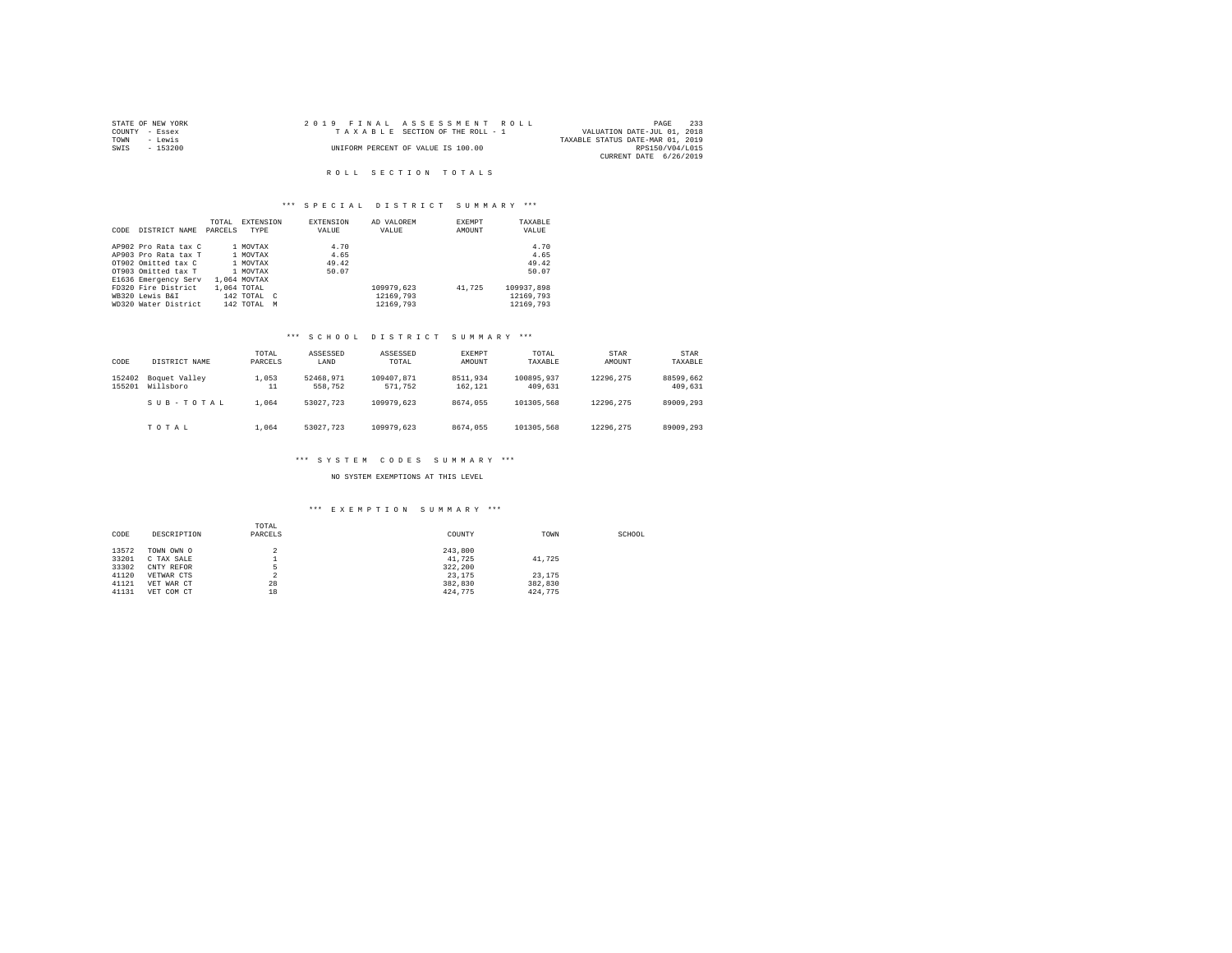| STATE OF NEW YORK | 2019 FINAL ASSESSMENT ROLL         | 234<br>PAGE                      |
|-------------------|------------------------------------|----------------------------------|
| COUNTY - Essex    | TAXABLE SECTION OF THE ROLL - 1    | VALUATION DATE-JUL 01, 2018      |
| TOWN<br>- Lewis   |                                    | TAXABLE STATUS DATE-MAR 01, 2019 |
| SWIS<br>$-153200$ | UNIFORM PERCENT OF VALUE IS 100.00 | RPS150/V04/L015                  |
|                   |                                    | CURRENT DATE 6/26/2019           |
|                   |                                    |                                  |
|                   | ROLL SECTION TOTALS                |                                  |

#### \*\*\* E X E M P T I O N S U M M A R Y \*\*\*

|       |                 | TOTAL   |           |          |           |  |
|-------|-----------------|---------|-----------|----------|-----------|--|
| CODE  | DESCRIPTION     | PARCELS | COUNTY    | TOWN     | SCHOOL    |  |
| 41141 | VET DIS CT      | 14      | 322,980   | 322,980  |           |  |
| 41720 | AG DIST C       | 14      | 280.638   | 280,638  | 280,638   |  |
| 41800 | AGED ALL        | 16      | 804,300   | 804,300  | 804,300   |  |
| 41834 | ENH STAR        | 97      |           |          | 6125.375  |  |
| 41854 | <b>BAS STAR</b> | 206     |           |          | 6170.900  |  |
| 47450 | FISHER          |         | 4.998     | 4,998    | 4.998     |  |
| 47460 | PRIV FOR        | 99      | 7584,119  | 7584.119 | 7584,119  |  |
|       | TOTAL           | 503     | 10435.540 | 9869,540 | 20970.330 |  |
|       |                 |         |           |          |           |  |

| ROLL | DESCRIPTION | TOTAL   | ASSESSED  | `SSESSED   | TAXABLE   | TAXABLE    | TAXABLE    | STAR      |
|------|-------------|---------|-----------|------------|-----------|------------|------------|-----------|
| SEC  |             | PARCELS | LAND      | TOTAL      | COUNTY    | TOWN       | SCHOOL     | TAXABLE   |
|      | TAXABLE     | .064    | 53027.723 | 109979.623 | 99544.083 | 100110.083 | 101305.568 | 89009.293 |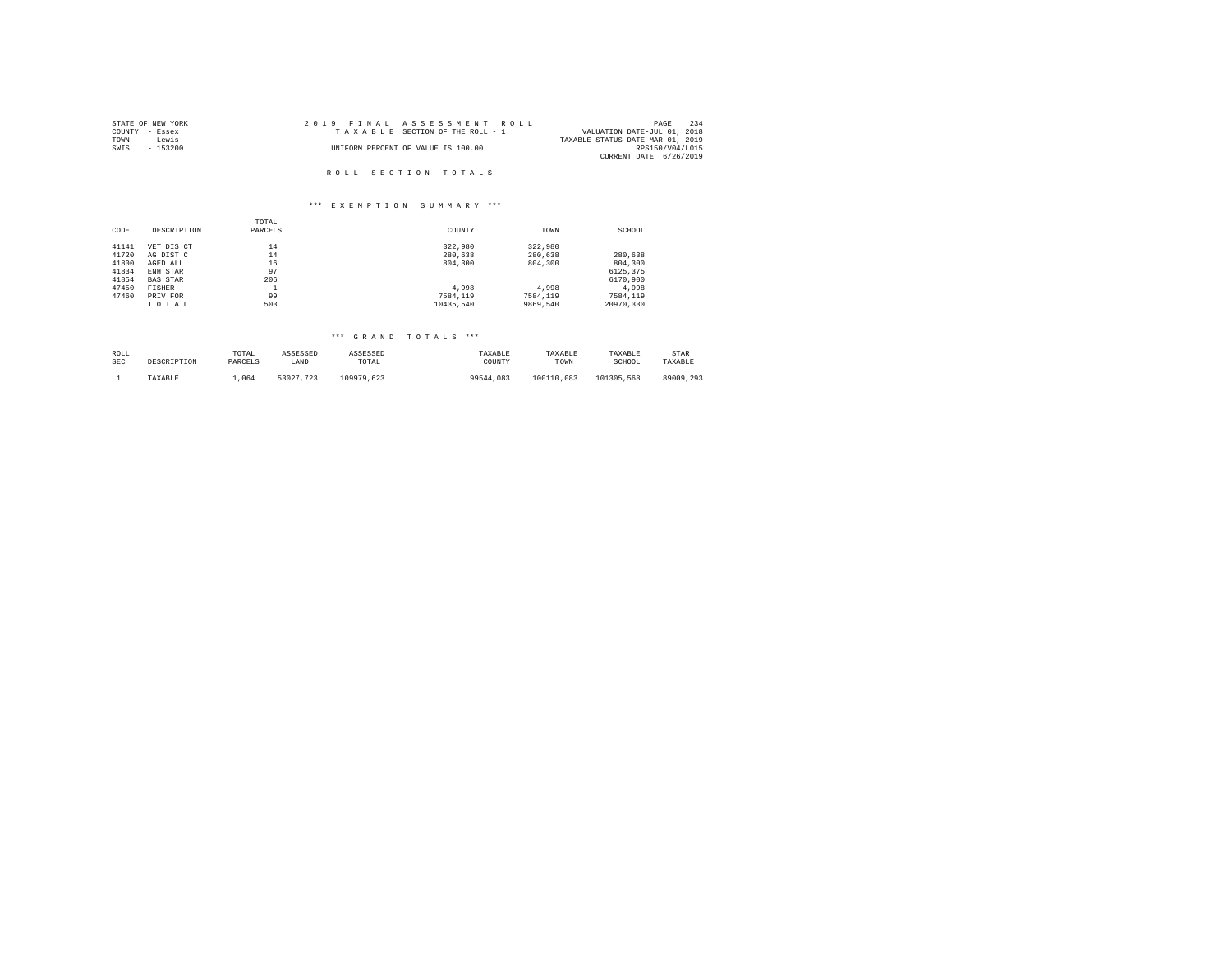| STATE OF NEW YORK | 2019 FINAL ASSESSMENT ROLL               | 235<br>PAGE                      |
|-------------------|------------------------------------------|----------------------------------|
| COUNTY - Essex    | STATE OWNED LAND SECTION OF THE ROLL - 3 | VALUATION DATE-JUL 01, 2018      |
| TOWN<br>- Lewis   | OWNERS NAME SEOUENCE                     | TAXABLE STATUS DATE-MAR 01, 2019 |
| $-153200$<br>SWIS | UNIFORM PERCENT OF VALUE IS 100.00       |                                  |

| TAX MAP PARCEL NUMBER<br>CURRENT OWNERS NAME<br>CURRENT OWNERS ADDRESS                                                                                                                                                     | SCHOOL DISTRICT<br>PARCEL SIZE/GRID COORD                                                                                                                  | LAND<br>TOTAL                              | TAX DESCRIPTION<br>SPECIAL DISTRICTS                                                                                     | PROPERTY LOCATION & CLASS ASSESSMENT EXEMPTION CODE----------------COUNTY-------TOWN------SCHOOL<br>TAXABLE VALUE<br>ACCOUNT NO. |
|----------------------------------------------------------------------------------------------------------------------------------------------------------------------------------------------------------------------------|------------------------------------------------------------------------------------------------------------------------------------------------------------|--------------------------------------------|--------------------------------------------------------------------------------------------------------------------------|----------------------------------------------------------------------------------------------------------------------------------|
| $19.4 - 2 - 2.000$<br>0270501<br>State of New York<br>NYS Office State Comptroller ACRES 12.97<br>Finance Office-Fixed Cost Unit EAST-0716031 NRTH-1601922<br>110 State St<br>Albany, NY 12236<br>************************ | US Route 9<br>931 Forest s532a<br>Boquet Valley 152402<br>46 Maules<br>DEED BOOK 488<br>$PG-350$<br>FULL MARKET VALUE<br>**************************        | 10,800<br>10,800<br>10,800<br>************ | COUNTY TAXABLE VALUE<br>TOWN<br>TAXABLE VALUE<br>SCHOOL TAXABLE VALUE<br>E1636 Emergency Services<br>FD320 Fire District | 635M405703<br>10,800<br>10,800<br>10,800<br>.00MT<br>10,800 TO<br>********************** 46. -1-8.000 ****************           |
| $46. - 1 - 8.000$<br>0310001<br>State of New York<br>NYS Office State Comptroller 150ac<br>Finance Office-Fixed Cost Unit ACRES 150.00<br>110 State St<br>Albany, NY 12236                                                 | Old Military Ln<br>931 Forest s532a<br>Boquet Valley 152402<br>41 Omt Twp 1<br>EAST-0681222 NRTH-1555160<br>DEED BOOK 409<br>$PG-421$<br>FULL MARKET VALUE | 80,000<br>80,000<br>80,000                 | COUNTY TAXABLE VALUE<br>TOWN<br>TAXABLE VALUE<br>SCHOOL TAXABLE VALUE<br>E1636 Emergency Services<br>FD320 Fire District | 635M405706<br>80,000<br>80,000<br>80,000<br>$.00$ MT<br>80,000 TO                                                                |
| $46. -1 - 9.000$<br>0320001<br>State of New York<br>NYS Office State Comptroller ACRES 150.00<br>Finance Office-Fixed Cost Unit EAST-0681188 NRTH-1553388<br>110 State St<br>Albany, NY 12236                              | Old Military Ln<br>931 Forest s532a<br>Boquet Valley 152402<br>42 Omt Twp 1<br>DEED BOOK 409<br>$PG-421$<br>FULL MARKET VALUE                              | 80,000<br>80,000<br>80,000                 | COUNTY TAXABLE VALUE<br>TAXABLE VALUE<br>TOWN<br>SCHOOL TAXABLE VALUE<br>E1636 Emergency Services<br>FD320 Fire District | 635M405707<br>80,000<br>80,000<br>80,000<br>.00 MT<br>80,000 TO                                                                  |
| $37. - 2 - 33.000$<br>0440001<br>State of New York 3 South Tract Stowers Sur<br>NYS Office State Comptroller ACRES 190.10<br>Finance Office-Fixed Cost Unit EAST-0690203 NRTH-1573591<br>110 State St<br>Albany, NY 12236  | Seventy Ln<br>931 Forest s532a<br>Boquet Valley - 152402<br>DEED BOOK 397<br>$PG-428$<br>FULL MARKET VALUE<br>***********************                      | 98,000<br>98,000<br>98,000                 | COUNTY TAXABLE VALUE<br>TOWN<br>TAXABLE VALUE<br>SCHOOL TAXABLE VALUE<br>E1636 Emergency Services<br>FD320 Fire District | 635M405803<br>98,000<br>98,000<br>98,000<br>.00 MT<br>98,000 TO                                                                  |
| $999.99 - 1 - 1.000$<br>7777777<br>NYS Office State Comptroller 2019 Transition Assessmen 1,430<br>Finance Office-Fixed Cost Unit All Purposes<br>110 State St<br>Albany, NY 12236                                         | Errata<br>993 Transition t<br>Boquet Valley 152402<br>FULL MARKET VALUE 1,430                                                                              | $\Omega$                                   | COUNTY TAXABLE VALUE<br>TOWN<br>TAXABLE VALUE<br>SCHOOL TAXABLE VALUE<br>FD320 Fire District                             | 635Z013007<br>1,430<br>1,430<br>1,430<br>1,430 TO                                                                                |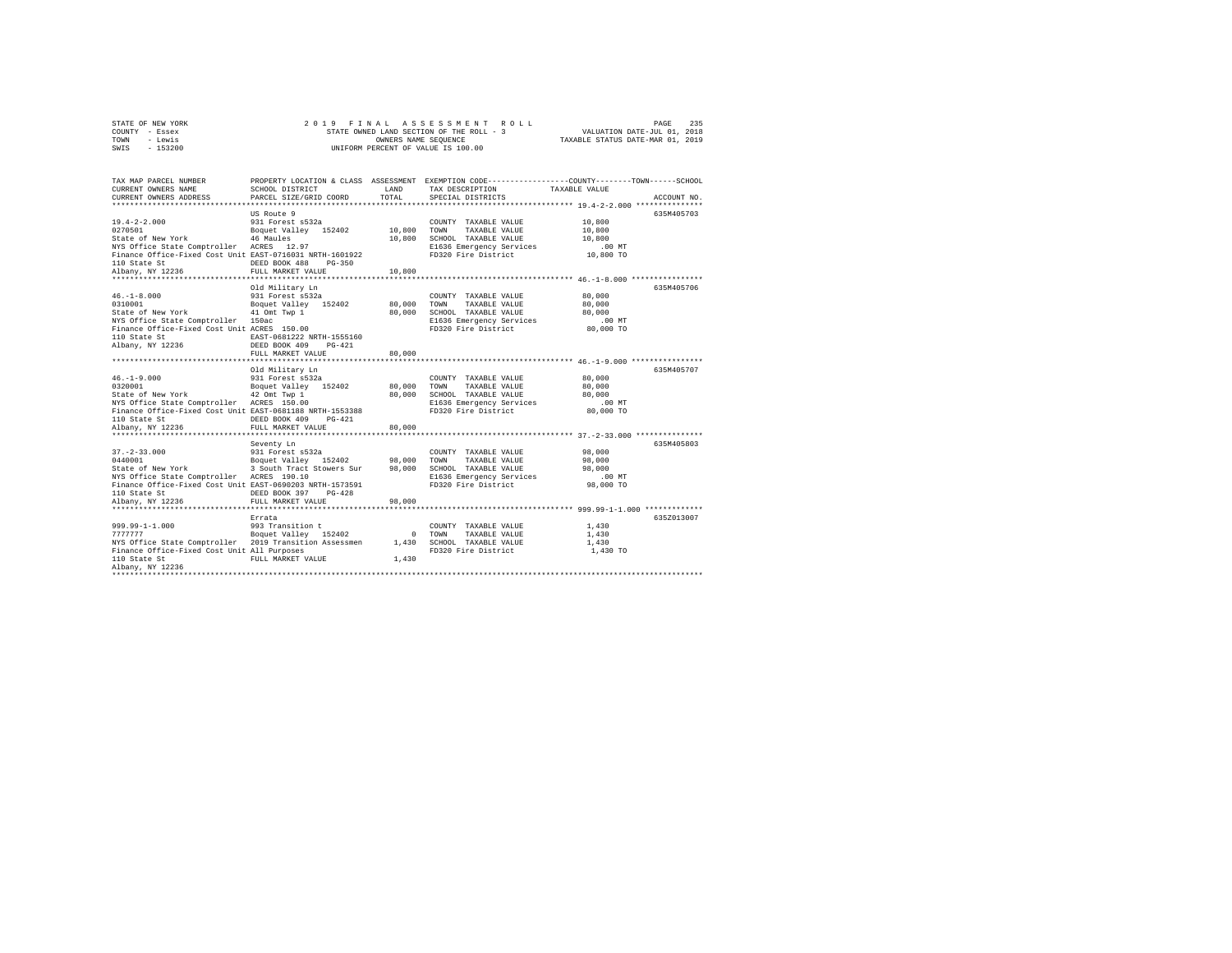| 2019 FINAL ASSESSMENT ROLL               | 236<br>PAGE                      |
|------------------------------------------|----------------------------------|
| STATE OWNED LAND SECTION OF THE ROLL - 3 | VALUATION DATE-JUL 01, 2018      |
|                                          | TAXABLE STATUS DATE-MAR 01, 2019 |
|                                          | RPS150/V04/L015                  |
| UNIFORM PERCENT OF VALUE IS 100.00       | CURRENT DATE 6/26/2019           |
|                                          |                                  |
| ROLL SUB SECTION- - TOTALS               |                                  |
|                                          |                                  |

| CODE | DISTRICT NAME                               | TOTAL.<br>PARCELS | EXTENSION<br><b>TYPE</b> | <b>EXTENSION</b><br>VALUE | AD VALOREM<br>VALUE | <b>EXEMPT</b><br>AMOUNT | TAXARLE<br>VALUE |
|------|---------------------------------------------|-------------------|--------------------------|---------------------------|---------------------|-------------------------|------------------|
|      | E1636 Emergency Serv<br>FD320 Fire District |                   | 4 MOVTAX<br>5 TOTAL      |                           | 270.230             |                         | 270.230          |

## \*\*\* S C H O O L D I S T R I C T S U M M A R Y \*\*\*

| CODE   | DISTRICT NAME | TOTAL<br>PARCELS | ASSESSED<br>LAND | ASSESSED<br>TOTAL | EXEMPT<br>AMOUNT | TOTAL<br>TAXABLE | <b>STAR</b><br>AMOUNT | STAR<br>TAXABLE |
|--------|---------------|------------------|------------------|-------------------|------------------|------------------|-----------------------|-----------------|
| 152402 | Boquet Valley | 5                | 268,800          | 270.230           |                  | 270.230          |                       | 270,230         |
|        | SUB-TOTAL     | 5                | 268,800          | 270.230           |                  | 270.230          |                       | 270,230         |
|        | TOTAL         |                  | 268,800          | 270.230           |                  | 270.230          |                       | 270.230         |

## \*\*\* S Y S T E M C O D E S S U M M A R Y \*\*\*

NO SYSTEM EXEMPTIONS AT THIS LEVEL

#### \*\*\* E X E M P T I O N S U M M A R Y \*\*\*

NO EXEMPTIONS AT THIS LEVEL

| ROLL       | DESCRIPTION      | TOTAL   | ASSESSED | ASSESSED | TAXABLE | TAXABLE | TAXABLE | STAR    |
|------------|------------------|---------|----------|----------|---------|---------|---------|---------|
| <b>SEC</b> |                  | PARCELS | LAND     | TOTAL    | COUNTY  | TOWN    | SCHOOL  | TAXABLE |
|            | STATE OWNED LAND |         | 268,800  | 270.230  | 270.230 | 270.230 | 270.230 | 270.230 |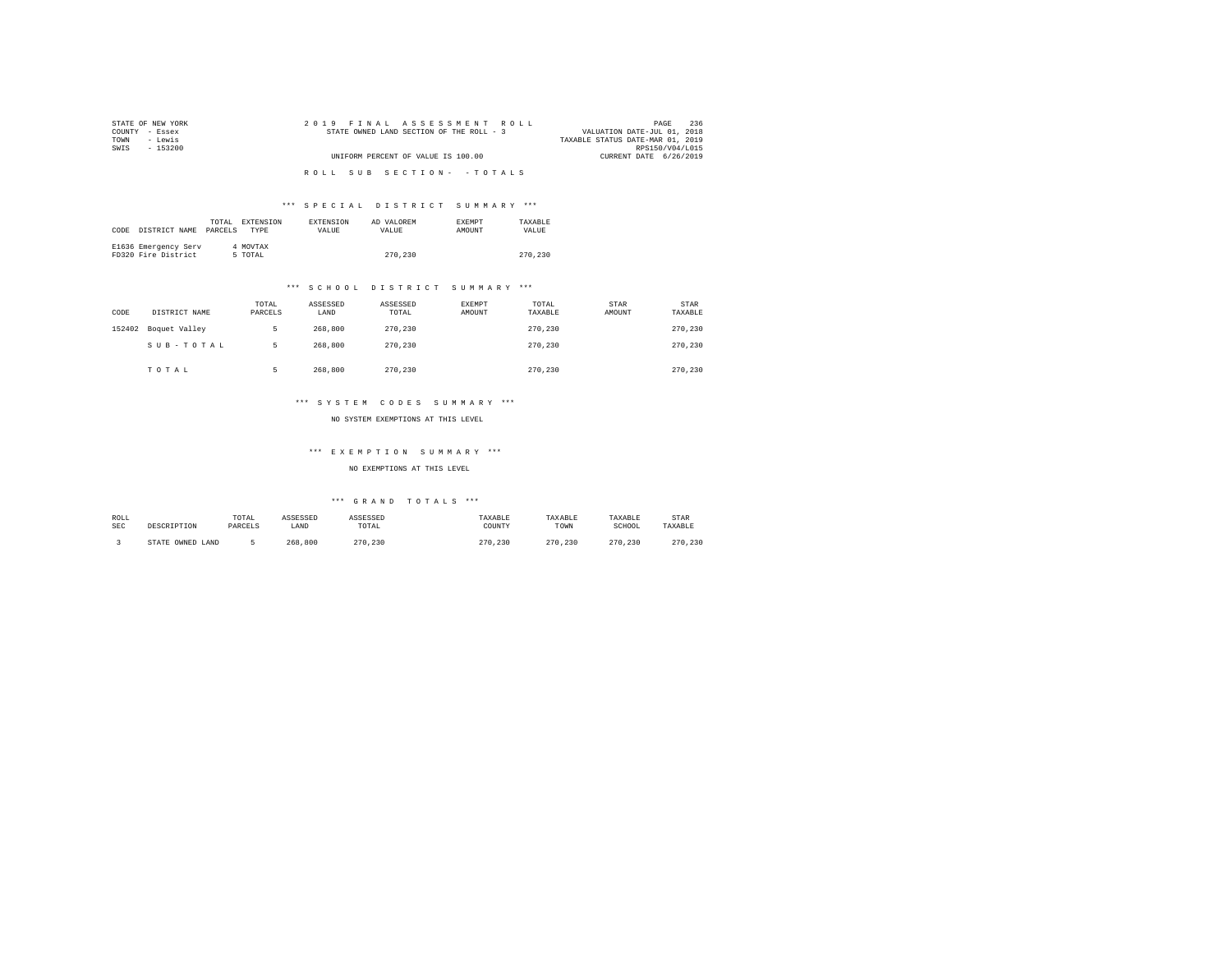| STATE OF NEW YORK<br>COUNTY - Essex<br>TOWN - Lewis<br>SWIS - 153200                                                                                                                                                                                                                                      |                                                                                                  |        | 2019 FINAL ASSESSMENT ROLL<br>UNIFORM PERCENT OF VALUE IS 100.00                                                                                                                                                        |                                                     | 237<br>PAGE |
|-----------------------------------------------------------------------------------------------------------------------------------------------------------------------------------------------------------------------------------------------------------------------------------------------------------|--------------------------------------------------------------------------------------------------|--------|-------------------------------------------------------------------------------------------------------------------------------------------------------------------------------------------------------------------------|-----------------------------------------------------|-------------|
| TAX MAP PARCEL NUMBER<br>CURRENT OWNERS NAME<br>CURRENT OWNERS ADDRESS                                                                                                                                                                                                                                    | PARCEL SIZE/GRID COORD TOTAL                                                                     |        | PROPERTY LOCATION & CLASS ASSESSMENT EXEMPTION CODE---------------COUNTY-------TOWN------SCHOOL<br>SCHOOL DISTRICT                      LAND         TAX DESCRIPTION                 TAXABLE VALUE<br>SPECIAL DISTRICTS |                                                     | ACCOUNT NO. |
| $38.1 - 1 - 30.000$<br>0110001<br>31.0001 12.1001 12.1001 12.1001 12.1001 12.1001 12.1001 12.1001 12.1001 12.1001 12.1001 12.100 12.100 13.100 1<br>TAXABLE VALUE NTS Office State Comptroller Dec Map 1751 1751 1761 1762 1763 2.400 12.100 1763<br>Finance Office-F<br>110 State St<br>Albany, NY 12236 | Hale Hill Ln<br>931 Forest s532a<br>Boquet Valley 152402 2,400 TOWN<br>EAST-0701787 NRTH-1578945 |        | COUNTY TAXABLE VALUE<br>TAXABLE VALUE                                                                                                                                                                                   | 2,400<br>2,400<br>2,400<br>$.00$ MT<br>2,400 TO     | 635M405601  |
| $38.1 - 1 - 3.000$                                                                                                                                                                                                                                                                                        | FULL MARKET VALUE<br>Hale Hill Ln<br>931 Forest s532a                                            | 2,400  | COUNTY TAXABLE VALUE                                                                                                                                                                                                    | 29,600                                              | 635M405602  |
| 0120001<br>State of New York 47 Essex Tract<br>NYS Office State Comptroller Survey Map 1751<br>Finance Office-Fixed Cost Unit ACRES 50.00                                                                                                                                                                 | Boquet Valley 152402<br>EAST-0698979 NRTH-1580329                                                |        | 29,600 TOWN TAXABLE VALUE<br>29,600 SCHOOL TAXABLE VALUE<br>E1636 Emergency Services<br>FD320 Fire District                                                                                                             | 29,600<br>29,600<br>$.00$ MT<br>29,600 TO           |             |
| 110 State St<br>Albany, NY 12236                                                                                                                                                                                                                                                                          | FULL MARKET VALUE                                                                                | 29,600 |                                                                                                                                                                                                                         |                                                     | 635M405603  |
| $37. - 2 - 29.000$<br>0130001<br>Boquet Valley 152402<br>State of New York<br>NYS Office State Comptroller ACRES 160.00<br>Finance Office-Fixed Cost Unit EAST-0692401 NRTH-1576870<br>110 State St<br>Albany, NY 12236                                                                                   | Seventy Ln<br>931 Forest s532a<br>Boquet Valley 152402 83,200 TOWN<br>FULL MARKET VALUE 83,200   |        | COUNTY TAXABLE VALUE<br>TAXABLE VALUE<br>83,200 SCHOOL TAXABLE VALUE<br>E1636 Emergency Services<br>FD320 Fire District                                                                                                 | 83,200<br>83,200<br>83,200<br>$.00$ MT<br>83,200 TO |             |
|                                                                                                                                                                                                                                                                                                           | Seventy Ln                                                                                       |        |                                                                                                                                                                                                                         |                                                     | 635M405604  |
| $37. - 2 - 3.000$<br>NYS Office State Comptroller ACRES 160.00 B1636 Emergency Services<br>Finance Office-Fixed Cost Unit EAST-0676164 NRTH-1580299 FD320 Fire District<br>110 State St<br>Albany, NY 12236                                                                                               | 931 Forest s532a<br>DEED BOOK 196 PG-380<br>FULL MARKET VALUE                                    | 82,900 | COUNTY TAXABLE VALUE                                                                                                                                                                                                    | 82,900<br>82,900<br>82,900<br>$.00$ MT<br>82,900 TO |             |
|                                                                                                                                                                                                                                                                                                           | Seventy Ln                                                                                       |        |                                                                                                                                                                                                                         |                                                     | 635M405605  |
| NYS Office State Comptroller ACRES 105.76<br>Finance Office-Fixed Cost Unit EAST-0673658 NRTH-1579792<br>110 State St<br>Albany, NY 12236                                                                                                                                                                 | 931 Forest s532a<br>DEED BOOK 203 PG-227<br>FULL MARKET VALUE                                    | 57,900 | TAXABLE VALUE<br>E1636 Emergency Services<br>E1636 Emergency Services<br>FD320 Fire District                                                                                                                            | 57,900<br>57,900<br>57,900<br>$.00$ MT<br>57,900 TO |             |
|                                                                                                                                                                                                                                                                                                           |                                                                                                  |        |                                                                                                                                                                                                                         |                                                     |             |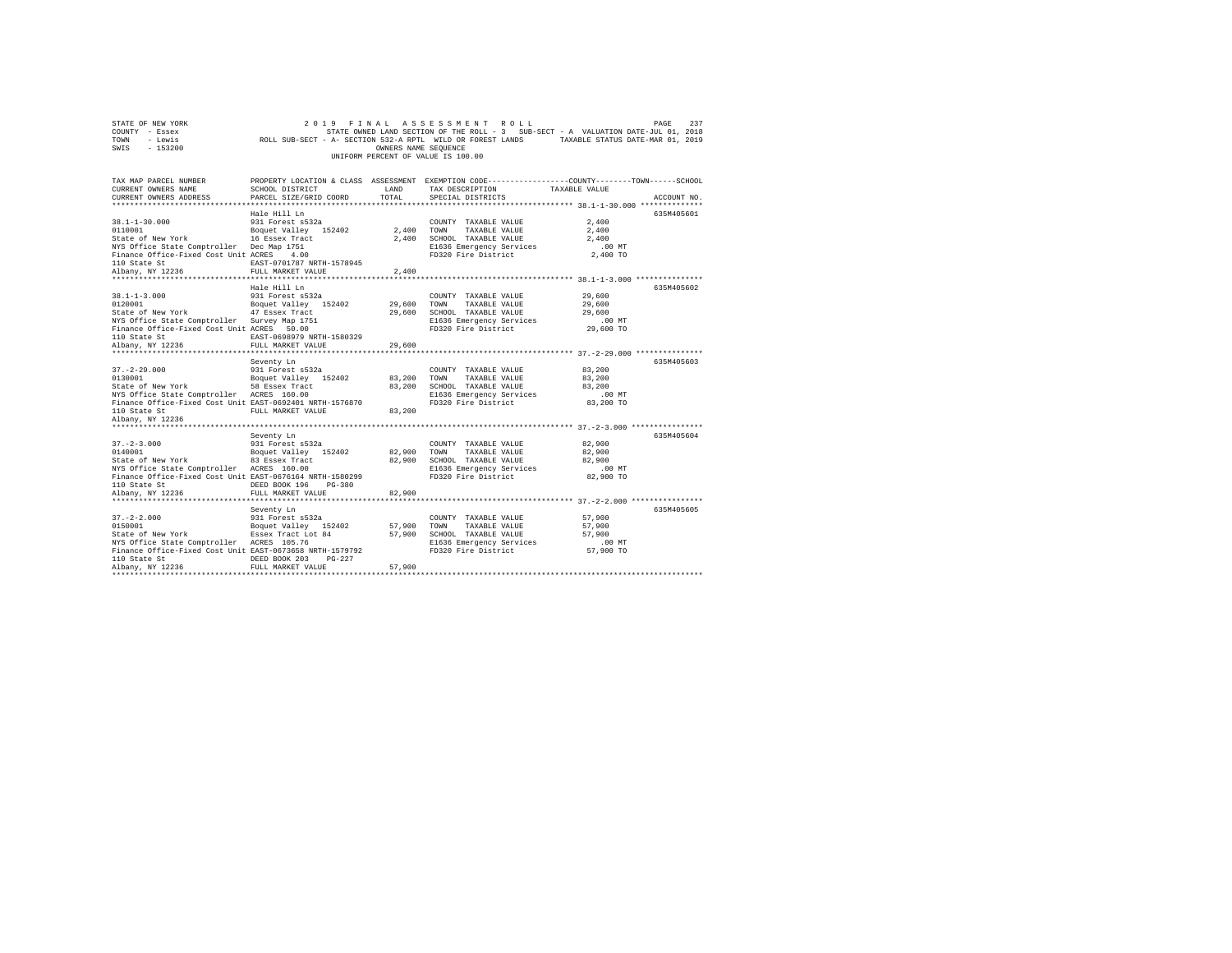|      | STATE OF NEW YORK |                                                            | 2019 FINAL ASSESSMENT ROLL |                                    |  |                                                                                   | PAGE | - 238 |
|------|-------------------|------------------------------------------------------------|----------------------------|------------------------------------|--|-----------------------------------------------------------------------------------|------|-------|
|      | COUNTY - Essex    |                                                            |                            |                                    |  | STATE OWNED LAND SECTION OF THE ROLL - 3 SUB-SECT - A VALUATION DATE-JUL 01, 2018 |      |       |
| TOWN | - Lewis           | ROLL SUB-SECT - A- SECTION 532-A RPTL WILD OR FOREST LANDS |                            |                                    |  | TAXABLE STATUS DATE-MAR 01, 2019                                                  |      |       |
| SWIS | $-153200$         |                                                            |                            | OWNERS NAME SEOUENCE               |  |                                                                                   |      |       |
|      |                   |                                                            |                            | UNIFORM PERCENT OF VALUE IS 100.00 |  |                                                                                   |      |       |

| TAX MAP PARCEL NUMBER                                                                                                                                                                                                                                                                                                                                                                                                                                                                              |                                                                                     |        | PROPERTY LOCATION & CLASS ASSESSMENT EXEMPTION CODE----------------COUNTY-------TOWN------SCHOOL                                                                       |                            | ACCOUNT NO. |
|----------------------------------------------------------------------------------------------------------------------------------------------------------------------------------------------------------------------------------------------------------------------------------------------------------------------------------------------------------------------------------------------------------------------------------------------------------------------------------------------------|-------------------------------------------------------------------------------------|--------|------------------------------------------------------------------------------------------------------------------------------------------------------------------------|----------------------------|-------------|
| $46.1 - 1 - 9.000$<br>Finance Office-Fixed Cost Unit EAST-0674030 NRTH-1563178                                                                                                                                                                                                                                                                                                                                                                                                                     | Wells Hill Rd<br>931 Forest s532a                                                   |        | COUNTY TAXABLE VALUE 72,500<br>FD320 Fire District                                                                                                                     | 72,500 TO                  | 635M405606  |
|                                                                                                                                                                                                                                                                                                                                                                                                                                                                                                    |                                                                                     | 72,500 |                                                                                                                                                                        |                            |             |
| $46.1 - 1 - 1.000$<br>0160001 Boquet Valley 152402<br>State of New York 145 Essex Tract<br>NYS Office State Comptroller ACRES 180.00<br>Finance Office-Fixed Cost Unit EAST-0673610 NRTH-1565495<br>110 State St<br>Albany, NY 12236 PORT 188 PG-316 95,000<br>HTML STATE STATE STATE STATE STATE STATE STATE STATE STATE STATE STATE STATE STATE STATE STATE STATE STATE ST                                                                                                                       | Wells Hill Rd<br>931 Forest s532a<br>Boquet Valley 152402 95,000 TOWN TAXABLE VALUE |        | COUNTY TAXABLE VALUE 95,000<br>95,000 CHOOL TAXABLE VALUE<br>95,000 CHOOL TAXABLE VALUE<br>E1636 Emergency Services 00 MT<br>FD320 Fire District 95,000 TO             | 95,000                     | 635M405607  |
| $\begin{array}{cccccc} 37. -2-39.000 & 931\; {\rm Forest}\; 5532a & {\rm COUNTY}\; {\rm TAXABLE}\; {\rm VALUE} & 95,000\\ 0170001 & 931\; {\rm Forest}\; 5532a & 95,000 & {\rm TOWN}\; {\rm TAXABLE}\; {\rm VALUE} & 95,000\\ {\rm State}\; {\rm of}\; {\rm New}\; {\rm York} & 146\; {\rm Ssec}\; {\rm Tract} & 95,000 & {\rm SCHO0}\; {\rm TAXABLE}\; {\rm VALUE} & 95,000\\ {\rm NTS}\; {\rm Office}\; {\rm State}\; {\rm Computer$<br>Finance Office-Fixed Cost Unit EAST-0673094 NRTH-1568038 | Seventy Ln                                                                          |        | FD320 Fire District                                                                                                                                                    | 95,000 TO                  | 635M405608  |
|                                                                                                                                                                                                                                                                                                                                                                                                                                                                                                    |                                                                                     |        |                                                                                                                                                                        |                            |             |
| 46.1-1-8.000<br>2931 Forest S32a<br>29402 152402 95,000 D180001 12NABLE VALUE<br>295,000 SCHOOL TAXABLE VALUE 95,000<br>295,000 SCHOOL TAXABLE VALUE 95,000<br>295,000 SCHOOL TAXABLE VALUE 95,000<br>295,000 SCHOOL TAXABLE VALUE 95,000<br><br>Finance Office-Fixed Cost Unit EAST-0674277 NRTH-1560884                                                                                                                                                                                          | Wells Hill Rd                                                                       |        | FD320 Fire District                                                                                                                                                    | 95,000 TO                  | 635M405609  |
|                                                                                                                                                                                                                                                                                                                                                                                                                                                                                                    |                                                                                     |        |                                                                                                                                                                        |                            |             |
| 46.-1-1.000 931 Forest s532a<br>0190001<br>25,000 TOWN TAXABLE VALUE<br>State of New York 150 Essex Tract 45,000 SCMP TAXABLE VALUE<br>NYS Office State Comptroller ACRES 180.00 STASS RESS DESSEX RESSERING RESSERING<br>Finance Office-Fixed Cost Unit EAST-0674585 NRTH-1558245<br>$\begin{tabular}{lllllllllllll} \textbf{110 State St} & \textbf{DEED B00K 201} & \textbf{PG-492} \\ \textbf{Albany, NY 12236} & \textbf{FULL MARKET VALUE} & \end{tabular}$                                  | Old Military Ln                                                                     | 95,000 | COUNTY TAXABLE VALUE<br>SCHOOL TRAMBLE VOLUTE<br>E1636 Emergency Services .00 MT<br>PROGRESS .000 TO POSSED .000 TO<br>El636 Emergency Services<br>FD320 Fire District | 95,000<br>95,000<br>95,000 | 635M405610  |
|                                                                                                                                                                                                                                                                                                                                                                                                                                                                                                    |                                                                                     |        |                                                                                                                                                                        |                            |             |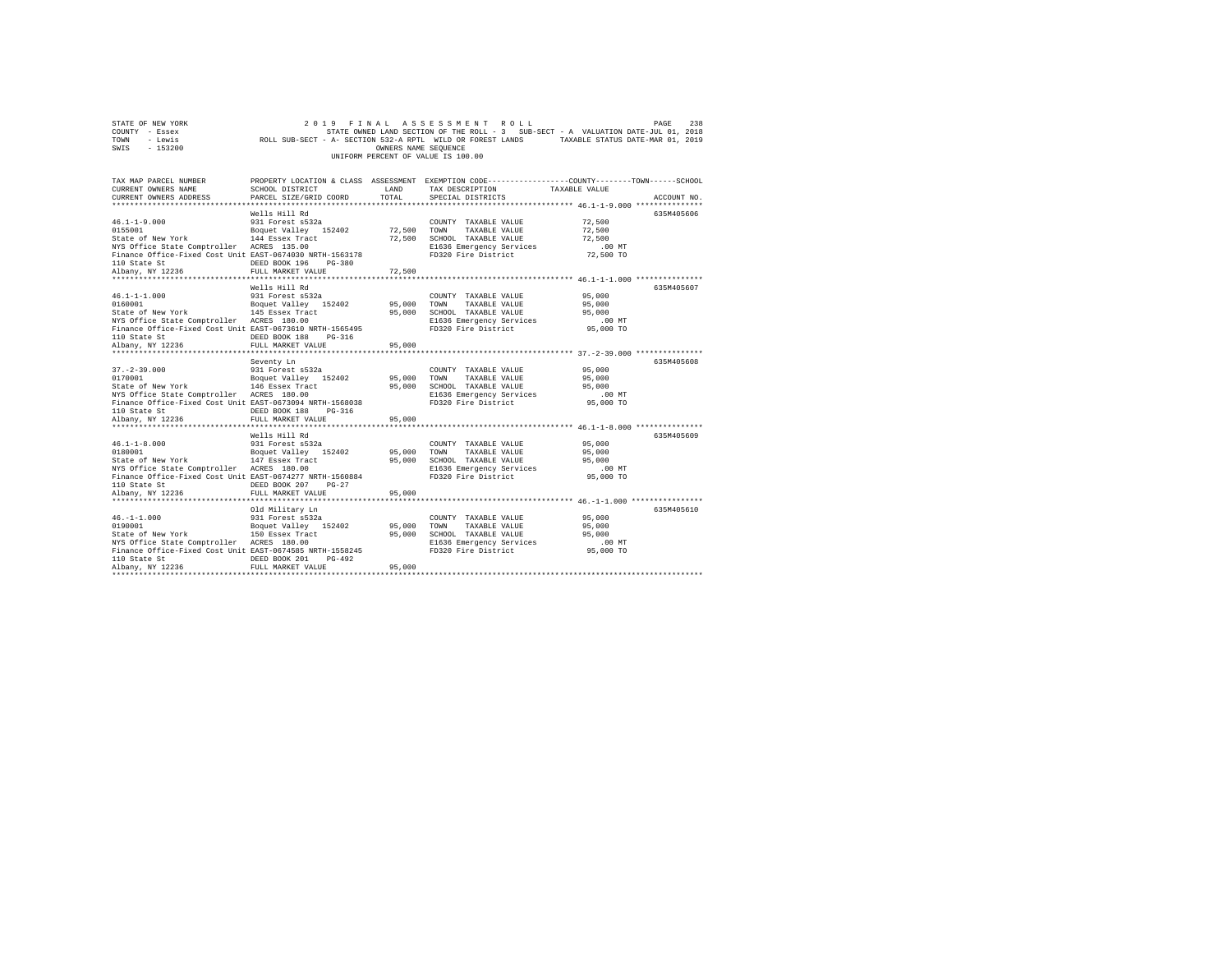| STATE OF NEW YORK                                                                                                                                                                                                                      | 2019                                |                      | FINAL ASSESSMENT ROLL                           | PAGE                                                                                            | 239         |
|----------------------------------------------------------------------------------------------------------------------------------------------------------------------------------------------------------------------------------------|-------------------------------------|----------------------|-------------------------------------------------|-------------------------------------------------------------------------------------------------|-------------|
| COUNTY - Essex                                                                                                                                                                                                                         |                                     |                      |                                                 | STATE OWNED LAND SECTION OF THE ROLL - 3 SUB-SECT - A VALUATION DATE-JUL 01, 2018               |             |
| TOWN<br>- Lewis                                                                                                                                                                                                                        |                                     |                      |                                                 | ROLL SUB-SECT - A- SECTION 532-A RPTL WILD OR FOREST LANDS TAXABLE STATUS DATE-MAR 01, 2019     |             |
| $-153200$<br>SWIS                                                                                                                                                                                                                      |                                     | OWNERS NAME SEQUENCE |                                                 |                                                                                                 |             |
|                                                                                                                                                                                                                                        |                                     |                      | UNIFORM PERCENT OF VALUE IS 100.00              |                                                                                                 |             |
|                                                                                                                                                                                                                                        |                                     |                      |                                                 |                                                                                                 |             |
|                                                                                                                                                                                                                                        |                                     |                      |                                                 |                                                                                                 |             |
| TAX MAP PARCEL NUMBER                                                                                                                                                                                                                  |                                     |                      |                                                 | PROPERTY LOCATION & CLASS ASSESSMENT EXEMPTION CODE----------------COUNTY-------TOWN-----SCHOOL |             |
| CURRENT OWNERS NAME                                                                                                                                                                                                                    | SCHOOL DISTRICT                     | LAND                 | TAX DESCRIPTION                                 | TAXABLE VALUE                                                                                   |             |
| CURRENT OWNERS ADDRESS                                                                                                                                                                                                                 | PARCEL SIZE/GRID COORD              | TOTAL                | SPECIAL DISTRICTS                               |                                                                                                 | ACCOUNT NO. |
|                                                                                                                                                                                                                                        |                                     |                      |                                                 |                                                                                                 |             |
|                                                                                                                                                                                                                                        | Old Military Ln                     |                      |                                                 |                                                                                                 | 635M405611  |
| $46. -1 - 2.000$                                                                                                                                                                                                                       | 931 Forest s532a                    |                      | COUNTY TAXABLE VALUE                            | 95,000                                                                                          |             |
| 0200001                                                                                                                                                                                                                                | Boquet Valley 152402                | 95,000               | TOWN<br>TAXABLE VALUE                           | 95,000                                                                                          |             |
|                                                                                                                                                                                                                                        |                                     |                      | 95,000 SCHOOL TAXABLE VALUE                     | 95,000                                                                                          |             |
| State of New York<br>151 Essex Tract<br>NYS Office State Comptroller ACRES 180.00                                                                                                                                                      |                                     |                      | E1636 Emergency Services                        | .00 MT                                                                                          |             |
| Finance Office-Fixed Cost Unit EAST-0674920 NRTH-1555432                                                                                                                                                                               |                                     |                      | FD320 Fire District                             | 95,000 TO                                                                                       |             |
|                                                                                                                                                                                                                                        | DEED BOOK 196 PG-380                |                      |                                                 |                                                                                                 |             |
| 110 State St<br>Albany, NY 12236                                                                                                                                                                                                       | FULL MARKET VALUE                   | 95,000               |                                                 |                                                                                                 |             |
|                                                                                                                                                                                                                                        |                                     |                      |                                                 |                                                                                                 |             |
|                                                                                                                                                                                                                                        | Old Military Ln                     |                      |                                                 |                                                                                                 | 635M405612  |
| $46. -1 - 11.000$                                                                                                                                                                                                                      | 931 Forest s532a                    |                      | COUNTY TAXABLE VALUE                            | 95,000                                                                                          |             |
| 0210001                                                                                                                                                                                                                                | Boquet Valley 152402                | 95,000               | TOWN<br>TAXABLE VALUE                           | 95,000                                                                                          |             |
| UZIUUUI<br>State of New York<br>**** Office State Comptroller ACRES 180.00                                                                                                                                                             |                                     | 95,000               | SCHOOL TAXABLE VALUE                            | 95,000                                                                                          |             |
|                                                                                                                                                                                                                                        |                                     |                      | E1636 Emergency Services                        | $.00$ MT                                                                                        |             |
| Finance Office-Fixed Cost Unit EAST-0675189 NRTH-1552977                                                                                                                                                                               |                                     |                      | FD320 Fire District                             | 95,000 TO                                                                                       |             |
| 110 State St                                                                                                                                                                                                                           | FULL MARKET VALUE                   | 95,000               |                                                 |                                                                                                 |             |
| Albany, NY 12236                                                                                                                                                                                                                       |                                     |                      |                                                 |                                                                                                 |             |
|                                                                                                                                                                                                                                        |                                     |                      |                                                 |                                                                                                 |             |
|                                                                                                                                                                                                                                        | Old Military Ln                     |                      |                                                 |                                                                                                 | 635M405613  |
| $55. -2 - 1.000$                                                                                                                                                                                                                       | old military En<br>931 Forest s532a |                      | COUNTY TAXABLE VALUE                            | 94,100                                                                                          |             |
|                                                                                                                                                                                                                                        |                                     |                      |                                                 |                                                                                                 |             |
| 0220001                                                                                                                                                                                                                                |                                     |                      |                                                 | 94,100                                                                                          |             |
|                                                                                                                                                                                                                                        | Boquet Valley 152402                | 94,100 TOWN          | TAXABLE VALUE                                   | 94,100                                                                                          |             |
| State of New York                                                                                                                                                                                                                      |                                     |                      | 94,100 SCHOOL TAXABLE VALUE                     |                                                                                                 |             |
| State of New York 153 Essex Tract<br>NYS Office State Comptroller ACRES 180.00                                                                                                                                                         |                                     |                      | E1636 Emergency Services<br>FD320 Fire District | $.00$ MT                                                                                        |             |
| Finance Office-Fixed Cost Unit EAST-0675321 NRTH-1550118                                                                                                                                                                               |                                     |                      |                                                 | 94,100 TO                                                                                       |             |
| 110 State St                                                                                                                                                                                                                           | FULL MARKET VALUE                   | 94,100               |                                                 |                                                                                                 |             |
| Albany, NY 12236                                                                                                                                                                                                                       |                                     |                      |                                                 |                                                                                                 |             |
|                                                                                                                                                                                                                                        | Old Military Ln                     |                      |                                                 |                                                                                                 | 635M405614  |
|                                                                                                                                                                                                                                        |                                     |                      |                                                 |                                                                                                 |             |
| $55. -2 - 2.000$                                                                                                                                                                                                                       | 931 Forest s532a                    | 50,200               | COUNTY TAXABLE VALUE<br>TOWN<br>TAXABLE VALUE   | 50,200<br>50,200                                                                                |             |
|                                                                                                                                                                                                                                        |                                     | 50.200               |                                                 | 50,200                                                                                          |             |
| State of New York<br>State of New York<br>NYS Office Critics Contract The Law State of New York<br>NYS Office Critics Contract Theory Contract Theory Contract Theory Contract Theory Contract Theory Contract T<br>State Contract The |                                     |                      | SCHOOL TAXABLE VALUE                            |                                                                                                 |             |
| NYS Office State Comptroller 90.5ac                                                                                                                                                                                                    |                                     |                      | E1636 Emergency Services<br>FD320 Fire District | $.00$ MT<br>50,200 TO                                                                           |             |
| Finance Office-Fixed Cost Unit ACRES 90.45                                                                                                                                                                                             |                                     |                      |                                                 |                                                                                                 |             |
|                                                                                                                                                                                                                                        | EAST-0675640 NRTH-1547925           |                      |                                                 |                                                                                                 |             |
| 110 State St<br>Albany, NY 12236                                                                                                                                                                                                       | FULL MARKET VALUE                   | 50,200               |                                                 |                                                                                                 |             |
|                                                                                                                                                                                                                                        | US Route 9                          |                      |                                                 |                                                                                                 | 635M405615  |
| $29.2 - 1 - 22.000$                                                                                                                                                                                                                    | 931 Forest s532a                    |                      | COUNTY TAXABLE VALUE                            | 30,000                                                                                          |             |
|                                                                                                                                                                                                                                        | Boquet Valley 152402                | 30,000               | TOWN<br>TAXABLE VALUE                           | 30,000                                                                                          |             |
|                                                                                                                                                                                                                                        |                                     | 30,000               | SCHOOL TAXABLE VALUE                            | 30,000                                                                                          |             |
|                                                                                                                                                                                                                                        |                                     |                      | E1636 Emergency Services                        | .00 MT                                                                                          |             |
| NYS Office State Comptroller ACRES 50.00<br>Finance Office-Fixed Cost Unit EAST-0708438 NRTH-1595359                                                                                                                                   |                                     |                      | FD320 Fire District                             |                                                                                                 |             |
| 110 State St                                                                                                                                                                                                                           | FULL MARKET VALUE                   | 30,000               |                                                 | 30,000 TO                                                                                       |             |
| Albany, NY 12236                                                                                                                                                                                                                       |                                     |                      |                                                 |                                                                                                 |             |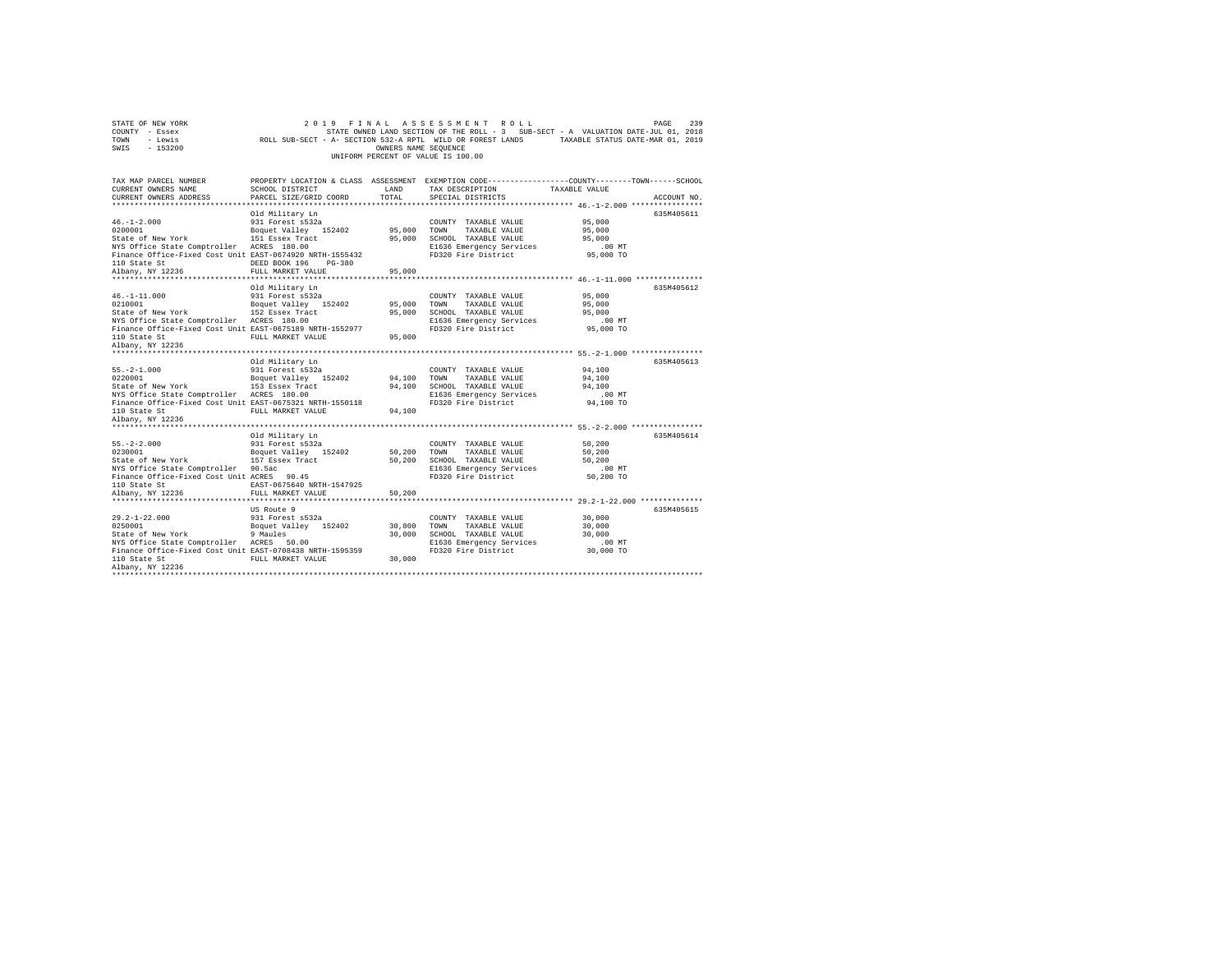|                | STATE OF NEW YORK |                                                            |  | 2019 FINAL ASSESSMENT ROLL         |                      |  |  |                                                                                   |  | PAGE                             | 2.40 |
|----------------|-------------------|------------------------------------------------------------|--|------------------------------------|----------------------|--|--|-----------------------------------------------------------------------------------|--|----------------------------------|------|
| COUNTY - Essex |                   |                                                            |  |                                    |                      |  |  | STATE OWNED LAND SECTION OF THE ROLL - 3 SUB-SECT - A VALUATION DATE-JUL 01, 2018 |  |                                  |      |
| TOWN           | - Lewis           | ROLL SUB-SECT - A- SECTION 532-A RPTL WILD OR FOREST LANDS |  |                                    |                      |  |  |                                                                                   |  | TAXABLE STATUS DATE-MAR 01, 2019 |      |
| SWIS           | - 153200          |                                                            |  |                                    | OWNERS NAME SEOUENCE |  |  |                                                                                   |  |                                  |      |
|                |                   |                                                            |  | UNIFORM PERCENT OF VALUE IS 100.00 |                      |  |  |                                                                                   |  |                                  |      |

| TAX MAP PARCEL NUMBER<br>CURRENT OWNERS NAME                             | SCHOOL DISTRICT                                 |                        | LAND TAX DESCRIPTION                                                                                                                  | PROPERTY LOCATION & CLASS ASSESSMENT EXEMPTION CODE----------------COUNTY-------TOWN------SCHOOL<br>TAXABLE VALUE |
|--------------------------------------------------------------------------|-------------------------------------------------|------------------------|---------------------------------------------------------------------------------------------------------------------------------------|-------------------------------------------------------------------------------------------------------------------|
| CURRENT OWNERS ADDRESS                                                   | PARCEL SIZE/GRID COORD                          | TOTAL                  | SPECIAL DISTRICTS                                                                                                                     | ACCOUNT NO.                                                                                                       |
|                                                                          | US Route 9                                      |                        |                                                                                                                                       | 635J103208                                                                                                        |
| 29.2-1-7.000                                                             | 931 Forest s532a                                |                        | COUNTY TAXABLE VALUE 39,000                                                                                                           |                                                                                                                   |
|                                                                          |                                                 |                        |                                                                                                                                       | 39,000                                                                                                            |
|                                                                          |                                                 |                        |                                                                                                                                       | 39,000                                                                                                            |
| State of New York 144 Maules<br>NYS Office State Comptroller ACRES 68.03 |                                                 |                        | E1636 Emergency Services<br>FD320 Fire District                                                                                       |                                                                                                                   |
| Finance Office-Fixed Cost Unit EAST-0712635 NRTH-1599944                 |                                                 |                        |                                                                                                                                       | $39,000$ TO                                                                                                       |
|                                                                          |                                                 |                        |                                                                                                                                       |                                                                                                                   |
|                                                                          |                                                 | 39,000                 |                                                                                                                                       |                                                                                                                   |
|                                                                          |                                                 |                        |                                                                                                                                       |                                                                                                                   |
| 19.4-2-1.000                                                             | US Route 9                                      |                        |                                                                                                                                       | 635M405701<br>38,100                                                                                              |
| 0260001                                                                  |                                                 |                        |                                                                                                                                       | 38,100                                                                                                            |
|                                                                          |                                                 |                        | 38,100 SCHOOL TAXABLE VALUE                                                                                                           | 38,100                                                                                                            |
| State of New York 15 Maules<br>NYS Office State Comptroller ACRES 66.20  |                                                 |                        | E1636 Emergency Services                                                                                                              | $.00$ MT                                                                                                          |
| Finance Office-Fixed Cost Unit EAST-0714471 NRTH-1600691                 |                                                 |                        | FD320 Fire District                                                                                                                   | 38,100 TO                                                                                                         |
| 110 State St                                                             | DEED BOOK 189 PG-141                            |                        |                                                                                                                                       |                                                                                                                   |
| Albany, NY 12236                                                         | FULL MARKET VALUE                               | 38,100                 |                                                                                                                                       |                                                                                                                   |
|                                                                          |                                                 |                        |                                                                                                                                       |                                                                                                                   |
|                                                                          | US Route 9                                      |                        |                                                                                                                                       | 635M405702                                                                                                        |
|                                                                          |                                                 |                        | COUNTY TAXABLE VALUE                                                                                                                  | 44,400                                                                                                            |
|                                                                          |                                                 |                        | TAXABLE VALUE                                                                                                                         | 44,400                                                                                                            |
| State of New York 46 Maules<br>NYS Office State Comptroller ACRES 78.74  |                                                 |                        | SCHOOL TAXABLE VALUE                                                                                                                  | 44,400                                                                                                            |
|                                                                          |                                                 |                        | E1636 Emergency Services<br>FD320 Fire District                                                                                       | $.00$ MT                                                                                                          |
| Finance Office-Fixed Cost Unit EAST-0716143 NRTH-1600576<br>110 State St | DEED BOOK 202 PG-67                             |                        |                                                                                                                                       | 44,400 TO                                                                                                         |
| Albany, NY 12236                                                         | FULL MARKET VALUE                               | 44,400                 |                                                                                                                                       |                                                                                                                   |
|                                                                          |                                                 |                        |                                                                                                                                       |                                                                                                                   |
|                                                                          | Wells Hill Rd                                   |                        |                                                                                                                                       | 635M405704                                                                                                        |
| $46.1 - 1 - 6.000$                                                       | 931 Forest s532a                                |                        | COUNTY TAXABLE VALUE                                                                                                                  | 85,000                                                                                                            |
| 0290001                                                                  |                                                 |                        | Boquet Valley 152402 85,000 TOWN TAXABLE VALUE<br>37 Omt Twp 1 85,000 SCHOOL TAXABLE VALUE<br>2 ACRES 160.00 SI636 Emergency Services | 85,000                                                                                                            |
| State of New York                                                        |                                                 |                        |                                                                                                                                       | 85,000                                                                                                            |
| NYS Office State Comptroller ACRES 160.00                                |                                                 |                        | E1636 Emergency Services<br>FD320 Fire District                                                                                       | $.00$ MT                                                                                                          |
| Finance Office-Fixed Cost Unit EAST-0679439 NRTH-1561158                 |                                                 |                        |                                                                                                                                       | 85,000 TO                                                                                                         |
| DEED BOOK 207<br>110 State St                                            | $PG-27$                                         |                        |                                                                                                                                       |                                                                                                                   |
| Albany, NY 12236                                                         | FULL MARKET VALUE<br>************************** | 85,000<br>************ |                                                                                                                                       | ******************* 46.-1-5.000 ***************                                                                   |
|                                                                          | Old Military Ln                                 |                        |                                                                                                                                       | 635M405705                                                                                                        |
| $46. -1 - 5.000$                                                         | 931 Forest s532a                                |                        | COUNTY TAXABLE VALUE 85,000                                                                                                           |                                                                                                                   |
| 0300001                                                                  | Boquet Valley 152402                            |                        | 85,000 TOWN TAXABLE VALUE                                                                                                             | 85,000                                                                                                            |
| State of New York                                                        |                                                 |                        | 85,000 SCHOOL TAXABLE VALUE 85,000                                                                                                    |                                                                                                                   |
| NYS Office State Comptroller 160ac                                       | $38$ Omt Twp 1<br>omptroller 160ac              |                        | E1636 Emergency Services                                                                                                              | .00 MT                                                                                                            |
| Finance Office-Fixed Cost Unit ACRES 160.00                              |                                                 |                        | FD320 Fire District 85,000 TO                                                                                                         |                                                                                                                   |
| 110 State St                                                             | EAST-0679783 NRTH-1558690                       |                        |                                                                                                                                       |                                                                                                                   |
| Albany, NY 12236 DEED BOOK 215                                           | $PG-269$                                        |                        |                                                                                                                                       |                                                                                                                   |
|                                                                          | FULL MARKET VALUE                               | 85,000                 |                                                                                                                                       |                                                                                                                   |
|                                                                          |                                                 |                        |                                                                                                                                       |                                                                                                                   |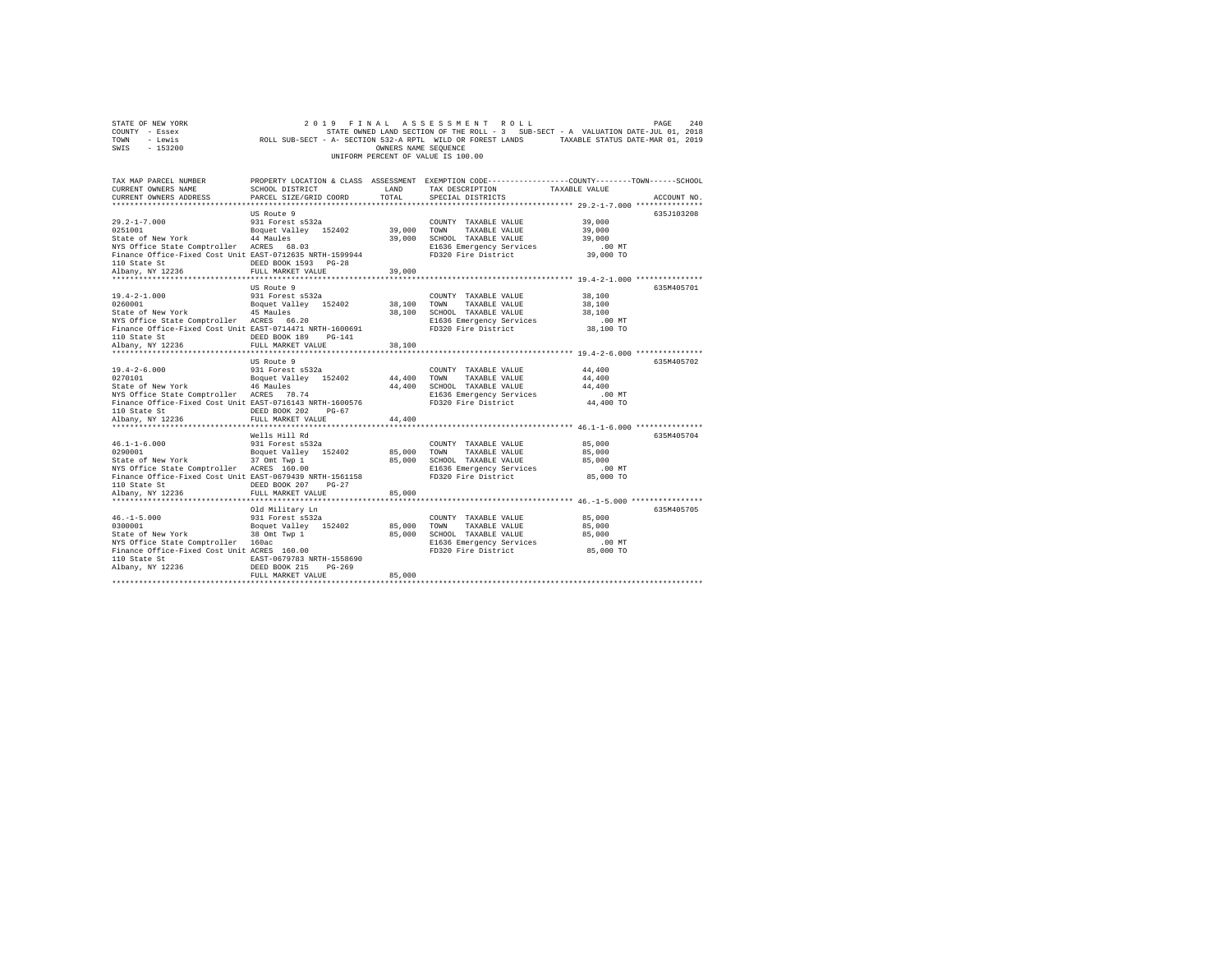|                | STATE OF NEW YORK |                                                            |  |  | 2019 FINAL ASSESSMENT ROLL         |  |  |                                                                                   |  |                                  | PAGE | 2.41 |
|----------------|-------------------|------------------------------------------------------------|--|--|------------------------------------|--|--|-----------------------------------------------------------------------------------|--|----------------------------------|------|------|
| COUNTY - Essex |                   |                                                            |  |  |                                    |  |  | STATE OWNED LAND SECTION OF THE ROLL - 3 SUB-SECT - A VALUATION DATE-JUL 01, 2018 |  |                                  |      |      |
| TOWN           | - Lewis           | ROLL SUB-SECT - A- SECTION 532-A RPTL WILD OR FOREST LANDS |  |  |                                    |  |  |                                                                                   |  | TAXABLE STATUS DATE-MAR 01, 2019 |      |      |
| SWIS           | - 153200          |                                                            |  |  | OWNERS NAME SEOUENCE               |  |  |                                                                                   |  |                                  |      |      |
|                |                   |                                                            |  |  | UNIFORM PERCENT OF VALUE IS 100.00 |  |  |                                                                                   |  |                                  |      |      |

| TAX MAP PARCEL NUMBER<br>CURRENT OWNERS NAME<br>CURRENT OWNERS ADDRESS                                                                                                                      | SCHOOL DISTRICT<br>PARCEL SIZE/GRID COORD      | LAND<br>TOTAL | PROPERTY LOCATION & CLASS ASSESSMENT EXEMPTION CODE---------------COUNTY-------TOWN------SCHOOL<br>TAX DESCRIPTION<br>SPECIAL DISTRICTS | TAXABLE VALUE                               | ACCOUNT NO. |
|---------------------------------------------------------------------------------------------------------------------------------------------------------------------------------------------|------------------------------------------------|---------------|-----------------------------------------------------------------------------------------------------------------------------------------|---------------------------------------------|-------------|
|                                                                                                                                                                                             |                                                |               |                                                                                                                                         |                                             |             |
|                                                                                                                                                                                             | Wells Hill Rd                                  |               |                                                                                                                                         |                                             | 635M405708  |
| 46.1-1-7.000                                                                                                                                                                                | 931 Forest s532a                               |               | COUNTY TAXABLE VALUE                                                                                                                    | 85,000                                      |             |
| 0330001 Boquet Valley 152402 85,000 TOWN TAXABLE VALUE<br>State of New York Comt Tom 13 000 SCROOL TAXABLE VALUE<br>NYS Office State Comptroller ACRES 160.00 STAGE RESS Emergency Services |                                                |               |                                                                                                                                         | 85,000                                      |             |
|                                                                                                                                                                                             |                                                |               |                                                                                                                                         | 85,000                                      |             |
|                                                                                                                                                                                             |                                                |               | E1636 Emergency Services                                                                                                                | .00 MT                                      |             |
| Finance Office-Fixed Cost Unit EAST-0676952 NRTH-1560847                                                                                                                                    |                                                |               | FD320 Fire District                                                                                                                     | 85,000 TO                                   |             |
|                                                                                                                                                                                             |                                                | 85,000        |                                                                                                                                         |                                             |             |
|                                                                                                                                                                                             |                                                |               |                                                                                                                                         |                                             |             |
|                                                                                                                                                                                             | Old Military Ln                                |               |                                                                                                                                         |                                             | 635M405709  |
| $46. - 1 - 4.000$                                                                                                                                                                           | 931 Forest s532a                               |               | COUNTY TAXABLE VALUE                                                                                                                    | 85,000                                      |             |
| 0340001                                                                                                                                                                                     | Boquet Valley 152402 85,000 TOWN TAXABLE VALUE |               |                                                                                                                                         | 85,000                                      |             |
| State of New York 44 Omt Twp 1                                                                                                                                                              |                                                | 85,000        | SCHOOL TAXABLE VALUE                                                                                                                    | 85,000                                      |             |
| NYS Office State Comptroller 160ac                                                                                                                                                          |                                                |               | E1636 Emergency Services                                                                                                                | $.00$ MT                                    |             |
| Finance Office-Fixed Cost Unit ACRES 160.00                                                                                                                                                 |                                                |               | FD320 Fire District                                                                                                                     | 85,000 TO                                   |             |
| 110 State St                                                                                                                                                                                | EAST-0677222 NRTH-1558365                      |               |                                                                                                                                         |                                             |             |
| Albany, NY 12236                                                                                                                                                                            | FULL MARKET VALUE                              | 85,000        |                                                                                                                                         |                                             |             |
|                                                                                                                                                                                             |                                                |               |                                                                                                                                         |                                             |             |
|                                                                                                                                                                                             | Old Military Ln                                |               |                                                                                                                                         |                                             | 635M405710  |
|                                                                                                                                                                                             |                                                |               | COUNTY TAXABLE VALUE                                                                                                                    | 82,300                                      |             |
|                                                                                                                                                                                             |                                                | 82,300 TOWN   | TAXABLE VALUE                                                                                                                           | 82,300                                      |             |
|                                                                                                                                                                                             |                                                | 82,300        | SCHOOL TAXABLE VALUE                                                                                                                    | 82,300                                      |             |
|                                                                                                                                                                                             |                                                |               | E1636 Emergency Services<br>FD320 Fire District                                                                                         | $.00$ MT                                    |             |
| Finance Office-Fixed Cost Unit EAST-0677789 NRTH-1556032                                                                                                                                    |                                                |               |                                                                                                                                         | 82,300 TO                                   |             |
| 110 State St                                                                                                                                                                                | DEED BOOK 188 PG-400                           |               |                                                                                                                                         |                                             |             |
| Albany, NY 12236                                                                                                                                                                            | FULL MARKET VALUE                              | 82,300        |                                                                                                                                         |                                             |             |
|                                                                                                                                                                                             | Old Military Ln                                |               |                                                                                                                                         |                                             | 635M405711  |
| $46. - 1 - 10.000$                                                                                                                                                                          | 931 Forest s532a                               |               | COUNTY TAXABLE VALUE                                                                                                                    | 75,000                                      |             |
| 0360001                                                                                                                                                                                     | Boquet Valley 152402 75,000 TOWN               |               | TAXABLE VALUE                                                                                                                           | 75,000                                      |             |
| State of New York                                                                                                                                                                           | 46 Omt Twp 1                                   |               | 75,000 SCHOOL TAXABLE VALUE                                                                                                             | 75,000                                      |             |
| NYS Office State Comptroller ACRES 140.00                                                                                                                                                   |                                                |               | E1636 Emergency Services                                                                                                                | $.00$ MT                                    |             |
| Finance Office-Fixed Cost Unit EAST-0678023 NRTH-1553452                                                                                                                                    |                                                |               | FD320 Fire District                                                                                                                     | 75,000 TO                                   |             |
| 110 State St                                                                                                                                                                                | DEED BOOK 188<br>$PG-400$                      |               |                                                                                                                                         |                                             |             |
| Albany, NY 12236                                                                                                                                                                            | FULL MARKET VALUE                              | 75,000        |                                                                                                                                         |                                             |             |
|                                                                                                                                                                                             | *************************                      | *********     |                                                                                                                                         | *************** 55. -2-4.000 ************** |             |
|                                                                                                                                                                                             | Old Military Ln                                |               |                                                                                                                                         |                                             | 635M405712  |
| $55. - 2 - 4.000$                                                                                                                                                                           | 931 Forest s532a                               |               | COUNTY TAXABLE VALUE                                                                                                                    | 75,000                                      |             |
| 0370001                                                                                                                                                                                     | Boquet Valley 152402                           | 75,000 TOWN   | TAXABLE VALUE                                                                                                                           | 75,000                                      |             |
| State of New York                                                                                                                                                                           | 47 Omt Twp 1                                   |               | 75,000 SCHOOL TAXABLE VALUE                                                                                                             | 75,000                                      |             |
| NYS Office State Comptroller 140ac                                                                                                                                                          |                                                |               | E1636 Emergency Services                                                                                                                | $.00$ MT                                    |             |
| Finance Office-Fixed Cost Unit ACRES 140.00                                                                                                                                                 |                                                |               | FD320 Fire District 75,000 TO                                                                                                           |                                             |             |
| 110 State St                                                                                                                                                                                | EAST-0678154 NRTH-1550425                      |               |                                                                                                                                         |                                             |             |
| Albany, NY 12236                                                                                                                                                                            | DEED BOOK 189<br>$PG-247$<br>FULL MARKET VALUE | 75,000        |                                                                                                                                         |                                             |             |
|                                                                                                                                                                                             |                                                |               |                                                                                                                                         |                                             |             |
|                                                                                                                                                                                             |                                                |               |                                                                                                                                         |                                             |             |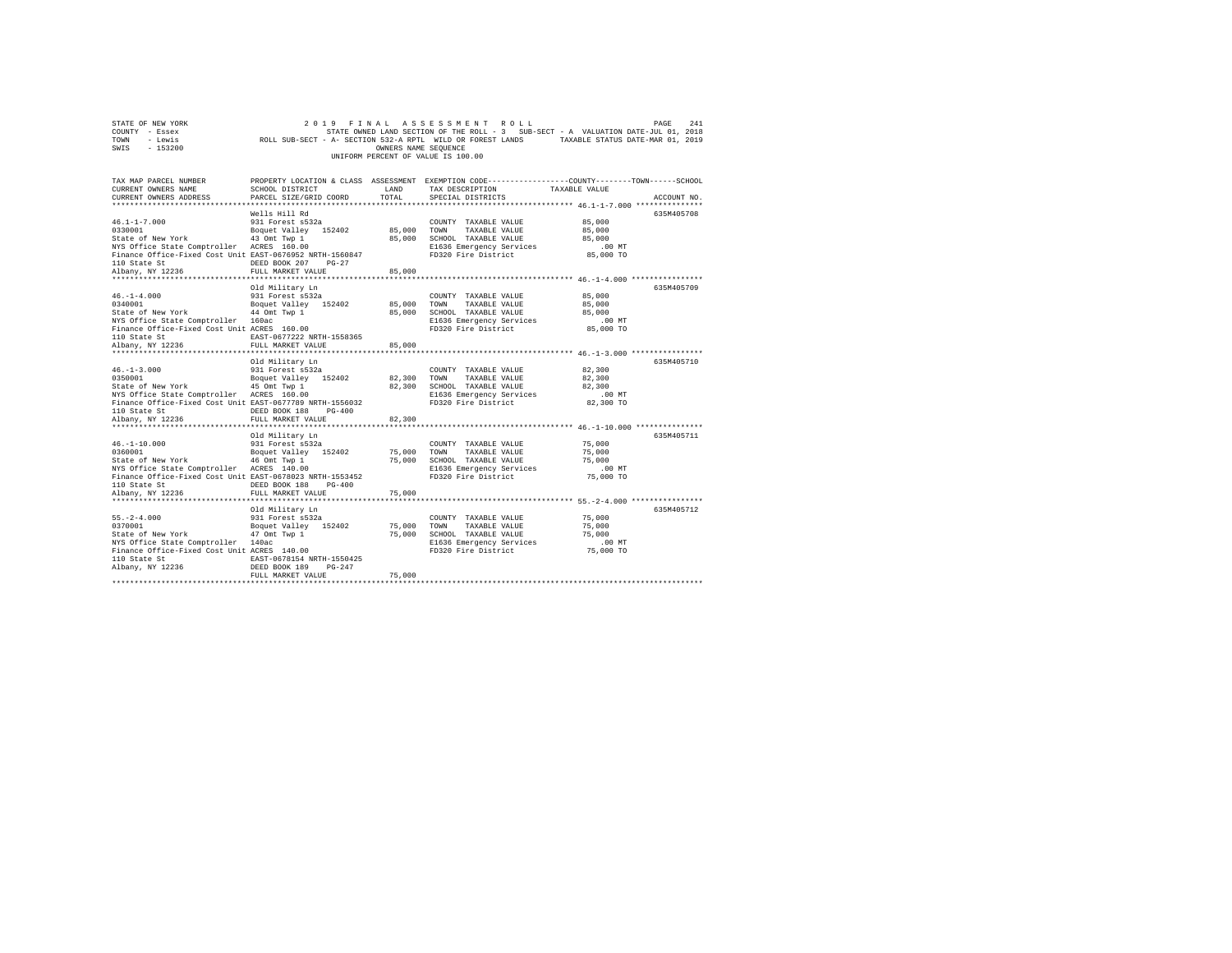| STATE OF NEW YORK<br>COUNTY - Essex<br>TOWN<br>- Lewis<br>$-153200$<br>SWIS                                                                                                                                                                                                                                                                                                                                                   | 2 0 1 9                             | OWNERS NAME SEQUENCE | FINAL ASSESSMENT ROLL<br>STATE OWNED LAND SECTION OF THE ROLL - 3 SUB-SECT - A VALUATION DATE-JUL 01, 2018<br>ROLL SUB-SECT - A- SECTION 532-A RPTL WILD OR FOREST LANDS TAXABLE STATUS DATE-MAR 01, 2019<br>UNIFORM PERCENT OF VALUE IS 100.00 |                    | PAGE<br>242 |
|-------------------------------------------------------------------------------------------------------------------------------------------------------------------------------------------------------------------------------------------------------------------------------------------------------------------------------------------------------------------------------------------------------------------------------|-------------------------------------|----------------------|-------------------------------------------------------------------------------------------------------------------------------------------------------------------------------------------------------------------------------------------------|--------------------|-------------|
| TAX MAP PARCEL NUMBER<br>CURRENT OWNERS NAME                                                                                                                                                                                                                                                                                                                                                                                  | LAND<br>SCHOOL DISTRICT             |                      | PROPERTY LOCATION & CLASS ASSESSMENT EXEMPTION CODE---------------COUNTY-------TOWN------SCHOOL<br>TAX DESCRIPTION TAXABLE VALUE                                                                                                                |                    |             |
| CURRENT OWNERS ADDRESS                                                                                                                                                                                                                                                                                                                                                                                                        | PARCEL SIZE/GRID COORD              | TOTAL                | SPECIAL DISTRICTS                                                                                                                                                                                                                               |                    | ACCOUNT NO. |
|                                                                                                                                                                                                                                                                                                                                                                                                                               |                                     |                      |                                                                                                                                                                                                                                                 |                    |             |
|                                                                                                                                                                                                                                                                                                                                                                                                                               | Old Military Ln                     |                      |                                                                                                                                                                                                                                                 |                    | 635M405713  |
| $55. - 2 - 5.000$                                                                                                                                                                                                                                                                                                                                                                                                             | 931 Forest s532a                    |                      | COUNTY TAXABLE VALUE                                                                                                                                                                                                                            | 68,000             |             |
|                                                                                                                                                                                                                                                                                                                                                                                                                               |                                     |                      | TAXABLE VALUE                                                                                                                                                                                                                                   | 68,000             |             |
|                                                                                                                                                                                                                                                                                                                                                                                                                               |                                     |                      |                                                                                                                                                                                                                                                 | 68,000<br>$.00$ MT |             |
|                                                                                                                                                                                                                                                                                                                                                                                                                               |                                     |                      | E1636 Emergency Services<br>FD320 Fire District                                                                                                                                                                                                 | 68,000 TO          |             |
| 9380001<br>2017-20101<br>2018001<br>201801<br>201802<br>201802<br>201802<br>201802<br>201802<br>201802<br>201802<br>201802<br>20180<br>20180<br>20180<br>20180<br>20180<br>20180<br>20180<br>20180<br>20180<br>20180<br>20180<br>20180<br>20180<br>2018<br>110 State St<br>Albany, NY 12236                                                                                                                                   | DEED BOOK 189 PG-247                |                      |                                                                                                                                                                                                                                                 |                    |             |
|                                                                                                                                                                                                                                                                                                                                                                                                                               | FULL MARKET VALUE                   | 68,000               |                                                                                                                                                                                                                                                 |                    |             |
|                                                                                                                                                                                                                                                                                                                                                                                                                               | Old Military Ln                     |                      |                                                                                                                                                                                                                                                 |                    | 635M405714  |
|                                                                                                                                                                                                                                                                                                                                                                                                                               |                                     |                      |                                                                                                                                                                                                                                                 | 83,000             |             |
|                                                                                                                                                                                                                                                                                                                                                                                                                               |                                     |                      |                                                                                                                                                                                                                                                 | 83,000             |             |
|                                                                                                                                                                                                                                                                                                                                                                                                                               |                                     |                      |                                                                                                                                                                                                                                                 | 83,000             |             |
|                                                                                                                                                                                                                                                                                                                                                                                                                               |                                     |                      |                                                                                                                                                                                                                                                 | $.00$ MT           |             |
|                                                                                                                                                                                                                                                                                                                                                                                                                               |                                     |                      |                                                                                                                                                                                                                                                 | 83,000 TO          |             |
|                                                                                                                                                                                                                                                                                                                                                                                                                               |                                     | 83,000               |                                                                                                                                                                                                                                                 |                    |             |
|                                                                                                                                                                                                                                                                                                                                                                                                                               |                                     |                      |                                                                                                                                                                                                                                                 |                    |             |
|                                                                                                                                                                                                                                                                                                                                                                                                                               | Old Military Ln                     |                      |                                                                                                                                                                                                                                                 |                    | 635M405715  |
|                                                                                                                                                                                                                                                                                                                                                                                                                               | ота мітісату ып<br>931 Forest s532a |                      | COUNTY TAXABLE VALUE                                                                                                                                                                                                                            | 77,000             |             |
| $55. -2 - 7.000$<br>0400001                                                                                                                                                                                                                                                                                                                                                                                                   |                                     |                      |                                                                                                                                                                                                                                                 | 77,000             |             |
|                                                                                                                                                                                                                                                                                                                                                                                                                               |                                     |                      |                                                                                                                                                                                                                                                 | 77,000             |             |
| 0400001<br>20001 Boquet Valley 152402<br>20001 TOWN TAXABLE VALUE<br>State of New York 50 Omt Twp 1<br>20001 TOWN TAXABLE VALUE<br>20001 TOWN TAXABLE VALUE<br>20001 TOWN TAXABLE VALUE<br>20130 RITH-1548638<br>201320 PIP320 Pire District<br>                                                                                                                                                                              |                                     |                      |                                                                                                                                                                                                                                                 | $.00$ MT           |             |
| 110 State St                                                                                                                                                                                                                                                                                                                                                                                                                  | DEED BOOK 202 PG-287                |                      |                                                                                                                                                                                                                                                 | 77,000 TO          |             |
| $\frac{1}{2}$ albany, NY 12236                                                                                                                                                                                                                                                                                                                                                                                                | FULL MARKET VALUE                   | 77.000               |                                                                                                                                                                                                                                                 |                    |             |
|                                                                                                                                                                                                                                                                                                                                                                                                                               |                                     |                      | **************************** 55.-2-3.000 ****************                                                                                                                                                                                       |                    |             |
|                                                                                                                                                                                                                                                                                                                                                                                                                               | Old Military Ln                     |                      |                                                                                                                                                                                                                                                 |                    | 635M405801  |
| $55. -2 - 3.000$<br>0410001                                                                                                                                                                                                                                                                                                                                                                                                   | 931 Forest s532a                    |                      | COUNTY TAXABLE VALUE                                                                                                                                                                                                                            | 61,000             |             |
|                                                                                                                                                                                                                                                                                                                                                                                                                               | Boquet Valley 152402 61,000 TOWN    |                      | TAXABLE VALUE                                                                                                                                                                                                                                   | 61,000             |             |
|                                                                                                                                                                                                                                                                                                                                                                                                                               |                                     |                      |                                                                                                                                                                                                                                                 | 61,000             |             |
| CONFIDENCE STATE OF THE SECTION OF THE SECTION OF THE SECTION OF THE SECTION OF THE SECTION OF THE SECTION OF THE SECTION OF THE SECTION OF THE SECTION OF THE SECTION OF THE SECTION OF THE SECTION OF THE SECTION OF THE SEC                                                                                                                                                                                                |                                     |                      |                                                                                                                                                                                                                                                 | $.00$ MT           |             |
|                                                                                                                                                                                                                                                                                                                                                                                                                               |                                     |                      |                                                                                                                                                                                                                                                 | 61,000 TO          |             |
| 110 State St<br>$\texttt{EAST-0678442 NRTH-1548368}$<br>$\texttt{DEED BOSK 200} \underbrace{\texttt{DSED B0X 200} \underbrace{\texttt{DSED B42} \texttt{NRTH-1548368}}_{\text{num} \texttt{num} \texttt{num} \texttt{num} \texttt{num} \texttt{num} \texttt{num} \texttt{num} \texttt{num} \texttt{num} \texttt{num} \texttt{num} \texttt{num} \texttt{num} \texttt{num} \texttt{num} \texttt{num} \texttt{num} \texttt{num}$ |                                     |                      |                                                                                                                                                                                                                                                 |                    |             |
|                                                                                                                                                                                                                                                                                                                                                                                                                               | FULL MARKET VALUE                   | 61,000               |                                                                                                                                                                                                                                                 |                    |             |
|                                                                                                                                                                                                                                                                                                                                                                                                                               |                                     |                      |                                                                                                                                                                                                                                                 |                    |             |
|                                                                                                                                                                                                                                                                                                                                                                                                                               | Seventy Ln                          |                      |                                                                                                                                                                                                                                                 |                    | 635M405802  |
|                                                                                                                                                                                                                                                                                                                                                                                                                               |                                     |                      | COUNTY TAXABLE VALUE                                                                                                                                                                                                                            | 94,000             |             |
|                                                                                                                                                                                                                                                                                                                                                                                                                               |                                     |                      | TAXABLE VALUE                                                                                                                                                                                                                                   | 94,000             |             |
| NYS Office State Comptroller ACRES 178.00                                                                                                                                                                                                                                                                                                                                                                                     |                                     |                      | 94,000 SCHOOL TAXABLE VALUE                                                                                                                                                                                                                     | 94,000<br>$.00$ MT |             |
| Finance Office-Fixed Cost Unit EAST-0692824 NRTH-1573910                                                                                                                                                                                                                                                                                                                                                                      |                                     |                      | E1636 Emergency Services<br>FD320 Fire District                                                                                                                                                                                                 | 94,000 TO          |             |
| 110 State St                                                                                                                                                                                                                                                                                                                                                                                                                  | FULL MARKET VALUE                   | 94,000               |                                                                                                                                                                                                                                                 |                    |             |
| Albany, NY 12236                                                                                                                                                                                                                                                                                                                                                                                                              |                                     |                      |                                                                                                                                                                                                                                                 |                    |             |
|                                                                                                                                                                                                                                                                                                                                                                                                                               |                                     |                      |                                                                                                                                                                                                                                                 |                    |             |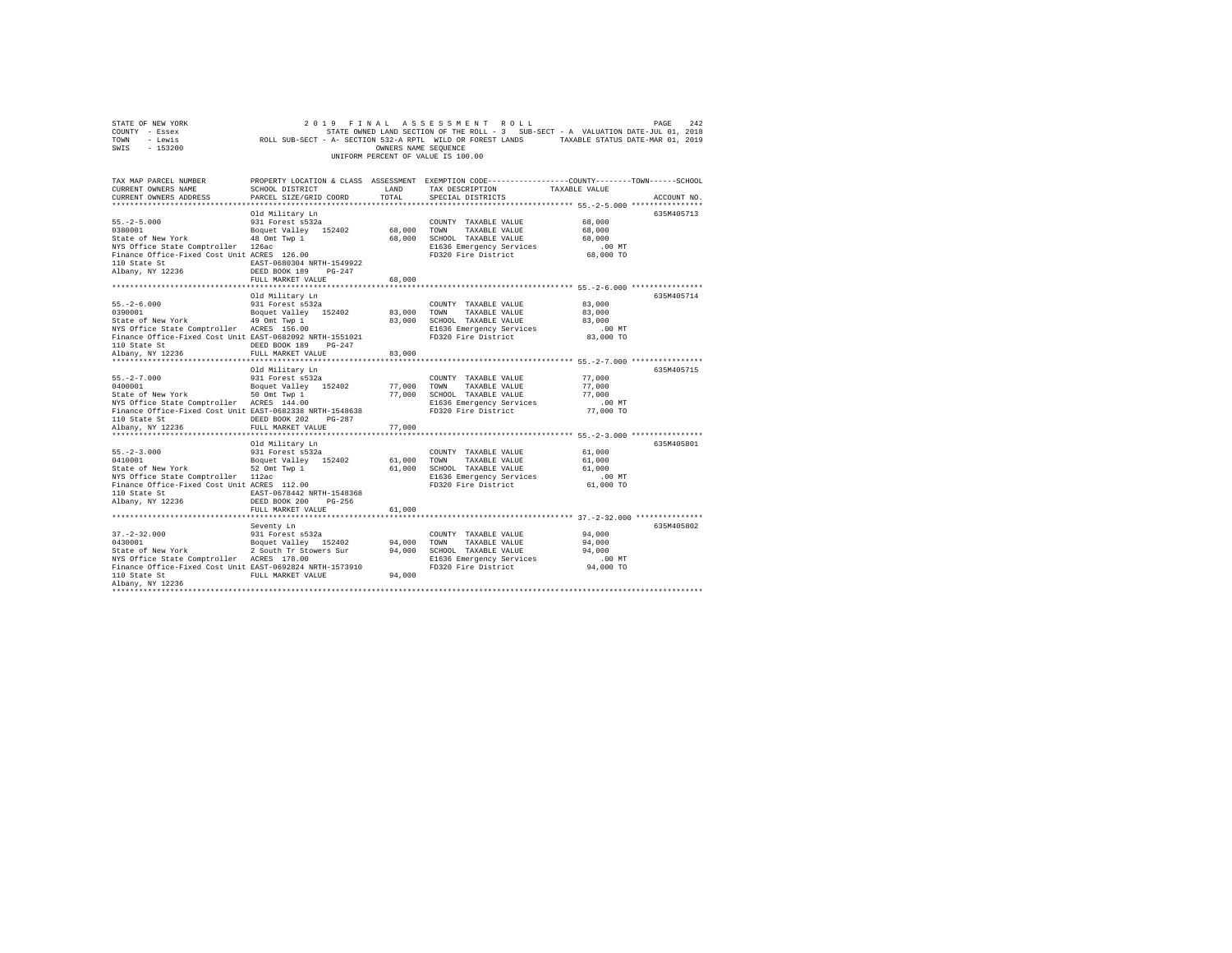| STATE OF NEW YORK<br>COUNTY - Essex<br>TOWN - Lewis<br>SWIS - 153200                                                                                                                                    |                                                                                                                                                               | OWNERS NAME SEQUENCE          | 2019 FINAL ASSESSMENT ROLL<br>STATE OWNED LAND SECTION OF THE ROLL - 3 SUB-SECT - A VALUATION DATE-JUL 01, 2018<br>ROLL SUB-SECT - A- SECTION 532-A RPTL WILD OR FOREST LANDS TAXABLE STATUS DATE-MAR 01, 2019<br>UNIFORM PERCENT OF VALUE IS 100.00 |                                                                                                              | 243<br>PAGE |
|---------------------------------------------------------------------------------------------------------------------------------------------------------------------------------------------------------|---------------------------------------------------------------------------------------------------------------------------------------------------------------|-------------------------------|------------------------------------------------------------------------------------------------------------------------------------------------------------------------------------------------------------------------------------------------------|--------------------------------------------------------------------------------------------------------------|-------------|
| TAX MAP PARCEL NUMBER<br>CURRENT OWNERS NAME<br>CURRENT OWNERS ADDRESS<br>************************                                                                                                      | SCHOOL DISTRICT<br>PARCEL SIZE/GRID COORD                                                                                                                     | LAND<br>TOTAL                 | PROPERTY LOCATION & CLASS ASSESSMENT EXEMPTION CODE----------------COUNTY-------TOWN------SCHOOL<br>TAX DESCRIPTION<br>SPECIAL DISTRICTS                                                                                                             | TAXABLE VALUE                                                                                                | ACCOUNT NO. |
| $37. - 2 - 34.000$<br>0450001<br>State of New York<br>NYS Office State Comptroller ACRES 188.00<br>Finance Office-Fixed Cost Unit EAST-0688124 NRTH-1573321<br>110 State St<br>Albany, NY 12236         | Seventy Ln<br>931 Forest s532a<br>Boquet Valley 152402<br>6 South Tract Stowers Sur<br>FULL MARKET VALUE                                                      | 93,800                        | COUNTY TAXABLE VALUE<br>93,800 TOWN TAXABLE VALUE<br>93,800 SCHOOL TAXABLE VALUE<br>E1636 Emergency Services<br>FD320 Fire District                                                                                                                  | 93,800<br>93,800<br>93,800<br>$.00$ MT<br>93,800 TO                                                          | 635M405804  |
| $37. - 2 - 35.000$<br>0460001<br>State of New York<br>NYS Office State Comptroller ACRES 188.00<br>Finance Office-Fixed Cost Unit EAST-0685101 NRTH-1572961<br>110 State St<br>Albany, NY 12236         | Seventy Ln<br>931 Forest s532a<br>Boquet Valley 152402<br>7 South Tract Stowers Sur<br>FULL MARKET VALUE                                                      | 97.900 TOWN<br>97,900         | COUNTY TAXABLE VALUE<br>TAXABLE VALUE<br>97,900 SCHOOL TAXABLE VALUE<br>E1636 Emergency Services<br>FD320 Fire District                                                                                                                              | 97,900<br>97.900<br>97,900<br>$.00$ MT<br>97,900 TO                                                          | 635M405805  |
| $37. - 2 - 43.000$<br>0470001<br>State of New York<br>NYS Office State Comptroller ACRES 200.00<br>Finance Office-Fixed Cost Unit EAST-0685464 NRTH-1569617<br>110 State St<br>Albany, NY 12236         | Seventy Ln<br>931 Forest s532a<br>Boquet Valley 152402 105,000 TOWN<br>8 South Tract Stowers Sur 105,000 SCHOOL TAXABLE VALUE<br>FULL MARKET VALUE            | 105,000                       | COUNTY TAXABLE VALUE<br>TAXABLE VALUE<br>E1636 Emergency Services<br>FD320 Fire District                                                                                                                                                             | 105,000<br>105,000<br>105,000<br>.00 MT<br>105,000 TO                                                        | 635M405806  |
| $46.2 - 1 - 40.061$<br>0480001<br>State of New York<br>NYS Office State Comptroller ACRES 124.00<br>Finance Office-Fixed Cost Unit EAST-0684469 NRTH-1564247<br>110 State St<br>Albany, NY 12236        | Wells Hill Rd<br>931 Forest s532a<br>Boquet Valley 152402<br>10 South Tr Stowers Sur<br>FULL MARKET VALUE                                                     | 67,000                        | COUNTY TAXABLE VALUE<br>67,000 TOWN TAXABLE VALUE<br>67,000 SCHOOL TAXABLE VALUE<br>E1636 Emergency Services<br>FD320 Fire District                                                                                                                  | 67,000<br>67,000<br>67,000<br>$.00$ MT<br>67,000 TO                                                          | 635M405807  |
| ************************<br>$46.1 - 1 - 4.000$<br>0490001<br>State of New York<br>NYS Office State Comptroller 244ac<br>Finance Office-Fixed Cost Unit ACRES 244.00<br>110 State St<br>Albany, NY 12236 | Wells Hill Rd<br>931 Forest s532a<br>Boquet Valley 152402<br>13 South Tr Stowers Sur<br>EAST-0681654 NRTH-1564919<br>DEED BOOK 197 PG-51<br>FULL MARKET VALUE | $127,000$ $-$ TOWN<br>127,000 | COUNTY TAXABLE VALUE<br>TAXABLE VALUE<br>127,000 SCHOOL TAXABLE VALUE<br>E1636 Emergency Services<br>FD320 Fire District                                                                                                                             | ******************** 46.1-1-4.000 ***************<br>127,000<br>127,000<br>127,000<br>$.00$ MT<br>127,000 TO | 635M405808  |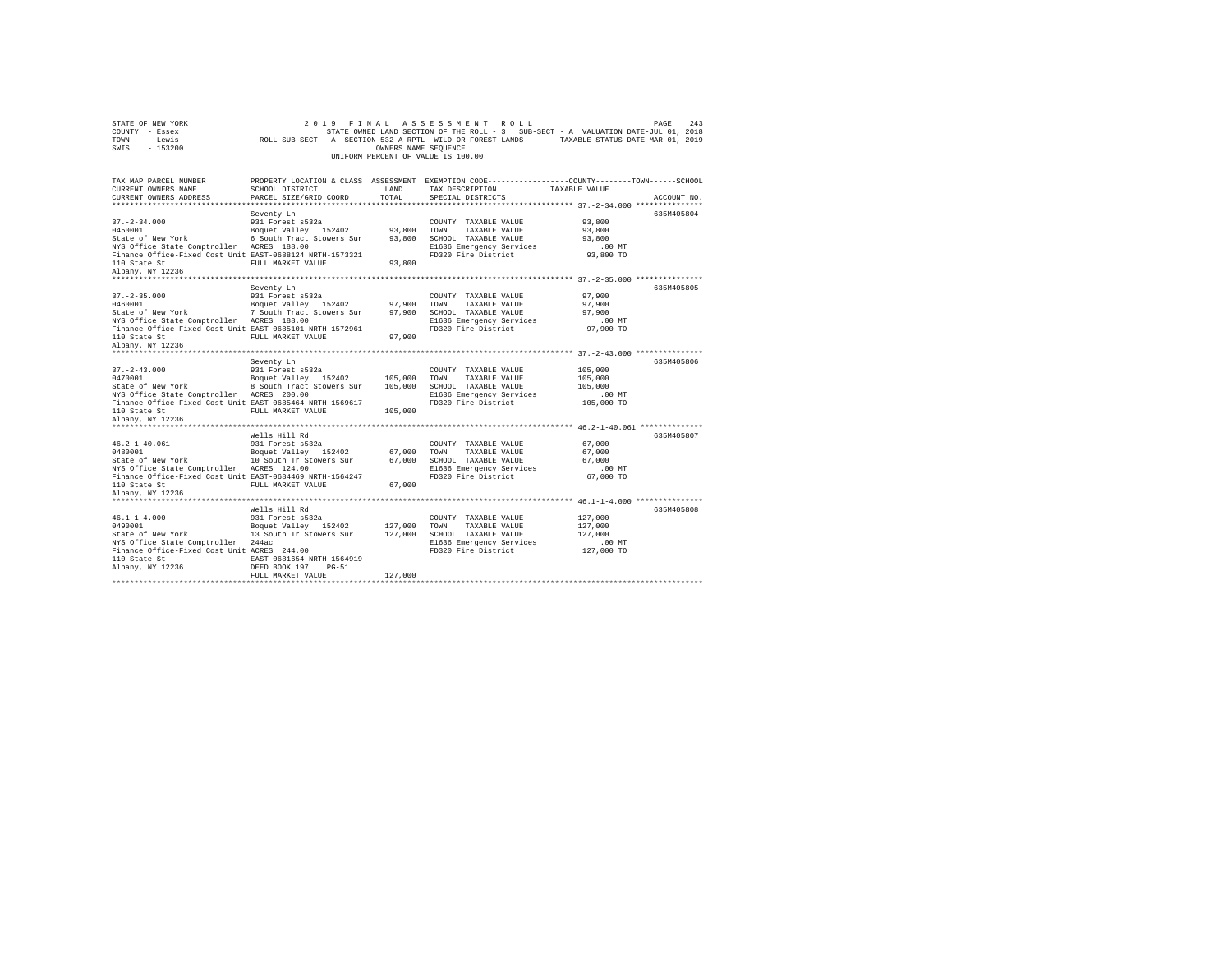| STATE OF NEW YORK<br>COUNTY - Essex<br>TOWN<br>- Lewis<br>SWIS<br>$-153200$                                                                                                                                                                                                                                                                                 | 2019 FINAL ASSESSMENT ROLL<br>STATE ONNED LAND SECTION OF THE ROLL -3 SUB-SECT - A VALUATION DATE-JUL 01, 2018<br>ROLL SUB-SECT - A - SECTION 532-A RPTL WILD OR FOREST LANDS TAXABLE STATUS DATE-MAR 01, 2019 | OWNERS NAME SEQUENCE | UNIFORM PERCENT OF VALUE IS 100.00                                                       |                                                       |             |
|-------------------------------------------------------------------------------------------------------------------------------------------------------------------------------------------------------------------------------------------------------------------------------------------------------------------------------------------------------------|----------------------------------------------------------------------------------------------------------------------------------------------------------------------------------------------------------------|----------------------|------------------------------------------------------------------------------------------|-------------------------------------------------------|-------------|
| TAX MAP PARCEL NUMBER<br>CURRENT OWNERS NAME<br>CURRENT OWNERS ADDRESS                                                                                                                                                                                                                                                                                      | PROPERTY LOCATION & CLASS ASSESSMENT EXEMPTION CODE---------------COUNTY-------TOWN------SCHOOL<br>SCHOOL DISTRICT<br>PARCEL SIZE/GRID COORD                                                                   | TOTAL                | LAND TAX DESCRIPTION TAXABLE VALUE<br>SPECIAL DISTRICTS                                  |                                                       | ACCOUNT NO. |
| $46.1 - 1 - 3.000$<br>0500001<br>State of New York 14 South Tr Stowers Sur 127,000 SCHOOL TAXABLE VALUE<br>NYS Office State Comptroller ACRES 244.00<br>Finance Office-Fixed Cost Unit EAST-0679003 NRTH-1564508<br>110 State St<br>Albany, NY 12236                                                                                                        | Wells Hill Rd<br>931 Forest s532a<br>Boquet Valley 152402 127,000 TOWN<br>DEED BOOK 207 PG-27<br>FULL MARKET VALUE                                                                                             | 127,000              | COUNTY TAXABLE VALUE<br>TAXABLE VALUE<br>E1636 Emergency Services<br>FD320 Fire District | 127,000<br>127,000<br>127,000<br>.00 MT<br>127,000 TO | 635M405809  |
| $46.1 - 1 - 2.000$<br>0510001<br>State of New York 15 South Tr Stowers Sur 127,000 SCHOOL TAXABLE VALUE<br>NYS Office State Comptroller ACRES 244.00<br>Finance Office-Fixed Cost Unit EAST-0676513 NRTH-1564186                                                                                                                                            | Wells Hill Rd<br>931 Forest s532a<br>Boquet Valley 152402 127,000 TOWN<br>FULL MARKET VALUE                                                                                                                    | 127,000              | COUNTY TAXABLE VALUE<br>TAXABLE VALUE<br>E1636 Emergency Services<br>FD320 Fire District | 127,000<br>127,000<br>127,000<br>.00 MT<br>127,000 TO | 635M405810  |
| $37. - 2 - 42.200$<br>91-12-422 115,800 TOWN TAXABLE VALUE<br>State of New York 16 South Tr Stowers Sur 115,800 SCHOOL TAXABLE VALUE<br>State of New York 16 South Tr Stowers Sur 115,800 SCHOOL TAXABLE VALUE<br>NYS Office State Comptroller ACRES 221.50<br>Finance Office-Fixed Cost Unit EAST-0682142 NRTH-1571987<br>110 State St<br>Albany, NY 12236 | Seventy Ln<br>931 Forest s532a<br>DEED BOOK 342 PG-499<br>FULL MARKET VALUE                                                                                                                                    | 115,800              | COUNTY TAXABLE VALUE<br>E1636 Emergency Services<br>FD320 Fire District                  | 115,800<br>115,800<br>115,800<br>.00 MT<br>115,800 TO | 635M478520  |
| 17.-2-42.100<br>931 Forest Boquet Valley 152402 150,200 TOWN TAXABLE VALUE<br>916 State of New York 16 South Tr Stowers Sur 150,200 SCHOOL TAXABLE VALUE<br>NYS Office State Comptroller ACRES 290.38<br>Finance Office-Fixed Cost Unit EAST-0681846 NRTH-1568640<br>110 State St<br>Albany, NY 12236                                                       | Seventy Ln<br>931 Forest s532a<br>DEED BOOK 197 PG-482<br>FULL MARKET VALUE                                                                                                                                    | 150,200              | E1636 Emergency Services<br>FD320 Fire District                                          | 150,200<br>150,200<br>150,200<br>.00MT<br>150,200 TO  | 635M405811  |
| $57.2-41.000$ 931 Forest s532a<br>0530001 Boquet Valley 152402 103,000 TOMN TAXABLE VALUE<br>91000 STADOL TAXABLE VALUE 17 South Tr Stowers Sur 103,000 SCHOOL TAXABLE VALUE<br>NYS Office State Comptroller ACRES 196.00<br>Finance Office-Fixed Cost Unit EAST-0678296 NRTH-1568151<br>110 State St<br>Albany, NY 12236                                   | Seventy Ln<br>DEED BOOK 197 PG-456<br>FULL MARKET VALUE                                                                                                                                                        | 103,000              | COUNTY TAXABLE VALUE<br>E1636 Emergency Services<br>FD320 Fire District                  | 103,000<br>103,000<br>103,000<br>.00 MT<br>103,000 TO | 635M405812  |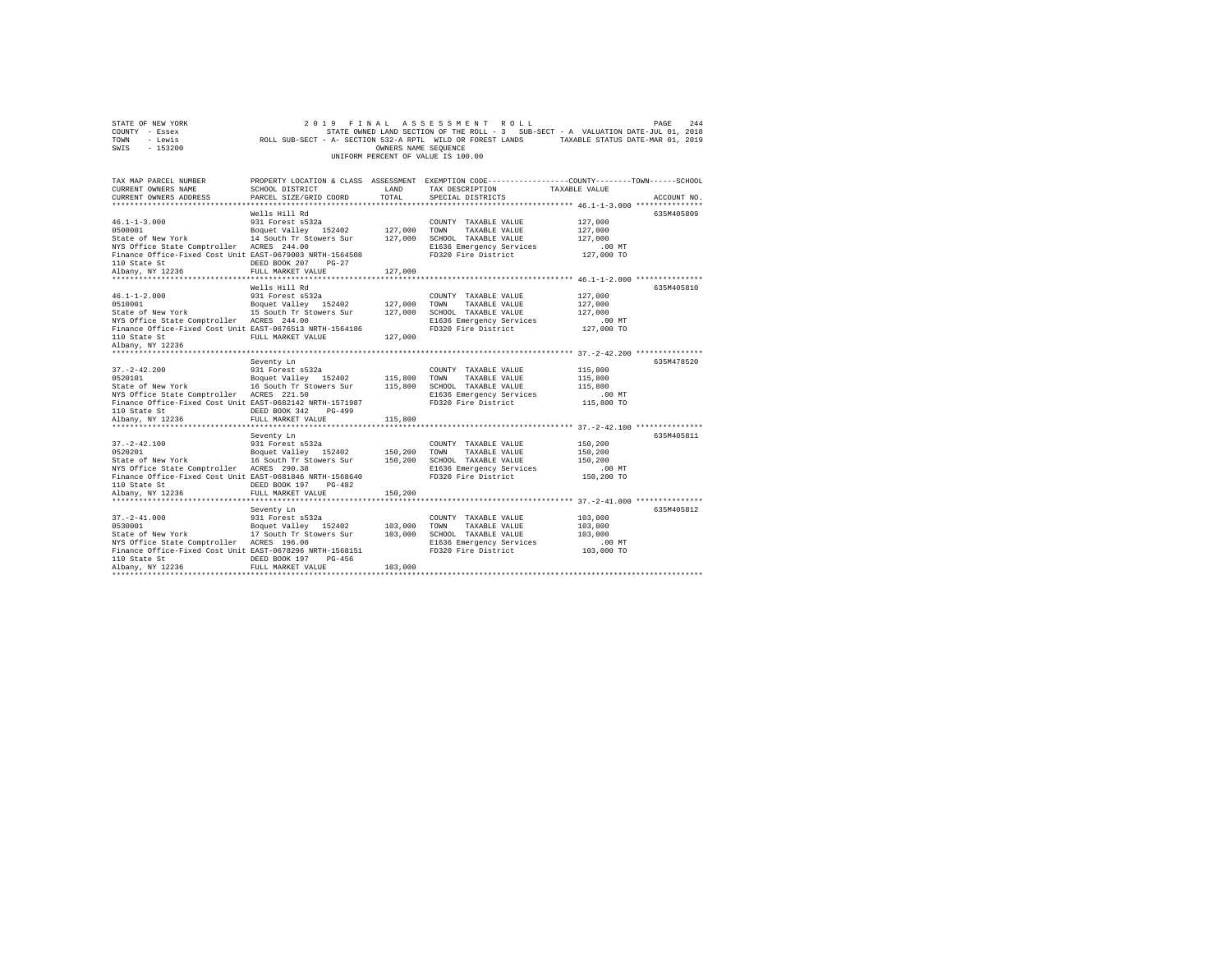|      | STATE OF NEW YORK |                                                            |  | 2019 FINAL ASSESSMENT ROLL         |  |                                                                                   | PAGE | 245 |
|------|-------------------|------------------------------------------------------------|--|------------------------------------|--|-----------------------------------------------------------------------------------|------|-----|
|      | COUNTY - Essex    |                                                            |  |                                    |  | STATE OWNED LAND SECTION OF THE ROLL - 3 SUB-SECT - A VALUATION DATE-JUL 01, 2018 |      |     |
| TOWN | - Lewis           | ROLL SUB-SECT - A- SECTION 532-A RPTL WILD OR FOREST LANDS |  |                                    |  | TAXABLE STATUS DATE-MAR 01, 2019                                                  |      |     |
| SWIS | - 153200          |                                                            |  | OWNERS NAME SEOUENCE               |  |                                                                                   |      |     |
|      |                   |                                                            |  | UNIFORM PERCENT OF VALUE IS 100.00 |  |                                                                                   |      |     |

| TAX MAP PARCEL NUMBER<br>CURRENT OWNERS NAME<br>CURRENT OWNERS ADDRESS   | SCHOOL DISTRICT<br>PARCEL SIZE/GRID COORD         | LAND<br>TOTAL | PROPERTY LOCATION & CLASS ASSESSMENT EXEMPTION CODE----------------COUNTY-------TOWN-----SCHOOL<br>TAX DESCRIPTION<br>SPECIAL DISTRICTS | TAXABLE VALUE                            | ACCOUNT NO |
|--------------------------------------------------------------------------|---------------------------------------------------|---------------|-----------------------------------------------------------------------------------------------------------------------------------------|------------------------------------------|------------|
|                                                                          |                                                   |               |                                                                                                                                         |                                          |            |
|                                                                          | Seventy Ln                                        |               |                                                                                                                                         |                                          | 635M405813 |
| $37. - 2 - 40.000$                                                       | 931 Forest s532a                                  |               | COUNTY TAXABLE VALUE                                                                                                                    | 103,000                                  |            |
|                                                                          |                                                   |               | TOWN<br>TAXABLE VALUE                                                                                                                   | 103,000                                  |            |
|                                                                          |                                                   |               | SCHOOL TAXABLE VALUE                                                                                                                    | 103,000                                  |            |
| NYS Office State Comptroller ACRES 196.00                                |                                                   |               | E1636 Emergency Services<br>FD320 Fire District                                                                                         | .00MT<br>$103,000$ TO                    |            |
| Finance Office-Fixed Cost Unit EAST-0675775 NRTH-1567805<br>110 State St | DEED BOOK 197<br>PG-456                           |               |                                                                                                                                         |                                          |            |
| Albany, NY 12236                                                         | FULL MARKET VALUE                                 | 103,000       |                                                                                                                                         |                                          |            |
|                                                                          | *********************                             | *********     |                                                                                                                                         | *********** 37. -2-36.000 ************** |            |
|                                                                          | Seventy Ln                                        |               |                                                                                                                                         |                                          | 635M405814 |
| $37. - 2 - 36.000$                                                       | 931 Forest s532a                                  |               | COUNTY TAXABLE VALUE                                                                                                                    | 132,500                                  |            |
| 0550001                                                                  | Boquet Valley 152402                              | 132,500 TOWN  | TAXABLE VALUE                                                                                                                           | 132,500                                  |            |
| State of New York 19 South Tr Stowers Sur                                |                                                   |               | 132,500 SCHOOL TAXABLE VALUE                                                                                                            | 132,500                                  |            |
| NYS Office State Comptroller ACRES 255.00                                |                                                   |               | E1636 Emergency Services                                                                                                                | .00 MT                                   |            |
| Finance Office-Fixed Cost Unit EAST-0679280 NRTH-1572283                 |                                                   |               | FD320 Fire District                                                                                                                     | 132,500 TO                               |            |
| 110 State St                                                             | DEED BOOK 342<br>PG-499                           |               |                                                                                                                                         |                                          |            |
| Albany, NY 12236                                                         | FULL MARKET VALUE                                 | 132,500       |                                                                                                                                         |                                          |            |
|                                                                          |                                                   |               |                                                                                                                                         |                                          | 635M405815 |
| $37. - 2 - 37.000$                                                       | Seventy Ln<br>931 Forest s532a                    |               | COUNTY TAXABLE VALUE                                                                                                                    | 153,000                                  |            |
| 0560001                                                                  | Portugales Source<br>Boquet Valley 152402 153,000 |               | TOWN<br>TAXABLE VALUE                                                                                                                   | 153,000                                  |            |
| State of New York 20 South Tr Stowers Sur 153,000                        |                                                   |               | SCHOOL TAXABLE VALUE                                                                                                                    | 153,000                                  |            |
| NYS Office State Comptroller ACRES 296.00                                |                                                   |               | E1636 Emergency Services                                                                                                                | $.00$ MT                                 |            |
| Finance Office-Fixed Cost Unit EAST-0675804 NRTH-1571523                 |                                                   |               | FD320 Fire District                                                                                                                     | 153,000 TO                               |            |
| 110 State St                                                             | DEED BOOK 342 PG-499                              |               |                                                                                                                                         |                                          |            |
| Albany, NY 12236                                                         | FULL MARKET VALUE                                 | 153,000       |                                                                                                                                         |                                          |            |
|                                                                          |                                                   |               |                                                                                                                                         |                                          |            |
|                                                                          | Seventy Ln                                        |               |                                                                                                                                         |                                          | 635M405901 |
|                                                                          |                                                   |               | COUNTY TAXABLE VALUE<br>TOWN                                                                                                            | 146,000<br>146,000                       |            |
|                                                                          |                                                   |               | TAXABLE VALUE<br>SCHOOL TAXABLE VALUE                                                                                                   | 146,000                                  |            |
| NYS Office State Comptroller ACRES 285.60                                |                                                   |               | E1636 Emergency Services                                                                                                                | $.00$ MT                                 |            |
| Finance Office-Fixed Cost Unit EAST-0672225 NRTH-1571209                 |                                                   |               | FD320 Fire District                                                                                                                     | 146,000 TO                               |            |
| 110 State St                                                             | DEED BOOK 197<br>PG-153                           |               |                                                                                                                                         |                                          |            |
| Albany, NY 12236                                                         | FULL MARKET VALUE                                 | 146,000       |                                                                                                                                         |                                          |            |
|                                                                          |                                                   |               |                                                                                                                                         |                                          |            |
|                                                                          | Seventy Ln                                        |               |                                                                                                                                         |                                          | 635M405902 |
|                                                                          |                                                   |               | COUNTY TAXABLE VALUE                                                                                                                    | 117,000                                  |            |
|                                                                          |                                                   | 117,000       | TOWN<br>TAXABLE VALUE                                                                                                                   | 117,000                                  |            |
| NYS Office State Comptroller ACRES 224.00                                |                                                   | 117,000       | SCHOOL TAXABLE VALUE                                                                                                                    | 117,000                                  |            |
| Finance Office-Fixed Cost Unit EAST-0671826 NRTH-1574354                 |                                                   |               | E1636 Emergency Services<br>FD320 Fire District                                                                                         | $.00$ MT<br>117,000 TO                   |            |
| 110 State St                                                             | DEED BOOK 197<br>$PG-153$                         |               |                                                                                                                                         |                                          |            |
| Albany, NY 12236                                                         | FULL MARKET VALUE                                 | 117,000       |                                                                                                                                         |                                          |            |
|                                                                          |                                                   |               |                                                                                                                                         |                                          |            |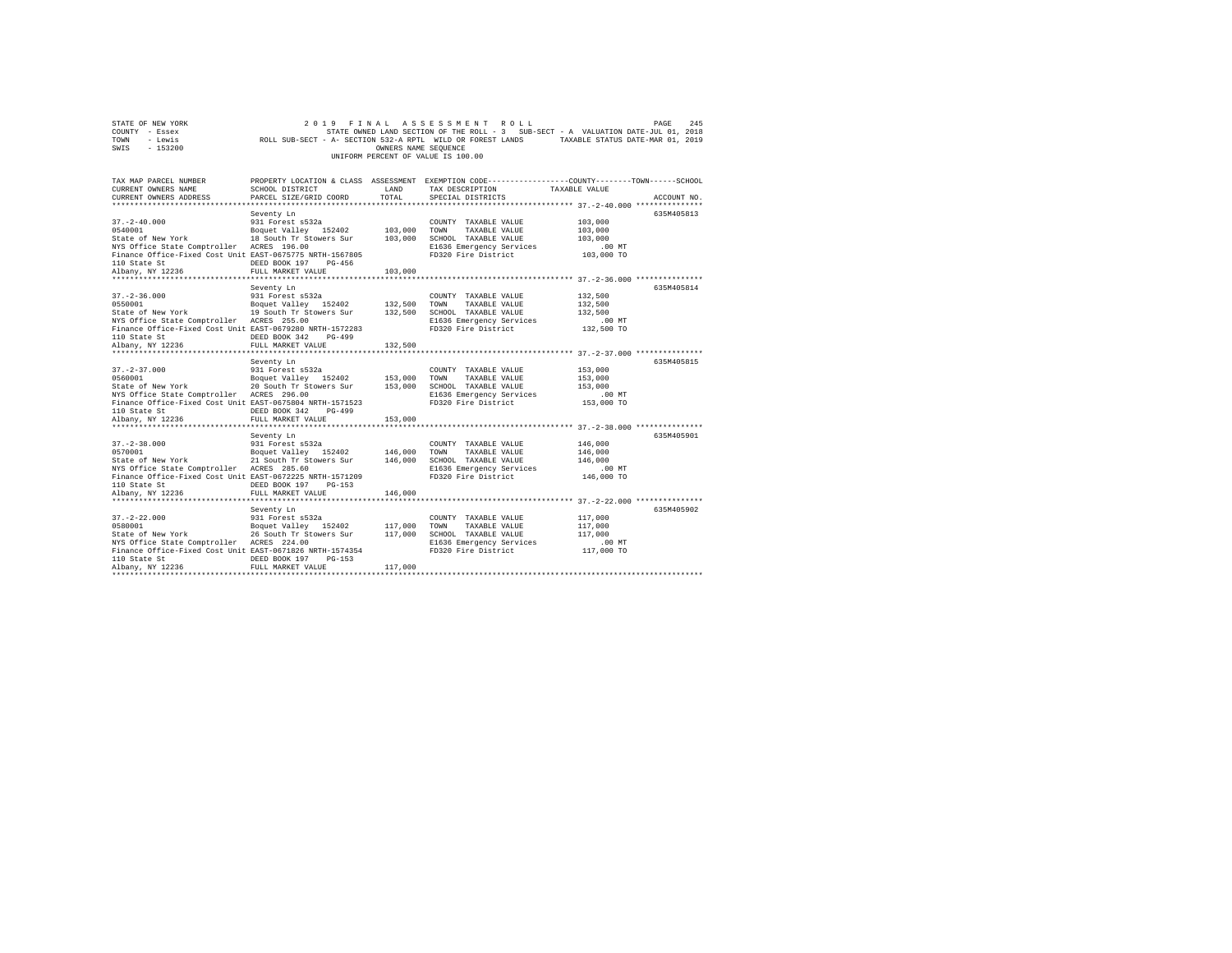|      | STATE OF NEW YORK |                                                            |  | 2019 FINAL ASSESSMENT ROLL         |  |                                                                                   | PAGE | 246 |
|------|-------------------|------------------------------------------------------------|--|------------------------------------|--|-----------------------------------------------------------------------------------|------|-----|
|      | COUNTY - Essex    |                                                            |  |                                    |  | STATE OWNED LAND SECTION OF THE ROLL - 3 SUB-SECT - A VALUATION DATE-JUL 01, 2018 |      |     |
| TOWN | - Lewis           | ROLL SUB-SECT - A- SECTION 532-A RPTL WILD OR FOREST LANDS |  |                                    |  | TAXABLE STATUS DATE-MAR 01, 2019                                                  |      |     |
| SWIS | - 153200          |                                                            |  | OWNERS NAME SEOUENCE               |  |                                                                                   |      |     |
|      |                   |                                                            |  | UNIFORM PERCENT OF VALUE IS 100.00 |  |                                                                                   |      |     |

| TAX MAP PARCEL NUMBER<br>CURRENT OWNERS NAME                                                                                       | SCHOOL DISTRICT                                 | LAND         | TAX DESCRIPTION                                 | PROPERTY LOCATION & CLASS ASSESSMENT EXEMPTION CODE---------------COUNTY-------TOWN-----SCHOOL<br>TAXABLE VALUE |  |
|------------------------------------------------------------------------------------------------------------------------------------|-------------------------------------------------|--------------|-------------------------------------------------|-----------------------------------------------------------------------------------------------------------------|--|
| CURRENT OWNERS ADDRESS                                                                                                             | PARCEL SIZE/GRID COORD                          | TOTAL        | SPECIAL DISTRICTS                               | ACCOUNT NO.                                                                                                     |  |
|                                                                                                                                    | Seventy Ln                                      |              |                                                 | 635M405903                                                                                                      |  |
| $37. - 2 - 23.000$                                                                                                                 | 931 Forest s532a                                |              | COUNTY TAXABLE VALUE                            | 121,000                                                                                                         |  |
| 0590001                                                                                                                            | Boquet Valley 152402                            | 121,000 TOWN | TAXABLE VALUE                                   | 121,000                                                                                                         |  |
| State of New York                                                                                                                  | 27 South Tr Stowers Sur 121,000                 |              | SCHOOL TAXABLE VALUE                            | 121,000                                                                                                         |  |
| NYS Office State Comptroller ACRES 232.00                                                                                          |                                                 |              | E1636 Emergency Services                        | $.00$ MT                                                                                                        |  |
| Finance Office-Fixed Cost Unit EAST-0675450 NRTH-1574865                                                                           |                                                 |              | FD320 Fire District                             | 121,000 TO                                                                                                      |  |
| 110 State St<br>Albany, NY 12236                                                                                                   | DEED BOOK 197 PG-153                            |              |                                                 |                                                                                                                 |  |
|                                                                                                                                    | FULL MARKET VALUE                               | 121,000      |                                                 |                                                                                                                 |  |
|                                                                                                                                    | Seventy Ln                                      |              |                                                 | 635M405904                                                                                                      |  |
| $37. - 2 - 24.000$                                                                                                                 | 931 Forest s532a                                |              | COUNTY TAXABLE VALUE                            | 105,000                                                                                                         |  |
| 0600001                                                                                                                            |                                                 | 105,000      | TOWN<br>TAXABLE VALUE                           | 105,000                                                                                                         |  |
| State of New York                                                                                                                  | Boquet Valley 152402<br>28 South Tr Stowers Sur | 105,000      | SCHOOL TAXABLE VALUE                            | 105,000                                                                                                         |  |
| NYS Office State Comptroller ACRES 200.00                                                                                          |                                                 |              | E1636 Emergency Services                        | $.00$ MT                                                                                                        |  |
| Finance Office-Fixed Cost Unit EAST-0678931 NRTH-1575238                                                                           |                                                 |              | FD320 Fire District                             | 105,000 TO                                                                                                      |  |
| 110 State St                                                                                                                       | DEED BOOK 197<br>$PG-153$                       |              |                                                 |                                                                                                                 |  |
| Albany, NY 12236                                                                                                                   | FULL MARKET VALUE                               | 105,000      |                                                 |                                                                                                                 |  |
|                                                                                                                                    |                                                 |              |                                                 |                                                                                                                 |  |
|                                                                                                                                    | Seventy Ln                                      |              |                                                 | 635M405905                                                                                                      |  |
|                                                                                                                                    |                                                 | 103,300 TOWN | COUNTY TAXABLE VALUE                            | 103,300                                                                                                         |  |
| 37.-2-19.000 931 Forest s532a<br>0610001 013/300 Boquet Valley 152402 103,300<br>State of New York 29 South Tr Stowers Sur 103,300 |                                                 |              | TAXABLE VALUE<br>SCHOOL TAXABLE VALUE           | 103,300<br>103,300                                                                                              |  |
| NYS Office State Comptroller ACRES 200.00                                                                                          |                                                 |              |                                                 | $.00$ MT                                                                                                        |  |
| Finance Office-Fixed Cost Unit EAST-0678621 NRTH-1577773                                                                           |                                                 |              | E1636 Emergency Services<br>FD320 Fire District | 103,300 TO                                                                                                      |  |
| 110 State St                                                                                                                       | DEED BOOK 197<br>$PG-153$                       |              |                                                 |                                                                                                                 |  |
| Albany, NY 12236                                                                                                                   | FULL MARKET VALUE                               | 103,300      |                                                 |                                                                                                                 |  |
|                                                                                                                                    |                                                 |              |                                                 |                                                                                                                 |  |
|                                                                                                                                    | Seventy Ln                                      |              |                                                 | 635M405906                                                                                                      |  |
| $37. - 2 - 20.000$                                                                                                                 | 931 Forest s532a                                |              | COUNTY TAXABLE VALUE                            | 121,000                                                                                                         |  |
| 0620001<br>Boquet Valley 152402 121,000 TOWN<br>State of New York 30 South Tr Stowers Sur 121,000 SCHOO                            |                                                 |              | TAXABLE VALUE                                   | 121,000                                                                                                         |  |
|                                                                                                                                    |                                                 |              | SCHOOL TAXABLE VALUE                            | 121,000                                                                                                         |  |
| NYS Office State Comptroller ACRES 232.00                                                                                          |                                                 |              | E1636 Emergency Services                        | $.00$ MT                                                                                                        |  |
| Finance Office-Fixed Cost Unit EAST-0675052 NRTH-1577441<br>110 State St                                                           | DEED BOOK 197                                   |              | FD320 Fire District                             | 121,000 TO                                                                                                      |  |
| Albany, NY 12236                                                                                                                   | $PG-153$<br>FULL MARKET VALUE                   | 121,000      |                                                 |                                                                                                                 |  |
| *************************                                                                                                          | ****************************                    | ************ |                                                 | ********************************** 37.-2-21.000 ***************                                                 |  |
|                                                                                                                                    | Seventy Ln                                      |              |                                                 | 635M405907                                                                                                      |  |
| $37. - 2 - 21.000$                                                                                                                 | 931 Forest s532a                                |              | COUNTY TAXABLE VALUE                            | 117,000                                                                                                         |  |
| 0630001                                                                                                                            | Boquet Valley 152402                            | 117,000      | TOWN<br>TAXABLE VALUE                           | 117,000                                                                                                         |  |
| State of New York                                                                                                                  | 31 South Tr Stowers Sur 117,000                 |              | SCHOOL TAXABLE VALUE                            | 117,000                                                                                                         |  |
| NYS Office State Comptroller 224ac                                                                                                 |                                                 |              | E1636 Emergency Services                        | $.00$ MT                                                                                                        |  |
| Finance Office-Fixed Cost Unit ACRES 224.00                                                                                        |                                                 |              | FD320 Fire District                             | 117,000 TO                                                                                                      |  |
| 110 State St                                                                                                                       | EAST-0671539 NRTH-1576991                       |              |                                                 |                                                                                                                 |  |
| Albany, NY 12236                                                                                                                   | DEED BOOK 197<br>$PG-152$                       |              |                                                 |                                                                                                                 |  |
|                                                                                                                                    | FULL MARKET VALUE                               | 117,000      |                                                 |                                                                                                                 |  |
|                                                                                                                                    |                                                 |              |                                                 |                                                                                                                 |  |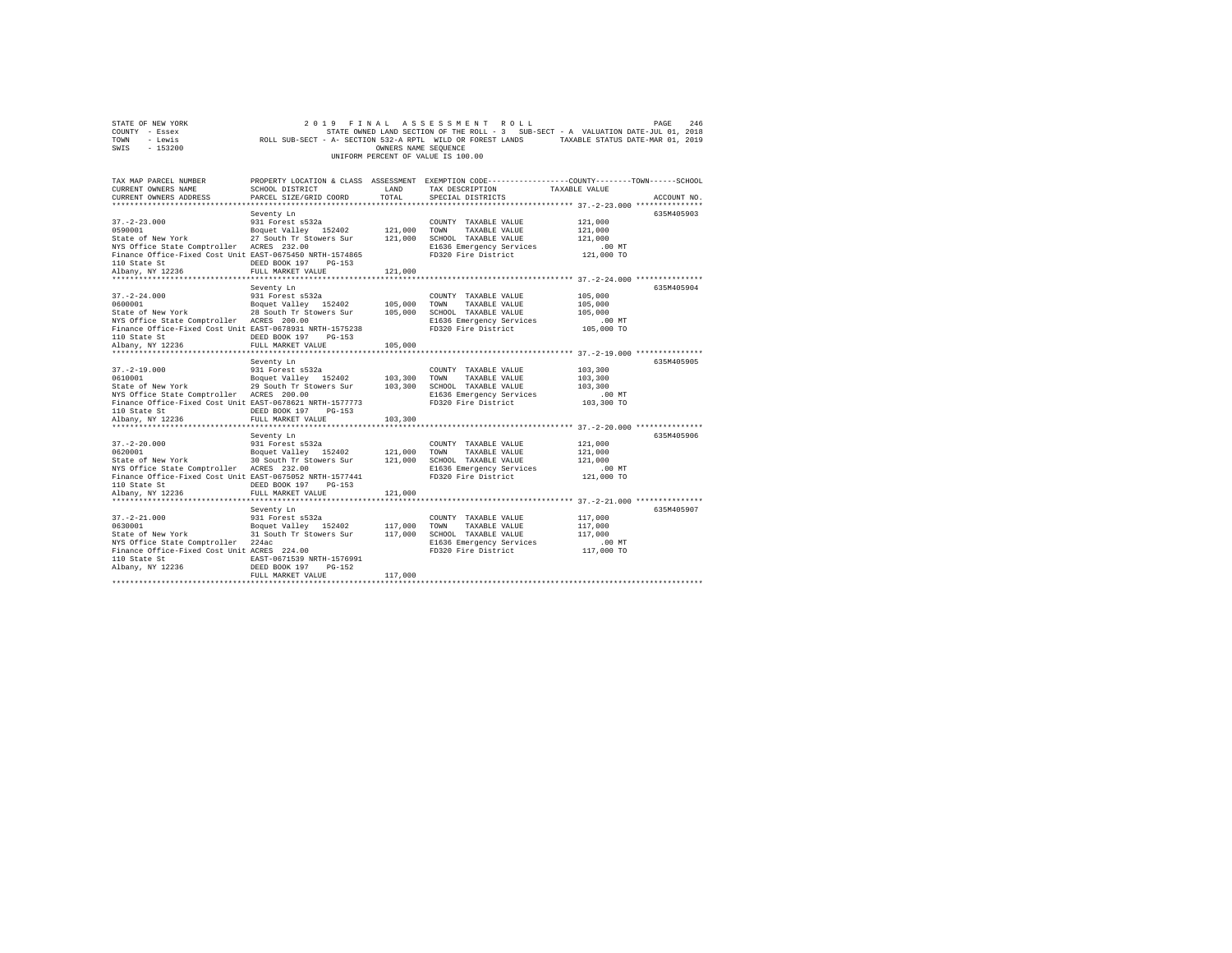|                | STATE OF NEW YORK | 2019 FINAL ASSESSMENT ROLL                                                                     | 247<br>PAGE            |
|----------------|-------------------|------------------------------------------------------------------------------------------------|------------------------|
| COUNTY - Essex |                   | STATE OWNED LAND SECTION OF THE ROLL - 3 SUB-SECT - A VALUATION DATE-JUL 01, 2018              |                        |
| TOWN           | - Lewis           | ROLL SUB-SECT - A- SECTION 532-A RPTL WILD OR FOREST LANDS<br>TAXABLE STATUS DATE-MAR 01, 2019 |                        |
| SWIS           | $-153200$         |                                                                                                | RPS150/V04/L015        |
|                |                   |                                                                                                | CURRENT DATE 6/26/2019 |
|                |                   | UNIFORM PERCENT OF VALUE IS 100.00                                                             |                        |
|                |                   | ROLL SUB SECTION-A-TOTALS                                                                      |                        |

| CODE | DISTRICT NAME                               | TOTAL.<br>PARCELS | EXTENSION<br><b>TYPE</b> | <b>EXTENSION</b><br>VALUE | AD VALOREM<br>VALUE | <b>EXEMPT</b><br>AMOUNT | TAXARLE<br>VALUE |
|------|---------------------------------------------|-------------------|--------------------------|---------------------------|---------------------|-------------------------|------------------|
|      | E1636 Emergency Serv<br>FD320 Fire District |                   | 50 MOVTAX<br>50 TOTAL    |                           | 4482,100            |                         | 4482.100         |

## \*\*\* S C H O O L D I S T R I C T S U M M A R Y \*\*\*

| CODE   | DISTRICT NAME | TOTAL<br>PARCELS | ASSESSED<br>LAND | ASSESSED<br>TOTAL | EXEMPT<br>AMOUNT | TOTAL<br>TAXABLE | STAR<br>AMOUNT | STAR<br>TAXABLE |
|--------|---------------|------------------|------------------|-------------------|------------------|------------------|----------------|-----------------|
| 152402 | Boquet Valley | 50               | 4482.100         | 4482,100          |                  | 4482.100         |                | 4482,100        |
|        | SUB-TOTAL     | 50               | 4482.100         | 4482.100          |                  | 4482.100         |                | 4482,100        |
|        | TOTAL         | 50               | 4482.100         | 4482.100          |                  | 4482.100         |                | 4482,100        |

## \*\*\* S Y S T E M C O D E S S U M M A R Y \*\*\*

NO SYSTEM EXEMPTIONS AT THIS LEVEL

## \*\*\* E X E M P T I O N S U M M A R Y \*\*\*

NO EXEMPTIONS AT THIS LEVEL

| ROLL       | DESCRIPTION         | TOTAL   | ASSESSED | ASSESSED | TAXABLE  | TAXABLE  | TAXABLE  | STAR     |
|------------|---------------------|---------|----------|----------|----------|----------|----------|----------|
| <b>SEC</b> |                     | PARCELS | LAND     | TOTAL    | COUNTY   | TOWN     | SCHOOL   | TAXABLE  |
|            | OWNED LAND<br>STATE | 50      | 4482.100 | 4482.100 | 4482.100 | 4482.100 | 4482,100 | 4482.100 |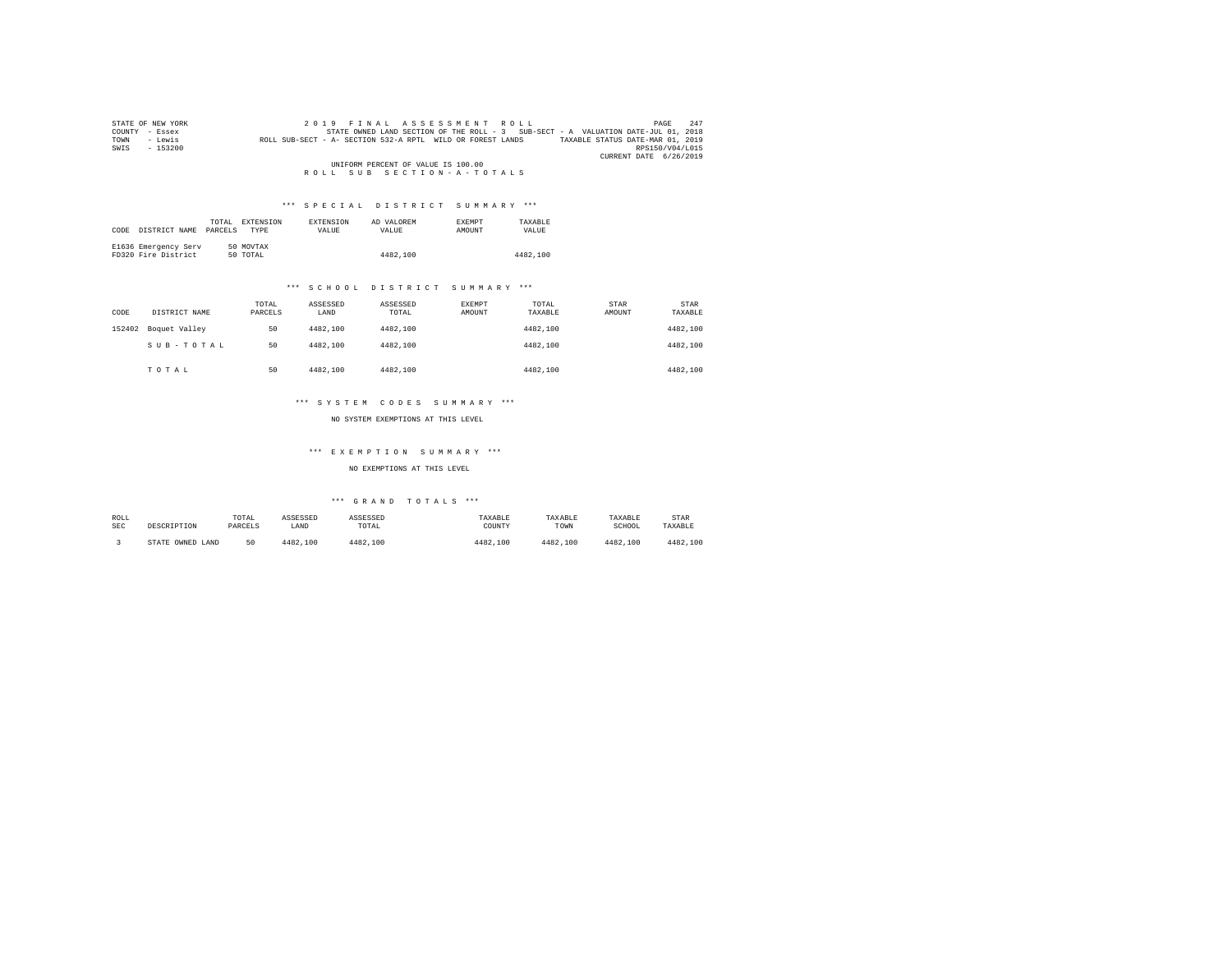| STATE OF NEW YORK<br>COUNTY - Essex<br>- Lewis<br>TOWN<br>SWIS<br>$-153200$ |                                                                                                                                              | OWNERS NAME SEQUENCE | 2019 FINAL ASSESSMENT ROLL<br>UNIFORM PERCENT OF VALUE IS 100.00<br>UNIFORM PERCENT OF VALUE IS 100.00 | PAGE<br>248<br>STATE OWNED LAND SECTION OF THE ROLL - 3 SUB-SECT - P VALUATION DATE-JUL 01, 2018<br>ROLL SUB-SECT - P- ECL CONSERVATION AND COMMON LAW EASEMENTS TAXABLE STATUS DATE-MAR 01, 2019 |
|-----------------------------------------------------------------------------|----------------------------------------------------------------------------------------------------------------------------------------------|----------------------|--------------------------------------------------------------------------------------------------------|---------------------------------------------------------------------------------------------------------------------------------------------------------------------------------------------------|
| TAX MAP PARCEL NUMBER<br>CURRENT OWNERS NAME                                | SCHOOL DISTRICT                                                                                                                              | LAND                 | TAX DESCRIPTION                                                                                        | PROPERTY LOCATION & CLASS ASSESSMENT EXEMPTION CODE---------------COUNTY-------TOWN-----SCHOOL<br>TAXABLE VALUE                                                                                   |
| CURRENT OWNERS ADDRESS                                                      | PARCEL SIZE/GRID COORD                                                                                                                       | TOTAL                | SPECIAL DISTRICTS                                                                                      | ACCOUNT NO.                                                                                                                                                                                       |
|                                                                             | 41 Moss Rd                                                                                                                                   |                      |                                                                                                        | 635J188002                                                                                                                                                                                        |
| 47.2-1-66.000-ESMT                                                          | 980 Consyn easmt                                                                                                                             |                      | COUNTY TAXABLE VALUE                                                                                   | 26.775                                                                                                                                                                                            |
| State Of New York                                                           | Boquet Valley 152402                                                                                                                         | 26.775               | TAXABLE VALUE<br>TOWN                                                                                  | 26.775                                                                                                                                                                                            |
| C/O County Treasurer                                                        | 36 Platt Rogers<br>8.88                                                                                                                      |                      | 26.775 SCHOOL TAXABLE VALUE<br>FD320 Fire District                                                     | 26,775<br>26,775 TO                                                                                                                                                                               |
| Essex<br>County                                                             | ACRES<br>EAST-0710544 NRTH-1564097<br>DEED BOOK 882 PG-335<br>CONSERVATION ESMT % 75.00                                                      |                      |                                                                                                        |                                                                                                                                                                                                   |
|                                                                             | FULL MARKET VALUE                                                                                                                            | 26.775               |                                                                                                        |                                                                                                                                                                                                   |
|                                                                             | 741 Stowersville Rd                                                                                                                          |                      |                                                                                                        | 635.T104908                                                                                                                                                                                       |
| 47.2-1-13.000-ESMT                                                          | 980 Consvn easmt                                                                                                                             |                      | COUNTY TAXABLE VALUE                                                                                   | 7.475                                                                                                                                                                                             |
| State Of New York                                                           | Boquet Valley 152402                                                                                                                         | 7.475                | TOWN<br>TAXABLE VALUE                                                                                  | 7.475                                                                                                                                                                                             |
| C/O County Treasurer                                                        | 4 Platt Rogers Tract 1                                                                                                                       |                      | 7,475 SCHOOL TAXABLE VALUE                                                                             | 7.475                                                                                                                                                                                             |
| County<br>Essex                                                             | 0.82<br>ACRES                                                                                                                                |                      | FD320 Fire District                                                                                    | 7,475 TO                                                                                                                                                                                          |
|                                                                             | EAST-0709089 NRTH-1562429<br>DEED BOOK 1882 PG-1<br>CONSERVATION ESMT % 25.00<br>FULL MARKET VALUE                                           | 7,475                |                                                                                                        |                                                                                                                                                                                                   |
|                                                                             |                                                                                                                                              |                      |                                                                                                        |                                                                                                                                                                                                   |
|                                                                             | Stowersville Rd                                                                                                                              |                      |                                                                                                        | 635J191021                                                                                                                                                                                        |
| 47.2-1-30.120-ESMT                                                          | 980 Consvn easmt                                                                                                                             |                      | COUNTY TAXABLE VALUE                                                                                   | 23,902                                                                                                                                                                                            |
| State Of New York                                                           | Boquet Valley 152402                                                                                                                         | 23,902               | TOWN<br>TAXABLE VALUE                                                                                  | 23,902                                                                                                                                                                                            |
| C/O County Treasurer                                                        | 4 Platt Rogers                                                                                                                               |                      | 23,902 SCHOOL TAXABLE VALUE                                                                            | 23,902                                                                                                                                                                                            |
| County<br>Essex                                                             | 1415/95 Scenic Easement<br>1567/30 Lease<br>ACRES 17.32<br>EAST-0709136 NRTH-1561426<br>DEED BOOK 1446   PG-118<br>CONSERVATION ESMT % 74.00 |                      | FD320 Fire District                                                                                    | 23,902 TO                                                                                                                                                                                         |
|                                                                             | FULL MARKET VALUE                                                                                                                            | 23,902               |                                                                                                        |                                                                                                                                                                                                   |
|                                                                             | 815 Stowersville Rd                                                                                                                          |                      |                                                                                                        | 635J188001                                                                                                                                                                                        |
| 47.2-1-65.000-ESMT                                                          | 980 Consyn easmt                                                                                                                             |                      | COUNTY TAXABLE VALUE                                                                                   | 27.375                                                                                                                                                                                            |
| State Of New York                                                           | Boquet Valley 152402                                                                                                                         | 27.375               | TOWN<br>TAXABLE VALUE                                                                                  | 27.375                                                                                                                                                                                            |
| C/O County Treasurer                                                        | 36 Platt Rogers                                                                                                                              | 27,375               | SCHOOL TAXABLE VALUE                                                                                   | 27,375                                                                                                                                                                                            |
| Essex<br>County                                                             | ACRES 8.13<br>EAST-0710330 NRTH-1563588<br>DEED BOOK 961 PG-285<br>CONSERVATION ESMT % 75.00                                                 |                      | FD320 Fire District                                                                                    | 27,375 TO                                                                                                                                                                                         |
|                                                                             | FULL MARKET VALUE                                                                                                                            | 27.375               |                                                                                                        |                                                                                                                                                                                                   |
|                                                                             |                                                                                                                                              |                      |                                                                                                        |                                                                                                                                                                                                   |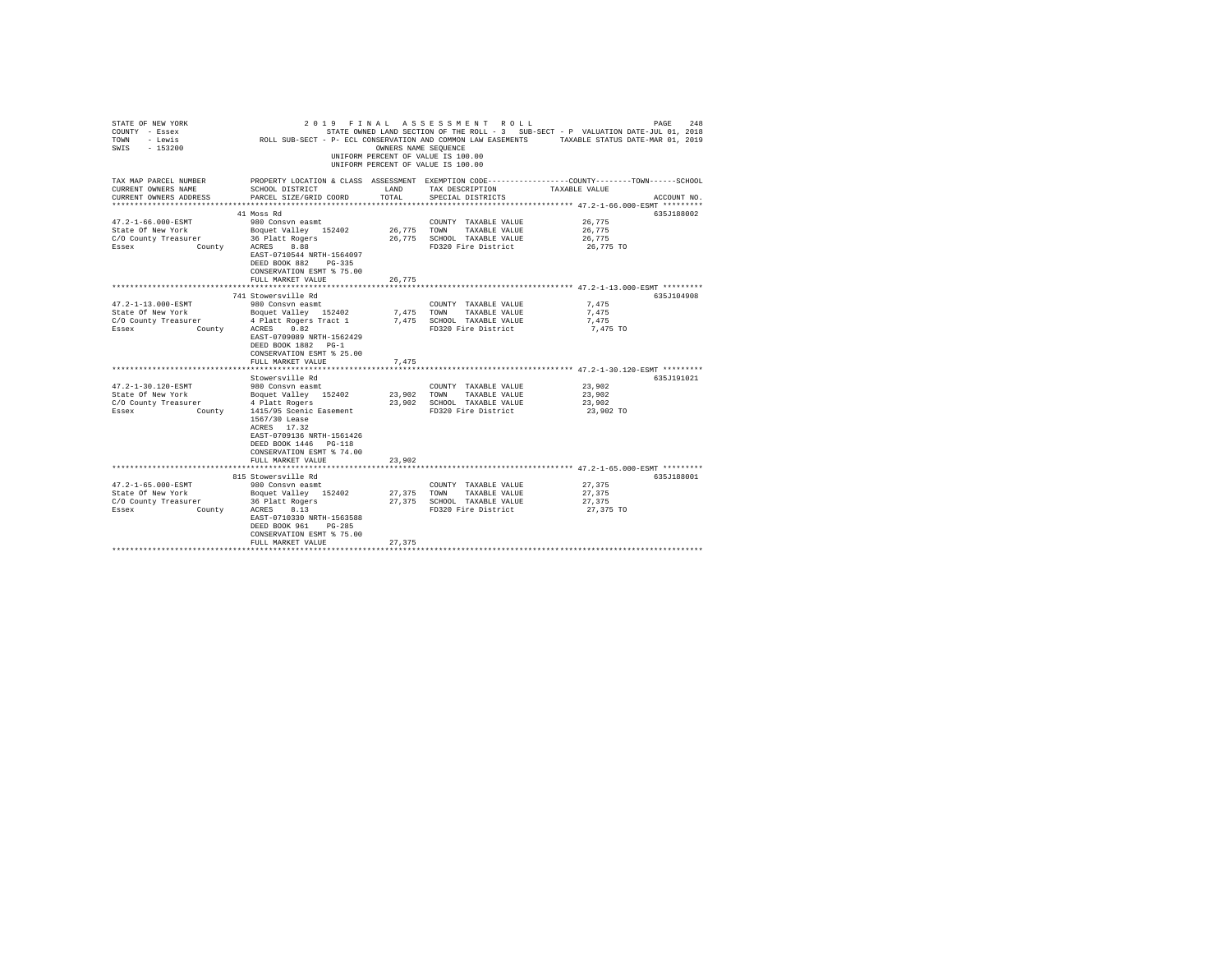| STATE OF NEW YORK<br>COUNTY - Essex<br>TOWN - Lewis<br>SWIS<br>$-153200$                                                                                                |                                                                                                                                                                                                                                                                                                                                                                                                                                                                                  | OWNERS NAME SEQUENCE                                        | 2019 FINAL ASSESSMENT ROLL<br>UNIFORM PERCENT OF VALUE IS 100.00<br>UNIFORM PERCENT OF VALUE IS 100.00                                                                                    | PAGE<br>249<br>STATE OWNED LAND SECTION OF THE ROLL - 3 SUB-SECT - P VALUATION DATE-JUL 01, 2018<br>ROLL SUB-SECT - P- ECL CONSERVATION AND COMMON LAW EASEMENTS TAXABLE STATUS DATE-MAR 01, 2019 |
|-------------------------------------------------------------------------------------------------------------------------------------------------------------------------|----------------------------------------------------------------------------------------------------------------------------------------------------------------------------------------------------------------------------------------------------------------------------------------------------------------------------------------------------------------------------------------------------------------------------------------------------------------------------------|-------------------------------------------------------------|-------------------------------------------------------------------------------------------------------------------------------------------------------------------------------------------|---------------------------------------------------------------------------------------------------------------------------------------------------------------------------------------------------|
| TAX MAP PARCEL NUMBER<br>CURRENT OWNERS NAME<br>CURRENT OWNERS ADDRESS<br>**********************                                                                        | SCHOOL DISTRICT<br>PARCEL SIZE/GRID COORD                                                                                                                                                                                                                                                                                                                                                                                                                                        | LAND<br>TOTAL                                               | TAX DESCRIPTION<br>SPECIAL DISTRICTS                                                                                                                                                      | PROPERTY LOCATION & CLASS ASSESSMENT EXEMPTION CODE---------------COUNTY-------TOWN------SCHOOL<br>TAXABLE VALUE<br>ACCOUNT NO.<br>************************** 47.2-1-3.111-ESMT **********        |
| $47.2 - 1 - 3.111 - ESMT$<br>State Of New York<br>C/O County Treasurer<br>Essex<br>County                                                                               | 69 Moss Rd<br>980 Consyn easmt<br>Boquet Valley 152402<br>36 Platt Rogers<br>1593/300 B Line Agr<br>ACRES 12.76<br>EAST-0710129 NRTH-1564567<br>DEED BOOK 1016 PG-257<br>CONSERVATION ESMT % 73.00<br>FULL MARKET VALUE                                                                                                                                                                                                                                                          | 27,740<br>27.740<br>27.740                                  | COUNTY TAXABLE VALUE<br>TAXABLE VALUE<br>TOWN<br>SCHOOL TAXABLE VALUE<br>FD320 Fire District                                                                                              | 635J104910<br>27.740<br>27,740<br>27.740<br>27,740 TO                                                                                                                                             |
|                                                                                                                                                                         |                                                                                                                                                                                                                                                                                                                                                                                                                                                                                  |                                                             |                                                                                                                                                                                           |                                                                                                                                                                                                   |
| 29.4-1-8.000-ESMT<br>State Of New York<br>C/O County Treasurer<br>Essex<br>County<br>29.4-1-20.000-ESMT<br>State Of New York<br>C/O County Treasurer<br>Essex<br>County | 261 Deerhead Rd<br>980 Consyn easmt<br>Boquet Valley 152402<br>44 Peru Bay Tract<br>1 Ac Camp Lot<br>2102.54AC Under 480A RPTL<br>ACRES 2223.40<br>EAST-0714382 NRTH-1587130<br>DEED BOOK 1503 PG-1<br>CONSERVATION ESMT % 26.00<br>FULL MARKET VALUE<br>US Route 9<br>980 Consyn easmt<br>Willsboro 155201<br>42 Peru Bay Tract<br>77.58AC Under 480A RPTL<br>ACRES 81.00<br>EAST-0717020 NRTH-1584414<br>DEED BOOK 1503 PG-1<br>CONSERVATION ESMT % 26.00<br>FULL MARKET VALUE | 312,078<br>312,078<br>312,078<br>11,648<br>11,648<br>11,648 | COUNTY TAXABLE VALUE<br>TOWN<br>TAXABLE VALUE<br>SCHOOL TAXABLE VALUE<br>FD320 Fire District<br>COUNTY TAXABLE VALUE<br>TOWN TAXABLE VALUE<br>SCHOOL TAXABLE VALUE<br>FD320 Fire District | 635J104311<br>312,078<br>312,078<br>312,078<br>312,078 TO<br>635J104302<br>11,648<br>11,648<br>11,648<br>11,648 TO                                                                                |
|                                                                                                                                                                         |                                                                                                                                                                                                                                                                                                                                                                                                                                                                                  |                                                             |                                                                                                                                                                                           |                                                                                                                                                                                                   |
| 47.2-1-30.220-ESMT<br>State Of New York<br>C/O County Treasurer<br>Essex<br>County                                                                                      | Stowersville Rd<br>980 Consyn easmt<br>Boquet Valley 152402<br>4 Platt Rogers<br>ACRES 26.31<br>EAST-0708561 NRTH-1562474<br>DEED BOOK 1396 PG-310<br>CONSERVATION ESMT % 83.00<br>FULL MARKET VALUE                                                                                                                                                                                                                                                                             | 21,829<br>21,829<br>21,829                                  | COUNTY TAXABLE VALUE<br>TAXABLE VALUE<br>TOWN<br>SCHOOL TAXABLE VALUE<br>FD320 Fire District                                                                                              | 635J191022<br>21,829<br>21,829<br>21,829<br>21,829 TO                                                                                                                                             |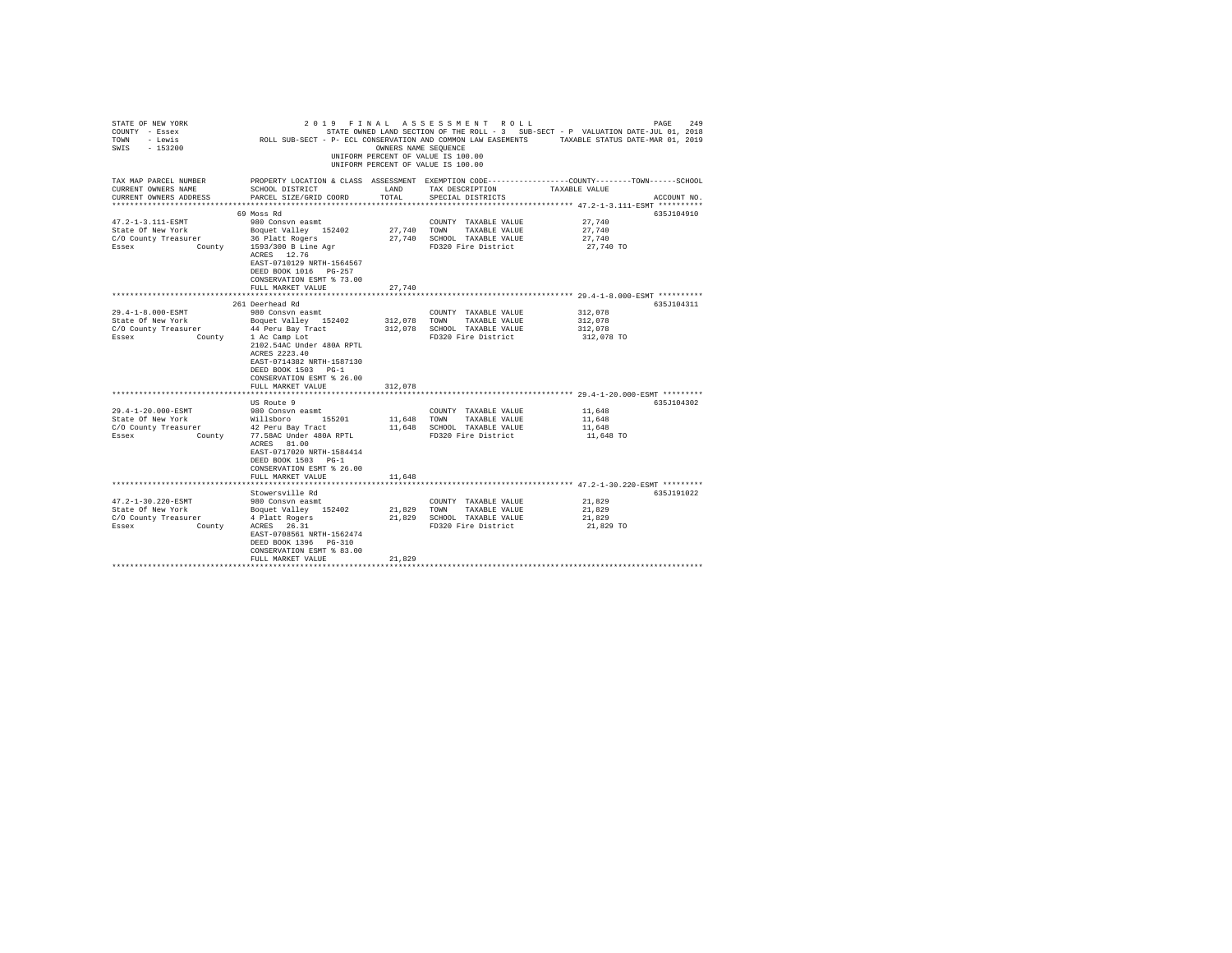| STATE OF NEW YORK<br>COUNTY - Essex<br>- Lewis<br>TOWN<br>SWIS<br>$-153200$ | ROLL SUB-SECT - P- ECL CONSERVATION AND COMMON LAW EASEMENTS TAXABLE STATUS DATE-MAR 01, 2019                                                | OWNERS NAME SEQUENCE | 2019 FINAL ASSESSMENT ROLL<br>UNIFORM PERCENT OF VALUE IS 100.00<br>UNIFORM PERCENT OF VALUE IS 100.00 | STATE OWNED LAND SECTION OF THE ROLL - 3 SUB-SECT - P VALUATION DATE-JUL 01, 2018 | 250<br>PAGE |
|-----------------------------------------------------------------------------|----------------------------------------------------------------------------------------------------------------------------------------------|----------------------|--------------------------------------------------------------------------------------------------------|-----------------------------------------------------------------------------------|-------------|
| TAX MAP PARCEL NUMBER<br>CURRENT OWNERS NAME<br>CURRENT OWNERS ADDRESS      | PROPERTY LOCATION & CLASS ASSESSMENT EXEMPTION CODE----------------COUNTY-------TOWN-----SCHOOL<br>SCHOOL DISTRICT<br>PARCEL SIZE/GRID COORD | LAND<br>TOTAL        | TAX DESCRIPTION<br>SPECIAL DISTRICTS                                                                   | TAXABLE VALUE                                                                     | ACCOUNT NO. |
|                                                                             | 31 Moss Rd                                                                                                                                   |                      |                                                                                                        |                                                                                   | 635J178506  |
| 47.2-1-5.000-ESMT                                                           | 980 Consvn easmt                                                                                                                             |                      | COUNTY TAXABLE VALUE                                                                                   | 6.685                                                                             |             |
| State Of New York                                                           | Boquet Valley 152402                                                                                                                         | 6,685                | TOWN<br>TAXABLE VALUE                                                                                  | 6,685                                                                             |             |
| C/O County Treasurer                                                        | 36 Platt Rogers Patent                                                                                                                       | 6,685                | SCHOOL TAXABLE VALUE                                                                                   | 6.685                                                                             |             |
| Essex<br><b>County</b>                                                      | ACRES<br>0.20<br>EAST-0710971 NRTH-1564034<br>DEED BOOK 1186 PG-245<br>CONSERVATION ESMT % 35.00                                             |                      | FD320 Fire District                                                                                    | 6,685 TO                                                                          |             |
|                                                                             | FULL MARKET VALUE                                                                                                                            | 6,685                |                                                                                                        |                                                                                   |             |
|                                                                             |                                                                                                                                              | ********             |                                                                                                        | ************ 47.2-1-67.000-ESMT *********                                         |             |
| 47.2-1-67.000-ESMT                                                          | 825 Stowersville Rd<br>980 Consvn easmt                                                                                                      |                      | COUNTY TAXABLE VALUE                                                                                   | 25,280                                                                            | 635J188003  |
|                                                                             | Boquet Valley 152402                                                                                                                         | 25,280               | TOWN                                                                                                   | 25,280                                                                            |             |
| State Of New York<br>C/O County Treasurer                                   | 36 Platt Rogers                                                                                                                              | 25,280               | TAXABLE VALUE<br>SCHOOL TAXABLE VALUE                                                                  | 25,280                                                                            |             |
| Essex<br>County                                                             | 5.74<br>ACRES                                                                                                                                |                      | FD320 Fire District                                                                                    | 25,280 TO                                                                         |             |
|                                                                             | EAST-0710971 NRTH-1563671<br>DEED BOOK 1034 PG-148<br>CONSERVATION ESMT % 80.00                                                              |                      |                                                                                                        |                                                                                   |             |
|                                                                             | FULL MARKET VALUE                                                                                                                            | 25,280               |                                                                                                        |                                                                                   |             |
|                                                                             |                                                                                                                                              |                      |                                                                                                        |                                                                                   |             |
| $47.2 - 1 - 3.122 - ESMT$                                                   | Stowersville Rd<br>980 Consvn easmt                                                                                                          |                      | COUNTY TAXABLE VALUE                                                                                   | 792                                                                               | 635J191024  |
| State Of New York                                                           |                                                                                                                                              | 792 TOWN             | TAXABLE VALUE                                                                                          | 792                                                                               |             |
|                                                                             | Boquet Valley 152402                                                                                                                         |                      | 792 SCHOOL TAXABLE VALUE                                                                               | 792                                                                               |             |
| C/O County Treasurer                                                        | 36 Platt Rogers<br>ACRES 3.60                                                                                                                |                      | FD320 Fire District                                                                                    | 792 TO                                                                            |             |
| Essex<br>County                                                             | EAST-0710526 NRTH-1562987<br>DEED BOOK 1907 PG-285<br>CONSERVATION ESMT % 22.00                                                              |                      |                                                                                                        |                                                                                   |             |
|                                                                             | FULL MARKET VALUE                                                                                                                            | 792                  |                                                                                                        |                                                                                   |             |
|                                                                             | Stowersville Rd                                                                                                                              |                      |                                                                                                        |                                                                                   | 635J191023  |
| 47.2-1-63.200-ESMT                                                          | 980 Consvn easmt                                                                                                                             |                      |                                                                                                        | 220                                                                               |             |
| State Of New York                                                           | Boquet Valley 152402                                                                                                                         | 220                  | COUNTY TAXABLE VALUE<br>TOWN<br>TAXABLE VALUE                                                          | 220                                                                               |             |
| C/O County Treasurer                                                        | 36 Platt Rogers                                                                                                                              |                      | 220 SCHOOL TAXABLE VALUE                                                                               | 220                                                                               |             |
| Essex<br>County                                                             | 3.42<br>ACRES<br>EAST-0711139 NRTH-1563208<br>DEED BOOK 1907 PG-285                                                                          |                      | FD320 Fire District                                                                                    | 220 TO                                                                            |             |
|                                                                             | CONSERVATION ESMT % 22.00<br>FULL MARKET VALUE                                                                                               | 220                  |                                                                                                        |                                                                                   |             |
|                                                                             |                                                                                                                                              |                      |                                                                                                        |                                                                                   |             |
|                                                                             | 27 Moss Rd                                                                                                                                   |                      |                                                                                                        |                                                                                   | 635J177005  |
| $47.2 - 1 - 4.000 - ESMT$                                                   | 980 Consvn easmt                                                                                                                             |                      | COUNTY TAXABLE VALUE                                                                                   | 26,080                                                                            |             |
| State Of New York                                                           | Boquet Valley 152402                                                                                                                         | 26,080               | TOWN<br>TAXABLE VALUE                                                                                  | 26,080                                                                            |             |
| C/O County Treasurer                                                        | 36 Platt Rogers<br>ACRES 2.00                                                                                                                | 26,080               | SCHOOL TAXABLE VALUE                                                                                   | 26,080                                                                            |             |
| County<br>Essex                                                             | ACRES<br>2.00                                                                                                                                |                      | FD320 Fire District                                                                                    | 26,080 TO                                                                         |             |
|                                                                             | EAST-0710788 NRTH-1563897                                                                                                                    |                      |                                                                                                        |                                                                                   |             |
|                                                                             | DEED BOOK 1864 PG-89                                                                                                                         |                      |                                                                                                        |                                                                                   |             |
|                                                                             | CONSERVATION ESMT % 80.00                                                                                                                    |                      |                                                                                                        |                                                                                   |             |
|                                                                             | FULL MARKET VALUE                                                                                                                            | 26,080               |                                                                                                        |                                                                                   |             |
|                                                                             |                                                                                                                                              |                      |                                                                                                        |                                                                                   |             |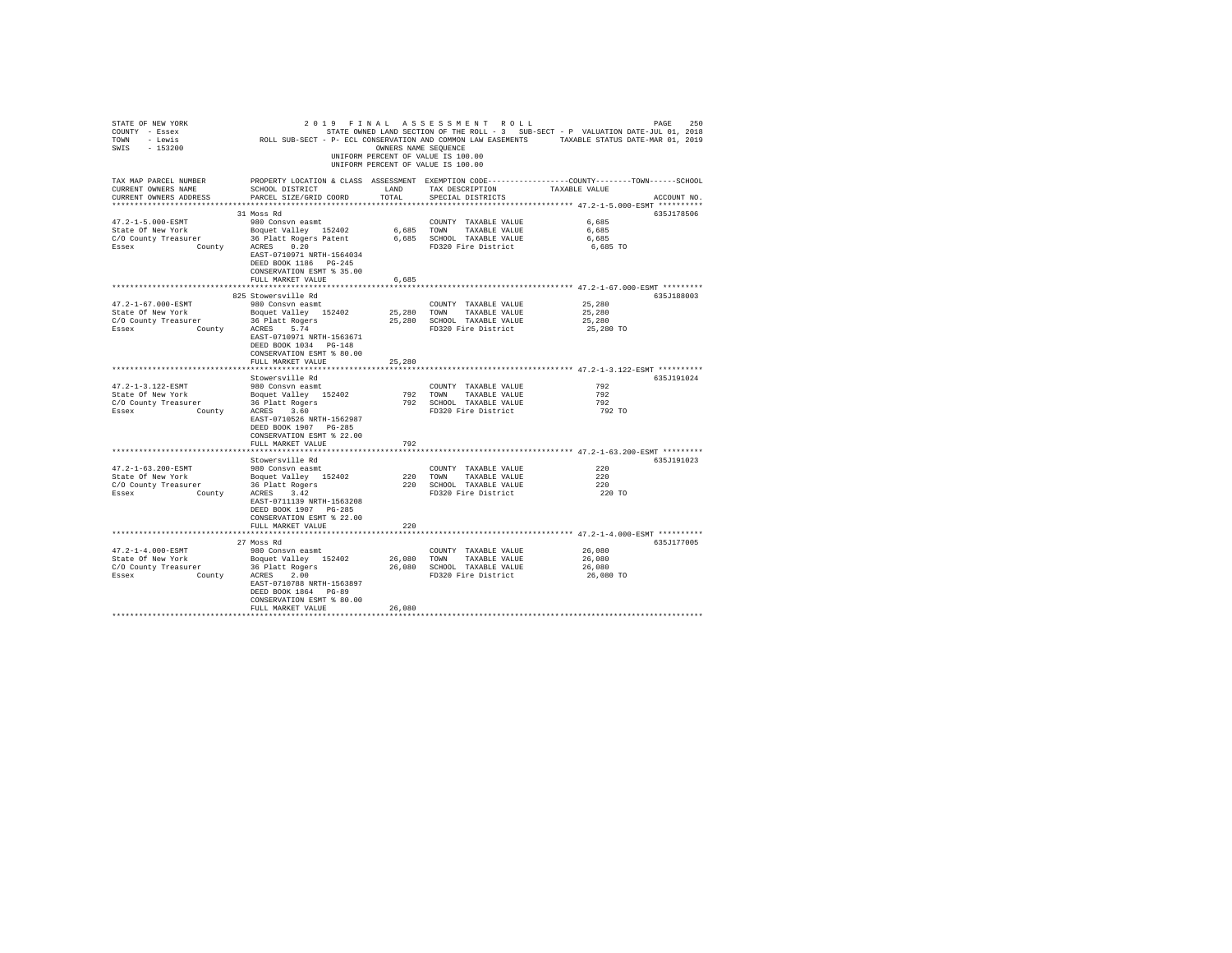| STATE OF NEW YORK<br>COUNTY<br>- Essex<br>- Lewis<br>TOWN<br>$-153200$<br>SWIS    | 2019<br>ROLL SUB-SECT - P- ECL CONSERVATION AND COMMON LAW EASEMENTS                                                                                                                                 | FINAL<br>OWNERS NAME SEOUENCE | ASSESSMENT ROLL<br>UNIFORM PERCENT OF VALUE IS 100.00<br>UNIFORM PERCENT OF VALUE IS 100.00        | 251<br>PAGE<br>STATE OWNED LAND SECTION OF THE ROLL - 3 SUB-SECT - P VALUATION DATE-JUL 01, 2018<br>TAXABLE STATUS DATE-MAR 01, 2019 |
|-----------------------------------------------------------------------------------|------------------------------------------------------------------------------------------------------------------------------------------------------------------------------------------------------|-------------------------------|----------------------------------------------------------------------------------------------------|--------------------------------------------------------------------------------------------------------------------------------------|
| TAX MAP PARCEL NUMBER<br>CURRENT OWNERS NAME<br>CURRENT OWNERS ADDRESS            | PROPERTY LOCATION & CLASS<br>SCHOOL DISTRICT<br>PARCEL SIZE/GRID COORD                                                                                                                               | ASSESSMENT<br>LAND<br>TOTAL   | TAX DESCRIPTION<br>SPECIAL DISTRICTS                                                               | EXEMPTION CODE-----------------COUNTY-------TOWN------SCHOOL<br>TAXABLE VALUE<br>ACCOUNT NO.                                         |
| 47.2-1-3.112-ESMT<br>State Of New York<br>C/O County Treasurer<br>County<br>Essex | Stowersville Rd<br>980 Consyn easmt<br>Boquet Valley 152402<br>36 Platt Rogers<br>ACRES 25.60<br>EAST-0709097 NRTH-1564133<br>DEED BOOK 1713 PG-27<br>CONSERVATION ESMT % 50.00<br>FULL MARKET VALUE | 8,900<br>8,900<br>8,900       | TAXABLE VALUE<br>COUNTY<br>TAXABLE VALUE<br>TOWN<br>SCHOOL<br>TAXABLE VALUE<br>FD320 Fire District | 635J180003<br>8,900<br>8,900<br>8,900<br>8,900 TO                                                                                    |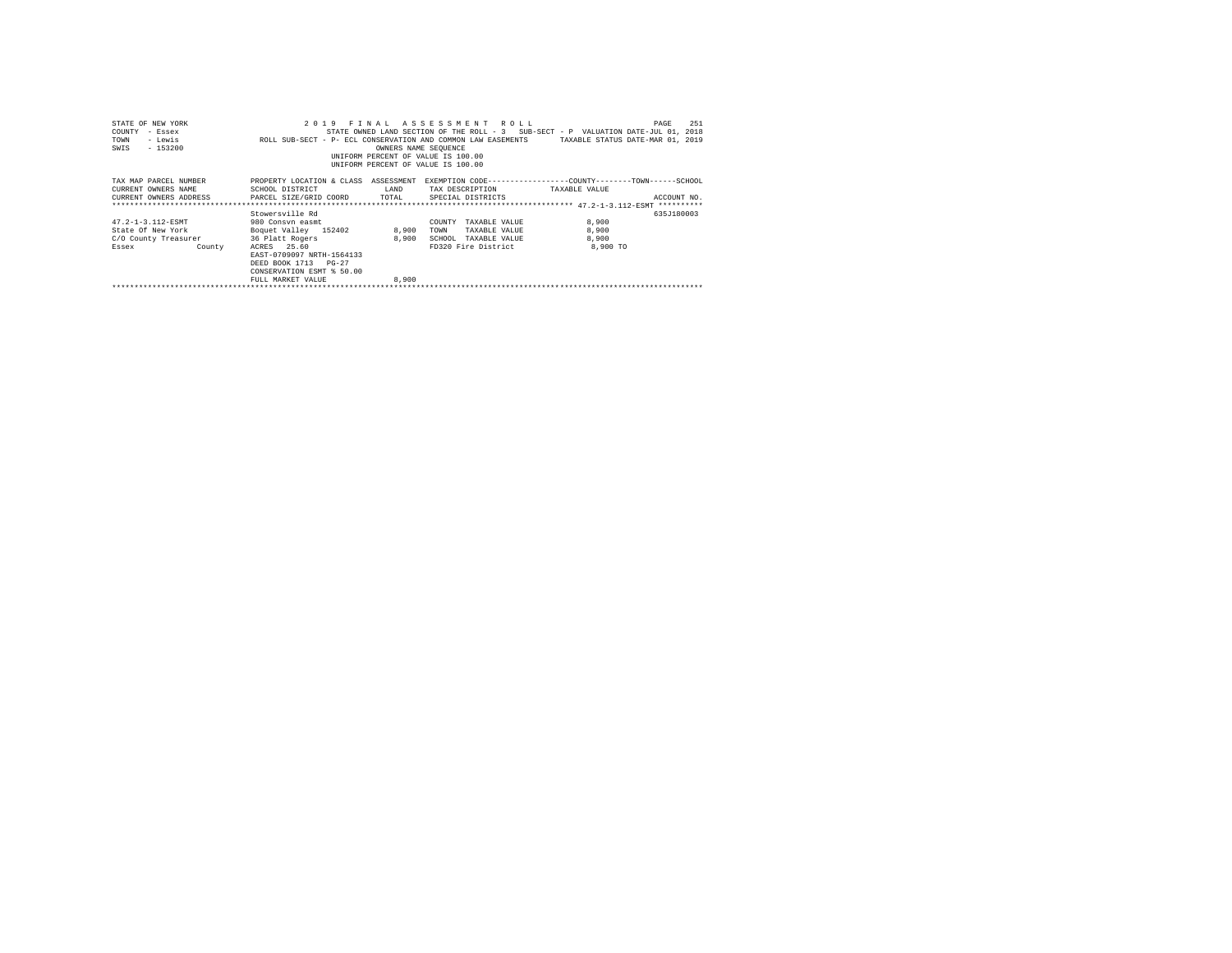| STATE OF NEW YORK | 2019 FINAL ASSESSMENT ROLL                                                                       | PAGE            | 252 |
|-------------------|--------------------------------------------------------------------------------------------------|-----------------|-----|
| COUNTY - Essex    | STATE OWNED LAND SECTION OF THE ROLL - 3 SUB-SECT - P VALUATION DATE-JUL 01, 2018                |                 |     |
| - Lewis<br>TOWN   | TAXABLE STATUS DATE-MAR 01, 2019<br>ROLL SUB-SECT - P- ECL CONSERVATION AND COMMON LAW EASEMENTS |                 |     |
| SWIS<br>$-153200$ |                                                                                                  | RPS150/V04/L015 |     |
|                   | CURRENT DATE 6/26/2019                                                                           |                 |     |
|                   | UNIFORM PERCENT OF VALUE IS 100.00                                                               |                 |     |
|                   | ROLL SUB SECTION-P-TOTALS                                                                        |                 |     |

| CODE | DISTRICT NAME                               | TOTAL.<br>PARCELS | EXTENSION<br><b>TYPE</b> | <b>EXTENSION</b><br>VALUE | AD VALOREM<br>VALUE | <b>EXEMPT</b><br>AMOUNT | TAXARLE<br>VALUE |
|------|---------------------------------------------|-------------------|--------------------------|---------------------------|---------------------|-------------------------|------------------|
|      | E1636 Emergency Serv<br>FD320 Fire District |                   | 14 MOVTAX<br>14 TOTAL    |                           | 526.779             |                         | 526,779          |

## \*\*\* S C H O O L D I S T R I C T S U M M A R Y \*\*\*

| CODE             | DISTRICT NAME              | TOTAL<br>PARCELS | ASSESSED<br>LAND   | ASSESSED<br>TOTAL | EXEMPT<br>AMOUNT | TOTAL<br>TAXABLE  | STAR<br>AMOUNT | STAR<br>TAXABLE   |
|------------------|----------------------------|------------------|--------------------|-------------------|------------------|-------------------|----------------|-------------------|
| 152402<br>155201 | Boquet Valley<br>Willsboro | 13<br>۰          | 515, 131<br>11,648 | 515,131<br>11,648 |                  | 515,131<br>11,648 |                | 515,131<br>11,648 |
|                  | SUB-TOTAL                  | 14               | 526,779            | 526,779           |                  | 526.779           |                | 526.779           |
|                  | TOTAL                      | 14               | 526,779            | 526,779           |                  | 526.779           |                | 526.779           |

#### \*\*\* S Y S T E M C O D E S S U M M A R Y \*\*\*

NO SYSTEM EXEMPTIONS AT THIS LEVEL

## \*\*\* E X E M P T I O N S U M M A R Y \*\*\*

### NO EXEMPTIONS AT THIS LEVEL

| ROLL<br><b>SEC</b> | DESCRIPTION      | TOTAL<br>PARCELS | ASSESSED<br>LAND | ASSESSED<br>TOTAL | TAXABLE<br>COUNTY | TAXABLE<br>TOWN | TAXABLE<br>SCHOOL | STAR<br>TAXABLE |
|--------------------|------------------|------------------|------------------|-------------------|-------------------|-----------------|-------------------|-----------------|
|                    | STATE OWNED LAND | $\Delta$         | 779<br>526.      | 526.779           | 526.779           | 526.779         | 526.7<br>779      | 779<br>526.779  |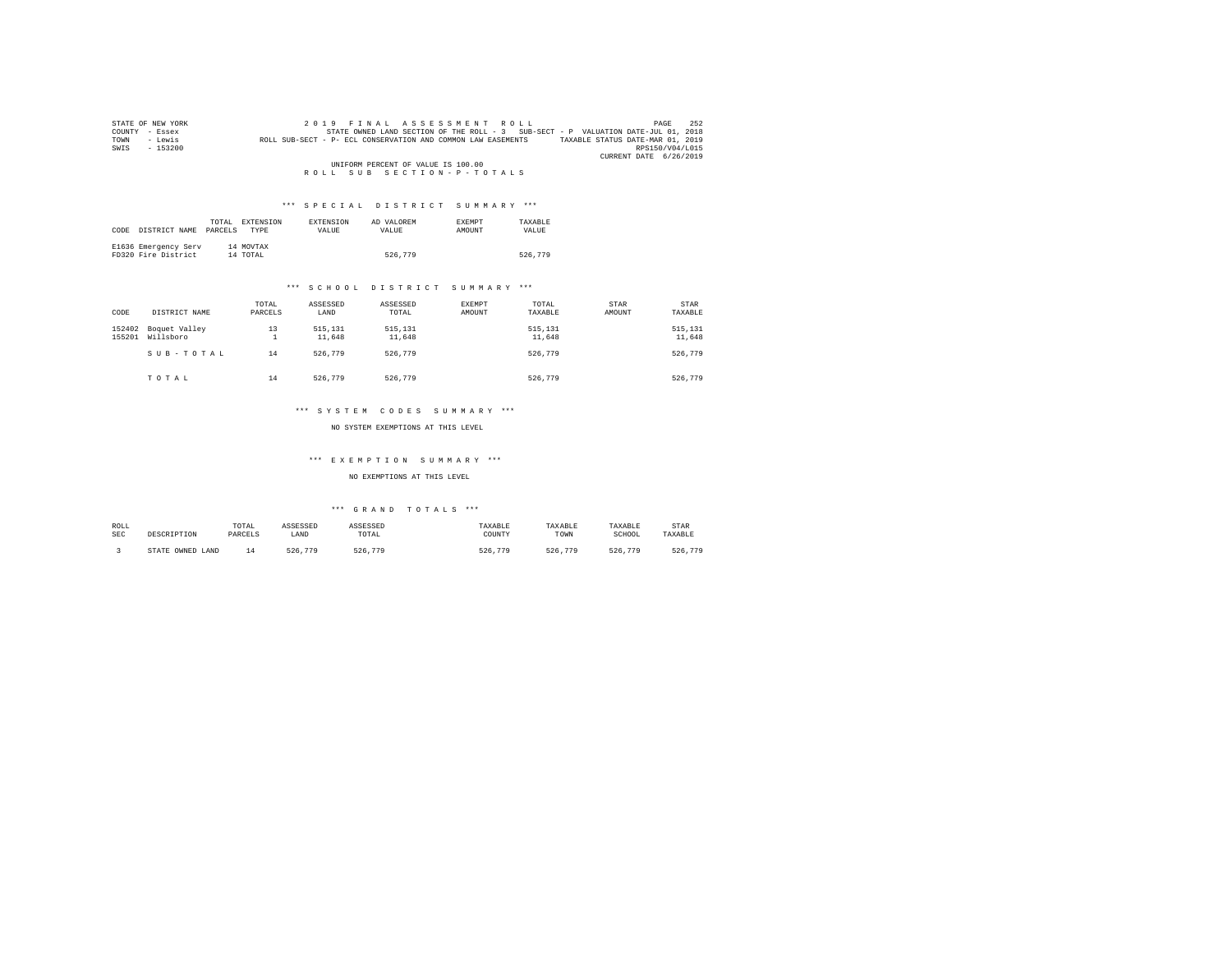| STATE OF NEW YORK | 2019 FINAL ASSESSMENT ROLL               | 253<br>PAGE                      |
|-------------------|------------------------------------------|----------------------------------|
| COUNTY - Essex    | STATE OWNED LAND SECTION OF THE ROLL - 3 | VALUATION DATE-JUL 01, 2018      |
| TOWN<br>- Lewis   |                                          | TAXABLE STATUS DATE-MAR 01, 2019 |
| SWIS<br>- 153200  |                                          | RPS150/V04/L015                  |
|                   | CURRENT DATE 6/26/2019                   |                                  |
|                   | ROLL SECTION TOTALS                      |                                  |

| CODE | DISTRICT NAME                               | TOTAL.<br>PARCELS | EXTENSION<br><b>TYPE</b> | <b>EXTENSION</b><br>VALUE | AD VALOREM<br>VALUE | <b>EXEMPT</b><br>AMOUNT | TAXARLE<br>VALUE |
|------|---------------------------------------------|-------------------|--------------------------|---------------------------|---------------------|-------------------------|------------------|
|      | E1636 Emergency Serv<br>FD320 Fire District |                   | 68 MOVTAX<br>69 TOTAL    |                           | 5279.109            |                         | 5279,109         |

#### \*\*\* S C H O O L D I S T R I C T S U M M A R Y \*\*\*

| CODE             | DISTRICT NAME              | TOTAL<br>PARCELS | ASSESSED<br>LAND   | ASSESSED<br>TOTAL  | EXEMPT<br>AMOUNT | TOTAL<br>TAXABLE   | STAR<br>AMOUNT | STAR<br>TAXABLE    |
|------------------|----------------------------|------------------|--------------------|--------------------|------------------|--------------------|----------------|--------------------|
| 152402<br>155201 | Boquet Valley<br>Willsboro | 68<br>۰          | 5266.031<br>11,648 | 5267.461<br>11,648 |                  | 5267.461<br>11,648 |                | 5267,461<br>11,648 |
|                  | SUB-TOTAL                  | 69               | 5277.679           | 5279.109           |                  | 5279.109           |                | 5279.109           |
|                  | TOTAL                      | 69               | 5277.679           | 5279.109           |                  | 5279.109           |                | 5279.109           |

#### \*\*\* S Y S T E M C O D E S S U M M A R Y \*\*\*

NO SYSTEM EXEMPTIONS AT THIS LEVEL

#### \*\*\* E X E M P T I O N S U M M A R Y \*\*\*

#### NO EXEMPTIONS AT THIS LEVEL

| ROLL       | DESCRIPTION      | TOTAL   | ASSESSED      | ASSESSED | TAXABLE  | TAXABLE  | TAXABLE  | STAR           |
|------------|------------------|---------|---------------|----------|----------|----------|----------|----------------|
| <b>SEC</b> |                  | PARCELS | LAND          | TOTAL    | COUNTY   | TOWN     | SCHOOL   | TAXABLE        |
|            | STATE OWNED LAND | 69      | 5277<br>. 679 | 5279.109 | 5279.109 | 5279.109 | 5279.109 | 5279.<br>9.109 |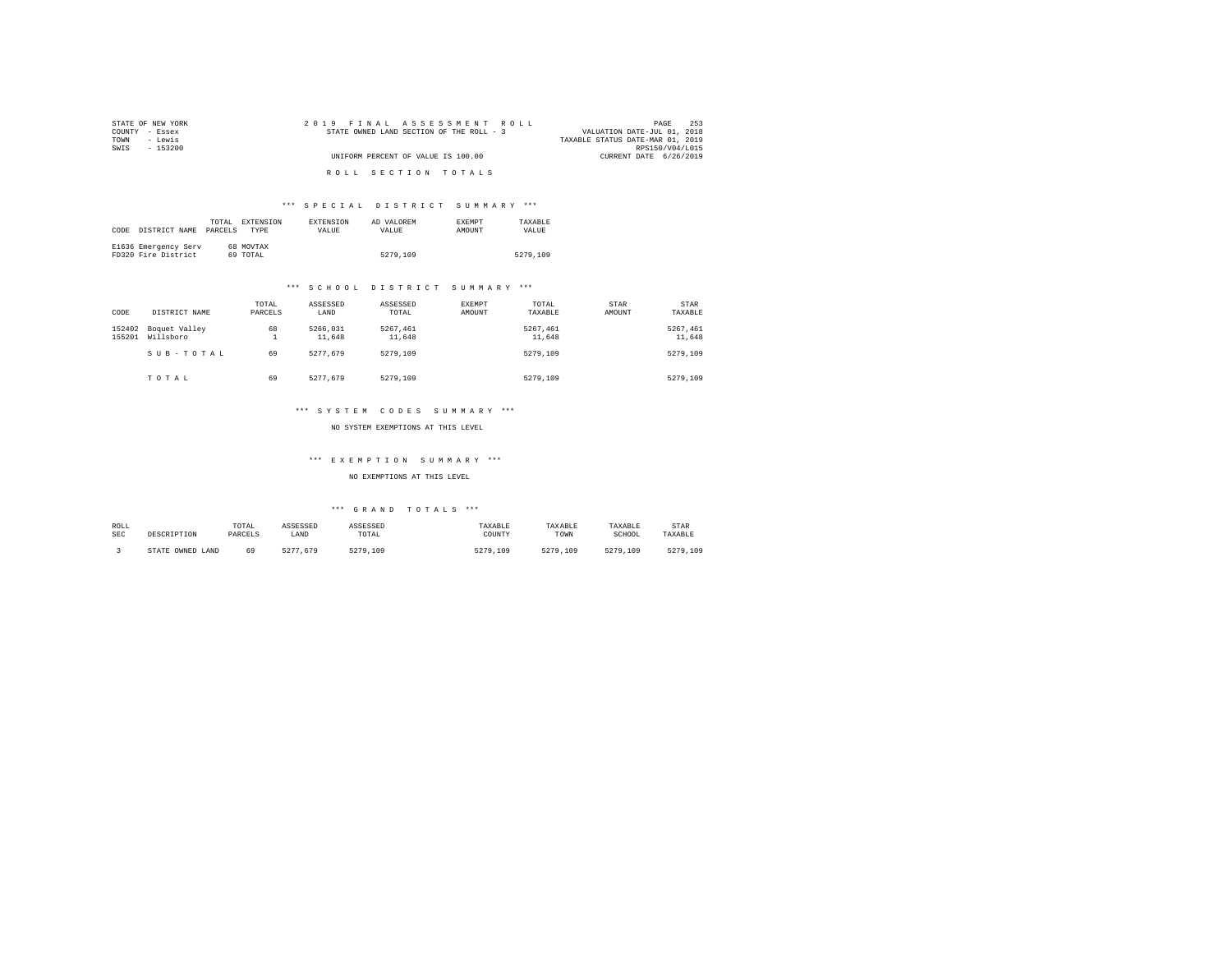| STATE OF NEW YORK<br>COUNTY - Essex<br>TOWN - Lewis                                       |                                                                                                                                             |         | 2019 FINAL ASSESSMENT ROLL<br>SPECIAL FRANCHISE SECTION OF THE ROLL - 5<br>OWNERS NAME SEQUENCE | VALUATION DATE-JUL 01, 2018<br>TAXABLE STATUS DATE-MAR 01, 2019 | 254<br>PAGE |
|-------------------------------------------------------------------------------------------|---------------------------------------------------------------------------------------------------------------------------------------------|---------|-------------------------------------------------------------------------------------------------|-----------------------------------------------------------------|-------------|
| SWIS - 153200                                                                             |                                                                                                                                             |         | UNIFORM PERCENT OF VALUE IS 100.00                                                              |                                                                 |             |
| TAX MAP PARCEL NUMBER<br>CURRENT OWNERS NAME                                              | PROPERTY LOCATION & CLASS ASSESSMENT EXEMPTION CODE---------------COUNTY-------TOWN------SCHOOL<br>SCHOOL DISTRICT                          | T.AND   | TAX DESCRIPTION TAXABLE VALUE                                                                   |                                                                 |             |
| CURRENT OWNERS ADDRESS                                                                    | PARCEL SIZE/GRID COORD                                                                                                                      | TOTAL   | SPECIAL DISTRICTS                                                                               |                                                                 | ACCOUNT NO. |
|                                                                                           |                                                                                                                                             |         |                                                                                                 |                                                                 |             |
| 532. - 9999-608.900/8601<br>Chazy & Westport Tel Corp<br>PO Box 249<br>Westport, NY 12993 | Townwide<br>866 Telephone<br>Boquet Valley 152402 0 TOWN<br>Special Franchise Town 18,608<br>No Land Improvements Only<br>608900-153200-860 |         | COUNTY TAXABLE VALUE 18,608<br>TAXABLE VALUE<br>SCHOOL TAXABLE VALUE<br>FD320 Fire District     | 18,608<br>18,608<br>18,608 TO                                   | 6350306103  |
|                                                                                           | EAST-0691471 NRTH-1565307                                                                                                                   |         |                                                                                                 |                                                                 |             |
|                                                                                           | FULL MARKET VALUE                                                                                                                           | 18,608  |                                                                                                 |                                                                 |             |
|                                                                                           | Townwide                                                                                                                                    |         |                                                                                                 |                                                                 | 635Z001014  |
| 532. - 9999 - 744.860/1881                                                                | 866 Telephone                                                                                                                               |         | COUNTY TAXABLE VALUE                                                                            | 350,587                                                         |             |
| Elantic Telecom Inc                                                                       | Boquet Valley 152402                                                                                                                        | 0 TOWN  | TAXABLE VALUE                                                                                   | 350.587                                                         |             |
| c/o Duff & Phelps LLC                                                                     | 888888                                                                                                                                      | 350,587 | SCHOOL TAXABLE VALUE                                                                            | 350.587                                                         |             |
| PO Box 2629<br>Addison, TX 75001                                                          | 152401 94%/744860-1532<br>Telecommunication<br>EAST-0691471 NRTH-1565307<br>FULL MARKET VALUE                                               | 350,587 | FD320 Fire District                                                                             | 350,587 TO                                                      |             |
|                                                                                           |                                                                                                                                             |         |                                                                                                 |                                                                 |             |
|                                                                                           | Townwide                                                                                                                                    |         |                                                                                                 |                                                                 | 635Z001015  |
| 532. - 9999 - 744.860/1882                                                                | 866 Telephone                                                                                                                               |         | COUNTY TAXABLE VALUE                                                                            | 22,378                                                          |             |
| Elantic Telecom Inc                                                                       | Boquet Valley 152402                                                                                                                        |         | 0 TOWN<br>TAXABLE VALUE                                                                         | 22,378                                                          |             |
| c/o Duff & Phelps LLC<br>PO Box 2629                                                      | 888888<br>155001 6%/744860-1532                                                                                                             |         | 22,378 SCHOOL TAXABLE VALUE<br>FD320 Fire District                                              | 22,378<br>22,378 TO                                             |             |
| Addison, TX 75001                                                                         | Telecommunication<br>EAST-0691471 NRTH-1565307                                                                                              |         |                                                                                                 |                                                                 |             |
|                                                                                           | FULL MARKET VALUE                                                                                                                           | 22,378  |                                                                                                 |                                                                 |             |
|                                                                                           |                                                                                                                                             |         |                                                                                                 |                                                                 |             |

|                                             | Townwide                                                                                                                        |            |                         | 6350186002 |
|---------------------------------------------|---------------------------------------------------------------------------------------------------------------------------------|------------|-------------------------|------------|
| 532. - 9999-932.620/8601                    | 869 Television                                                                                                                  |            | COUNTY<br>TAXABLE VALUE | 94,611     |
| Falcon Cable TV                             | Boquet Valley 152402                                                                                                            | $^{\circ}$ | TAXABLE VALUE<br>TOWN   | 94.611     |
| Charter Communication                       | Special Franchise Town 94.611                                                                                                   |            | SCHOOL TAXABLE VALUE    | 94,611     |
| PO Box 7467<br>Charlotte, NC 28241-7467     | Attn: Property Tax Dept Mo Land Improvements Only<br>932620-153200-860<br>EAST-0691471 NRTH-1565307                             |            | FD320 Fire District     | 94,611 TO  |
|                                             | FULL MARKET VALUE                                                                                                               | 94,611     |                         |            |
| PRIOR OWNER ON 3/01/2019<br>Falcon Cable TV |                                                                                                                                 |            |                         |            |
|                                             |                                                                                                                                 |            |                         |            |
|                                             | Townwide                                                                                                                        |            |                         | 6350306102 |
| 532.-9999-131.600/8601                      | 861 Elec & gas                                                                                                                  |            | TAXABLE VALUE<br>COUNTY | 460.192    |
| NYSEG Corp                                  | Boquet Valley 152402                                                                                                            | $\circ$    | TAXABLE VALUE<br>TOWN   | 460.192    |
|                                             | Avangrid Mgmt Co-Local Tax Special Franchise Town 460.192                                                                       |            | SCHOOL TAXABLE VALUE    | 460,192    |
| Portland, ME 04101                          | One City Center Fl 5th No Land Improvements Only<br>131600-152600-860 96.57%<br>EAST-0691471 NRTH-1565307<br>DEED BOOK 96 PG-57 |            | FD320 Fire District     | 460,192 TO |
|                                             | FULL MARKET VALUE                                                                                                               | 460.192    |                         |            |
|                                             |                                                                                                                                 |            |                         |            |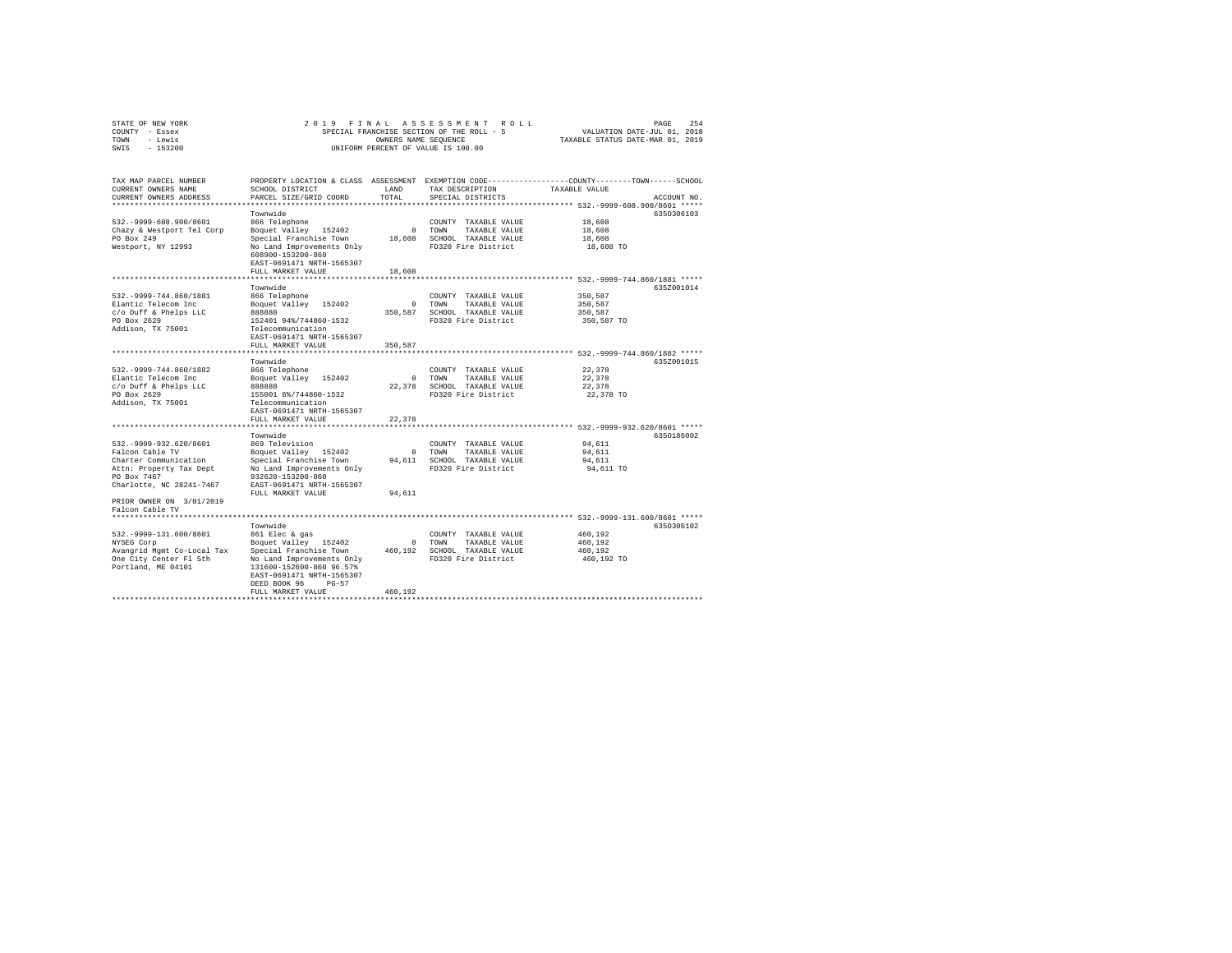| STATE OF NEW YORK<br>COUNTY - Essex<br>$-$ Lewis<br><b>TOWN</b><br>$-153200$<br>SWIS                                 | 2019 FINAL ASSESSMENT ROLL<br>SPECIAL FRANCHISE SECTION OF THE ROLL - 5<br>INIFORM PERCENT OF VALUE IS 100.00                                                                                                    | 255<br>PAGE<br>VALUATION DATE-JUL 01, 2018<br>TAXABLE STATUS DATE-MAR 01, 2019 |                                                                                                     |                                                                                                                                 |
|----------------------------------------------------------------------------------------------------------------------|------------------------------------------------------------------------------------------------------------------------------------------------------------------------------------------------------------------|--------------------------------------------------------------------------------|-----------------------------------------------------------------------------------------------------|---------------------------------------------------------------------------------------------------------------------------------|
| TAX MAP PARCEL NUMBER<br>CURRENT OWNERS NAME<br>CURRENT OWNERS ADDRESS<br>*************************                  | SCHOOL DISTRICT<br>PARCEL SIZE/GRID COORD                                                                                                                                                                        | <b>T.AND</b><br>TOTAL                                                          | TAX DESCRIPTION<br>SPECIAL DISTRICTS                                                                | PROPERTY LOCATION & CLASS ASSESSMENT EXEMPTION CODE---------------COUNTY-------TOWN------SCHOOL<br>TAXARLE VALUE<br>ACCOUNT NO. |
| 532. - 9999-131.600/8602<br>NYSEG Corp<br>Avangrid Mgmt Co-Local Tax<br>One City Center Fl 5th<br>Portland, ME 04101 | Townwide<br>861 Elec & gas<br>Boquet Valley 152402<br>Special Franchise Town<br>No Land Improvements Only<br>131600-152600-860 2.85%<br>EAST-0691471 NRTH-1565307<br>DEED BOOK 2<br>$PG-85$<br>FULL MARKET VALUE | $\sim$ 0<br>13,581<br>13,581                                                   | COUNTY TAXABLE VALUE<br><b>TOWN</b><br>TAXABLE VALUE<br>SCHOOL TAXABLE VALUE<br>FD320 Fire District | 635J190022<br>13,581<br>13,581<br>13,581<br>13,581 TO                                                                           |
| 532. - 9999-131.600/8603<br>NYSEG Corp<br>Avangrid Mgmt Co-Local Tax<br>One City Center Fl 5th<br>Portland, ME 04101 | Townwide<br>861 Elec & gas<br>Willsboro<br>155201<br>Special Franchise Town<br>No Land Improvements Only<br>131600-152600-860 .58%<br>EAST-0691471 NRTH-1565307<br>FULL MARKET VALUE                             | $\Omega$<br>2,764<br>2.764                                                     | COUNTY TAXABLE VALUE<br>TAXABLE VALUE<br>TOWN<br>SCHOOL TAXABLE VALUE<br>FD320 Fire District        | 635.7190021<br>2.764<br>2.764<br>2.764<br>2,764 TO                                                                              |
| 532. - 9999-631.900/8601<br>Verizon New York Inc<br>c/o Duff & Phelps<br>PO Box 2749<br>Addison, TX 75001            | Townwide<br>866 Telephone<br>Boquet Valley 152402<br>Special Franchise Town 151,860<br>No Land Improvements Only<br>631900-153200-860<br>EAST-0691471 NRTH-1565307<br>FULL MARKET VALUE                          | $\sim$ 0<br>151,860                                                            | COUNTY TAXABLE VALUE<br>TAXABLE VALUE<br>TOWN<br>SCHOOL TAXABLE VALUE<br>FD320 Fire District        | 6350306101<br>151,860<br>151,860<br>151,860<br>151,860 TO                                                                       |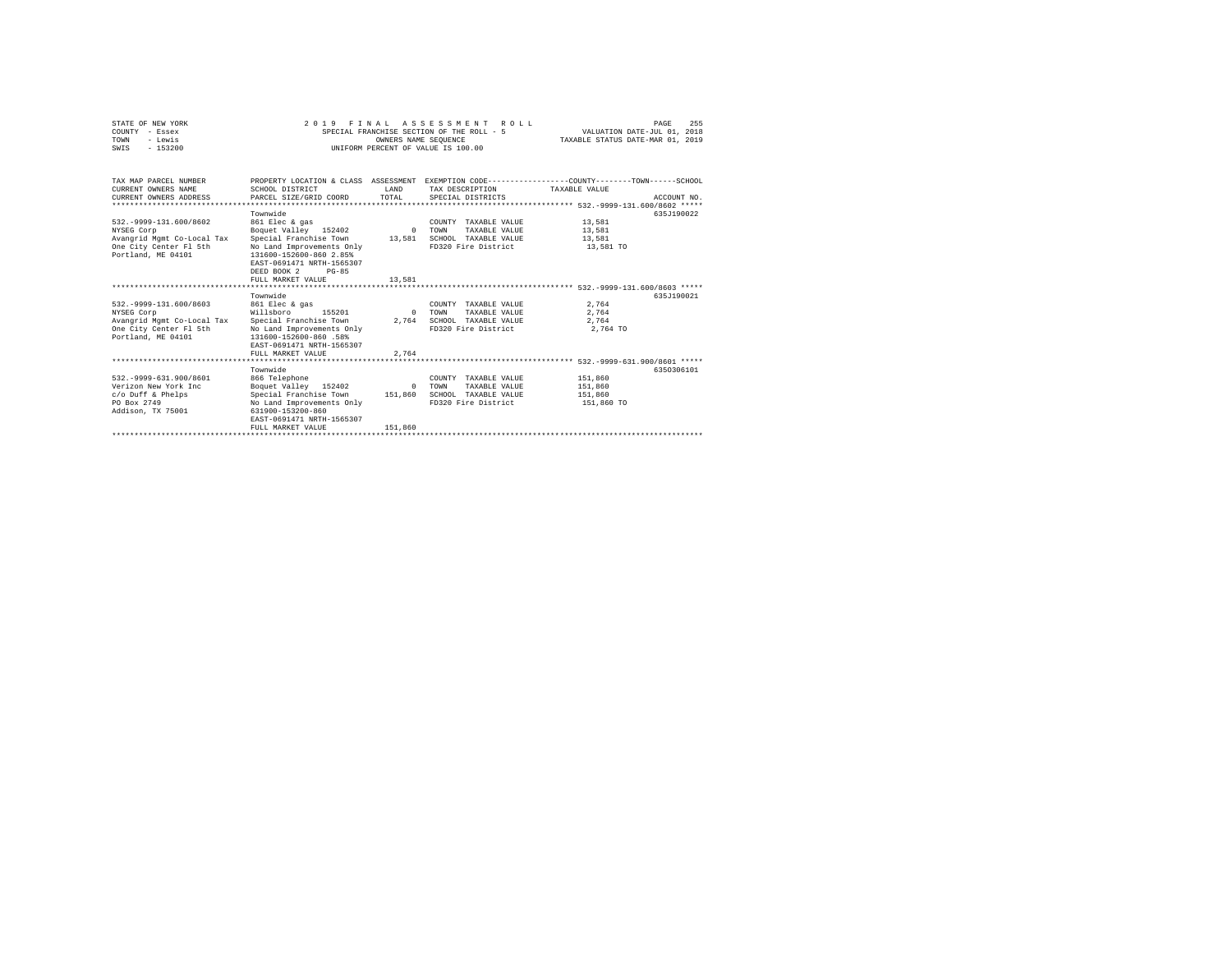| STATE OF NEW YORK | 2019 FINAL ASSESSMENT ROLL                | 256<br>PAGE                      |
|-------------------|-------------------------------------------|----------------------------------|
| COUNTY - Essex    | SPECIAL FRANCHISE SECTION OF THE ROLL - 5 | VALUATION DATE-JUL 01, 2018      |
| TOWN<br>- Lewis   |                                           | TAXABLE STATUS DATE-MAR 01, 2019 |
| SWTS<br>- 153200  |                                           | RPS150/V04/L015                  |
|                   | UNIFORM PERCENT OF VALUE IS 100.00        | CURRENT DATE 6/26/2019           |
|                   |                                           |                                  |
|                   | ROLL SUB SECTION- - TOTALS                |                                  |
|                   |                                           |                                  |

|      |                     | TOTAL<br>EXTENSION | <b>EXTENSION</b> | AD VALOREM | <b>EXEMPT</b> | TAXARLE  |
|------|---------------------|--------------------|------------------|------------|---------------|----------|
| CODE | DISTRICT NAME       | PARCELS<br>TYPE    | VALUE            | VALUE.     | AMOUNT        | VALUE    |
|      |                     |                    |                  |            |               |          |
|      | FD320 Fire District | 8 TOTAL            |                  | 1114,581   |               | 1114,581 |

#### \*\*\* S C H O O L D I S T R I C T S U M M A R Y \*\*\*

| CODE             | DISTRICT NAME              | TOTAL<br>PARCELS | ASSESSED<br>LAND | ASSESSED<br>TOTAL | EXEMPT<br>AMOUNT | TOTAL<br>TAXABLE  | <b>STAR</b><br>AMOUNT | <b>STAR</b><br>TAXABLE |
|------------------|----------------------------|------------------|------------------|-------------------|------------------|-------------------|-----------------------|------------------------|
| 152402<br>155201 | Boquet Valley<br>Willsboro | ÷                |                  | 1111.817<br>2.764 |                  | 1111.817<br>2.764 |                       | 1111.817<br>2.764      |
|                  | SUB-TOTAL                  | 8                |                  | 1114,581          |                  | 1114.581          |                       | 1114,581               |
|                  | TOTAL                      | 8                |                  | 1114.581          |                  | 1114.581          |                       | 1114,581               |

#### \*\*\* S Y S T E M C O D E S S U M M A R Y \*\*\*

NO SYSTEM EXEMPTIONS AT THIS LEVEL

#### \*\*\* E X E M P T I O N S U M M A R Y \*\*\*

NO EXEMPTIONS AT THIS LEVEL

| ROLL       | DESCRIPTION       | TOTAL   | ASSESSED | ASSESSED | TAXABLE  | TAXABLE  | TAXABLE  | STAR     |
|------------|-------------------|---------|----------|----------|----------|----------|----------|----------|
| <b>SEC</b> |                   | PARCELS | LAND     | TOTAL    | COUNTY   | TOWN     | SCHOOL   | TAXABLE  |
|            | SPECIAL FRANCHISE |         |          | 1114.581 | 1114.581 | 1114.581 | 1114.581 | 1114,581 |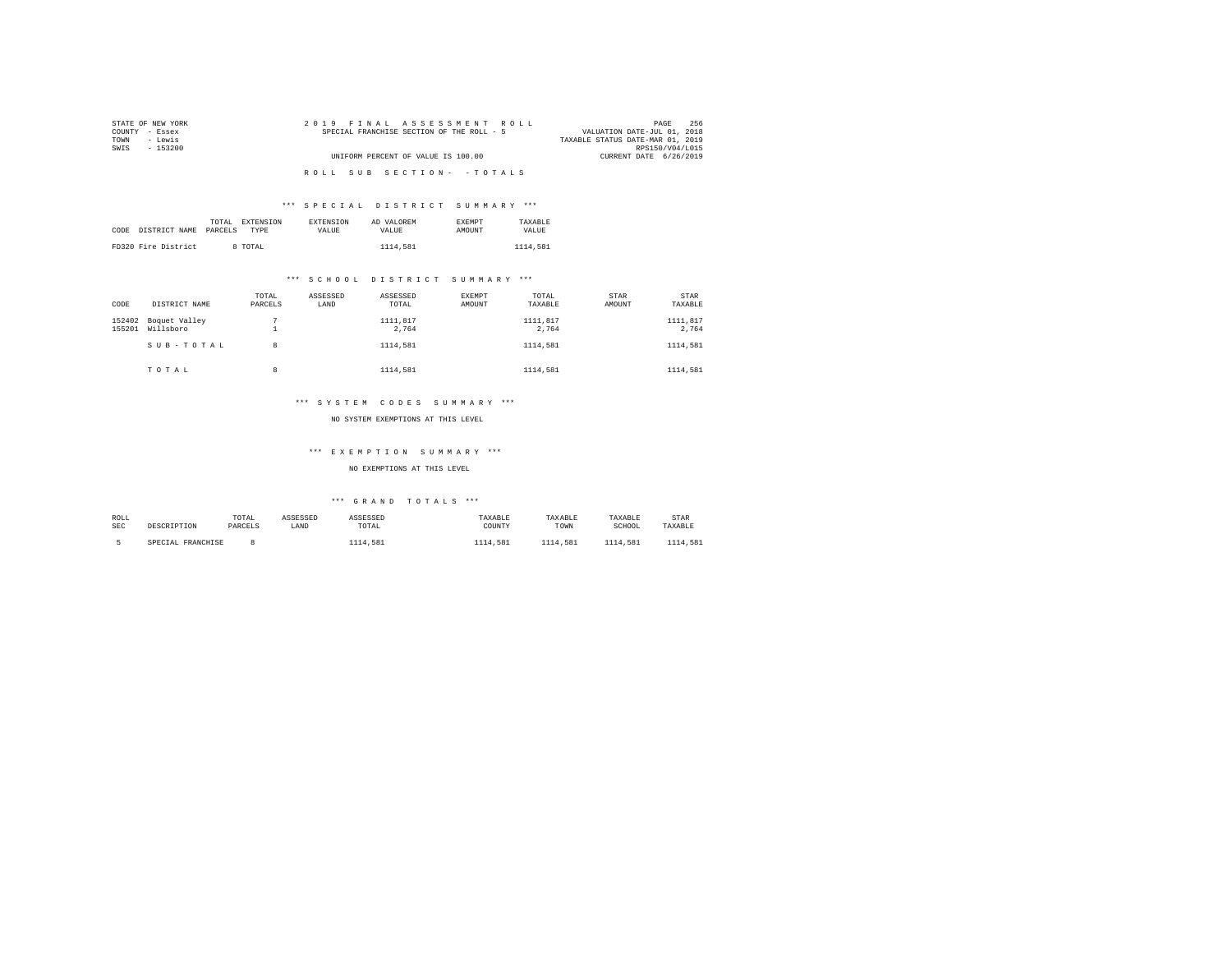|                | STATE OF NEW YORK |  | 2019 FINAL ASSESSMENT ROLL                |  |  |  |                                  | PAGE            | 257 |
|----------------|-------------------|--|-------------------------------------------|--|--|--|----------------------------------|-----------------|-----|
| COUNTY - Essex |                   |  | SPECIAL FRANCHISE SECTION OF THE ROLL - 5 |  |  |  | VALUATION DATE-JUL 01, 2018      |                 |     |
| TOWN           | siwe.T            |  |                                           |  |  |  | TAXABLE STATUS DATE-MAR 01, 2019 |                 |     |
| SWTS           | - 153200          |  | UNIFORM PERCENT OF VALUE IS 100.00        |  |  |  |                                  | RPS150/V04/L015 |     |
|                |                   |  |                                           |  |  |  | CURRENT DATE 6/26/2019           |                 |     |

#### R O L L S E C T I O N T O T A L S

#### \*\*\* S P E C I A L D I S T R I C T S U M M A R Y \*\*\*

|      |                     | TOTAL<br><b>EXTENSION</b> | <b>EXTENSION</b> | AD VALOREM | <b>EXEMPT</b> | TAXARLE  |
|------|---------------------|---------------------------|------------------|------------|---------------|----------|
| CODE | DISTRICT NAME       | PARCELS<br>TYPE           | VALUE            | VALUE.     | AMOUNT        | VALUE    |
|      |                     |                           |                  |            |               |          |
|      | FD320 Fire District | 8 TOTAL                   |                  | 1114,581   |               | 1114,581 |

#### \*\*\* S C H O O L D I S T R I C T S U M M A R Y \*\*\*

| CODE             | DISTRICT NAME              | TOTAL<br>PARCELS           | ASSESSED<br>LAND | ASSESSED<br>TOTAL | EXEMPT<br>AMOUNT | TOTAL<br>TAXABLE  | <b>STAR</b><br>AMOUNT | <b>STAR</b><br>TAXABLE |
|------------------|----------------------------|----------------------------|------------------|-------------------|------------------|-------------------|-----------------------|------------------------|
| 152402<br>155201 | Boquet Valley<br>Willsboro | $\overline{ }$<br><b>.</b> |                  | 1111.817<br>2.764 |                  | 1111.817<br>2.764 |                       | 1111.817<br>2.764      |
|                  | SUB-TOTAL                  | 8                          |                  | 1114,581          |                  | 1114,581          |                       | 1114,581               |
|                  | TOTAL                      | 8                          |                  | 1114.581          |                  | 1114.581          |                       | 1114,581               |

#### \*\*\* S Y S T E M C O D E S S U M M A R Y \*\*\*

#### NO SYSTEM EXEMPTIONS AT THIS LEVEL

#### \*\*\* E X E M P T I O N S U M M A R Y \*\*\*

NO EXEMPTIONS AT THIS LEVEL

| ROLL       | DESCRIPTION       | TOTAL   | ASSESSED | ASSESSED | TAXABLE  | TAXABLE  | TAXABLE  | STAR     |
|------------|-------------------|---------|----------|----------|----------|----------|----------|----------|
| <b>SEC</b> |                   | PARCELS | LAND     | TOTAL    | COUNTY   | TOWN     | SCHOOL   | TAXABLE  |
|            | SPECIAL FRANCHISE |         |          | 1114.581 | 1114.581 | 1114.581 | 1114.581 | 1114,581 |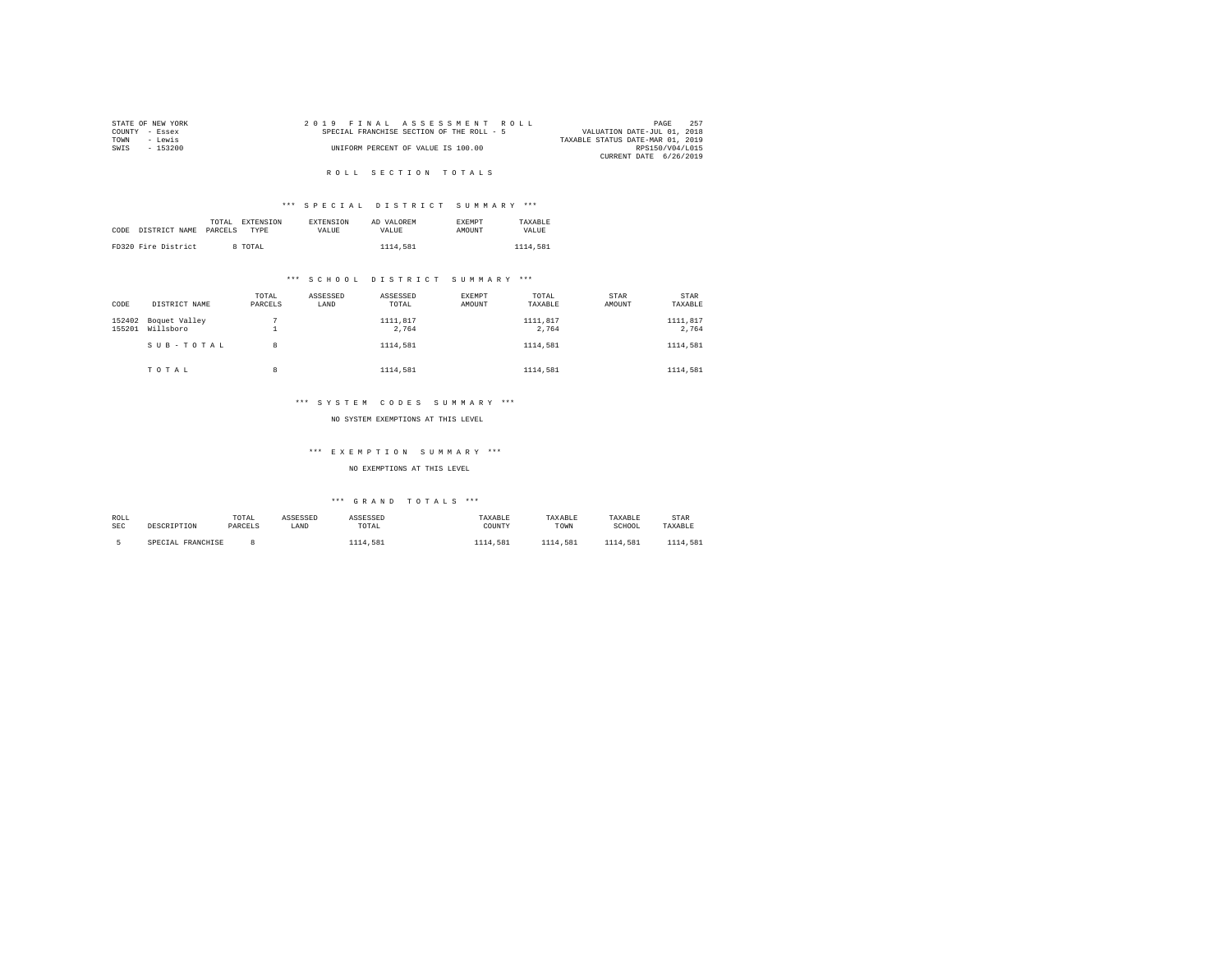|                                                                                                                                                                                                                                                                                                                                                                                                                 |                                                                                                                                                                                                                                                                                                                                                                                                                                                                                                                                                                                                                      |                                                                                                               |                                                                                                                                                                                                                                                                                                                                                                                                                                                                                                                                                                                                                                                                                                                                                                                                         | COUNTY - Essex                                                                                                                                                                                                                                                                                                                                                                                                                                                                                                                                                                                                       |  |  |  |
|-----------------------------------------------------------------------------------------------------------------------------------------------------------------------------------------------------------------------------------------------------------------------------------------------------------------------------------------------------------------------------------------------------------------|----------------------------------------------------------------------------------------------------------------------------------------------------------------------------------------------------------------------------------------------------------------------------------------------------------------------------------------------------------------------------------------------------------------------------------------------------------------------------------------------------------------------------------------------------------------------------------------------------------------------|---------------------------------------------------------------------------------------------------------------|---------------------------------------------------------------------------------------------------------------------------------------------------------------------------------------------------------------------------------------------------------------------------------------------------------------------------------------------------------------------------------------------------------------------------------------------------------------------------------------------------------------------------------------------------------------------------------------------------------------------------------------------------------------------------------------------------------------------------------------------------------------------------------------------------------|----------------------------------------------------------------------------------------------------------------------------------------------------------------------------------------------------------------------------------------------------------------------------------------------------------------------------------------------------------------------------------------------------------------------------------------------------------------------------------------------------------------------------------------------------------------------------------------------------------------------|--|--|--|
| TAXABLE STATUS DATE-MAR 01, 2019                                                                                                                                                                                                                                                                                                                                                                                | OWNERS NAME SEQUENCE                                                                                                                                                                                                                                                                                                                                                                                                                                                                                                                                                                                                 |                                                                                                               |                                                                                                                                                                                                                                                                                                                                                                                                                                                                                                                                                                                                                                                                                                                                                                                                         | TOWN - Lewis                                                                                                                                                                                                                                                                                                                                                                                                                                                                                                                                                                                                         |  |  |  |
|                                                                                                                                                                                                                                                                                                                                                                                                                 |                                                                                                                                                                                                                                                                                                                                                                                                                                                                                                                                                                                                                      | UNIFORM PERCENT OF VALUE IS 100.00                                                                            |                                                                                                                                                                                                                                                                                                                                                                                                                                                                                                                                                                                                                                                                                                                                                                                                         | SWIS - 153200                                                                                                                                                                                                                                                                                                                                                                                                                                                                                                                                                                                                        |  |  |  |
|                                                                                                                                                                                                                                                                                                                                                                                                                 |                                                                                                                                                                                                                                                                                                                                                                                                                                                                                                                                                                                                                      |                                                                                                               |                                                                                                                                                                                                                                                                                                                                                                                                                                                                                                                                                                                                                                                                                                                                                                                                         |                                                                                                                                                                                                                                                                                                                                                                                                                                                                                                                                                                                                                      |  |  |  |
| PROPERTY LOCATION & CLASS ASSESSMENT EXEMPTION CODE----------------COUNTY-------TOWN-----SCHOOL                                                                                                                                                                                                                                                                                                                 |                                                                                                                                                                                                                                                                                                                                                                                                                                                                                                                                                                                                                      |                                                                                                               |                                                                                                                                                                                                                                                                                                                                                                                                                                                                                                                                                                                                                                                                                                                                                                                                         | TAX MAP PARCEL NUMBER                                                                                                                                                                                                                                                                                                                                                                                                                                                                                                                                                                                                |  |  |  |
| TAXABLE VALUE                                                                                                                                                                                                                                                                                                                                                                                                   | TAX DESCRIPTION                                                                                                                                                                                                                                                                                                                                                                                                                                                                                                                                                                                                      | LAND                                                                                                          | SCHOOL DISTRICT                                                                                                                                                                                                                                                                                                                                                                                                                                                                                                                                                                                                                                                                                                                                                                                         | CURRENT OWNERS NAME                                                                                                                                                                                                                                                                                                                                                                                                                                                                                                                                                                                                  |  |  |  |
| ACCOUNT NO.                                                                                                                                                                                                                                                                                                                                                                                                     | SPECIAL DISTRICTS                                                                                                                                                                                                                                                                                                                                                                                                                                                                                                                                                                                                    | TOTAL                                                                                                         | PARCEL SIZE/GRID COORD                                                                                                                                                                                                                                                                                                                                                                                                                                                                                                                                                                                                                                                                                                                                                                                  | CURRENT OWNERS ADDRESS                                                                                                                                                                                                                                                                                                                                                                                                                                                                                                                                                                                               |  |  |  |
|                                                                                                                                                                                                                                                                                                                                                                                                                 |                                                                                                                                                                                                                                                                                                                                                                                                                                                                                                                                                                                                                      |                                                                                                               |                                                                                                                                                                                                                                                                                                                                                                                                                                                                                                                                                                                                                                                                                                                                                                                                         |                                                                                                                                                                                                                                                                                                                                                                                                                                                                                                                                                                                                                      |  |  |  |
|                                                                                                                                                                                                                                                                                                                                                                                                                 |                                                                                                                                                                                                                                                                                                                                                                                                                                                                                                                                                                                                                      |                                                                                                               |                                                                                                                                                                                                                                                                                                                                                                                                                                                                                                                                                                                                                                                                                                                                                                                                         |                                                                                                                                                                                                                                                                                                                                                                                                                                                                                                                                                                                                                      |  |  |  |
|                                                                                                                                                                                                                                                                                                                                                                                                                 |                                                                                                                                                                                                                                                                                                                                                                                                                                                                                                                                                                                                                      |                                                                                                               |                                                                                                                                                                                                                                                                                                                                                                                                                                                                                                                                                                                                                                                                                                                                                                                                         |                                                                                                                                                                                                                                                                                                                                                                                                                                                                                                                                                                                                                      |  |  |  |
|                                                                                                                                                                                                                                                                                                                                                                                                                 |                                                                                                                                                                                                                                                                                                                                                                                                                                                                                                                                                                                                                      |                                                                                                               |                                                                                                                                                                                                                                                                                                                                                                                                                                                                                                                                                                                                                                                                                                                                                                                                         |                                                                                                                                                                                                                                                                                                                                                                                                                                                                                                                                                                                                                      |  |  |  |
|                                                                                                                                                                                                                                                                                                                                                                                                                 |                                                                                                                                                                                                                                                                                                                                                                                                                                                                                                                                                                                                                      |                                                                                                               |                                                                                                                                                                                                                                                                                                                                                                                                                                                                                                                                                                                                                                                                                                                                                                                                         |                                                                                                                                                                                                                                                                                                                                                                                                                                                                                                                                                                                                                      |  |  |  |
|                                                                                                                                                                                                                                                                                                                                                                                                                 |                                                                                                                                                                                                                                                                                                                                                                                                                                                                                                                                                                                                                      |                                                                                                               |                                                                                                                                                                                                                                                                                                                                                                                                                                                                                                                                                                                                                                                                                                                                                                                                         |                                                                                                                                                                                                                                                                                                                                                                                                                                                                                                                                                                                                                      |  |  |  |
|                                                                                                                                                                                                                                                                                                                                                                                                                 |                                                                                                                                                                                                                                                                                                                                                                                                                                                                                                                                                                                                                      |                                                                                                               |                                                                                                                                                                                                                                                                                                                                                                                                                                                                                                                                                                                                                                                                                                                                                                                                         |                                                                                                                                                                                                                                                                                                                                                                                                                                                                                                                                                                                                                      |  |  |  |
|                                                                                                                                                                                                                                                                                                                                                                                                                 |                                                                                                                                                                                                                                                                                                                                                                                                                                                                                                                                                                                                                      |                                                                                                               |                                                                                                                                                                                                                                                                                                                                                                                                                                                                                                                                                                                                                                                                                                                                                                                                         |                                                                                                                                                                                                                                                                                                                                                                                                                                                                                                                                                                                                                      |  |  |  |
|                                                                                                                                                                                                                                                                                                                                                                                                                 |                                                                                                                                                                                                                                                                                                                                                                                                                                                                                                                                                                                                                      |                                                                                                               |                                                                                                                                                                                                                                                                                                                                                                                                                                                                                                                                                                                                                                                                                                                                                                                                         |                                                                                                                                                                                                                                                                                                                                                                                                                                                                                                                                                                                                                      |  |  |  |
|                                                                                                                                                                                                                                                                                                                                                                                                                 |                                                                                                                                                                                                                                                                                                                                                                                                                                                                                                                                                                                                                      |                                                                                                               |                                                                                                                                                                                                                                                                                                                                                                                                                                                                                                                                                                                                                                                                                                                                                                                                         |                                                                                                                                                                                                                                                                                                                                                                                                                                                                                                                                                                                                                      |  |  |  |
|                                                                                                                                                                                                                                                                                                                                                                                                                 |                                                                                                                                                                                                                                                                                                                                                                                                                                                                                                                                                                                                                      |                                                                                                               |                                                                                                                                                                                                                                                                                                                                                                                                                                                                                                                                                                                                                                                                                                                                                                                                         |                                                                                                                                                                                                                                                                                                                                                                                                                                                                                                                                                                                                                      |  |  |  |
|                                                                                                                                                                                                                                                                                                                                                                                                                 |                                                                                                                                                                                                                                                                                                                                                                                                                                                                                                                                                                                                                      |                                                                                                               |                                                                                                                                                                                                                                                                                                                                                                                                                                                                                                                                                                                                                                                                                                                                                                                                         |                                                                                                                                                                                                                                                                                                                                                                                                                                                                                                                                                                                                                      |  |  |  |
|                                                                                                                                                                                                                                                                                                                                                                                                                 |                                                                                                                                                                                                                                                                                                                                                                                                                                                                                                                                                                                                                      |                                                                                                               |                                                                                                                                                                                                                                                                                                                                                                                                                                                                                                                                                                                                                                                                                                                                                                                                         |                                                                                                                                                                                                                                                                                                                                                                                                                                                                                                                                                                                                                      |  |  |  |
|                                                                                                                                                                                                                                                                                                                                                                                                                 |                                                                                                                                                                                                                                                                                                                                                                                                                                                                                                                                                                                                                      |                                                                                                               |                                                                                                                                                                                                                                                                                                                                                                                                                                                                                                                                                                                                                                                                                                                                                                                                         |                                                                                                                                                                                                                                                                                                                                                                                                                                                                                                                                                                                                                      |  |  |  |
|                                                                                                                                                                                                                                                                                                                                                                                                                 |                                                                                                                                                                                                                                                                                                                                                                                                                                                                                                                                                                                                                      |                                                                                                               |                                                                                                                                                                                                                                                                                                                                                                                                                                                                                                                                                                                                                                                                                                                                                                                                         |                                                                                                                                                                                                                                                                                                                                                                                                                                                                                                                                                                                                                      |  |  |  |
|                                                                                                                                                                                                                                                                                                                                                                                                                 |                                                                                                                                                                                                                                                                                                                                                                                                                                                                                                                                                                                                                      |                                                                                                               |                                                                                                                                                                                                                                                                                                                                                                                                                                                                                                                                                                                                                                                                                                                                                                                                         |                                                                                                                                                                                                                                                                                                                                                                                                                                                                                                                                                                                                                      |  |  |  |
|                                                                                                                                                                                                                                                                                                                                                                                                                 |                                                                                                                                                                                                                                                                                                                                                                                                                                                                                                                                                                                                                      |                                                                                                               |                                                                                                                                                                                                                                                                                                                                                                                                                                                                                                                                                                                                                                                                                                                                                                                                         |                                                                                                                                                                                                                                                                                                                                                                                                                                                                                                                                                                                                                      |  |  |  |
|                                                                                                                                                                                                                                                                                                                                                                                                                 |                                                                                                                                                                                                                                                                                                                                                                                                                                                                                                                                                                                                                      |                                                                                                               |                                                                                                                                                                                                                                                                                                                                                                                                                                                                                                                                                                                                                                                                                                                                                                                                         |                                                                                                                                                                                                                                                                                                                                                                                                                                                                                                                                                                                                                      |  |  |  |
|                                                                                                                                                                                                                                                                                                                                                                                                                 |                                                                                                                                                                                                                                                                                                                                                                                                                                                                                                                                                                                                                      |                                                                                                               |                                                                                                                                                                                                                                                                                                                                                                                                                                                                                                                                                                                                                                                                                                                                                                                                         |                                                                                                                                                                                                                                                                                                                                                                                                                                                                                                                                                                                                                      |  |  |  |
|                                                                                                                                                                                                                                                                                                                                                                                                                 |                                                                                                                                                                                                                                                                                                                                                                                                                                                                                                                                                                                                                      |                                                                                                               |                                                                                                                                                                                                                                                                                                                                                                                                                                                                                                                                                                                                                                                                                                                                                                                                         |                                                                                                                                                                                                                                                                                                                                                                                                                                                                                                                                                                                                                      |  |  |  |
|                                                                                                                                                                                                                                                                                                                                                                                                                 |                                                                                                                                                                                                                                                                                                                                                                                                                                                                                                                                                                                                                      |                                                                                                               |                                                                                                                                                                                                                                                                                                                                                                                                                                                                                                                                                                                                                                                                                                                                                                                                         |                                                                                                                                                                                                                                                                                                                                                                                                                                                                                                                                                                                                                      |  |  |  |
|                                                                                                                                                                                                                                                                                                                                                                                                                 |                                                                                                                                                                                                                                                                                                                                                                                                                                                                                                                                                                                                                      |                                                                                                               |                                                                                                                                                                                                                                                                                                                                                                                                                                                                                                                                                                                                                                                                                                                                                                                                         |                                                                                                                                                                                                                                                                                                                                                                                                                                                                                                                                                                                                                      |  |  |  |
|                                                                                                                                                                                                                                                                                                                                                                                                                 |                                                                                                                                                                                                                                                                                                                                                                                                                                                                                                                                                                                                                      |                                                                                                               |                                                                                                                                                                                                                                                                                                                                                                                                                                                                                                                                                                                                                                                                                                                                                                                                         |                                                                                                                                                                                                                                                                                                                                                                                                                                                                                                                                                                                                                      |  |  |  |
|                                                                                                                                                                                                                                                                                                                                                                                                                 |                                                                                                                                                                                                                                                                                                                                                                                                                                                                                                                                                                                                                      |                                                                                                               |                                                                                                                                                                                                                                                                                                                                                                                                                                                                                                                                                                                                                                                                                                                                                                                                         |                                                                                                                                                                                                                                                                                                                                                                                                                                                                                                                                                                                                                      |  |  |  |
|                                                                                                                                                                                                                                                                                                                                                                                                                 |                                                                                                                                                                                                                                                                                                                                                                                                                                                                                                                                                                                                                      |                                                                                                               |                                                                                                                                                                                                                                                                                                                                                                                                                                                                                                                                                                                                                                                                                                                                                                                                         |                                                                                                                                                                                                                                                                                                                                                                                                                                                                                                                                                                                                                      |  |  |  |
|                                                                                                                                                                                                                                                                                                                                                                                                                 |                                                                                                                                                                                                                                                                                                                                                                                                                                                                                                                                                                                                                      |                                                                                                               |                                                                                                                                                                                                                                                                                                                                                                                                                                                                                                                                                                                                                                                                                                                                                                                                         |                                                                                                                                                                                                                                                                                                                                                                                                                                                                                                                                                                                                                      |  |  |  |
|                                                                                                                                                                                                                                                                                                                                                                                                                 |                                                                                                                                                                                                                                                                                                                                                                                                                                                                                                                                                                                                                      |                                                                                                               |                                                                                                                                                                                                                                                                                                                                                                                                                                                                                                                                                                                                                                                                                                                                                                                                         |                                                                                                                                                                                                                                                                                                                                                                                                                                                                                                                                                                                                                      |  |  |  |
|                                                                                                                                                                                                                                                                                                                                                                                                                 |                                                                                                                                                                                                                                                                                                                                                                                                                                                                                                                                                                                                                      |                                                                                                               |                                                                                                                                                                                                                                                                                                                                                                                                                                                                                                                                                                                                                                                                                                                                                                                                         |                                                                                                                                                                                                                                                                                                                                                                                                                                                                                                                                                                                                                      |  |  |  |
|                                                                                                                                                                                                                                                                                                                                                                                                                 |                                                                                                                                                                                                                                                                                                                                                                                                                                                                                                                                                                                                                      |                                                                                                               |                                                                                                                                                                                                                                                                                                                                                                                                                                                                                                                                                                                                                                                                                                                                                                                                         |                                                                                                                                                                                                                                                                                                                                                                                                                                                                                                                                                                                                                      |  |  |  |
|                                                                                                                                                                                                                                                                                                                                                                                                                 |                                                                                                                                                                                                                                                                                                                                                                                                                                                                                                                                                                                                                      |                                                                                                               |                                                                                                                                                                                                                                                                                                                                                                                                                                                                                                                                                                                                                                                                                                                                                                                                         |                                                                                                                                                                                                                                                                                                                                                                                                                                                                                                                                                                                                                      |  |  |  |
|                                                                                                                                                                                                                                                                                                                                                                                                                 |                                                                                                                                                                                                                                                                                                                                                                                                                                                                                                                                                                                                                      |                                                                                                               |                                                                                                                                                                                                                                                                                                                                                                                                                                                                                                                                                                                                                                                                                                                                                                                                         |                                                                                                                                                                                                                                                                                                                                                                                                                                                                                                                                                                                                                      |  |  |  |
|                                                                                                                                                                                                                                                                                                                                                                                                                 |                                                                                                                                                                                                                                                                                                                                                                                                                                                                                                                                                                                                                      |                                                                                                               |                                                                                                                                                                                                                                                                                                                                                                                                                                                                                                                                                                                                                                                                                                                                                                                                         |                                                                                                                                                                                                                                                                                                                                                                                                                                                                                                                                                                                                                      |  |  |  |
|                                                                                                                                                                                                                                                                                                                                                                                                                 |                                                                                                                                                                                                                                                                                                                                                                                                                                                                                                                                                                                                                      |                                                                                                               |                                                                                                                                                                                                                                                                                                                                                                                                                                                                                                                                                                                                                                                                                                                                                                                                         |                                                                                                                                                                                                                                                                                                                                                                                                                                                                                                                                                                                                                      |  |  |  |
|                                                                                                                                                                                                                                                                                                                                                                                                                 |                                                                                                                                                                                                                                                                                                                                                                                                                                                                                                                                                                                                                      |                                                                                                               |                                                                                                                                                                                                                                                                                                                                                                                                                                                                                                                                                                                                                                                                                                                                                                                                         |                                                                                                                                                                                                                                                                                                                                                                                                                                                                                                                                                                                                                      |  |  |  |
|                                                                                                                                                                                                                                                                                                                                                                                                                 |                                                                                                                                                                                                                                                                                                                                                                                                                                                                                                                                                                                                                      |                                                                                                               |                                                                                                                                                                                                                                                                                                                                                                                                                                                                                                                                                                                                                                                                                                                                                                                                         |                                                                                                                                                                                                                                                                                                                                                                                                                                                                                                                                                                                                                      |  |  |  |
|                                                                                                                                                                                                                                                                                                                                                                                                                 |                                                                                                                                                                                                                                                                                                                                                                                                                                                                                                                                                                                                                      |                                                                                                               |                                                                                                                                                                                                                                                                                                                                                                                                                                                                                                                                                                                                                                                                                                                                                                                                         |                                                                                                                                                                                                                                                                                                                                                                                                                                                                                                                                                                                                                      |  |  |  |
|                                                                                                                                                                                                                                                                                                                                                                                                                 |                                                                                                                                                                                                                                                                                                                                                                                                                                                                                                                                                                                                                      |                                                                                                               |                                                                                                                                                                                                                                                                                                                                                                                                                                                                                                                                                                                                                                                                                                                                                                                                         |                                                                                                                                                                                                                                                                                                                                                                                                                                                                                                                                                                                                                      |  |  |  |
|                                                                                                                                                                                                                                                                                                                                                                                                                 |                                                                                                                                                                                                                                                                                                                                                                                                                                                                                                                                                                                                                      |                                                                                                               |                                                                                                                                                                                                                                                                                                                                                                                                                                                                                                                                                                                                                                                                                                                                                                                                         |                                                                                                                                                                                                                                                                                                                                                                                                                                                                                                                                                                                                                      |  |  |  |
|                                                                                                                                                                                                                                                                                                                                                                                                                 |                                                                                                                                                                                                                                                                                                                                                                                                                                                                                                                                                                                                                      |                                                                                                               |                                                                                                                                                                                                                                                                                                                                                                                                                                                                                                                                                                                                                                                                                                                                                                                                         |                                                                                                                                                                                                                                                                                                                                                                                                                                                                                                                                                                                                                      |  |  |  |
|                                                                                                                                                                                                                                                                                                                                                                                                                 |                                                                                                                                                                                                                                                                                                                                                                                                                                                                                                                                                                                                                      |                                                                                                               |                                                                                                                                                                                                                                                                                                                                                                                                                                                                                                                                                                                                                                                                                                                                                                                                         |                                                                                                                                                                                                                                                                                                                                                                                                                                                                                                                                                                                                                      |  |  |  |
|                                                                                                                                                                                                                                                                                                                                                                                                                 |                                                                                                                                                                                                                                                                                                                                                                                                                                                                                                                                                                                                                      |                                                                                                               |                                                                                                                                                                                                                                                                                                                                                                                                                                                                                                                                                                                                                                                                                                                                                                                                         |                                                                                                                                                                                                                                                                                                                                                                                                                                                                                                                                                                                                                      |  |  |  |
|                                                                                                                                                                                                                                                                                                                                                                                                                 |                                                                                                                                                                                                                                                                                                                                                                                                                                                                                                                                                                                                                      |                                                                                                               |                                                                                                                                                                                                                                                                                                                                                                                                                                                                                                                                                                                                                                                                                                                                                                                                         |                                                                                                                                                                                                                                                                                                                                                                                                                                                                                                                                                                                                                      |  |  |  |
|                                                                                                                                                                                                                                                                                                                                                                                                                 |                                                                                                                                                                                                                                                                                                                                                                                                                                                                                                                                                                                                                      |                                                                                                               |                                                                                                                                                                                                                                                                                                                                                                                                                                                                                                                                                                                                                                                                                                                                                                                                         |                                                                                                                                                                                                                                                                                                                                                                                                                                                                                                                                                                                                                      |  |  |  |
|                                                                                                                                                                                                                                                                                                                                                                                                                 |                                                                                                                                                                                                                                                                                                                                                                                                                                                                                                                                                                                                                      |                                                                                                               |                                                                                                                                                                                                                                                                                                                                                                                                                                                                                                                                                                                                                                                                                                                                                                                                         |                                                                                                                                                                                                                                                                                                                                                                                                                                                                                                                                                                                                                      |  |  |  |
|                                                                                                                                                                                                                                                                                                                                                                                                                 |                                                                                                                                                                                                                                                                                                                                                                                                                                                                                                                                                                                                                      |                                                                                                               |                                                                                                                                                                                                                                                                                                                                                                                                                                                                                                                                                                                                                                                                                                                                                                                                         |                                                                                                                                                                                                                                                                                                                                                                                                                                                                                                                                                                                                                      |  |  |  |
|                                                                                                                                                                                                                                                                                                                                                                                                                 |                                                                                                                                                                                                                                                                                                                                                                                                                                                                                                                                                                                                                      |                                                                                                               |                                                                                                                                                                                                                                                                                                                                                                                                                                                                                                                                                                                                                                                                                                                                                                                                         |                                                                                                                                                                                                                                                                                                                                                                                                                                                                                                                                                                                                                      |  |  |  |
|                                                                                                                                                                                                                                                                                                                                                                                                                 |                                                                                                                                                                                                                                                                                                                                                                                                                                                                                                                                                                                                                      |                                                                                                               |                                                                                                                                                                                                                                                                                                                                                                                                                                                                                                                                                                                                                                                                                                                                                                                                         |                                                                                                                                                                                                                                                                                                                                                                                                                                                                                                                                                                                                                      |  |  |  |
|                                                                                                                                                                                                                                                                                                                                                                                                                 |                                                                                                                                                                                                                                                                                                                                                                                                                                                                                                                                                                                                                      |                                                                                                               |                                                                                                                                                                                                                                                                                                                                                                                                                                                                                                                                                                                                                                                                                                                                                                                                         |                                                                                                                                                                                                                                                                                                                                                                                                                                                                                                                                                                                                                      |  |  |  |
| 635N206003<br>20,563<br>20,563<br>20.563<br>20,563 TO<br>635N015007<br>75<br>75<br>75<br>75 TO<br>635Z010002<br>69,000<br>69,000<br>69,000<br>$.00$ MT<br>69,000 TO<br>635N206005<br>15,800<br>15,800<br>15,800<br>$.00$ MT<br>15,800 TO<br>************************* 47.2-1-28.001 **************<br>635J196008<br>1141.673<br>1141,673<br>1141,673<br>.00 MT<br>1141,673 TO<br>1141,673 TO C<br>1141,673 TO M | COUNTY TAXABLE VALUE<br>TAXABLE VALUE<br>20,563 SCHOOL TAXABLE VALUE<br>FD320 Fire District<br>COUNTY TAXABLE VALUE<br>TAXABLE VALUE<br>75 SCHOOL TAXABLE VALUE<br>FD320 Fire District<br>COUNTY TAXABLE VALUE<br>TAXABLE VALUE<br>69,000 SCHOOL TAXABLE VALUE<br>E1636 Emergency Services<br>FD320 Fire District<br>COUNTY TAXABLE VALUE<br>TAXABLE VALUE<br>15,800 SCHOOL TAXABLE VALUE<br>E1636 Emergency Services<br>FD320 Fire District<br>COUNTY TAXABLE VALUE<br>TAXABLE VALUE<br>1141,673 SCHOOL TAXABLE VALUE<br>E1636 Emergency Services<br>FD320 Fire District<br>WB320 Lewis B&I<br>WD320 Water District | 0 TOWN<br>20.563<br>0 TOWN<br>75<br>6,000 TOWN<br>69,000<br>15,800 TOWN<br>15,800<br>100,000 TOWN<br>1141,673 | Outside Plant<br>836 Telecom. eq.<br>888888<br>152401 .10000<br>Apportion School 99.64%<br>EAST-0691471 NRTH-1565307<br>FULL MARKET VALUE<br>Outside Plant<br>836 Telecom. eq.<br>888888<br>152401.10000<br>Apportion School .36%<br>EAST-0691471 NRTH-1565307<br>FULL MARKET VALUE<br>9319 US Route 9<br>837 Cell Tower<br>Boquet Valley 152402<br>1584/282 & 1606/182 Lease<br>1600/266 Amnd Lease<br>EAST-0704744 NRTH-1577127<br>DEED BOOK 971 PG-112<br>FULL MARKET VALUE<br>US Route 9<br>330 Vacant comm<br>Boquet Valley 152402<br>EAST-0701339 NRTH-1565128<br>FULL MARKET VALUE<br>******************************<br>730 Stowersville Rd<br>871 Elec-Gas Facil<br>Location<br>Lewis Operating System<br>ACRES 5.66<br>EAST-0709017 NRTH-1561909<br>DEED BOOK 1093 PG-187<br>FULL MARKET VALUE | 632. - 9999-608.900/1881<br>Chazy & Westport Tel Corp Boquet Valley 152402<br>PO Box 249<br>Westport, NY 12993<br>632. - 9999 - 608. 900/1883<br>Chazy & Westport Tel Corp Willsboro 155201<br>PO Box 249<br>Westport, NY 12993<br>38.1-1-26.110/1<br>Global Tower Partners<br>American Tower Prop Tax Dept 14 Essex Tract<br>PO Box 723597<br>Atlanta, GA 31139-0597<br>$47.1 - 1 - 17.000$<br>Avangrid Mgmt Co-Local Tax 2 Essex Tract<br>$47.2 - 1 - 28.001$<br>NYSEG Corp Boquet Valley 152402<br>Avangrid Mgmt Co-Local Tax 4 Platt Rogers Tr 1<br>One City Center Fl 5th Location 111111<br>Portland, ME 04101 |  |  |  |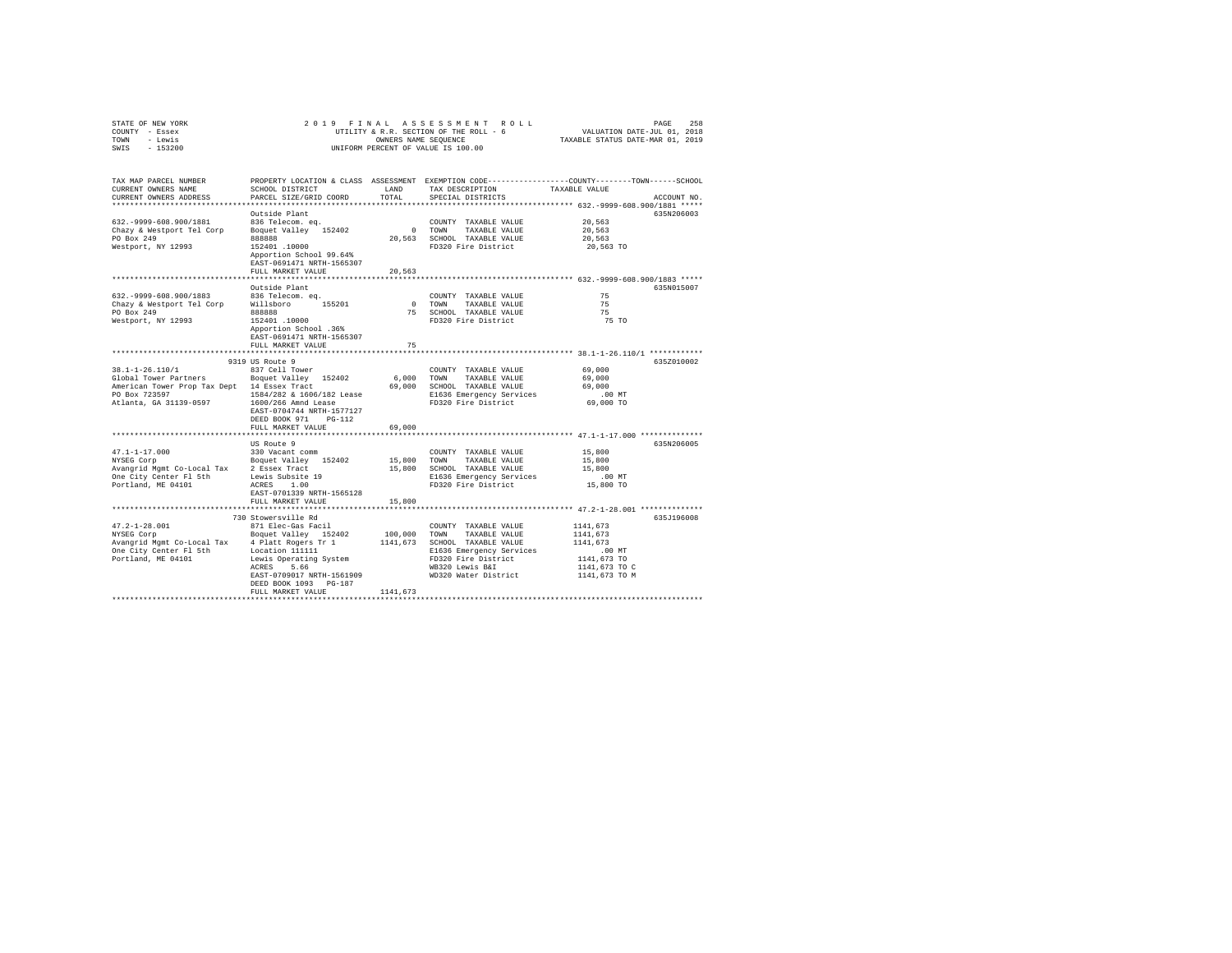|      | STATE OF NEW YORK |  | 2019 FINAL ASSESSMENT ROLL             |                                  | PAGE | 259 |
|------|-------------------|--|----------------------------------------|----------------------------------|------|-----|
|      | COUNTY - Essex    |  | UTILITY & R.R. SECTION OF THE ROLL - 6 | VALUATION DATE-JUL 01, 2018      |      |     |
| TOWN | - Lewis           |  | OWNERS NAME SEOUENCE                   | TAXABLE STATUS DATE-MAR 01, 2019 |      |     |
| SWIS | $-153200$         |  | UNIFORM PERCENT OF VALUE IS 100.00     |                                  |      |     |

| TAX MAP PARCEL NUMBER<br>CURRENT OWNERS NAME                                                                                                             | SCHOOL DISTRICT                                                                                                                                                                      | LAND                                 | TAX DESCRIPTION                                                                                                          | PROPERTY LOCATION & CLASS ASSESSMENT EXEMPTION CODE----------------COUNTY-------TOWN------SCHOOL<br>TAXABLE VALUE |
|----------------------------------------------------------------------------------------------------------------------------------------------------------|--------------------------------------------------------------------------------------------------------------------------------------------------------------------------------------|--------------------------------------|--------------------------------------------------------------------------------------------------------------------------|-------------------------------------------------------------------------------------------------------------------|
| CURRENT OWNERS ADDRESS<br>*********************                                                                                                          | PARCEL SIZE/GRID COORD<br>*******************                                                                                                                                        | TOTAL                                | SPECIAL DISTRICTS                                                                                                        | ACCOUNT NO.                                                                                                       |
| 632. - 9999 - 131. 600/1001<br>NYSEG Corp<br>Avangrid Mgmt Co-Local Tax<br>One City Center Fl 5th<br>Portland, ME 04101<br>***************************** | Northeast Grouped Trans<br>882 Elec Trans Imp<br>Boquet Valley 152402<br>000016<br>152401.1000<br>EAST-0691471 NRTH-1565307<br>FULL MARKET VALUE                                     | 351,606                              | COUNTY TAXABLE VALUE<br>0 TOWN<br>TAXABLE VALUE<br>351,606 SCHOOL TAXABLE VALUE<br>FD320 Fire District                   | 635Z006008<br>351,606<br>351,606<br>351,606<br>351,606 TO                                                         |
|                                                                                                                                                          | Total Electric Dist                                                                                                                                                                  |                                      |                                                                                                                          | 635N206006                                                                                                        |
| 632. - 9999-131. 600/1881<br>NYSEG Corp<br>Avangrid Mgmt Co-Local Tax<br>One City Center Fl 5th<br>Portland, ME 04101                                    | 884 Elec Dist Out<br>Boquet Valley 152402<br>888888<br>152401.10000<br>EAST-0691471 NRTH-1565307<br>FULL MARKET VALUE                                                                | $\mathbf{r}$<br>1739,224<br>1739.224 | COUNTY TAXABLE VALUE<br>TOWN<br>TAXABLE VALUE<br>SCHOOL TAXABLE VALUE<br>FD320 Fire District                             | 1739,224<br>1739,224<br>1739,224<br>1739,224 TO                                                                   |
| ***************************                                                                                                                              | *************************                                                                                                                                                            |                                      |                                                                                                                          |                                                                                                                   |
| 47.13-1-29.111/1<br>SBA Communications Corporation Boquet Valley 152402<br>Attn: Tax Dept-NY14467-S 2 Platt Rogers Tract 1                               | 54 Rustic Way<br>837 Cell Tower                                                                                                                                                      | 18,700 TOWN<br>94,900                | COUNTY TAXABLE VALUE<br>TAXABLE VALUE<br>SCHOOL TAXABLE VALUE<br>E1636 Emergency Services<br>FD320 Fire District         | 635Z017001<br>94,900<br>94,900<br>94,900<br>.00MT<br>94,900 TO                                                    |
|                                                                                                                                                          | FULL MARKET VALUE                                                                                                                                                                    | 94,900                               |                                                                                                                          |                                                                                                                   |
|                                                                                                                                                          | 1416 County Route 10                                                                                                                                                                 |                                      |                                                                                                                          | 635Z011005                                                                                                        |
| $47.4 - 1 - 32.000/2$<br>T-Mobile<br>Attn: Property Tax Dept<br>12920 SE 38th St<br>Bellevue, WA 98006                                                   | 837 Cell Tower<br>Boquet Valley 152402<br>44 Mccormick<br>EAST-0710835 NRTH-1553089<br>DEED BOOK 305<br>$PG-518$<br>FULL MARKET VALUE                                                | 5,000<br>111,900<br>111,900          | COUNTY TAXABLE VALUE<br>TOWN<br>TAXABLE VALUE<br>SCHOOL TAXABLE VALUE<br>E1636 Emergency Services<br>FD320 Fire District | 111,900<br>111,900<br>111,900<br>.00 MT<br>111,900 TO                                                             |
|                                                                                                                                                          | *************************                                                                                                                                                            |                                      |                                                                                                                          |                                                                                                                   |
| 632. - 9999-631.900/1881<br>Verizon New York Inc<br>c/o Duff & Phelps<br>PO Box 2749<br>Addison, TX 75001                                                | Public Service Town<br>836 Telecom. eq.<br>Boquet Valley 152402<br>888888 Outside Plant<br>152401.10000<br>Apportion School 99.64%<br>EAST-0691471 NRTH-1565307<br>FULL MARKET VALUE | $\circ$<br>83,588<br>83,588          | COUNTY TAXABLE VALUE<br>TOWN<br>TAXABLE VALUE<br>SCHOOL TAXABLE VALUE<br>FD320 Fire District                             | 635N206008<br>83,588<br>83,588<br>83,588<br>83,588 TO                                                             |
|                                                                                                                                                          | Public Service Town                                                                                                                                                                  |                                      |                                                                                                                          | 635N015009                                                                                                        |
| 632. - 9999-631.900/1883<br>Verizon New York Inc<br>c/o Duff & Phelps<br>PO Box 2749<br>Addison, TX 75001                                                | 836 Telecom, ea.<br>Willsboro<br>155201<br>888888 Outside Plant<br>152401.10000<br>Apportion School .36%<br>EAST-0691471 NRTH-1565307                                                |                                      | COUNTY TAXABLE VALUE<br>0 TOWN<br>TAXABLE VALUE<br>302 SCHOOL TAXABLE VALUE<br>FD320 Fire District                       | 302<br>302<br>302<br>302 TO                                                                                       |
|                                                                                                                                                          | FULL MARKET VALUE                                                                                                                                                                    | 302                                  |                                                                                                                          |                                                                                                                   |
|                                                                                                                                                          |                                                                                                                                                                                      |                                      |                                                                                                                          |                                                                                                                   |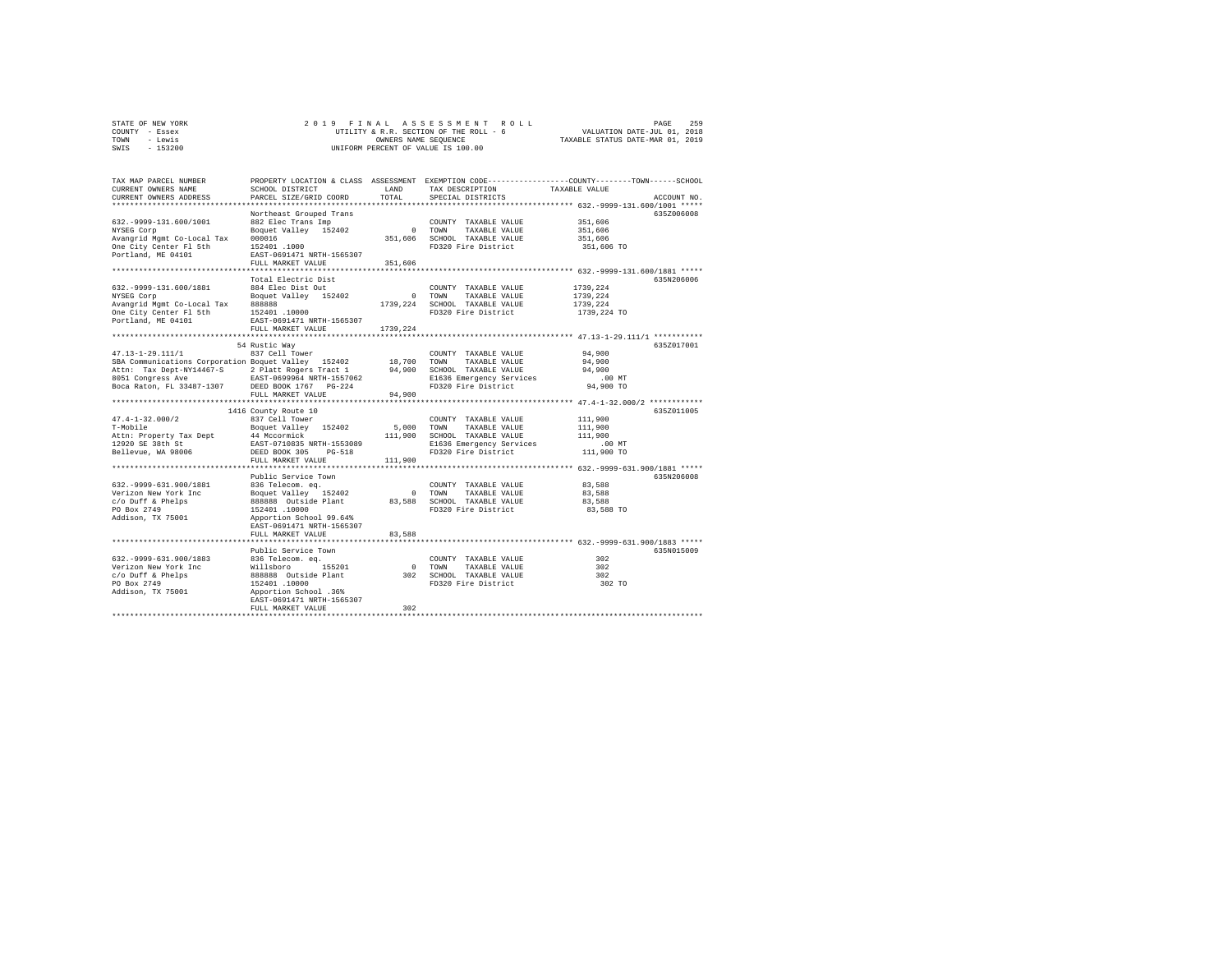| STATE OF NEW YORK<br>COUNTY - Essex<br>- Lewis<br>TOWN<br>SWIS<br>$-153200$                |                                                   | 2019 FINAL ASSESSMENT ROLL<br>UNIFORM PERCENT OF VALUE IS 100.00 | 260<br>PAGE<br>UTILITY & R.R. SECTION OF THE ROLL - $6$ $$\tt VALUATION\ DATE-JUL\ 01,\ 2018$$ OWNERS NAME SEQUENCE $$\tt TAXABLE\ STATUS\ DATE-MAR\ 01,\ 2019$$ |            |             |
|--------------------------------------------------------------------------------------------|---------------------------------------------------|------------------------------------------------------------------|------------------------------------------------------------------------------------------------------------------------------------------------------------------|------------|-------------|
|                                                                                            |                                                   |                                                                  | TAX MAP PARCEL NUMBER THE PROPERTY LOCATION & CLASS ASSESSMENT EXEMPTION CODE-------------COUNTY-------TOWN------SCHOOL                                          |            |             |
| CURRENT OWNERS NAME SCHOOL DISTRICT<br>CURRENT OWNERS ADDRESS PARCEL SIZE/GRID COORD TOTAL |                                                   |                                                                  | LAND TAX DESCRIPTION TAXABLE VALUE<br>SPECIAL DISTRICTS                                                                                                          |            | ACCOUNT NO. |
|                                                                                            |                                                   |                                                                  |                                                                                                                                                                  |            |             |
|                                                                                            | 9973 US Route 9                                   |                                                                  |                                                                                                                                                                  |            | 635Z013002  |
| 29. - 2-8.006/1 837 Cell Tower                                                             |                                                   |                                                                  | COUNTY TAXABLE VALUE 175.900                                                                                                                                     |            |             |
| Verizon Wireless Boquet Valley 152402 20,100 TOWN                                          |                                                   |                                                                  | TAXABLE VALUE 175,900                                                                                                                                            |            |             |
| $c/o$ Duff & Phelps LLC $24$ Essex Tract $175,900$                                         |                                                   |                                                                  | SCHOOL TAXABLE VALUE 175,900                                                                                                                                     |            |             |
| PO Box 2549                                                                                | 1717/149 Lease                                    |                                                                  | E1636 Emergency Services                                                                                                                                         | .00 MT     |             |
| Addison, TX 75001 EAST-0705847 NRTH-1591183                                                | DEED BOOK 1000 PG-6                               |                                                                  | FD320 Fire District 175,900 TO                                                                                                                                   |            |             |
| MAY BE SUBJECT TO PAYMENT FULL MARKET VALUE $175,900$                                      |                                                   |                                                                  |                                                                                                                                                                  |            |             |
| UNDER RPTL480A UNTIL 2022                                                                  |                                                   |                                                                  |                                                                                                                                                                  |            |             |
|                                                                                            |                                                   |                                                                  |                                                                                                                                                                  |            |             |
|                                                                                            | 1414 County Route 10                              |                                                                  |                                                                                                                                                                  |            | 635Z010003  |
| $47.4 - 1 - 32.000/1$                                                                      | 837 Cell Tower                                    |                                                                  | COUNTY TAXABLE VALUE                                                                                                                                             | 131,000    |             |
| Verizon Wireless                                                                           | Boquet Valley 152402 18,000                       |                                                                  | TOWN<br>TAXABLE VALUE                                                                                                                                            | 131,000    |             |
| c/o Duff & Phelps LLC 44 Mccormick 131,000                                                 |                                                   |                                                                  | SCHOOL TAXABLE VALUE                                                                                                                                             | 131,000    |             |
| PO Box 2549 1728/303 Lease                                                                 |                                                   |                                                                  | E1636 Emergency Services                                                                                                                                         | $.00$ MT   |             |
| Addison, TX 75001                                                                          | EAST-0710835 NRTH-1553089<br>DEED BOOK 305 PG-518 |                                                                  | FD320 Fire District                                                                                                                                              | 131,000 TO |             |
|                                                                                            | FULL MARKET VALUE                                 | 131,000                                                          |                                                                                                                                                                  |            |             |
|                                                                                            |                                                   |                                                                  |                                                                                                                                                                  |            |             |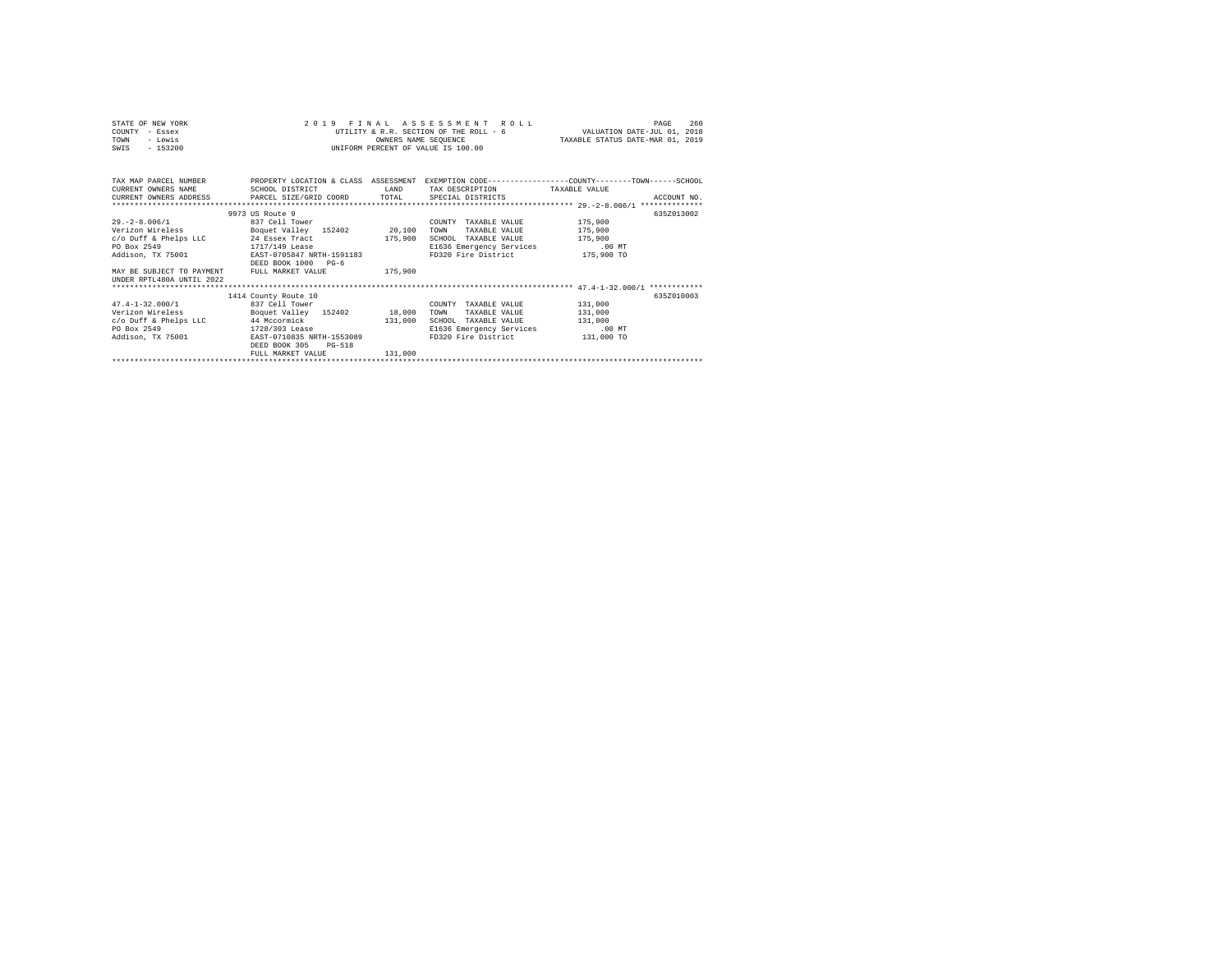| STATE OF NEW YORK | 2019 FINAL ASSESSMENT ROLL             | 261<br>PAGE                      |
|-------------------|----------------------------------------|----------------------------------|
| COUNTY - Essex    | UTILITY & R.R. SECTION OF THE ROLL - 6 | VALUATION DATE-JUL 01, 2018      |
| TOWN<br>- Lewis   |                                        | TAXABLE STATUS DATE-MAR 01, 2019 |
| SWIS<br>- 153200  |                                        | RPS150/V04/L015                  |
|                   | UNIFORM PERCENT OF VALUE IS 100.00     | CURRENT DATE 6/26/2019           |
|                   |                                        |                                  |
|                   | ROLL SUB SECTION- - TOTALS             |                                  |

|      |                      | TOTAL   | EXTENSION   | EXTENSION | AD VALOREM | EXEMPT | TAXARLE  |
|------|----------------------|---------|-------------|-----------|------------|--------|----------|
| CODE | DISTRICT NAME        | PARCELS | <b>TYPE</b> | VALUE     | VALUE      | AMOUNT | VALUE    |
|      |                      |         |             |           |            |        |          |
|      | E1636 Emergency Serv |         | 7 MOVTAX    |           |            |        |          |
|      | FD320 Fire District  |         | 13 TOTAL    |           | 3935.531   |        | 3935.531 |
|      | WB320 Lewis B&I      |         | 1 TOTAL C   |           | 1141,673   |        | 1141.673 |
|      | WD320 Water District |         | 1 TOTAL     | M         | 1141,673   |        | 1141.673 |

#### \*\*\* S C H O O L D I S T R I C T S U M M A R Y \*\*\*

| CODE             | DISTRICT NAME              | TOTAL<br>PARCELS     | ASSESSED<br>LAND | ASSESSED<br>TOTAL | EXEMPT<br>AMOUNT | TOTAL<br>TAXABLE | STAR<br>AMOUNT | STAR<br>TAXABLE |
|------------------|----------------------------|----------------------|------------------|-------------------|------------------|------------------|----------------|-----------------|
| 152402<br>155201 | Boquet Valley<br>Willsboro | 11<br>$\overline{2}$ | 183,600          | 3935.154<br>377   |                  | 3935,154<br>377  |                | 3935,154<br>377 |
|                  | SUB-TOTAL                  | 13                   | 183,600          | 3935,531          |                  | 3935.531         |                | 3935.531        |
|                  | TOTAL                      | 13                   | 183,600          | 3935.531          |                  | 3935,531         |                | 3935,531        |

#### \*\*\* S Y S T E M C O D E S S U M M A R Y \*\*\*

#### NO SYSTEM EXEMPTIONS AT THIS LEVEL

#### \*\*\* E X E M P T I O N S U M M A R Y \*\*\*

#### NO EXEMPTIONS AT THIS LEVEL

| ROLL       | DESCRIPTION      | TOTAL   | ASSESSED | <b><i>ASSESSED</i></b> | TAXABLE  | TAXABLE  | TAXABLE  | STAR     |
|------------|------------------|---------|----------|------------------------|----------|----------|----------|----------|
| <b>SEC</b> |                  | PARCELS | LAND     | TOTAL                  | COUNTY   | TOWN     | SCHOOL   | TAXABLE  |
|            | UTILITIES & N.C. |         | 183,600  | 3935.531               | 3935.531 | 3935.531 | 3935.531 | 3935 537 |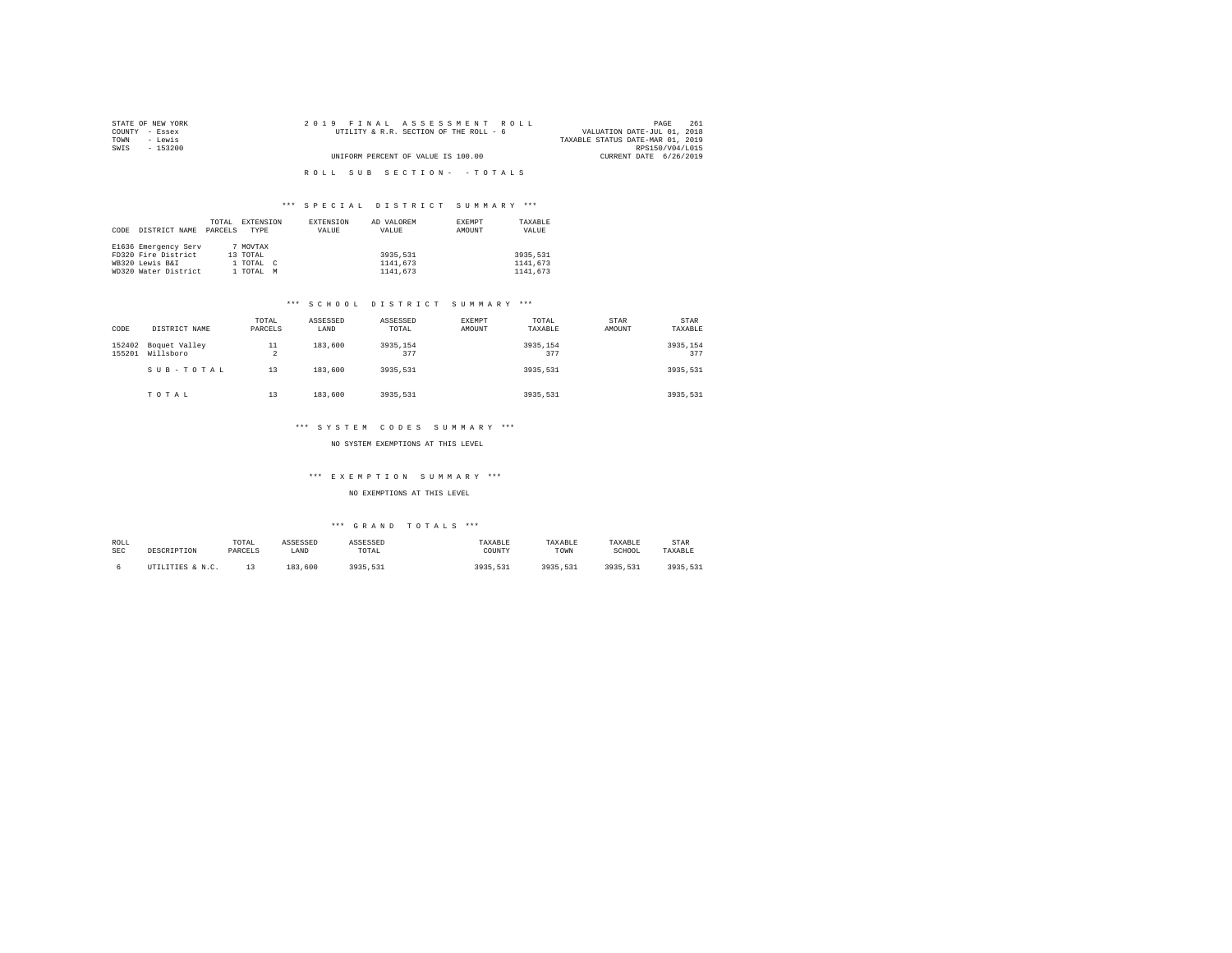|      | STATE OF NEW YORK |  | 2019 FINAL ASSESSMENT ROLL             |                                  | PAGE            | 262 |
|------|-------------------|--|----------------------------------------|----------------------------------|-----------------|-----|
|      | COUNTY - Essex    |  | UTILITY & R.R. SECTION OF THE ROLL - 6 | VALUATION DATE-JUL 01, 2018      |                 |     |
| TOWN | - Lewis           |  |                                        | TAXABLE STATUS DATE-MAR 01, 2019 |                 |     |
| SWIS | - 153200          |  | UNIFORM PERCENT OF VALUE IS 100.00     |                                  | RPS150/V04/L015 |     |
|      |                   |  |                                        | CURRENT DATE 6/26/2019           |                 |     |

#### R O L L S E C T I O N T O T A L S

#### \*\*\* S P E C I A L D I S T R I C T S U M M A R Y \*\*\*

|      |                      | TOTAL   | EXTENSION             |   | EXTENSION | AD VALOREM | <b>EXEMPT</b> | TAXABLE  |
|------|----------------------|---------|-----------------------|---|-----------|------------|---------------|----------|
| CODE | DISTRICT NAME        | PARCELS | TYPE                  |   | VALUE     | VALUE      | AMOUNT        | VALUE    |
|      |                      |         |                       |   |           |            |               |          |
|      | E1636 Emergency Serv |         | 7 MOVTAX              |   |           |            |               |          |
|      | FD320 Fire District  |         | 13 TOTAL              |   |           | 3935,531   |               | 3935.531 |
|      | WB320 Lewis B&I      |         | 1 TOTAL<br>$\sqrt{2}$ |   |           | 1141,673   |               | 1141.673 |
|      | WD320 Water District |         | 1 TOTAL               | M |           | 1141,673   |               | 1141.673 |

#### \*\*\* S C H O O L D I S T R I C T S U M M A R Y \*\*\*

| CODE             | DISTRICT NAME              | TOTAL<br>PARCELS     | ASSESSED<br>LAND | ASSESSED<br>TOTAL | <b>EXEMPT</b><br>AMOUNT | TOTAL<br>TAXABLE | STAR<br>AMOUNT | <b>STAR</b><br>TAXABLE |
|------------------|----------------------------|----------------------|------------------|-------------------|-------------------------|------------------|----------------|------------------------|
| 152402<br>155201 | Boquet Valley<br>Willsboro | 11<br>$\overline{a}$ | 183,600          | 3935.154<br>377   |                         | 3935,154<br>377  |                | 3935.154<br>377        |
|                  | SUB-TOTAL                  | 13                   | 183,600          | 3935.531          |                         | 3935.531         |                | 3935.531               |
|                  | TOTAL                      | 13                   | 183,600          | 3935.531          |                         | 3935.531         |                | 3935.531               |

#### \*\*\* S Y S T E M C O D E S S U M M A R Y \*\*\*

#### NO SYSTEM EXEMPTIONS AT THIS LEVEL

#### \*\*\* E X E M P T I O N S U M M A R Y \*\*\*

#### NO EXEMPTIONS AT THIS LEVEL

| ROLL       | DESCRIPTION      | TOTAL   | ASSESSED | ASSESSED | TAXABLE  | TAXABLE  | TAXABLE  | STAR     |
|------------|------------------|---------|----------|----------|----------|----------|----------|----------|
| <b>SEC</b> |                  | PARCELS | LAND     | TOTAL    | COUNTY   | TOWN     | SCHOOL   | TAXABLE  |
|            | UTILITIES & N.C. |         | 183,600  | 3935.531 | 3935.531 | 3935.531 | 3935.531 | 3935 537 |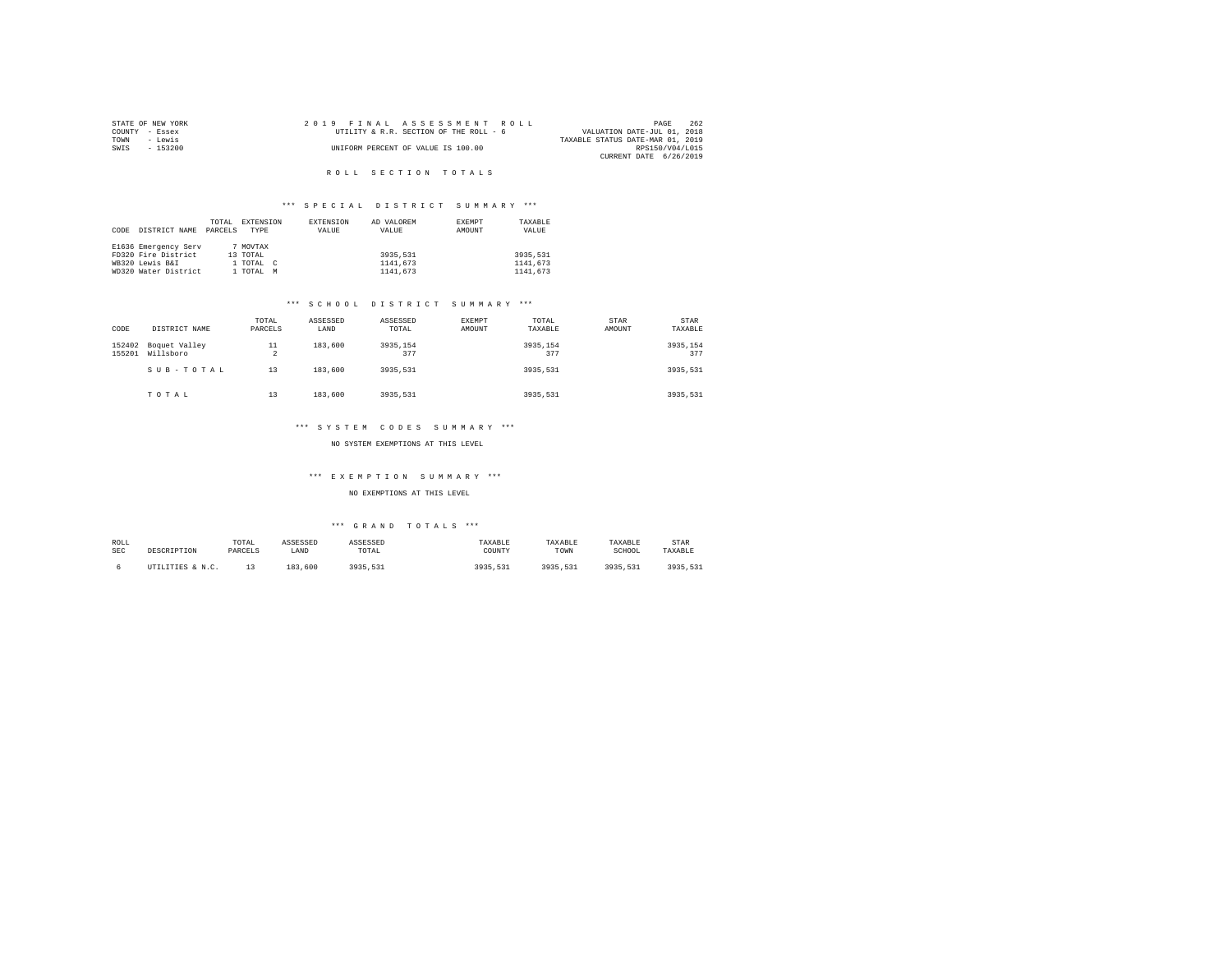| STATE OF NEW YORK<br>COUNTY - Essex<br>TOWN<br>- Lewis<br>$-153200$<br>SWIS                                                                                      | 2019<br>FINAL                                                                                                                                                                              | OWNERS NAME SEQUENCE          | ASSESSMENT<br>ROLL<br>WHOLLY EXEMPT SECTION OF THE ROLL - 8<br>UNIFORM PERCENT OF VALUE IS 100.00                                                                                                                                            |                                                                               | PAGE<br>263<br>VALUATION DATE-JUL 01, 2018<br>TAXABLE STATUS DATE-MAR 01, 2019 |
|------------------------------------------------------------------------------------------------------------------------------------------------------------------|--------------------------------------------------------------------------------------------------------------------------------------------------------------------------------------------|-------------------------------|----------------------------------------------------------------------------------------------------------------------------------------------------------------------------------------------------------------------------------------------|-------------------------------------------------------------------------------|--------------------------------------------------------------------------------|
| TAX MAP PARCEL NUMBER<br>CURRENT OWNERS NAME<br>CURRENT OWNERS ADDRESS<br>**************************                                                             | SCHOOL DISTRICT<br>PARCEL SIZE/GRID COORD                                                                                                                                                  | LAND<br>TOTAL                 | PROPERTY LOCATION & CLASS ASSESSMENT EXEMPTION CODE---------------COUNTY-------TOWN------SCHOOL<br>TAX DESCRIPTION<br>SPECIAL DISTRICTS                                                                                                      | TAXABLE VALUE                                                                 | ACCOUNT NO.                                                                    |
| $55.4 - 2 - 6.000$<br>Aiken Carl<br>Aiken Inge<br>287 Upper Mannix Rd<br>East Greenbush, NY 12061<br>PRIOR OWNER ON 3/01/2019 FULL MARKET VALUE<br>Town Of Lewis | Roscoe Rd<br>322 Rural vac>10<br>Boquet Valley 152402<br>26 Platt Roger<br>ACRES 19.20<br>26 Platt Rogers Tract 4 26,200<br>EAST-0688755 NRTH-1542874<br>DEED BOOK 1951 PG-239             | 26,200                        | TOWN OWN I 13500<br>26,200 COUNTY TAXABLE VALUE<br>TOWN<br>TAXABLE VALUE<br>SCHOOL TAXABLE VALUE<br>E1636 Emergency Services<br>FD320 Fire District<br>26,200 EX                                                                             | 26,200<br>$\Omega$<br>$\Omega$<br>$\Omega$<br>.00MT<br>$0$ TO                 | 6379906402<br>26,200<br>26,200                                                 |
|                                                                                                                                                                  | 149 Hale Hill Ln                                                                                                                                                                           |                               |                                                                                                                                                                                                                                              |                                                                               | 6379906208                                                                     |
| $38.1 - 1 - 6.000$<br>Church<br>c/o Lewis Cemetery<br>PO Box 532<br>Lewis, NY 12950<br>$47.13 - 1 - 16.000$                                                      | 695 Cemetery<br>Boquet Valley 152402<br>15 Essex Tract<br>ACRES 0.93<br>EAST-0702849 NRTH-1580966<br>DEED BOOK 169<br>$PG-98$<br>FULL MARKET VALUE<br><br>8557 US Route 9<br>620 Religious | 5,700<br>5,700<br>*********** | CONST REL 25110<br>5,700 COUNTY TAXABLE VALUE<br>TAXABLE VALUE<br>TOWN<br>SCHOOL TAXABLE VALUE<br>E1636 Emergency Services<br>FD320 Fire District<br>5,700 EX<br>*************************** 47.13-1-16.000 *************<br>CONST REL 25110 | 5,700<br>$\circ$<br>$\Omega$<br>$\Omega$<br>$.00$ MT<br>$0$ TO<br>83,300      | 5,700<br>5,700<br>6379906205<br>83,300<br>83,300                               |
| Congregational Church<br>PO Box 5<br>Lewis, NY 12950                                                                                                             | Boquet Valley 152402 26,800<br>2 Platt Rogers Tract 1 83,300<br>ACRES<br>0.90<br>EAST-0700917 NRTH-1559031<br>DEED BOOK 662<br>$PG-192$<br>FULL MARKET VALUE                               | 26,800<br>83,300              | COUNTY TAXABLE VALUE<br>TAXABLE VALUE<br>TOWN<br>SCHOOL TAXABLE VALUE<br>E1636 Emergency Services<br>FD320 Fire District<br>83,300 EX<br>WB320 Lewis B&I<br>WD320 Water District<br>83,300 EX                                                | $\Omega$<br>$\Omega$<br>$\Omega$<br>.00 MT<br>$0$ TO<br>83,300 TO C<br>0 TO M |                                                                                |
|                                                                                                                                                                  | 8143 US Route 9                                                                                                                                                                            |                               |                                                                                                                                                                                                                                              |                                                                               | 635J103614                                                                     |
| $56.1 - 2 - 16.000$<br>Elizabethtown-Lewis<br>Emergency Squad<br>PO Box 443<br>Elizabethtown, NY 12932                                                           | 662 Police/fire<br>Boquet Valley 152402<br>8 Platt Rogers Tract 1<br>ACRES<br>0.45<br>EAST-0700493 NRTH-1548780<br>DEED BOOK 1493 PG-120<br>FULL MARKET VALUE                              | 238,600<br>238,600            | NP ORGANIZ 25300<br>65,000 COUNTY TAXABLE VALUE<br>TOWN<br>TAXABLE VALUE<br>SCHOOL TAXABLE VALUE<br>E1636 Emergency Services<br>FD320 Fire District<br>238,600 EX                                                                            | 238,600<br>$\Omega$<br>$\Omega$<br>$\Omega$<br>$.00$ MT<br>$0$ TO             | 238,600<br>238,600                                                             |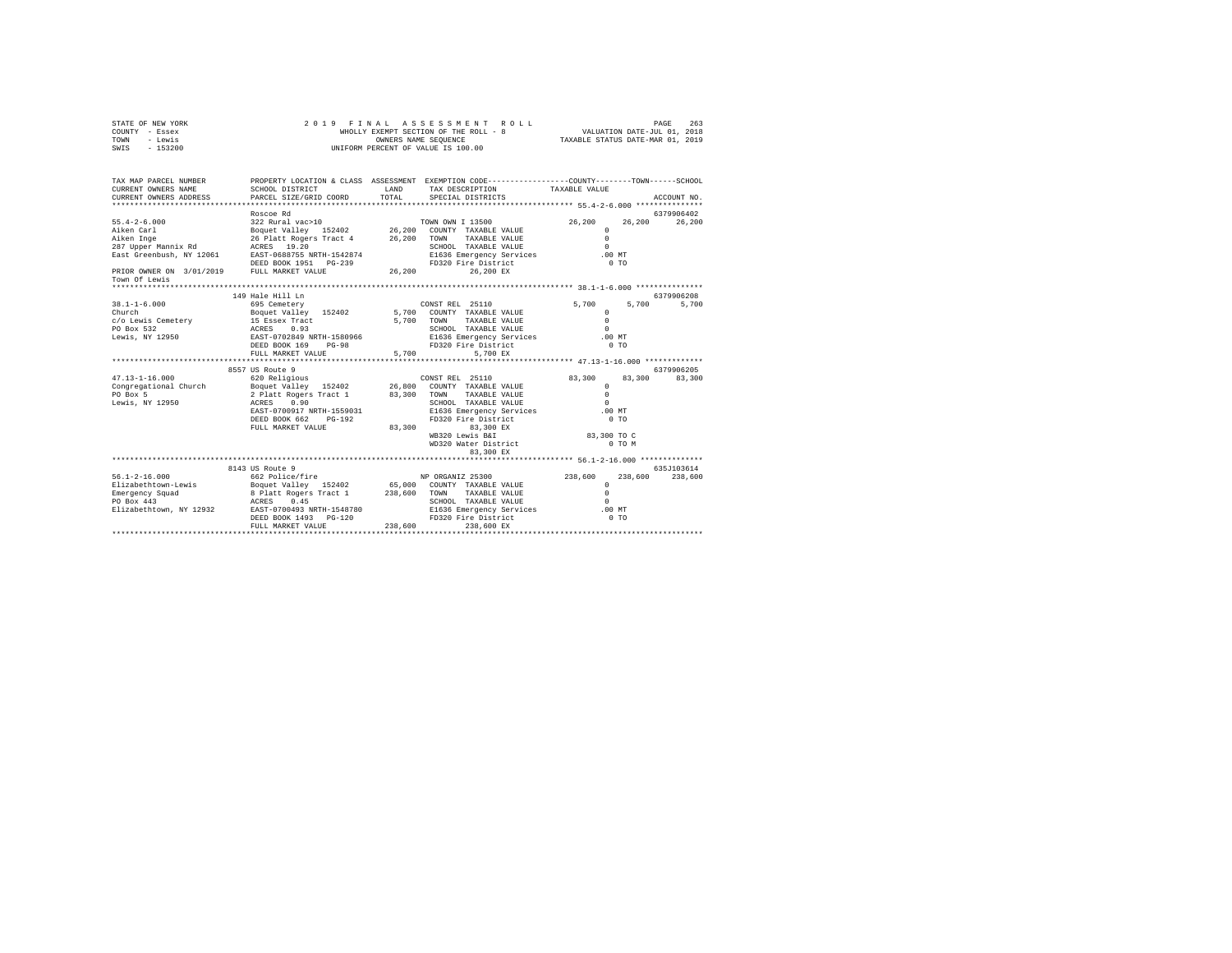| STATE OF NEW YORK<br>COUNTY - Essex<br>TOWN - Lewis<br>SWIS - 153200                                                                                                                                                                       |                             |  |                                                                                                  |        |                 |
|--------------------------------------------------------------------------------------------------------------------------------------------------------------------------------------------------------------------------------------------|-----------------------------|--|--------------------------------------------------------------------------------------------------|--------|-----------------|
| TAX MAP PARCEL NUMBER<br>CURRENT OWNERS NAME<br>CURRENT OWNERS ADDRESS                                                                                                                                                                     |                             |  | PROPERTY LOCATION & CLASS ASSESSMENT EXEMPTION CODE----------------COUNTY-------TOWN------SCHOOL |        | ACCOUNT NO.     |
|                                                                                                                                                                                                                                            | 2132 Trout Pond Rd          |  |                                                                                                  |        | 635J105304      |
|                                                                                                                                                                                                                                            |                             |  |                                                                                                  |        | 233,100 233,100 |
|                                                                                                                                                                                                                                            |                             |  |                                                                                                  |        |                 |
|                                                                                                                                                                                                                                            |                             |  |                                                                                                  |        |                 |
|                                                                                                                                                                                                                                            |                             |  |                                                                                                  |        |                 |
|                                                                                                                                                                                                                                            |                             |  |                                                                                                  |        |                 |
|                                                                                                                                                                                                                                            |                             |  |                                                                                                  |        |                 |
|                                                                                                                                                                                                                                            |                             |  |                                                                                                  |        |                 |
|                                                                                                                                                                                                                                            |                             |  |                                                                                                  |        |                 |
|                                                                                                                                                                                                                                            | 8518 US Route 9             |  |                                                                                                  |        | 635J101112      |
|                                                                                                                                                                                                                                            |                             |  |                                                                                                  |        |                 |
|                                                                                                                                                                                                                                            |                             |  |                                                                                                  |        |                 |
|                                                                                                                                                                                                                                            |                             |  |                                                                                                  |        |                 |
|                                                                                                                                                                                                                                            |                             |  |                                                                                                  |        |                 |
|                                                                                                                                                                                                                                            |                             |  |                                                                                                  |        |                 |
|                                                                                                                                                                                                                                            |                             |  |                                                                                                  |        |                 |
|                                                                                                                                                                                                                                            |                             |  |                                                                                                  |        |                 |
|                                                                                                                                                                                                                                            |                             |  |                                                                                                  |        |                 |
|                                                                                                                                                                                                                                            |                             |  |                                                                                                  |        |                 |
| 76,700 EX. 1999 - 76,700 EX. 1999 - 76,800 EX. 1999 - 76,900 EX. 1999 - 76,900 EX. 1999 - 1999 - 1999 - 1999 - 1999 - 1999 - 1999 - 1999 - 1999 - 1999 - 1999 - 1999 - 1999 - 1999 - 1999 - 1999 - 1999 - 1999 - 1999 - 1999 -             |                             |  |                                                                                                  |        |                 |
|                                                                                                                                                                                                                                            | 8516 US Route 9             |  |                                                                                                  |        | 635J101901      |
|                                                                                                                                                                                                                                            |                             |  |                                                                                                  |        |                 |
|                                                                                                                                                                                                                                            |                             |  |                                                                                                  |        |                 |
|                                                                                                                                                                                                                                            |                             |  |                                                                                                  |        |                 |
|                                                                                                                                                                                                                                            |                             |  |                                                                                                  |        |                 |
|                                                                                                                                                                                                                                            |                             |  |                                                                                                  |        |                 |
|                                                                                                                                                                                                                                            |                             |  |                                                                                                  |        |                 |
|                                                                                                                                                                                                                                            |                             |  |                                                                                                  |        |                 |
|                                                                                                                                                                                                                                            |                             |  | WB320 Lewis Dul<br>WD320 Water District                                                          | 0 TO M |                 |
|                                                                                                                                                                                                                                            |                             |  |                                                                                                  |        |                 |
|                                                                                                                                                                                                                                            |                             |  |                                                                                                  |        |                 |
|                                                                                                                                                                                                                                            |                             |  |                                                                                                  |        |                 |
|                                                                                                                                                                                                                                            |                             |  |                                                                                                  |        |                 |
|                                                                                                                                                                                                                                            |                             |  |                                                                                                  |        |                 |
|                                                                                                                                                                                                                                            |                             |  |                                                                                                  |        |                 |
|                                                                                                                                                                                                                                            |                             |  |                                                                                                  |        |                 |
|                                                                                                                                                                                                                                            |                             |  |                                                                                                  |        |                 |
|                                                                                                                                                                                                                                            |                             |  |                                                                                                  |        |                 |
| 1970 1971 1972<br>The Sample Ray (1972) 2160<br>Essex County (1972) 2160<br>Exsex County (1972) 2160<br>Exsex County (1972) 22402<br>The Bourd Mark Hotel County TAXABLE VALUE<br>The Sample Count Street (1972) 2247,500 COUNTY TAXABLE V |                             |  |                                                                                                  |        |                 |
|                                                                                                                                                                                                                                            | FULL MARKET VALUE 31146,100 |  |                                                                                                  |        |                 |
|                                                                                                                                                                                                                                            |                             |  |                                                                                                  |        |                 |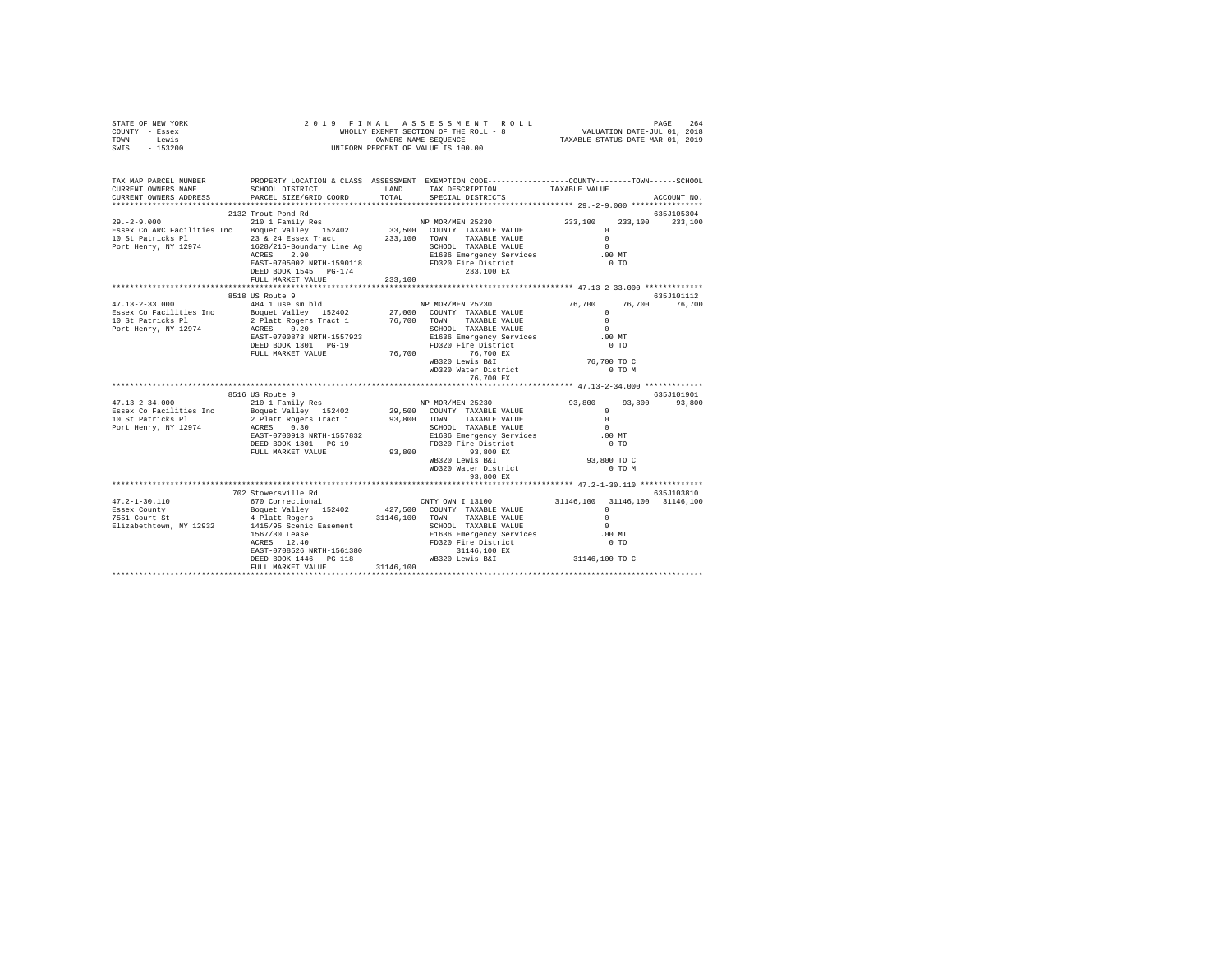| STATE OF NEW YORK<br>COUNTY - Essex<br>- Lewis<br>TOWN<br>SWIS - 153200         | 2019 FINAL                                                                                                                                                                                                                                                     |               | ASSESSMENT ROLL<br>WHOLLY EXEMPT SECTION OF THE ROLL - 8<br>OWNERS NAME SEQUENCE<br>UNIFORM PERCENT OF VALUE IS 100.00                                                                           | VALUATION DATE-JUL 01, 2018<br>TAXABLE STATUS DATE-MAR 01, 2019                      | PAGE<br>265                     |
|---------------------------------------------------------------------------------|----------------------------------------------------------------------------------------------------------------------------------------------------------------------------------------------------------------------------------------------------------------|---------------|--------------------------------------------------------------------------------------------------------------------------------------------------------------------------------------------------|--------------------------------------------------------------------------------------|---------------------------------|
| TAX MAP PARCEL NUMBER<br>CURRENT OWNERS NAME                                    | SCHOOL DISTRICT<br>PARCEL SIZE/GRID COORD                                                                                                                                                                                                                      | LAND<br>TOTAL | PROPERTY LOCATION & CLASS ASSESSMENT EXEMPTION CODE---------------COUNTY-------TOWN------SCHOOL<br>TAX DESCRIPTION                                                                               | TAXABLE VALUE                                                                        | ACCOUNT NO.                     |
| CURRENT OWNERS ADDRESS                                                          |                                                                                                                                                                                                                                                                |               | SPECIAL DISTRICTS                                                                                                                                                                                |                                                                                      |                                 |
|                                                                                 | Stowersville Rd                                                                                                                                                                                                                                                |               |                                                                                                                                                                                                  |                                                                                      | 635J191021                      |
| $47.2 - 1 - 30.120$<br>Essex County<br>7551 Court St<br>Elizabethtown, NY 12932 | 322 Rural vac>10<br>Boquet Valley 152402<br>4 Platt Rogers<br>1415/95 Scenic Easement<br>1567/30 Lease<br>ACRES 17.32<br>EAST-0709136 NRTH-1561426<br>DEED BOOK 1446 PG-118<br>CONSERVATION ESMT % 74.00                                                       |               | CNTY OWN I 13100<br>8,398 COUNTY TAXABLE VALUE<br>8,398 TOWN<br>TAXABLE VALUE<br>SCHOOL TAXABLE VALUE<br>SCHOOL TAAADDE<br>E1636 Emergency Services<br>FD320 Fire District<br>200 Ex<br>8,398 EX | 8,398<br>8,398<br>$\Omega$<br>$\Omega$<br>$\Omega$<br>.00MT<br>0.70                  | 8,398                           |
|                                                                                 | FULL MARKET VALUE                                                                                                                                                                                                                                              | 8,398         |                                                                                                                                                                                                  |                                                                                      |                                 |
|                                                                                 | 8487 US Route 9                                                                                                                                                                                                                                                |               |                                                                                                                                                                                                  |                                                                                      | 6379975100                      |
| $47.13 - 1 - 28.100$<br>Essex County<br>PO Box 217<br>Elizabethtown, NY 12932   | 652 Govt bldgs<br>Boguet Valley 152402 41,0<br>2 Platt Rogers Tract 1 230.1<br>ACRES 1.52<br>EAST-0700810 NRTH-1557188<br>DEED BOOK 1920 PG-271                                                                                                                | 230,100       | CNTY OWN I 13100<br>41,000 COUNTY TAXABLE VALUE<br>TOWN TAXABLE VALUE<br>SCHOOL TAXABLE VALUE<br>E1636 Emergency Services<br>FD320 Fire District                                                 | 230,100<br>230,100<br>$\Omega$<br>$\Omega$<br>$\Omega$<br>$.00$ MT<br>0 <sub>T</sub> | 230,100                         |
|                                                                                 | FULL MARKET VALUE                                                                                                                                                                                                                                              |               | 230,100 230,100 EX<br>WB320 Lewis B&I<br>WD320 Water District<br>230,100 EX                                                                                                                      | 230,100 TO C<br>$0$ TO $M$                                                           |                                 |
|                                                                                 |                                                                                                                                                                                                                                                                |               |                                                                                                                                                                                                  |                                                                                      |                                 |
| $56.1 - 2 - 11.000$<br>Essex County<br>Government Center<br>PO Box 217          | 8053 US Route 9<br>651 Highway gar<br>Boquet Valley 152402 166,000 COUNTY TAXABLE VALUE<br>33 Platt Rogers Tract 4 1900,700 TOWN TAXABLE VALUE<br>ACRES 9.60<br>Elizabethtown, NY 12932 EAST-0699875 NRTH-1546833<br>DEED BOOK 522 PG-162<br>FULL MARKET VALUE | 1900,700      | TAXABLE VALUE<br>SCHOOL TAXABLE VALUE<br>E1636 Emergency Services<br>FD320 Fire District<br>FD320 Fire District<br>1900,700 EX                                                                   | 1900,700<br>$\Omega$<br>$\Omega$<br>$\Omega$<br>$.00$ MT<br>0 <sub>T</sub>           | 6379906408<br>1900.700 1900.700 |
|                                                                                 |                                                                                                                                                                                                                                                                |               |                                                                                                                                                                                                  |                                                                                      |                                 |
|                                                                                 | 8181 US Route 9<br>DEED BOOK 880 PG-6<br>FULL MARKET VALUE                                                                                                                                                                                                     | 153,300       | CNTY OWN I 13100<br>E1636 Emergency Services<br>FD320 Fire District<br>153,300 EX                                                                                                                | 153,300 153,300<br>$\Omega$<br>$\Omega$<br>$\Omega$<br>$.00$ MT<br>0.70              | 635.7105302<br>153,300          |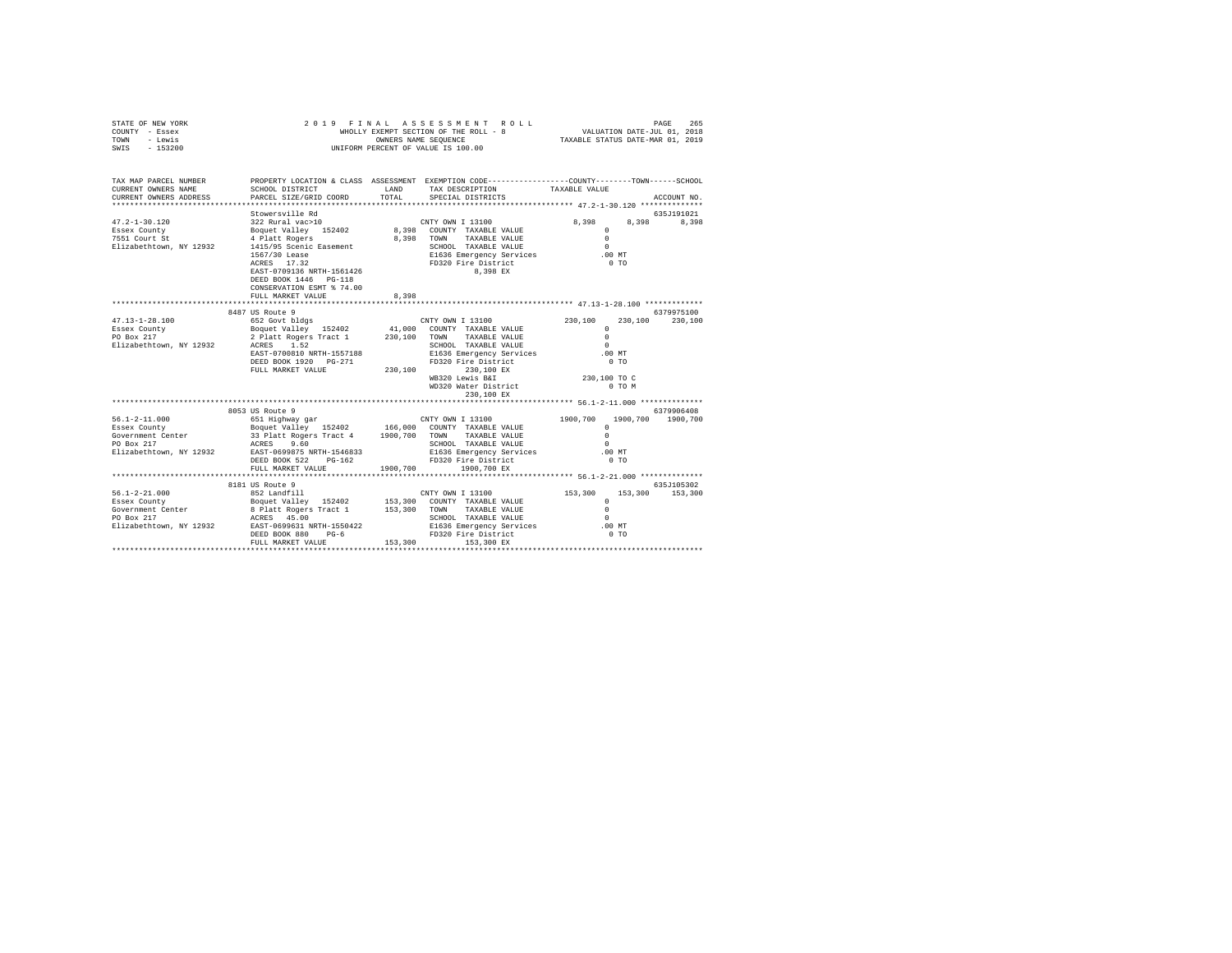| STATE OF NEW YORK<br>COUNTY - Essex<br>TOWN - Lewis<br>SWIS - 153200                                                                                                                                                                                                                                                                                                                                      |                   |                                                                      |              |             |
|-----------------------------------------------------------------------------------------------------------------------------------------------------------------------------------------------------------------------------------------------------------------------------------------------------------------------------------------------------------------------------------------------------------|-------------------|----------------------------------------------------------------------|--------------|-------------|
| TAX MAP PARCEL NUMBER PROPERTY LOCATION & CLASS ASSESSMENT EXEMPTION CODE---------------COUNTY-------TOWN------SCHOOL<br>CURRENT OWNERS NAME                                                                                                                                                                                                                                                              |                   | SCHOOL DISTRICT         LAND     TAX DESCRIPTION       TAXABLE VALUE |              |             |
| CURRENT OWNERS ADDRESS PARCEL SIZE/GRID COORD TOTAL                                                                                                                                                                                                                                                                                                                                                       |                   | SPECIAL DISTRICTS                                                    |              | ACCOUNT NO. |
|                                                                                                                                                                                                                                                                                                                                                                                                           |                   |                                                                      |              |             |
|                                                                                                                                                                                                                                                                                                                                                                                                           |                   |                                                                      |              |             |
| 47.1-1-22.100<br>Essex County ARC Facilities In Boquet Valley 152402<br>The MD MOR/MEN 25230<br>Essex County ARC Facilities In Boquet Valley 152402<br>195,800 COUNTY TAXABLE VALUE<br>20 195,800 195,800<br>Port Henry, NY 12974 ACRES 3.                                                                                                                                                                |                   |                                                                      |              |             |
|                                                                                                                                                                                                                                                                                                                                                                                                           |                   |                                                                      |              |             |
|                                                                                                                                                                                                                                                                                                                                                                                                           |                   |                                                                      | 195,800 TO C |             |
|                                                                                                                                                                                                                                                                                                                                                                                                           |                   | WD320 Water District                                                 | 0 TO M       |             |
|                                                                                                                                                                                                                                                                                                                                                                                                           |                   |                                                                      |              |             |
|                                                                                                                                                                                                                                                                                                                                                                                                           |                   |                                                                      |              | 635J175007  |
|                                                                                                                                                                                                                                                                                                                                                                                                           |                   |                                                                      |              | 238,800     |
|                                                                                                                                                                                                                                                                                                                                                                                                           |                   |                                                                      |              |             |
|                                                                                                                                                                                                                                                                                                                                                                                                           |                   |                                                                      |              |             |
| $\begin{tabular}{l c c c c c} \multicolumn{3}{c}{\textbf{47.1--1--24.000}} & \multicolumn{3}{c}{\textbf{49.8--01}} & \multicolumn{3}{c}{\textbf{49.8--01}} & \multicolumn{3}{c}{\textbf{49.8--01}} & \multicolumn{3}{c}{\textbf{49.8--01}} & \multicolumn{3}{c}{\textbf{49.8--01}} & \multicolumn{3}{c}{\textbf{49.8--01}} & \multicolumn{3}{c}{\textbf{49.8--01}} & \multicolumn{3}{c}{\textbf{49.8--01$ |                   |                                                                      |              |             |
|                                                                                                                                                                                                                                                                                                                                                                                                           |                   |                                                                      |              |             |
|                                                                                                                                                                                                                                                                                                                                                                                                           |                   |                                                                      |              |             |
|                                                                                                                                                                                                                                                                                                                                                                                                           |                   |                                                                      |              |             |
|                                                                                                                                                                                                                                                                                                                                                                                                           |                   | WD320 Water District<br>238,800 EX                                   | O TO M       |             |
|                                                                                                                                                                                                                                                                                                                                                                                                           |                   |                                                                      |              |             |
|                                                                                                                                                                                                                                                                                                                                                                                                           | US Route 9        |                                                                      |              | 635J104913  |
|                                                                                                                                                                                                                                                                                                                                                                                                           |                   |                                                                      |              |             |
|                                                                                                                                                                                                                                                                                                                                                                                                           |                   |                                                                      |              |             |
|                                                                                                                                                                                                                                                                                                                                                                                                           |                   |                                                                      |              |             |
|                                                                                                                                                                                                                                                                                                                                                                                                           |                   |                                                                      |              |             |
|                                                                                                                                                                                                                                                                                                                                                                                                           |                   |                                                                      |              |             |
|                                                                                                                                                                                                                                                                                                                                                                                                           | FULL MARKET VALUE | 168,400 168,400 EX                                                   |              |             |
|                                                                                                                                                                                                                                                                                                                                                                                                           |                   |                                                                      |              |             |
|                                                                                                                                                                                                                                                                                                                                                                                                           |                   |                                                                      |              |             |
|                                                                                                                                                                                                                                                                                                                                                                                                           |                   |                                                                      |              |             |
|                                                                                                                                                                                                                                                                                                                                                                                                           |                   |                                                                      |              |             |
|                                                                                                                                                                                                                                                                                                                                                                                                           |                   |                                                                      |              |             |
|                                                                                                                                                                                                                                                                                                                                                                                                           |                   |                                                                      |              |             |
|                                                                                                                                                                                                                                                                                                                                                                                                           |                   |                                                                      |              |             |
| $\begin{tabular}{lllllllllll} \textbf{56.1-2-3.000} & \textbf{8183 US Route 9} & \textbf{55.1-12-3.000} & \textbf{8183 US Route 9} & \textbf{55.1-12-3.000} & \textbf{8183 US Route 9} & \textbf{55.1-12-3.000} & \textbf{8183 US Route 9} & \textbf{55.1-12-3.000} & \textbf{8183 US Route 9} & \textbf{55.1-12-3.000} & \textbf{5072,100} & \textbf{5072,10$                                            |                   |                                                                      |              |             |
|                                                                                                                                                                                                                                                                                                                                                                                                           |                   |                                                                      |              |             |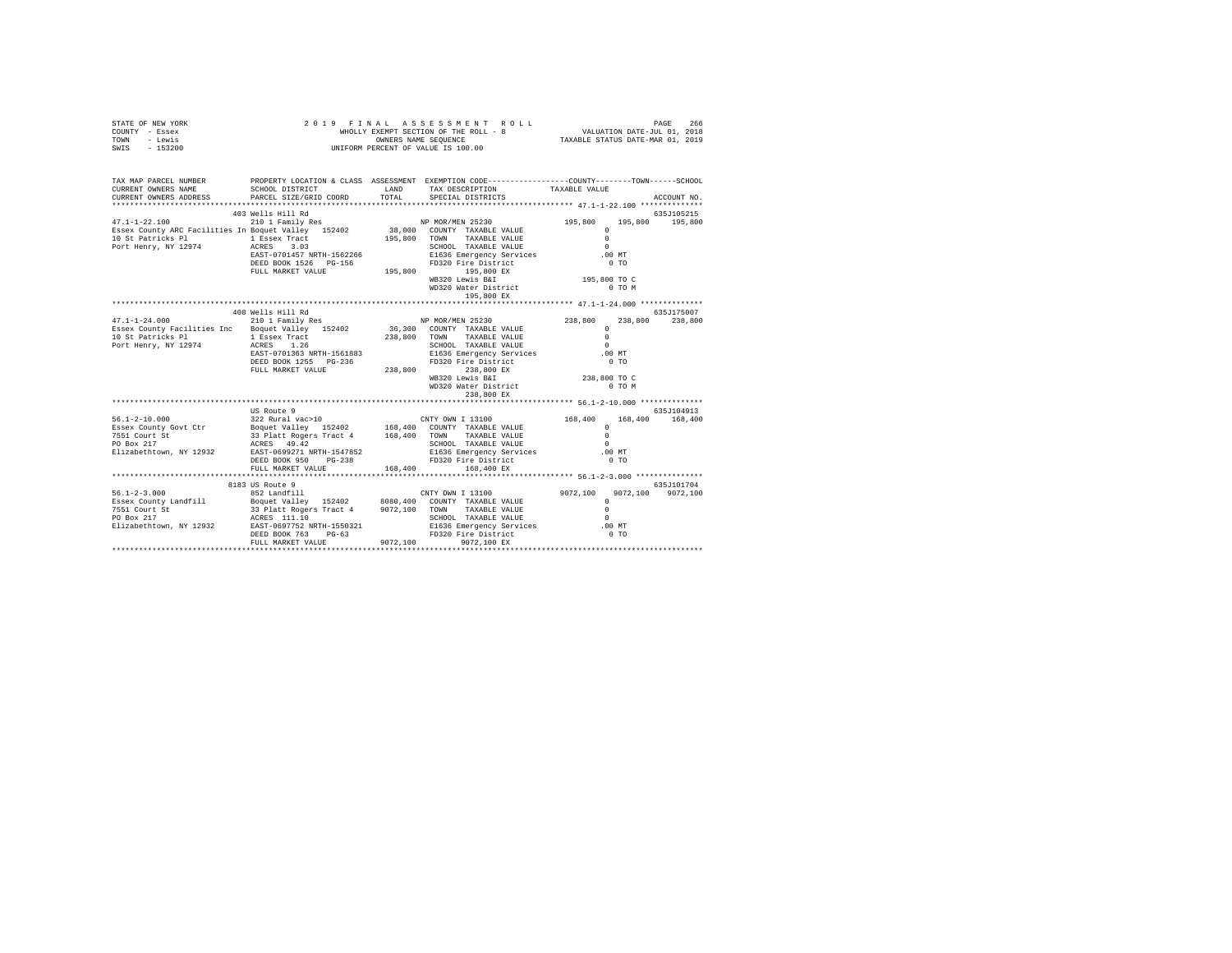| STATE OF NEW YORK | 2019 FINAL ASSESSMENT ROLL            | 267<br>PAGE                      |
|-------------------|---------------------------------------|----------------------------------|
| COUNTY - Essex    | WHOLLY EXEMPT SECTION OF THE ROLL - 8 | VALUATION DATE-JUL 01, 2018      |
| TOWN<br>- Lewis   | OWNERS NAME SEOUENCE                  | TAXABLE STATUS DATE-MAR 01, 2019 |
| $-153200$<br>SWIS | UNIFORM PERCENT OF VALUE IS 100.00    |                                  |

| $\begin{tabular}{lllllllll} \texttt{CURERENT} & & & & & & \texttt{TAXABLE} & \texttt{WALUE} & \\ \texttt{CURERENT} & & & & & \texttt{SCEOCEID} & & \texttt{PACECID} & \texttt{TAY} & \texttt{TAXABLE} & \texttt{WALUE} & & \\ \texttt{CURERENT} & & & & & \texttt{PACECID} & \texttt{COCDBT} & \texttt{SPECID} & \texttt{SPECID} & \texttt{ACEOUPIT} & \texttt{NOL} & \texttt{ACEOUPIT} & \texttt{ACEOUPIT} & \texttt{ACEOUPIT} & \text$<br>US Route 9<br>635J100902<br>13,900 13,900<br>FULL MARKET VALUE 13,900<br>13,900 EX<br>6379906407<br>14 Fire House Ln<br>EAST-0701484 NRTH-1559015<br>DEED BOOK 1022 PG-133 FD320 Fire District<br>$0$ TO<br>PEND BOOK 1922 FOR 148,100 148,100 EX<br>FULL MARKET VALUE 148,100 MB320 Lewis B&I<br>148,100 TO C<br>WD320 Water District<br>O TO M<br>148,100 EX<br>Wells Hill Rd<br>6379906403<br>47.1-1-19.001 Melli Hill Kd<br>162.900 Maximus 2010 Maximus 2010 S2,900 Maximus 2010 Maximus 2010 Maximus 2010<br>Eevis 30 Wacamut 2011 S2402 52,900 TOWNY TAXABLE VALUE 20<br>2010 TOWN TAXABLE VALUE 2010 MAXIMUS 2010 MAXIMUS<br>20<br>52,900<br>52,900 52,900<br>c/o Town of Lewis (14 Platt Rogers Tract 4 52,900 TOWN TAXABLE VALUE (20 ACRES) 0<br>PO Box 59 9 ACRES 5.94 52,900 TOWN TAXABLE VALUE (20 ACRES) 0<br>Lewis, NY 12950 1285T-0699040 NRTH-1562264 E1636 Emergency Services (00 NT<br>FD320 Fire District<br>EASi-00 <i>530</i> W.W. 2--162<br>DEED BOOK 435 PG-162<br>PUTT MARKET VALUE 52,900 (1000)<br>0.70<br>52,900 EX<br>6379906404<br>Osawentha Dr<br>FULL MARKET VALUE $16,800$ 16,800 EX<br>WB320 Lewis B&I 16,800 TO C<br>WD320 Water District 0 TO M<br>16,800 EX | TAX MAP PARCEL NUMBER |  | PROPERTY LOCATION & CLASS ASSESSMENT EXEMPTION CODE----------------COUNTY-------TOWN-----SCHOOL |  |
|----------------------------------------------------------------------------------------------------------------------------------------------------------------------------------------------------------------------------------------------------------------------------------------------------------------------------------------------------------------------------------------------------------------------------------------------------------------------------------------------------------------------------------------------------------------------------------------------------------------------------------------------------------------------------------------------------------------------------------------------------------------------------------------------------------------------------------------------------------------------------------------------------------------------------------------------------------------------------------------------------------------------------------------------------------------------------------------------------------------------------------------------------------------------------------------------------------------------------------------------------------------------------------------------------------------------------------------------------------------------------------------------------------------------------------------------------------------------------------------------------------------------------------------------------------------------------------------------------------------------------------------------|-----------------------|--|-------------------------------------------------------------------------------------------------|--|
|                                                                                                                                                                                                                                                                                                                                                                                                                                                                                                                                                                                                                                                                                                                                                                                                                                                                                                                                                                                                                                                                                                                                                                                                                                                                                                                                                                                                                                                                                                                                                                                                                                              |                       |  |                                                                                                 |  |
|                                                                                                                                                                                                                                                                                                                                                                                                                                                                                                                                                                                                                                                                                                                                                                                                                                                                                                                                                                                                                                                                                                                                                                                                                                                                                                                                                                                                                                                                                                                                                                                                                                              |                       |  |                                                                                                 |  |
|                                                                                                                                                                                                                                                                                                                                                                                                                                                                                                                                                                                                                                                                                                                                                                                                                                                                                                                                                                                                                                                                                                                                                                                                                                                                                                                                                                                                                                                                                                                                                                                                                                              |                       |  |                                                                                                 |  |
|                                                                                                                                                                                                                                                                                                                                                                                                                                                                                                                                                                                                                                                                                                                                                                                                                                                                                                                                                                                                                                                                                                                                                                                                                                                                                                                                                                                                                                                                                                                                                                                                                                              |                       |  |                                                                                                 |  |
|                                                                                                                                                                                                                                                                                                                                                                                                                                                                                                                                                                                                                                                                                                                                                                                                                                                                                                                                                                                                                                                                                                                                                                                                                                                                                                                                                                                                                                                                                                                                                                                                                                              |                       |  |                                                                                                 |  |
|                                                                                                                                                                                                                                                                                                                                                                                                                                                                                                                                                                                                                                                                                                                                                                                                                                                                                                                                                                                                                                                                                                                                                                                                                                                                                                                                                                                                                                                                                                                                                                                                                                              |                       |  |                                                                                                 |  |
|                                                                                                                                                                                                                                                                                                                                                                                                                                                                                                                                                                                                                                                                                                                                                                                                                                                                                                                                                                                                                                                                                                                                                                                                                                                                                                                                                                                                                                                                                                                                                                                                                                              |                       |  |                                                                                                 |  |
|                                                                                                                                                                                                                                                                                                                                                                                                                                                                                                                                                                                                                                                                                                                                                                                                                                                                                                                                                                                                                                                                                                                                                                                                                                                                                                                                                                                                                                                                                                                                                                                                                                              |                       |  |                                                                                                 |  |
|                                                                                                                                                                                                                                                                                                                                                                                                                                                                                                                                                                                                                                                                                                                                                                                                                                                                                                                                                                                                                                                                                                                                                                                                                                                                                                                                                                                                                                                                                                                                                                                                                                              |                       |  |                                                                                                 |  |
|                                                                                                                                                                                                                                                                                                                                                                                                                                                                                                                                                                                                                                                                                                                                                                                                                                                                                                                                                                                                                                                                                                                                                                                                                                                                                                                                                                                                                                                                                                                                                                                                                                              |                       |  |                                                                                                 |  |
|                                                                                                                                                                                                                                                                                                                                                                                                                                                                                                                                                                                                                                                                                                                                                                                                                                                                                                                                                                                                                                                                                                                                                                                                                                                                                                                                                                                                                                                                                                                                                                                                                                              |                       |  |                                                                                                 |  |
|                                                                                                                                                                                                                                                                                                                                                                                                                                                                                                                                                                                                                                                                                                                                                                                                                                                                                                                                                                                                                                                                                                                                                                                                                                                                                                                                                                                                                                                                                                                                                                                                                                              |                       |  |                                                                                                 |  |
|                                                                                                                                                                                                                                                                                                                                                                                                                                                                                                                                                                                                                                                                                                                                                                                                                                                                                                                                                                                                                                                                                                                                                                                                                                                                                                                                                                                                                                                                                                                                                                                                                                              |                       |  |                                                                                                 |  |
|                                                                                                                                                                                                                                                                                                                                                                                                                                                                                                                                                                                                                                                                                                                                                                                                                                                                                                                                                                                                                                                                                                                                                                                                                                                                                                                                                                                                                                                                                                                                                                                                                                              |                       |  |                                                                                                 |  |
|                                                                                                                                                                                                                                                                                                                                                                                                                                                                                                                                                                                                                                                                                                                                                                                                                                                                                                                                                                                                                                                                                                                                                                                                                                                                                                                                                                                                                                                                                                                                                                                                                                              |                       |  |                                                                                                 |  |
|                                                                                                                                                                                                                                                                                                                                                                                                                                                                                                                                                                                                                                                                                                                                                                                                                                                                                                                                                                                                                                                                                                                                                                                                                                                                                                                                                                                                                                                                                                                                                                                                                                              |                       |  |                                                                                                 |  |
|                                                                                                                                                                                                                                                                                                                                                                                                                                                                                                                                                                                                                                                                                                                                                                                                                                                                                                                                                                                                                                                                                                                                                                                                                                                                                                                                                                                                                                                                                                                                                                                                                                              |                       |  |                                                                                                 |  |
|                                                                                                                                                                                                                                                                                                                                                                                                                                                                                                                                                                                                                                                                                                                                                                                                                                                                                                                                                                                                                                                                                                                                                                                                                                                                                                                                                                                                                                                                                                                                                                                                                                              |                       |  |                                                                                                 |  |
|                                                                                                                                                                                                                                                                                                                                                                                                                                                                                                                                                                                                                                                                                                                                                                                                                                                                                                                                                                                                                                                                                                                                                                                                                                                                                                                                                                                                                                                                                                                                                                                                                                              |                       |  |                                                                                                 |  |
|                                                                                                                                                                                                                                                                                                                                                                                                                                                                                                                                                                                                                                                                                                                                                                                                                                                                                                                                                                                                                                                                                                                                                                                                                                                                                                                                                                                                                                                                                                                                                                                                                                              |                       |  |                                                                                                 |  |
|                                                                                                                                                                                                                                                                                                                                                                                                                                                                                                                                                                                                                                                                                                                                                                                                                                                                                                                                                                                                                                                                                                                                                                                                                                                                                                                                                                                                                                                                                                                                                                                                                                              |                       |  |                                                                                                 |  |
|                                                                                                                                                                                                                                                                                                                                                                                                                                                                                                                                                                                                                                                                                                                                                                                                                                                                                                                                                                                                                                                                                                                                                                                                                                                                                                                                                                                                                                                                                                                                                                                                                                              |                       |  |                                                                                                 |  |
|                                                                                                                                                                                                                                                                                                                                                                                                                                                                                                                                                                                                                                                                                                                                                                                                                                                                                                                                                                                                                                                                                                                                                                                                                                                                                                                                                                                                                                                                                                                                                                                                                                              |                       |  |                                                                                                 |  |
|                                                                                                                                                                                                                                                                                                                                                                                                                                                                                                                                                                                                                                                                                                                                                                                                                                                                                                                                                                                                                                                                                                                                                                                                                                                                                                                                                                                                                                                                                                                                                                                                                                              |                       |  |                                                                                                 |  |
|                                                                                                                                                                                                                                                                                                                                                                                                                                                                                                                                                                                                                                                                                                                                                                                                                                                                                                                                                                                                                                                                                                                                                                                                                                                                                                                                                                                                                                                                                                                                                                                                                                              |                       |  |                                                                                                 |  |
|                                                                                                                                                                                                                                                                                                                                                                                                                                                                                                                                                                                                                                                                                                                                                                                                                                                                                                                                                                                                                                                                                                                                                                                                                                                                                                                                                                                                                                                                                                                                                                                                                                              |                       |  |                                                                                                 |  |
|                                                                                                                                                                                                                                                                                                                                                                                                                                                                                                                                                                                                                                                                                                                                                                                                                                                                                                                                                                                                                                                                                                                                                                                                                                                                                                                                                                                                                                                                                                                                                                                                                                              |                       |  |                                                                                                 |  |
|                                                                                                                                                                                                                                                                                                                                                                                                                                                                                                                                                                                                                                                                                                                                                                                                                                                                                                                                                                                                                                                                                                                                                                                                                                                                                                                                                                                                                                                                                                                                                                                                                                              |                       |  |                                                                                                 |  |
|                                                                                                                                                                                                                                                                                                                                                                                                                                                                                                                                                                                                                                                                                                                                                                                                                                                                                                                                                                                                                                                                                                                                                                                                                                                                                                                                                                                                                                                                                                                                                                                                                                              |                       |  |                                                                                                 |  |
|                                                                                                                                                                                                                                                                                                                                                                                                                                                                                                                                                                                                                                                                                                                                                                                                                                                                                                                                                                                                                                                                                                                                                                                                                                                                                                                                                                                                                                                                                                                                                                                                                                              |                       |  |                                                                                                 |  |
|                                                                                                                                                                                                                                                                                                                                                                                                                                                                                                                                                                                                                                                                                                                                                                                                                                                                                                                                                                                                                                                                                                                                                                                                                                                                                                                                                                                                                                                                                                                                                                                                                                              |                       |  |                                                                                                 |  |
|                                                                                                                                                                                                                                                                                                                                                                                                                                                                                                                                                                                                                                                                                                                                                                                                                                                                                                                                                                                                                                                                                                                                                                                                                                                                                                                                                                                                                                                                                                                                                                                                                                              |                       |  |                                                                                                 |  |
|                                                                                                                                                                                                                                                                                                                                                                                                                                                                                                                                                                                                                                                                                                                                                                                                                                                                                                                                                                                                                                                                                                                                                                                                                                                                                                                                                                                                                                                                                                                                                                                                                                              |                       |  |                                                                                                 |  |
|                                                                                                                                                                                                                                                                                                                                                                                                                                                                                                                                                                                                                                                                                                                                                                                                                                                                                                                                                                                                                                                                                                                                                                                                                                                                                                                                                                                                                                                                                                                                                                                                                                              |                       |  |                                                                                                 |  |
|                                                                                                                                                                                                                                                                                                                                                                                                                                                                                                                                                                                                                                                                                                                                                                                                                                                                                                                                                                                                                                                                                                                                                                                                                                                                                                                                                                                                                                                                                                                                                                                                                                              |                       |  |                                                                                                 |  |
|                                                                                                                                                                                                                                                                                                                                                                                                                                                                                                                                                                                                                                                                                                                                                                                                                                                                                                                                                                                                                                                                                                                                                                                                                                                                                                                                                                                                                                                                                                                                                                                                                                              |                       |  |                                                                                                 |  |
|                                                                                                                                                                                                                                                                                                                                                                                                                                                                                                                                                                                                                                                                                                                                                                                                                                                                                                                                                                                                                                                                                                                                                                                                                                                                                                                                                                                                                                                                                                                                                                                                                                              |                       |  |                                                                                                 |  |
|                                                                                                                                                                                                                                                                                                                                                                                                                                                                                                                                                                                                                                                                                                                                                                                                                                                                                                                                                                                                                                                                                                                                                                                                                                                                                                                                                                                                                                                                                                                                                                                                                                              |                       |  |                                                                                                 |  |
|                                                                                                                                                                                                                                                                                                                                                                                                                                                                                                                                                                                                                                                                                                                                                                                                                                                                                                                                                                                                                                                                                                                                                                                                                                                                                                                                                                                                                                                                                                                                                                                                                                              |                       |  |                                                                                                 |  |
|                                                                                                                                                                                                                                                                                                                                                                                                                                                                                                                                                                                                                                                                                                                                                                                                                                                                                                                                                                                                                                                                                                                                                                                                                                                                                                                                                                                                                                                                                                                                                                                                                                              |                       |  |                                                                                                 |  |
|                                                                                                                                                                                                                                                                                                                                                                                                                                                                                                                                                                                                                                                                                                                                                                                                                                                                                                                                                                                                                                                                                                                                                                                                                                                                                                                                                                                                                                                                                                                                                                                                                                              |                       |  |                                                                                                 |  |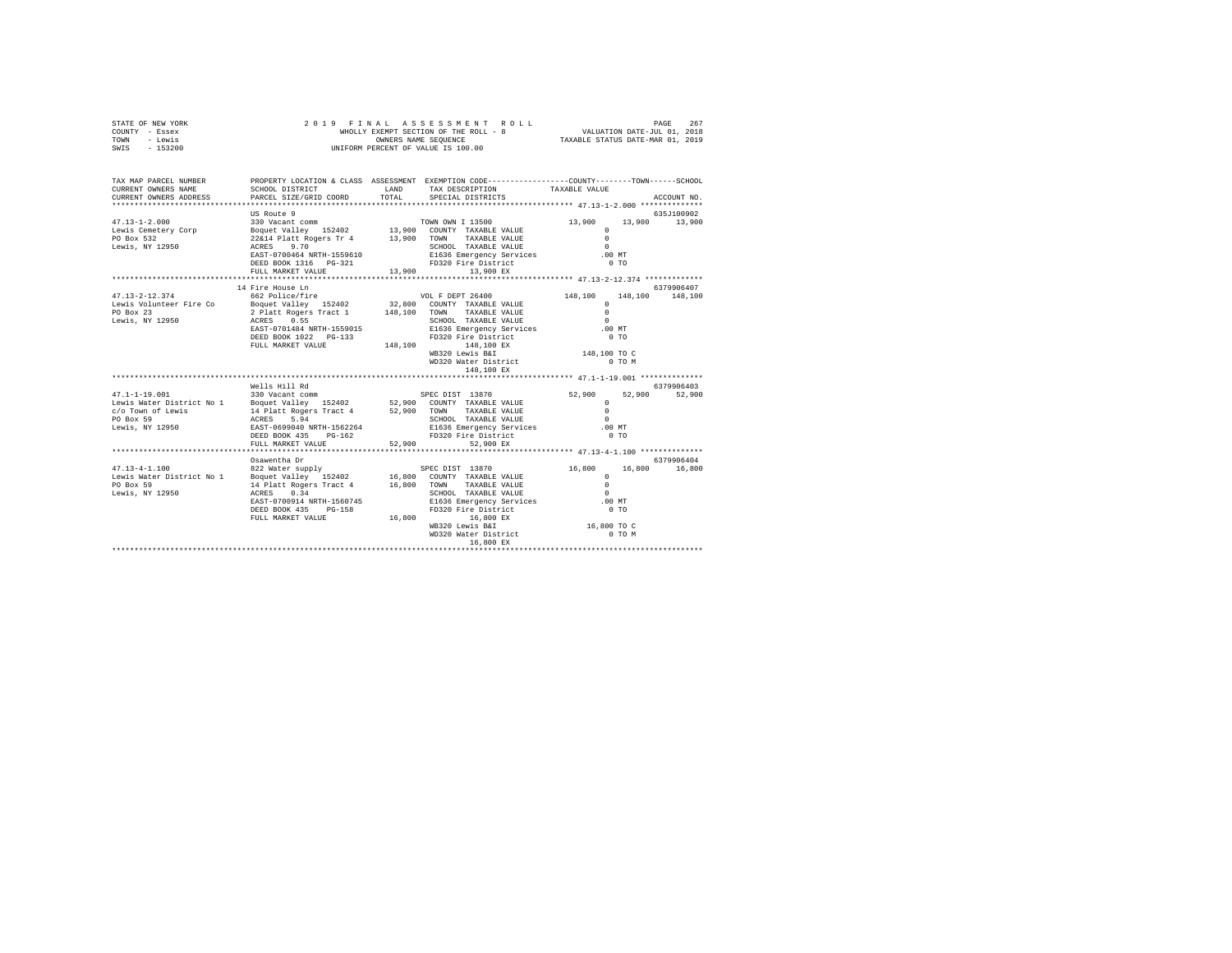| STATE OF NEW YORK<br>COUNTY - Essex<br>- Lewis<br>TOWN<br>$-153200$<br>SWIS                        | 2019<br>FINAL                             | OWNERS NAME SEQUENCE | ASSESSMENT ROLL<br>WHOLLY EXEMPT SECTION OF THE ROLL - 8<br>UNIFORM PERCENT OF VALUE IS 100.00                                          |                | PAGE<br>268<br>VALUATION DATE-JUL 01, 2018<br>TAXABLE STATUS DATE-MAR 01, 2019 |  |
|----------------------------------------------------------------------------------------------------|-------------------------------------------|----------------------|-----------------------------------------------------------------------------------------------------------------------------------------|----------------|--------------------------------------------------------------------------------|--|
| TAX MAP PARCEL NUMBER<br>CURRENT OWNERS NAME<br>CURRENT OWNERS ADDRESS<br>************************ | SCHOOL DISTRICT<br>PARCEL SIZE/GRID COORD | LAND<br>TOTAL        | PROPERTY LOCATION & CLASS ASSESSMENT EXEMPTION CODE---------------COUNTY-------TOWN------SCHOOL<br>TAX DESCRIPTION<br>SPECIAL DISTRICTS | TAXABLE VALUE  | ACCOUNT NO.                                                                    |  |
|                                                                                                    | 933 Fox Run Rd                            |                      |                                                                                                                                         |                | 6379906207                                                                     |  |
| $47.13 - 1 - 15.000$                                                                               |                                           |                      | 27350<br>PRI CEM                                                                                                                        | 12,200         | 12,200<br>12,200                                                               |  |
| People Of Lewis                                                                                    |                                           | 12,200               | COUNTY TAXABLE VALUE                                                                                                                    | $\Omega$       |                                                                                |  |
| PO Box 532                                                                                         |                                           | 12,200               | TOWN<br>TAXABLE VALUE                                                                                                                   | $\Omega$       |                                                                                |  |
| Lewis, NY 12950                                                                                    |                                           |                      | SCHOOL TAXABLE VALUE                                                                                                                    | $\Omega$       |                                                                                |  |
|                                                                                                    | EAST-0700343 NRTH-1559059                 |                      | E1636 Emergency Services                                                                                                                | .00 MT         |                                                                                |  |
|                                                                                                    | FULL MARKET VALUE                         |                      | 12,200 FD320 Fire District                                                                                                              | 0 <sub>T</sub> |                                                                                |  |
|                                                                                                    |                                           |                      | 12,200 EX                                                                                                                               |                |                                                                                |  |
|                                                                                                    |                                           |                      | WB320 Lewis B&I                                                                                                                         | $0$ TO C       |                                                                                |  |
|                                                                                                    |                                           |                      | 12,200 EX<br>WD320 Water District                                                                                                       |                |                                                                                |  |
|                                                                                                    |                                           |                      | 12,200 EX                                                                                                                               |                | 0 TO M                                                                         |  |
|                                                                                                    |                                           |                      |                                                                                                                                         |                |                                                                                |  |
|                                                                                                    | 95 Twin Valley Ln                         |                      |                                                                                                                                         |                | 6379906312                                                                     |  |
| $48.3 - 2 - 1.000$                                                                                 | 613 College/univ                          |                      | NP ORGANIZ 25300                                                                                                                        | 777,900        | 777,900<br>777,900                                                             |  |
| Plattsburgh State Teachers Col Boquet Valley 152402                                                |                                           |                      | 302,300 COUNTY TAXABLE VALUE                                                                                                            | $\Omega$       |                                                                                |  |
| 101 Broad St                                                                                       | 39 Platt Rogers                           | 777,900              | TOWN<br>TAXABLE VALUE                                                                                                                   | $\Omega$       |                                                                                |  |
| Plattsburgh, NY 12901                                                                              | ACRES 375.70                              |                      | SCHOOL TAXABLE VALUE                                                                                                                    | $\Omega$       |                                                                                |  |
|                                                                                                    | EAST-0723118 NRTH-1557056                 |                      | E1636 Emergency Services                                                                                                                | .00MT          |                                                                                |  |
|                                                                                                    | DEED BOOK 295<br>$PG-456$                 |                      | FD320 Fire District                                                                                                                     | 0.70           |                                                                                |  |
|                                                                                                    | FULL MARKET VALUE                         | 777.900              | 777,900 EX                                                                                                                              |                |                                                                                |  |
|                                                                                                    |                                           |                      |                                                                                                                                         |                |                                                                                |  |
|                                                                                                    | County Route 10                           |                      |                                                                                                                                         |                | 635J106406                                                                     |  |
| $47.4 - 1 - 27.211$                                                                                | 615 Educatn fac                           |                      | CONST ED 25120                                                                                                                          | 946,200        | 946.200<br>946,200                                                             |  |
| Society For Strings Inc Boquet Valley 152402                                                       |                                           |                      | 169,800 COUNTY TAXABLE VALUE                                                                                                            | $\Omega$       |                                                                                |  |
| 1424 County Rte 10                                                                                 | 42 43 McCormicks Pat                      | 946,200              | TAXABLE VALUE<br>TOWN                                                                                                                   | $\Omega$       |                                                                                |  |
| Westport, NY 12993                                                                                 | ACRES 59.10                               |                      | SCHOOL TAXABLE VALUE                                                                                                                    | $\cap$         |                                                                                |  |
|                                                                                                    | EAST-0713508 NRTH-1553293                 |                      | E1636 Emergency Services                                                                                                                | $.00$ MT       |                                                                                |  |
|                                                                                                    | DEED BOOK 636<br>$PG-76$                  |                      | FD320 Fire District                                                                                                                     | $0$ TO         |                                                                                |  |
|                                                                                                    | FULL MARKET VALUE                         | 946,200              | 946,200 EX                                                                                                                              |                |                                                                                |  |
|                                                                                                    | County Route 10                           |                      |                                                                                                                                         |                | 6379906315                                                                     |  |
| $47.4 - 1 - 31.000$                                                                                | 615 Educatn fac                           |                      | CONST ED 25120                                                                                                                          | 685,500        | 685,500<br>685,500                                                             |  |
| Society For Strings Inc                                                                            | Boquet Valley 152402                      | 143,000              | COUNTY TAXABLE VALUE                                                                                                                    | $\Omega$       |                                                                                |  |
| 1424 County Route 10                                                                               | 44 Mccormick                              | 685,500              | TAXABLE VALUE<br>TOWN                                                                                                                   | $\Omega$       |                                                                                |  |
| Westport, NY 12993                                                                                 | ACRES 10.00                               |                      | SCHOOL TAXABLE VALUE                                                                                                                    | $\Omega$       |                                                                                |  |
|                                                                                                    | EAST-0711608 NRTH-1553096                 |                      | E1636 Emergency Services                                                                                                                | .00MT          |                                                                                |  |
|                                                                                                    | DEED BOOK 306<br>$PG-227$                 |                      | FD320 Fire District                                                                                                                     | 0 <sub>T</sub> |                                                                                |  |
|                                                                                                    | FULL MARKET VALUE                         | 685,500              | 685,500 EX                                                                                                                              |                |                                                                                |  |
|                                                                                                    |                                           |                      |                                                                                                                                         |                |                                                                                |  |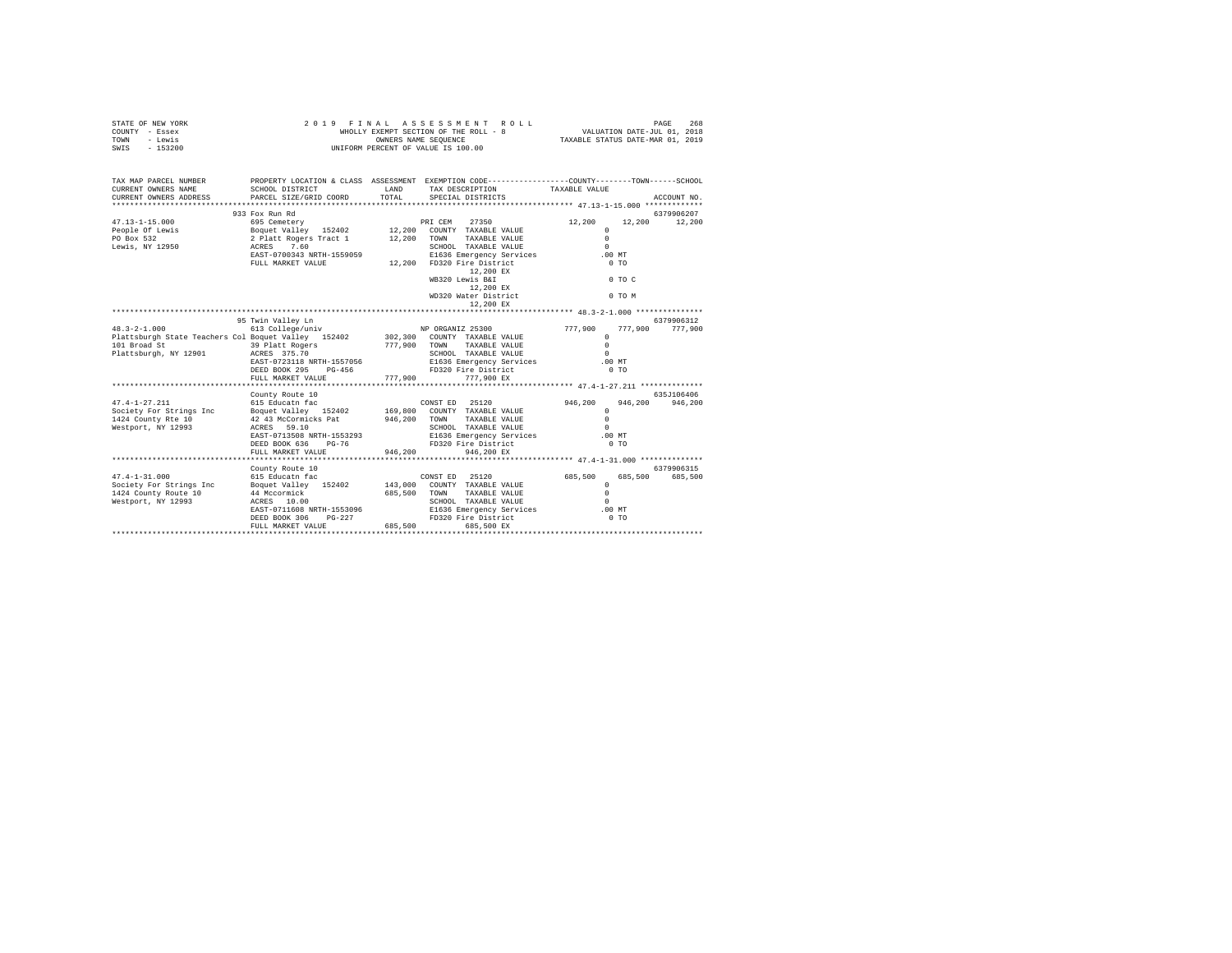| STATE OF NEW YORK<br>COUNTY - Essex<br>TOWN<br>- Lewis<br>SWIS<br>$-153200$                                                                                                                 | 2019<br>FINAL                                                                                                                                                                                             |                         | ASSESSMENT<br>WHOLLY EXEMPT SECTION OF THE ROLL - 8<br>OWNERS NAME SEQUENCE<br>UNIFORM PERCENT OF VALUE IS 100.00 | ROLL                                                                                                                                                     | VALUATION DATE-JUL 01, 2018<br>TAXABLE STATUS DATE-MAR 01, 2019 |                                    | PAGE<br>269           |
|---------------------------------------------------------------------------------------------------------------------------------------------------------------------------------------------|-----------------------------------------------------------------------------------------------------------------------------------------------------------------------------------------------------------|-------------------------|-------------------------------------------------------------------------------------------------------------------|----------------------------------------------------------------------------------------------------------------------------------------------------------|-----------------------------------------------------------------|------------------------------------|-----------------------|
| TAX MAP PARCEL NUMBER<br>CURRENT OWNERS NAME<br>CURRENT OWNERS ADDRESS<br>*************************                                                                                         | PROPERTY LOCATION & CLASS ASSESSMENT EXEMPTION CODE---------------COUNTY-------TOWN------SCHOOL<br>SCHOOL DISTRICT<br>PARCEL SIZE/GRID COORD                                                              | LAND<br>TOTAL           | TAX DESCRIPTION<br>SPECIAL DISTRICTS                                                                              |                                                                                                                                                          | TAXABLE VALUE                                                   |                                    | ACCOUNT NO.           |
| $47.4 - 1 - 32.000$<br>Society For Strings Inc<br>1424 County Route 10<br>Westport, NY 12993                                                                                                | 1424 County Route 10<br>615 Educatn fac<br>Boquet Valley 152402<br>44 Mccormick<br>1728/303 Lease<br>51.4ac<br>ACRES 50.50<br>EAST-0710835 NRTH-1553089<br>DEED BOOK 305<br>$PG-518$<br>FULL MARKET VALUE | 876,100<br>876,100      | TOWN                                                                                                              | CONST ED 25120<br>185,100 COUNTY TAXABLE VALUE<br>TAXABLE VALUE<br>SCHOOL TAXABLE VALUE<br>E1636 Emergency Services<br>FD320 Fire District<br>876,100 EX | 876,100<br>$\mathbf{r}$<br>$\Omega$<br>$\Omega$<br>$.00$ MT     | 876,100<br>$0$ TO                  | 6379906314<br>876,100 |
|                                                                                                                                                                                             | County Route 10                                                                                                                                                                                           |                         |                                                                                                                   |                                                                                                                                                          |                                                                 |                                    | 635J104806            |
| $47.4 - 1 - 33.000$<br>Society For Strings Inc<br>1424 County Rte 10<br>Westport, NY 12993                                                                                                  | 615 Educatn fac<br>Boquet Valley 152402 140,700<br>5 6 13 Platt Rogers Tr 1 691,800<br>52.4ac<br>ACRES 50.20<br>EAST-0709807 NRTH-1554231<br>DEED BOOK 315<br>PG-264                                      |                         | CONST ED 25120<br>TOWN<br>FD320 Fire District                                                                     | COUNTY TAXABLE VALUE<br>TAXABLE VALUE<br>SCHOOL TAXABLE VALUE<br>E1636 Emergency Services<br>691,800 EX                                                  | 691,800<br>$\Omega$<br>$\Omega$<br>$\Omega$                     | 691,800<br>.00MT<br>0 <sub>T</sub> | 691,800               |
|                                                                                                                                                                                             | FULL MARKET VALUE                                                                                                                                                                                         | 691,800                 |                                                                                                                   |                                                                                                                                                          |                                                                 |                                    |                       |
| $47.4 - 1 - 36.000$<br>Society For Strings Inc<br>1424 County Route 10<br>Westport, NY 12993                                                                                                | County Route 10<br>615 Educatn fac<br>Boquet Valley 152402 120,300<br>5&6 Platt Rogers Tract 1 179,200<br>ACRES 17.30<br>EAST-0709297 NRTH-1555515<br>DEED BOOK 329<br>$PG-360$<br>FULL MARKET VALUE      | 179,200                 | CONST ED 25120<br>TOWN                                                                                            | COUNTY TAXABLE VALUE<br>TAXABLE VALUE<br>SCHOOL TAXABLE VALUE<br>E1636 Emergency Services<br>FD320 Fire District<br>179,200 EX                           | 179,200<br>$\Omega$<br>$\Omega$<br>$\Omega$                     | 179,200<br>.00MT<br>0 <sub>T</sub> | 6379906313<br>179,200 |
|                                                                                                                                                                                             |                                                                                                                                                                                                           |                         |                                                                                                                   |                                                                                                                                                          |                                                                 |                                    |                       |
| $56.2 - 3 - 26.000$<br>State Of New York Boquet Valley 152402<br>NYS Office State Comptroller 39 Mccormick<br>Finance Office-Fixed Cost Unit ACRES 1.00<br>110 State St<br>Albany, NY 12236 | County Route 10<br>932 Forest s532b<br>EAST-0715337 NRTH-1549296<br>DEED BOOK 211<br>PG-171<br>FULL MARKET VALUE                                                                                          | 2,900<br>2,900<br>2,900 | N.Y. STATE 12100<br>TOWN                                                                                          | COUNTY TAXABLE VALUE<br>TAXABLE VALUE<br>SCHOOL TAXABLE VALUE<br>E1636 Emergency Services<br>FD320 Fire District<br>2.900 EX                             | 2,900<br>$\circ$<br>$\Omega$<br>$\Omega$                        | 2,900<br>$.00$ MT<br>$0$ TO        | 6379906307<br>2,900   |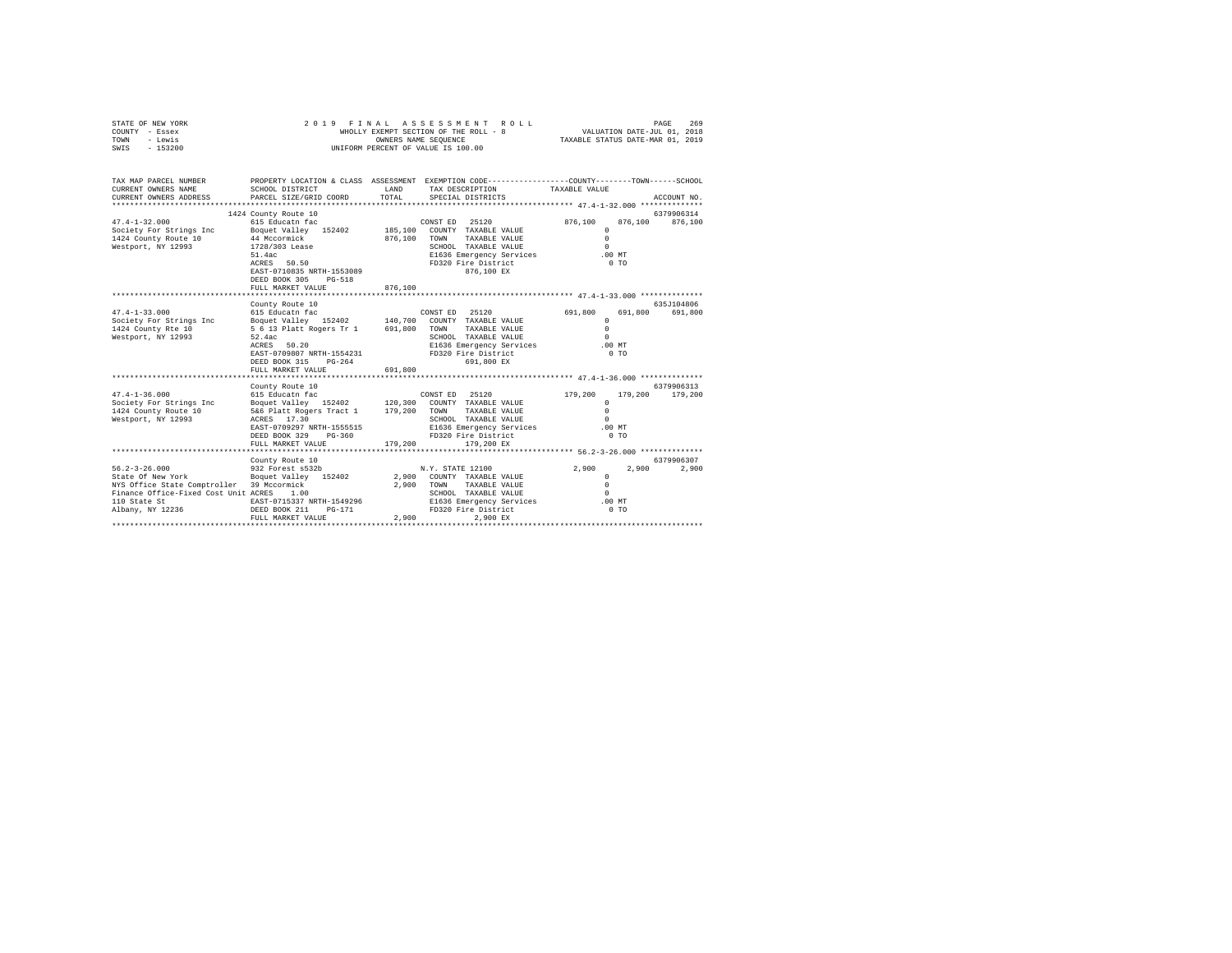| STATE OF NEW YORK<br>COUNTY - Essex<br>TOWN<br>- Lewis<br>$-153200$<br>SWIS                                                                      | 2019<br>FINAL                                                                                                                                                                                                                      | OWNERS NAME SEQUENCE       | ASSESSMENT<br>ROLL<br>WHOLLY EXEMPT SECTION OF THE ROLL - 8<br>UNIFORM PERCENT OF VALUE IS 100.00                                                                                    | VALUATION DATE-JUL 01, 2018<br>TAXABLE STATUS DATE-MAR 01, 2019                    | PAGE             | 270                                          |
|--------------------------------------------------------------------------------------------------------------------------------------------------|------------------------------------------------------------------------------------------------------------------------------------------------------------------------------------------------------------------------------------|----------------------------|--------------------------------------------------------------------------------------------------------------------------------------------------------------------------------------|------------------------------------------------------------------------------------|------------------|----------------------------------------------|
| TAX MAP PARCEL NUMBER<br>CURRENT OWNERS NAME<br>CURRENT OWNERS ADDRESS<br>*************************                                              | PROPERTY LOCATION & CLASS ASSESSMENT EXEMPTION CODE---------------COUNTY-------TOWN------SCHOOL<br>SCHOOL DISTRICT<br>PARCEL SIZE/GRID COORD                                                                                       | LAND<br>TOTAL              | TAX DESCRIPTION<br>SPECIAL DISTRICTS                                                                                                                                                 | TAXABLE VALUE                                                                      |                  | ACCOUNT NO.                                  |
| $56.2 - 3 - 27.000$<br>State Of New York<br>Lewis, NY 12950                                                                                      | Brainards Forge Rd<br>932 Forest s532b<br>Boquet Valley 152402<br>36 & 39 Mccormicks<br>3.4ac<br>ACRES 3.90<br>EAST-0715253 NRTH-1548457<br>DEED BOOK 211 PG-171<br>FULL MARKET VALUE                                              | 11,300 TOWN<br>11,300      | N.Y. STATE 12100<br>11,300 COUNTY TAXABLE VALUE<br>TAXABLE VALUE<br>SCHOOL TAXABLE VALUE<br>E1636 Emergency Services<br>FD320 Fire District<br>11,300 EX                             | 11,300<br>$\mathbf{r}$<br>$\Omega$<br>$\Omega$<br>$.00$ MT<br>0 <sub>T</sub>       | 11,300           | 6379906305<br>11,300                         |
|                                                                                                                                                  |                                                                                                                                                                                                                                    |                            |                                                                                                                                                                                      |                                                                                    |                  |                                              |
| $56.2 - 3 - 28.000$<br>State Of New York<br>Lewis, NY 12950<br>$56.2 - 3 - 29.000$                                                               | Brainards Forge Rd<br>932 Forest s532b<br>Boquet Valley 152402<br>36 & 39 Mccormicks<br>5.1ac<br>5.60<br>ACRES<br>EAST-0714212 NRTH-1548756<br>DEED BOOK 211<br>PG-171<br>FULL MARKET VALUE<br>County Route 10<br>932 Forest s532b | 16,200<br>16,200           | N.Y. STATE 12100<br>16,200 COUNTY TAXABLE VALUE<br>TOWN<br>TAXABLE VALUE<br>SCHOOL TAXABLE VALUE<br>E1636 Emergency Services<br>FD320 Fire District<br>16,200 EX<br>N.Y. STATE 12100 | 16,200<br>$\Omega$<br>$\Omega$<br>$\Omega$<br>$.00$ MT<br>0 <sub>T</sub><br>28,400 | 16,200<br>28,400 | 6379906303<br>16,200<br>6379906306<br>28,400 |
| State Of New York<br>NYS Office State Comptroller 36 & 39 Mccormicks<br>Finance Office-Fixed Cost Unit 9.2ac<br>110 State St<br>Albany, NY 12236 | Boquet Valley 152402<br>ACRES 11.70<br>EAST-0715040 NRTH-1549037<br>DEED BOOK 211 PG-170<br>FULL MARKET VALUE                                                                                                                      | 28,400 TOWN<br>28,400      | 28,400 COUNTY TAXABLE VALUE<br>TAXABLE VALUE<br>SCHOOL TAXABLE VALUE<br>E1636 Emergency Services<br>FD320 Fire District<br>28,400 EX                                                 | $\Omega$<br>$\Omega$<br>$\Omega$<br>$.00$ MT<br>0 <sub>T</sub>                     |                  |                                              |
|                                                                                                                                                  | Brainards Forge Rd                                                                                                                                                                                                                 |                            |                                                                                                                                                                                      |                                                                                    |                  | 6379906304                                   |
| $56.2 - 3 - 30.000$<br>Finance Office-Fixed Cost Unit ACRES<br>110 State St<br>Albany, NY 12236                                                  | 932 Forest s532b<br>5.30<br>EAST-0712832 NRTH-1549166<br>DEED BOOK 211<br>PG-170<br>FULL MARKET VALUE                                                                                                                              | 15,400<br>**************** | N.Y. STATE 12100<br>SCHOOL TAXABLE VALUE<br>E1636 Emergency Services<br>FD320 Fire District<br>15,400 EX                                                                             | 15,400<br>$\circ$<br>$\Omega$<br>$\Omega$<br>.00 MT<br>0 <sub>T</sub>              | 15,400           | 15,400                                       |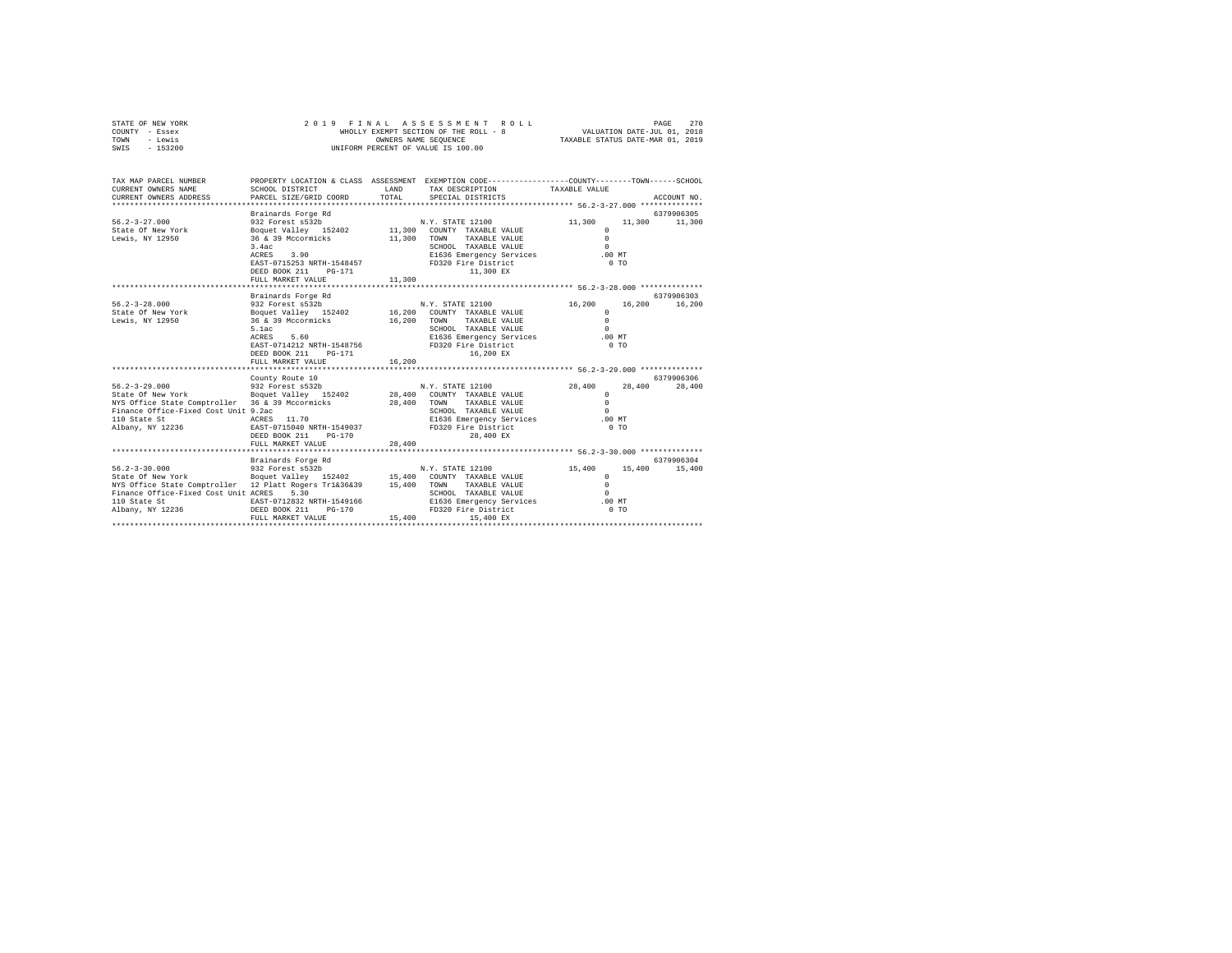|      | STATE OF NEW YORK | 2019 FINAL ASSESSMENT ROLL            | PAGE                             |
|------|-------------------|---------------------------------------|----------------------------------|
|      | COUNTY - Essex    | WHOLLY EXEMPT SECTION OF THE ROLL - 8 | VALUATION DATE-JUL 01, 2018      |
| TOWN | - Lewis           | OWNERS NAME SEOUENCE                  | TAXABLE STATUS DATE-MAR 01, 2019 |
| SWIS | $-153200$         | UNIFORM PERCENT OF VALUE IS 100.00    |                                  |

| TAX MAP PARCEL NUMBER<br>CURRENT OWNERS NAME<br>CURRENT OWNERS ADDRESS                                                                                                                                                                                               | SCHOOL DISTRICT<br>PARCEL SIZE/GRID COORD                                                                                                                                                                                                   | LAND<br>TOTAL | PROPERTY LOCATION & CLASS ASSESSMENT EXEMPTION CODE----------------COUNTY-------TOWN------SCHOOL<br>TAX DESCRIPTION<br>SPECIAL DISTRICTS                                                         | TAXABLE VALUE                                                                        | ACCOUNT NO.                 |
|----------------------------------------------------------------------------------------------------------------------------------------------------------------------------------------------------------------------------------------------------------------------|---------------------------------------------------------------------------------------------------------------------------------------------------------------------------------------------------------------------------------------------|---------------|--------------------------------------------------------------------------------------------------------------------------------------------------------------------------------------------------|--------------------------------------------------------------------------------------|-----------------------------|
|                                                                                                                                                                                                                                                                      |                                                                                                                                                                                                                                             |               |                                                                                                                                                                                                  |                                                                                      |                             |
| 56.2-3-31.000 1332 Forest as 1932<br>State Of New York Boquet Valley 152402 5,700 COUNTY TAXABLE VALUE<br>N.Y. STATE 12100 5,700 FOR TAXABLE VALUE<br>N.Y. STATE 12100 5,700 TONNY TAXABLE VALUE<br>Finance Office-Fixed Cost Unit ACR                               | Brainards Forge Rd<br>FULL MARKET VALUE                                                                                                                                                                                                     | 5,700         | 5,700 EX                                                                                                                                                                                         | 5,700<br>5,700<br>$\Omega$<br>$\Omega$<br>$\Omega$                                   | 6379980011<br>5,700         |
|                                                                                                                                                                                                                                                                      |                                                                                                                                                                                                                                             |               | *********************************                                                                                                                                                                | ****************** 29. - 2-11.200 ***************                                    |                             |
| $29. -2 - 11.200$                                                                                                                                                                                                                                                    | 2234 Trout Pond Rd<br>695 Cemetery<br>FULL MARKET VALUE                                                                                                                                                                                     | 1,800         | TOWN CEMET 13510<br>1,800 EX                                                                                                                                                                     | 1,800<br>1,800<br>$\Omega$<br>$\Omega$                                               | 6379980030<br>1,800         |
|                                                                                                                                                                                                                                                                      | 8849 US Route 9                                                                                                                                                                                                                             |               |                                                                                                                                                                                                  |                                                                                      | 635.7100411                 |
| $\begin{array}{cccccc} 47.1-1-15.000 & 0833.0 \& 083.0 \& 083.0 \& 083.0 \& 083.0 \& 083.0 \& 083.0 \& 083.0 \& 083.0 \& 083.0 \& 083.0 \& 083.0 \& 083.0 \& 083.0 \& 083.0 \& 083.0 \& 083.0 \& 083.0 \& 083.0 \& 083.0 \& 083.0 \& 083.0 \& 083.0 \& 083.0 \& 083$ | EAST-0701035 NRTH-1566034<br>DEED BOOK 1308 PG-88<br>FULL MARKET VALUE                                                                                                                                                                      | 60,100        | SCHOOL TAXABLE VALUE 0<br>E1636 Emergency Services 0.00 MT<br>FD320 Fire District<br>60.100 EX                                                                                                   | 60,100 60,100 60,100<br>$0$ TO                                                       |                             |
|                                                                                                                                                                                                                                                                      |                                                                                                                                                                                                                                             |               |                                                                                                                                                                                                  |                                                                                      |                             |
| $47.1 - 1 - 16.000$<br>Town of Lewis<br>PO Box 59<br>Lewis, NY 12950                                                                                                                                                                                                 | US Route 9<br>311 Res vac land<br>Boquet Valley 152402<br>3 Essex Tract<br>1304/123 Tax Sale Deed<br>ACRES 0.90<br>EAST-0701261 NRTH-1565755 FD320 Fire District<br>DEED BOOK 1308 PG-88<br>FULL MARKET VALUE                               | 22,000        | TOWN OWN I 13500<br>22,000 COUNTY TAXABLE VALUE<br>22,000 TOWN TAXABLE VALUE<br>SCHOOL TAXABLE VALUE<br>E1636 Emergency Services<br>E1636 Emergency Services<br>FD320 Fire District<br>22,000 EX | $22,000$ LUE<br>$\Omega$<br>$\Omega$<br>$\sim$<br>.00 MT<br>0 <sub>T</sub>           | 635J103109<br>22,000 22,000 |
|                                                                                                                                                                                                                                                                      |                                                                                                                                                                                                                                             |               |                                                                                                                                                                                                  |                                                                                      |                             |
| $47.1 - 1 - 41.200$<br>Town Of Lewis<br>PO Box 59<br>Lewis, NY 12950                                                                                                                                                                                                 | ---- Window May 1980<br>Boquet Valley 152402 28,500 COUNTY TAXABLE VALUE<br>21 Platt Rogers 4075 Ac 329,800 TOWN TAXABLE VALUE<br>21 Platt Rogers 4075 Ac 329,800 TOWN TAYABLE VALUE<br>EAST-0697217 NRTH-1563123<br>DEED BOOK 1006 - 23.23 |               |                                                                                                                                                                                                  | 329,800<br>329,800<br>$\Omega$<br>$\Omega$<br>$\Omega$<br>$.00$ MT<br>0 <sub>T</sub> | 6379992007<br>329,800       |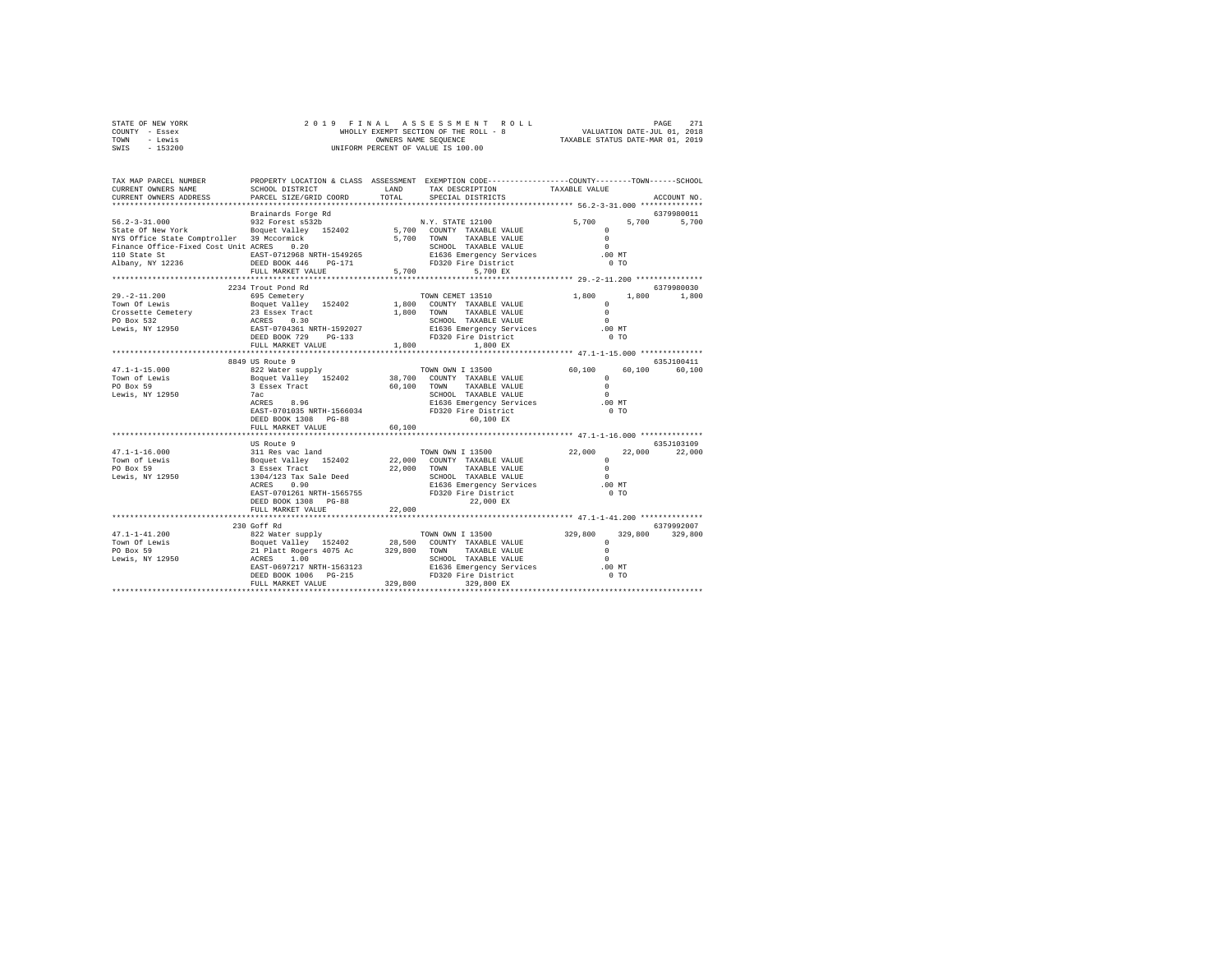|                | STATE OF NEW YORK |  | 2019 FINAL ASSESSMENT ROLL            |                                  | PAGE                        | 272 |
|----------------|-------------------|--|---------------------------------------|----------------------------------|-----------------------------|-----|
| COUNTY - Essex |                   |  | WHOLLY EXEMPT SECTION OF THE ROLL - 8 |                                  | VALUATION DATE-JUL 01, 2018 |     |
| TOWN           | - Lewis           |  | OWNERS NAME SEOUENCE                  | TAXABLE STATUS DATE-MAR 01, 2019 |                             |     |
| SWIS           | $-153200$         |  | UNIFORM PERCENT OF VALUE IS 100.00    |                                  |                             |     |
|                |                   |  |                                       |                                  |                             |     |

| TAX MAP PARCEL NUMBER                         |                                                                                                                                              |             | PROPERTY LOCATION & CLASS ASSESSMENT EXEMPTION CODE---------------COUNTY-------TOWN-----SCHOOL |                      |               |
|-----------------------------------------------|----------------------------------------------------------------------------------------------------------------------------------------------|-------------|------------------------------------------------------------------------------------------------|----------------------|---------------|
| CURRENT OWNERS NAME                           | SCHOOL DISTRICT                                                                                                                              | <b>LAND</b> | TAX DESCRIPTION TAXABLE VALUE                                                                  |                      |               |
|                                               |                                                                                                                                              |             |                                                                                                |                      |               |
|                                               |                                                                                                                                              |             |                                                                                                |                      |               |
|                                               | Wells Hill Rd                                                                                                                                |             |                                                                                                |                      | 6379993002    |
| $47.1 - 1 - 45.200$                           | TOWN OWN I 13500<br>Boquet Valley 152402 - 30,400 COUNTY TAXABLE VALUE<br>14 Platt Rogers Tr 4 - 30,400 TOWN TAXABLE VALUE                   |             |                                                                                                | 30,400 30,400 30,400 |               |
| Town Of Lewis                                 |                                                                                                                                              |             |                                                                                                | $^{\circ}$           |               |
| PO Box 59                                     |                                                                                                                                              |             | 30,400 TOWN TAXABLE VALUE                                                                      | $\Omega$             |               |
| Lewis, NY 12950 <b>Example 120 ACRES</b> 7.27 |                                                                                                                                              |             | SCHOOL TAXABLE VALUE                                                                           | $\Omega$             |               |
|                                               | EAST-0697461 NRTH-1563850                                                                                                                    |             | E1636 Emergency Services .00 MT                                                                |                      |               |
|                                               |                                                                                                                                              |             | DEED BOOK 1012 PG-40 FD320 Fire District                                                       | $0$ TO               |               |
|                                               |                                                                                                                                              |             |                                                                                                |                      |               |
|                                               |                                                                                                                                              |             |                                                                                                |                      |               |
|                                               | 849 Fox Run Rd                                                                                                                               |             |                                                                                                |                      | 6379906215    |
| $47.3 - 1 - 3.000$                            | 852 Landfill                                                                                                                                 |             | TOWN OWN I 13500 16,200 16,200 16,200                                                          |                      |               |
| Town Of Lewis                                 | Boquet Valley 152402 16,200 COUNTY TAXABLE VALUE                                                                                             |             |                                                                                                | $^{\circ}$           |               |
| PO Box 59                                     |                                                                                                                                              |             | 14&22 Platt Rogers Tr 4 16,200 TOWN TAXABLE VALUE                                              | $\Omega$             |               |
| Lewis, NY 12950                               | 21ac<br>21ac<br>ACRES 22.30                                                                                                                  |             | SCHOOL TAXABLE VALUE                                                                           | $\sim$<br>.00MT      |               |
|                                               |                                                                                                                                              |             | E1636 Emergency Services                                                                       |                      |               |
|                                               | EAST-0698002 NRTH-1559642                                                                                                                    |             | FD320 Fire District                                                                            | 0 <sub>T</sub>       |               |
|                                               | DEED BOOK 312 PG-241                                                                                                                         |             | 16,200 EX                                                                                      |                      |               |
|                                               | FULL MARKET VALUE                                                                                                                            | 16,200      |                                                                                                |                      |               |
|                                               |                                                                                                                                              |             |                                                                                                |                      |               |
|                                               | Fox Run Rd                                                                                                                                   |             |                                                                                                |                      | 6379906212    |
| $47.3 - 1 - 19.000$                           |                                                                                                                                              |             |                                                                                                |                      |               |
| Town Of Lewis<br>PO Box 59                    |                                                                                                                                              |             |                                                                                                | $\Omega$<br>$\Omega$ |               |
|                                               |                                                                                                                                              |             | SCHOOL TAXABLE VALUE                                                                           | $\Omega$             |               |
| Lewis, NY 12950                               | ACRES 0.72<br>EAST-0696446 NRTH-1552994                                                                                                      |             |                                                                                                |                      |               |
|                                               |                                                                                                                                              |             | E1636 Emergency Services                                                                       | .00 MT               |               |
|                                               | FULL MARKET VALUE                                                                                                                            |             | 17,600 FD320 Fire District                                                                     | 0.70                 |               |
|                                               |                                                                                                                                              |             | 17,600 EX                                                                                      |                      |               |
|                                               | 1037 County Route 10                                                                                                                         |             |                                                                                                |                      | 6379906213    |
| $47.3 - 2 - 4.000$                            | 593 Picnic site                                                                                                                              |             | TOWN OWN I 13500                                                                               | 27,100               |               |
| Town Of Lewis                                 |                                                                                                                                              |             |                                                                                                | $^{\circ}$           | 27,100 27,100 |
| PO Box 59                                     | Boquet Valley 152402 27,100 COUNTY TAXABLE VALUE<br>2 Platt Rogers Tract 1 27,100 TOWN TAXABLE VALUE<br>ACRES 9.20 2010 SCHOOL TAXABLE VALUE |             |                                                                                                | $^{\circ}$           |               |
| Lewis, NY 12950                               |                                                                                                                                              |             |                                                                                                | $\cap$               |               |
|                                               | EAST-0702899 NRTH-1557866                                                                                                                    |             | E1636 Emergency Services .00 MT                                                                |                      |               |
|                                               | DEED BOOK 416<br>$PG-140$                                                                                                                    |             | FD320 Fire District                                                                            | $0$ TO               |               |
|                                               | FULL MARKET VALUE                                                                                                                            | 27,100      | 27,100 EX                                                                                      |                      |               |
|                                               |                                                                                                                                              |             |                                                                                                |                      |               |
|                                               |                                                                                                                                              |             |                                                                                                |                      |               |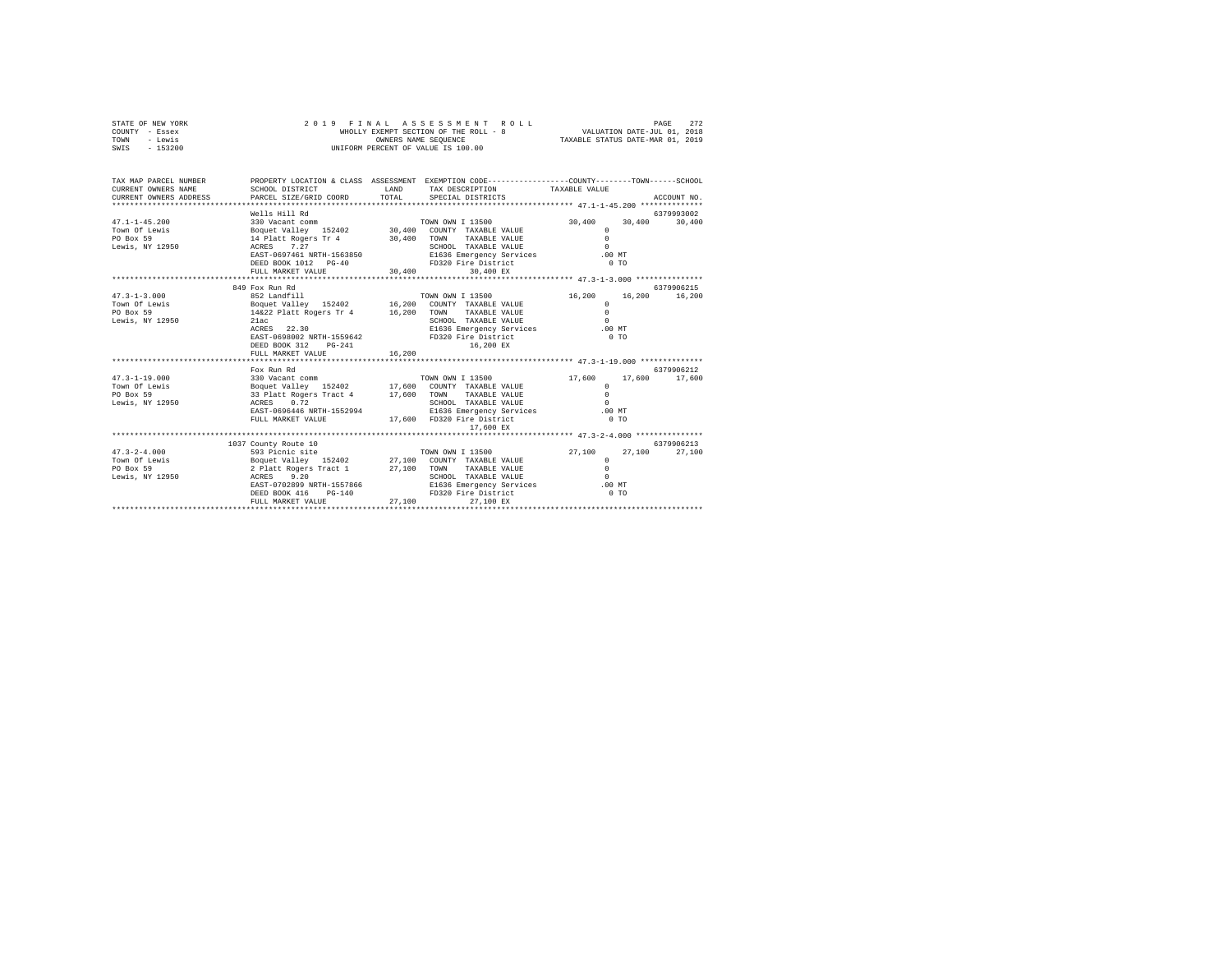| STATE OF NEW YORK<br>COUNTY - Essex<br>TOWN - Lewis<br>$-153200$<br>SWIS                                                                                                                                                                                                                                                                                                                       |                |                                                                                                                                                                                                                                                                                                                                 |               |
|------------------------------------------------------------------------------------------------------------------------------------------------------------------------------------------------------------------------------------------------------------------------------------------------------------------------------------------------------------------------------------------------|----------------|---------------------------------------------------------------------------------------------------------------------------------------------------------------------------------------------------------------------------------------------------------------------------------------------------------------------------------|---------------|
| TAX MAP PARCEL NUMBER<br>CURRENT OWNERS NAME<br>CURRENT OWNERS ADDRESS                                                                                                                                                                                                                                                                                                                         |                | PROPERTY LOCATION & CLASS ASSESSMENT EXEMPTION CODE----------------COUNTY-------TOWN------SCHOOL<br>${\tt SCHOOL\ DISTRICT}\qquad\qquad {\tt LAND}\qquad\qquad {\tt TAX\ DESCRIPITION}\qquad\qquad {\tt TAXABLE\ VALUE}\qquad\qquad {\tt PARCEL\ SIZE/GRID\ CORD}\qquad\qquad {\tt TOTAL}\qquad\qquad {\tt SPECIAL\ DISTRICTS}$ | ACCOUNT NO.   |
|                                                                                                                                                                                                                                                                                                                                                                                                | 3 Osawentha Dr |                                                                                                                                                                                                                                                                                                                                 | 635J105205    |
| $\begin{array}{cccccccc} 47.13\text{--}1-8.000 & 3\text{ Osawentha Dr} & 535\text{J}103205 \\ 591 \text{ Playround} & 52402 & 17,600 & \text{COMNTY TAXABLE VALUE} & 19,700 & 19,700 & 19,700 \\ 70 \text{Box } 59 & 2 \text{ Plat } \text{Rogert } 7 \text{arcat } 1 & 19,700 & \text{COMNTY TAXABLE VALUE} & 0 \\ 2 \text{ Plat } \text{Rogert } 7 \text{arcat } 1 & 19,700 & \text{TANABLE$ |                |                                                                                                                                                                                                                                                                                                                                 |               |
|                                                                                                                                                                                                                                                                                                                                                                                                |                |                                                                                                                                                                                                                                                                                                                                 |               |
|                                                                                                                                                                                                                                                                                                                                                                                                |                |                                                                                                                                                                                                                                                                                                                                 |               |
|                                                                                                                                                                                                                                                                                                                                                                                                |                |                                                                                                                                                                                                                                                                                                                                 |               |
|                                                                                                                                                                                                                                                                                                                                                                                                |                |                                                                                                                                                                                                                                                                                                                                 |               |
|                                                                                                                                                                                                                                                                                                                                                                                                |                |                                                                                                                                                                                                                                                                                                                                 |               |
|                                                                                                                                                                                                                                                                                                                                                                                                |                |                                                                                                                                                                                                                                                                                                                                 |               |
|                                                                                                                                                                                                                                                                                                                                                                                                |                |                                                                                                                                                                                                                                                                                                                                 |               |
|                                                                                                                                                                                                                                                                                                                                                                                                |                |                                                                                                                                                                                                                                                                                                                                 |               |
|                                                                                                                                                                                                                                                                                                                                                                                                |                |                                                                                                                                                                                                                                                                                                                                 |               |
|                                                                                                                                                                                                                                                                                                                                                                                                | US Route 9     |                                                                                                                                                                                                                                                                                                                                 | 635Z013001    |
|                                                                                                                                                                                                                                                                                                                                                                                                |                |                                                                                                                                                                                                                                                                                                                                 | 300 300       |
|                                                                                                                                                                                                                                                                                                                                                                                                |                |                                                                                                                                                                                                                                                                                                                                 |               |
|                                                                                                                                                                                                                                                                                                                                                                                                |                |                                                                                                                                                                                                                                                                                                                                 |               |
|                                                                                                                                                                                                                                                                                                                                                                                                |                |                                                                                                                                                                                                                                                                                                                                 |               |
|                                                                                                                                                                                                                                                                                                                                                                                                |                |                                                                                                                                                                                                                                                                                                                                 |               |
|                                                                                                                                                                                                                                                                                                                                                                                                |                |                                                                                                                                                                                                                                                                                                                                 |               |
|                                                                                                                                                                                                                                                                                                                                                                                                |                |                                                                                                                                                                                                                                                                                                                                 |               |
|                                                                                                                                                                                                                                                                                                                                                                                                |                |                                                                                                                                                                                                                                                                                                                                 | 635J103410    |
|                                                                                                                                                                                                                                                                                                                                                                                                |                |                                                                                                                                                                                                                                                                                                                                 | 34,500 34,500 |
|                                                                                                                                                                                                                                                                                                                                                                                                |                |                                                                                                                                                                                                                                                                                                                                 |               |
|                                                                                                                                                                                                                                                                                                                                                                                                |                |                                                                                                                                                                                                                                                                                                                                 |               |
|                                                                                                                                                                                                                                                                                                                                                                                                |                |                                                                                                                                                                                                                                                                                                                                 |               |
|                                                                                                                                                                                                                                                                                                                                                                                                |                |                                                                                                                                                                                                                                                                                                                                 |               |
|                                                                                                                                                                                                                                                                                                                                                                                                |                |                                                                                                                                                                                                                                                                                                                                 |               |
|                                                                                                                                                                                                                                                                                                                                                                                                |                |                                                                                                                                                                                                                                                                                                                                 |               |
| 34,500 34,500 34,500 34,500 34,500 34,500 34,500 34,500 34,500 34,500 34,500 34,500 34,500 34,500 34,500 34,500 34,500 34,500 3579 10 2 Platt Rogers Tract 1 34,500 COUNTY TAXABLE VALUE 10<br>FO Box 59 2 Platt Rogers Tract 1                                                                                                                                                                |                |                                                                                                                                                                                                                                                                                                                                 |               |
|                                                                                                                                                                                                                                                                                                                                                                                                |                |                                                                                                                                                                                                                                                                                                                                 |               |
|                                                                                                                                                                                                                                                                                                                                                                                                |                |                                                                                                                                                                                                                                                                                                                                 |               |
|                                                                                                                                                                                                                                                                                                                                                                                                |                |                                                                                                                                                                                                                                                                                                                                 |               |
|                                                                                                                                                                                                                                                                                                                                                                                                |                |                                                                                                                                                                                                                                                                                                                                 |               |
|                                                                                                                                                                                                                                                                                                                                                                                                |                |                                                                                                                                                                                                                                                                                                                                 |               |
|                                                                                                                                                                                                                                                                                                                                                                                                |                |                                                                                                                                                                                                                                                                                                                                 |               |
|                                                                                                                                                                                                                                                                                                                                                                                                |                |                                                                                                                                                                                                                                                                                                                                 |               |
|                                                                                                                                                                                                                                                                                                                                                                                                |                |                                                                                                                                                                                                                                                                                                                                 |               |
|                                                                                                                                                                                                                                                                                                                                                                                                |                |                                                                                                                                                                                                                                                                                                                                 |               |
|                                                                                                                                                                                                                                                                                                                                                                                                |                |                                                                                                                                                                                                                                                                                                                                 |               |
|                                                                                                                                                                                                                                                                                                                                                                                                |                |                                                                                                                                                                                                                                                                                                                                 |               |
|                                                                                                                                                                                                                                                                                                                                                                                                |                |                                                                                                                                                                                                                                                                                                                                 |               |
|                                                                                                                                                                                                                                                                                                                                                                                                |                |                                                                                                                                                                                                                                                                                                                                 |               |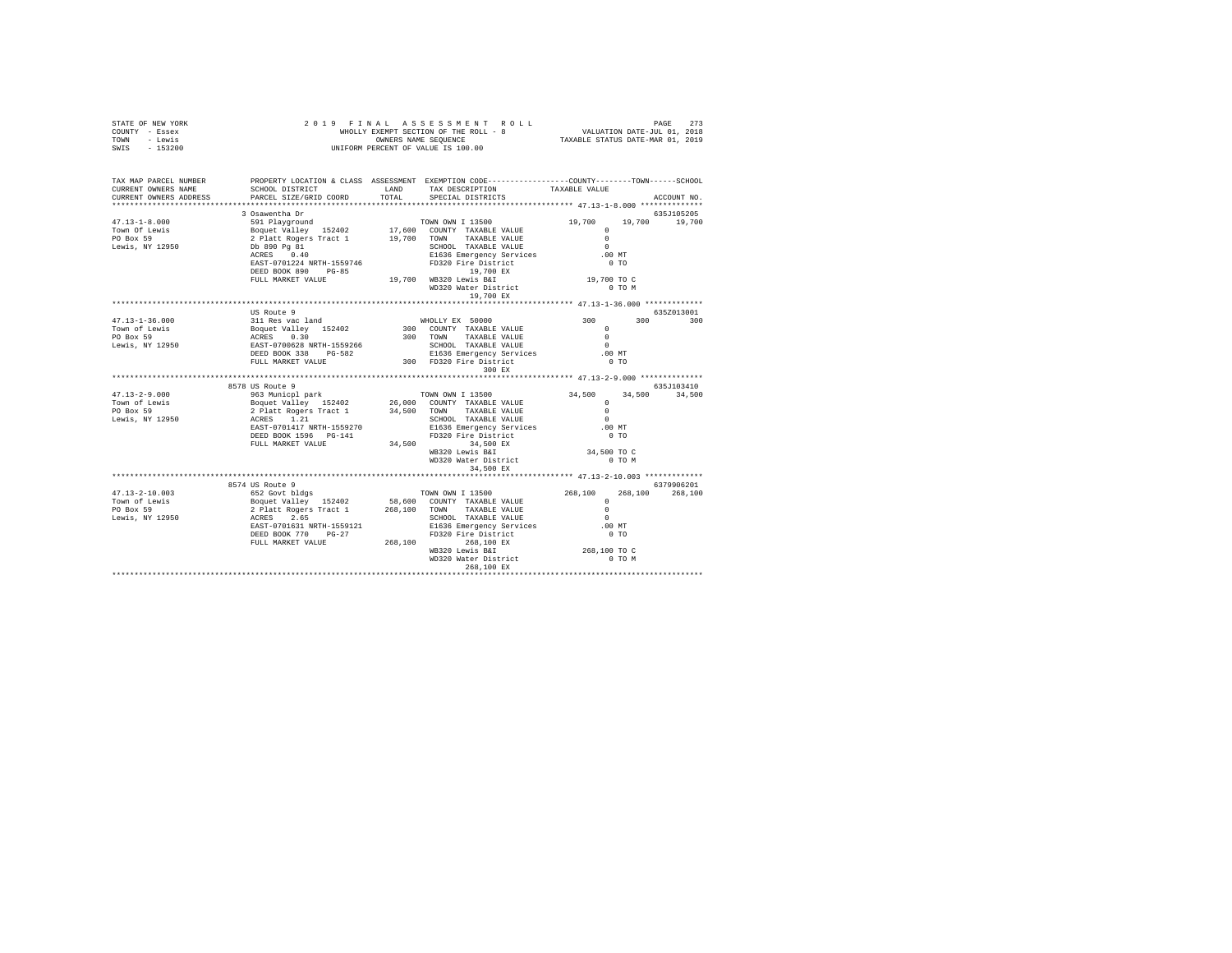| STATE OF NEW YORK<br>COUNTY - Essex<br>- Lewis<br>TOWN<br>SWIS<br>$-153200$            |                                                                                                                                                                                                                                                                                         |       | 2019 FINAL ASSESSMENT ROLL<br>WHOLLY EXEMPT SECTION OF THE ROLL - 8 VALUATION DATE-JUL 01, 2018<br>OWNERS NAME SEQUENCE<br>UNIFORM PERCENT OF VALUE IS 100.00           | TAXABLE STATUS DATE-MAR 01, 2019                                                                          | 274<br>PAGE   |
|----------------------------------------------------------------------------------------|-----------------------------------------------------------------------------------------------------------------------------------------------------------------------------------------------------------------------------------------------------------------------------------------|-------|-------------------------------------------------------------------------------------------------------------------------------------------------------------------------|-----------------------------------------------------------------------------------------------------------|---------------|
| TAX MAP PARCEL NUMBER<br>CURRENT OWNERS NAME<br>CURRENT OWNERS ADDRESS                 | PROPERTY LOCATION & CLASS ASSESSMENT EXEMPTION CODE---------------COUNTY-------TOWN------SCHOOL<br>SCHOOL DISTRICT<br>PARCEL SIZE/GRID COORD                                                                                                                                            | TOTAL | LAND TAX DESCRIPTION<br>SPECIAL DISTRICTS                                                                                                                               | TAXABLE VALUE                                                                                             | ACCOUNT NO.   |
|                                                                                        | 8566 US Route 9                                                                                                                                                                                                                                                                         |       |                                                                                                                                                                         |                                                                                                           | 6379906210    |
| $47.13 - 2 - 15.000$<br>Town Of Lewis<br>PO Box 59<br>Lewis. NY 12950 Ste 1-3          | --- 652. Govt bldgs<br>Boquet Valley 152402 120,900 COUNTY TAXABLE VALUE<br>2 Platt Rogers Tract 1 141,100 TOWN TAXABLE VALUE<br>ACRES 0.70<br>EAST-0701231 NRTH-1559024<br>DEED BOOK 1318 PG-22<br>FULL MARKET VALUE                                                                   |       | SCHOOL TAXABLE VALUE<br>E1636 Emergency Services<br>FD320 Fire District<br>141,100 EX<br>141,100 EX<br>141,100 WB320 Lewis B&I                                          | 141,100 141,100 141,100<br>$\Omega$<br>$\Omega$<br>$\Omega$<br>$.00$ MT<br>0 <sub>T</sub><br>141,100 TO C |               |
|                                                                                        |                                                                                                                                                                                                                                                                                         |       | WD320 Water District<br>141,100 EX                                                                                                                                      | 0 TO M                                                                                                    |               |
|                                                                                        |                                                                                                                                                                                                                                                                                         |       |                                                                                                                                                                         |                                                                                                           |               |
|                                                                                        | 6 Osawentha Dr                                                                                                                                                                                                                                                                          |       |                                                                                                                                                                         |                                                                                                           | 6379906202    |
| $47.13 - 4 - 11.000$<br>Town of Lewis<br>PO Box 59<br>Lewis, NY 12950                  | 312 Vac w/imprv<br>Boquet Valley 152402 12,400 COUNTY TAXABLE VALUE<br>22 Platt Rogers Tract 4 12,800 TOWN TAXABLE VALUE<br>22 ACRES 0.20<br>EAST-0701239 NRTH-1559948<br>DEED BOOK 207 PG-129<br>FULL MARKET VALUE                                                                     |       | TOWN OWN I 13500<br>TAXABLE VALUE<br>E1636 Emergency Services .00 MT<br>FD320 Fire District<br>12,800 12,800 EX<br>WB320 Lewis B&I<br>WD320 Water District<br>12,800 EX | 12,800<br>12,800<br>$\Omega$<br>$\Omega$<br>$\Omega$<br>$0$ TO<br>12,800 TO C<br>$0$ TO $M$               | 12,800        |
|                                                                                        | 256 Roscoe Rd                                                                                                                                                                                                                                                                           |       |                                                                                                                                                                         |                                                                                                           | 6379906209    |
| $55.4 - 2 - 4.000$<br>Town Of Lewis<br>Roscoe Cemetery<br>PO Box 59<br>Lewis, NY 12950 | 695 Cemetery<br>Boquet Valley 152402 17.100 COUNTY TAXABLE VALUE<br>EOQUET VALLEY 1924UZ<br>26 Platt Rogers Tract 4 17,100 TOWN TAXABLE VALUE<br>ACRES 0.60 SCHOOL TAXABLE VALUE<br>EAST-068046 NRTH-1542801 17,100 FOS20 Fire District<br>FULL MARKET VALUE 17,100 FD320 Fire District |       | TOWN CEMET 13510<br>E1636 Emergency Services<br>17,100 EX                                                                                                               | 17,100<br>$\Omega$<br>$\Omega$<br>$\Omega$<br>$.00$ MT<br>0 <sub>T</sub>                                  | 17,100 17,100 |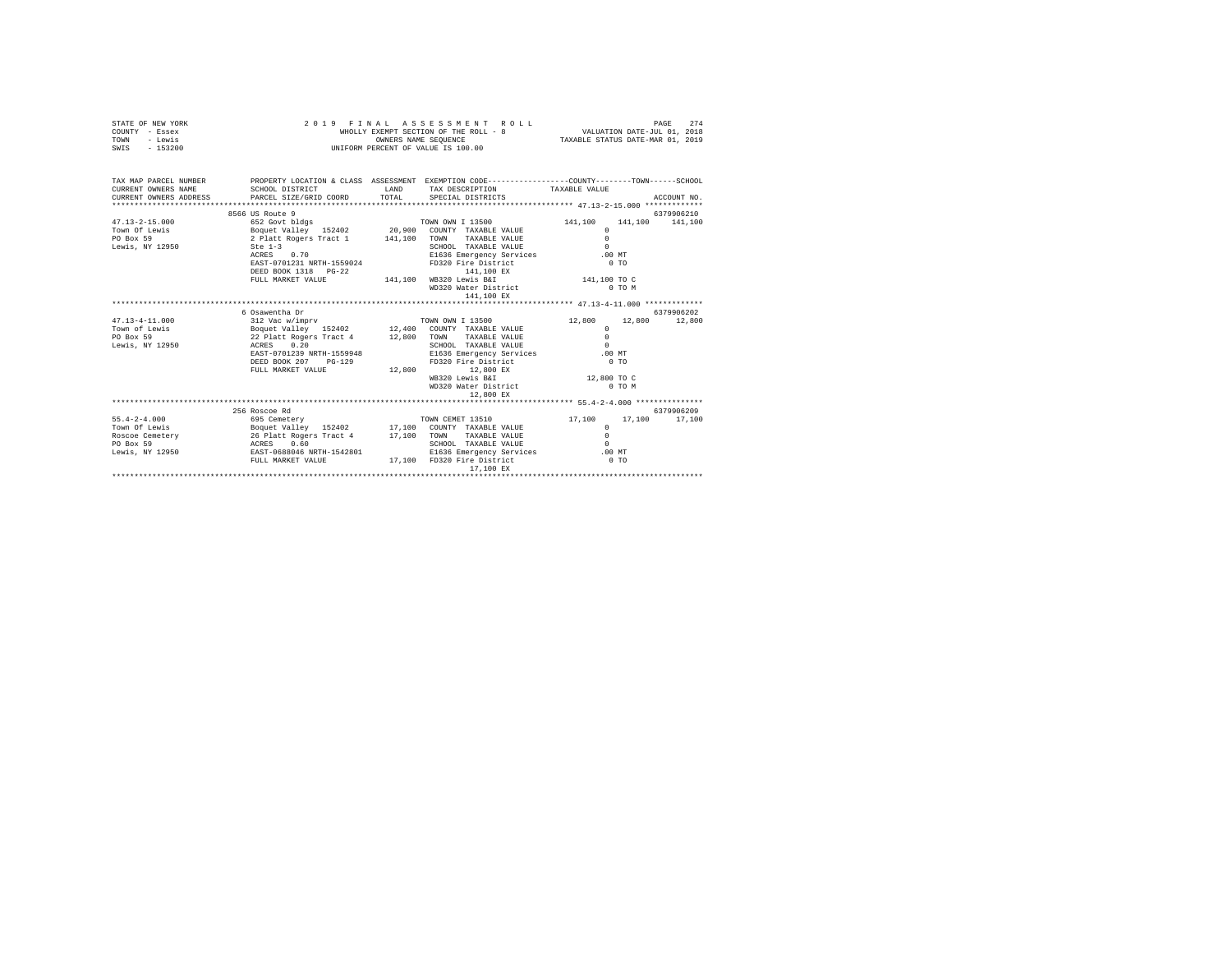| STATE OF NEW YORK | 2019 FINAL ASSESSMENT ROLL            | 275<br>PAGE                      |
|-------------------|---------------------------------------|----------------------------------|
| COUNTY - Essex    | WHOLLY EXEMPT SECTION OF THE ROLL - 8 | VALUATION DATE-JUL 01, 2018      |
| TOWN<br>- Lewis   |                                       | TAXABLE STATUS DATE-MAR 01, 2019 |
| SWIS<br>- 153200  |                                       | RPS150/V04/L015                  |
|                   | UNIFORM PERCENT OF VALUE IS 100.00    | CURRENT DATE 6/26/2019           |
|                   |                                       |                                  |
|                   | ROLL SUB SECTION- - TOTALS            |                                  |

|      |                      | TOTAL   | EXTENSION  | EXTENSION | AD VALOREM | EXEMPT    | TAXABLE   |
|------|----------------------|---------|------------|-----------|------------|-----------|-----------|
| CODE | DISTRICT NAME        | PARCELS | TYPE       | VALUE     | VALUE      | AMOUNT    | VALUE     |
|      |                      |         |            |           |            |           |           |
|      | E1636 Emergency Serv |         | 48 MOVTAX  |           |            |           |           |
|      | FD320 Fire District  |         | 48 TOTAL   |           | 49350.198  | 49350.198 |           |
|      | WB320 Lewis B&I      |         | 15 TOTAL C |           | 32717.900  | 12,200    | 32705,700 |
|      | WD320 Water District |         | 14 TOTAL M |           | 1571,800   | 1571,800  |           |

## \*\*\* S C H O O L D I S T R I C T S U M M A R Y \*\*\*

| CODE   | DISTRICT NAME | TOTAL<br>PARCELS | ASSESSED<br>LAND | ASSESSED<br>TOTAL | EXEMPT<br>AMOUNT | TOTAL<br>TAXABLE | STAR<br>AMOUNT | STAR<br>TAXABLE |
|--------|---------------|------------------|------------------|-------------------|------------------|------------------|----------------|-----------------|
| 152402 | Boquet Valley | 48               | 10937.898        | 49350.198         | 49350.198        |                  |                |                 |
|        | SUB-TOTAL     | 48               | 10937.898        | 49350.198         | 49350.198        |                  |                |                 |
|        | TOTAL         | 48               | 10937.898        | 49350.198         | 49350.198        |                  |                |                 |

#### \*\*\* S Y S T E M C O D E S S U M M A R Y \*\*\*

| CODE  | DESCRIPTION | TOTAL<br>PARCELS | COUNTY | TOWN | SCHOOL |
|-------|-------------|------------------|--------|------|--------|
| 50000 | WHOLLY EX   | <b>.</b>         | 300    | 300  | 300    |
|       | TOTAL       | ۰                | 300    | 300  | 300    |

#### \*\*\* E X E M P T I O N S U M M A R Y \*\*\*

|       |             | TOTAL   |           |           |           |
|-------|-------------|---------|-----------|-----------|-----------|
| CODE  | DESCRIPTION | PARCELS | COUNTY    | TOWN      | SCHOOL    |
| 12100 | N.Y. STATE  | б.      | 79,900    | 79,900    | 79,900    |
| 13100 | CNTY OWN I  |         | 42679.098 | 42679.098 | 42679.098 |
| 13500 | TOWN OWN I  | 14      | 1019,500  | 1019,500  | 1019,500  |
| 13510 | TOWN CEMET  | 2       | 18,900    | 18,900    | 18,900    |
| 13870 | SPEC DIST   |         | 69,700    | 69,700    | 69,700    |
| 25110 | CONST REL   |         | 89,000    | 89,000    | 89,000    |
| 25120 | CONST ED    |         | 3378,800  | 3378,800  | 3378,800  |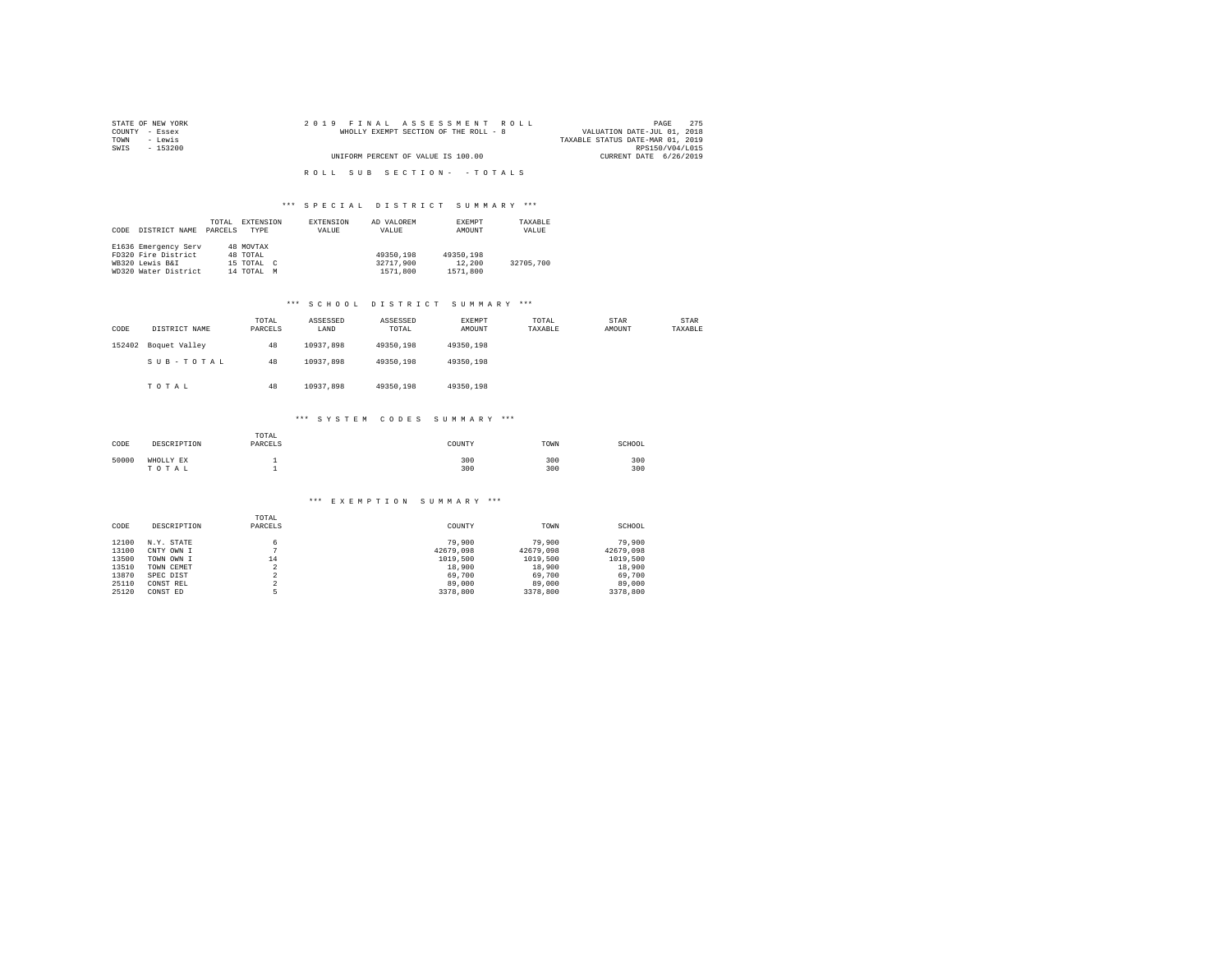| STATE OF NEW YORK | 2019 FINAL ASSESSMENT ROLL            | 276<br>PAGE                      |
|-------------------|---------------------------------------|----------------------------------|
| COUNTY - Essex    | WHOLLY EXEMPT SECTION OF THE ROLL - 8 | VALUATION DATE-JUL 01, 2018      |
| TOWN<br>- Lewis   |                                       | TAXABLE STATUS DATE-MAR 01, 2019 |
| SWIS<br>- 153200  |                                       | RPS150/V04/L015                  |
|                   | UNIFORM PERCENT OF VALUE IS 100.00    | CURRENT DATE 6/26/2019           |
|                   |                                       |                                  |
|                   | ROLL SUB SECTION- - TOTALS            |                                  |

|       |             | TOTAL    |           |           |           |
|-------|-------------|----------|-----------|-----------|-----------|
| CODE  | DESCRIPTION | PARCELS  | COUNTY    | TOWN      | SCHOOL    |
| 25230 | NP MOR/MEN  |          | 838,200   | 838,200   | 838,200   |
|       |             |          |           |           |           |
| 25300 | NP ORGANIZ  | ۷        | 1016,500  | 1016,500  | 1016,500  |
| 26400 | VOL F DEPT  |          | 148,100   | 148,100   | 148,100   |
| 27350 | PRI CEM     | <b>.</b> | 12,200    | 12,200    | 12,200    |
|       | TOTAL       | 47       | 49349.898 | 49349.898 | 49349.898 |

| ROLL<br>SEC | DESCRIPTION   | TOTAL<br>PARCELS | ASSESSED<br>LAND | <b><i>ASSESSED</i></b><br>TOTAL | TAXABLE<br>COUNTY | TAXABLE<br>TOWN | TAXABLE<br>SCHOOL | STAR<br>TAXABLE |
|-------------|---------------|------------------|------------------|---------------------------------|-------------------|-----------------|-------------------|-----------------|
|             | WHOLLY EXEMPT |                  | 10937<br>.898    | 49350.198                       |                   |                 |                   |                 |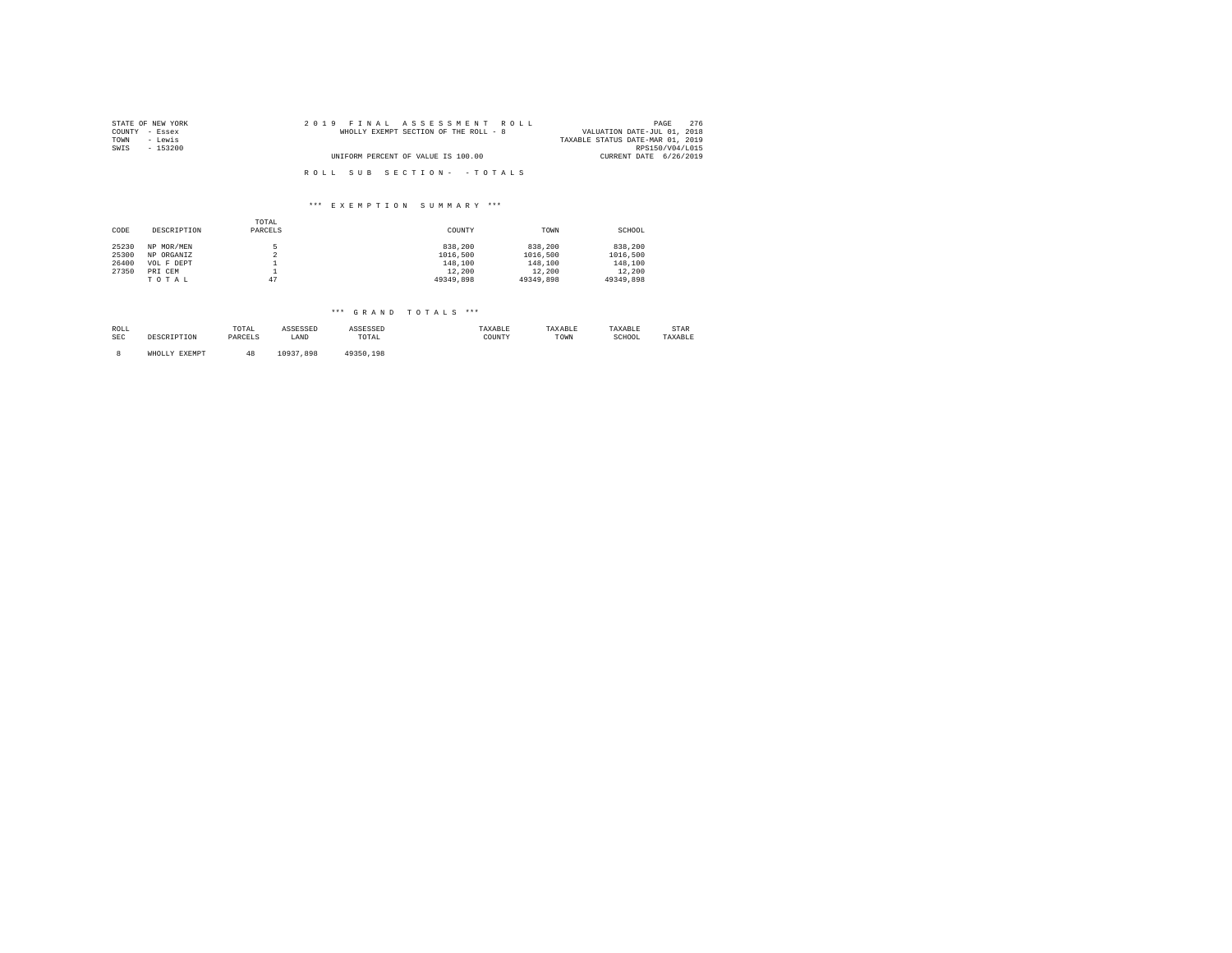|      | STATE OF NEW YORK | 2019 FINAL ASSESSMENT ROLL            |                                  | PAGE                        |  |
|------|-------------------|---------------------------------------|----------------------------------|-----------------------------|--|
|      | COUNTY - Essex    | WHOLLY EXEMPT SECTION OF THE ROLL - 8 |                                  | VALUATION DATE-JUL 01, 2018 |  |
| TOWN | - Lewis           |                                       | TAXABLE STATUS DATE-MAR 01, 2019 |                             |  |
| SWIS | $-153200$         | UNIFORM PERCENT OF VALUE IS 100.00    |                                  | RPS150/V04/L015             |  |
|      |                   |                                       |                                  | CURRENT DATE 6/26/2019      |  |

#### ROLL SECTION TOTALS

## \*\*\* S P E C I A L D I S T R I C T S U M M A R Y \*\*\*

| CODE | DISTRICT NAME        | TOTAL<br>PARCELS | EXTENSION<br><b>TYPE</b>  | EXTENSION<br>VALUE | AD VALOREM<br>VALUE | <b>EXEMPT</b><br>AMOUNT | TAXABLE<br>VALUE |
|------|----------------------|------------------|---------------------------|--------------------|---------------------|-------------------------|------------------|
|      | E1636 Emergency Serv |                  | 48 MOVTAX                 |                    |                     |                         |                  |
|      | FD320 Fire District  |                  | 48 TOTAL                  |                    | 49350.198           | 49350.198               |                  |
|      | WR320 Lewis B&T      |                  | 15 TOTAL<br>$\mathcal{C}$ |                    | 32717.900           | 12,200                  | 32705.700        |
|      | WD320 Water District |                  | 14 TOTAL<br>M             |                    | 1571,800            | 1571,800                |                  |

## \*\*\* S C H O O L D I S T R I C T S U M M A R Y \*\*\*

| CODE   | DISTRICT NAME | TOTAL<br>PARCELS | ASSESSED<br>LAND | ASSESSED<br>TOTAL | EXEMPT<br>AMOUNT | TOTAL<br>TAXABLE | STAR<br>AMOUNT | <b>STAR</b><br>TAXABLE |
|--------|---------------|------------------|------------------|-------------------|------------------|------------------|----------------|------------------------|
| 152402 | Boquet Valley | 48               | 10937.898        | 49350.198         | 49350.198        |                  |                |                        |
|        | SUB-TOTAL     | 48               | 10937.898        | 49350.198         | 49350.198        |                  |                |                        |
|        | TOTAL         | 48               | 10937.898        | 49350.198         | 49350.198        |                  |                |                        |

#### \*\*\* S Y S T E M C O D E S S U M M A R Y \*\*\*

| CODE  | DESCRIPTION | TOTAL<br>PARCELS | COUNTY | TOWN | SCHOOL |
|-------|-------------|------------------|--------|------|--------|
| 50000 | WHOLLY EX   | <b>.</b>         | 300    | 300  | 300    |
|       | TOTAL       | ۰                | 300    | 300  | 300    |

## \*\*\* E X E M P T I O N S U M M A R Y \*\*\*

|       |             | TOTAL   |           |           |           |
|-------|-------------|---------|-----------|-----------|-----------|
| CODE  | DESCRIPTION | PARCELS | COUNTY    | TOWN      | SCHOOL    |
| 12100 | N.Y. STATE  | б.      | 79,900    | 79,900    | 79,900    |
| 13100 | CNTY OWN I  |         | 42679.098 | 42679.098 | 42679.098 |
| 13500 | TOWN OWN I  | 14      | 1019,500  | 1019,500  | 1019,500  |
| 13510 | TOWN CEMET  | 2       | 18,900    | 18,900    | 18,900    |
| 13870 | SPEC DIST   |         | 69,700    | 69,700    | 69,700    |
| 25110 | CONST REL   |         | 89,000    | 89,000    | 89,000    |
| 25120 | CONST ED    |         | 3378,800  | 3378,800  | 3378,800  |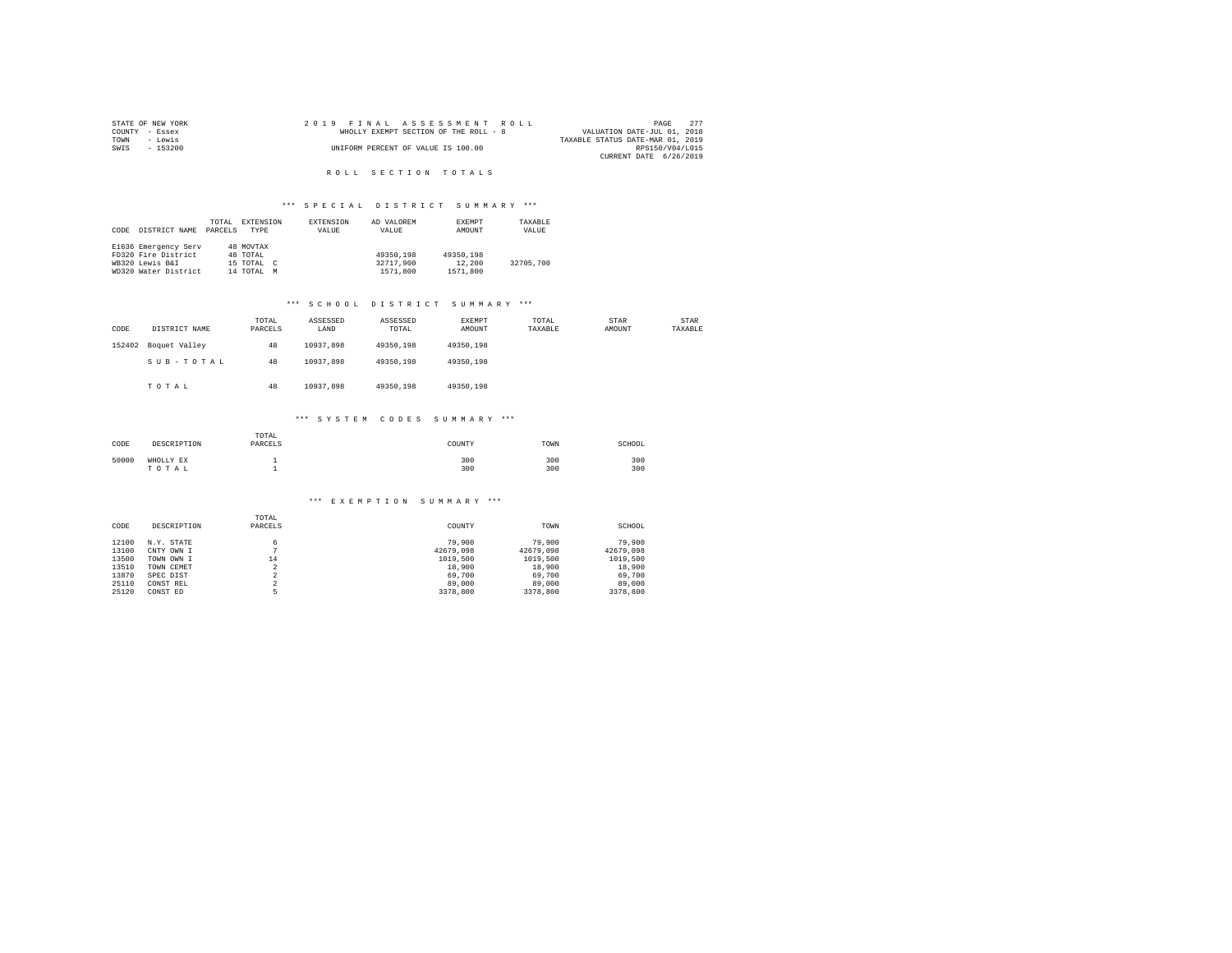| STATE OF NEW YORK | 2019 FINAL ASSESSMENT ROLL            | 2.78<br>PAGE                     |
|-------------------|---------------------------------------|----------------------------------|
| COUNTY - Essex    | WHOLLY EXEMPT SECTION OF THE ROLL - 8 | VALUATION DATE-JUL 01, 2018      |
| TOWN<br>- Lewis   |                                       | TAXABLE STATUS DATE-MAR 01, 2019 |
| SWIS<br>$-153200$ | UNIFORM PERCENT OF VALUE IS 100.00    | RPS150/V04/L015                  |
|                   |                                       | CURRENT DATE 6/26/2019           |
|                   |                                       |                                  |
|                   | ROLL SECTION TOTALS                   |                                  |

|       |             | TOTAL    |           |           |           |
|-------|-------------|----------|-----------|-----------|-----------|
| CODE  | DESCRIPTION | PARCELS  | COUNTY    | TOWN      | SCHOOL    |
| 25230 | NP MOR/MEN  | к        | 838,200   | 838,200   | 838,200   |
| 25300 | NP ORGANIZ  |          | 1016,500  | 1016,500  | 1016,500  |
| 26400 | VOL F DEPT  | <b>.</b> | 148,100   | 148,100   | 148,100   |
| 27350 | PRI CEM     | <b>.</b> | 12,200    | 12,200    | 12,200    |
|       | TOTAL       | 47       | 49349.898 | 49349,898 | 49349.898 |

| ROLL<br>SEC | DESCRIPTION   | TOTAL<br>PARCELS | ASSESSED<br>LAND | ASSESSED<br>TOTAL | TAXABLE<br>COUNTY | TAXABLE<br>TOWN | TAXABLE<br>SCHOOL | STAR<br>TAXABLE |
|-------------|---------------|------------------|------------------|-------------------|-------------------|-----------------|-------------------|-----------------|
|             | WHOLLY EXEMPT |                  | 10937<br>.898    | 49350.198         |                   |                 |                   |                 |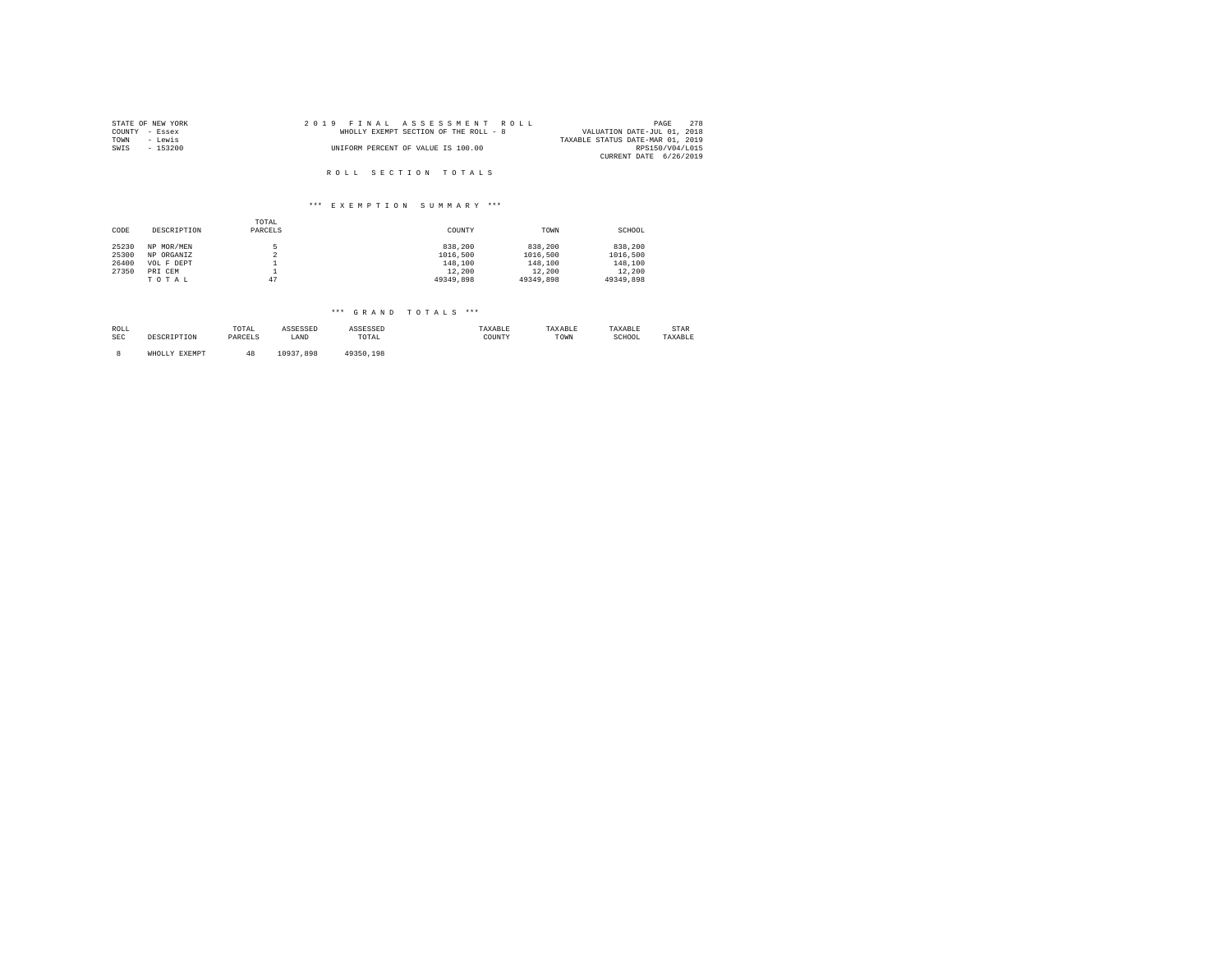|      | STATE OF NEW YORK | 2019 FINAL ASSESSMENT ROLL |                                    |                                  | PAGE            | 2.79 |
|------|-------------------|----------------------------|------------------------------------|----------------------------------|-----------------|------|
|      | COUNTY - Essex    |                            |                                    | VALUATION DATE-JUL 01, 2018      |                 |      |
| TOWN | - Lewis           |                            | SWIS TOTALS                        | TAXABLE STATUS DATE-MAR 01, 2019 |                 |      |
| SWIS | $-153200$         |                            | UNIFORM PERCENT OF VALUE IS 100.00 |                                  | RPS150/V04/L015 |      |
|      |                   |                            |                                    | CURRENT DATE 6/26/2019           |                 |      |

| CODE | DISTRICT NAME        | TOTAL<br>PARCELS | <b>EXTENSION</b><br>TYPE | EXTENSION<br>VALUE | AD VALOREM<br>VALUE | EXEMPT<br>AMOUNT | TAXABLE<br>VALUE |
|------|----------------------|------------------|--------------------------|--------------------|---------------------|------------------|------------------|
|      | AP902 Pro Rata tax C |                  | 1 MOVTAX                 | 4.70               |                     |                  | 4.70             |
|      | AP903 Pro Rata tax T |                  | 1 MOVTAX                 | 4.65               |                     |                  | 4.65             |
|      | OT902 Omitted tax C  |                  | 1 MOVTAX                 | 49.42              |                     |                  | 49.42            |
|      | OT903 Omitted tax T  |                  | 1 MOVTAX                 | 50.07              |                     |                  | 50.07            |
|      | E1636 Emergency Serv |                  | 1,187 MOVTAX             |                    |                     |                  |                  |
|      | FD320 Fire District  |                  | 1,202 TOTAL              |                    | 169659.042          | 49391.923        | 120267.119       |
|      | WB320 Lewis B&I      |                  | 158 TOTAL C              |                    | 46029.366           | 12,200           | 46017.166        |
|      | WD320 Water District |                  | 157 TOTAL<br>M           |                    | 14883.266           | 1571,800         | 13311.466        |

#### \*\*\* S C H O O L D I S T R I C T S U M M A R Y \*\*\*

| CODE             | DISTRICT NAME              | TOTAL<br>PARCELS | ASSESSED<br>LAND     | ASSESSED<br>TOTAL     | EXEMPT<br>AMOUNT     | TOTAL<br>TAXABLE      | STAR<br>AMOUNT | STAR<br>TAXABLE      |  |
|------------------|----------------------------|------------------|----------------------|-----------------------|----------------------|-----------------------|----------------|----------------------|--|
| 152402<br>155201 | Boquet Valley<br>Willsboro | 1,187<br>15      | 68856.500<br>570,400 | 169072.501<br>586,541 | 57862.132<br>162.121 | 111210.369<br>424,420 | 12296.275      | 98914.094<br>424,420 |  |
|                  | SUB-TOTAL                  | 1,202            | 69426.900            | 169659.042            | 58024.253            | 111634.789            | 12296.275      | 99338.514            |  |
|                  | TOTAL                      | 1.202            | 69426.900            | 169659.042            | 58024.253            | 111634.789            | 12296.275      | 99338.514            |  |

#### \*\*\* S Y S T E M C O D E S S U M M A R Y \*\*\*

| CODE  | DESCRIPTION        | TOTAL<br>PARCELS | COUNTY     | TOWN       | SCHOOL     |
|-------|--------------------|------------------|------------|------------|------------|
| 50000 | WHOLLY EX<br>TOTAL |                  | 300<br>300 | 300<br>300 | 300<br>300 |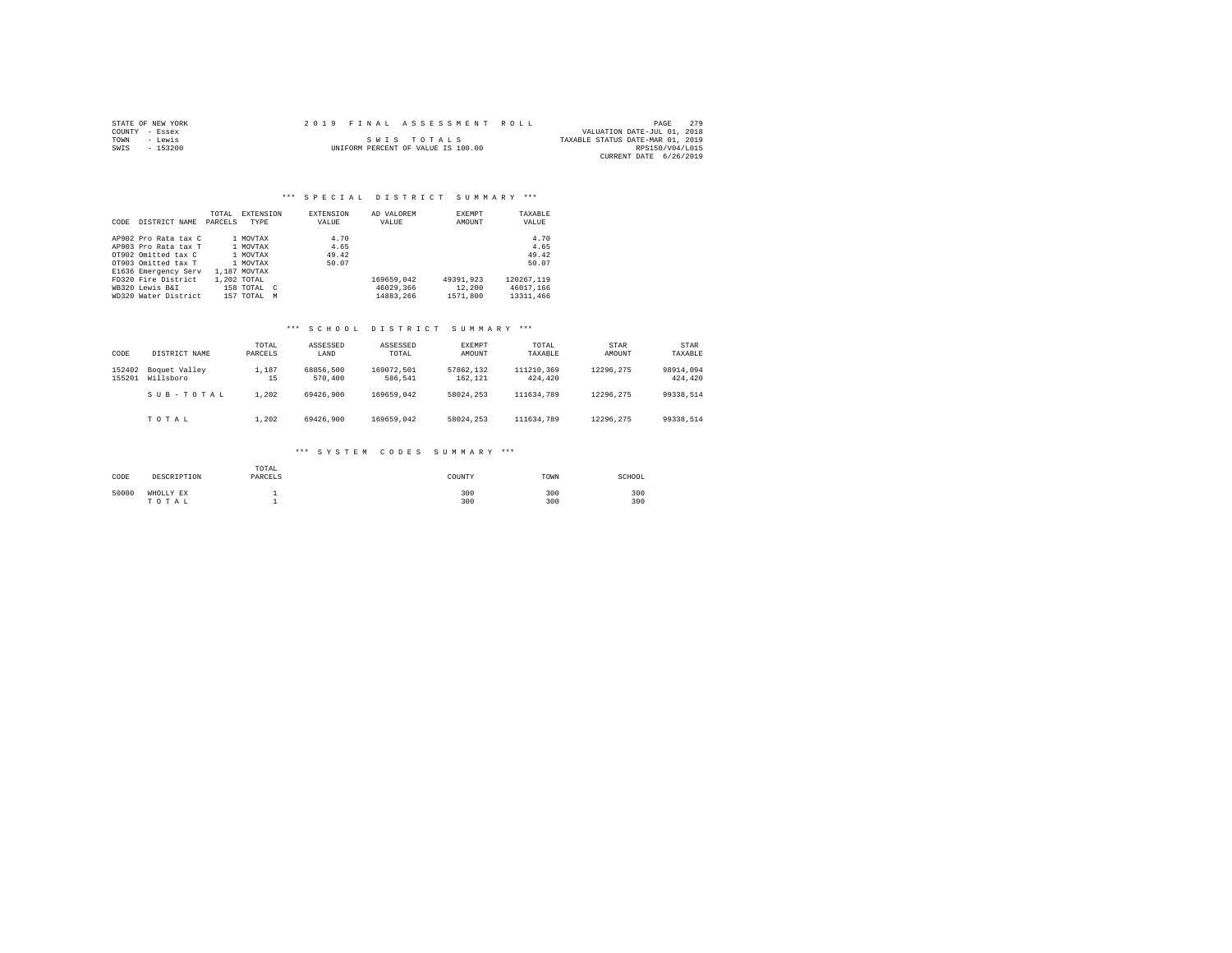|      | STATE OF NEW YORK | 2019 FINAL ASSESSMENT ROLL |                                    |                                  | PAGE            | 280 |
|------|-------------------|----------------------------|------------------------------------|----------------------------------|-----------------|-----|
|      | COUNTY - Essex    |                            |                                    | VALUATION DATE-JUL 01, 2018      |                 |     |
| TOWN | - Lewis           |                            | SWIS TOTALS                        | TAXABLE STATUS DATE-MAR 01, 2019 |                 |     |
| SWIS | $-153200$         |                            | UNIFORM PERCENT OF VALUE IS 100.00 |                                  | RPS150/V04/L015 |     |
|      |                   |                            |                                    | CURRENT DATE 6/26/2019           |                 |     |

|       |                 | TOTAL          |           |           |           |
|-------|-----------------|----------------|-----------|-----------|-----------|
| CODE  | DESCRIPTION     | PARCELS        | COUNTY    | TOWN      | SCHOOL    |
| 12100 | N.Y. STATE      | 6              | 79,900    | 79,900    | 79,900    |
| 13100 | CNTY OWN I      | 7              | 42679.098 | 42679.098 | 42679,098 |
| 13500 | TOWN OWN I      | 14             | 1019,500  | 1019,500  | 1019,500  |
| 13510 | TOWN CEMET      | $\overline{2}$ | 18,900    | 18,900    | 18,900    |
| 13572 | TOWN OWN O      | $\overline{a}$ | 243,800   |           |           |
| 13870 | SPEC DIST       | $\overline{a}$ | 69,700    | 69,700    | 69,700    |
| 25110 | CONST REL       | $\overline{a}$ | 89,000    | 89,000    | 89,000    |
| 25120 | CONST ED        | 5              | 3378,800  | 3378,800  | 3378,800  |
| 25230 | NP MOR/MEN      | 5              | 838,200   | 838,200   | 838,200   |
| 25300 | NP ORGANIZ      | $\overline{2}$ | 1016,500  | 1016,500  | 1016,500  |
| 26400 | VOL F DEPT      | $\mathbf{1}$   | 148,100   | 148,100   | 148,100   |
| 27350 | PRI CEM         |                | 12,200    | 12,200    | 12,200    |
| 33201 | C TAX SALE      |                | 41.725    | 41,725    |           |
| 33302 | CNTY REFOR      | 5              | 322,200   |           |           |
| 41120 | VETWAR CTS      | $\overline{a}$ | 23,175    | 23,175    |           |
| 41121 | VET WAR CT      | 28             | 382.830   | 382,830   |           |
| 41131 | VET COM CT      | 18             | 424,775   | 424,775   |           |
| 41141 | VET DIS CT      | 14             | 322,980   | 322.980   |           |
| 41720 | AG DIST C       | 14             | 280.638   | 280,638   | 280.638   |
| 41800 | AGED ALL        | 16             | 804,300   | 804,300   | 804,300   |
| 41834 | ENH STAR        | 97             |           |           | 6125,375  |
| 41854 | <b>BAS STAR</b> | 206            |           |           | 6170,900  |
| 47450 | FISHER          | $\mathbf{1}$   | 4,998     | 4,998     | 4,998     |
| 47460 | PRIV FOR        | 99             | 7584,119  | 7584.119  | 7584.119  |
|       | TOTAL           | 550            | 59785.438 | 59219,438 | 70320.228 |

| ROLL<br><b>SEC</b> | DESCRIPTION      | TOTAL<br>PARCELS | ASSESSED<br>LAND | ASSESSED<br>TOTAL | TAXABLE<br>COUNTY | TAXABLE<br>TOWN | TAXABLE<br>SCHOOL | STAR<br>TAXABLE |
|--------------------|------------------|------------------|------------------|-------------------|-------------------|-----------------|-------------------|-----------------|
|                    | TAXABLE          | . . 064          | 53027.723        | 109979.623        | 99544,083         | 100110.083      | 101305.568        | 89009.293       |
|                    | STATE OWNED LAND | 69               | 5277.679         | 5279.109          | 5279.109          | 5279.109        | 5279.109          | 5279,109        |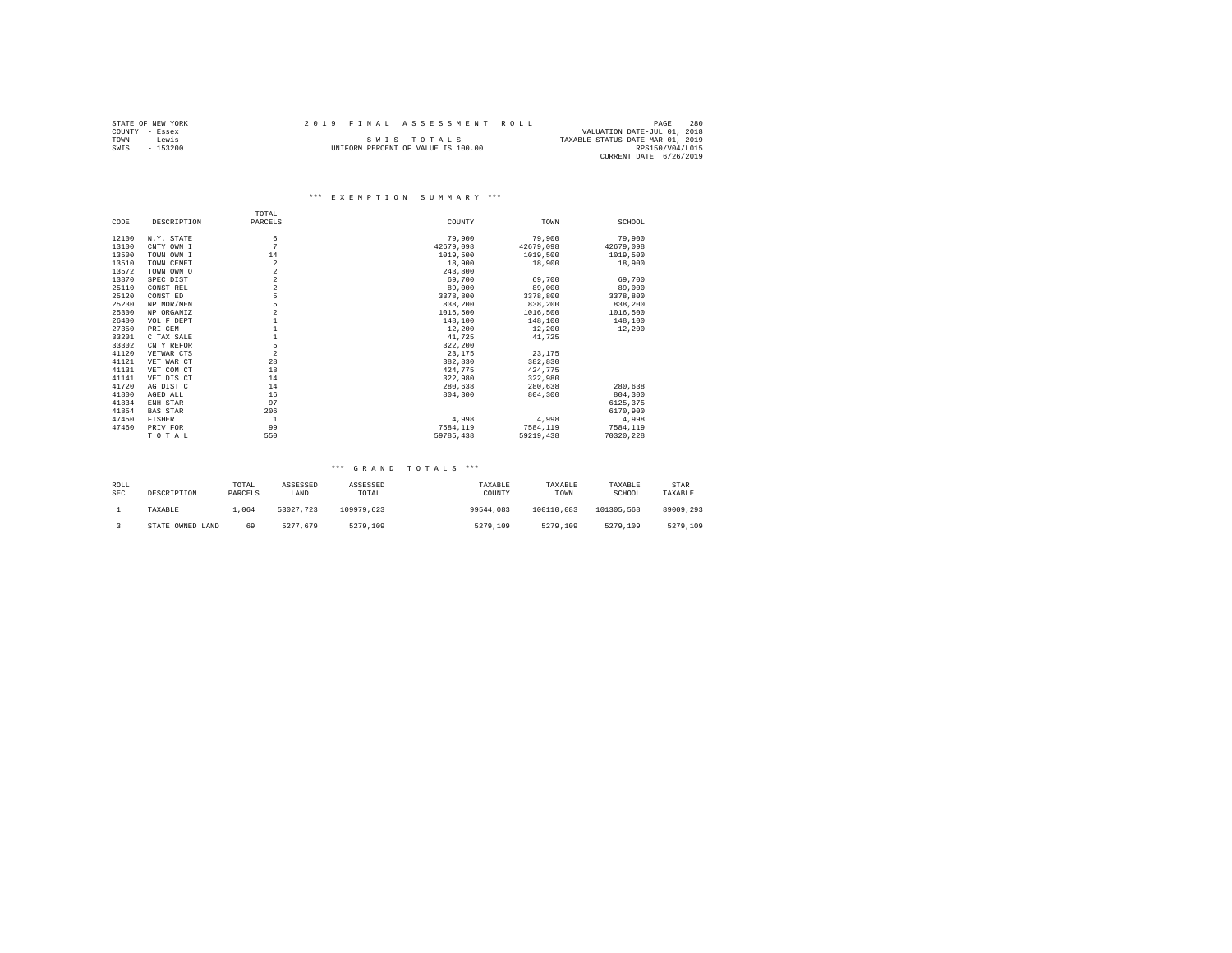|                | STATE OF NEW YORK | 2019 FINAL ASSESSMENT ROLL         |                                  | PAGE            | 2.81 |
|----------------|-------------------|------------------------------------|----------------------------------|-----------------|------|
| COUNTY - Essex |                   |                                    | VALUATION DATE-JUL 01, 2018      |                 |      |
| TOWN           | - Lewis           | SWIS TOTALS                        | TAXABLE STATUS DATE-MAR 01, 2019 |                 |      |
| SWIS           | - 153200          | UNIFORM PERCENT OF VALUE IS 100.00 |                                  | RPS150/V04/L015 |      |
|                |                   |                                    | CURRENT DATE 6/26/2019           |                 |      |

|                    |                     |                  |                  | ***<br>GRAND      | $***$<br>TOTALS   |                 |                   |                 |
|--------------------|---------------------|------------------|------------------|-------------------|-------------------|-----------------|-------------------|-----------------|
| ROLL<br><b>SEC</b> | DESCRIPTION         | TOTAL<br>PARCELS | ASSESSED<br>LAND | ASSESSED<br>TOTAL | TAXABLE<br>COUNTY | TAXABLE<br>TOWN | TAXABLE<br>SCHOOL | STAR<br>TAXABLE |
| 5                  | SPECIAL FRANCHISE   | 8                |                  | 1114,581          | 1114,581          | 1114.581        | 1114,581          | 1114,581        |
| 6                  | UTILITIES & N.C.    | 13               | 183,600          | 3935.531          | 3935.531          | 3935.531        | 3935.531          | 3935,531        |
| 8                  | WHOLLY EXEMPT       | 48               | 10937.898        | 49350.198         |                   |                 |                   |                 |
| $\star$            | TOTAL<br><b>SUB</b> | 1,202            | 69426.900        | 169659.042        | 109873.304        | 110439.304      | 111634.789        | 99338.514       |
| $***$              | GRAND TOTAL         | 1.202            | 69426.900        | 169659.042        | 109873.304        | 110439.304      | 111634.789        | 99338.514       |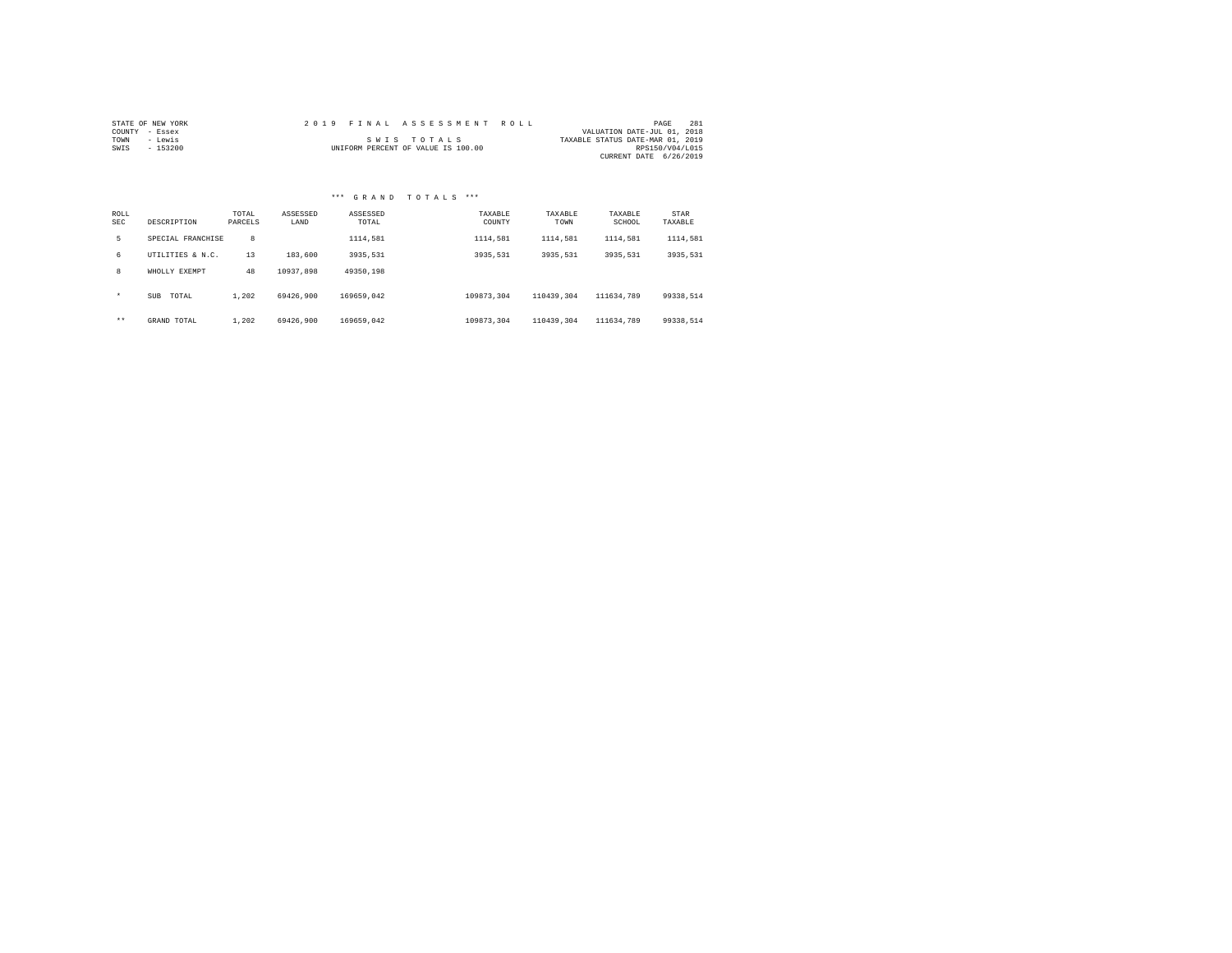| STATE OF NEW YORK | 2019 FINAL ASSESSMENT ROLL         | -282<br>PAGE                     |
|-------------------|------------------------------------|----------------------------------|
| COUNTY - Essex    | TOWN TOTALS                        | VALUATION DATE-JUL 01, 2018      |
| TOWN<br>- Lewis   |                                    | TAXABLE STATUS DATE-MAR 01, 2019 |
| SWIS<br>$-1532$   | UNIFORM PERCENT OF VALUE IS 100.00 | RPS150/V04/L015                  |
|                   |                                    | CURRENT DATE 6/26/2019           |

#### \*\*\* SPECIAL DISTRICT SUMMARY \*\*\*

| CODE | DISTRICT NAME        | TOTAL<br>PARCELS | EXTENSION<br>TYPE | EXTENSION<br>VALUE | AD VALOREM<br>VALUE | EXEMPT<br>AMOUNT | TAXABLE<br>VALUE |
|------|----------------------|------------------|-------------------|--------------------|---------------------|------------------|------------------|
|      | AP902 Pro Rata tax C |                  | 1 MOVTAX          | 4.70               |                     |                  | 4.70             |
|      | AP903 Pro Rata tax T |                  | 1 MOVTAX          | 4.65               |                     |                  | 4.65             |
|      | OT902 Omitted tax C  |                  | 1 MOVTAX          | 49.42              |                     |                  | 49.42            |
|      | OT903 Omitted tax T  |                  | 1 MOVTAX          | 50.07              |                     |                  | 50.07            |
|      | E1636 Emergency Serv |                  | 1,187 MOVTAX      |                    |                     |                  |                  |
|      | FD320 Fire District  |                  | 1,202 TOTAL       |                    | 169659.042          | 49391.923        | 120267.119       |
|      | WB320 Lewis B&I      |                  | 158 TOTAL C       |                    | 46029.366           | 12,200           | 46017.166        |
|      | WD320 Water District |                  | 157 TOTAL<br>M    |                    | 14883.266           | 1571,800         | 13311,466        |

#### \*\*\* S C H O O L D I S T R I C T S U M M A R Y \*\*\*

| CODE             | DISTRICT NAME              | TOTAL<br>PARCELS | ASSESSED<br>LAND     | ASSESSED<br>TOTAL     | EXEMPT<br>AMOUNT     | TOTAL<br>TAXABLE      | STAR<br>AMOUNT | STAR<br>TAXABLE      |  |
|------------------|----------------------------|------------------|----------------------|-----------------------|----------------------|-----------------------|----------------|----------------------|--|
| 152402<br>155201 | Boquet Valley<br>Willsboro | 1,187<br>15      | 68856.500<br>570,400 | 169072.501<br>586,541 | 57862.132<br>162.121 | 111210.369<br>424,420 | 12296.275      | 98914.094<br>424,420 |  |
|                  | SUB-TOTAL                  | 1,202            | 69426.900            | 169659.042            | 58024.253            | 111634.789            | 12296.275      | 99338.514            |  |
|                  | TOTAL                      | 1.202            | 69426.900            | 169659.042            | 58024.253            | 111634.789            | 12296.275      | 99338.514            |  |

#### \*\*\* S Y S T E M C O D E S S U M M A R Y \*\*\*

| CODE  | DESCRIPTION        | TOTAL<br>PARCELS | COUNTY     | TOWN       | SCHOOL     |
|-------|--------------------|------------------|------------|------------|------------|
| 50000 | WHOLLY EX<br>TOTAL |                  | 300<br>300 | 300<br>300 | 300<br>300 |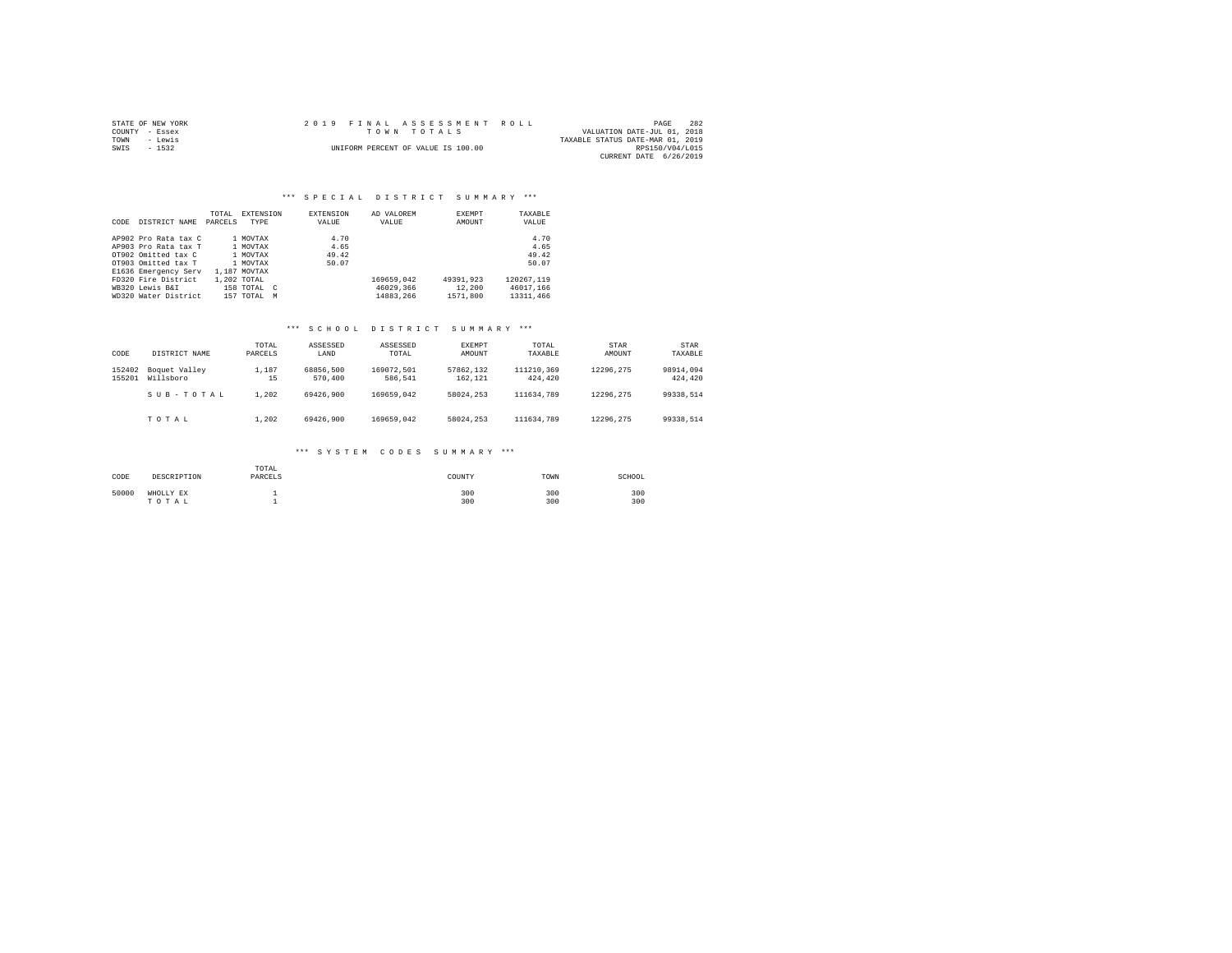|                | STATE OF NEW YORK |             | 2019 FINAL ASSESSMENT ROLL         |                                  | PAGE            | 283 |
|----------------|-------------------|-------------|------------------------------------|----------------------------------|-----------------|-----|
| COUNTY - Essex |                   | TOWN TOTALS |                                    | VALUATION DATE-JUL 01, 2018      |                 |     |
| TOWN           | - Lewis           |             |                                    | TAXABLE STATUS DATE-MAR 01, 2019 |                 |     |
| SWIS           | $-1532$           |             | UNIFORM PERCENT OF VALUE IS 100.00 |                                  | RPS150/V04/L015 |     |
|                |                   |             |                                    | CURRENT DATE 6/26/2019           |                 |     |

|       |                 | TOTAL          |           |           |           |
|-------|-----------------|----------------|-----------|-----------|-----------|
| CODE  | DESCRIPTION     | PARCELS        | COUNTY    | TOWN      | SCHOOL    |
| 12100 | N.Y. STATE      | 6              | 79,900    | 79,900    | 79,900    |
| 13100 | CNTY OWN I      | 7              | 42679.098 | 42679.098 | 42679,098 |
| 13500 | TOWN OWN I      | 14             | 1019,500  | 1019,500  | 1019,500  |
| 13510 | TOWN CEMET      | $\overline{2}$ | 18,900    | 18,900    | 18,900    |
| 13572 | TOWN OWN O      | $\overline{a}$ | 243,800   |           |           |
| 13870 | SPEC DIST       | $\overline{a}$ | 69,700    | 69,700    | 69,700    |
| 25110 | CONST REL       | $\overline{a}$ | 89,000    | 89,000    | 89,000    |
| 25120 | CONST ED        | 5              | 3378,800  | 3378,800  | 3378,800  |
| 25230 | NP MOR/MEN      | 5              | 838,200   | 838,200   | 838,200   |
| 25300 | NP ORGANIZ      | $\overline{2}$ | 1016,500  | 1016,500  | 1016,500  |
| 26400 | VOL F DEPT      | $\mathbf{1}$   | 148,100   | 148,100   | 148,100   |
| 27350 | PRI CEM         |                | 12,200    | 12,200    | 12,200    |
| 33201 | C TAX SALE      |                | 41.725    | 41,725    |           |
| 33302 | CNTY REFOR      | 5              | 322,200   |           |           |
| 41120 | VETWAR CTS      | $\overline{a}$ | 23,175    | 23,175    |           |
| 41121 | VET WAR CT      | 28             | 382.830   | 382,830   |           |
| 41131 | VET COM CT      | 18             | 424,775   | 424,775   |           |
| 41141 | VET DIS CT      | 14             | 322,980   | 322.980   |           |
| 41720 | AG DIST C       | 14             | 280.638   | 280,638   | 280.638   |
| 41800 | AGED ALL        | 16             | 804,300   | 804,300   | 804,300   |
| 41834 | ENH STAR        | 97             |           |           | 6125,375  |
| 41854 | <b>BAS STAR</b> | 206            |           |           | 6170,900  |
| 47450 | FISHER          | $\mathbf{1}$   | 4,998     | 4,998     | 4,998     |
| 47460 | PRIV FOR        | 99             | 7584,119  | 7584.119  | 7584.119  |
|       | TOTAL           | 550            | 59785.438 | 59219,438 | 70320.228 |

| ROLL<br><b>SEC</b> | DESCRIPTION      | TOTAL<br>PARCELS | ASSESSED<br>LAND | ASSESSED<br>TOTAL | TAXABLE<br>COUNTY | TAXABLE<br>TOWN | TAXABLE<br>SCHOOL | STAR<br>TAXABLE |
|--------------------|------------------|------------------|------------------|-------------------|-------------------|-----------------|-------------------|-----------------|
|                    | TAXABLE          | . . 064          | 53027.723        | 109979.623        | 99544.083         | 100110.083      | 101305.568        | 89009.293       |
|                    | STATE OWNED LAND | 69               | 5277.679         | 5279.109          | 5279.109          | 5279.109        | 5279.109          | 5279.109        |